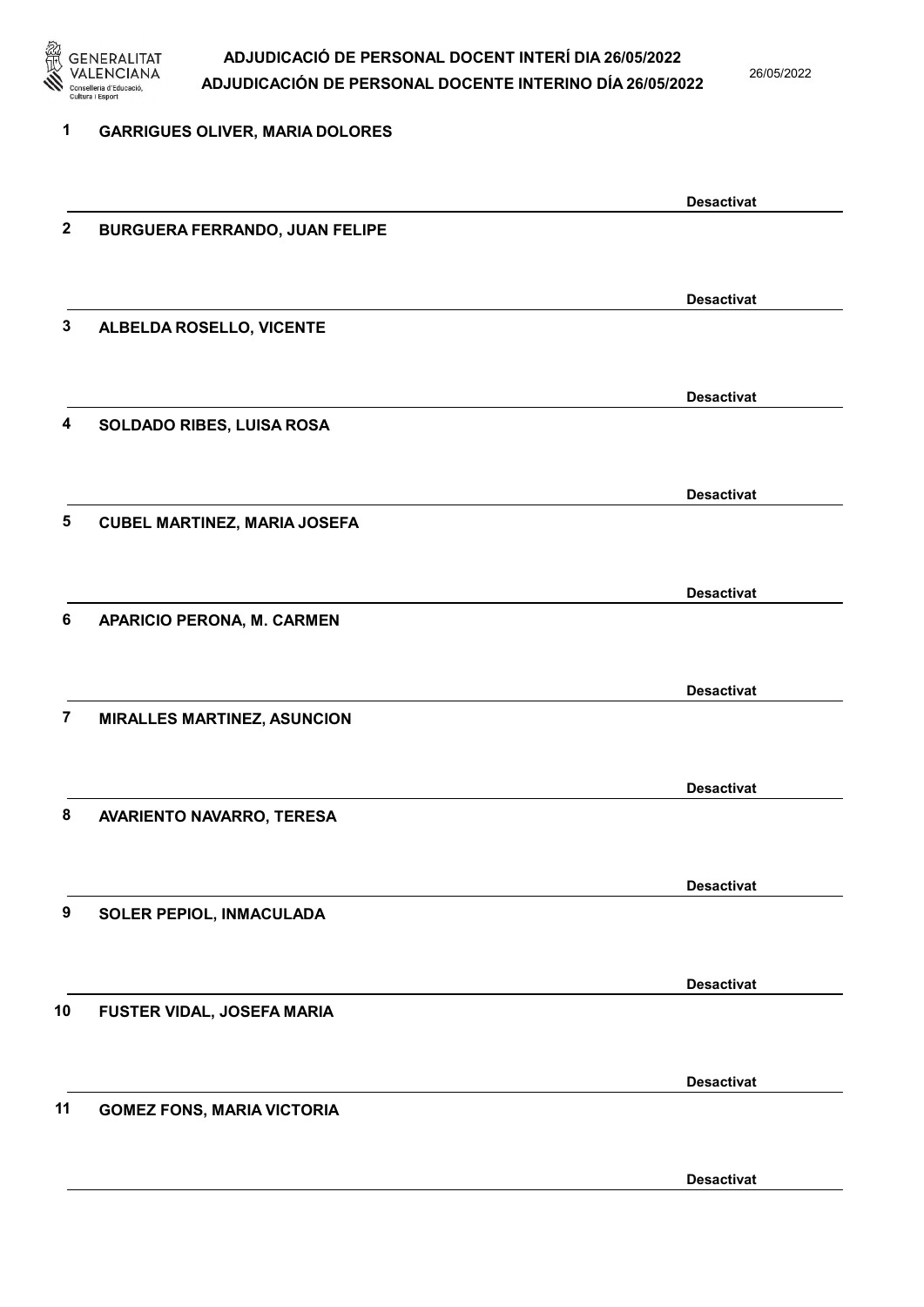

26/05/2022

| 12 | <b>LOZANO MAÑEZ, Mª ANGELES</b>      |                   |
|----|--------------------------------------|-------------------|
|    |                                      | <b>Desactivat</b> |
| 13 | FERRANDO SERRANO, AMPARO             |                   |
|    |                                      | <b>Desactivat</b> |
| 14 | <b>GARCIA GIMENEZ, JUAN JOSE</b>     |                   |
|    |                                      | <b>Desactivat</b> |
| 15 | <b>GASCON RODA, MARIA VICTORIA</b>   |                   |
|    |                                      | <b>Desactivat</b> |
| 16 | HERNANDEZ CALLEJA, M. LUISA          |                   |
|    |                                      | <b>Desactivat</b> |
| 17 | <b>BAUTISTA ARMERO, ANGELA</b>       |                   |
|    |                                      | <b>Desactivat</b> |
| 18 | <b>CORTES SIERRA, MARIA ESTRELLA</b> |                   |
|    |                                      | <b>Desactivat</b> |
| 19 | SANTACREU SANZ, CONSUELO DOLORES     |                   |
|    |                                      | <b>Desactivat</b> |
| 20 | SAN LORENZO VILANA, SALVADOR MIGUEL  |                   |
|    |                                      | <b>Desactivat</b> |
| 21 | ESCANDELL LLACER, MARIA AMPARO       |                   |
|    |                                      | <b>Desactivat</b> |
| 22 | <b>VALDES BIRLANGA, M. ISABEL</b>    |                   |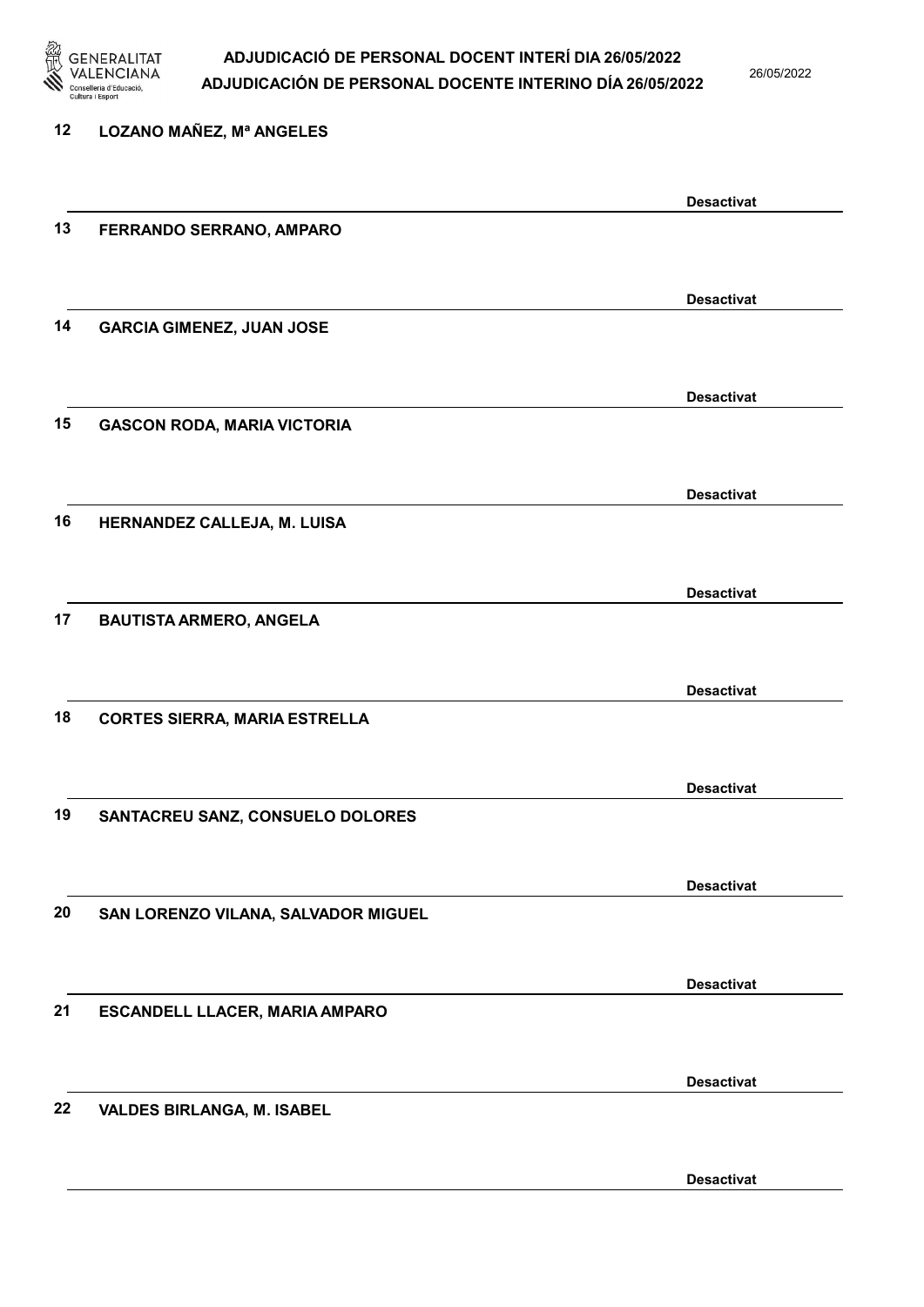

26/05/2022

| 23 | TARRAGO CALABUIG, MANUELA                    |                   |
|----|----------------------------------------------|-------------------|
|    |                                              | <b>Desactivat</b> |
| 24 | PEREZ SANCHO, JUAN                           |                   |
|    |                                              | Ha participat     |
| 25 | <b>CRISPIN SANCHEZ, ANTONIO</b>              |                   |
|    |                                              | <b>Desactivat</b> |
| 26 | MARZAL DONDERIS, CARMEN ELVIRA               |                   |
|    |                                              | <b>Desactivat</b> |
| 27 | MIÑANA MASCARELL, MARIA ISABEL               |                   |
|    |                                              | <b>Desactivat</b> |
| 28 | <b>SANTANA CARBONELL, MERCEDES</b>           |                   |
|    |                                              | <b>Desactivat</b> |
| 29 | LERMA LLIMERA, MARIA DESAMPARADOS            |                   |
|    |                                              | <b>Desactivat</b> |
| 30 | <b>BROCH OLIVER, MARISA</b>                  |                   |
|    |                                              | <b>Desactivat</b> |
| 31 | ANTOÑANZAS SALVADOR, FCO. JOSE               |                   |
|    |                                              | <b>Desactivat</b> |
| 32 | FERNANDEZ DE PALENCIA ROCA, DESAMPARADOS VIR |                   |
|    |                                              | No ha participat  |
| 33 | <b>VICENT VIDAL, ENRIQUE</b>                 |                   |
|    |                                              | <b>Desactivat</b> |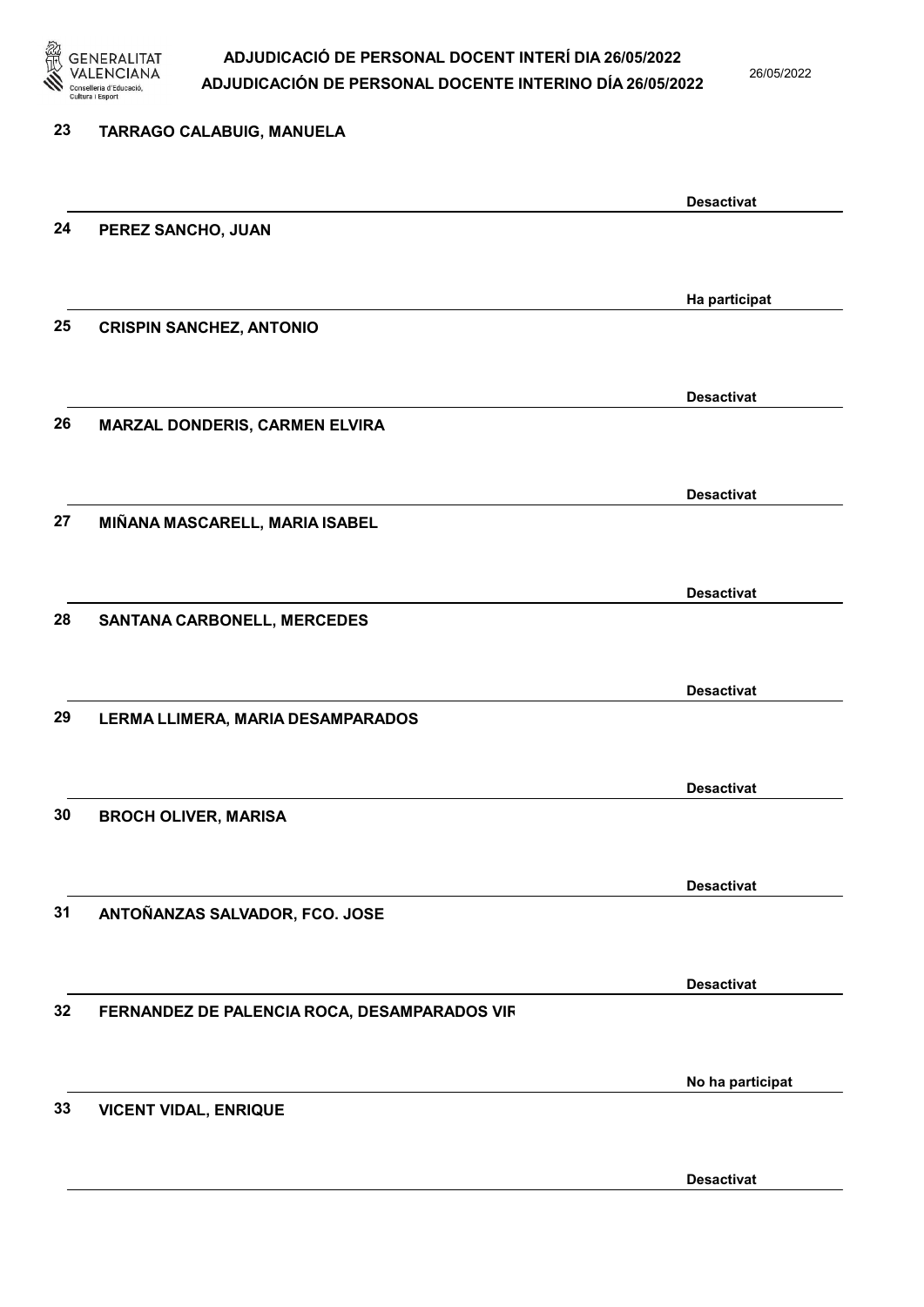

26/05/2022

Desactivat

# 34 MARTI PERIS, MARIA DOLORES Desactivat 35 ROMERO TORRES, ANA DESAMPARADOS Desactivat 36 RICHART SALES, MARIA AMPARO Desactivat 37 PENADES VIDAL, INMACULADA Desactivat 38 MARTI PASTOR, MARIA ELENA Desactivat 39 ALOS BOTELLA, FRANCISCO JAVIER Desactivat 40 RODENAS BRAVO, ELENA Desactivat 41 ARLANDIS SAINZ DE BARANDA, MARIA CARMEN Desactivat 42 LANUZA CARRION, MARIA ANGELES Ha participat 43 GINER PRIMO, MARIA CONSUELO Desactivat 44 REINA GUTIERREZ, M DESAMPARADOS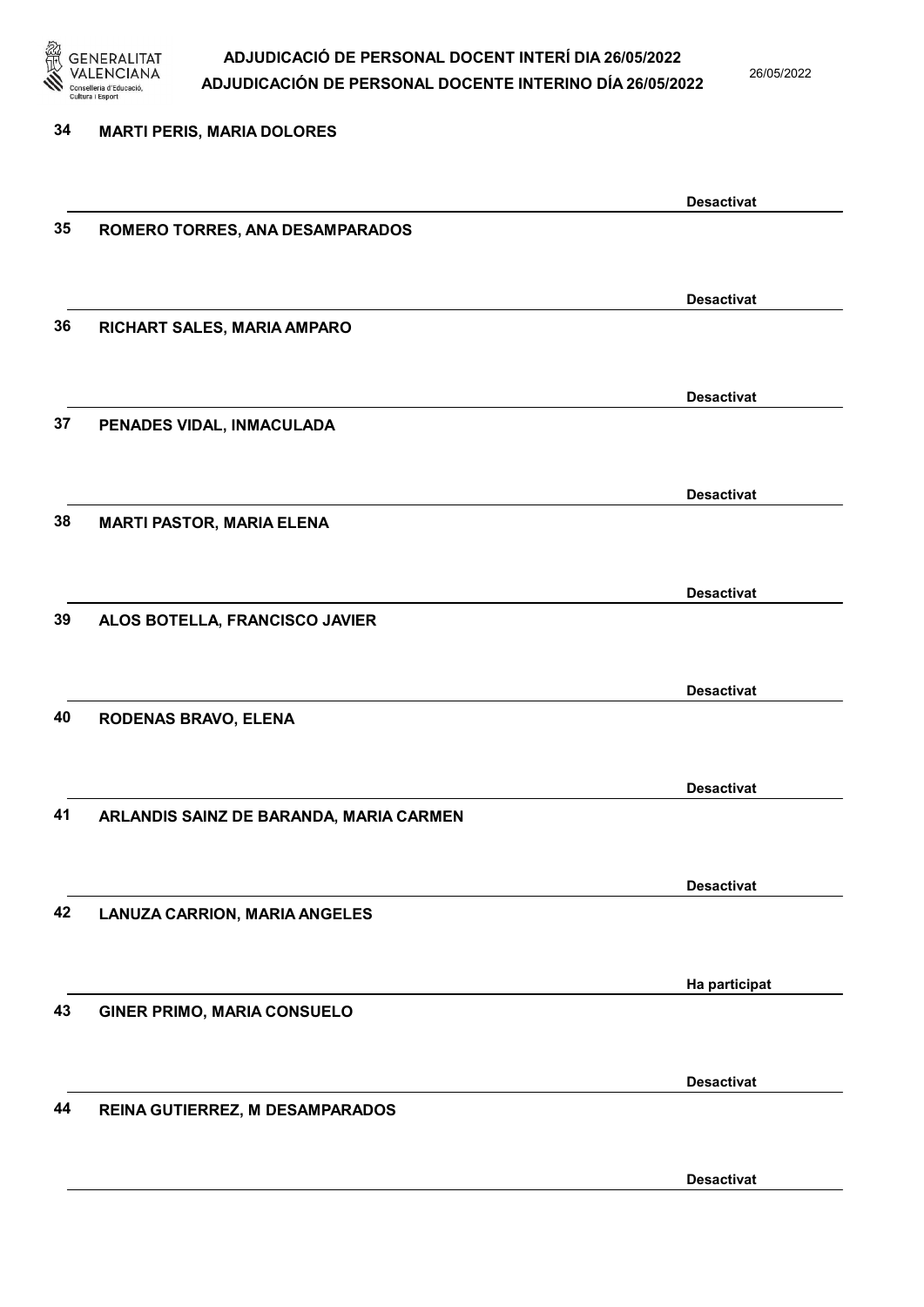

26/05/2022

Desactivat

# 45 SANTIAGO RUIZ, ERNESTO Desactivat 46 LOPEZ RODRIGUEZ, ENCARNACION Desactivat 47 SANCHIS PALOP, MARIA DEL PILAR Desactivat 48 PIRIS IBAÑEZ, MARIA MERCEDES Desactivat 49 ROYO MORA, MARIA CARMEN Desactivat 50 ORTELLS LLOBAT, MARIA DESAMPARADOS Desactivat 51 MARTINEZ TOMAS, GLORIA MARIA Desactivat 52 MUÑOZ ORTI, ANA Desactivat 53 MARTI CARCELLER, ROSA MARIA Desactivat 54 GABALDON ESCUDERO, SOLEDAD Desactivat 55 SANTIAGO RUIZ, DAVID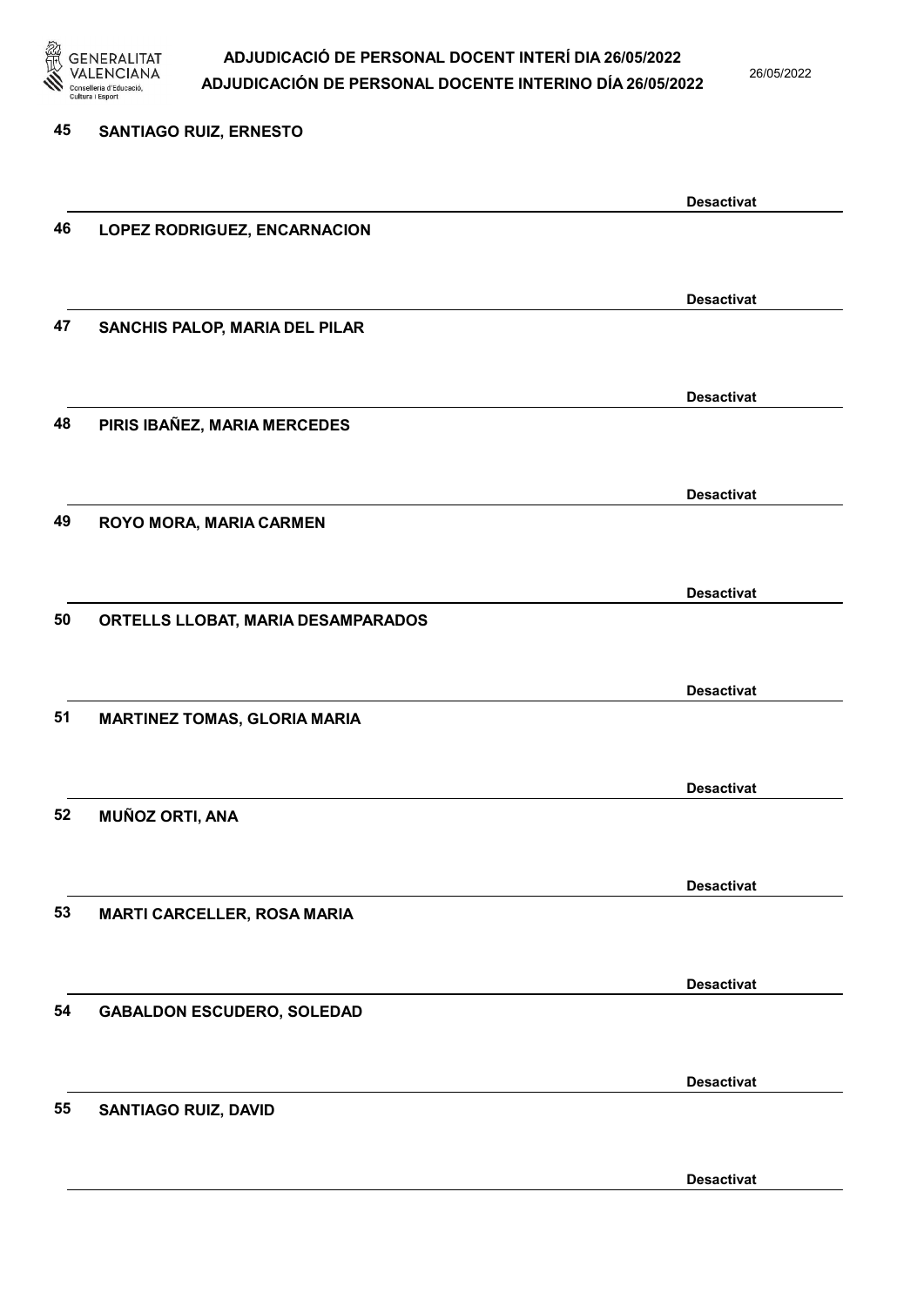

26/05/2022

56 VEGA LOPEZ, MARIA JOSEFA

|    |                                       | <b>Desactivat</b> |
|----|---------------------------------------|-------------------|
| 57 | BENITEZ MARTINEZ, MARGARITA ELIZABETH |                   |
|    |                                       |                   |
|    |                                       | <b>Desactivat</b> |
| 58 | SARRIO ARNANDIS, MARIA MILAGRO        |                   |
|    |                                       |                   |
|    |                                       |                   |
|    |                                       | <b>Desactivat</b> |
| 59 | <b>MELERO ALCACER, ANGELA</b>         |                   |
|    |                                       |                   |
|    |                                       | <b>Desactivat</b> |
| 60 | <b>MOLINA SEMPERE, ROSA</b>           |                   |
|    |                                       |                   |
|    |                                       |                   |
|    |                                       | <b>Desactivat</b> |
| 61 | RODRIGO ROYO, PAZ GEMMA               |                   |
|    |                                       |                   |
|    |                                       | <b>Desactivat</b> |
| 62 | <b>ESTEVE FAUBEL, ROSA PILAR</b>      |                   |
|    |                                       |                   |
|    |                                       |                   |
| 63 |                                       | <b>Desactivat</b> |
|    | <b>SANCHEZ GARCIA, M. LUZ</b>         |                   |
|    |                                       |                   |
|    |                                       | <b>Desactivat</b> |
| 64 | ALDEGUER QUESADA, CARMEN R.           |                   |
|    |                                       |                   |
|    |                                       | <b>Desactivat</b> |
| 65 | <b>GARCIA LLOPIS, YOLANDA</b>         |                   |
|    |                                       |                   |
|    |                                       |                   |
|    |                                       | <b>Desactivat</b> |
| 66 | <b>GARCIA MIRALLES, PEDRO</b>         |                   |
|    |                                       |                   |
|    |                                       | <b>Desactivat</b> |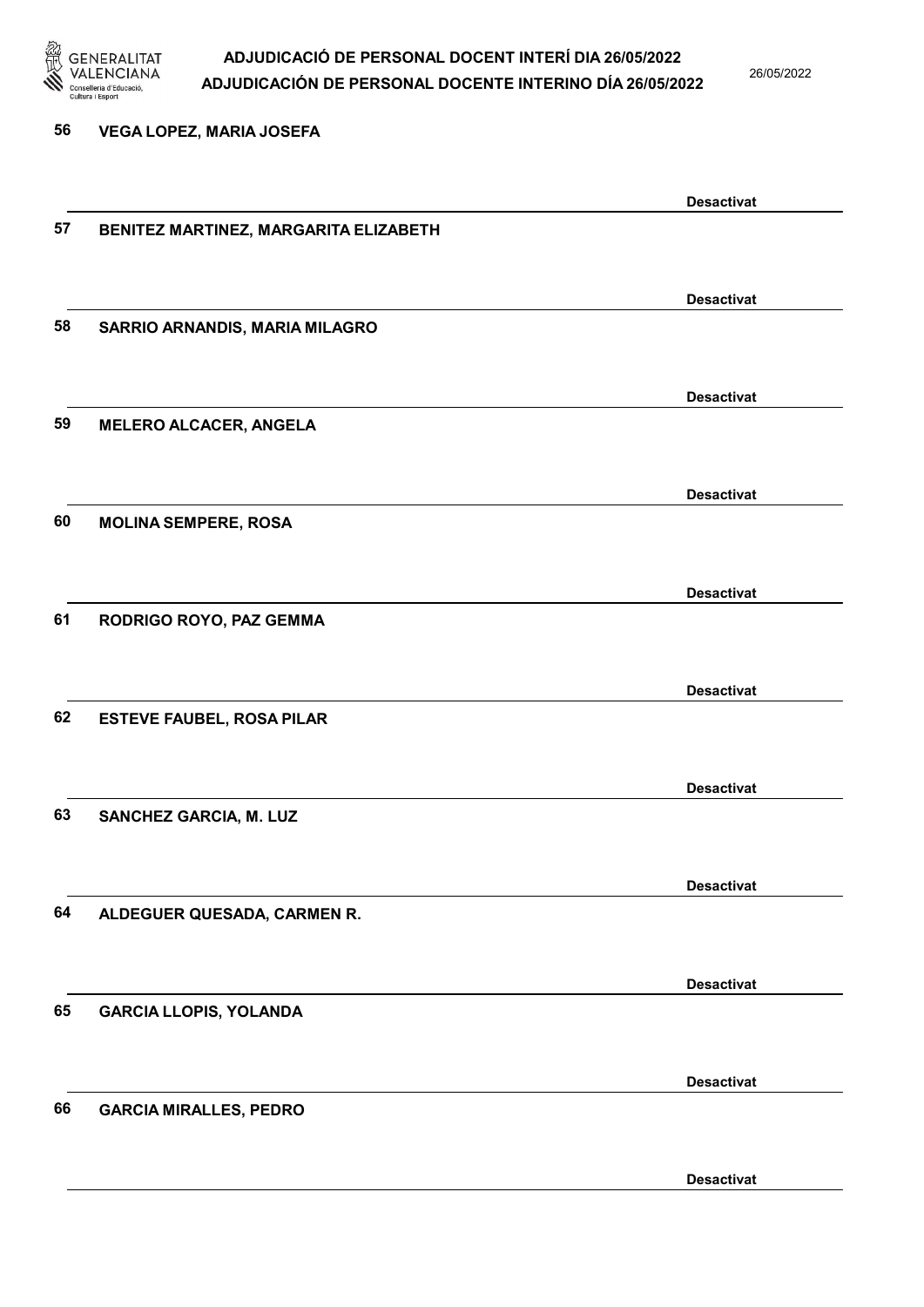

26/05/2022

#### 67 ORTS CUEVAS, ELISA

|    |                                          | <b>Desactivat</b> |
|----|------------------------------------------|-------------------|
| 68 | CIVERA DOMINGUEZ, EVA MARIA              |                   |
|    |                                          |                   |
|    |                                          | <b>Desactivat</b> |
| 69 | VAREA TARRAGA, GLORIA MARIA              |                   |
|    |                                          |                   |
|    |                                          |                   |
|    |                                          | <b>Desactivat</b> |
| 70 | <b>URIARTE FONTAL, IRACHE</b>            |                   |
|    |                                          |                   |
|    |                                          | <b>Desactivat</b> |
| 71 | <b>GONZALEZ ESCRIVA, M. ANGELES</b>      |                   |
|    |                                          |                   |
|    |                                          | <b>Desactivat</b> |
| 72 | LOPEZ BONILLO, RAFAEL                    |                   |
|    |                                          |                   |
|    |                                          |                   |
|    |                                          | <b>Desactivat</b> |
| 73 | <b>CONSTANTINO MONTILLA, ENCARNACION</b> |                   |
|    |                                          |                   |
|    |                                          | <b>Desactivat</b> |
| 74 | <b>MARRADES GIMENEZ, JUAN JOSE LUIS</b>  |                   |
|    |                                          |                   |
|    |                                          | <b>Desactivat</b> |
| 75 | <b>CLARAMUNT GALLENT, ANA</b>            |                   |
|    |                                          |                   |
|    |                                          |                   |
|    |                                          | <b>Desactivat</b> |
| 76 | SANCHEZ FERRANDO, FRANCISCA              |                   |
|    |                                          |                   |
|    |                                          | <b>Desactivat</b> |
| 77 | PEREZ IBAÑEZ, VICTORIA MARIA             |                   |
|    |                                          |                   |
|    |                                          |                   |
|    |                                          | <b>Desactivat</b> |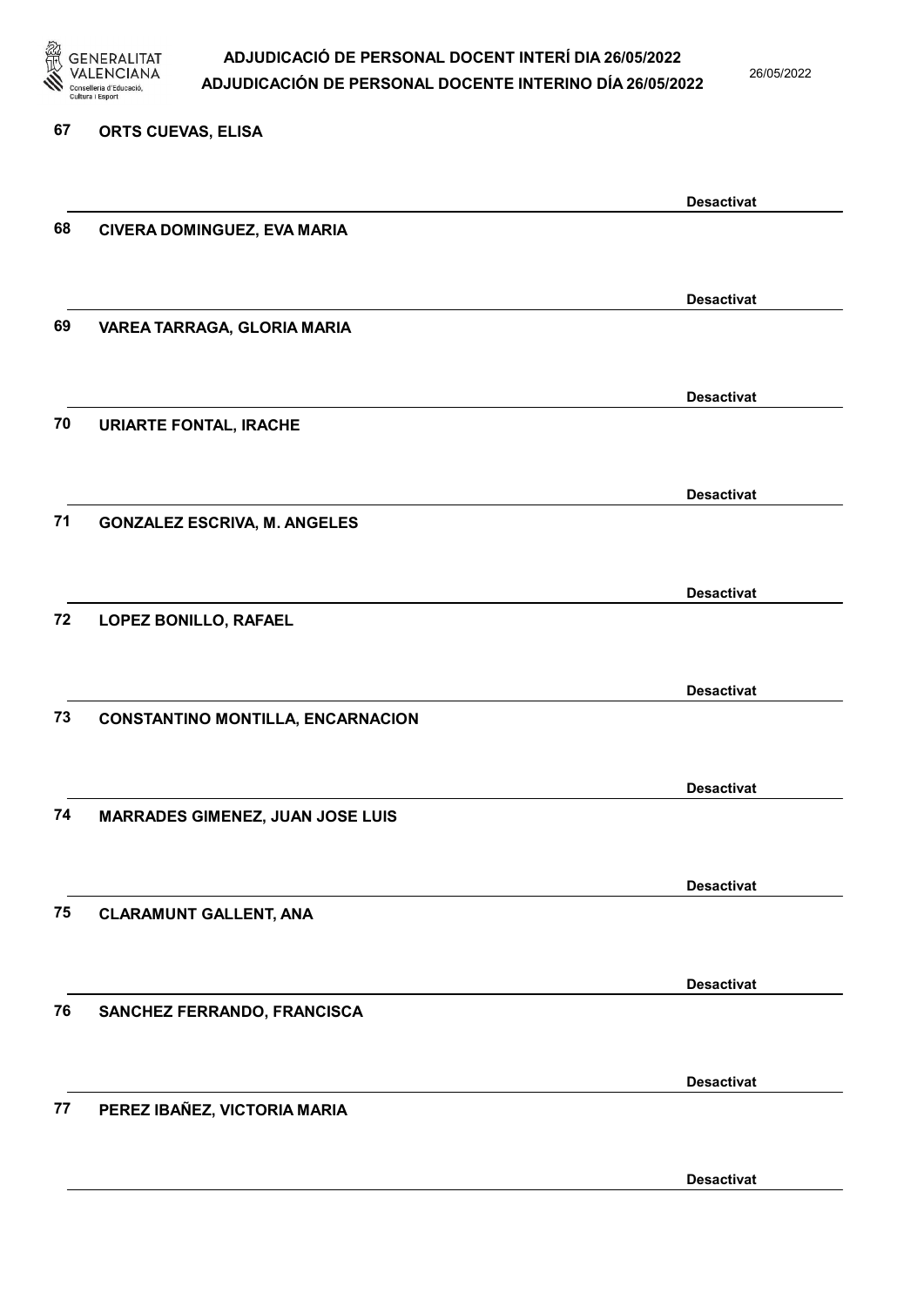

26/05/2022

| 78 | <b>CLEMENTE ABAD, ANTONIO</b>    |                   |
|----|----------------------------------|-------------------|
|    |                                  | <b>Desactivat</b> |
| 79 | <b>VILLALONGA GIRONA, TERESA</b> |                   |
|    |                                  | No adjudicat      |
| 80 | FERNANDEZ CARBONELL, CRISTINA    |                   |
|    |                                  | <b>Desactivat</b> |
| 81 | <b>BADENES GURREA, DOLORES</b>   |                   |
|    |                                  | <b>Desactivat</b> |
| 82 | ROMERO SAEZ, ESTRELLA DEL CARMEN |                   |
|    |                                  |                   |
| 83 | <b>LANDETE SALES, JOAQUINA</b>   | <b>Desactivat</b> |
|    |                                  |                   |
|    |                                  | <b>Desactivat</b> |
| 84 | MUÑOZ LLORENS, ISABEL MARIA      |                   |
|    |                                  | <b>Desactivat</b> |
| 85 | <b>BETORZ GALAN, M.AMPARO</b>    |                   |
|    |                                  | <b>Desactivat</b> |
| 86 | SOTOMAYOR ANDUIZA, CASILDA       |                   |
|    |                                  | <b>Desactivat</b> |
| 87 | PONS MERINO, MARGARITA           |                   |
|    |                                  |                   |
| 88 | FERNANDEZ TENES, MARIA CRISTINA  | <b>Desactivat</b> |
|    |                                  |                   |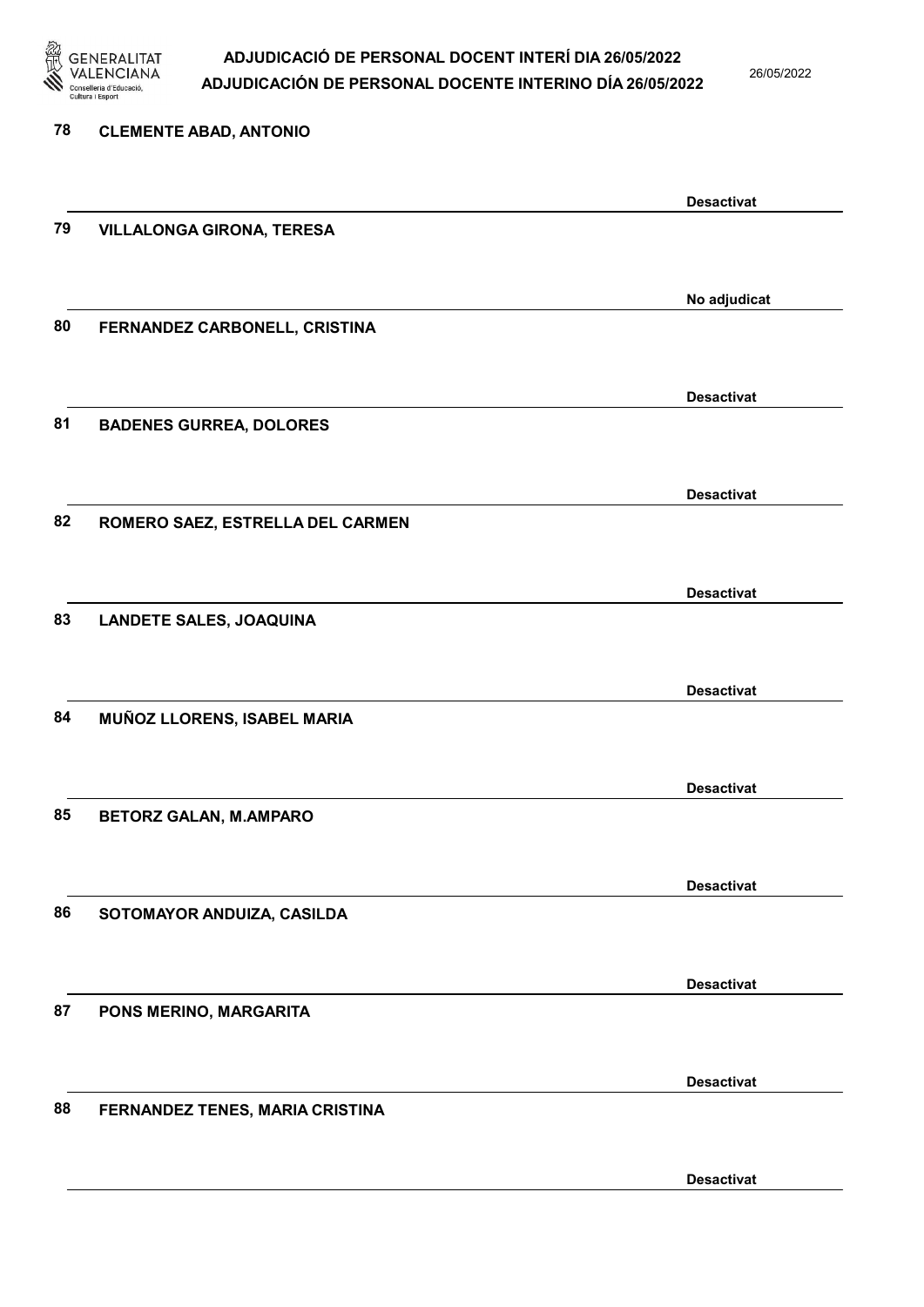

26/05/2022

#### 89 FERNANDEZ JIMENEZ, MARIA PAULA

Desactivat 90 GIL HERRERO, MARIA DESAMPARADOS Desactivat 91 ALVENTOSA SANCHEZ, MARIA DOLORES Desactivat 92 MONTANER CUEVES, FRANCISCA Desactivat 93 ACEVEDO BLAZQUEZ, ISABEL Desactivat 94 JIMENEZ LOPEZ, MARIA CRUZ Desactivat 95 BALAGUER VIVES, JAVIER Desactivat 96 CARO PALAZON, MARIA CRISTINA Desactivat 97 PASCUAL ESTEVE, ANA MARIA Desactivat 98 ARNAU FAYOS, MARIA DOLORES Desactivat 99 GOMEZ REVERTE, EVA MARIA Desactivat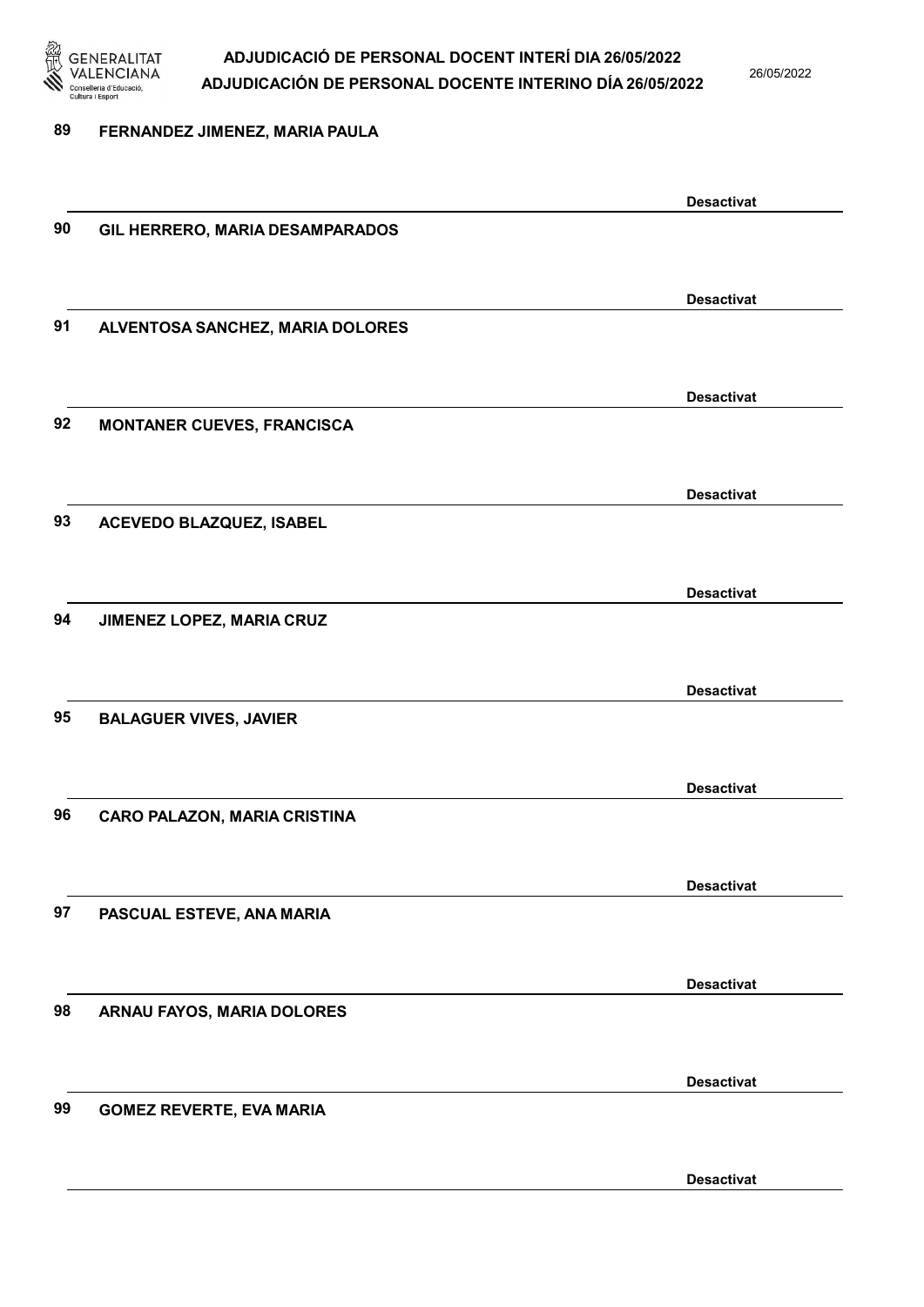

26/05/2022

### 100 MERA SUAREZ, JAVIER Desactivat 101 AGUILAR GIMENEZ, MARIA GEMA Desactivat 102 GARCIA BERROCAL, NOEMI Desactivat 103 FRIAS CRESPO, M. VICTORIA Desactivat 104 FERNANDEZ FERNANDEZ, JOSE Desactivat 105 RUIZ ZAMORA, MARIA PILAR Desactivat 106 PERIS ODENA, MARIA TERESA Desactivat 107 CUESTA VERGARA, MARIA JOSEFA Desactivat 108 CORS MOGORT, JUANA Desactivat 109 APARICIO BLANQUEZ, M.DOLORES

110 ORTIZ RECHE, ANNA

Desactivat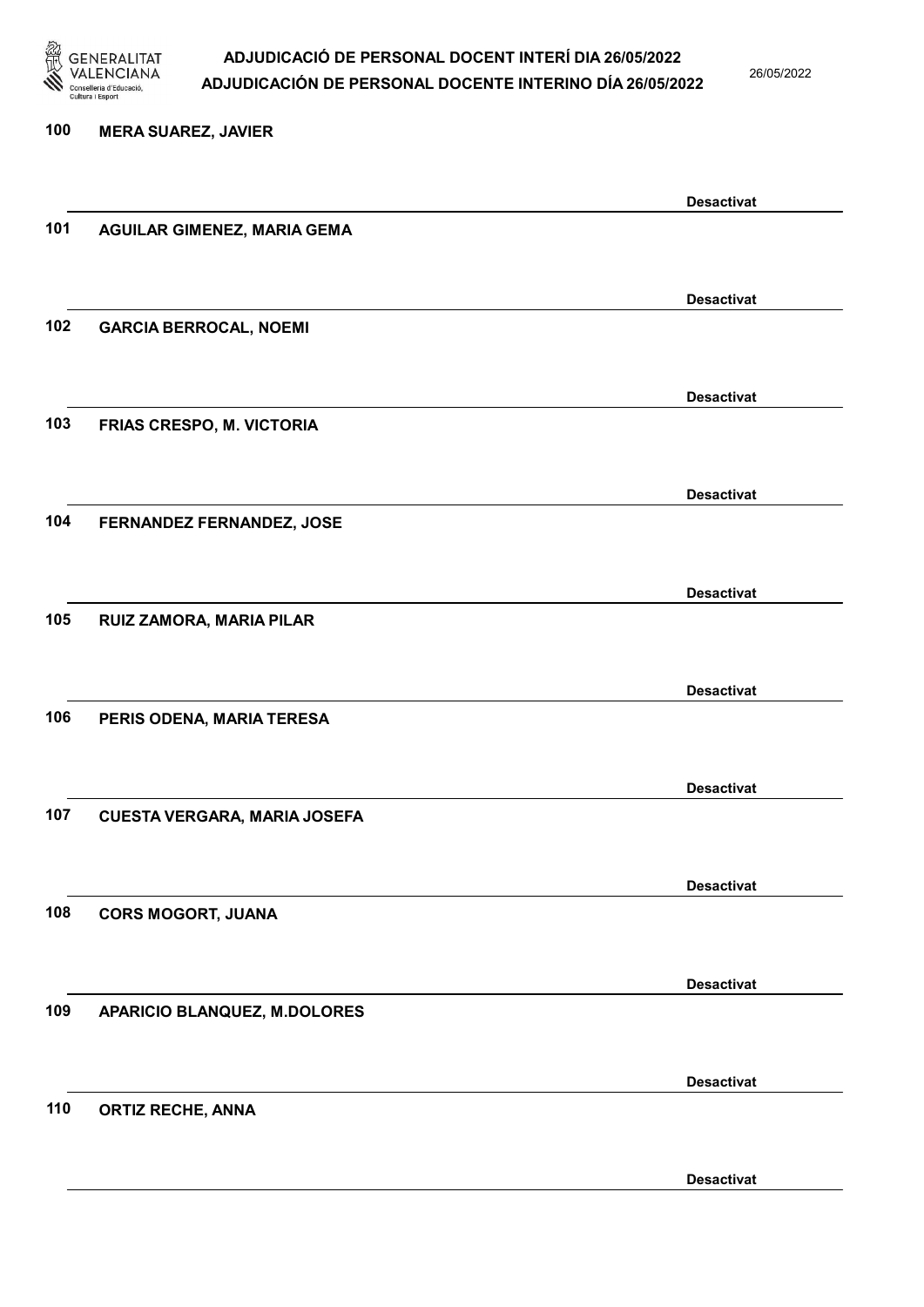

26/05/2022

#### 111 SAEZ BAUTISTA, ANA

|     |                                   | <b>Desactivat</b> |
|-----|-----------------------------------|-------------------|
| 112 | NAVARRO CERVERA, VICTORIA DOLORES |                   |
|     |                                   |                   |
|     |                                   |                   |
|     |                                   | <b>Desactivat</b> |
| 113 | <b>MARI GILABERT, MARIA JOSE</b>  |                   |
|     |                                   |                   |
|     |                                   |                   |
|     |                                   | <b>Desactivat</b> |
| 114 | <b>AGUILAR FRASES, AMPARO</b>     |                   |
|     |                                   |                   |
|     |                                   |                   |
|     |                                   | <b>Desactivat</b> |
| 115 |                                   |                   |
|     | <b>BLANCH TORRES, MARTA</b>       |                   |
|     |                                   |                   |
|     |                                   | <b>Desactivat</b> |
|     |                                   |                   |
| 116 | PLAZA MARTINEZ, ROGELIO           |                   |
|     |                                   |                   |
|     |                                   | <b>Desactivat</b> |
|     |                                   |                   |
| 117 | FERIA DELGADO, MARIA JOSE         |                   |
|     |                                   |                   |
|     |                                   | <b>Desactivat</b> |
|     |                                   |                   |
| 118 | PEÑALVER PEÑALVER, MARIA DOLORES  |                   |
|     |                                   |                   |
|     |                                   | <b>Desactivat</b> |
|     |                                   |                   |
| 119 | PASCUAL FANDOS, MARIA SOLEDAD     |                   |
|     |                                   |                   |
|     |                                   |                   |
|     |                                   | <b>Desactivat</b> |
| 120 | HERRERA CUCALA, LAURA JOSEFA      |                   |
|     |                                   |                   |
|     |                                   |                   |
|     |                                   | <b>Desactivat</b> |
| 121 | <b>MAHIQUES HUGUET, GLORIA</b>    |                   |
|     |                                   |                   |
|     |                                   |                   |
|     |                                   | <b>Desactivat</b> |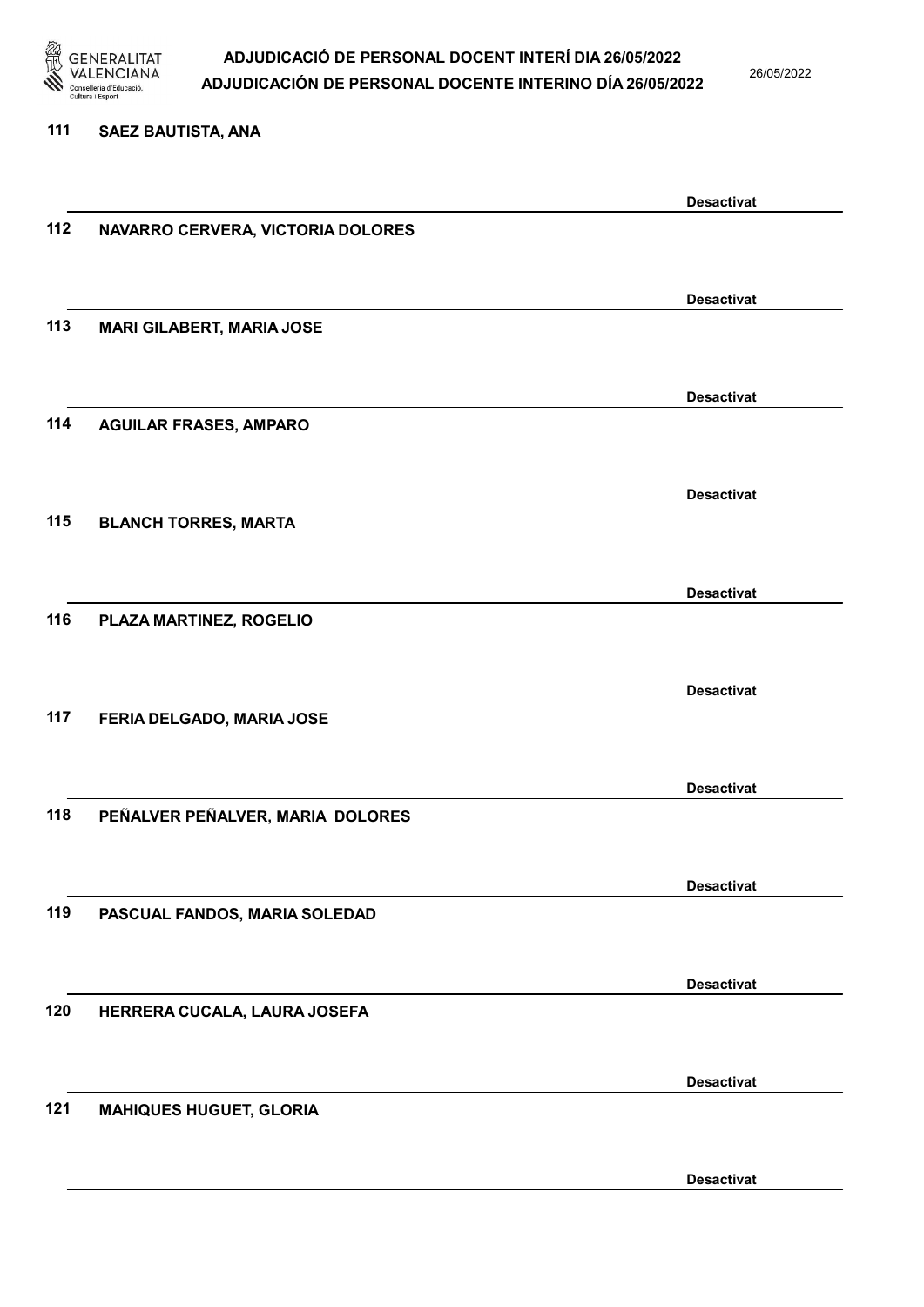

26/05/2022

| 122 | <b>BOLEA CLIMENTE, FRANCISCA</b>    |                   |
|-----|-------------------------------------|-------------------|
|     |                                     |                   |
|     |                                     | <b>Desactivat</b> |
| 123 | LOPEZ SANTA, JOSEFA PIEDAD          |                   |
|     |                                     |                   |
|     |                                     | <b>Desactivat</b> |
| 124 | JIMENEZ VALERO, MARIA ELENA         |                   |
|     |                                     |                   |
|     |                                     | <b>Desactivat</b> |
| 125 | <b>MEDINA ENRIQUEZ, ANTONIA</b>     |                   |
|     |                                     |                   |
|     |                                     | <b>Desactivat</b> |
| 126 | <b>MARTINEZ LOPEZ, GENOVEVA</b>     |                   |
|     |                                     |                   |
| 127 |                                     | <b>Desactivat</b> |
|     | <b>GOMEZ CARLOS, JORGE</b>          |                   |
|     |                                     |                   |
| 128 | <b>CARRION HERNANDEZ, Mª OTILIA</b> | <b>Desactivat</b> |
|     |                                     |                   |
|     |                                     | <b>Desactivat</b> |
| 129 | <b>COMPANY GOMEZ, JULIA</b>         |                   |
|     |                                     |                   |
|     |                                     | <b>Desactivat</b> |
| 130 | <b>FABREGAT ANDRES, IVAN</b>        |                   |
|     |                                     |                   |
|     |                                     | <b>Desactivat</b> |
| 131 | <b>MOLES GARCIA, JOSE MARIA</b>     |                   |
|     |                                     |                   |
|     |                                     | <b>Desactivat</b> |
| 132 | RIPOLL VILLALBA, VERONICA           |                   |
|     |                                     |                   |
|     |                                     |                   |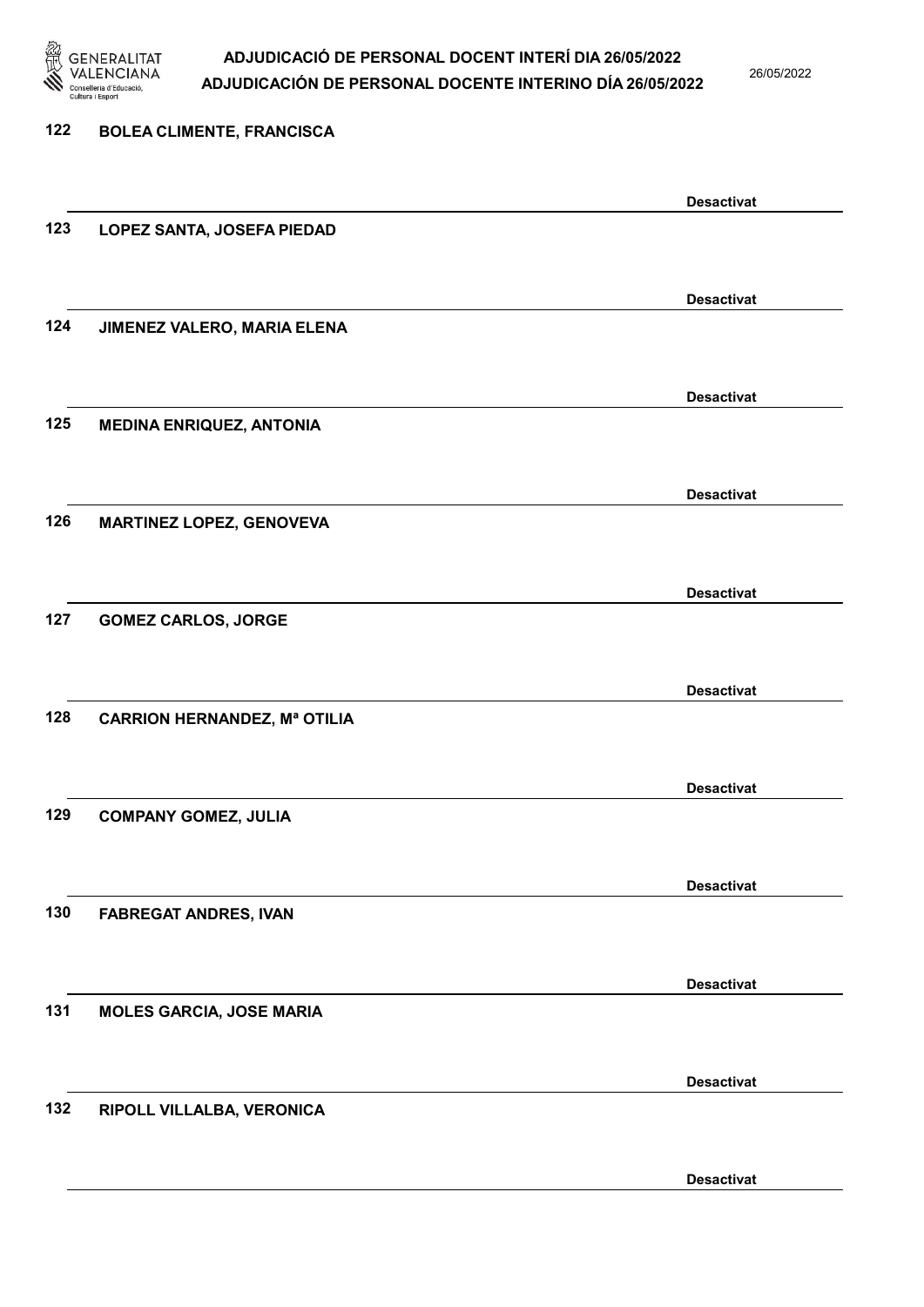

26/05/2022

#### 133 BURGUETE BALDO, MARIA ASUNCION

Desactivat 134 DIEZ GALINDO, MERCEDES Desactivat 135 PARDO LOPEZ, JORGE Desactivat 136 RAMBLA TORRES, ESTHER No adjudicat 137 HERNANDEZ FOLGADO, ALBERTO Desactivat 138 RUBIO MARTINEZ, SARA Desactivat 139 BELTRA CREMADES, EVA MARIA Desactivat 140 CARBONELL MARTINEZ, JOSE ANTONIO Desactivat 141 LLORET DOMINGUEZ, MARIA Desactivat 142 PASCUAL GIMENO, MARIA DE LOS ANGELES Desactivat 143 BURGUERA JORNET, SARA Desactivat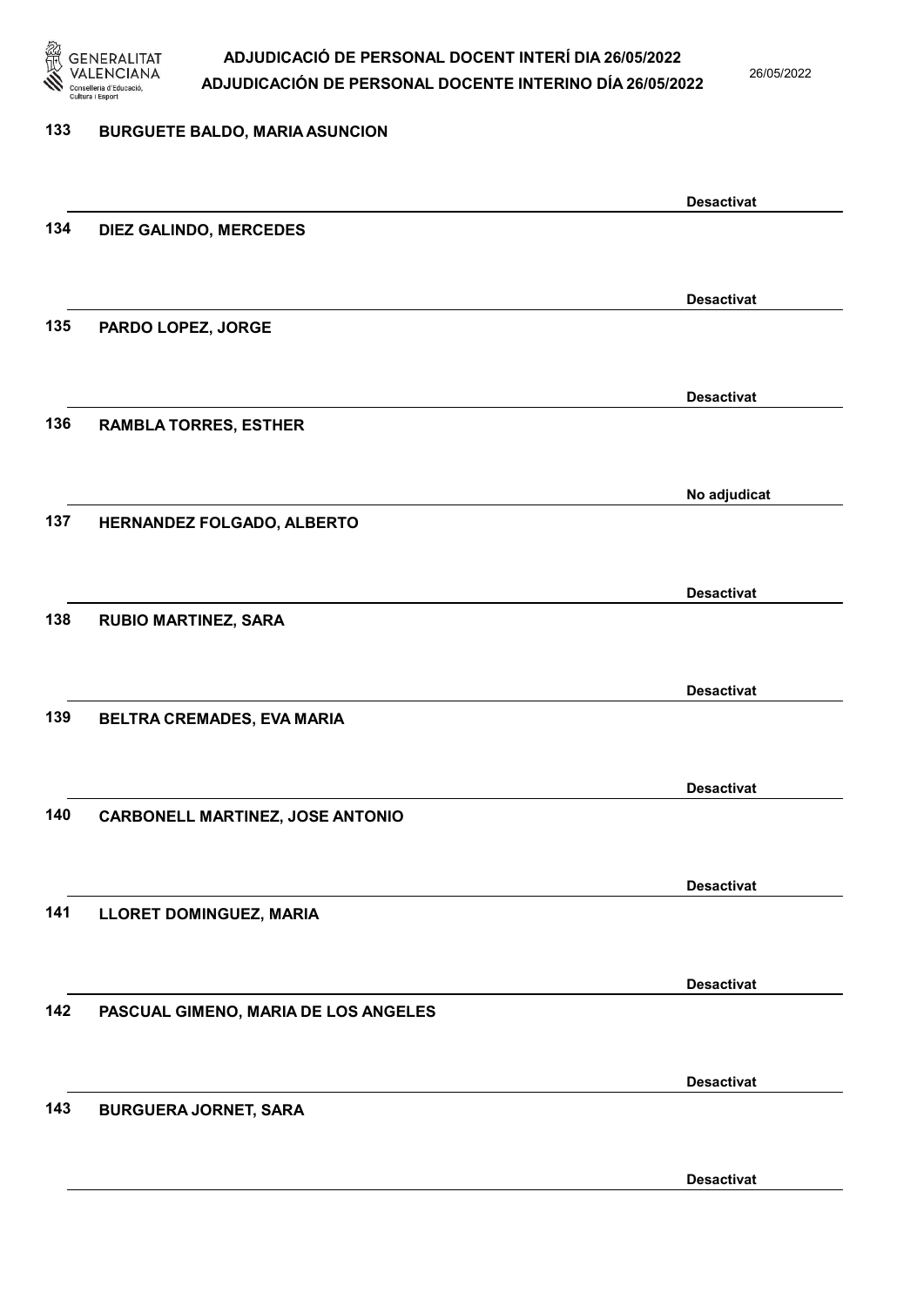

26/05/2022

### 144 CATALAN VILLAVERT, MARIA LUISA Desactivat 145 AGUILELLA MIRALLES, YOLANDA Desactivat 146 MIQUEL FERNANDEZ, MARIA DESAMPARADOS Desactivat 147 LLORET MARIN, ANGELA MARIA Desactivat 148 DIAZ MOLINA, JAVIER Desactivat 149 MARTINEZ GARCIA, LAIA-ISABEL Desactivat 150 NAVARRO SANCHIS, DOLORES Desactivat 151 VILLANUEVA GARCIA, MONTSERRAT Desactivat

152 PASTOR PEREZ, MARIA AMPARO

153 LLACER GANDIA, JOSE

154 QUINTERO REGUEIRO, MARIA VICTORIA

Desactivat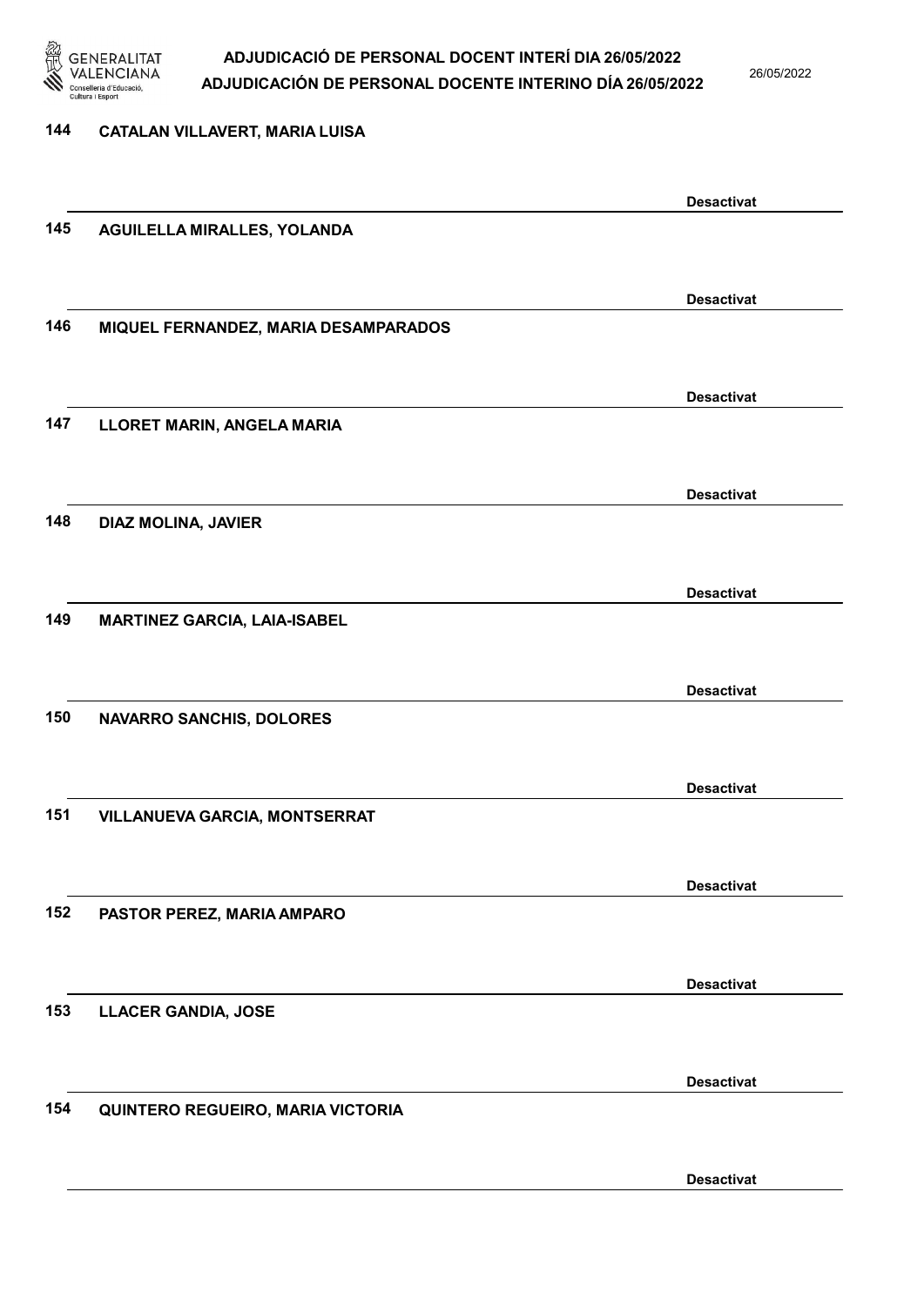

26/05/2022

| 155 | ARANDA GRACIA, LAURA            |                   |
|-----|---------------------------------|-------------------|
|     |                                 | <b>Desactivat</b> |
| 156 | SEPULCRE RICO, ESTHER           |                   |
|     |                                 | <b>Desactivat</b> |
| 157 | PERTEGAL FELICES, MARIA LUISA   |                   |
|     |                                 | <b>Desactivat</b> |
| 158 | MUÑOZ GALLEGO, MERCEDES         |                   |
|     |                                 | <b>Desactivat</b> |
| 159 | <b>MORERA LOPEZ, JORGE</b>      |                   |
|     |                                 | <b>Desactivat</b> |
| 160 | <b>GRAU GARCIA, JESUS</b>       |                   |
|     |                                 | <b>Desactivat</b> |
| 161 | <b>SANTACREU GRAO, MERCEDES</b> |                   |
|     |                                 | <b>Desactivat</b> |
| 162 | <b>CARBO DUET, MARIA NIEVES</b> |                   |
|     |                                 | <b>Desactivat</b> |
| 163 | LACOMBA CORTES, MARIA SOLEDAD   |                   |
|     |                                 | <b>Desactivat</b> |
| 164 | PAREJA SOLER, M. MAGNOLIA       |                   |
|     |                                 | <b>Desactivat</b> |
| 165 | TORDERA FULLANA, SHEYLA         |                   |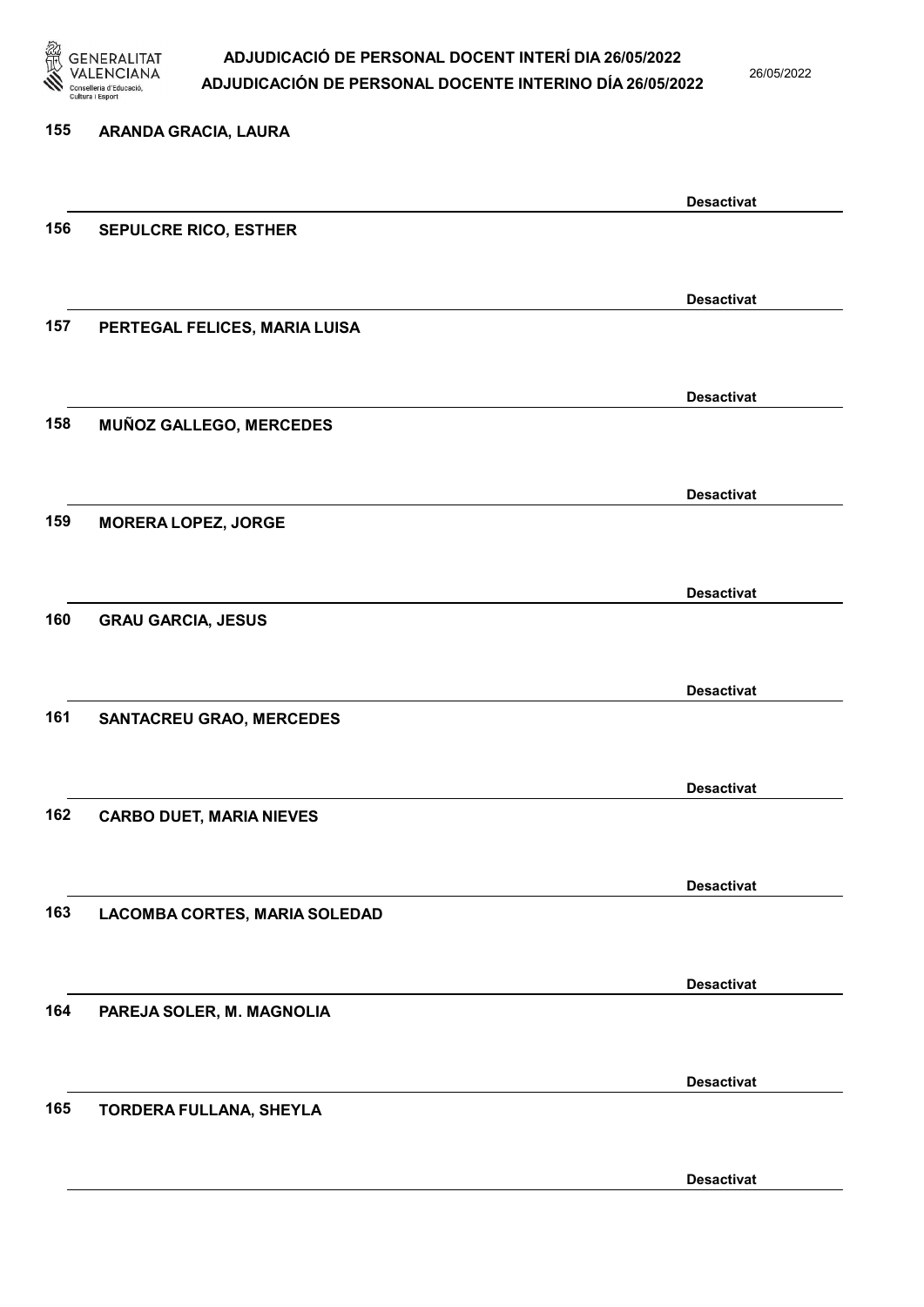

26/05/2022

### 166 VERDU TORRES, LORENA Desactivat 167 GOMIS ZARAGOZI, ANTONIA Desactivat 168 HERNANDEZ FERRANDO, JUDIT Desactivat 169 MARTINEZ JORDAN, IRINA Desactivat 170 GARCIA GODOY, YOLANDA Desactivat 171 LOPEZ RUIZ, ELIA Desactivat 172 MIRALLES LOZANO, MARC Desactivat 173 AGUIRRE MAÑEZ, ANA MARIA Desactivat 174 CLIMENT RODRIGUEZ, IGNACIO Desactivat 175 SAUSA MICO, SILVIA Desactivat 176 CANTO ALAMA, IRENE Desactivat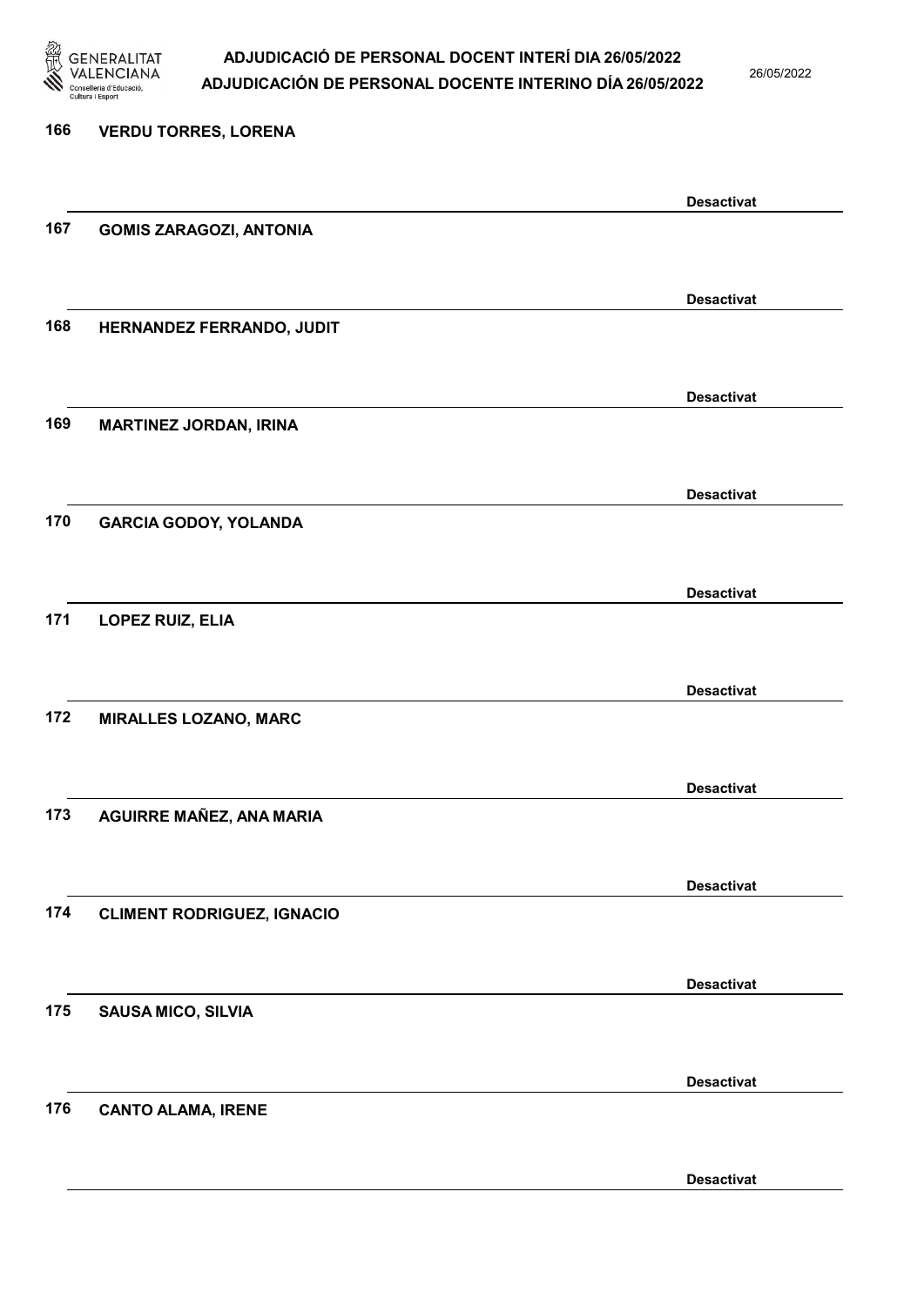

26/05/2022

| 177 | <b>CREMADES PEREZ, NIEVES</b>        |                   |
|-----|--------------------------------------|-------------------|
|     |                                      | <b>Desactivat</b> |
| 178 | <b>GIMENO HIGUERAS, ANTONIO JOSE</b> |                   |
|     |                                      | <b>Desactivat</b> |
| 179 | <b>MARI ORTOLA, ISABEL</b>           |                   |
|     |                                      | <b>Desactivat</b> |
| 180 | <b>GONZALEZ HERNANDEZ, GISELA</b>    |                   |
|     |                                      | <b>Desactivat</b> |
| 181 | HERNANDEZ BELTRAN, LAURA             |                   |
|     |                                      | <b>Desactivat</b> |
| 182 | JAIME GONZALEZ, MARIA                |                   |
|     |                                      | <b>Desactivat</b> |
| 183 | <b>MOLLA GALIANA, OLGA</b>           |                   |
|     |                                      | <b>Desactivat</b> |
| 184 | TORTAJADA AGUILAR, ANTONIA           |                   |
|     |                                      | <b>Desactivat</b> |
| 185 | <b>ESTALRICH FERRER, VANESA</b>      |                   |
|     |                                      | <b>Desactivat</b> |
| 186 | SANCHEZ VERDU, MARIA TERESA          |                   |
|     |                                      | <b>Desactivat</b> |
| 187 | QUILES CENTENO, ERICO                |                   |
|     |                                      |                   |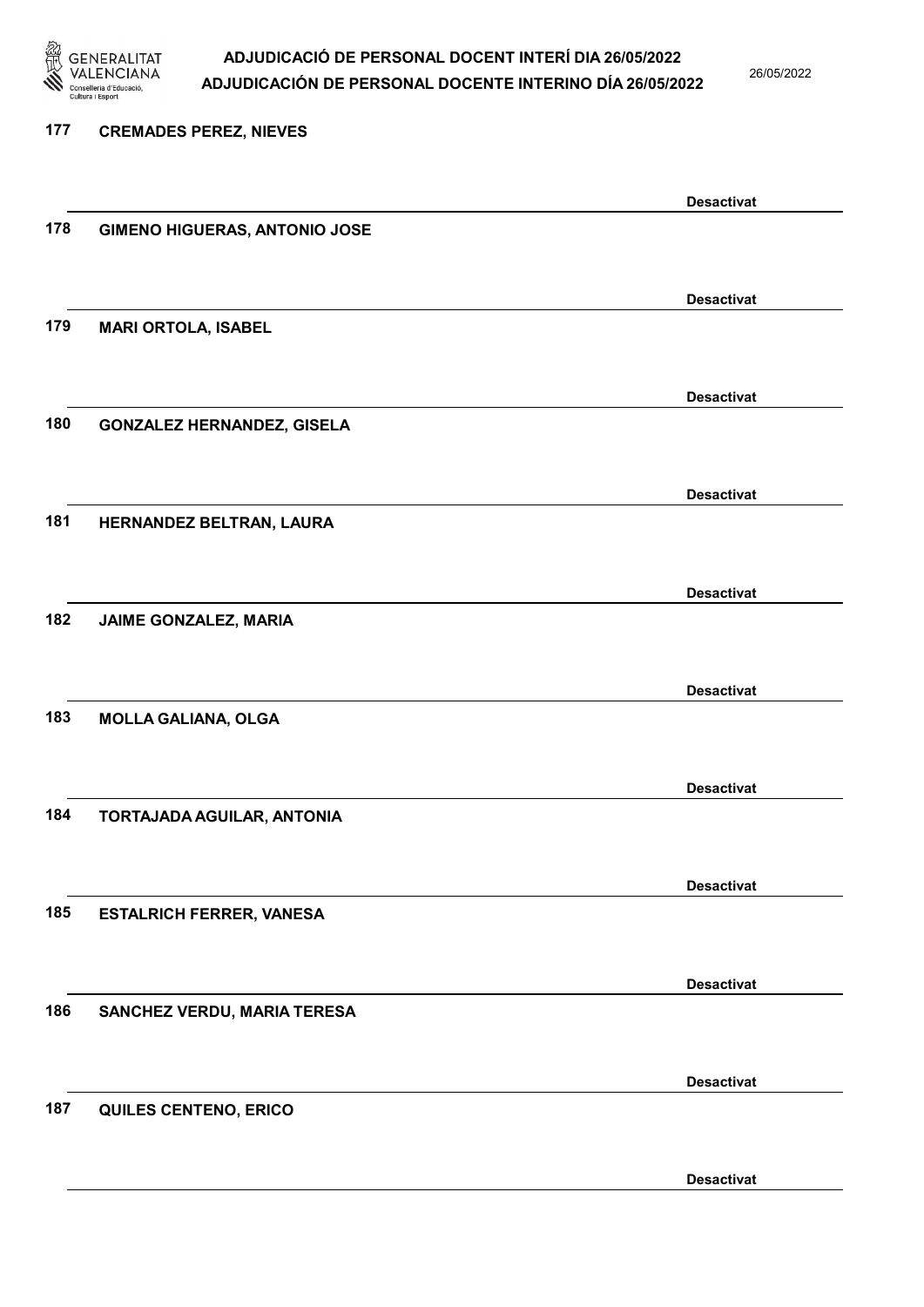

26/05/2022

Desactivat

# 188 CARRASCOSA ARTES, CAROLINA Desactivat 189 MARIN PARRILLA, MARIA DEL CARMEN Desactivat 190 CASTAÑ PEREZ, PATRICIA Desactivat 191 BERTOMEU PEREZ, MARIA GEMMA Desactivat 192 ARELLANO JUAN, ALBA Desactivat 193 VAZQUEZ ALBERT, DANIEL Desactivat 194 SANCHEZ RODRIGO, MARIA ELENA Desactivat 195 LORENTE SANCHEZ, ANA Desactivat 196 TENZA RIQUELME, BRAULIO Desactivat 197 ZAMORA CALATAYUD, SONIA Desactivat 198 IRANZO FORCE, ESTHER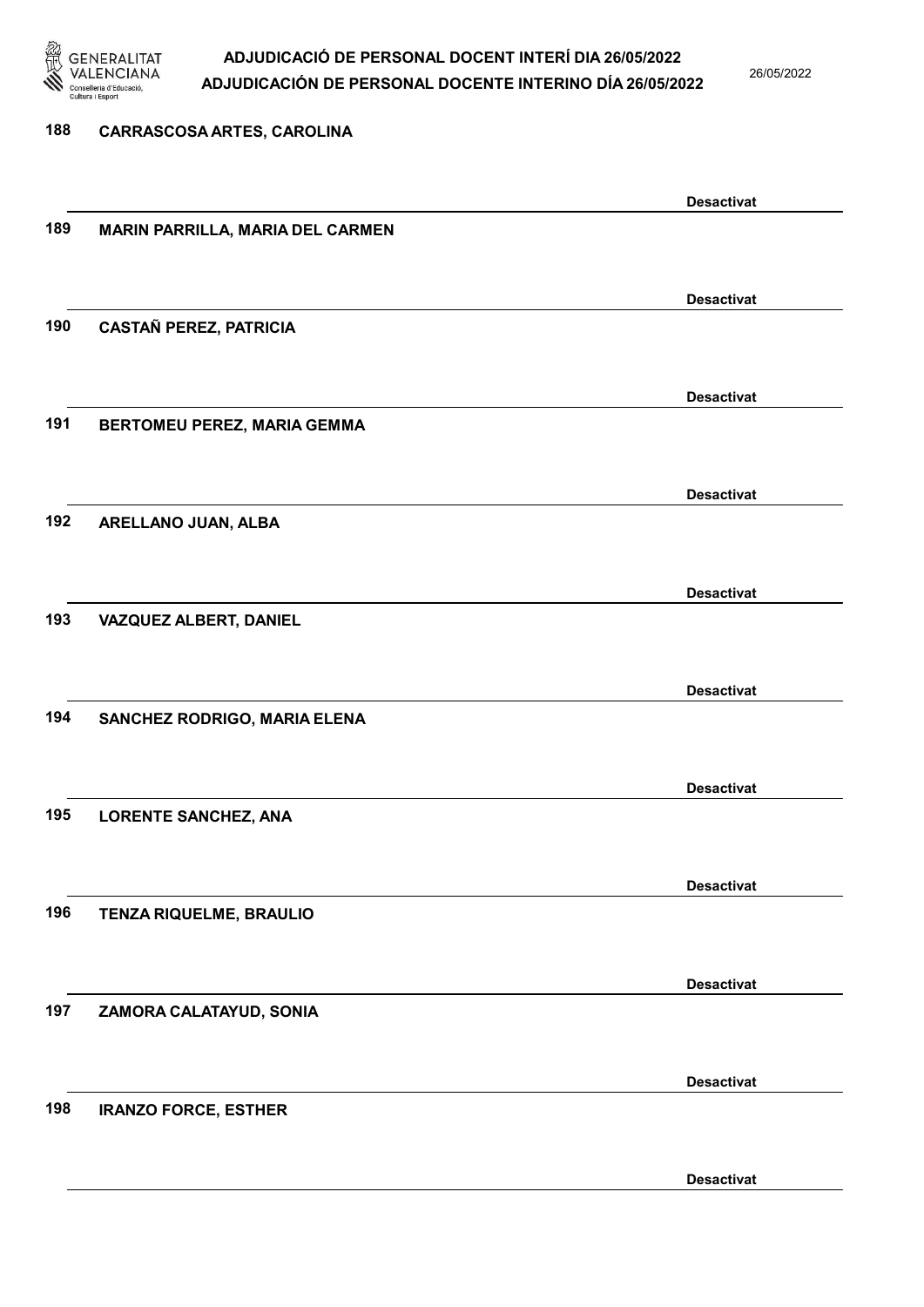

26/05/2022

Desactivat

# 199 FERRER IRANZO, CARLA VIRGINIA Desactivat 200 PONCE GUERRA, JOSE LUIS Desactivat 201 SILES LARA, EVA MARIA Desactivat 202 CARRASCO VILLANUEVA, CARMEN ESPERANZA Desactivat 203 SERRALTA LORENTE, PATRICIA Desactivat 204 SEVILA DIAZ, SONIA Desactivat 205 CARBONELL PASTOR, INES Desactivat 206 MORATAL PENADES, MARIA Desactivat 207 MORANT PEIRO, LAURA Desactivat 208 MUÑOZ PRADAS, MARIA CONSUELO Desactivat 209 LINARES CHAUME, ANA BELEN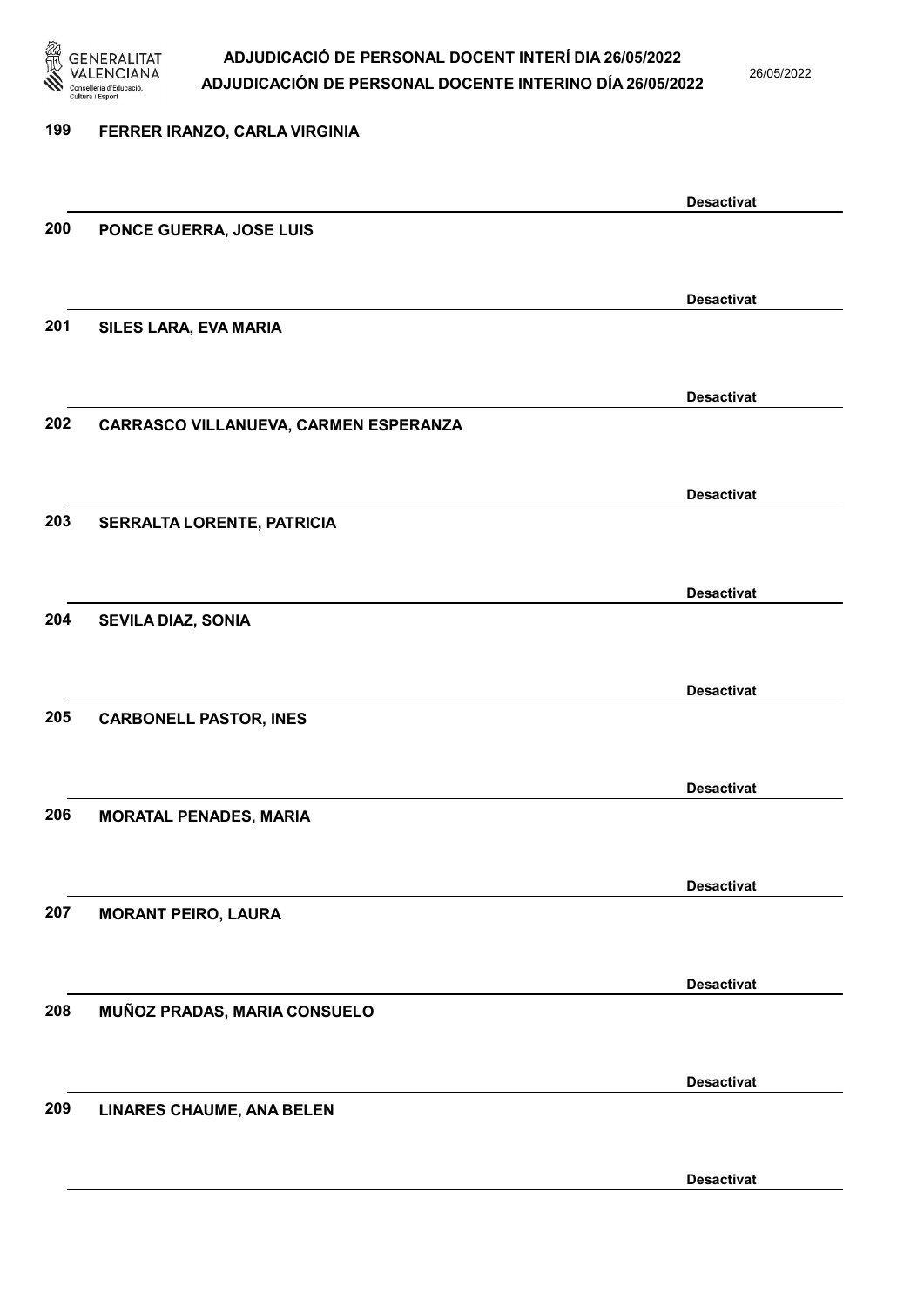

26/05/2022

| 210 | <b>CALOMARDO TORRES, AIDA</b>        |                   |
|-----|--------------------------------------|-------------------|
|     |                                      |                   |
|     |                                      | <b>Desactivat</b> |
| 211 | <b>GONZALEZ ALVAREZ, MARIA PILAR</b> |                   |
|     |                                      |                   |
|     |                                      | <b>Desactivat</b> |
| 212 | <b>GOMEZ PEREZ, MARIA DAVINIA</b>    |                   |
|     |                                      |                   |
|     |                                      | <b>Desactivat</b> |
| 213 | LOPEZ DEL CAMPO, MONTSERRAT          |                   |
|     |                                      |                   |
|     |                                      | <b>Desactivat</b> |
| 214 | LLORENS VALLES, CRISTINA             |                   |
|     |                                      |                   |
| 215 | ALFOSEA MACIA, MARIA                 | <b>Desactivat</b> |
|     |                                      |                   |
|     |                                      | <b>Desactivat</b> |
| 216 | <b>CASTRO LANDETE, MERCEDES</b>      |                   |
|     |                                      |                   |
|     |                                      | <b>Desactivat</b> |
| 217 | <b>VILLALBA LLIDO, SONIA</b>         |                   |
|     |                                      |                   |
|     |                                      | <b>Desactivat</b> |
| 218 | <b>RUBIO GOMEZ, LUCRECIA</b>         |                   |
|     |                                      |                   |
|     |                                      | <b>Desactivat</b> |
| 219 | ANDRES SEGUI, CLARA ISABEL           |                   |
|     |                                      |                   |
|     |                                      | <b>Desactivat</b> |
| 220 | VERGARA HERNANDEZ, YOLANDA           |                   |
|     |                                      |                   |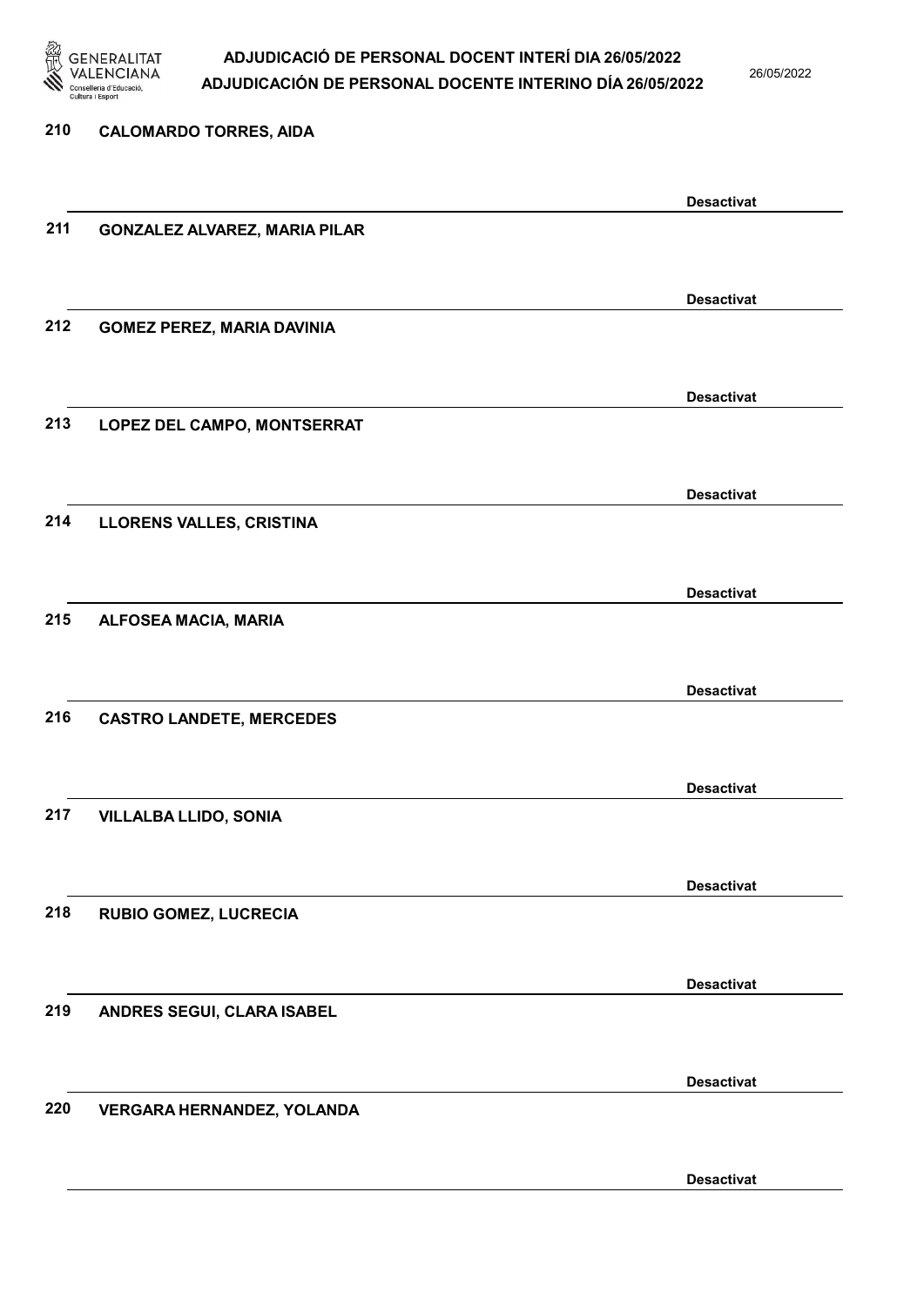

221 ORTEGA IÑESTA, MARIA

### ADJUDICACIÓ DE PERSONAL DOCENT INTERÍ DIA 26/05/2022 ADJUDICACIÓN DE PERSONAL DOCENTE INTERINO DÍA 26/05/2022

26/05/2022

### Desactivat 222 CAMPOS IBAÑEZ, INMACULADA Desactivat 223 SEGUI CARDONA, YASMINA Desactivat 224 PEDROS TAMARIT, CONCEPCION Desactivat 225 PEIRO MARQUEZ, ANGELA Desactivat 226 LOZANO PEREZ, EUNICE Desactivat 227 RUBIO LINARES, ESTHER Desactivat 228 MARTINEZ CRUZ, ROSA ELENA Desactivat 229 PARTIDO GONZALEZ, ANA MARIA Desactivat 230 GARCIA MORALES, ROSA MARIA Desactivat 231 CARBONELL PACHES, MARIA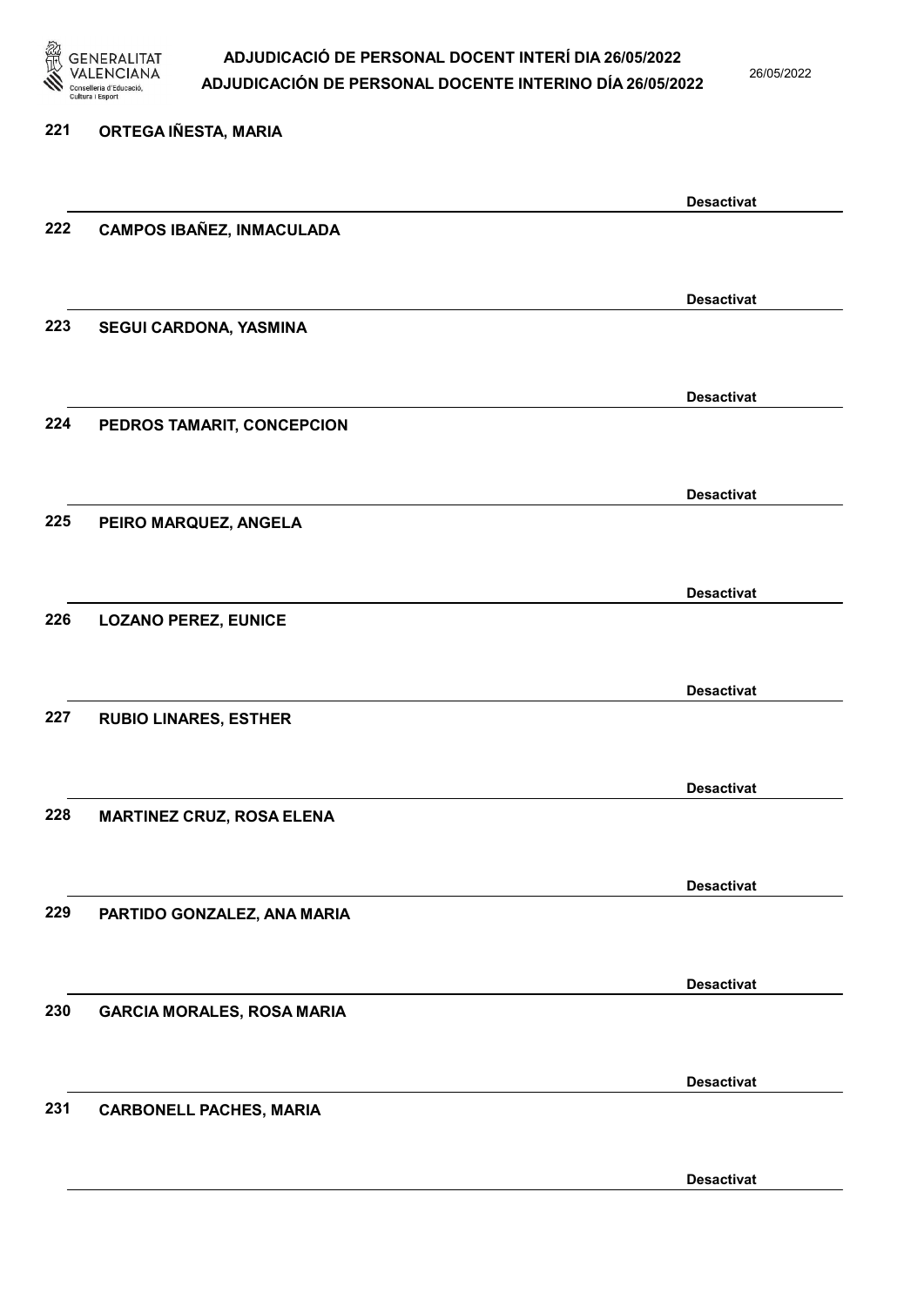

26/05/2022

| 232 | <b>BAIXAULI PALAU, ROSA ANA</b>  |                   |
|-----|----------------------------------|-------------------|
|     |                                  | <b>Desactivat</b> |
| 233 | <b>BENEDITO SANCHEZ, ANTONIO</b> |                   |
|     |                                  | <b>Desactivat</b> |
| 234 | <b>CARRASCAL ROSAL, MARTA</b>    |                   |
|     |                                  | <b>Desactivat</b> |
| 235 | <b>FORES PEDROS, MARIA PILAR</b> |                   |
|     |                                  | <b>Desactivat</b> |
| 236 | <b>RIBERA GUILLEM, ISABEL</b>    |                   |
|     |                                  | <b>Desactivat</b> |
| 237 | SOLER GONZALEZ, ANA ISABEL       |                   |
|     |                                  | <b>Desactivat</b> |
| 238 | ULL SELLES, MARIA VICENTA        |                   |
|     |                                  | <b>Desactivat</b> |
| 239 | <b>CARDIEL MORA, ROSA</b>        |                   |
|     |                                  | <b>Desactivat</b> |
| 240 | <b>GARCIA MARTI, LORETA</b>      |                   |
| 241 |                                  | <b>Desactivat</b> |
|     | IBAÑEZ SOLAZ, VICENÇ ALEXANDRE   |                   |
| 242 | <b>MATAS GARCIA, JOSE MANUEL</b> | <b>Desactivat</b> |
|     |                                  |                   |
|     |                                  | <b>Desactivat</b> |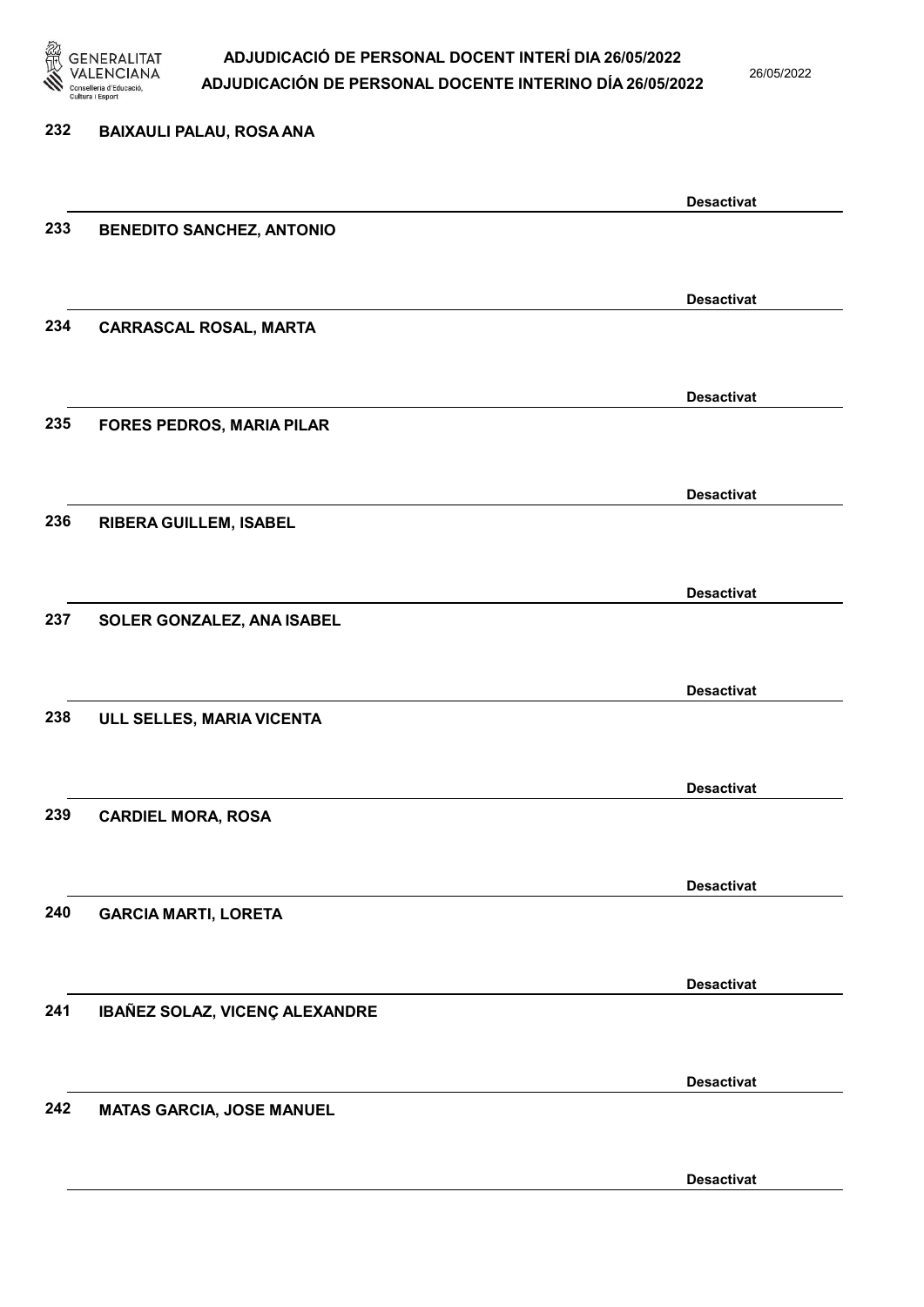

26/05/2022

| 243 | <b>MORANTE BONET, MERCEDES</b>     |                   |
|-----|------------------------------------|-------------------|
|     |                                    |                   |
|     |                                    | <b>Desactivat</b> |
| 244 | <b>ROSES LOPEZ, BEATRIZ</b>        |                   |
|     |                                    |                   |
|     |                                    | <b>Desactivat</b> |
| 245 | <b>GIMENO GIMENEZ, MARINA</b>      |                   |
|     |                                    |                   |
|     |                                    |                   |
|     |                                    | <b>Desactivat</b> |
| 246 | <b>LLOPART MORA, MARIA ANGELES</b> |                   |
|     |                                    |                   |
|     |                                    | <b>Desactivat</b> |
| 247 | REAL FERNANDEZ, ROSA ANA           |                   |
|     |                                    |                   |
|     |                                    |                   |
|     |                                    | <b>Desactivat</b> |
| 248 | SEVILLA SANCHIS, MARIA MERCEDES    |                   |
|     |                                    |                   |
|     |                                    | <b>Desactivat</b> |
| 249 | DELGADO MAGDALENA, VIRGINIA        |                   |
|     |                                    |                   |
|     |                                    |                   |
|     |                                    | <b>Desactivat</b> |
| 250 | <b>CAPIN CASAMAYOR, RAUL</b>       |                   |
|     |                                    |                   |
|     |                                    | <b>Desactivat</b> |
| 251 | AMOROS GONZALVEZ, VANESA           |                   |
|     |                                    |                   |
|     |                                    |                   |
|     |                                    | <b>Desactivat</b> |
| 252 | RODRIGUEZ CANO, MARIA DEL CARMEN   |                   |
|     |                                    |                   |
|     |                                    | <b>Desactivat</b> |
| 253 | HERRERO HERRERO, MIGUEL            |                   |
|     |                                    |                   |
|     |                                    |                   |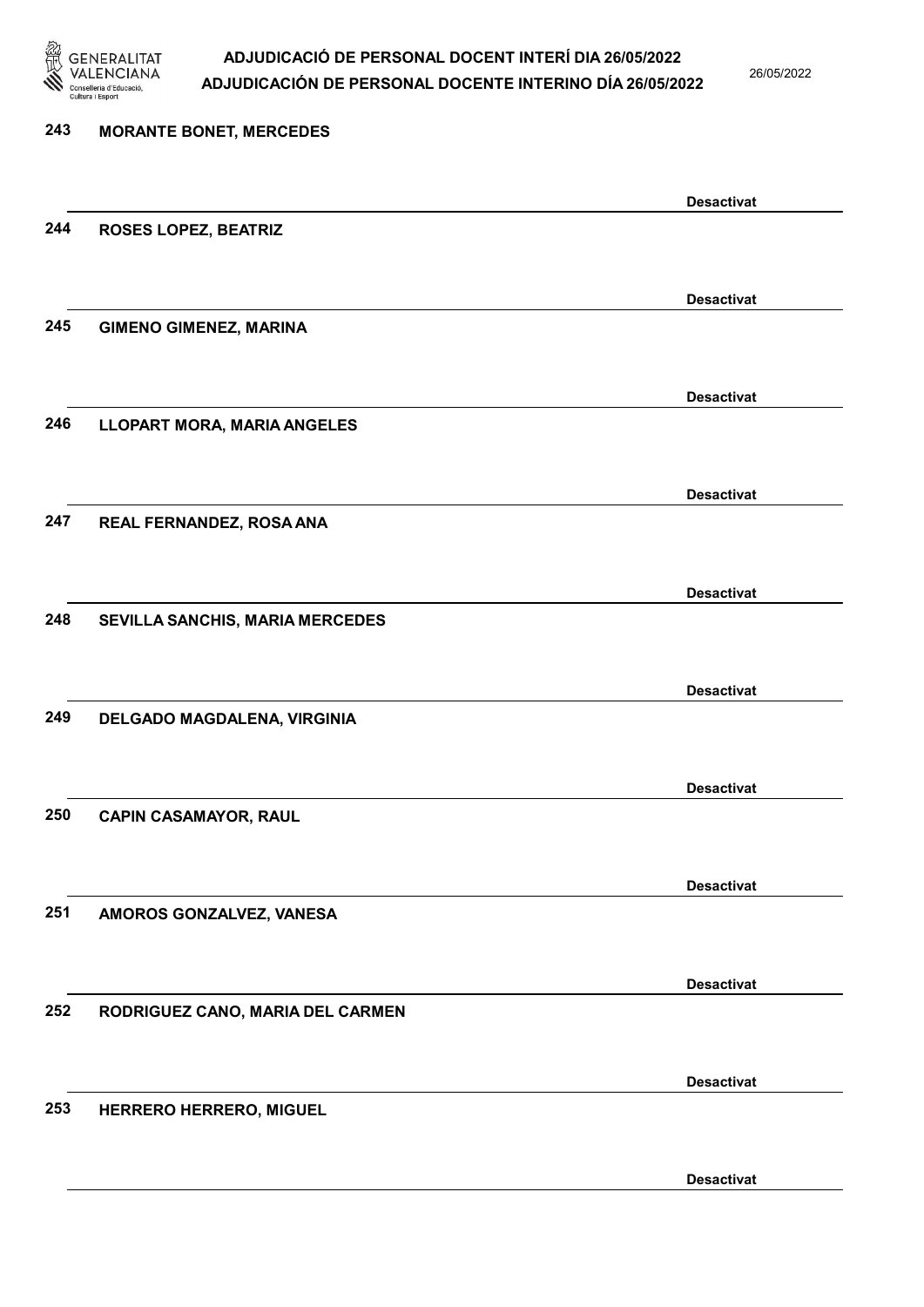

26/05/2022

Desactivat

## 254 MASCARELL ESPI, ANDREU Desactivat 255 VALERO GARCIA, JUANA MARIA Desactivat 256 LOREN MENDIETA, ADELA Desactivat 257 CRESPO MILLAN, SILVIA Desactivat 258 ARRATIA GARRIDO, ANGELES Desactivat 259 FORTEA SANCHIS, ABELARDO Desactivat 260 MARTINEZ PASCUAL, MARIA COVADONGA Desactivat 261 PARDO TORMO, VERONICA Desactivat 262 GAMIZ MARTINEZ, CRISTINA Ha participat 263 OLTRA CAMARASA, SANDRA Desactivat 264 LURBE ALEIXANDRE, ARANTXA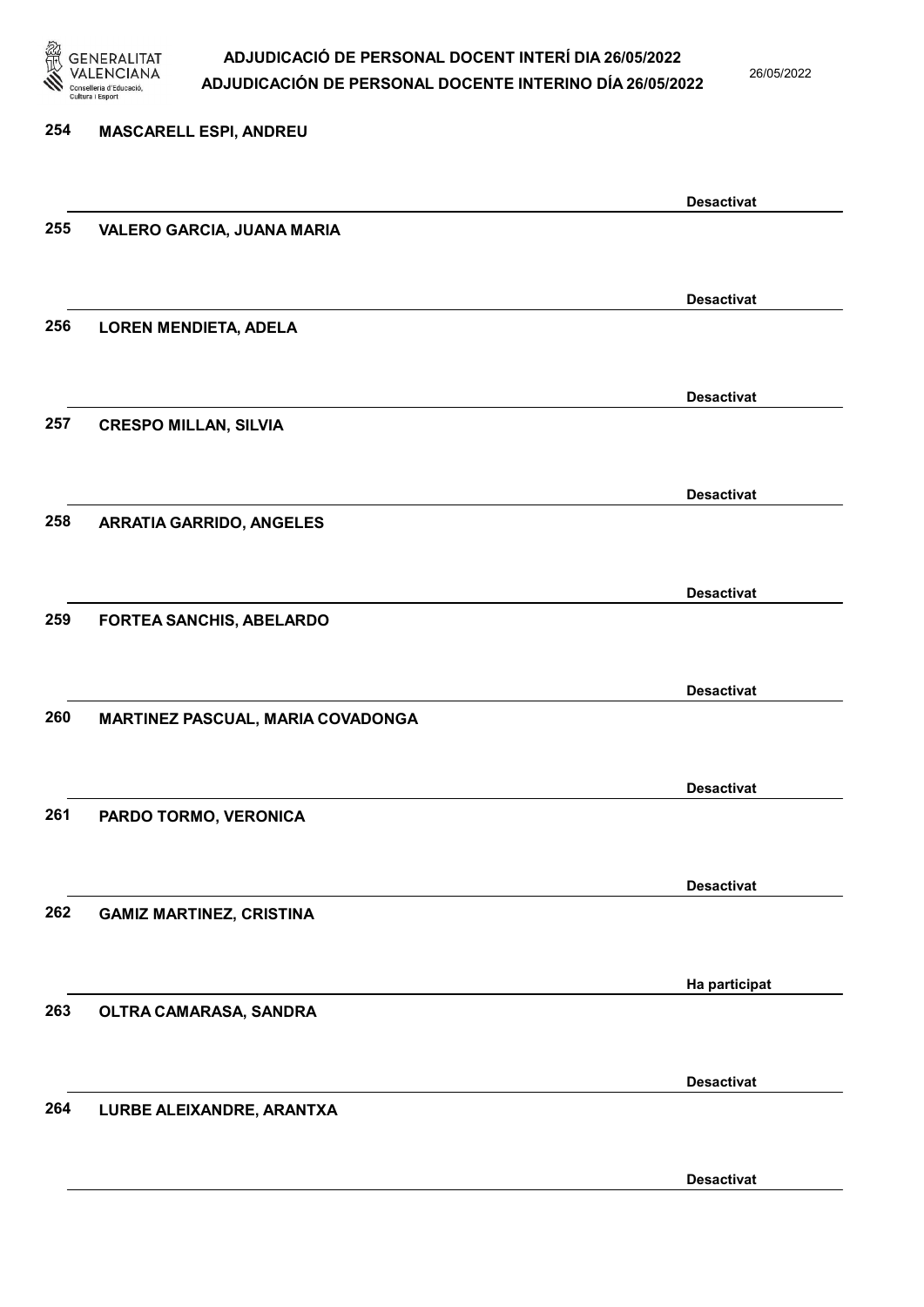

26/05/2022

#### 265 FRANCES FERRE, ELENA

|     |                                  | <b>Desactivat</b> |
|-----|----------------------------------|-------------------|
| 266 | LLOPIS GOMEZ, BERNARDO           |                   |
|     |                                  |                   |
|     |                                  | <b>Desactivat</b> |
| 267 | ROSILLO GARCIA, JESICA           |                   |
|     |                                  |                   |
|     |                                  | <b>Desactivat</b> |
| 268 | <b>VIDAL GRANCHA, SONIA</b>      |                   |
|     |                                  |                   |
|     |                                  | <b>Desactivat</b> |
| 269 | DOMENECH IZQUIERDO, LUCIA GRACIA |                   |
|     |                                  |                   |
|     |                                  |                   |
| 270 | <b>BLAT PERIS, ANA BELEN</b>     | <b>Desactivat</b> |
|     |                                  |                   |
|     |                                  |                   |
|     |                                  | <b>Desactivat</b> |
| 271 | <b>MICO LLORENS, ISABEL</b>      |                   |
|     |                                  |                   |
|     |                                  | <b>Desactivat</b> |
| 272 | SANTAMARÍA CORTÉS, ALEJANDRA     |                   |
|     |                                  |                   |
|     |                                  | <b>Desactivat</b> |
| 273 | LLORET BELDA, LUBNA              |                   |
|     |                                  |                   |
|     |                                  | <b>Desactivat</b> |
| 274 | <b>ROYO CORTES, PATRICIA</b>     |                   |
|     |                                  |                   |
|     |                                  | <b>Desactivat</b> |
| 275 | <b>CASELLES CHESA, EMPAR</b>     |                   |
|     |                                  |                   |
|     |                                  | <b>Desactivat</b> |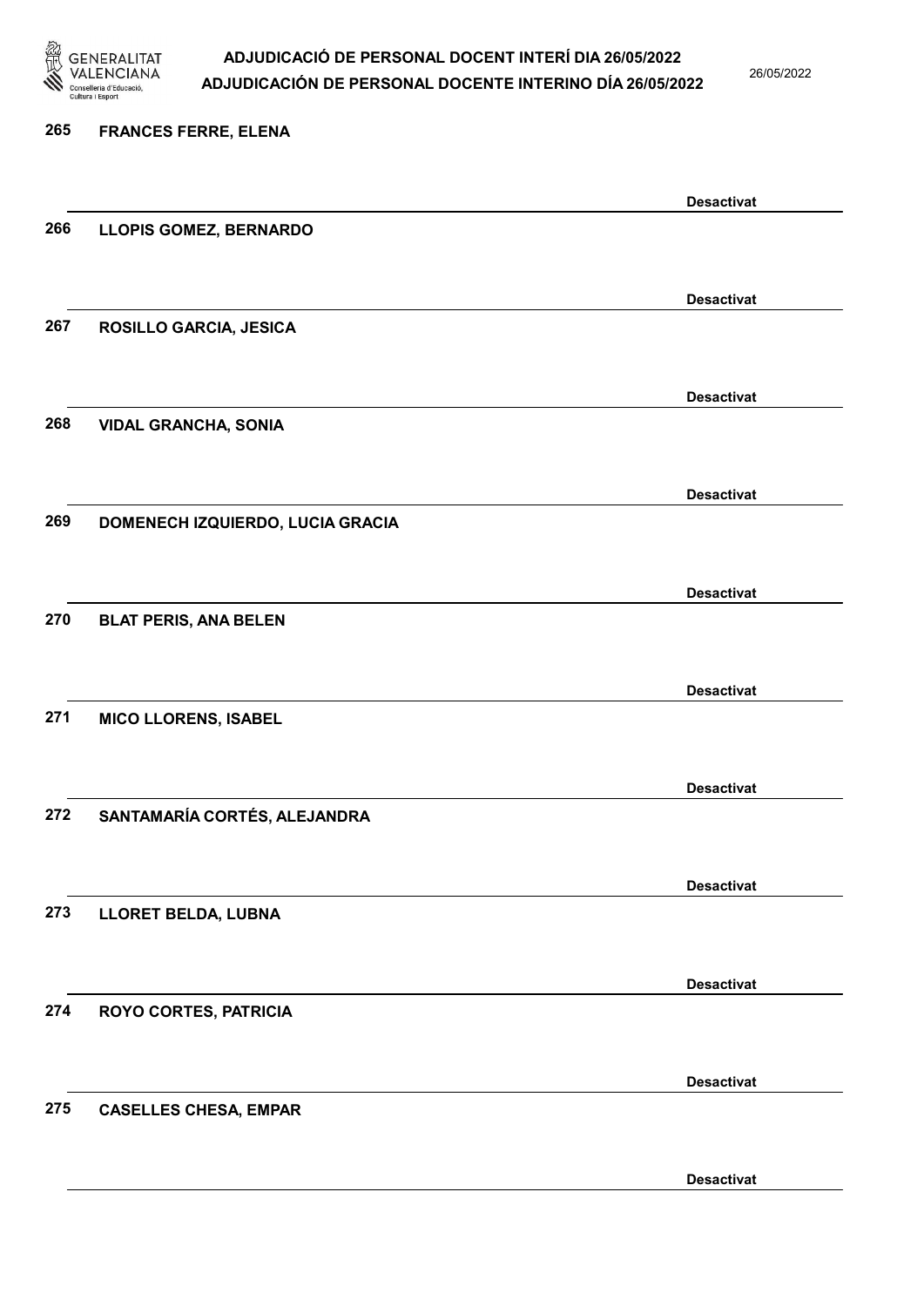

26/05/2022

| 276 | <b>FUENTES VALBUENA, NOEMI</b>       |                   |
|-----|--------------------------------------|-------------------|
|     |                                      | <b>Desactivat</b> |
| 277 | <b>GUIRAO LOPEZ, ELENA</b>           |                   |
|     |                                      | <b>Desactivat</b> |
| 278 | LEON CAMACHO, LIDIA MARIA            |                   |
|     |                                      | <b>Desactivat</b> |
| 279 | <b>VALLES IBAÑEZ, ELISABET</b>       |                   |
|     |                                      | <b>Desactivat</b> |
| 280 | <b>ASENSIO MONEDERO, MARIA JESUS</b> |                   |
|     |                                      | <b>Desactivat</b> |
| 281 | PEREZ ARNANDIS, LAURA                |                   |
|     |                                      | <b>Desactivat</b> |
| 282 | ZARAGOZA FONT, JUAN IGNACIO          |                   |
|     |                                      | <b>Desactivat</b> |
| 283 | <b>ESTEVE BOTELLA, INMACULADA</b>    |                   |
|     |                                      | <b>Desactivat</b> |
| 284 | MUÑOZ I JORDA, VICENT                |                   |
|     |                                      | <b>Desactivat</b> |
| 285 | <b>SEGUI PEREZ, MARIA</b>            |                   |
|     |                                      | <b>Desactivat</b> |
| 286 | TUR ARLANDIS, MARIA                  |                   |
|     |                                      | <b>Desactivat</b> |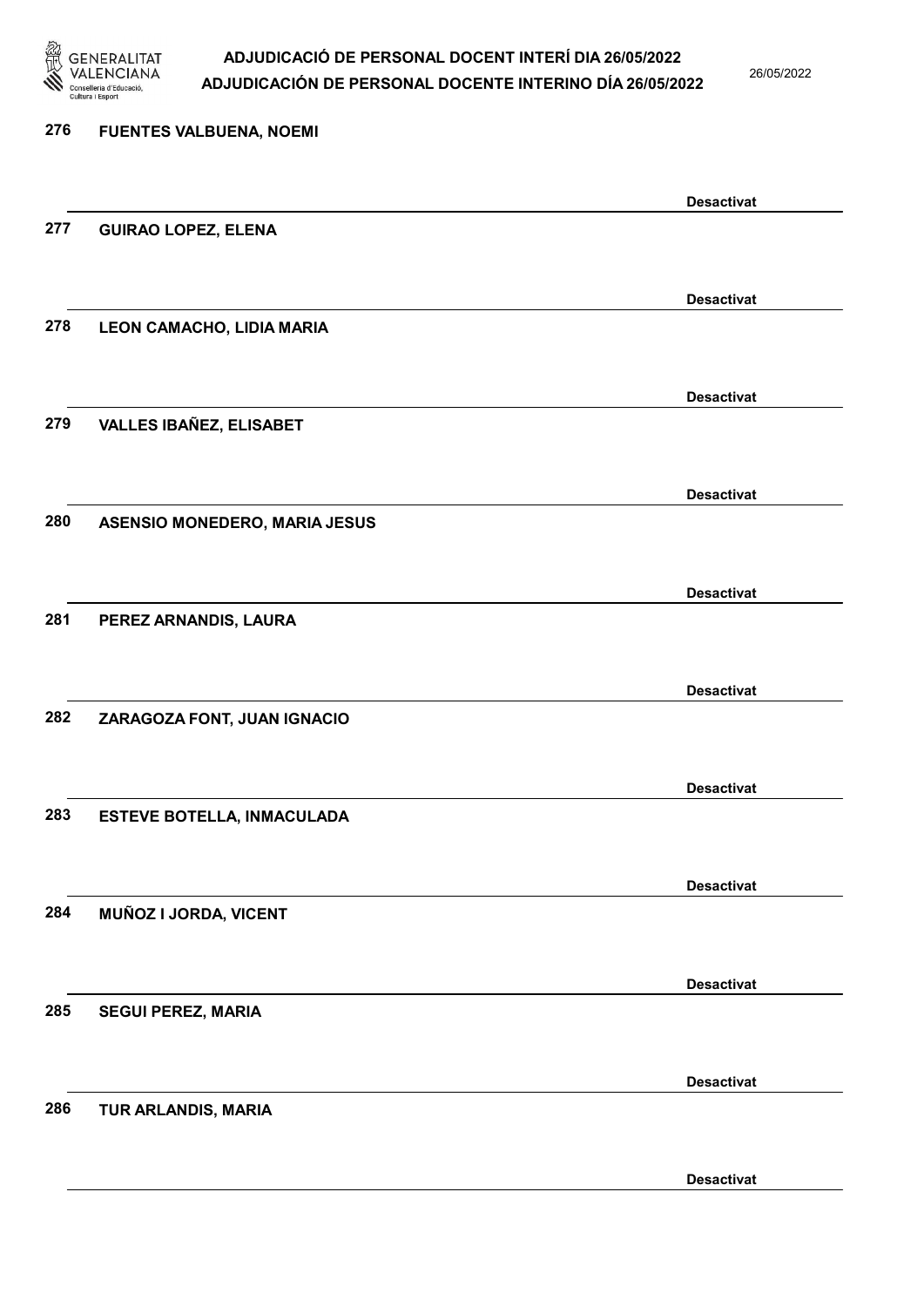

26/05/2022

#### 287 ROMERO PEREZ, MERCEDES

|     |                                              | <b>Desactivat</b> |
|-----|----------------------------------------------|-------------------|
| 288 | <b>CASTELLO ALBUIXECH, MARIA ANUNCIACION</b> |                   |
|     |                                              |                   |
|     |                                              |                   |
|     |                                              | <b>Desactivat</b> |
| 289 | <b>VELASCO OSORIO, JULIAN</b>                |                   |
|     |                                              |                   |
|     |                                              | <b>Desactivat</b> |
| 290 |                                              |                   |
|     | <b>IVARS SAMPER, JOAQUIN</b>                 |                   |
|     |                                              |                   |
|     |                                              | <b>Desactivat</b> |
| 291 | MOTA CAÑIZARES, MARIA VICTORIA               |                   |
|     |                                              |                   |
|     |                                              |                   |
|     |                                              | <b>Desactivat</b> |
| 292 | MASCARELL ORIOLA, OLGA                       |                   |
|     |                                              |                   |
|     |                                              | <b>Desactivat</b> |
| 293 |                                              |                   |
|     | PEREZ MARIN, SILVIA                          |                   |
|     |                                              |                   |
|     |                                              | <b>Desactivat</b> |
| 294 | <b>BORRAS MONZONIS, MARCOS</b>               |                   |
|     |                                              |                   |
|     |                                              |                   |
|     |                                              | <b>Desactivat</b> |
| 295 | <b>BLANES SANCHEZ, BEATRIZ</b>               |                   |
|     |                                              |                   |
|     |                                              | <b>Desactivat</b> |
| 296 | DIEZ PEREZ, MANUEL GABRIEL                   |                   |
|     |                                              |                   |
|     |                                              |                   |
|     |                                              | <b>Desactivat</b> |
| 297 | <b>FUERTES HURTADO, MARIA</b>                |                   |
|     |                                              |                   |
|     |                                              |                   |
|     |                                              | <b>Desactivat</b> |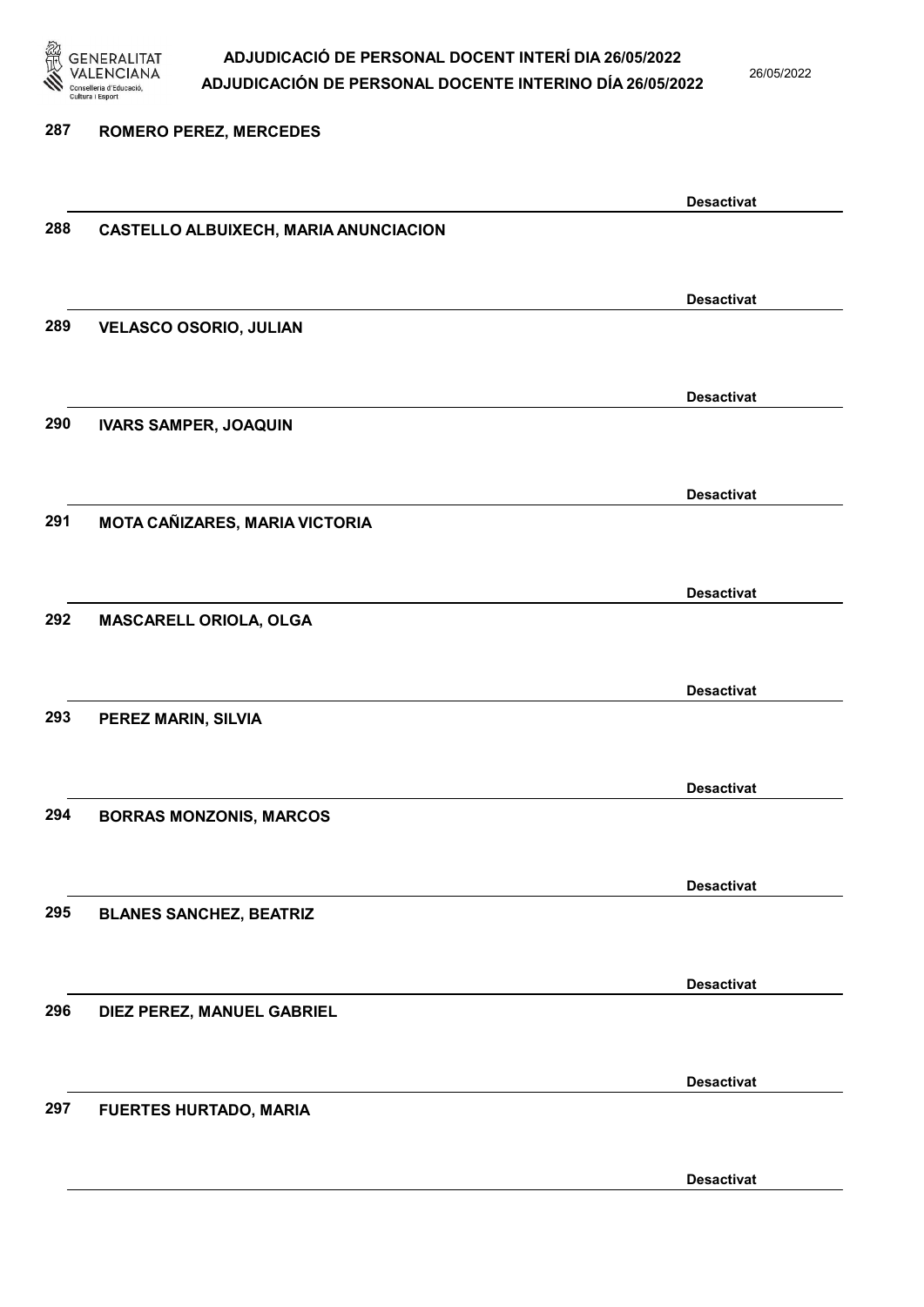

26/05/2022

| 298 | <b>GRAN GIL, MARIA TERESA</b>            |                   |
|-----|------------------------------------------|-------------------|
|     |                                          | <b>Desactivat</b> |
| 299 | <b>EGUIA TUDELA, ENDIKA</b>              |                   |
|     |                                          |                   |
|     |                                          | <b>Desactivat</b> |
| 300 | MONSORIU SANCHIS, ANA MARIA              |                   |
|     |                                          | <b>Desactivat</b> |
| 301 | <b>BALLESTAR BALLESTAR, MARIA GLORIA</b> |                   |
|     |                                          | <b>Desactivat</b> |
| 302 | RODRIGUEZ AGÜERO, MARIA ISABEL           |                   |
|     |                                          |                   |
|     |                                          | <b>Desactivat</b> |
| 303 | <b>GALIANA BERTOMEU, ESTELA</b>          |                   |
|     |                                          |                   |
|     |                                          | <b>Desactivat</b> |
| 304 | JIMENEZ MARTINEZ, MARIA JOSEFA           |                   |
|     |                                          |                   |
|     |                                          | <b>Desactivat</b> |
| 305 | <b>GUIRADO PEREZ, ISABEL</b>             |                   |
|     |                                          | <b>Desactivat</b> |
| 306 | <b>GIL PONCE, MARIA AMPARO</b>           |                   |
|     |                                          |                   |
|     |                                          | <b>Desactivat</b> |
| 307 | <b>MARTINEZ SOLER, NURIA</b>             |                   |
|     |                                          |                   |
| 308 |                                          | <b>Desactivat</b> |
|     | <b>LUZON CINTAS, RAQUEL</b>              |                   |
|     |                                          |                   |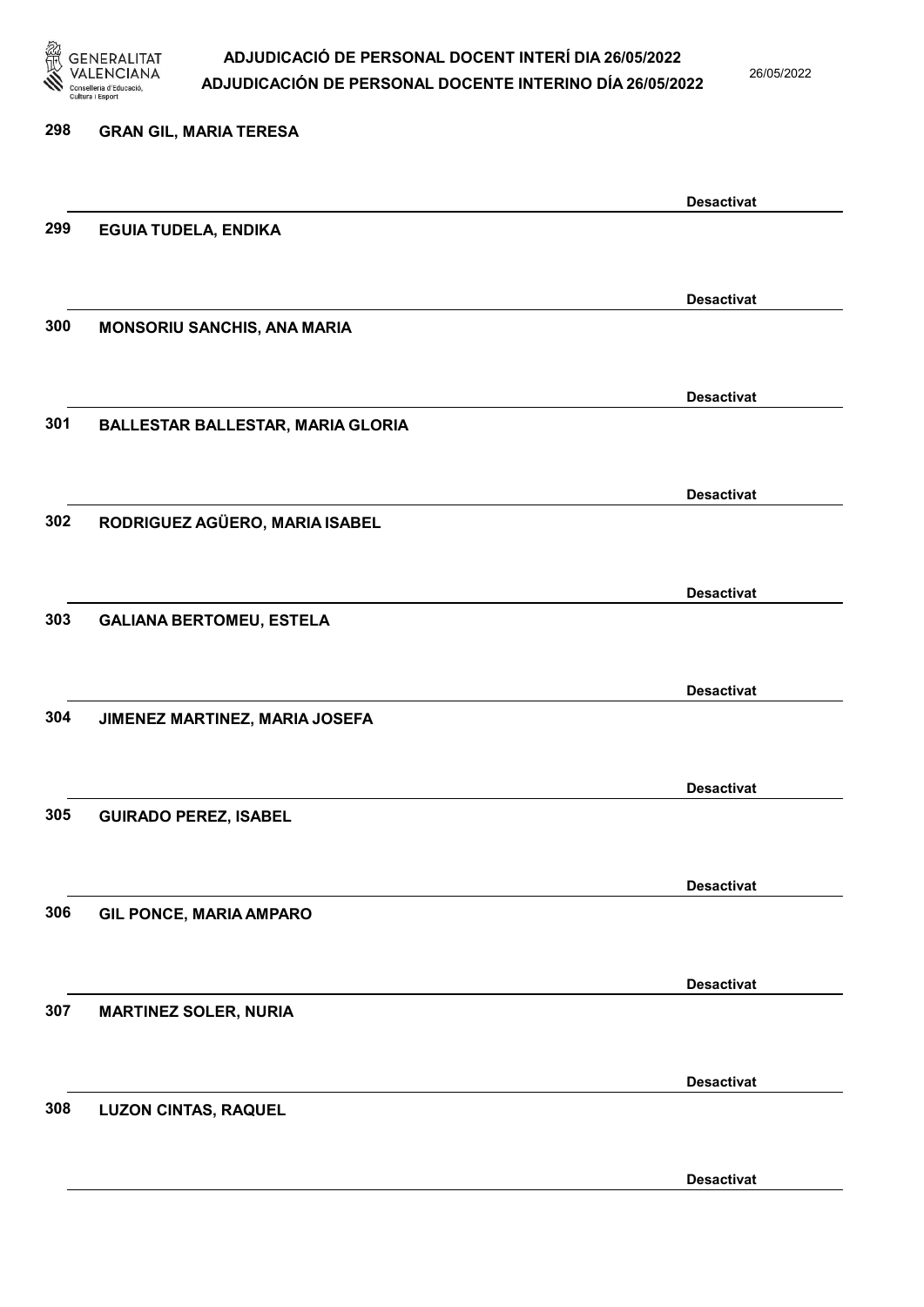

26/05/2022

Desactivat

## 309 SANCHEZ SANCHEZ, MARTA Desactivat 310 NOVELLA GONZALEZ, MARTA Desactivat 311 MOLLA NAVALON, DIANA Desactivat 312 RIBERA GOMEZ, PILAR Desactivat 313 DEL POZO SAN JOSE, ALBA Desactivat 314 SANCHIS LUNA, DOLORES Desactivat 315 LLISO DOMENECH, ANA MARIA Ha participat 316 FERRANDO LOPEZ, CIRA Desactivat 317 COVES GRAU, LORENA Desactivat 318 LANGA GOMEZ, TERESA Desactivat 319 FERNANDEZ FERNANDEZ, ESTEFANIA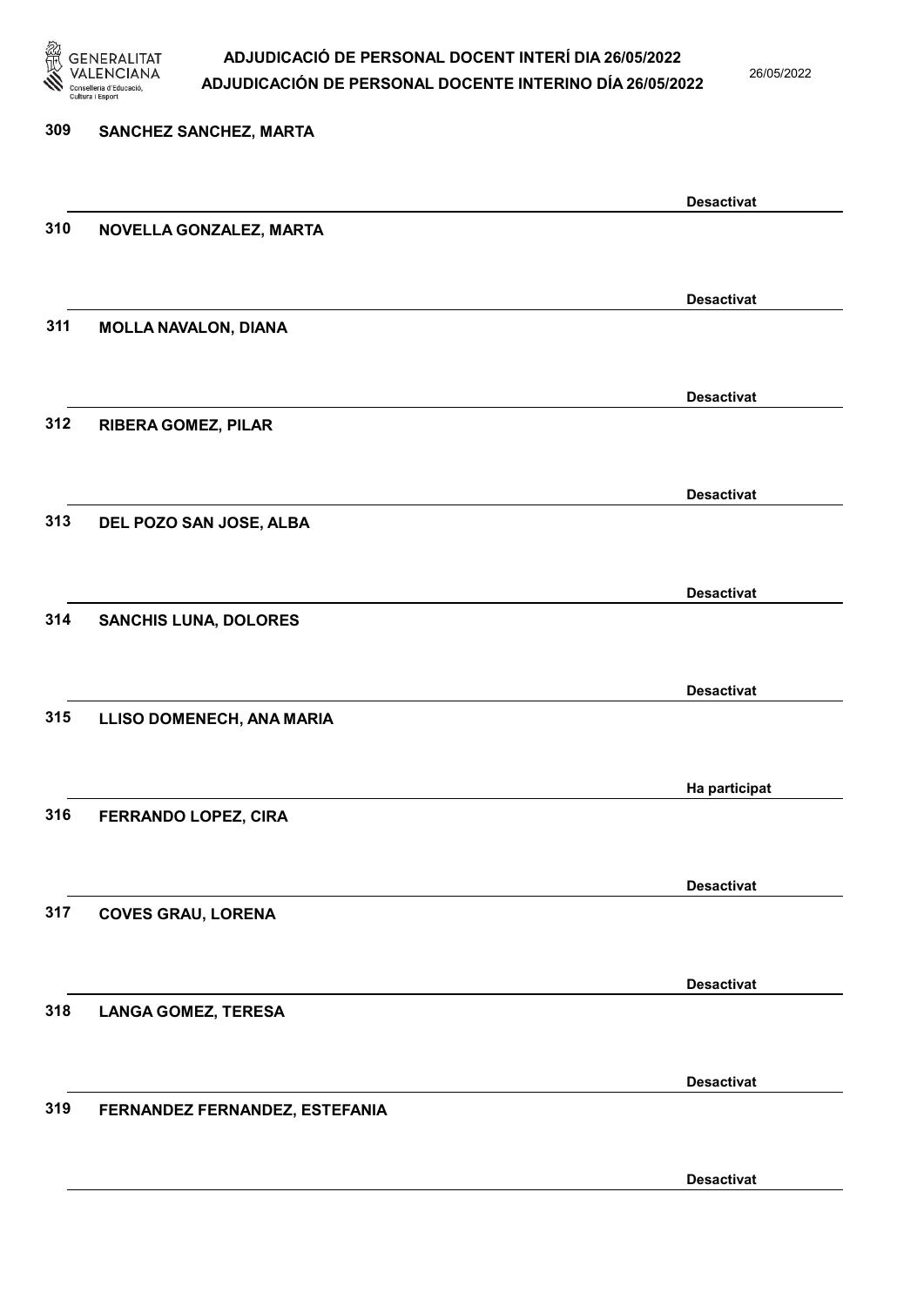

26/05/2022

Desactivat

## 320 LOPEZ SERRANO, URSULA Desactivat 321 VERDU HENARES, MARIA ISABEL Desactivat 322 MARTINEZ HURTADO, CARMEN MARIA Desactivat 323 RODRIGUEZ VARELA, RAQUEL Desactivat 324 ROLDAN MARQUES, ELISA Desactivat 325 SANZ PALAU, MONICA Desactivat 326 FERNANDEZ VAZQUEZ, ANTONIO M. Desactivat 327 SANCHEZ VALVERDE, ENCARNACION Desactivat 328 MATEU PEREZ, LIDIA Desactivat 329 MARCOS GARCIA, JOSE RAMON Ha participat 330 CANDELA FERNÁNDEZ, LIDIA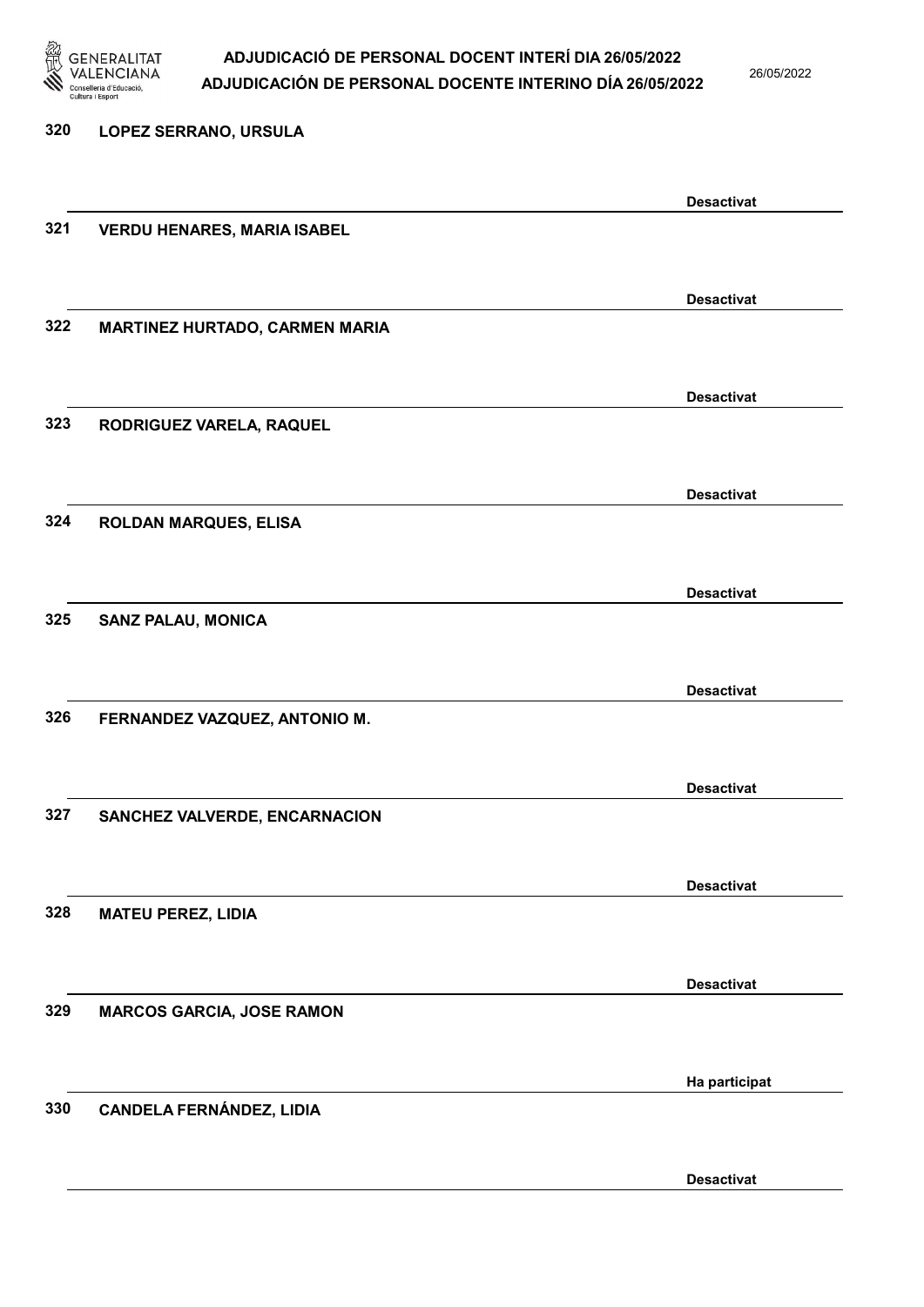

26/05/2022

#### 331 LOZANO CARRILLO, ARANZAZU

|     |                                 | <b>Desactivat</b> |
|-----|---------------------------------|-------------------|
| 332 | <b>SORIANO GIL, MARIA</b>       |                   |
|     |                                 |                   |
|     |                                 |                   |
|     |                                 | <b>Desactivat</b> |
| 333 | SALVADOR CABALLERO, BEATRIZ     |                   |
|     |                                 |                   |
|     |                                 | <b>Desactivat</b> |
| 334 | OCAÑA SEVILLA, VICENTE ISMAEL   |                   |
|     |                                 |                   |
|     |                                 |                   |
|     |                                 | <b>Desactivat</b> |
| 335 | BELLON CARRASCOSA, MINERVA      |                   |
|     |                                 |                   |
|     |                                 |                   |
|     |                                 | <b>Desactivat</b> |
| 336 | <b>MORIANA CARAVACA, SILVIA</b> |                   |
|     |                                 |                   |
|     |                                 | <b>Desactivat</b> |
| 337 | <b>RIUS PLANELLS, MIRIAM</b>    |                   |
|     |                                 |                   |
|     |                                 |                   |
|     |                                 | <b>Desactivat</b> |
| 338 | DE LA DUEÑA MUÑOZ, ADONAY       |                   |
|     |                                 |                   |
|     |                                 | <b>Desactivat</b> |
|     |                                 |                   |
| 339 | RODRIGUEZ POZO, NATALIA         |                   |
|     |                                 |                   |
|     |                                 | <b>Desactivat</b> |
| 340 | FERNANDEZ BARTUAL, CRISTINA     |                   |
|     |                                 |                   |
|     |                                 |                   |
|     |                                 | <b>Desactivat</b> |
| 341 | <b>ANTON SANTOS, ABEL</b>       |                   |
|     |                                 |                   |
|     |                                 |                   |
|     |                                 | <b>Desactivat</b> |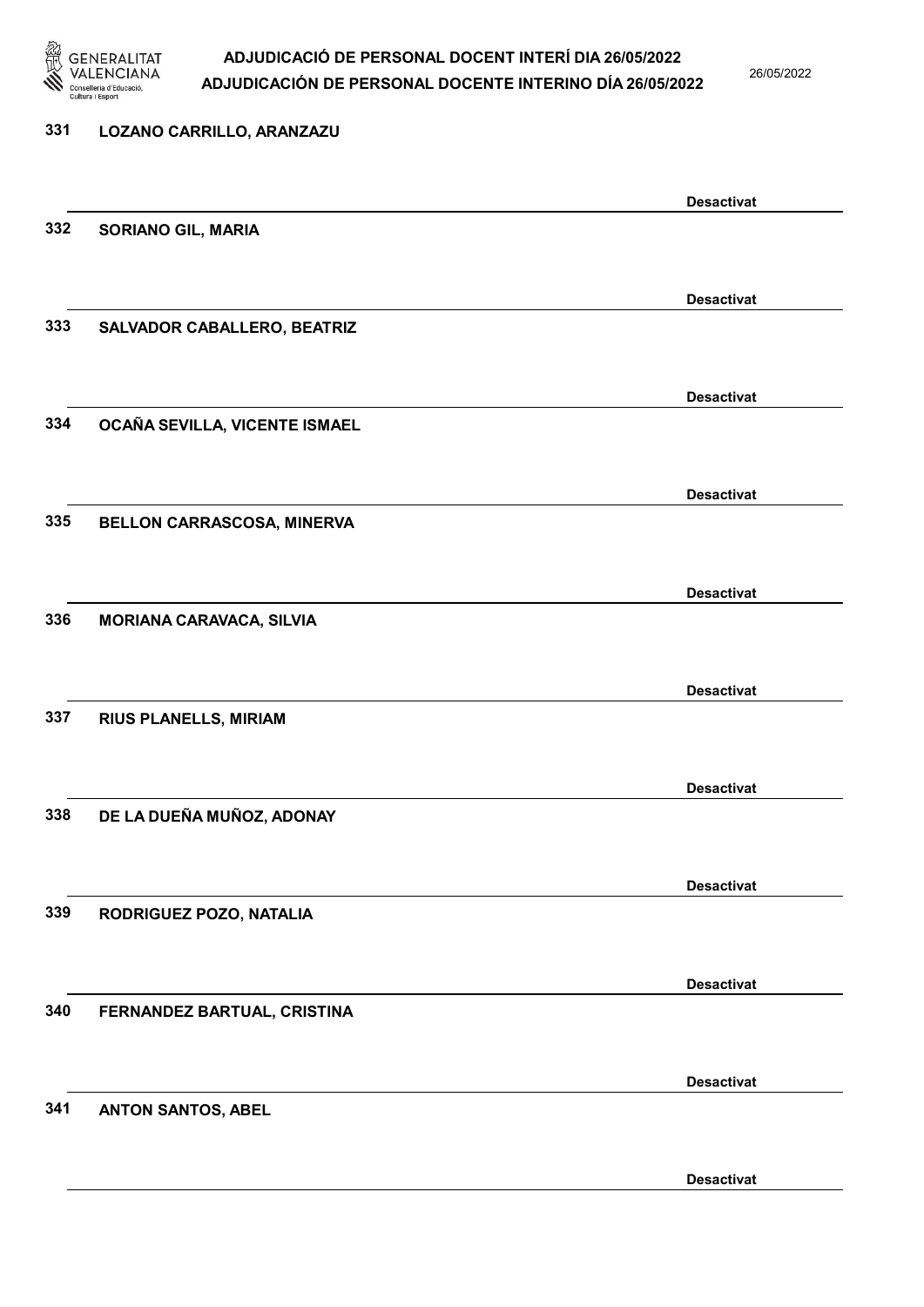

26/05/2022

Desactivat

## 342 GIMENO FERNANDEZ, CARLA Desactivat 343 FERRANDO DOMINGUEZ, ALFREDO Desactivat 344 LOPEZ NAVARRO, MARIA ASUNCION Desactivat 345 VALERO ROBERTO, PALOMA Desactivat 346 GONZALEZ VERA, ELENA Desactivat 347 BELDA VAÑO, ALICIA Desactivat 348 TEROL BELLVER, MIRIAN Desactivat 349 FORNER SELLES, MIREIA Desactivat 350 BERNA CALDERON, MARIA Desactivat 351 DOMINGO MONTAÑANA, JAVIER Desactivat 352 GALLEGO PERALES, MARIA REIS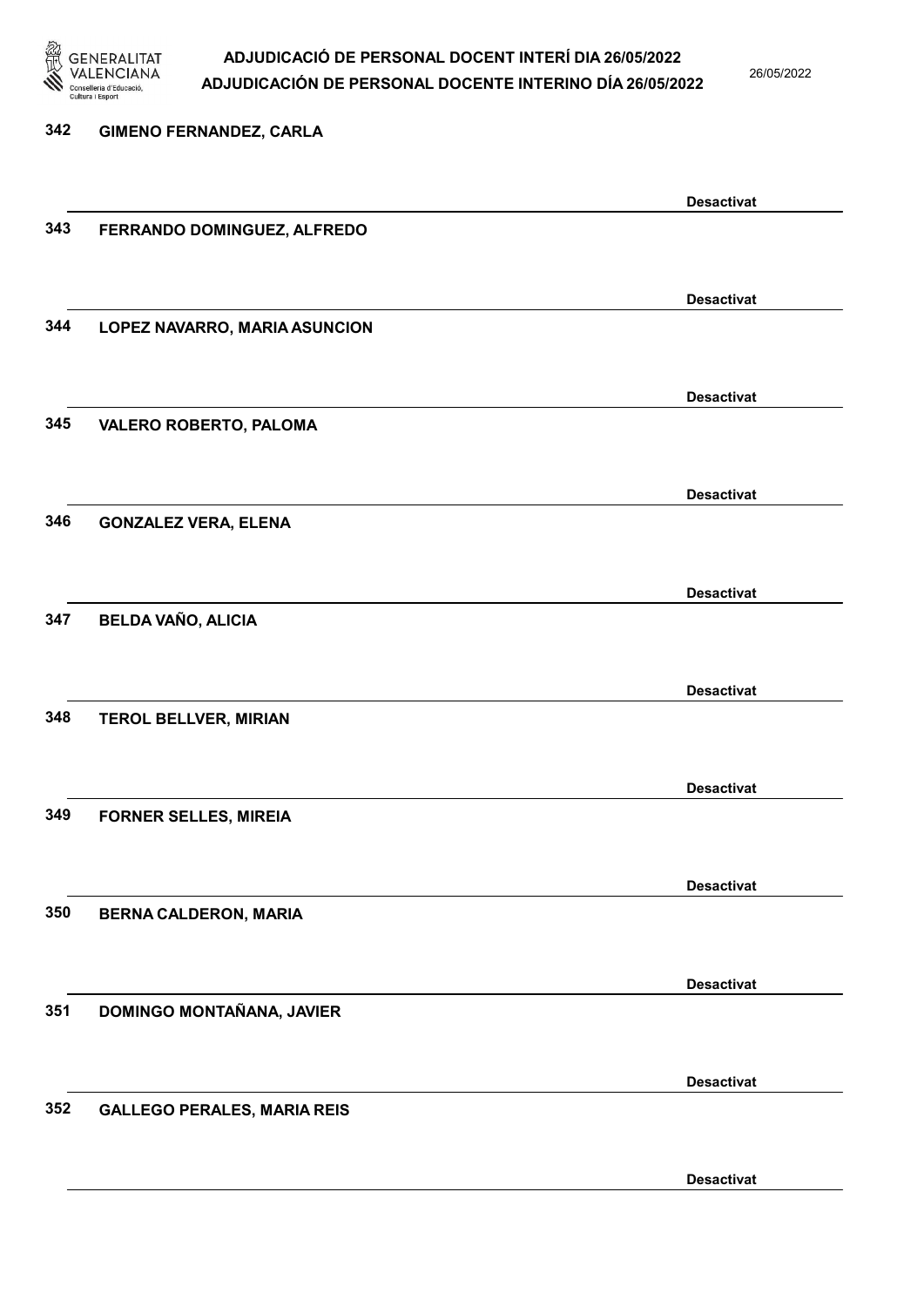

26/05/2022

#### 353 TALON DE LA TORRE, MARIA ISABEL

|     |                                       | <b>Desactivat</b> |
|-----|---------------------------------------|-------------------|
| 354 | <b>MONTOYA RUIZ, LAURA</b>            |                   |
|     |                                       |                   |
|     |                                       | <b>Desactivat</b> |
| 355 | <b>MASCARELL FERRUS, PURIFICACION</b> |                   |
|     |                                       |                   |
|     |                                       |                   |
|     |                                       | <b>Desactivat</b> |
| 356 | PICAZO MARTINEZ, ANA                  |                   |
|     |                                       |                   |
|     |                                       | <b>Desactivat</b> |
| 357 | <b>ROA LORENTE, VERONICA</b>          |                   |
|     |                                       |                   |
|     |                                       | <b>Desactivat</b> |
| 358 | <b>CASTELLO VICO, MATILDE</b>         |                   |
|     |                                       |                   |
|     |                                       |                   |
|     |                                       | <b>Desactivat</b> |
| 359 | SIMO PIQUERES, TERESA                 |                   |
|     |                                       |                   |
|     |                                       | <b>Desactivat</b> |
| 360 | RAMIREZ LOPEZ, AINARA                 |                   |
|     |                                       |                   |
|     |                                       | <b>Desactivat</b> |
| 361 | <b>GARCIA RAJADELL, RAQUEL</b>        |                   |
|     |                                       |                   |
|     |                                       |                   |
| 362 |                                       | <b>Desactivat</b> |
|     | <b>GARCIA BALAGUER, LIRIOS</b>        |                   |
|     |                                       |                   |
|     |                                       | <b>Desactivat</b> |
| 363 | CAMARASA GREGORI, ADELA MARIA         |                   |
|     |                                       |                   |
|     |                                       | <b>Desactivat</b> |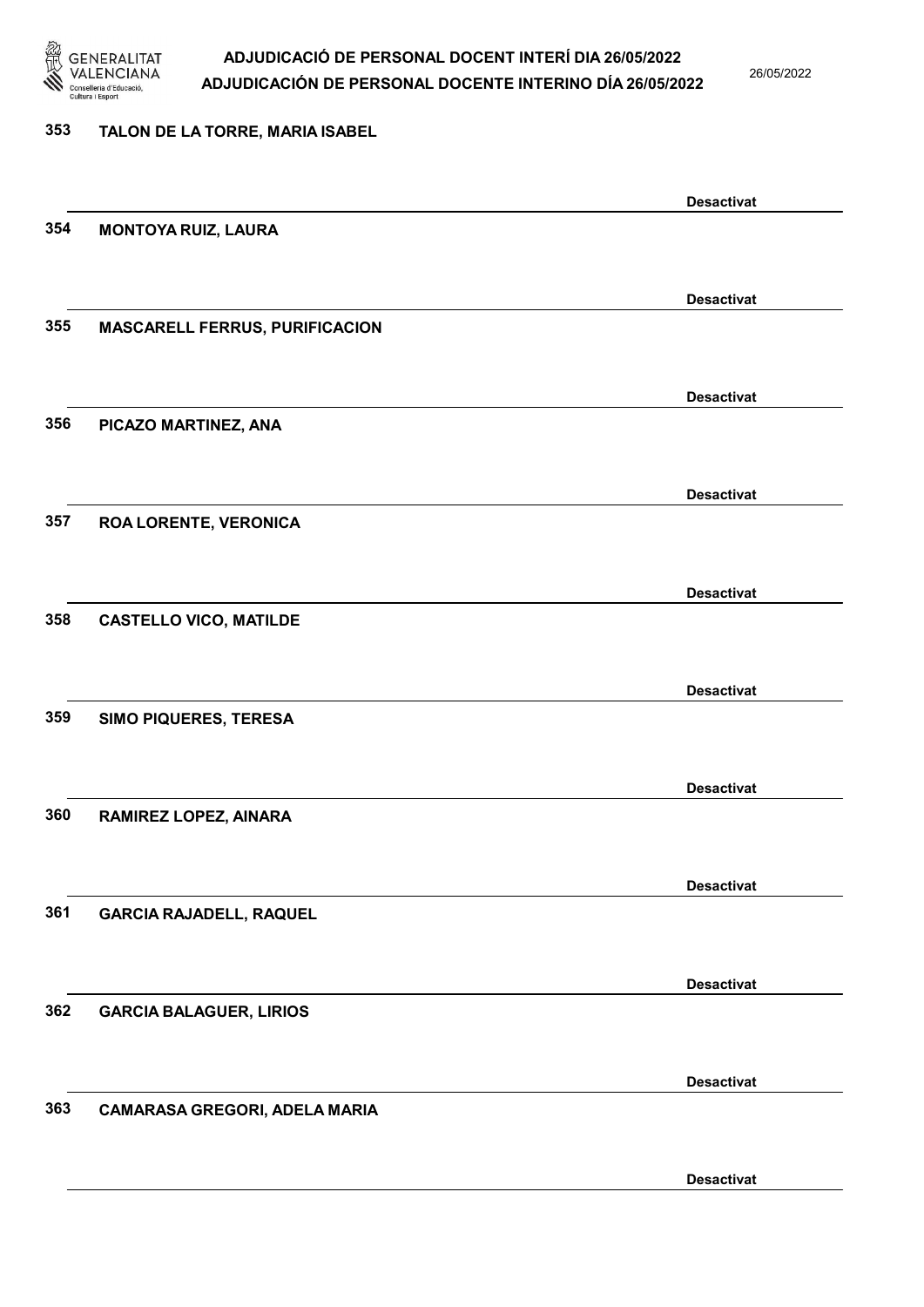

26/05/2022

Desactivat

# 364 CERVERA ANDRES, LAURA Desactivat 365 SIMON POBES, MARIA PILAR Desactivat 366 ESCRIVA CASTRO, ALBA Desactivat 367 GONZALEZ JUAN, LIRIA DEL CARMEN Desactivat 368 LORENTE MORENO, MARIA FRANCISCA Desactivat 369 BORRELL BORDERA, ALICIA Desactivat 370 APARICIO MANZANARES, LUIS Desactivat 371 BAÑO MARTINEZ, MARIA Desactivat 372 MEDINA MILLAN, CARMEN Desactivat 373 CORREA PEREZ, MERCEDES Desactivat 374 MARTI MERINO, MIRIAM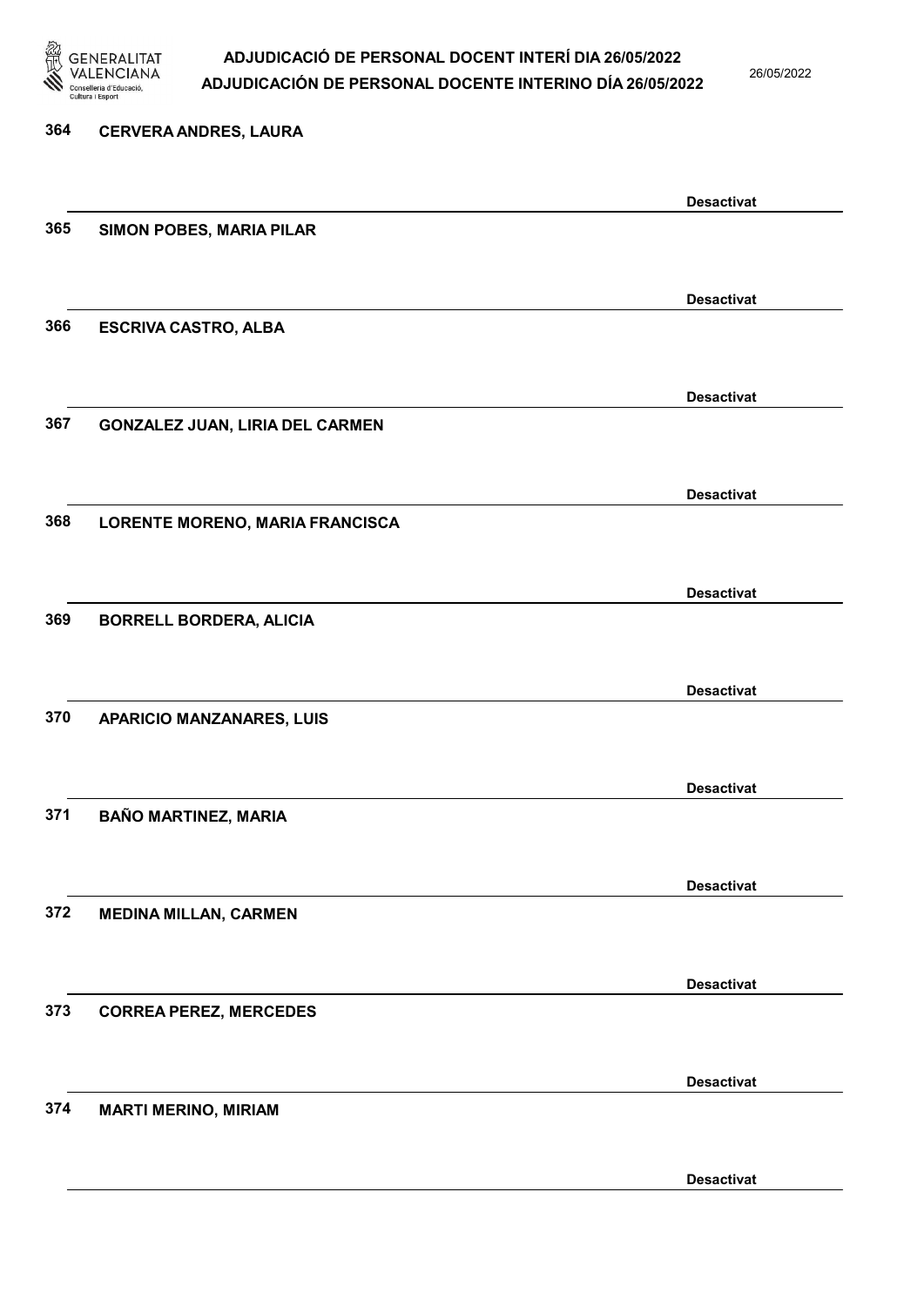

26/05/2022

Desactivat

# 375 SANCHEZ TORIO, RAQUEL Desactivat 376 ESTELLER NADAL, HELENA Desactivat 377 LOPEZ NARVAEZ, CINTIA Desactivat 378 SEGURA GONZALEZ, MARIA AMPARO Desactivat 379 VILLANUEVA MARTINEZ, LAURA Desactivat 380 PLA BARBERA, JOAN FRANCESC Desactivat 381 RIPOLLES NUÑEZ, MARIA Desactivat 382 VELLISCA COCA, NOELIA Desactivat 383 GARCIA PAYA, NATIVIDAD Desactivat 384 COSTA PASCUAL, LORENA Desactivat 385 MARCH ALEPUZ, MARIA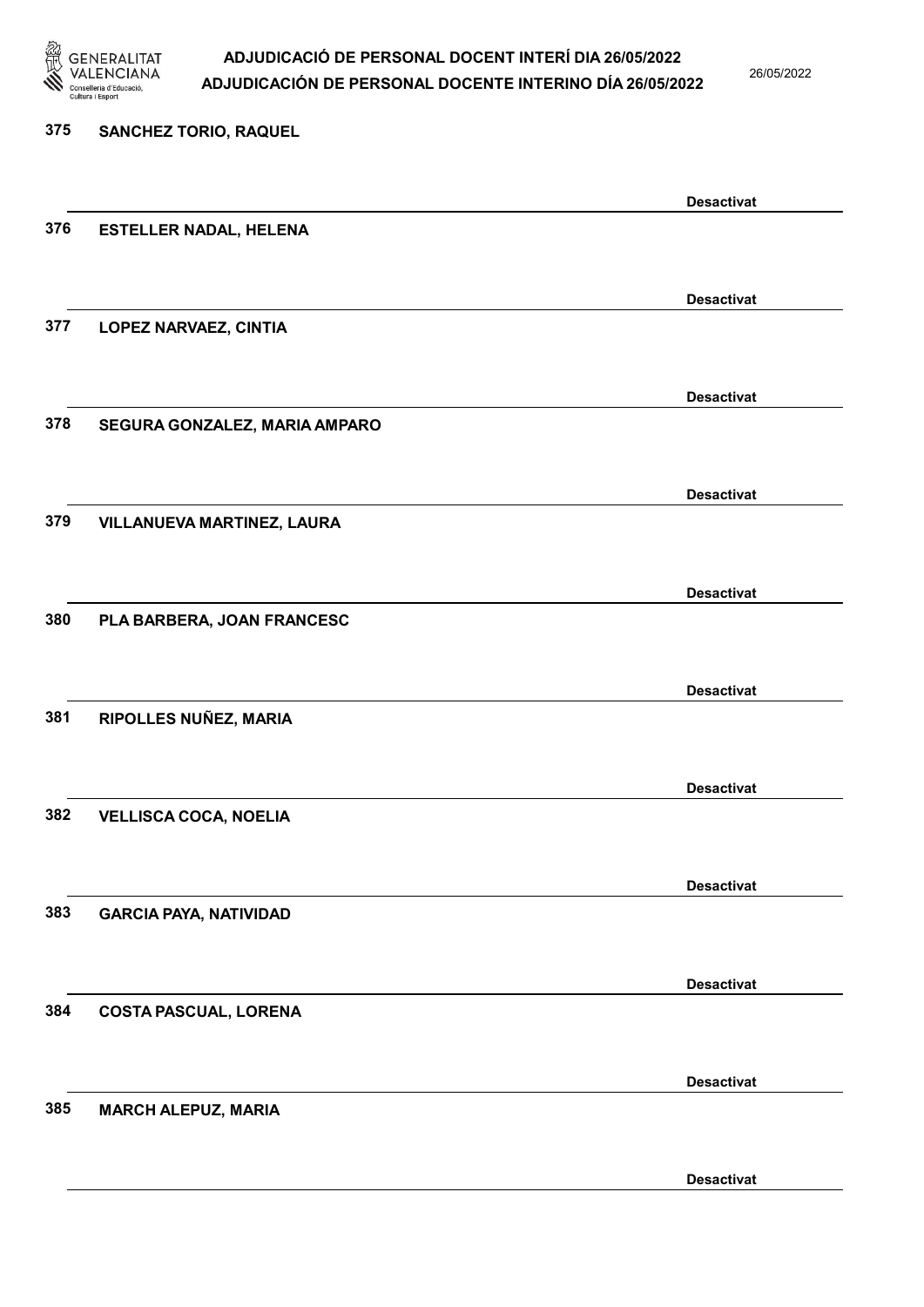

26/05/2022

Desactivat

# 386 LLAVATA MURGUI, MARIA Desactivat 387 BOTELLA ESPACIO, ANA Ha participat 388 GARRIDO ABAD, MARIA JOSE Desactivat 389 GALDON SANCHEZ, PAULA Desactivat 390 ALBERTOS HERRERO, MONTSERRAT Desactivat 391 DURAN PIQUE, MARTA Desactivat 392 PASTOR FERNANDEZ, YOLANDA Desactivat 393 DIAZ PARDO, PAULA Desactivat 394 CASTELLO COSCOLLA, TERESA Desactivat 395 ORTEGA MOLLA, DESIREE Desactivat 396 PASTOR BERMUDEZ, FELICIDAD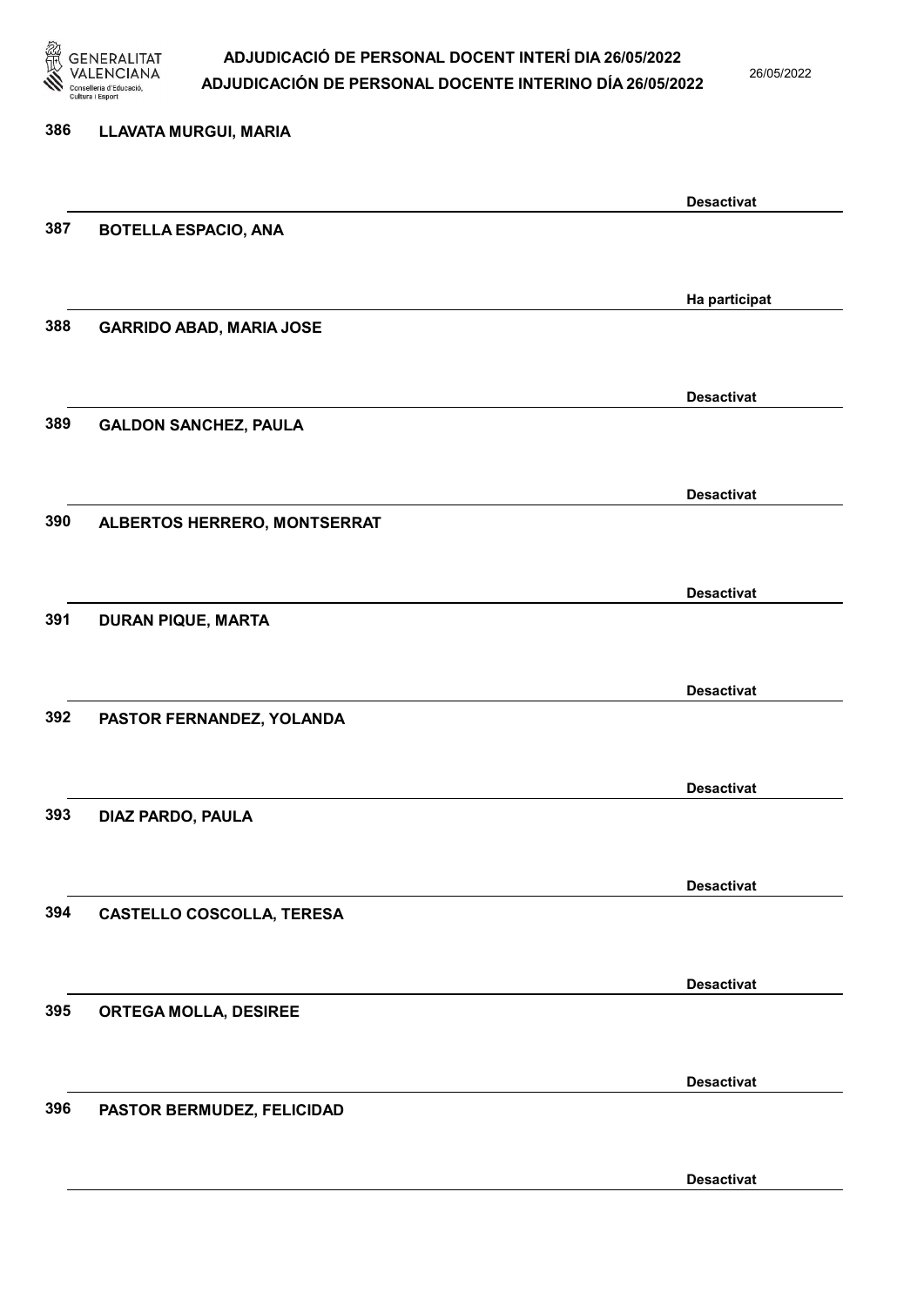

26/05/2022

#### 397 CONDE GOMEZ, PEDRO

|     |                                      | <b>Desactivat</b> |
|-----|--------------------------------------|-------------------|
| 398 | PARERA FERNANDEZ, NURIA              |                   |
|     |                                      |                   |
|     |                                      |                   |
|     |                                      | <b>Desactivat</b> |
| 399 | <b>MONTERO PORTA, SILVIA</b>         |                   |
|     |                                      |                   |
|     |                                      |                   |
|     |                                      | <b>Desactivat</b> |
| 400 | <b>BAUTISTA VIDAL, LAURA</b>         |                   |
|     |                                      |                   |
|     |                                      | <b>Desactivat</b> |
|     |                                      |                   |
| 401 | <b>AGUSTIN FAJARDO, MATILDE</b>      |                   |
|     |                                      |                   |
|     |                                      | <b>Desactivat</b> |
| 402 | <b>CABO FIDELI, TERESA</b>           |                   |
|     |                                      |                   |
|     |                                      |                   |
|     |                                      | <b>Desactivat</b> |
| 403 | <b>VERDECHO SORIANO, IRENE</b>       |                   |
|     |                                      |                   |
|     |                                      |                   |
|     |                                      | <b>Desactivat</b> |
| 404 | <b>MONDRAGON NOVELLA, BELEN</b>      |                   |
|     |                                      |                   |
|     |                                      |                   |
|     |                                      | <b>Desactivat</b> |
| 405 | <b>BENEDE MEDINA, MARIA MERCEDES</b> |                   |
|     |                                      |                   |
|     |                                      | <b>Desactivat</b> |
| 406 |                                      |                   |
|     | RIBES MARTINEZ, SALVADORA FRANCISCA  |                   |
|     |                                      |                   |
|     |                                      | <b>Desactivat</b> |
| 407 | PACHECO MONERA, GLORIA               |                   |
|     |                                      |                   |
|     |                                      |                   |
|     |                                      | <b>Desactivat</b> |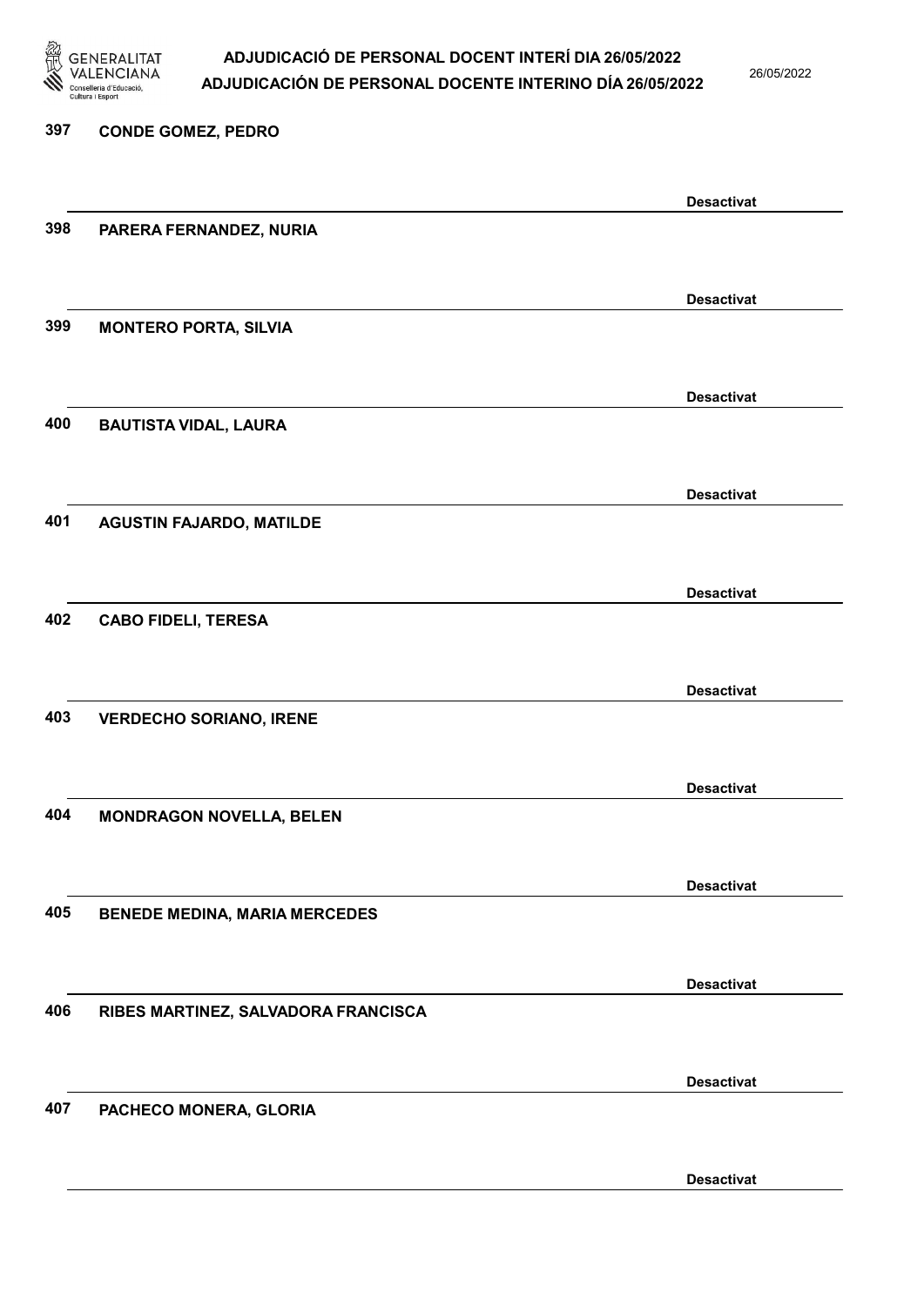

26/05/2022

Desactivat

# 408 MESTRE MIRALLES, LARA Desactivat 409 DOMINGO BOLUDA, SONIA Desactivat 410 MUÑOZ GUILLEN, RUBEN Desactivat 411 SOLER MONTAGUT, MARIA VICENTA Desactivat 412 MARTINEZ RECHE, JOSE ONOFRE Desactivat 413 ESCRIBA SANCHEZ, SILVIA Desactivat 414 FRANCES PENALVA, ALEXANDRA Desactivat 415 ARCOS BAREA, ALMUDENA Desactivat 416 DE MOYA ROMERO, MARIA LUISA Desactivat 417 GARCIA SANCHEZ, SANDRA Desactivat 418 JURADO TECLES, NOEMI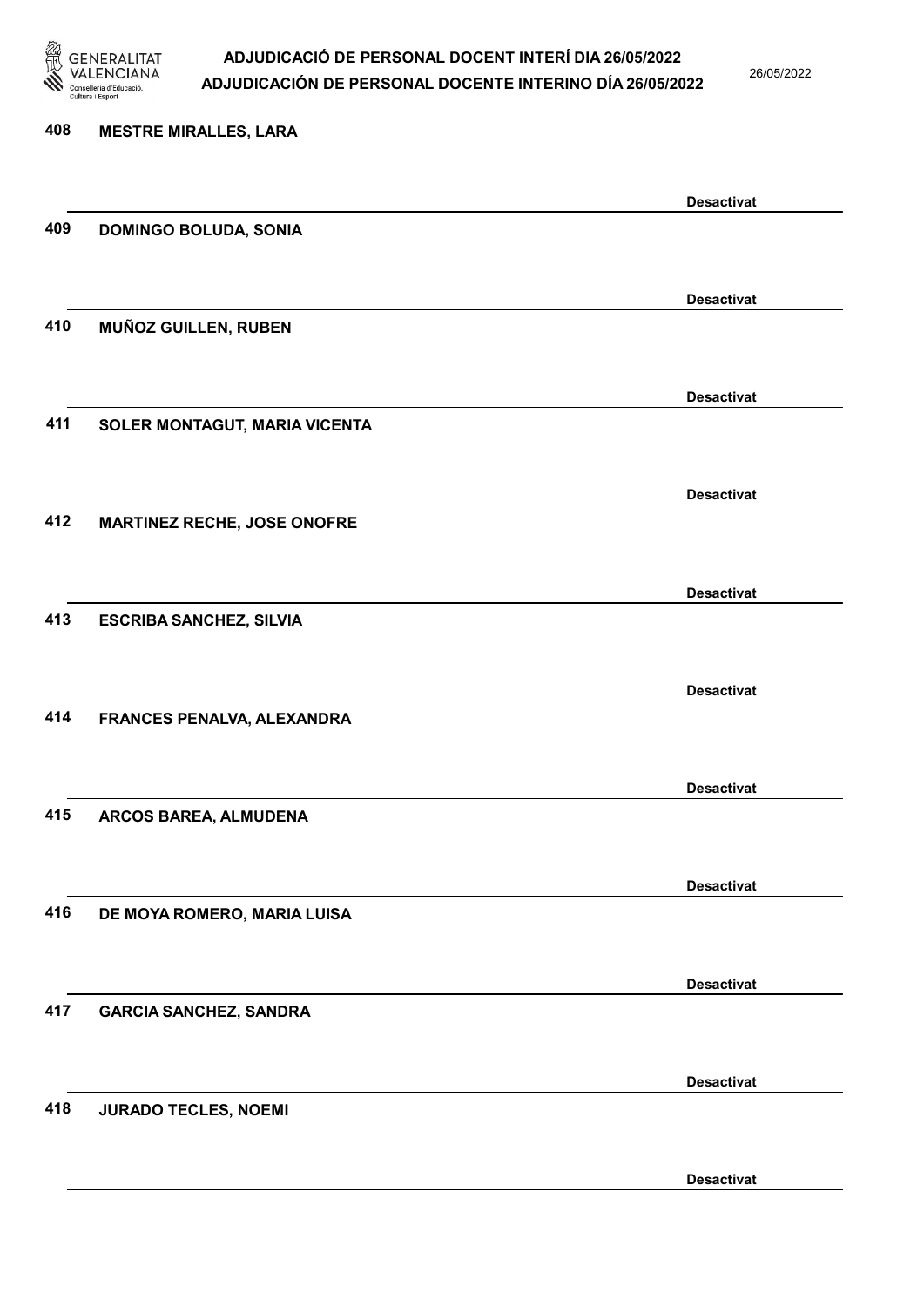

26/05/2022

Desactivat

# 419 LINARES MOLINA, ROCIO Desactivat 420 CUARTERO MARTINEZ, JOSE MIGUEL Desactivat 421 REINA SOLA, REBECA Desactivat 422 PATÓN BARCELÓ, Mª DEL PILAR Desactivat 423 ESTEVE PONS, ESTEFANIA Desactivat 424 BENEDITO CHAFES, MARIA JOSE Desactivat 425 JIMENEZ SANCHEZ, VERONICA Desactivat 426 BONET PERIS, MANUEL Desactivat 427 SENDRA CAÑELLAS, JORGE Desactivat 428 CARCELLER GARCIA, MONICA Desactivat 429 CHISMOL FERNANDEZ, MARTA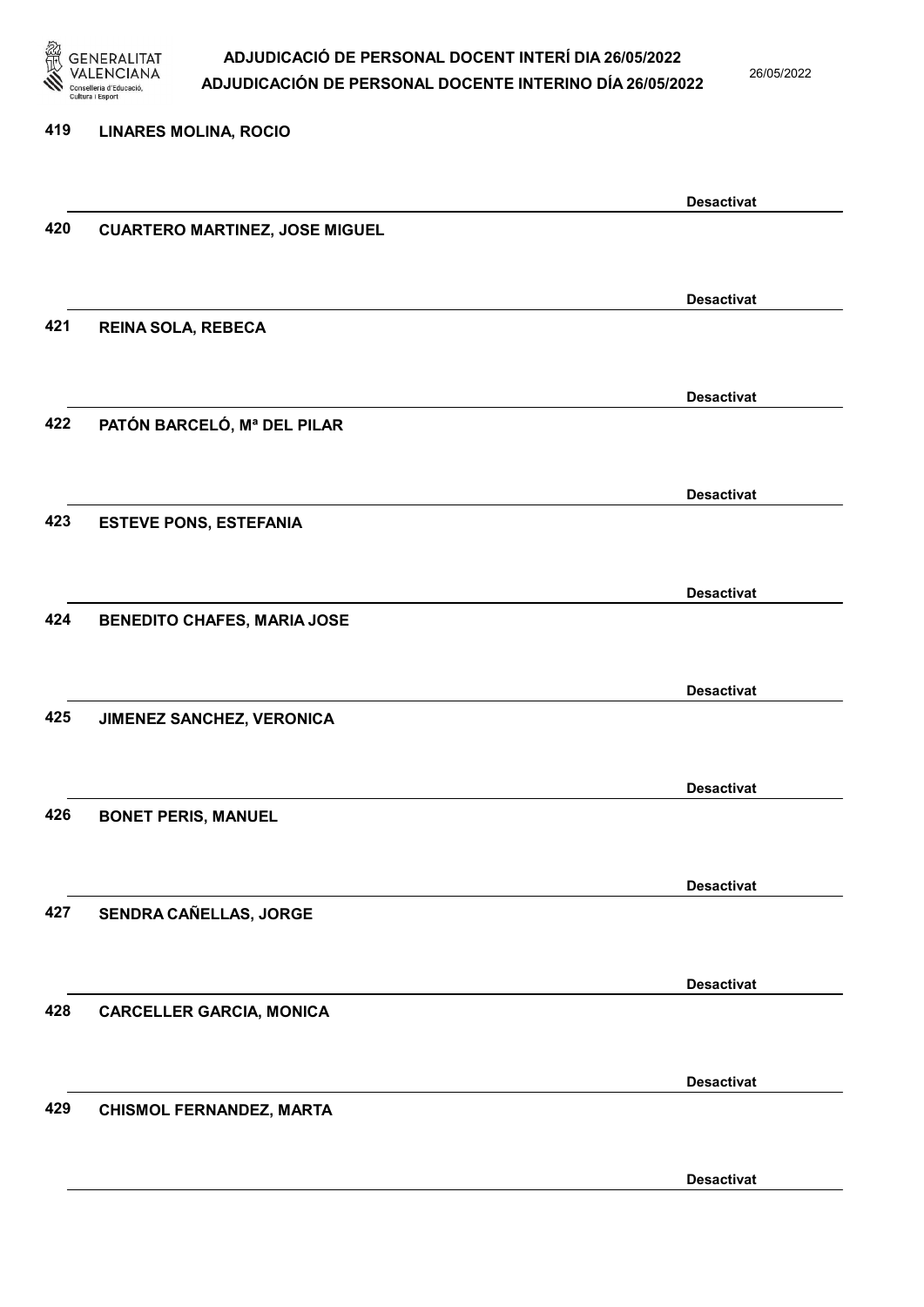

26/05/2022

### 430 ANDREU BLASCO, MARIA PILAR Desactivat 431 CARRIO MORAGUES, GEMA Desactivat 432 TOMAS PORTET, CLARA MARIA Desactivat 433 CABRERA TRUJILLO, LORENA Desactivat 434 BORONAT FUSTER, ANDREA Desactivat 435 COLOMER BENEYTO, MARIA Desactivat 436 CORTINAS GARCIA, NOELIA Desactivat 437 DENIA ESPARZA, MIREIA ISABEL Desactivat 438 GARCIA NAVARRO, SARA Desactivat 439 MARCET HERRANZ, ANA Desactivat 440 GENE DE SCALS, MARIA INMACULADA Desactivat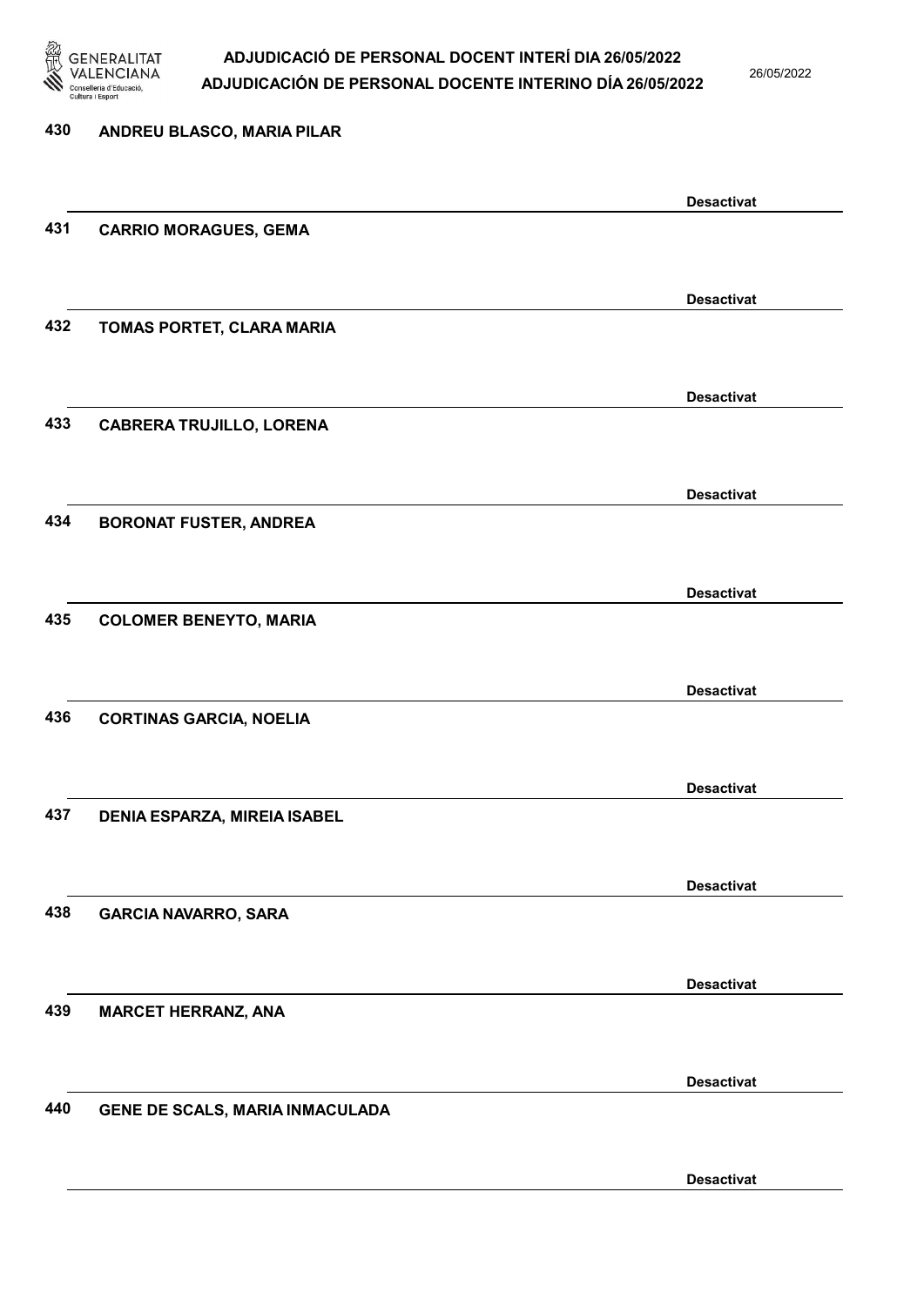

26/05/2022

### 441 ALBERT RODENAS, ENCARNACION Desactivat 442 ROCHER SASTRE, MARIA JOSE Desactivat 443 CALATAYUD MORENO, GISELA Desactivat 444 GARCIA GARCIA, CARLOS JAVIER Desactivat 445 CUADRADO ROMAN, BEGOÑA Desactivat 446 ALARCON ABIETAR, FATIMA Desactivat 447 MAS TOMAS, PALOMA Desactivat 448 AGUILERA PEREZ, LIDIA Desactivat 449 ORTEGA BATALLER, SUSANA Desactivat 450 GOMIS NEGUEROLES, AMALIA ANDREA Desactivat 451 COVES FUENTES, ERICA Desactivat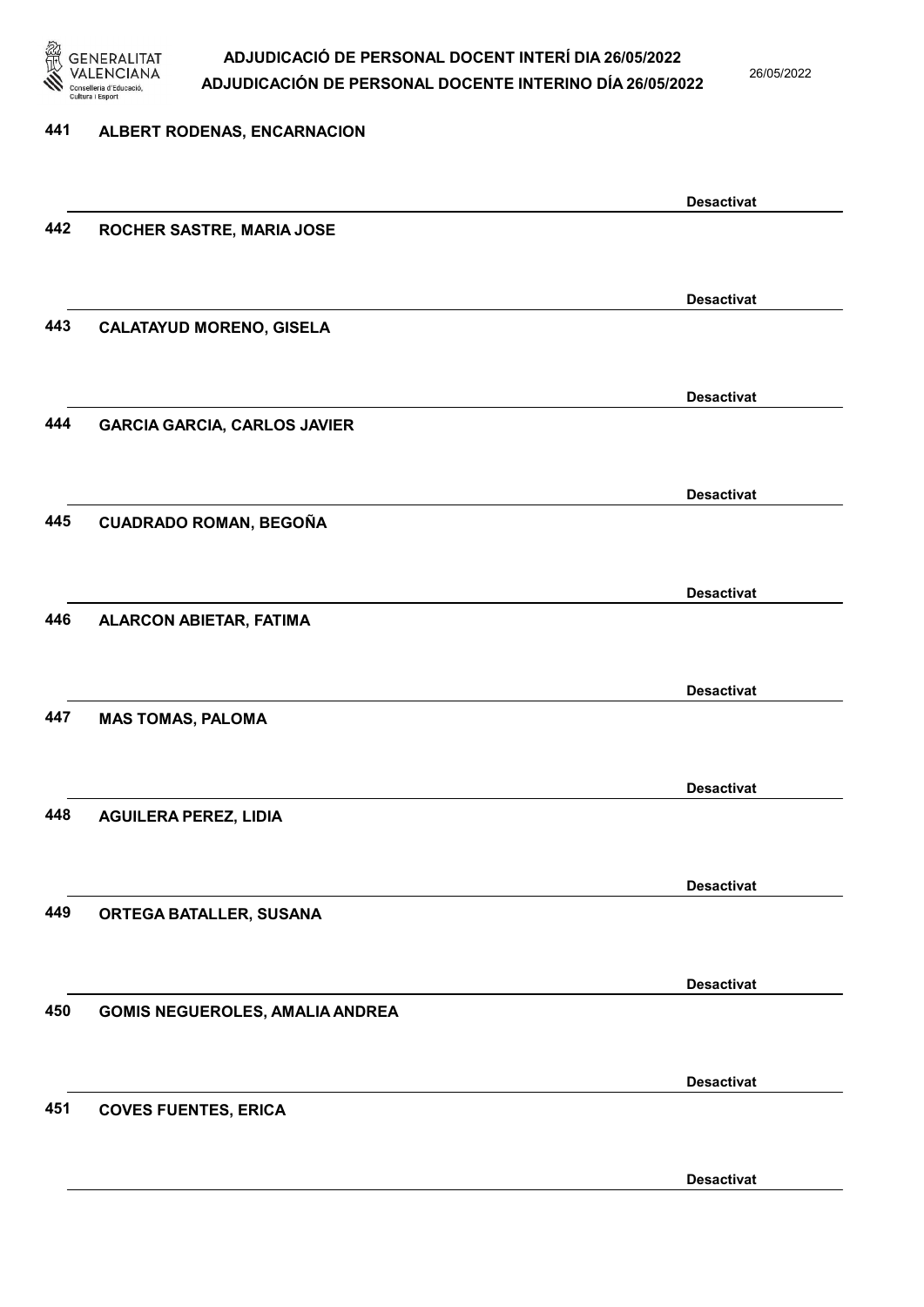

26/05/2022

Desactivat

# 452 MOMPARLER MARZAL, MARIA Desactivat 453 LOPEZ CARBONELL, NURIA Desactivat 454 LLORENS MANRESA, INMACULADA Desactivat 455 MASIA GARCIA, SARA Desactivat 456 GARCIA FERRIZ, VERONICA Desactivat 457 MENOR ESTEVE, SILVIA Desactivat 458 ARISTOY CADENAS, BLANCA Desactivat 459 MICO CERDA, NURIA Desactivat 460 NAVARRETE ROZALEN, LAURA Ha participat 461 BARTUAL FERRANDIS, AIDA Desactivat 462 TABARANU, ANCA-MIHAELA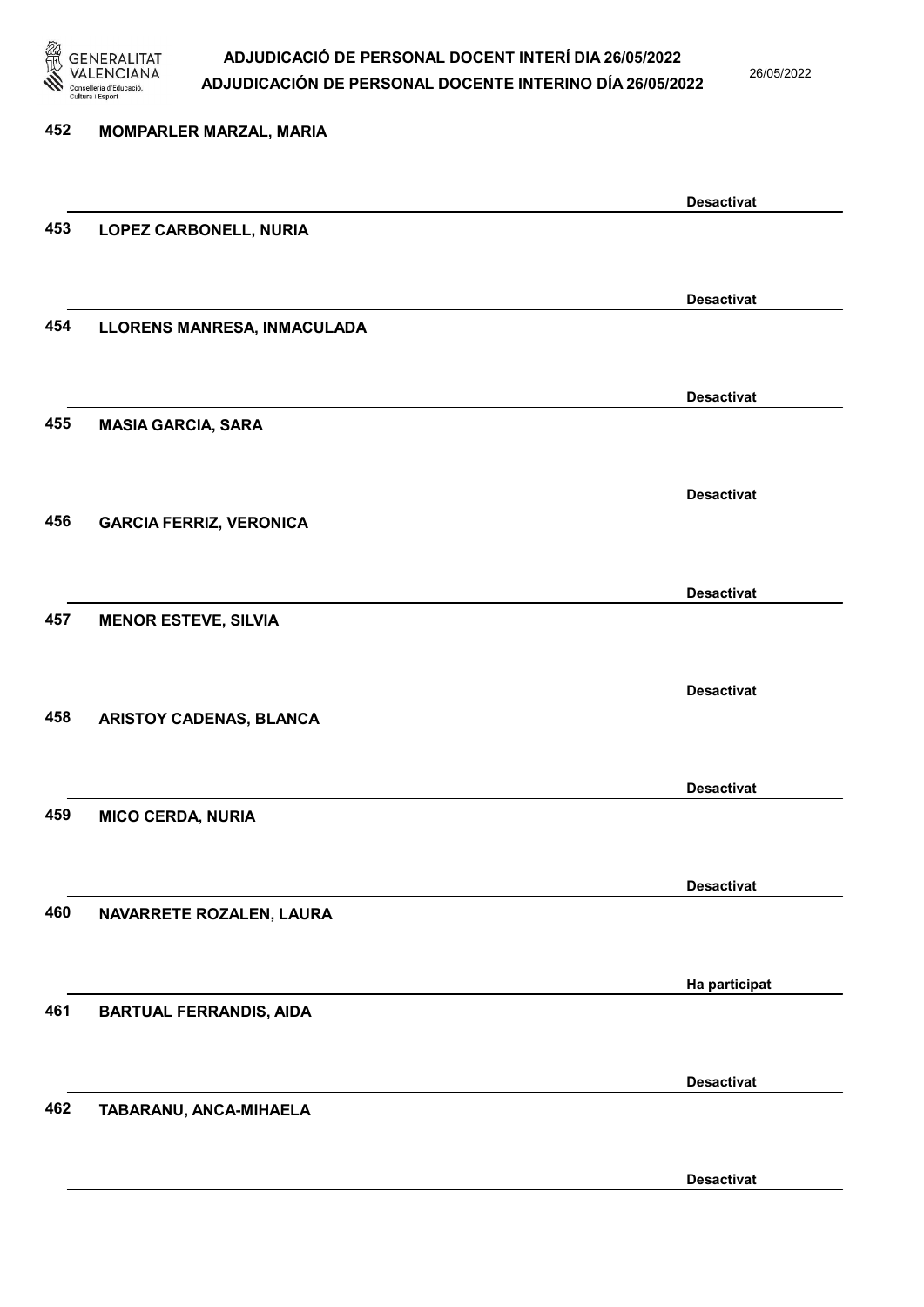

26/05/2022

463 CALERO GENOVES, CLARA Desactivat 464 ZARAGOZA BARAZA, MARTA Desactivat 465 RODRIGUEZ SANZ, MARIA DE LOS DESAMPARADOS Desactivat 466 CERMEÑO MORA, BELEN Desactivat 467 DE PERALTA TORRES, CARLA Desactivat 468 GRANGEL GALLEGO, MARIA DE LOS ANGELES Desactivat 469 TARAZONA CHORNET, ADELA Desactivat 470 SEBASTIA GARRIDO, RAQUEL Desactivat 471 AGULLO DOMINGO, LUCIA Desactivat 472 PASTOR PASTOR, MARIA BELEN Desactivat 473 RUIZ CERVERA, LARA

Desactivat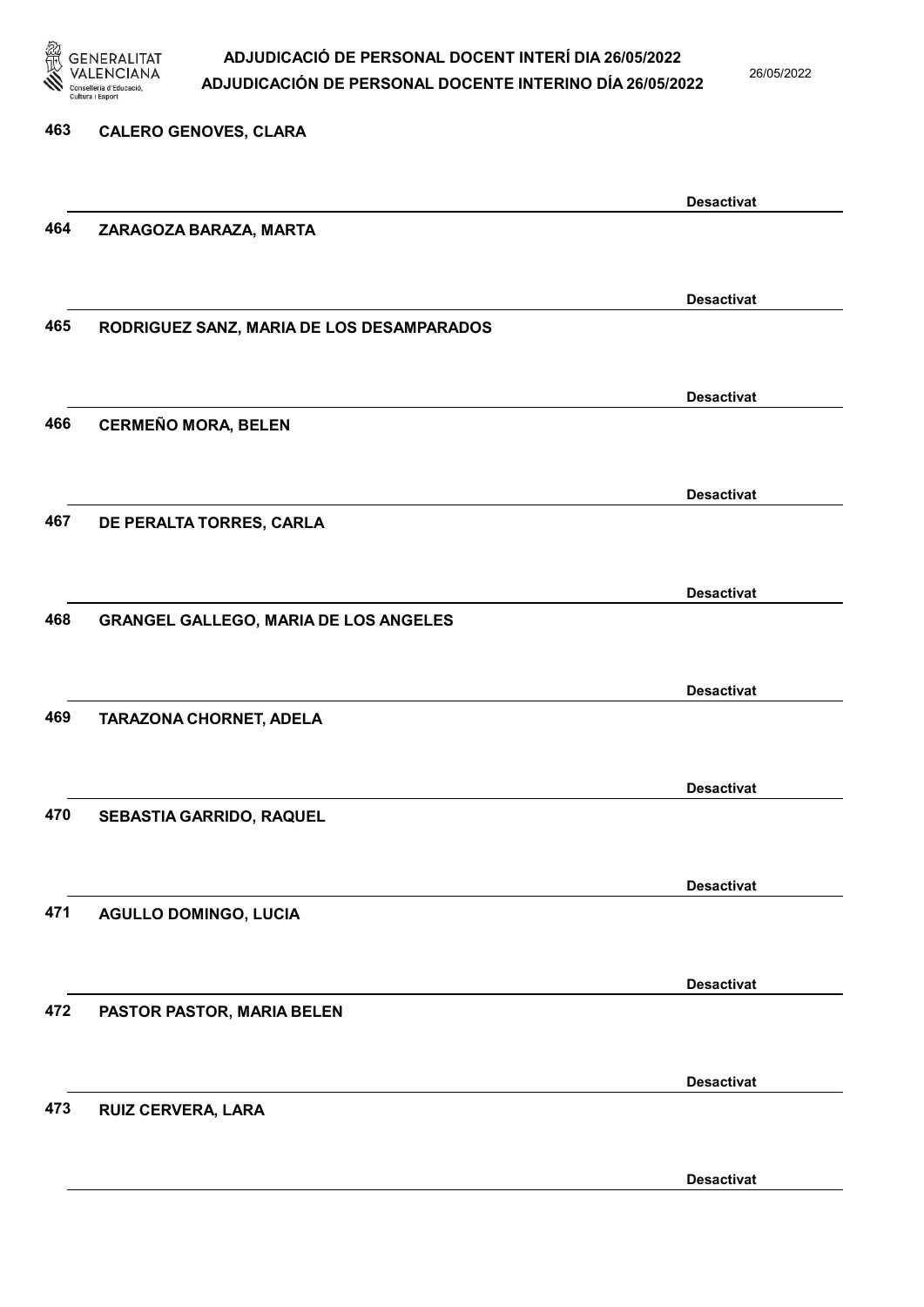

26/05/2022

Desactivat

# 474 MARGARIT ORTOLA, ANNA Desactivat 475 BATALLA GIL, LIDON Desactivat 476 IBAÑEZ ESCRIG, CARMINA Desactivat 477 BENEDI HERNANDEZ, MARTA Desactivat 478 TRIGUEROS BAÑO, RAQUEL Desactivat 479 PONS POQUET, EVARISTO JOSE Desactivat 480 CAMPOS MOLERO, MARIA DEL CAMINO Desactivat 481 ARQUIMBAU CHINCHILLA, ANA ISABEL Desactivat 482 GONZALEZ ANTON, MARINA Desactivat 483 ADRIA CASANS, SARA Desactivat 484 PONCE BALLESTEROS, PAULA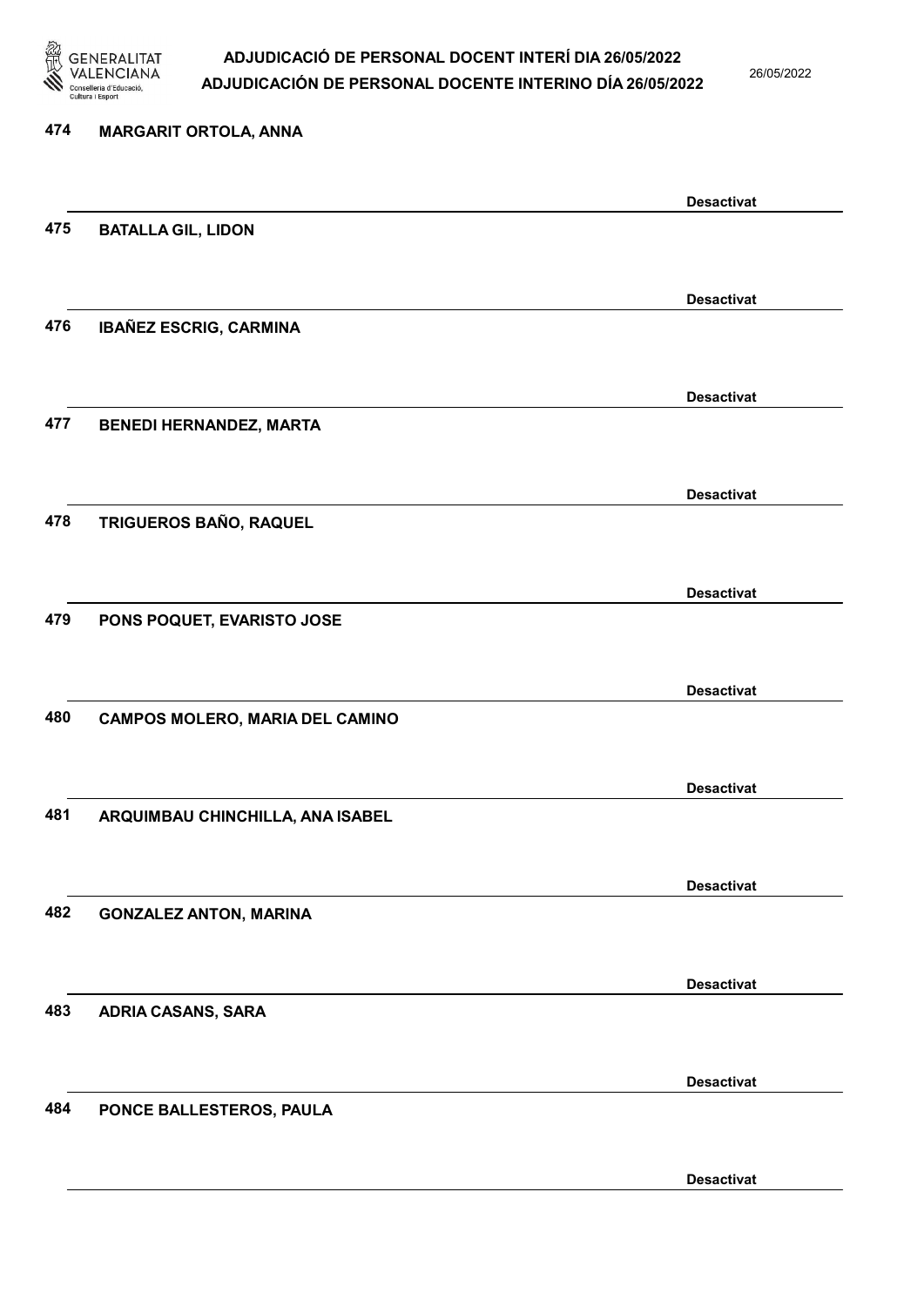

26/05/2022

Desactivat

# 485 MARTI PEREZ, SUSANA Desactivat 486 DURA MARTINEZ, MONICA Desactivat 487 MADRID PALERM, ROSA MARIA Desactivat 488 TUR LLORCA, JORDI Desactivat 489 REIG BORRELL-PENADES, MARTA Desactivat 490 DIAZ CAMARENA, MARIA JOSE Ha participat 491 GISBERT CASTELLS, MARIA Ha participat 492 RAMIREZ RAMON, ROSA Ha participat 493 MAIQUES CAMARERO, CRISTINA Desactivat 494 NAVARRO OLTRA, TANIA Desactivat 495 FITA GARCIA, CARMEN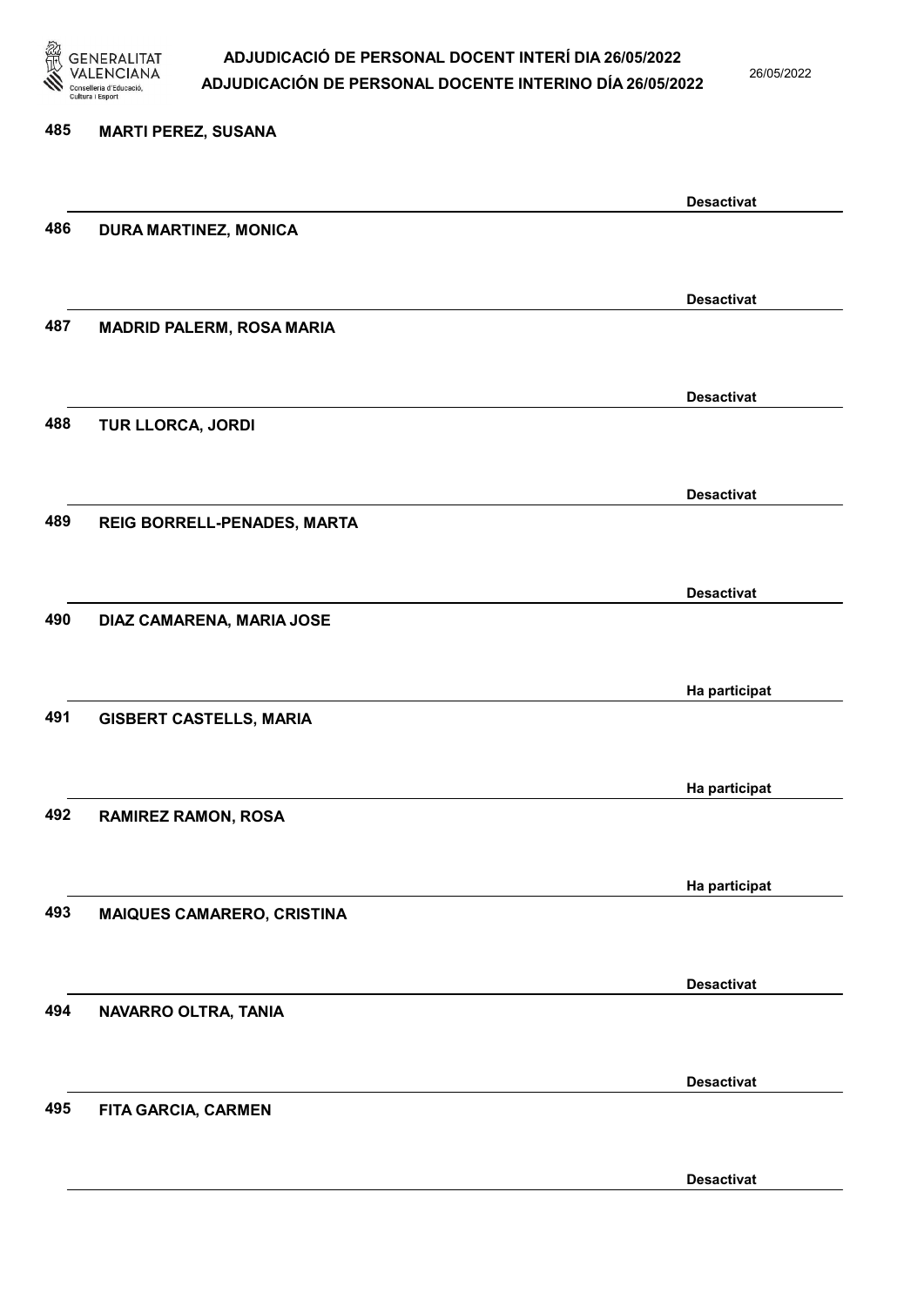

26/05/2022

#### 496 BORDES GONZALEZ, GLORIA

|     |                                        | <b>Desactivat</b> |
|-----|----------------------------------------|-------------------|
| 497 | FERNANDEZ FERNANDEZ, LAURA ENCARNACION |                   |
|     |                                        |                   |
|     |                                        |                   |
|     |                                        | <b>Desactivat</b> |
| 498 | <b>MATA FERRERO, BERNARDO</b>          |                   |
|     |                                        |                   |
|     |                                        | Ha participat     |
| 499 | HORTELANO DEVES, ESTER                 |                   |
|     |                                        |                   |
|     |                                        |                   |
| 500 |                                        | <b>Desactivat</b> |
|     | <b>CLIMENT BROTONS, PATRICIA</b>       |                   |
|     |                                        |                   |
|     |                                        | <b>Desactivat</b> |
| 501 | <b>GIL PASTOR, MARIA BEATRIZ</b>       |                   |
|     |                                        |                   |
|     |                                        | <b>Desactivat</b> |
| 502 |                                        |                   |
|     | TORTAJADA ALEMANY, ALBA                |                   |
|     |                                        |                   |
|     |                                        | <b>Desactivat</b> |
| 503 | MARTINEZ LOPEZ, ALEXANDRA              |                   |
|     |                                        |                   |
|     |                                        | <b>Desactivat</b> |
| 504 |                                        |                   |
|     | <b>ORTIZ CORTES, ELENA</b>             |                   |
|     |                                        |                   |
|     |                                        | <b>Desactivat</b> |
| 505 | <b>GARCIA GOMEZ, ANA MARIA</b>         |                   |
|     |                                        |                   |
|     |                                        |                   |
| 506 |                                        | <b>Desactivat</b> |
|     | SORIA JOVER, MARIA MAGDALENA           |                   |
|     |                                        |                   |
|     |                                        | <b>Desactivat</b> |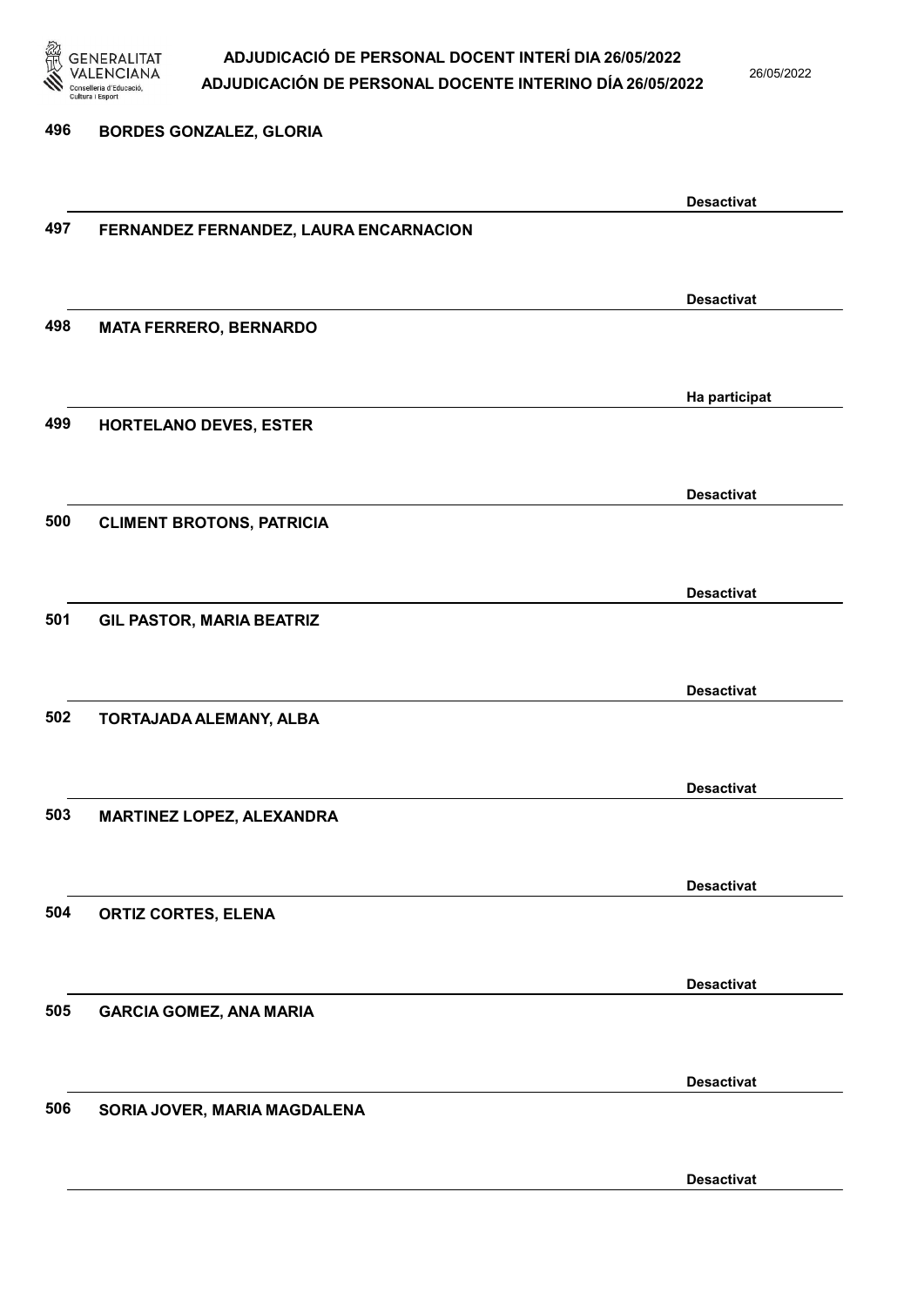

26/05/2022

#### 507 HERNANDEZ DUART, MARIA MAGDALENA

|     |                                      | <b>Desactivat</b> |
|-----|--------------------------------------|-------------------|
| 508 | <b>VENTURA BALLESTER, CRISTINA</b>   |                   |
|     |                                      |                   |
|     |                                      | <b>Desactivat</b> |
| 509 | <b>BRAVO CASCALES, VERONICA</b>      |                   |
|     |                                      |                   |
|     |                                      | <b>Desactivat</b> |
| 510 | <b>GARCIA RODRIGO, CLARA</b>         |                   |
|     |                                      |                   |
|     |                                      |                   |
|     |                                      | <b>Desactivat</b> |
| 511 | <b>CHACON DIAZ, NOEMI</b>            |                   |
|     |                                      |                   |
|     |                                      | <b>Desactivat</b> |
| 512 | <b>CARCEL MARTINEZ, MARIA ESTHER</b> |                   |
|     |                                      |                   |
|     |                                      | <b>Desactivat</b> |
| 513 | <b>GIL BOLUFER, NIEVES</b>           |                   |
|     |                                      |                   |
|     |                                      | <b>Desactivat</b> |
| 514 | JIMENEZ VICENTE, PAULA MERCEDES      |                   |
|     |                                      |                   |
|     |                                      | <b>Desactivat</b> |
| 515 | HERNANDEZ BELMONTE, MARIA JOSE       |                   |
|     |                                      |                   |
|     |                                      |                   |
|     |                                      | <b>Desactivat</b> |
| 516 | <b>GOMEZ LUNA, RAQUEL</b>            |                   |
|     |                                      |                   |
|     |                                      | <b>Desactivat</b> |
| 517 | <b>GARCIA BERGIA, ALICIA SUSANA</b>  |                   |
|     |                                      |                   |
|     |                                      | <b>Desactivat</b> |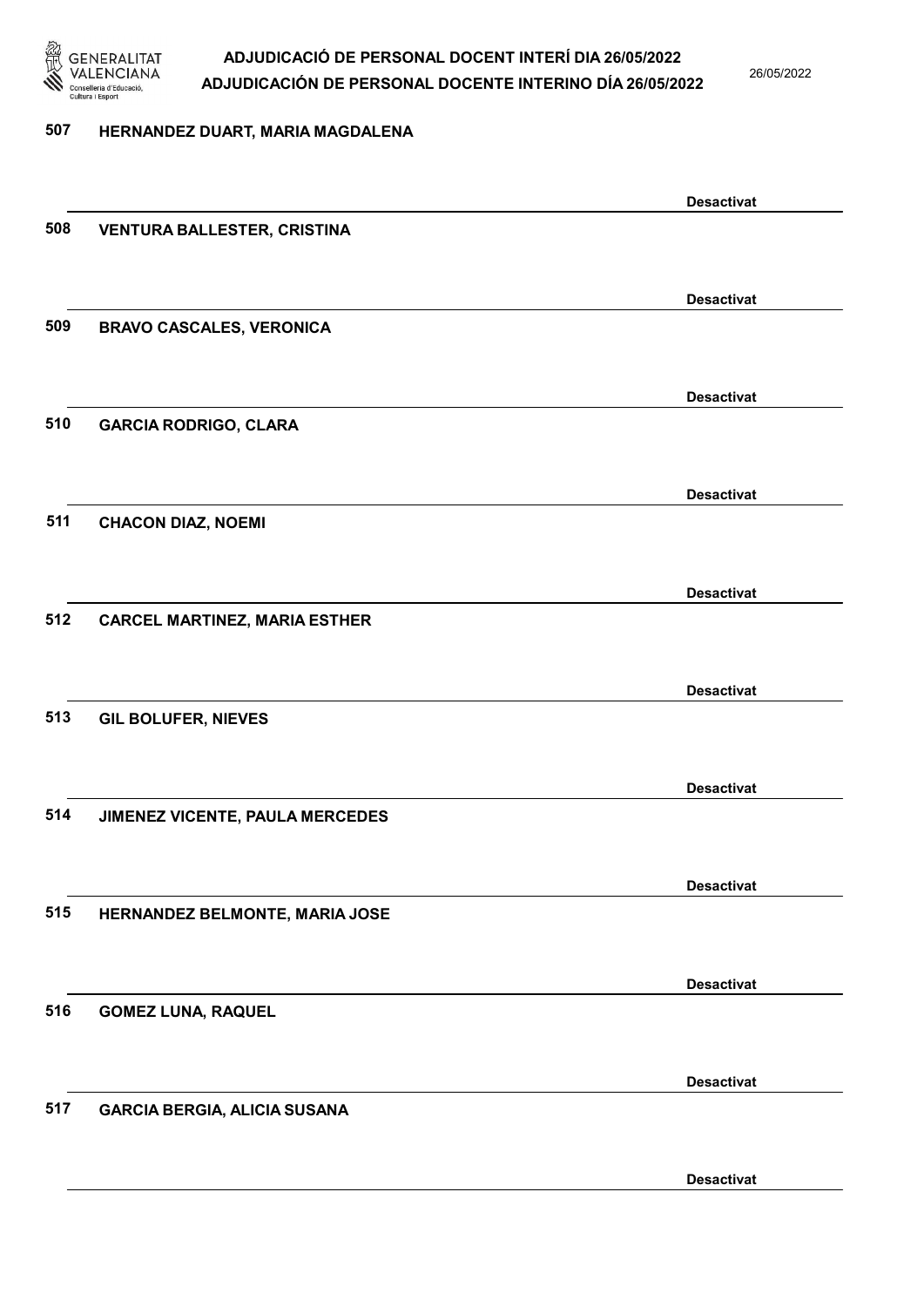

26/05/2022

No adjudicat

# 518 SOTOMAYOR MARIA, ROSARIO Desactivat 519 MAS LLORENS, VICTORIA Desactivat 520 MARTINEZ TORRECILLAS, CORINA Desactivat 521 TORNERO ROCA, CARMEN Desactivat 522 LOPEZ GIMENEZ, ANDREA Desactivat 523 LIMORTI GALLARDO, SARAI MARIA Desactivat 524 PERIS FERRANDO, MARIA ADELA Desactivat 525 MARTI ASENSIO, EVA Mª Desactivat 526 BALLESTER GONZALEZ, MIRIAM Desactivat 527 PAREJA CHACON, MARIA JOSE Desactivat 528 FERNANDEZ SOLER, MARIA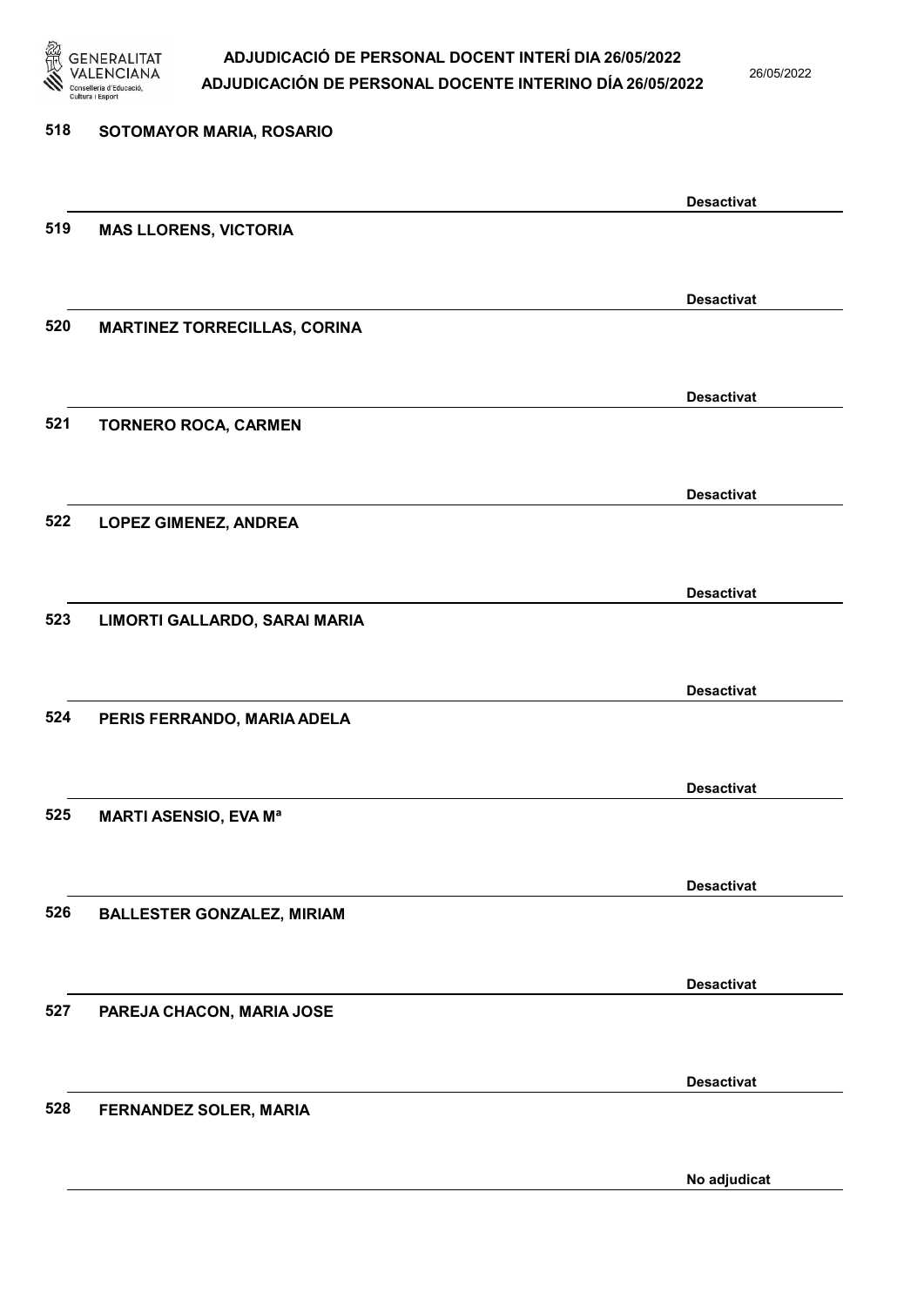

26/05/2022

#### 529 LOPEZ LAFOND, CAROLE MANUELA

|     |                               | <b>Desactivat</b> |
|-----|-------------------------------|-------------------|
| 530 | <b>CAMPOS GARCÍA, LUCIA</b>   |                   |
|     |                               |                   |
|     |                               |                   |
|     |                               | <b>Desactivat</b> |
| 531 | DONATE RODRIGUEZ, PAULA       |                   |
|     |                               |                   |
|     |                               | <b>Desactivat</b> |
| 532 |                               |                   |
|     | RODRIGUEZ LOPEZ, SARAY MIRIAM |                   |
|     |                               |                   |
|     |                               | <b>Desactivat</b> |
| 533 | <b>GINER SANCHEZ, MARIA</b>   |                   |
|     |                               |                   |
|     |                               |                   |
|     |                               | <b>Desactivat</b> |
| 534 | <b>CANET CANO, SARA</b>       |                   |
|     |                               |                   |
|     |                               |                   |
|     |                               | <b>Desactivat</b> |
| 535 | BELDA CALABUIG, MARIA CARMEN  |                   |
|     |                               |                   |
|     |                               |                   |
|     |                               | <b>Desactivat</b> |
| 536 | <b>SOLE ORTS, JANA</b>        |                   |
|     |                               |                   |
|     |                               | <b>Desactivat</b> |
| 537 | <b>LOZANO LOPEZ, CLARA</b>    |                   |
|     |                               |                   |
|     |                               |                   |
|     |                               | <b>Desactivat</b> |
| 538 | PEREZ DIAZ, MARIA             |                   |
|     |                               |                   |
|     |                               |                   |
|     |                               | <b>Desactivat</b> |
| 539 | <b>RUIZ GARCIA, ANGELA</b>    |                   |
|     |                               |                   |
|     |                               |                   |
|     |                               | <b>Desactivat</b> |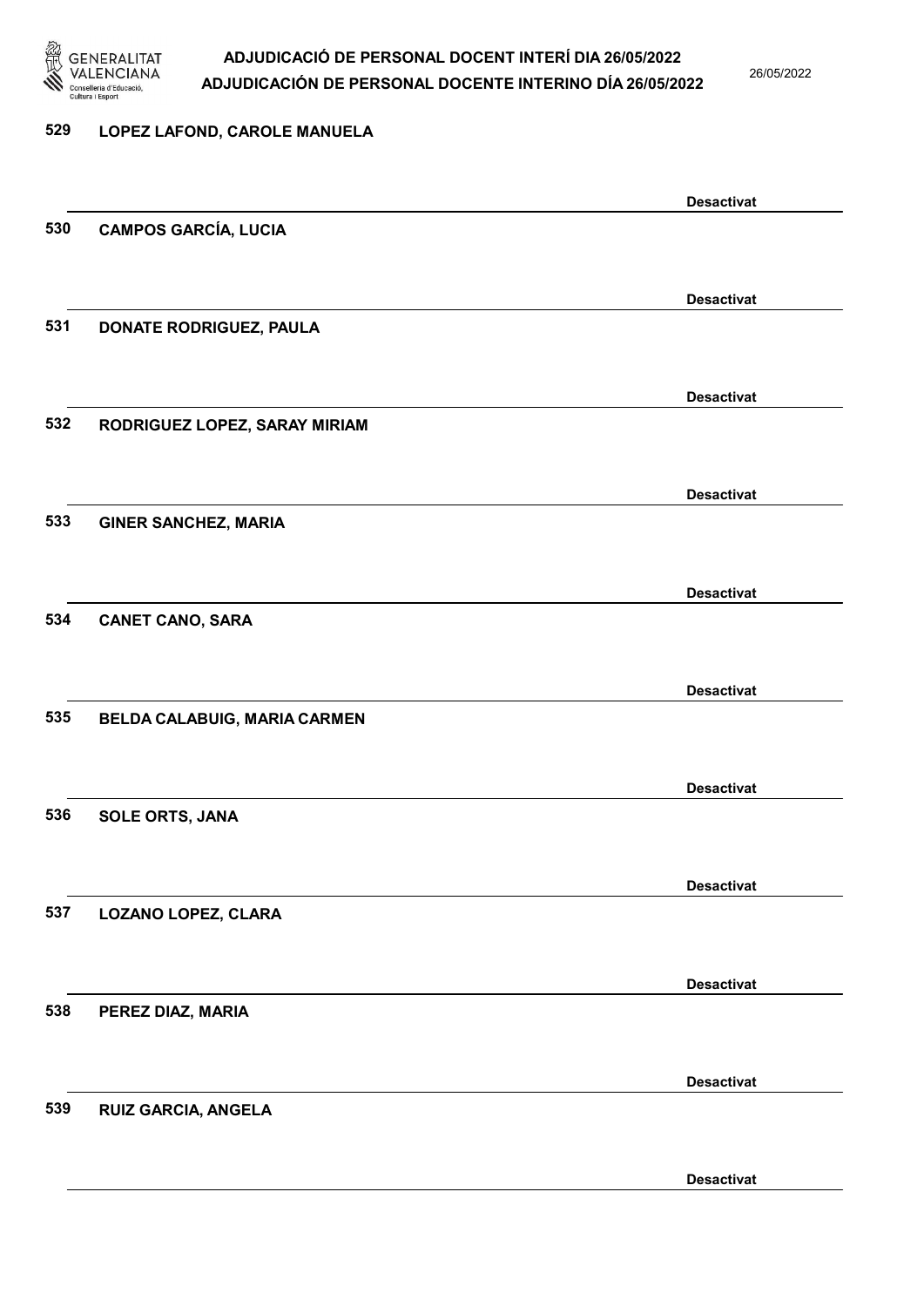

26/05/2022

### 540 MOLAS VILLANUEVA, MARÍA Desactivat 541 PASTOR SOLA, SONIA Desactivat 542 RATIA MARTINEZ, JORDI Desactivat 543 APARISI MASCARELL, ANGELA Desactivat 544 GONZALEZ CHUAN, MARIA MAZZARELLO Desactivat 545 NAVARRO OCHANDO, ALICIA Desactivat 546 PICAZO MORCILLO, ALBERTO Desactivat 547 TORNADOR BELTRAN, EVA Desactivat 548 BAÑOS OLMOS, NURIA Desactivat 549 GOMEZ VIVES, PABLO Desactivat 550 GONZALEZ PEREZ, MARIA DE LOS ANGELES Desactivat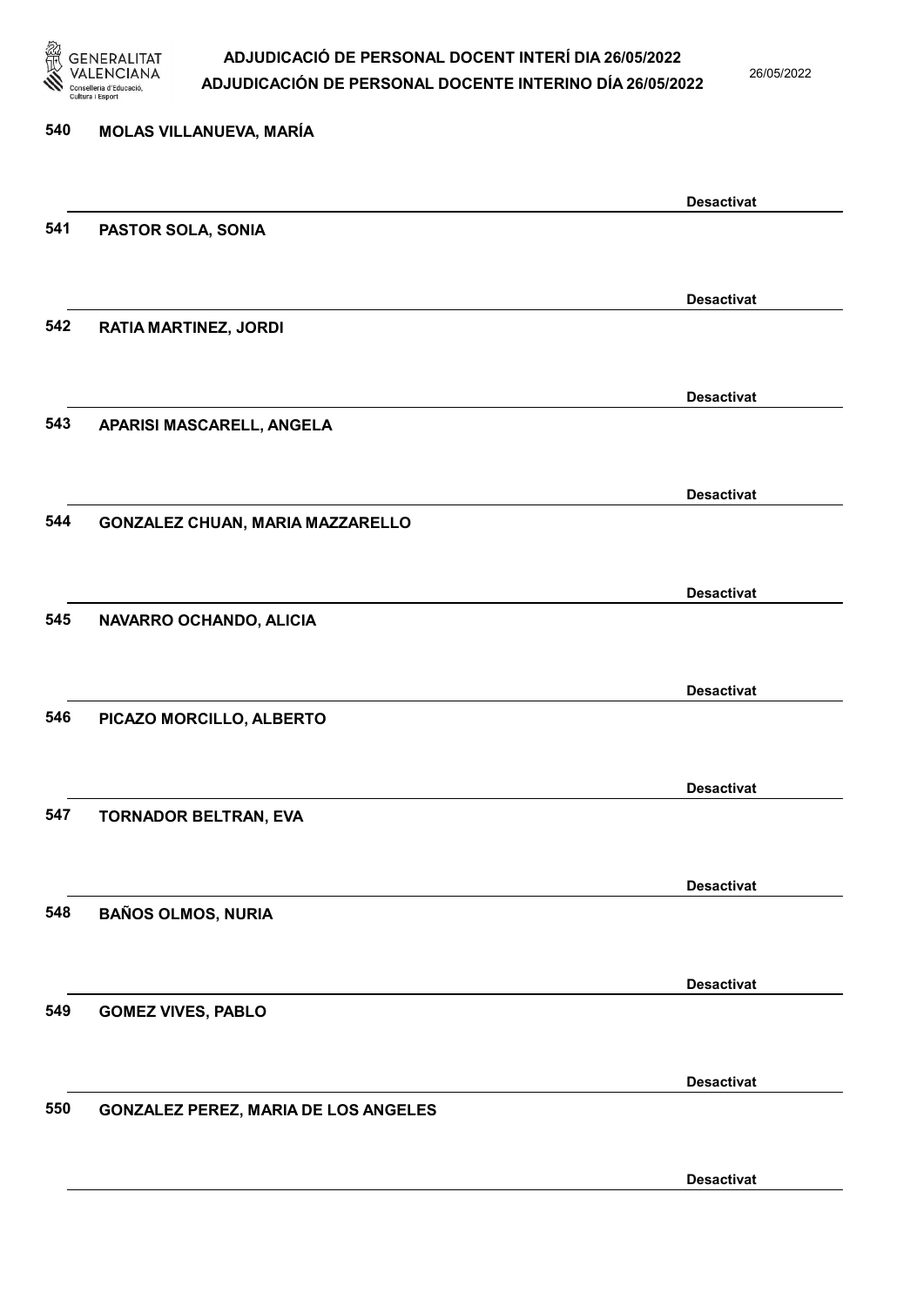

26/05/2022

Desactivat

# 551 SANCHIS BUSTOS, JAVIER Desactivat 552 LEON RUIZ, NOELIA Desactivat 553 BENITO BENITO, IRENE Desactivat 554 FALAGUERA MATA, VIRGINIA MARIA Desactivat 555 GONZALEZ PASCUAL, ZORAIDA Desactivat 556 CAMARENA CLIMENT, LARA Desactivat 557 MOLL MORELL, ANGELA Desactivat 558 PEREZ ZAMORA, BEGOÑA Desactivat 559 SERRA GARCIA, EVA Desactivat 560 LLISTERRI GIL, JOANA Desactivat 561 SAEZ POMARES, MARIA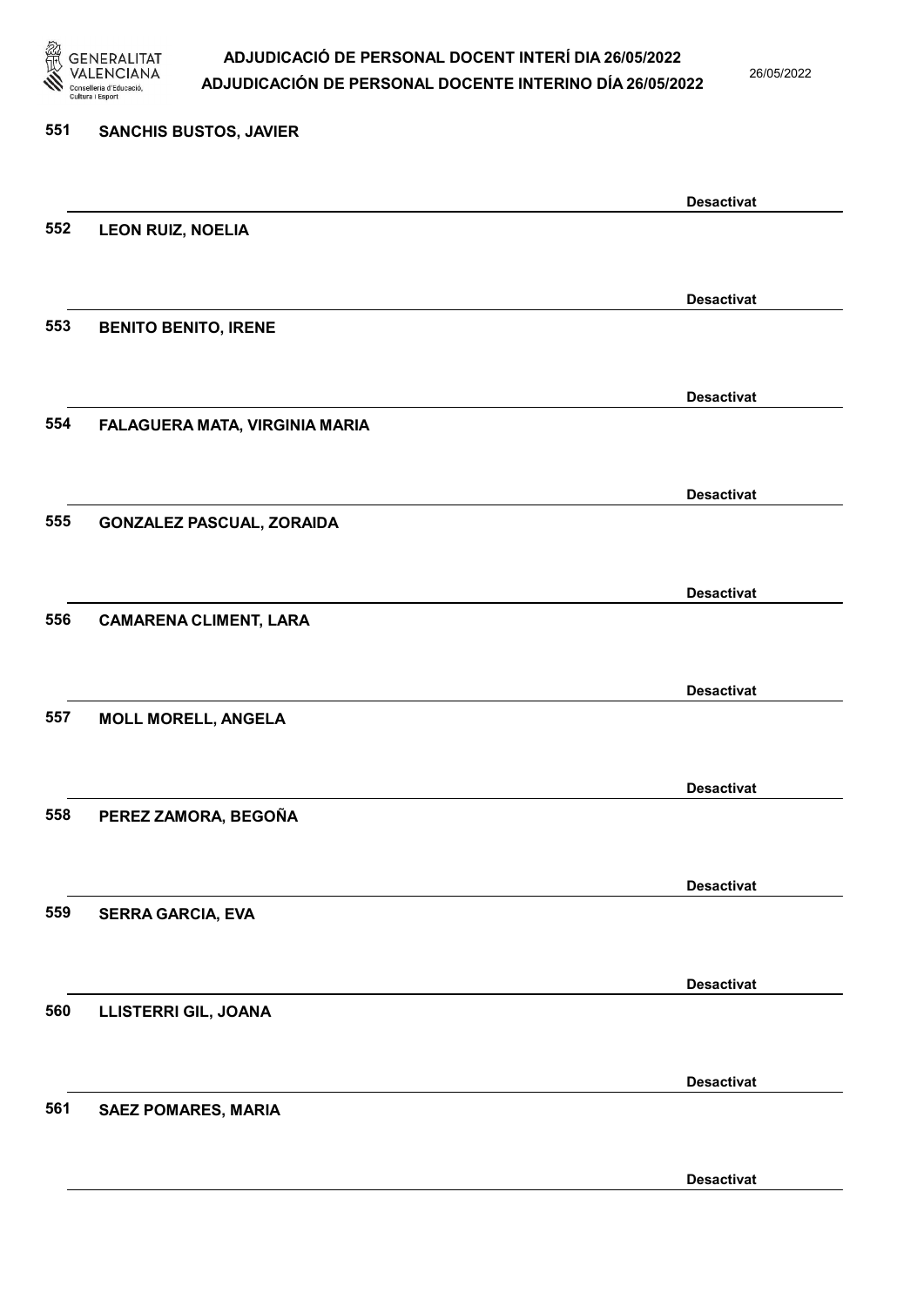

26/05/2022

Desactivat

| 562 | HERNANDEZ BERTO, CRISTINA               |                   |
|-----|-----------------------------------------|-------------------|
|     |                                         |                   |
|     |                                         | <b>Desactivat</b> |
| 563 | ALONSO LOPEZ, MARIA DEL MAR             |                   |
|     |                                         |                   |
|     |                                         | <b>Desactivat</b> |
| 564 | SANJUAN CASTELLO, PURIFICACION          |                   |
|     |                                         |                   |
|     |                                         | <b>Desactivat</b> |
| 565 | <b>LABERNIA BOIX, MARIA DELS ANGELS</b> |                   |
|     |                                         |                   |
|     |                                         | <b>Desactivat</b> |
| 566 | <b>BERNABEU BENEITO, MARIA DOLORES</b>  |                   |
|     |                                         |                   |
| 567 |                                         | <b>Desactivat</b> |
|     | <b>MORA GUIJARRO, IGNACIO</b>           |                   |
|     |                                         |                   |
| 568 | <b>MARIN CASELLES, DIEGO</b>            | <b>Desactivat</b> |
|     |                                         |                   |
|     |                                         | <b>Desactivat</b> |
| 569 | <b>LOZANO MATEU, MARTA</b>              |                   |
|     |                                         |                   |
|     |                                         | <b>Desactivat</b> |
| 570 | <b>GOMEZ GARCIA, ISABEL</b>             |                   |
|     |                                         |                   |
|     |                                         | <b>Desactivat</b> |
| 571 | DE DIOS RUIZ, MIREIA                    |                   |
|     |                                         |                   |
|     |                                         | <b>Desactivat</b> |
| 572 | HERRERA VÁZQUEZ, MIRIAM                 |                   |
|     |                                         |                   |
|     |                                         |                   |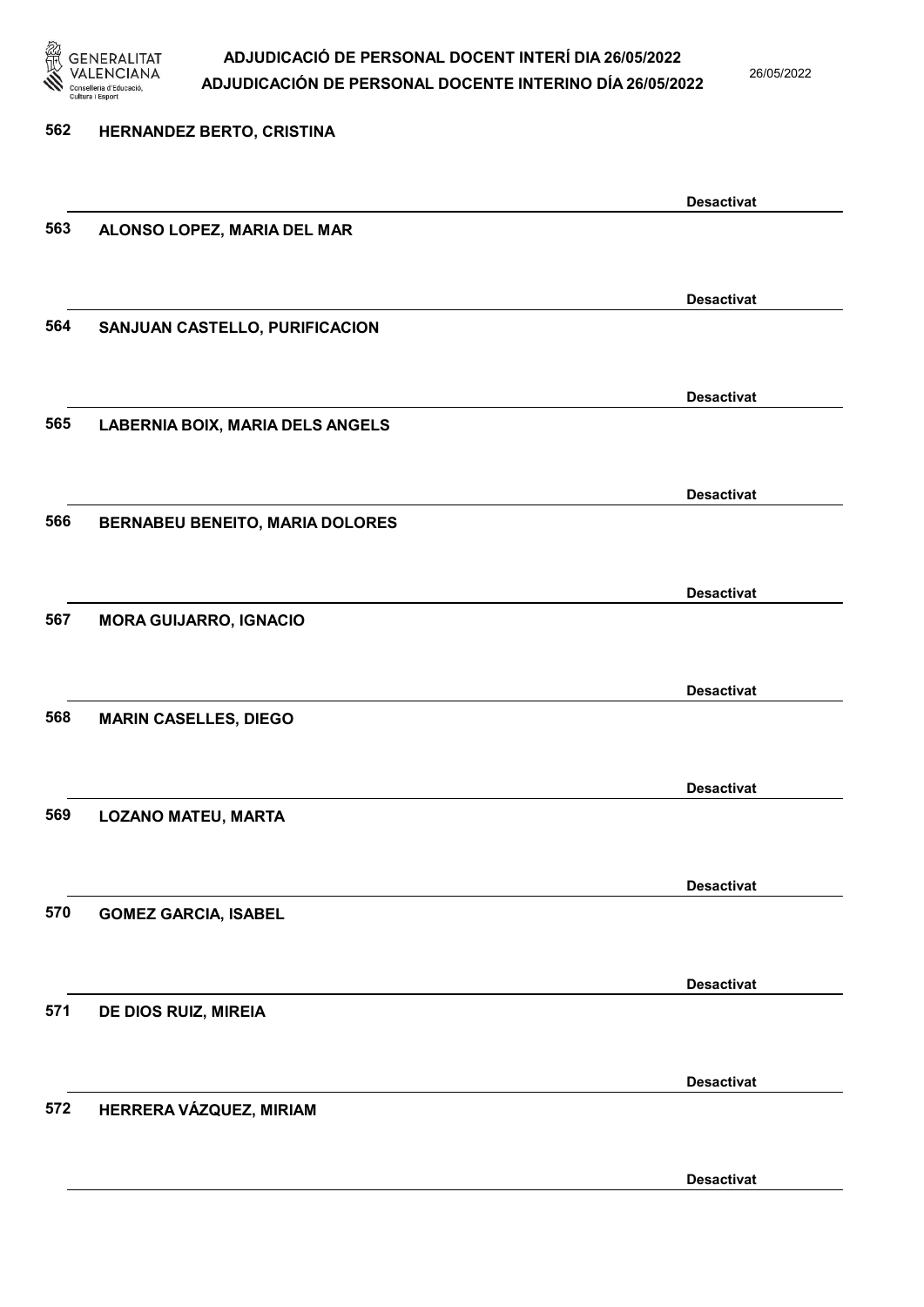

26/05/2022

### 573 PEREZ GRIMA, SANDRA Desactivat 574 LLOPIS GINESTAR, ESTER Desactivat 575 EUGENIO DIAZ, JAVIER Desactivat 576 MORANT ZARAGOZA, LUIS MIGUEL Desactivat 577 TURELL MARTIN, CRISTINA Desactivat 578 MUT GIMENEZ, CRISTINA Desactivat 579 NACHER SOLER, MARIA JOSE Desactivat 580 FRAILE CASTRO, NURIA Desactivat 581 LOZANO ESPERT, CARLA Desactivat 582 SANTOLARIA MAÑES, MARIA VICTORIA Desactivat 583 FORNES LLODRA, MARIA DOLORES Desactivat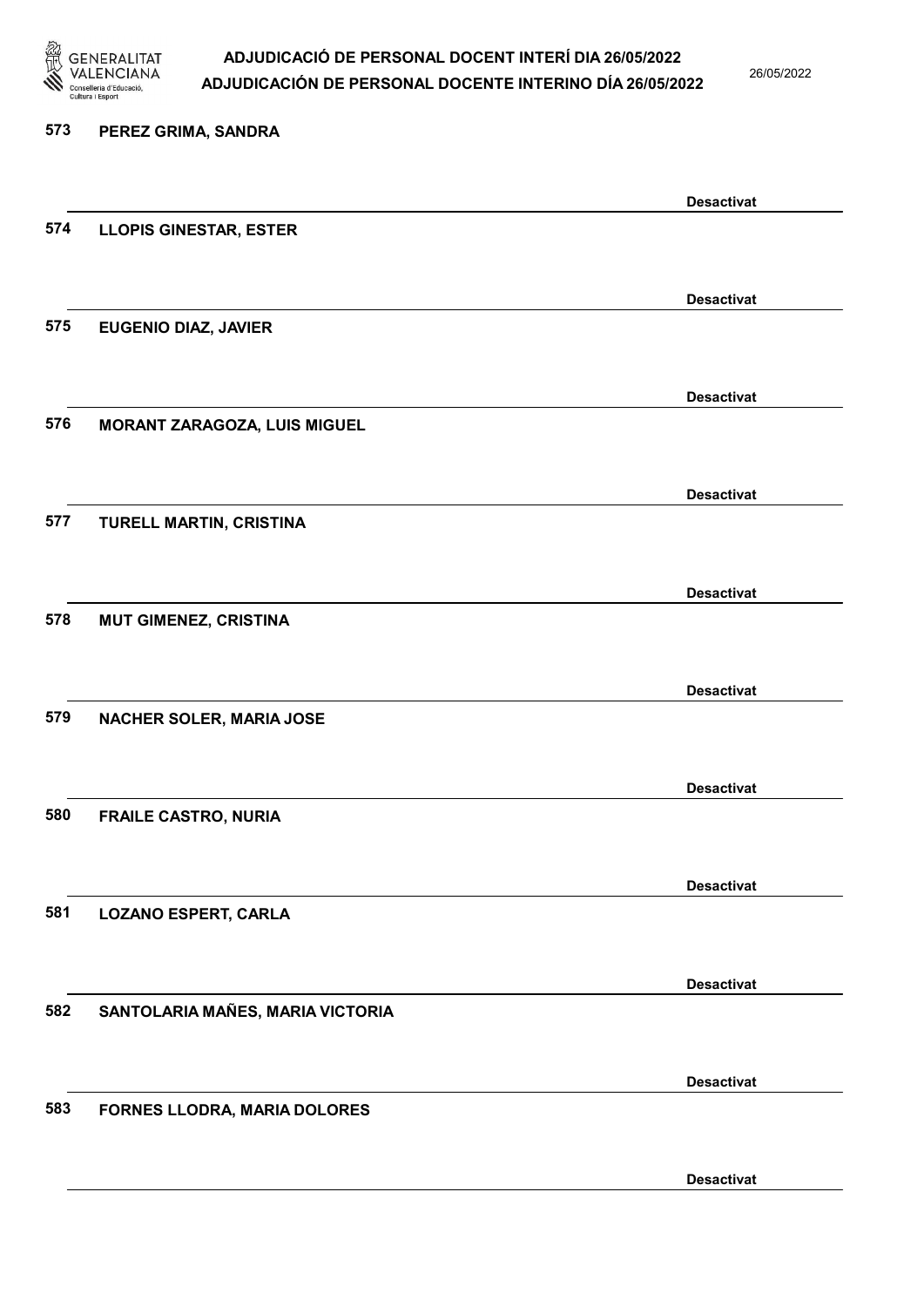

26/05/2022

Desactivat

| 584 | HERREROS RAMON, ANA MARIA       |                   |
|-----|---------------------------------|-------------------|
|     |                                 |                   |
|     |                                 | <b>Desactivat</b> |
| 585 | <b>BENEYTO CARDOS, MARIOLA</b>  |                   |
|     |                                 |                   |
|     |                                 | <b>Desactivat</b> |
| 586 | <b>GUILLEN LUQUE, EVA MARIA</b> |                   |
|     |                                 |                   |
|     |                                 | <b>Desactivat</b> |
| 587 | <b>MARTINEZ MONREAL, CARLES</b> |                   |
|     |                                 |                   |
|     |                                 | <b>Desactivat</b> |
| 588 | <b>BATALLER GRAU, LAURA</b>     |                   |
|     |                                 |                   |
|     |                                 | <b>Desactivat</b> |
| 589 | RIPOLL MANSANET, ROSANA JULIA   |                   |
|     |                                 |                   |
|     |                                 | <b>Desactivat</b> |
| 590 | MANZANA SEGARRA, MARIA TERESA   |                   |
|     |                                 |                   |
| 591 |                                 | <b>Desactivat</b> |
|     | <b>GUZMAN SANCHIS, LAURA</b>    |                   |
|     |                                 |                   |
| 592 | PEREZ TOMAS, DOLORES YOLANDA    | <b>Desactivat</b> |
|     |                                 |                   |
|     |                                 | <b>Desactivat</b> |
| 593 | <b>CERDAN PERIS, NOEMI</b>      |                   |
|     |                                 |                   |
|     |                                 | <b>Desactivat</b> |
| 594 | <b>CATALAN MEDINA, LAURA</b>    |                   |
|     |                                 |                   |
|     |                                 |                   |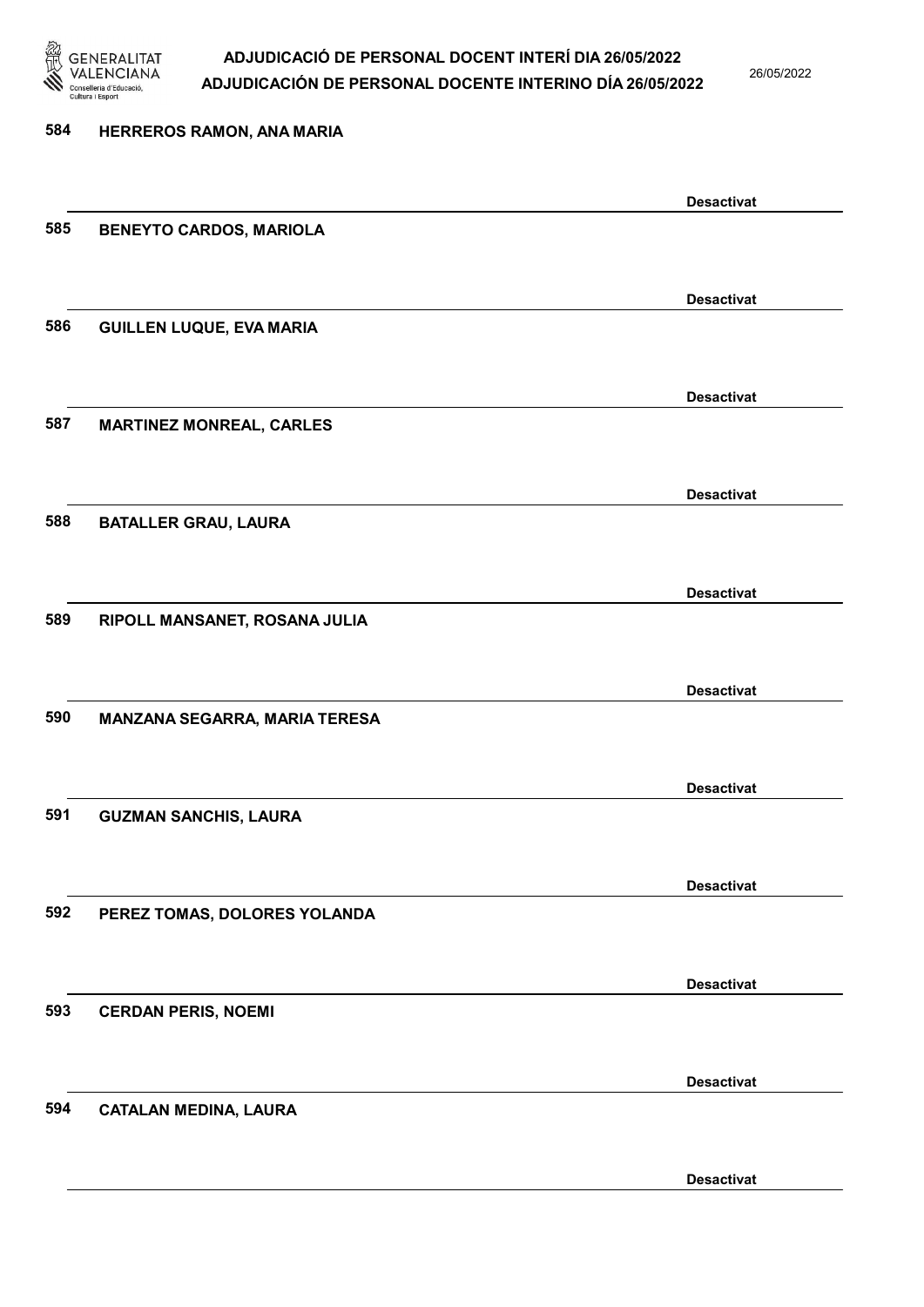

26/05/2022

#### 595 DENIA BENLLOCH, LAIA

|     |                                        | <b>Desactivat</b> |
|-----|----------------------------------------|-------------------|
| 596 | <b>MARTINEZ NEGRETE, BEATRIZ ELENA</b> |                   |
|     |                                        |                   |
|     |                                        |                   |
|     |                                        | <b>Desactivat</b> |
| 597 | <b>BARBA SANCHEZ, SARA</b>             |                   |
|     |                                        |                   |
|     |                                        |                   |
|     |                                        | <b>Desactivat</b> |
| 598 | <b>GIL AUCEJO, ALVARO</b>              |                   |
|     |                                        |                   |
|     |                                        | <b>Desactivat</b> |
| 599 |                                        |                   |
|     | <b>MARTI SEMPERE, CLARA</b>            |                   |
|     |                                        |                   |
|     |                                        | <b>Desactivat</b> |
| 600 | <b>MARTINEZ TORREGROSA, MARIA</b>      |                   |
|     |                                        |                   |
|     |                                        |                   |
|     |                                        | <b>Desactivat</b> |
| 601 | TALENS MARTINEZ, YANIRA                |                   |
|     |                                        |                   |
|     |                                        |                   |
|     |                                        | <b>Desactivat</b> |
| 602 | <b>LANCIS LLORCA, ESTEFANIA</b>        |                   |
|     |                                        |                   |
|     |                                        | <b>Desactivat</b> |
|     |                                        |                   |
| 603 | <b>HUGUET GIL, JUDIT</b>               |                   |
|     |                                        |                   |
|     |                                        | <b>Desactivat</b> |
| 604 | <b>VIDAL SANFELIX, LIDIA</b>           |                   |
|     |                                        |                   |
|     |                                        |                   |
|     |                                        | <b>Desactivat</b> |
| 605 | <b>VALERO AGUT, INMACULADA</b>         |                   |
|     |                                        |                   |
|     |                                        |                   |
|     |                                        | <b>Desactivat</b> |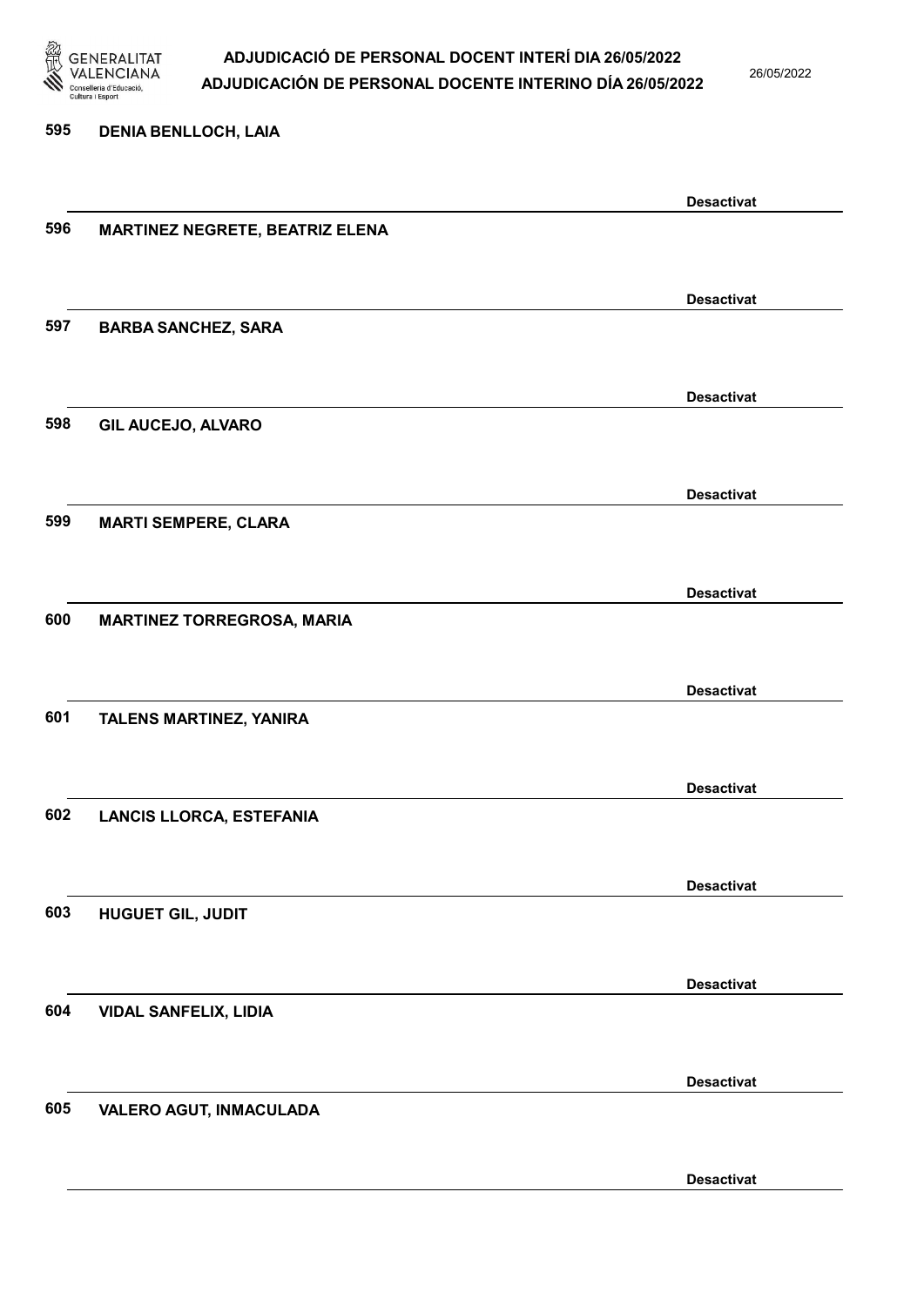

26/05/2022

| 606 | <b>COBOS ALBA, SANDRA</b>               |                   |
|-----|-----------------------------------------|-------------------|
|     |                                         | <b>Desactivat</b> |
| 607 | <b>LOPEZ GARRIDO, LUCIA</b>             |                   |
|     |                                         | <b>Desactivat</b> |
| 608 | <b>CUBAS MARTINEZ, VICTOR</b>           |                   |
|     |                                         | <b>Desactivat</b> |
| 609 | <b>MARTIN LORENTE TABERNERO, SANDRA</b> |                   |
|     |                                         | <b>Desactivat</b> |
| 610 | ARROYO LLEDO, VANESSA                   |                   |
|     |                                         | <b>Desactivat</b> |
| 611 | <b>MIRA MARTINEZ, ADELA</b>             |                   |
|     |                                         | <b>Desactivat</b> |
| 612 | BORREDA ALVENTOSA, ALEJANDRO            |                   |
|     |                                         | <b>Desactivat</b> |
| 613 | PEREZ MARTIN, ERICA                     |                   |
|     |                                         | <b>Desactivat</b> |
| 614 | <b>BOCHONS ALVAREZ, MARÍA TERESA</b>    |                   |
|     |                                         | <b>Desactivat</b> |
| 615 | <b>ALONSO TENA, BEATRIZ</b>             |                   |
|     |                                         | <b>Desactivat</b> |
| 616 | VILLARROYA PEDROSA, JOSE LUIS           |                   |
|     |                                         | <b>Desactivat</b> |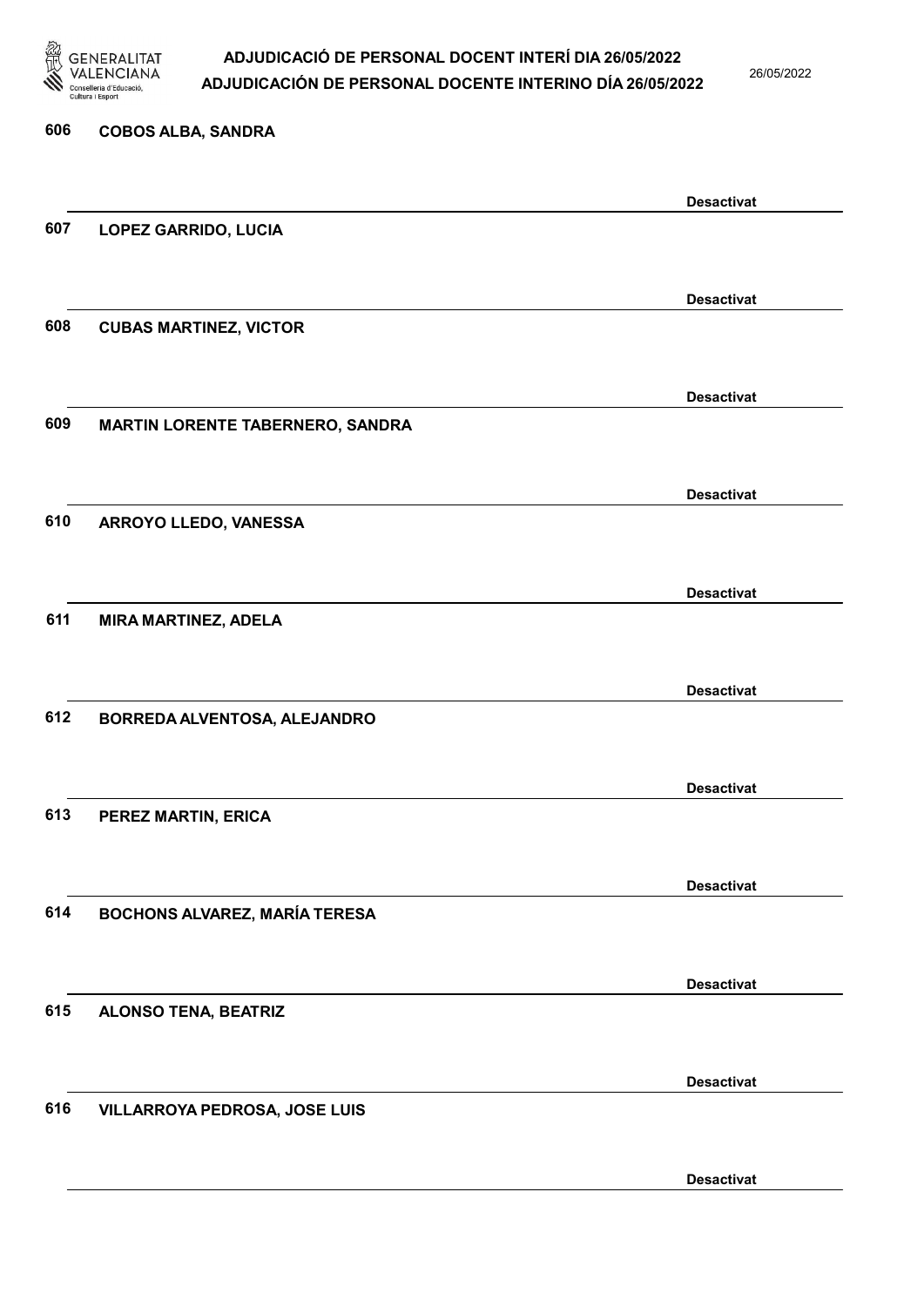

26/05/2022

Desactivat

## 617 DELGADO OLIVA, RAQUEL Desactivat 618 TORRENT ALBORCH, ANA Desactivat 619 GOMEZ SOLER, CRISTIAN Desactivat 620 ESPASA RONDA, LYDIA Desactivat 621 GONZALEZ EDO, SANTIAGO Desactivat 622 ROMERO BAS, NEREA Desactivat 623 PEREZ SILVA, ISABEL MARIA Desactivat 624 LOPEZ SERRANO, ELENA Desactivat 625 RUIZ APARICIO, RAQUEL Desactivat 626 POMARES RAMON, MARINA Desactivat 627 DIAZ URBANO, LUCIA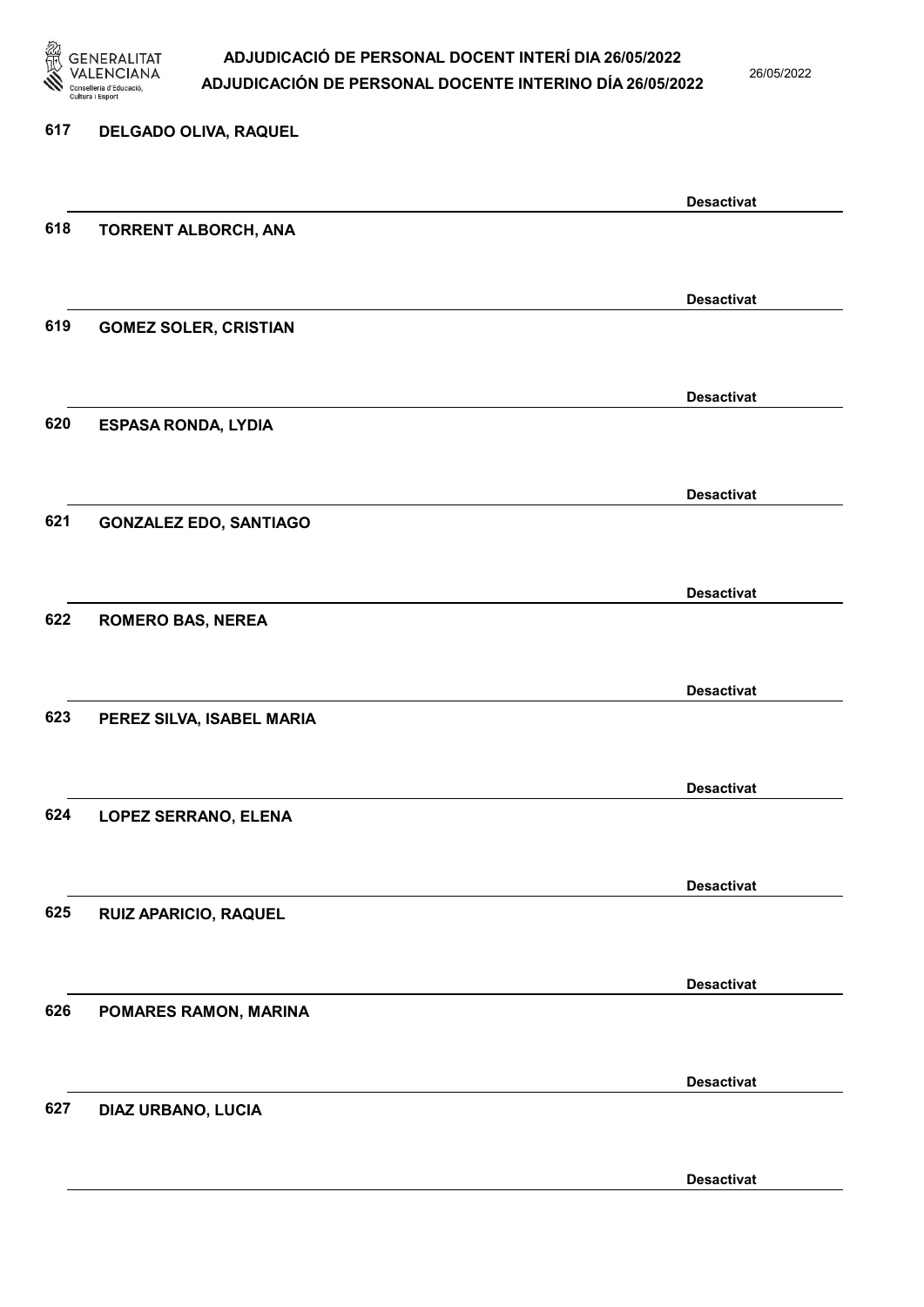

26/05/2022

#### 628 LEAL ROMO, ANA

|     |                                   | <b>Desactivat</b> |
|-----|-----------------------------------|-------------------|
| 629 | <b>CALABUIG BELDA, CARMEN</b>     |                   |
|     |                                   |                   |
|     |                                   |                   |
|     |                                   | <b>Desactivat</b> |
| 630 | PICO GUZMAN, JOSE VICENTE         |                   |
|     |                                   |                   |
|     |                                   |                   |
|     |                                   | <b>Desactivat</b> |
| 631 | <b>MARTI ROMERO, BRENDA</b>       |                   |
|     |                                   |                   |
|     |                                   | <b>Desactivat</b> |
|     |                                   |                   |
| 632 | CUERDA CASTILLO, MARIA DEL CARMEN |                   |
|     |                                   |                   |
|     |                                   | <b>Desactivat</b> |
| 633 | MORILLO MOSCARDÓ, RAQUEL          |                   |
|     |                                   |                   |
|     |                                   |                   |
|     |                                   | <b>Desactivat</b> |
| 634 | <b>OLCINA PEREZ, MIREIA</b>       |                   |
|     |                                   |                   |
|     |                                   |                   |
|     |                                   | <b>Desactivat</b> |
| 635 | PEY IVARS, PAULA                  |                   |
|     |                                   |                   |
|     |                                   | <b>Desactivat</b> |
| 636 |                                   |                   |
|     | <b>CONEJOS SANCHEZ, BEATRIZ</b>   |                   |
|     |                                   |                   |
|     |                                   | <b>Desactivat</b> |
| 637 | PONS MANZANET, SARAY              |                   |
|     |                                   |                   |
|     |                                   |                   |
|     |                                   | <b>Desactivat</b> |
| 638 | <b>MARTI SANCHEZ, ANGELA</b>      |                   |
|     |                                   |                   |
|     |                                   |                   |
|     |                                   | <b>Desactivat</b> |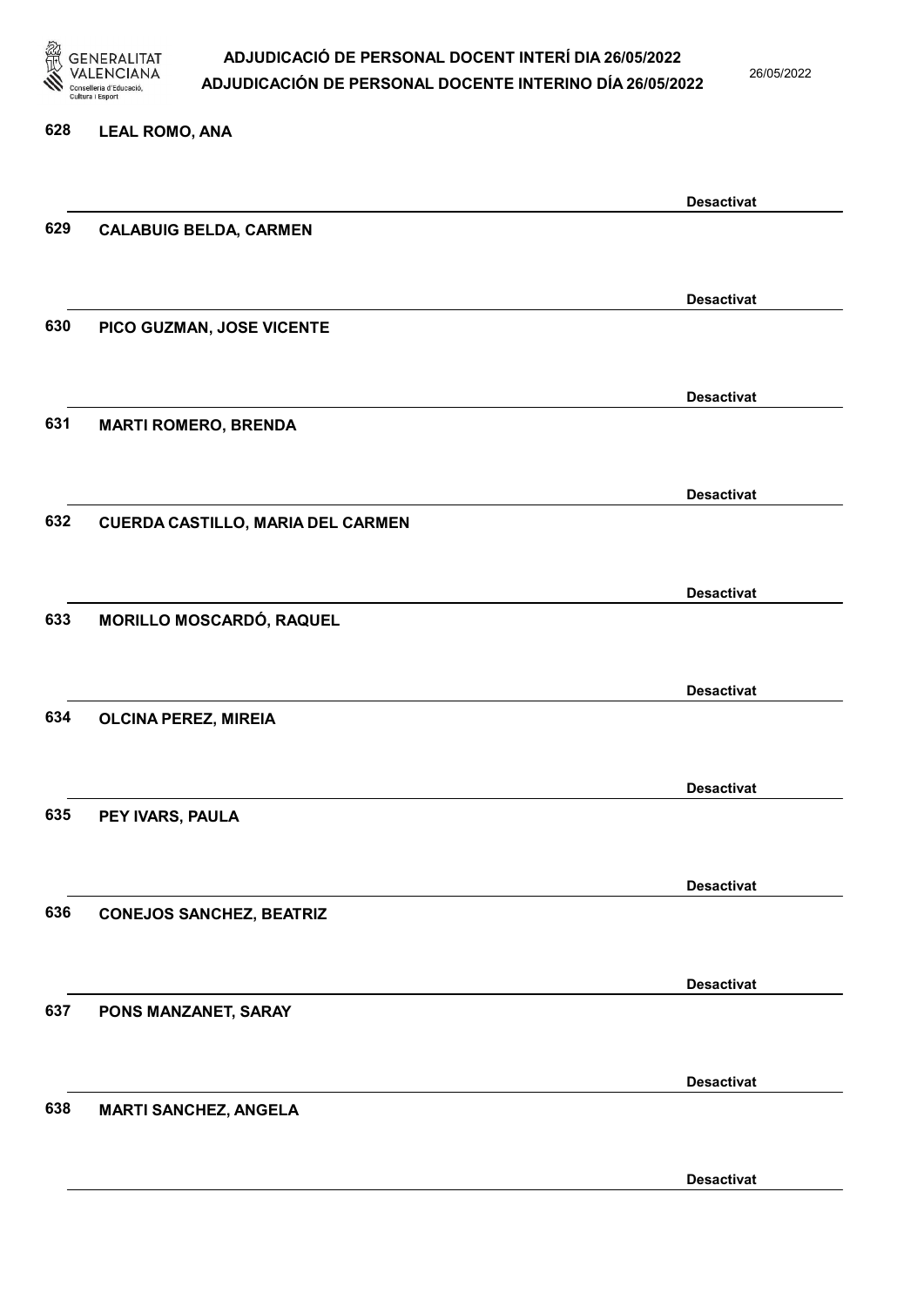

26/05/2022

### 639 VILLAVICENCIO CORELLA, ANA Desactivat 640 NAVARRO ALIAGA, MARIA DEL CARMEN Desactivat 641 ADAM GIMENEZ, ANGELA Desactivat 642 QUESADA CANDELA, VICTORIA Desactivat 643 SEMPERE MIRA, CLARA Desactivat 644 ALARCON GALLEN, JORGE Desactivat 645 VIVAS CLIMENT, ANDREA Desactivat 646 LORES SENAR, SUSANA Desactivat 647 FORNES PORTA, MARTA Desactivat 648 ALEJO LOPEZ, JUAN MANUEL Desactivat 649 APARICI PEREZ, CARLA Desactivat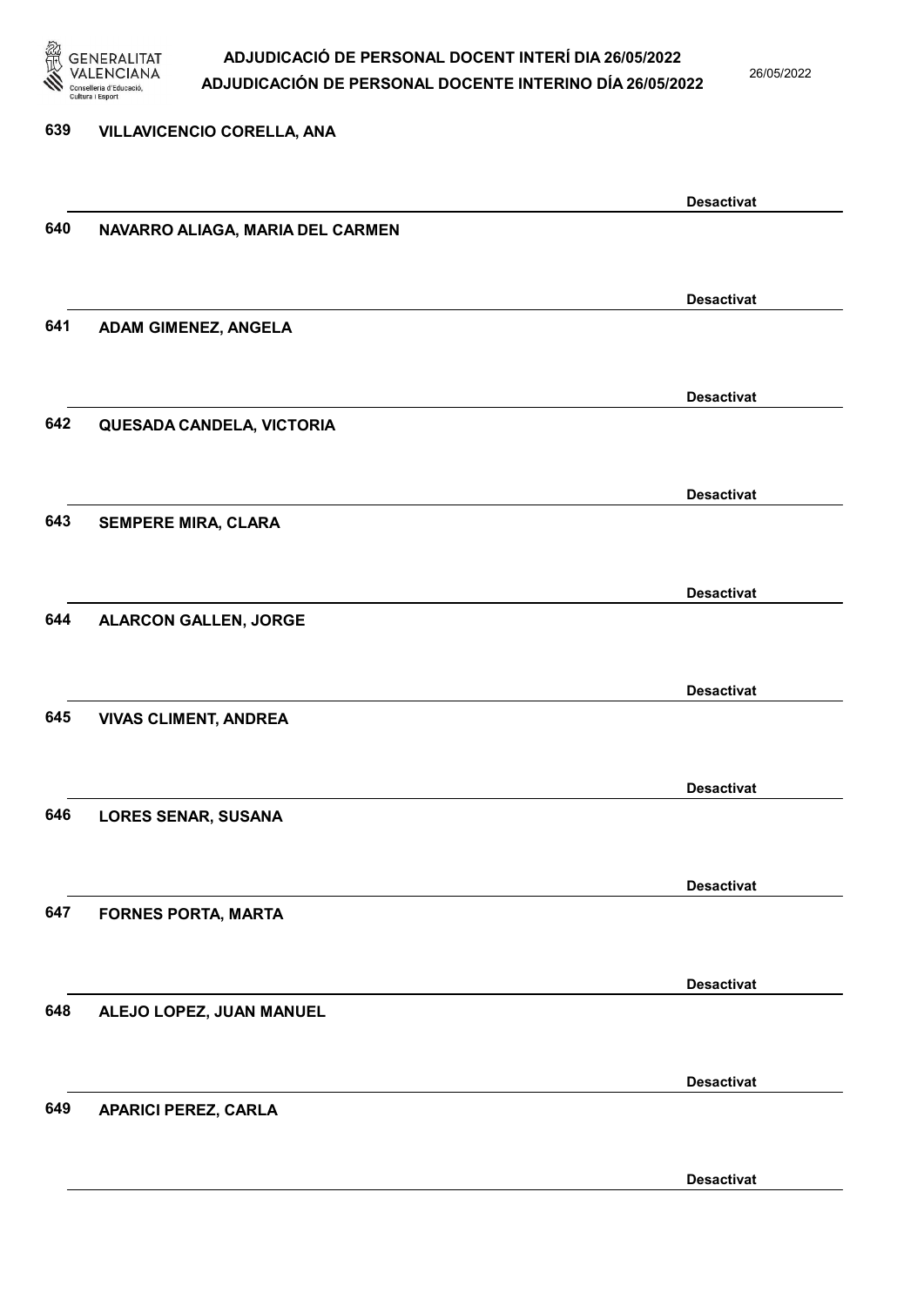

26/05/2022

Desactivat

# 650 BALLESTER FERRANDEZ, LORENA Desactivat 651 MARI FERNANDEZ, TONI Desactivat 652 HERNANDEZ MORENZA, LUIS Desactivat 653 CABALLERO PASTOR, RAQUEL Desactivat 654 CUESTA CHACON, CARMEN MARIA Desactivat 655 RODADO ORTIZ, MARIA DEL ROCIO Desactivat 656 FRANCES REQUENA, CRISTINA Desactivat 657 BLANCO SAEZ, CLARA MARIA Desactivat 658 DOMENECH VALERO, ERNESTO Desactivat 659 FENOLL CANDELA, MIRIAM COVADONGA Desactivat 660 MARTINEZ BLASCO, CARMEN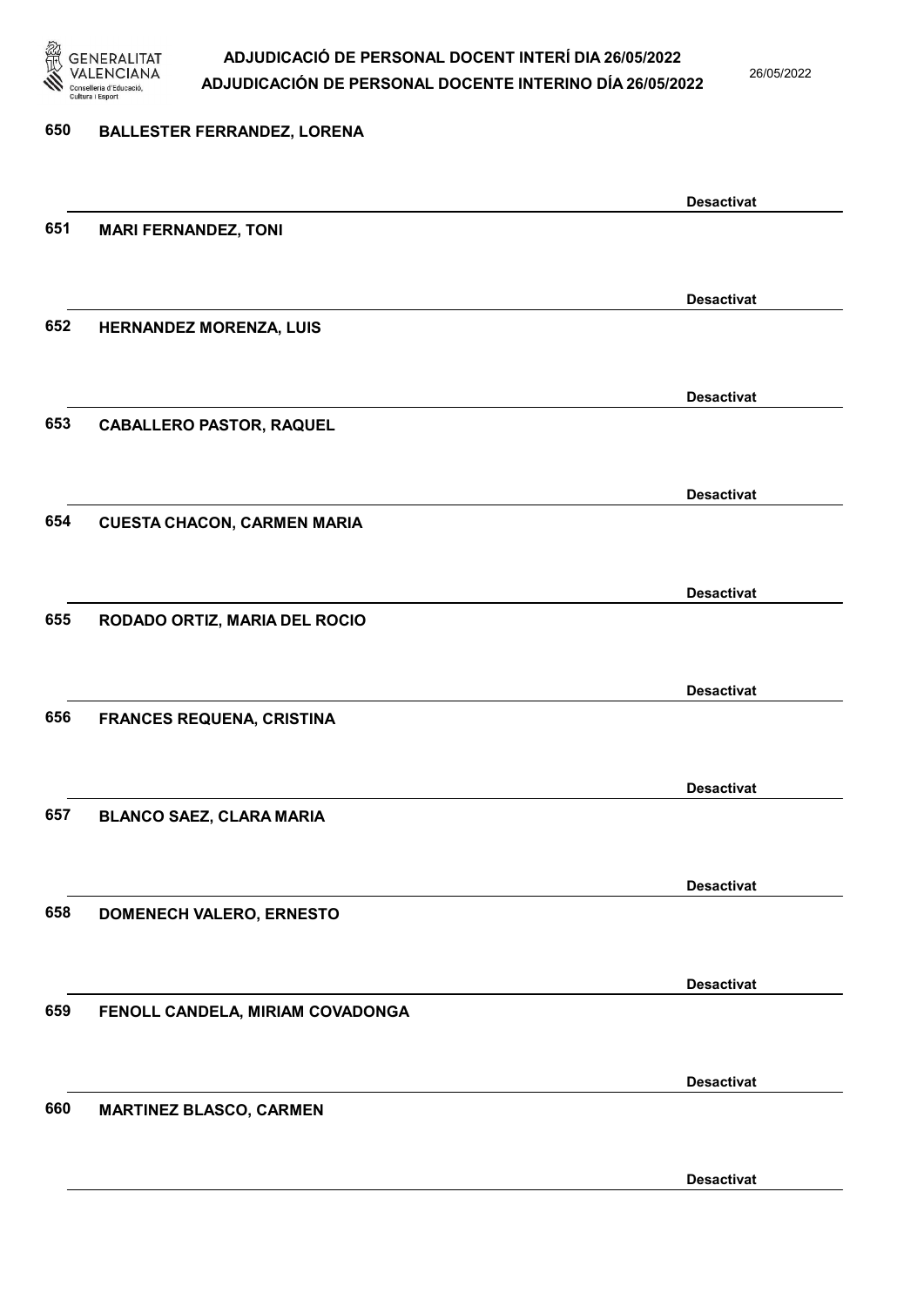

26/05/2022

Desactivat

# 661 MONTERDE ROMERO, SOFIA Desactivat 662 MELERO VIDAL, MARIA AMPARO Desactivat 663 VALLET RUIZ, INMACULADA Desactivat 664 SELLES PEREZ, RAQUEL Desactivat 665 GOMEZ FABRA, NATALIA Desactivat 666 ESCUDERO COLLADO, JOSE Desactivat 667 MUÑOZ CARRIL, OLGA Desactivat 668 BODÍ GONZÁLEZ, SONIA Desactivat 669 GARRIDO MALLACH, MARTA ISABEL Desactivat 670 VALLES MONTAGUD, LOURDES Desactivat 671 SAEZ BROTONS, NURIA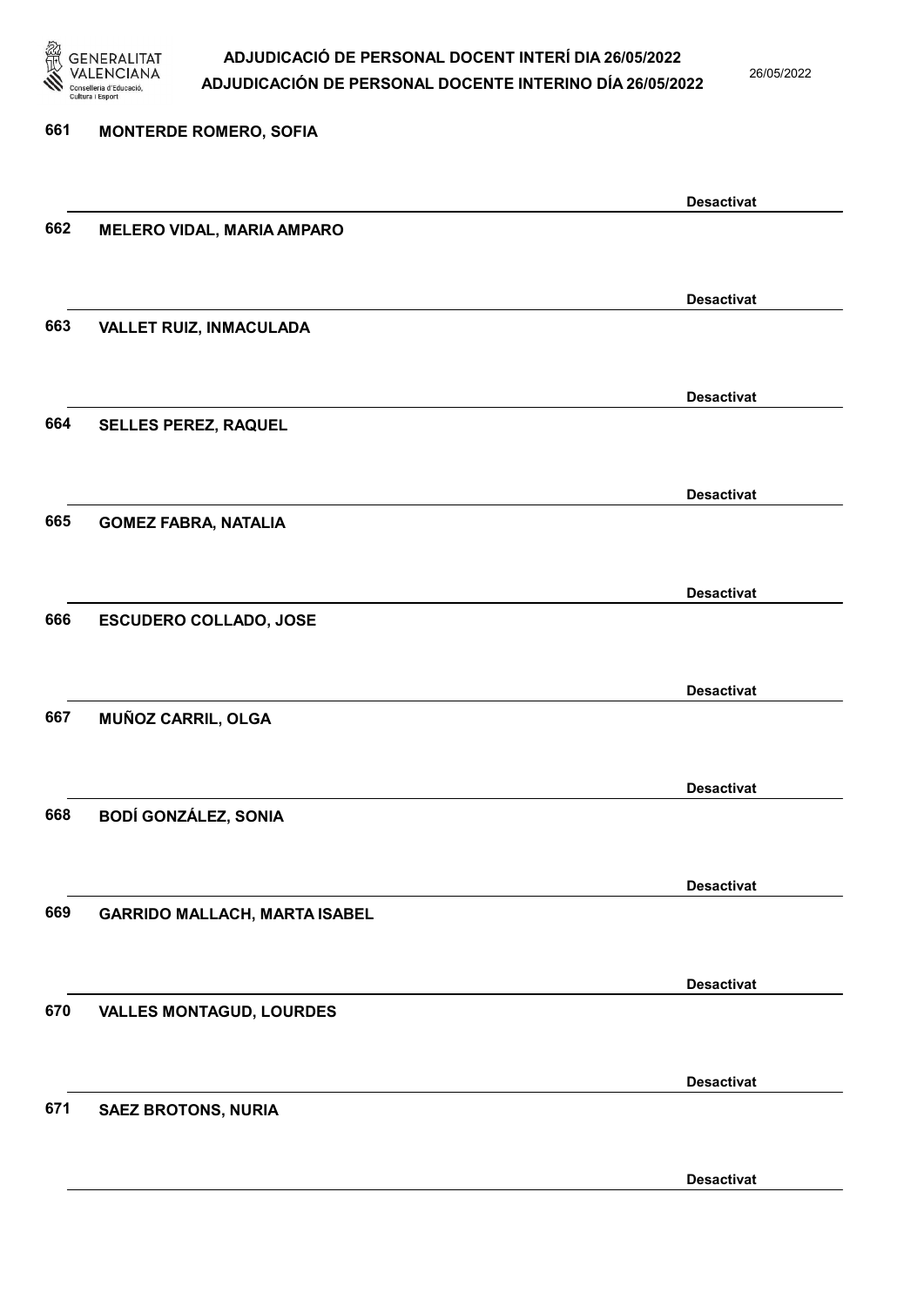

26/05/2022

Desactivat

# 672 COLOMER CLIMENT, MARTA Desactivat 673 ALVAREZ LUJAN, ALICIA Desactivat 674 GRAS BALLESTER, CARLOS Desactivat 675 SEMPERE DOMENECH, FLORA Desactivat 676 MASCARELL PAVIA, CARMEN Desactivat 677 MARTINEZ RUBIO, ANGELES CARMEN Desactivat 678 BENAVENT GIMENEZ, SHEILA Desactivat 679 LOZOYA MARTINEZ, ROSA MARIA Desactivat 680 PALOP TECLES, FRANCISCO Desactivat 681 RODRIGUEZ DE HARO, YOLANDA Desactivat 682 MARTI SANCHEZ, CELIA EUNICE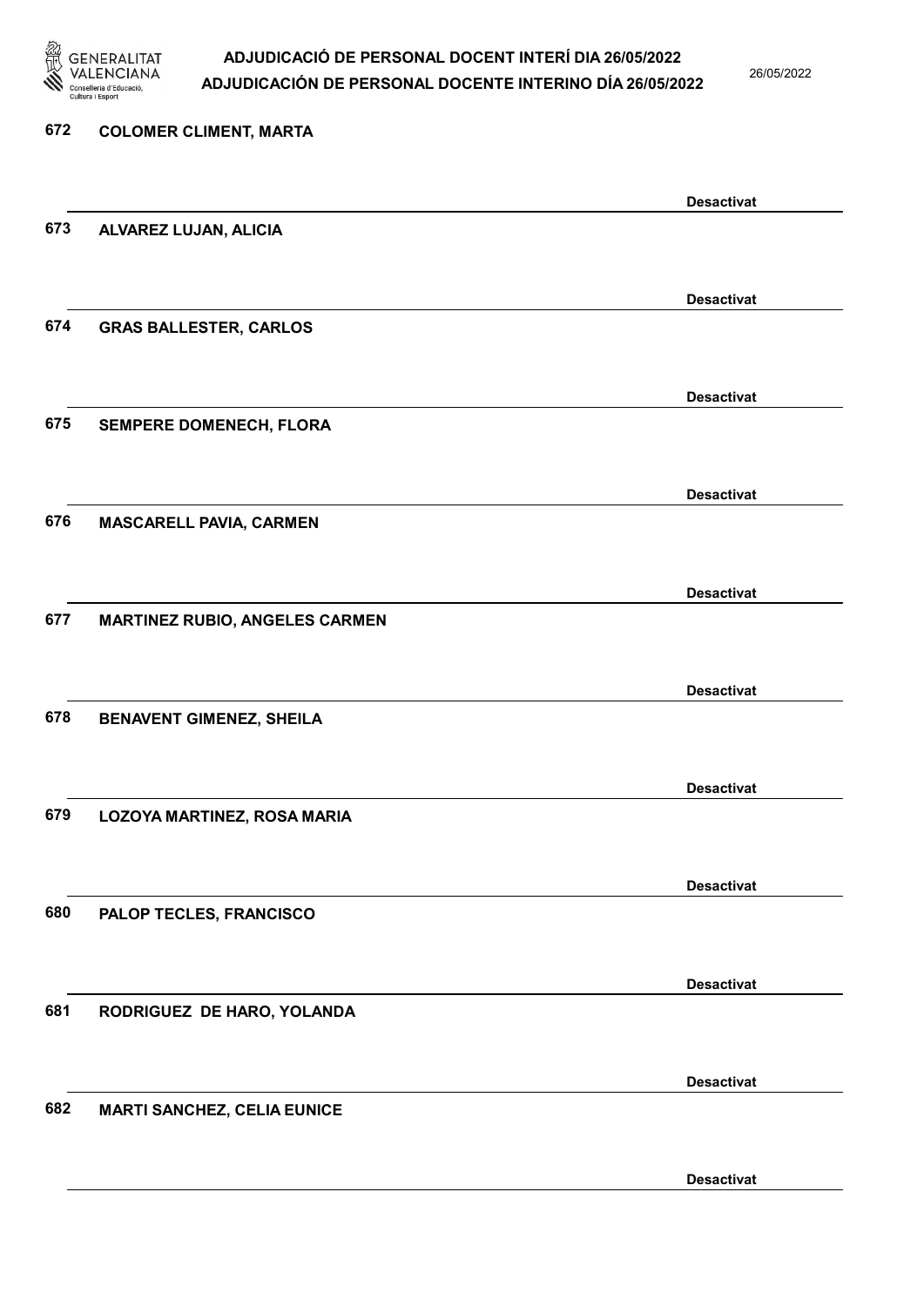

26/05/2022

Desactivat

# 683 MACHI CASTELLANO, ISABEL Desactivat 684 PRIMO FORNER, AIXA Desactivat 685 LOPEZ RUANO, PAOLA Desactivat 686 GONZALEZ DIENTE, MIREIA Desactivat 687 FLOR PEREZ, MARIA GEMA Desactivat 688 ESPERT MOLTO, NURIA Desactivat 689 PERALES SANCHIS, LETICIA Desactivat 690 ALARCON MARTINEZ, LIDIA Desactivat 691 BESES RAMO, MIREIA Desactivat 692 RUIZ HERRERA, MARIA ROSARIO Desactivat 693 SEMPERE PARRA, SARA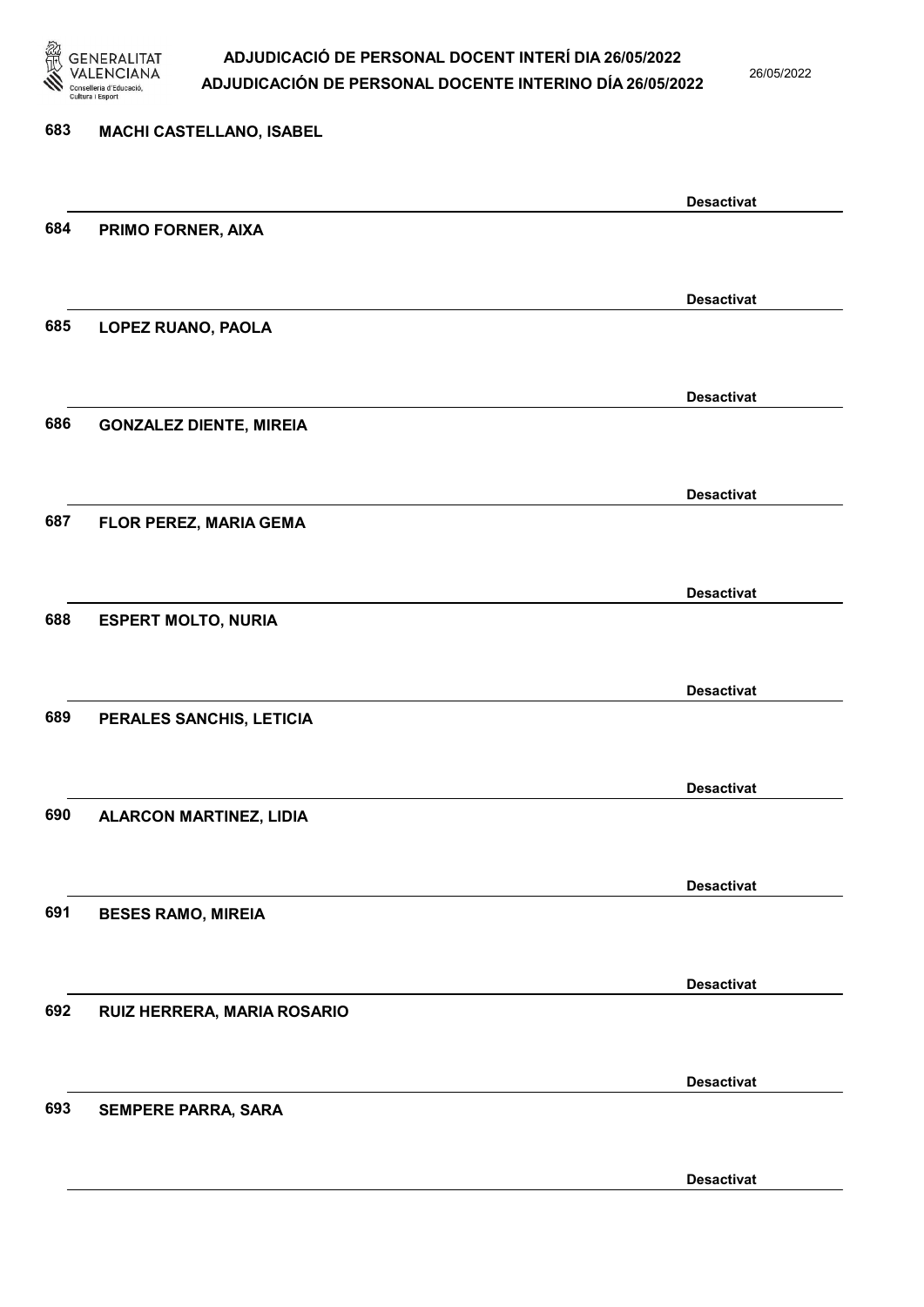

26/05/2022

# 694 MORENO PEÑA, ARANTXA Desactivat 695 BOLUDA PEREZ, VICTORIA Desactivat 696 MATEO PIQUER, ESTHER Desactivat 697 MOLERO NAVARRO, LAURA Desactivat 698 SELMA PUCHALT, INMACULADA Desactivat 699 JIMENEZ REQUENA, MARIA Desactivat 700 BADENES CAPSIR, SARA Desactivat 701 MARTINEZ GARCIA, LORENA Desactivat 702 CONTRERAS GIMENO, LAURA Desactivat 703 CALVO PANADERO, LORENA Desactivat 704 QUINTANILLA ALEMANY, SILVIA

Desactivat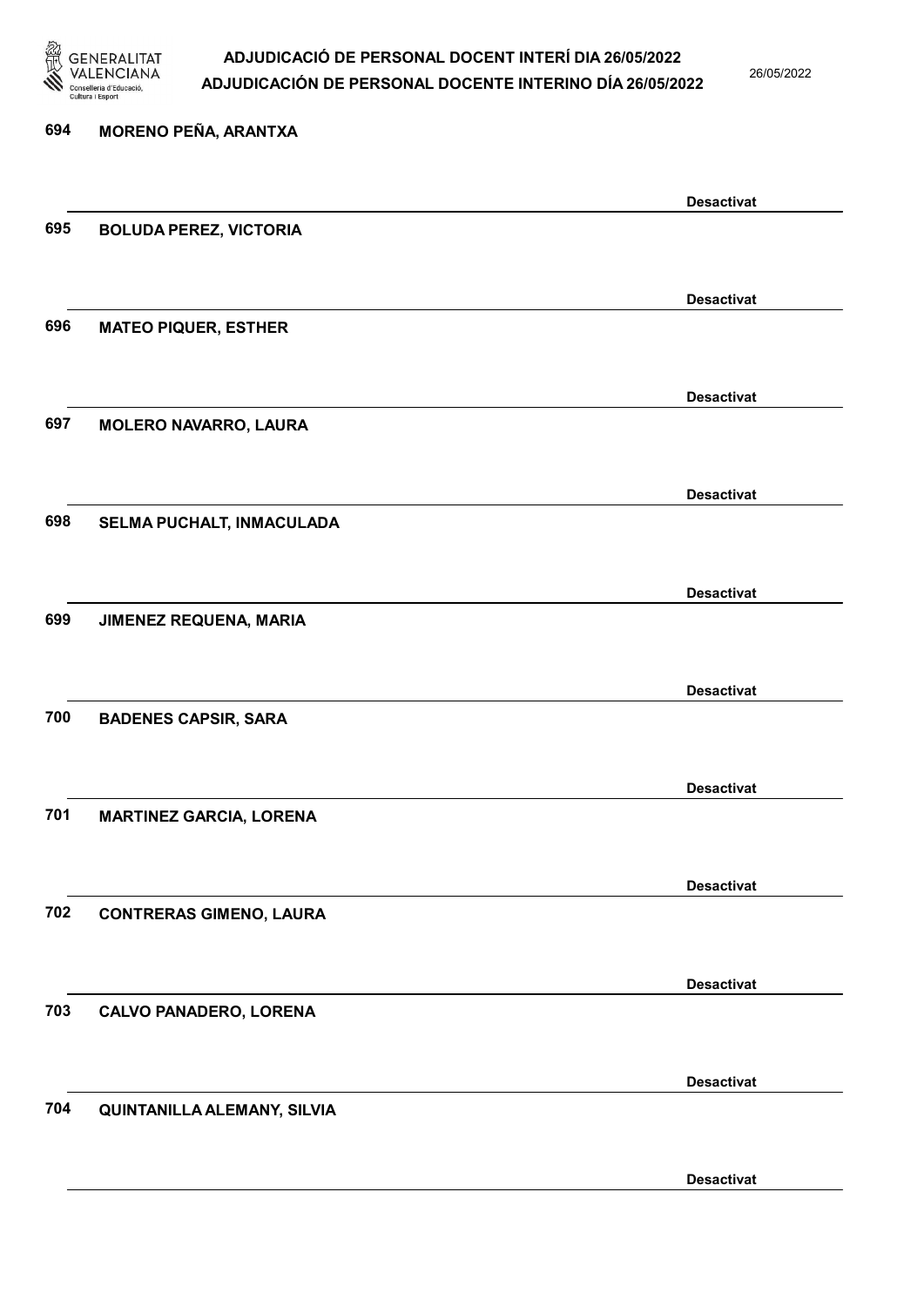

26/05/2022

Desactivat

| 705 | <b>GONZALVEZ BOIX, Mª MAR</b>                                                                                                                                 |
|-----|---------------------------------------------------------------------------------------------------------------------------------------------------------------|
|     | <b>Desactivat</b>                                                                                                                                             |
| 706 | PONCE BALAGUER, GEMA                                                                                                                                          |
|     | <b>Desactivat</b>                                                                                                                                             |
| 707 | <b>CARRILLO PLAZA, ANA BELEN</b>                                                                                                                              |
|     | <b>Desactivat</b>                                                                                                                                             |
| 708 | LUCAS MUÑOZ, FRANCISCA                                                                                                                                        |
|     | <b>Desactivat</b>                                                                                                                                             |
| 709 | <b>GALLARDO EGEA, SARA</b><br>Petición:<br>Voluntaria<br>$\mathbf 1$<br>QUART DE POBLET (46016521) CEIP LA CONSTITUCIÓN<br>796132<br>128 / EDUCACIÓ PRIMÀRIA. |
|     | Adjudicat<br>Horas<br>SUBSTITUCIÓ INDETERMINADA<br>23                                                                                                         |
|     | <b>Desactivat</b>                                                                                                                                             |
| 711 | ORTS FRANCES, NEUS                                                                                                                                            |
| 712 | <b>Desactivat</b><br>PEREZ CERDAN, LUIS                                                                                                                       |
| 713 | <b>Desactivat</b><br>PONZ DOMINGO, MARIA LOURDES                                                                                                              |
|     |                                                                                                                                                               |
| 714 | <b>Desactivat</b><br><b>ESTORNELL PEREZ, NOELIA</b>                                                                                                           |
| 715 | <b>Desactivat</b>                                                                                                                                             |
|     | FERRER ROMERO, LARA                                                                                                                                           |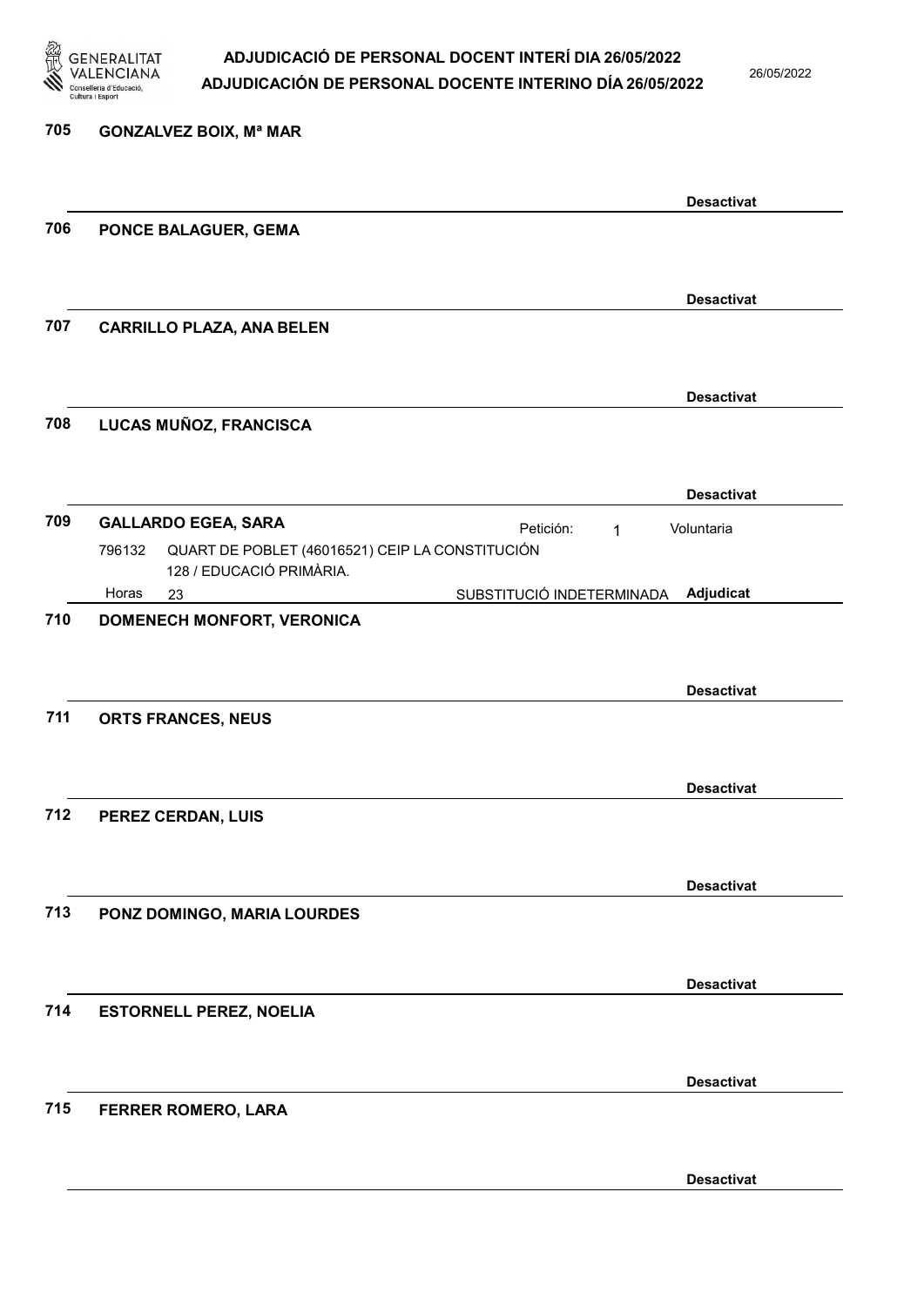

26/05/2022

#### 716 RIBAS BROCH, PAULA

|     |                                    | <b>Desactivat</b> |
|-----|------------------------------------|-------------------|
| 717 | NIETO ALBORS, NAIARA               |                   |
|     |                                    |                   |
|     |                                    | <b>Desactivat</b> |
| 718 | PUCHADES DASI, DAVID               |                   |
|     |                                    |                   |
|     |                                    | <b>Desactivat</b> |
| 719 | <b>COSTA SANCHO, MARIA LOURDES</b> |                   |
|     |                                    |                   |
|     |                                    | <b>Desactivat</b> |
| 720 | <b>LLOPIS CASTELL, ESTER</b>       |                   |
|     |                                    |                   |
|     |                                    | <b>Desactivat</b> |
| 721 | <b>MARI ARMELLES, ROSA ELENA</b>   |                   |
|     |                                    |                   |
|     |                                    | <b>Desactivat</b> |
| 722 | <b>MARTINEZ MARIN, HELENA</b>      |                   |
|     |                                    |                   |
|     |                                    | <b>Desactivat</b> |
| 723 | SORRENTINO MONT, LORENA            |                   |
|     |                                    |                   |
|     |                                    | <b>Desactivat</b> |
| 724 | <b>CLEMENTE LIZONDO, VICENTA</b>   |                   |
|     |                                    |                   |
|     |                                    | <b>Desactivat</b> |
| 725 | ALTAVA AVINENT, CARLA              |                   |
|     |                                    |                   |
|     |                                    | <b>Desactivat</b> |
| 726 | <b>CARREÑO SAN NICOLAS, JULIA</b>  |                   |
|     |                                    |                   |
|     |                                    | <b>Desactivat</b> |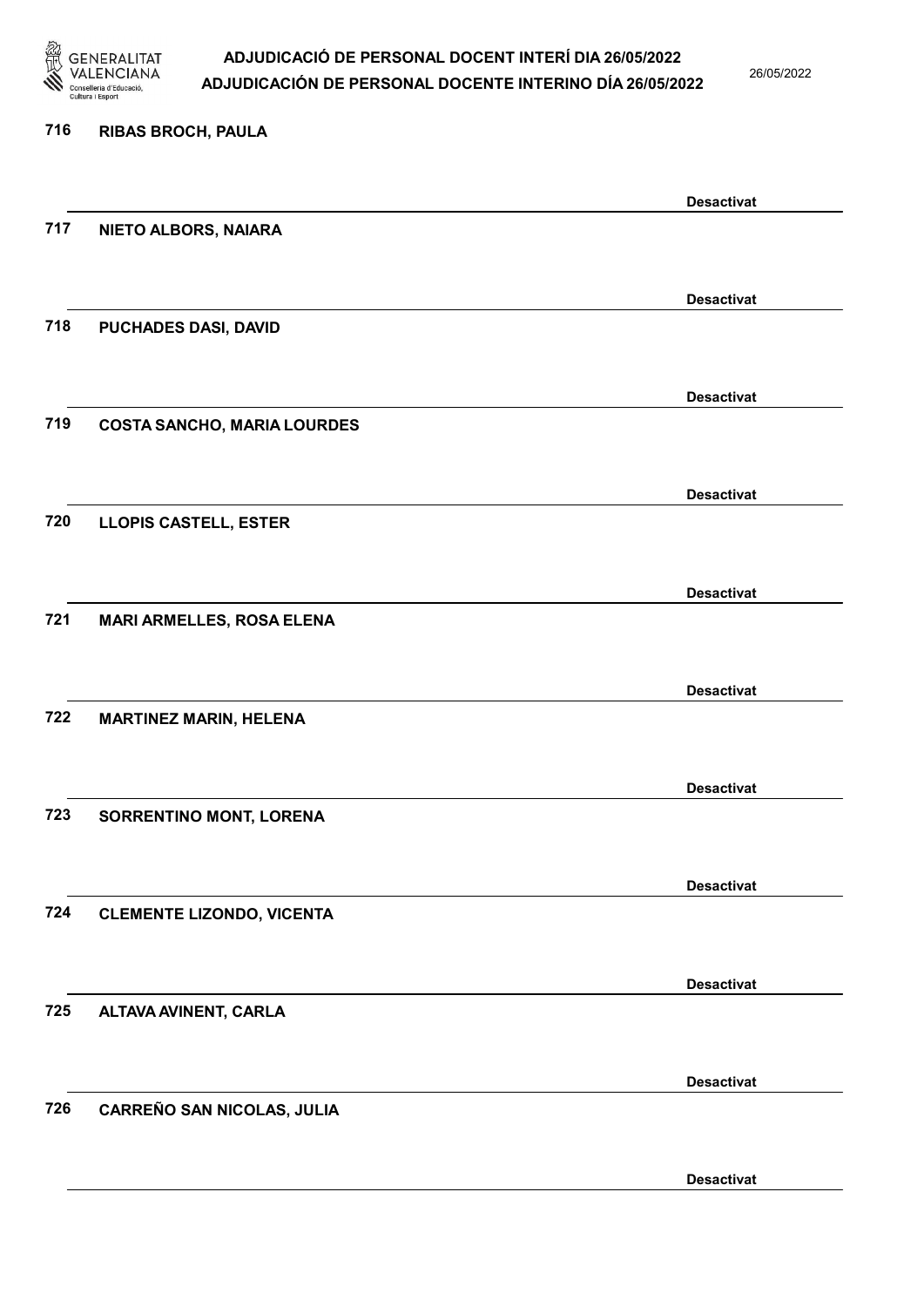

26/05/2022

#### 727 ORDOÑEZ MUÑOZ, AITANA

|     |                                    | <b>Desactivat</b> |
|-----|------------------------------------|-------------------|
| 728 | MUÑOZ RUIZ, INMACULADA MERCEDES    |                   |
|     |                                    |                   |
|     |                                    |                   |
|     |                                    | <b>Desactivat</b> |
| 729 | <b>SANCHEZ REOLID, ALICIA</b>      |                   |
|     |                                    |                   |
|     |                                    |                   |
|     |                                    | <b>Desactivat</b> |
| 730 | TARIN VIVES, MARIA ELVIRA          |                   |
|     |                                    |                   |
|     |                                    | <b>Desactivat</b> |
|     |                                    |                   |
| 731 | <b>MONZO LOPEZ, ANA MARIA</b>      |                   |
|     |                                    |                   |
|     |                                    | <b>Desactivat</b> |
| 732 | NAVARRO ALIAGA, CRISTINA           |                   |
|     |                                    |                   |
|     |                                    |                   |
|     |                                    | <b>Desactivat</b> |
| 733 | <b>RIPOLL FONS, JUDITH</b>         |                   |
|     |                                    |                   |
|     |                                    |                   |
|     |                                    | <b>Desactivat</b> |
| 734 | RODENAS CABAÑAS, RAUL              |                   |
|     |                                    |                   |
|     |                                    |                   |
|     |                                    | <b>Desactivat</b> |
| 735 | PARDO BUSTAMANTE, MARIA JOSE       |                   |
|     |                                    |                   |
|     |                                    | <b>Desactivat</b> |
|     |                                    |                   |
| 736 | CORDOBA MARTINEZ, MARIA DEL CARMEN |                   |
|     |                                    |                   |
|     |                                    | <b>Desactivat</b> |
| 737 | <b>CLARAMUNT CARCEL, SILVIA</b>    |                   |
|     |                                    |                   |
|     |                                    |                   |
|     |                                    | <b>Desactivat</b> |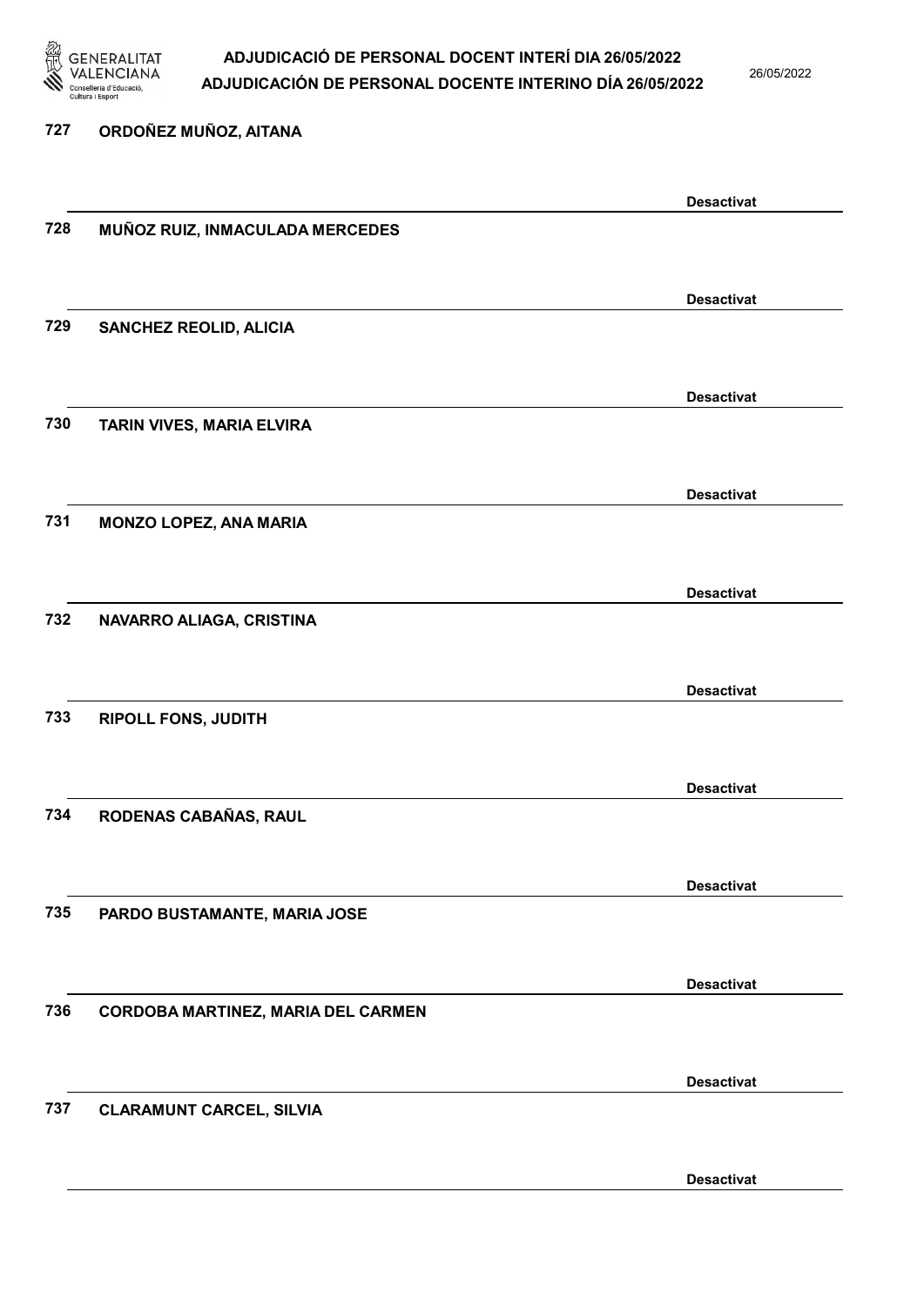

26/05/2022

| 738 | <b>CARMONA BALAGUER, ANA</b>         |                   |
|-----|--------------------------------------|-------------------|
|     |                                      | <b>Desactivat</b> |
| 739 | MARGALEJO BLASCO, ALICIA             |                   |
|     |                                      | <b>Desactivat</b> |
| 740 | ALBEROLA MONTELL, INMACULADA         |                   |
|     |                                      | <b>Desactivat</b> |
| 741 | <b>BAEZA HURTADO, RAQUEL</b>         |                   |
|     |                                      | <b>Desactivat</b> |
| 742 | PARRA EIXEA, DAVID PASCUAL           |                   |
| 743 |                                      | <b>Desactivat</b> |
|     | PALMI REVERT, ANTONI                 |                   |
| 744 | <b>ESPERANZA MORENO, BEATRIZ</b>     | <b>Desactivat</b> |
|     |                                      |                   |
| 745 | <b>DOMENECH VIVES, OSCAR</b>         | <b>Desactivat</b> |
|     |                                      |                   |
| 746 | SANCHEZ REQUENA, CRISTINA            | <b>Desactivat</b> |
|     |                                      |                   |
| 747 | <b>ROVIRA GOMEZ, ESTHER</b>          | <b>Desactivat</b> |
|     |                                      |                   |
| 748 | CARBONERES TAFANER, MARIA INMACULADA | <b>Desactivat</b> |
|     |                                      | <b>Desactivat</b> |
|     |                                      |                   |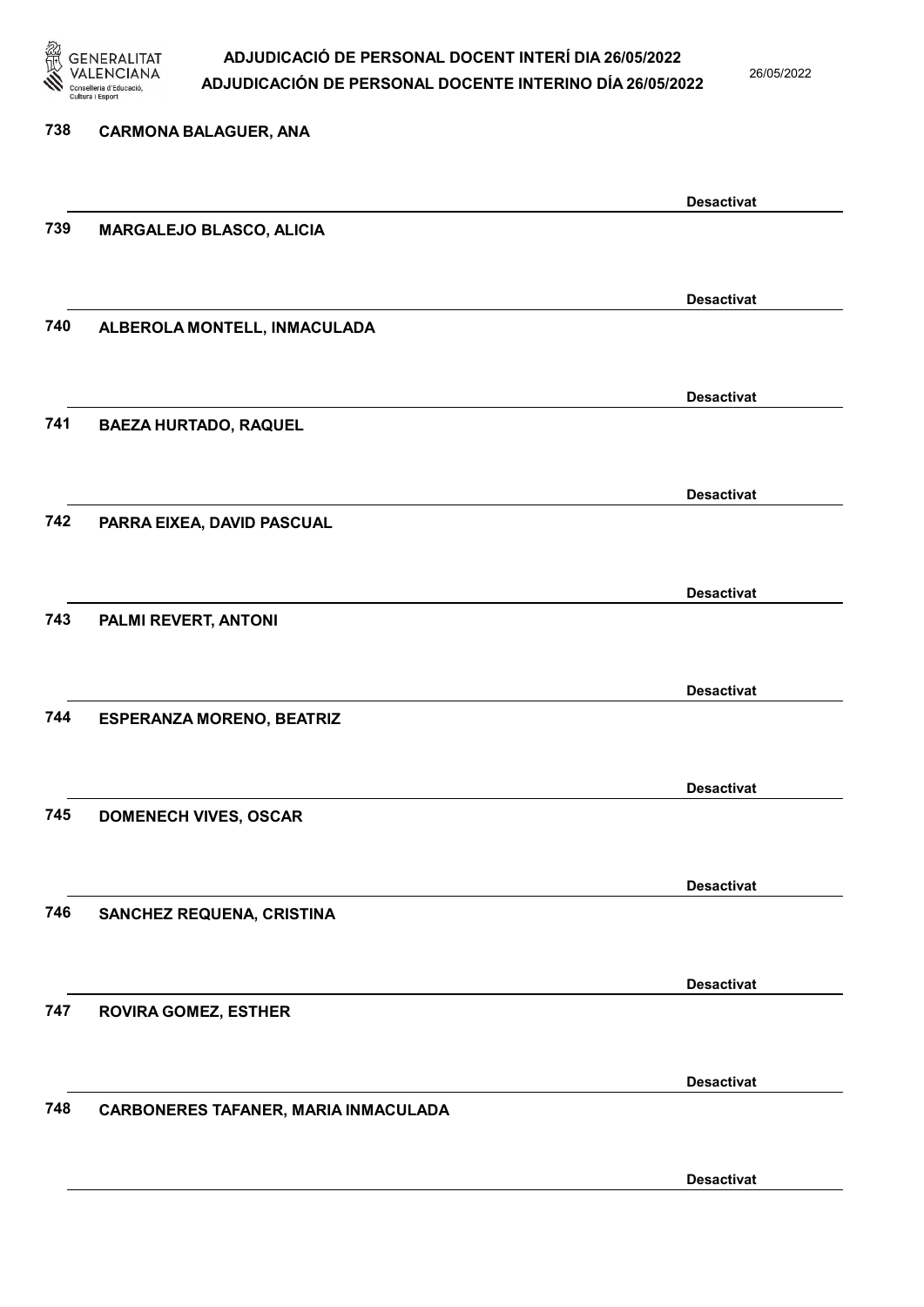

26/05/2022

Desactivat

| 749 | <b>CEPEDA COLMENERO, GEMA</b>       |                   |
|-----|-------------------------------------|-------------------|
|     |                                     |                   |
|     |                                     | Ha participat     |
| 750 | <b>MARCO GREGORIO, MARIA ALEXIA</b> |                   |
|     |                                     |                   |
|     |                                     | <b>Desactivat</b> |
| 751 | PIÑA DOMINGUEZ, LAURA               |                   |
|     |                                     |                   |
|     |                                     |                   |
|     |                                     | <b>Desactivat</b> |
| 752 | <b>VILAPLANA PEREZ, LORENA</b>      |                   |
|     |                                     |                   |
|     |                                     | <b>Desactivat</b> |
| 753 | RAYAS DUARTE, ANA MARIA             |                   |
|     |                                     |                   |
|     |                                     | <b>Desactivat</b> |
| 754 | ORQUIN VERCHER, CRISTINA            |                   |
|     |                                     |                   |
|     |                                     |                   |
|     |                                     | <b>Desactivat</b> |
| 755 | <b>MATEU MARTINEZ, CARLOS</b>       |                   |
|     |                                     |                   |
|     |                                     | <b>Desactivat</b> |
| 756 | DE PAUL AGUILAR, ISABEL             |                   |
|     |                                     |                   |
|     |                                     |                   |
|     |                                     | <b>Desactivat</b> |
| 757 | NARGANES GALLARDO, ANA              |                   |
|     |                                     |                   |
|     |                                     | <b>Desactivat</b> |
| 758 | <b>BARCELO MONTOYA, BARBARA</b>     |                   |
|     |                                     |                   |
|     |                                     | <b>Desactivat</b> |
| 759 |                                     |                   |
|     | REQUENA AGULLO, JESSICA             |                   |
|     |                                     |                   |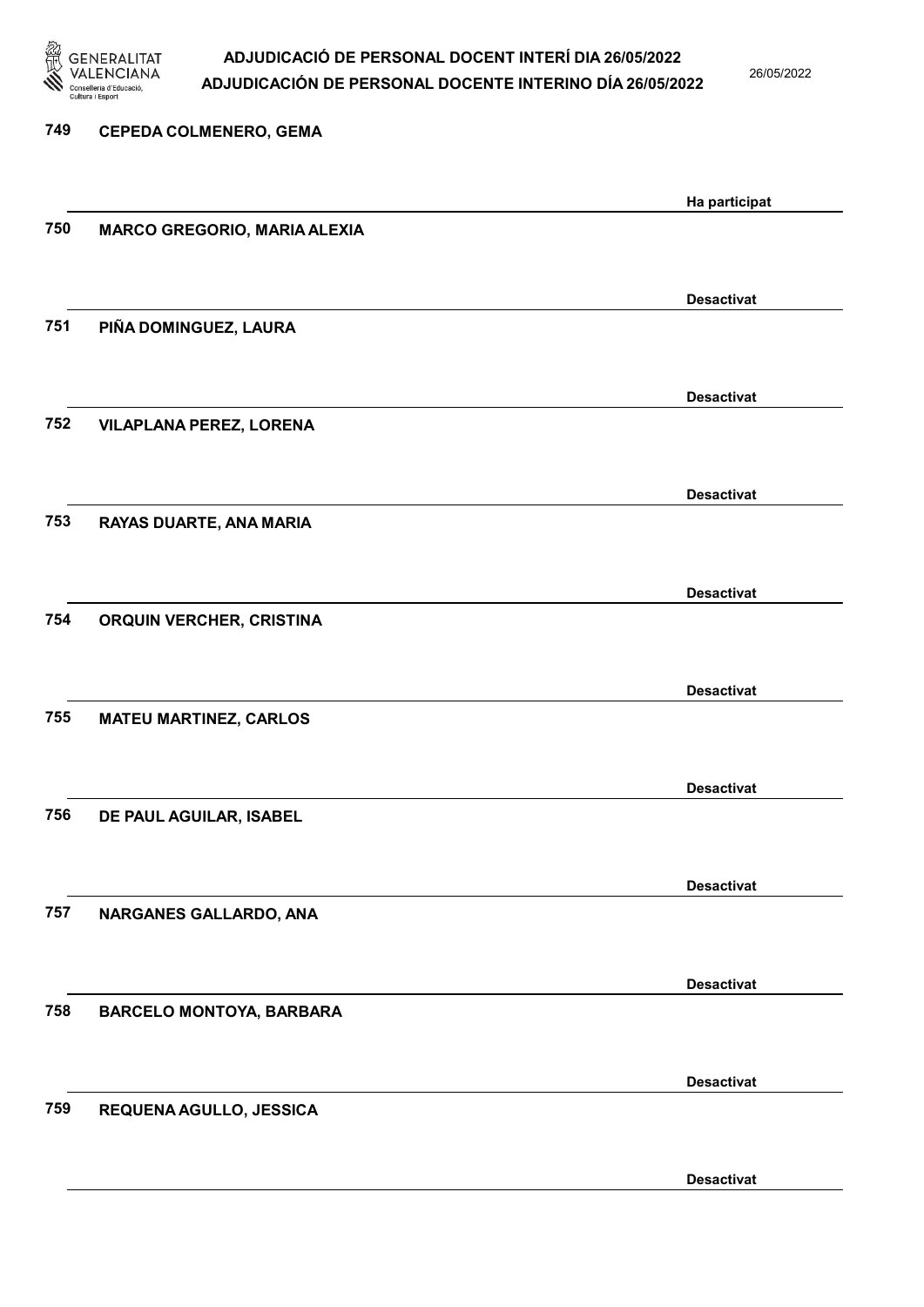

26/05/2022

Desactivat

# 760 GARCIA CONTRERAS, RUBEN Desactivat 761 MUÑOZ GARCIA, AIDA Desactivat 762 OCHOA HERNANDEZ, ESTELA Desactivat 763 CERISUELO CAMPOS, MARIA Desactivat 764 NADAL TUR, MIGUEL ANGEL Desactivat 765 ROS FORES, ISABEL Desactivat 766 GUILLEN GARCIA, MARCOS Desactivat 767 PASCUAL CASANOVA, ALEJANDRA Desactivat 768 SÁNCHEZ MORA, ANA Desactivat 769 COTANDA ROSELLO, DANIEL Desactivat 770 TARAZONA CISCAR, GEMMA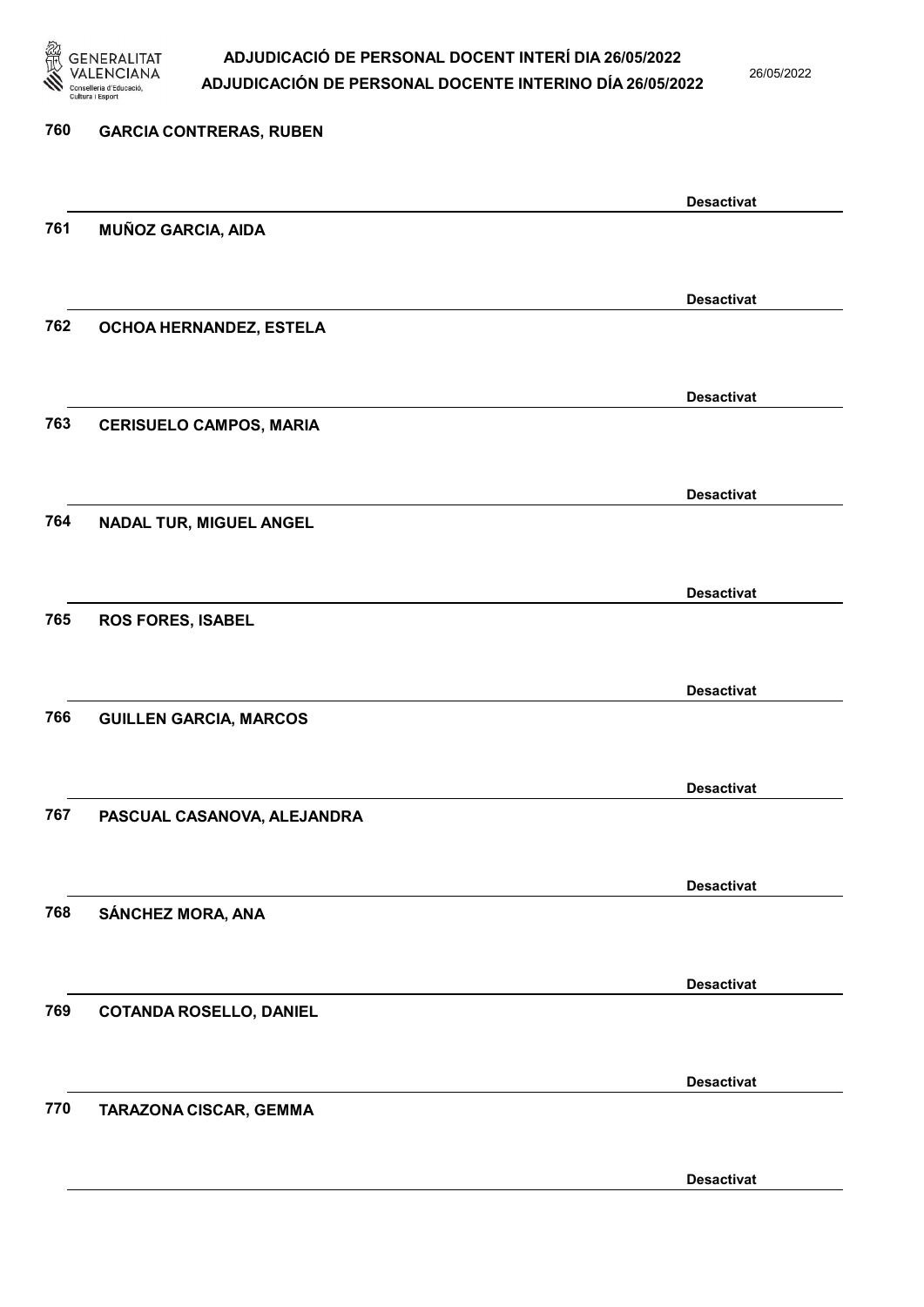

26/05/2022

## 771 GALLARDO OLIVARES, LAURA Desactivat 772 PERIS HERVÁS, ÁNGELA Desactivat 773 ROS RUIZ, YESMINA Desactivat 774 ROCA DURA, MARIA Desactivat 775 PASTOR GINER, MARIA Desactivat 776 GALLACH MARTINEZ, MARIA DEL MAR Desactivat 777 MINAYA VIRGIL, ANA MARIA Desactivat 778 SEGARRA CAMPILLO, MIRIAM Desactivat 779 GONZALEZ-CARRIÓN VELLÓN, ROCÍO Desactivat 780 TORTOSA ESQUEMBRE, MARIA Desactivat 781 MORATAL VIVES, ALEXANDRA

Desactivat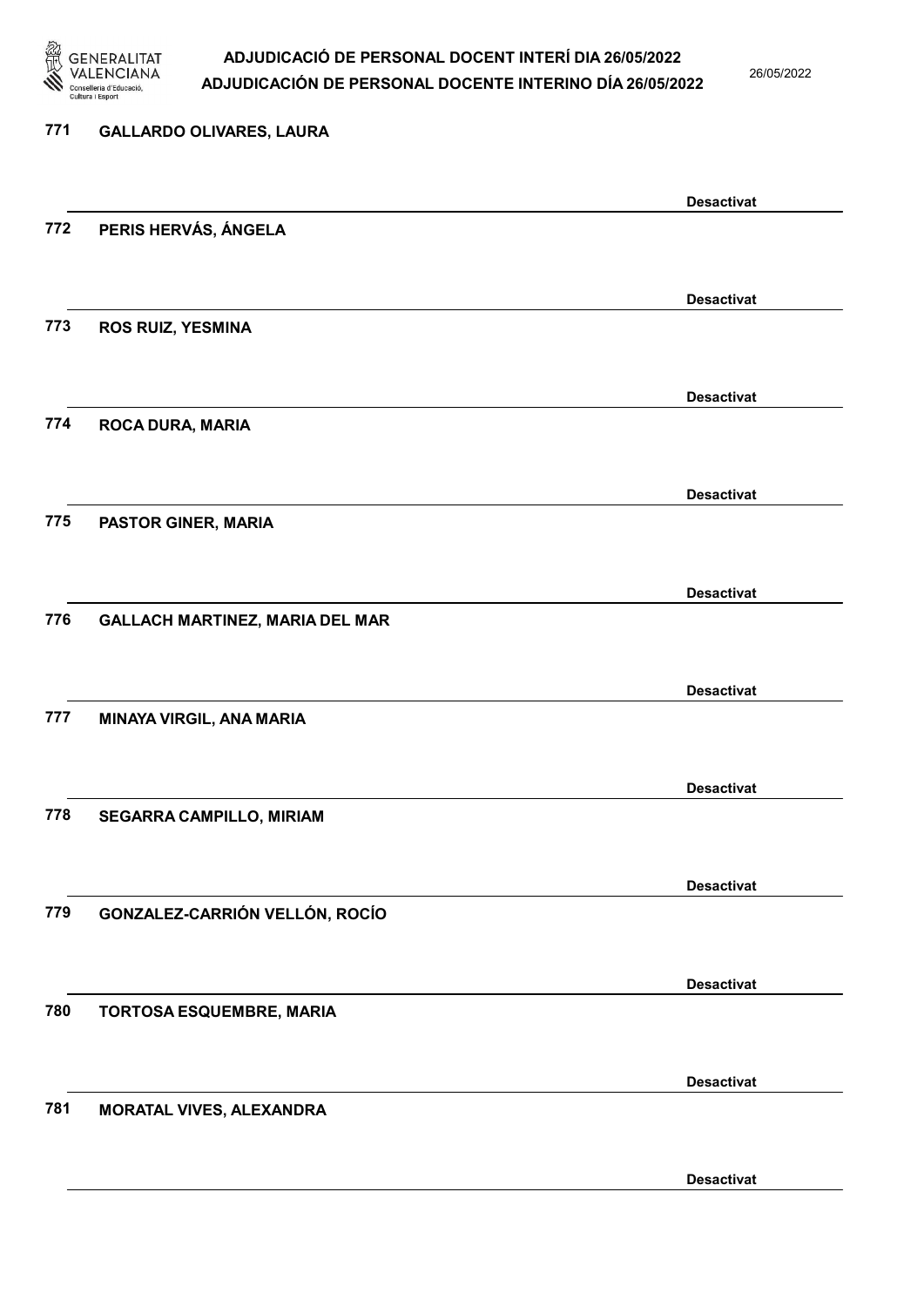

26/05/2022

### 782 BOSCA CALATAYUD, SONSOLES Desactivat 783 PAREJO MARTINEZ, SUSANA No adjudicat 784 CHAMORRO VILLADANGOS, MARIA DEL CARMEN Desactivat 785 MARTINEZ SALAZAR, VIRGINIA Desactivat 786 BENAVENT COSTA, PAULA Desactivat 787 MYUMYUN, SABRIE SAMI Desactivat 788 HERRERO VALLS, MARIA Desactivat 789 BOIX TORMOS, SANDRA Desactivat 790 CABALLER MONSONIS, ANA Desactivat 791 SALAZAR BALAGUER, ERIKA FRANCISCA Desactivat 792 LOZOYA MACIA, ANA Desactivat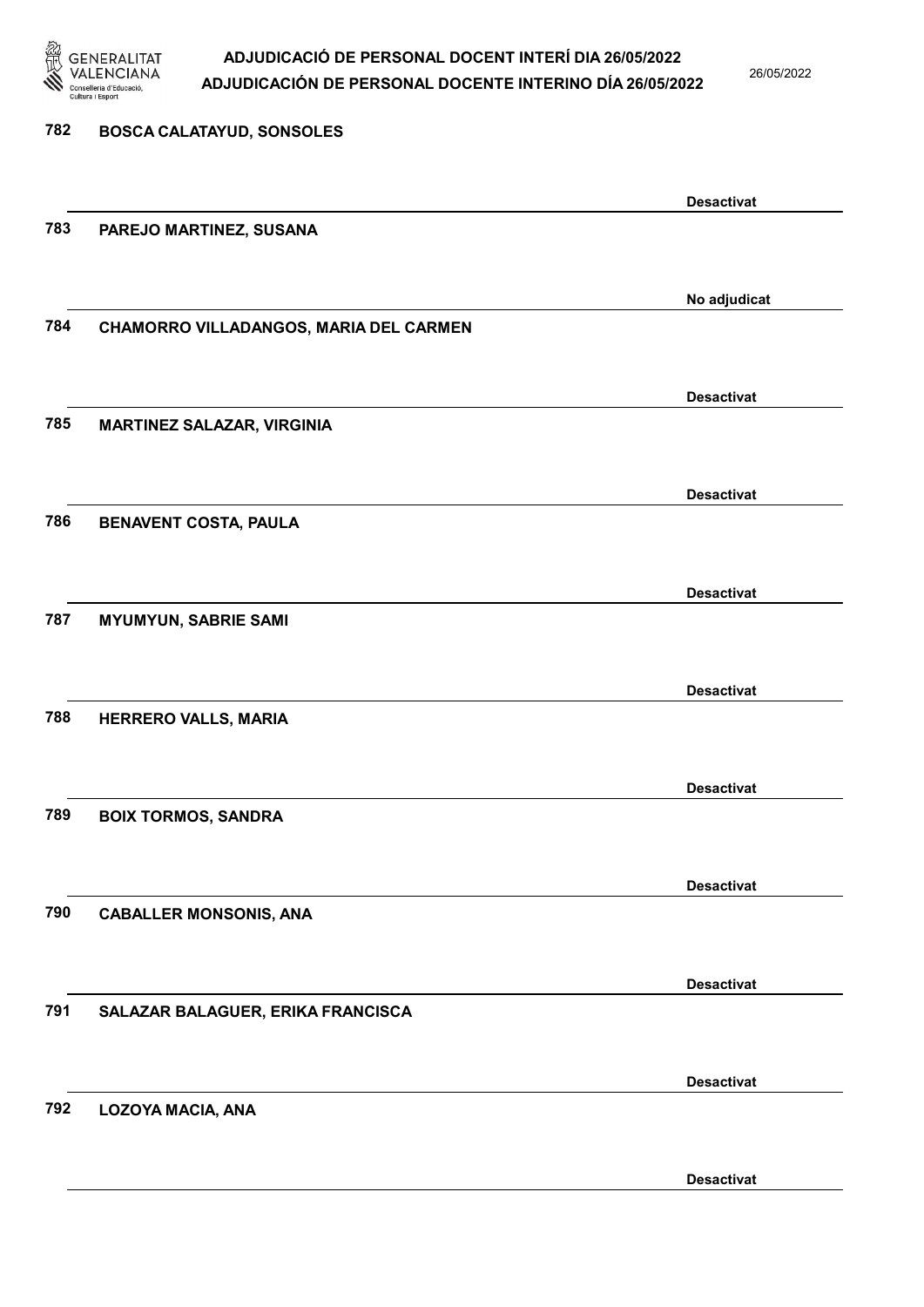

26/05/2022

Desactivat

# 793 BLESA LLANA, SARA Desactivat 794 FERNÁNDEZ ESCOBAR, EVA Desactivat 795 GARRIDO JUAN, MARIA DE LOS ANGELES Desactivat 796 RUIZ GRACIA, SONIA Desactivat 797 MEDINA GOMEZ, JESUS Desactivat 798 SORIA REY, PAULA Desactivat 799 ORTIZ IBORRA, MARTA Desactivat 800 GIL COLL, AIDA Desactivat 801 SANCHEZ VALERO, MARTA Desactivat 802 FUSTER MOLINA, RAUL Desactivat 803 MORENO LUCAS, MARIA TERESA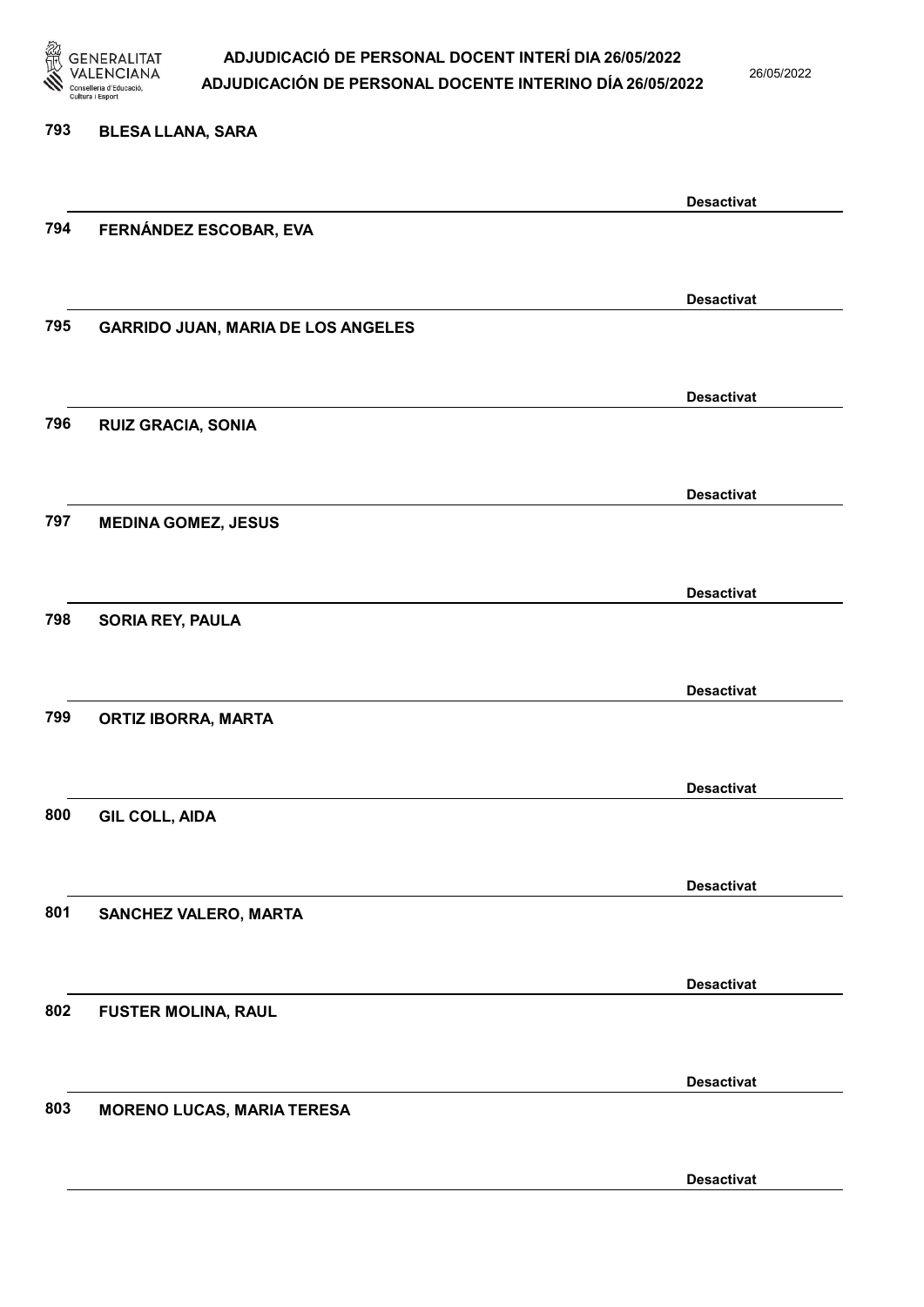

26/05/2022

| 804 | <b>TORRES FERNANDEZ, MANUEL</b>    |                   |
|-----|------------------------------------|-------------------|
|     |                                    |                   |
|     |                                    | <b>Desactivat</b> |
| 805 | <b>RODENAS GALAS, ALBA</b>         |                   |
|     |                                    |                   |
|     |                                    | <b>Desactivat</b> |
| 806 | <b>GARCIA CHILLIDA, INMACULADA</b> |                   |
|     |                                    |                   |
|     |                                    | <b>Desactivat</b> |
| 807 | DIAZ MOLINA, CARLOS ANDRES         |                   |
|     |                                    |                   |
|     |                                    |                   |
| 808 |                                    | <b>Desactivat</b> |
|     | BELTRAN SUELVES, MARIO             |                   |
|     |                                    |                   |
|     |                                    | <b>Desactivat</b> |
| 809 | <b>BENAVENT PRATS, SORAYA</b>      |                   |
|     |                                    |                   |
|     |                                    | <b>Desactivat</b> |
| 810 | FERRANDEZ CLEMENTE, LUIS           |                   |
|     |                                    |                   |
|     |                                    | <b>Desactivat</b> |
| 811 | MASCARELL ESTRUCH, MARIA           |                   |
|     |                                    |                   |
|     |                                    | <b>Desactivat</b> |
| 812 | <b>GARCIA PALOMARES, ALEJANDRO</b> |                   |
|     |                                    |                   |
|     |                                    | <b>Desactivat</b> |
| 813 | ALIS ALCAÑIZ, PABLO                |                   |
|     |                                    |                   |
|     |                                    |                   |
|     |                                    | <b>Desactivat</b> |
| 814 | LOPEZ TORRELLA, CLARA              |                   |
|     |                                    |                   |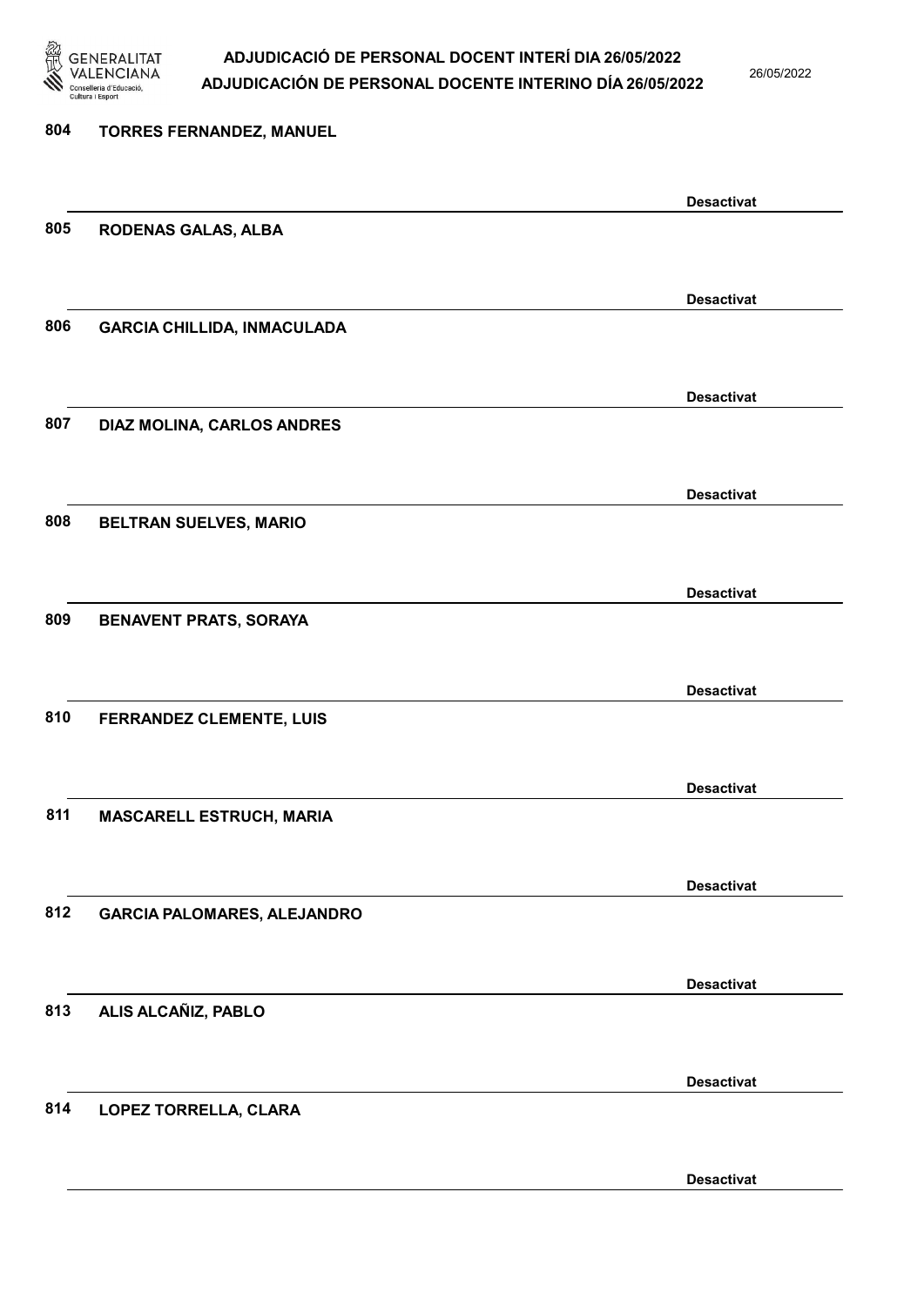

26/05/2022

#### 815 BLASCO SEBASTIA, JESSICA

|     |                                     | <b>Desactivat</b> |
|-----|-------------------------------------|-------------------|
| 816 | <b>CERVERA VIVO, MARIA</b>          |                   |
|     |                                     |                   |
|     |                                     | <b>Desactivat</b> |
| 817 | <b>VERCHER BARBER, NEUS</b>         |                   |
|     |                                     |                   |
|     |                                     | <b>Desactivat</b> |
| 818 | <b>BENAVENT OLTRA, INES</b>         |                   |
|     |                                     |                   |
|     |                                     |                   |
| 819 |                                     | <b>Desactivat</b> |
|     | <b>BOLUDA CASTELLO, MIRIAM</b>      |                   |
|     |                                     |                   |
|     |                                     | <b>Desactivat</b> |
| 820 | <b>SALES ARTES, CRISTINA</b>        |                   |
|     |                                     |                   |
|     |                                     | <b>Desactivat</b> |
| 821 | <b>MARTI MANCLUS, MARIA DEL MAR</b> |                   |
|     |                                     |                   |
|     |                                     | <b>Desactivat</b> |
| 822 | LOPEZ GUIMERA, CAROL                |                   |
|     |                                     |                   |
|     |                                     | <b>Desactivat</b> |
| 823 | <b>MONLLOR OLTRA, JORGE</b>         |                   |
|     |                                     |                   |
|     |                                     | <b>Desactivat</b> |
| 824 | FERNANDEZ OJEDA, MARINA             |                   |
|     |                                     |                   |
|     |                                     | <b>Desactivat</b> |
| 825 | <b>SUAY NICOLAS, ENRIQUE</b>        |                   |
|     |                                     |                   |
|     |                                     |                   |
|     |                                     | <b>Desactivat</b> |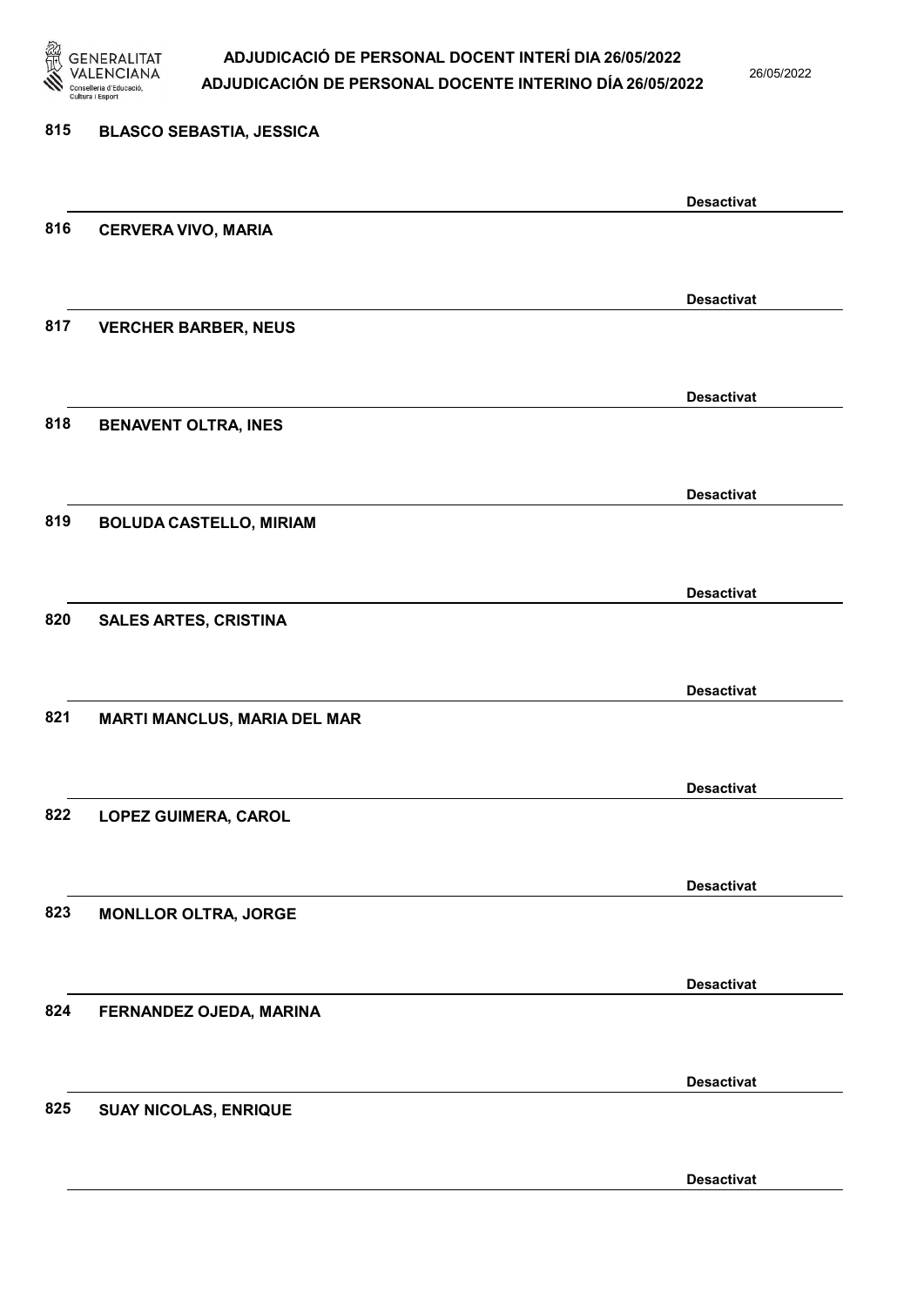

26/05/2022

| 826 | <b>CATALA GARRIGOS, GEMMA</b>   |                   |
|-----|---------------------------------|-------------------|
|     |                                 |                   |
|     |                                 | <b>Desactivat</b> |
| 827 | <b>GOMEZ GOMEZ, KATIA MARIA</b> |                   |
|     |                                 |                   |
|     |                                 | <b>Desactivat</b> |
| 828 | MARZAL MOSCARDO, LAURA          |                   |
|     |                                 |                   |
|     |                                 | <b>Desactivat</b> |
| 829 | PIQUER ROS, CELINA              |                   |
|     |                                 |                   |
|     |                                 | <b>Desactivat</b> |
| 830 | <b>ALABAU RIVAS, ESTHER</b>     |                   |
|     |                                 |                   |
| 831 | HONRUBIA BELENGUER, LAURA       | <b>Desactivat</b> |
|     |                                 |                   |
|     |                                 |                   |
| 832 | VILLATORO GARCIA, PAULA MARINA  | <b>Desactivat</b> |
|     |                                 |                   |
|     |                                 | <b>Desactivat</b> |
| 833 | LAMBEA BALBASTRE, MARIA ELISA   |                   |
|     |                                 |                   |
|     |                                 | <b>Desactivat</b> |
| 834 | POVEDA SERNA, SUSANA            |                   |
|     |                                 |                   |
|     |                                 | <b>Desactivat</b> |
| 835 | <b>LEON VILLETA, SERGIO</b>     |                   |
|     |                                 |                   |
|     |                                 | <b>Desactivat</b> |
| 836 | ALEPUZ BRUNET, PATRICIA         |                   |
|     |                                 |                   |
|     |                                 |                   |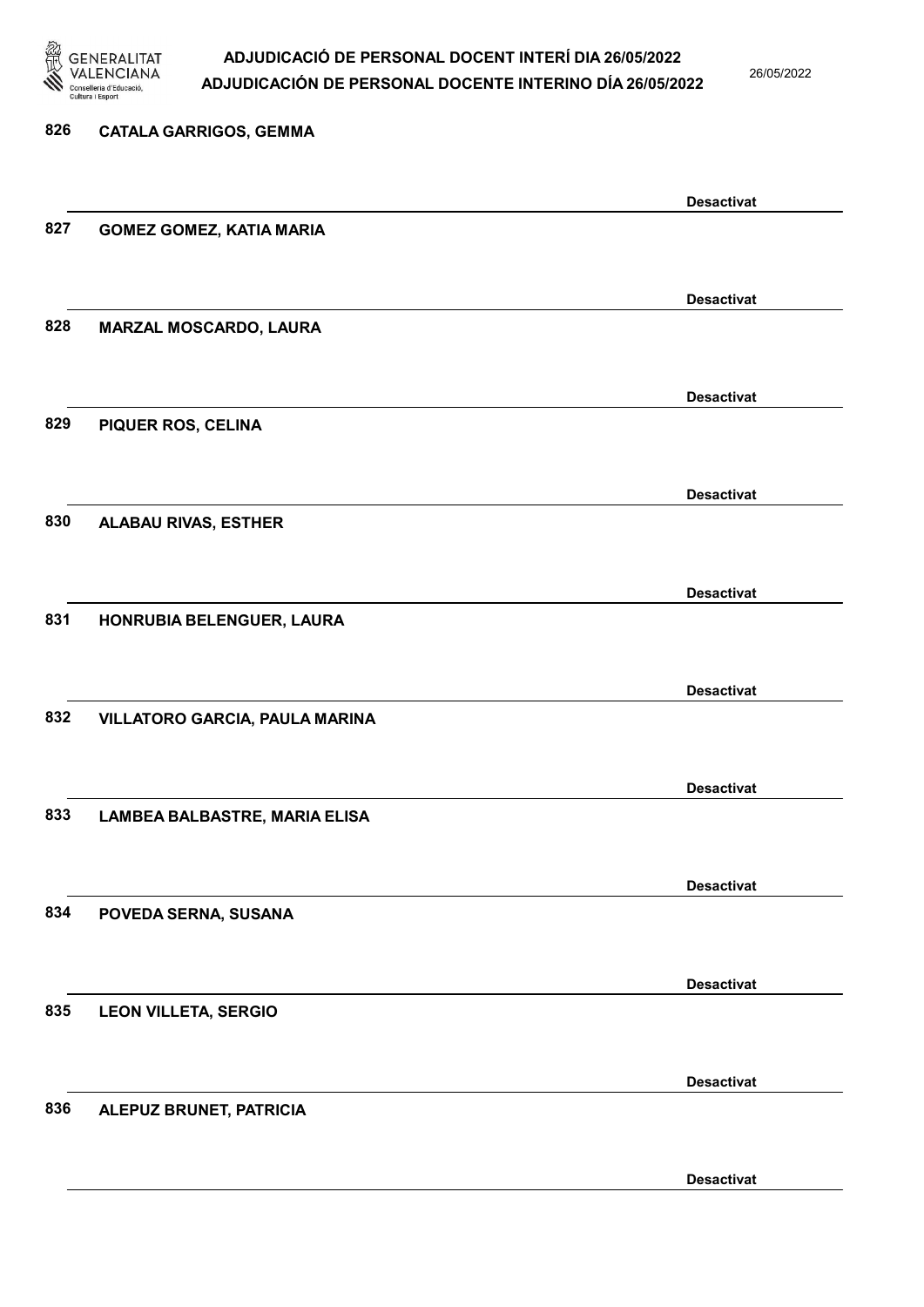

26/05/2022

| 837 | PUIG GARCES, MARIA NEUS          |                   |
|-----|----------------------------------|-------------------|
|     |                                  | <b>Desactivat</b> |
| 838 | <b>GOMAR SELFA, SANDRA</b>       |                   |
|     |                                  | <b>Desactivat</b> |
| 839 | <b>SALVADOR MARTINEZ, ROSA</b>   |                   |
|     |                                  | <b>Desactivat</b> |
| 840 | <b>SALOM FEMENIA, LIDIA</b>      |                   |
|     |                                  | <b>Desactivat</b> |
| 841 | ADEVA ALONSO, M. PALOMA          |                   |
|     |                                  | No ha participat  |
| 842 | <b>VERDEGUER CRESPO, BEATRIZ</b> |                   |
|     |                                  | <b>Desactivat</b> |
| 843 | SORIANO PARRA, ANA ISABEL        |                   |
|     |                                  | <b>Desactivat</b> |
| 844 | PUCHADES MATOQUE, SELICA         |                   |
|     |                                  | <b>Desactivat</b> |
| 845 | <b>BONO GANDIA, MARIA</b>        |                   |
|     |                                  | <b>Desactivat</b> |
| 846 | <b>GARCIA FRAGUAS, SANDRA</b>    |                   |
|     |                                  | <b>Desactivat</b> |
| 847 | PEREA SANZ, ESTELA               |                   |
|     |                                  |                   |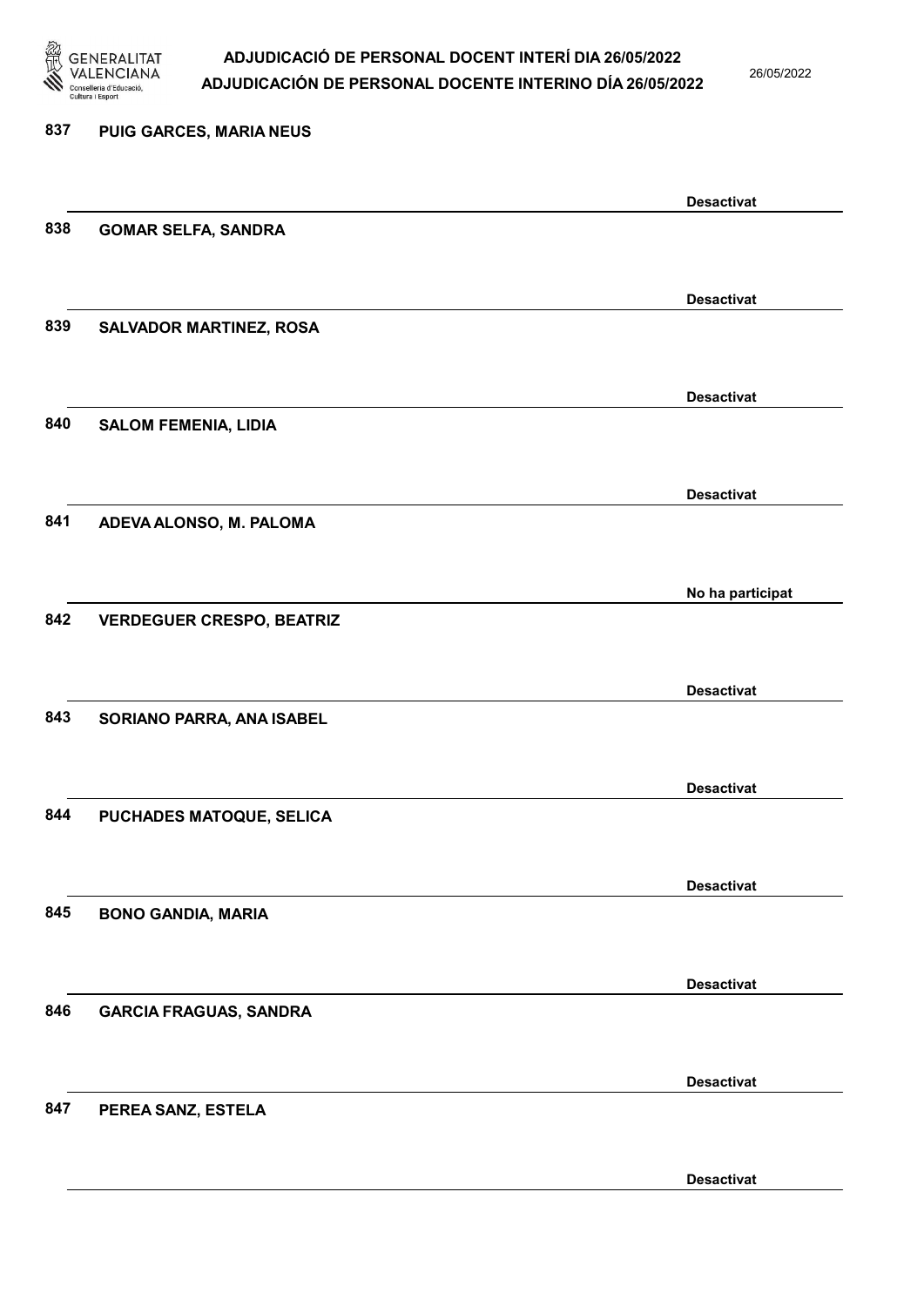

26/05/2022

### 848 GUILLEM TORRES, NURIA Desactivat 849 GONZALEZ CHUST, CELIA Desactivat 850 GIMENO CASTELLO, MARIA BELEN Desactivat 851 VINDEL PEREZ, RAFAEL Desactivat 852 CAMPOS RIBES, PURIFICACIÓN Desactivat 853 PARRA VERDU, MOISES Desactivat 854 CORRAL COSTA, MARÍA LUISA Desactivat 855 PEIRO MARQUES, VANESA No ha participat 856 NIETO MACLINO, SILVIA Desactivat 857 NAVARRO DE LA ROSA, MARIA DOLORES Desactivat 858 GISBERT GONZALEZ, MARIO Desactivat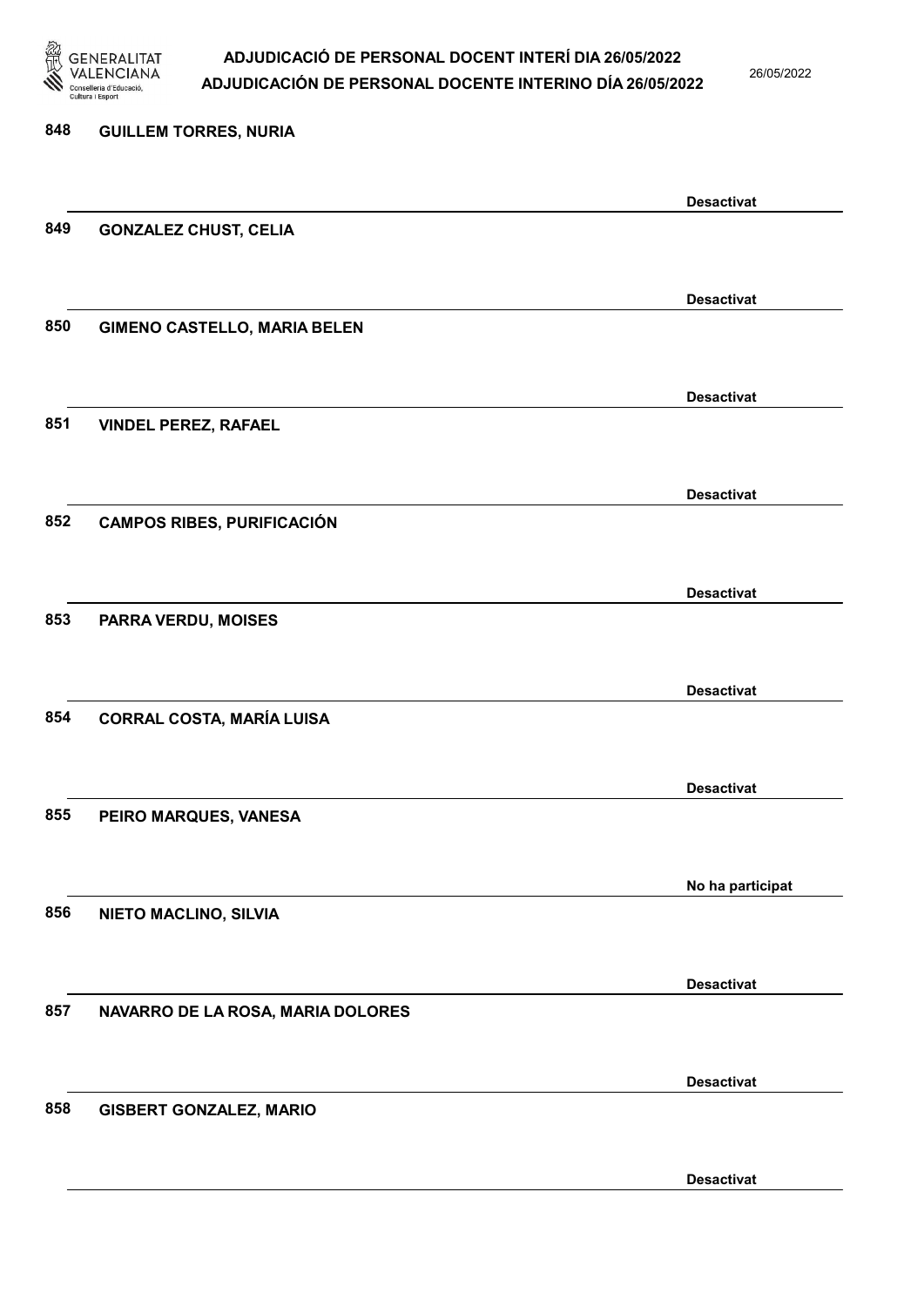

26/05/2022

Desactivat

# 859 RIBES QUINTANA, IGNACIO Desactivat 860 IRANZO BOLINCHES, LORENA Desactivat 861 ORTS TORRES, MANUEL Desactivat 862 MAYORDOMO LOPEZ, PATRICIA Desactivat 863 ARNANDIS LIZANA, IRINA Desactivat 864 PERIS REIG, LAURA Desactivat 865 MICO FERRANDO, INMACULADA CONCEPCION Desactivat 866 CARDENAL FERNANDEZ, MARIA EUGENIA Desactivat 867 NICASIO QUERALT, MARIA ENCARNACION Desactivat 868 GIL BAYARRI, ADRIAN Desactivat 869 ROLDÁN LUCAS, MARI CARMEN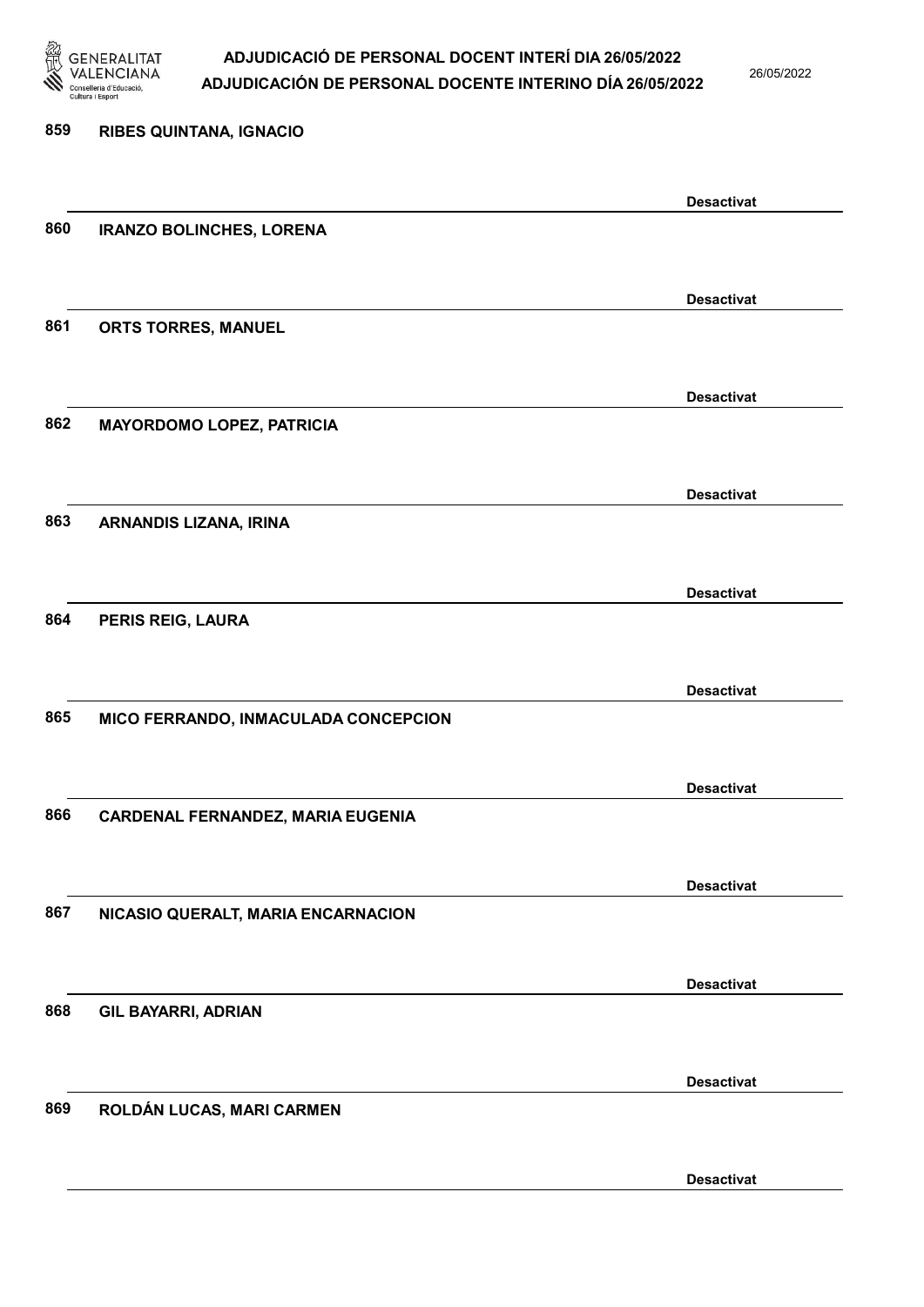

26/05/2022

Desactivat

# 870 CHUMILLAS JURADO, CARLOS Desactivat 871 LLOPEZ TORRENT, MARIA AMPARO Desactivat 872 MIRASOL CARRION, YAIZA Desactivat 873 CARRASCO MATA, JESICA Desactivat 874 FABUEL RAGA, MARIA JOSE Desactivat 875 MARTIN PEREZ, PATRICIA Desactivat 876 PEREZ CASTAÑOS, ALFREDO Desactivat 877 SORREL AMAT, JENNIFER Desactivat 878 TORMO LLOPIS, MARIA TERESA Desactivat 879 ALCARAZ SANTOS, EVA MARIA Desactivat 880 HERRERO FELIP, AINARA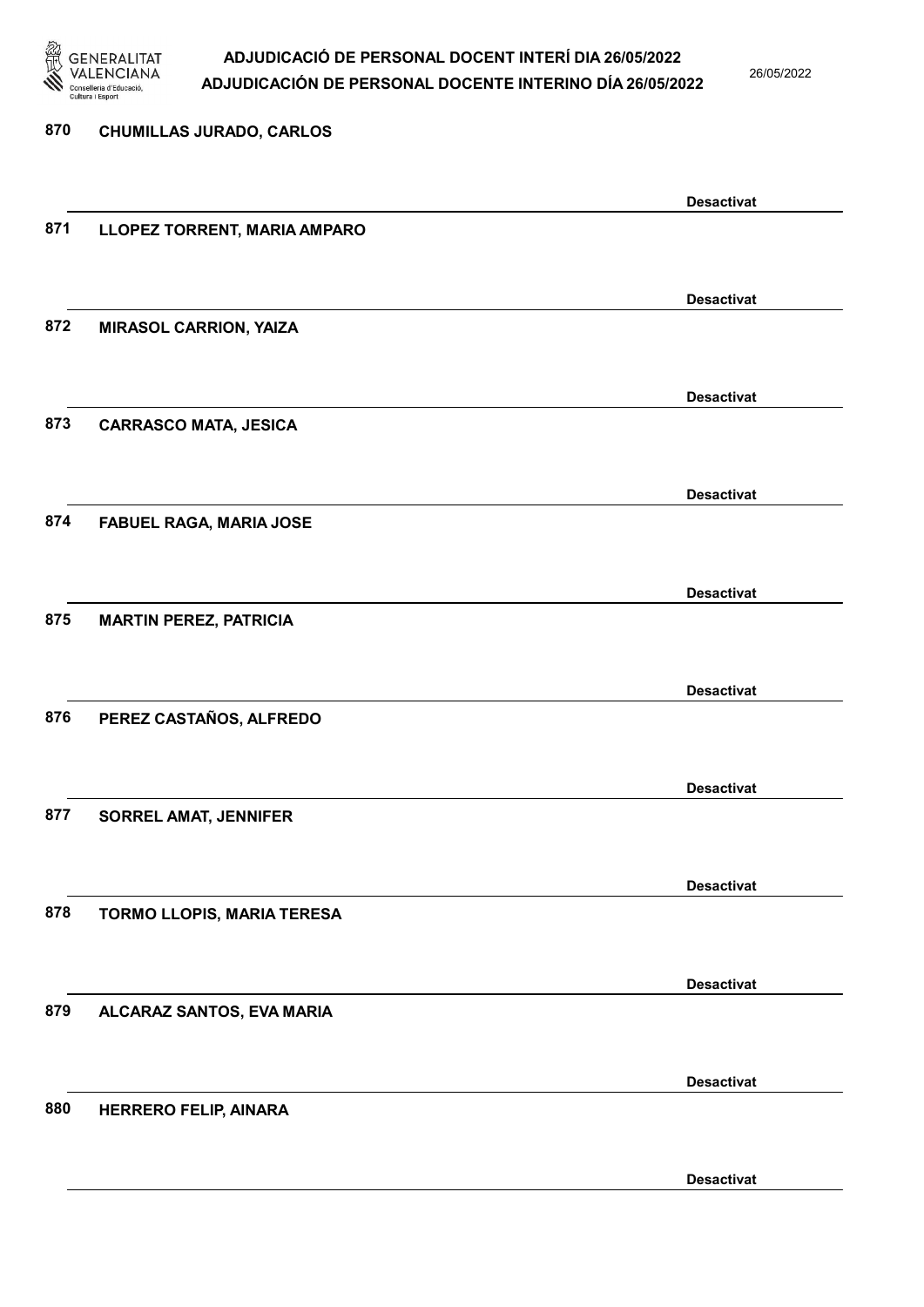

26/05/2022

Desactivat

# 881 ALEDON ARAGONES, LAURA Desactivat 882 RIOS BELDA, DAVINIA Desactivat 883 GARCIA ESCORTELL, INES Desactivat 884 MONZONIS CARDA, IRENE Desactivat 885 CAPELLA SANCHIS, JOSEP Desactivat 886 ORTUÑO SALVADOR, ANA MARIA Desactivat 887 DEVESA FERRER, CAROLINA Desactivat 888 JOVER GOMEZ, PATRICIA Desactivat 889 BENEDITO CALVO, MANUEL Desactivat 890 VALLS APARICI, RUBEN Desactivat 891 LOPEZ GAMEZ, LAURA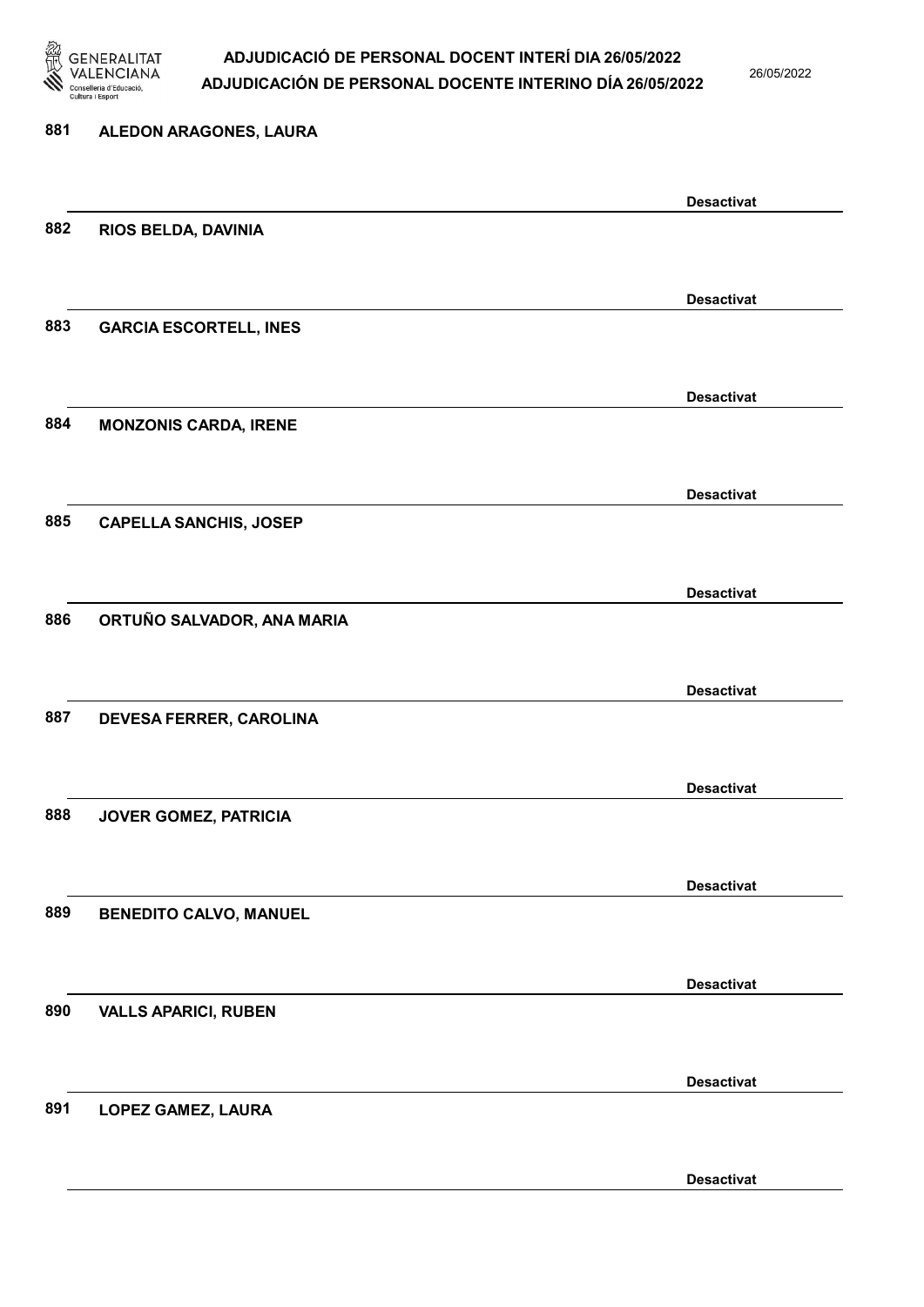

26/05/2022

| 892 | <b>SOLER FERNANDEZ, MIREIA</b> |                   |
|-----|--------------------------------|-------------------|
|     |                                |                   |
|     |                                | <b>Desactivat</b> |
| 893 | <b>GALAN CABRERA, CRISTINA</b> |                   |
|     |                                |                   |
|     |                                | <b>Desactivat</b> |
| 894 | HERRERO CAMPOS, DAVID          |                   |
|     |                                |                   |
|     |                                | <b>Desactivat</b> |
| 895 | SANCHEZ HIDALGO, ANA MARIA     |                   |
|     |                                |                   |
|     |                                | <b>Desactivat</b> |
| 896 | LOPEZOSA LUQUE, MARTA          |                   |
|     |                                |                   |
|     |                                | <b>Desactivat</b> |
| 897 | PASTOR HERRERO, TERESA         |                   |
|     |                                |                   |
|     |                                | <b>Desactivat</b> |
| 898 | <b>FONS COMPANY, HECTOR</b>    |                   |
|     |                                |                   |
|     |                                | <b>Desactivat</b> |
| 899 | RICART BORONAT, JOANA JULIA    |                   |
|     |                                |                   |
|     |                                | <b>Desactivat</b> |
| 900 | <b>BENAVENT GIMENEZ, ESTER</b> |                   |
|     |                                |                   |
|     |                                | <b>Desactivat</b> |
| 901 | <b>BELDA PEREZ, MARIA JOSE</b> |                   |
|     |                                |                   |
|     |                                | <b>Desactivat</b> |
| 902 | <b>RUIZ ROS, ANNA PILAR</b>    |                   |
|     |                                |                   |
|     |                                |                   |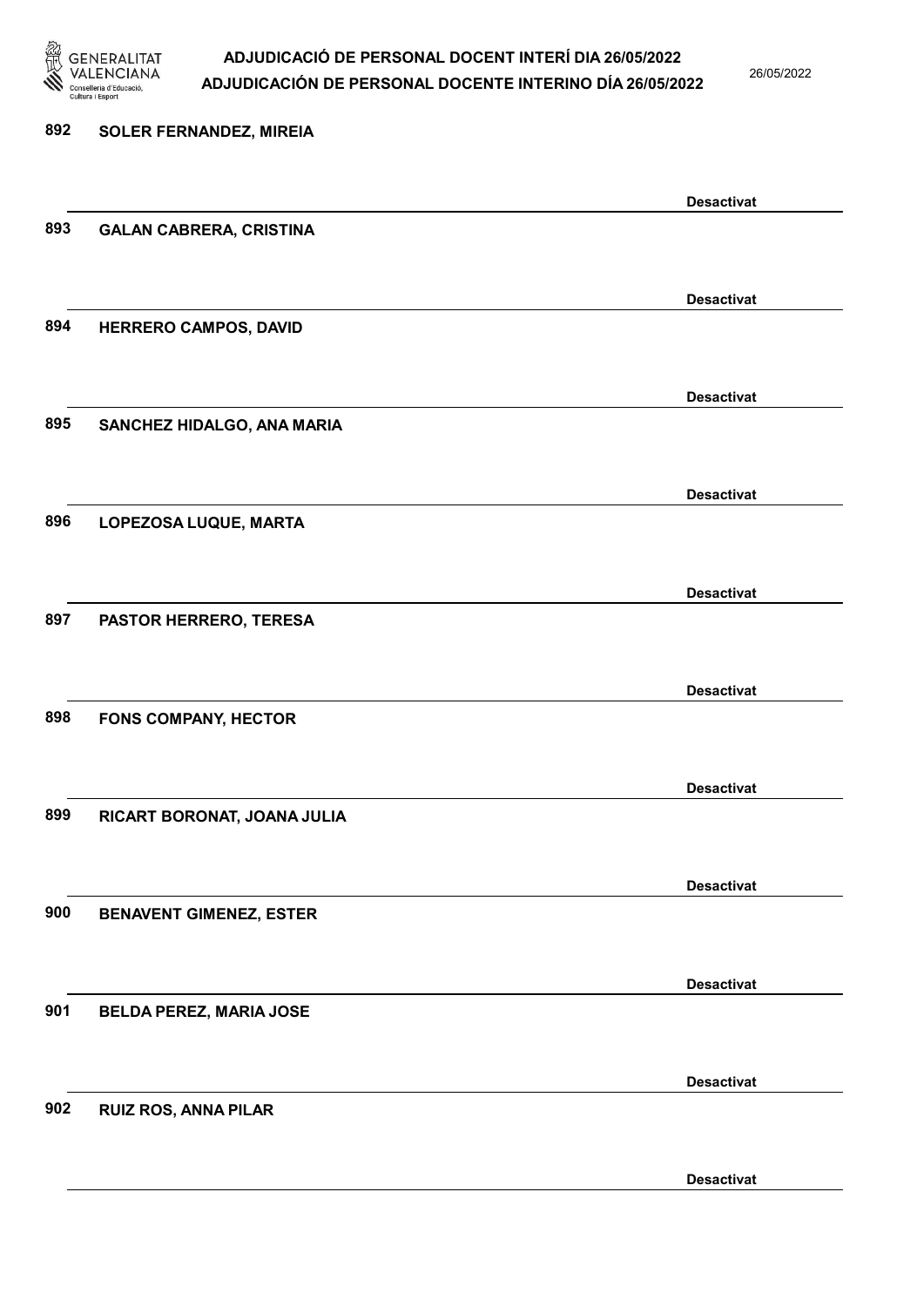

26/05/2022

#### 903 FORNES MUT, SANDRA

| 904 |                                                                         |                         | <b>Desactivat</b> |
|-----|-------------------------------------------------------------------------|-------------------------|-------------------|
|     | SEMPERE ANDREU, MARGARITA                                               |                         |                   |
|     |                                                                         |                         |                   |
|     |                                                                         |                         | <b>Desactivat</b> |
| 905 | PEREZ IVORRA, MIGUEL ANGEL                                              |                         |                   |
|     |                                                                         |                         |                   |
|     |                                                                         |                         |                   |
|     |                                                                         |                         | <b>Desactivat</b> |
| 906 | <b>GARCIA JORDA, YAIZA</b>                                              |                         |                   |
|     |                                                                         |                         |                   |
|     |                                                                         |                         |                   |
|     |                                                                         |                         | <b>Desactivat</b> |
| 907 | <b>GINER REAL, CLAUDIA</b>                                              |                         |                   |
|     |                                                                         |                         |                   |
|     |                                                                         |                         | <b>Desactivat</b> |
| 908 | <b>GOMEZ CRISTOBAL, SARA</b>                                            |                         |                   |
|     |                                                                         |                         |                   |
|     |                                                                         |                         |                   |
|     |                                                                         |                         | <b>Desactivat</b> |
| 909 | <b>SANTACREU SASTRE, IVONNE</b>                                         |                         |                   |
|     |                                                                         |                         |                   |
|     |                                                                         |                         | <b>Desactivat</b> |
| 910 |                                                                         |                         |                   |
|     | <b>FARGA ALBIOL, SILVIA</b>                                             |                         |                   |
|     |                                                                         |                         |                   |
|     |                                                                         |                         | <b>Desactivat</b> |
| 911 | TUDELA CANET, NATALIA                                                   |                         |                   |
|     |                                                                         |                         |                   |
|     |                                                                         |                         |                   |
|     |                                                                         |                         | <b>Desactivat</b> |
| 912 | <b>MESAS POZO, LORENA</b>                                               |                         |                   |
|     |                                                                         |                         |                   |
|     |                                                                         |                         | <b>Desactivat</b> |
| 913 |                                                                         |                         |                   |
|     | SOLERA ENGRA, JOSE ANTONIO                                              |                         | Voluntaria        |
|     | PENÍSCOLA (12005520) IES ALFRED AYZA<br>890115<br>217 / EDUCACIÓ FÍSICA |                         |                   |
|     | Horas<br>18                                                             | SUBSTITUCIÓ DETERMINADA | Adjudicat         |
|     |                                                                         |                         |                   |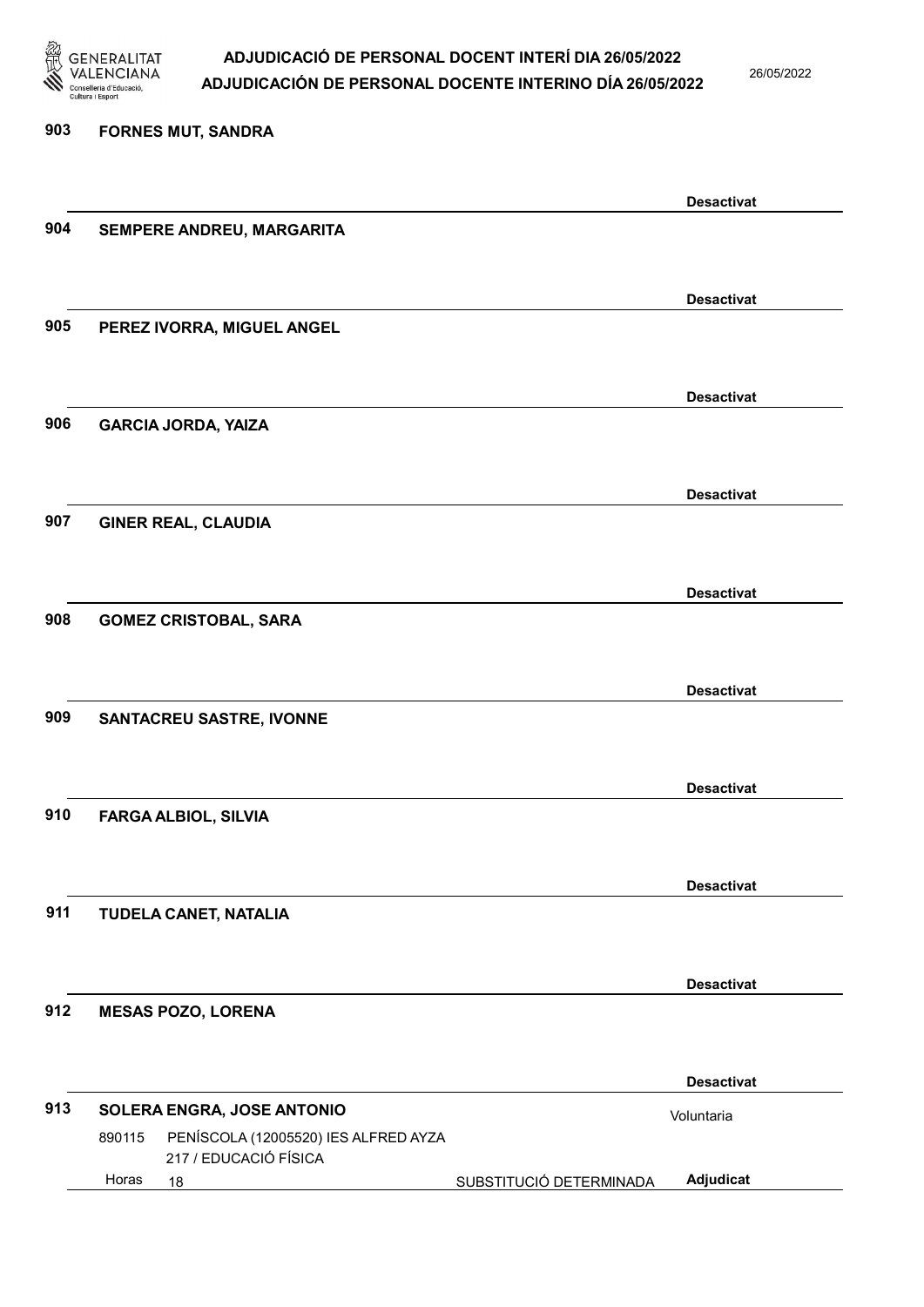

26/05/2022

### 914 SAN FELIPE MOLINA, ANA Desactivat 915 FUSTER ARNANDIS, MIRIAM Desactivat 916 CORONADO PUCHAU, NIEVES Desactivat 917 SOLER RODRIGUEZ, BEATRIZ Desactivat 918 CATALAN GUTIERREZ, ANDREA Desactivat 919 CIURANA PEREZ, ESTHER Desactivat 920 GORRITA RAJA, MARIA Desactivat 921 MORA PEÑAFIEL, MIREIA Desactivat 922 CAMPAYO JULVE, RAUL Desactivat 923 RODRIGUEZ DE GUZMAN MORENO, MARTA Desactivat 924 GARCIA ORRICO, SUSANA Desactivat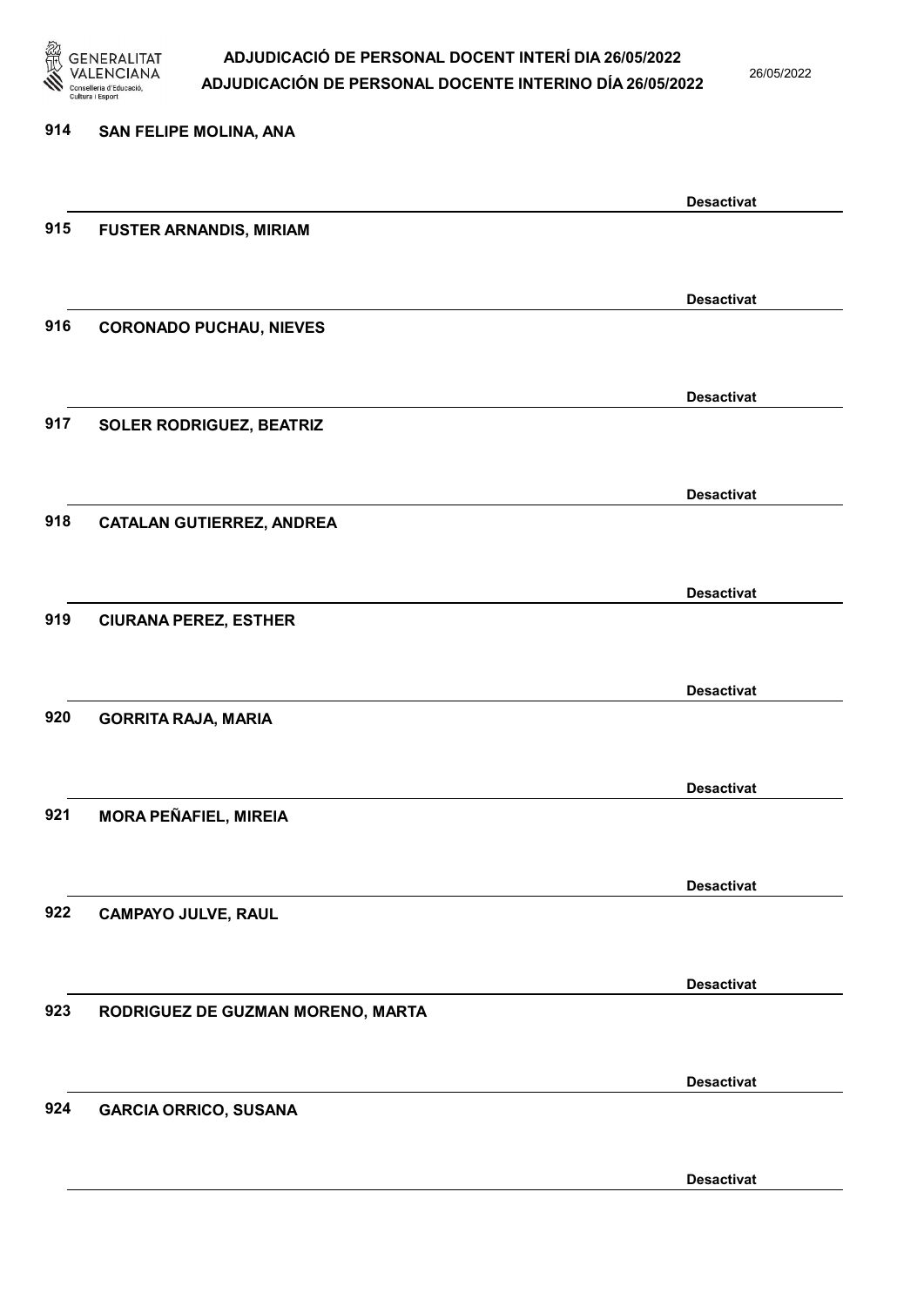

26/05/2022

Desactivat

# 925 SORIANO ESCUDER, CELIA Desactivat 926 PORCAR DIAZ, DAVID Desactivat 927 TORRES LEAL, ESTEFANIA Desactivat 928 PRADES FERRER, ELISABET Desactivat 929 MAESTRE PIZARRO, LAURA Desactivat 930 MARTINEZ ANTON, PAULA Desactivat 931 MUÑOZ BOU, CARLOS Desactivat 932 FELIP ROCA, CARLA Desactivat 933 MINGOL PALLARES, ANDREA Desactivat 934 GARCIA BALAGUER, PATRICIA Desactivat 935 SAN JOSE VILLACH, PAULA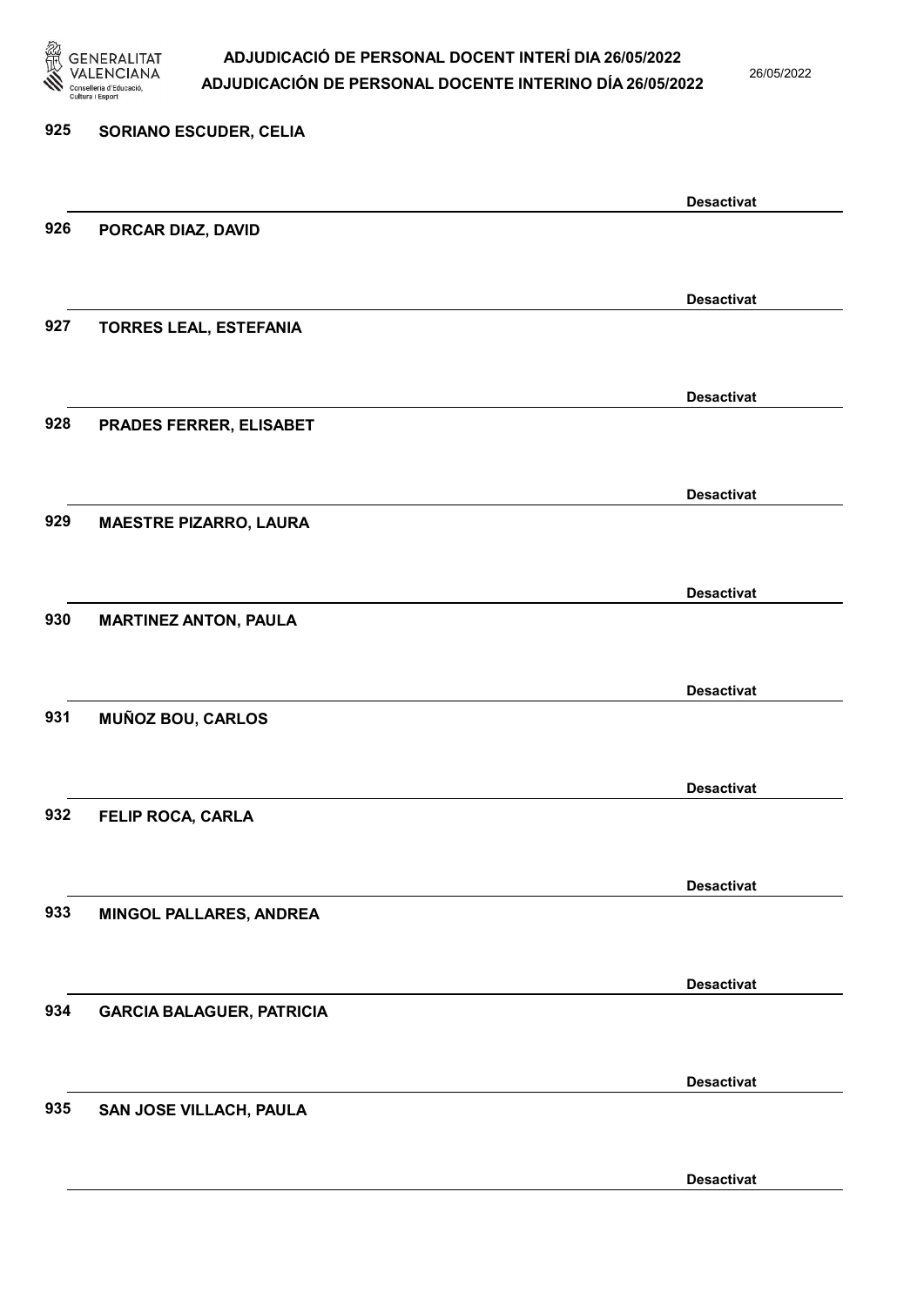

26/05/2022

### 936 GOMEZ ALCANTUD, RAQUEL Desactivat 937 GARCIA BARRACHINA, NOELIA Desactivat 938 MARTI BALLESTER, SILVIA Desactivat 939 CAMAÑ BELLMUNT, MARTA Desactivat 940 CABALLER ESTEVE, VICTOR Desactivat 941 ADARO BAEZ, CARLA NOELIA Desactivat 942 BENAVENT TARRASO, MAR ANGELS Desactivat 943 CORBERAN RUIZ, PAULA Desactivat 944 ROIG ESCORCIA, MARTA Desactivat 945 PUERTO BELDA, MARIA Desactivat 946 MOLL VINUESA, NATALIA Desactivat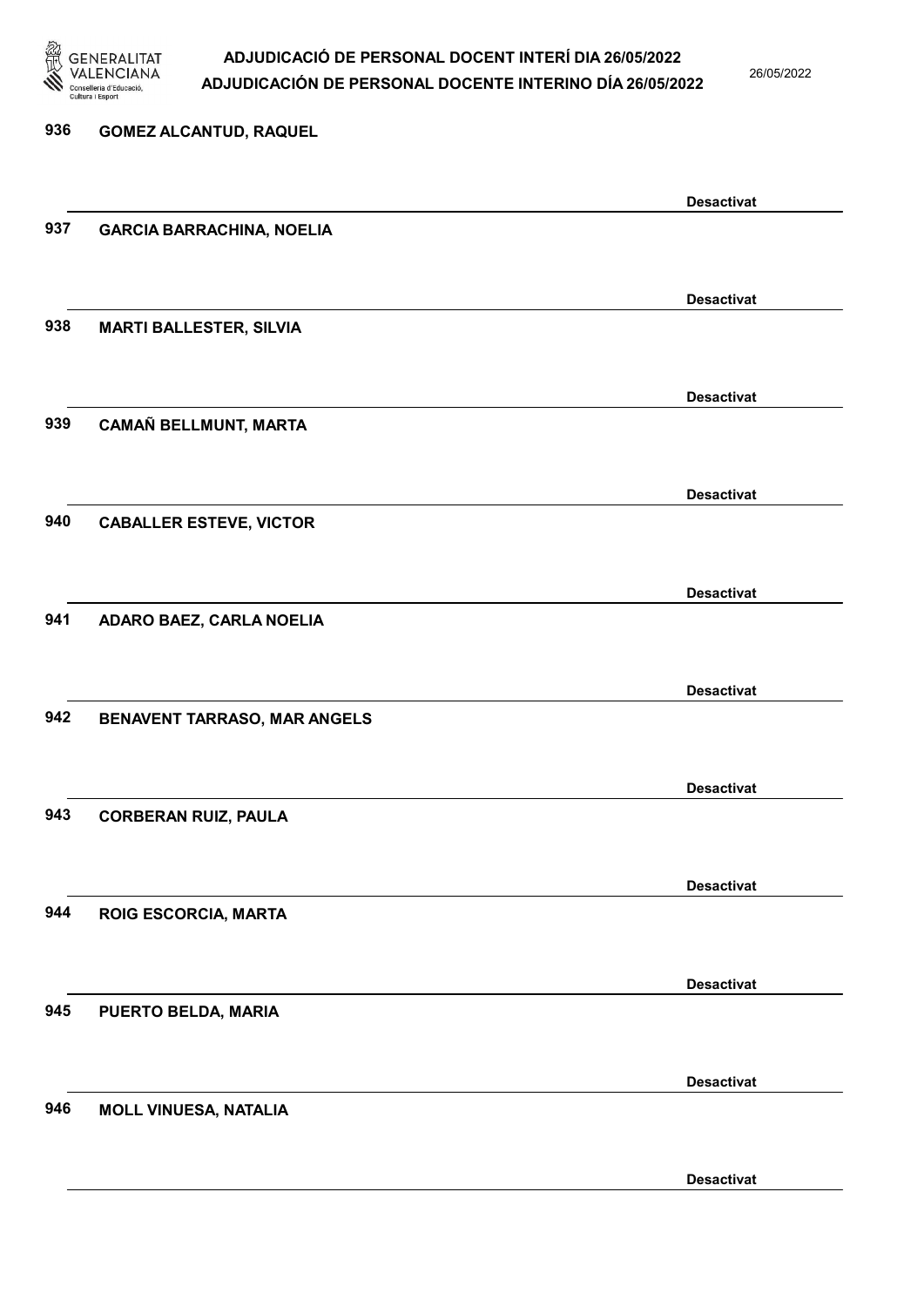

26/05/2022

| 947 | <b>ROMAN CARBONELL, NURIA</b>         |                   |
|-----|---------------------------------------|-------------------|
|     |                                       |                   |
|     |                                       | <b>Desactivat</b> |
| 948 | HUIDOBRO TAENGUA, LUCIA               |                   |
|     |                                       | <b>Desactivat</b> |
| 949 | JUAN VALERO, BERTA                    |                   |
|     |                                       |                   |
|     |                                       | <b>Desactivat</b> |
| 950 | <b>TARIN CUENCA, JUAN</b>             |                   |
|     |                                       |                   |
|     |                                       | <b>Desactivat</b> |
| 951 | JIMÉNEZ ARCO, MARÍA JOSÉ              |                   |
|     |                                       | <b>Desactivat</b> |
| 952 | <b>SANCHEZ LLUCH, ERIK</b>            |                   |
|     |                                       |                   |
|     |                                       | <b>Desactivat</b> |
| 953 | ZARAGOZA BALLESTER, MARIA DE LA BALMA |                   |
|     |                                       |                   |
|     |                                       | <b>Desactivat</b> |
| 954 | <b>CAMACHO GOSALVEZ, MARIA PILAR</b>  |                   |
|     |                                       |                   |
|     |                                       | <b>Desactivat</b> |
| 955 | <b>VILA VILA, CARLES</b>              |                   |
|     |                                       |                   |
|     |                                       | <b>Desactivat</b> |
| 956 | <b>MOYA RUIZ, LAURA</b>               |                   |
|     |                                       |                   |
| 957 | <b>GIRONES TAMARIT, ALEJANDRO</b>     | <b>Desactivat</b> |
|     |                                       |                   |
|     |                                       |                   |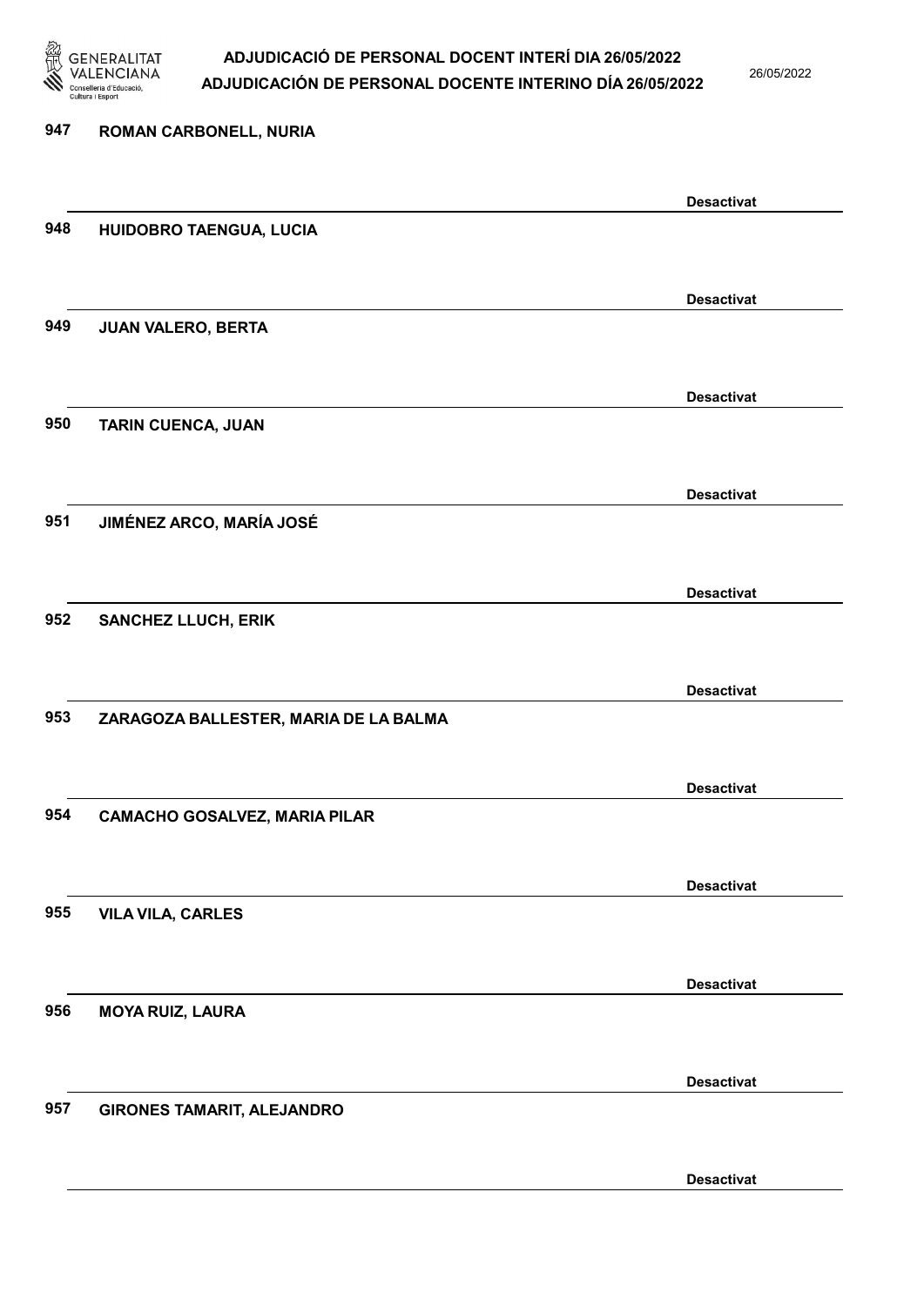

26/05/2022

#### 958 PISA FERNANDEZ, MARIA DEL CARMEN

|     |                                      | <b>Desactivat</b> |
|-----|--------------------------------------|-------------------|
| 959 | CHIARAMELLO BORRAJO, GABRIELA        |                   |
|     |                                      |                   |
|     |                                      |                   |
|     |                                      |                   |
|     |                                      | <b>Desactivat</b> |
| 960 | PUIG MORENO, ALBA                    |                   |
|     |                                      |                   |
|     |                                      |                   |
|     |                                      | <b>Desactivat</b> |
|     |                                      |                   |
| 961 | <b>VERCHER RUIZ, DAVID</b>           |                   |
|     |                                      |                   |
|     |                                      |                   |
|     |                                      | <b>Desactivat</b> |
| 962 | <b>MOLL CARRION, MARIA ARACELI</b>   |                   |
|     |                                      |                   |
|     |                                      |                   |
|     |                                      |                   |
|     |                                      | <b>Desactivat</b> |
| 963 | <b>ESCUTIA MURILLO, TERESA ELENA</b> |                   |
|     |                                      |                   |
|     |                                      |                   |
|     |                                      | <b>Desactivat</b> |
|     |                                      |                   |
| 964 | MONSELL MORALES, MARIA JESUS         |                   |
|     |                                      |                   |
|     |                                      |                   |
|     |                                      | <b>Desactivat</b> |
| 965 | <b>GINER PLA, IRIS</b>               |                   |
|     |                                      |                   |
|     |                                      |                   |
|     |                                      | <b>Desactivat</b> |
|     |                                      |                   |
| 966 | PALANCA MATEU, LUISA GEMMA           |                   |
|     |                                      |                   |
|     |                                      |                   |
|     |                                      | <b>Desactivat</b> |
| 967 | <b>UBEDA SAEZ, ESTEFANIA</b>         |                   |
|     |                                      |                   |
|     |                                      |                   |
|     |                                      |                   |
|     |                                      | <b>Desactivat</b> |
| 968 | <b>GOMIS ESTEVE, ANTONI</b>          |                   |
|     |                                      |                   |
|     |                                      |                   |
|     |                                      | <b>Desactivat</b> |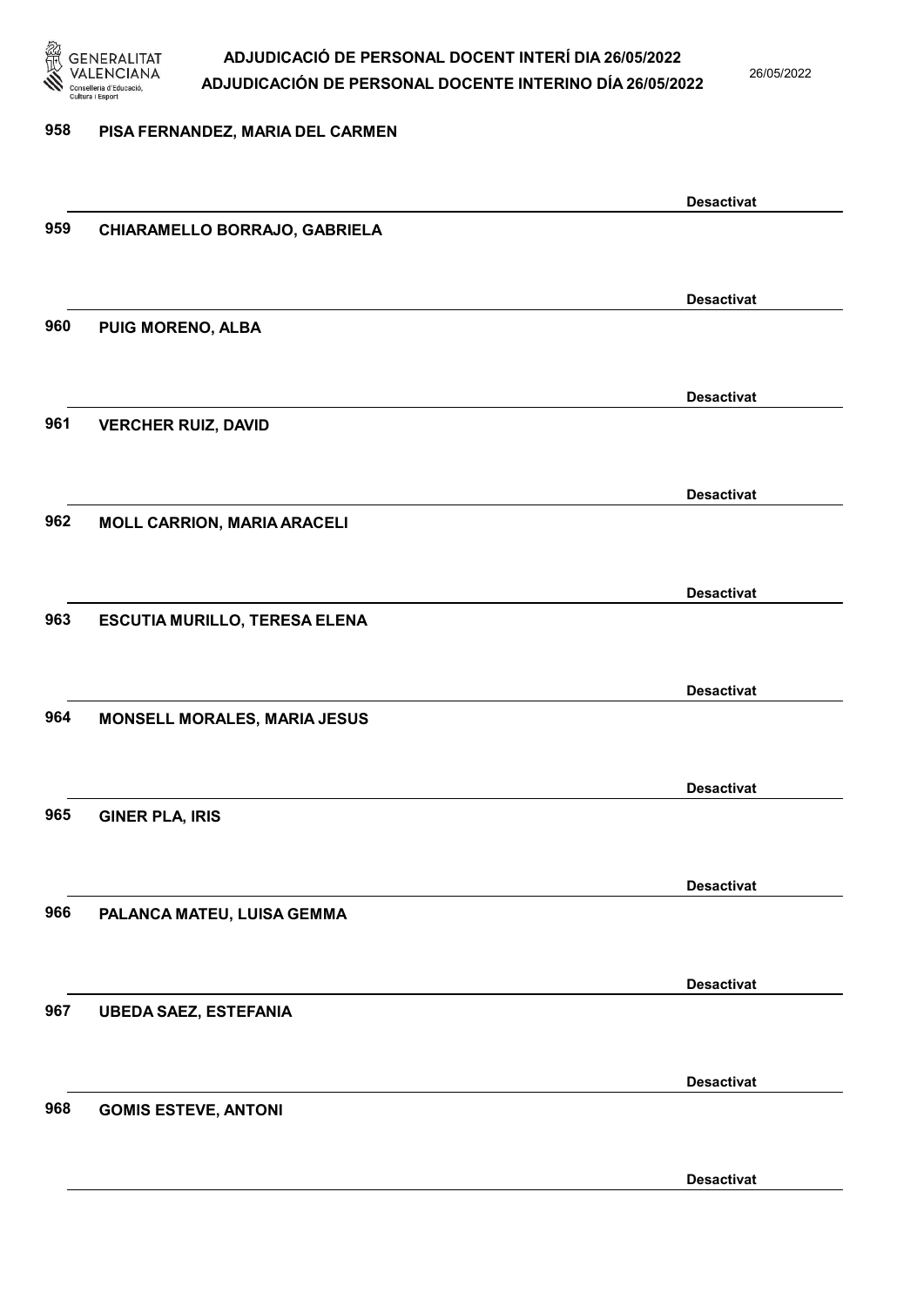

26/05/2022

Desactivat

# 969 CLIMENT ORTIZ, VICENT Desactivat 970 ALBERO URBÁN, CLARA Desactivat 971 PERELLO GOMAR, IRENE Desactivat 972 DOMINGUEZ PAUNER, LAURA Desactivat 973 DEL VALLE SORIANO, ALBA Desactivat 974 SANZ CATALA, JOSEFA INES Desactivat 975 MARTI APARICI, INMACULADA Desactivat 976 GARCIA GARCIA, ALBA Desactivat 977 DUART NADAL, MIGUEL ANGEL Desactivat 978 ALBERO GIL, LAURA Desactivat 979 PEREZ BISQUERT, MONICA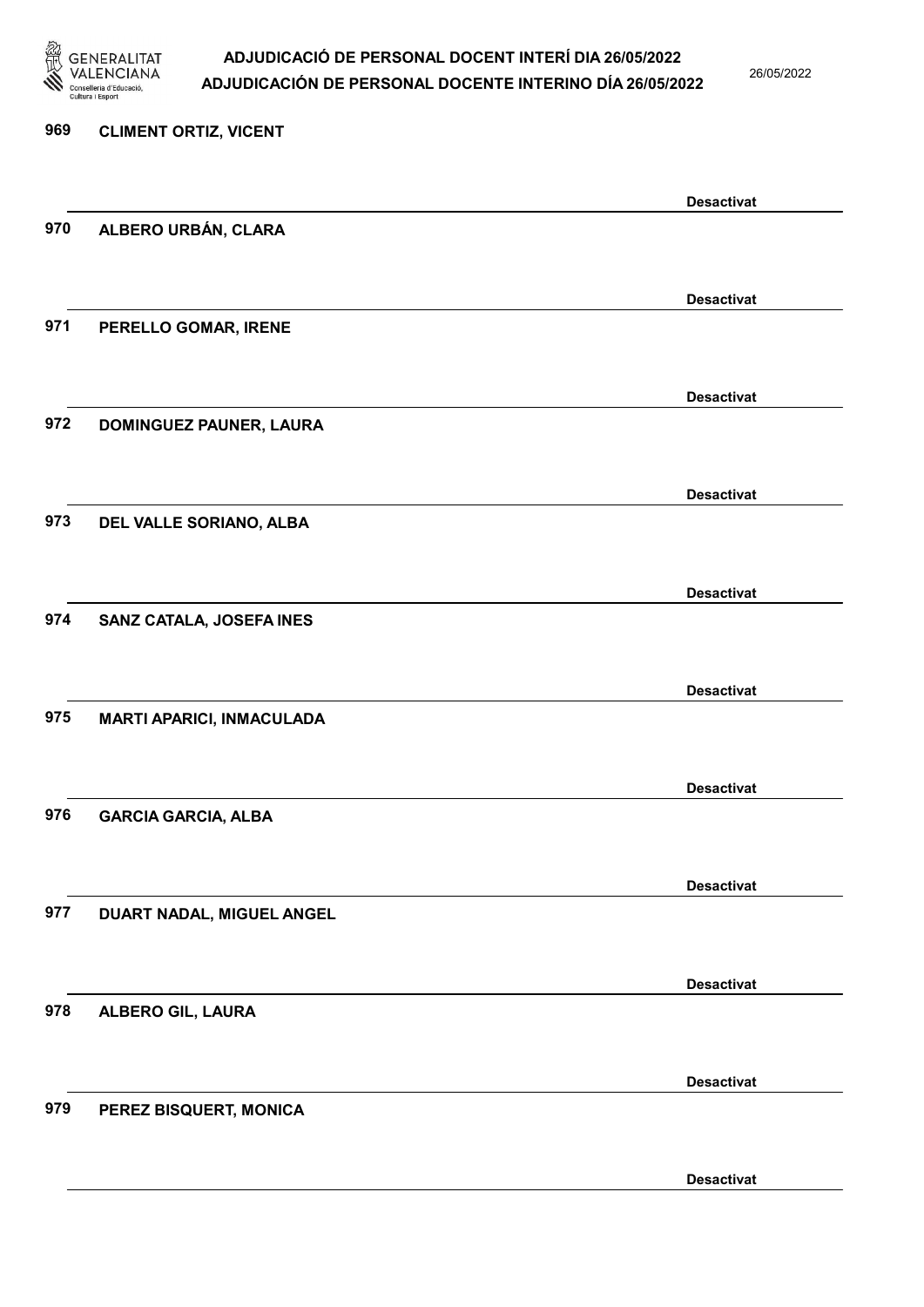

26/05/2022

Desactivat

# 980 FERNANDEZ BENAVENT, EVA MARIA Desactivat 981 CARBONELL MACIA, MIRIAM Desactivat 982 IBAÑEZ MONTAÑANA, ANDREA Desactivat 983 PEIRO JARQUE, LUIS Desactivat 984 GIMENO GRAU, MARIA Desactivat 985 PEREZ MARTINEZ, CARLA Desactivat 986 GARCIA NIÑEROLA, ALICIA Desactivat 987 LLORENS OROZCO, ALTEA Desactivat 988 SANCHIS BALAGUER, ANDREA Desactivat 989 ESCRICH SENENT, MIREIA Desactivat 990 ALPERA ARACIL, MARIA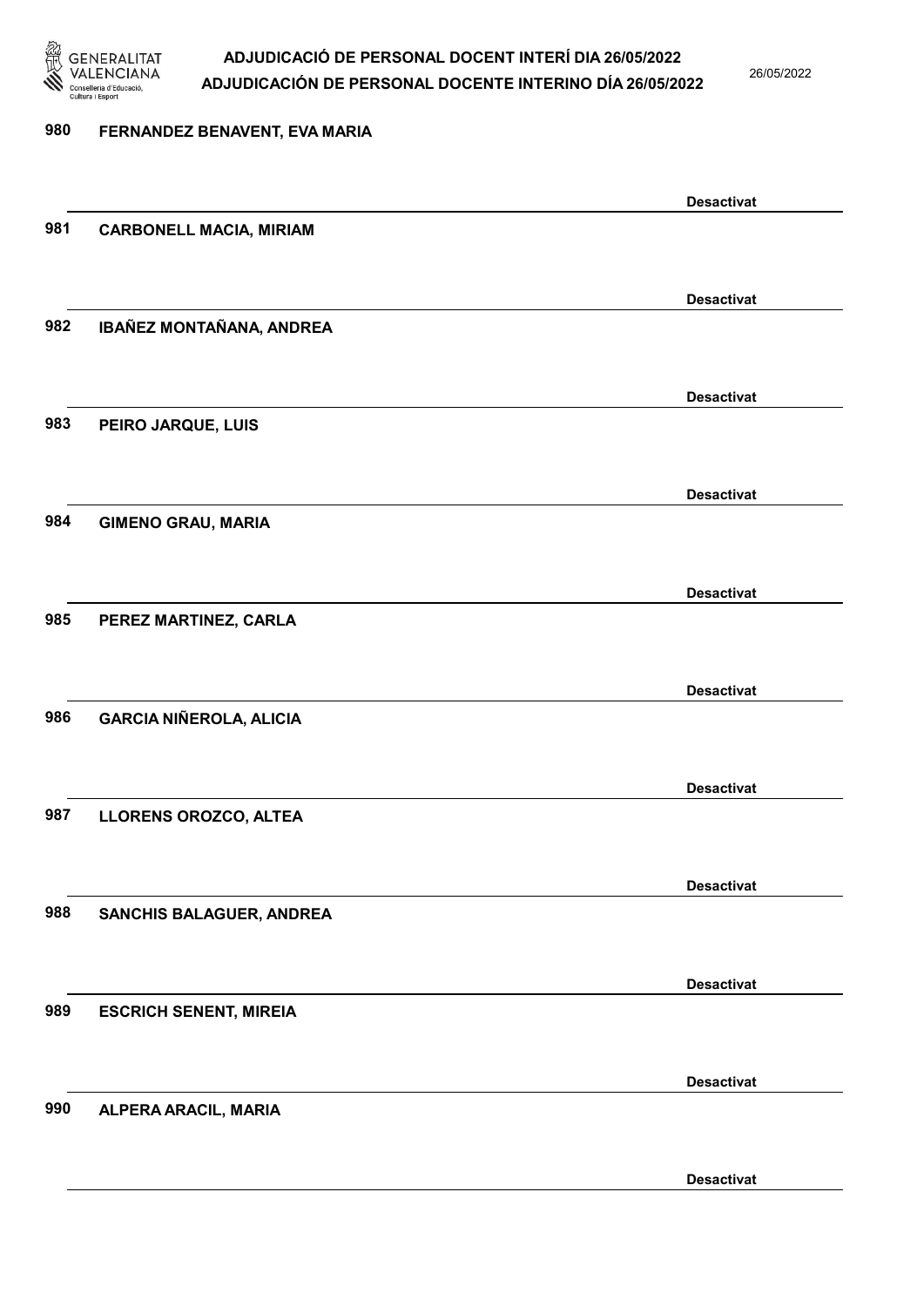

26/05/2022

#### 991 PEREZ COLLADO, LUCIA

|      |                                    | <b>Desactivat</b> |
|------|------------------------------------|-------------------|
| 992  | <b>VALERO PORTOLES, VIRGINIA</b>   |                   |
|      |                                    |                   |
|      |                                    | <b>Desactivat</b> |
| 993  | CAÑIZARES AYALA, TAMARA            |                   |
|      |                                    |                   |
|      |                                    | <b>Desactivat</b> |
| 994  | <b>SAIS CANUT, REBECA</b>          |                   |
|      |                                    |                   |
|      |                                    | <b>Desactivat</b> |
| 995  | <b>VILLAR MORENO, SONIA</b>        |                   |
|      |                                    |                   |
|      |                                    | <b>Desactivat</b> |
| 996  | <b>RAMOS MARTINEZ, SANDRA</b>      |                   |
|      |                                    |                   |
|      |                                    | <b>Desactivat</b> |
| 997  | <b>MOLLON BADAL, MARIA</b>         |                   |
|      |                                    |                   |
|      |                                    | <b>Desactivat</b> |
| 998  | <b>MACARRO GARRIDO, ANA ISABEL</b> |                   |
|      |                                    |                   |
|      |                                    | <b>Desactivat</b> |
| 999  | LLAVATA GALLACH, ELIA              |                   |
|      |                                    |                   |
|      |                                    | <b>Desactivat</b> |
| 1000 | <b>IBAÑEZ NOVA, ESTER</b>          |                   |
|      |                                    |                   |
|      |                                    | <b>Desactivat</b> |
| 1001 | <b>HERVAS JORDAN, IRIS</b>         |                   |
|      |                                    |                   |
|      |                                    | <b>Desactivat</b> |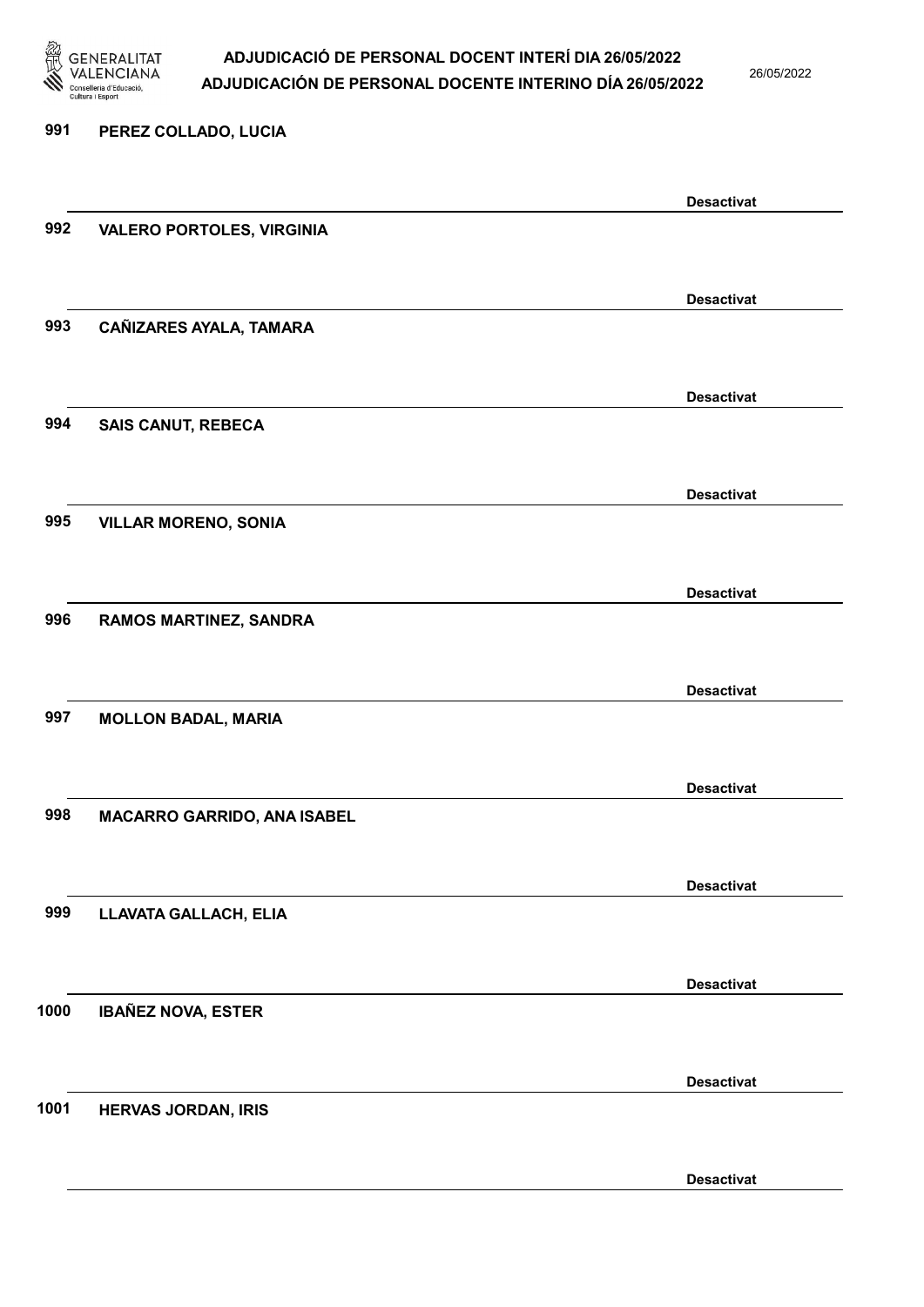

26/05/2022

Desactivat

# 1002 GRIMALT CABRERA, LORENA Desactivat 1003 GAY QUINZA, ALBA Desactivat 1004 TOLEDO CORRALO, PAULA Desactivat 1005 GARCIA SANCHEZ, JOSE ANTONIO Desactivat 1006 RODRIGUEZ TORCA, SARA Desactivat 1007 ROMERO CAMARENA, VERONICA Ha participat 1008 DIAZ CASTILLO, LAURA Desactivat 1009 BATALLER HITA, ASELA Desactivat 1010 IBAÑEZ OSUNA, ALEJANDRO Desactivat 1011 GALLEGO CALERO, ANDREA Desactivat 1012 NAVARRO GUERRERO, ANA BELEN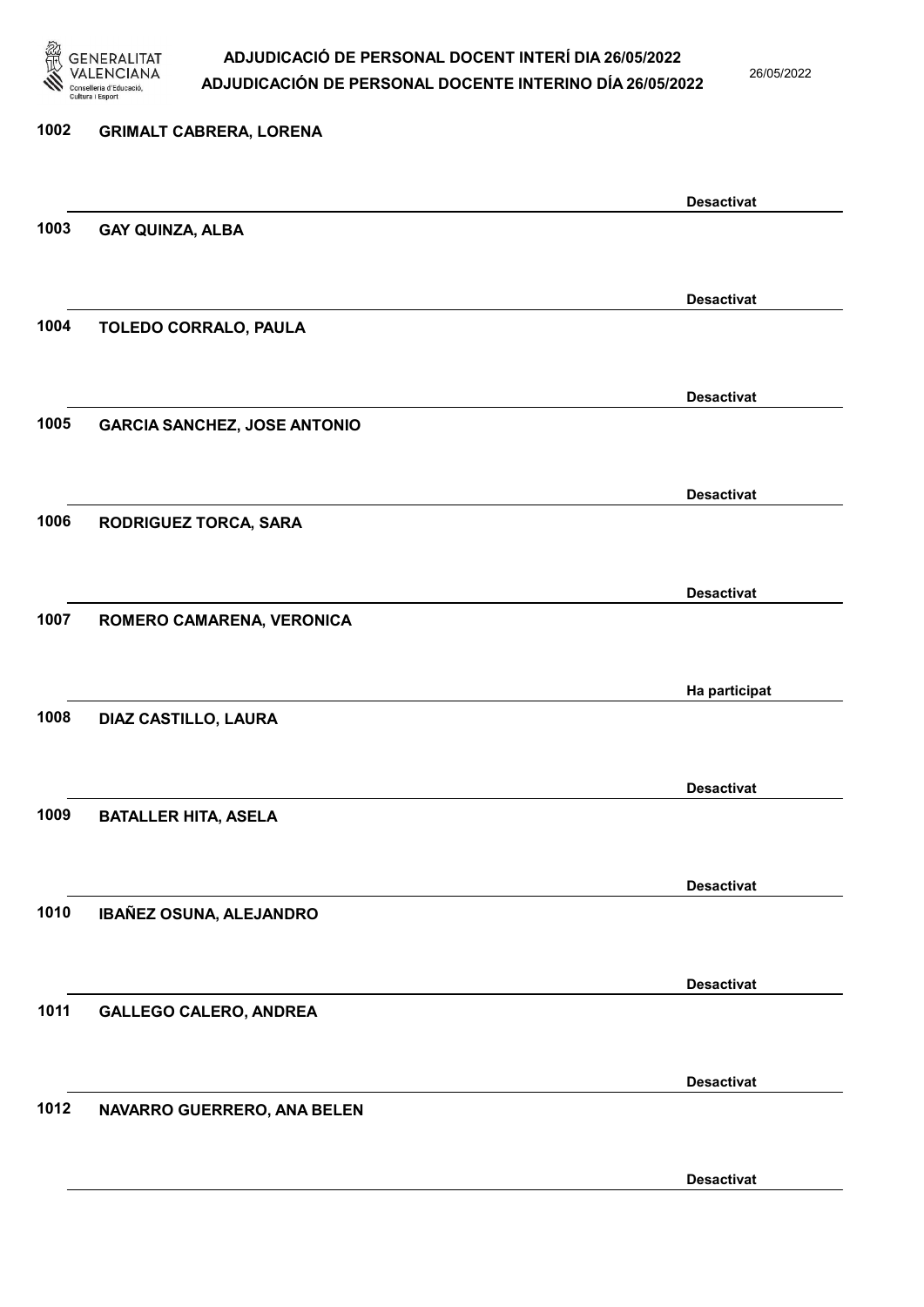

26/05/2022

Desactivat

# 1013 CHAQUES RAGA, RAQUEL Desactivat 1014 ESCRIVA MORENO, ROSA ANA Desactivat 1015 AGUSTI OLIVARES, MARIA GEMA Desactivat 1016 SALINAS LOPEZ, BEATRIZ Desactivat 1017 SABATER RAMIREZ, ALVARO Desactivat 1018 GARCIA CARBO, AINA Desactivat 1019 CASANOVA MOLINA, NOEMI Desactivat 1020 PEREZ SANCHEZ, MARINA Desactivat 1021 NUÑEZ NAVARRETE, JUAN RAMON Desactivat 1022 GORDON RUIZ, ROCIO Desactivat 1023 PUERTA ARCAS, VERONICA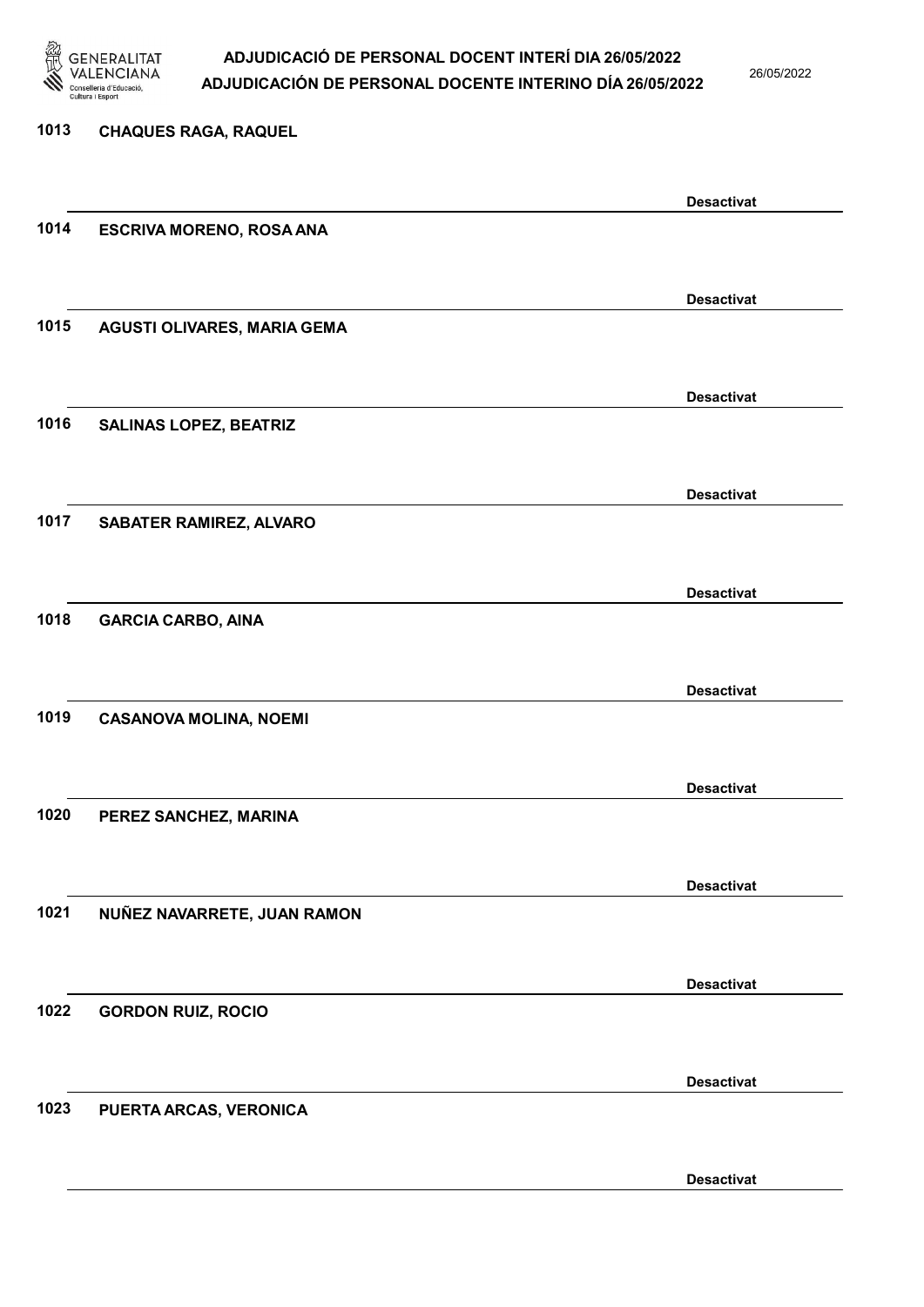

26/05/2022

#### 1024 PASCUAL GONZALEZ, NATALIA

|      |                               | <b>Desactivat</b> |
|------|-------------------------------|-------------------|
| 1025 | <b>BARCELO SANCHEZ, ZAIRA</b> |                   |
|      |                               |                   |
|      |                               | <b>Desactivat</b> |
| 1026 | JULIA FERNANDEZ, CARLA        |                   |
|      |                               |                   |
|      |                               |                   |
|      |                               | Ha participat     |
| 1027 | <b>LLORENS NEBOT, ANDREA</b>  |                   |
|      |                               |                   |
|      |                               | <b>Desactivat</b> |
| 1028 | DOMENECH JIMENEZ, ALICIA      |                   |
|      |                               |                   |
|      |                               | <b>Desactivat</b> |
| 1029 | <b>OMBUENA YAGO, SANDRA</b>   |                   |
|      |                               |                   |
|      |                               |                   |
|      |                               | <b>Desactivat</b> |
| 1030 | ESPASA SAVAL, MARIA YASMINA   |                   |
|      |                               |                   |
|      |                               | <b>Desactivat</b> |
| 1031 | <b>CHULVI SAEZ, CARLA</b>     |                   |
|      |                               |                   |
|      |                               | <b>Desactivat</b> |
| 1032 | <b>SANCHEZ MELIA, LAURA</b>   |                   |
|      |                               |                   |
|      |                               |                   |
|      |                               | <b>Desactivat</b> |
| 1033 | <b>MARTI VIDAL, LAURA</b>     |                   |
|      |                               |                   |
|      |                               | <b>Desactivat</b> |
| 1034 | NAVARRO BELENGUER, INMACULADA |                   |
|      |                               |                   |
|      |                               | <b>Desactivat</b> |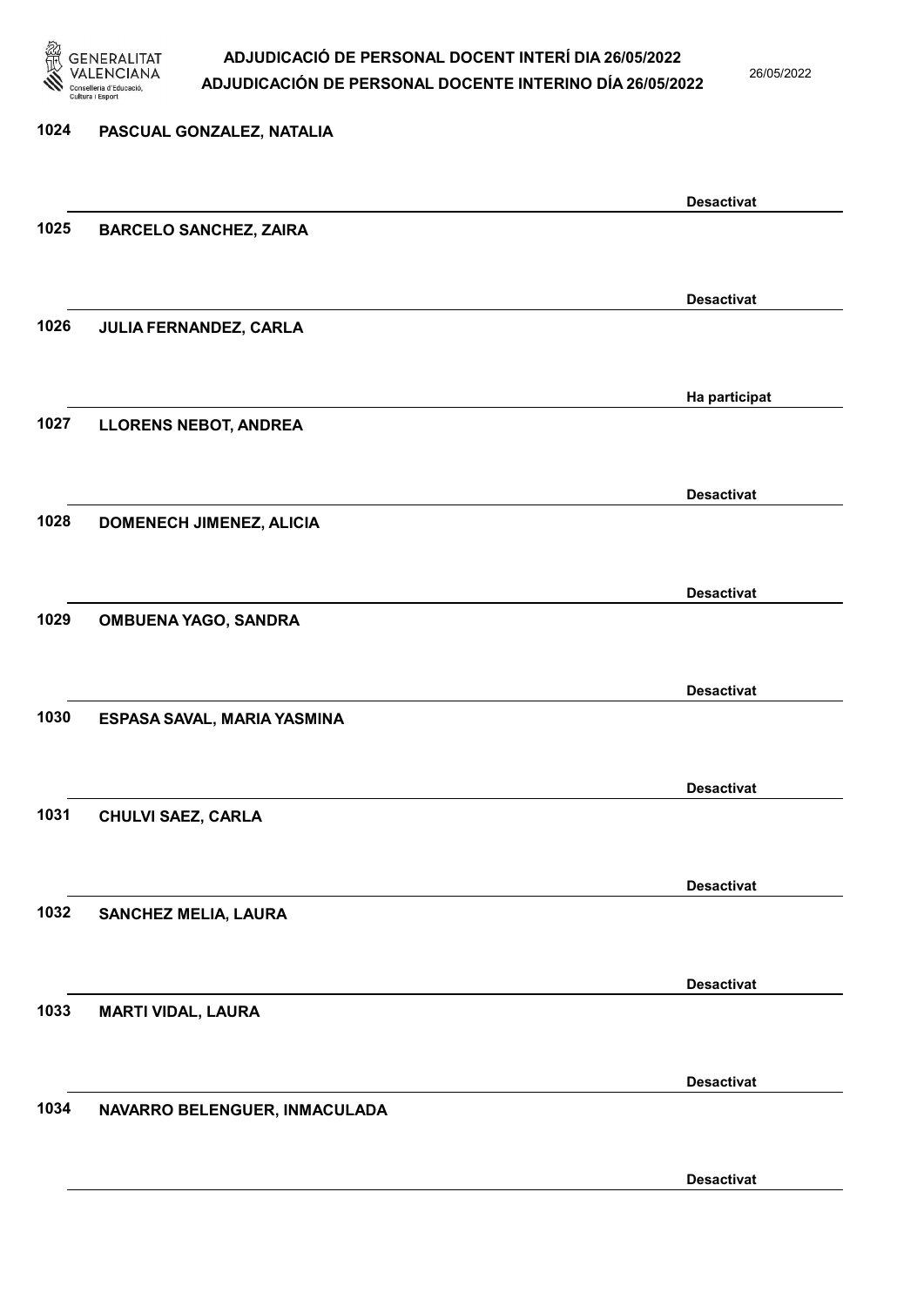

26/05/2022

### 1035 CASADO HARO, MARIA JESUS Desactivat 1036 MEDINA GARCIA, ALEJANDRO EDUARDO Desactivat 1037 RAMOS OLMOS, MARTA Desactivat 1038 BAUTISTA SANCHEZ VALDEPEÑAS, EVELINA Desactivat 1039 GARROTE SILLAS, EVA Ha participat 1040 DIES LOPEZ, ANDREA Desactivat 1041 BADAL BLASCO, CRISTIAN Desactivat 1042 URBAN QUILES, MARIA TERESA Desactivat 1043 SERRANO MOLINA, MARIA DEL CARMEN Desactivat 1044 TORMO VICO, CLARA SOFIA Desactivat 1045 CAMARASA PASTOR, MARIA DESAMPARADOS Desactivat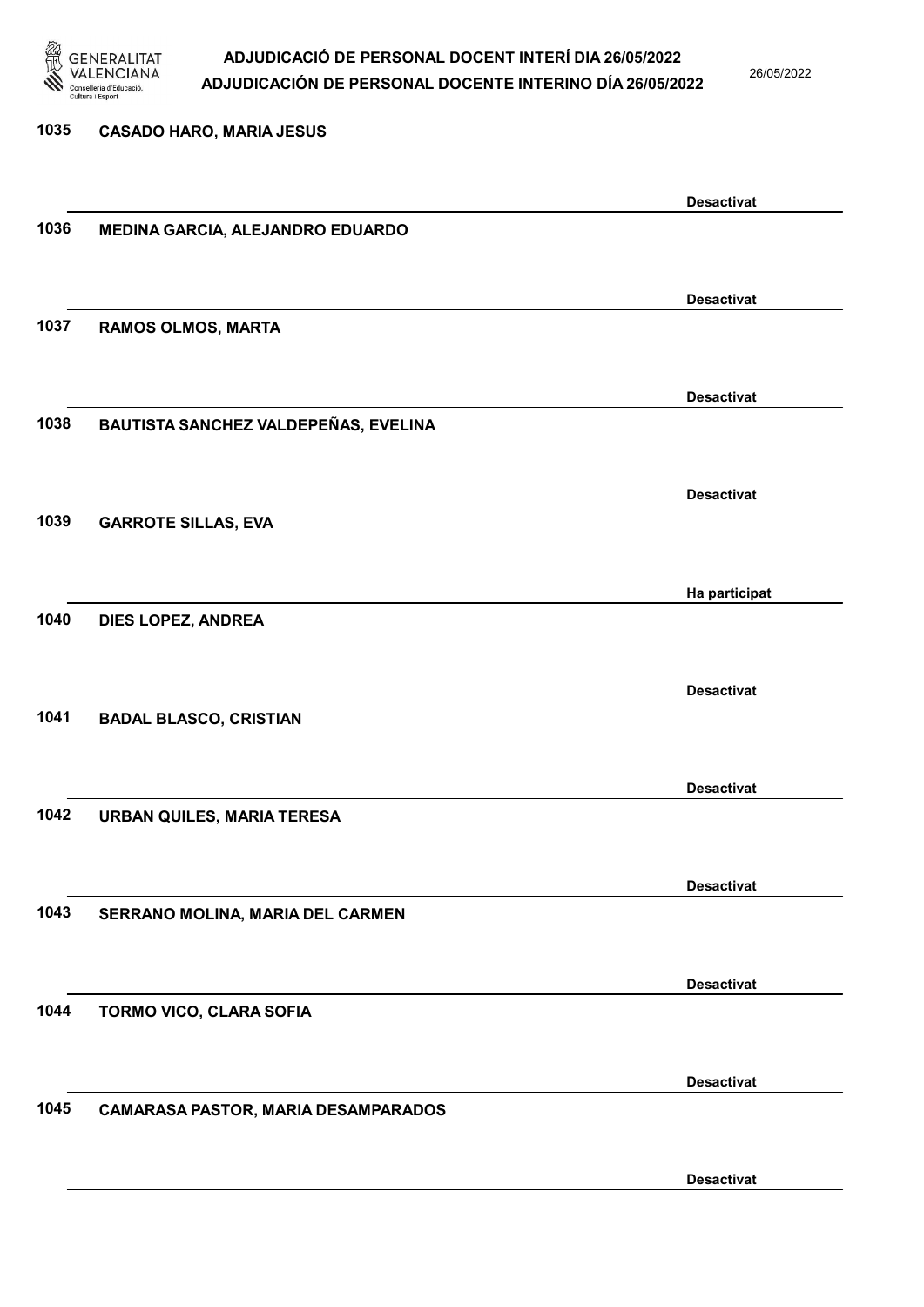

26/05/2022

Ha participat

# 1046 CERDAN GOMIS, TERESA Desactivat 1047 LOSA CAMACHO, RAQUEL Desactivat 1048 OLIVER GAVARA, SANDRA Desactivat 1049 COY CASAS, SARA Desactivat 1050 VALLS NIETO, MARIA PILAR Ha participat 1051 MONTOLIU GIL, ALBA Desactivat 1052 MUÑOZ GARCIA, SANDRA Ha participat 1053 GUILLEM SOLDEVILA, LAURA Desactivat 1054 ZANON MOLINER, JOAQUIN RAFAEL Desactivat 1055 CARRETON DIAZ-MINGUEZ, DAVINIA Desactivat 1056 BENAVENT MATEU, SARA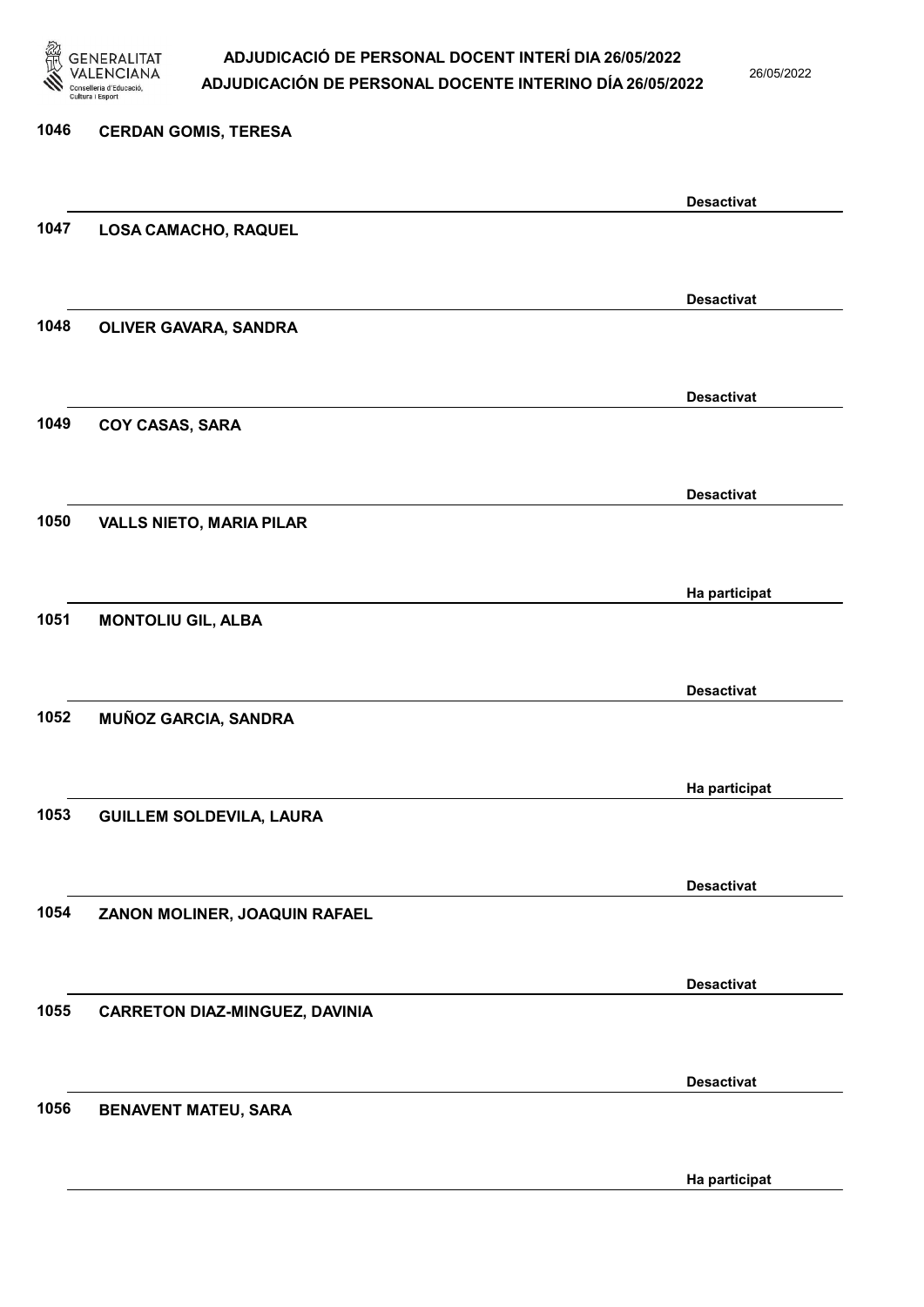

26/05/2022

#### 1057 VILA REIG, CARLA

|      |                               | <b>Desactivat</b> |
|------|-------------------------------|-------------------|
| 1058 | <b>GARCIA SOSPEDRA, LAURA</b> |                   |
|      |                               |                   |
|      |                               | <b>Desactivat</b> |
| 1059 | NADERPOUR PEÑALVER, MARTA     |                   |
|      |                               |                   |
|      |                               |                   |
|      |                               | <b>Desactivat</b> |
| 1060 | ALBERT PATIÑO, ESTER          |                   |
|      |                               |                   |
|      |                               | <b>Desactivat</b> |
| 1061 | LENO CARCELLER, MELANI        |                   |
|      |                               |                   |
|      |                               | <b>Desactivat</b> |
| 1062 | <b>FELIX FERRER, AIDA</b>     |                   |
|      |                               |                   |
|      |                               |                   |
|      |                               | <b>Desactivat</b> |
| 1063 | <b>ORDINAS LLOP, ESTHER</b>   |                   |
|      |                               |                   |
|      |                               | <b>Desactivat</b> |
| 1064 | PERONA CALDES, CLARA          |                   |
|      |                               |                   |
|      |                               | <b>Desactivat</b> |
| 1065 | SANCHEZ MOLLA, ANA            |                   |
|      |                               |                   |
|      |                               |                   |
|      |                               | <b>Desactivat</b> |
| 1066 | <b>ESCAMILLA QUIROGA, ANA</b> |                   |
|      |                               |                   |
|      |                               | <b>Desactivat</b> |
| 1067 | FERNANDEZ LAINS, JUAN ANTONIO |                   |
|      |                               |                   |
|      |                               | <b>Desactivat</b> |
|      |                               |                   |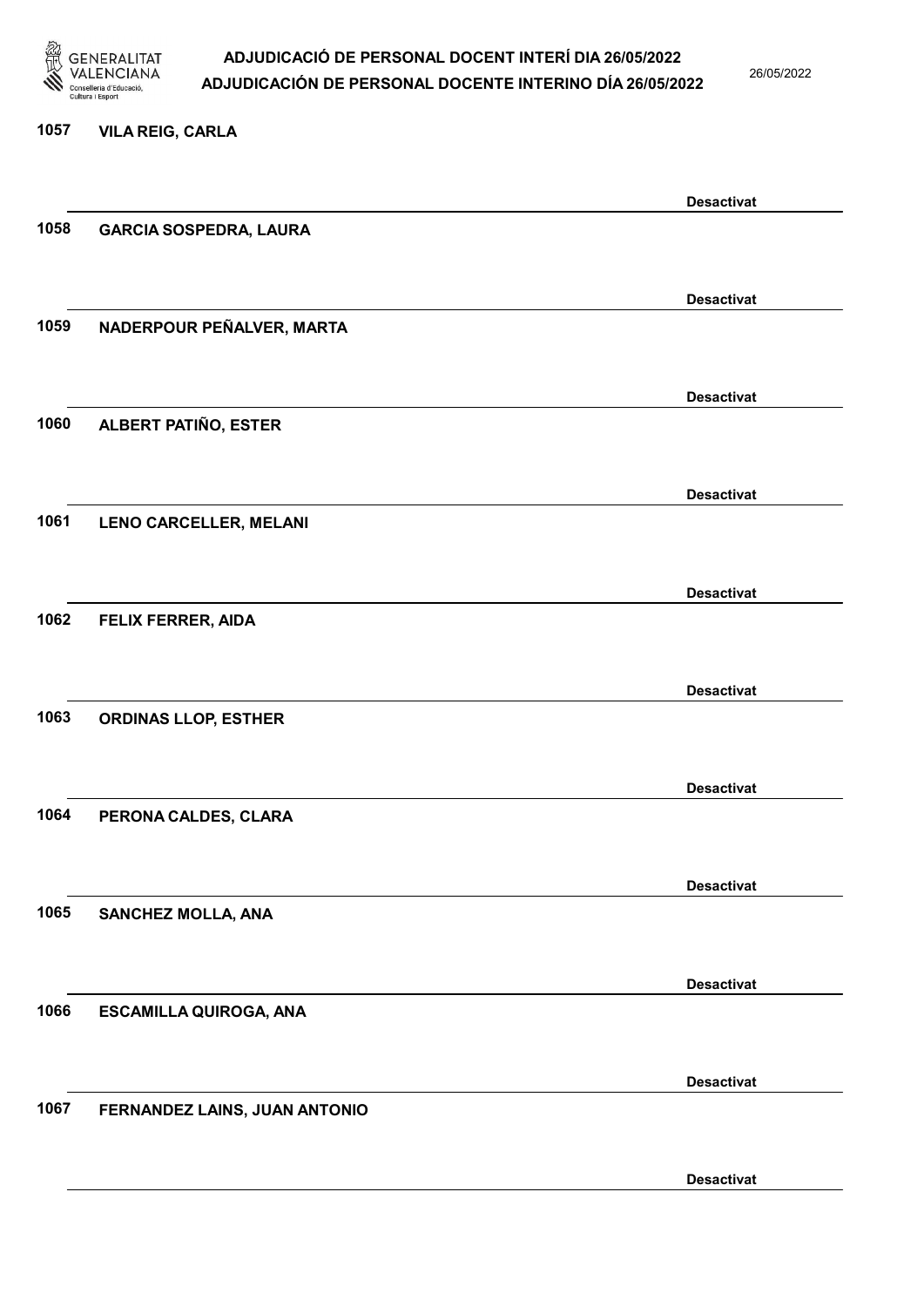

26/05/2022

| 1068 | FRANCH JOVER, ARACELI                |                   |
|------|--------------------------------------|-------------------|
|      |                                      |                   |
|      |                                      | <b>Desactivat</b> |
| 1069 | SORIANO AGUADO, VICENTE              |                   |
|      |                                      |                   |
|      |                                      | <b>Desactivat</b> |
| 1070 | SANCHO BATALLER, INMACULADA          |                   |
|      |                                      |                   |
|      |                                      | <b>Desactivat</b> |
| 1071 | <b>MARTINEZ CASTILLO, NATALIA</b>    |                   |
|      |                                      |                   |
|      |                                      | <b>Desactivat</b> |
| 1072 | LLORCA GONZALVO, AROA                |                   |
|      |                                      |                   |
|      |                                      | <b>Desactivat</b> |
| 1073 | <b>ARNAU SAEZ, REYES</b>             |                   |
|      |                                      |                   |
|      |                                      | <b>Desactivat</b> |
| 1074 | <b>ARRIBAS VILLAR, CONSUELO</b>      |                   |
|      |                                      |                   |
|      |                                      | <b>Desactivat</b> |
| 1075 | <b>GARCIA VALENCIA, MARIA AMPARO</b> |                   |
|      |                                      |                   |
|      |                                      | <b>Desactivat</b> |
| 1076 | MARTINEZ MUÑOZ, RAQUEL MARIA         |                   |
|      |                                      |                   |
|      |                                      | <b>Desactivat</b> |
| 1077 | <b>CES CERVERA, ESTELA</b>           |                   |
|      |                                      |                   |
|      |                                      | <b>Desactivat</b> |
| 1078 | <b>BURRIEL FERRER, MARIA</b>         |                   |
|      |                                      |                   |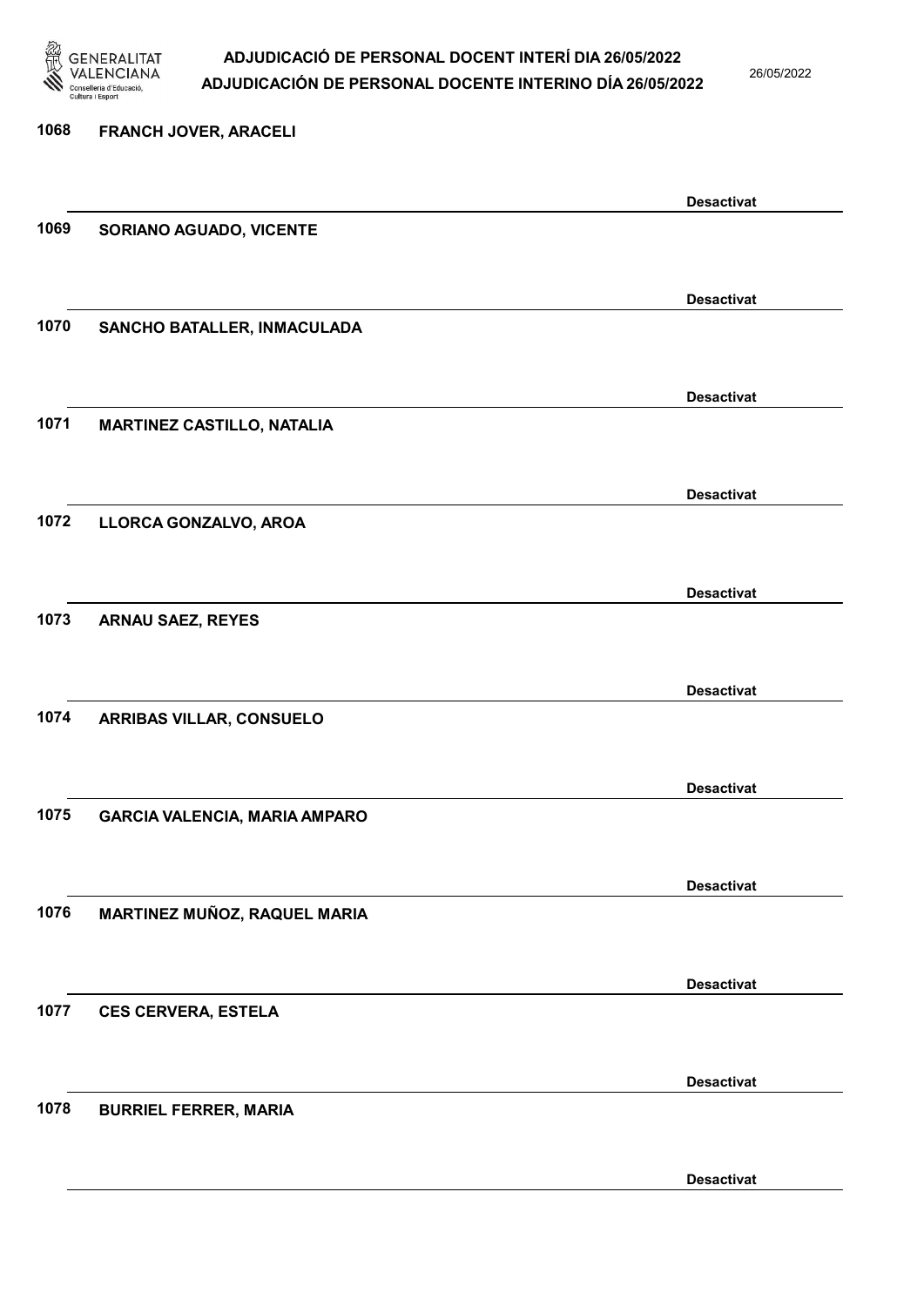

26/05/2022

Desactivat

# 1079 RAMON SERRANO, PAULA Desactivat 1080 SERRANO CUQUERELLA, MARIA Desactivat 1081 SANCHEZ SANCHEZ, BRISA Desactivat 1082 MARTINEZ GONZALEZ, RAQUEL Desactivat 1083 OLMOS GARDEY, PAULA Desactivat 1084 PILES NAVARRO, SANDRA Desactivat 1085 PAÑOS PEREA, ANDREA Desactivat 1086 SORIANO SORO, SANDRA Desactivat 1087 GIL BOSCA, ANDREA Desactivat 1088 TOMAS PARRILLA, NEREA Desactivat 1089 CARRETERO DE CARA, ESTIBALIZ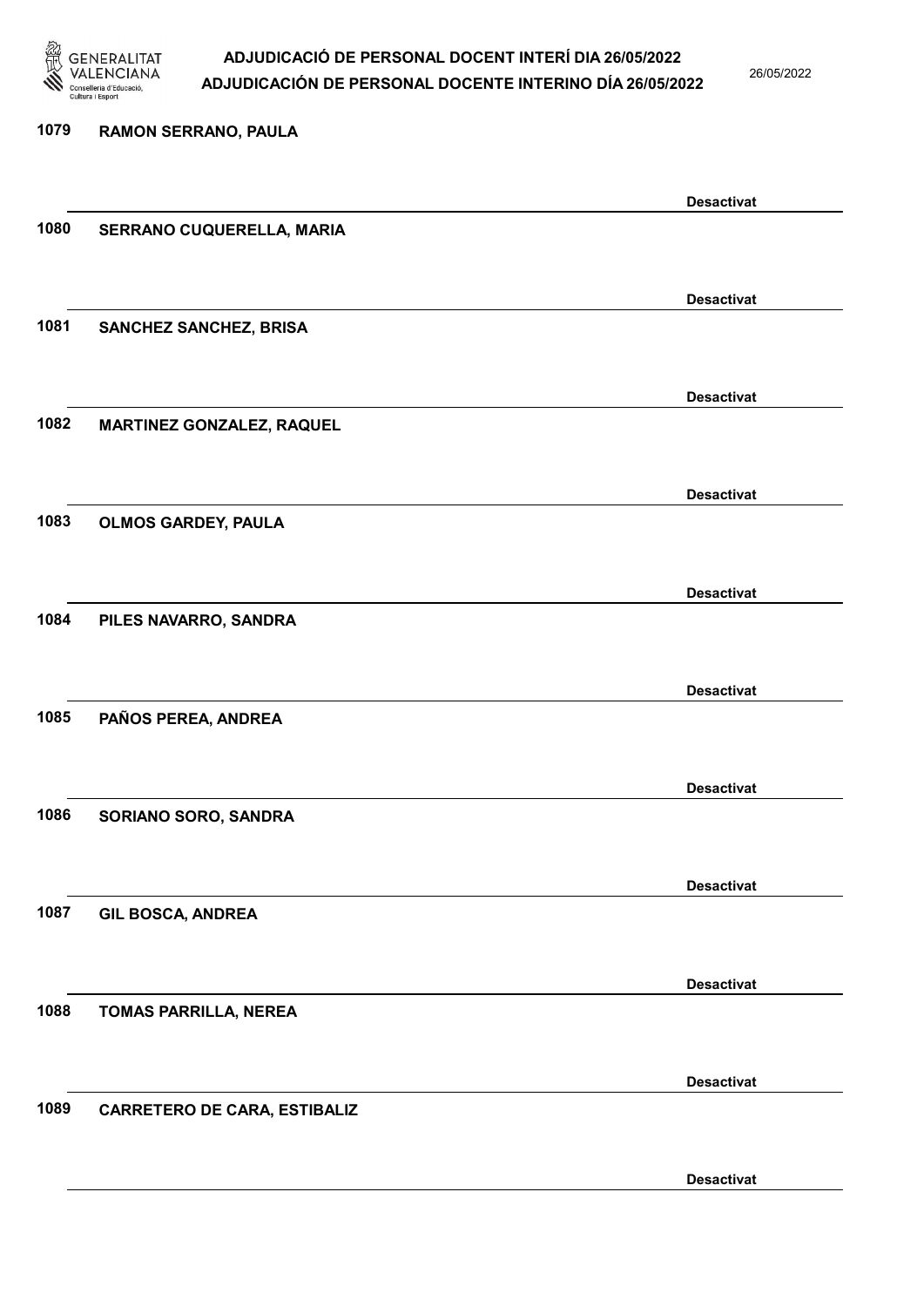

26/05/2022

# 1090 CATALA FERRIZ, ANA ALICIA Desactivat 1091 MOYA GARRIDO, LIDIA Desactivat 1092 VILANOVA LUNA, ALEXANDRA Desactivat 1093 BRUIXOLA CHIRIVELLA, ESTHER Desactivat 1094 ARENAS LOBATO, NOELIA Desactivat 1095 BRACELI BEJERANO, ANDREA DE LAS NIEVES Desactivat 1096 FERRUS BAYARRI, JANA Desactivat 1097 LOPEZ GOMEZ, ALBA MARIA Desactivat 1098 BUIGUES IRANZO, ANA MIREIA Desactivat 1099 HERRERA GONZALEZ, BELEN Desactivat 1100 TORRIJOS LLACER, CRISTINA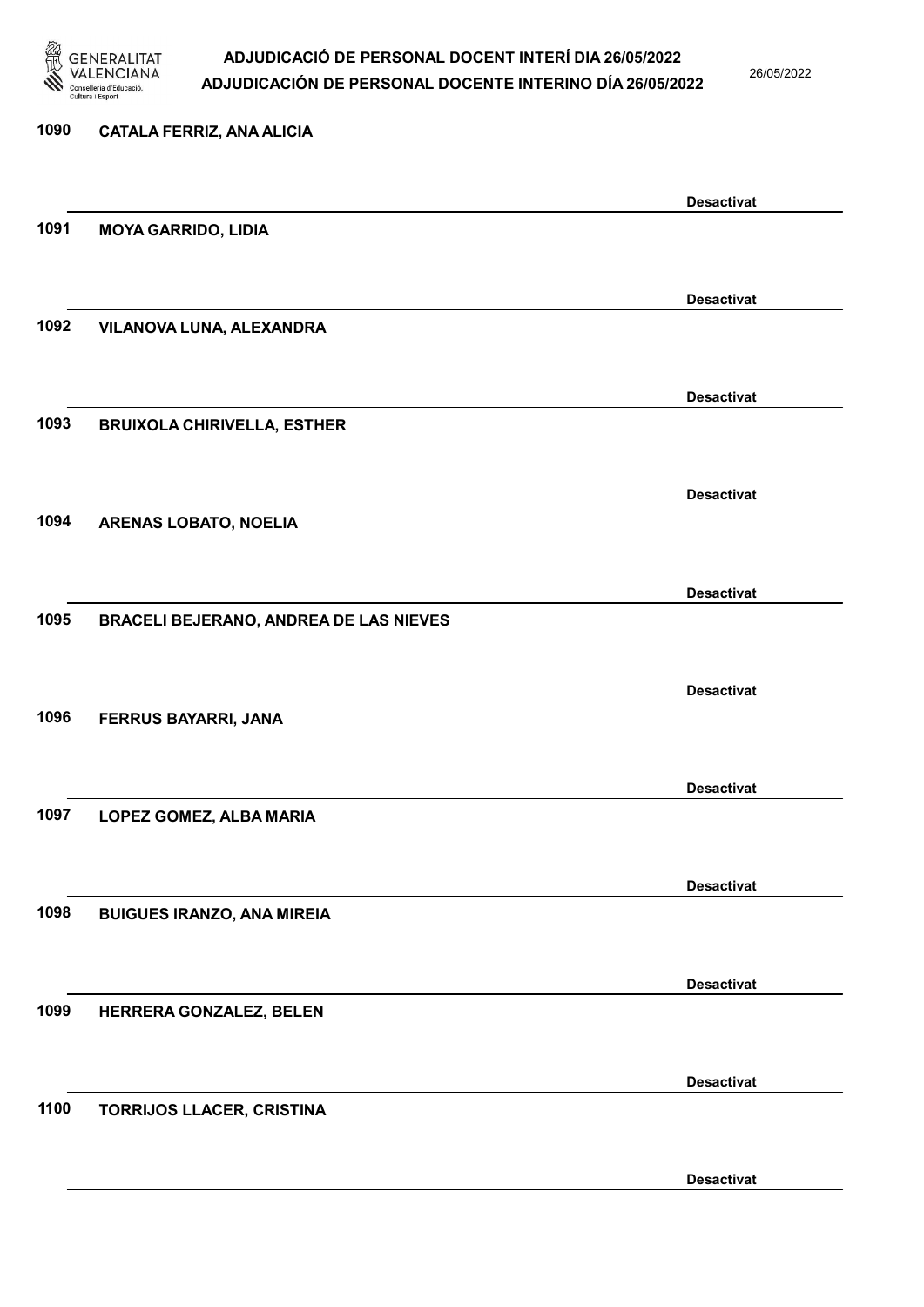

26/05/2022

# 1101 FERNANDEZ CABRERA, ROSALIA Desactivat 1102 CALABUIG SIGNES, MARINA Desactivat 1103 LOPEZ PEREZ, MIRIAM Desactivat 1104 SALINAS MAÑEZ, EVA Desactivat 1105 MARTINEZ CANTOS, CAROLINA Ha participat 1106 MURCIA TARRAGA, ANGELA Desactivat 1107 VILA ALFARO, AITOR Desactivat 1108 LLORET CUCARELLA, ANNA Desactivat 1109 COTANDA ROSELLO, DESAMPARADOS Desactivat 1110 YRAZUSTA MOLINA, PAULA Desactivat 1111 CAMPILLO GALLEGO, SUSANA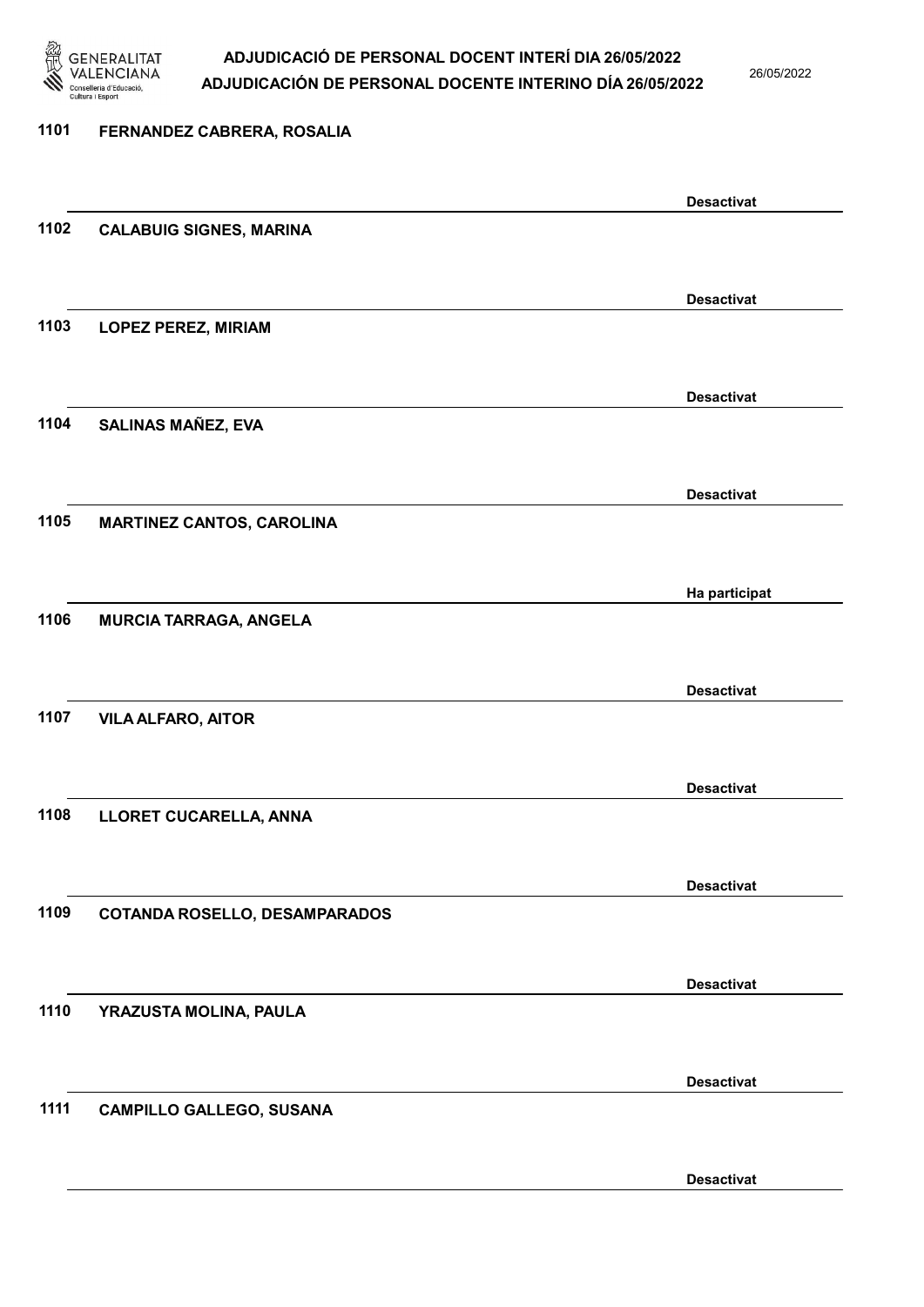

26/05/2022

#### 1112 GOMEZ ALMODOVAR, INMACULADA

|      |                                   | <b>Desactivat</b> |
|------|-----------------------------------|-------------------|
| 1113 | <b>GARCIA VALERO, NURIA</b>       |                   |
|      |                                   |                   |
|      |                                   | <b>Desactivat</b> |
| 1114 | <b>MARCHANTE LORENTE, DAVINIA</b> |                   |
|      |                                   |                   |
|      |                                   |                   |
|      |                                   | <b>Desactivat</b> |
| 1115 | <b>GARCIA MARTIN, SANDRA</b>      |                   |
|      |                                   |                   |
|      |                                   | <b>Desactivat</b> |
| 1116 | LOPEZ LOPEZ, LAURA                |                   |
|      |                                   |                   |
|      |                                   |                   |
|      |                                   | Ha participat     |
| 1117 | <b>MONTON SANCHEZ, JAVIER</b>     |                   |
|      |                                   |                   |
|      |                                   | <b>Desactivat</b> |
| 1118 | <b>ARBONA PICOT, EVA</b>          |                   |
|      |                                   |                   |
|      |                                   | <b>Desactivat</b> |
| 1119 | PARREÑO GIMENEZ, ISABEL           |                   |
|      |                                   |                   |
|      |                                   |                   |
|      |                                   | <b>Desactivat</b> |
| 1120 | <b>CARCELES GARCIA, MARTA</b>     |                   |
|      |                                   |                   |
|      |                                   | <b>Desactivat</b> |
| 1121 | <b>GARCIA ESPINAR, CRISTINA</b>   |                   |
|      |                                   |                   |
|      |                                   |                   |
|      |                                   | <b>Desactivat</b> |
| 1122 | <b>MOLINA BOX, ESTEFANIA</b>      |                   |
|      |                                   |                   |
|      |                                   | <b>Desactivat</b> |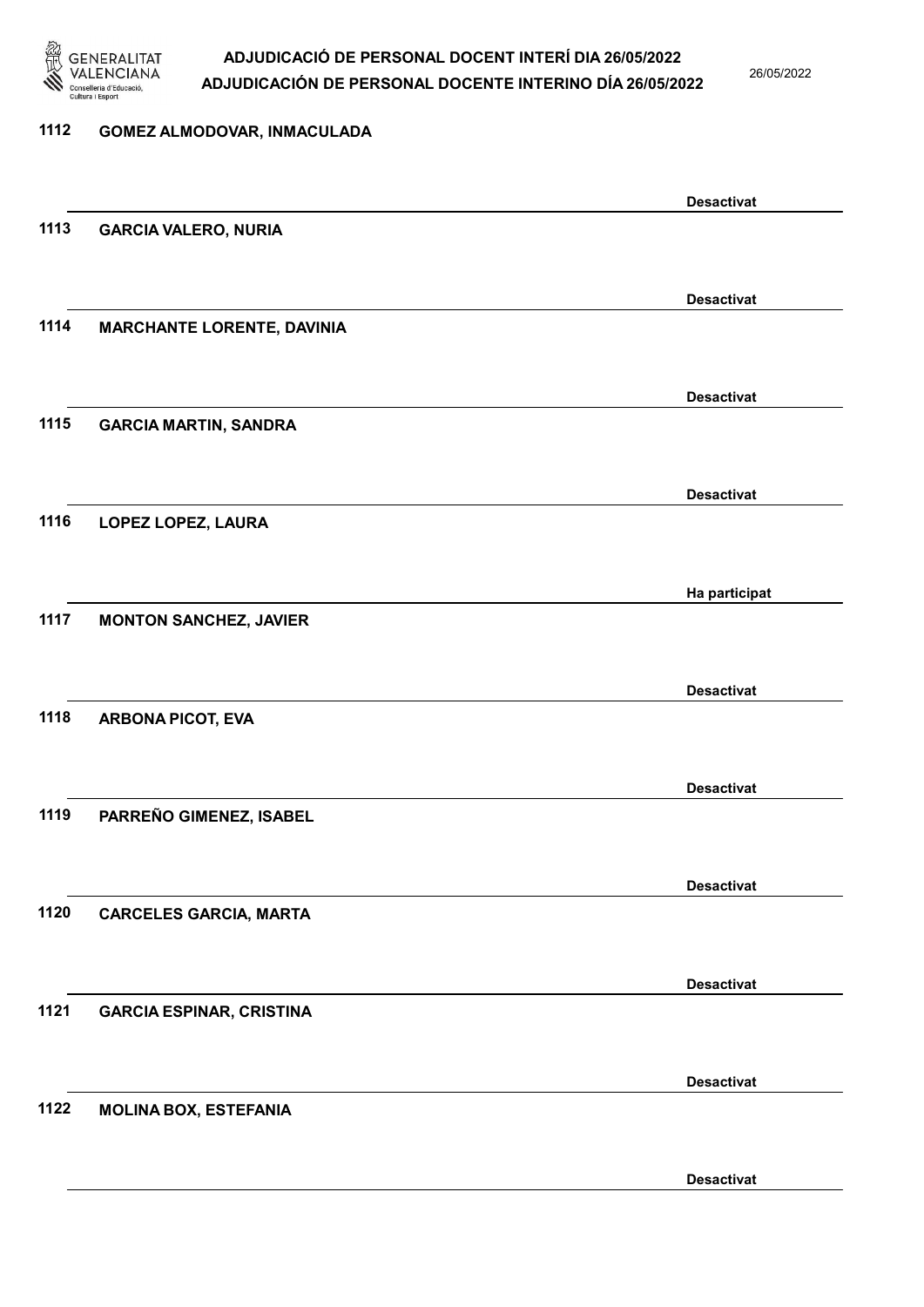

26/05/2022

| 1123 | HERNANDIS LATORRE, ITZIAR            |                   |
|------|--------------------------------------|-------------------|
|      |                                      | <b>Desactivat</b> |
| 1124 | ROCHINA ASTORGA, CRISTINA            |                   |
|      |                                      | <b>Desactivat</b> |
| 1125 | <b>GARCIA MUÑOZ, GERARDO</b>         |                   |
|      |                                      | <b>Desactivat</b> |
| 1126 | FERRER TUR, MARIA AMPARO             |                   |
|      |                                      | <b>Desactivat</b> |
| 1127 | ALONSO EGEA, INMACULADA              |                   |
|      |                                      | <b>Desactivat</b> |
| 1128 | SISTERNAS CERVERA, MARIA REYES       |                   |
|      |                                      | <b>Desactivat</b> |
| 1129 | HARO GODOY, MARIA DE LOS ANGELES     |                   |
|      |                                      | <b>Desactivat</b> |
| 1130 | <b>MOYA GOMEZ, IGNACIO</b>           |                   |
|      |                                      | <b>Desactivat</b> |
| 1131 | <b>GAMEZ NARANJO, FRANCISCO JOSE</b> |                   |
|      |                                      | <b>Desactivat</b> |
| 1132 | <b>MARQUEZ LOPEZ, ANA</b>            |                   |
|      |                                      | <b>Desactivat</b> |
| 1133 | MUÑOZ GONZALEZ, MARIA FUENSANTA      |                   |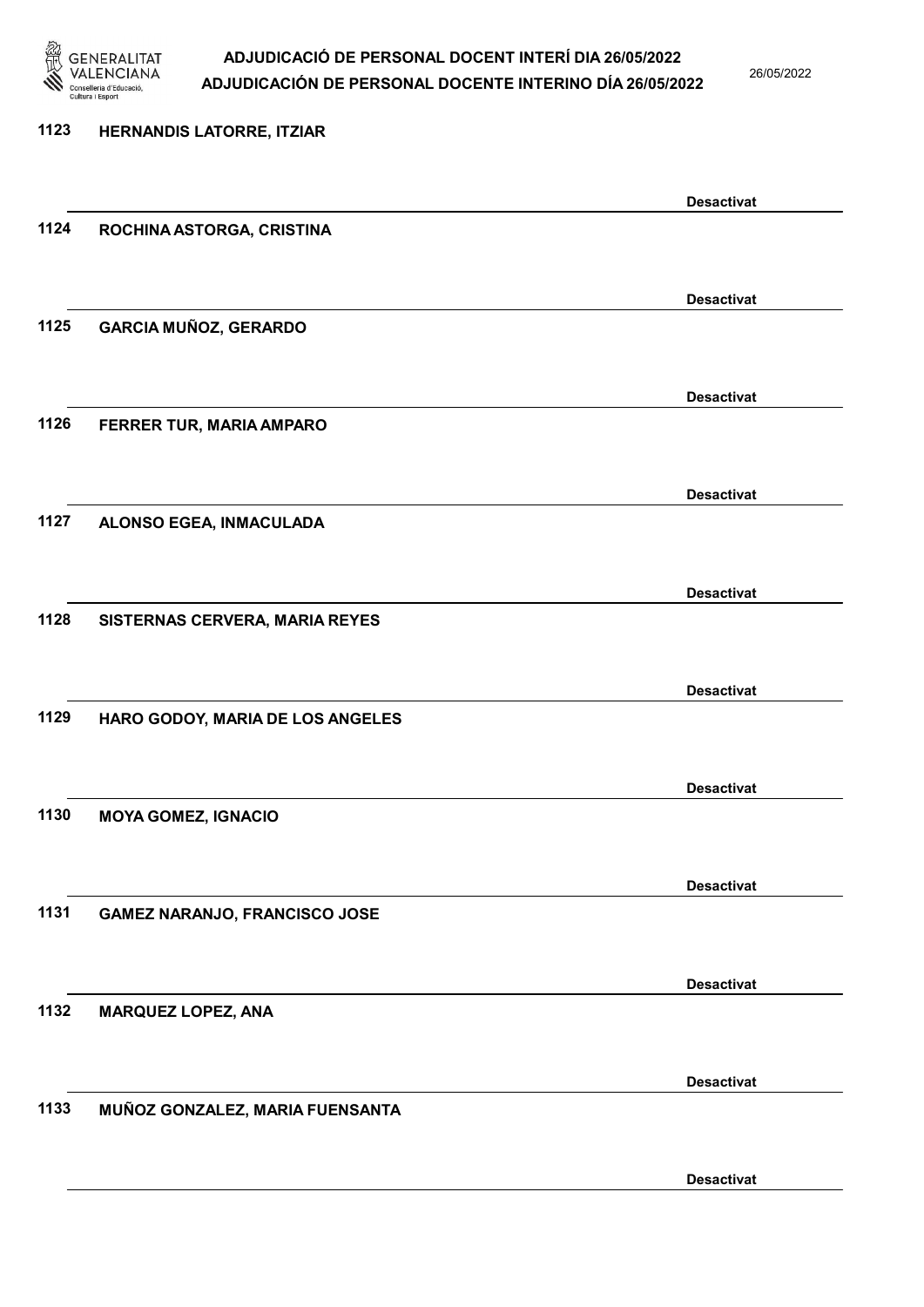

26/05/2022

Desactivat

# 1134 RONCHERA URQUIZU, MAR Desactivat 1135 CARRIO RUEDA, MARINA Desactivat 1136 TORRES MARTI, GEMA Desactivat 1137 MORENO VALVERDE, ANA BELEN Desactivat 1138 GIL MARTINEZ, LORENA Desactivat 1139 MAÑEZ DOMINGUEZ, MIRIAM Desactivat 1140 LOPEZ PIERA, SERGIO Desactivat 1141 GOMEZ MORENO, CRISTINA Desactivat 1142 RAMOS VILLAESCUSA, RAQUEL Desactivat 1143 SANTIAGO CARAME, MONTSERRAT Desactivat 1144 LORENTE MORENO, ANNA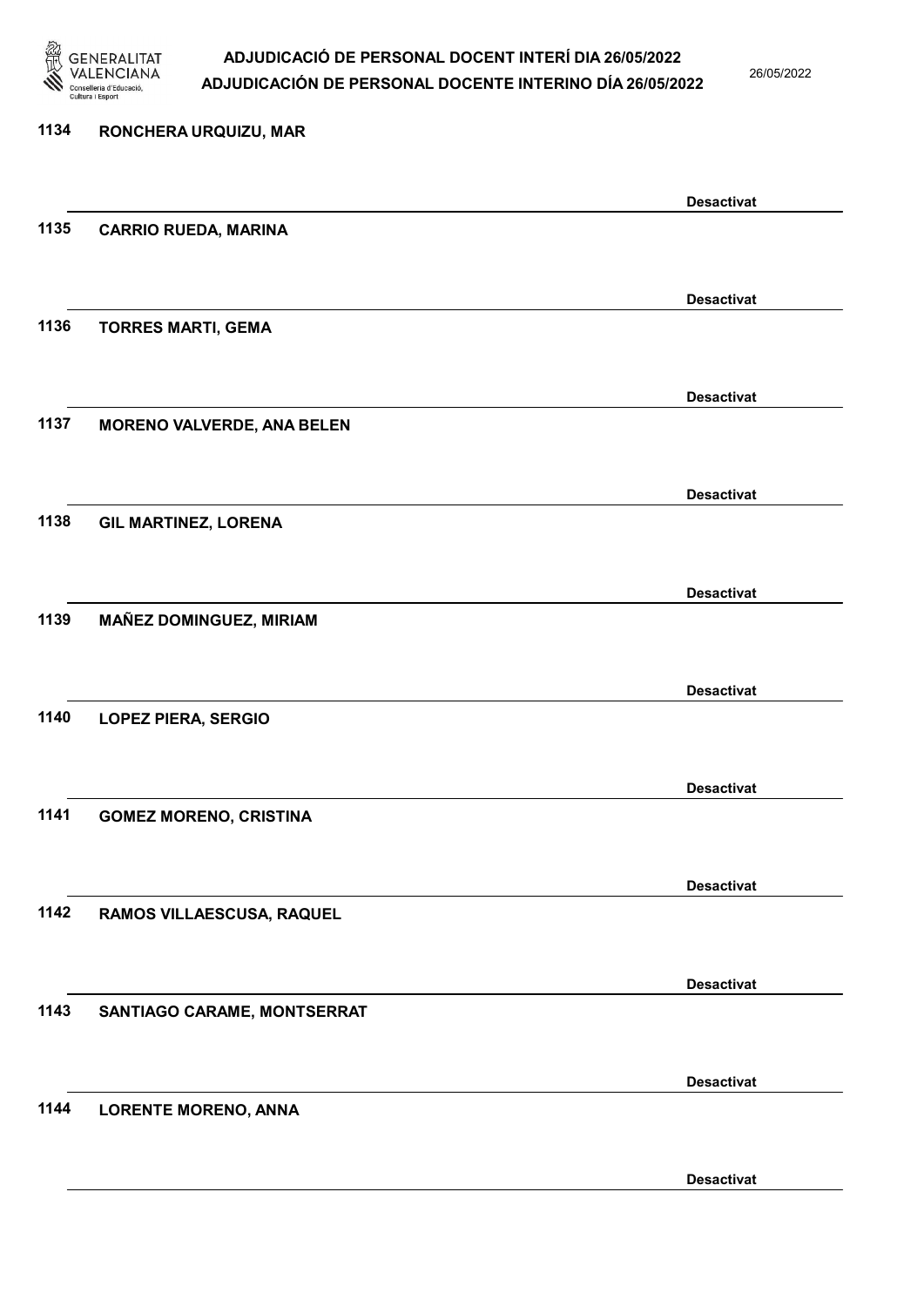

26/05/2022

#### 1145 DELGADO MASEGOSA, FRANCISCO MANUEL

|      |                                        | <b>Desactivat</b> |
|------|----------------------------------------|-------------------|
| 1146 | <b>EPILA RUIZ, NURIA</b>               |                   |
|      |                                        |                   |
|      |                                        | <b>Desactivat</b> |
| 1147 | COBO MARTINEZ, JOANA MARIA             |                   |
|      |                                        |                   |
|      |                                        |                   |
|      |                                        | <b>Desactivat</b> |
| 1148 | <b>MONTESINOS PINA, SARA</b>           |                   |
|      |                                        |                   |
|      |                                        | <b>Desactivat</b> |
| 1149 | <b>MENDEZ VERCHER, CRISTINA ISABEL</b> |                   |
|      |                                        |                   |
|      |                                        |                   |
|      |                                        | <b>Desactivat</b> |
| 1150 | ANTOLINOS LAHUERTA, MARINA             |                   |
|      |                                        |                   |
|      |                                        | <b>Desactivat</b> |
| 1151 | <b>ESCRIBANO SERRANO, GLORIA</b>       |                   |
|      |                                        |                   |
|      |                                        | <b>Desactivat</b> |
| 1152 | NUÑEZ VIVES, SANDRA                    |                   |
|      |                                        |                   |
|      |                                        |                   |
|      |                                        | <b>Desactivat</b> |
| 1153 | <b>BENITO SANCHEZ, MIRYAM</b>          |                   |
|      |                                        |                   |
|      |                                        | <b>Desactivat</b> |
| 1154 | <b>MARTI ISACH, NEUS</b>               |                   |
|      |                                        |                   |
|      |                                        |                   |
|      |                                        | <b>Desactivat</b> |
| 1155 | PASTOR BEVIA, NEREA                    |                   |
|      |                                        |                   |
|      |                                        | <b>Desactivat</b> |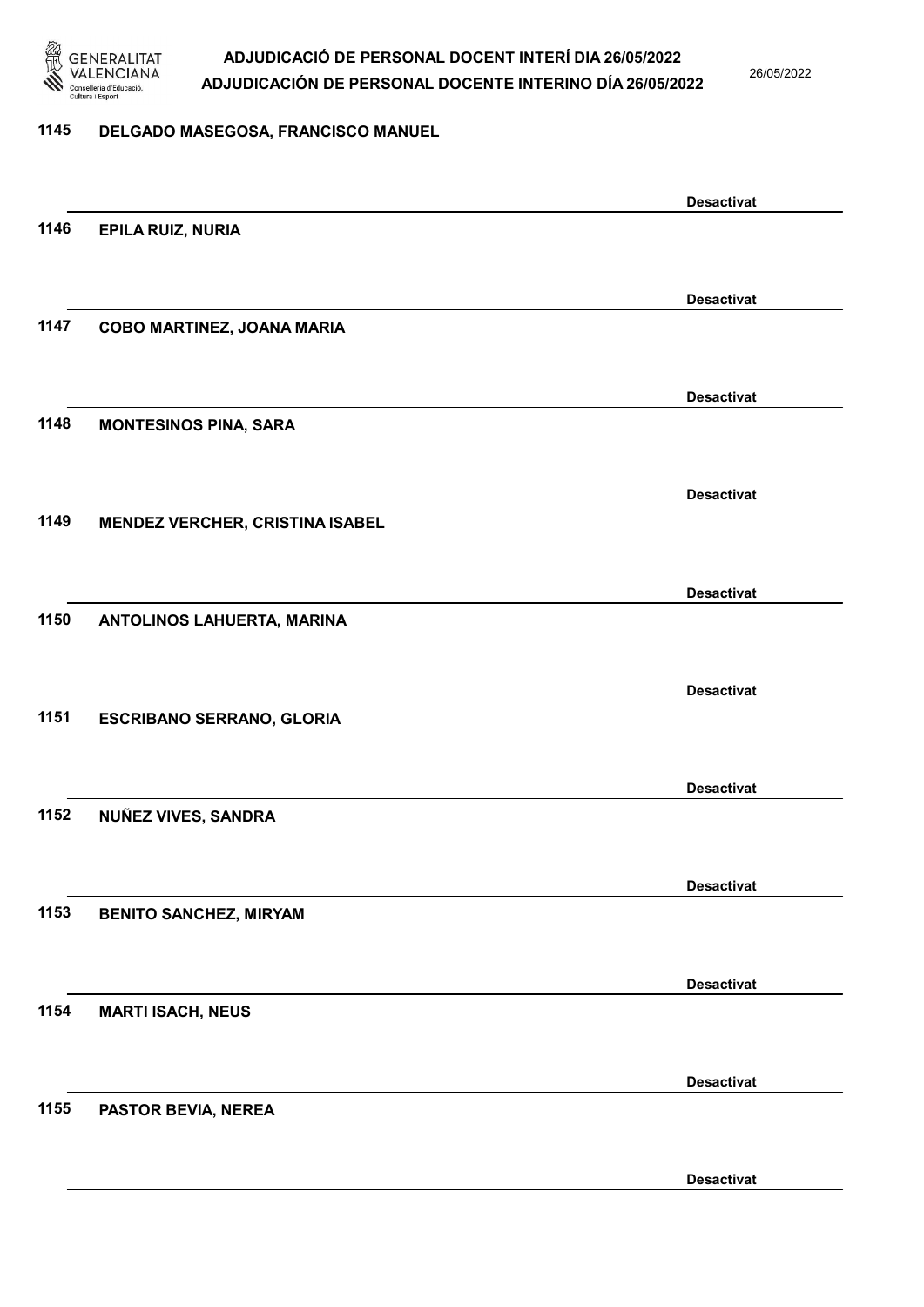

26/05/2022

### 1156 CARDONA VELEZ, CRISTINA Desactivat 1157 RIOS PLAZA, MARIA DEL CARMEN Desactivat 1158 SANCHEZ SERVER, MARTA Desactivat 1159 MARTINEZ CARBONERES, LOURDES Desactivat 1160 LURBE BATALLER, ESTEFANIA Desactivat 1161 GARCIA FRANCES, EVA Desactivat 1162 FERRER CARVAJAL, JOAN ANDREU Desactivat 1163 ORTEGA MATEU, JORDI Desactivat 1164 PEIRO CLIMENT, ANNA Desactivat 1165 FLOR SANCHEZ, SARA Desactivat 1166 CANDEL CONTELL, MARIA ELVIRA Ha participat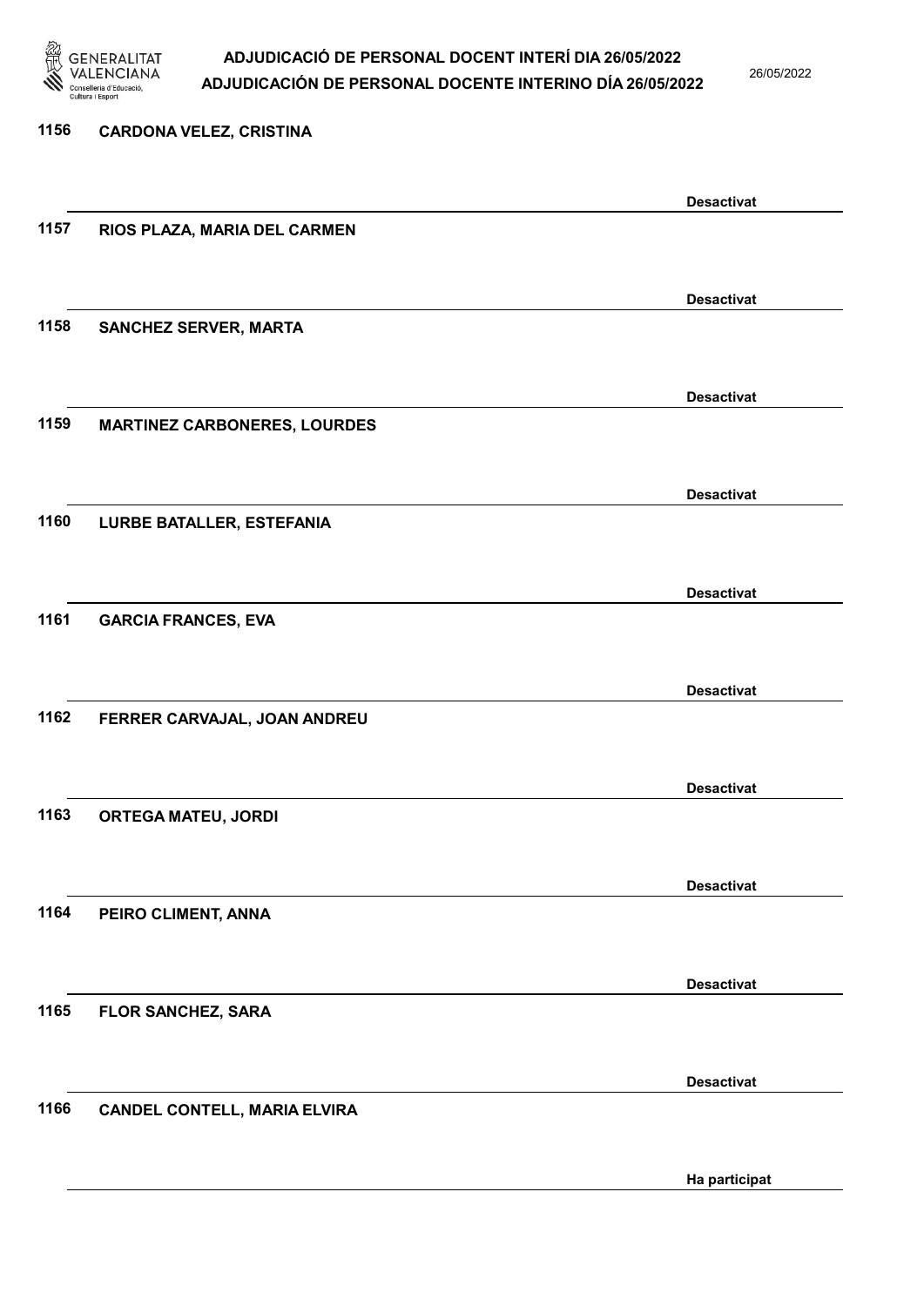

26/05/2022

#### 1167 LLAVATA GALLACH, LARA

|      |                                 | <b>Desactivat</b> |
|------|---------------------------------|-------------------|
| 1168 | <b>MONTELL BATALLER, RAQUEL</b> |                   |
|      |                                 |                   |
|      |                                 |                   |
| 1169 | TALENS LLINARES, CLARA          | Ha participat     |
|      |                                 |                   |
|      |                                 |                   |
|      |                                 | <b>Desactivat</b> |
| 1170 | RUIZ MARÍN, MARÍA JESÚS         |                   |
|      |                                 |                   |
|      |                                 | <b>Desactivat</b> |
| 1171 | <b>GAS VALOIS, AITANA</b>       |                   |
|      |                                 |                   |
|      |                                 |                   |
|      |                                 | <b>Desactivat</b> |
| 1172 | <b>COLOMINA JUAN, TERESA</b>    |                   |
|      |                                 |                   |
|      |                                 | Ha participat     |
| 1173 | FERRANDIS ABEL, SALVADOR        |                   |
|      |                                 |                   |
|      |                                 |                   |
| 1174 |                                 | <b>Desactivat</b> |
|      | SANCHEZ MOLTO, JOAQUIN          |                   |
|      |                                 |                   |
|      |                                 | Ha participat     |
| 1175 | <b>MOLINA FERNANDEZ, MARTA</b>  |                   |
|      |                                 |                   |
|      |                                 | <b>Desactivat</b> |
| 1176 | RENART ROSELL, ADRIANA          |                   |
|      |                                 |                   |
|      |                                 |                   |
|      |                                 | <b>Desactivat</b> |
| 1177 | MUÑOZ MARTI, FRANCISCO JAVIER   |                   |
|      |                                 |                   |
|      |                                 | <b>Desactivat</b> |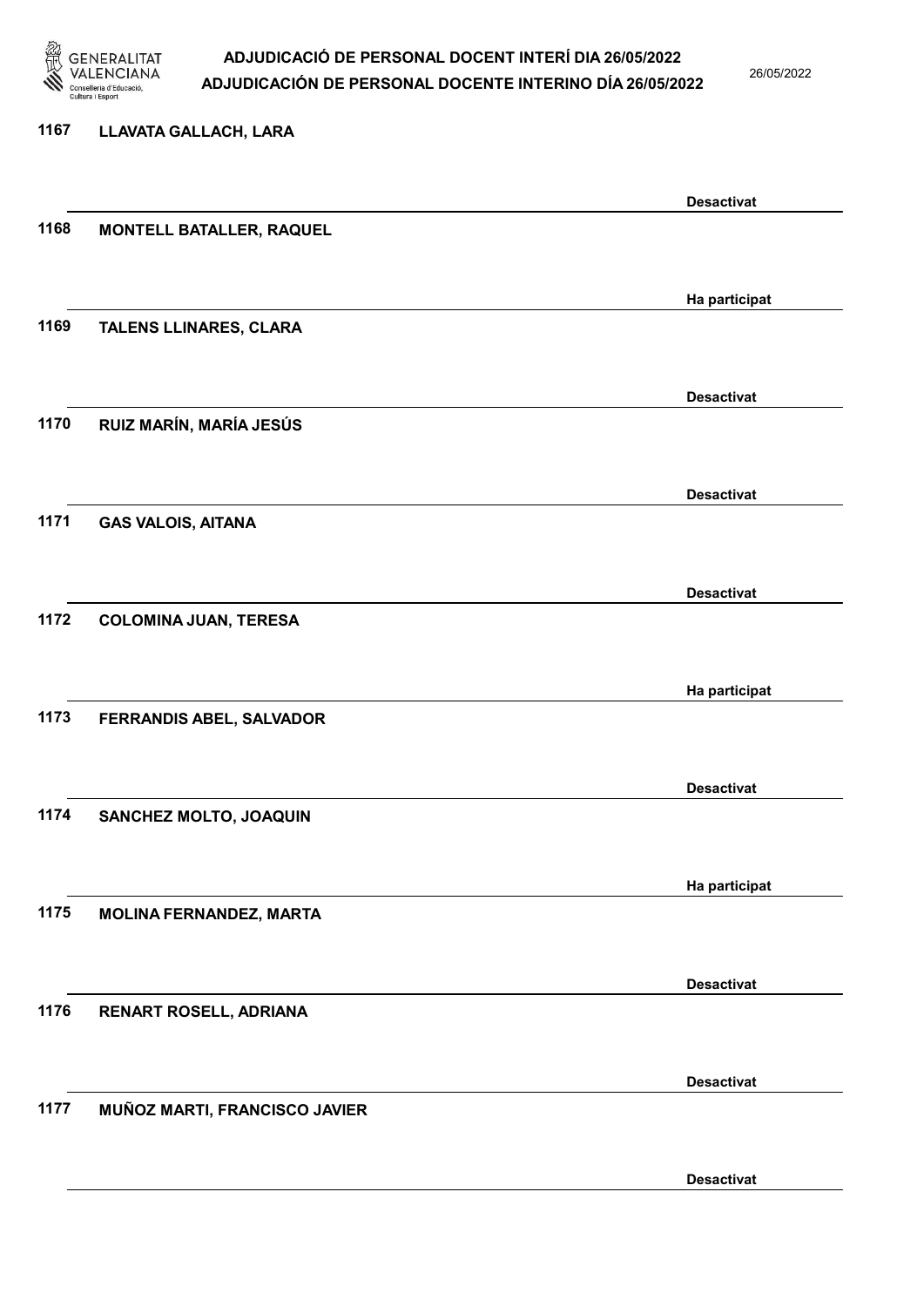

26/05/2022

Desactivat

# 1178 MARTIN LOPEZ, SARA Desactivat 1179 MARTINEZ JEMES, BARBARA Desactivat 1180 MARTINEZ ALBERT, BEATRIZ Desactivat 1181 MACIAN PEREZ, ANDREA Desactivat 1182 GARCIA GARCIA, VICENTE DAVID Desactivat 1183 BELDA CALABUIG, LAURA Ha participat 1184 MARTINEZ GADEA, JOSE Desactivat 1185 MARTINEZ MULLOR, JOSE Desactivat 1186 ZABALA BERGANZA, CAROLINA PILAR Desactivat 1187 ABAD BOSCA, MARTA LEONOR Desactivat 1188 SANFELIX SANCHO, JOSEP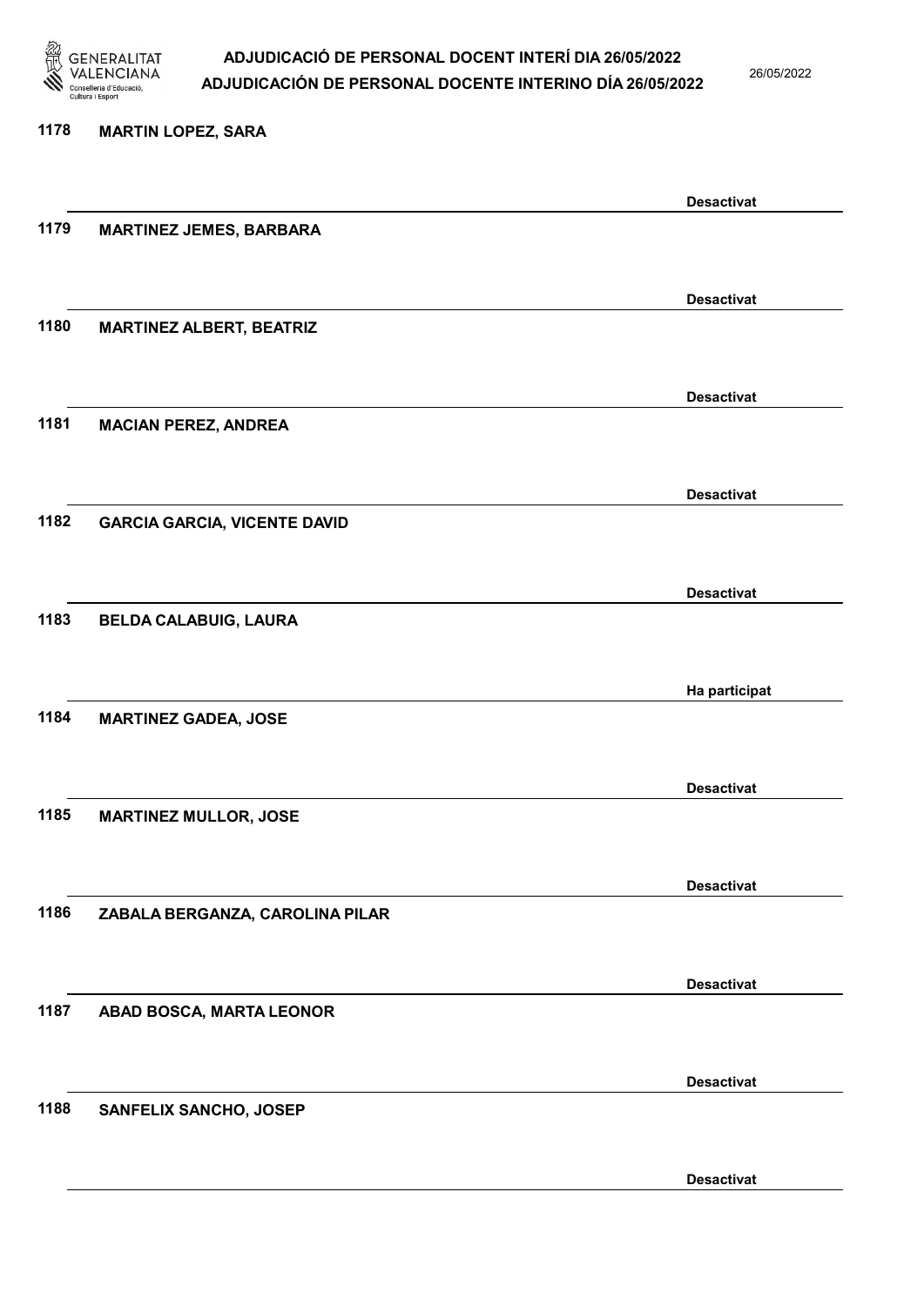

26/05/2022

Desactivat

# 1189 BEAS SALVADOR, NURIA Desactivat 1190 COLMENERO JIMENEZ, MARTA Desactivat 1191 HERNANDEZ MOLINA, CARLA Desactivat 1192 IZQUIERDO JUAN, CELESTE Desactivat 1193 BOSCH ROBLES, BELEN Desactivat 1194 GARCIA TORRES, ANAIS Desactivat 1195 BROTONS PEREZ, ANA Desactivat 1196 UGEDA PEREZ, RUT Desactivat 1197 BORI MURGUI, MARIA JOSE Desactivat 1198 GIL PERETO, SARA Desactivat 1199 RODRIGUEZ GOMEZ, MARTA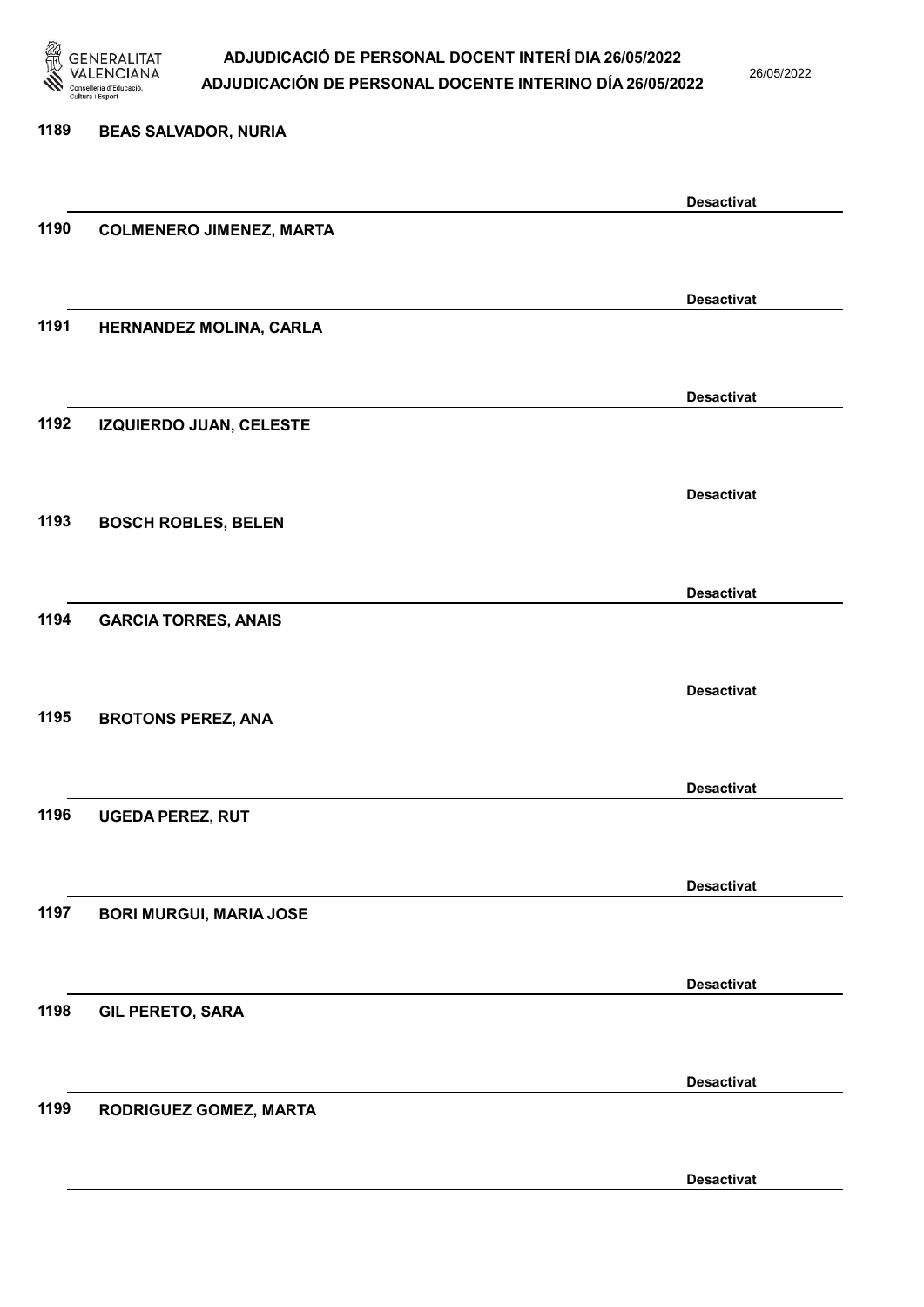

26/05/2022

# 1200 ARROYO MEDINA, ITZIAR Desactivat 1201 SEGURA BERESALUCE, MARIA Desactivat 1202 CARRILERO DIAZ, ALICIA Desactivat 1203 CANTOS SOLAZ, FRANCISCO PEDRO Desactivat 1204 HERRERA ABAD, PATRICIA Desactivat 1205 GABARDA VEINTIMILLA, MARIA Desactivat 1206 FERNANDEZ MASCARELL, MIGUEL ANGEL Desactivat 1207 SANCHEZ PINEDA, BRAULIO Desactivat 1208 PASTOR LAGUNA, ROCIO Desactivat 1209 VICENTE HIDALGO, ROSA MARIA Desactivat 1210 ZURIAGA BALAGUER, ALBA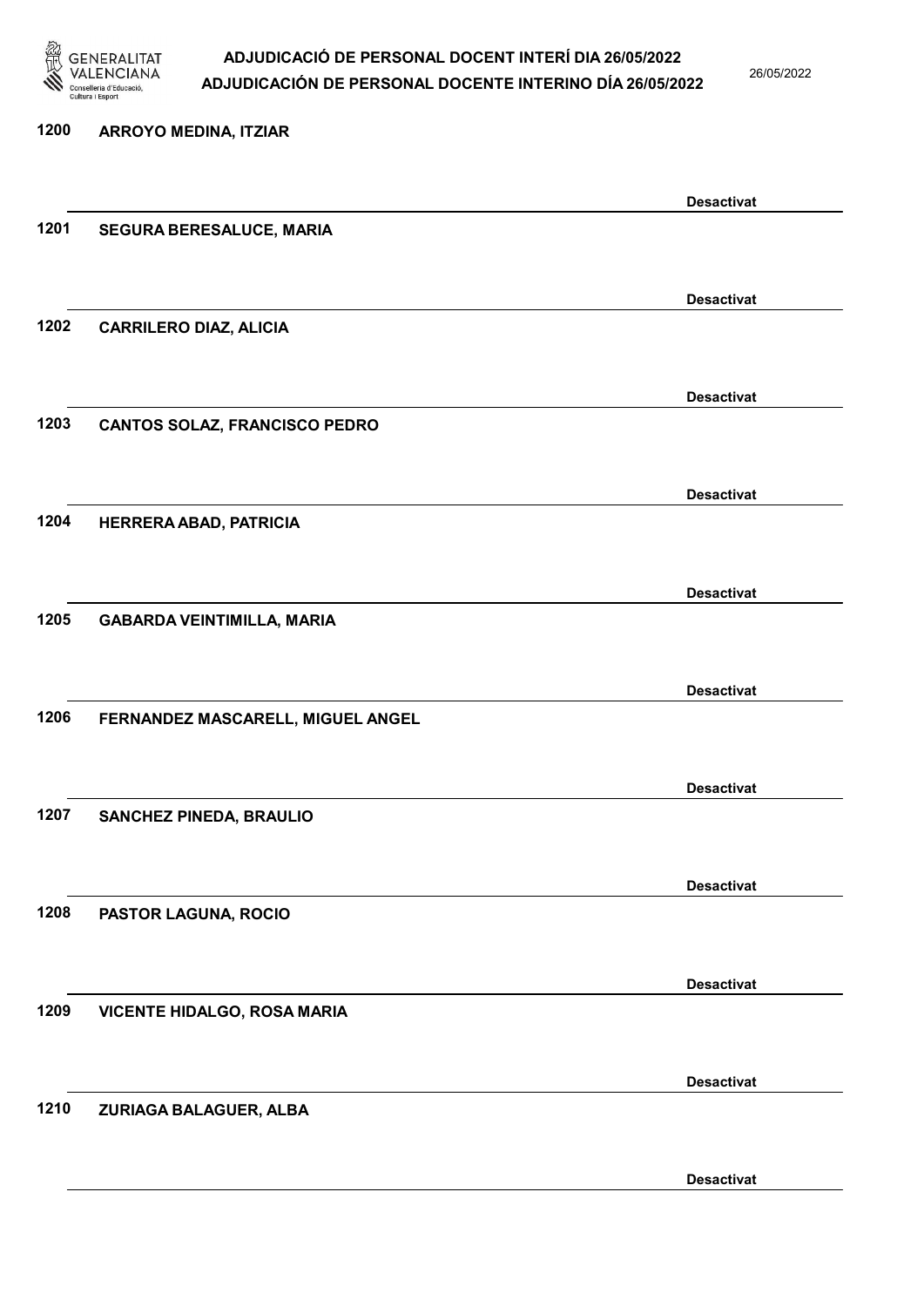

26/05/2022

Desactivat

1211 BIELSA ROLDAN, RAQUEL Desactivat 1212 YAÑEZ MONEDERO, MARIA AMPARO Desactivat 1213 BERENGUER PARREÑO, AILEEN Desactivat 1214 MILITARU, OANA TATIANA Desactivat 1215 NOFUENTES MONTES, PURIFICACION MARIA Desactivat 1216 OÑATE JIMENEZ, ESTHER Desactivat 1217 PASCUAL VICEDO, MIRIAM Desactivat 1218 GODOY MORALES, Mª JOSE Desactivat 1219 GARCIA RODRIGUEZ, ANA MARIA Desactivat 1220 PELLICER MARQUES, MARIA DEL PILAR Desactivat 1221 COTANDA MONTANER, PILAR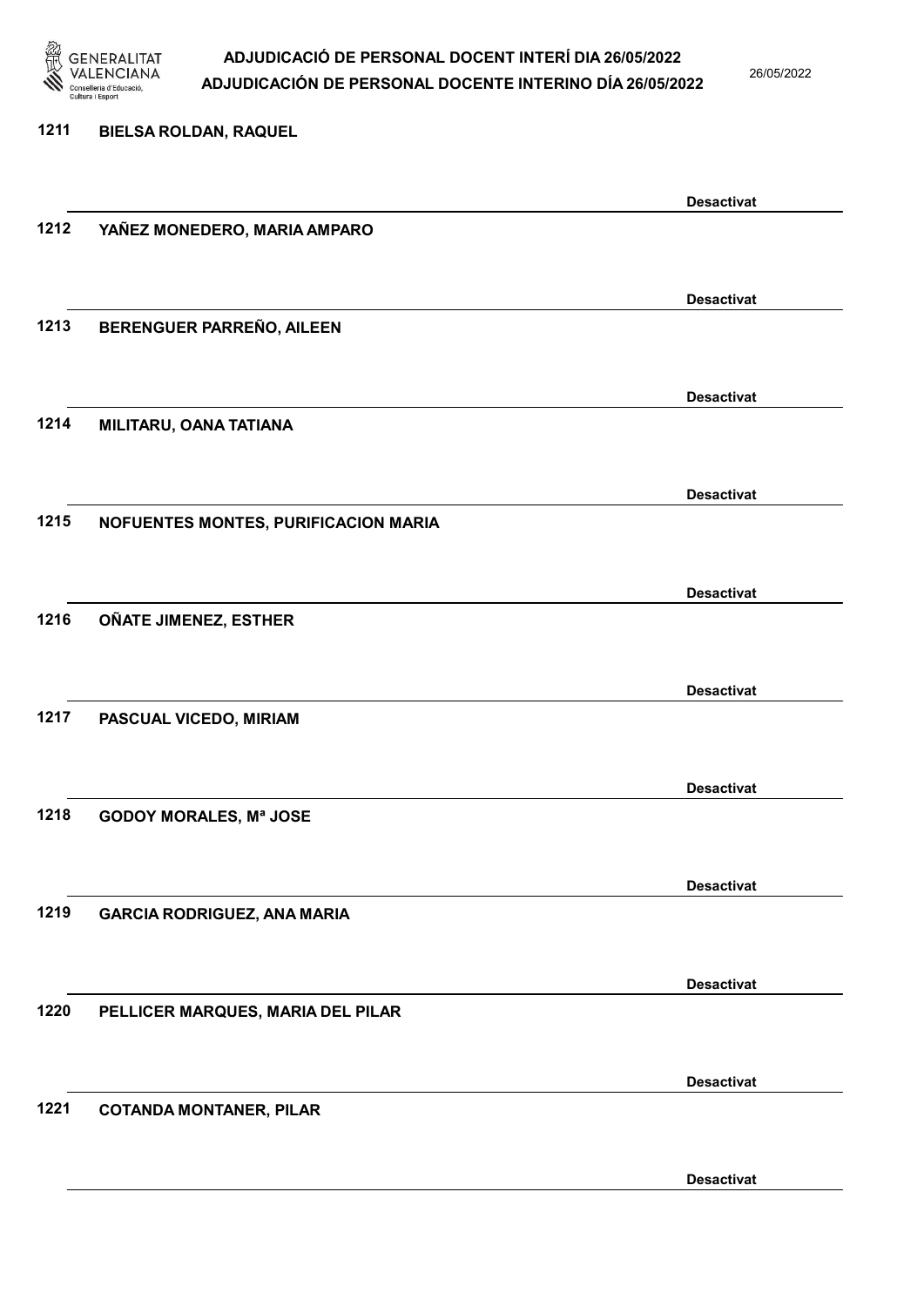

26/05/2022

Desactivat

# 1222 PASAMONTES HIGUERAS, SAUL Desactivat 1223 NAVALON CAMARASA, JORGE Desactivat 1224 CANO TORRECILLA, MARIA ISABEL Desactivat 1225 CARRASCO MORALES, LAURA Desactivat 1226 MAHIQUES MIÑANA, TANIA Desactivat 1227 RODENAS PORRIÑO, ALEXANDRA Desactivat 1228 POVEDA IRLES, DANIEL Ha participat 1229 FERRER MORELLA, CRISTINA Desactivat 1230 FRANCO COMPANY, SARA Desactivat 1231 TORRIJOS VIVES, ROSA Desactivat 1232 ANTON LOZANO, RAQUEL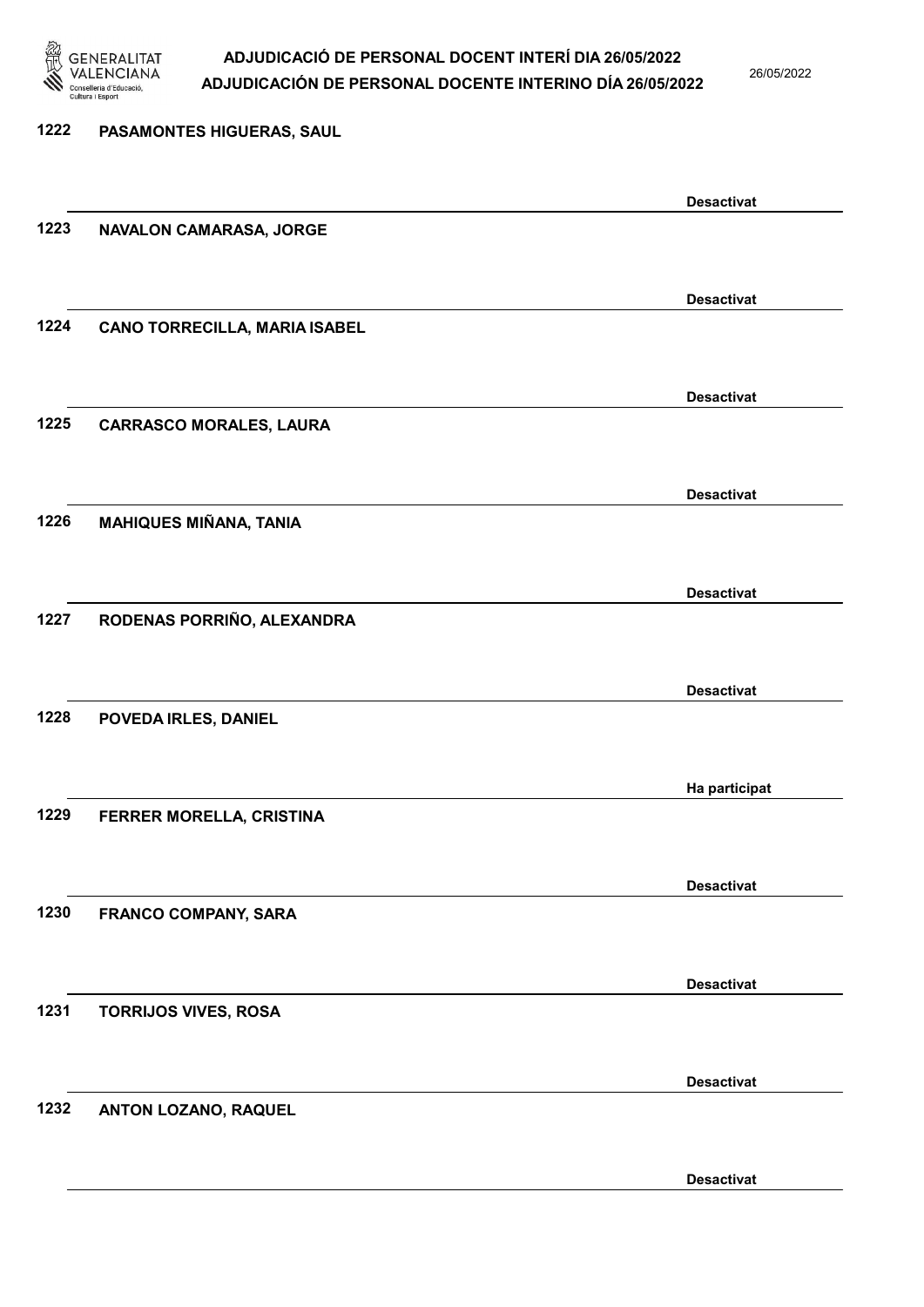

26/05/2022

Desactivat

# 1233 MARTI SEMPERE, TERESA Desactivat 1234 XALER MARIN, MIRIAM Desactivat 1235 COUÑAGO MARTIN, JONATAN Desactivat 1236 TORREGROSA MORAGUES, LORENA Desactivat 1237 SANCHEZ URIOS, IVAN Desactivat 1238 FERRANDIS GARRIDO, INDARA MARIA Desactivat 1239 FRIAS GRANELL, EDGAR Desactivat 1240 MIRA JUAN, CARLA Desactivat 1241 MONTERDE LLORIA, LUCIA Desactivat 1242 ALIAGA MUNDO, LLEDO Ha participat 1243 CUBERTORER ROS, PAULA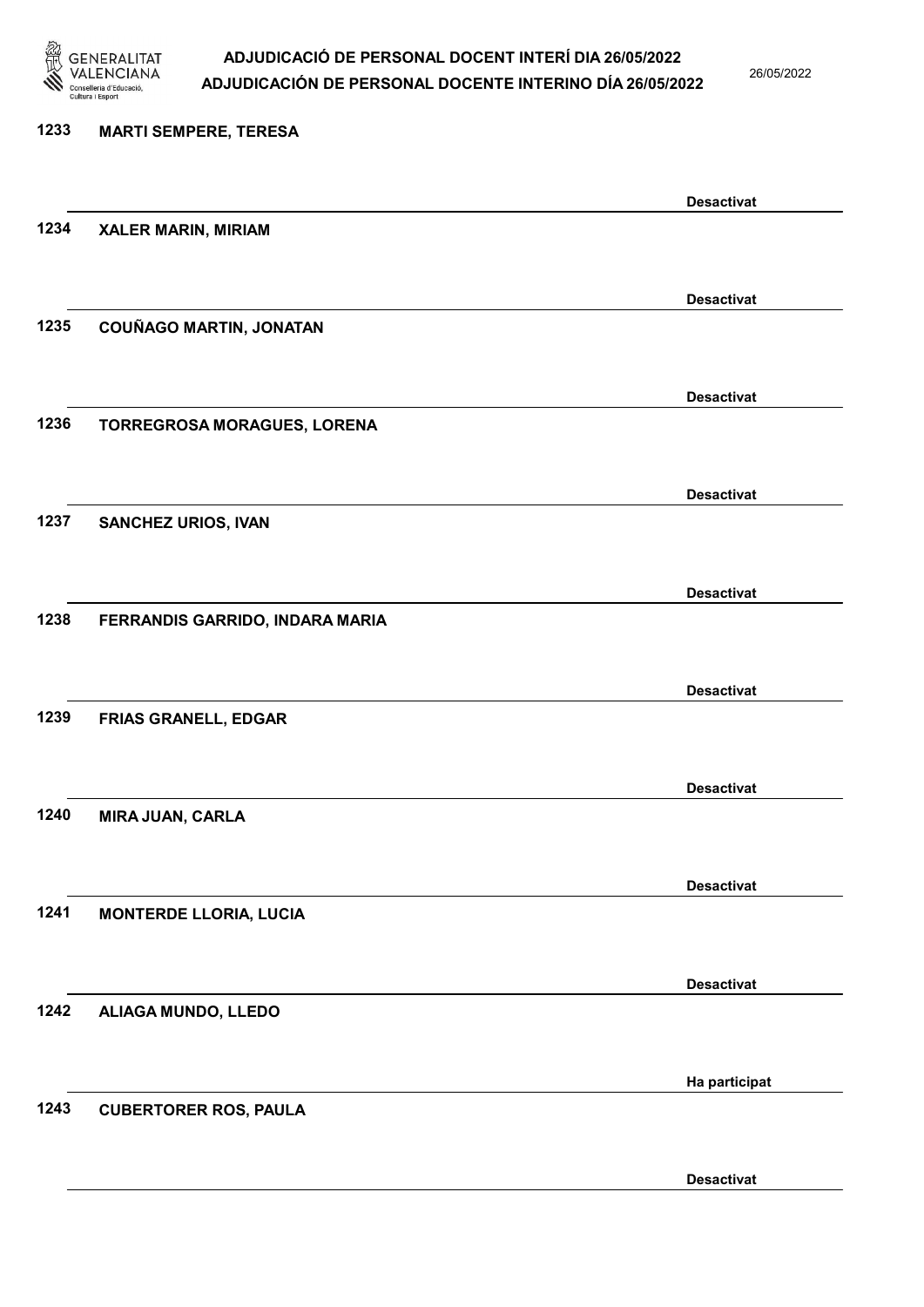

26/05/2022

## 1244 ROCAMORA ARAEZ, ANGELA Desactivat 1245 SAEZ FERRER, ADRIAN Desactivat 1246 SANCHEZ CABRERA, JUDIT MARIA Desactivat 1247 MARTINEZ ALARCON, GUILLERMO Desactivat 1248 NAVARRO NAVARRO, LUNA Desactivat 1249 PARDO PEDRON, ESTELA Desactivat 1250 URBAN QUILES, ANA MARIA Desactivat 1251 BELLOD BALLESTER, DANIEL Desactivat 1252 FERRANDO RODRIGUEZ, MARIA LUISA Desactivat 1253 PEREZ GARCIA, SHEILA Desactivat 1254 TEROL PASTOR, NATALIA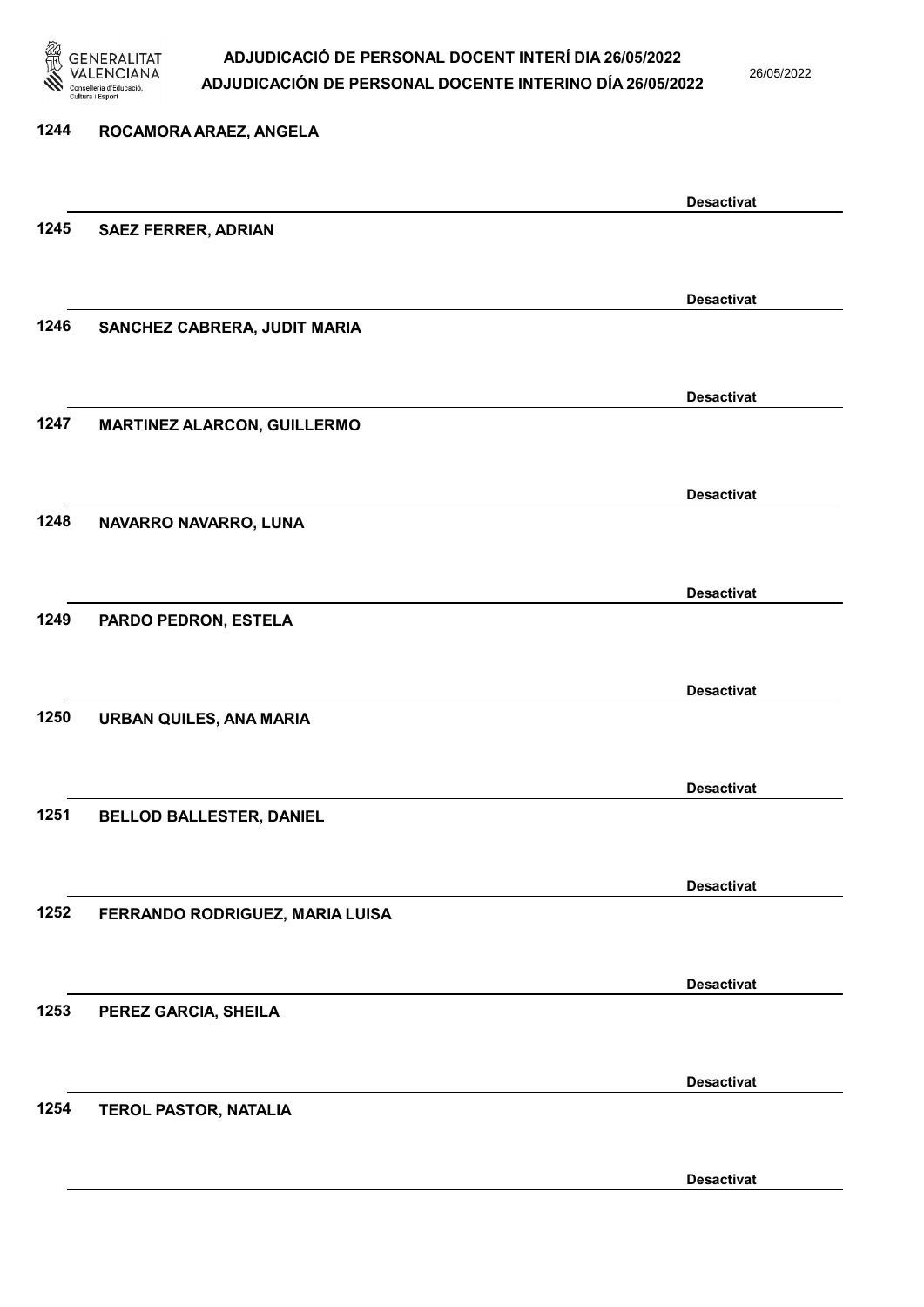

26/05/2022

Desactivat

# 1255 VALERO INIESTA, ROSA JULIA Desactivat 1256 DURA RAMETA, RAQUEL Desactivat 1257 SORIANO CLARAMONTE, PAULA Desactivat 1258 FRANCES CASTELLO, MARIA Desactivat 1259 SANFELIX RICHART, BALBINO Desactivat 1260 BARBA CANALES, CARLA Desactivat 1261 BELTRAN VILLA, ISABEL Desactivat 1262 ALEMAÑ MORELL, PAULA Desactivat 1263 GUISADO HARO, MARCOS Desactivat 1264 HURTADO MONGE, JUDIT Desactivat 1265 MARI LAUDER, MARIA VICTORIA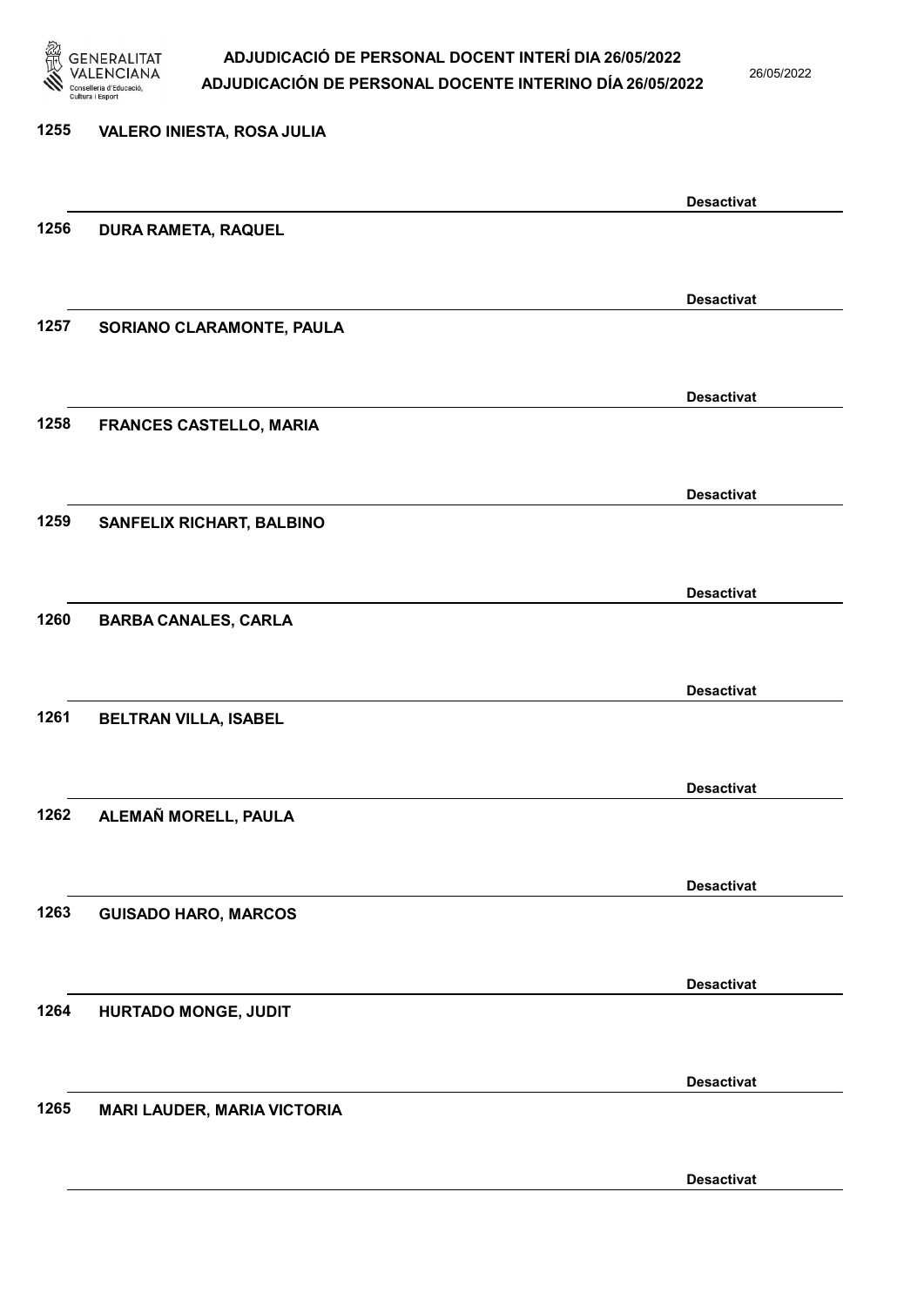

26/05/2022

### 1266 RAMIREZ PAREDES, ANA ESMERALDA

|      |                                  | <b>Desactivat</b> |
|------|----------------------------------|-------------------|
| 1267 | <b>GOMEZ GARCIA, PAULA</b>       |                   |
|      |                                  |                   |
|      |                                  | <b>Desactivat</b> |
| 1268 | <b>SIGNES FORNES, JOSEFA</b>     |                   |
|      |                                  |                   |
|      |                                  | <b>Desactivat</b> |
| 1269 | <b>DIAZ MAS, PAULA</b>           |                   |
|      |                                  |                   |
|      |                                  | <b>Desactivat</b> |
| 1270 | JUAN RUBIO, SANDRA               |                   |
|      |                                  |                   |
|      |                                  | <b>Desactivat</b> |
| 1271 | VICTORIA AÑO, CELIA              |                   |
|      |                                  |                   |
|      |                                  | <b>Desactivat</b> |
| 1272 | <b>SARRION PICON, ALBA</b>       |                   |
|      |                                  |                   |
|      |                                  | <b>Desactivat</b> |
| 1273 | SIMO ESTEVE, MIREIA ISABEL       |                   |
|      |                                  |                   |
|      |                                  | <b>Desactivat</b> |
| 1274 | <b>ORTIZ MARTI, FRANCISCA</b>    |                   |
|      |                                  |                   |
|      |                                  | <b>Desactivat</b> |
| 1275 | <b>MARTINEZ MOLINA, CRISTINA</b> |                   |
|      |                                  |                   |
|      |                                  | <b>Desactivat</b> |
| 1276 | <b>GOMEZ ESCRIVA, EMMA</b>       |                   |
|      |                                  |                   |
|      |                                  | <b>Desactivat</b> |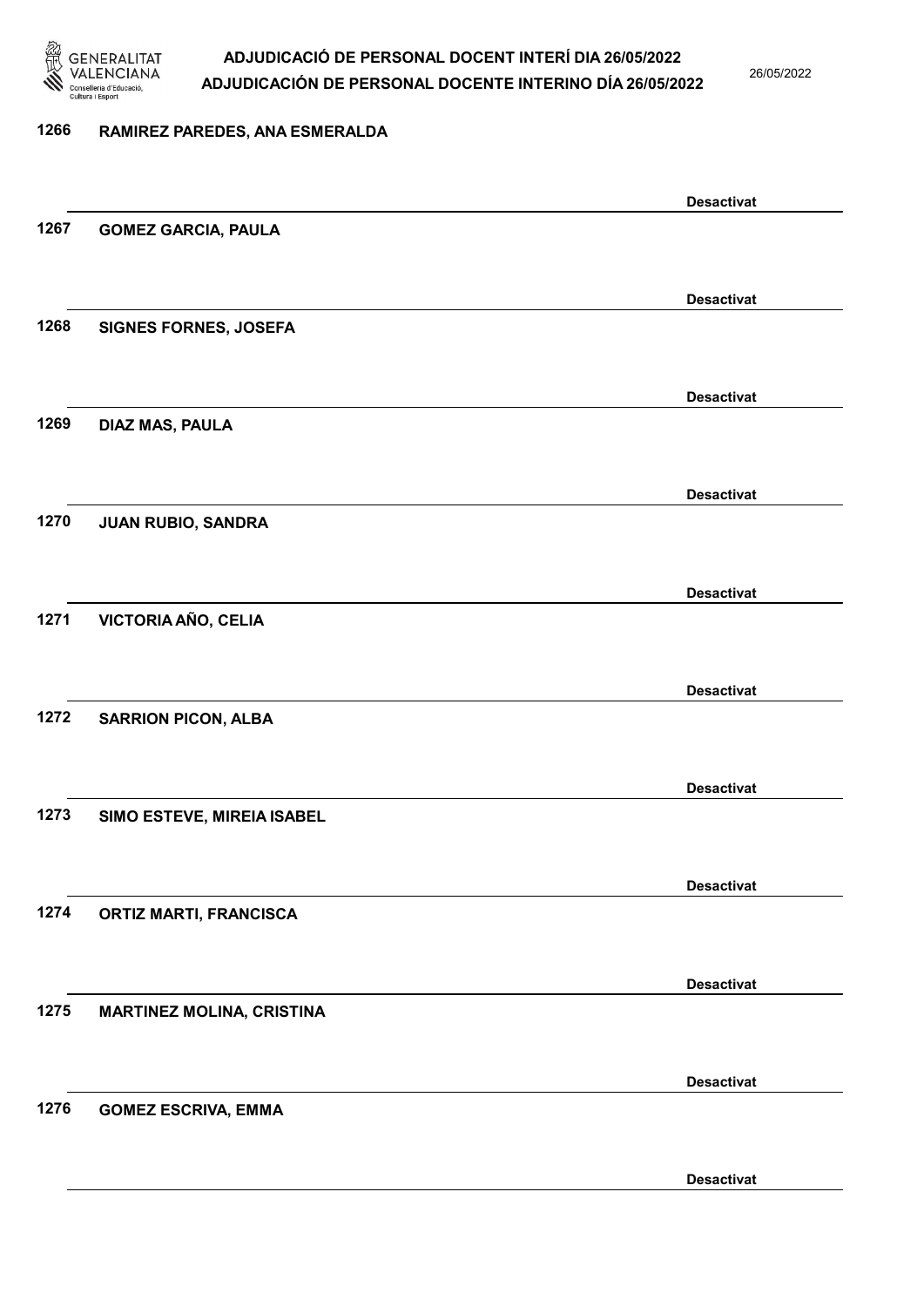

26/05/2022

### 1277 LOPEZ RUIZ, JORGE

|      |                                  | <b>Desactivat</b> |
|------|----------------------------------|-------------------|
| 1278 | <b>BOLTA GIMENEZ, JOAQUIN</b>    |                   |
|      |                                  |                   |
|      |                                  |                   |
|      |                                  | Ha participat     |
| 1279 | FAS FITA, JOANA                  |                   |
|      |                                  |                   |
|      |                                  |                   |
|      |                                  |                   |
|      |                                  | <b>Desactivat</b> |
| 1280 | <b>MONTALT CUSTODIO, FABIANA</b> |                   |
|      |                                  |                   |
|      |                                  |                   |
|      |                                  | <b>Desactivat</b> |
| 1281 | OCHEDA BONET, GRACIELA           |                   |
|      |                                  |                   |
|      |                                  |                   |
|      |                                  |                   |
|      |                                  | <b>Desactivat</b> |
| 1282 | REDO RINCON, REBECA MARIA        |                   |
|      |                                  |                   |
|      |                                  |                   |
|      |                                  | <b>Desactivat</b> |
| 1283 | <b>SANCHEZ SANTANA, FRANCINE</b> |                   |
|      |                                  |                   |
|      |                                  |                   |
|      |                                  | <b>Desactivat</b> |
|      |                                  |                   |
| 1284 | SANCHIS HERRERO, ALMA MARIA      |                   |
|      |                                  |                   |
|      |                                  |                   |
|      |                                  | <b>Desactivat</b> |
| 1285 | GONZALEZ ALBIÑANA, MARIA         |                   |
|      |                                  |                   |
|      |                                  |                   |
|      |                                  | <b>Desactivat</b> |
| 1286 |                                  |                   |
|      | <b>CISCAR TUR, LOLES</b>         |                   |
|      |                                  |                   |
|      |                                  |                   |
|      |                                  | <b>Desactivat</b> |
| 1287 | LOPEZ PEREZ, SANDRA              |                   |
|      |                                  |                   |
|      |                                  |                   |
|      |                                  | <b>Desactivat</b> |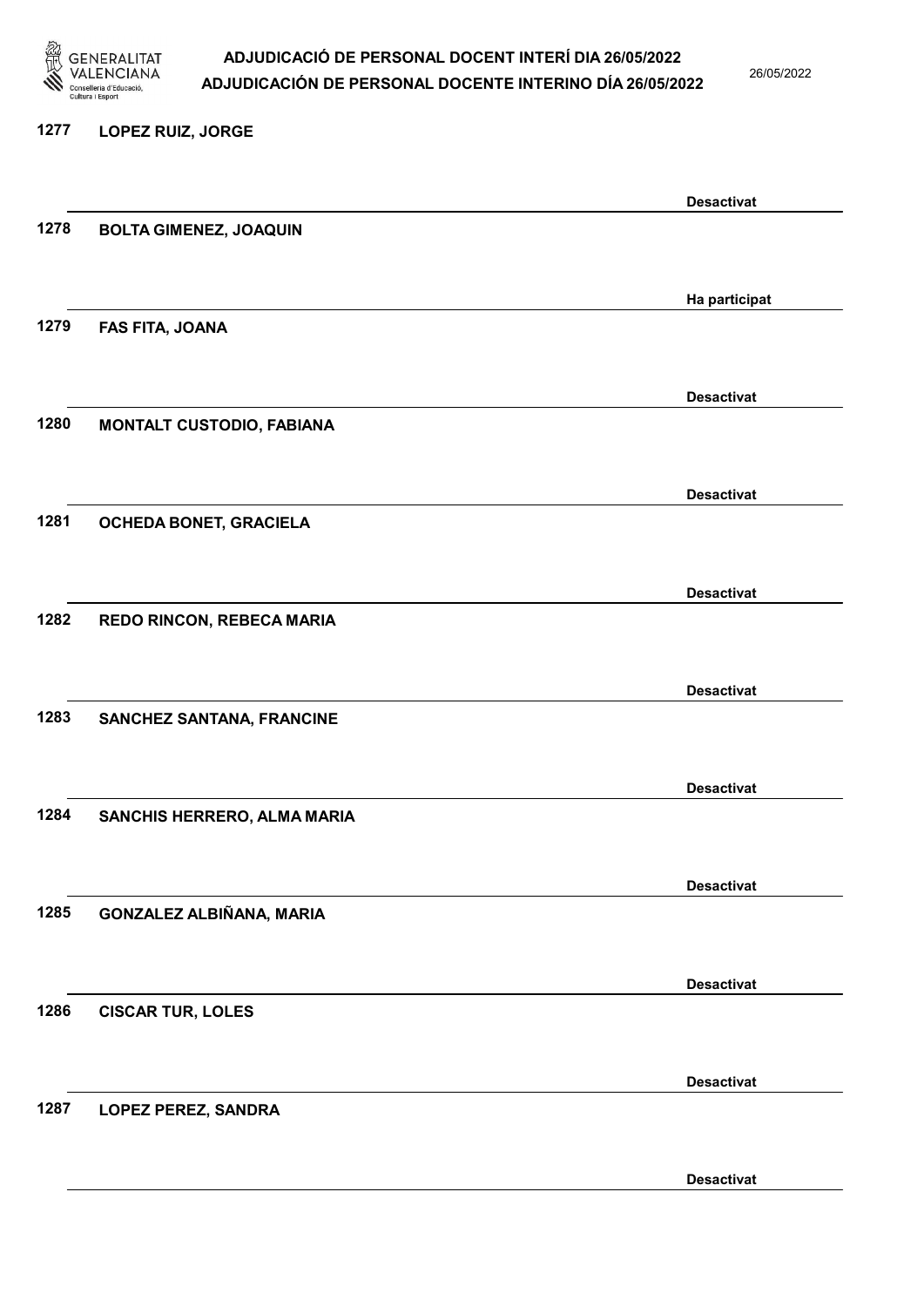

26/05/2022

Desactivat

# 1288 CHAFER BENAVENT, BELEN Desactivat 1289 BALAGUER LOPEZ, MARIOLA Desactivat 1290 CABALLER ROVIRA, SARA Desactivat 1291 FERRIS BLESA, PATRICIA Desactivat 1292 SANMARTIN GUILABERT, ANA Desactivat 1293 ALEIXANDRE AGUSTIN, CLARA Ha participat 1294 MAYANS REYNAU, RUBEN Desactivat 1295 GUERRERO SALOM, ESTELA Desactivat 1296 MARTINEZ SANCHEZ, ANA Desactivat 1297 MOMPO TAVARES, JOAN JOSEP Desactivat 1298 SERRA ISNARDO, MARTA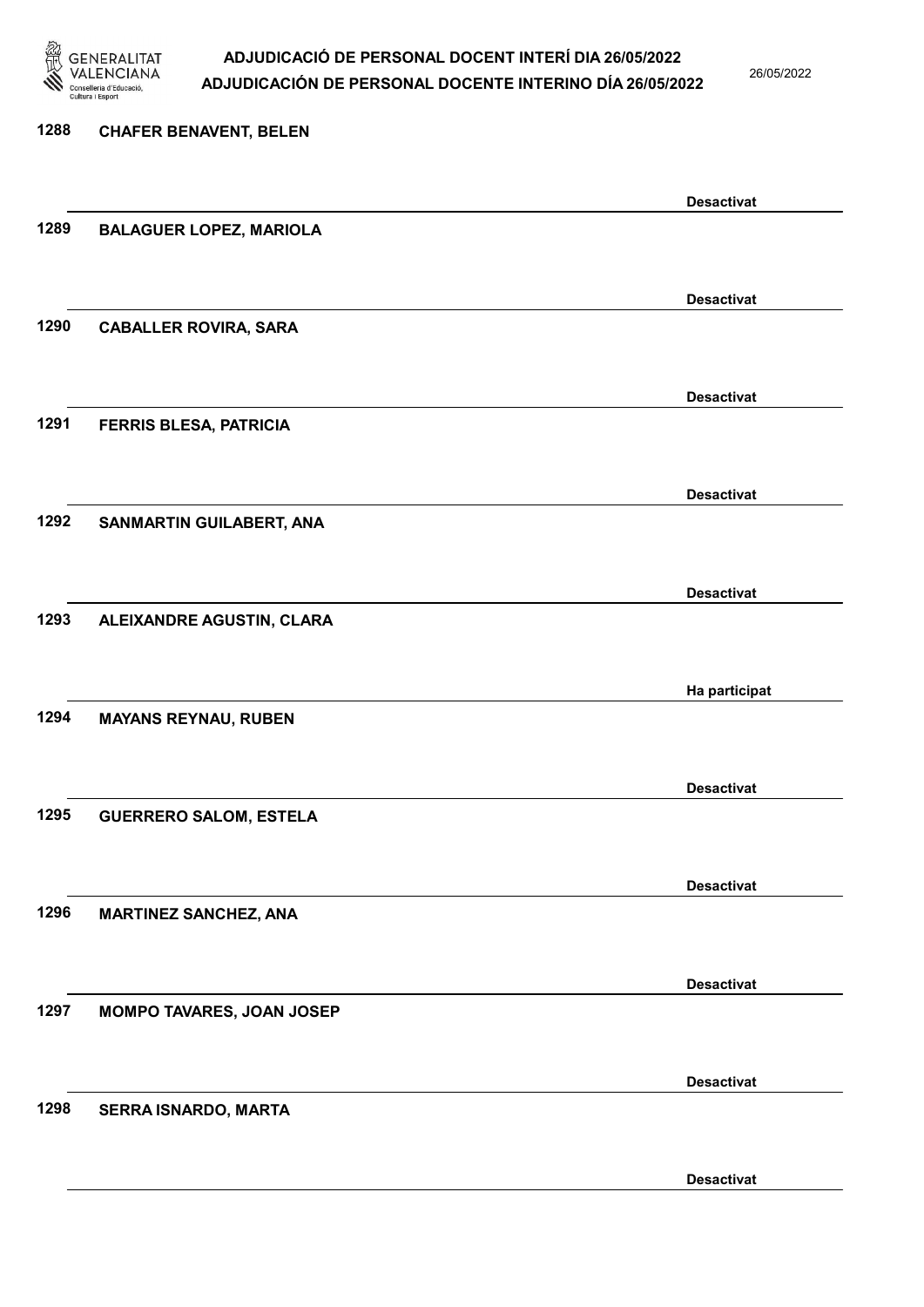

26/05/2022

| 1299 | TAFALLA IZQUIERDO, LUCIA        |                   |
|------|---------------------------------|-------------------|
|      |                                 | <b>Desactivat</b> |
| 1300 | <b>CASINOS MONTORO, ESTER</b>   |                   |
|      |                                 | <b>Desactivat</b> |
| 1301 | DEFEZ GOMEZ, MARIA              |                   |
|      |                                 | <b>Desactivat</b> |
| 1302 | <b>LOPEZ CABREJAS, CRISTINA</b> |                   |
|      |                                 | <b>Desactivat</b> |
| 1303 | PALAU BOVEDA, SARA              |                   |
|      |                                 | <b>Desactivat</b> |
| 1304 | PEREZ LUNA, SONIA               |                   |
|      |                                 | <b>Desactivat</b> |
| 1305 | SANCHEZ AMOROS, JOSE ANDRES     |                   |
|      |                                 | <b>Desactivat</b> |
| 1306 | <b>LOPEZ MARTINEZ, SONIA</b>    |                   |
|      |                                 | Ha participat     |
| 1307 | <b>GARCIA SUÑER, JAVIER</b>     |                   |
|      |                                 | <b>Desactivat</b> |
| 1308 | <b>MORELL VICENTE, ANDRES</b>   |                   |
|      |                                 | <b>Desactivat</b> |
| 1309 | ORTEGA VAYA, PATRICIA           |                   |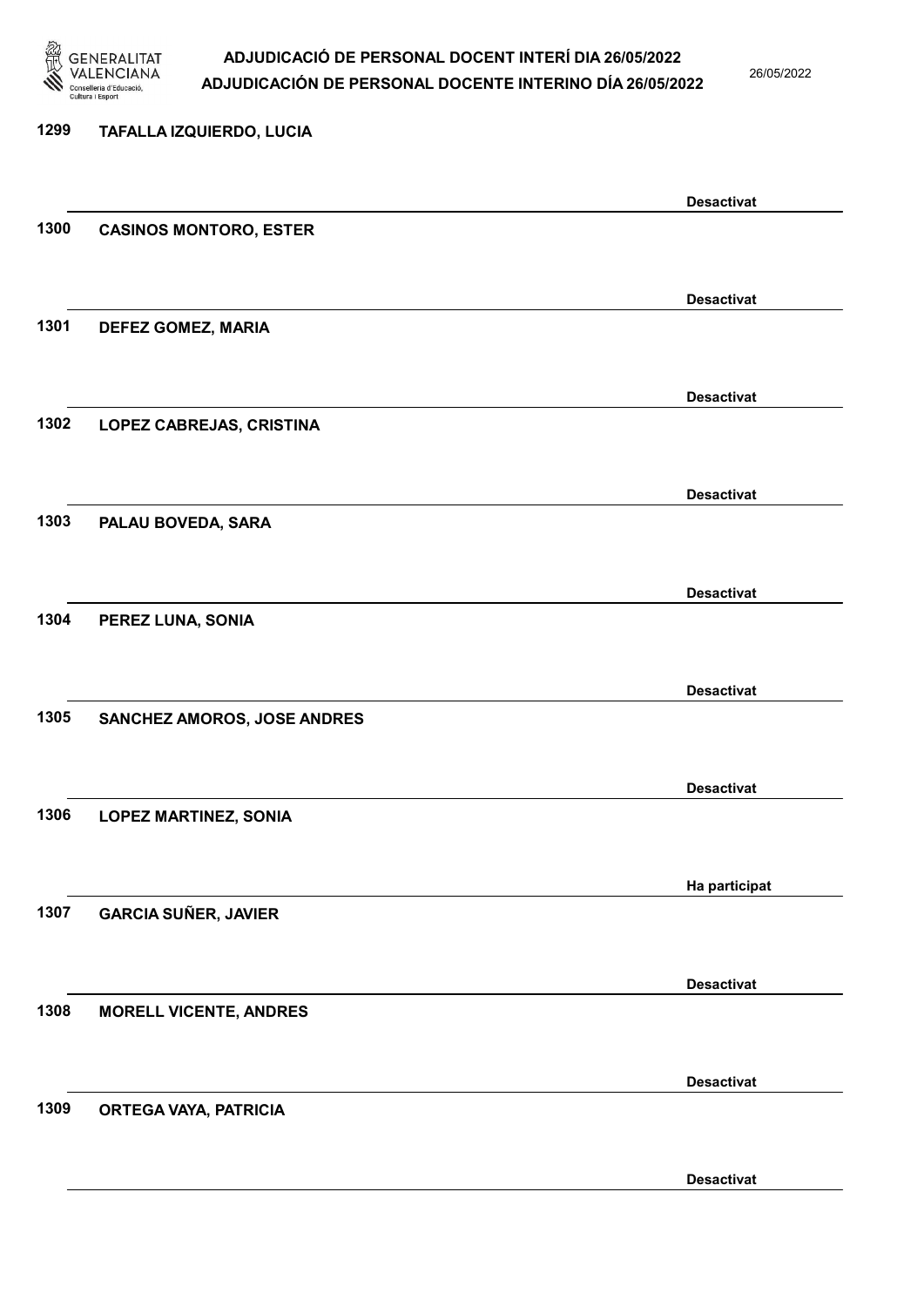

26/05/2022

### 1310 BALLESTEROS PEREZ, CARLA

|      |        |                                                  |                           |   | <b>Desactivat</b> |
|------|--------|--------------------------------------------------|---------------------------|---|-------------------|
| 1311 |        | <b>BLAT GIMENO, HELENA</b>                       |                           |   |                   |
|      |        |                                                  |                           |   |                   |
|      |        |                                                  |                           |   | <b>Desactivat</b> |
| 1312 |        | HERNANDEZ WELTI, AMANDA DOLORES                  |                           |   |                   |
|      |        |                                                  |                           |   |                   |
|      |        |                                                  |                           |   | Ha participat     |
| 1313 |        | <b>VITORIA TOMAS, MARIA</b>                      |                           |   |                   |
|      |        |                                                  |                           |   |                   |
|      |        |                                                  |                           |   | <b>Desactivat</b> |
| 1314 |        | <b>BENITO GONZALEZ, ANA MARIA</b>                |                           |   |                   |
|      |        |                                                  |                           |   |                   |
|      |        |                                                  |                           |   | <b>Desactivat</b> |
| 1315 |        | ZANON CARRASCOSA, MARIA AMPARO                   |                           |   |                   |
|      |        |                                                  |                           |   |                   |
|      |        |                                                  |                           |   | <b>Desactivat</b> |
| 1316 |        | <b>SATORRE MARTÍNEZ, MIRIAM</b>                  | Petición:                 | 1 | Voluntaria        |
|      | 712244 | ONTINYENT (46006082) CEIP MAESTRO CARMELO RIPOLL |                           |   |                   |
|      | Horas  | 120 / EDUCACIÓ INFANTIL<br>23                    | SUBSTITUCIÓ INDETERMINADA |   | Adjudicat         |
| 1317 |        | <b>TARANCON SERRANO, AMPARO</b>                  |                           |   |                   |
|      |        |                                                  |                           |   |                   |
|      |        |                                                  |                           |   | <b>Desactivat</b> |
| 1318 |        | <b>SANTIAGO SANCHEZ, BEATRIZ</b>                 |                           |   |                   |
|      |        |                                                  |                           |   |                   |
|      |        |                                                  |                           |   | <b>Desactivat</b> |
| 1319 |        | <b>BERTOMEU ALDEGUER, ROCIO</b>                  | Petición:                 | 1 | Voluntaria        |
|      | 718364 | ELX (03004636) CEIP HISPANIDAD                   |                           |   |                   |
|      | Horas  | 120 / EDUCACIÓ INFANTIL<br>23                    | SUBSTITUCIÓ INDETERMINADA |   | Adjudicat         |
| 1320 |        | <b>GOMEZ ROMERO, ANA MARIA</b>                   | Petición:                 | 1 | Voluntaria        |
|      | 509108 | ALACANT (03001854) CEIP ÓSCAR ESPLÁ              |                           |   |                   |
|      | Horas  | 128 / EDUCACIÓ PRIMÀRIA.<br>23                   | SUBSTITUCIÓ INDETERMINADA |   | Adjudicat         |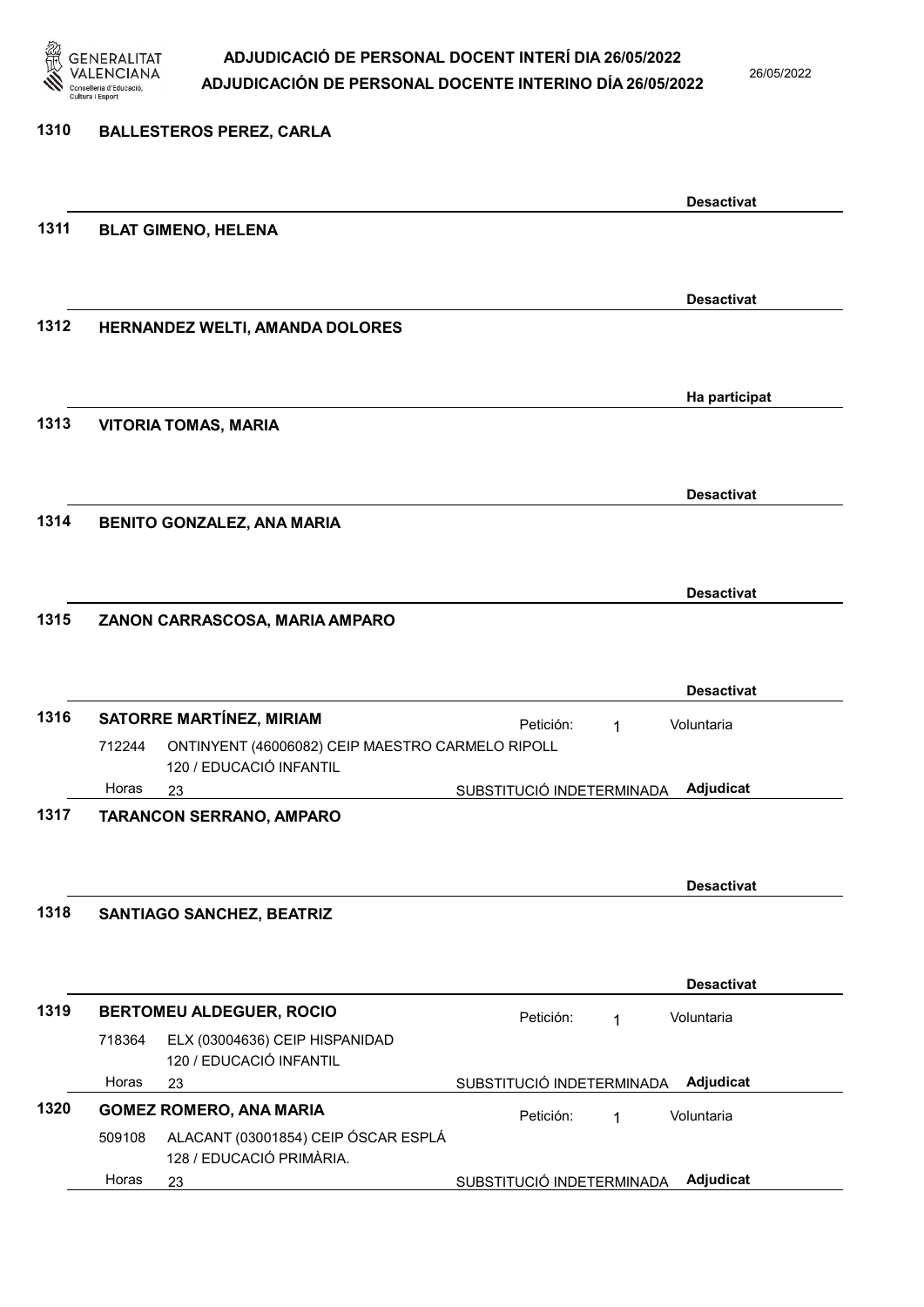

26/05/2022

## 1321 MOCETE MATEU, CRISTINA Desactivat 1322 TALENS PEREZ, NEREA Desactivat 1323 TAUS VOLTES, ISABEL Desactivat 1324 PEREZ GARRETA, SANDRA Desactivat 1325 MARIN PEIRO, NURIA Ha participat 1326 REDONDO MILLAN, DIANA Desactivat 1327 ROCA BORRAS, SHAILA Desactivat 1328 GIL PORCAR, ADA Desactivat 1329 LATORRE GOMEZ, MARIA Desactivat 1330 LUQUE BUESO, ZAIRA Desactivat 1331 DIEZ MONTAÑES, JAVIER Ha participat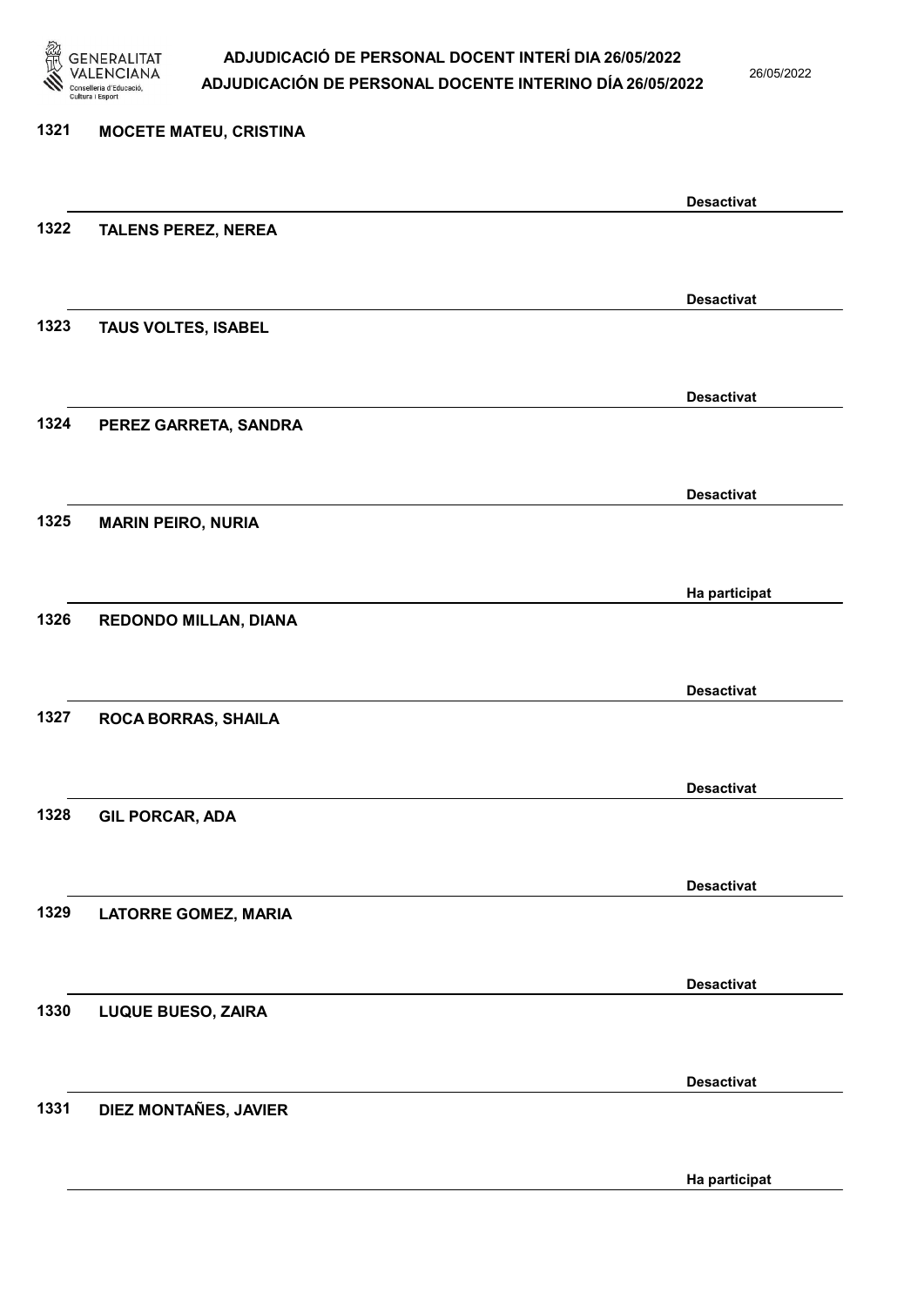

26/05/2022

| 1332 | ZAHONERO DOMINGUEZ, PATRICIA             |                   |
|------|------------------------------------------|-------------------|
|      |                                          |                   |
|      |                                          | Ha participat     |
| 1333 | <b>ALONSO SANZ, BELEN</b>                |                   |
|      |                                          |                   |
|      |                                          | <b>Desactivat</b> |
| 1334 | ALEJOS RICART, MARIA DE LOS DESAMPARADOS |                   |
|      |                                          |                   |
|      |                                          | <b>Desactivat</b> |
| 1335 | <b>MONZONIS FONT, PATRICIA</b>           |                   |
|      |                                          |                   |
|      |                                          | <b>Desactivat</b> |
| 1336 | <b>MORENO CARRASCO, MIREYA</b>           |                   |
|      |                                          |                   |
|      |                                          | <b>Desactivat</b> |
| 1337 | SANTO ROCAMORA, MARIA                    |                   |
|      |                                          |                   |
|      |                                          | <b>Desactivat</b> |
| 1338 | <b>COLLADO CARRIO, EVA</b>               |                   |
|      |                                          |                   |
|      |                                          | <b>Desactivat</b> |
| 1339 | <b>JIMENEZ GARRIDO, MARIA ISABEL</b>     |                   |
|      |                                          |                   |
|      |                                          | <b>Desactivat</b> |
| 1340 | TORREGROSA PEIRO, ANA ISABEL             |                   |
|      |                                          |                   |
|      |                                          | <b>Desactivat</b> |
| 1341 | <b>CUÑAT ROSELLO, ANA</b>                |                   |
|      |                                          |                   |
|      |                                          | <b>Desactivat</b> |
| 1342 | <b>ARIAS TRAPERO, SILVIA</b>             |                   |
|      |                                          |                   |
|      |                                          |                   |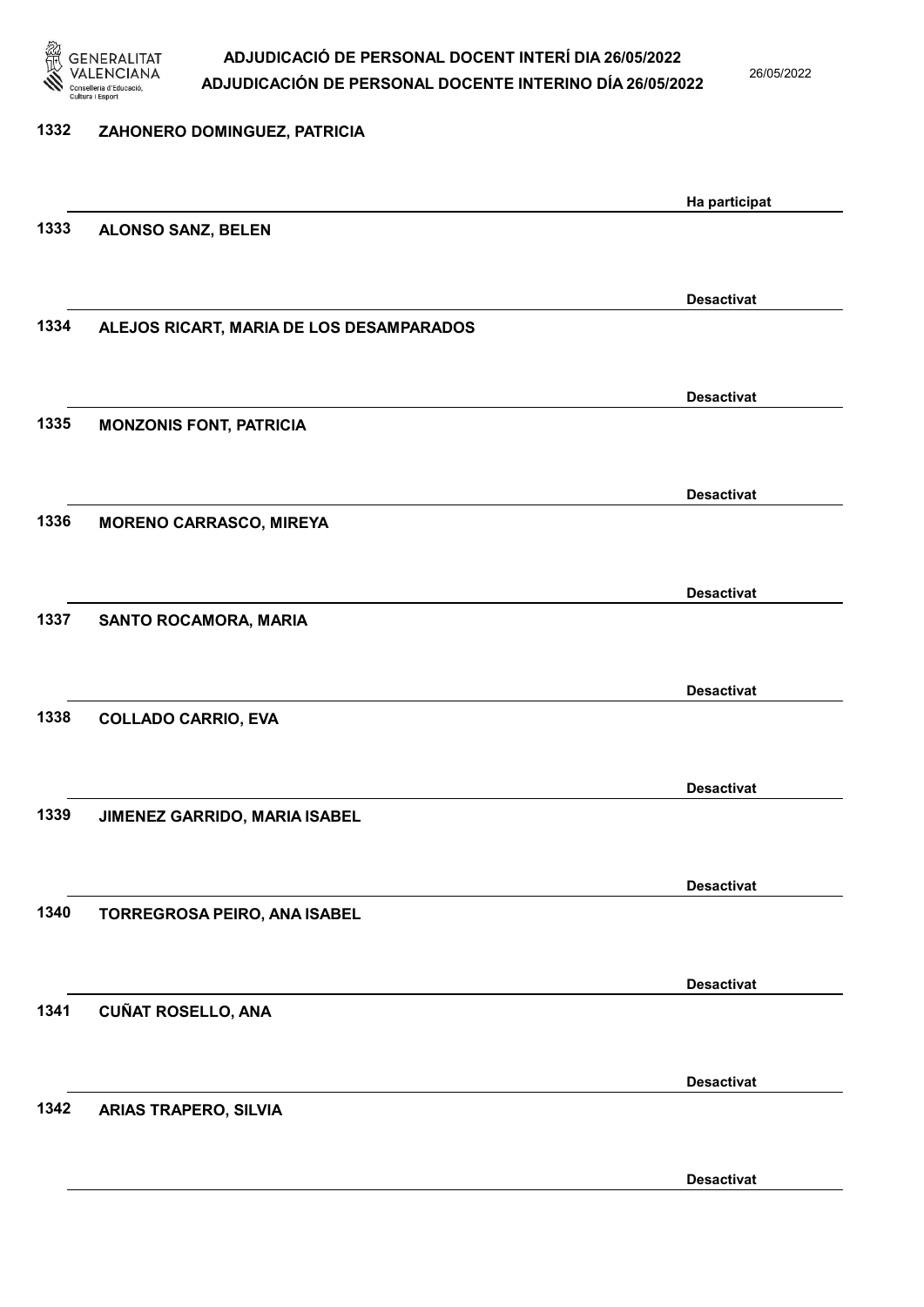

26/05/2022

### 1343 LAPROVITERA SILVERA, CECILIA ALESSANDRA

|      |                                               | <b>Desactivat</b> |
|------|-----------------------------------------------|-------------------|
| 1344 | <b>GONZALEZ IRANZO, MARIA DE LAS MERCEDES</b> |                   |
|      |                                               |                   |
|      |                                               | <b>Desactivat</b> |
| 1345 | <b>COSTA TORDERA, SHEREZADE MARIA</b>         |                   |
|      |                                               |                   |
|      |                                               |                   |
| 1346 |                                               | <b>Desactivat</b> |
|      | DIAZ GOMEZ, NOEMI                             |                   |
|      |                                               |                   |
|      |                                               | <b>Desactivat</b> |
| 1347 | <b>GARCIA CASADO, ROCIO</b>                   |                   |
|      |                                               |                   |
|      |                                               | <b>Desactivat</b> |
| 1348 | <b>RAMIREZ CARPIO, NEREA</b>                  |                   |
|      |                                               |                   |
|      |                                               | <b>Desactivat</b> |
| 1349 | <b>GARCIA GINES, MONICA</b>                   |                   |
|      |                                               |                   |
|      |                                               |                   |
|      |                                               | <b>Desactivat</b> |
| 1350 | SANCHEZ NUÑEZ, SARAY                          |                   |
|      |                                               |                   |
|      |                                               | <b>Desactivat</b> |
| 1351 | <b>CARMONA RUBIO, MARIA ELENA</b>             |                   |
|      |                                               |                   |
|      |                                               | <b>Desactivat</b> |
| 1352 | <b>GUTIERREZ URBAN, ANABEL</b>                |                   |
|      |                                               |                   |
|      |                                               | <b>Desactivat</b> |
| 1353 | <b>COLLADO TARIN, PAULA</b>                   |                   |
|      |                                               |                   |
|      |                                               |                   |
|      |                                               | <b>Desactivat</b> |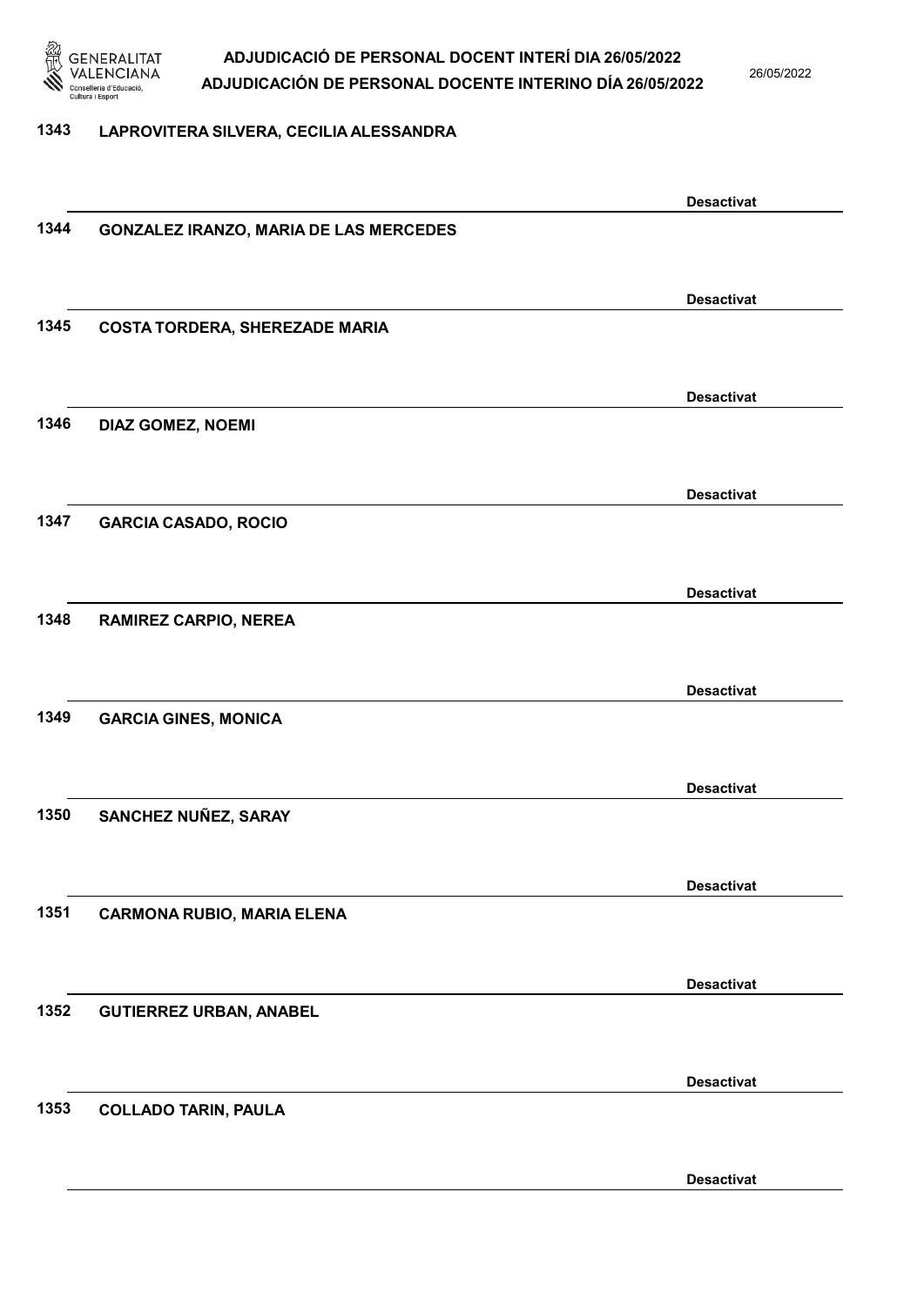

26/05/2022

## 1354 FRANCH FLETA, BELEN JUANA Desactivat 1355 ORTEGA FERNANDEZ, MARIA JOSE Desactivat 1356 PERIS DONATO, ANA Desactivat 1357 DELGADO MERINO, ALBA Desactivat 1358 GUADILLA ORTIGOSA, OLGA Desactivat 1359 ALBELDA ALIAGA, BLANCA Desactivat 1360 BELEN LOPEZ, PERE Desactivat 1361 CASANOVA BERTOMEU, ISABEL Desactivat 1362 PUJOL CACHO, HELENA Desactivat 1363 LATORRE SERNA, MARIA DE LA PAZ Desactivat 1364 SOSA CHANAB, VALERIA DAIANA **Petición:** 1 23 SUBSTITUCIÓ INDETERMINADA Adjudicat CAMPELLO (EL) (03012037) CEIP EL VINCLE 120 / EDUCACIÓ INFANTIL Voluntaria 717848 Horas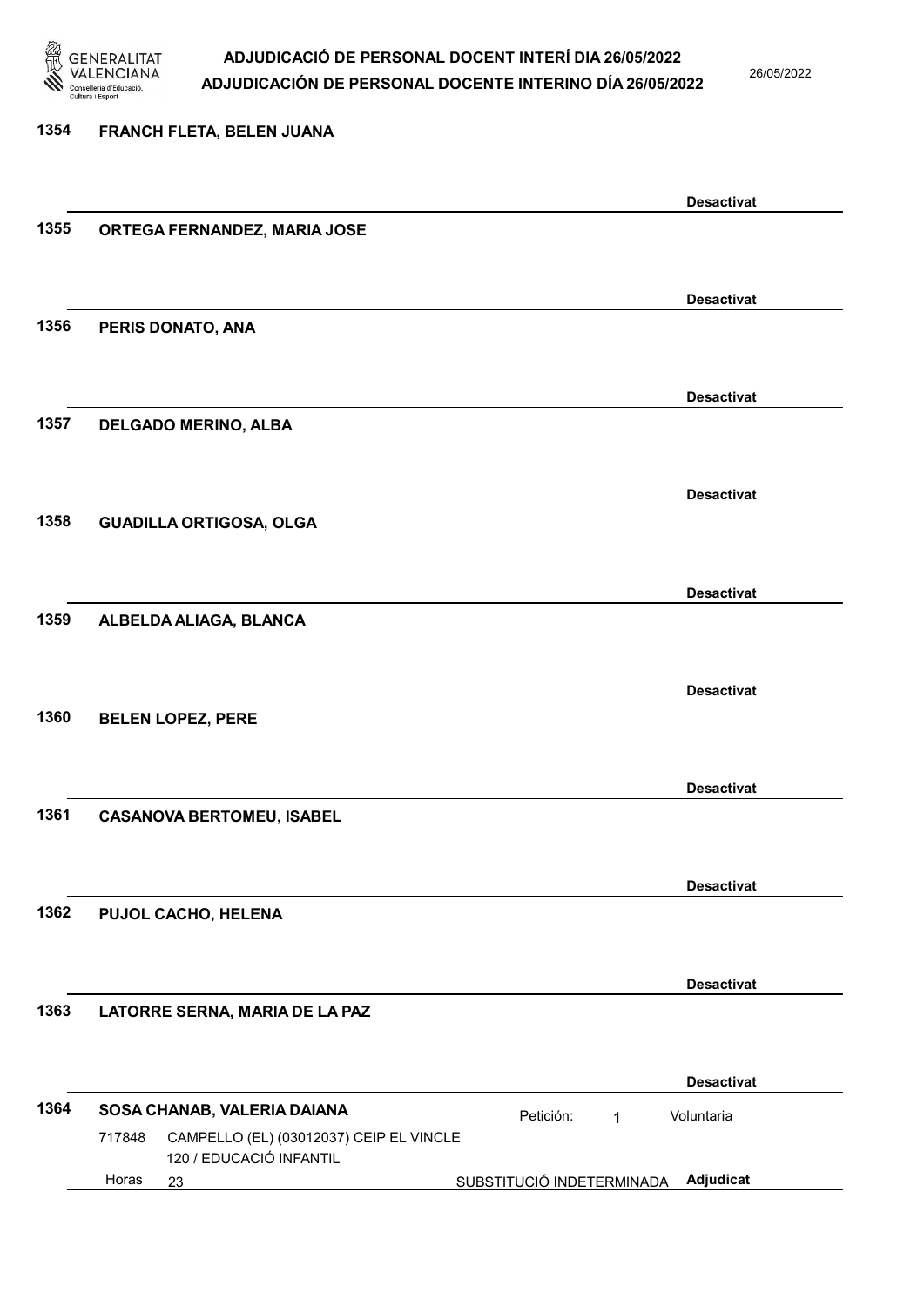

26/05/2022

### 1365 TEJERA GOMEZ, CARLA

|      |                                               |                           | <b>Desactivat</b> |
|------|-----------------------------------------------|---------------------------|-------------------|
| 1366 | <b>VALLES CASADO, CAROLINA</b>                |                           |                   |
|      |                                               |                           |                   |
|      |                                               |                           |                   |
| 1367 |                                               |                           | <b>Desactivat</b> |
|      | <b>CORELL SÁNCHEZ, ADRIÁN</b>                 |                           |                   |
|      |                                               |                           |                   |
|      |                                               |                           | <b>Desactivat</b> |
| 1368 | SIMO ESBRI, LORENA                            |                           |                   |
|      |                                               |                           |                   |
|      |                                               |                           | <b>Desactivat</b> |
| 1369 | <b>MOGORT OLIVERT, VICTORIA</b>               |                           |                   |
|      | RÒTOVA (46007414) VERGE DE LA SALUT<br>814797 | Petición:<br>1            | Voluntaria        |
|      | 120 / EDUCACIÓ INFANTIL                       |                           |                   |
|      | Horas<br>Itinerante<br>23                     | SUBSTITUCIÓ INDETERMINADA | Adjudicat         |
| 1370 | <b>ORTELLS BALAGUER, JAVIER</b>               |                           |                   |
|      |                                               |                           |                   |
|      |                                               |                           | <b>Desactivat</b> |
| 1371 | HERRERA SANCHEZ, ESTHER                       |                           |                   |
|      |                                               |                           |                   |
|      |                                               |                           |                   |
|      |                                               |                           | Ha participat     |
| 1372 | ZAFRILLA PELACH, ALEX                         |                           |                   |
|      |                                               |                           |                   |
|      |                                               |                           | <b>Desactivat</b> |
| 1373 | <b>BARAJA BELENGUER, MARIA</b>                |                           |                   |
|      |                                               |                           |                   |
|      |                                               |                           |                   |
|      |                                               |                           | <b>Desactivat</b> |
| 1374 | TITOS SANCHEZ, IRENE                          |                           |                   |
|      |                                               |                           |                   |
|      |                                               |                           | <b>Desactivat</b> |
| 1375 | <b>GONZALEZ VILA, IRENE</b>                   |                           |                   |
|      |                                               |                           |                   |
|      |                                               |                           |                   |
|      |                                               |                           | <b>Desactivat</b> |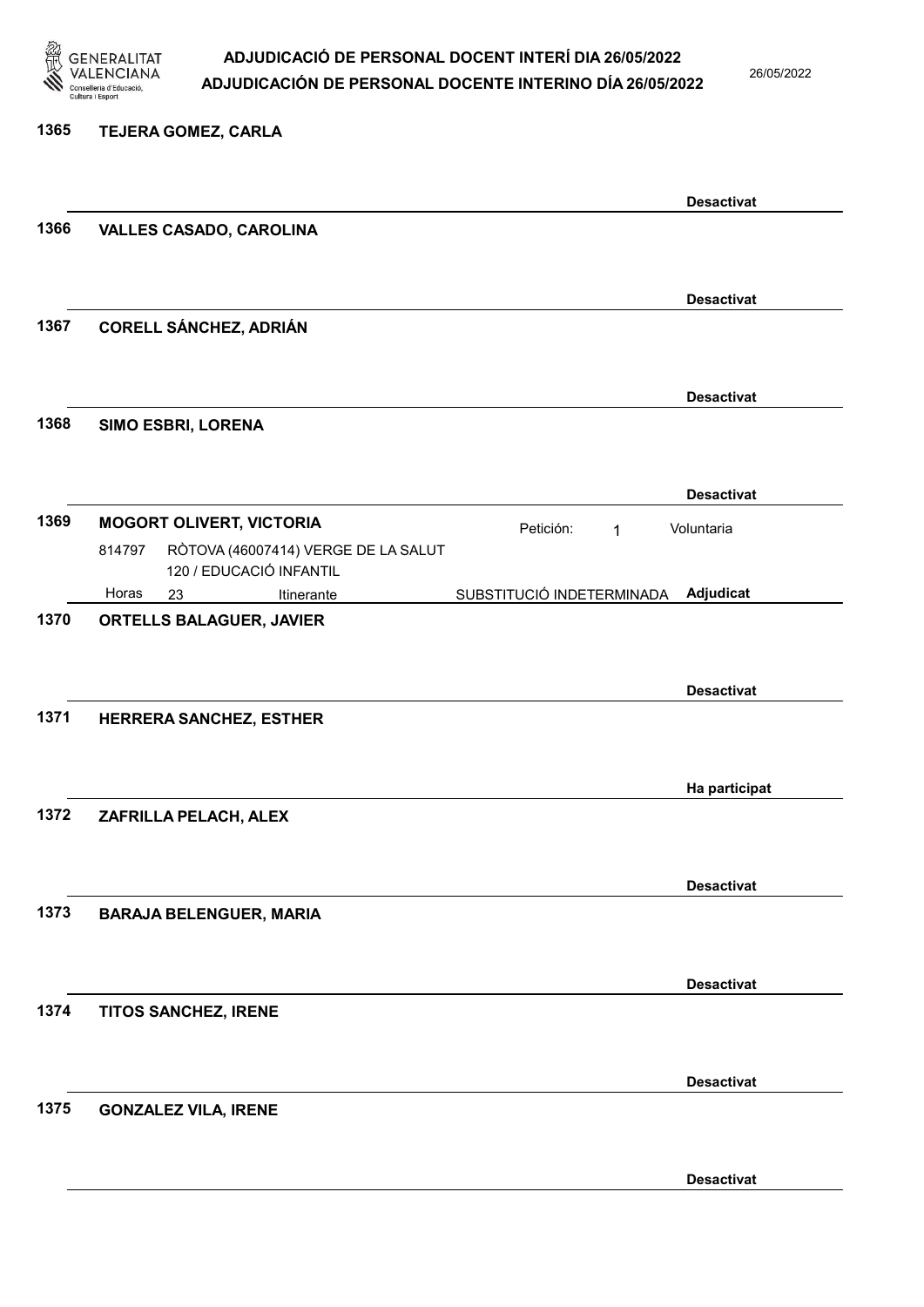

26/05/2022

Desactivat

# 1376 MARTI ESCOLANO, LUCIA Desactivat 1377 SEGUI MAS, PAULA Desactivat 1378 MONTEJANO MARTINEZ, NURIA Desactivat 1379 MARTINEZ FERNANDEZ, CARLOS Desactivat 1380 GARGALLO CAMARILLAS, LAURA Ha participat 1381 BETORET GUIZA, SARA Desactivat 1382 CREMADES SOLER, IRENE Desactivat 1383 MORATAL LLORCA, MAR Desactivat 1384 PEREZ PARDO, SILVIA Desactivat 1385 SORRIBES PARIS, CARMEN MARIA Desactivat 1386 BLASCO BELLOCH, SANDRA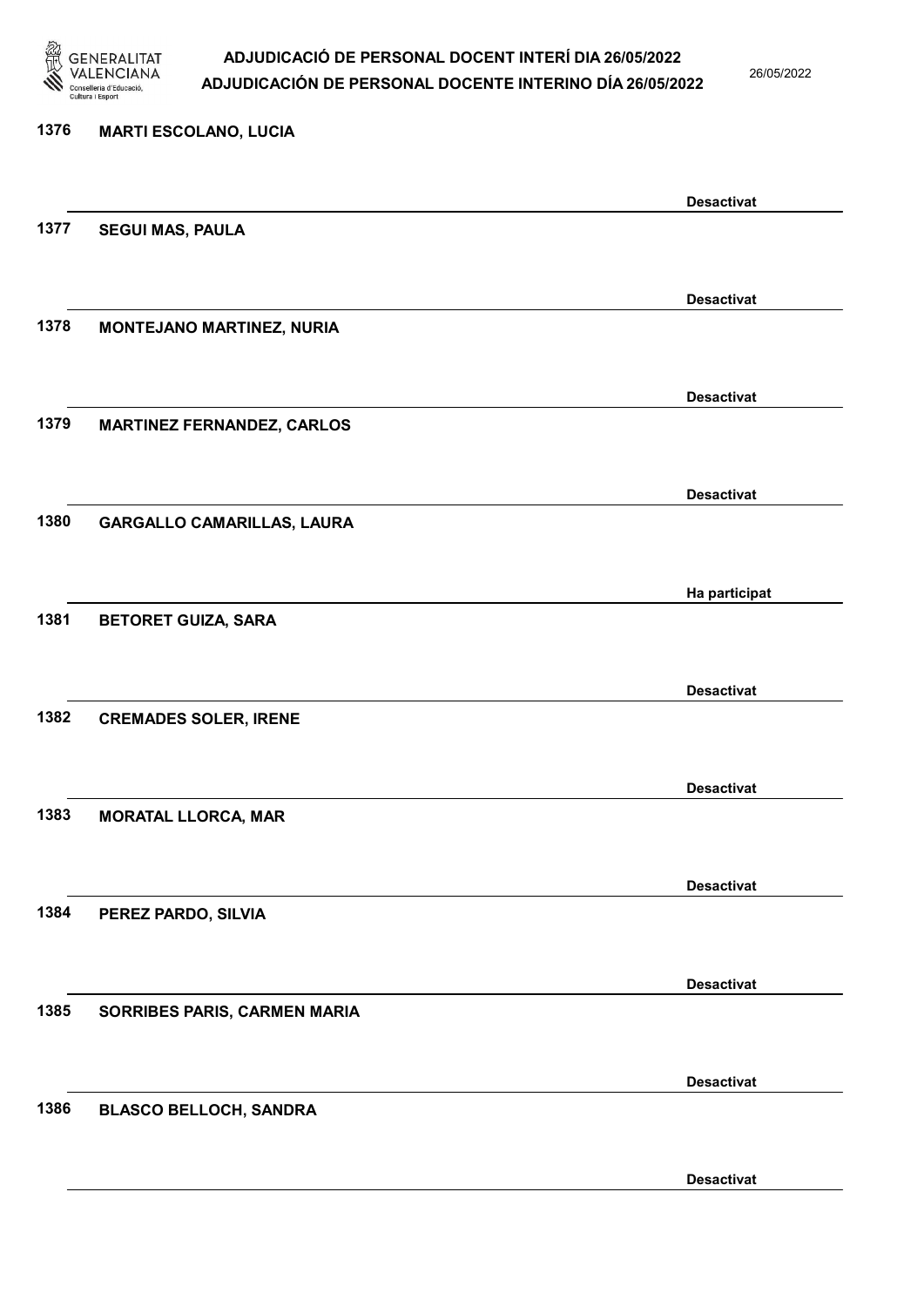

26/05/2022

### 1387 GIL MONTANER, MARIA DE LAS MERCEDES

|      |                                | <b>Desactivat</b> |
|------|--------------------------------|-------------------|
| 1388 | <b>SORO DIAGO, MIRIAM</b>      |                   |
|      |                                |                   |
|      |                                | <b>Desactivat</b> |
| 1389 | <b>HERRAIZ MARTINEZ, SONIA</b> |                   |
|      |                                |                   |
|      |                                | <b>Desactivat</b> |
| 1390 | <b>BLASCO RAMOS, SARA</b>      |                   |
|      |                                |                   |
|      |                                | <b>Desactivat</b> |
| 1391 | <b>MAS IVARS, GEMA</b>         |                   |
|      |                                | <b>Desactivat</b> |
| 1392 | <b>MORENO MARTI, MIRIAM</b>    |                   |
|      |                                |                   |
|      |                                | <b>Desactivat</b> |
| 1393 | <b>FUENTES ALGARRA, ALBA</b>   |                   |
|      |                                |                   |
|      |                                | <b>Desactivat</b> |
| 1394 | <b>MARTINEZ MOYA, CAROLINA</b> |                   |
|      |                                |                   |
|      |                                | <b>Desactivat</b> |
| 1395 | NAVALON NAVARRO, GLORIA        |                   |
|      |                                | <b>Desactivat</b> |
| 1396 | SANCHEZ CASAS, CRISTINA        |                   |
|      |                                |                   |
|      |                                | <b>Desactivat</b> |
| 1397 | SANTISTEBAN LOPEZ, ANA         |                   |
|      |                                |                   |
|      |                                | <b>Desactivat</b> |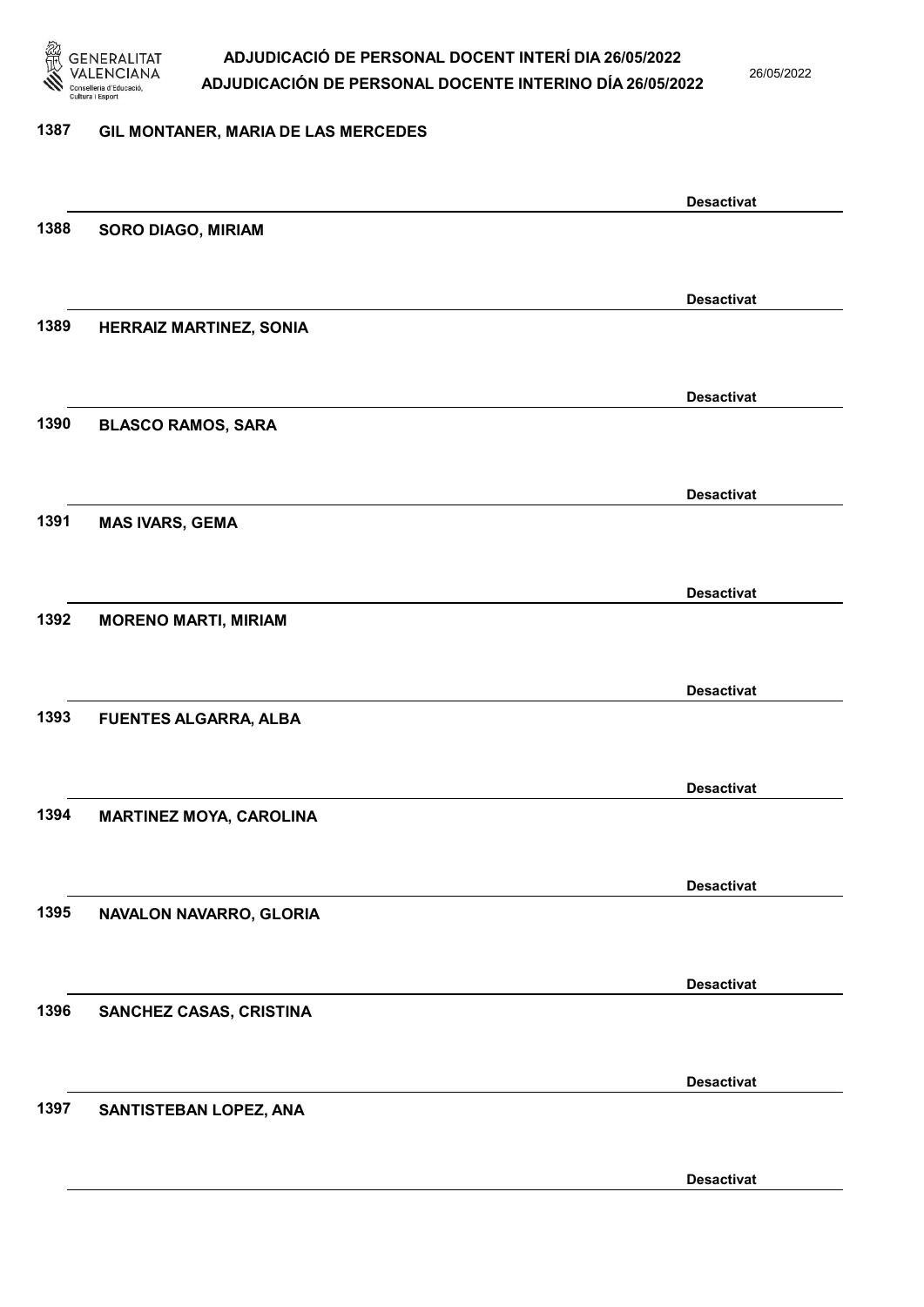

1398 SANZ LORENTE, JESSICA

### ADJUDICACIÓ DE PERSONAL DOCENT INTERÍ DIA 26/05/2022 ADJUDICACIÓN DE PERSONAL DOCENTE INTERINO DÍA 26/05/2022

26/05/2022

### Desactivat 1399 AGUILERA SALMERON, MARIA INMACULADA Desactivat 1400 LORENZO MATAMOROS, CRISTINA Desactivat 1401 ALBUIXECH BALDOVI, ANA Desactivat 1402 VILAR PUIG, ODILE DESAMPARADOS Petición: 1 23 SUBSTITUCIÓ INDETERMINADA VALL D'UIXÓ (LA) (12002701) CEIP ROSARIO PÉREZ 120 / EDUCACIÓ INFANTIL Adjudicat Voluntaria 507101 Horas 1403 BRAVO MARTI, BEATRIZ Desactivat 1404 MARTINEZ ESCRIBANO, INDRA Desactivat 1405 CLARAMUNT CLARAMUNT, LAURA Desactivat 1406 LOPEZ ANCHEL, MARIA DESAMPARADOS Desactivat 1407 MARTINEZ RABASCO, SARAY Desactivat 1408 NAVARRO ARCUSA, ANA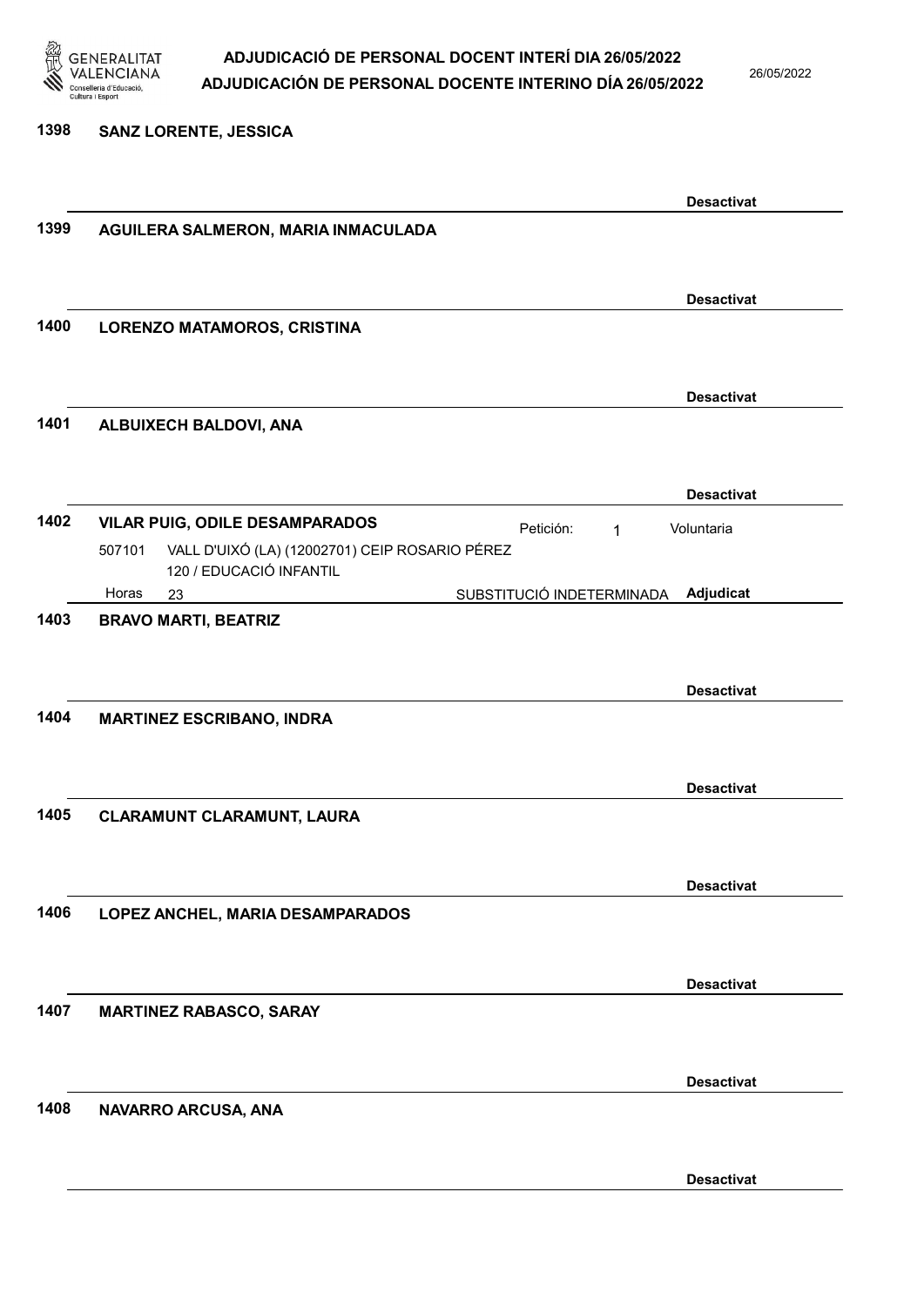

26/05/2022

### 1409 GRAU SALVADOR, ANA

|      |                                           | <b>Desactivat</b> |
|------|-------------------------------------------|-------------------|
| 1410 | <b>CASTELLON MOLLA, MARIA DEL MAR</b>     |                   |
|      |                                           |                   |
|      |                                           |                   |
|      |                                           | <b>Desactivat</b> |
| 1411 | PEIGNEUX D'EGMONT BOILLOS, CRISTINA LAURA |                   |
|      |                                           |                   |
|      |                                           | <b>Desactivat</b> |
| 1412 | PEREZ ESTRUCH, MONICA                     |                   |
|      |                                           |                   |
|      |                                           |                   |
|      |                                           | <b>Desactivat</b> |
| 1413 | <b>LLISO CABO, CRISTINA</b>               |                   |
|      |                                           |                   |
|      |                                           | <b>Desactivat</b> |
| 1414 | LOPEZ CORONADO, MARTA                     |                   |
|      |                                           |                   |
|      |                                           |                   |
|      |                                           | <b>Desactivat</b> |
| 1415 | <b>BODI GIJON, ERICA</b>                  |                   |
|      |                                           |                   |
|      |                                           |                   |
| 1416 |                                           | <b>Desactivat</b> |
|      | <b>OBRA JARA, ROCIO</b>                   |                   |
|      |                                           |                   |
|      |                                           | <b>Desactivat</b> |
| 1417 | <b>VIVES CASANOVA, ANGELA</b>             |                   |
|      |                                           |                   |
|      |                                           |                   |
|      |                                           | <b>Desactivat</b> |
| 1418 | <b>TORRES BORJA, MARIA</b>                |                   |
|      |                                           |                   |
|      |                                           | <b>Desactivat</b> |
| 1419 | SUEY MOTILLA, CRISTINA                    |                   |
|      |                                           |                   |
|      |                                           |                   |
|      |                                           | <b>Desactivat</b> |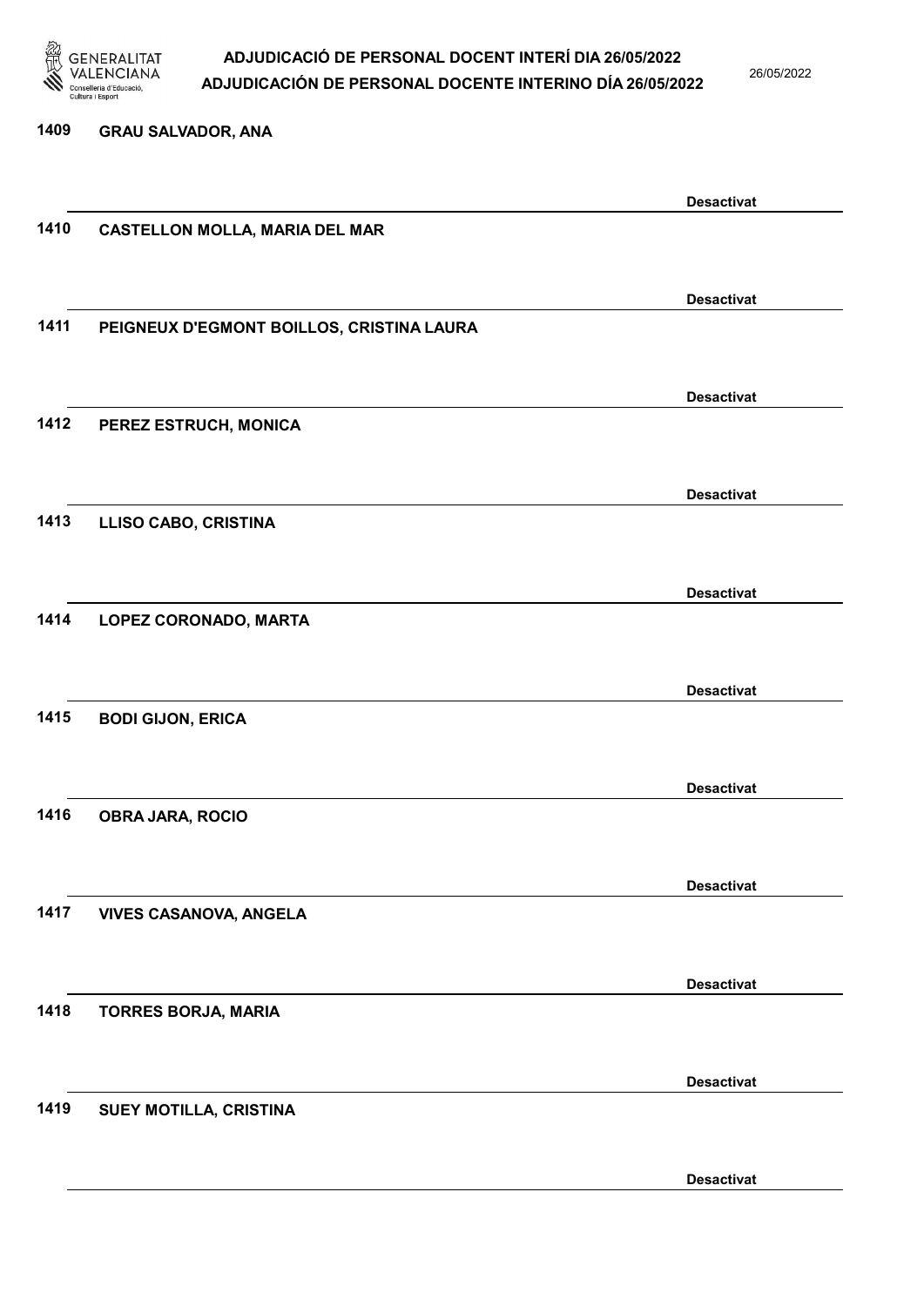

26/05/2022

Desactivat

# 1420 SENENT ALVAREZ, LAURA Desactivat 1421 SELLES CORTES, REBECA Desactivat 1422 PEREZ LORENZO, RAUL Desactivat 1423 GALIANA TORRO, SOFIA Desactivat 1424 MARTINEZ FERRER, BEATRIZ Desactivat 1425 APARICIO LOSTADO, MARTA Desactivat 1426 SANCHEZ INIESTA, MARIA LYDIA Desactivat 1427 MARTINEZ PARDO, LAURA Desactivat 1428 DIAZ MARCOS, JAVIER Desactivat 1429 VICENTE LOPEZ, NEREA Desactivat 1430 VELIS GIMENEZ, BEATRIZ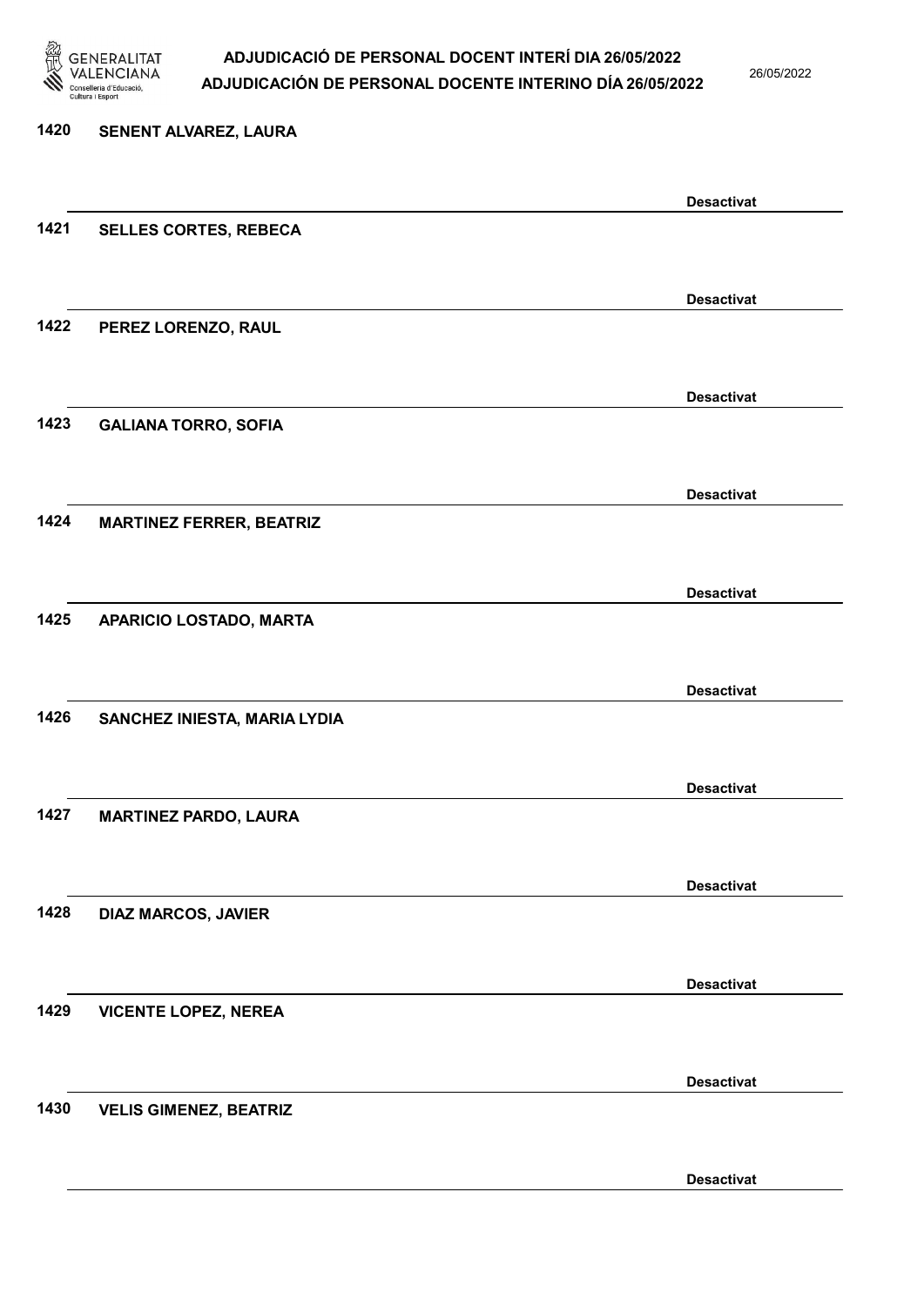

26/05/2022

### 1431 CATURLA DOBLADO, ANNA

|      |                                 | <b>Desactivat</b> |
|------|---------------------------------|-------------------|
| 1432 | ROLDAN NAVALON, MIRIAM          |                   |
|      |                                 |                   |
|      |                                 | <b>Desactivat</b> |
| 1433 | <b>MARCO PEIRO, CRISTINA</b>    |                   |
|      |                                 |                   |
|      |                                 | <b>Desactivat</b> |
| 1434 | <b>MARTIN GUTIERREZ, SANDRA</b> |                   |
|      |                                 |                   |
|      |                                 | <b>Desactivat</b> |
| 1435 | SANZ CARRASCO, REBECA           |                   |
|      |                                 |                   |
|      |                                 | <b>Desactivat</b> |
| 1436 | SERRA MINGUEZ, MARIA IRENE      |                   |
|      |                                 |                   |
|      |                                 | <b>Desactivat</b> |
| 1437 | HERRAN MENDOZA, BERNARDO        |                   |
|      |                                 |                   |
|      |                                 | <b>Desactivat</b> |
| 1438 | PENADES MATALI, EVA             |                   |
|      |                                 |                   |
|      |                                 | <b>Desactivat</b> |
| 1439 | <b>CANO AZOR, LIDIA</b>         |                   |
|      |                                 |                   |
|      |                                 | <b>Desactivat</b> |
| 1440 | <b>CASTILLO BLASCO, ISABEL</b>  |                   |
|      |                                 |                   |
|      |                                 | <b>Desactivat</b> |
| 1441 | <b>VALERO MARTINEZ, ISABEL</b>  |                   |
|      |                                 |                   |
|      |                                 | <b>Desactivat</b> |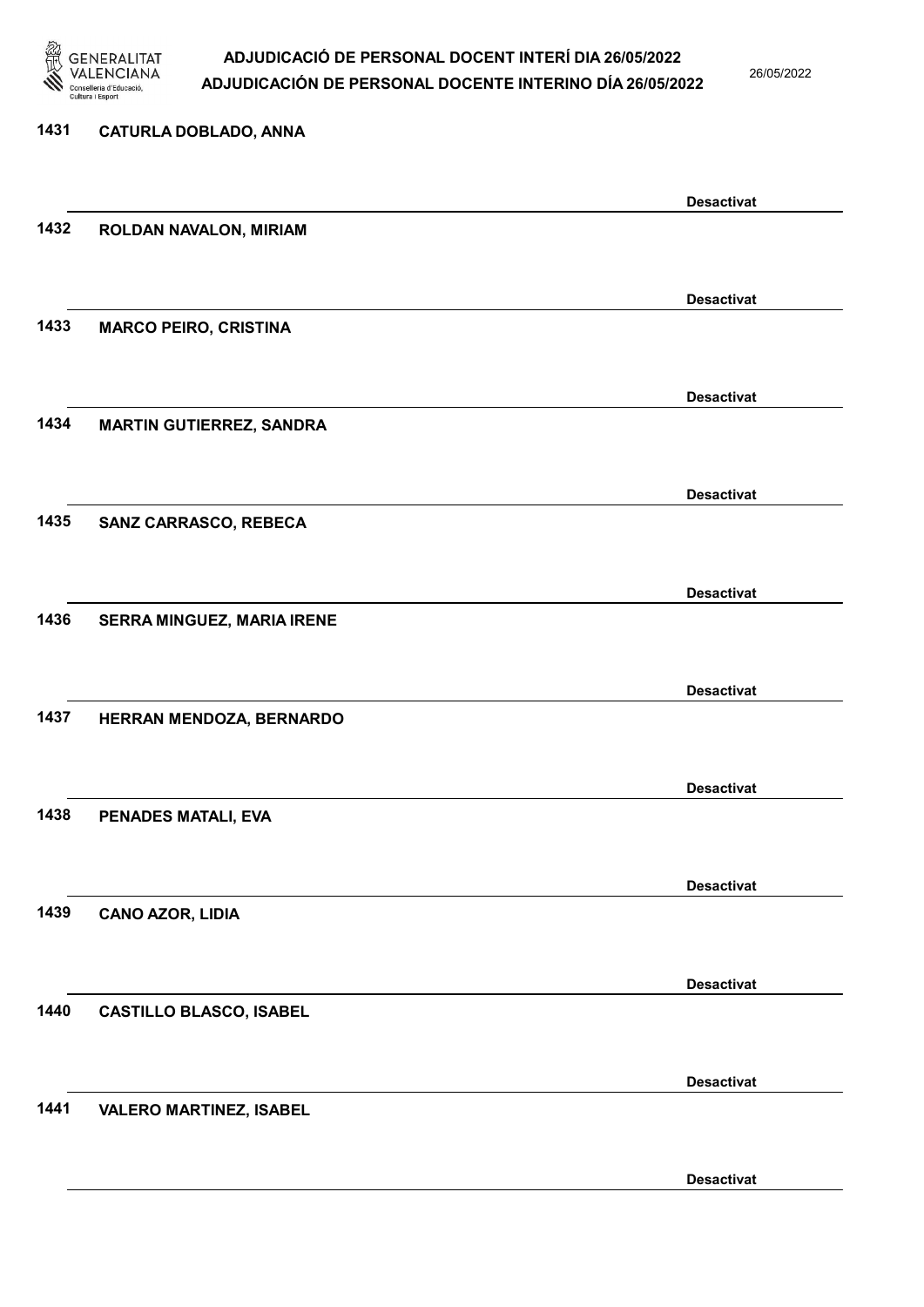

26/05/2022

Desactivat

## 1442 TARRASO CRESPO, AIDA Desactivat 1443 REQUENA DEL REY, VERONICA Desactivat 1444 DE LA TORRE MIRA, LAURA Desactivat 1445 VARELA NEGRE, ELENA MARIA Desactivat 1446 ROMAN HURTADO, GEMMA Desactivat 1447 OLIVA TORRENT, SANDRA Desactivat 1448 SELFA NOGUES, SANDRA Desactivat 1449 BOQUER CORTES, SANDRA Desactivat 1450 CORTS APARICIO, SARA Desactivat 1451 HUESO RIERA, BARBARA Desactivat 1452 RULL SORIA, ROSA MARIA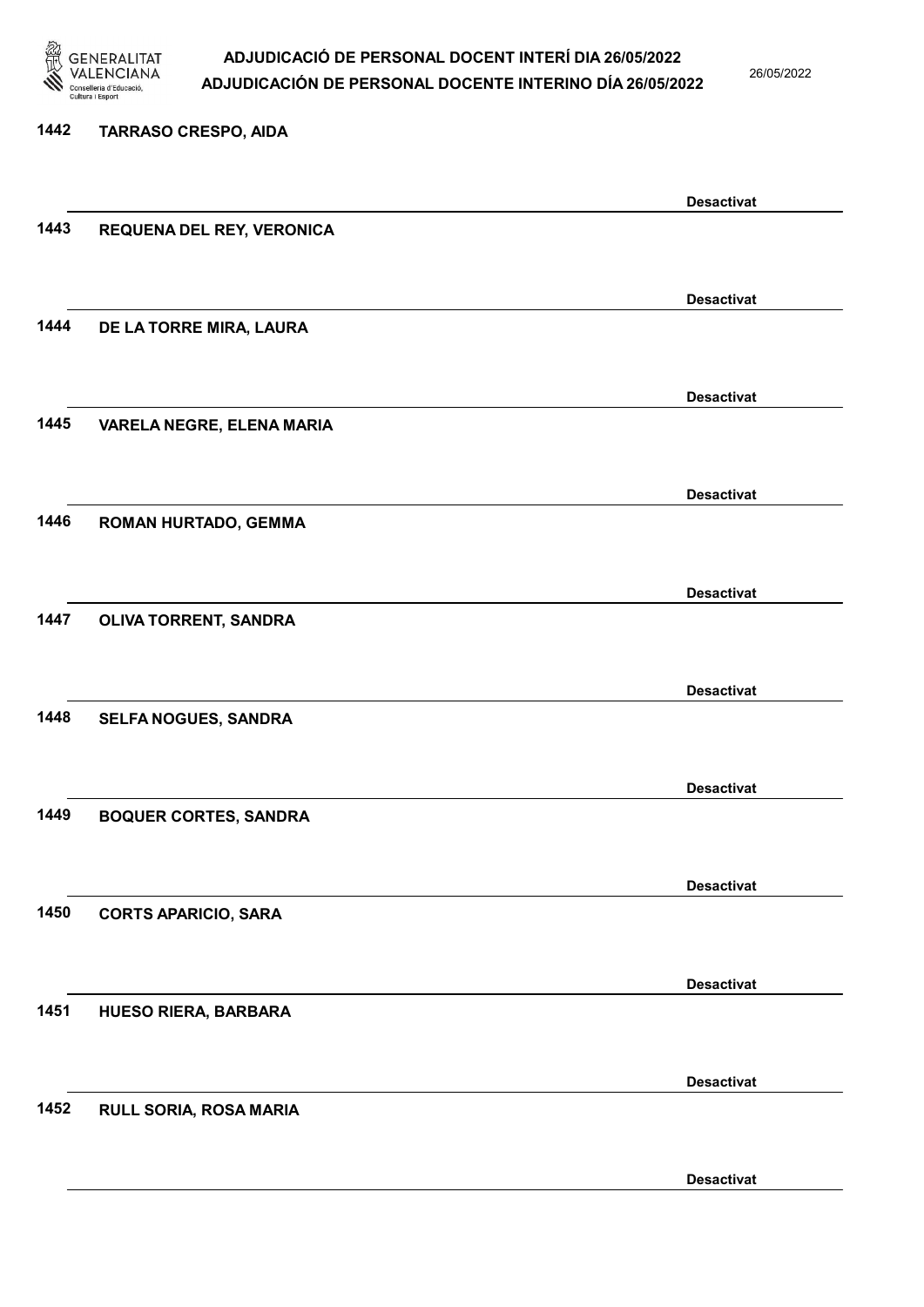

26/05/2022

Desactivat

1453 BENEYTO TEL, ALEJANDRA Desactivat 1454 CLERIGUES SEBASTIA, ANA BELEN Desactivat 1455 PLANELLS BLANES, SERGIO Desactivat 1456 MARTINEZ MEDINA, SANDRA Desactivat 1457 MARTIN GARCIA, PATRICIA Desactivat 1458 SUAREZ MAÑEZ, ALICIA Desactivat 1459 AUÑON MUÑOZ, IRENE Desactivat 1460 YAÑEZ RUBIO, NEREA Desactivat 1461 MANRIQUE CARRASCO, SARA ISABEL Desactivat 1462 PONZ DOMINGO, SERGIO Desactivat 1463 PEREZ TORAN, ALBA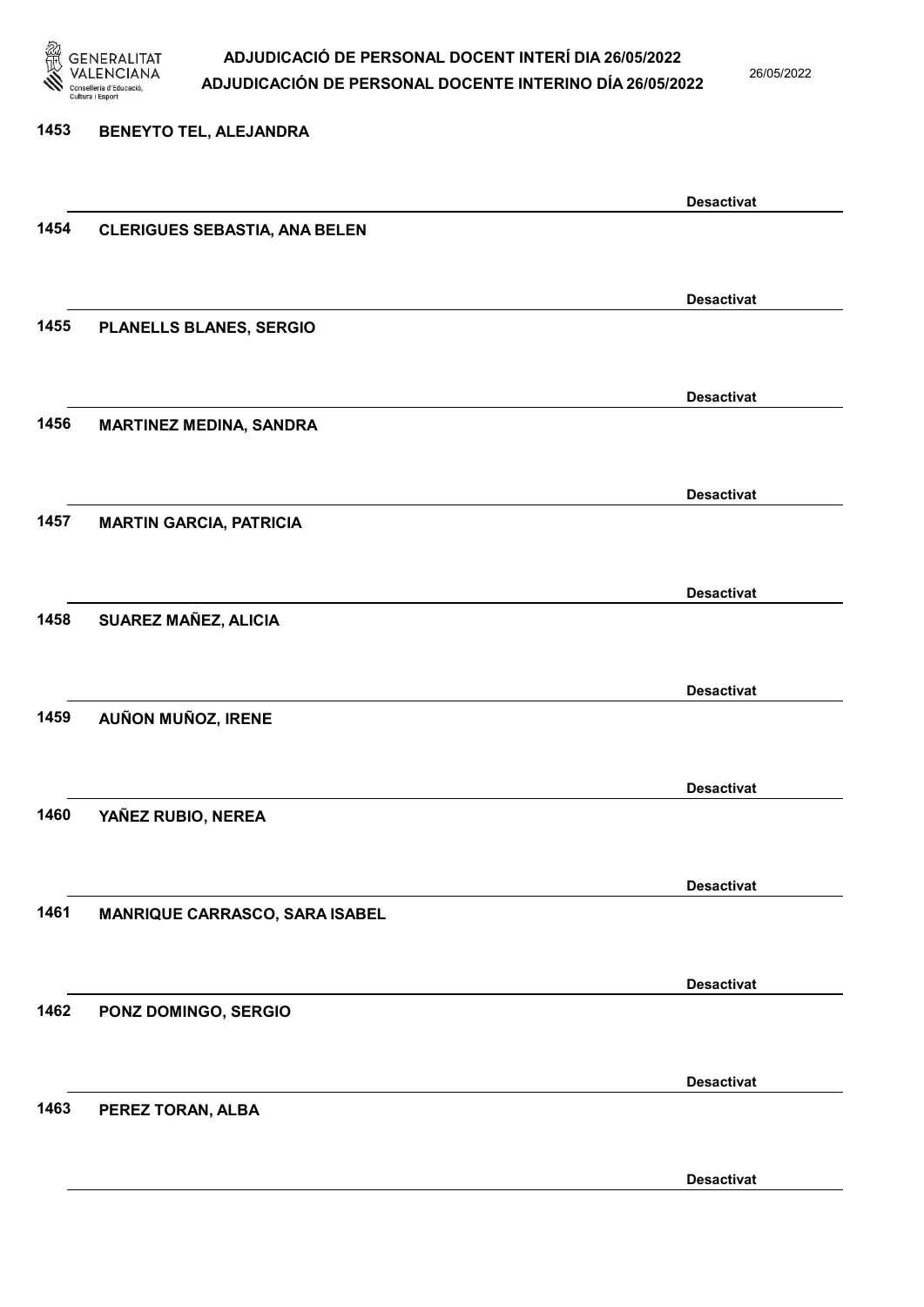

26/05/2022

### 1464 FERNANDEZ LEONIS, MONICA ALANA

|      |                                     | <b>Desactivat</b> |
|------|-------------------------------------|-------------------|
| 1465 | RIBERA NAVARRO, AINARA              |                   |
|      |                                     |                   |
|      |                                     | <b>Desactivat</b> |
| 1466 | <b>CANET ORTEGA, CLAUDIA</b>        |                   |
|      |                                     |                   |
|      |                                     |                   |
| 1467 | <b>VILA CHAFER, ISABEL</b>          | <b>Desactivat</b> |
|      |                                     |                   |
|      |                                     |                   |
|      |                                     | <b>Desactivat</b> |
| 1468 | BELTRA PEREA, MARIA JESUS           |                   |
|      |                                     |                   |
|      |                                     | Ha participat     |
| 1469 | <b>LOPEZ MARTI, SARA</b>            |                   |
|      |                                     |                   |
|      |                                     | <b>Desactivat</b> |
| 1470 | OCHOA PLAZA, LUCIA                  |                   |
|      |                                     |                   |
|      |                                     | <b>Desactivat</b> |
| 1471 | <b>ORTIZ MARCO, SANDRA</b>          |                   |
|      |                                     |                   |
|      |                                     | <b>Desactivat</b> |
| 1472 | <b>GARRIDO MERCADO, CARLA MARIA</b> |                   |
|      |                                     |                   |
|      |                                     | <b>Desactivat</b> |
| 1473 | TROYA NAVARRO, ROCIO                |                   |
|      |                                     |                   |
|      |                                     |                   |
|      |                                     | <b>Desactivat</b> |
| 1474 | ALLER MAÑAS, JAVIER                 |                   |
|      |                                     |                   |
|      |                                     | <b>Desactivat</b> |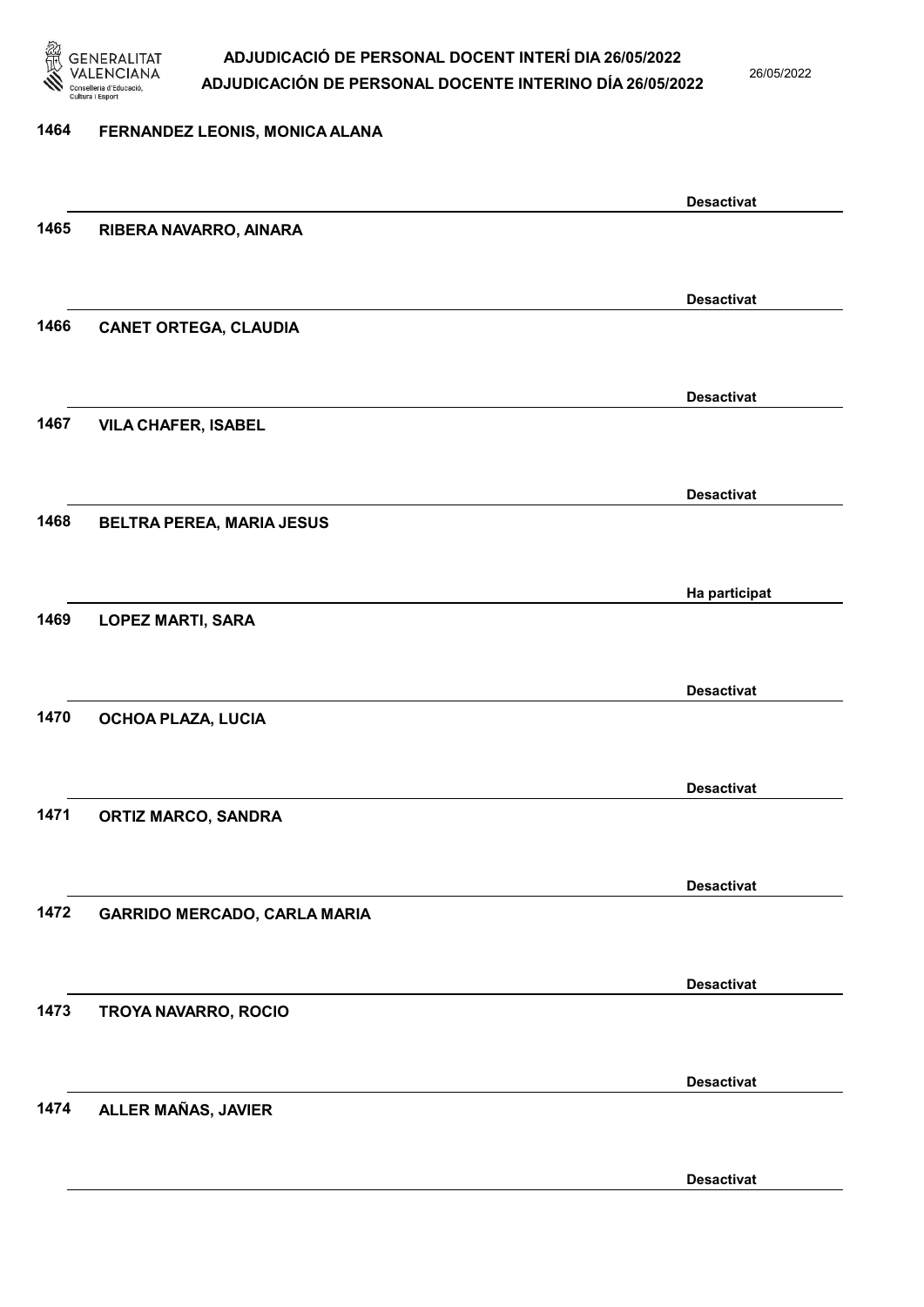

26/05/2022

## 1475 LEON RUDILLA, MARIA ELENA Desactivat 1476 VALLES LLORCA, SARA Desactivat 1477 GOMEZ BATALLER, ANA MARIA Desactivat 1478 BERENGUER RAMIREZ, MARIA DEL PILAR Desactivat 1479 CAMPO HERNANDEZ, CRISTIAN Desactivat 1480 BIOT CABRERA, MARIA AMPARO Desactivat 1481 PASCUAL GARCIA, ESTHER Desactivat 1482 RUBIO ROGLA, PALOMA Desactivat 1483 TARRAZONA CASTELLA, CARLA Desactivat 1484 CALAFORRA PALOP, MARIA DEL CARMEN Desactivat 1485 GREGORI ABAD, CARMEN Desactivat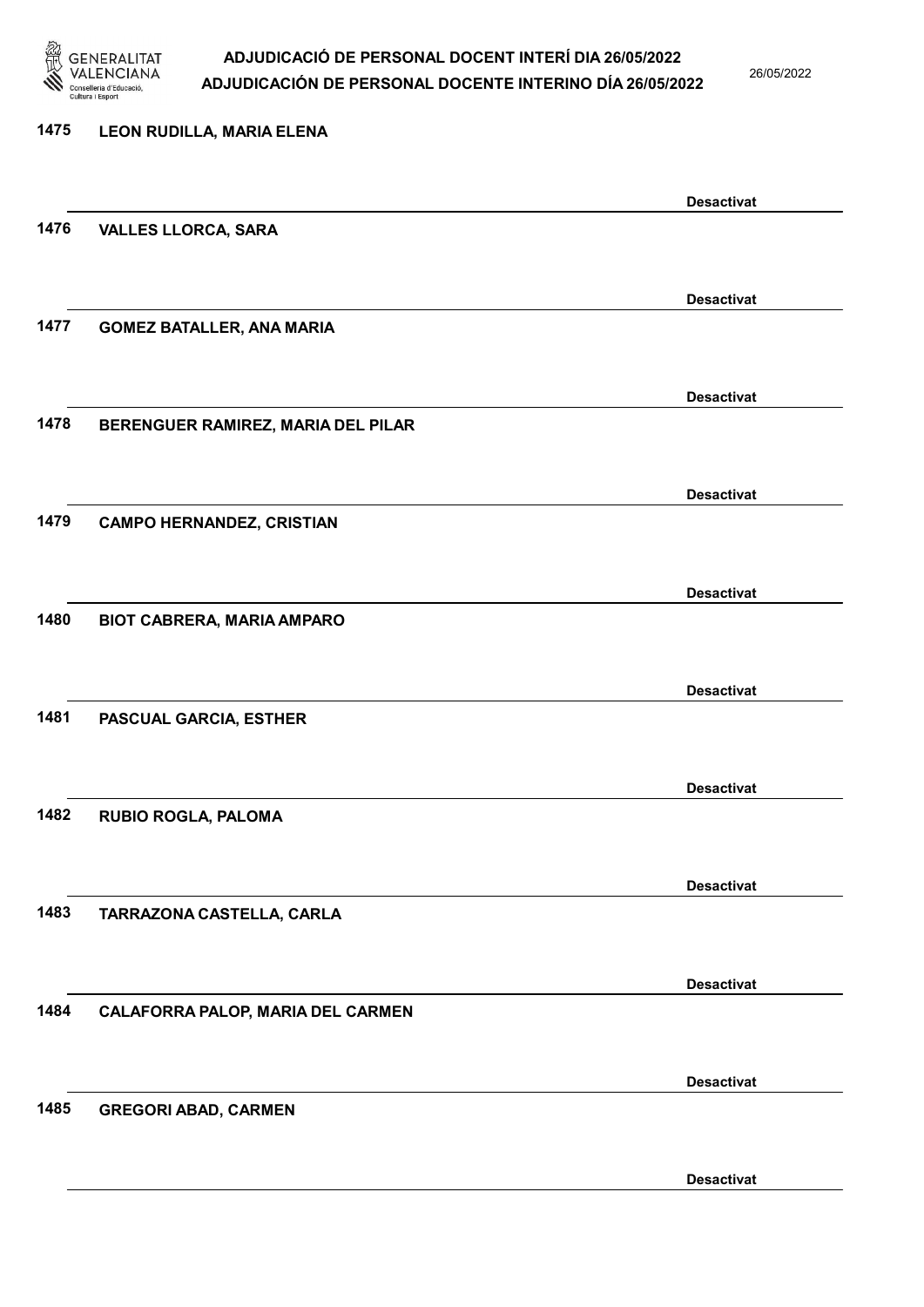

26/05/2022

## 1486 PEREZ SANCHO, YAGO Desactivat 1487 TORRES GASCON, JESSICA Desactivat 1488 LOPEZ GALVAÑ, JOSE DAVID Desactivat 1489 MORENO MEDINA, ALVARO Desactivat 1490 GARRIDO MARTÍNEZ, JUAN MANUEL Desactivat 1491 BENEIT MORENO, CELIA Desactivat 1492 HERAS PIQUER, MARIA GEMMA Desactivat 1493 SOLER TEROL, ALBA Desactivat 1494 RUBIO JORDÁ, JORGE Desactivat 1495 MUÑOZ BIENDICHO, ANDREA Desactivat 1496 SAORIN POZUELO, MIGUEL Desactivat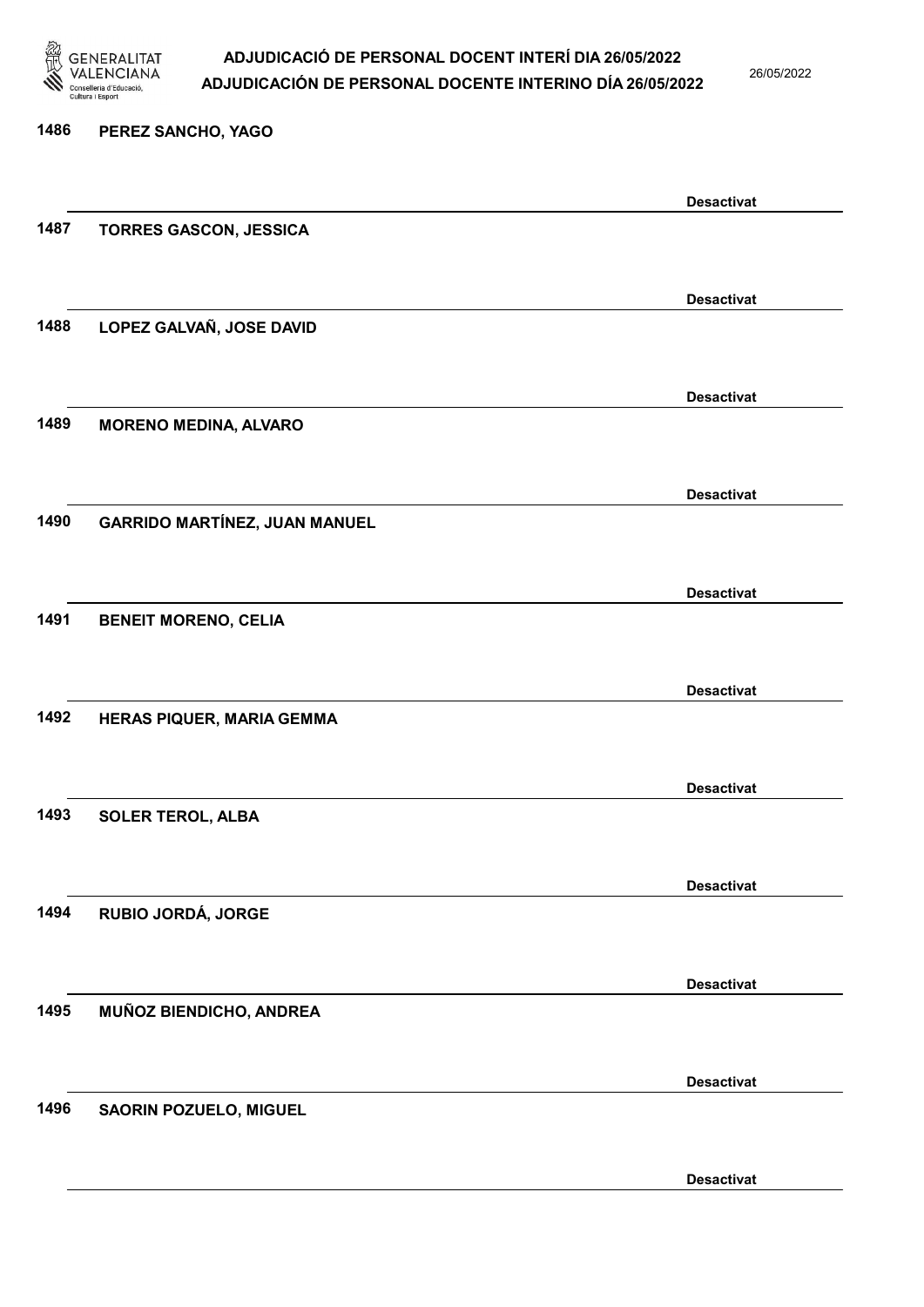

1497 OLIVER MORENO, PAULA

### ADJUDICACIÓ DE PERSONAL DOCENT INTERÍ DIA 26/05/2022 ADJUDICACIÓN DE PERSONAL DOCENTE INTERINO DÍA 26/05/2022

26/05/2022

## Desactivat 1498 MOLINA OLIVARES, VANESA Desactivat 1499 ARLANDIS BONET, AURORA Desactivat 1500 JIMENA PEREZ, LUIS ANGEL Desactivat 1501 GARCIA GARRIDO, ARANZAZU Desactivat 1502 MARTINEZ RODRIGUEZ, VICTOR Desactivat 1503 MOR DOLZ, JAVIER Desactivat 1504 GOMEZ ELLACURIA, MARTA Desactivat 1505 RIOS PENALBA, RAQUEL Desactivat 1506 MARTINEZ ESTELLER, NOELIA Desactivat 1507 LLOPIS INGLES, LAURA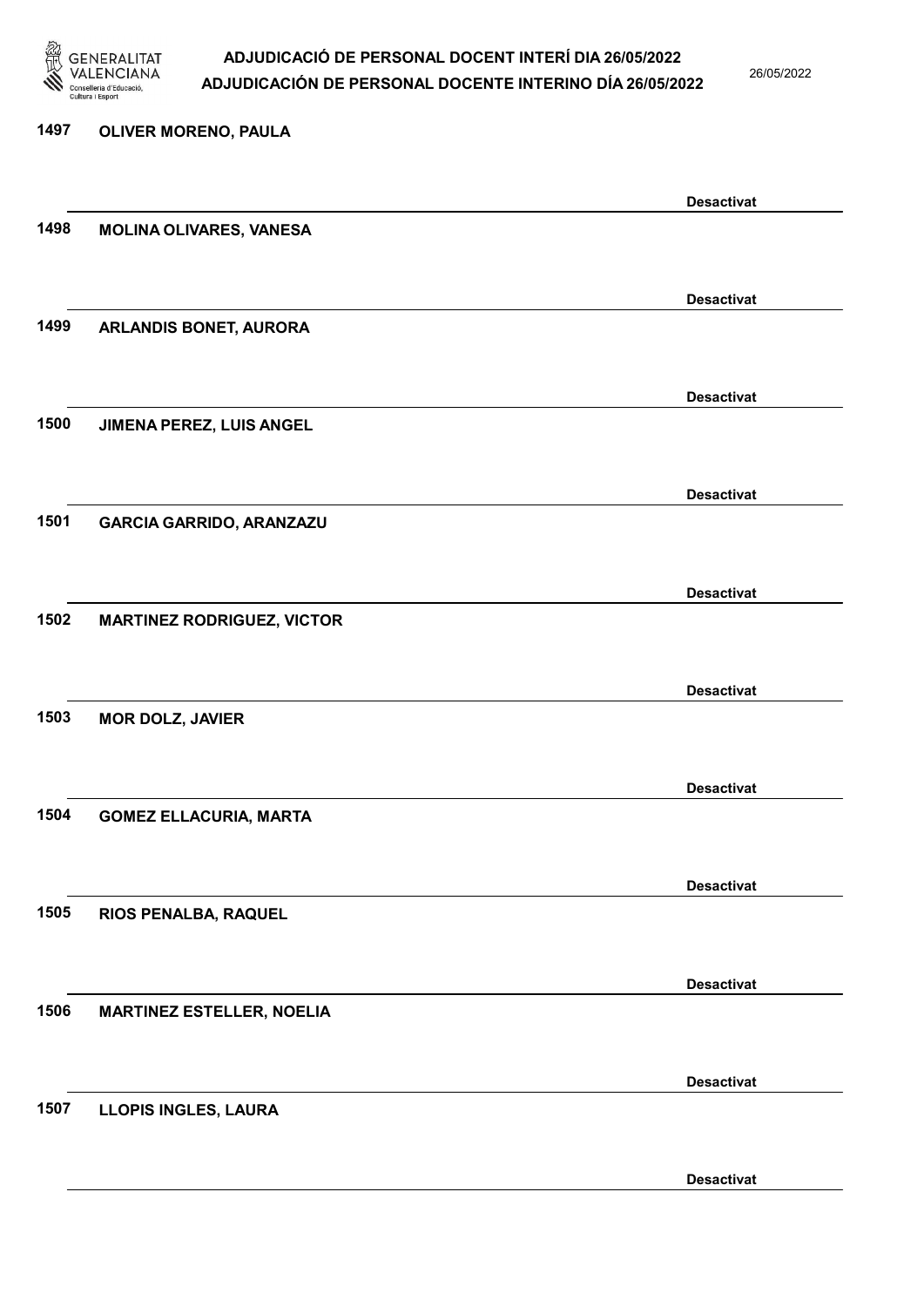

### 1508 ROCAMORA LOZANO, AGUSTIN

|      |        |                                                                            |                           |              | <b>Desactivat</b> |
|------|--------|----------------------------------------------------------------------------|---------------------------|--------------|-------------------|
| 1509 |        | <b>MAGISTRIS ROMERO, JOSE ANTONIO</b>                                      | Petición:                 | $\mathbf{1}$ | Voluntaria        |
|      | 515595 | VALÈNCIA (46018333) CEIP FEDERICO GARCÍA LORCA<br>128 / EDUCACIÓ PRIMÀRIA. |                           |              |                   |
|      | Horas  | 23                                                                         | SUBSTITUCIÓ INDETERMINADA |              | Adjudicat         |
| 1510 |        | <b>MUÑOZ VILA, LAURA</b>                                                   |                           |              |                   |
|      |        |                                                                            |                           |              |                   |
|      |        |                                                                            |                           |              | <b>Desactivat</b> |
| 1511 |        | PEREZ ARAGON, JOSE SAMUEL                                                  |                           |              |                   |
|      |        |                                                                            |                           |              |                   |
|      |        |                                                                            |                           |              |                   |
|      |        |                                                                            |                           |              | <b>Desactivat</b> |
| 1512 |        | <b>SALA PUCHE, AARON</b>                                                   |                           |              |                   |
|      |        |                                                                            |                           |              |                   |
|      |        |                                                                            |                           |              | <b>Desactivat</b> |
| 1513 |        | <b>MARTINEZ PEÑA, MARIA MERCEDES</b>                                       |                           |              |                   |
|      |        |                                                                            |                           |              |                   |
|      |        |                                                                            |                           |              | <b>Desactivat</b> |
| 1514 |        | <b>BOSCH MONTAGUD, VICENTE</b>                                             |                           |              |                   |
|      |        |                                                                            |                           |              |                   |
|      |        |                                                                            |                           |              | <b>Desactivat</b> |
| 1515 |        | <b>MOLINA MACIA, JOSE</b>                                                  |                           |              |                   |
|      |        |                                                                            |                           |              |                   |
|      |        |                                                                            |                           |              |                   |
| 1516 |        |                                                                            |                           |              | <b>Desactivat</b> |
|      |        | MUÑOZ ARDILA, LAURA                                                        |                           |              |                   |
|      |        |                                                                            |                           |              |                   |
|      |        |                                                                            |                           |              | <b>Desactivat</b> |
| 1517 |        | JORDA PEREZ, SILVIA                                                        |                           |              |                   |
|      |        |                                                                            |                           |              |                   |
|      |        |                                                                            |                           |              | <b>Desactivat</b> |
| 1518 |        | <b>COPEIRO DEL VILLAR JIMENEZ, MARTA</b>                                   |                           |              |                   |
|      |        |                                                                            |                           |              |                   |
|      |        |                                                                            |                           |              | <b>Desactivat</b> |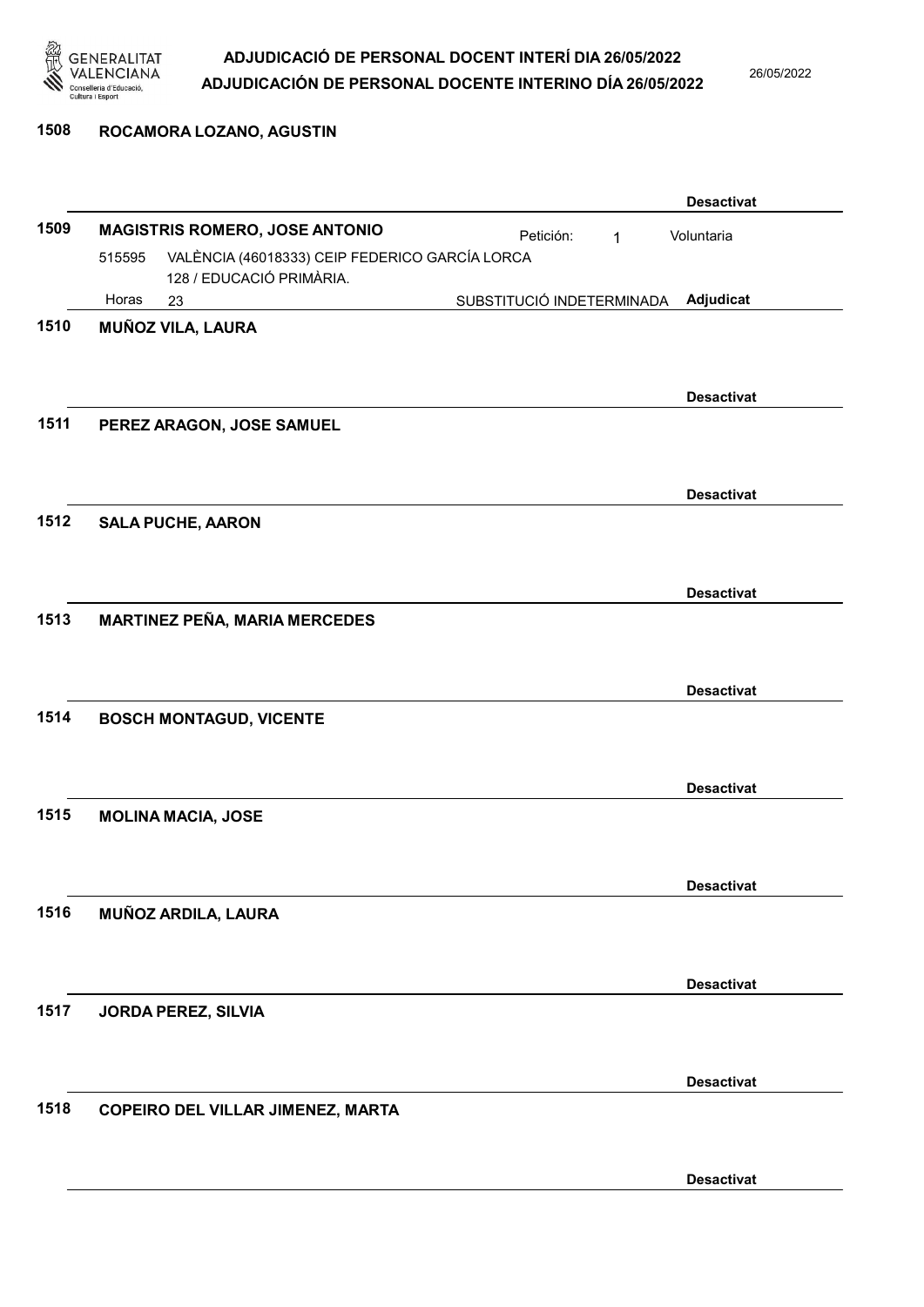

26/05/2022

### 1519 SANCHEZ GINER, EVA

|      |                                                                  |                           | <b>Desactivat</b> |
|------|------------------------------------------------------------------|---------------------------|-------------------|
| 1520 | <b>CLAR BONO, CRISTINA</b>                                       |                           |                   |
|      |                                                                  |                           |                   |
|      |                                                                  |                           | <b>Desactivat</b> |
| 1521 | ZAPATER HARO, MARIA JOSE                                         |                           |                   |
|      |                                                                  |                           |                   |
|      |                                                                  |                           |                   |
|      |                                                                  |                           | <b>Desactivat</b> |
| 1522 | <b>CORREA PEREZ, IGNACIO VICENTE</b>                             |                           |                   |
|      |                                                                  |                           |                   |
|      |                                                                  |                           |                   |
|      |                                                                  |                           | <b>Desactivat</b> |
| 1523 | <b>SAIZ LORENTE, PATRICIA</b>                                    |                           |                   |
|      |                                                                  |                           |                   |
|      |                                                                  |                           | <b>Desactivat</b> |
| 1524 | PEREZ LOPEZ, IRENE                                               |                           |                   |
|      |                                                                  |                           |                   |
|      |                                                                  |                           |                   |
|      |                                                                  |                           | <b>Desactivat</b> |
| 1525 | <b>MACHI BAÑON, REBECA</b>                                       |                           |                   |
|      |                                                                  |                           |                   |
|      |                                                                  |                           | <b>Desactivat</b> |
| 1526 | <b>MAZA GORRIZ, MARIA PILAR</b>                                  | Petición:                 | Voluntaria        |
|      | CABANES (12000728) CEIP NUESTRA SEÑORA DEL BUEN SUCESO<br>509472 | $\mathbf 1$               |                   |
|      | 128 / EDUCACIÓ PRIMÀRIA.                                         |                           |                   |
|      | Horas<br>23                                                      | SUBSTITUCIÓ INDETERMINADA | Adjudicat         |
| 1527 | <b>MORALES PATON, ALVARO</b>                                     |                           |                   |
|      |                                                                  |                           |                   |
|      |                                                                  |                           | <b>Desactivat</b> |
| 1528 |                                                                  |                           |                   |
|      | <b>RIPOLL MORANT, MERCEDES</b>                                   |                           |                   |
|      |                                                                  |                           |                   |
|      |                                                                  |                           | <b>Desactivat</b> |
| 1529 | <b>CABANILLES LOZANO, RUBEN</b>                                  |                           |                   |
|      |                                                                  |                           |                   |
|      |                                                                  |                           |                   |
|      |                                                                  |                           | <b>Desactivat</b> |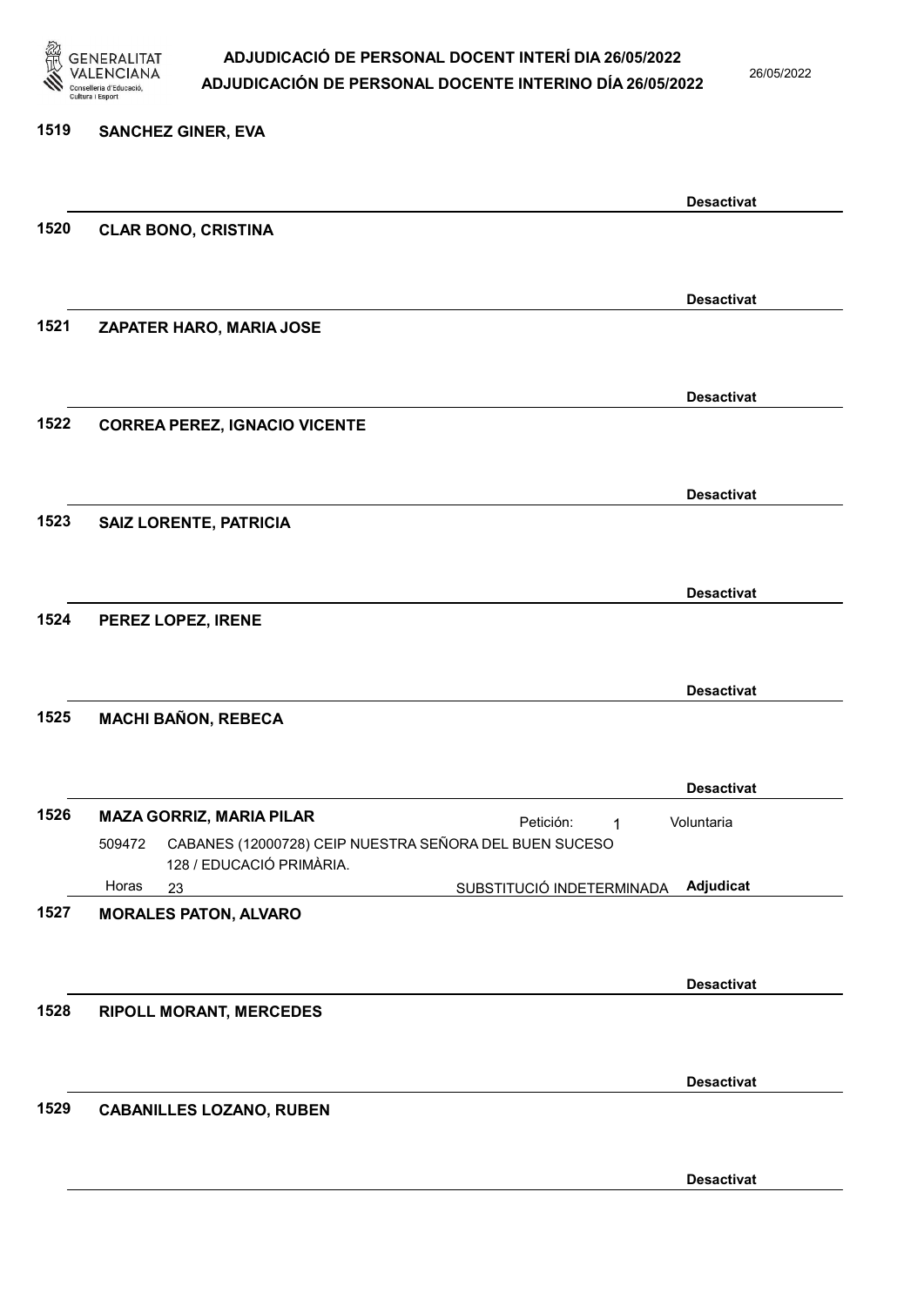

26/05/2022

## 1530 PEREDA GARRIDO, CARMEN Desactivat 1531 PIERA ESCRIVA, MARTA Desactivat 1532 SANZ SIMON, OSCAR Desactivat 1533 PAYA CRESPO, DAVID Desactivat 1534 PERCOCO FERNANDEZ, CARMEN Desactivat 1535 FURIO RECATALA, ALEJANDRO Desactivat 1536 CUENCA GARCIA, ISABEL Desactivat 1537 CARO BLAT, MARIA Desactivat 1538 GONZALVEZ VIUDES, LAURA Desactivat 1539 MARTINEZ VIDAL, ROSA MARIA Desactivat 1540 MARTINEZ FONT, SARA Desactivat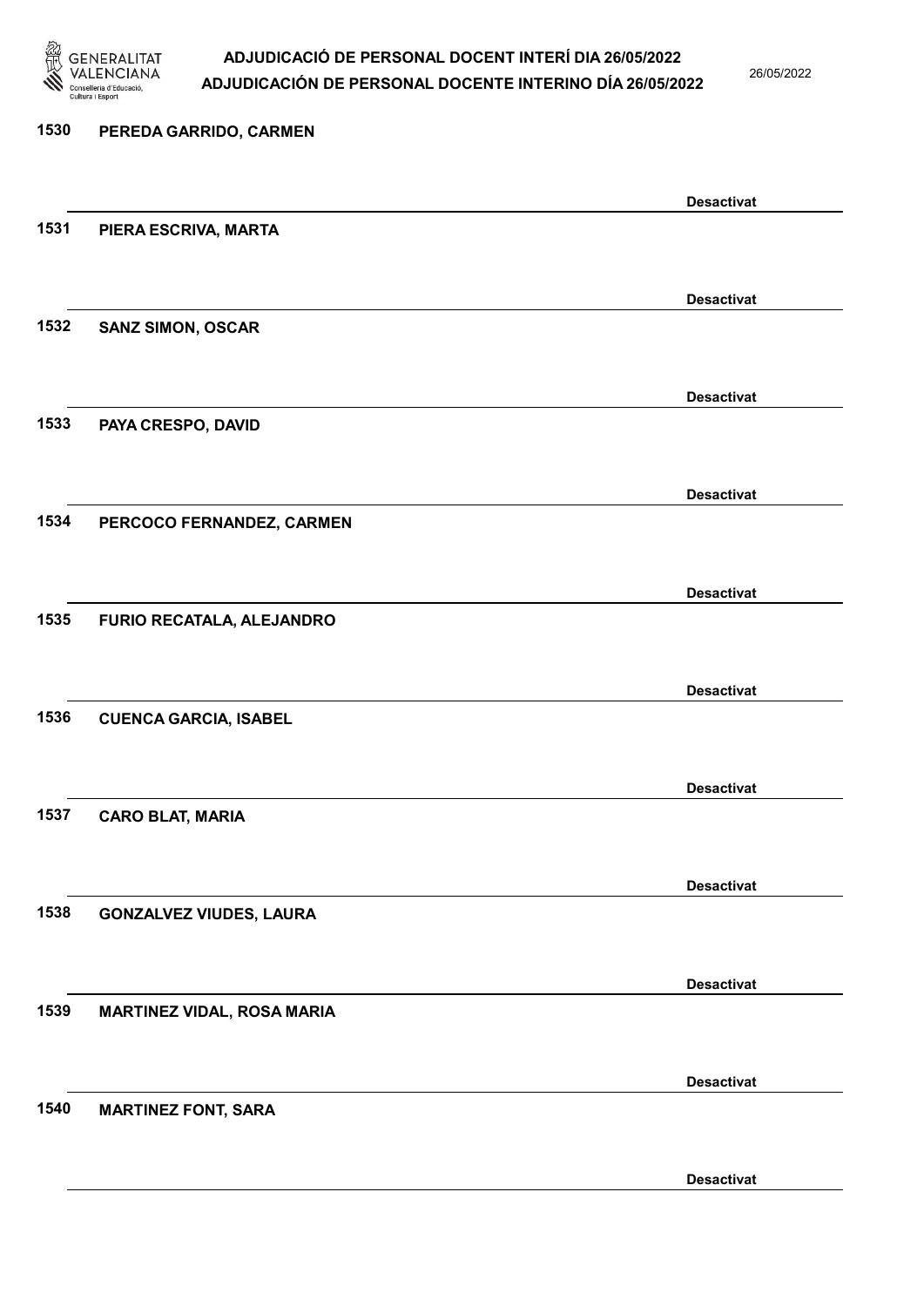

26/05/2022

Desactivat

# 1541 PEREZ MARTINEZ, JOSE LUIS Desactivat 1542 APARISI ORTEGA, SARA Desactivat 1543 GARCIA LOPEZ, MIRIAM Desactivat 1544 GIMENEZ EGEA, GUILLERMO Desactivat 1545 DIAZ VALLES, FRANCISCO Desactivat 1546 IZQUIERDO SALVADOR, EVA Desactivat 1547 NADAL FERRANDIZ, MARCEL Desactivat 1548 GONZALEZ MARQUINA, SANDRA Desactivat 1549 GARCIA GARCIA, CLAUDIA Desactivat 1550 CLIMENT FERRER, ALBA Desactivat 1551 ALTUR ALONSO, ISABEL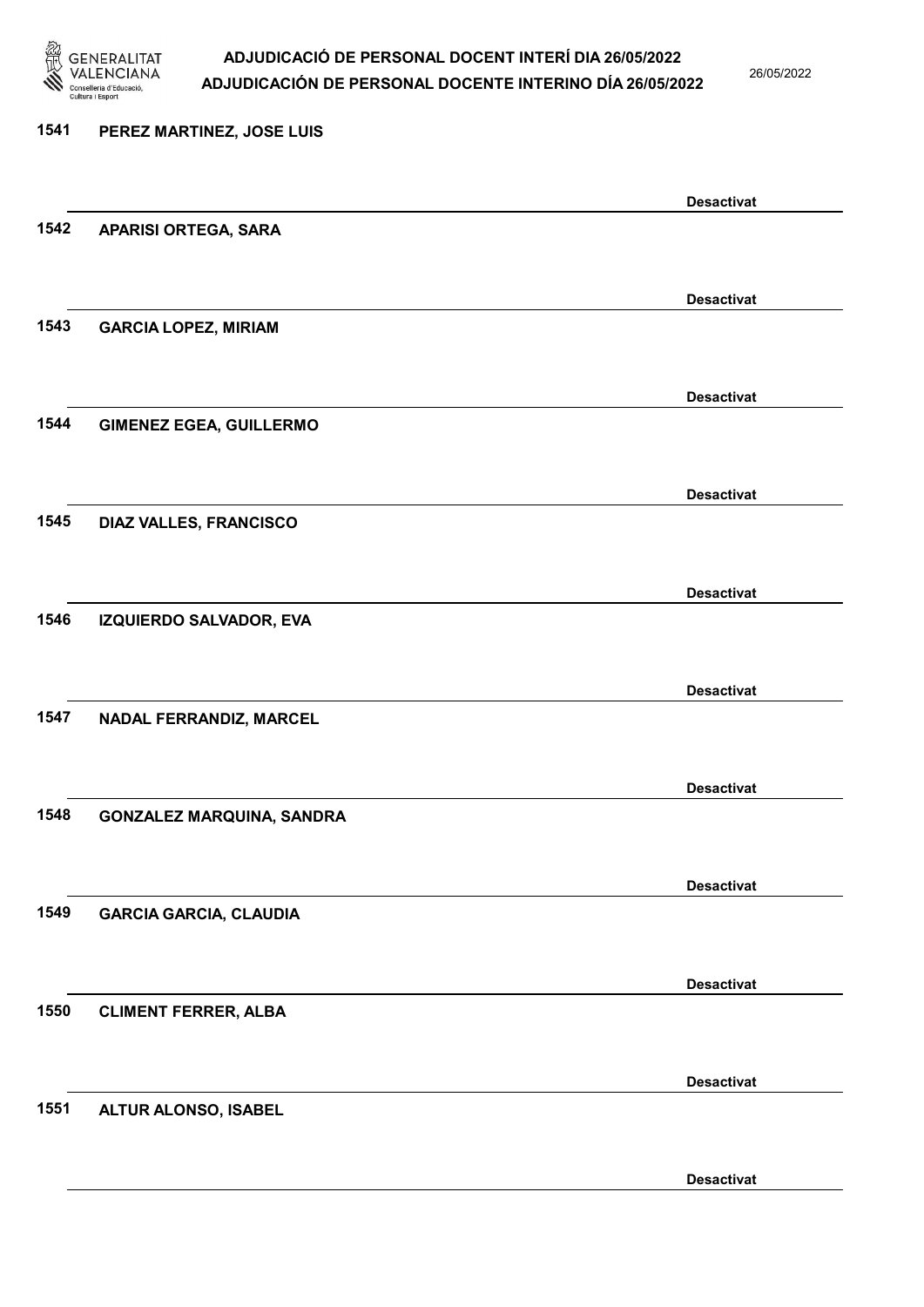

26/05/2022

### 1552 PASTOR PLA, DAVID

|      |                                         | <b>Desactivat</b> |
|------|-----------------------------------------|-------------------|
| 1553 | <b>GOMEZ FUSTER, JUAN MANUEL</b>        |                   |
|      |                                         |                   |
|      |                                         | <b>Desactivat</b> |
| 1554 | <b>CRESPO CISCAR, IRENE</b>             |                   |
|      |                                         |                   |
|      |                                         |                   |
|      |                                         | <b>Desactivat</b> |
| 1555 | <b>ROIG BOHIGUES, XAVIER</b>            |                   |
|      |                                         |                   |
|      |                                         | <b>Desactivat</b> |
| 1556 | <b>GREGORI VISO, NOEMI</b>              |                   |
|      |                                         |                   |
|      |                                         | <b>Desactivat</b> |
| 1557 | LAZARO TORRALBA, PATRICIA               |                   |
|      |                                         |                   |
|      |                                         | <b>Desactivat</b> |
| 1558 | SANCHEZ FERNANDEZ, ELENA                |                   |
|      |                                         |                   |
|      |                                         |                   |
|      |                                         | <b>Desactivat</b> |
| 1559 | <b>LANGA RODRIGUEZ, NOELIA</b>          |                   |
|      |                                         |                   |
|      |                                         | <b>Desactivat</b> |
| 1560 | NAVARRO SORIA, SARA                     |                   |
|      |                                         |                   |
|      |                                         | <b>Desactivat</b> |
| 1561 | NAVARRO HERNANDEZ, MARIA DE LOS ANGELES |                   |
|      |                                         |                   |
|      |                                         |                   |
| 1562 |                                         | <b>Desactivat</b> |
|      | <b>VALLS ALEDON, ROSA ISABEL</b>        |                   |
|      |                                         |                   |
|      |                                         | <b>Desactivat</b> |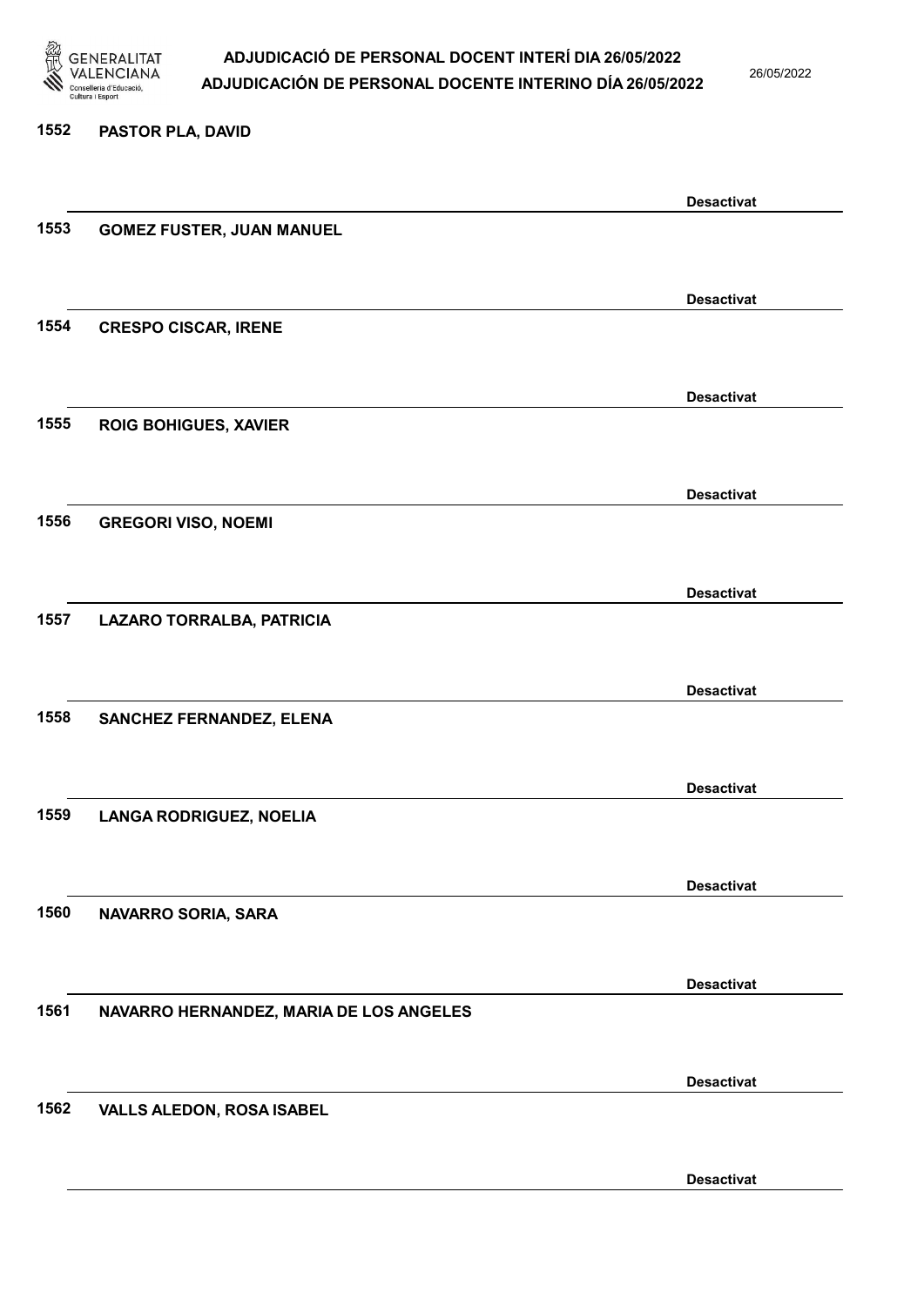

26/05/2022

## 1563 VILCHES TENA, MARIA LIDON Desactivat 1564 EGEA MARTINEZ, AFRICA MARIA Desactivat 1565 MARTINEZ BIOSCA, LARA Desactivat 1566 TORRES POZO, CAROLINA Desactivat 1567 SENDRA FEMENIA, JUAN JOSE Desactivat 1568 GARCIA JULIÁ, VICTOR Desactivat 1569 ORDIÑANA SANCHIS, ELODIA Desactivat 1570 TRESCOLI SANZ, MARIA Desactivat 1571 ALCARAZ MARQUEZ, SONIA Desactivat 1572 HUERTA ANDREU, JOSE ENRIQUE **Petición:** 1 23 SUBSTITUCIÓ INDETERMINADA VALÈNCIA (46018333) CEIP FEDERICO GARCÍA LORCA 128 / EDUCACIÓ PRIMÀRIA. Adjudicat Voluntaria 515597 Horas 1573 FERMOSELLE ESCLAPEZ, ANGEL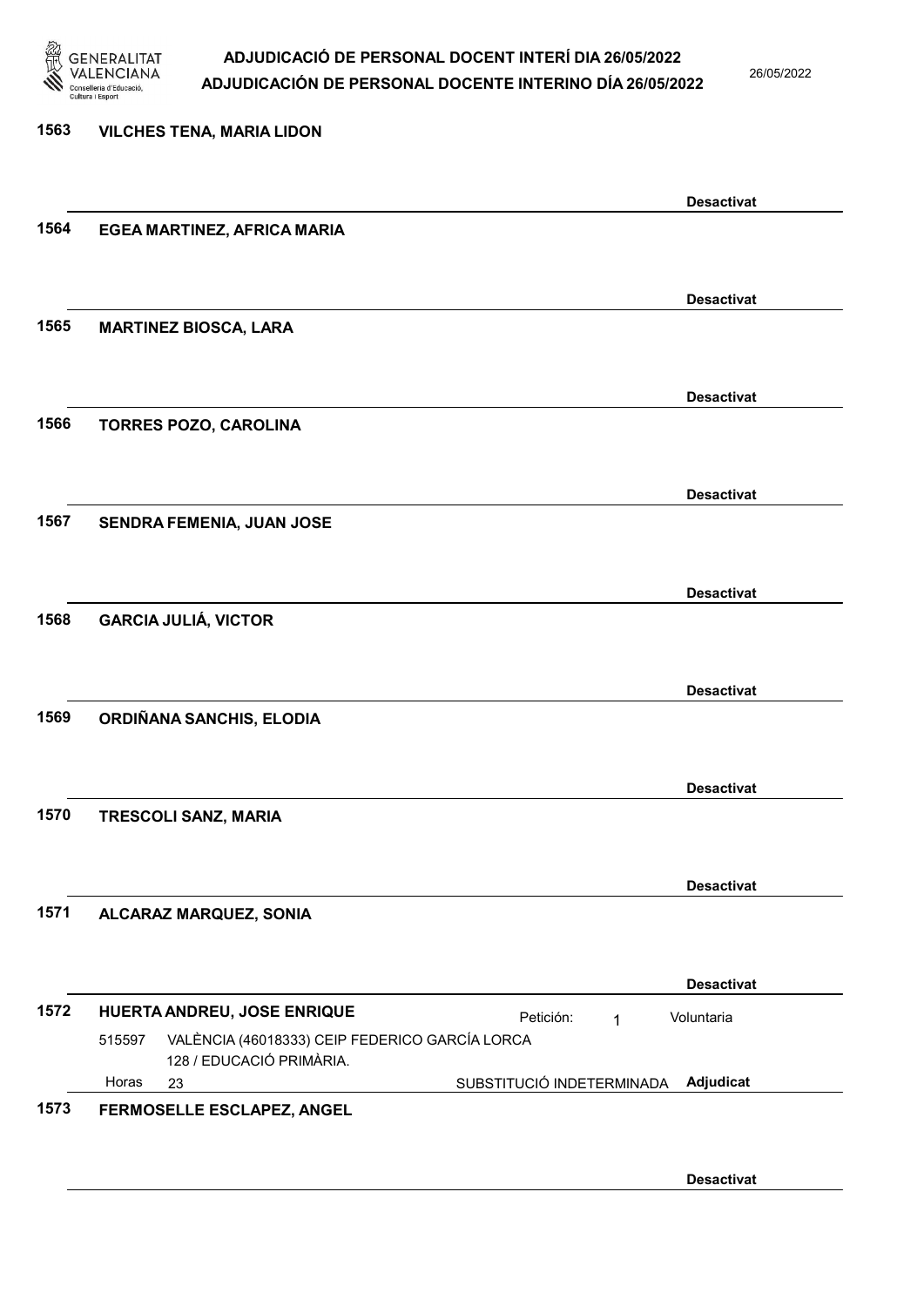

26/05/2022

| 1574 | HERNANDEZ OLIVER, PATRICIA            |                   |
|------|---------------------------------------|-------------------|
|      |                                       | <b>Desactivat</b> |
| 1575 | <b>CORDOBA VIÑO, NOEMI</b>            |                   |
|      |                                       | <b>Desactivat</b> |
| 1576 | GIL VERGEL, ANA ISABEL                |                   |
|      |                                       | <b>Desactivat</b> |
| 1577 | <b>ADSUAR BOU, JOSEFA</b>             |                   |
|      |                                       | <b>Desactivat</b> |
| 1578 | <b>BOLUFER SENDRA, JOSE MARIA</b>     |                   |
|      |                                       | <b>Desactivat</b> |
| 1579 | DOMINGO GONZALEZ, PALOMA              |                   |
|      |                                       | <b>Desactivat</b> |
| 1580 | ESCUDERO MORAN, BEGOÑA                |                   |
|      |                                       | <b>Desactivat</b> |
| 1581 | TRILLO CAMPO, BEATRIZ                 |                   |
|      |                                       | <b>Desactivat</b> |
| 1582 | LLORENS MIGUEL, INES DE LA CONCEPCION |                   |
|      |                                       | <b>Desactivat</b> |
| 1583 | FERRANDO LLOBELL, PABLO               |                   |
|      |                                       | <b>Desactivat</b> |
| 1584 | <b>MEDINA PIERA, CRISTINA</b>         |                   |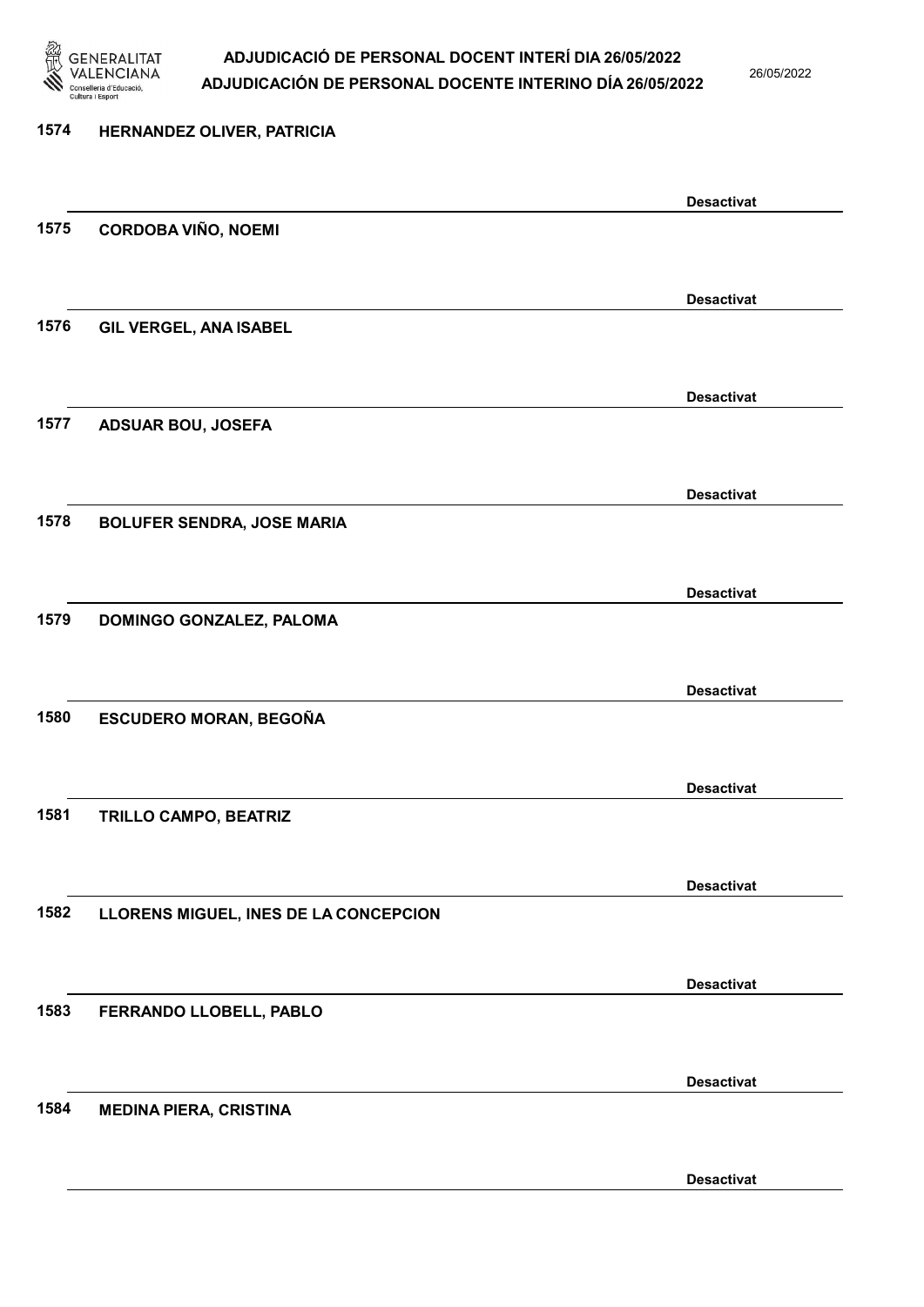

26/05/2022

# 1585 OLTRA LUCENA, JORGE LIDIANO Desactivat 1586 VIDAL PUERTOS, EDUARD Desactivat 1587 MARTINEZ TORTOSA, ALBA Desactivat 1588 MARTINEZ LATORRE, PAULA AIDA Desactivat 1589 MARTINEZ OLTRA, VANESSA Desactivat 1590 BARRIONUEVO VILCHES, CRISTINA Desactivat 1591 ESCOBAR FERNANDEZ, JAVIER Desactivat 1592 SERAL GALINDO, JORGE Desactivat 1593 ALTAMIRANO CERRILLO, LORENA Desactivat 1594 MONTESINOS BOSCA, CAROLINA Desactivat 1595 ALCARRIA LA PAZ, SARA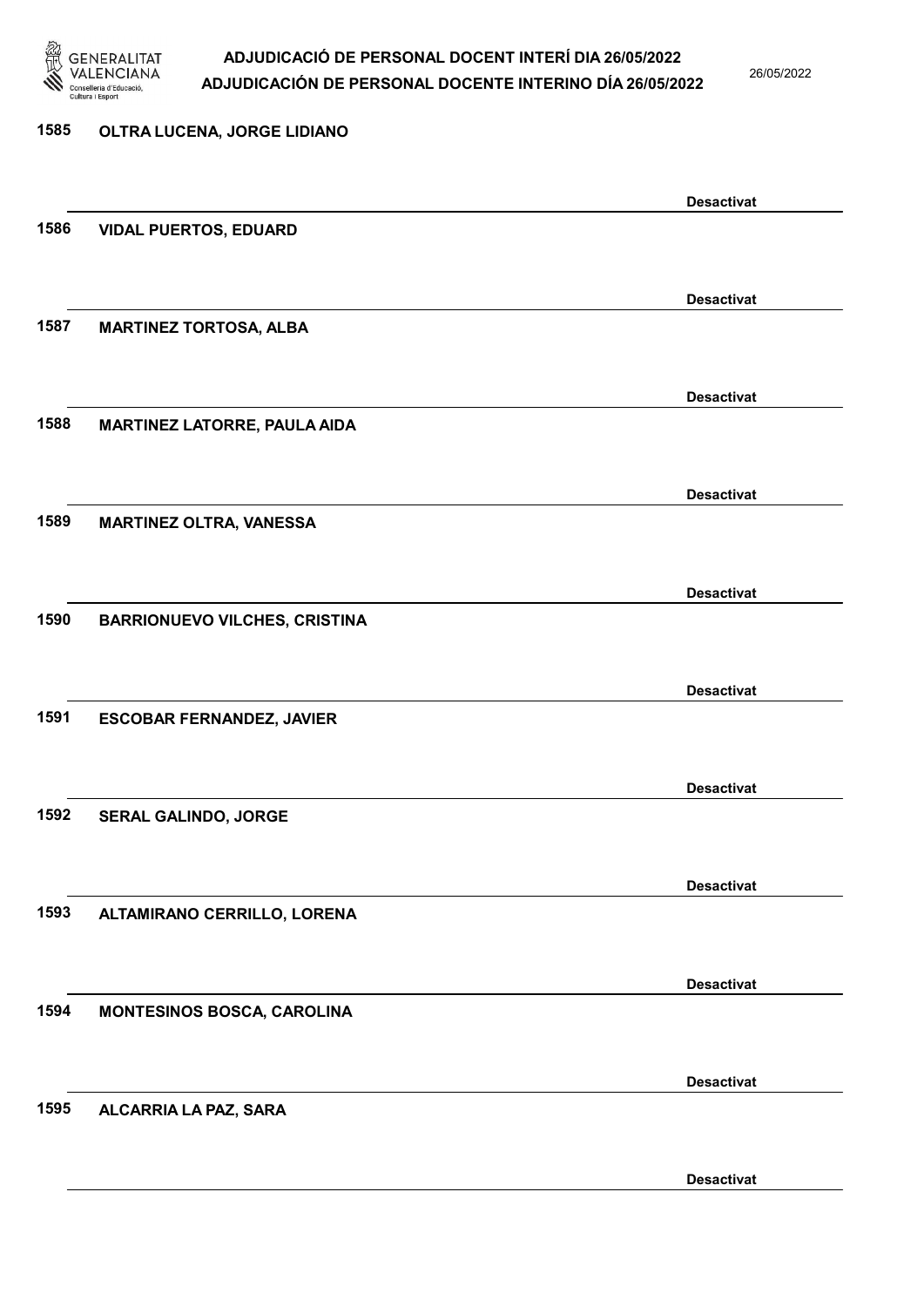

26/05/2022

### 1596 PERIS GOIG, DAVID

|      |                                         | <b>Desactivat</b> |
|------|-----------------------------------------|-------------------|
| 1597 | TORINOS RODRIGO, ALEXIA SFORZZA         |                   |
|      |                                         |                   |
|      |                                         |                   |
|      |                                         | <b>Desactivat</b> |
| 1598 | PALANCA MARTINEZ, MARTA                 |                   |
|      |                                         |                   |
|      |                                         | <b>Desactivat</b> |
| 1599 |                                         |                   |
|      | ROMERO SERRANO, CRISTINA                |                   |
|      |                                         |                   |
|      |                                         | <b>Desactivat</b> |
| 1600 | <b>SANCHEZ EGEA, LYDIA</b>              |                   |
|      |                                         |                   |
|      |                                         |                   |
|      |                                         | <b>Desactivat</b> |
| 1601 | <b>CARDENAL CARBONELL, ANA MARIA</b>    |                   |
|      |                                         |                   |
|      |                                         |                   |
|      |                                         | <b>Desactivat</b> |
| 1602 | <b>MARTI MOLLA, EVA</b>                 |                   |
|      |                                         |                   |
|      |                                         | <b>Desactivat</b> |
| 1603 | SANCHEZ POVEDA, JONATHAN                |                   |
|      |                                         |                   |
|      |                                         |                   |
|      |                                         | <b>Desactivat</b> |
| 1604 | <b>BORRAS LARZA, GERMAN</b>             |                   |
|      |                                         |                   |
|      |                                         |                   |
|      |                                         | Ha participat     |
| 1605 | NOGUES PEREZ, MARIA DE LOS DESAMPARADOS |                   |
|      |                                         |                   |
|      |                                         | <b>Desactivat</b> |
| 1606 | <b>IVARS FERRER, MARIA</b>              |                   |
|      |                                         |                   |
|      |                                         |                   |
|      |                                         | <b>Desactivat</b> |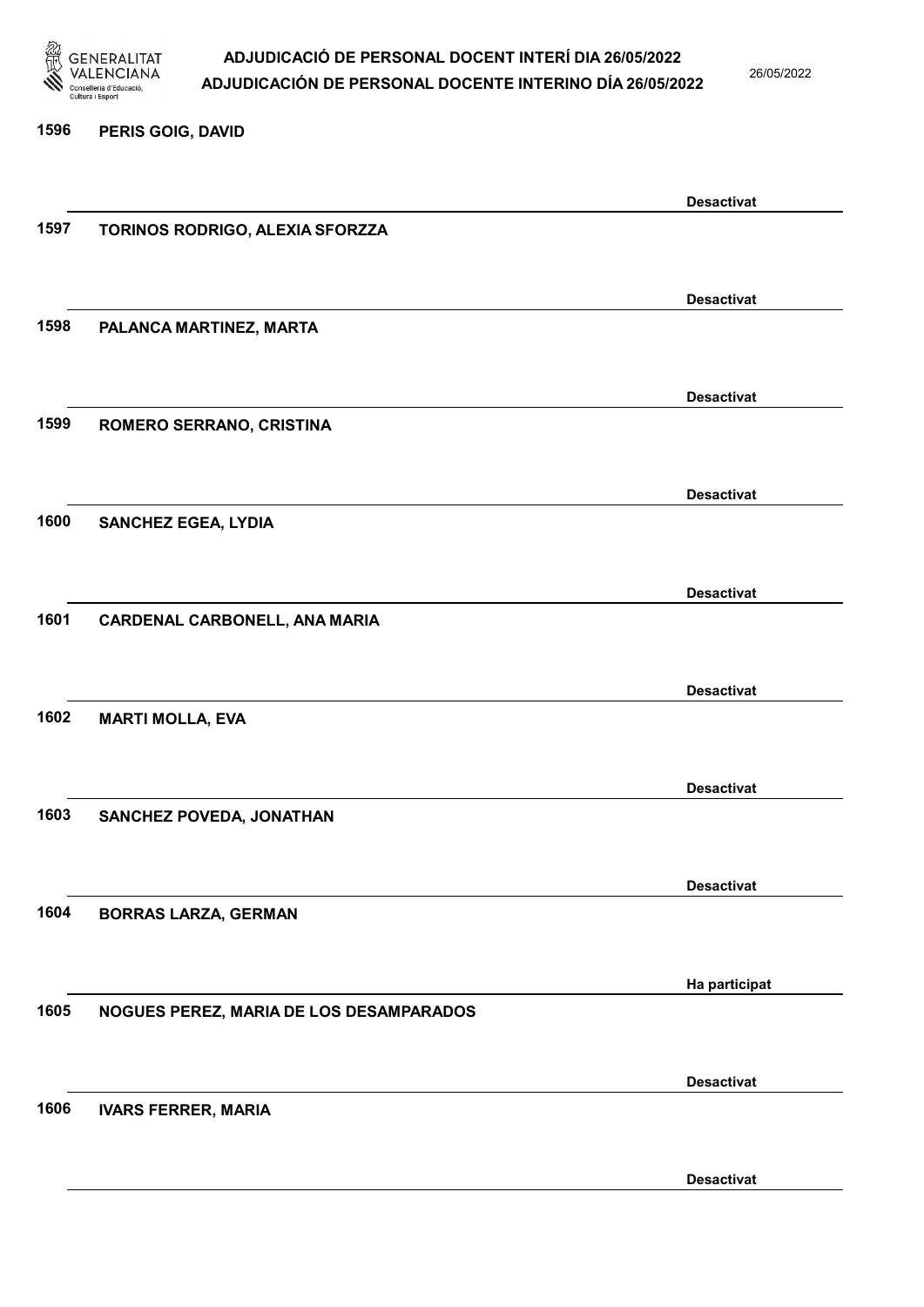

26/05/2022

| 1607 | TAPIA GARCIA, JOAN VICENT                                                |                                           |                   |
|------|--------------------------------------------------------------------------|-------------------------------------------|-------------------|
|      |                                                                          |                                           | <b>Desactivat</b> |
| 1608 | SEMPERE TORRELLA, ALEJANDRO                                              |                                           |                   |
|      |                                                                          |                                           |                   |
|      |                                                                          |                                           | <b>Desactivat</b> |
| 1609 | <b>CORTELL MARTINEZ, BEATRIZ</b>                                         |                                           |                   |
|      |                                                                          |                                           |                   |
| 1610 | SENDRA FOLQUES, NATIVIDAD                                                |                                           | <b>Desactivat</b> |
|      |                                                                          |                                           |                   |
|      |                                                                          |                                           | <b>Desactivat</b> |
| 1611 | MIÑANA OLIVER, CARMEN                                                    |                                           |                   |
|      |                                                                          |                                           |                   |
| 1612 | CATALAN NUÑEZ, JOAQUIN                                                   |                                           | <b>Desactivat</b> |
|      |                                                                          |                                           |                   |
|      |                                                                          |                                           | <b>Desactivat</b> |
| 1613 | SAMPER CARRASCO, CRISTINA                                                | Petición:<br>Voluntaria<br>$\overline{2}$ |                   |
|      | ELX (03011860) CEIP FRANCESC CANTÓ<br>515129<br>128 / EDUCACIÓ PRIMÀRIA. |                                           |                   |
|      | Horas<br>23                                                              | SUBSTITUCIÓ INDETERMINADA                 | Adjudicat         |
| 1614 | HUIDOBRO SALAZAR, MARTA                                                  |                                           |                   |
|      |                                                                          |                                           | <b>Desactivat</b> |
| 1615 | <b>CREMADES OLMO, AMPARO SALUD</b>                                       |                                           |                   |
|      |                                                                          |                                           |                   |
|      |                                                                          |                                           | <b>Desactivat</b> |
| 1616 | <b>FUSTER BLASCO, SANDRA</b>                                             |                                           |                   |
|      |                                                                          |                                           |                   |
| 1617 | <b>CARRASCO GUILLEN, ALEJANDRO</b>                                       |                                           | <b>Desactivat</b> |
|      |                                                                          |                                           |                   |
|      |                                                                          |                                           | <b>Desactivat</b> |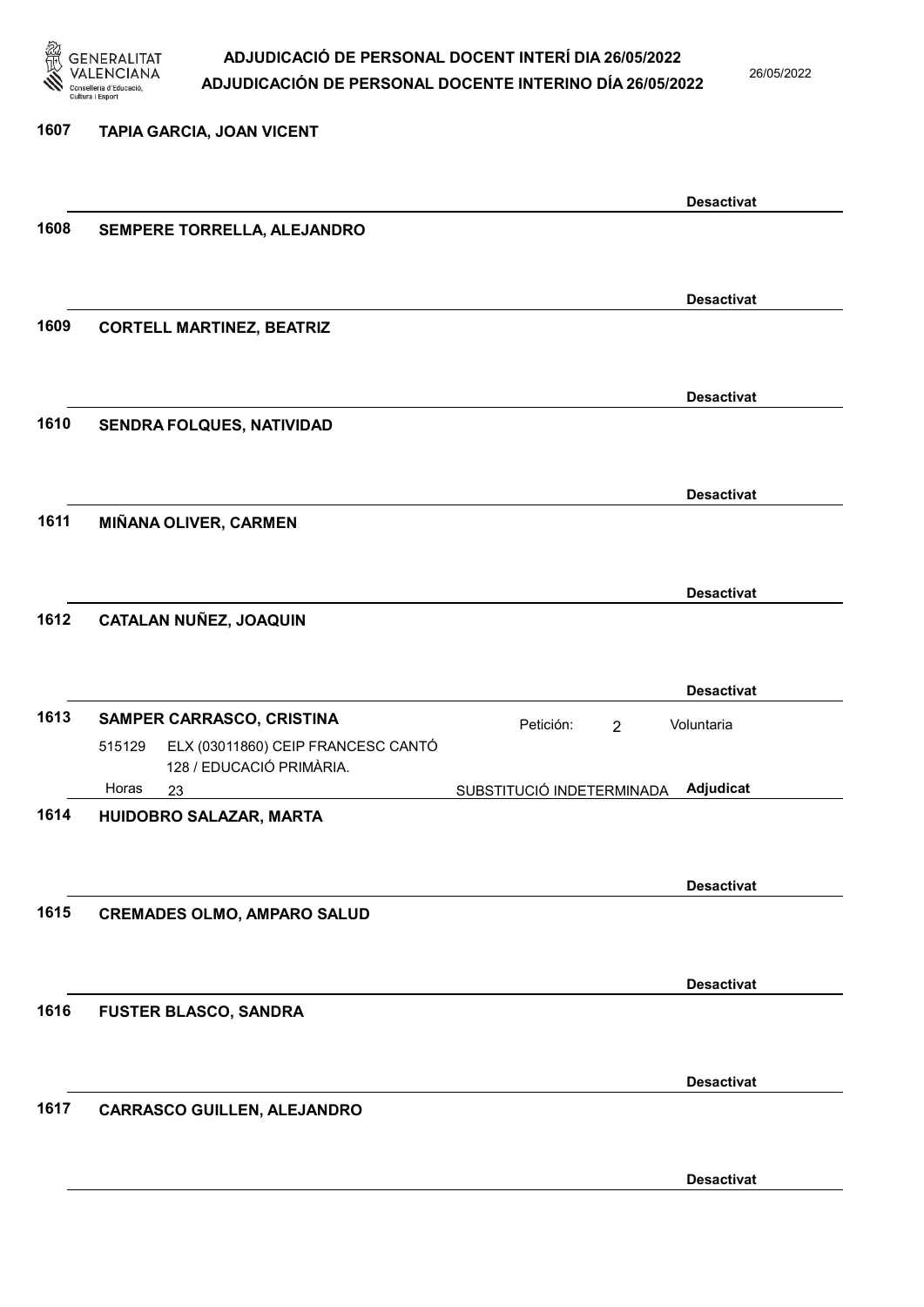

26/05/2022

### 1618 IVARS ROMA, NATALIA Desactivat 1619 CRESPO LUNA, JOSE FRANCISCO Desactivat 1620 CALABUIG BELLIDO, CARLOS MANUEL Desactivat 1621 SERE LEYDA, LIDIA Desactivat 1622 GARCIA ROCA, MARIA Desactivat 1623 RENAU PENADES, PAULA Desactivat 1624 CAPARROS BLANCO, BELEN Desactivat 1625 SEDEÑO ESCRIBA, MONICA Desactivat 1626 FLORES GARCÍA, ANA MARÍA Desactivat 1627 BLANQUER MARIN, MARIA CARMEN Desactivat 1628 PONS CORBERA, MARIA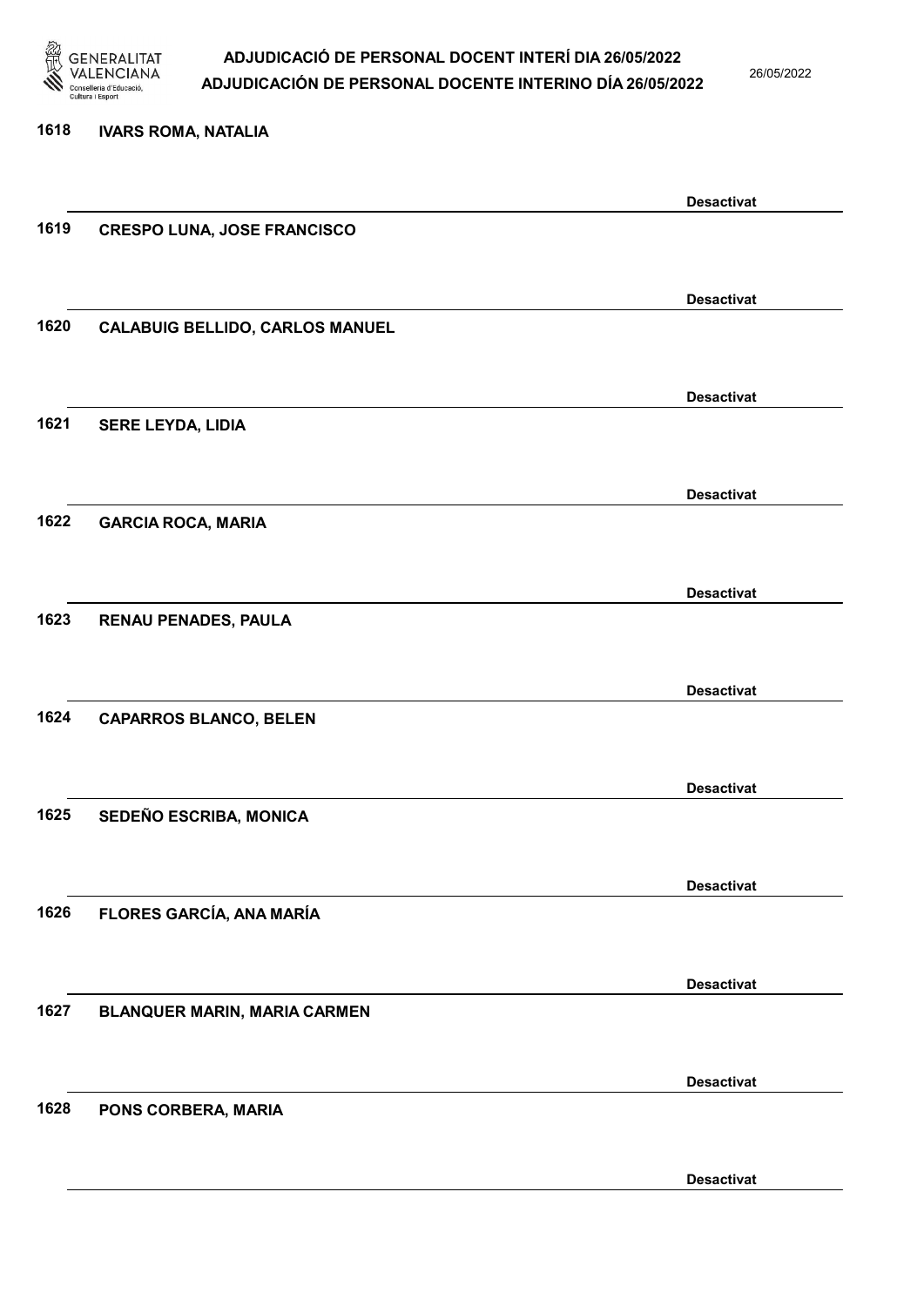

26/05/2022

| 1629 | <b>TORREGROSA SARRION, NOELIA</b>     |                   |
|------|---------------------------------------|-------------------|
|      |                                       |                   |
|      |                                       | <b>Desactivat</b> |
| 1630 | <b>BORONAT CERDA, RAQUEL</b>          |                   |
|      |                                       |                   |
|      |                                       | <b>Desactivat</b> |
| 1631 | <b>BERESALUCE GOMEZ, TERESA</b>       |                   |
|      |                                       |                   |
|      |                                       | <b>Desactivat</b> |
| 1632 | ORTIZ IGUAL, MARIA TERESA             |                   |
|      |                                       |                   |
|      |                                       | <b>Desactivat</b> |
| 1633 | <b>CARBONELL FERRER, ESTEFANIA</b>    |                   |
|      |                                       |                   |
| 1634 |                                       | <b>Desactivat</b> |
|      | <b>MAÑAS PEREZ, ANTONIO FRANCISCO</b> |                   |
|      |                                       |                   |
| 1635 | ZARZO DURA, BEATRIZ                   | <b>Desactivat</b> |
|      |                                       |                   |
|      |                                       | <b>Desactivat</b> |
| 1636 | ALVAREZ GIMENEZ, RICARDO              |                   |
|      |                                       |                   |
|      |                                       | <b>Desactivat</b> |
| 1637 | ARANDA ALVAREZ, CARMEN                |                   |
|      |                                       |                   |
|      |                                       | <b>Desactivat</b> |
| 1638 | <b>SANCHO MARCO, CARLA</b>            |                   |
|      |                                       |                   |
|      |                                       | <b>Desactivat</b> |
| 1639 | <b>GARCIA MURCIA, ELENA</b>           |                   |
|      |                                       |                   |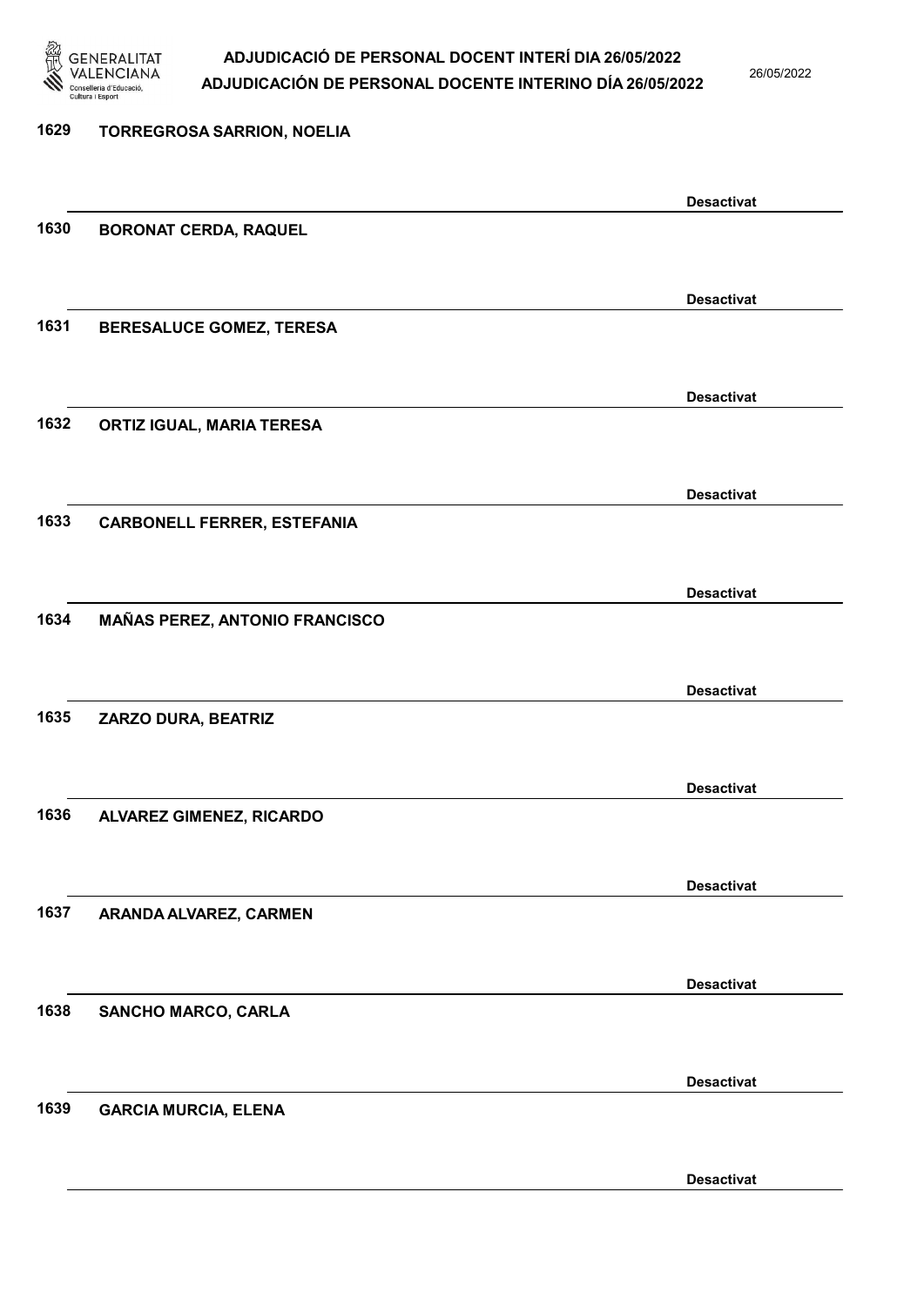

26/05/2022

| 1640 | <b>GARCIA BARBERA, RAQUEL</b>       |                   |
|------|-------------------------------------|-------------------|
|      |                                     | <b>Desactivat</b> |
| 1641 | <b>APARICIO SOLER, EVA</b>          |                   |
|      |                                     | <b>Desactivat</b> |
| 1642 | <b>CONTELLES GOMEZ, TERESA</b>      |                   |
|      |                                     | <b>Desactivat</b> |
| 1643 | <b>MICO CHAMORRO, ELISA</b>         |                   |
|      |                                     | <b>Desactivat</b> |
| 1644 | <b>MEZQUITA SOLER, AINA</b>         |                   |
|      |                                     |                   |
|      |                                     | <b>Desactivat</b> |
| 1645 | FERNANDEZ-CARRANZA PEREZ, ARANZAZU  |                   |
|      |                                     |                   |
| 1646 |                                     | <b>Desactivat</b> |
|      | <b>GARCIA GARCIA, EMILIANO JOSE</b> |                   |
|      |                                     | <b>Desactivat</b> |
| 1647 | ZAMARBIDE FORES, SARA               |                   |
|      |                                     |                   |
|      |                                     | <b>Desactivat</b> |
| 1648 | LOZANO MARTINEZ, ISAAC FLORENCIO    |                   |
|      |                                     |                   |
|      |                                     | <b>Desactivat</b> |
| 1649 | FILGAIRA ALCON, LAURA               |                   |
|      |                                     |                   |
| 1650 | MONZO MARTINEZ, MARIA MICAELA       | <b>Desactivat</b> |
|      |                                     |                   |
|      |                                     |                   |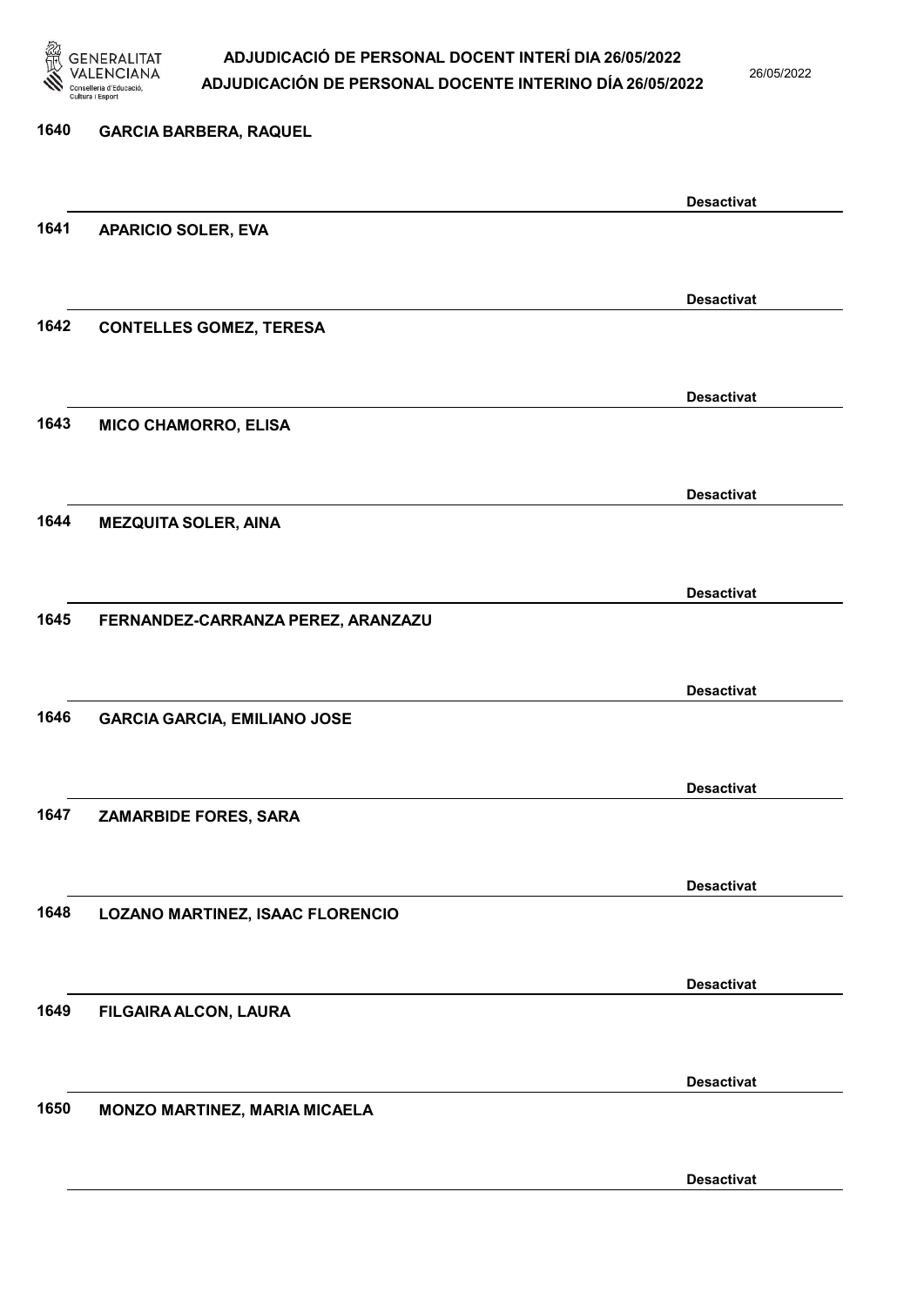

26/05/2022

Desactivat

# 1651 GRANERO CHISVERT, LAURA Desactivat 1652 TRAPERO CARRASCO, ANA Desactivat 1653 AMOROS GOMEZ, BIENVENIDA Desactivat 1654 SANCHEZ PLAZA, INES Desactivat 1655 RAMIREZ GIL, MATIAS Desactivat 1656 COZAR PILAN, VALERIA Desactivat 1657 CASES LOPEZ, LUCIA Desactivat 1658 ROCA GIMENEZ, CARLA Desactivat 1659 GARCIA HERNANDEZ, DOLORES Desactivat 1660 MORALES FABRA, MARTA MARIA Desactivat 1661 GARRIDO MARTINEZ, MIRIAM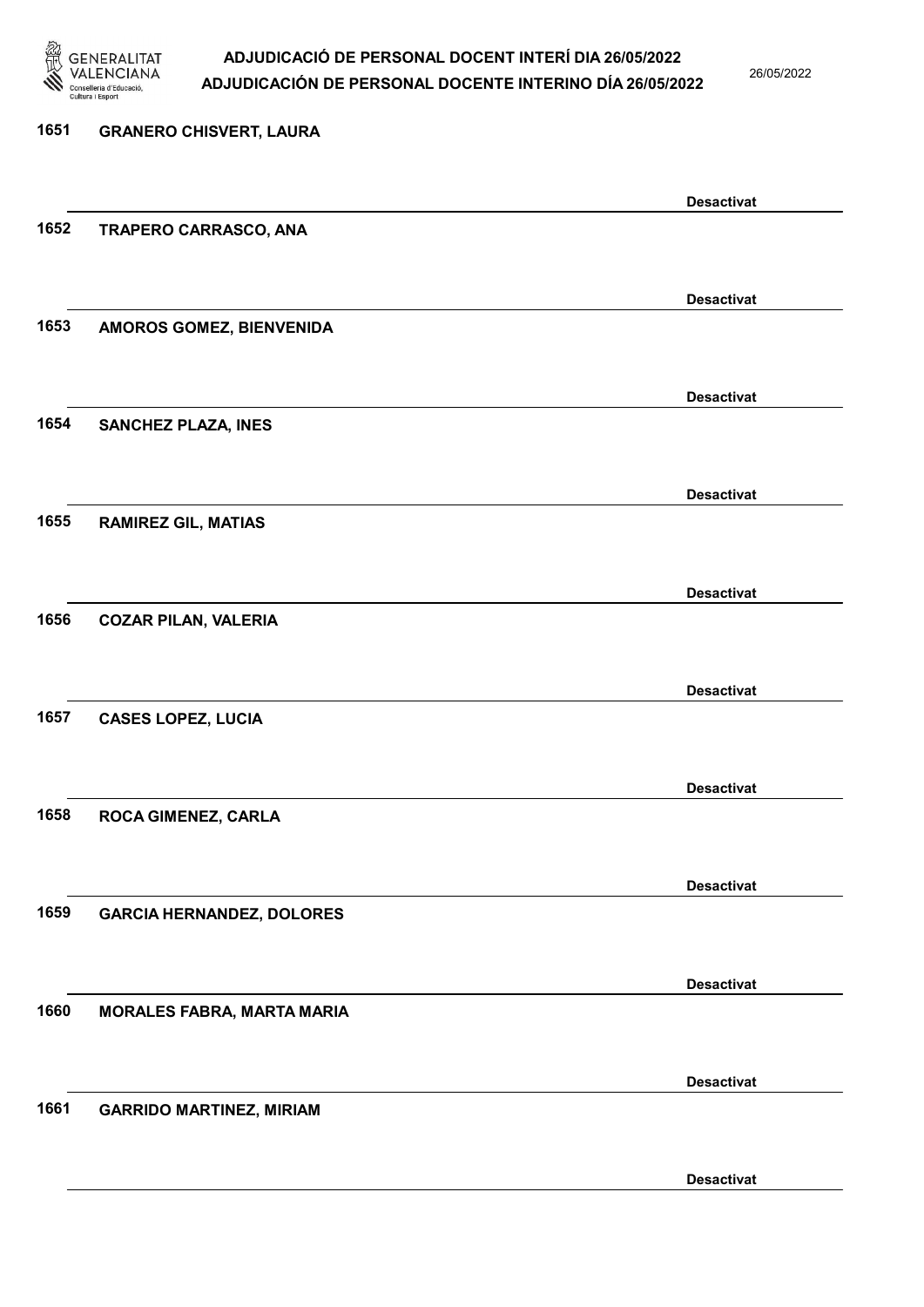

26/05/2022

Desactivat

# 1662 MARTINEZ ROIG, IRENE Desactivat 1663 PRADAS TORRES, BELEN Desactivat 1664 ALCARAZ CASTILLO, LAURA Desactivat 1665 GOMEZ INZA, VERONICA Desactivat 1666 GARCIA VIZCAINO, NATALIA Desactivat 1667 ROMERO MIQUEL, ANNA MARIA Desactivat 1668 FRASQUET CORTES, Mª HERMINIA Desactivat 1669 BALLESTER GALVEZ, RAQUEL Desactivat 1670 OSA NAVAJAS, RAQUEL Desactivat 1671 MAXIA BERNABE, MARTA Desactivat 1672 TOMAS CUELLAR, NEREA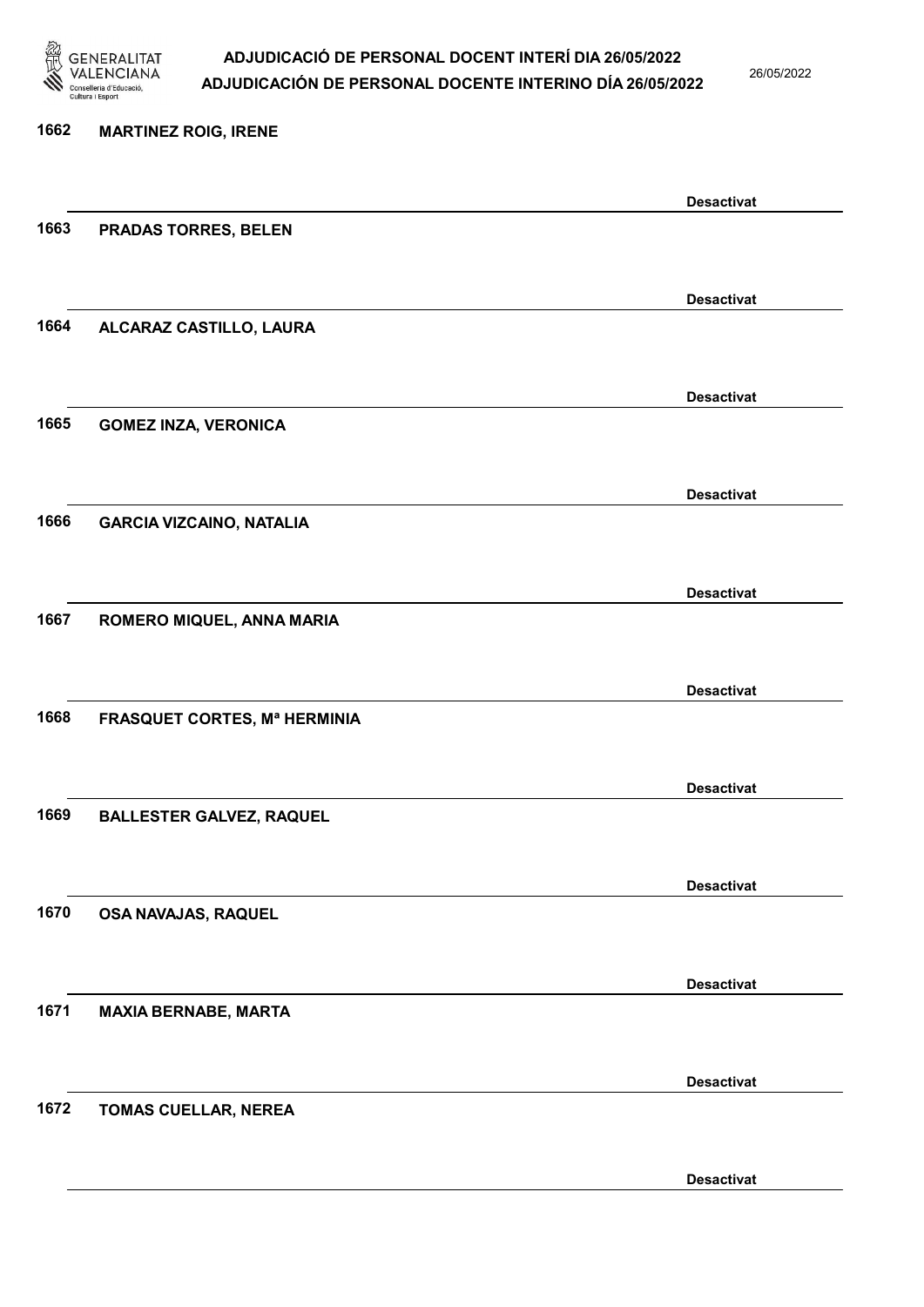

26/05/2022

### 1673 SOLER HERNANDEZ, MARIA Desactivat 1674 QUILES DIRANZO, SANDRA Desactivat 1675 LLUNA JORGE, LOURDES Desactivat 1676 CARPINTERO ORTEGA, REBECA Desactivat 1677 ESTEVE GALVEZ, PAULA Desactivat 1678 MAS GOMEZ, GLORIA Desactivat 1679 RAMOS HERNANDEZ, MARIA Desactivat 1680 FERRIOLS JORGE, ROSA Desactivat 1681 RAMON RAMOS, PABLO Desactivat 1682 MANRESA FRANCO, ELIAS Desactivat 1683 GARCIA PELAEZ, MARIA Desactivat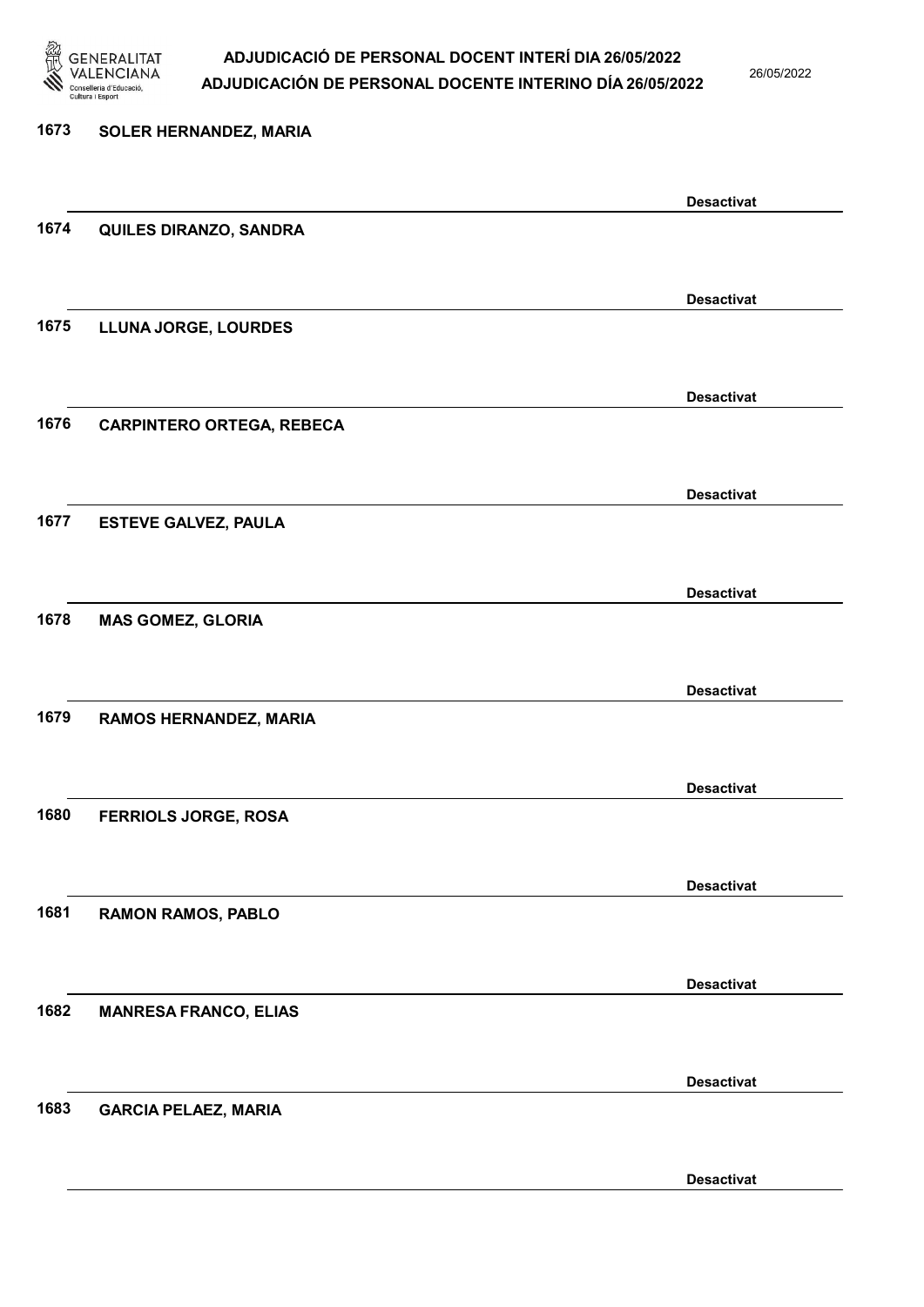

26/05/2022

| 1684 | <b>BLASCO VERGE, JAVIER LUIS</b>    |                   |
|------|-------------------------------------|-------------------|
|      |                                     | <b>Desactivat</b> |
| 1685 | <b>CANALES LOPEZ, SONIA</b>         |                   |
|      |                                     |                   |
|      |                                     | <b>Desactivat</b> |
| 1686 | <b>ESCUDERO CANDEL, PABLO PEDRO</b> |                   |
|      |                                     | <b>Desactivat</b> |
| 1687 | <b>RAMON PEREZ, MARIA</b>           |                   |
|      |                                     |                   |
|      |                                     | <b>Desactivat</b> |
| 1688 | <b>LOZANO PARDO, PABLO</b>          |                   |
|      |                                     | <b>Desactivat</b> |
| 1689 | <b>BELMAR LOPEZ, LAURA</b>          |                   |
|      |                                     |                   |
|      |                                     | <b>Desactivat</b> |
| 1690 | SANTOS ZAMBRANA, MIRIAM             |                   |
|      |                                     |                   |
|      |                                     | <b>Desactivat</b> |
| 1691 | VARO PEREZ, MARIA CRISTINA          |                   |
|      |                                     |                   |
|      |                                     | <b>Desactivat</b> |
| 1692 | <b>RIBES RUBIO, RAFAEL</b>          |                   |
|      |                                     |                   |
|      |                                     | <b>Desactivat</b> |
| 1693 | <b>CARPIO RIOS, ADRIANA</b>         |                   |
|      |                                     | <b>Desactivat</b> |
| 1694 | <b>MELERO PEREZ, PAOLA</b>          |                   |
|      |                                     |                   |
|      |                                     |                   |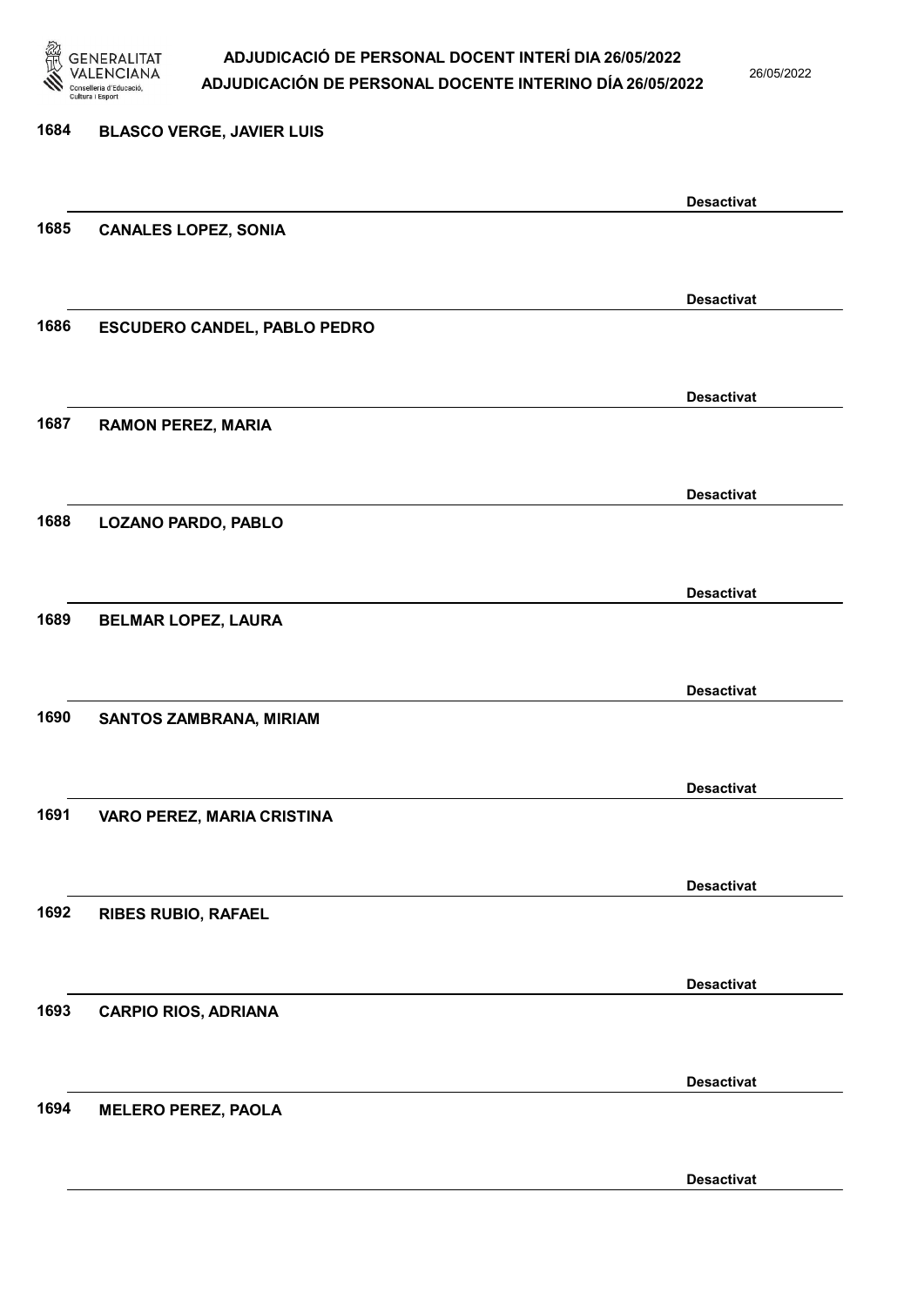

26/05/2022

### 1695 PARDO GUILLEM, MARC Desactivat 1696 LLUCH SANCHO, LAURA Desactivat 1697 SIENRA GUTIERREZ, IRENE ISABEL Desactivat 1698 NUÑEZ CORTES, CELIA Desactivat 1699 GABALDO LERMA, ROSER Desactivat 1700 DIAGO SANCHEZ, CARLOS Desactivat 1701 RUIZ LLOPIS, ESTEFANIA Desactivat 1702 ALBERT MARÍN, ARANCHA Desactivat 1703 MARTIN CARBO, MARTA Desactivat 1704 CAMALLONGA ESCOBAR, MARIA Desactivat 1705 GARRIDO GARCIA, SOFIA Desactivat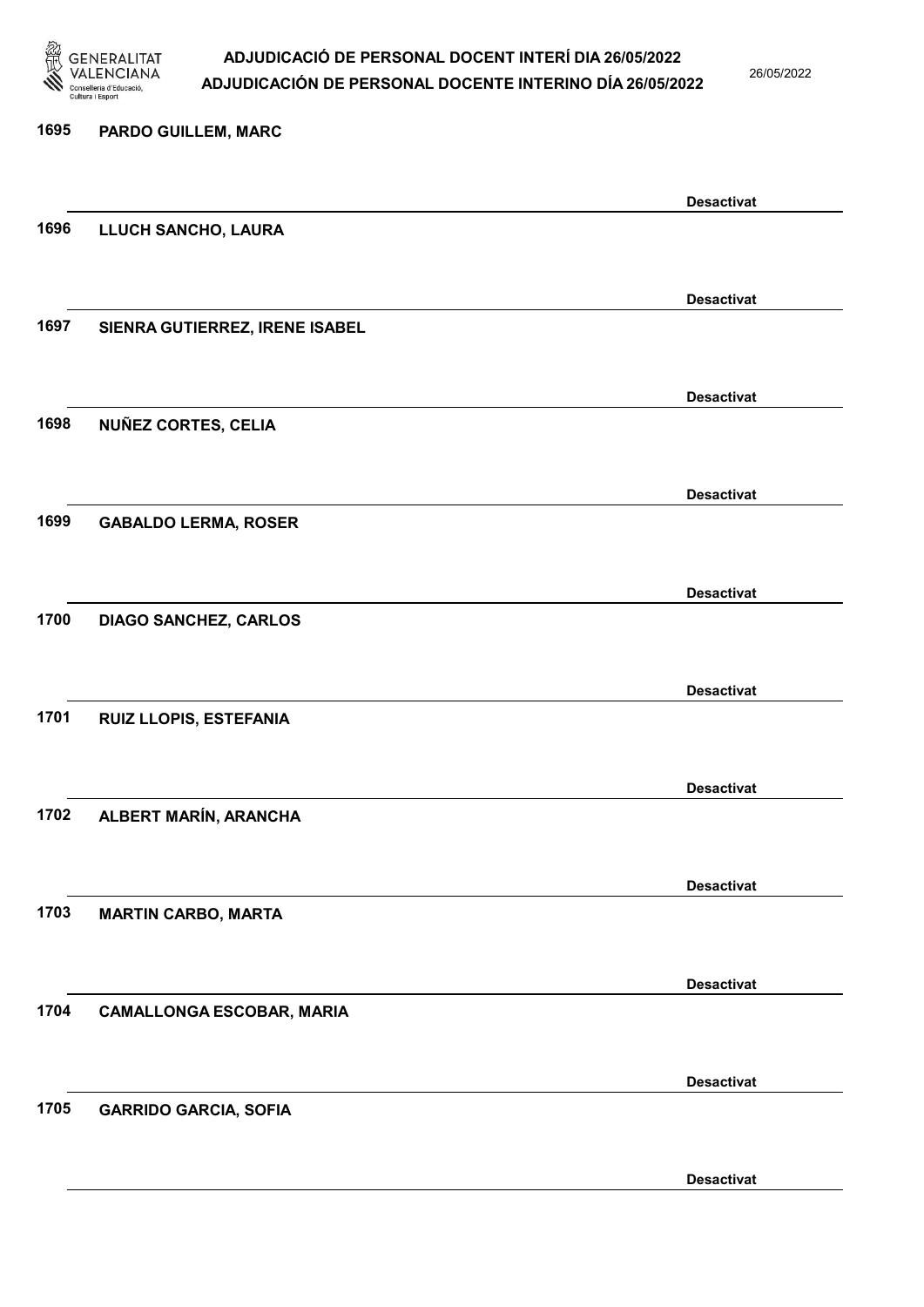

26/05/2022

#### 1706 LORCA ALHAMA, MARIA TERESA

|      |                                       | <b>Desactivat</b> |
|------|---------------------------------------|-------------------|
| 1707 | <b>CUENCA LARAS, EMMA</b>             |                   |
|      |                                       |                   |
|      |                                       |                   |
|      |                                       | <b>Desactivat</b> |
| 1708 | <b>MIFSUD BALLESTEROS, SERGI</b>      |                   |
|      |                                       |                   |
|      |                                       | <b>Desactivat</b> |
| 1709 | <b>LORENTE PUENTE, RAQUEL</b>         |                   |
|      |                                       |                   |
|      |                                       |                   |
|      |                                       | <b>Desactivat</b> |
| 1710 | <b>VIVES GIMENO, MARIA DEL CARMEN</b> |                   |
|      |                                       |                   |
|      |                                       | <b>Desactivat</b> |
| 1711 | <b>VELA SOLER, GEMMA</b>              |                   |
|      |                                       |                   |
|      |                                       |                   |
|      |                                       | <b>Desactivat</b> |
| 1712 | <b>VERDEJO LIEBANA, LAURA</b>         |                   |
|      |                                       |                   |
|      |                                       | <b>Desactivat</b> |
| 1713 | SILVESTRE FOLCH, PAULA                |                   |
|      |                                       |                   |
|      |                                       |                   |
|      |                                       | <b>Desactivat</b> |
| 1714 | <b>AZORIN EXOJOS, SERGIO</b>          |                   |
|      |                                       |                   |
|      |                                       | <b>Desactivat</b> |
| 1715 | <b>BARAZA SANCHEZ, BEATRIZ</b>        |                   |
|      |                                       |                   |
|      |                                       |                   |
|      |                                       | <b>Desactivat</b> |
| 1716 | <b>GOMEZ PEREZ, LAURA</b>             |                   |
|      |                                       |                   |
|      |                                       |                   |
|      |                                       | <b>Desactivat</b> |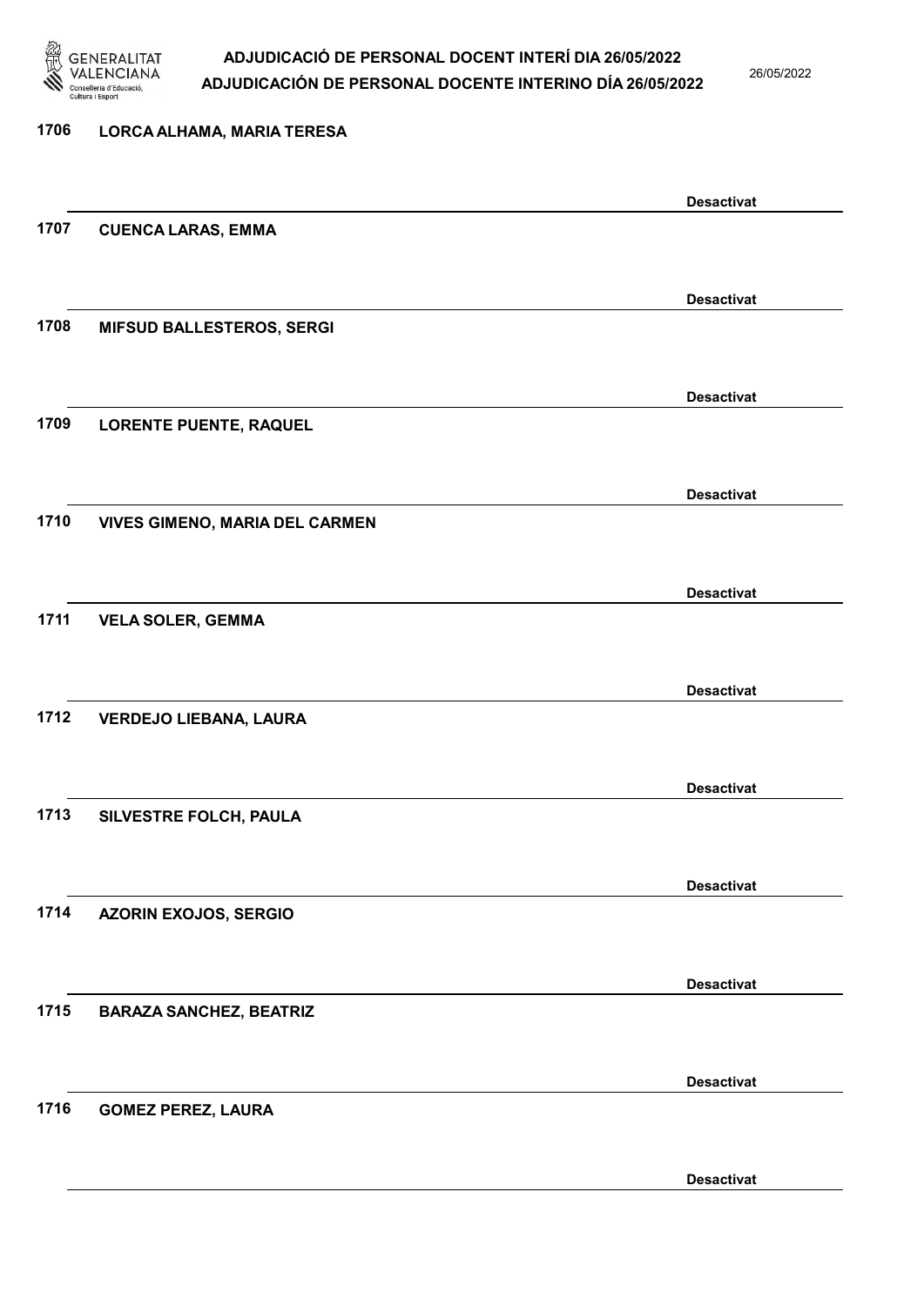

26/05/2022

Desactivat

# 1717 CISCAR BLASCO, ANTONI Desactivat 1718 MARTINEZ NAVARRO, PAULA Desactivat 1719 MARTINEZ PRATS, LAURA Desactivat 1720 JULIAN QUINTANILLA, ANA Desactivat 1721 MENESES ROMERO, EVA Desactivat 1722 ROS BERNARDINO, FRANCESCA Desactivat 1723 DONET CAMARENA, MARIA GEMMA Desactivat 1724 MARQUES PRADAS, RAQUEL Desactivat 1725 PEREZ SELLES, LUCIA Desactivat 1726 BELTRAN LECHA, NURIA Desactivat 1727 CREMADES GALLEGO, OLGA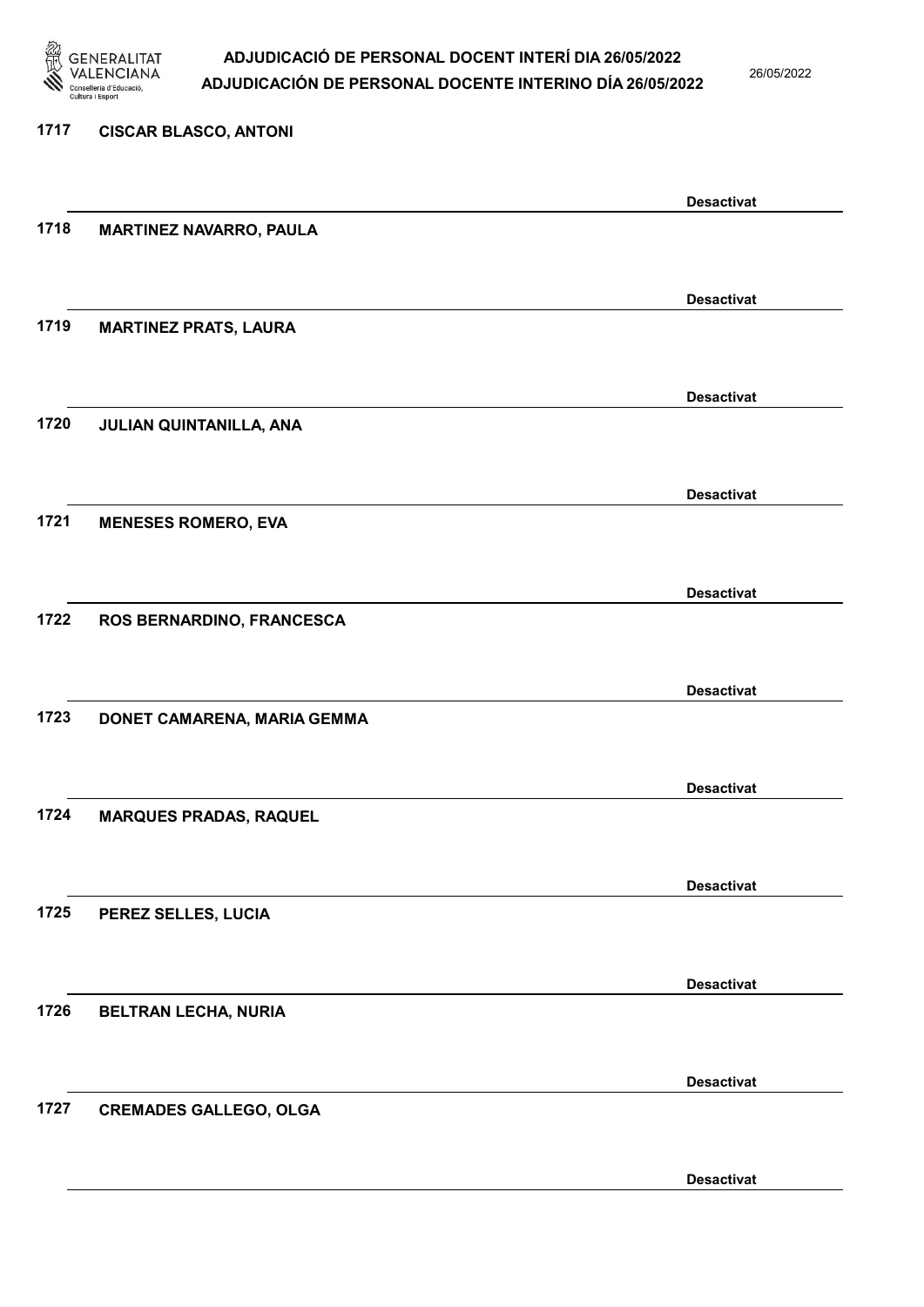

26/05/2022

#### 1728 FOLGUERA ARAGO, SARA

|      |                                     | <b>Desactivat</b> |
|------|-------------------------------------|-------------------|
| 1729 | PEREZ SILVESTRE, ALVARO             |                   |
|      |                                     |                   |
|      |                                     | <b>Desactivat</b> |
| 1730 | MORENO CARRASCOSA, MONICA ELISABETH |                   |
|      |                                     |                   |
|      |                                     | <b>Desactivat</b> |
| 1731 | <b>GALLEGO DELGADO, JAIME</b>       |                   |
|      |                                     |                   |
|      |                                     | <b>Desactivat</b> |
| 1732 | <b>BOSO PEREZ, CRISTINA</b>         |                   |
|      |                                     |                   |
|      |                                     | <b>Desactivat</b> |
| 1733 | <b>LIZAN VILLEGAS, NURIA</b>        |                   |
|      |                                     |                   |
|      |                                     | <b>Desactivat</b> |
| 1734 | NAVARRO ALVAREZ, AMPARO             |                   |
|      |                                     |                   |
|      |                                     | <b>Desactivat</b> |
| 1735 | <b>SANCHO PONS, LAURA</b>           |                   |
|      |                                     |                   |
|      |                                     | <b>Desactivat</b> |
| 1736 | VILLACAMPA RIERA, ARANTXA           |                   |
|      |                                     |                   |
|      |                                     | <b>Desactivat</b> |
| 1737 | PARDO LIRIO, MIREIA                 |                   |
|      |                                     |                   |
|      |                                     |                   |
| 1738 | MARTINAVARRO PORTALES, MARIA TERESA | <b>Desactivat</b> |
|      |                                     |                   |
|      |                                     |                   |
|      |                                     | <b>Desactivat</b> |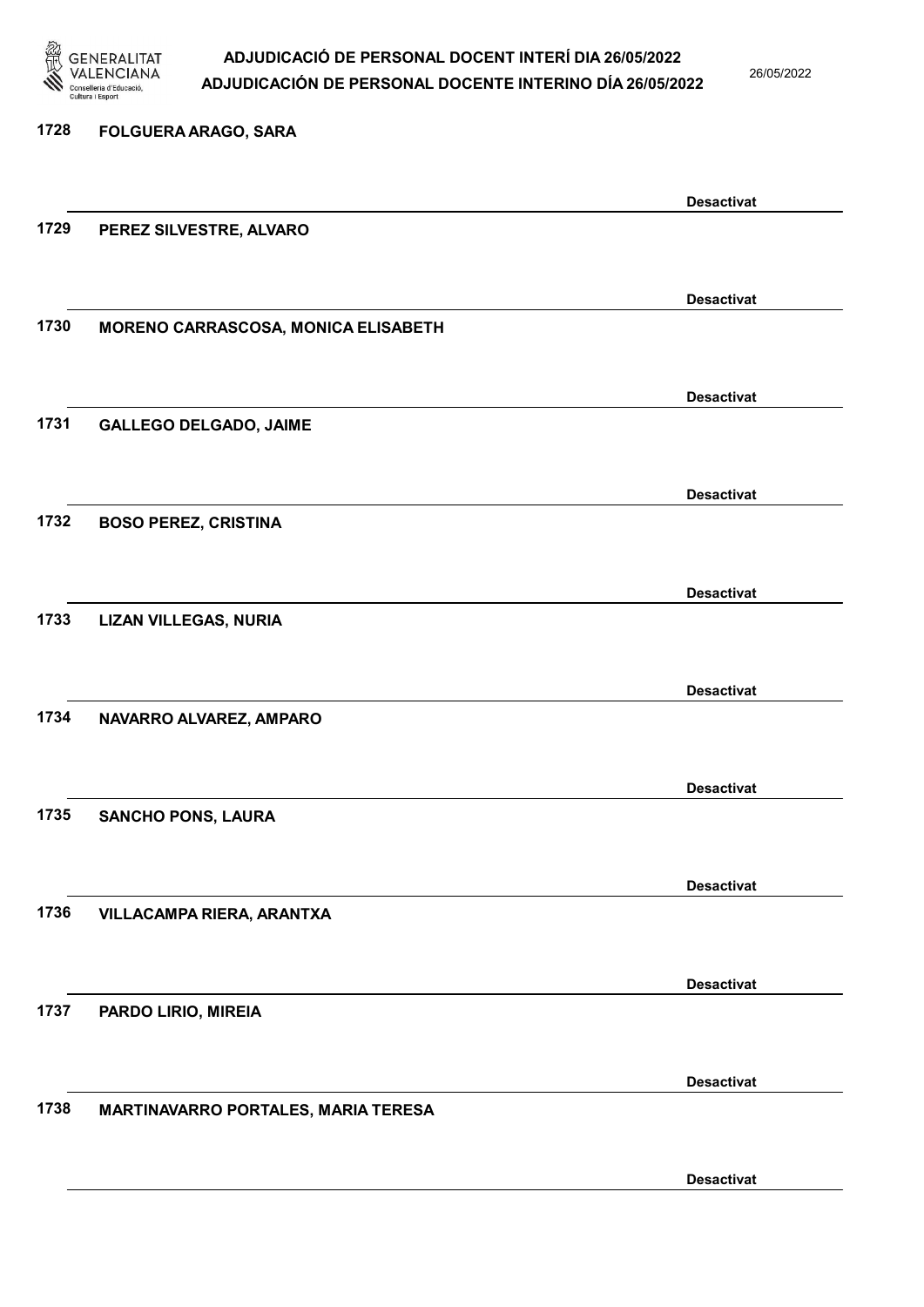

26/05/2022

#### 1739 COUPEAU SANCHEZ, YVETTE

|      |                                                                                            |                           |   | <b>Desactivat</b> |
|------|--------------------------------------------------------------------------------------------|---------------------------|---|-------------------|
| 1740 | FERRER AÑON, ANA                                                                           |                           |   |                   |
|      |                                                                                            |                           |   | <b>Desactivat</b> |
| 1741 | <b>BUTRON JAEN, LUISA MARIA</b><br>PERLETA (LA) (03005291) CEIP MESTRE CANALETES<br>807564 | Petición:                 | 1 | Voluntaria        |
|      | 127 / PEDAGOGIA TERAPÈUTICA<br>Horas<br>23                                                 | SUBSTITUCIÓ INDETERMINADA |   | Adjudicat         |
| 1742 | <b>REIG ROCA, SANDRA</b>                                                                   |                           |   |                   |
|      |                                                                                            |                           |   | <b>Desactivat</b> |
| 1743 | <b>LLORENS PARDO, MARIA</b>                                                                |                           |   |                   |
|      |                                                                                            |                           |   | <b>Desactivat</b> |
| 1744 | <b>GARCIA DIAZ, LIDIA</b>                                                                  |                           |   |                   |
|      |                                                                                            |                           |   | <b>Desactivat</b> |
| 1745 | <b>ORTOLA CRESPO, SILVIA</b>                                                               |                           |   |                   |
|      |                                                                                            |                           |   | <b>Desactivat</b> |
| 1746 | <b>CORTES RUIZ, LYDIA</b>                                                                  |                           |   |                   |
|      |                                                                                            |                           |   | <b>Desactivat</b> |
| 1747 | BELLO FERNANDEZ, MARIA ESPERANZA                                                           |                           |   |                   |
|      |                                                                                            |                           |   | <b>Desactivat</b> |
| 1748 | <b>GOMIS PIÑA, SHEILA</b>                                                                  |                           |   |                   |
|      |                                                                                            |                           |   | <b>Desactivat</b> |
| 1749 | <b>SAEZ MARCH, CLAUDIA</b>                                                                 |                           |   |                   |
|      |                                                                                            |                           |   | <b>Desactivat</b> |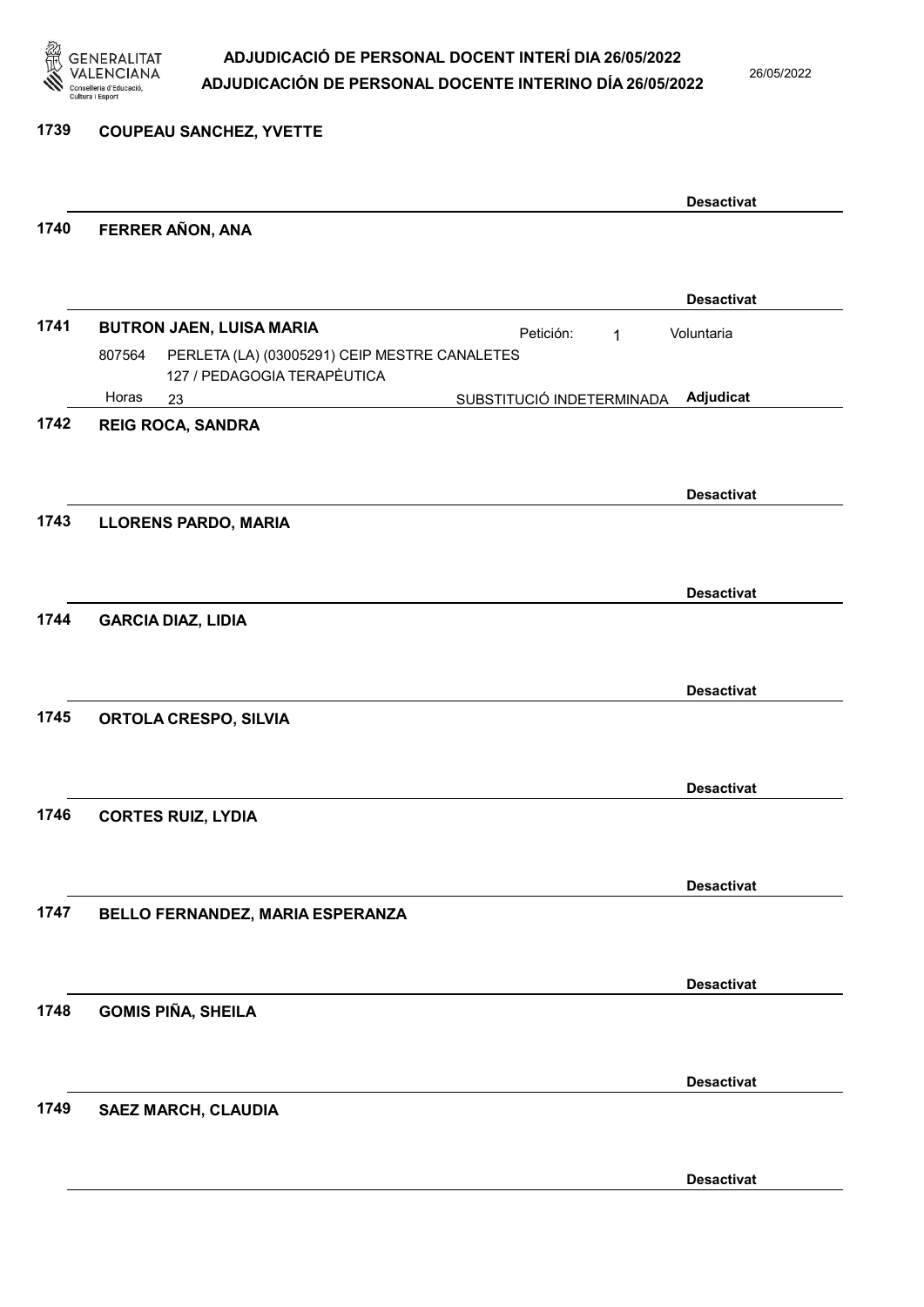

26/05/2022

| <b>Desactivat</b><br>1751<br><b>CHORDA MARTINEZ, MARTA</b><br><b>Desactivat</b><br>1752<br><b>VILLALBA SANFELIX, ANDREA</b><br><b>Desactivat</b><br>1753<br>RUIZ GARCIA, ELENA DE LOS ANGELES<br><b>Desactivat</b><br>1754<br>RUIZ BUSTOS, ÚRSULA<br><b>Desactivat</b><br>1755<br><b>GOMEZ POMARES, ALEJANDRO</b><br><b>Desactivat</b><br>1756<br>FERRER IVORRA, SILVIA<br><b>Desactivat</b><br>1757<br><b>TORMOS GARCIA, EVA</b><br><b>Desactivat</b><br>SERRA TERUEL, MIREIA LLUÏSA<br>1758 | 1750 | <b>CABAÑERO CASTILLO, NOELIA</b> |                   |
|-----------------------------------------------------------------------------------------------------------------------------------------------------------------------------------------------------------------------------------------------------------------------------------------------------------------------------------------------------------------------------------------------------------------------------------------------------------------------------------------------|------|----------------------------------|-------------------|
|                                                                                                                                                                                                                                                                                                                                                                                                                                                                                               |      |                                  |                   |
|                                                                                                                                                                                                                                                                                                                                                                                                                                                                                               |      |                                  |                   |
|                                                                                                                                                                                                                                                                                                                                                                                                                                                                                               |      |                                  |                   |
|                                                                                                                                                                                                                                                                                                                                                                                                                                                                                               |      |                                  |                   |
|                                                                                                                                                                                                                                                                                                                                                                                                                                                                                               |      |                                  |                   |
|                                                                                                                                                                                                                                                                                                                                                                                                                                                                                               |      |                                  |                   |
|                                                                                                                                                                                                                                                                                                                                                                                                                                                                                               |      |                                  |                   |
|                                                                                                                                                                                                                                                                                                                                                                                                                                                                                               |      |                                  |                   |
|                                                                                                                                                                                                                                                                                                                                                                                                                                                                                               |      |                                  |                   |
|                                                                                                                                                                                                                                                                                                                                                                                                                                                                                               |      |                                  |                   |
|                                                                                                                                                                                                                                                                                                                                                                                                                                                                                               |      |                                  |                   |
|                                                                                                                                                                                                                                                                                                                                                                                                                                                                                               |      |                                  |                   |
|                                                                                                                                                                                                                                                                                                                                                                                                                                                                                               |      |                                  |                   |
|                                                                                                                                                                                                                                                                                                                                                                                                                                                                                               |      |                                  |                   |
|                                                                                                                                                                                                                                                                                                                                                                                                                                                                                               |      |                                  |                   |
|                                                                                                                                                                                                                                                                                                                                                                                                                                                                                               |      |                                  |                   |
|                                                                                                                                                                                                                                                                                                                                                                                                                                                                                               |      |                                  |                   |
|                                                                                                                                                                                                                                                                                                                                                                                                                                                                                               |      |                                  |                   |
|                                                                                                                                                                                                                                                                                                                                                                                                                                                                                               |      |                                  |                   |
|                                                                                                                                                                                                                                                                                                                                                                                                                                                                                               |      |                                  |                   |
|                                                                                                                                                                                                                                                                                                                                                                                                                                                                                               |      |                                  |                   |
|                                                                                                                                                                                                                                                                                                                                                                                                                                                                                               |      |                                  |                   |
|                                                                                                                                                                                                                                                                                                                                                                                                                                                                                               |      |                                  |                   |
|                                                                                                                                                                                                                                                                                                                                                                                                                                                                                               |      |                                  |                   |
|                                                                                                                                                                                                                                                                                                                                                                                                                                                                                               |      |                                  | <b>Desactivat</b> |
| 1759<br><b>BOIX PADILLA, MARINA</b>                                                                                                                                                                                                                                                                                                                                                                                                                                                           |      |                                  |                   |
|                                                                                                                                                                                                                                                                                                                                                                                                                                                                                               |      |                                  |                   |
| <b>Desactivat</b>                                                                                                                                                                                                                                                                                                                                                                                                                                                                             |      |                                  |                   |
| 1760<br>RIBES FERRER, ALEJANDRO                                                                                                                                                                                                                                                                                                                                                                                                                                                               |      |                                  |                   |
|                                                                                                                                                                                                                                                                                                                                                                                                                                                                                               |      |                                  |                   |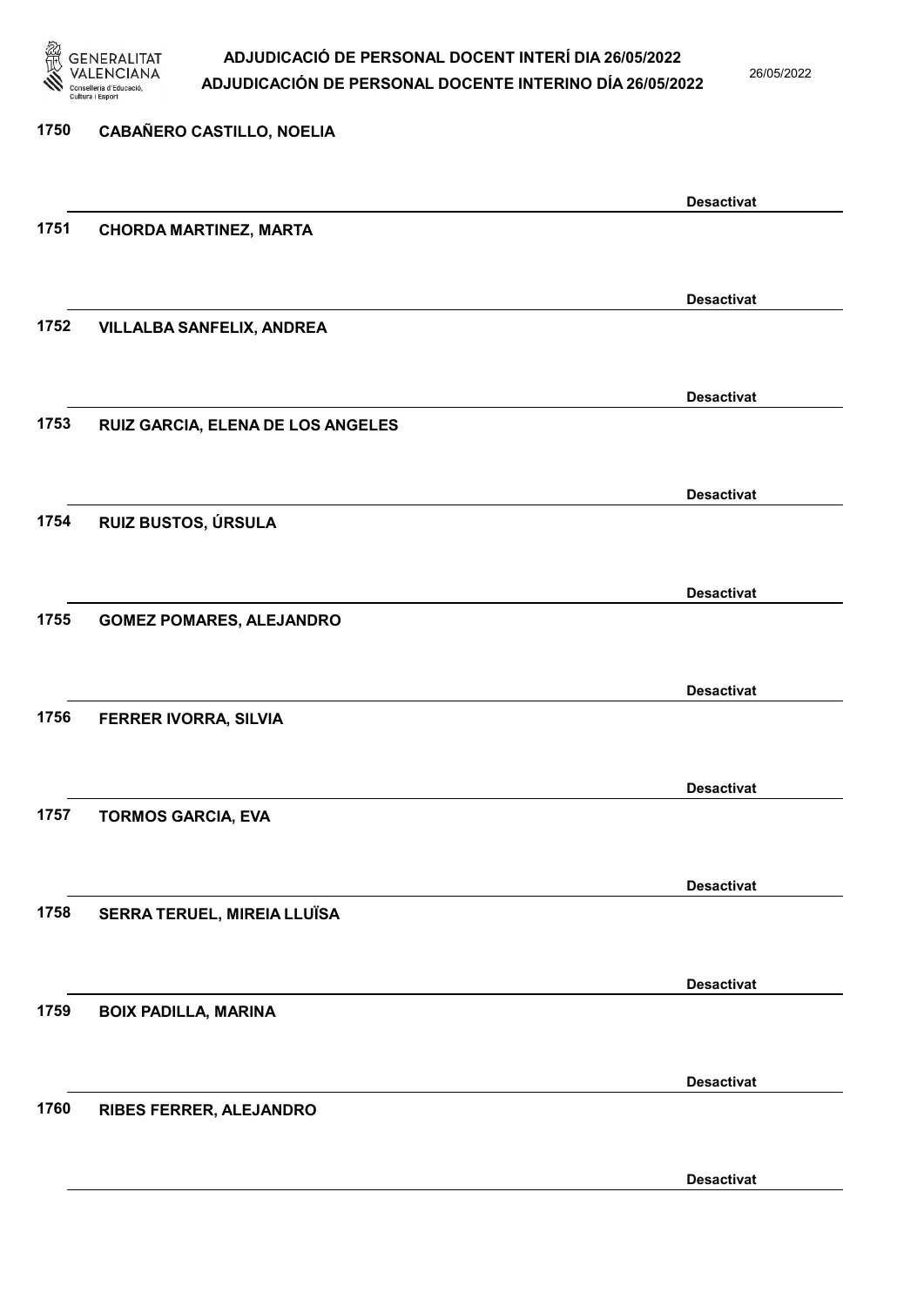

26/05/2022

Desactivat

# 1761 ROMERO SEDANO, LOURDES Desactivat 1762 LOPEZ BENEDICTO, TANIA Desactivat 1763 MORELL SAVALL, RAQUEL Desactivat 1764 SANZ RUBIO, MARIA DEL CARMEN Desactivat 1765 BOLEA DESCO, YOLANDA Desactivat 1766 BENAVENT CALAFAT, MARIA DOLORES Desactivat 1767 MARTÍ MARCED, MARÍA PILAR Desactivat 1768 GIL SAN ANTONIO, IRENE Desactivat 1769 TERUEL MARTINEZ, ANDREA Desactivat 1770 PEIRO GASCON, Mª INMACULADA Desactivat 1771 GARCIA JIMENEZ, MARIA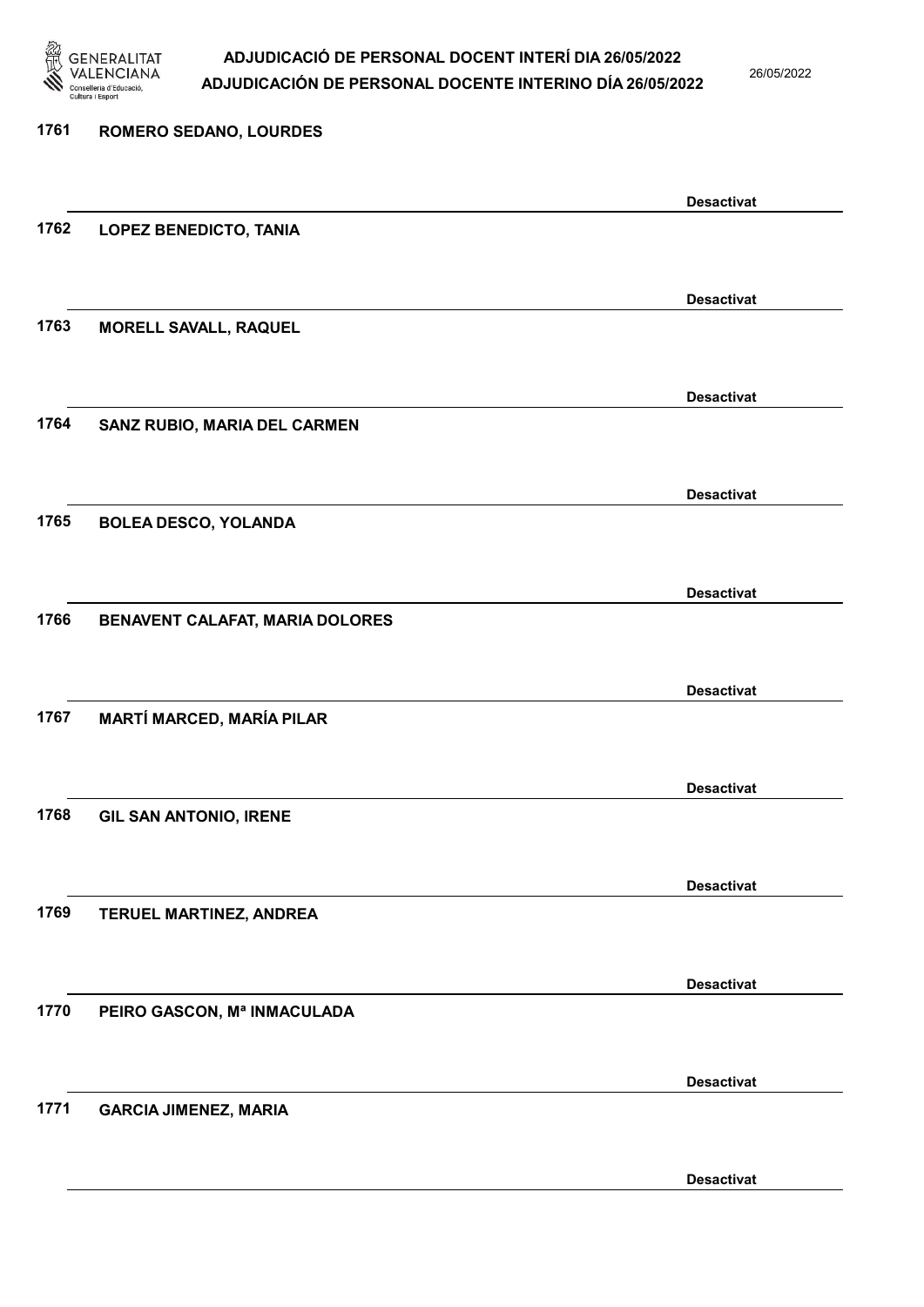

1772 BONO SANCHEZ, JOSE FRANCISCO

### ADJUDICACIÓ DE PERSONAL DOCENT INTERÍ DIA 26/05/2022 ADJUDICACIÓN DE PERSONAL DOCENTE INTERINO DÍA 26/05/2022

26/05/2022

# Desactivat 1773 MOMPO FORTUÑO, SILVIA Desactivat 1774 MARTINEZ GARCIA, DANIEL Desactivat 1775 GUTIERREZ SOLAZ, VICENTE Desactivat 1776 ARGUDO ESPI, MIREIA Desactivat 1777 CEPAS DUQUE, OLGA Desactivat 1778 DEUSTO ABAROA, JUAN ANTONIO Desactivat 1779 PONS MARCO, LAURA Desactivat 1780 FERRANDO BATALLER, MARIA DEL CARMEN No ha participat 1781 BARRERA PLA, ANDREA Desactivat 1782 GIMENO REAL, ANDREA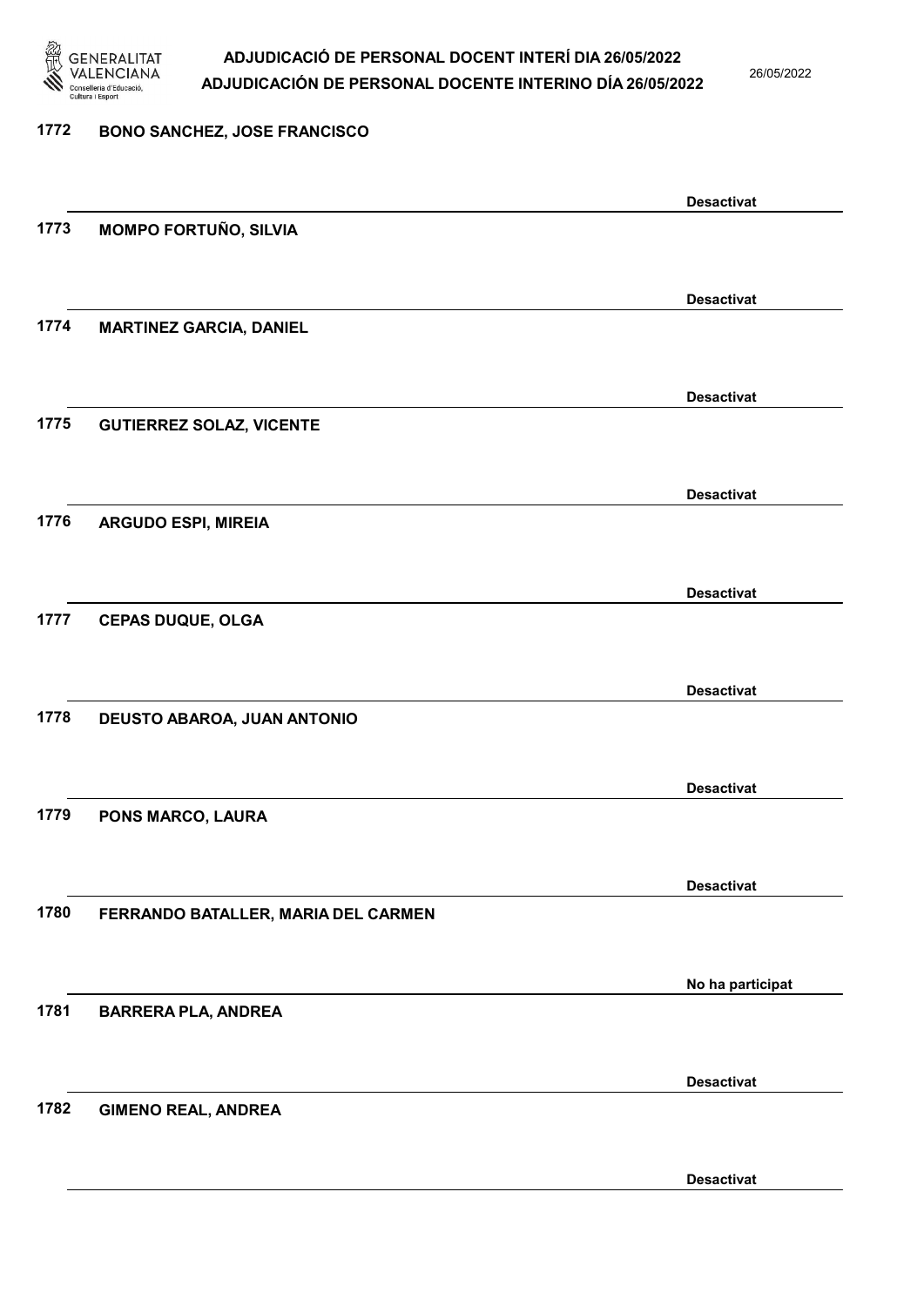

26/05/2022

# 1783 RICO SALVADOR, NURIA Desactivat 1784 CAMUS FERRI, MARIA DEL MAR Desactivat 1785 CHAIR BEN ACHA, SOFIAN Desactivat 1786 VILLANUEVA VERICAT, YASMINA Desactivat 1787 PARDO CLIMENT, MARIA DEL CARMEN Desactivat 1788 PAVIA RICO, CARMEN Desactivat 1789 QUINTO LATORRE, MANUEL ALEJANDRO Desactivat 1790 HEREDIA COMINS, ANGEL Desactivat 1791 REBOLLO SAMPER, PEDRO ANTONIO Desactivat 1792 BENAVENT BENAVENT, JOSEP Desactivat 1793 BELTRAN MONREAL, BALMA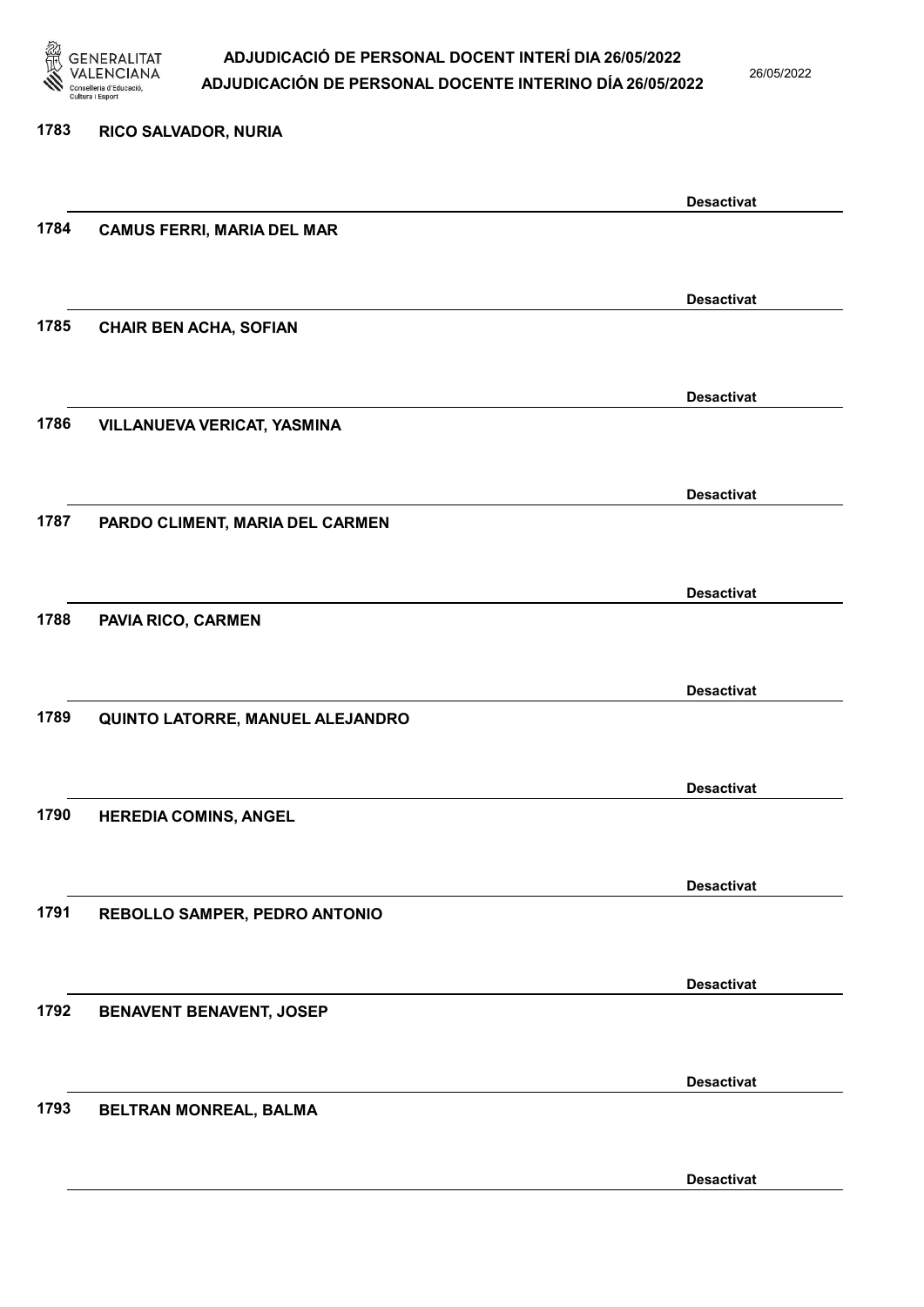

26/05/2022

Desactivat

# 1794 GEA CASELLES, FRANCISCA IRENE Desactivat 1795 PALAZON IBAÑEZ, RAQUEL Desactivat 1796 CUENCA IBAÑEZ, RAFAEL Desactivat 1797 MAÑEZ TESTOR, MARIA DEL MAR Desactivat 1798 FERRER CALATAYUD, ANGELA Desactivat 1799 VAZQUEZ VICENTE, LOURDES MARIA Desactivat 1800 RUIZ GARCIA, MARIA JOSE Desactivat 1801 REINA RODES, ISABEL Desactivat 1802 RUBIO FERNANDEZ, ANA Desactivat 1803 MIRALLES BAYARRI, JESSICA Desactivat 1804 PESUDO MARCILLA, ESTER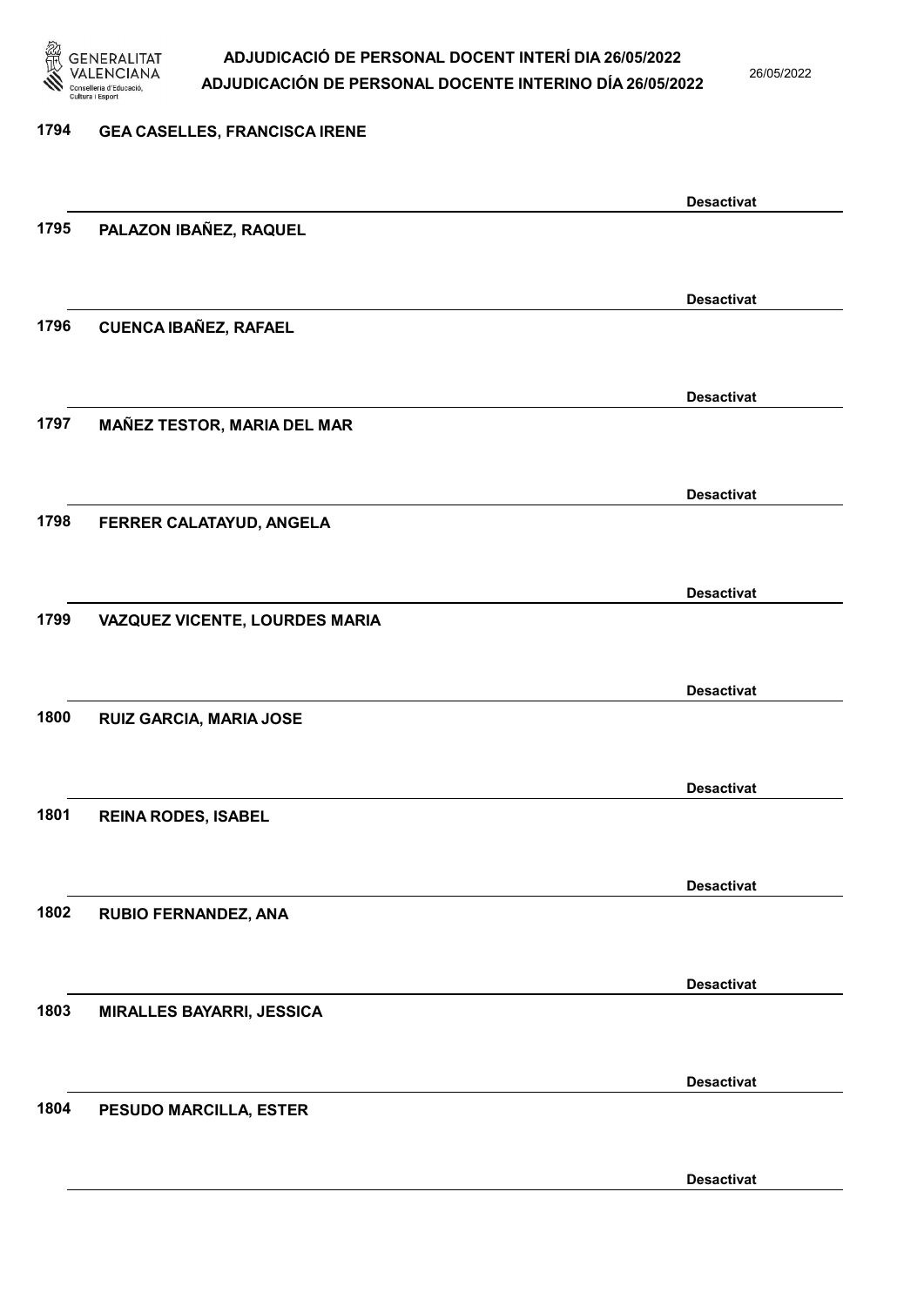

26/05/2022

Desactivat

# 1805 GREGORI LLOPIS, MARISA Desactivat 1806 SANCHO TOLEDO, MARTA Desactivat 1807 BADA ZAGALÁ, MARIA Desactivat 1808 LLACER GARCIA, MIREIA Desactivat 1809 RAMOS BAGAN, CELIA Desactivat 1810 GALINDO FERRER, TERESA Desactivat 1811 BERMEJO GOMEZ, MARIA DE LAS MERCEDES Desactivat 1812 CORTES CANTO, VERONICA Desactivat 1813 MOLINA VIDAL, LUIS Desactivat 1814 ALVAREZ VICIOSO, CRISTINA Desactivat 1815 VIDAL PASTOR, LAURA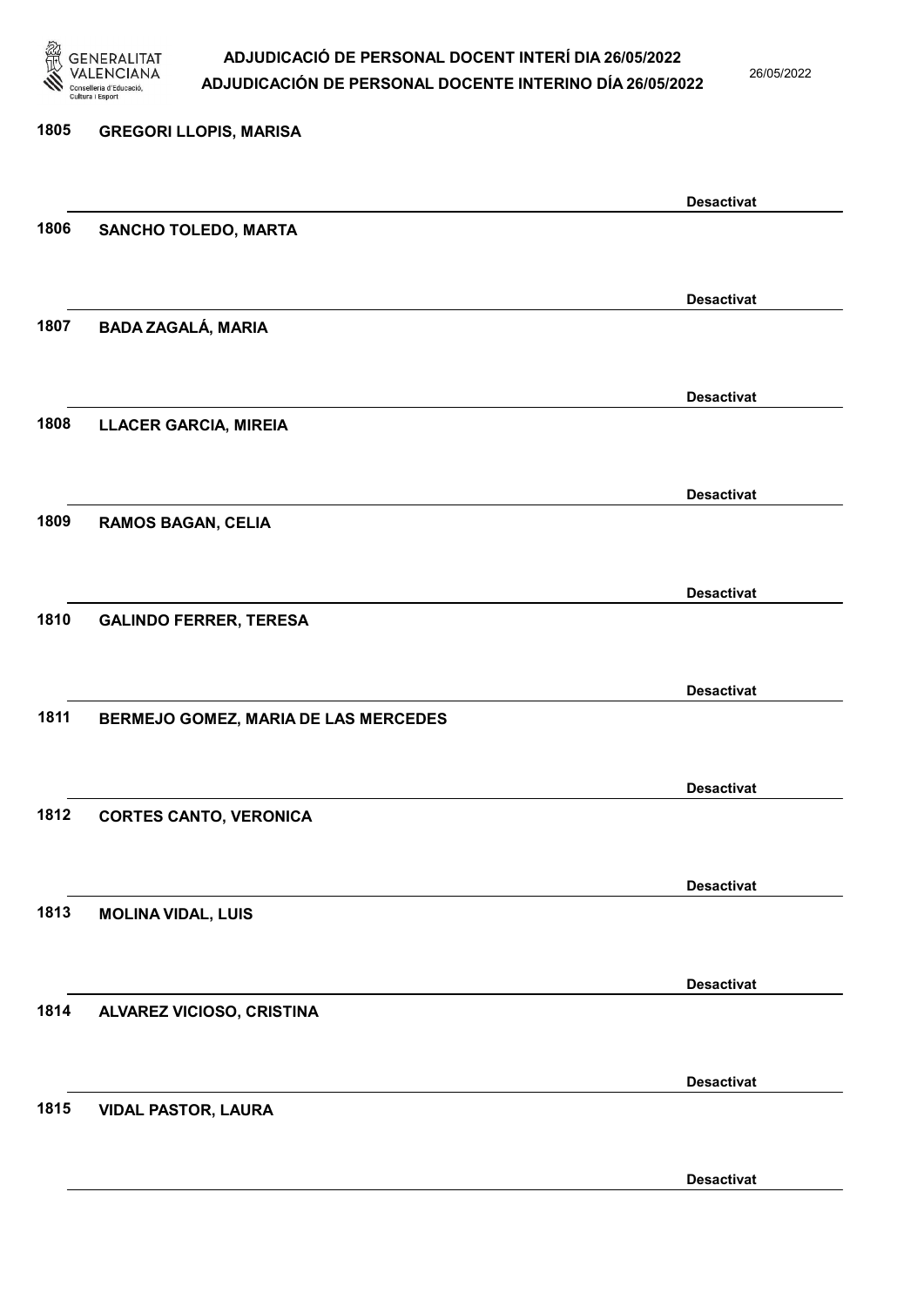

26/05/2022

#### 1816 PLANCHADELL MAJUELOS, FRANCISCO

|      |                                  | <b>Desactivat</b> |
|------|----------------------------------|-------------------|
| 1817 | GINES VILLAESCUSA, MARIA         |                   |
|      |                                  |                   |
|      |                                  | <b>Desactivat</b> |
| 1818 | <b>SALVADOR GIMENO, LEYRE</b>    |                   |
|      |                                  |                   |
|      |                                  |                   |
|      |                                  | <b>Desactivat</b> |
| 1819 | <b>GOMEZ CONDE, MARIA AMPARO</b> |                   |
|      |                                  |                   |
|      |                                  | <b>Desactivat</b> |
| 1820 | SELMA SANCHEZ, MARIA DEL CARMEN  |                   |
|      |                                  |                   |
|      |                                  | Ha participat     |
| 1821 | BAÑULS BENAVENT, GEMA            |                   |
|      |                                  |                   |
|      |                                  |                   |
|      |                                  | <b>Desactivat</b> |
| 1822 | SANZ MARTINEZ, JOAQUIN JOSE      |                   |
|      |                                  |                   |
|      |                                  | <b>Desactivat</b> |
| 1823 | PEREZ SERRANO, ESMERALDA         |                   |
|      |                                  |                   |
|      |                                  | <b>Desactivat</b> |
| 1824 | <b>CARDONA BLASCO, ANGELA</b>    |                   |
|      |                                  |                   |
|      |                                  | <b>Desactivat</b> |
| 1825 | <b>TAVIRA MOYA, JOSE</b>         |                   |
|      |                                  |                   |
|      |                                  |                   |
|      |                                  | <b>Desactivat</b> |
| 1826 | <b>JIMÉNEZ RUÍZ, MIRIAM</b>      |                   |
|      |                                  |                   |
|      |                                  | <b>Desactivat</b> |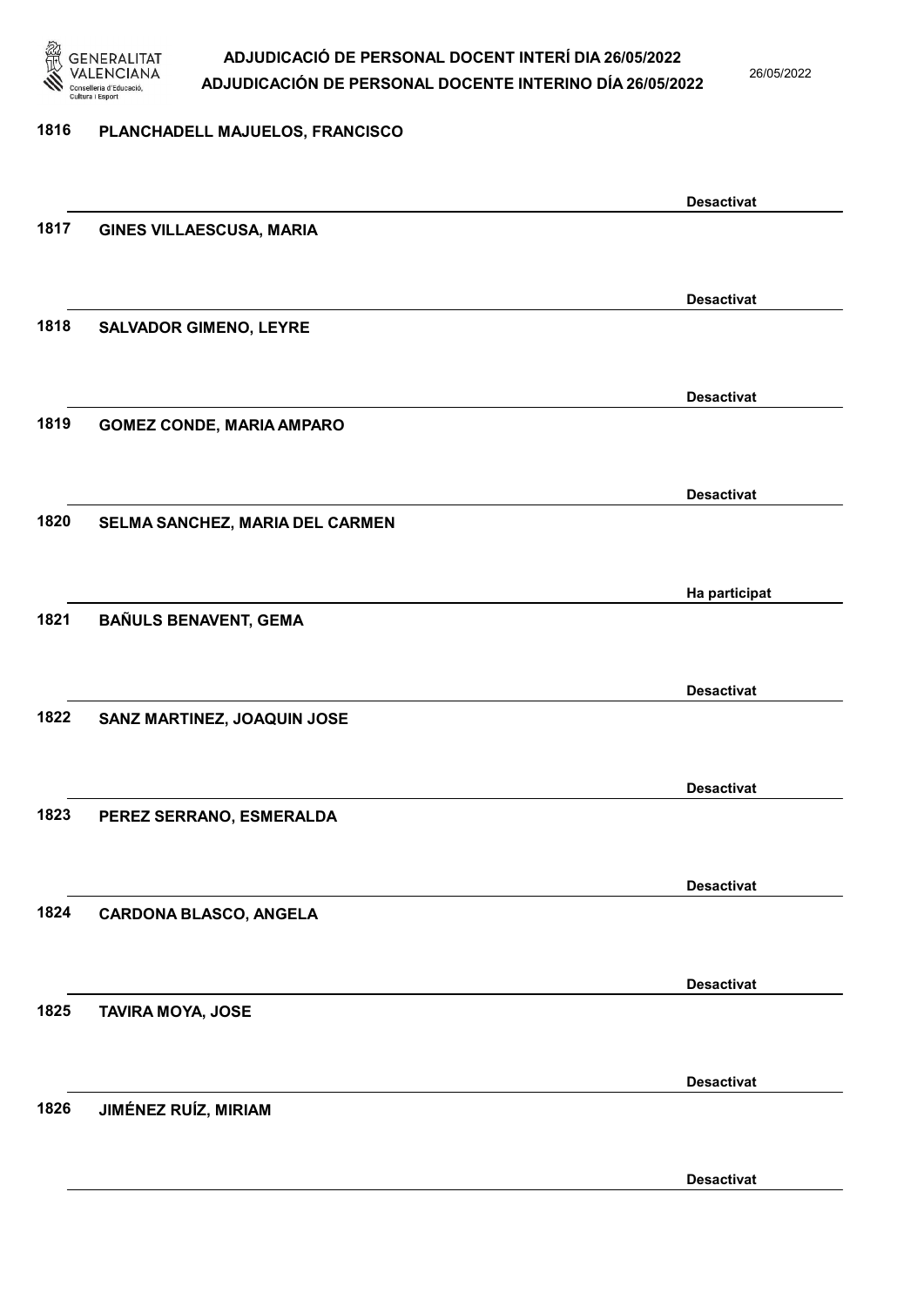

26/05/2022

#### 1827 JULVE LLORENS, ANGEL

|      |                                      | <b>Desactivat</b> |
|------|--------------------------------------|-------------------|
| 1828 | LOPEZ DE SCALS, CARMEN VICTORIA      |                   |
|      |                                      |                   |
|      |                                      | <b>Desactivat</b> |
| 1829 | <b>MIRALLES SERRANO, ANDREA</b>      |                   |
|      |                                      |                   |
|      |                                      | <b>Desactivat</b> |
| 1830 | PRADES MARTINEZ, MARTA               |                   |
|      |                                      |                   |
|      |                                      |                   |
|      |                                      | <b>Desactivat</b> |
| 1831 | ROCHER MASCARELL, ROSA               |                   |
|      |                                      |                   |
|      |                                      | <b>Desactivat</b> |
| 1832 | JUAN CUCARELLA, ANDREA               |                   |
|      |                                      |                   |
|      |                                      | <b>Desactivat</b> |
| 1833 | PEREZ RODRIGUEZ, MARIA CRUZ          |                   |
|      |                                      |                   |
|      |                                      | <b>Desactivat</b> |
| 1834 | <b>BLASCO GONZALEZ, CRISTINA</b>     |                   |
|      |                                      |                   |
|      |                                      | <b>Desactivat</b> |
| 1835 | PONS ROGER, JAIME                    |                   |
|      |                                      |                   |
|      |                                      |                   |
| 1836 |                                      | <b>Desactivat</b> |
|      | <b>GARCIA MARTINEZ, MARIA TERESA</b> |                   |
|      |                                      |                   |
|      |                                      | <b>Desactivat</b> |
| 1837 | JOVER MURILLO, GRACIELA              |                   |
|      |                                      |                   |
|      |                                      | <b>Desactivat</b> |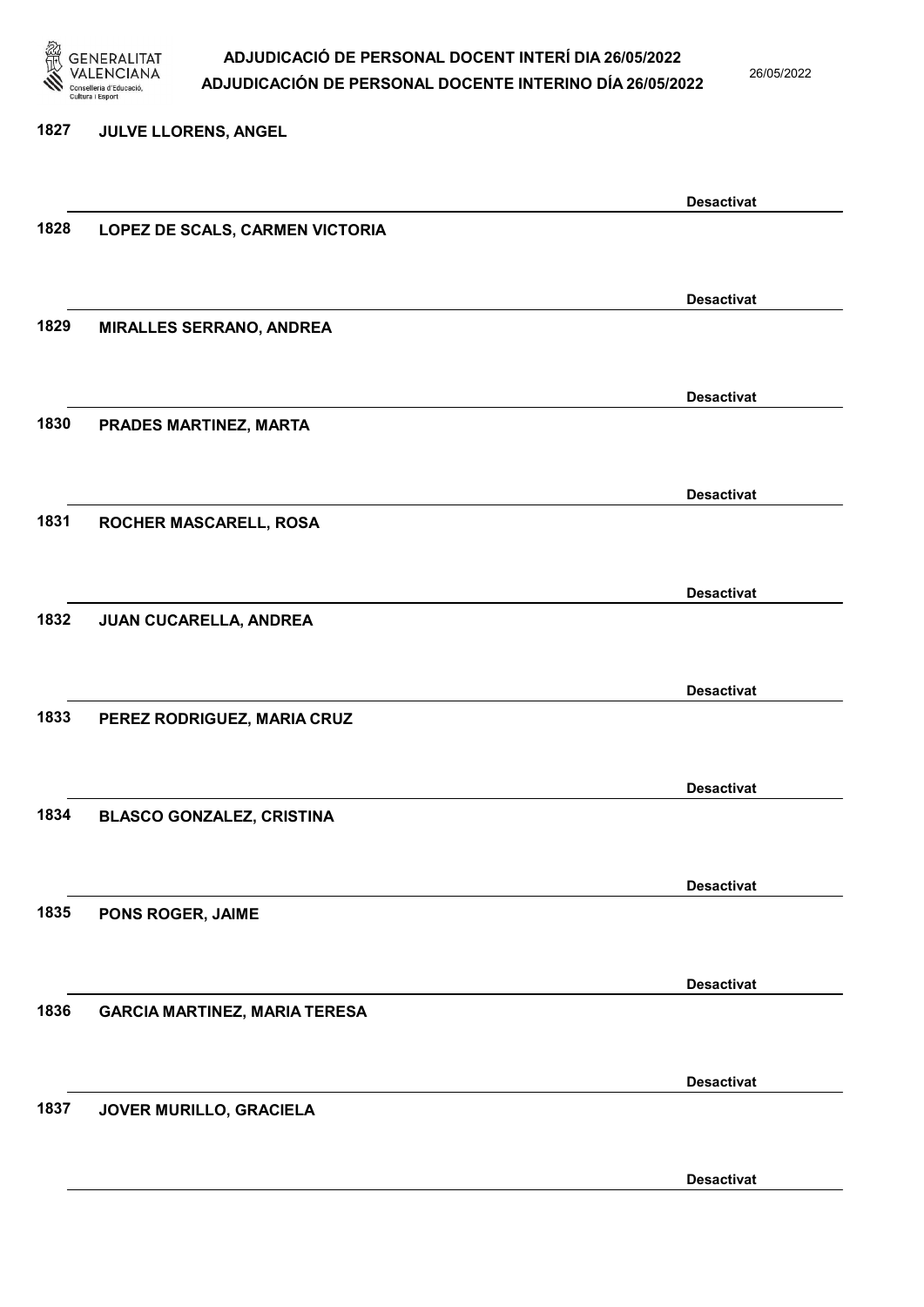

26/05/2022

Desactivat

# 1838 HERRANZ AGUSTÍN, ELENA Desactivat 1839 NAVARRO GARCIA, ELENA Desactivat 1840 MARTI NAVARRO, ALBERTO Desactivat 1841 VAQUER GONZALEZ, RAQUEL Desactivat 1842 TEBAR HERNANDEZ, JUAN MIGUEL Desactivat 1843 ALMENAR ROYO, RAUL Desactivat 1844 MOLINER SIMO, JUDIT Desactivat 1845 PEREZ VAZQUEZ, ELENA Desactivat 1846 CABRER CARVAJAL, LAURA Desactivat 1847 COLL RODRIGUEZ, PATRICIA Desactivat 1848 SANMARTIN COSTA, JOAQUIN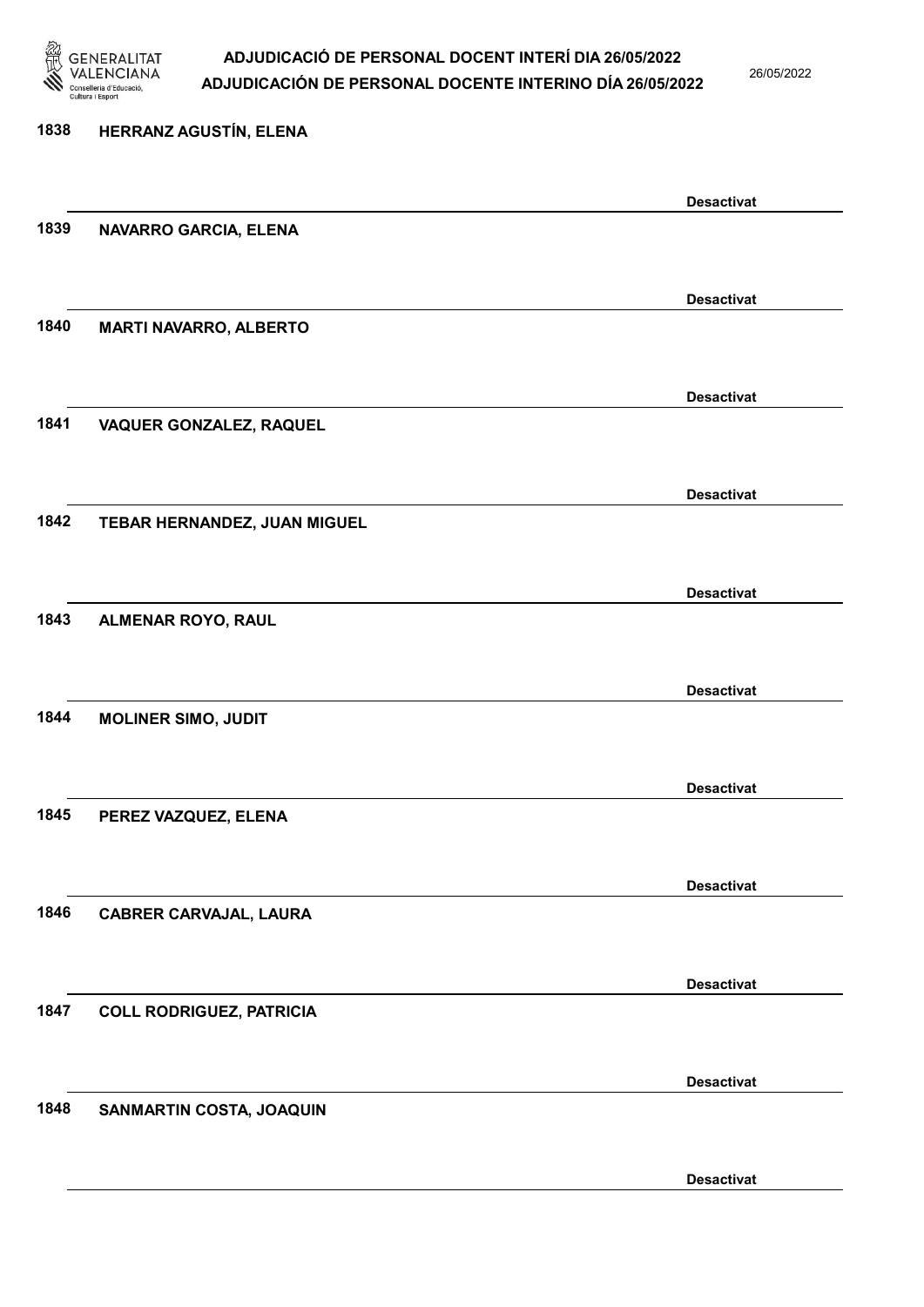

26/05/2022

### 1849 MARTINEZ LOPEZ, NATALIA Desactivat 1850 GONZALEZ TRONCHONI, BELEN Desactivat 1851 ALARCON SANCHEZ, CARMEN Desactivat 1852 PALOMARES CAMARENA, ALEIXANDRA Desactivat 1853 MURILLO SANTAMARIA, LORENA Desactivat 1854 MESA LAFARGUE, LORENA Desactivat 1855 CRISTO RODRIGUEZ, BELEN Desactivat 1856 SALVADOR MIRALLES, BERTA Desactivat 1857 MIRO TORMO, AIDA Desactivat 1858 BALAGUER FERRI, SILVIA Desactivat 1859 VAQUER HERRERO, MARIA DEL PILAR Desactivat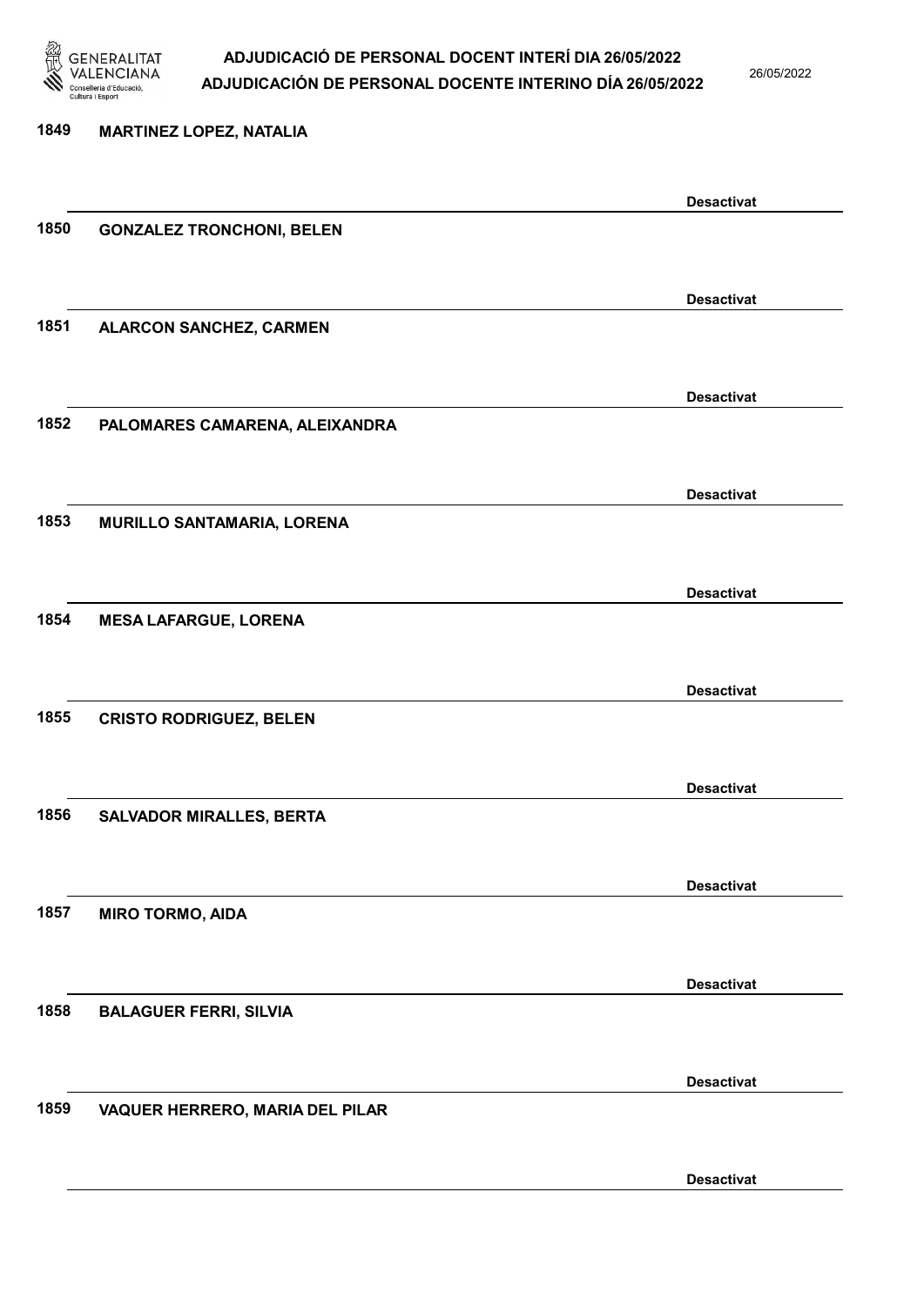

26/05/2022

Desactivat

1860 FERRERO PERALES, PAOLA Desactivat 1861 ROMERO MONTESINOS, AZUCENA Desactivat 1862 GALARZA ROMERO, RAUL Desactivat 1863 ORTS FUENTES, MARIA Desactivat 1864 ALVAREZ MARIN, ESTELA Desactivat 1865 MARIN LOPEZ, FRANCISCO JOSE Desactivat 1866 VERDEGUER HERNANDEZ, ELISA Desactivat 1867 PERALES GIJON, DAVINIA Ha participat 1868 MARTELL CHETO, PERE Desactivat 1869 BELLVER ALONSO, LAIA Desactivat 1870 LOZANO GARCIA, CRISTIAN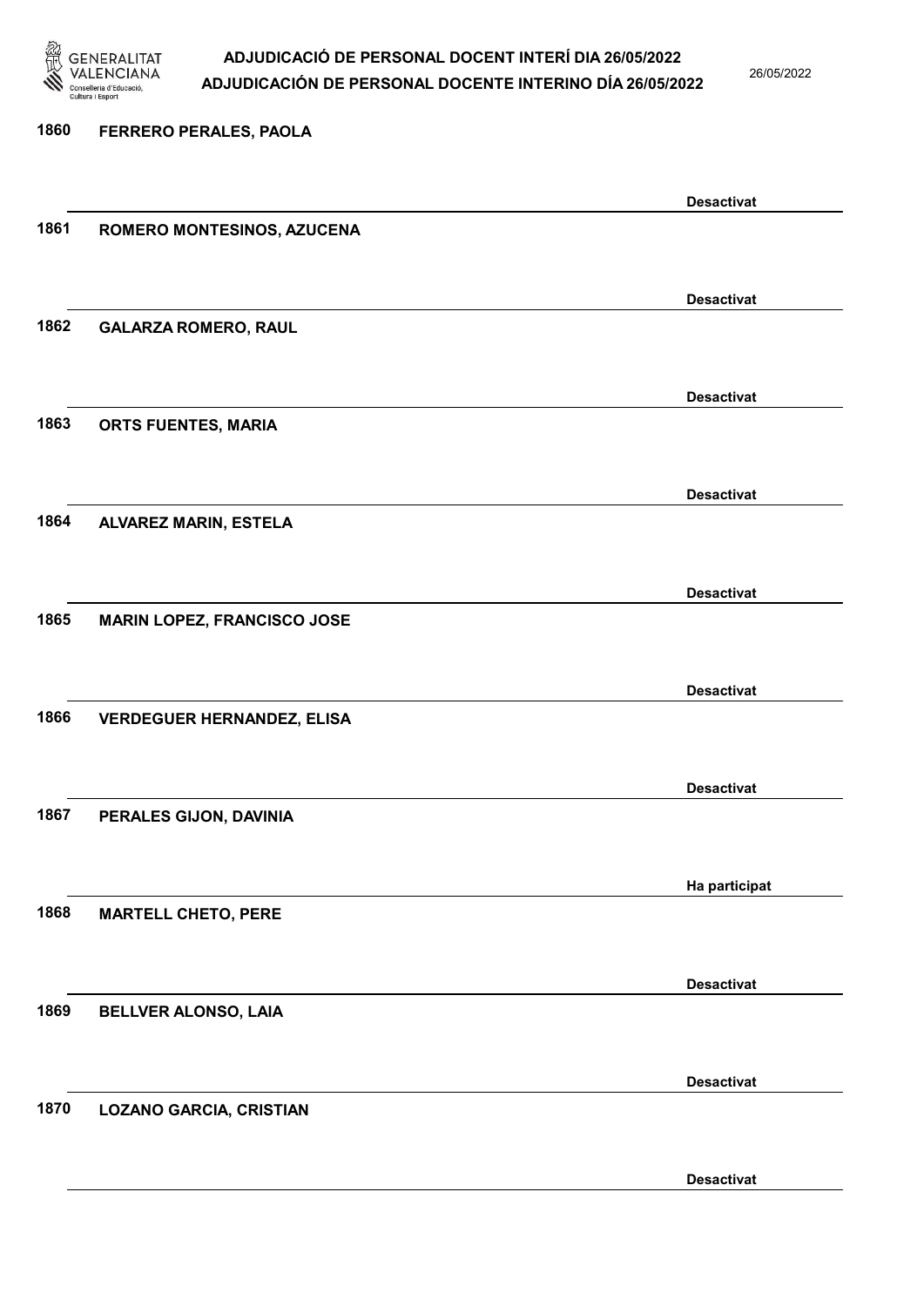

26/05/2022

| 1871 | RAMON LLACER, VALERIANA     |                   |
|------|-----------------------------|-------------------|
|      |                             | <b>Desactivat</b> |
| 1872 | <b>FAULI BLANES, SARA</b>   |                   |
|      |                             | <b>Desactivat</b> |
| 1873 | <b>RIQUELME CELDA, SARA</b> |                   |
|      |                             | <b>Desactivat</b> |
| 1874 | <b>BERNAT SANCHO, LUCIA</b> |                   |
|      |                             | <b>Desactivat</b> |
| 1875 | YUSTE VIÑOLES, MARIA SALES  |                   |
|      |                             | <b>Desactivat</b> |
| 1876 | RUBIO MUÑOZ, PAULA          |                   |
|      |                             | <b>Desactivat</b> |
| 1877 | SOMEÑO CANET, RAQUEL        |                   |
|      |                             | <b>Desactivat</b> |
| 1878 | HIGUERAS MORENO, CAROLINA   |                   |
|      |                             | <b>Desactivat</b> |
| 1879 | <b>GARCIA CALVO, JUAN</b>   |                   |
|      |                             | <b>Desactivat</b> |
| 1880 | <b>MARTI PAGES, ANA</b>     |                   |
|      |                             | <b>Desactivat</b> |
| 1881 | ARLANDIS TOLEDANO, CARLA    |                   |
|      |                             |                   |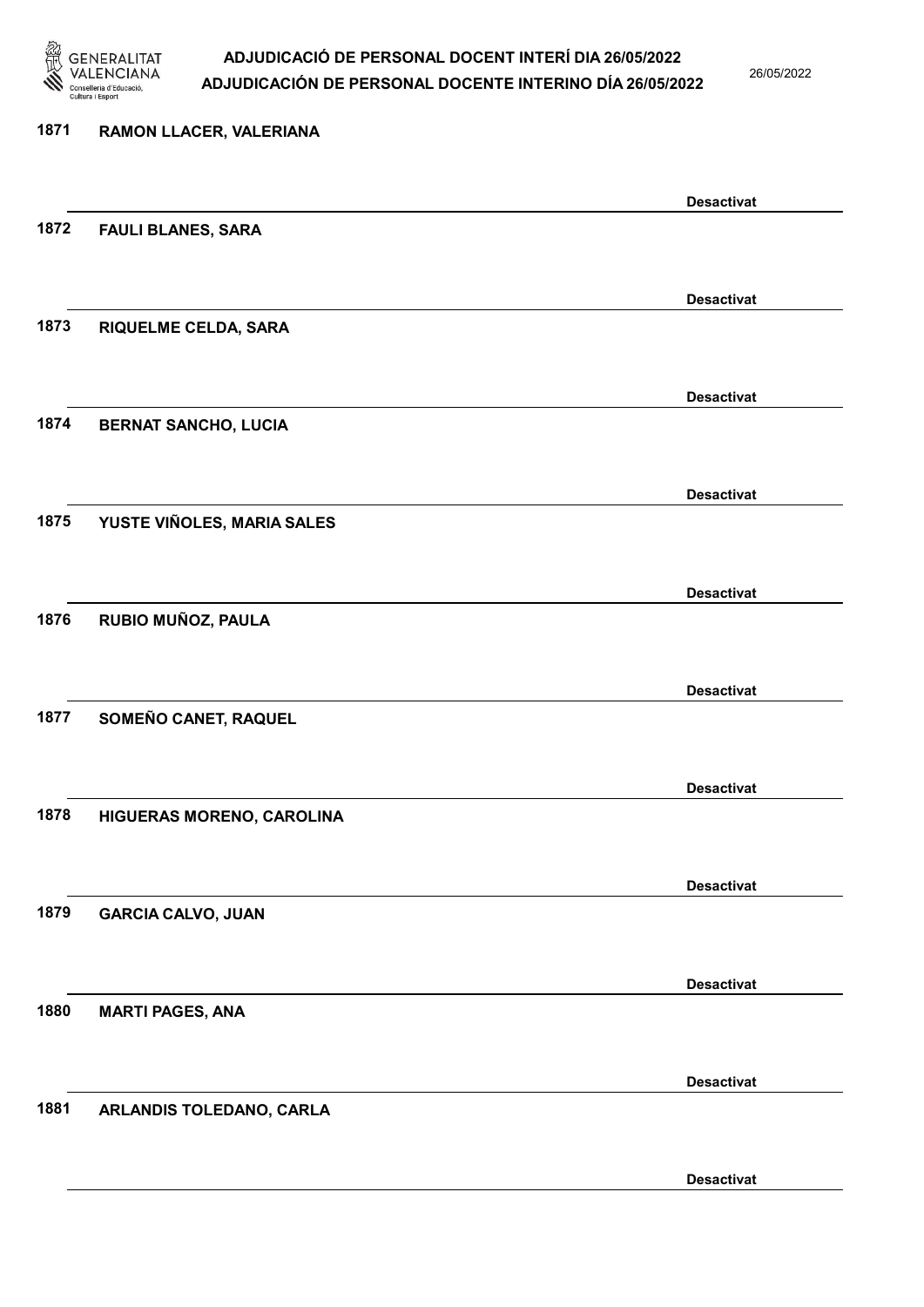

26/05/2022

### 1882 APARICIO CAUDET, MARIA Desactivat 1883 ANDRES SORIANO, TANIA Desactivat 1884 FERNANDEZ MOROTE, AITOR Desactivat 1885 MUÑIZ SALINAS, ANGELA Desactivat 1886 FORNER FUSTER, ROCIO Desactivat 1887 GUZMAN ALCON, IRENE Desactivat 1888 CHIRLAQUE ALBERT, SANDRA Desactivat 1889 CAPELLINO MICO, JOSEP Desactivat 1890 DIAGO MONTON, ANNA Desactivat 1891 CARRERES GOMEZ, ANA Desactivat 1892 BELMONTE MONZON, MARIA DEL CARMEN Desactivat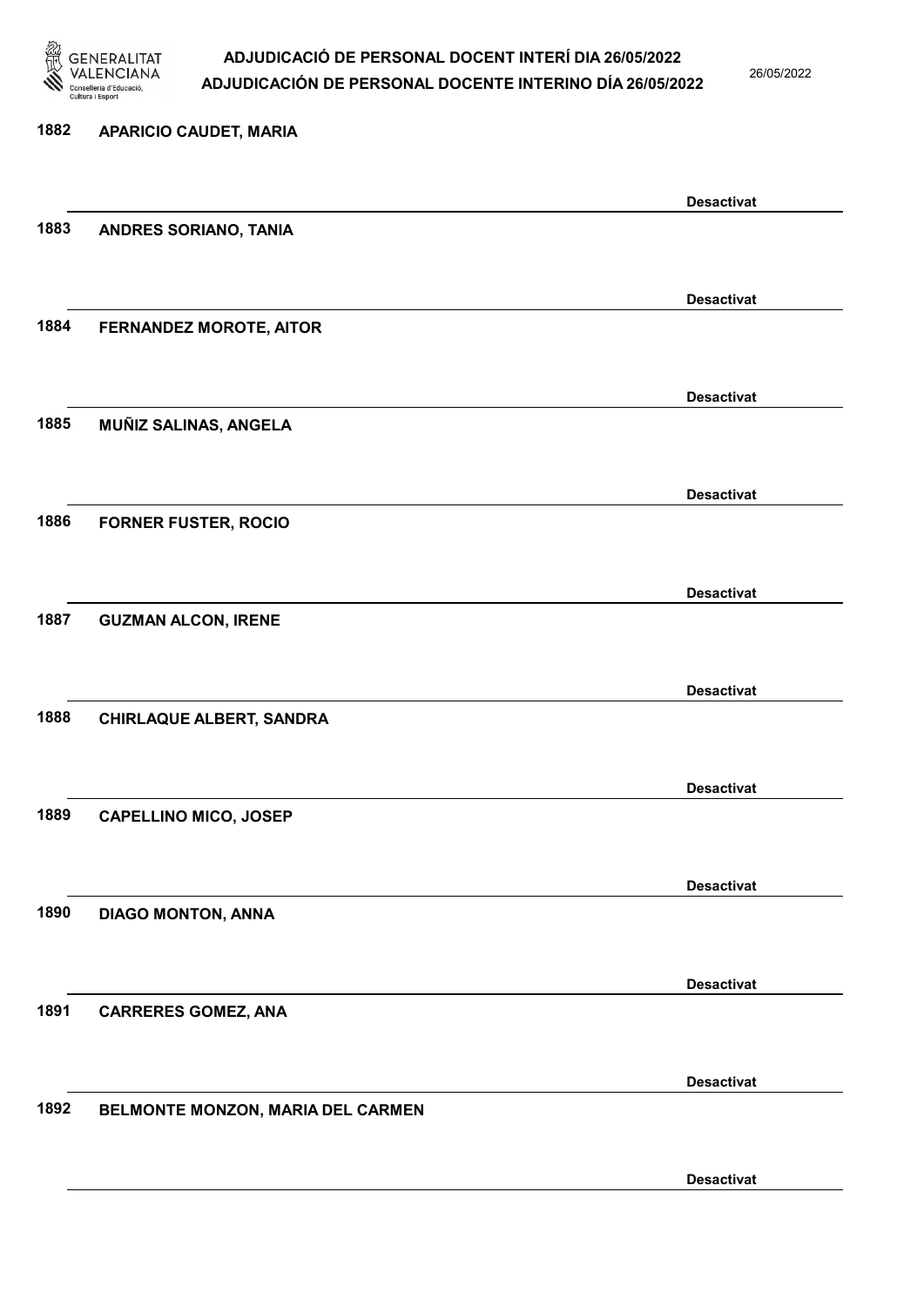

26/05/2022

#### 1893 HERVAS LORENTE, ESTELA

|      |                                  | <b>Desactivat</b> |
|------|----------------------------------|-------------------|
| 1894 | <b>VALLES RUIZ, ELENA</b>        |                   |
|      |                                  |                   |
|      |                                  | <b>Desactivat</b> |
| 1895 | <b>HERRERO AMAT, MARIO</b>       |                   |
|      |                                  |                   |
|      |                                  |                   |
|      |                                  | <b>Desactivat</b> |
| 1896 | <b>BERNABEU MIRA, NOELIA</b>     |                   |
|      |                                  |                   |
|      |                                  | <b>Desactivat</b> |
| 1897 | <b>ORTEGA GIMENEZ, CELIA</b>     |                   |
|      |                                  |                   |
|      |                                  | <b>Desactivat</b> |
| 1898 | APARISI CASTELLOTE, MARIA JESUS  |                   |
|      |                                  |                   |
|      |                                  |                   |
|      |                                  | <b>Desactivat</b> |
| 1899 | DURA MARTIN, JORGE ANTONIO       |                   |
|      |                                  |                   |
|      |                                  | <b>Desactivat</b> |
| 1900 | <b>VIECO FRANCISCO, BLANCA</b>   |                   |
|      |                                  |                   |
|      |                                  | <b>Desactivat</b> |
| 1901 | <b>MESEGUER FABREGAT, FATIMA</b> |                   |
|      |                                  |                   |
|      |                                  |                   |
|      |                                  | <b>Desactivat</b> |
| 1902 | MARTÍNEZ DEL RÍO, BEGOÑA         |                   |
|      |                                  |                   |
|      |                                  | <b>Desactivat</b> |
| 1903 | <b>LLIDO BONET, PABLO</b>        |                   |
|      |                                  |                   |
|      |                                  | <b>Desactivat</b> |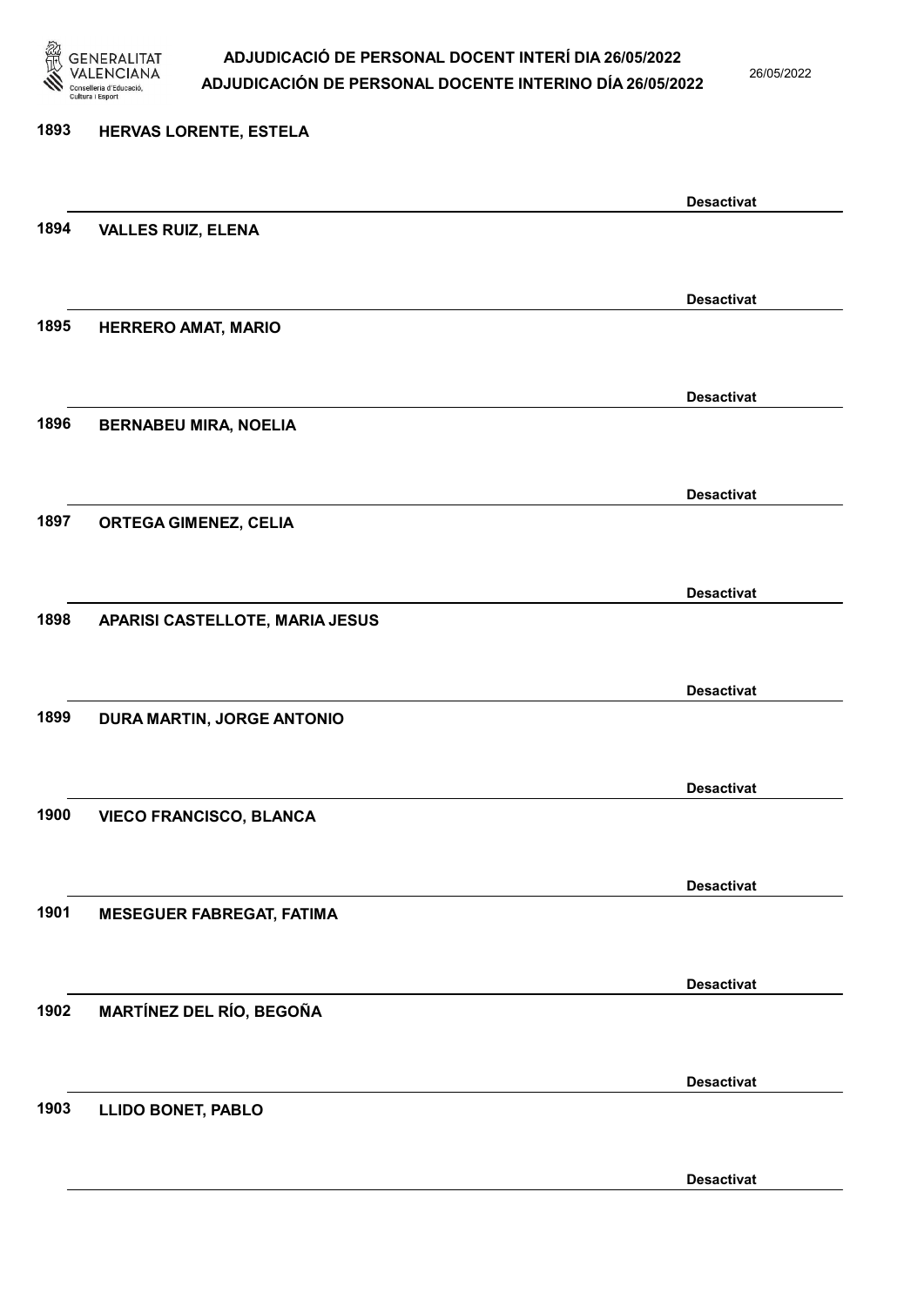

26/05/2022

Desactivat

# 1904 MILLAN PRADOS, NATALIA Desactivat 1905 GARCIA RUIZ, REBECA Desactivat 1906 SANCHIS VAROCH, ARIADNA Desactivat 1907 CRESPI PORCAR, XAVIER Desactivat 1908 MONTAÑES ZAPATA, ALICIA Desactivat 1909 MORENO PARRADO, GABRIELA RITA Desactivat 1910 MARCO MELGAREJO, NURIA Desactivat 1911 CHERTA CUCALA, RAQUEL Desactivat 1912 FERNANDEZ MORENO, SUSANA Desactivat 1913 DALMAU ALFONSO, MARIA Desactivat 1914 SORIA COMPANY, DIANA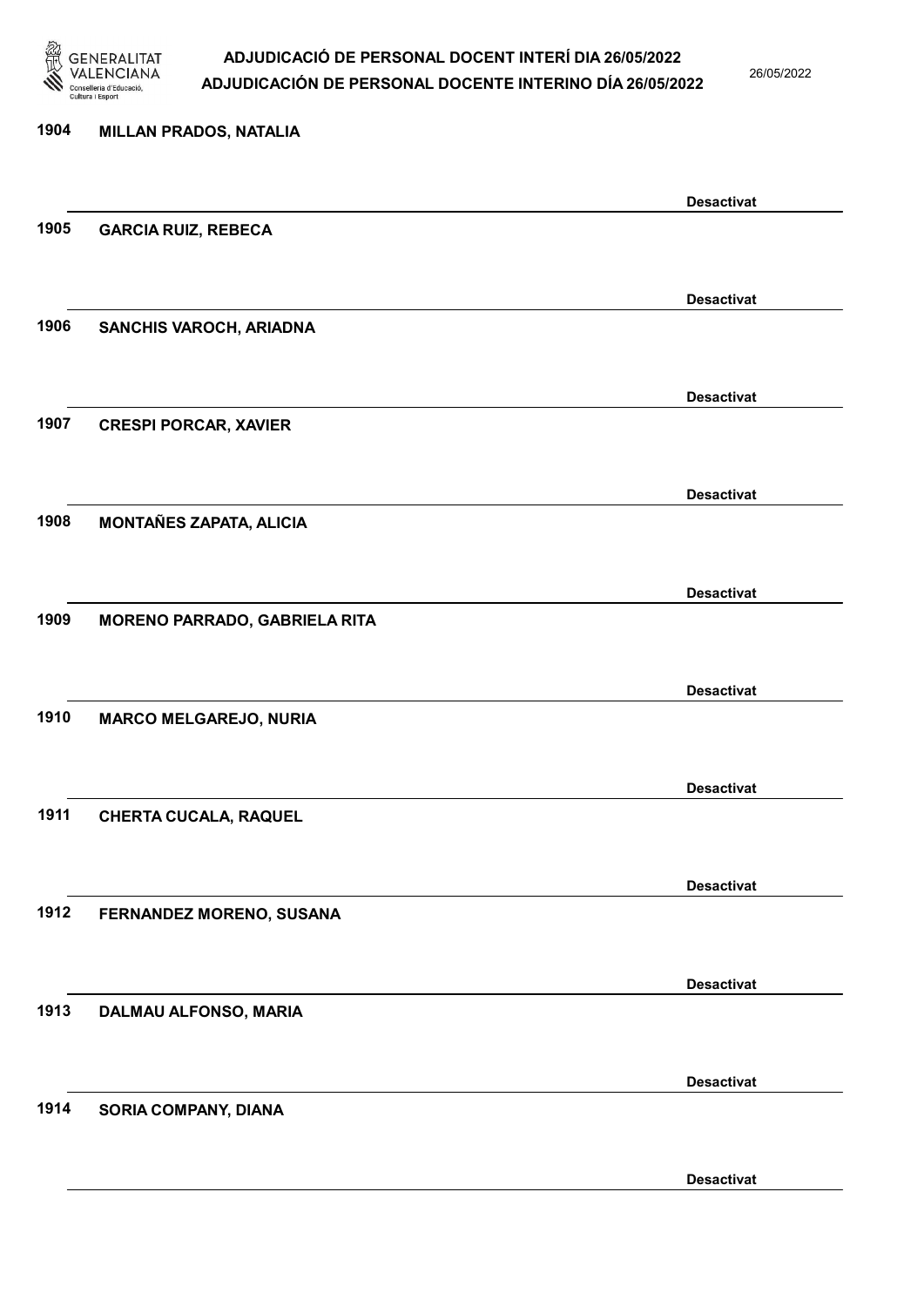

26/05/2022

| 1915 | <b>BOTELLA ASENCIO, ISABEL</b>                                            |                           |                                 |
|------|---------------------------------------------------------------------------|---------------------------|---------------------------------|
|      |                                                                           |                           | <b>Desactivat</b>               |
| 1916 | <b>ANTON ROS, NURIA</b>                                                   |                           |                                 |
|      |                                                                           |                           |                                 |
| 1917 | LOPEZ CASTELLO, DANIEL                                                    |                           | No adjudicat                    |
|      |                                                                           |                           |                                 |
| 1918 | <b>MAHIQUES SERRANO, CRISTINA</b>                                         | Petición:<br>$\mathbf{1}$ | <b>Desactivat</b><br>Voluntaria |
|      | BÉTERA (46024096) CEIP CAMP DE TURIA<br>516040<br>120 / EDUCACIÓ INFANTIL |                           |                                 |
|      | Horas<br>23                                                               | SUBSTITUCIÓ INDETERMINADA | Adjudicat                       |
| 1919 | LOPEZ ESCOBAR, BARBARA                                                    |                           |                                 |
|      |                                                                           |                           |                                 |
|      |                                                                           |                           | <b>Desactivat</b>               |
| 1920 | <b>MEZQUIDA CASTAÑER, SILVIA</b>                                          |                           |                                 |
|      |                                                                           |                           |                                 |
|      |                                                                           |                           | <b>Desactivat</b>               |
| 1921 | <b>MARTINEZ LOPEZ, DAVID</b>                                              |                           |                                 |
|      |                                                                           |                           |                                 |
|      |                                                                           |                           | <b>Desactivat</b>               |
| 1922 | PEPIOL MARIN, ANA MARIA                                                   |                           |                                 |
|      |                                                                           |                           |                                 |
|      |                                                                           |                           | <b>Desactivat</b>               |
| 1923 | NAVARRO MARTINEZ, ESTEFANIA                                               |                           |                                 |
|      |                                                                           |                           |                                 |
|      |                                                                           |                           | <b>Desactivat</b>               |
| 1924 | <b>SANCHEZ YAGO, ESTHER</b>                                               |                           |                                 |
|      |                                                                           |                           |                                 |
| 1925 | RUIZ GARCIA, ALEJANDRA                                                    |                           | <b>Desactivat</b>               |
|      |                                                                           |                           |                                 |
|      |                                                                           |                           |                                 |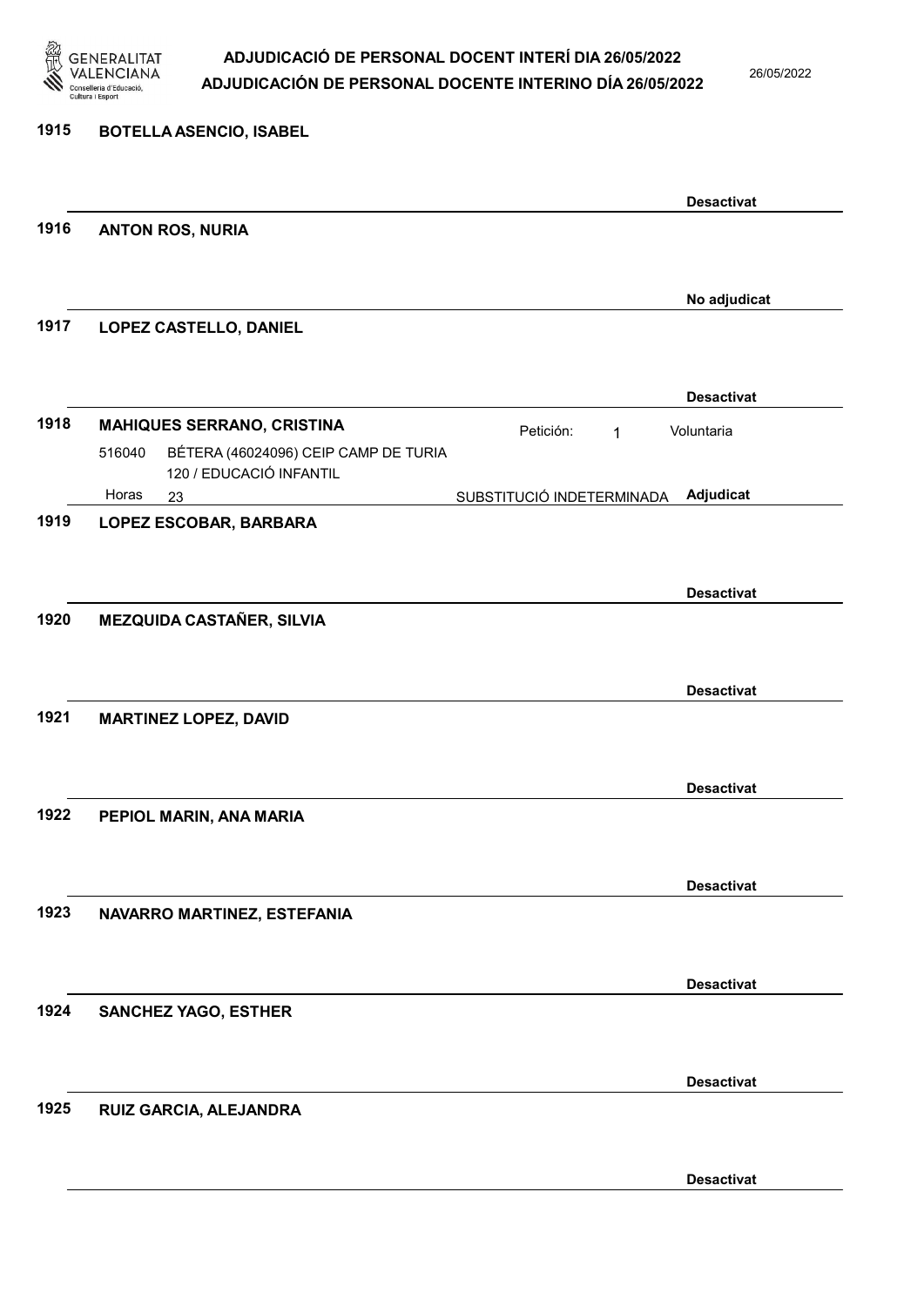

26/05/2022

### 1926 PEDRO ORTOLA, MARIA Desactivat 1927 CABANES RIPOLL, KRYSTEL Desactivat 1928 DE LA CRUZ RIBES, CRISTINA Desactivat 1929 ARMERO TORNEL, ANA MARIA Desactivat 1930 RODRIGO SANZ, MARIA Desactivat 1931 SANCHEZ PIÑERO, ANA Desactivat 1932 CORDONES HERNANDEZ, LORETO Desactivat 1933 ROMERO ALARCON, MARIA Desactivat 1934 SOLER IÑARETA, JOAN Desactivat 1935 UBEDA CRESPO, CRISTIAN Desactivat 1936 CASTELLO MOLINA, MARIA MERCEDES Desactivat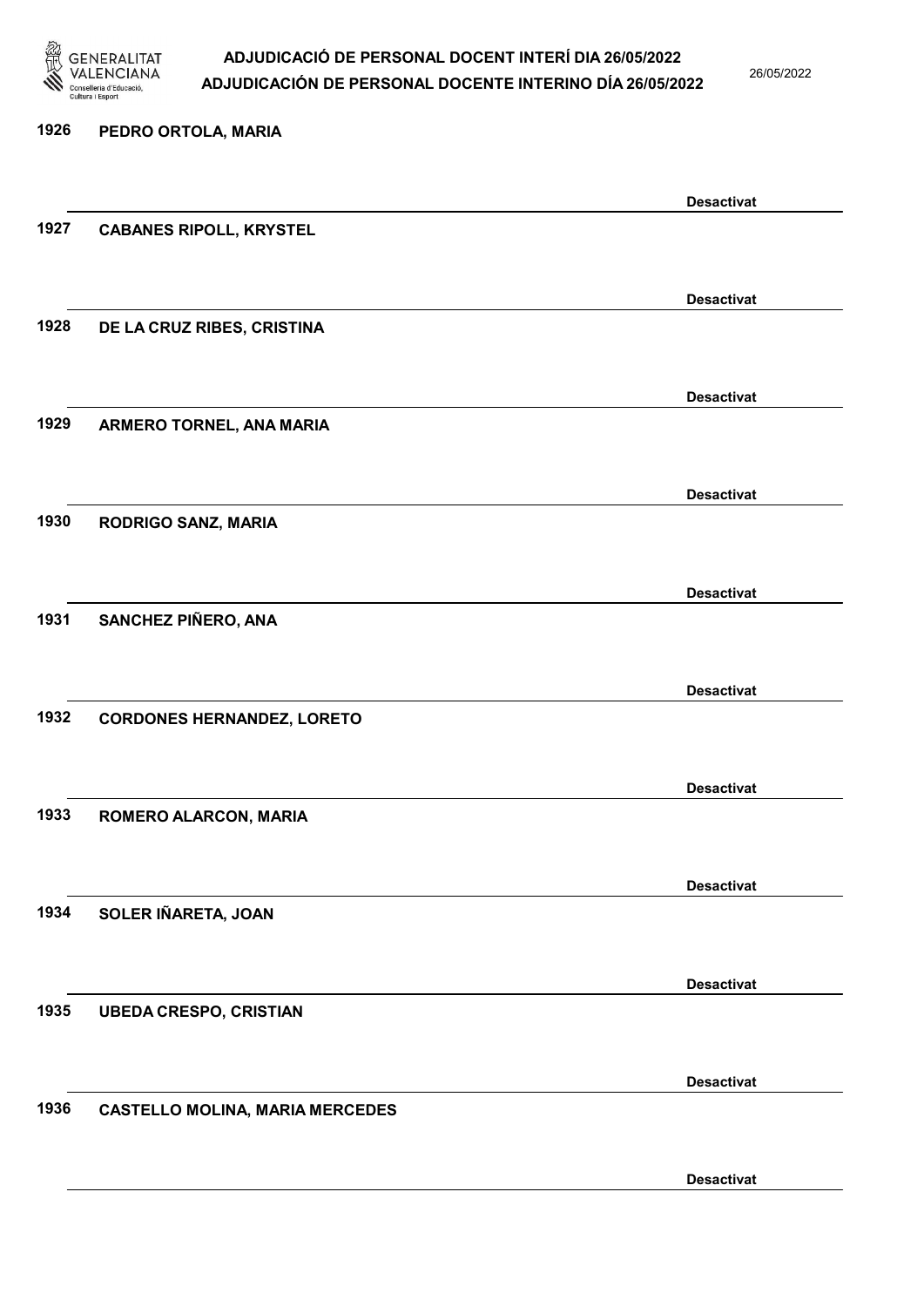

26/05/2022

Desactivat

### 1937 LOPEZ DE ATALAYA ORTEGA, MARIA

1938 SIRVENT MUÑOZ, MARÍA DEL MAR

1939 MELIA SEGARRA, MARIA BLANCA

1940 POZO NOGUERAS, ANA MARIA

1941 RUIZ TORRES, MARIA DE LA CRUZ

1942 PERDIGONES BORREGO, ANA MERCEDES

1943 CABANILLES LOZANO, JOSE

1944 MARTINEZ JUAN, RICARDO

1945 OSMA JOVER, ANA

1946 GUILLEN AGUILAR, JAVIER

1947 VILASECA VAYA, GEMA MARIA

Desactivat Desactivat Desactivat Desactivat Desactivat Desactivat Desactivat Desactivat

Desactivat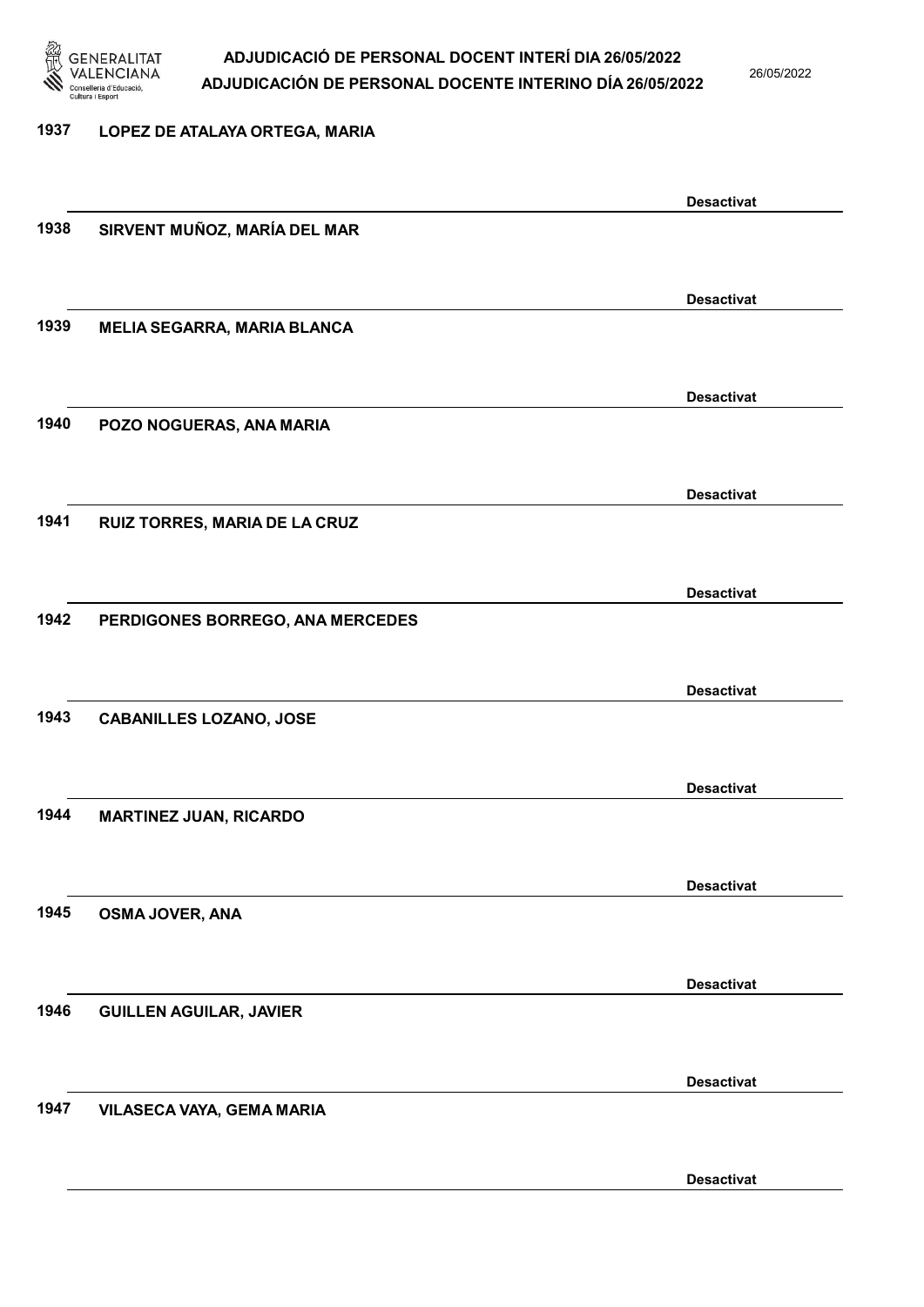

26/05/2022

Desactivat

# 1948 MANCHON MOLLA, MARIA Desactivat 1949 MARTINEZ MIRALLES, SARA Desactivat 1950 GONZALEZ LLOPIS, CELIA Desactivat 1951 TOLEDO LORENTE, LOURDES Desactivat 1952 VIDAL ALBALAT, CARLES Desactivat 1953 GARCIA MONTEAGUDO, CARLOS Desactivat 1954 GOMEZ MUÑOZ, ROSA MARIA Desactivat 1955 BARBERA MORENO, MARTA GEMA Desactivat 1956 FULLERA CAMPOS, PAULA Desactivat 1957 FERRER SORIANO, ISABEL GEMA Desactivat 1958 BENEITO ALOS, BIBIANA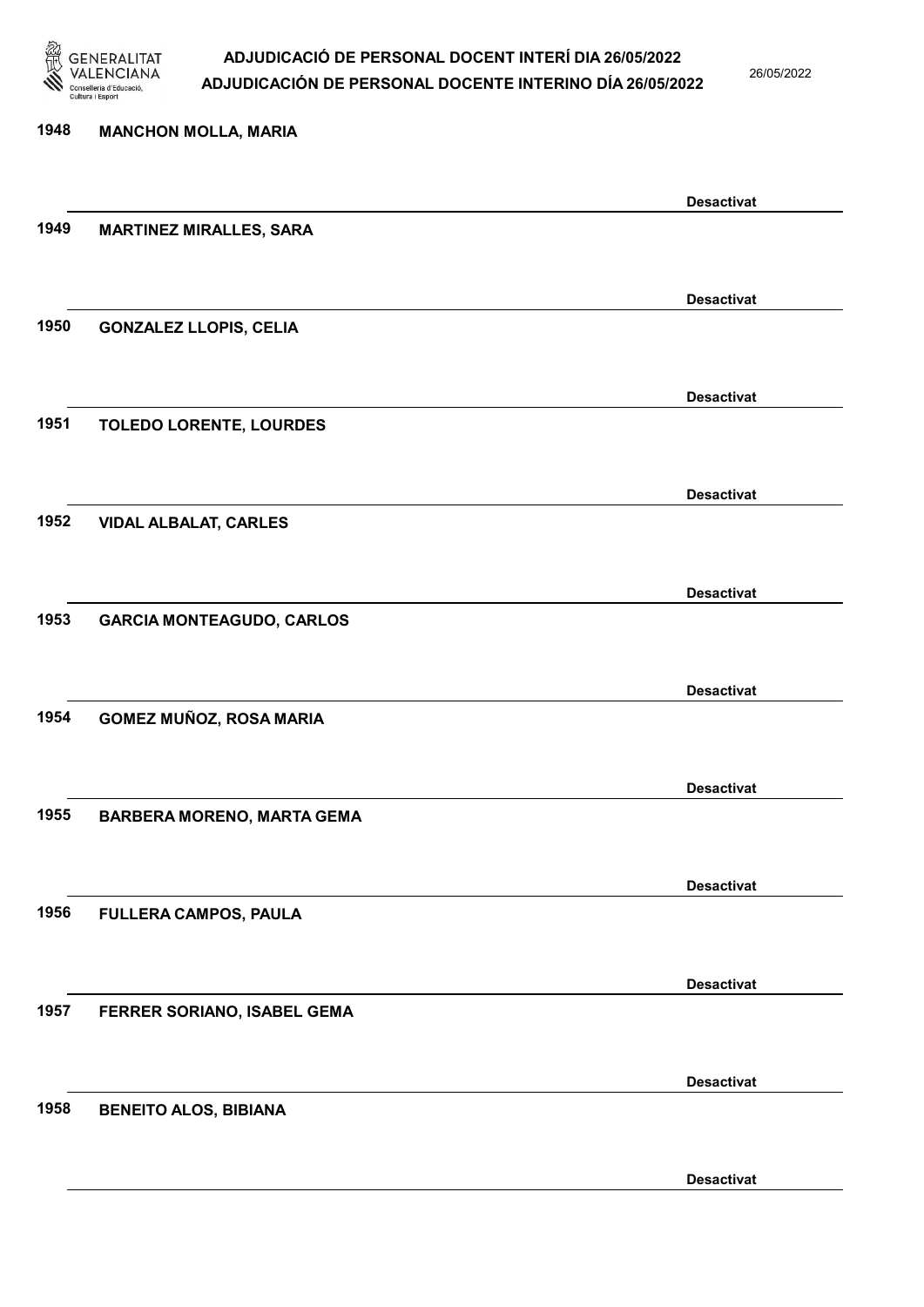

26/05/2022

| 1959 | <b>MONFORT GARCIA, CRISTIAN</b>      |                   |
|------|--------------------------------------|-------------------|
|      |                                      |                   |
|      |                                      | <b>Desactivat</b> |
| 1960 | <b>CASTELLO SERRANO, ESTELA</b>      |                   |
|      |                                      |                   |
|      |                                      | <b>Desactivat</b> |
| 1961 | HERNANDEZ LANDETE, MARIA DE ARANZAZU |                   |
|      |                                      |                   |
|      |                                      | Ha participat     |
| 1962 | FENOLLAR AGUT, PAULA                 |                   |
|      |                                      |                   |
| 1963 | VIVES CARRIÓ, JOSEP MATEU            | <b>Desactivat</b> |
|      |                                      |                   |
|      |                                      |                   |
| 1964 | FERRANDIS LOPEZ, MARIA PILAR         | <b>Desactivat</b> |
|      |                                      |                   |
|      |                                      | <b>Desactivat</b> |
| 1965 | <b>VIDAL SOLER, RAMON</b>            |                   |
|      |                                      |                   |
|      |                                      | <b>Desactivat</b> |
| 1966 | APARICIO VITORIA, PAULA              |                   |
|      |                                      |                   |
|      |                                      | <b>Desactivat</b> |
| 1967 | PEIRO FEMENIA, SANDRA                |                   |
|      |                                      |                   |
|      |                                      | <b>Desactivat</b> |
| 1968 | <b>GISBERT SOTO, ANGELA</b>          |                   |
|      |                                      |                   |
| 1969 |                                      | <b>Desactivat</b> |
|      | <b>RUIZ SALAS, RUBEN</b>             |                   |
|      |                                      |                   |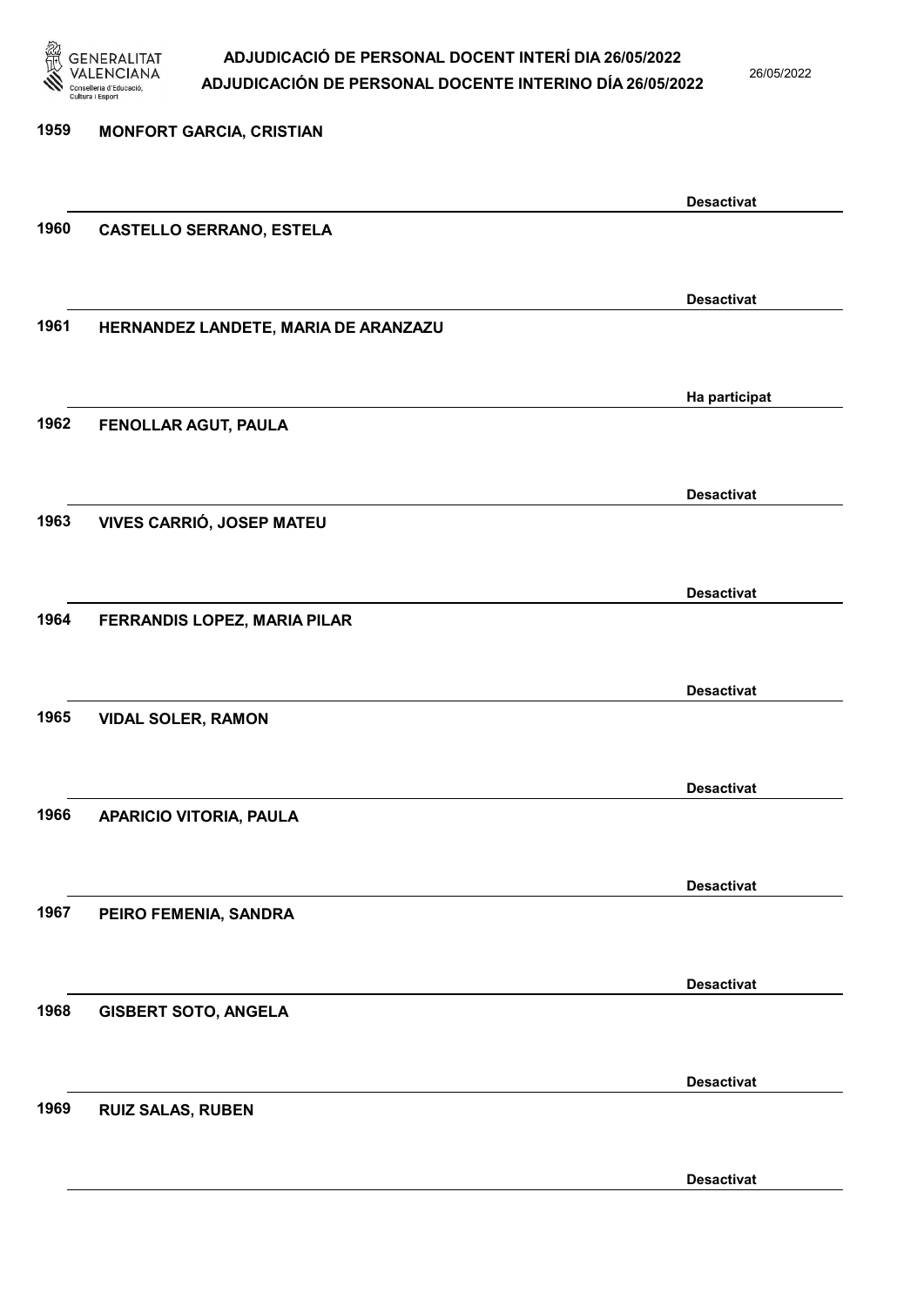

26/05/2022

| 1970 | <b>GALAN MONZON, SILVIA</b>                  |                   |
|------|----------------------------------------------|-------------------|
|      |                                              | <b>Desactivat</b> |
| 1971 | <b>MONTOLIO GARCES, MIGUEL</b>               |                   |
|      |                                              |                   |
| 1972 | <b>ESCRICHE CATALA, SARA</b>                 | <b>Desactivat</b> |
|      |                                              |                   |
| 1973 | <b>MARTINEZ TORTOSA, MARIA DE LAS NIEVES</b> | <b>Desactivat</b> |
|      |                                              |                   |
|      |                                              | Ha participat     |
| 1974 | <b>BALLESTER PERIS, MARIA</b>                |                   |
|      |                                              | <b>Desactivat</b> |
| 1975 | <b>SALVADOR ARNAL, MIREIA</b>                |                   |
|      |                                              | Ha participat     |
| 1976 | LLUNA CALERO, AIDA                           |                   |
|      |                                              | <b>Desactivat</b> |
| 1977 | QUESADA CAMARILLAS, VANESSA                  |                   |
|      |                                              |                   |
| 1978 | ROLDAN ADALID, SILVIA                        | <b>Desactivat</b> |
|      |                                              |                   |
| 1979 | MARTINAVARRO BLOCONA, MIRIAM                 | <b>Desactivat</b> |
|      |                                              |                   |
| 1980 | <b>GARCIA SORIANO, ADRIANA</b>               | <b>Desactivat</b> |
|      |                                              |                   |
|      |                                              |                   |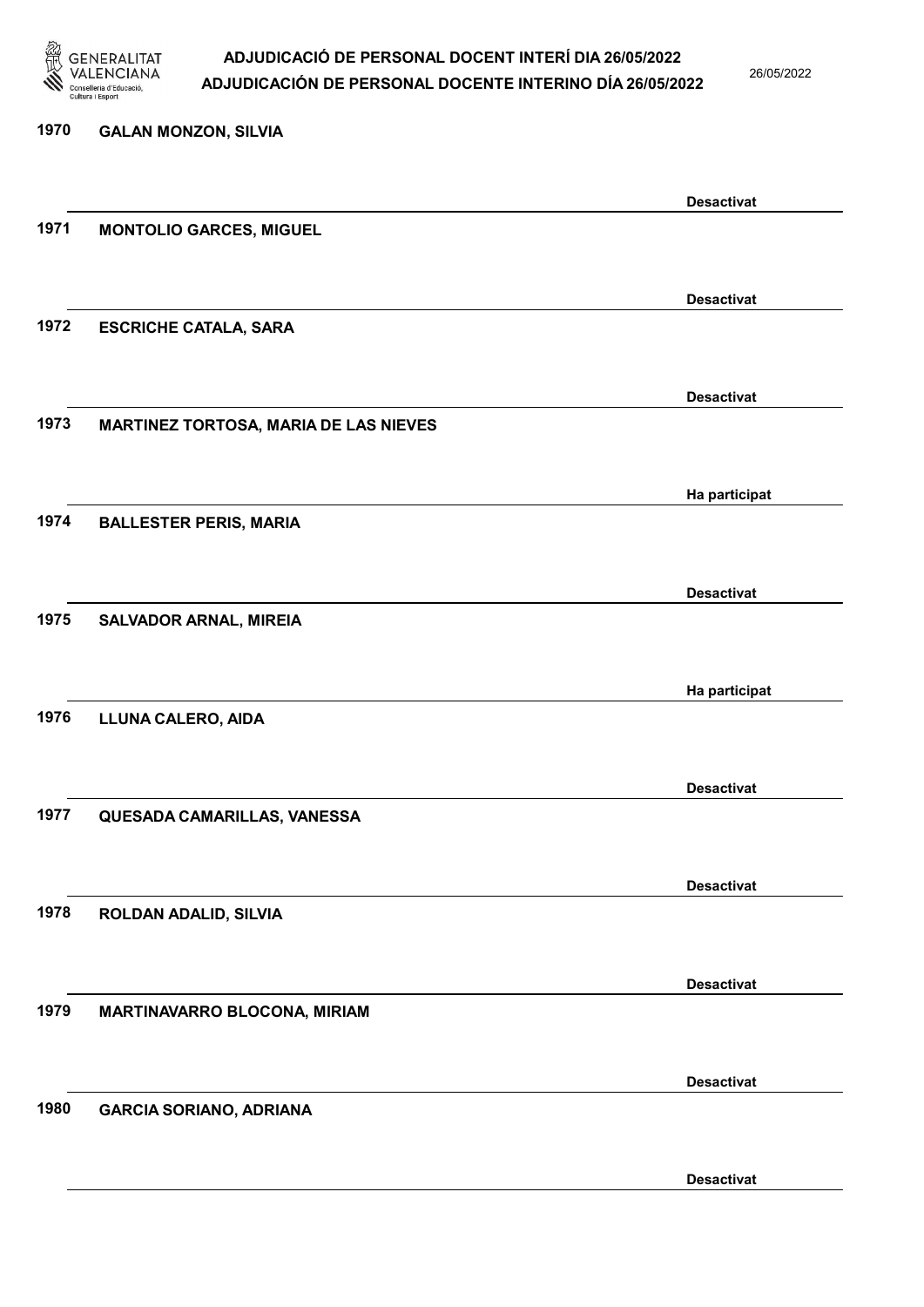

26/05/2022

### 1981 CLEMENTE PEREZ, MERCEDES Desactivat 1982 BARBERA GARCIA, FRANCISCO JAVIER Desactivat 1983 RODRIGUEZ DUEÑAS, SERGIO Desactivat 1984 CARRIO MARTINEZ, SARA Desactivat 1985 TORRES HERNANDEZ, YESSICA Desactivat 1986 GANAU GIMENO, MARIA Desactivat 1987 GIL GINER, NURIA Desactivat 1988 PEREZ BLANES, CARLA Desactivat 1989 AGUADO ARGUDO, DAVID Ha participat 1990 LOPEZ REQUENA, SARA Desactivat 1991 ASSAD BOSCH, SOUHA Desactivat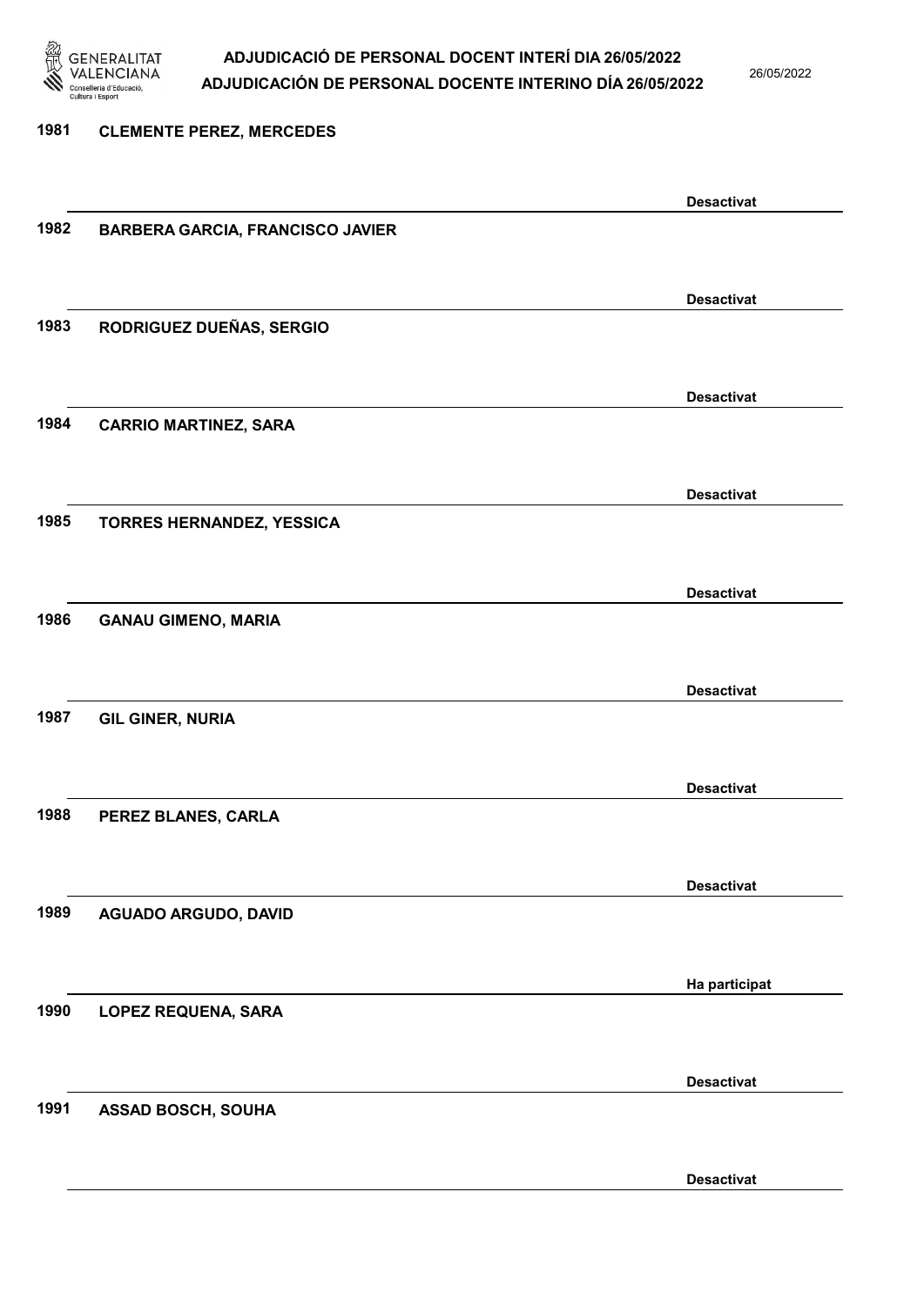

26/05/2022

Desactivat

# 1992 AGUILAR ALCAÑIZ, ESTEFANIA Ha participat 1993 CORTES GARCIA, MARIA ANGELES Desactivat 1994 DOMENECH LILLO, VERÓNICA Desactivat 1995 LUCAS PONS, DOLORES Desactivat 1996 COBO TOYOS, JUAN CARLOS Desactivat 1997 VICTORIO VERDU, SONIA Desactivat 1998 MARTINEZ MANZANO, SALVADOR Desactivat 1999 JORDA CARCHANO, CLARA Desactivat 2000 CARBONELL AGUILAR, SARA Desactivat 2001 PARDO MARTINEZ, LUCIA Desactivat 2002 MILAN FRANCES, VIRGINIA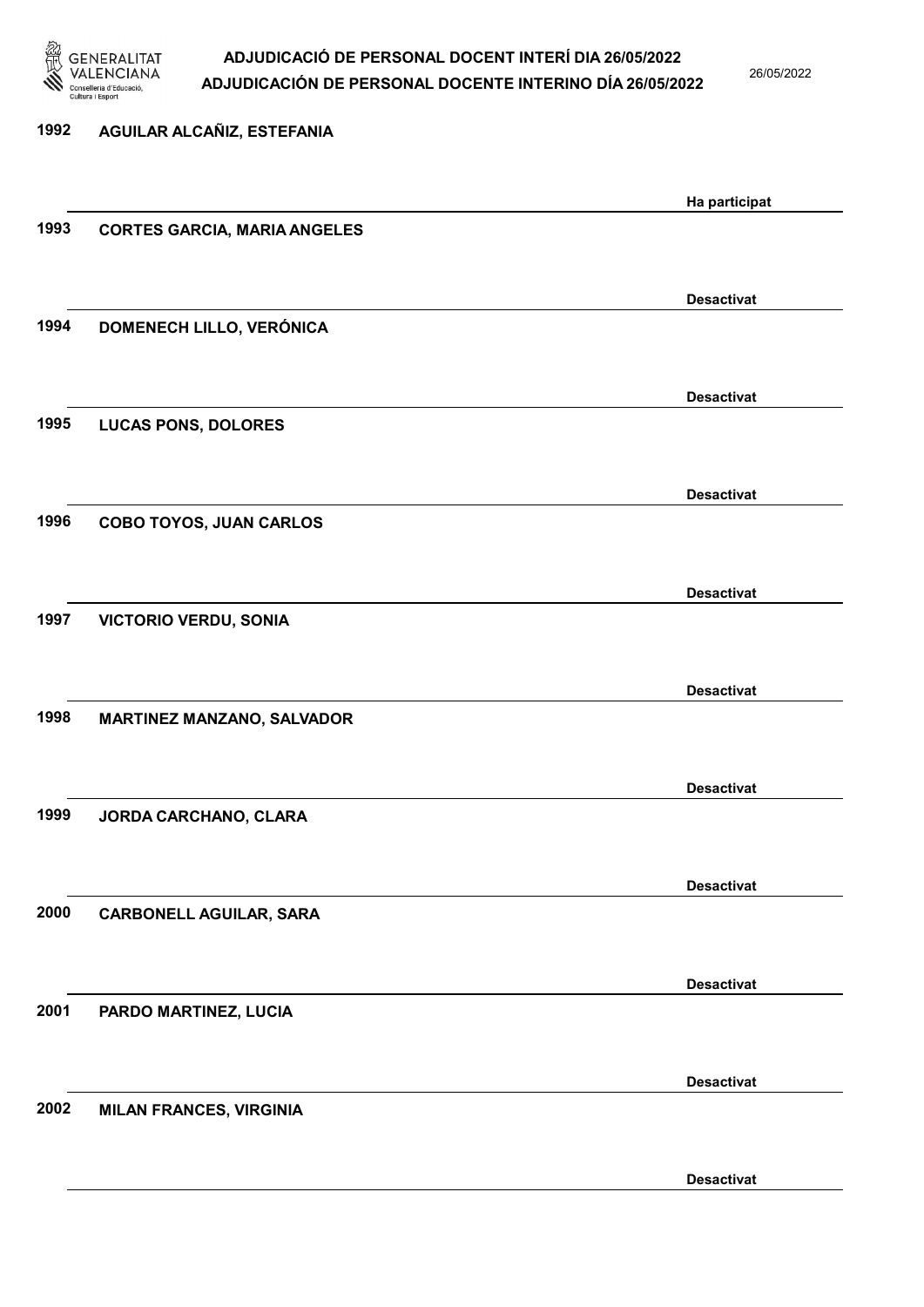

26/05/2022

Desactivat

# 2003 SERRA FORTEA, FELIX RAMON Desactivat 2004 RUIZ REVELLES, ALBA Ha participat 2005 RUIZ GREGORI, ROSER Desactivat 2006 DE LA TORRE MUÑOZ, JESSICA Ha participat 2007 RAMOS ALVAREZ, ANA Desactivat 2008 LOPEZ ISAZA, LEIDY JOHANA Desactivat 2009 SAIZ COLOMINA, SHEILA Desactivat 2010 CLEMENTE CASTELLO, CARLOS Desactivat 2011 ORQUIN SABATER, ROSA Desactivat 2012 LLINARES RONDA, NEUS Desactivat 2013 CANET MIRALLES, ANA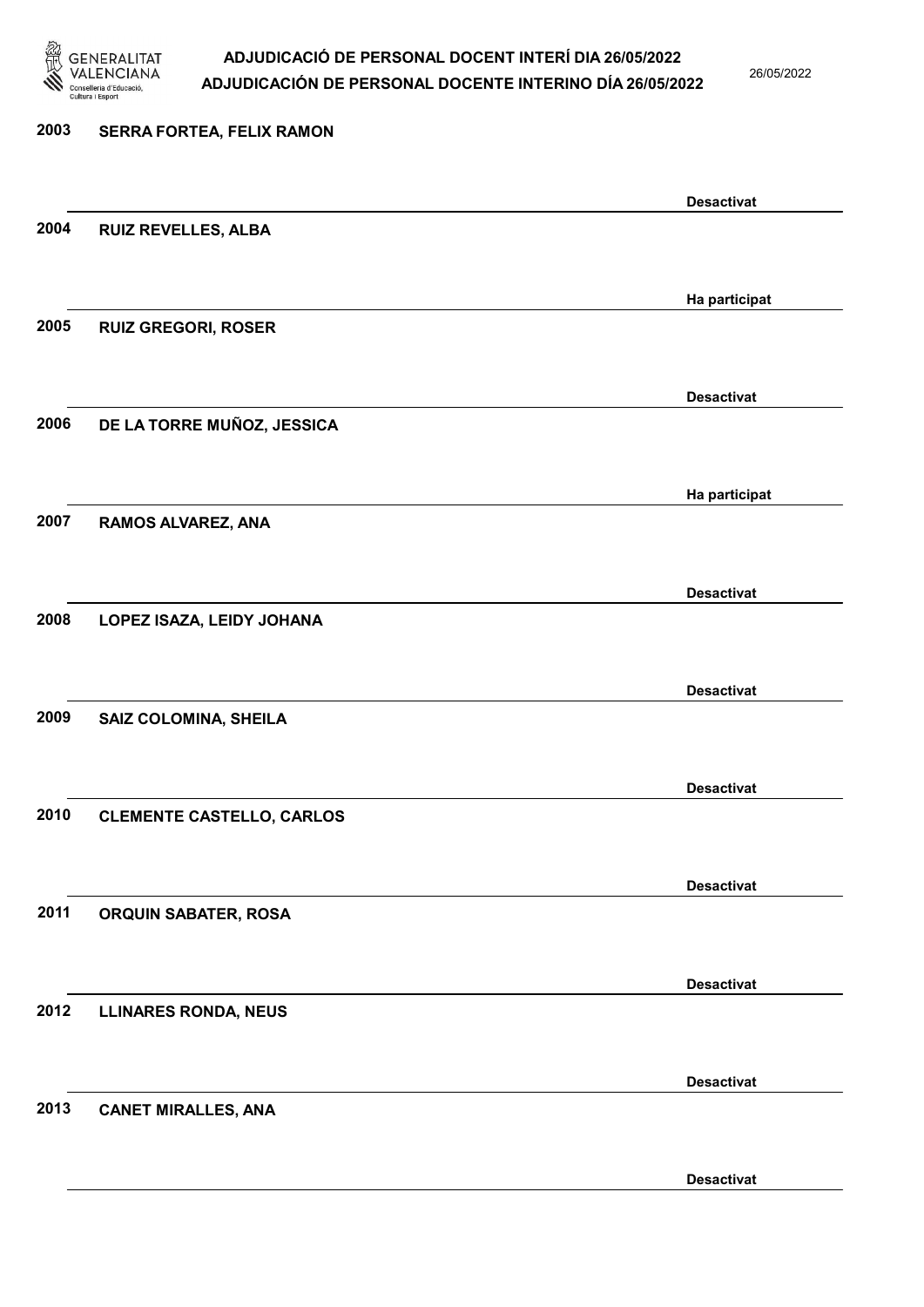

26/05/2022

#### 2014 CABAÑERO CASTILLO, MARIA ESPERANZA

|      |                                     | <b>Desactivat</b> |
|------|-------------------------------------|-------------------|
| 2015 | <b>GARCES VENTURA, MARIA AMPARO</b> |                   |
|      |                                     |                   |
|      |                                     | <b>Desactivat</b> |
| 2016 | PEREZ SENCHERMES, ROSA MARIA        |                   |
|      |                                     |                   |
|      |                                     |                   |
|      |                                     | Ha participat     |
| 2017 | ALENTADO MUÑOZ, SANDRA              |                   |
|      |                                     |                   |
|      |                                     | <b>Desactivat</b> |
| 2018 | <b>SALVADOR POBES, CARLOS</b>       |                   |
|      |                                     |                   |
|      |                                     | <b>Desactivat</b> |
| 2019 | <b>MONZO MILLET, MIGUEL</b>         |                   |
|      |                                     |                   |
|      |                                     |                   |
|      |                                     | <b>Desactivat</b> |
| 2020 | <b>MARTIN CARMONA, JENIFER</b>      |                   |
|      |                                     |                   |
|      |                                     | <b>Desactivat</b> |
| 2021 | ESTEVAN GREGORI, JOAN MANUEL        |                   |
|      |                                     |                   |
|      |                                     | <b>Desactivat</b> |
| 2022 | PEREZ SALORT, MARIA TERESA          |                   |
|      |                                     |                   |
|      |                                     |                   |
|      |                                     | <b>Desactivat</b> |
| 2023 | RADA COBO, OLGA                     |                   |
|      |                                     |                   |
|      |                                     | <b>Desactivat</b> |
| 2024 | TORTOSA SORIANO, RICARDO            |                   |
|      |                                     |                   |
|      |                                     | <b>Desactivat</b> |
|      |                                     |                   |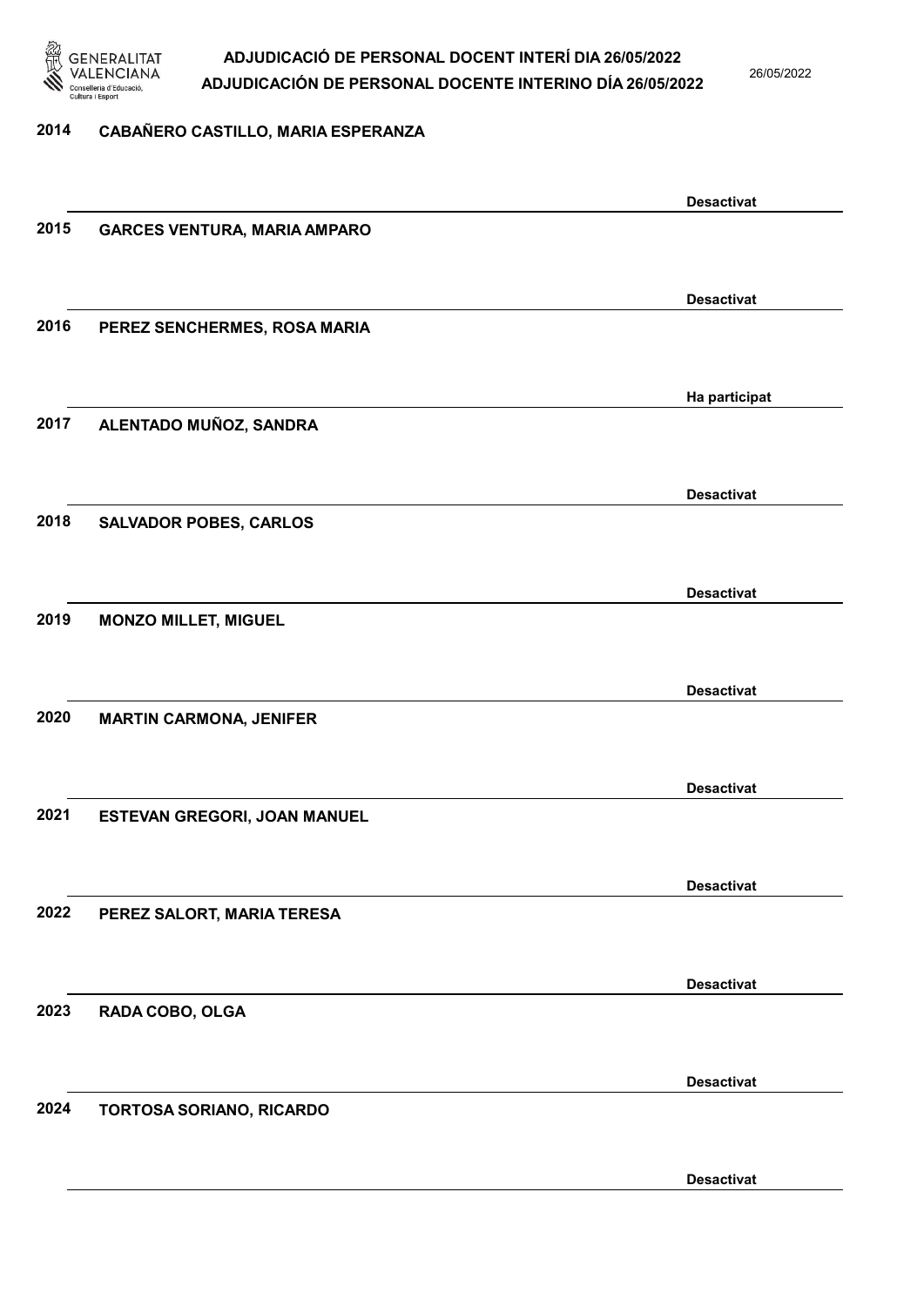

26/05/2022

#### 2025 HERNANDEZ RAMON, MARINA PILAR

|      |                                     | <b>Desactivat</b> |
|------|-------------------------------------|-------------------|
| 2026 | LLORACH GONZALEZ, MARIA             |                   |
|      |                                     |                   |
|      |                                     | Ha participat     |
| 2027 | <b>COLOMER ALIAGA, LIDIA</b>        |                   |
|      |                                     |                   |
|      |                                     |                   |
|      |                                     | <b>Desactivat</b> |
| 2028 | <b>BAU GAVILA, PAULA</b>            |                   |
|      |                                     |                   |
|      |                                     | <b>Desactivat</b> |
| 2029 | <b>ROS ARGENTE, ELENA</b>           |                   |
|      |                                     |                   |
|      |                                     | <b>Desactivat</b> |
| 2030 | <b>CAÑAS ORTEGA, CRISTINA</b>       |                   |
|      |                                     |                   |
|      |                                     |                   |
|      |                                     | <b>Desactivat</b> |
| 2031 | <b>CURRAS GALLARDO, LETICIA</b>     |                   |
|      |                                     |                   |
|      |                                     | <b>Desactivat</b> |
| 2032 | <b>CHILET NAVARRO, AIDA</b>         |                   |
|      |                                     |                   |
|      |                                     | <b>Desactivat</b> |
| 2033 | <b>MENGUAL BIELSA, JOSE VICENTE</b> |                   |
|      |                                     |                   |
|      |                                     |                   |
|      |                                     | Ha participat     |
| 2034 | <b>BAÑULS RODRIGUEZ, TATIANA</b>    |                   |
|      |                                     |                   |
|      |                                     | <b>Desactivat</b> |
| 2035 | <b>LOPEZ GILABERTE, MARIA</b>       |                   |
|      |                                     |                   |
|      |                                     | Ha participat     |
|      |                                     |                   |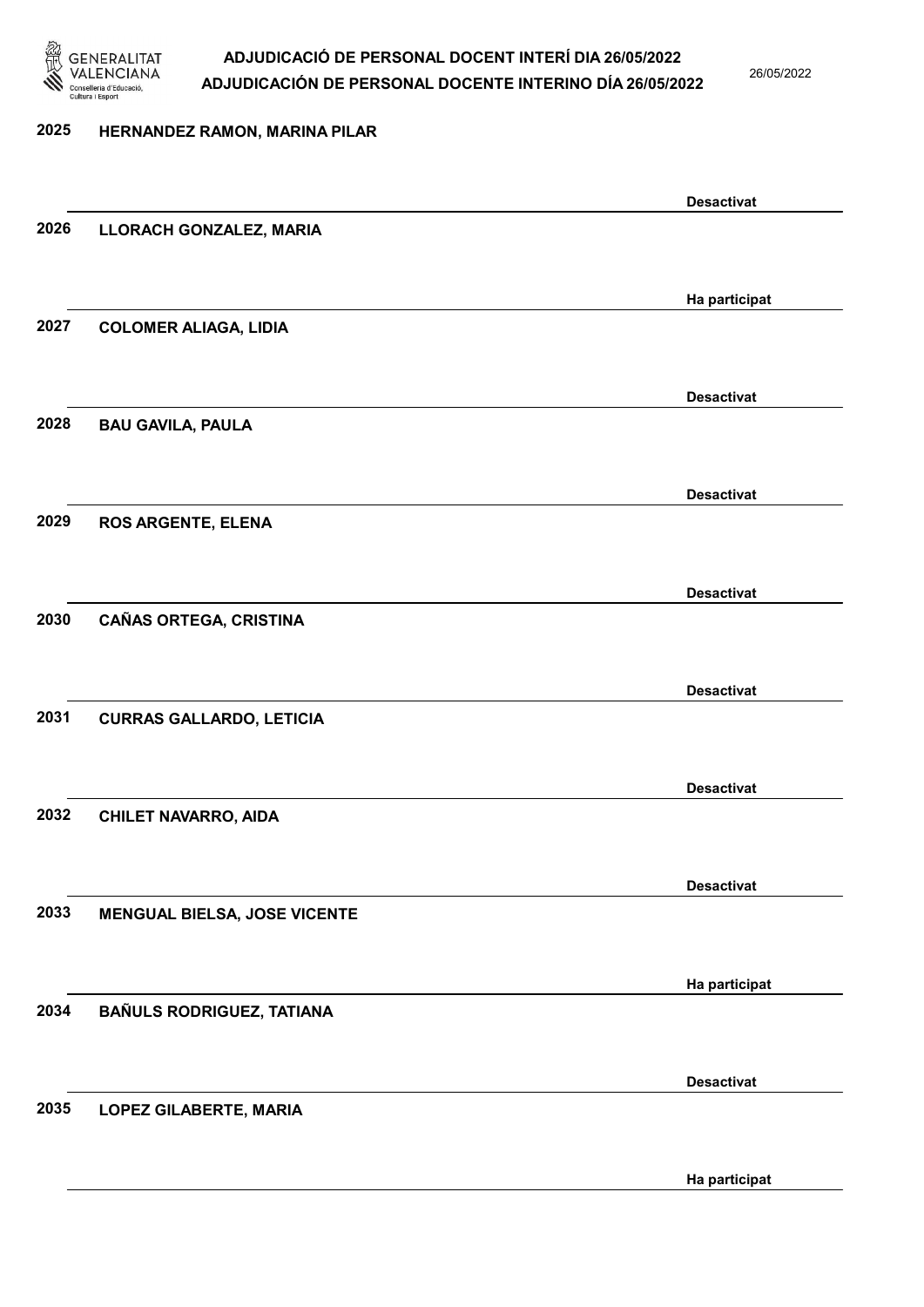

26/05/2022

| 2036 | <b>MARTINEZ SALVADOR, ASUNCION</b>    |                   |
|------|---------------------------------------|-------------------|
|      |                                       |                   |
|      |                                       | <b>Desactivat</b> |
| 2037 | <b>BELVIS REIG, REBECA</b>            |                   |
|      |                                       |                   |
|      |                                       | <b>Desactivat</b> |
| 2038 | LLOBET BELTRAN, INMACULADA CONCEPCION |                   |
|      |                                       |                   |
|      |                                       | <b>Desactivat</b> |
| 2039 | <b>LLACER ROSA, JAIME</b>             |                   |
|      |                                       |                   |
|      |                                       | <b>Desactivat</b> |
| 2040 | <b>FRANCES RICO, LAURA</b>            |                   |
|      |                                       |                   |
|      |                                       | <b>Desactivat</b> |
| 2041 | HERNANDIZ ALMERICH, LOURDES           |                   |
|      |                                       |                   |
|      |                                       | <b>Desactivat</b> |
| 2042 | <b>MARCO CONS, MARIA TERESA</b>       |                   |
|      |                                       |                   |
|      |                                       | <b>Desactivat</b> |
| 2043 | <b>BARBERA MARTI, MERCE</b>           |                   |
|      |                                       |                   |
|      |                                       | <b>Desactivat</b> |
| 2044 | <b>GARCIA LATORRE, SARA</b>           |                   |
|      |                                       |                   |
|      |                                       |                   |
| 2045 | RUIZ MACHUCA, MARINA                  | <b>Desactivat</b> |
|      |                                       |                   |
|      |                                       |                   |
| 2046 |                                       | <b>Desactivat</b> |
|      | ALOS GARDO, MARIA                     |                   |
|      |                                       |                   |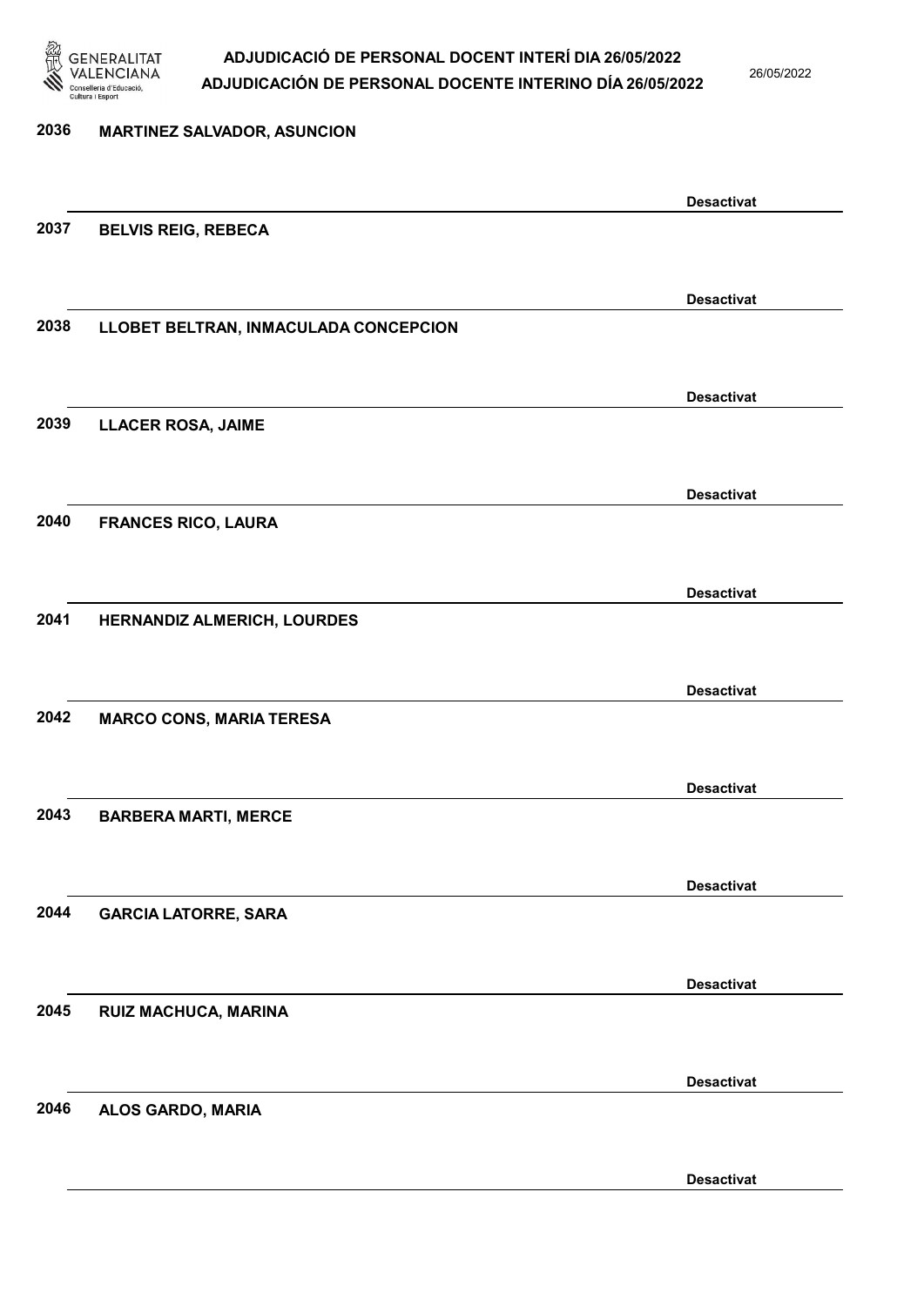

26/05/2022

#### 2047 MATEU ROIG, JORDI

|      |                                      | <b>Desactivat</b> |
|------|--------------------------------------|-------------------|
| 2048 | <b>CLARAMUNT VIANA, MARIA ISABEL</b> |                   |
|      |                                      |                   |
|      |                                      | <b>Desactivat</b> |
| 2049 | FORNES NOGUERA, PASCUALA MARIA       |                   |
|      |                                      |                   |
|      |                                      |                   |
|      |                                      | <b>Desactivat</b> |
| 2050 | <b>CASAS RUSTARAZO, RAQUEL</b>       |                   |
|      |                                      |                   |
|      |                                      | <b>Desactivat</b> |
| 2051 | DELAS ALVAREZ, LEONOR                |                   |
|      |                                      |                   |
|      |                                      | <b>Desactivat</b> |
| 2052 | <b>MARIN MAS, VICTORIA</b>           |                   |
|      |                                      |                   |
|      |                                      | No adjudicat      |
| 2053 | FONT MONFORT, YOLANDA                |                   |
|      |                                      |                   |
|      |                                      |                   |
|      |                                      | <b>Desactivat</b> |
| 2054 | <b>SORRIBES NEBOT, CARLO</b>         |                   |
|      |                                      |                   |
|      |                                      | Ha participat     |
| 2055 | <b>BASILI ASIN, SANDRA</b>           |                   |
|      |                                      |                   |
|      |                                      | <b>Desactivat</b> |
| 2056 | <b>CORTES MORA, LAURA</b>            |                   |
|      |                                      |                   |
|      |                                      | <b>Desactivat</b> |
| 2057 | <b>GARCIA SEMPERE, ROSER</b>         |                   |
|      |                                      |                   |
|      |                                      |                   |
|      |                                      | <b>Desactivat</b> |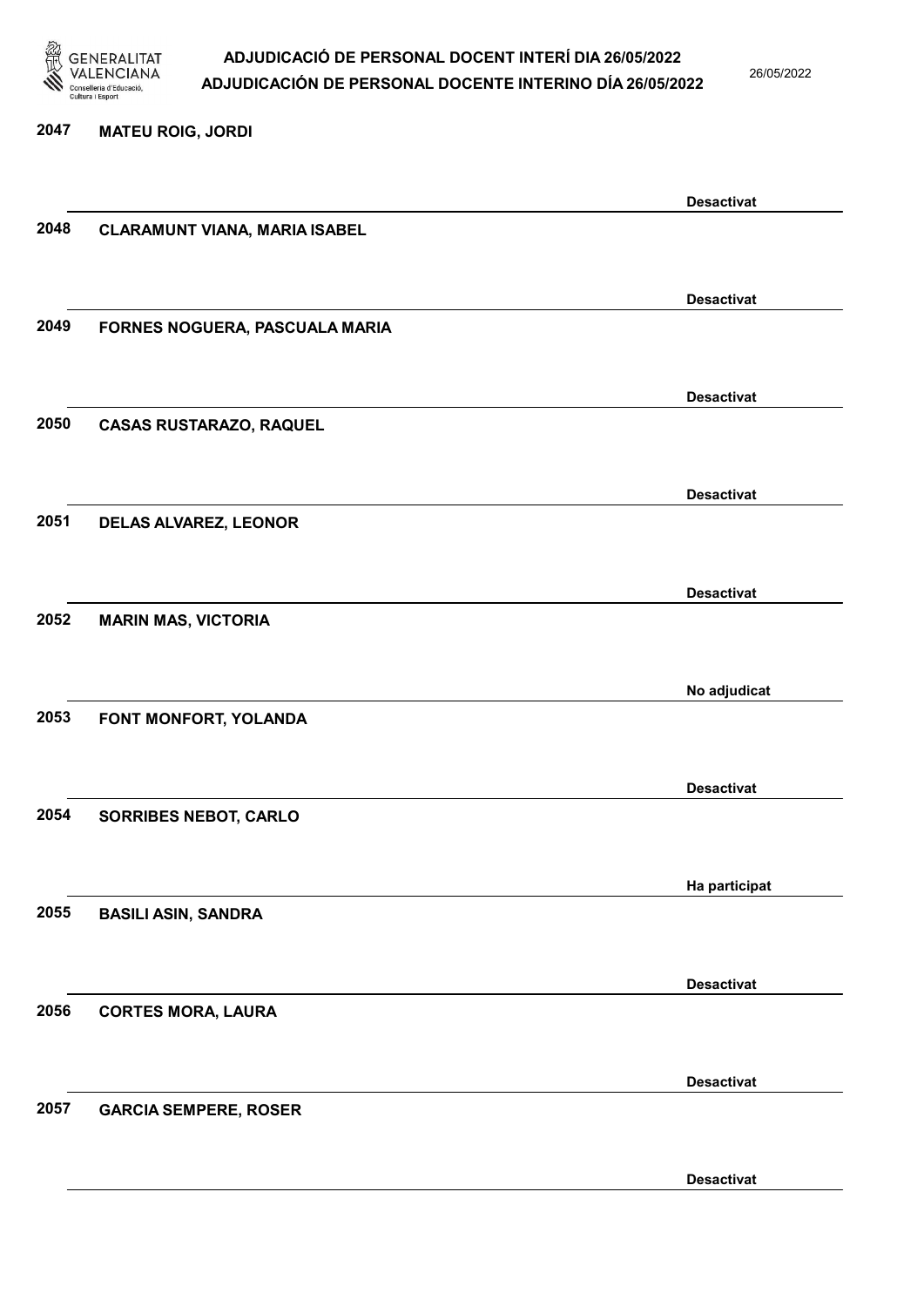

26/05/2022

| 2058 | PEIRO FUSTER, YASMINA          |                   |
|------|--------------------------------|-------------------|
|      |                                |                   |
|      |                                | <b>Desactivat</b> |
| 2059 | <b>RUBERT MONTOLIU, ESTHER</b> |                   |
|      |                                |                   |
|      |                                | <b>Desactivat</b> |
| 2060 | RUIZ CHINCHILLA, JUAN MANUEL   |                   |
|      |                                |                   |
|      |                                | <b>Desactivat</b> |
| 2061 | SALVADOR FRANCH, CARLA         |                   |
|      |                                |                   |
| 2062 |                                | <b>Desactivat</b> |
|      | SORIA PERPINYA, SALVADOR       |                   |
|      |                                |                   |
| 2063 | RODRIGUEZ SERNA, MARIA         | Ha participat     |
|      |                                |                   |
|      |                                | Ha participat     |
| 2064 | ARCOS CAÑAVERAS, ISAAC         |                   |
|      |                                |                   |
|      |                                | <b>Desactivat</b> |
| 2065 | LORENTE CANOVES, GAL.LA        |                   |
|      |                                |                   |
|      |                                | <b>Desactivat</b> |
| 2066 | <b>GARCIA PASTOR, JORGE</b>    |                   |
|      |                                |                   |
|      |                                | <b>Desactivat</b> |
| 2067 | <b>MESEGUER NAVARRO, IRENE</b> |                   |
|      |                                |                   |
|      |                                | <b>Desactivat</b> |
| 2068 | CHICO BAYONA, JESSICA          |                   |
|      |                                |                   |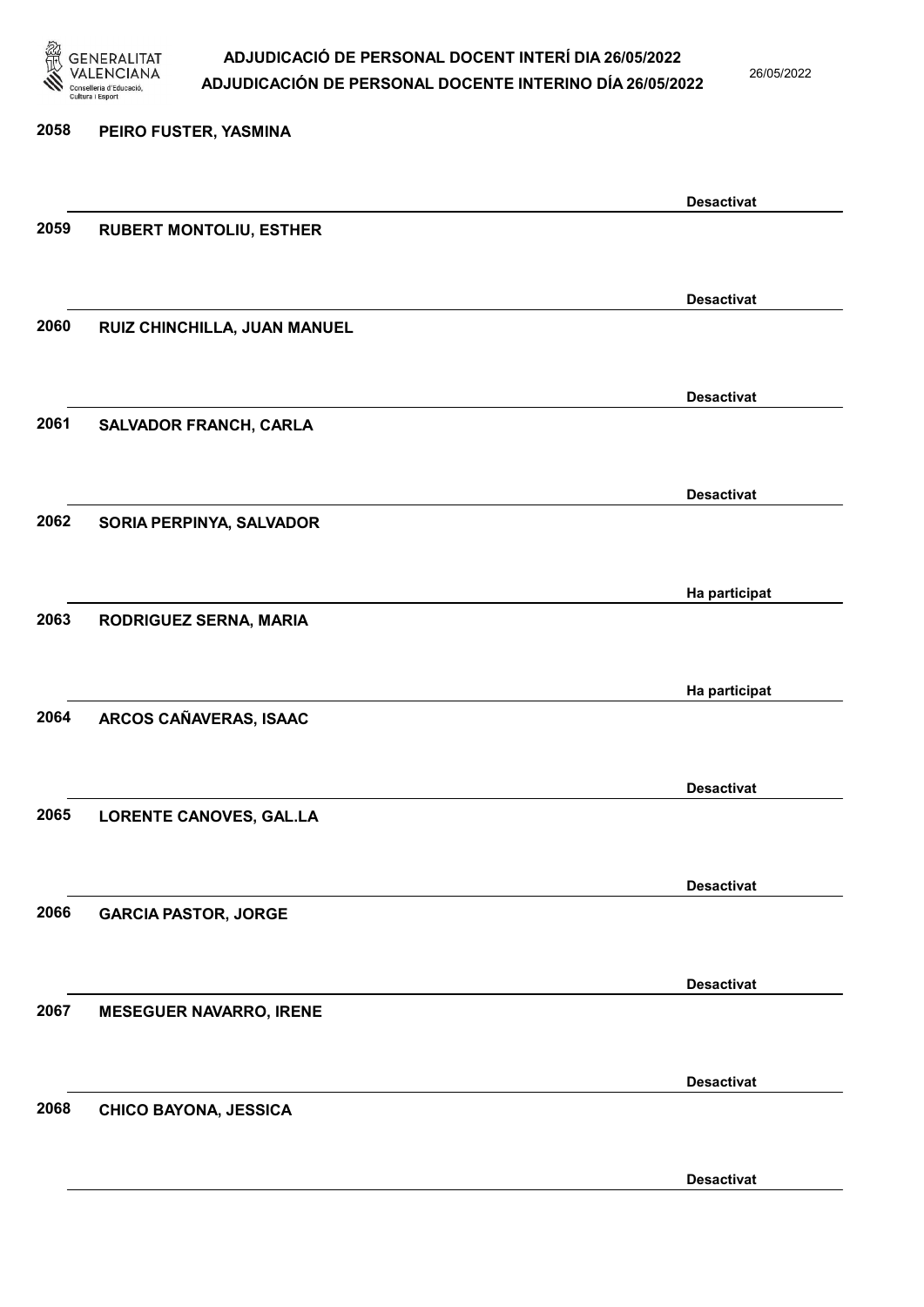

26/05/2022

2069 MARTIN MUSEROS, NEUS Desactivat 2070 RAMON FUENTES, CARMEN MARIA Desactivat 2071 RODRIGUEZ MARTINEZ, MANUEL JESUS Desactivat 2072 CATURLA JODAS, SYLVIA Desactivat 2073 FRASES FRUCTUOSO, NEREA Desactivat 2074 GAUXACHS SOSPEDRA, MARTA Desactivat 2075 MARI MILLET, LAURA Desactivat 2076 MENGUAL FORNES, LAURA Desactivat 2077 PALAZON SANZ, MIRIAM Desactivat 2078 PERALES MESTRE, JUAN MANUEL Desactivat 2079 SANCHEZ FERRANDIZ, MARIA INMACULADA Desactivat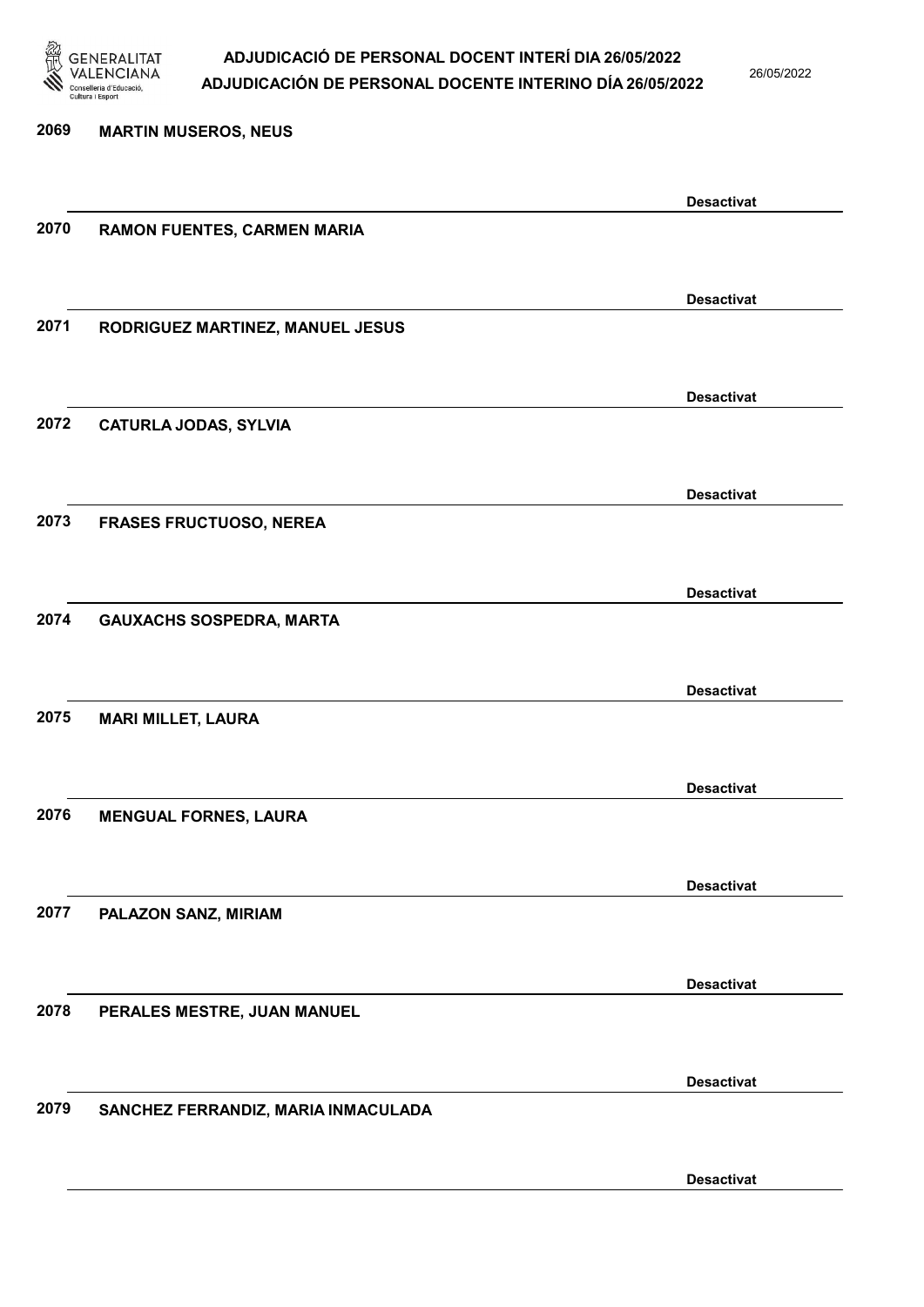

26/05/2022

Desactivat

# 2080 SOTO LONGO, LUCIANA AYELEN Desactivat 2081 MARTIN LAGUNA, ISABEL DOLORES Desactivat 2082 MONTOYO PUJOL, CINTIA TERESA Desactivat 2083 GOMEZ GIMENEZ, MILAGROS BARBARA Desactivat 2084 MOLINA FUENTES, MARIA ISABEL Desactivat 2085 CARRERO MARTINEZ, YOLANDA Desactivat 2086 FERRANDIS GIMENEZ, SUSANA Desactivat 2087 VELASCO GARCIA, IRENE Desactivat 2088 ALFONSO MARTINEZ, EVA Desactivat 2089 CANO GOMEZ, NOELIA Desactivat 2090 MARTINEZ MARCO, NEREIDA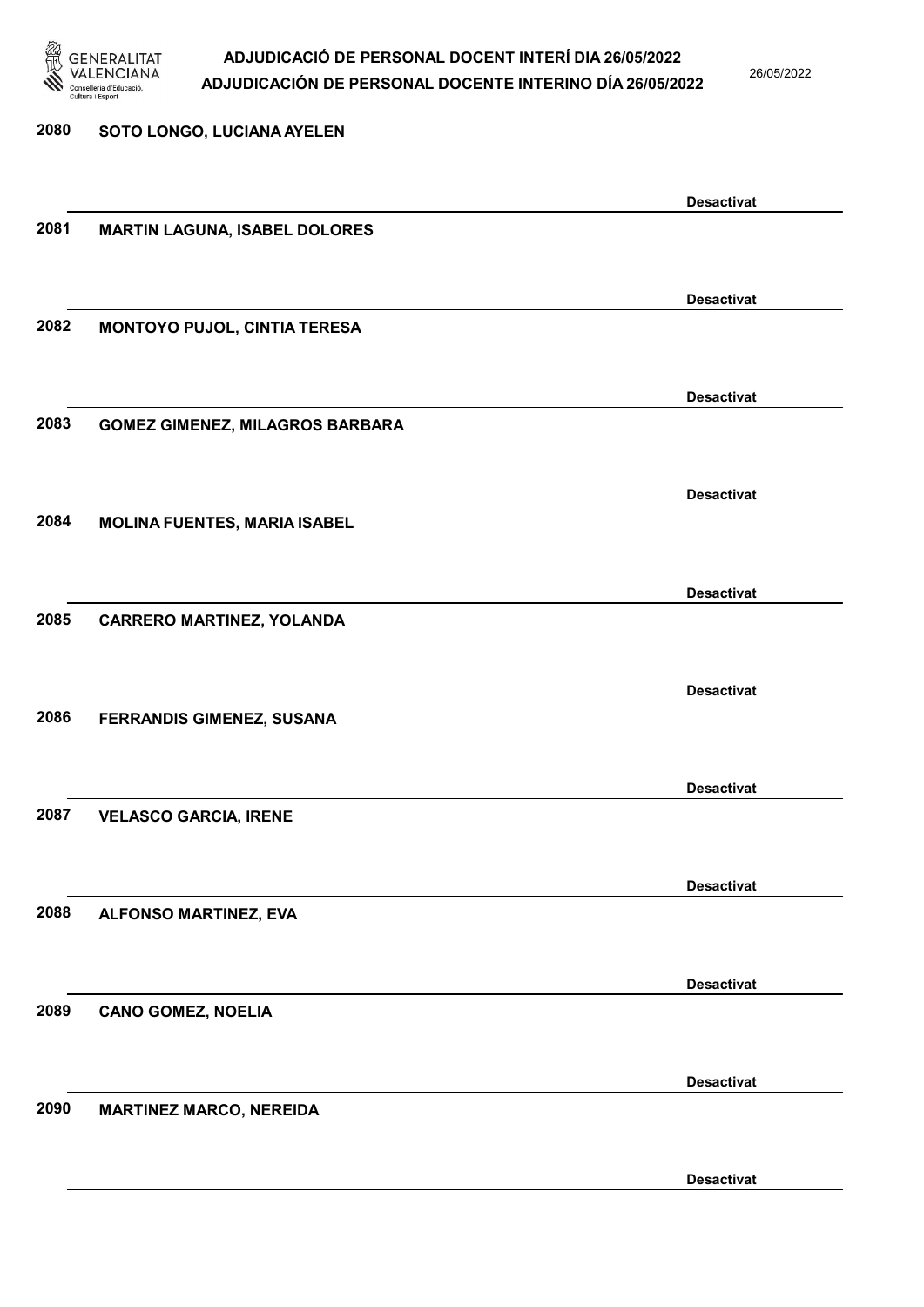

26/05/2022

### 2091 GARCIA DE LEONARDO GIL, ROCIO Desactivat 2092 SOLANO FERNANDEZ, JULIAN Desactivat 2093 CORREDOR VALLES, AINHOA Ha participat 2094 CONDE MARTINEZ, JOSE FILOMENO Desactivat 2095 FERRANDEZ PEREZ, ANTONIO Desactivat 2096 AGRAZ GARCÍA, HELENA Desactivat 2097 ARNAU NAVARRO, NURIA Desactivat 2098 RAYOS MARCO, EVA Desactivat 2099 SANS VIDAL, NORBERT Desactivat 2100 SENABRE ALABORT, ESTHER Desactivat 2101 RAMIREZ CAMAÑO, MARTA Desactivat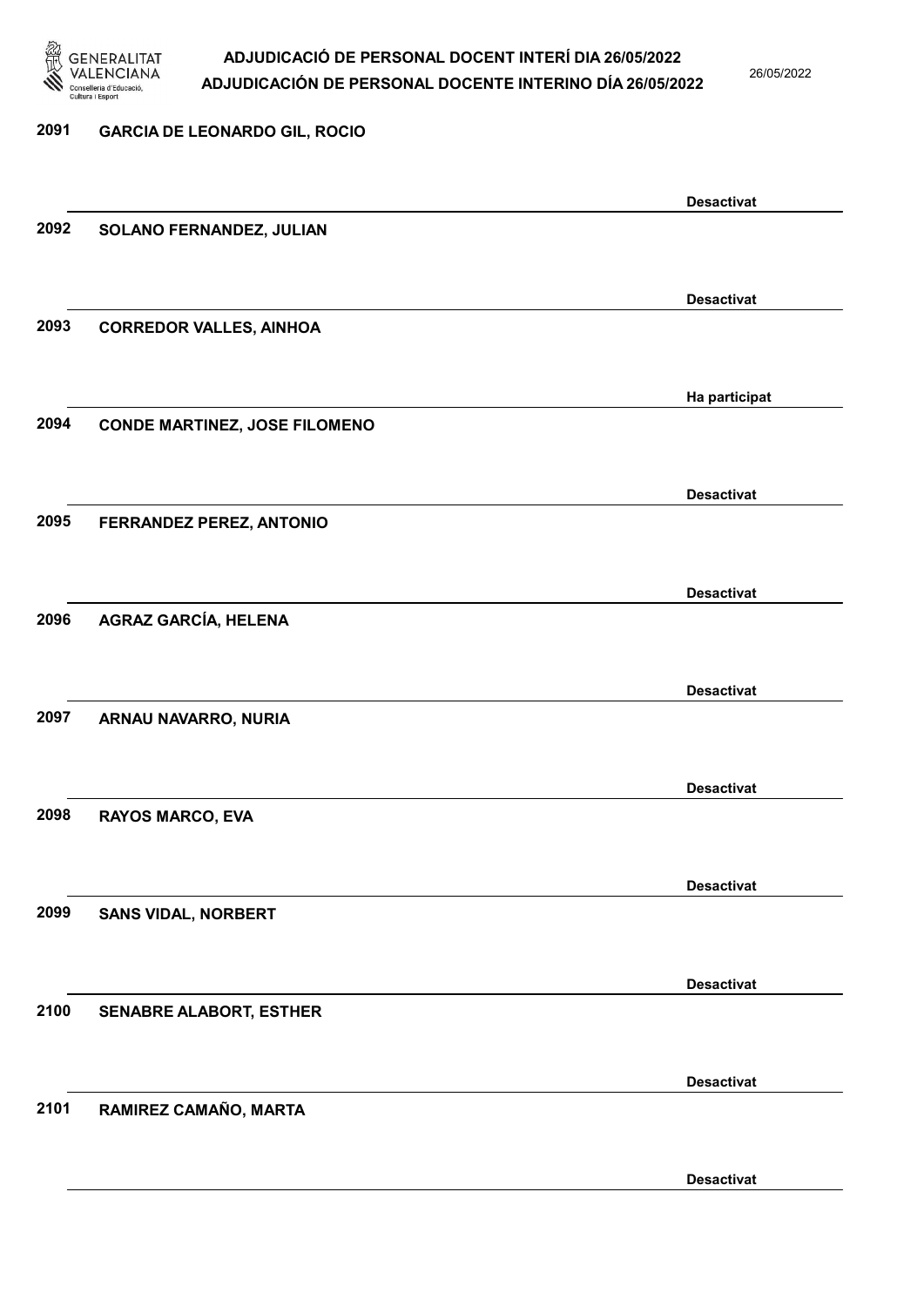

26/05/2022

| 2102 | <b>CANO GOZALBO, RUBEN MARCOS</b>  |                   |
|------|------------------------------------|-------------------|
|      |                                    |                   |
|      |                                    | Ha participat     |
| 2103 | CARTAGENA MARTINEZ, MARIA OLVIDO   |                   |
|      |                                    |                   |
|      |                                    | <b>Desactivat</b> |
| 2104 | <b>GIL TORTOSA, TERESA</b>         |                   |
|      |                                    |                   |
|      |                                    | <b>Desactivat</b> |
| 2105 | LEAL PICAZO, ALBERTO               |                   |
|      |                                    |                   |
|      |                                    | <b>Desactivat</b> |
| 2106 | TORRECILLA GONZALEZ, CAROLINA      |                   |
|      |                                    |                   |
|      |                                    | <b>Desactivat</b> |
| 2107 | <b>VILA BORRULL, JAVIER</b>        |                   |
|      |                                    |                   |
| 2108 | LOPEZ PEREZ, LAURA                 | <b>Desactivat</b> |
|      |                                    |                   |
|      |                                    |                   |
| 2109 | SANCHEZ ZAMORANO, MARIA DEL CARMEN | <b>Desactivat</b> |
|      |                                    |                   |
|      |                                    | <b>Desactivat</b> |
| 2110 | <b>MARTINEZ IBORRA, ESTHER</b>     |                   |
|      |                                    |                   |
|      |                                    | <b>Desactivat</b> |
| 2111 | <b>MORENO AMORES, LAURA</b>        |                   |
|      |                                    |                   |
|      |                                    | <b>Desactivat</b> |
| 2112 | ALVEAR BOIX, ELENA ANDREA          |                   |
|      |                                    |                   |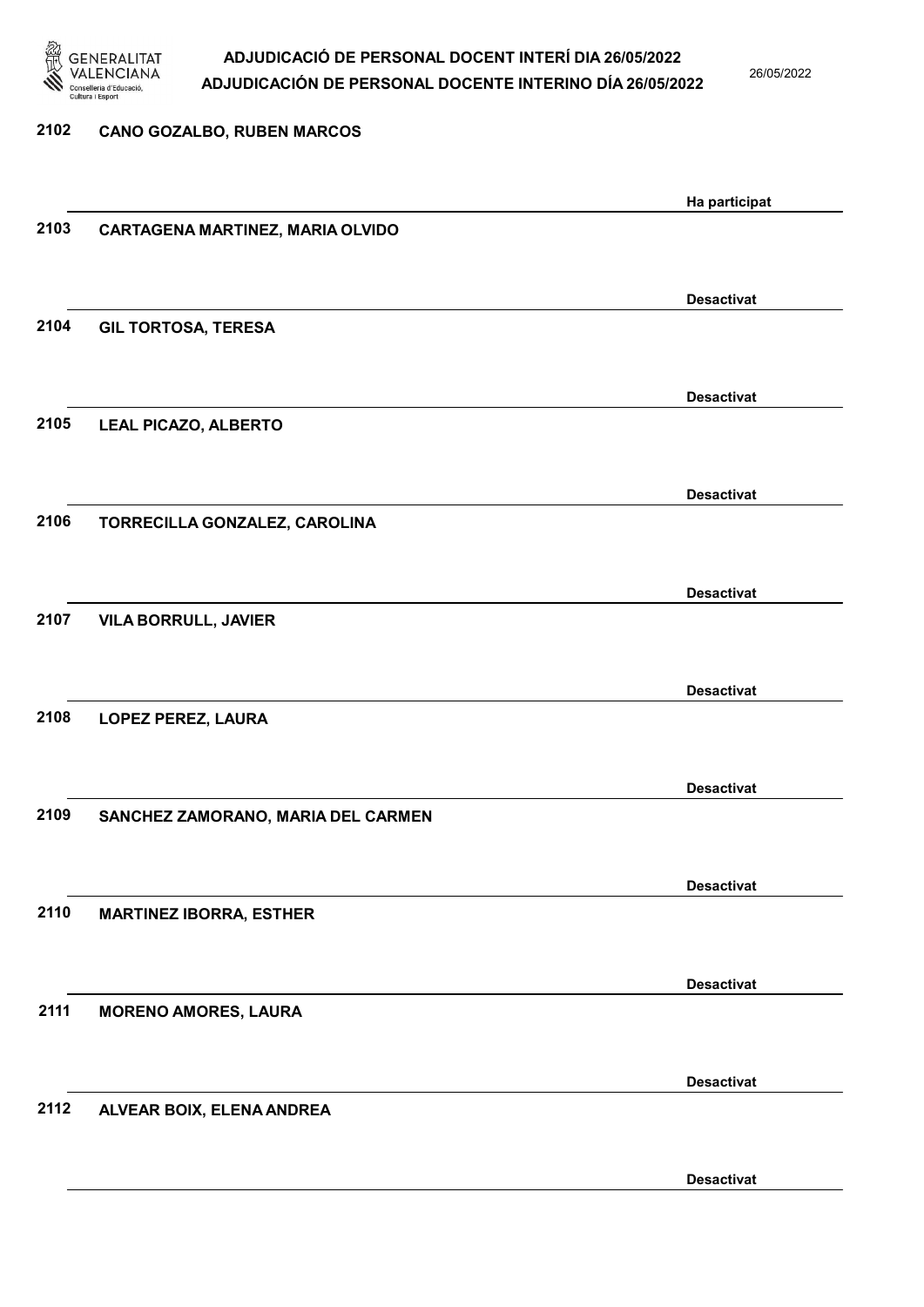

26/05/2022

Desactivat

## 2113 GALLARDO JIMENEZ, SANDRA Desactivat 2114 SANCHIS CARAÑANA, NEREA Desactivat 2115 VIDAL FITA, SANDRA Desactivat 2116 FRACES BALAGUER, ANDREA Ha participat 2117 SEGURA GOMEZ, RAUL Desactivat 2118 ALBERT SANCHIS, SONIA Desactivat 2119 ALCACER BALLESTER, JESSICA Desactivat 2120 GARCIA LUIS, CECILIA Desactivat 2121 SAMPER DE ESPAÑA, LAURA Desactivat 2122 IBAÑEZ ESCRIG, MONICA Desactivat 2123 ALMEIDA MOTA, IRENE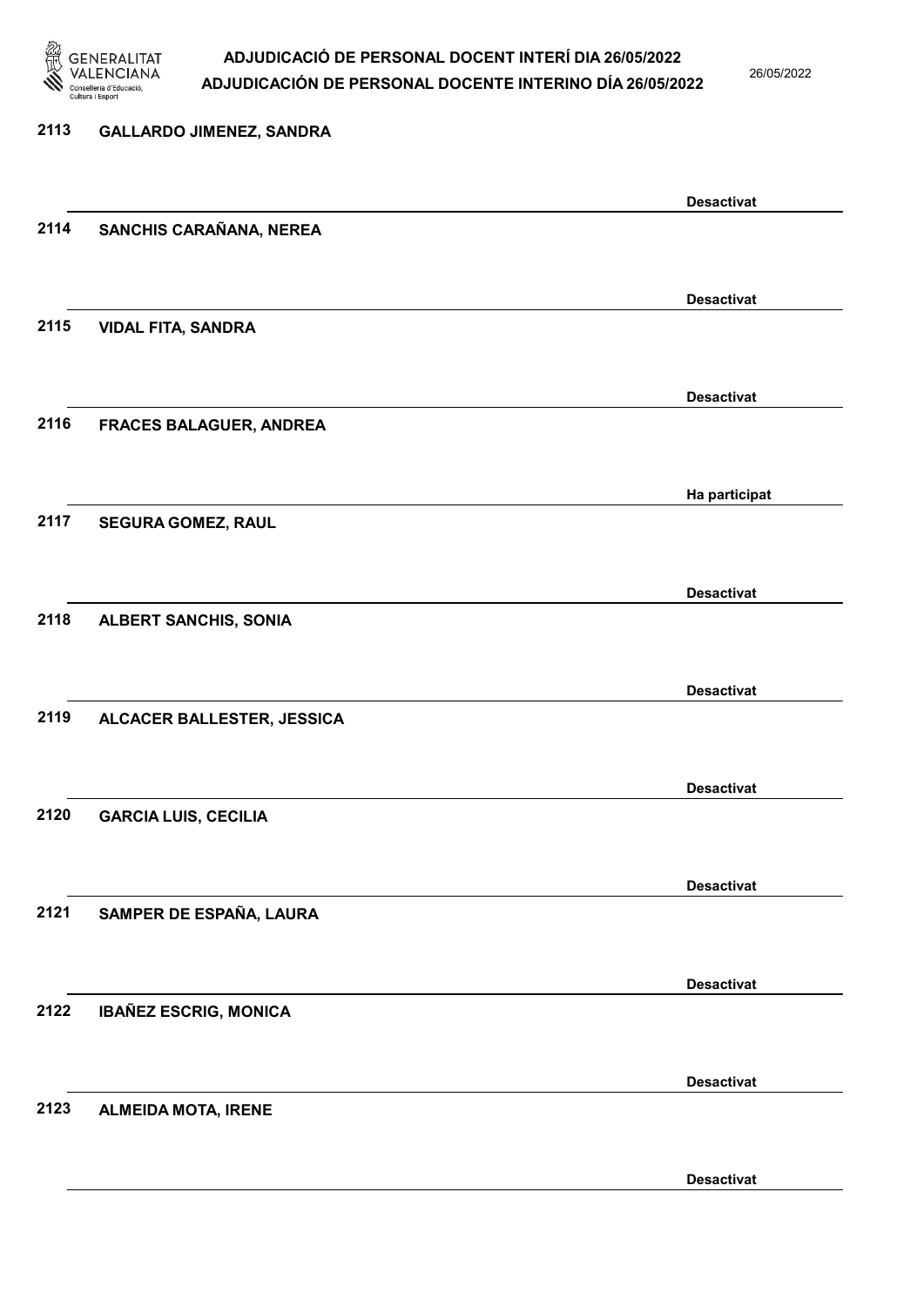

26/05/2022

Desactivat

2124 GRAU SOLER, JOSE VICENTE Desactivat 2125 ALVENTOSA TORMO, INMACULADA Desactivat 2126 GALLEGO GARCIA, ZEUS ANTONIO Desactivat 2127 MOLLA GUEROLA, ANDREA Desactivat 2128 FERRIS GALINDO, LAURA Desactivat 2129 FERRIOLS FERRIOLS, RAQUEL Ha participat 2130 TORRES ROMANS, ROSA MARIA Desactivat 2131 BOTELLA MARTÍN, CELIA Desactivat 2132 PARRAGA SALORT, ANNA Desactivat 2133 JUAREZ MOLLON, OSCAR Desactivat 2134 GARCIA CENTENO, BEATRIZ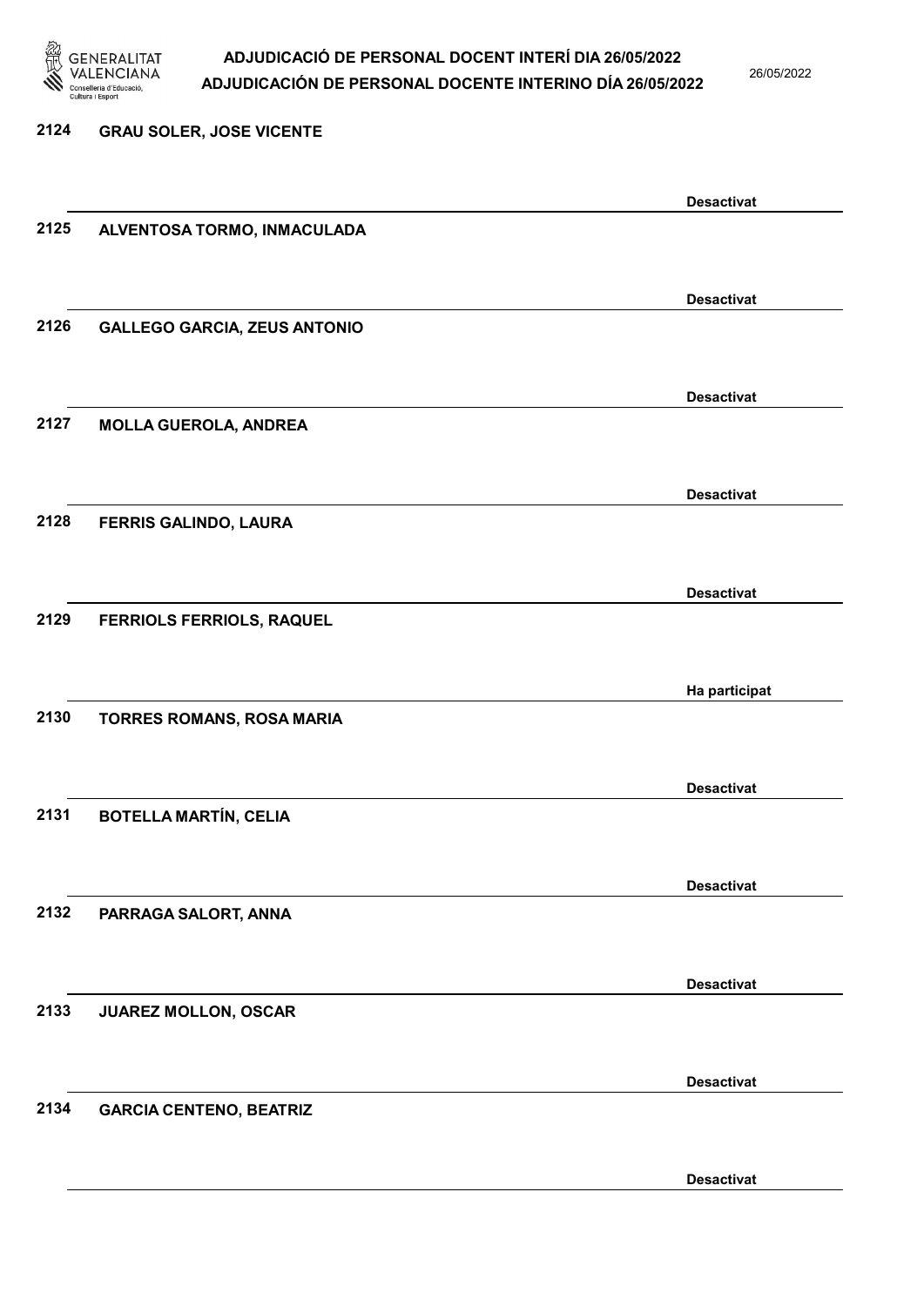

26/05/2022

# 2135 GARCIA LLIN, VICENT Ha participat 2136 GARCIA MILLET, JOANA Desactivat 2137 GARCIA NAVARRETE, MARIA TRINIDAD Desactivat 2138 SEGORBE AYZA, MARIA Desactivat 2139 FERNANDEZ MILLA, ALBA Desactivat 2140 GALLEGO CANDEL, LORENA Ha participat 2141 NAVARRO MONTESINOS, RAMON Desactivat 2142 SERRA BARBERA, NEUS Desactivat 2143 SANCHIS MIQUEL, PAULA Desactivat 2144 GRANELL RUIZ, SERGIO Desactivat 2145 TENDERO REOLID, GLORIA MARIA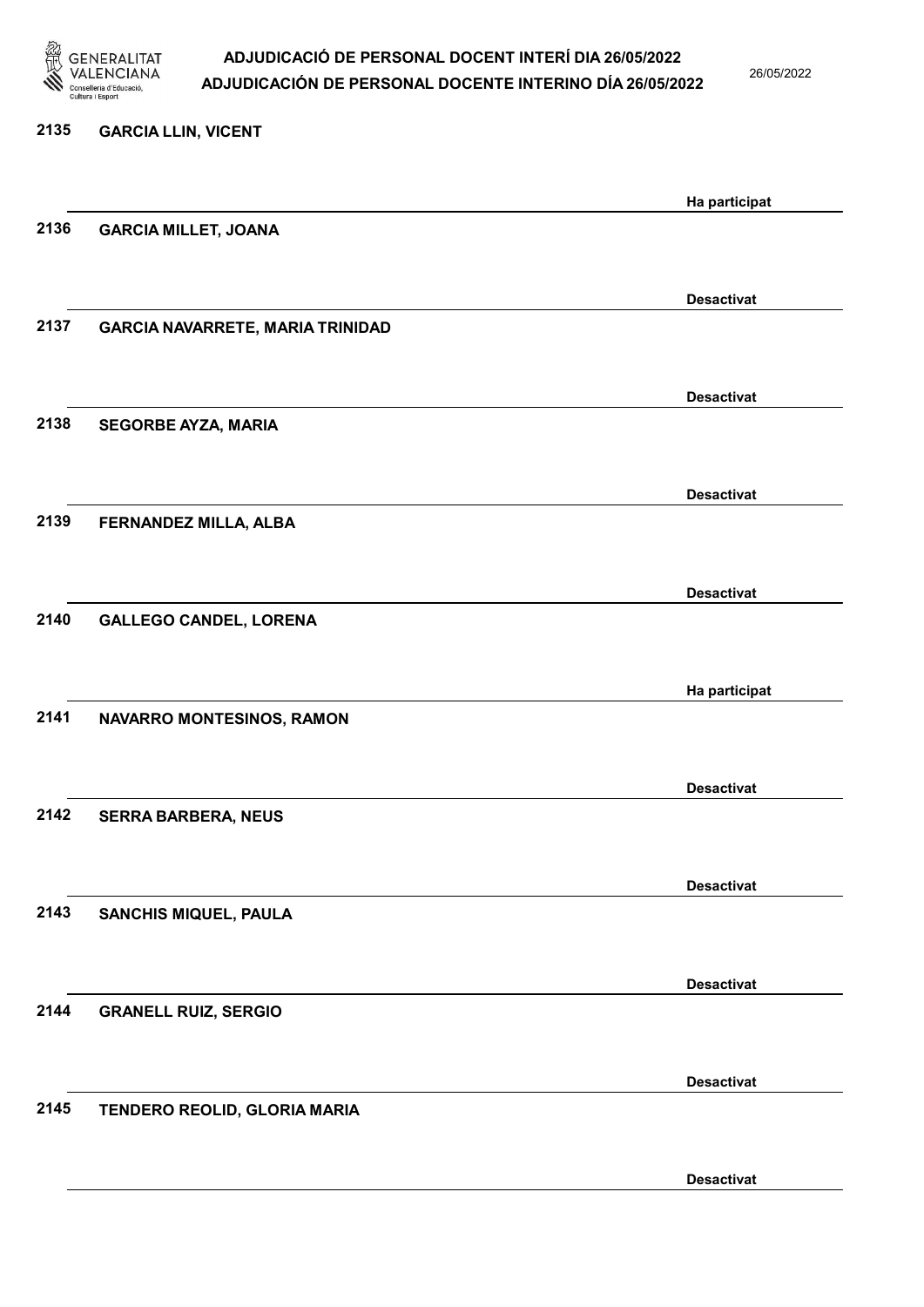

26/05/2022

#### 2146 SANTOS DIEZ, EVA

|      |                                           | <b>Desactivat</b> |
|------|-------------------------------------------|-------------------|
| 2147 | TENA SAURA, ANA ISABEL                    |                   |
|      |                                           |                   |
|      |                                           | Ha participat     |
| 2148 | <b>MARTINEZ BLASCO, VICTORIA</b>          |                   |
|      |                                           |                   |
|      |                                           | <b>Desactivat</b> |
| 2149 | <b>CAÑADAS CABANES, MARIA</b>             |                   |
|      |                                           |                   |
|      |                                           |                   |
| 2150 |                                           | <b>Desactivat</b> |
|      | <b>CLAUSI MORANT, ANDREA</b>              |                   |
|      |                                           |                   |
|      |                                           | <b>Desactivat</b> |
| 2151 | NAVARRO SIERRA, NURIA DIANA               |                   |
|      |                                           |                   |
|      |                                           | <b>Desactivat</b> |
| 2152 | SOLER CASTELL0, ALICIA                    |                   |
|      |                                           |                   |
|      |                                           | <b>Desactivat</b> |
| 2153 | <b>OLMOS LIDON, SILVIA</b>                |                   |
|      |                                           |                   |
|      |                                           | <b>Desactivat</b> |
| 2154 | MUÑOZ QUINTANAR, MARTA                    |                   |
|      |                                           |                   |
|      |                                           | <b>Desactivat</b> |
| 2155 | CASTAÑO GARCIA, ALEXANDRA                 |                   |
|      |                                           |                   |
|      |                                           | <b>Desactivat</b> |
| 2156 | <b>CASTELLS FEMENIA, MARIA DEL CARMEN</b> |                   |
|      |                                           |                   |
|      |                                           |                   |
|      |                                           | <b>Desactivat</b> |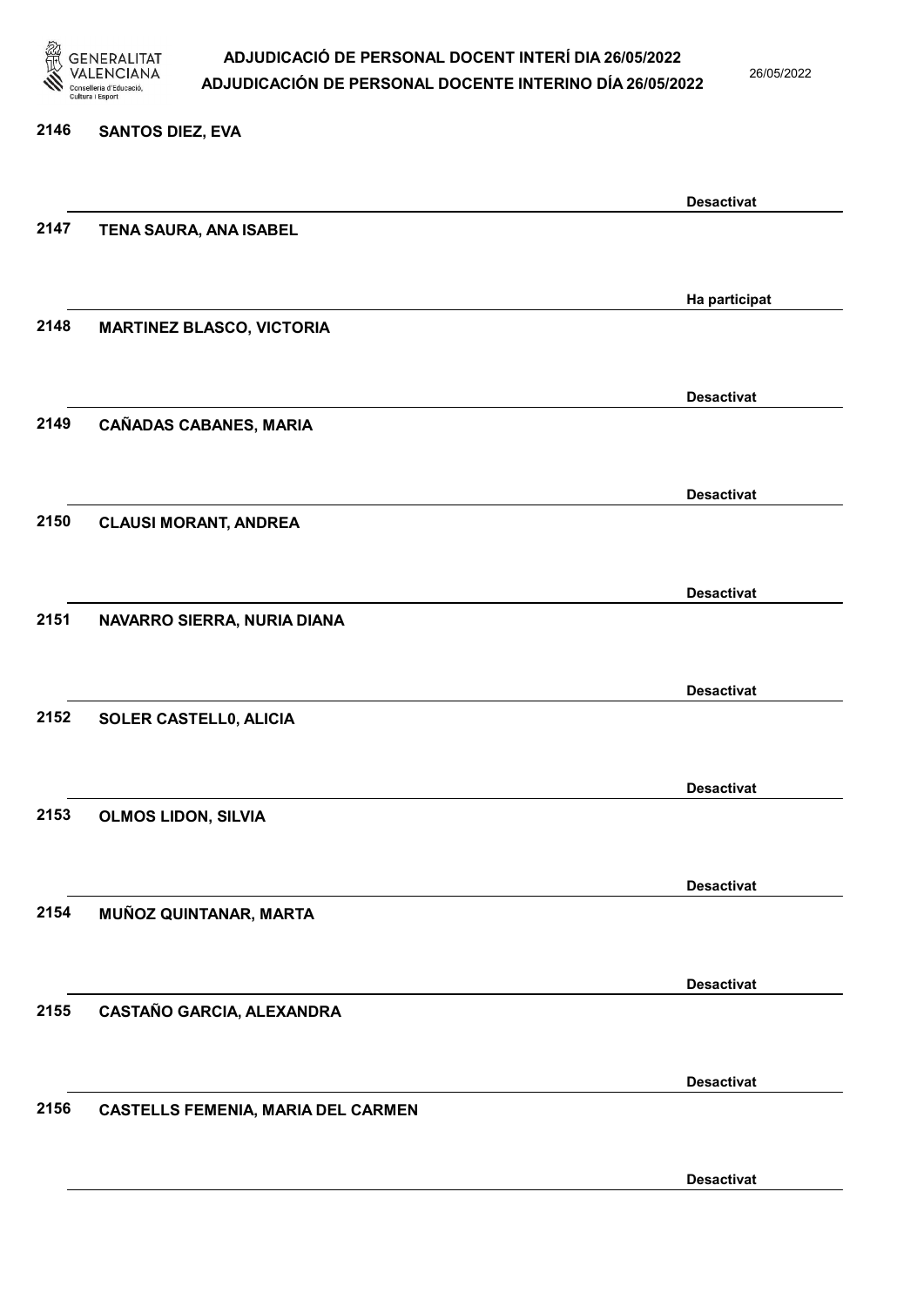

26/05/2022

Desactivat

# 2157 FERRER MARGAIX, SUSANA Desactivat 2158 GINER FUENTES, SARA Desactivat 2159 FUSTER OCHANDO, LAURA Desactivat 2160 MURILLO GARCIA, PATRICIA Desactivat 2161 ANDREU GALLEGO, ANDRES Desactivat 2162 ÑECO MESAS, PATRICIA Desactivat 2163 DE LA PEÑITA ARQUES, ANA Desactivat 2164 ARNAU LLORIS, FERRAN Desactivat 2165 LLORCA LÓPEZ, FRANCISCA Ha participat 2166 MUÑOZ FERNANDEZ, LORENA Desactivat 2167 GIL FERRANDEZ, RUBEN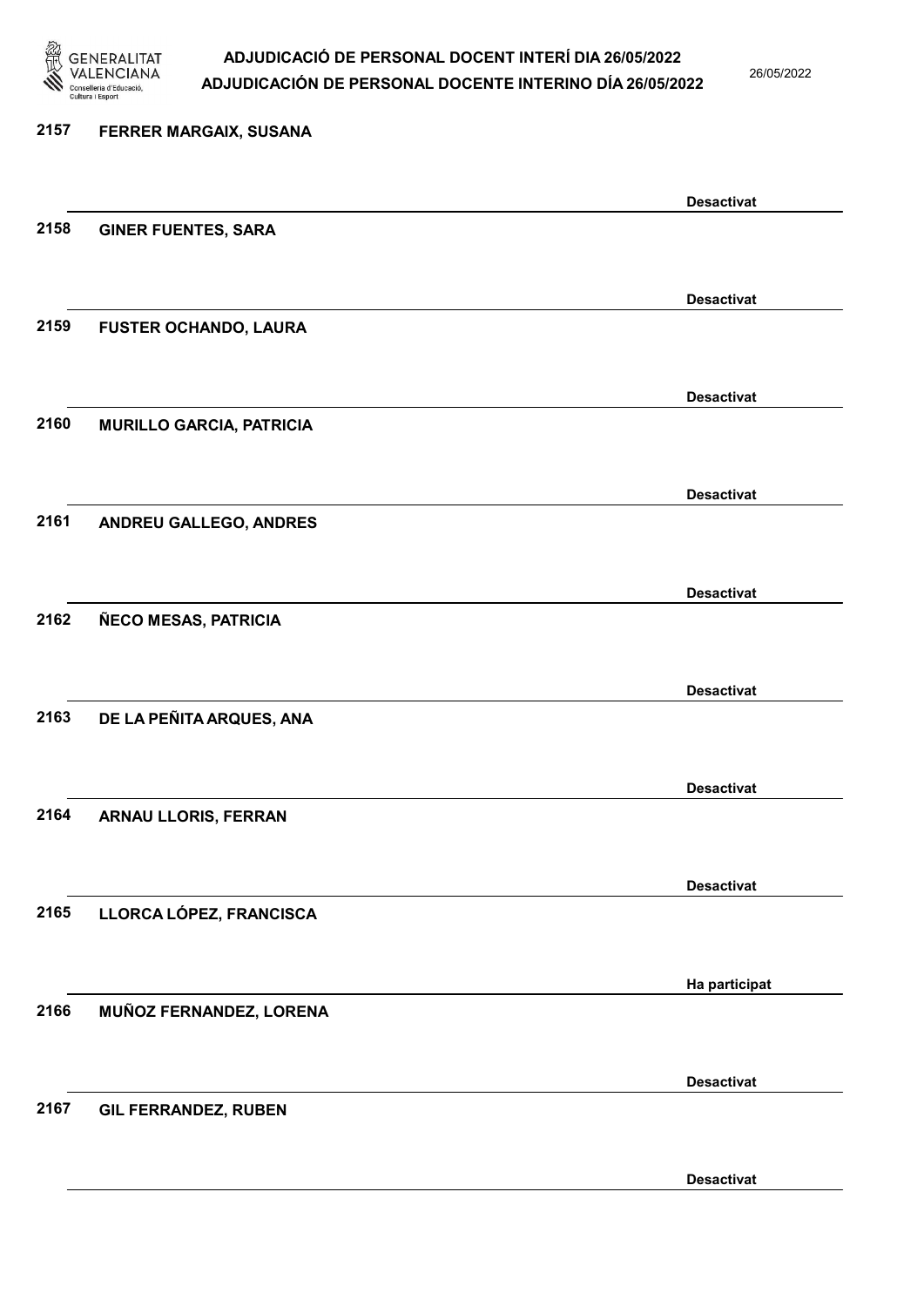

26/05/2022

# 2168 SOLBES BACHILLER, LIDIA Desactivat 2169 RAYOS MARCO, ASUNCION Desactivat 2170 PLANA CUÑAT, CARLA Desactivat 2171 CUENCA LOZAR, NATALIA CAROLINA Desactivat 2172 MATEU NAVARRO, ESTHER Desactivat 2173 VIDAL ESCRIVA, MARIA AMPARO Desactivat 2174 EXOJO HURTADO, JORGE Desactivat 2175 PIZCUETA SOLER, BEATRIZ Desactivat 2176 IZQUIERDO VALENCIA, CAROLINA Desactivat 2177 MONZO SANCHIS, REBECA Desactivat 2178 BLANQUER GARRIDO, LUCIA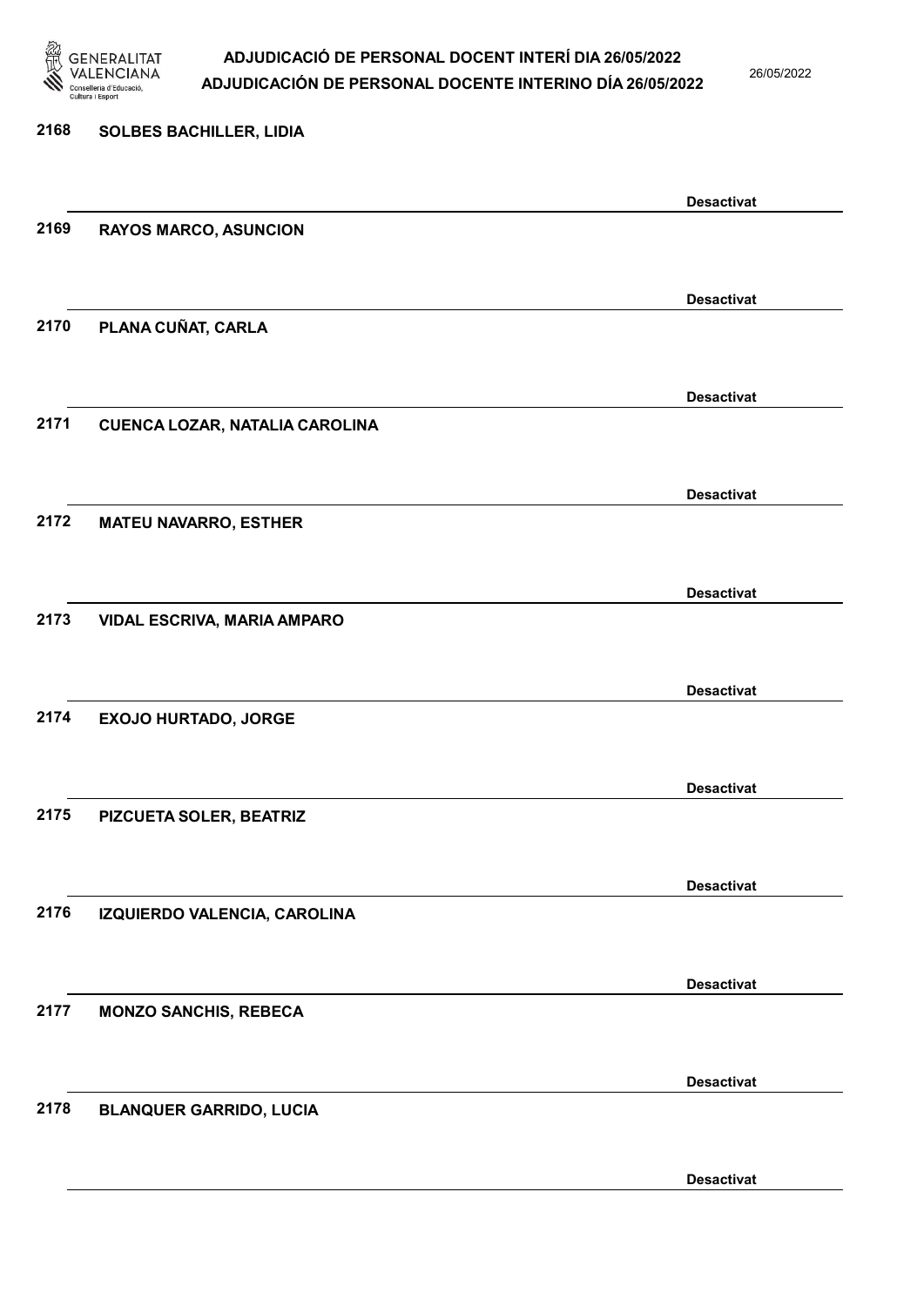

26/05/2022

#### 2179 CHINCHILLA LOZANO, ESTEFANIA

|      |                                                    | <b>Desactivat</b>                    |
|------|----------------------------------------------------|--------------------------------------|
| 2180 | <b>MARTINEZ PASTOR, CRISTINA</b>                   |                                      |
|      |                                                    |                                      |
|      |                                                    |                                      |
|      |                                                    |                                      |
|      |                                                    | <b>Desactivat</b>                    |
| 2181 | SIRVENT QUIÑONERO, LAURA                           |                                      |
|      |                                                    |                                      |
|      |                                                    |                                      |
|      |                                                    | <b>Desactivat</b>                    |
|      |                                                    |                                      |
| 2182 | <b>AGUDO SANCHEZ, ROSA</b>                         |                                      |
|      |                                                    |                                      |
|      |                                                    |                                      |
|      |                                                    | <b>Desactivat</b>                    |
| 2183 | JORDÁ AZNAR, JULIA                                 |                                      |
|      |                                                    |                                      |
|      |                                                    |                                      |
|      |                                                    | <b>Desactivat</b>                    |
|      |                                                    |                                      |
| 2184 | <b>TORTAJADA FERRIS, LAURA</b>                     | Petición:<br>Voluntaria<br>53        |
|      | BENETÚSSER (46001771) CEIP BLASCO IBÁÑEZ<br>500834 |                                      |
|      | 120 / EDUCACIÓ INFANTIL                            |                                      |
|      | Horas<br>23                                        | Adjudicat<br>SUBSTITUCIÓ DETERMINADA |
| 2185 | <b>GARCIA FRIAS, ANTONIO</b>                       |                                      |
|      |                                                    |                                      |
|      |                                                    |                                      |
|      |                                                    | <b>Desactivat</b>                    |
|      |                                                    |                                      |
| 2186 | DIAZ DE MERA GONZALEZ DE LA ALEJA, EVA             |                                      |
|      |                                                    |                                      |
|      |                                                    |                                      |
|      |                                                    | <b>Desactivat</b>                    |
| 2187 | <b>CASANOVA GOMEZ, NACHO</b>                       |                                      |
|      |                                                    |                                      |
|      |                                                    |                                      |
|      |                                                    |                                      |
|      |                                                    | <b>Desactivat</b>                    |
| 2188 | NAVARRO BENEYTO, MARIA JOSE                        |                                      |
|      |                                                    |                                      |
|      |                                                    |                                      |
|      |                                                    | <b>Desactivat</b>                    |
| 2189 | <b>FABRA PERALES, MARTA</b>                        |                                      |
|      |                                                    |                                      |
|      |                                                    |                                      |
|      |                                                    |                                      |
|      |                                                    | <b>Desactivat</b>                    |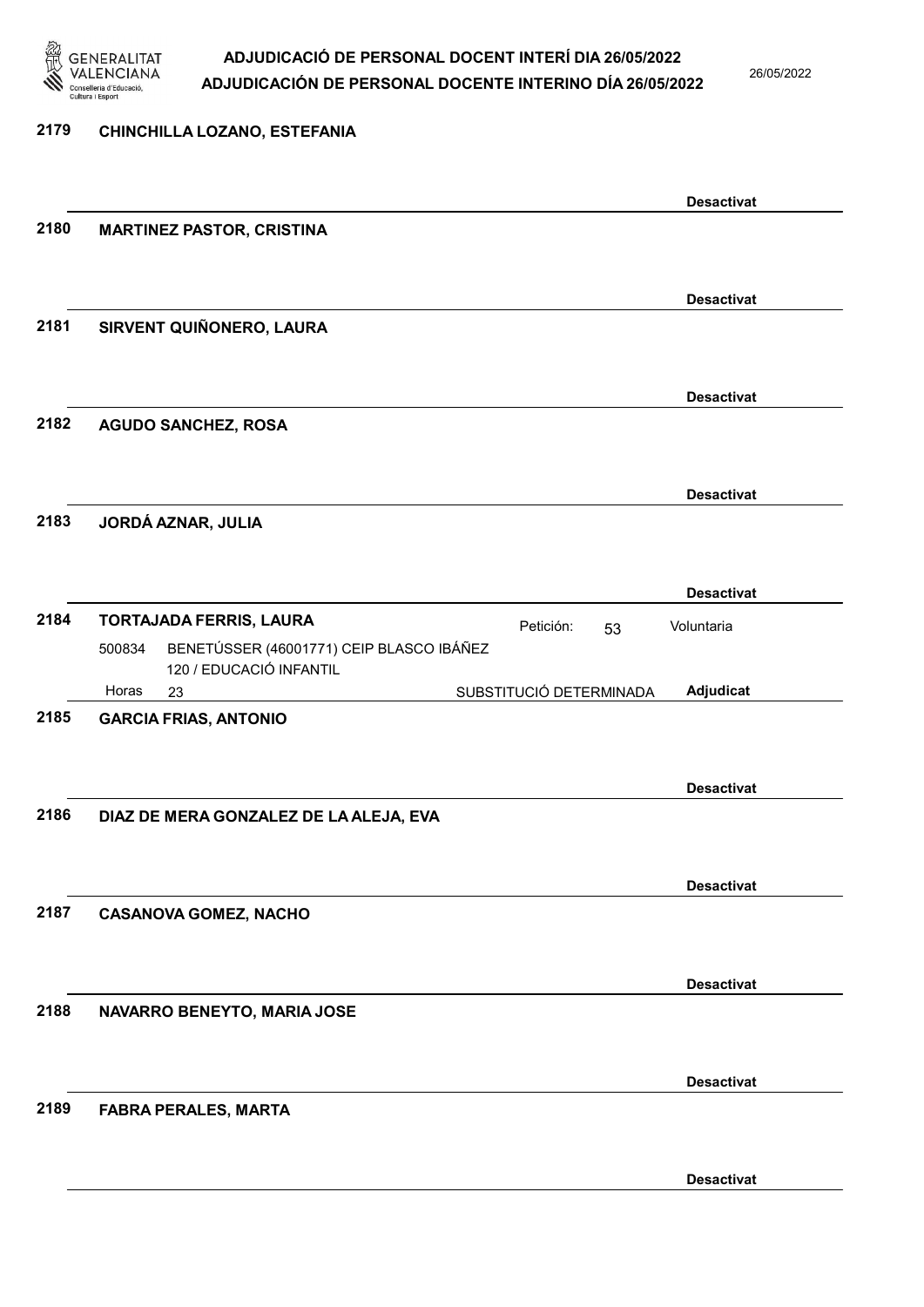

26/05/2022

Desactivat

# 2190 GIMENO PERIS, CARLES Desactivat 2191 MOSCARDO GOMAR, PAULA Desactivat 2192 NAVARRO IBAÑEZ, MARIA AMPARO Desactivat 2193 TENT ESCRIVÀ, TAMARA Desactivat 2194 VERA AGUIRRE, LOURDES INMACULADA Desactivat 2195 ANDREU NUÑEZ, YESSIKA YUSELL Desactivat 2196 BELTRAN MARTINEZ, MARTA Desactivat 2197 DAPENA DIACO, ANTONELLA Desactivat 2198 MOLINA MARTINEZ, MARIA DEL MAR Desactivat 2199 VAZQUEZ MIQUEL, MARIA JOSE Desactivat 2200 DOMINGO DE LAMO, SARA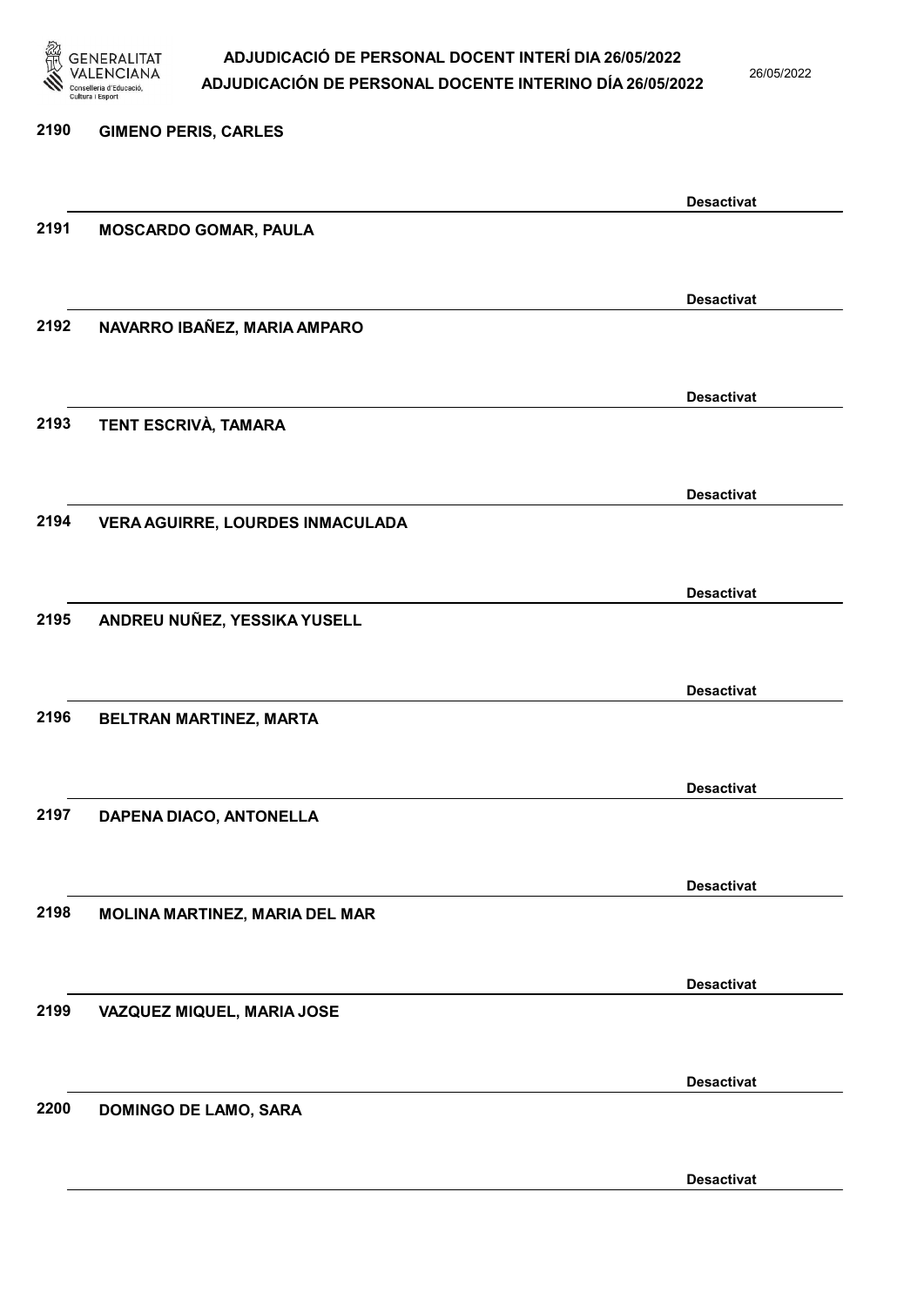

26/05/2022

Desactivat

# 2201 CARRION SANMARTIN, ANA Desactivat 2202 CANO SANCHEZ, DAVID Desactivat 2203 BENLLOCH FAUS, MONTIEL Desactivat 2204 PASTOR MARTINEZ, LORENA Ha participat 2205 HERNANDEZ BEL, MIRIAM Desactivat 2206 BELLVER APARICI, ALBA Desactivat 2207 PAREJA MARTINEZ, RAQUEL Desactivat 2208 MOLINA MARTINEZ, MARIA NIEVES Desactivat 2209 MOLINER SAURA, LORENA Desactivat 2210 PLANELLS MARMANEU, MARIA Desactivat 2211 VERDÚ RUBIO, ZULIMA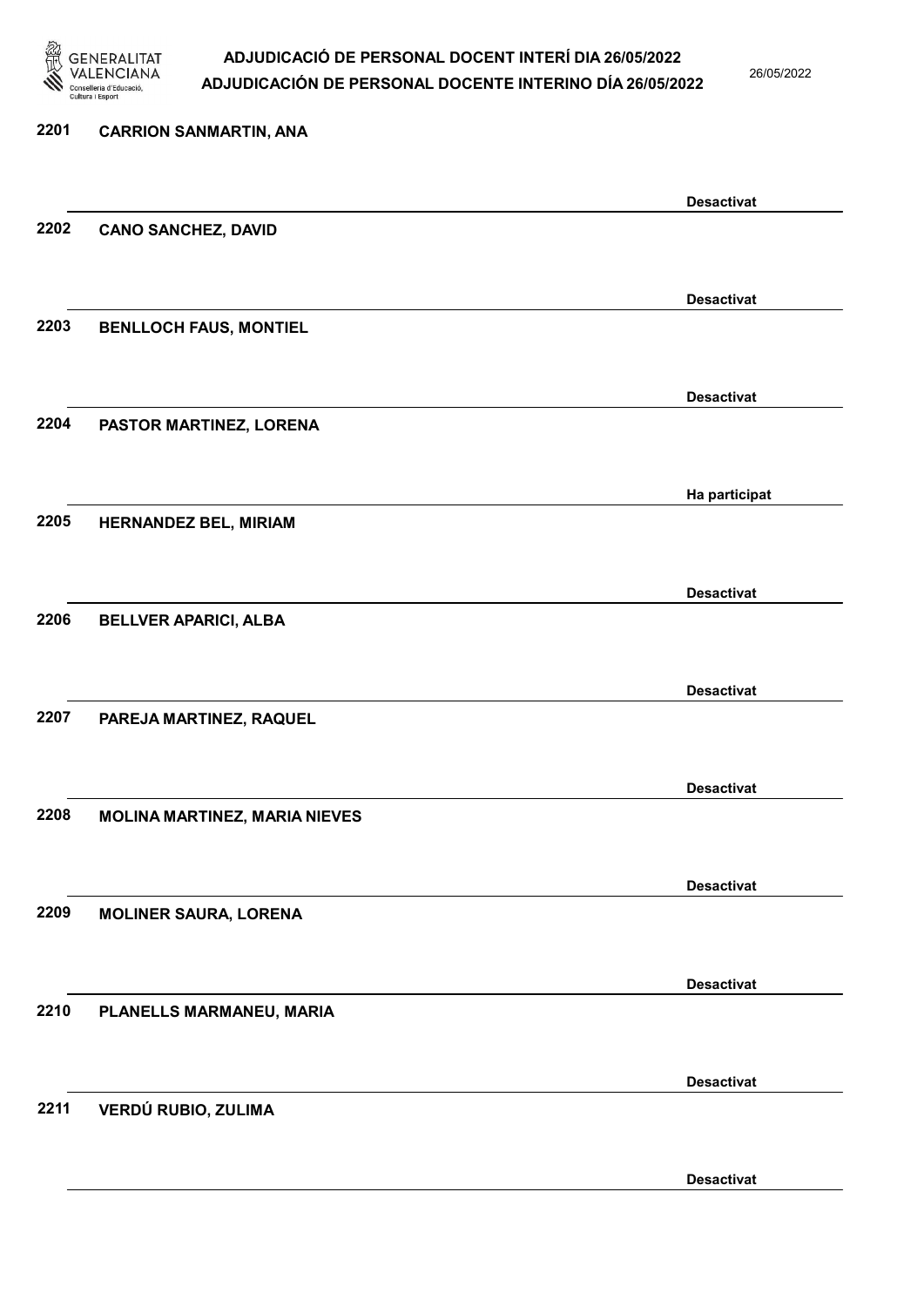

26/05/2022

#### 2212 EGEA SAURA, OLGA

|      |                                | <b>Desactivat</b> |
|------|--------------------------------|-------------------|
| 2213 | <b>ARABI OLIVER, CARMEN</b>    |                   |
|      |                                |                   |
|      |                                | <b>Desactivat</b> |
|      |                                |                   |
| 2214 | <b>FRANCO BELTRAN, GAIL</b>    |                   |
|      |                                |                   |
|      |                                | <b>Desactivat</b> |
| 2215 | ROIG SERRANO, CLAUDIA          |                   |
|      |                                |                   |
|      |                                |                   |
|      |                                | <b>Desactivat</b> |
| 2216 | <b>CRESPO JIMENEZ, ANNA</b>    |                   |
|      |                                |                   |
|      |                                |                   |
|      |                                | <b>Desactivat</b> |
| 2217 | PINEDA LLOPIS, MARIANA         |                   |
|      |                                |                   |
|      |                                |                   |
|      |                                | <b>Desactivat</b> |
| 2218 | <b>DOMÉNECH GARCÍA, ANDREA</b> |                   |
|      |                                |                   |
|      |                                |                   |
|      |                                | <b>Desactivat</b> |
| 2219 | ANDREU MARTINEZ, LIDIA         |                   |
|      |                                |                   |
|      |                                | <b>Desactivat</b> |
| 2220 | ESTRADA OLIVA, MARIA DOLORES   |                   |
|      |                                |                   |
|      |                                |                   |
|      |                                | <b>Desactivat</b> |
| 2221 | <b>GONZALEZ PINA, MARC</b>     |                   |
|      |                                |                   |
|      |                                |                   |
|      |                                | <b>Desactivat</b> |
| 2222 | ZANON HERNANDEZ, ISABEL        |                   |
|      |                                |                   |
|      |                                |                   |
|      |                                | <b>Desactivat</b> |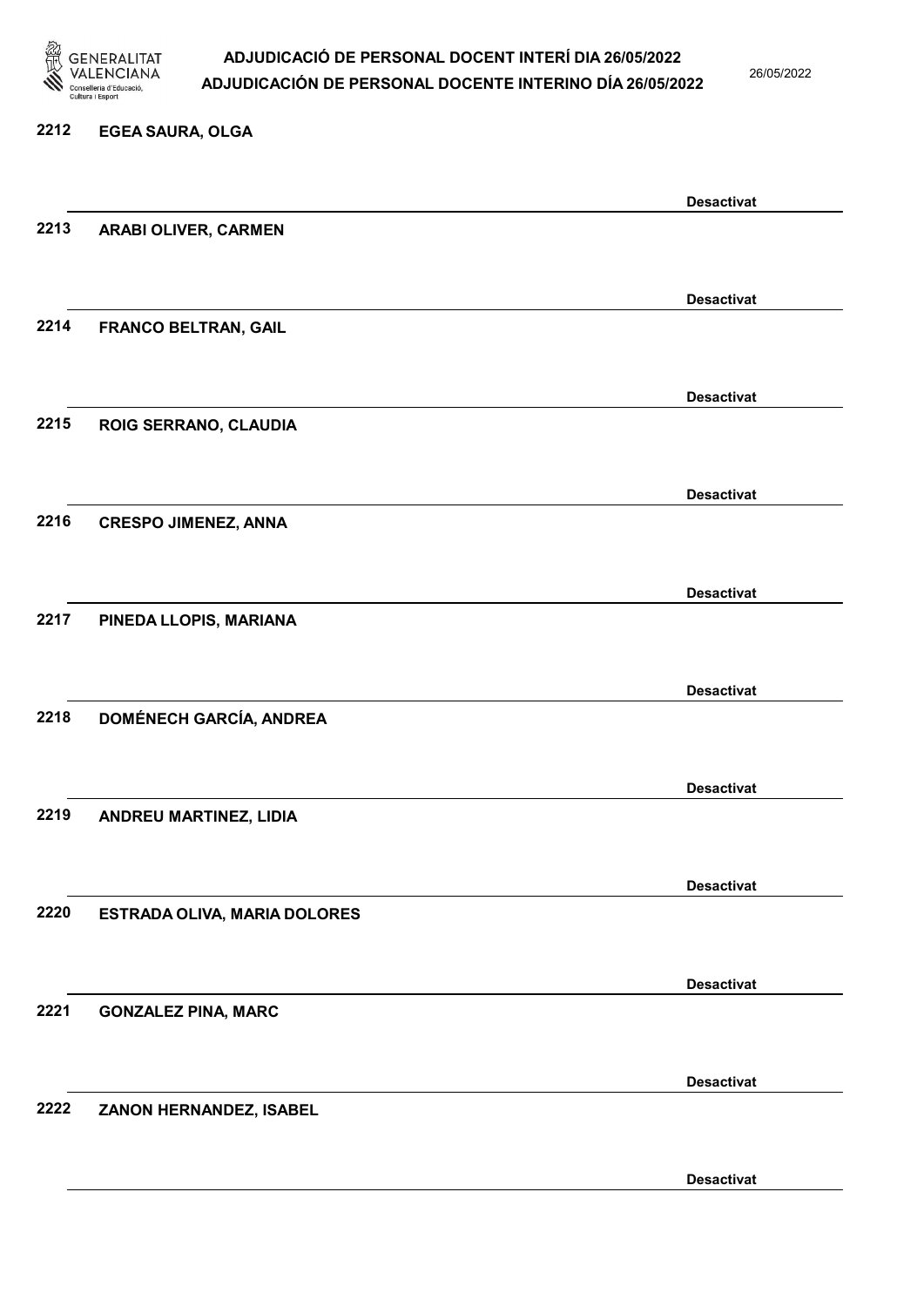

26/05/2022

#### 2223 MUÑOZ FRANCO, MARINA MERCEDES

|      |                                    | <b>Desactivat</b> |
|------|------------------------------------|-------------------|
| 2224 | HERRERO VAÑO, ANA                  |                   |
|      |                                    |                   |
|      |                                    | <b>Desactivat</b> |
| 2225 | <b>BUENO GARCIA, ADELA</b>         |                   |
|      |                                    |                   |
|      |                                    |                   |
|      |                                    | <b>Desactivat</b> |
| 2226 | <b>CASTELLET GARCIA, FELICIDAD</b> |                   |
|      |                                    |                   |
|      |                                    | <b>Desactivat</b> |
| 2227 | FERRANDO DONOSO, INES              |                   |
|      |                                    |                   |
|      |                                    | <b>Desactivat</b> |
| 2228 | FERRER MARTORELL, MARIA            |                   |
|      |                                    |                   |
|      |                                    |                   |
| 2229 |                                    | <b>Desactivat</b> |
|      | <b>GARCIA MARTINEZ, SARA</b>       |                   |
|      |                                    |                   |
|      |                                    | Ha participat     |
| 2230 | <b>REQUENA LOPEZ, ROCIO</b>        |                   |
|      |                                    |                   |
|      |                                    | <b>Desactivat</b> |
| 2231 | SALA CAMPOS, ARANTXA               |                   |
|      |                                    |                   |
|      |                                    | <b>Desactivat</b> |
| 2232 | ABAD JIMENEZ, CARMEN               |                   |
|      |                                    |                   |
|      |                                    |                   |
|      |                                    | <b>Desactivat</b> |
| 2233 | TAPIA PEREZ, CRISTINA              |                   |
|      |                                    |                   |
|      |                                    | <b>Desactivat</b> |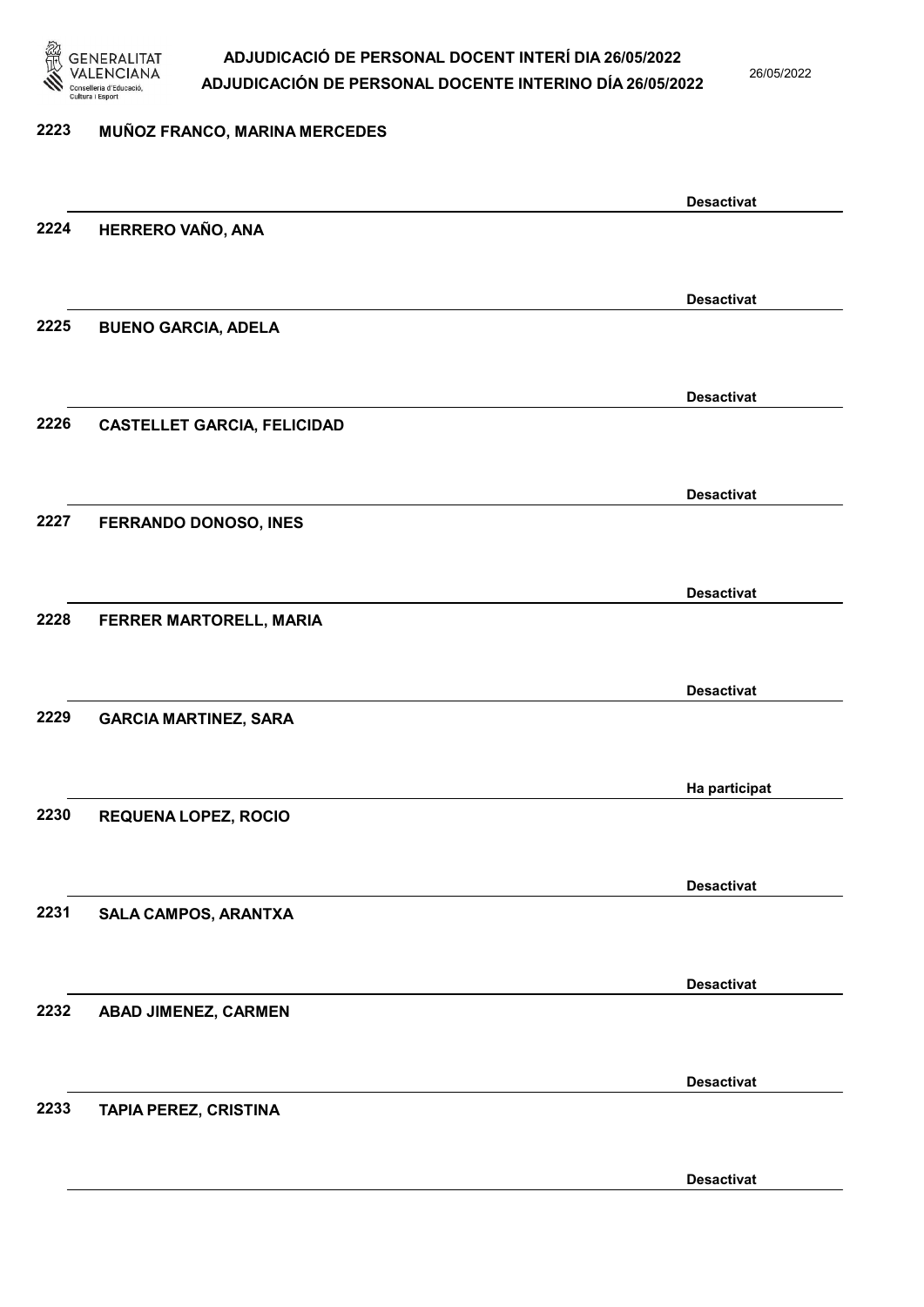

26/05/2022

# 2234 IZQUIERDO FOGUED, CRISTINA Desactivat 2235 INOTO CLOS, MARIA AMPARO Desactivat 2236 GARRIDO BATALLER, NOEMI Desactivat 2237 OLARIA PERIS, ESTEFANIA No adjudicat 2238 SANCHEZ GARCIA, NURIA Desactivat 2239 ESTEBAN BLANES, CLARA Desactivat 2240 JIMENEZ BARRIOS, ALBA Desactivat 2241 MARTINEZ FERNANDEZ, NOELIA Desactivat 2242 MARTINEZ FERNANDEZ, CRISTINA Ha participat 2243 FAYOS CARBONERES, AMPARO Desactivat 2244 MARTINEZ MOLINA, LORENA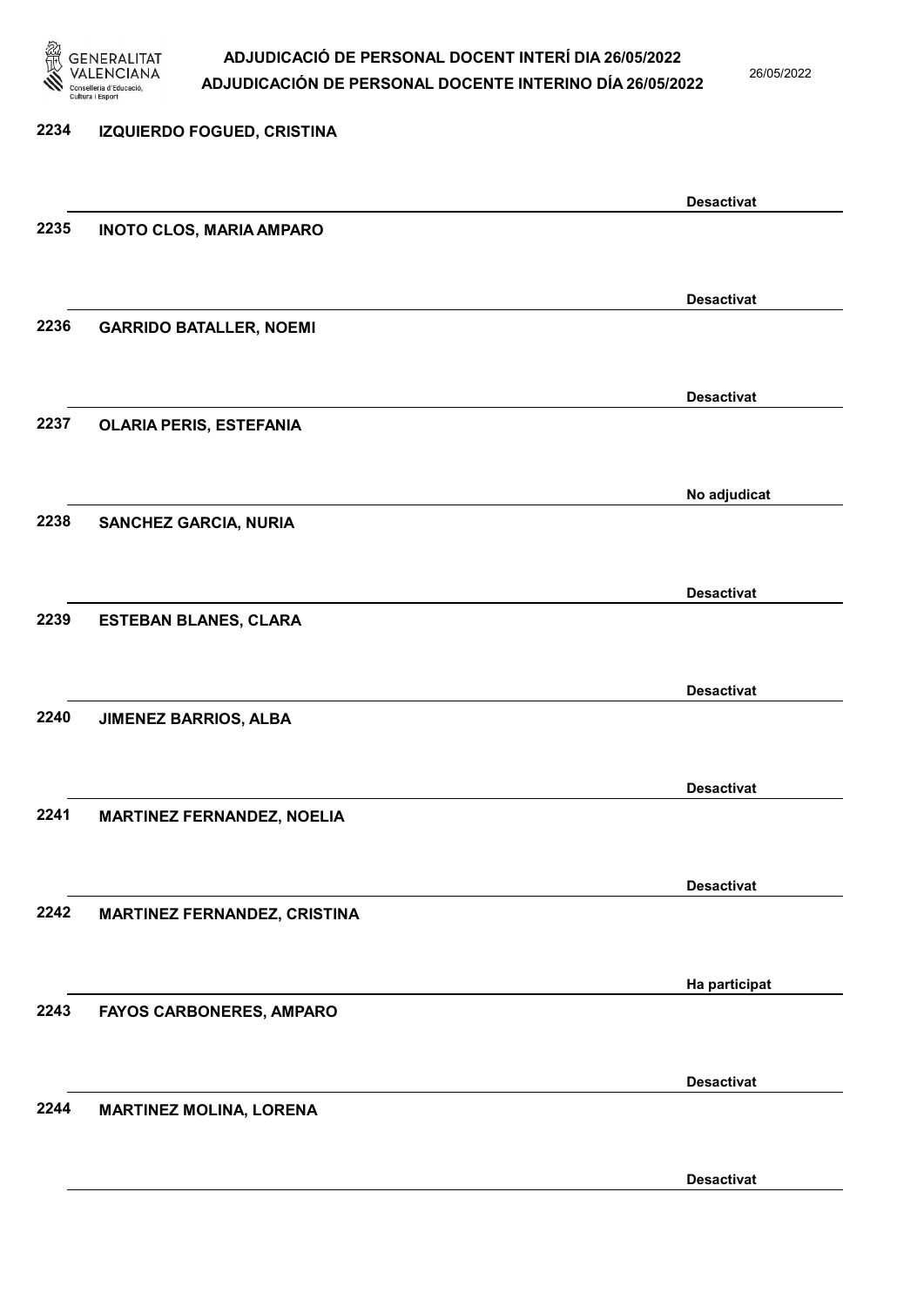

26/05/2022

#### 2245 ALACREU ROSELLO, INES

|      |                                 | <b>Desactivat</b> |
|------|---------------------------------|-------------------|
| 2246 | <b>VIDAL ROIG, MARIA</b>        |                   |
|      |                                 |                   |
|      |                                 | <b>Desactivat</b> |
| 2247 | <b>TORREGROSA MONTER, IRENE</b> |                   |
|      |                                 |                   |
|      |                                 | <b>Desactivat</b> |
| 2248 | SANJUAN ESTEVAN, JULIA          |                   |
|      |                                 |                   |
|      |                                 |                   |
| 2249 |                                 | <b>Desactivat</b> |
|      | <b>MARINER PEREZ, ANA</b>       |                   |
|      |                                 |                   |
|      |                                 | <b>Desactivat</b> |
| 2250 | PEREZ MONTANER, DAVID           |                   |
|      |                                 |                   |
|      |                                 | <b>Desactivat</b> |
| 2251 | <b>GANDIA ORTS, JAVIER</b>      |                   |
|      |                                 |                   |
|      |                                 | <b>Desactivat</b> |
| 2252 | <b>ESCRIVA MORANT, MIREIA</b>   |                   |
|      |                                 |                   |
|      |                                 | <b>Desactivat</b> |
| 2253 | <b>GUEROLA MARTINEZ, SANDRA</b> |                   |
|      |                                 |                   |
|      |                                 | <b>Desactivat</b> |
| 2254 | LLORET BATALLER, RAQUEL PILAR   |                   |
|      |                                 |                   |
|      |                                 |                   |
|      |                                 | <b>Desactivat</b> |
| 2255 | PEREZ FORNES, ANTONIA           |                   |
|      |                                 |                   |
|      |                                 | <b>Desactivat</b> |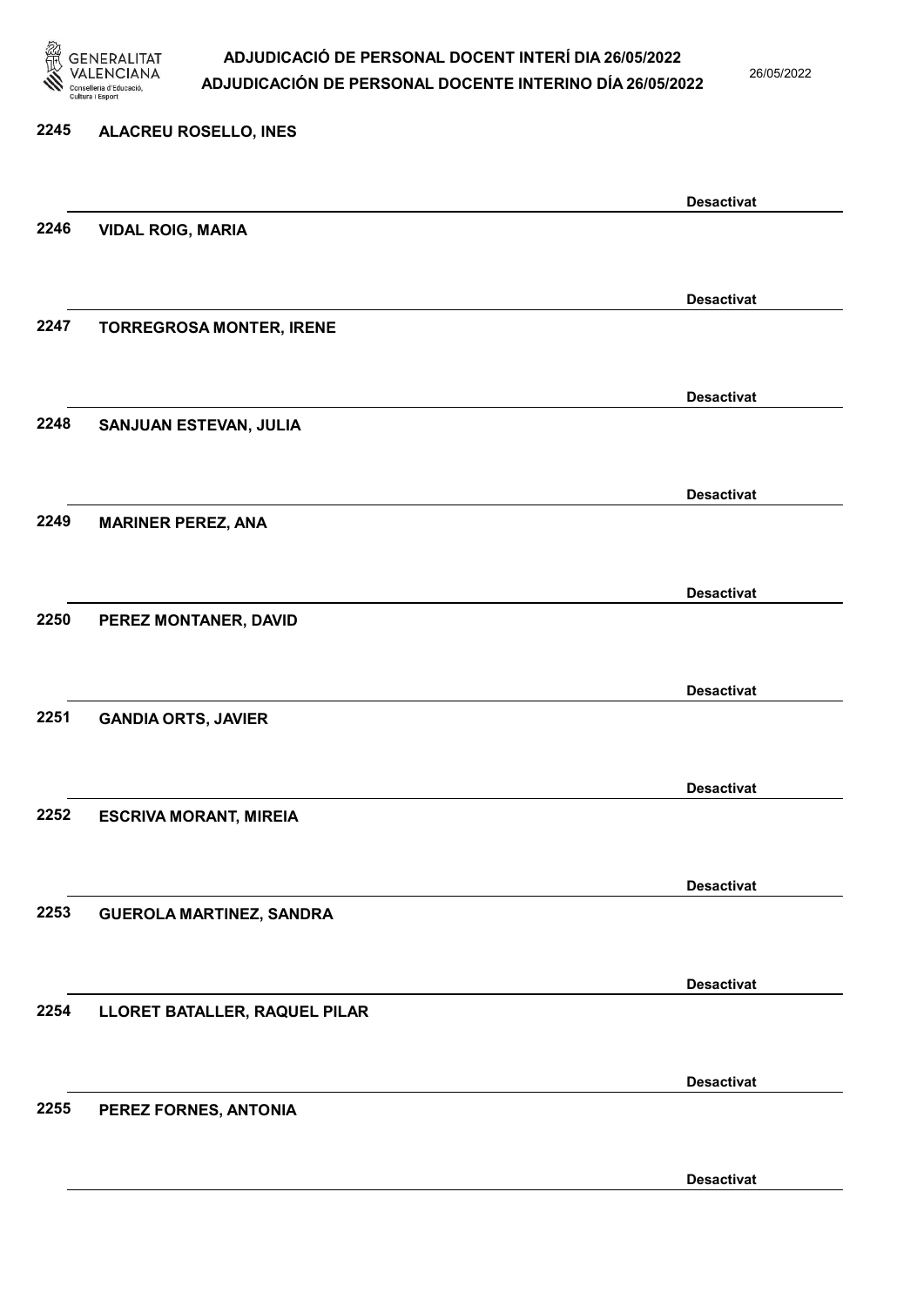

26/05/2022

### 2256 CATENA FRANCES, CARLA Desactivat 2257 ESCRIG BELLES, JUAN ANTONIO Desactivat 2258 NAVARRO CLIMENT, MARIA JOSE Desactivat 2259 VILA MONZO, LAURA MIREIA Ha participat 2260 POMARES SANCHIZ, CAROLINA Desactivat 2261 GONZALEZ MARTIN, AINHOA Desactivat 2262 NAVARRO LLARIO, CRISTINA Desactivat 2263 TARIN GARCIA, MARIA AMPARO Desactivat 2264 GUZMAN TENA, SILVIA Desactivat 2265 BERNAT NAVARRO, MARTA Desactivat 2266 GINER MANZANO, IRENE **Petición:** 4 23 SUBSTITUCIÓ INDETERMINADA Adjudicat PICASSENT (46006631) CEIP SANT IGNASI DE LOIOLA 120 / EDUCACIÓ INFANTIL Voluntaria 506794 Horas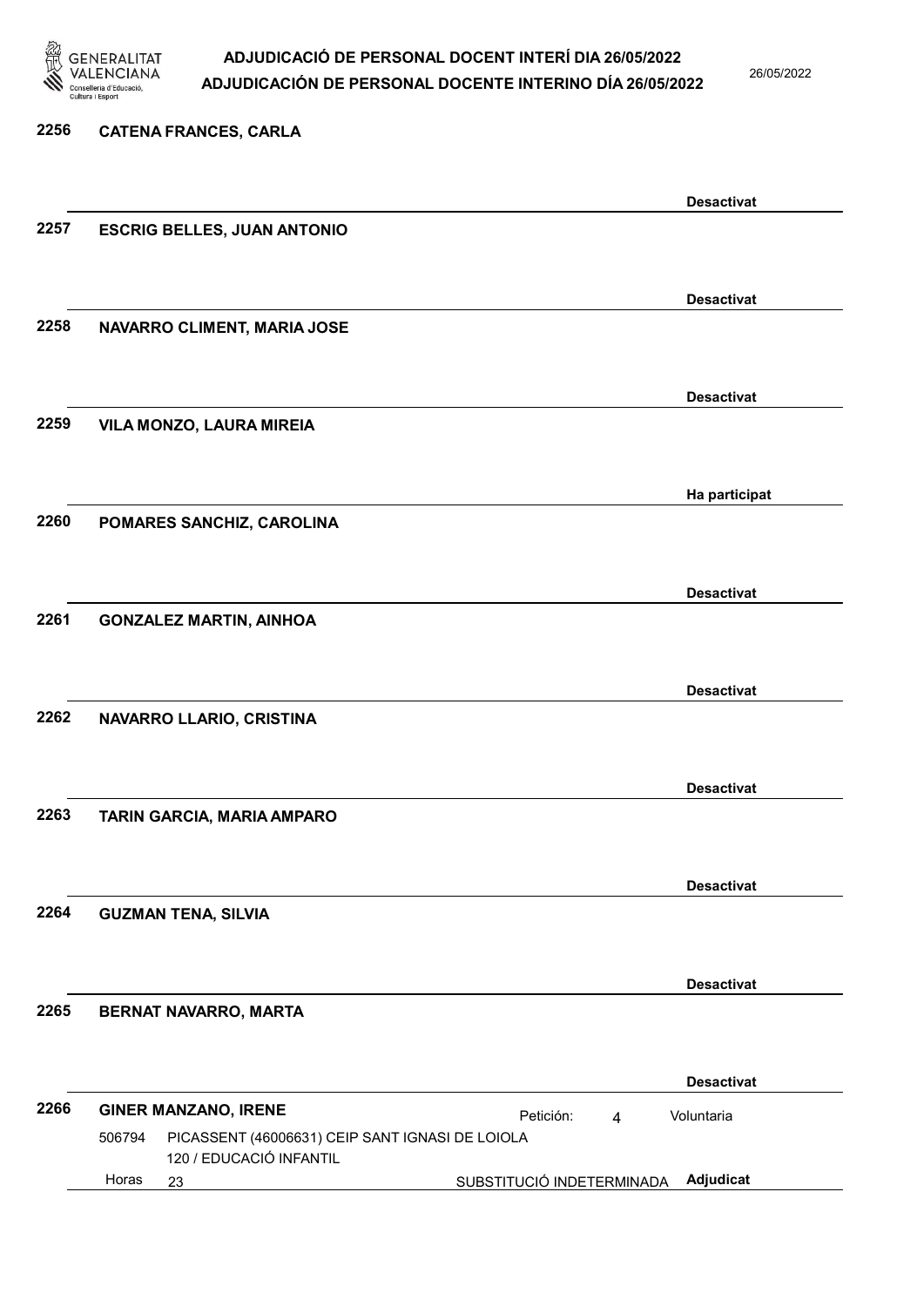

26/05/2022

# 2267 MARTI BATALLER, ANGELES Desactivat 2268 ORTIZ VALLADOLID, CRISTINA Desactivat 2269 SERVAN EXPOSITO, NAIRA Desactivat 2270 MARTINEZ PAYA, LETICIA DE LOS ANGELES Desactivat 2271 TARRAGO BENITO, ZAIRA Desactivat 2272 LLIDO MORELL, ESTER Desactivat 2273 DOMENECH SANZ, GUIOMAR Desactivat 2274 BLAZQUEZ BLAZQUEZ, MARIA LOURDES Desactivat 2275 ALLOZA FERRET, MARTA MARIA Desactivat 2276 FERNANDEZ CAMPOS, RAQUEL Desactivat 2277 VILA BARTOLOME, MARIA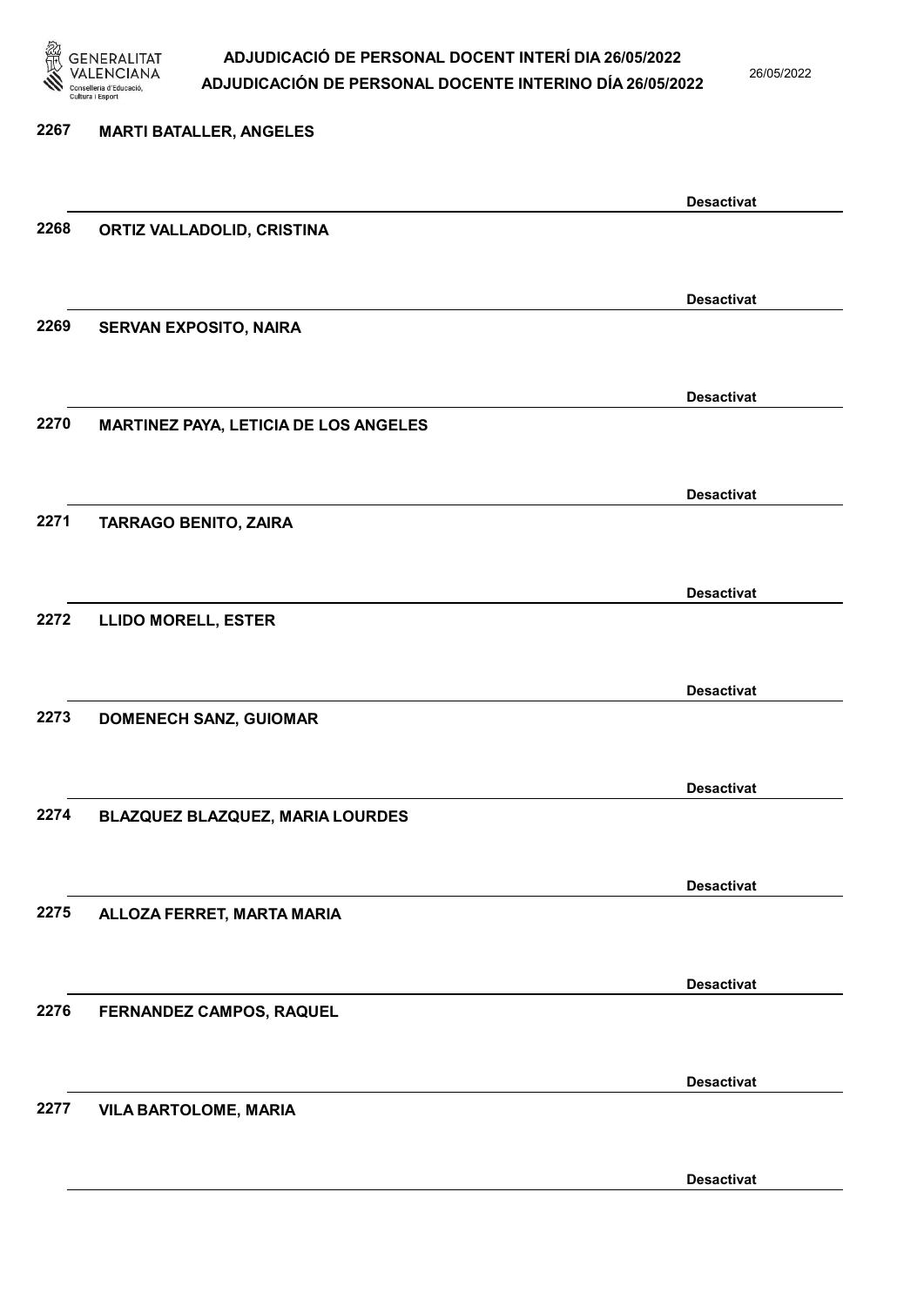

26/05/2022

### 2278 TORMO ALBIÑANA, MARÍA Desactivat 2279 ARNAU PORCAR, MARIA Ha participat 2280 SORIANO PALANCA, MARIA DOLORES Desactivat 2281 ASENCIO MONTIEL, GUILLERMO Desactivat 2282 GARI BALAGUER, PAULA Ha participat 2283 DONET PERALES, RUTH Desactivat 2284 MOLL VARGAS, CRISTINA Ha participat 2285 GIL DURA, MARGARITA Desactivat 2286 MATUTANO GRANCHEL, SILVIA No adjudicat 2287 ROCA TORTOLA, MARTINA Desactivat 2288 SIERRAS SORIANO, JESUS DE LOS REYES Desactivat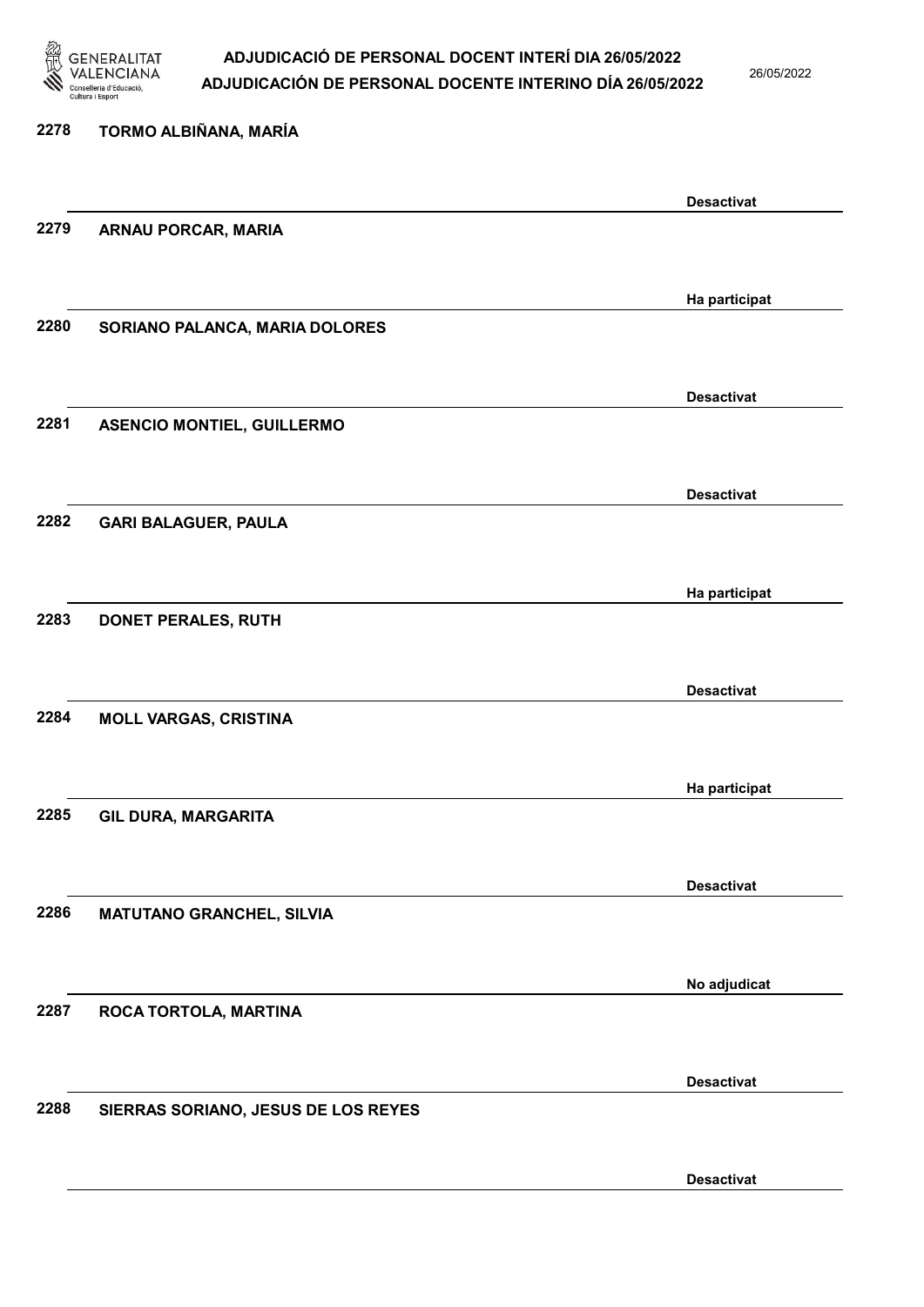

26/05/2022

| 2289 | <b>DOMINGUEZ ROYO, BEATRIZ</b>     |                   |
|------|------------------------------------|-------------------|
|      |                                    | Ha participat     |
| 2290 | <b>BLANCO LOZANO, MARIA ISABEL</b> |                   |
|      |                                    | <b>Desactivat</b> |
| 2291 | <b>GUTIERREZ GONZALEZ, NURIA</b>   |                   |
|      |                                    | <b>Desactivat</b> |
| 2292 | YAGO CANET, ALBERTO                |                   |
|      |                                    | <b>Desactivat</b> |
| 2293 | SIRVENT GAZQUEZ, ISABEL            |                   |
| 2294 | <b>MASCARELL BESOS, CARLOS</b>     | <b>Desactivat</b> |
|      |                                    |                   |
| 2295 | <b>CASTELLO CHORDA, LOURDES</b>    | <b>Desactivat</b> |
|      |                                    |                   |
| 2296 | <b>MARTINEZ TENA, AIDA</b>         | <b>Desactivat</b> |
|      |                                    |                   |
| 2297 | MIRA GALINDO, CAROLINA             | <b>Desactivat</b> |
|      |                                    | <b>Desactivat</b> |
| 2298 | <b>ONSURBE GARCIA, NURIA MARIA</b> |                   |
|      |                                    | <b>Desactivat</b> |
| 2299 | SANZ ORERO, EVA MARIA              |                   |
|      |                                    | <b>Desactivat</b> |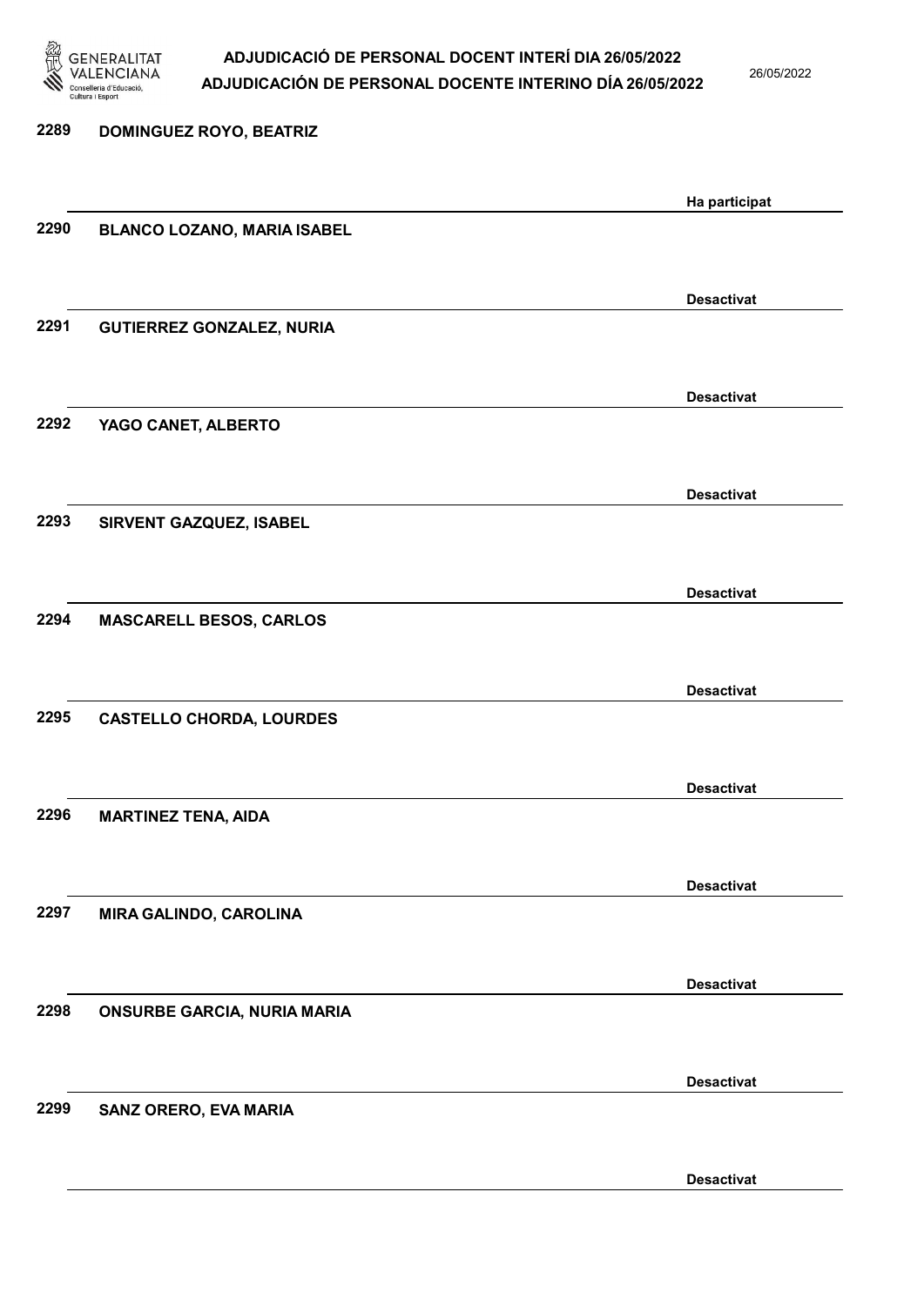|      | ADJUDICACIÓ DE PERSONAL DOCENT INTERÍ DIA 26/05/2022<br>GENERALITAT<br>ADJUDICACIÓN DE PERSONAL DOCENTE INTERINO DÍA 26/05/2022<br>onselleria d'Educació<br>Cultura i Esport |                           |   | 26/05/2022        |
|------|------------------------------------------------------------------------------------------------------------------------------------------------------------------------------|---------------------------|---|-------------------|
| 2300 | <b>GRACIA SAEZ, MELODI</b>                                                                                                                                                   | Petición:                 | 1 | Voluntaria        |
|      | CATRAL (03003735) CEIP AZORÍN<br>502145<br>120 / EDUCACIÓ INFANTIL                                                                                                           |                           |   |                   |
|      | Horas<br>23                                                                                                                                                                  | SUBSTITUCIÓ INDETERMINADA |   | Adjudicat         |
| 2301 | <b>GUTIERREZ RIVAS, LARA</b>                                                                                                                                                 |                           |   | Ha participat     |
| 2302 | <b>BOTELLA ALARCON, NURIA</b>                                                                                                                                                |                           |   |                   |
| 2303 | <b>MARTIN SANTAMARIA, LETICIA</b>                                                                                                                                            |                           |   | <b>Desactivat</b> |
|      |                                                                                                                                                                              |                           |   | <b>Desactivat</b> |
| 2304 | RODRIGUEZ MARTINEZ, ESPERANZA                                                                                                                                                |                           |   |                   |
|      |                                                                                                                                                                              |                           |   | Ha participat     |
| 2305 | <b>SANCHIS REIG, DAMARIS</b>                                                                                                                                                 |                           |   |                   |
| 2306 | <b>CERVERA CARCEL, MELODY</b>                                                                                                                                                |                           |   | <b>Desactivat</b> |
|      |                                                                                                                                                                              |                           |   | No adjudicat      |
| 2307 | <b>MATEU JUAN, EDGAR</b>                                                                                                                                                     |                           |   |                   |
| 2308 | HERNANDEZ CASTELLO, ALMUDENA                                                                                                                                                 |                           |   | <b>Desactivat</b> |
| 2309 | <b>GONELL FORTANET, JUAN</b>                                                                                                                                                 |                           |   | <b>Desactivat</b> |
|      |                                                                                                                                                                              |                           |   | <b>Desactivat</b> |
| 2310 | MIÑANA CAMARENA, MARIA JOSE                                                                                                                                                  |                           |   |                   |
|      |                                                                                                                                                                              |                           |   | <b>Desactivat</b> |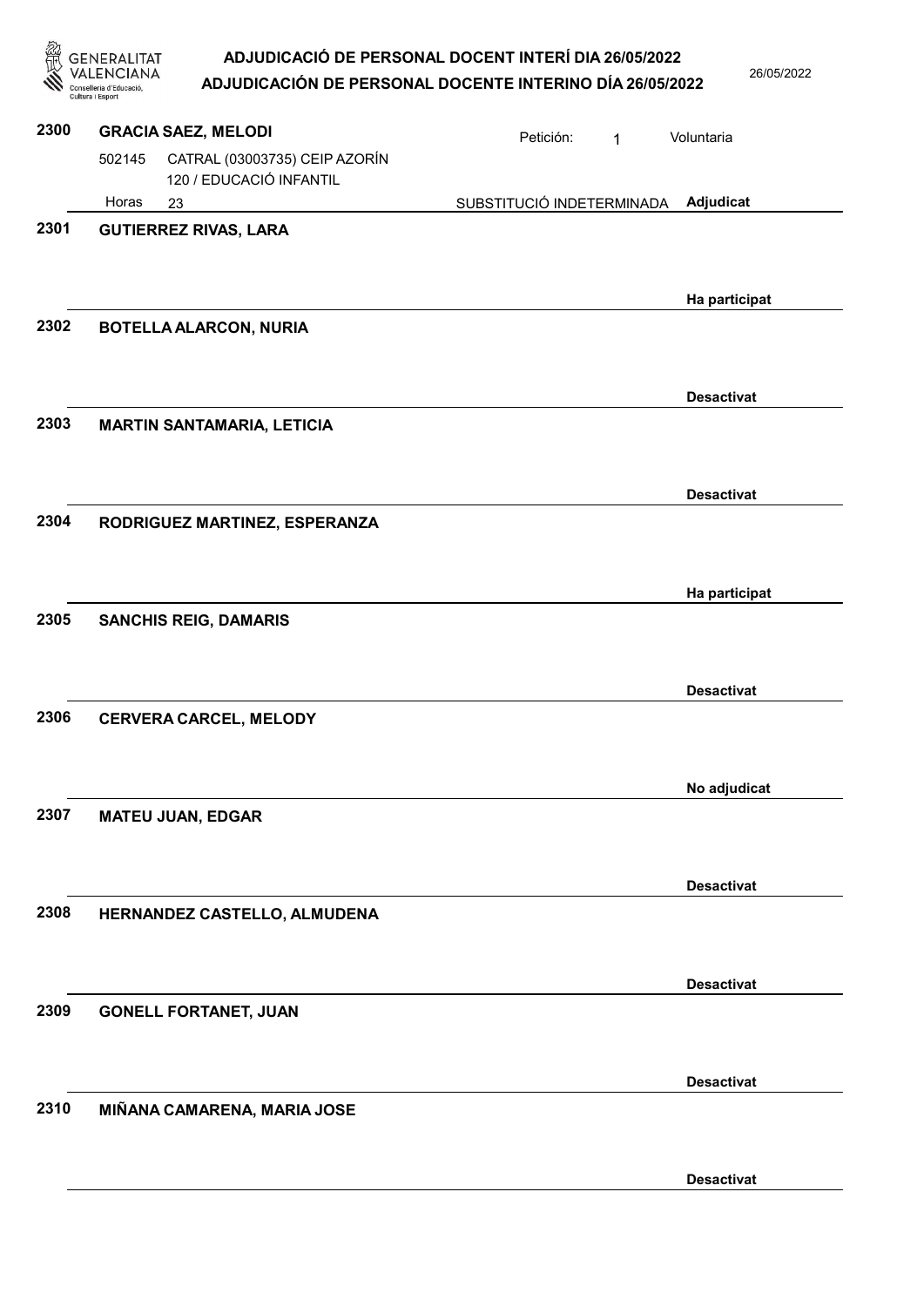|      | GENERALITAT<br>onselleria d'Educació | ADJUDICACIÓ DE PERSONAL DOCENT INTERÍ DIA 26/05/2022<br>ADJUDICACIÓN DE PERSONAL DOCENTE INTERINO DÍA 26/05/2022 |                           |                | 26/05/2022        |
|------|--------------------------------------|------------------------------------------------------------------------------------------------------------------|---------------------------|----------------|-------------------|
| 2311 |                                      | <b>CEBRIA CARBONERES, PAULA</b>                                                                                  | Petición:                 | $\overline{4}$ | Voluntaria        |
|      | 503753                               | PATERNA (46006483) CEIP CLARA CAMPOAMOR<br>120 / EDUCACIÓ INFANTIL                                               |                           |                |                   |
|      | Horas                                | 23                                                                                                               | SUBSTITUCIÓ INDETERMINADA |                | Adjudicat         |
| 2312 |                                      | <b>LOPEZ RUIZ, CRISTINA</b>                                                                                      |                           |                | <b>Desactivat</b> |
| 2313 |                                      | <b>MARTINEZ PEREZ, INMACULADA</b>                                                                                | Petición:                 | $\overline{4}$ | Voluntaria        |
|      | 512186                               | CASINOS (46002829) CEIP LA PAU<br>120 / EDUCACIÓ INFANTIL                                                        |                           |                |                   |
|      | Horas                                | 23                                                                                                               | SUBSTITUCIÓ INDETERMINADA |                | Adjudicat         |
| 2314 | 514810                               | <b>BORDERA GARCIA, ANA</b><br>ASPE (03002664) CEIP LA PALOMA<br>120 / EDUCACIÓ INFANTIL                          | Petición:                 | 1              | Voluntaria        |
|      | Horas                                | 23                                                                                                               | SUBSTITUCIÓ INDETERMINADA |                | Adjudicat         |
| 2315 |                                      | ROMEU RAMON, ARANTXA                                                                                             | Petición:                 | 5              | Voluntaria        |
|      | 518324                               | BUÑOL (46002180) CEIP CERVANTES<br>120 / EDUCACIÓ INFANTIL                                                       |                           |                |                   |
|      | Horas                                | 23                                                                                                               | SUBSTITUCIÓ INDETERMINADA |                | Adjudicat         |
| 2316 |                                      | <b>GARCIA ESPINOSA, LAURA</b>                                                                                    |                           |                | No adjudicat      |
| 2317 |                                      | MUÑOZ ESCALADA, MARIA CARMEN                                                                                     |                           |                |                   |
|      |                                      |                                                                                                                  |                           |                | No adjudicat      |
| 2318 |                                      | <b>BERROJO VALENCIA, DAVID</b>                                                                                   |                           |                |                   |
|      |                                      |                                                                                                                  |                           |                | <b>Desactivat</b> |
| 2319 |                                      | <b>BLASCO ALCARAZ, ROSA MARIA</b>                                                                                |                           |                |                   |
| 2320 |                                      | <b>PASTOR VIDAL, FERMIN</b>                                                                                      |                           |                | No adjudicat      |
|      |                                      |                                                                                                                  |                           |                | <b>Desactivat</b> |
| 2321 |                                      | <b>JUAN CABRERA, MARIA</b>                                                                                       |                           |                |                   |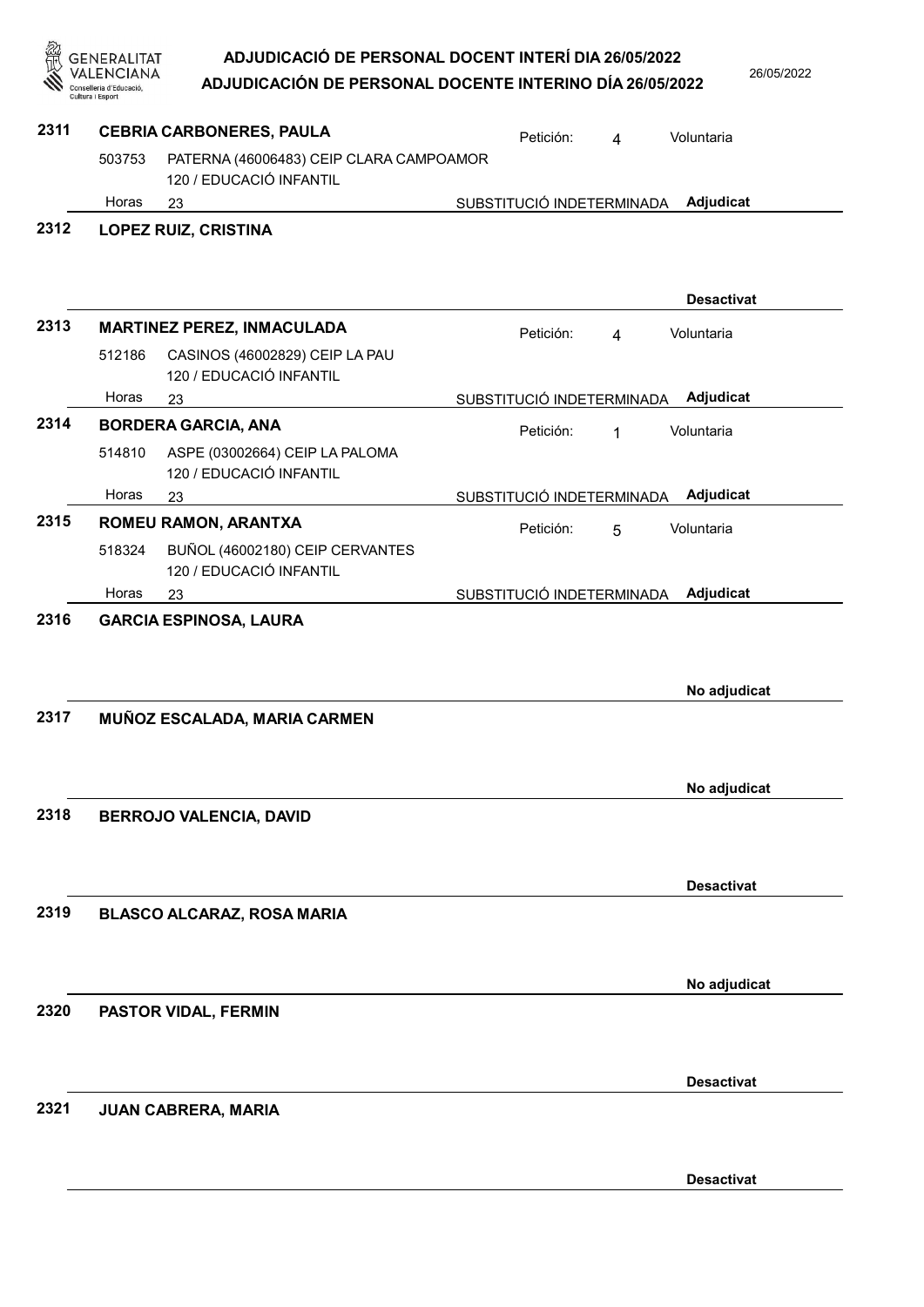

26/05/2022

Ha participat

|              | <b>ROMERO MERI, LOURDES</b>                                                         |                   |
|--------------|-------------------------------------------------------------------------------------|-------------------|
|              |                                                                                     |                   |
|              |                                                                                     | <b>Desactivat</b> |
| 2323         | <b>MORENO MONREAL, EVA MARIA</b>                                                    |                   |
|              |                                                                                     |                   |
| 2324         | <b>BELDA LLORET, OMAR</b>                                                           | Ha participat     |
|              |                                                                                     |                   |
|              |                                                                                     | <b>Desactivat</b> |
| 2325         | <b>MARQUES MENDEZ, ANGEL</b><br>Petición:<br>14                                     | Voluntaria        |
|              | DEHESA DE CAMPOAMOR (03015567) CEIP LOS DOLSES<br>746486<br>120 / EDUCACIÓ INFANTIL |                   |
|              | Horas<br>SUBSTITUCIÓ INDETERMINADA<br>23                                            | Adjudicat         |
| 2326         | ALCALA TORRES, Mª DESAMPARADOS                                                      |                   |
|              |                                                                                     |                   |
|              |                                                                                     | <b>Desactivat</b> |
| 2327         | <b>CAMPELLO GAMEZ, ANABEL</b>                                                       |                   |
|              |                                                                                     |                   |
|              |                                                                                     |                   |
|              |                                                                                     | Ha participat     |
| 2328         | LOPEZ SIERRA, MARIA DE LOS DOLORES                                                  |                   |
|              |                                                                                     |                   |
|              |                                                                                     | No adjudicat      |
|              | <b>MORCILLO FERRERO, TAMARA</b>                                                     |                   |
|              |                                                                                     |                   |
|              |                                                                                     | No adjudicat      |
|              | TRILLO NAVARRO, NOELIA                                                              |                   |
| 2329<br>2330 |                                                                                     |                   |
|              |                                                                                     | No adjudicat      |
|              | <b>GASPAR PES, ELENA</b>                                                            |                   |
| 2331         |                                                                                     |                   |
|              |                                                                                     | <b>Desactivat</b> |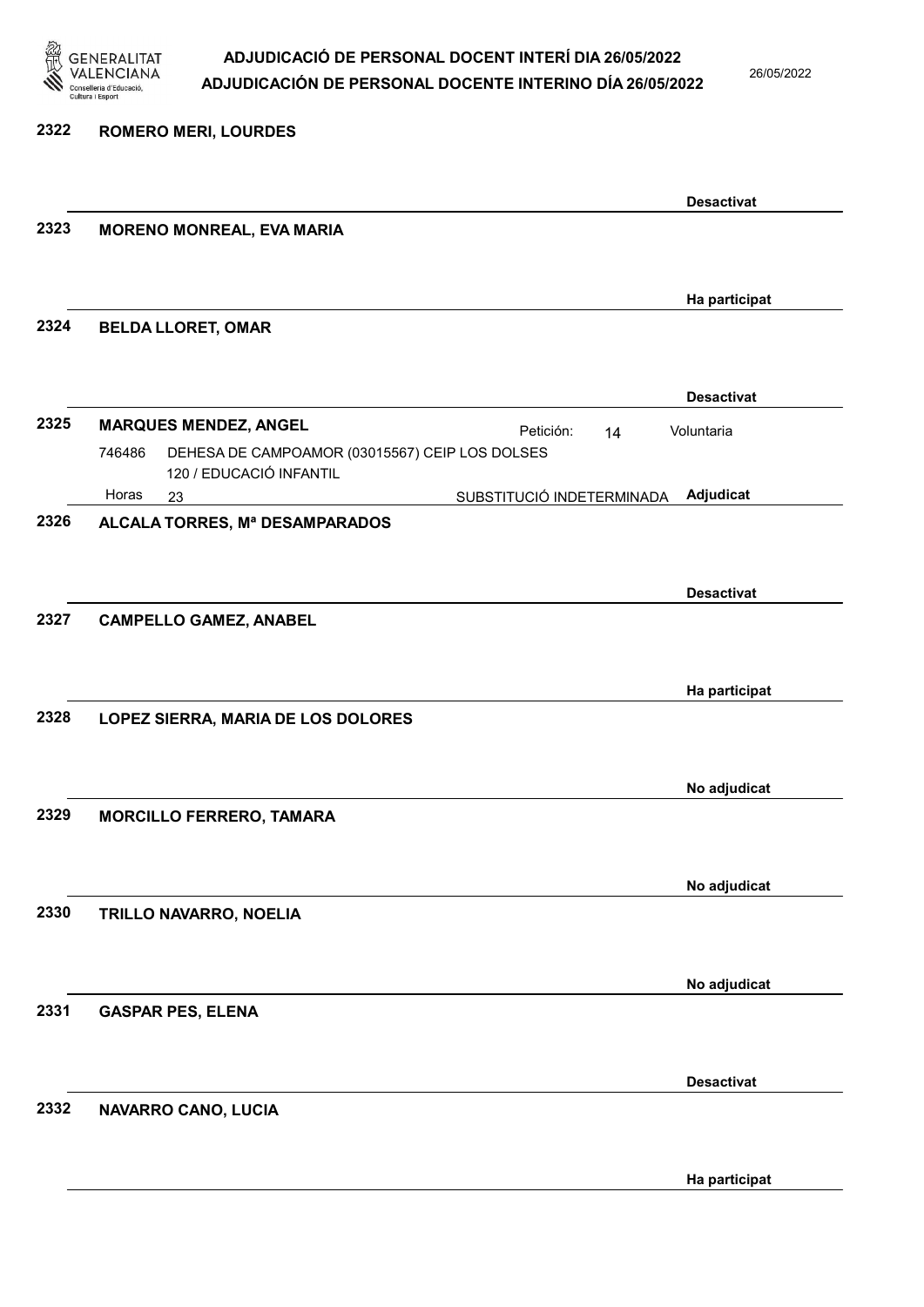

26/05/2022

#### 2333 ALBENTOSA PALACIOS, PAULA

|      |                                   | <b>Desactivat</b> |
|------|-----------------------------------|-------------------|
| 2334 | <b>CASANOVA CALPENA, MONICA</b>   |                   |
|      |                                   |                   |
|      |                                   |                   |
|      |                                   | Ha participat     |
| 2335 | CHIVA ANDREU, GEMA                |                   |
|      |                                   |                   |
|      |                                   | <b>Desactivat</b> |
| 2336 | <b>CONEJERO MARIN, MARTA</b>      |                   |
|      |                                   |                   |
|      |                                   |                   |
|      |                                   | No adjudicat      |
| 2337 | PASTOR AMOR, TERESA               |                   |
|      |                                   |                   |
|      |                                   | <b>Desactivat</b> |
| 2338 | ORTIZ BALLESTER, ROSA             |                   |
|      |                                   |                   |
|      |                                   |                   |
|      |                                   | <b>Desactivat</b> |
| 2339 | RECHE VICENTE, ANTONIA DEL CARMEN |                   |
|      |                                   |                   |
|      |                                   | No adjudicat      |
| 2340 | <b>SEGURA ORTEGA, MURIEL</b>      |                   |
|      |                                   |                   |
|      |                                   |                   |
|      |                                   | No adjudicat      |
| 2341 | JIMENEZ PASCUAL, BEATRIZ          |                   |
|      |                                   |                   |
|      |                                   | Ha participat     |
| 2342 | PLASENCIA PEREZ, MARTA            |                   |
|      |                                   |                   |
|      |                                   |                   |
|      |                                   | No adjudicat      |
| 2343 | <b>SOLER CAMPINS, JORDI</b>       |                   |
|      |                                   |                   |
|      |                                   |                   |
|      |                                   | <b>Desactivat</b> |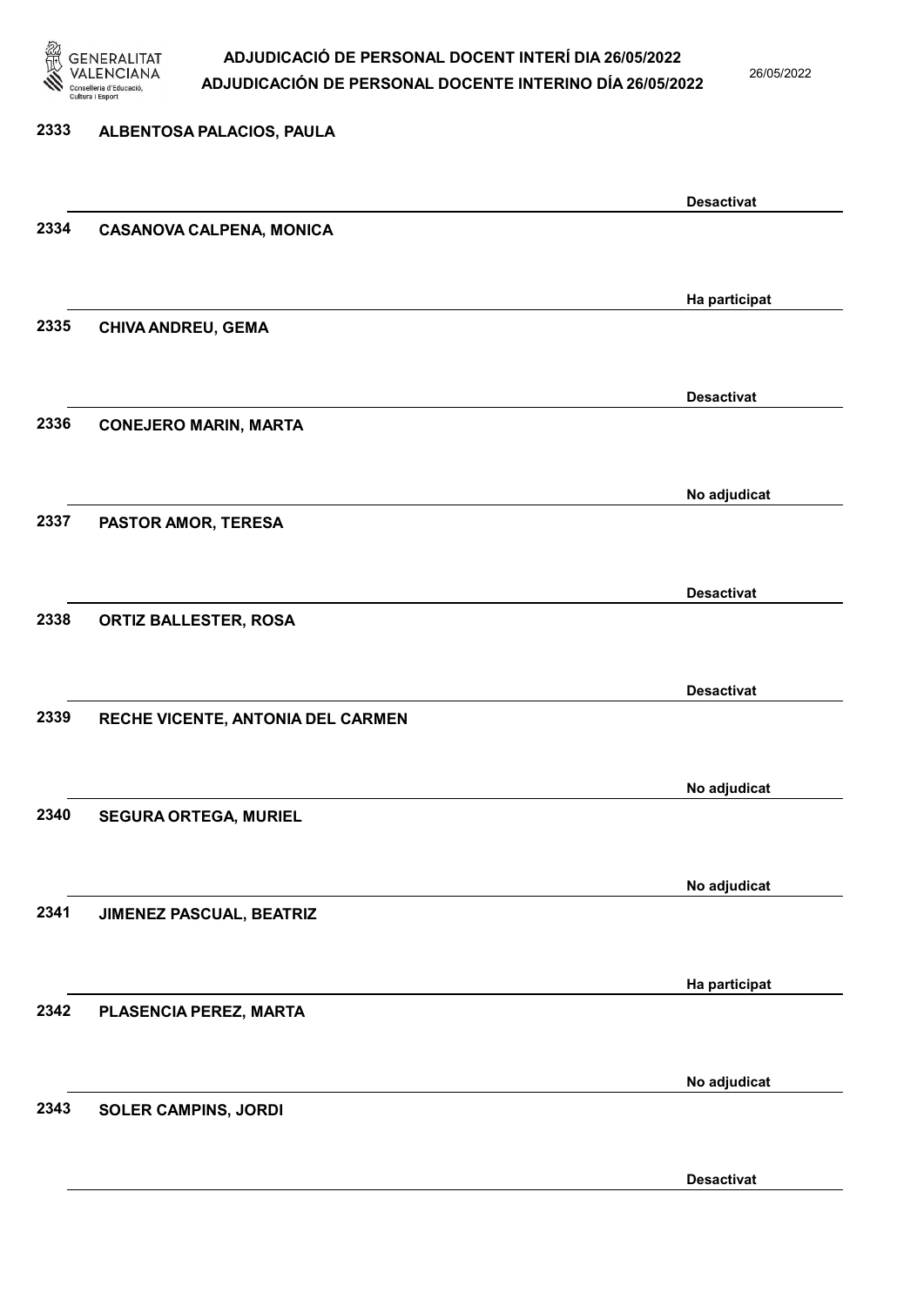

26/05/2022

### 2344 TORTOSA NAVARRO, MARIA BELEN Desactivat 2345 IBAÑEZ SEGRELLES, SILVIA Desactivat 2346 MARTINEZ LOMEÑAS, SABRINA No adjudicat 2347 CEREZO LEDESMA, CRISTINA Desactivat 2348 VEGARA JOVER, ANDREA No adjudicat 2349 LLUCH TOLOSA, MONTSERRAT Ha participat 2350 PADILLA BOSQUE, PRISCILA No adjudicat 2351 TEN AYET, ELENA No adjudicat 2352 RAMOS PERALTA, LAURA No adjudicat 2353 ROSALEN ALCOCER, ASUNCION DEL PILAR Desactivat 2354 VERCHER MARIA, ESTER No adjudicat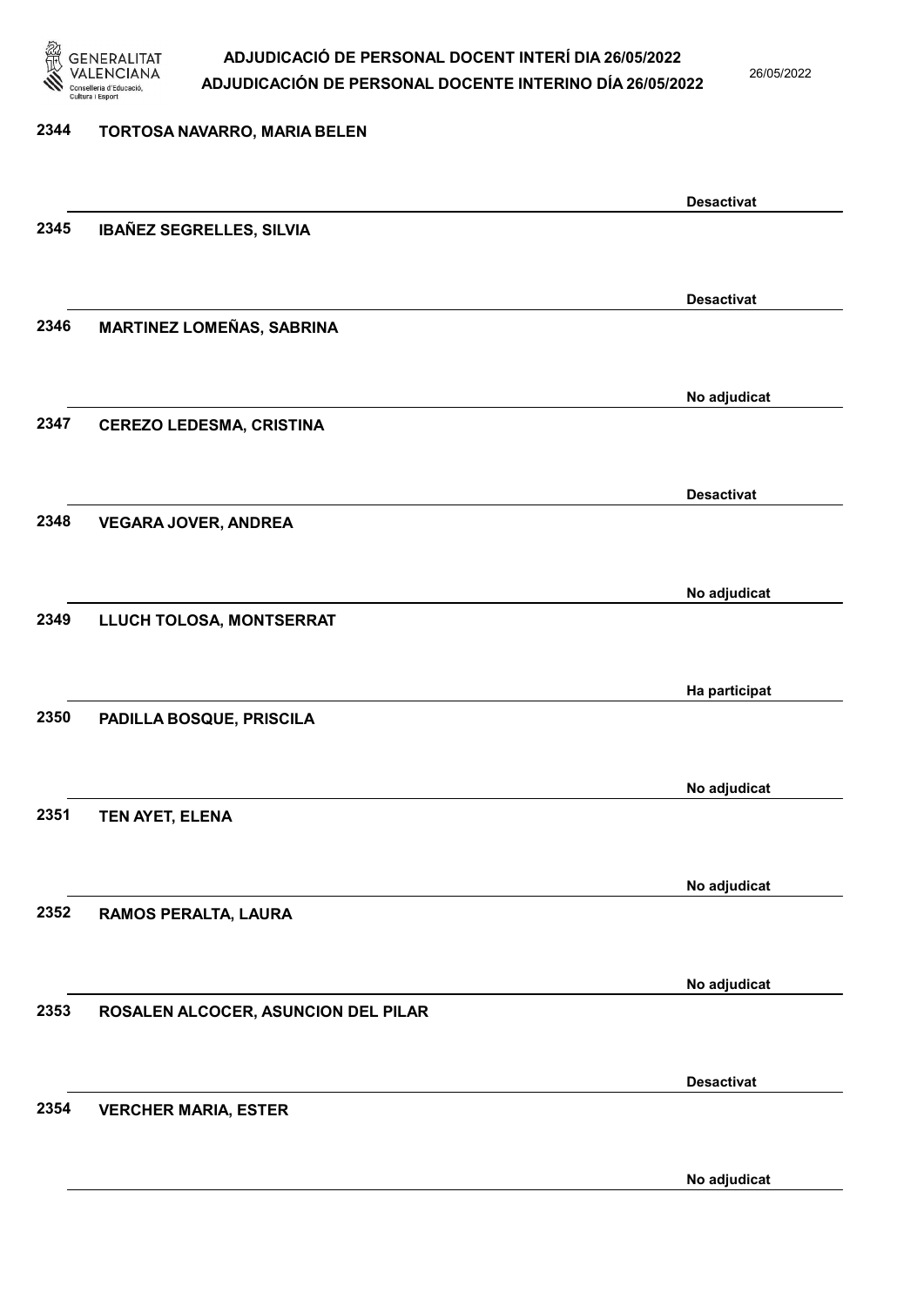

26/05/2022

# 2355 PARRIZAS PALOMERO, SILVIA Desactivat 2356 MATEU MIRALLES, MARTA Desactivat 2357 FERRUS PELLICER, ESTER No adjudicat 2358 INSA PLA, ANA REYES No adjudicat 2359 MICO PINA, ANA BELEN No adjudicat 2360 VAYA CASAS, ALBA Desactivat 2361 PERALES CALATAYUD, SONIA Desactivat 2362 SENDROS MARTINEZ, MARIA Desactivat 2363 LANZA ALBENTOSA, WENDY No adjudicat 2364 LOPEZ IRUELA, MARIA JESUS No adjudicat 2365 IRAÑETA IBAÑEZ, MARIA NIEVES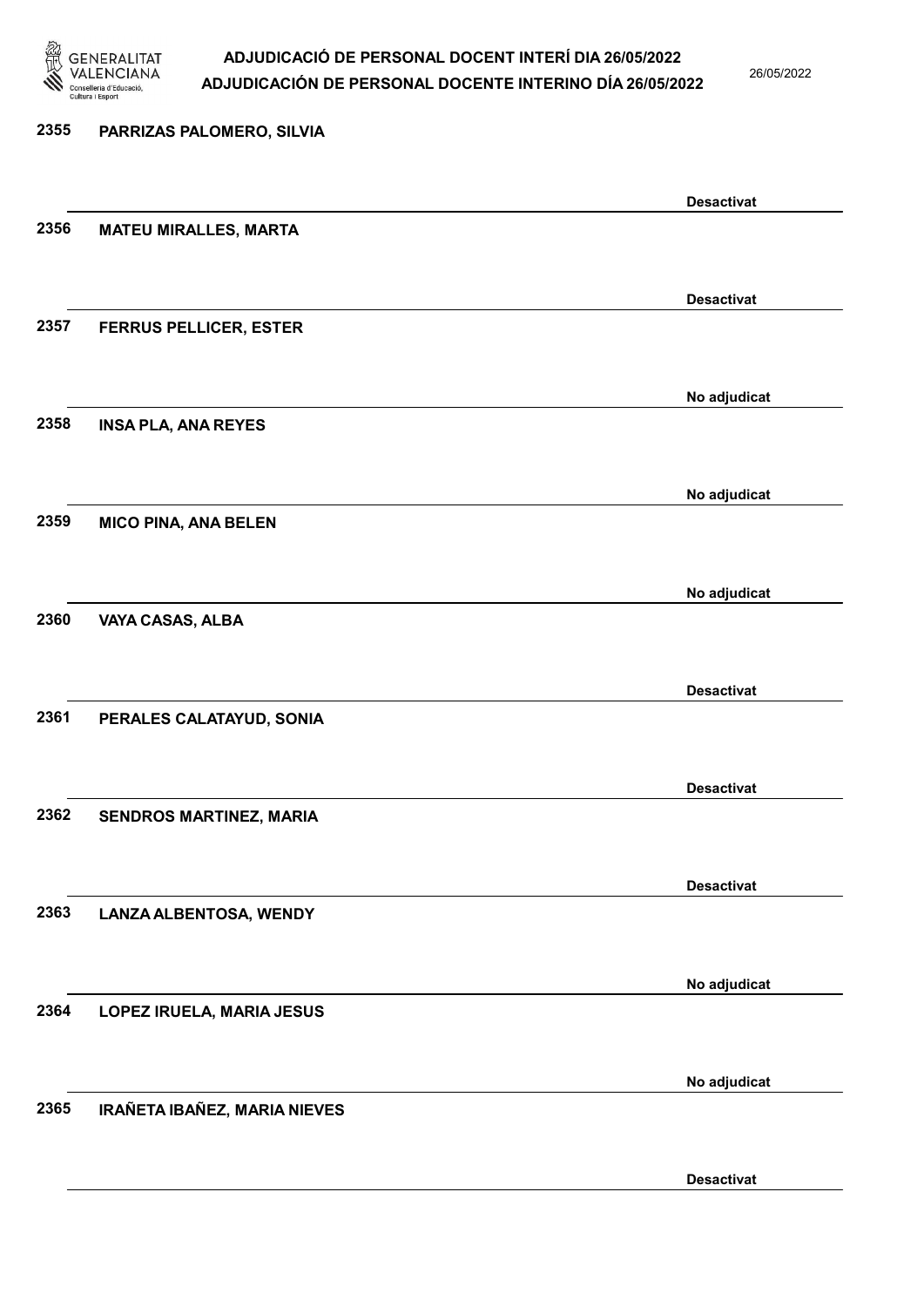

26/05/2022

Desactivat

# 2366 IBAÑEZ CEBRIAN, ANDREU EULOGI Desactivat 2367 SANCHIS MARTÍNEZ, NOEMÍ Desactivat 2368 JORQUES ZAFRILLA, BELEN Desactivat 2369 NOGUES GONZALEZ, ALBA No adjudicat 2370 VELERT CARRION, ISABEL No adjudicat 2371 LANDETE SANCHEZ, GEMMA No adjudicat 2372 AGUSTI GIL, INMACULADA CONCEPCION No adjudicat 2373 GUERRERO CARAYOL, EVA MARIA No adjudicat 2374 COMPANY MEDINA, LUCIA Desactivat 2375 YNAT LOPEZ, NOELIA EMPAR Desactivat 2376 GARCIA FABREGAT, TATIANA VALERIA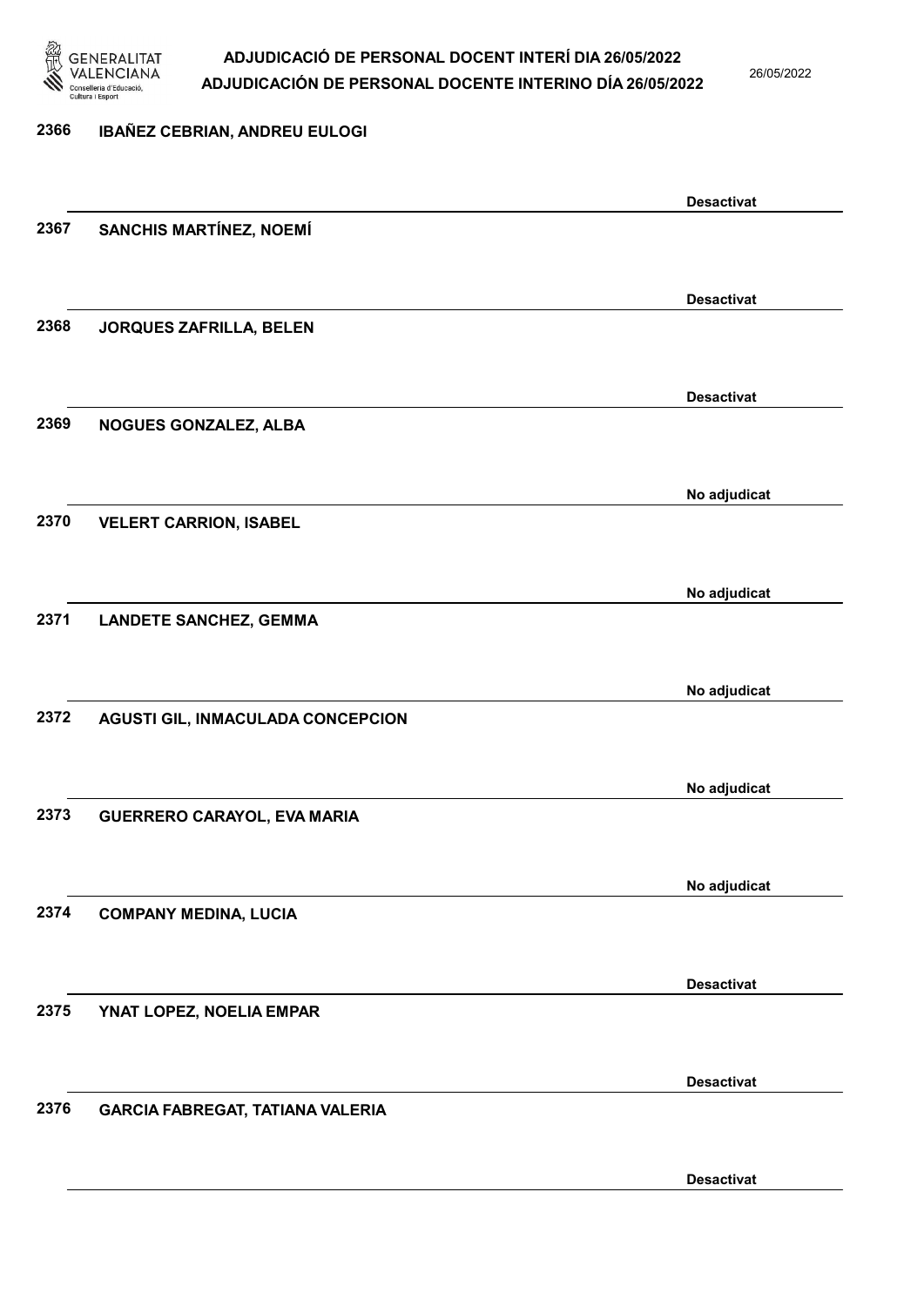

26/05/2022

Desactivat

### 2377 BOLOS VALERO, EDNA

Desactivat 2378 CALVO MOSCARDO, ISABEL Desactivat 2379 PERICACHO MIRALLES, ROSA MARIA Desactivat 2380 RUEDA MARFIL, CRISTINA No adjudicat 2381 GARCIA GOMEZ, BEATRIZ Desactivat 2382 ORTIZ SILVESTRE, OMAR Desactivat 2383 GONZALEZ GILABERT, VIRGINIA Desactivat 2384 ALIQUES GARCIA, JAVIER Desactivat 2385 GUADILLA IÑIGUEZ, EVA MARIA No adjudicat 2386 NOGUERA BERTO, DESAMPARADOS No adjudicat 2387 VILA BELLOT, MARIA JOSE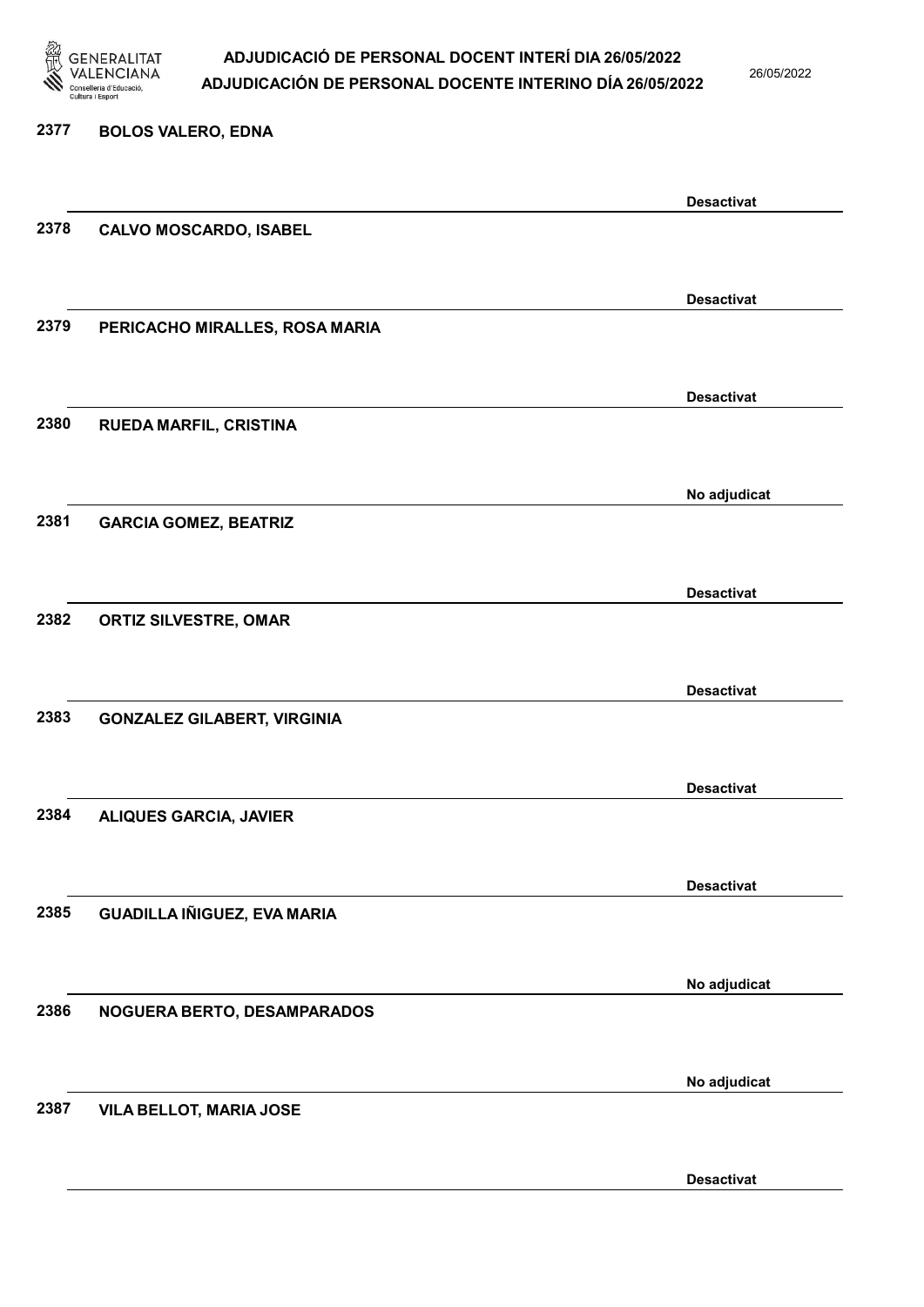

26/05/2022

### 2388 CONTRERAS CANTO, SARA Ha participat 2389 PEREZ PICO, NAIARA No adjudicat 2390 PASCUAL ORENGA, MIREIA Ha participat 2391 NAVARRO CASTILLO, MIRIAM Desactivat 2392 LINERO DIAZ, SARAY No adjudicat 2393 FOLCH TORLA, ELSA DOLORES No adjudicat 2394 GARRIDO MUNDINA, PAULA Desactivat 2395 COMA SEGALES, JORDI **El proportante de la proportante de la proportante de la proportante de la proporta** 23 SUBSTITUCIÓ INDETERMINADA ALAQUÀS (46016117) CEIP MAESTRO SANCHIS ALMIÑANO 123 / EDUCACIÓ FÍSICA Adjudicat Voluntaria 510812 Horas 2396 CASTILLO SAN GERONIMO, JORGE Desactivat 2397 GRANERO ABENZA, SARA No adjudicat 2398 ROMERO ORTIZ, TANIA Desactivat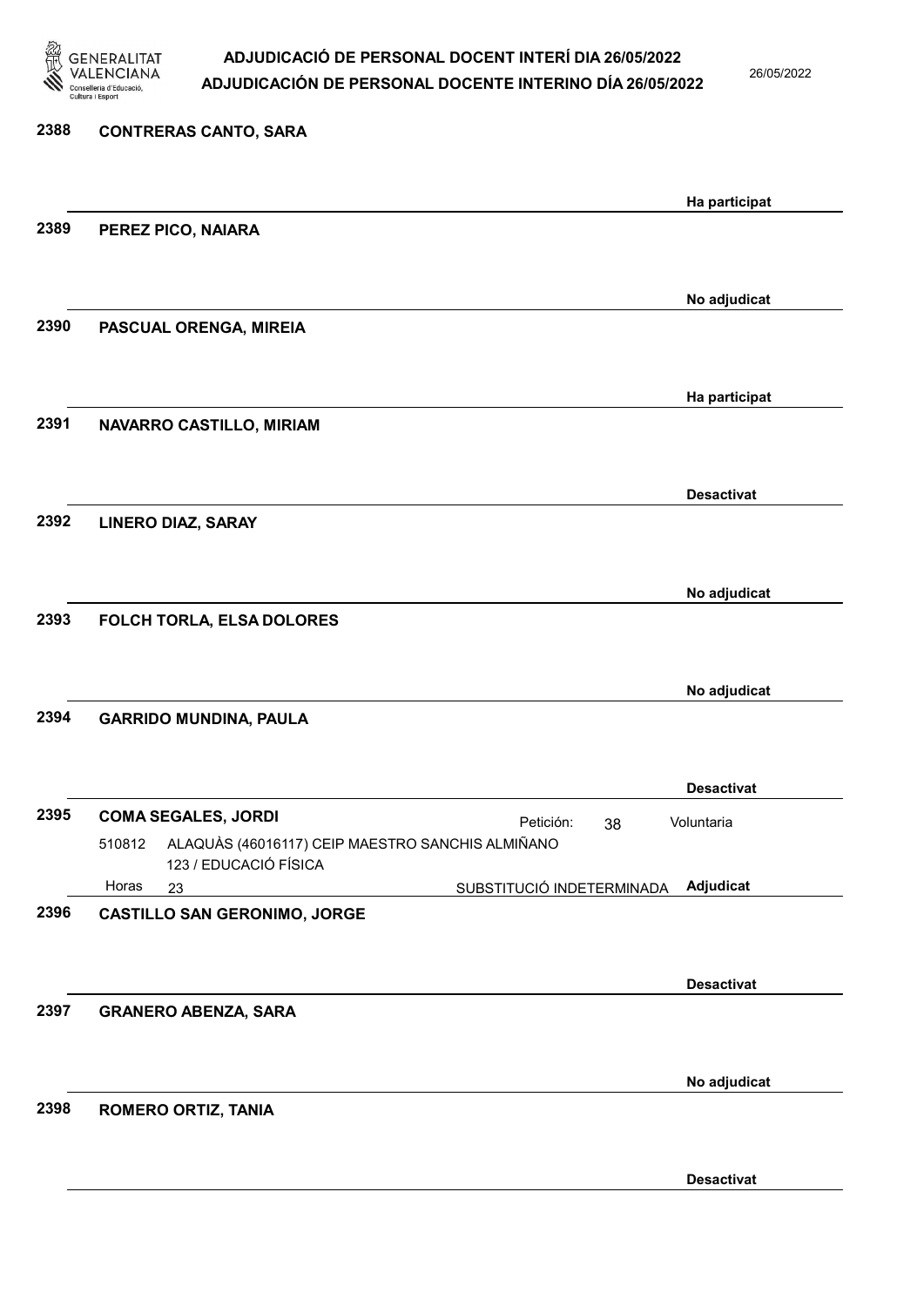

26/05/2022

2399 CHUMILLAS CANOS, MARIA No adjudicat 2400 SANTAMARIA AGULLO, MARIA No adjudicat 2401 CECA CABOTA, IRENE Desactivat 2402 SILVA CARRO, NOEMI Desactivat 2403 PICO OLIVERT, MARC Desactivat 2404 MURCIA PEREZ, MARINA No adjudicat 2405 ESPI BOLUDA, IRENE Desactivat 2406 GIL SOLA, MARTA No adjudicat 2407 GUERRERO DE LA TORRE, ANA MARIA No adjudicat 2408 MEJIAS RODRÍGUEZ, MARINA Desactivat 2409 RICO FRANCH, JOSE VICTOR Desactivat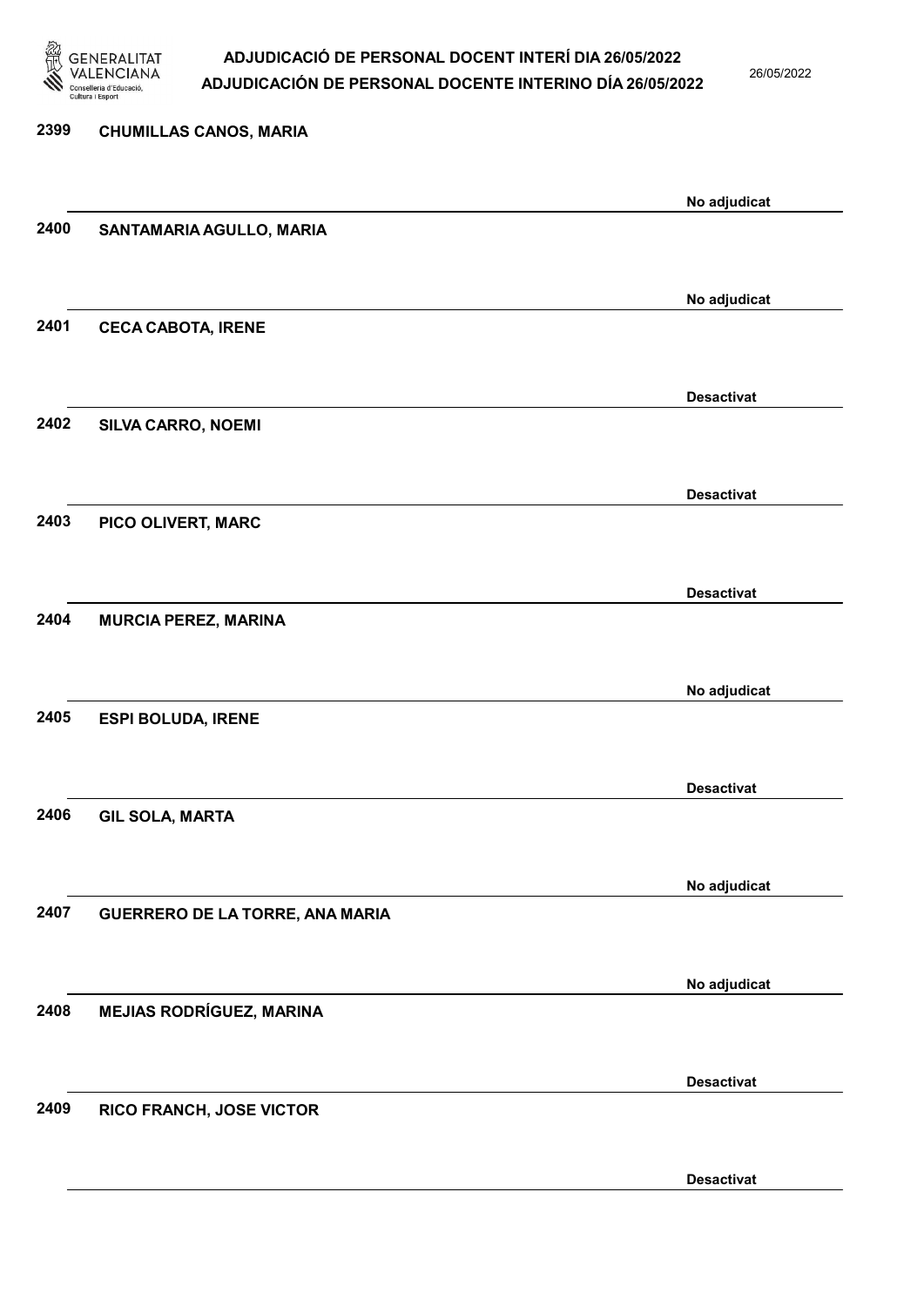

26/05/2022

No adjudicat

| 2410 | <b>GUTIERREZ RAMOS, VANESA</b>   |                   |
|------|----------------------------------|-------------------|
|      |                                  |                   |
|      |                                  | <b>Desactivat</b> |
| 2411 | <b>GRAO OROZCO, MARIA LUISA</b>  |                   |
|      |                                  |                   |
|      |                                  | No adjudicat      |
| 2412 | MANZANO VIDAL, ALOMA DEL LLEDO   |                   |
|      |                                  |                   |
|      |                                  | No adjudicat      |
| 2413 | <b>GUINOT NAVAS, CRISTINA</b>    |                   |
|      |                                  |                   |
|      |                                  | No adjudicat      |
| 2414 | <b>CARDONA COSTA, ROSA MARIA</b> |                   |
|      |                                  |                   |
|      |                                  | <b>Desactivat</b> |
| 2415 | <b>NOGUES CATALAN, ANAIS</b>     |                   |
|      |                                  |                   |
|      |                                  | <b>Desactivat</b> |
| 2416 | TRAVER SERRAT, DIANA             |                   |
|      |                                  |                   |
|      |                                  | No adjudicat      |
| 2417 | <b>GARCIA FERRE, LAURA</b>       |                   |
|      |                                  |                   |
|      |                                  | <b>Desactivat</b> |
| 2418 | <b>HERNANDEZ PEIRO, SHEILA</b>   |                   |
|      |                                  |                   |
|      |                                  | <b>Desactivat</b> |
| 2419 | MENESES MARTINEZ, PURIFICACIÓN   |                   |
|      |                                  |                   |
|      |                                  | No adjudicat      |
| 2420 | <b>OLTRA VICENS, MONICA</b>      |                   |
|      |                                  |                   |
|      |                                  |                   |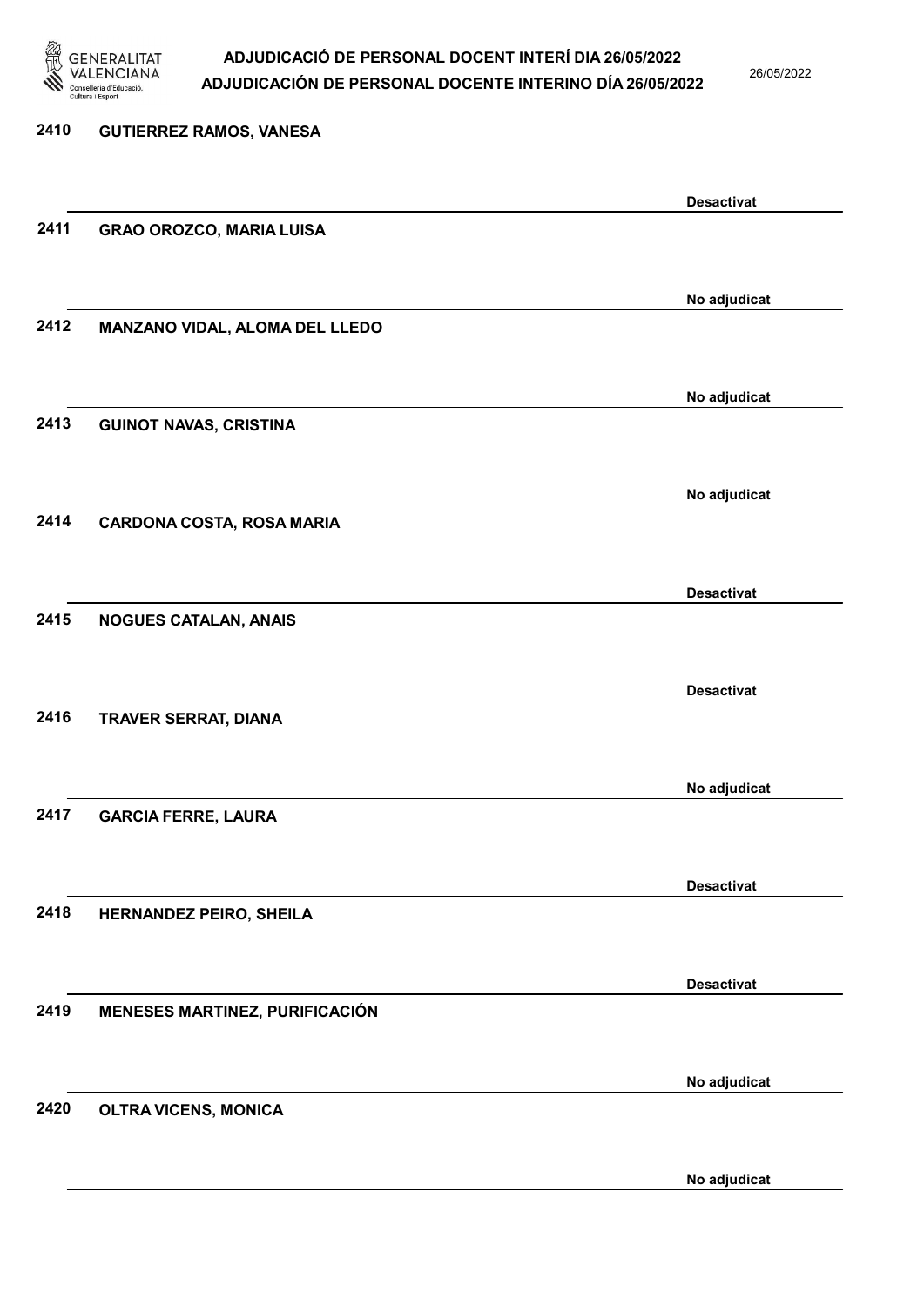

26/05/2022

#### 2421 ORTIZ FONT, MARTA

|      |                              | <b>Desactivat</b> |
|------|------------------------------|-------------------|
| 2422 | SANCHEZ CASAS, DAVID         |                   |
|      |                              |                   |
|      |                              | <b>Desactivat</b> |
| 2423 | PEIRO SERRALTA, ALICIA       |                   |
|      |                              |                   |
|      |                              |                   |
|      |                              | <b>Desactivat</b> |
| 2424 | SANZ ALONSO, NURIA           |                   |
|      |                              |                   |
|      |                              | <b>Desactivat</b> |
| 2425 | RIPOLL RODRIGUEZ, REBECA     |                   |
|      |                              |                   |
|      |                              | No adjudicat      |
| 2426 | <b>CALVO MORENO, SONIA</b>   |                   |
|      |                              |                   |
|      |                              |                   |
|      |                              | <b>Desactivat</b> |
| 2427 | <b>CRUZ SERNA, NURIA</b>     |                   |
|      |                              |                   |
|      |                              | <b>Desactivat</b> |
| 2428 | <b>GANDIA MARCO, LEILA</b>   |                   |
|      |                              |                   |
|      |                              | No adjudicat      |
| 2429 | OLTRA SANCHIS, MILAGROSA     |                   |
|      |                              |                   |
|      |                              |                   |
|      |                              | No adjudicat      |
| 2430 | ANDUJAR RODRIGUEZ, TANIA     |                   |
|      |                              |                   |
|      |                              | <b>Desactivat</b> |
| 2431 | <b>ASENCIO BAEZA, SUSANA</b> |                   |
|      |                              |                   |
|      |                              | <b>Desactivat</b> |
|      |                              |                   |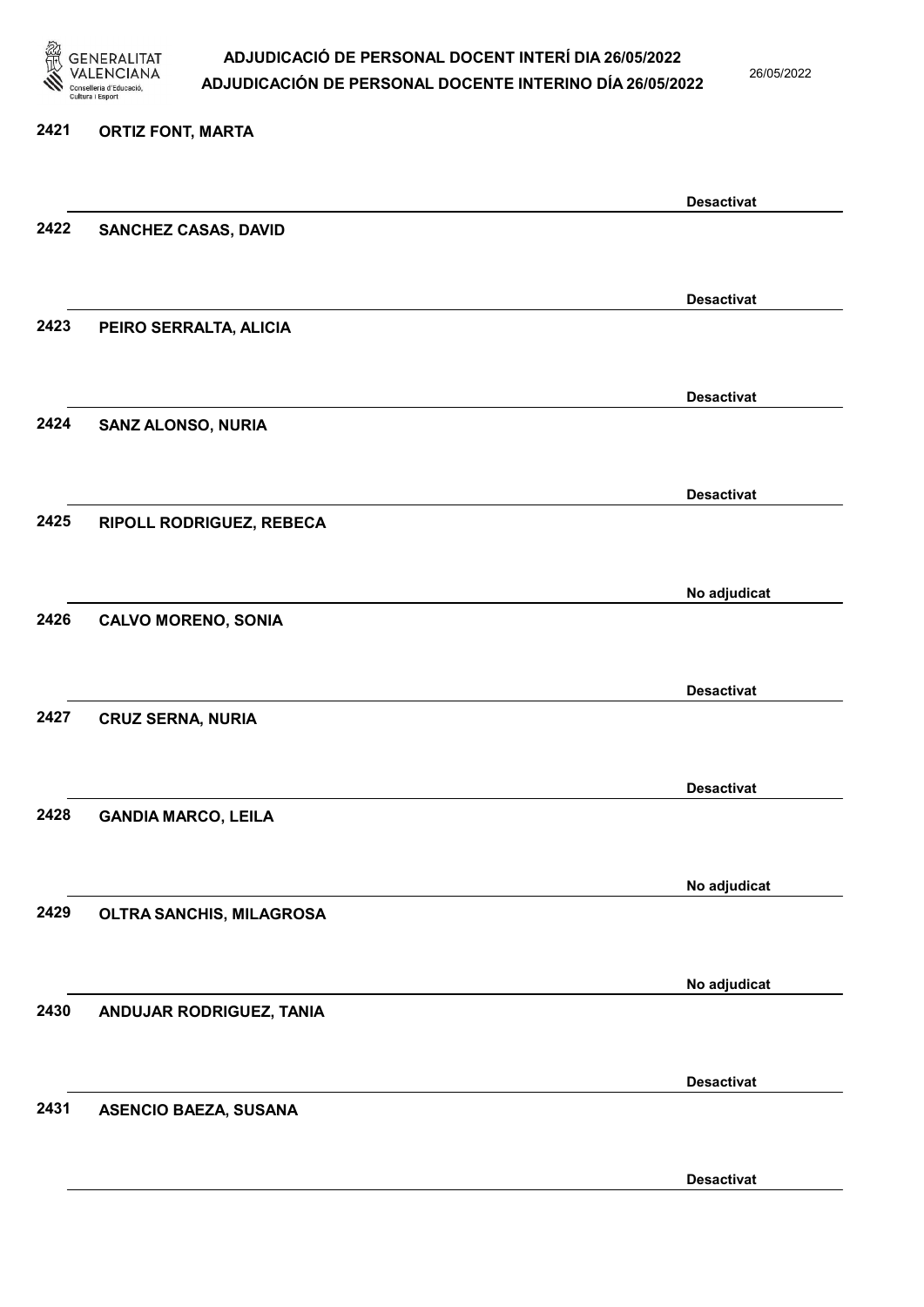

26/05/2022

# 2432 GALAN BARTUAL, GERMAN Desactivat 2433 CALERO LLORET, LAURA No adjudicat 2434 CHARCOS CHAZARRA, LAURA Desactivat 2435 ORENGA DE LA LAMA, MARIA Desactivat 2436 MARQUES ORGILES, ESTEFANIA No adjudicat 2437 TUDELA GOMAR, ESTHER Desactivat 2438 MOLINA LEIVA, PAULA Desactivat 2439 ALBERT PRATS, PAULA No adjudicat 2440 ZAMORA SANCHEZ, ANA MARIA Ha participat 2441 LORENTE PEREZ, SANDRA No adjudicat 2442 SANCHEZ DIAZ, MARIA CARMEN

No adjudicat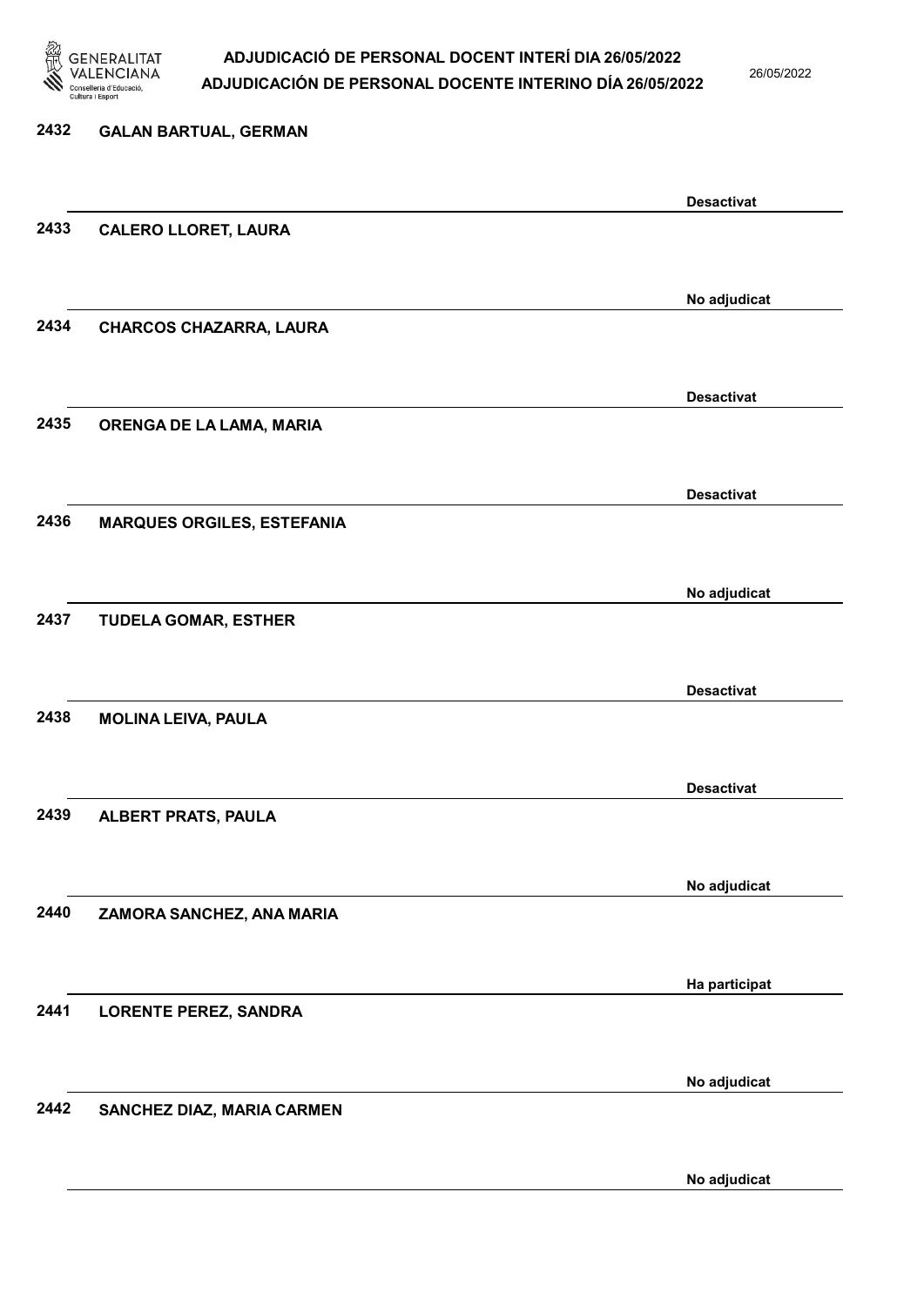

26/05/2022

#### 2443 VERDÚ GARCÍA, NEUS

|      |                                 | <b>Desactivat</b> |
|------|---------------------------------|-------------------|
| 2444 | <b>FORNES ERN, NEREA</b>        |                   |
|      |                                 |                   |
|      |                                 | <b>Desactivat</b> |
| 2445 |                                 |                   |
|      | ABELLAN OCHOA, NATALIA          |                   |
|      |                                 |                   |
|      |                                 | No adjudicat      |
| 2446 | <b>SANCHO FERRER, ANA</b>       |                   |
|      |                                 |                   |
|      |                                 |                   |
| 2447 |                                 | No adjudicat      |
|      | <b>ASINS ENGASA, ESTEFANIA</b>  |                   |
|      |                                 |                   |
|      |                                 | Ha participat     |
| 2448 | <b>GARCIA RODRIGUEZ, NOELIA</b> |                   |
|      |                                 |                   |
|      |                                 |                   |
| 2449 |                                 | No adjudicat      |
|      | PELLICER TALENS, ANGELA         |                   |
|      |                                 |                   |
|      |                                 | No adjudicat      |
| 2450 | SANCHO LLINARES, PAULA MARIA    |                   |
|      |                                 |                   |
|      |                                 |                   |
| 2451 |                                 | No adjudicat      |
|      | <b>ORTIZ SAMBLAS, ESTEFANIA</b> |                   |
|      |                                 |                   |
|      |                                 | <b>Desactivat</b> |
| 2452 | RIOS GAVANCHO, CLAUDIA CAROLINA |                   |
|      |                                 |                   |
|      |                                 |                   |
| 2453 |                                 | No adjudicat      |
|      | DEL RIO VELLOSILLO, VANESSA     |                   |
|      |                                 |                   |
|      |                                 | <b>Desactivat</b> |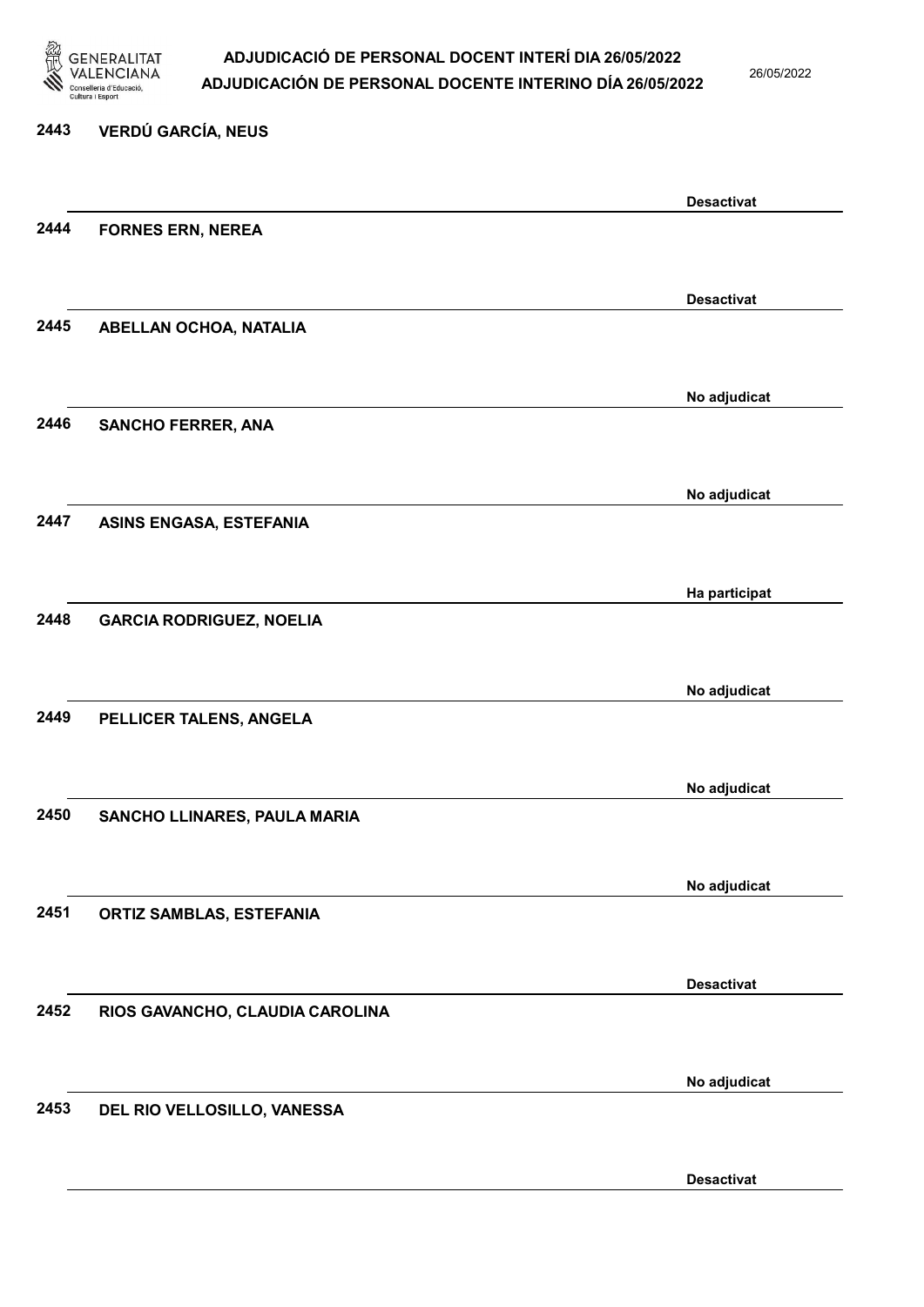

26/05/2022

| 2454 | PELLICER MORERA, MIREYA            |                   |
|------|------------------------------------|-------------------|
|      |                                    |                   |
| 2455 | HIDALGO VAZQUEZ, MARIA DEL MAR     | No adjudicat      |
|      |                                    |                   |
|      |                                    | <b>Desactivat</b> |
| 2456 | <b>MARCOS SANTOS, CRISTINA</b>     |                   |
|      |                                    | No adjudicat      |
| 2457 | SANCHO MEDINA, EVA MARIA           |                   |
|      |                                    | No adjudicat      |
| 2458 | <b>GRANADOS MORALES, ANA MARIA</b> |                   |
|      |                                    |                   |
|      |                                    | <b>Desactivat</b> |
| 2459 | <b>GARCIA OTERO, ROSA ANA</b>      |                   |
|      |                                    |                   |
| 2460 |                                    | Ha participat     |
|      | AMOROS RAMIREZ, SANDRA             |                   |
|      |                                    | No adjudicat      |
| 2461 | <b>SORIANO TOMAS, PAULA</b>        |                   |
|      |                                    |                   |
| 2462 |                                    | No adjudicat      |
|      | DEL MORAL IRLES, CRISTINA          |                   |
|      |                                    | No adjudicat      |
| 2463 | <b>GARCIA FERNANDEZ, CRISTINA</b>  |                   |
|      |                                    |                   |
| 2464 | SEDANO LOZANO, MARTA               | No adjudicat      |
|      |                                    |                   |
|      |                                    |                   |

Desactivat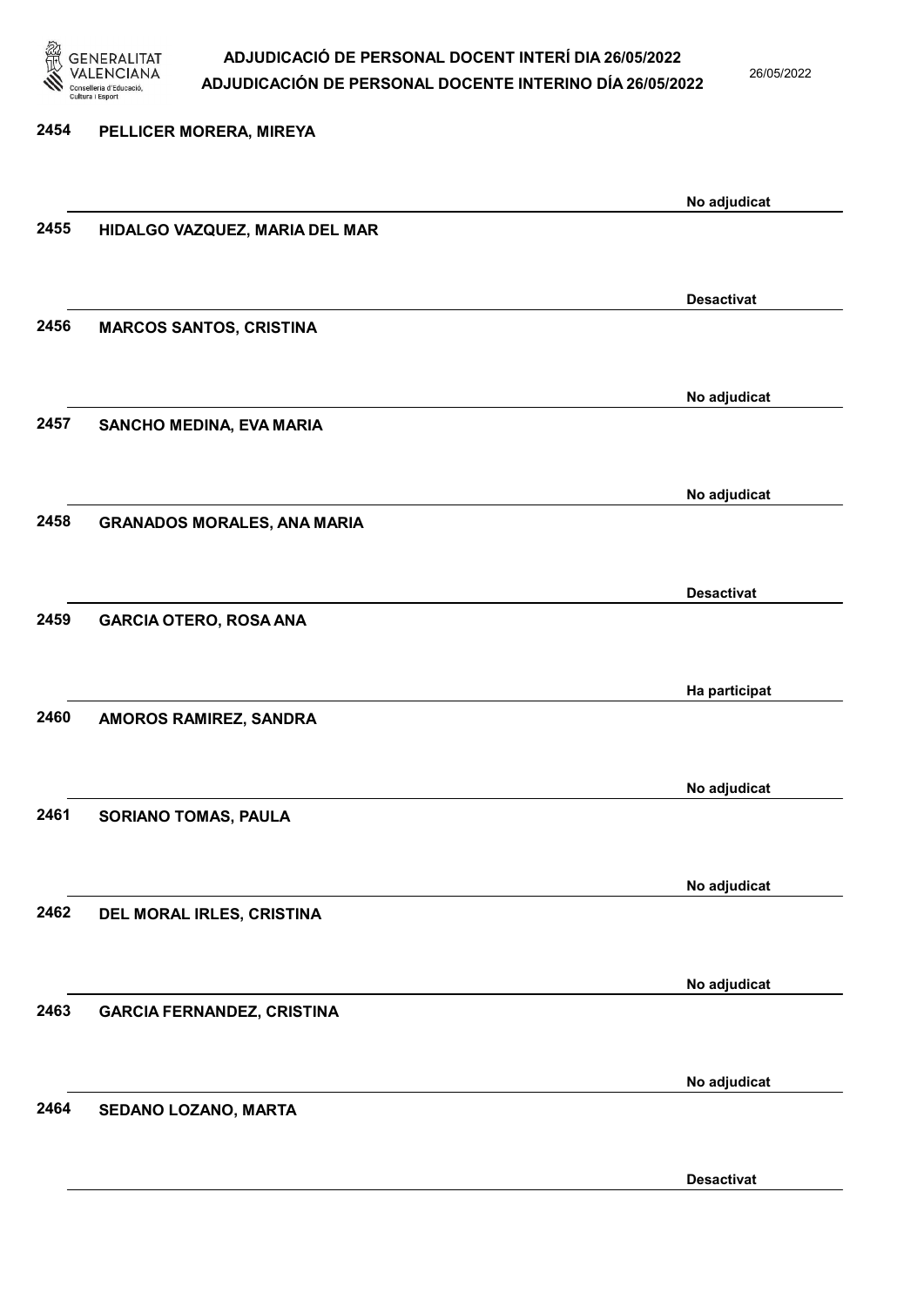2022

|      |                  | ADJUDICACIÓN DE PERSONAL DOCENTE INTERINO DÍA 26/05/2022                   | ADJUDICACIÓ DE PERSONAL DOCENT INTERÍ DIA 26/05/2022 |           |                           |                   | 26/05/20 |
|------|------------------|----------------------------------------------------------------------------|------------------------------------------------------|-----------|---------------------------|-------------------|----------|
| 2465 | Cultura i Esport | <b>GOMAR LLARIO, ADRIAN</b>                                                |                                                      |           |                           |                   |          |
|      | 508003           | QUATRETONDA (46003317) CEIP RAFAEL ALTAMIRA<br>128 / EDUCACIÓ PRIMÀRIA.    |                                                      | Petición: | 1                         | Voluntaria        |          |
|      | Horas            | 23                                                                         |                                                      |           | SUBSTITUCIÓ INDETERMINADA | Adjudicat         |          |
| 2466 |                  | <b>FERRER ALBERO, NEUS</b>                                                 |                                                      |           |                           |                   |          |
| 2467 |                  | <b>BALLESTER MARCO, EVELIA</b>                                             |                                                      |           |                           | <b>Desactivat</b> |          |
|      |                  |                                                                            |                                                      |           |                           | Ha participat     |          |
| 2468 |                  | PASTOR HEREDIA, JOSE ANDRES                                                |                                                      |           |                           |                   |          |
|      |                  |                                                                            |                                                      |           |                           | <b>Desactivat</b> |          |
| 2469 |                  | RANDO HERNANDEZ, LAIA                                                      |                                                      |           |                           | <b>Desactivat</b> |          |
| 2470 |                  | <b>SANCHIS GINER, LAURA</b>                                                |                                                      |           |                           | No adjudicat      |          |
| 2471 |                  | <b>ANDREU MIRALLES, ANA</b>                                                |                                                      |           |                           |                   |          |
| 2472 |                  | AROCA AJENJO, ANA                                                          |                                                      |           |                           | Ha participat     |          |
|      |                  |                                                                            |                                                      |           |                           | Ha participat     |          |
| 2473 |                  | <b>SARRIO SANZ, LAURA</b>                                                  |                                                      | Petición: | 8                         | Voluntaria        |          |
|      | 891964           | TORRELLANO (03012281) CEIP LA PAZ<br>120 / EDUCACIÓ INFANTIL               |                                                      |           |                           |                   |          |
|      | Horas            | 23                                                                         | ING.                                                 |           | SUBSTITUCIÓ INDETERMINADA | Adjudicat         |          |
| 2474 | 512286           | APARICIO VILLANUEVA, MARIA DEL CARMEN<br>ASPE (03011999) CEIP LA SERRANICA |                                                      | Petición: | 46                        | Voluntaria        |          |
|      |                  | 120 / EDUCACIÓ INFANTIL                                                    |                                                      |           |                           |                   |          |
|      | Horas            | 23                                                                         | ING.                                                 |           | SUBSTITUCIÓ INDETERMINADA | Adjudicat         |          |

2475 JIMENEZ IBARRA, JESSICA

No adjudicat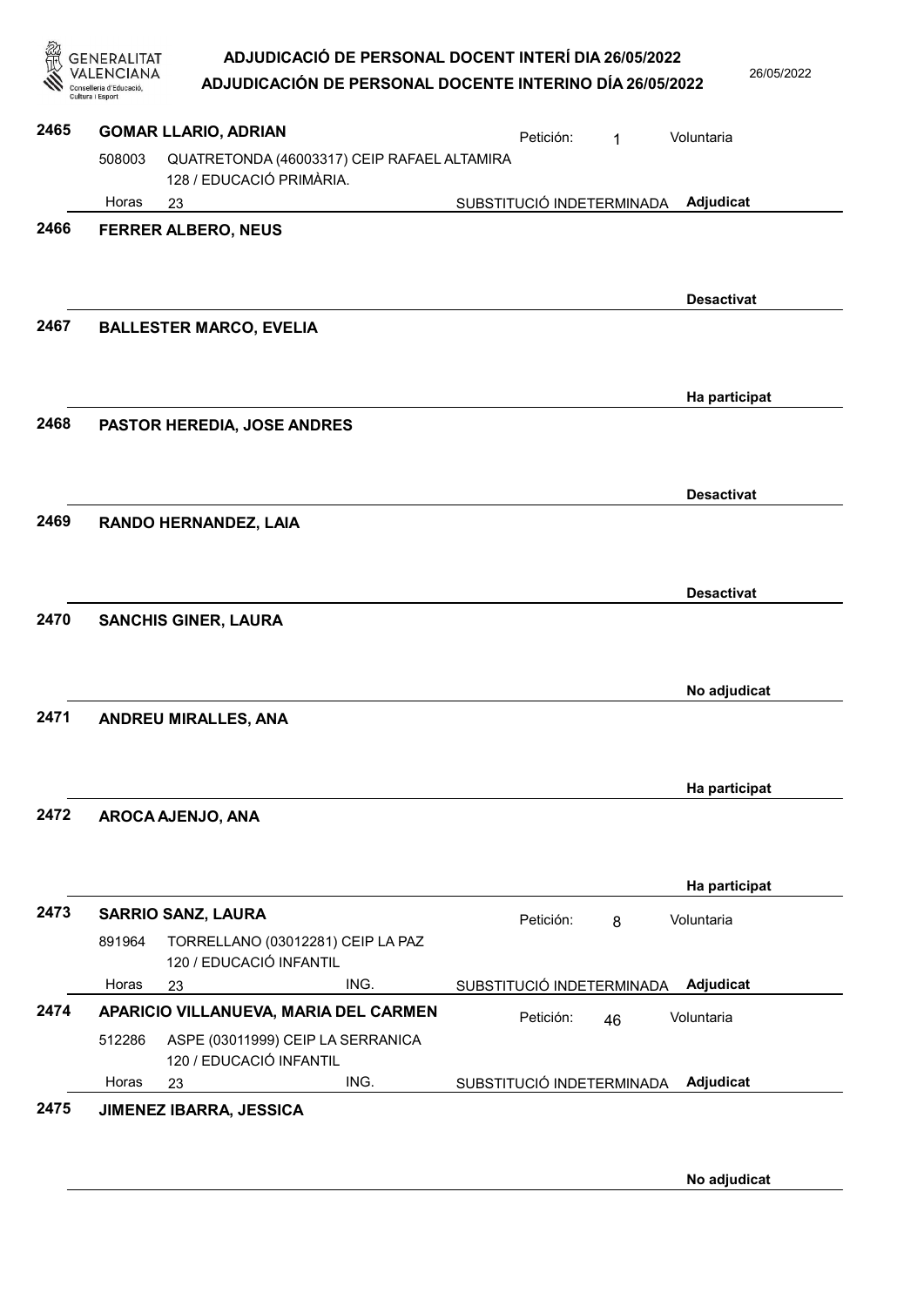

26/05/2022

#### 2476 PELLICER BAREA, GRACIA

|      |                                           | <b>Desactivat</b> |
|------|-------------------------------------------|-------------------|
| 2477 | <b>MARIN RAMOS, MARIA DE LAS MERCEDES</b> |                   |
|      |                                           |                   |
|      |                                           |                   |
|      |                                           | <b>Desactivat</b> |
| 2478 | PERALES VILA, YOLANDA                     |                   |
|      |                                           |                   |
|      |                                           |                   |
|      |                                           | No adjudicat      |
| 2479 | <b>BARRANTES COLOMA, JARA</b>             |                   |
|      |                                           |                   |
|      |                                           |                   |
|      |                                           | No adjudicat      |
| 2480 | <b>NAPOLEON FERRANDIS, ISABEL</b>         |                   |
|      |                                           |                   |
|      |                                           |                   |
|      |                                           | No adjudicat      |
| 2481 | <b>SAUS VILA, CRISTINA</b>                |                   |
|      |                                           |                   |
|      |                                           |                   |
|      |                                           | <b>Desactivat</b> |
| 2482 | SELFA CERVERO, OSCAR                      |                   |
|      |                                           |                   |
|      |                                           |                   |
|      |                                           | <b>Desactivat</b> |
| 2483 | <b>SALVADOR DE PRADOS, BELEN</b>          |                   |
|      |                                           |                   |
|      |                                           | No adjudicat      |
|      |                                           |                   |
| 2484 | AMOROS LUCAS, LOURDES                     |                   |
|      |                                           |                   |
|      |                                           | No adjudicat      |
| 2485 |                                           |                   |
|      | <b>CORTES ORTIZ, CRISTINA MARIA</b>       |                   |
|      |                                           |                   |
|      |                                           | <b>Desactivat</b> |
| 2486 |                                           |                   |
|      | PANCORBO GARCIA, RAQUEL                   |                   |
|      |                                           |                   |
|      |                                           | Ha participat     |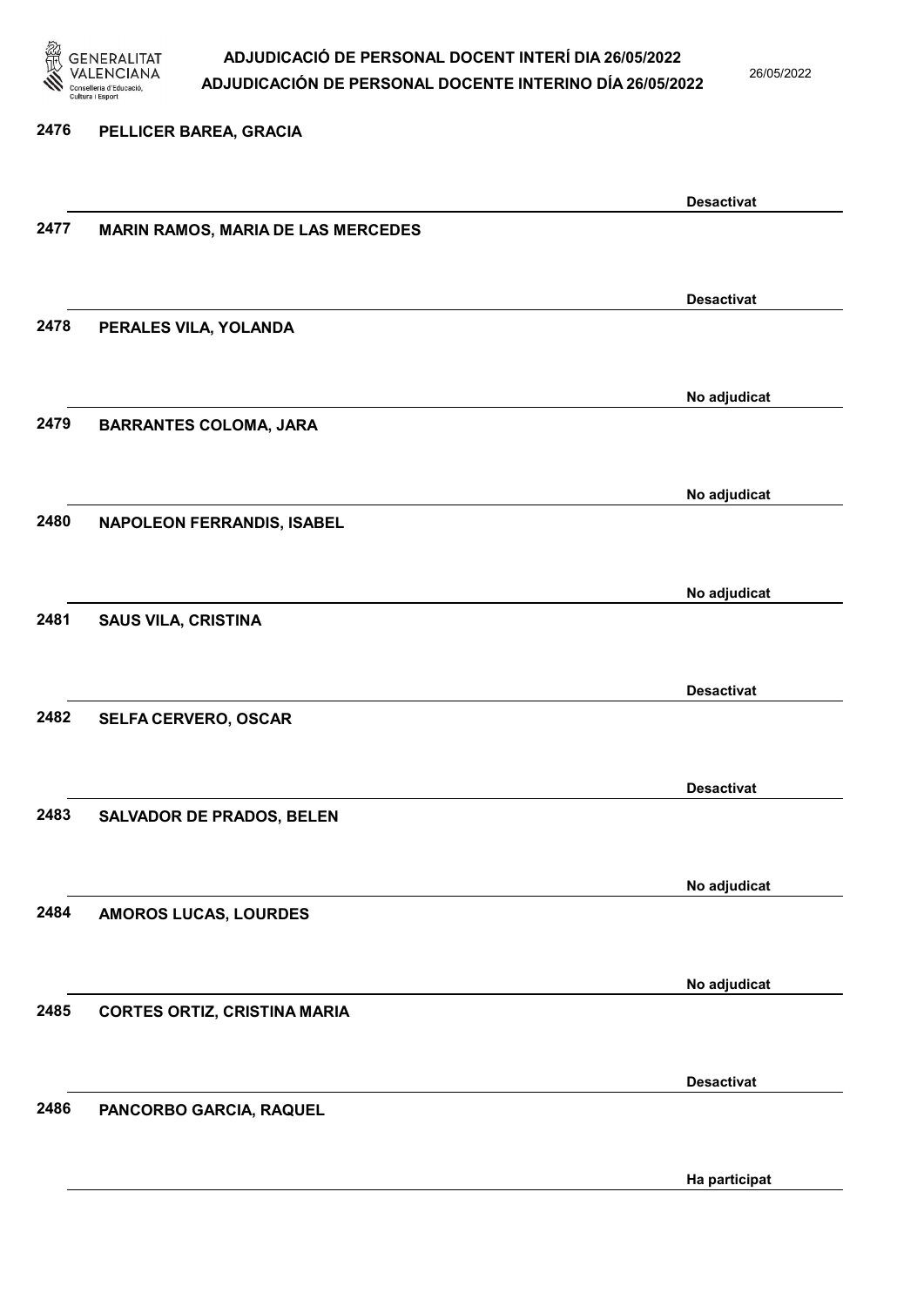

26/05/2022

Desactivat

## 2487 SCHVARTZMAN, VERONICA PAOLA Desactivat 2488 SERRANO CUQUERELLA, SUSANA No adjudicat 2489 ANDRES SANCHEZ, CRISTINA Desactivat 2490 PARRON LOZANO, ALBA No adjudicat 2491 BARJOLA TORRES, ESTER No adjudicat 2492 SANJERONIMO ESPI, PATRICIA No adjudicat 2493 GAVILA BLAZQUEZ, JOSEFA Desactivat 2494 SORIANO TORTOSA, SARA Desactivat 2495 ALBA CERVERA, MARIA ESMERALDA Desactivat 2496 MARTINEZ CEREZO, GLORIA No adjudicat 2497 BARRES PAULS, CARMEN MARIA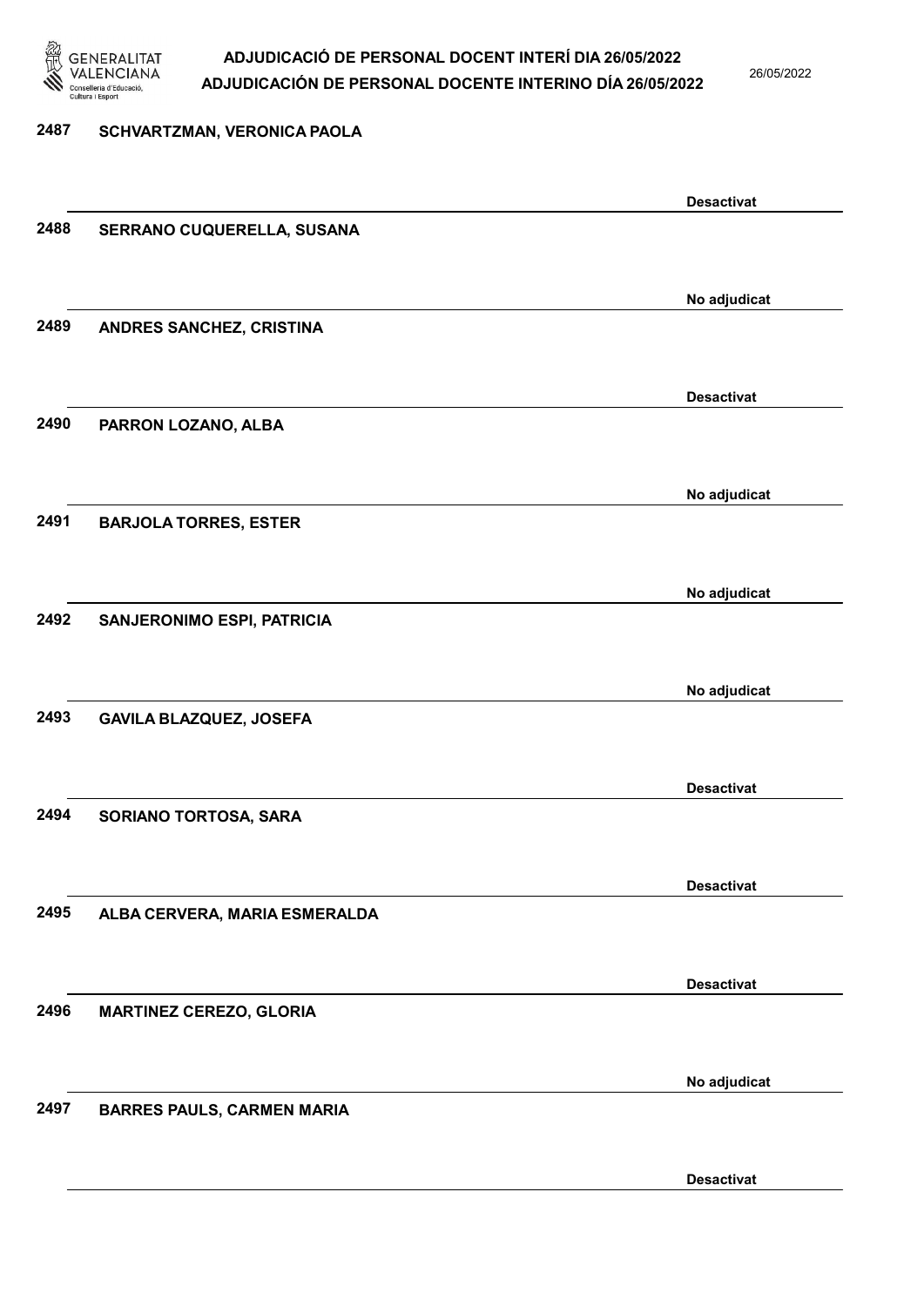

26/05/2022

| 2498 | RODRIGUEZ RATIA, ANABEL                    |                   |
|------|--------------------------------------------|-------------------|
|      |                                            | No adjudicat      |
| 2499 | <b>RODRIGUEZ GIMENEZ, ESTHER</b>           |                   |
|      |                                            | No adjudicat      |
| 2500 | <b>SERRET PEDRA, ANDREU</b>                |                   |
|      |                                            | <b>Desactivat</b> |
| 2501 | SANCHEZ GONZALEZ, MARTA                    |                   |
|      |                                            | No adjudicat      |
| 2502 | <b>BARBERA CERDA, SARAI</b>                |                   |
|      |                                            | No adjudicat      |
| 2503 | <b>GARCIA ANAYA, PAULA</b>                 |                   |
|      |                                            | <b>Desactivat</b> |
| 2504 | <b>GARCIA-GALBIS CRUZ, MARIA DEL PILAR</b> |                   |
|      |                                            | Ha participat     |
| 2505 | ROIG SANJUAN, SILVIA                       |                   |
|      |                                            | <b>Desactivat</b> |
| 2506 | <b>SANCHIS APARICIO, MARIA DOLORES</b>     |                   |
|      |                                            | No adjudicat      |
| 2507 | SANZ FABREGAT, ADRIANA                     |                   |
|      |                                            | No adjudicat      |
| 2508 | SERRANO ALMENDRO, EVA MARIA                |                   |

No adjudicat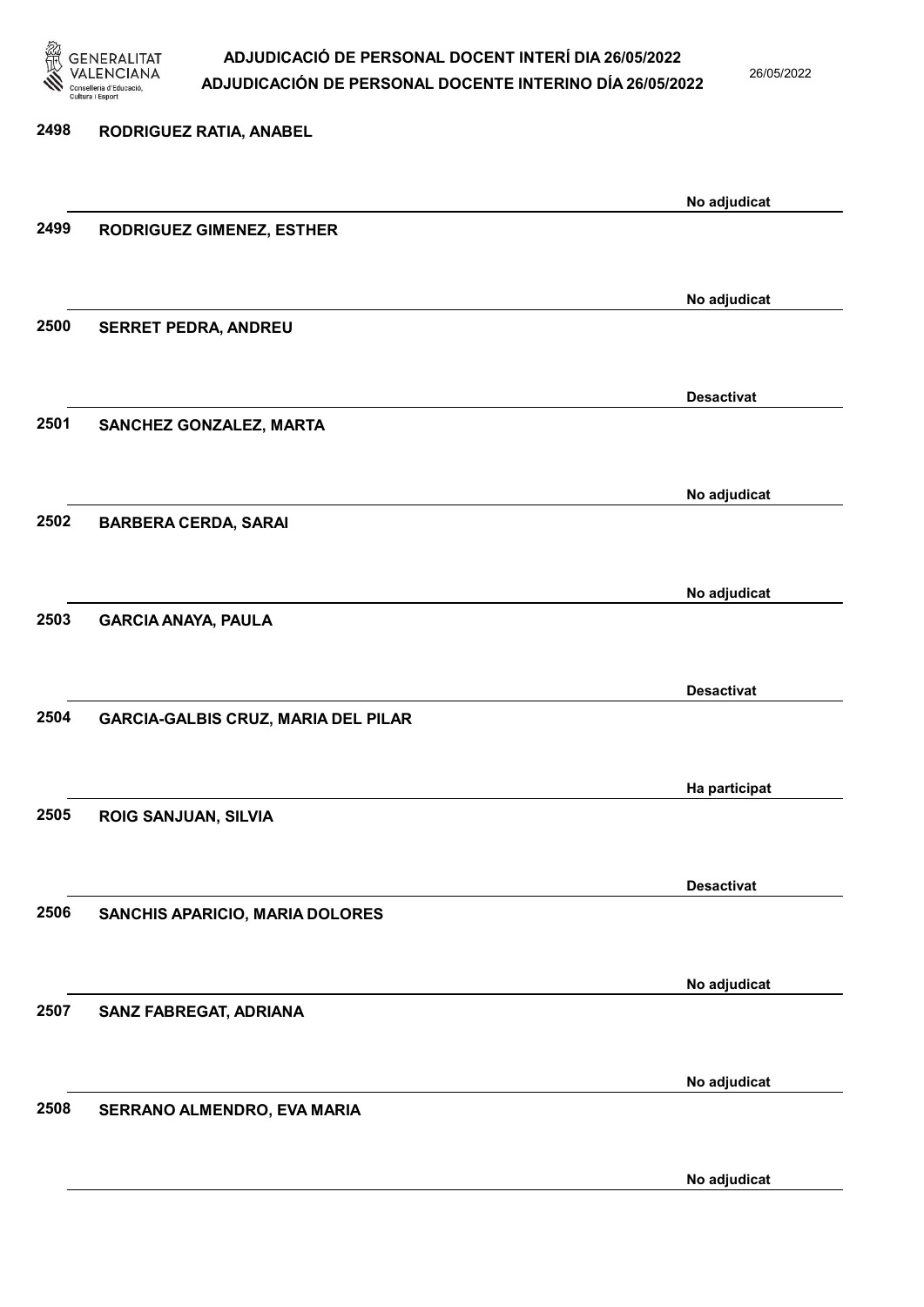

26/05/2022

Ha participat

| 2509 | <b>ASENSI CONEJERO, MARTA</b>    |                   |
|------|----------------------------------|-------------------|
|      |                                  | No adjudicat      |
| 2510 | <b>MOLINA NORTES, RAQUEL</b>     |                   |
|      |                                  | No adjudicat      |
| 2511 | <b>MAÑE SERRA, MIREIA</b>        |                   |
|      |                                  | <b>Desactivat</b> |
| 2512 | <b>BUITRAGO MAESTRE, MARINA</b>  |                   |
|      |                                  | No adjudicat      |
| 2513 | <b>BAEZA BERMUDEZ, LORENA</b>    |                   |
|      |                                  | No adjudicat      |
| 2514 | <b>CHARCOS ALVARO, ESTEFANIA</b> |                   |
|      |                                  | No adjudicat      |
| 2515 | <b>GUINOT FELIS, MARIA</b>       |                   |
|      |                                  | Ha participat     |
| 2516 | ASES ESPI, MARIA ROSA            |                   |
|      |                                  | No adjudicat      |
| 2517 | ANTON ROS, ALEXANDRA             |                   |
|      |                                  | <b>Desactivat</b> |
| 2518 | <b>GASULL GARROTE, ESTER</b>     |                   |
|      |                                  | <b>Desactivat</b> |
| 2519 | <b>CUADRADO ROMERO, TAMARA</b>   |                   |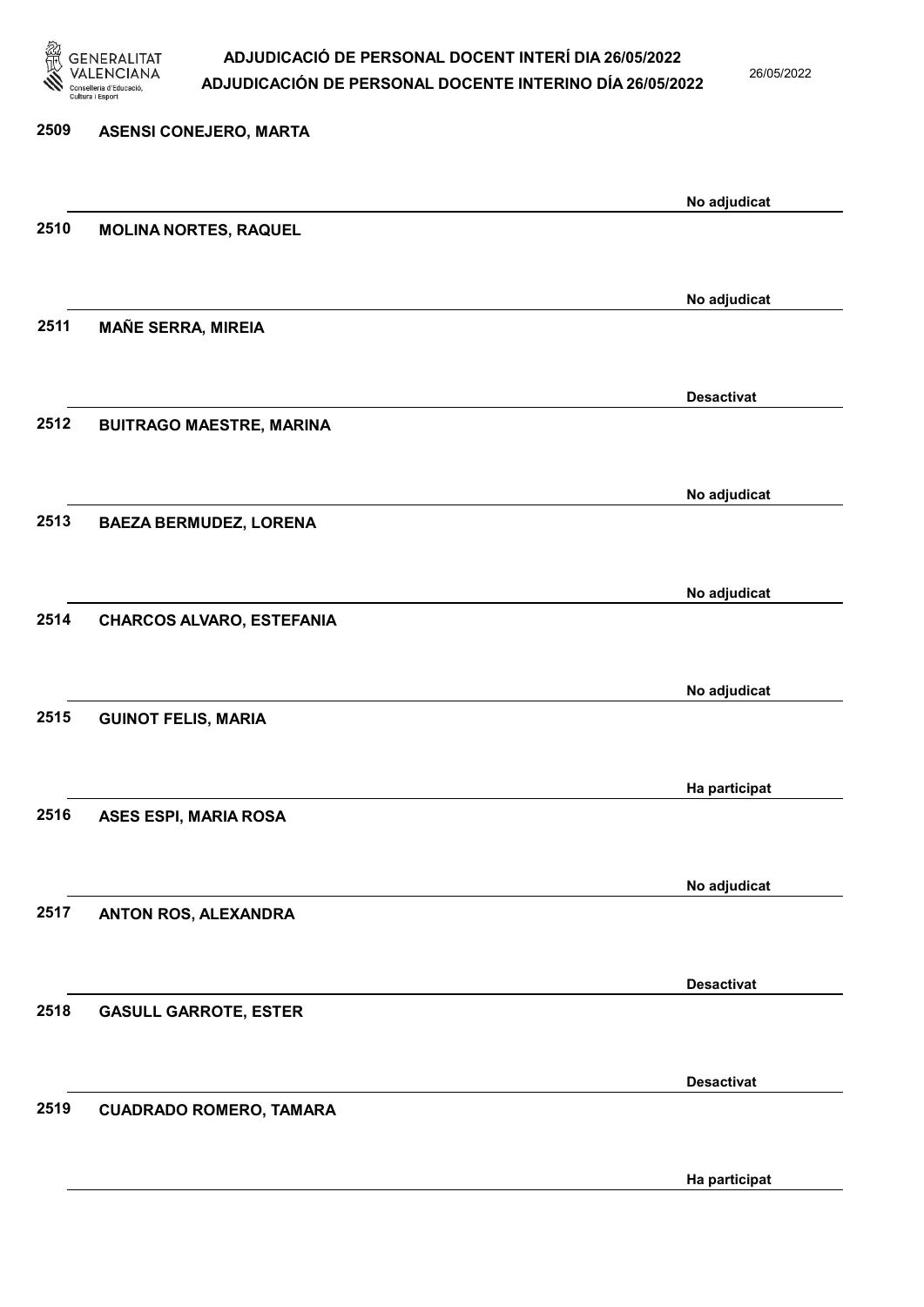

26/05/2022

No adjudicat

# 2520 FRANCO MATOSES, CLARA Desactivat 2521 PIQUER FLOR, MONICA No adjudicat 2522 CABANES MARTINEZ, CARLA No adjudicat 2523 ROMERO CARBALLO, LEIRE Ha participat 2524 VEGA GARCIA, SANDRA Desactivat 2525 CORTIJO ABELA, SUSANA Desactivat 2526 OLMO GUILLEN, TANIA Desactivat 2527 IBAÑEZ IBAÑEZ, MARIA BIENVENIDA Desactivat 2528 ALVAREZ PALLAS, SILVIA No adjudicat 2529 MOSCARDÓ CASTELLÓ, LUCIA Desactivat 2530 PEIRO ZARZO, MARIA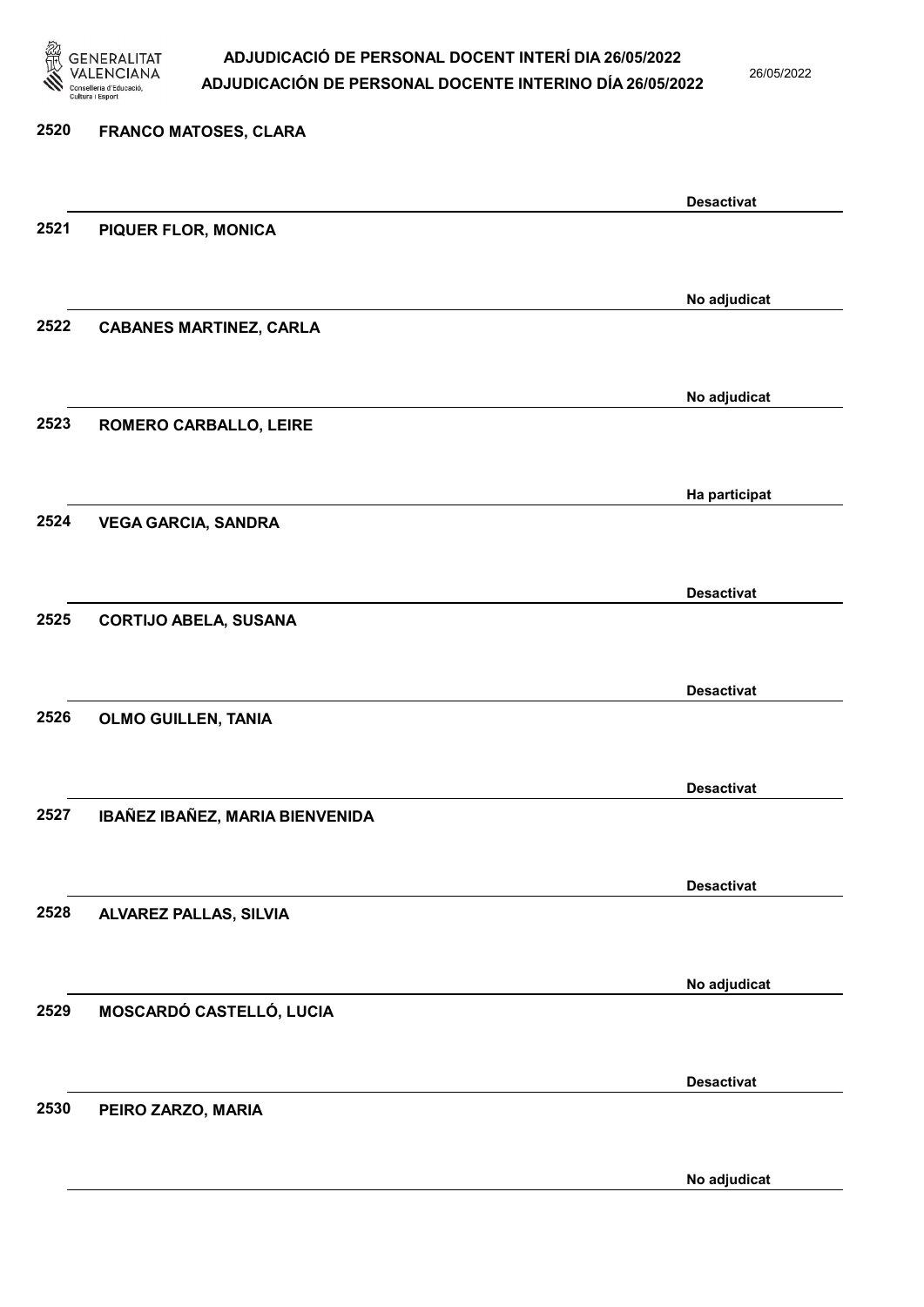

26/05/2022

Ha participat

# 2531 APARICI GONZALEZ, INES No adjudicat 2532 TORMO ALEMANY, GABRIEL Desactivat 2533 SAEZ MANRESA, ROSALIA No adjudicat 2534 PASTOR ALBUJER, SANDRA No adjudicat 2535 BACO ROMERO, VERÓNICA Desactivat 2536 DE LA FUENTE IVORRA, ALBA No adjudicat 2537 ALTET ARANEGA, MARIA No adjudicat 2538 ARMERO CARPIO, ENRIQUE Desactivat 2539 POMARES MAS, MIRIAM No adjudicat 2540 BELDA MARTINEZ, FLORENCIA PAULA Desactivat 2541 LOPEZ VALDES, MARIA AMPARO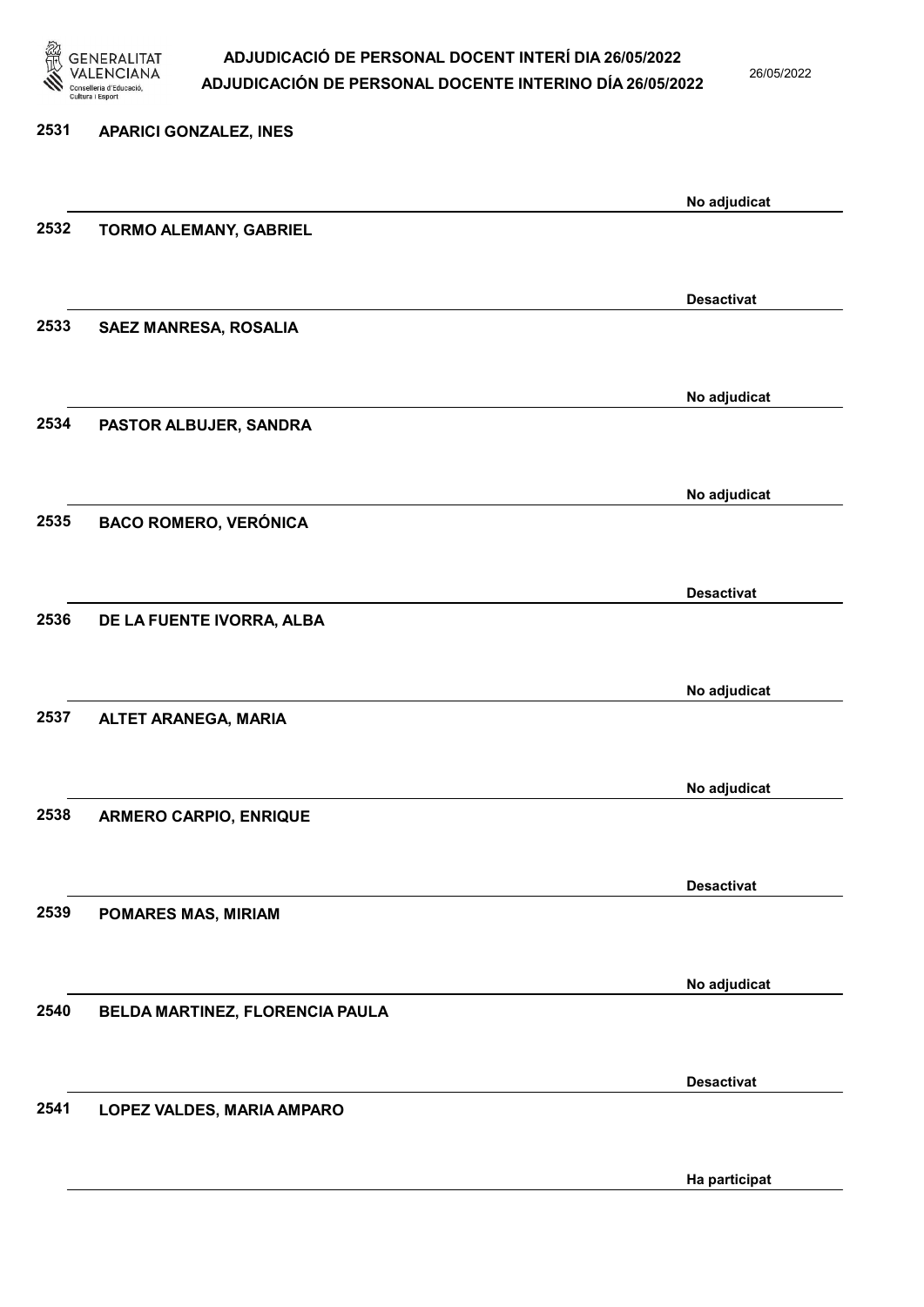

2542 CRESPO SALAIS, EVA

### ADJUDICACIÓ DE PERSONAL DOCENT INTERÍ DIA 26/05/2022 ADJUDICACIÓN DE PERSONAL DOCENTE INTERINO DÍA 26/05/2022

26/05/2022

### Desactivat 2543 GARCIA SERRA, LAURA No adjudicat 2544 GIMENO MOLINER, LUIS Desactivat 2545 SEMPERE FERRANDIZ, MARIA No adjudicat 2546 APARICI ARTAL, MARIA JOSE Desactivat 2547 IBAÑEZ ESTARELLES, PILAR Desactivat 2548 MOLINS MORELLO, MACARENA No adjudicat 2549 SAIZ ADELL, NURIA Desactivat 2550 APARISI CHOVER, MARIA AMPARO No adjudicat 2551 GARCIA NAJAR, RAQUEL No adjudicat 2552 PEREZ AZNAR, MARIA

Ha participat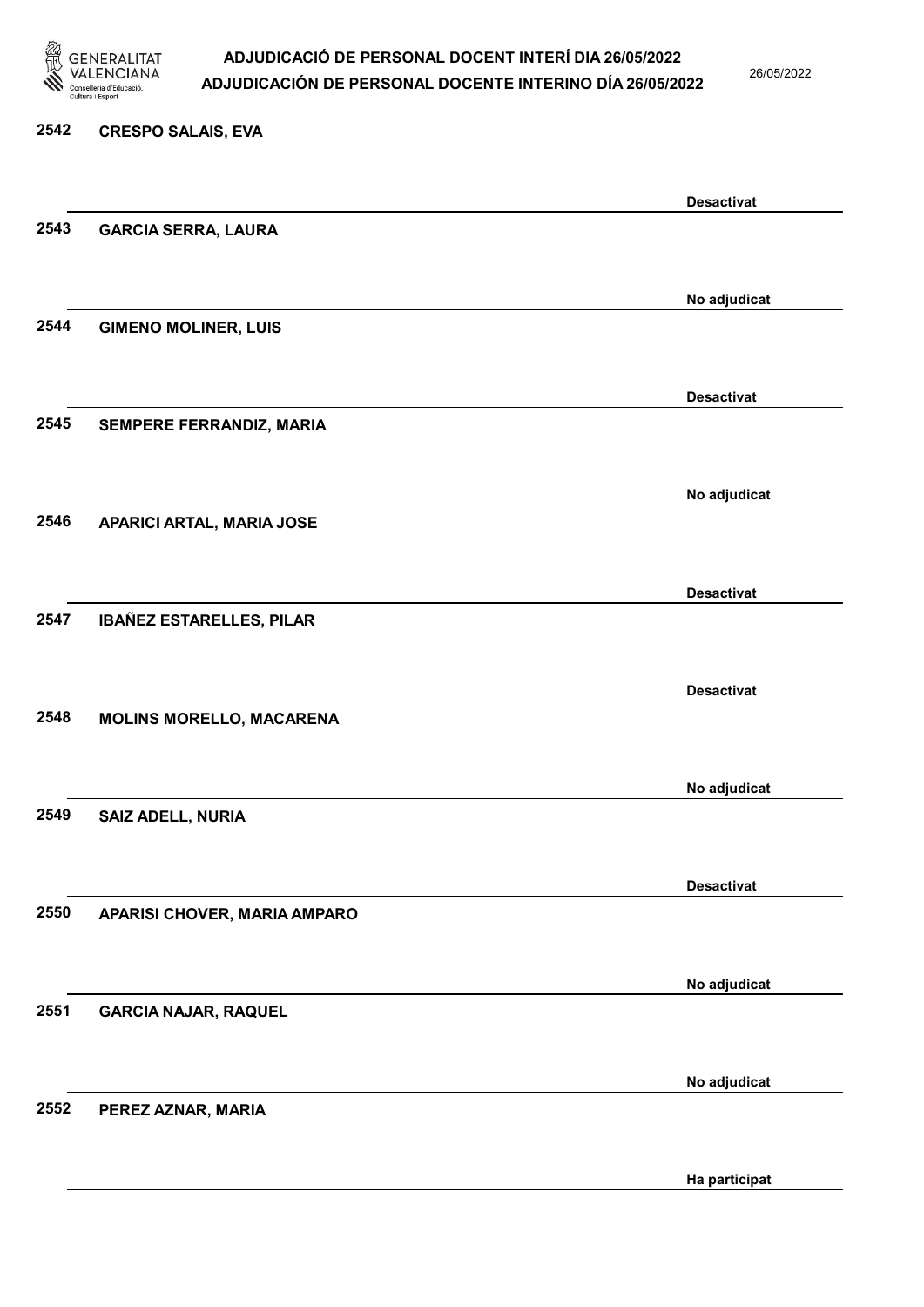

26/05/2022

No adjudicat

## 2553 QUIÑONERO DEL VAS, MARIA No adjudicat 2554 MESEGUER ENGUIDANOS, MERITXELL No adjudicat 2555 ZAPATA SANCHEZ, LAURA No adjudicat 2556 JULBE ARAYO, PAU Desactivat 2557 MIRA GOMEZ, NURIA No adjudicat 2558 MONDEJAR CABRERA, MARIA Desactivat 2559 PEREZ LUIS, AIDA No adjudicat 2560 TARRAZO PERELLO, AINARA CONCEPCION Desactivat 2561 SEMPERE ESCLAPEZ, NOELIA Desactivat 2562 RICO MANRIQUE, PAULA No adjudicat 2563 TOLEDO AMORES, SANDRA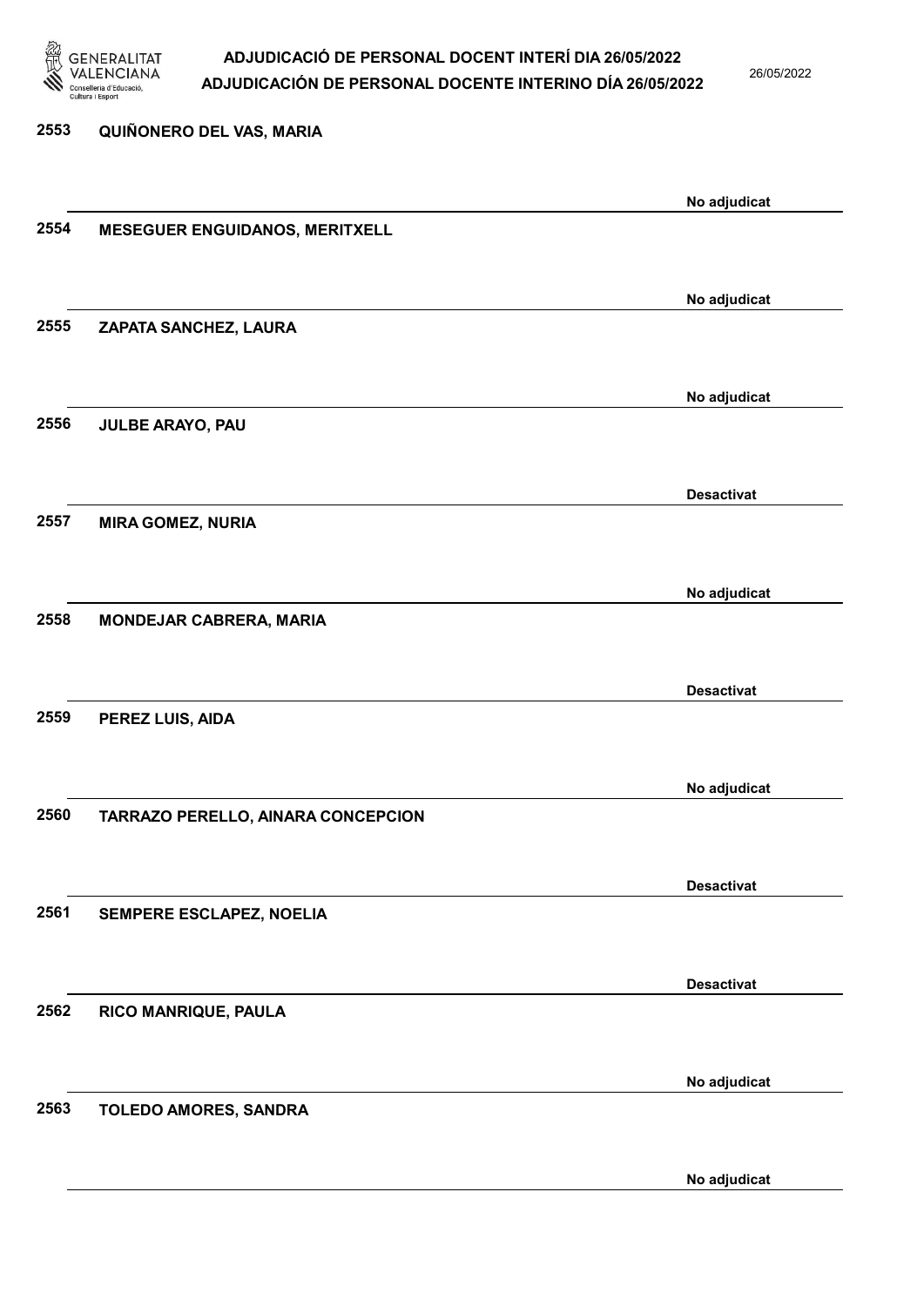

26/05/2022

### 2564 RUIZ MOLTO, MARIA Desactivat 2565 FERRANDO VIDAGANY, RUTH No adjudicat 2566 RAMON LABRADOR, ALICIA PILAR Ha participat 2567 SALAS GINER, ANA Desactivat 2568 SAN ONOFRE EGEA, BEATRIZ Ha participat 2569 SERVER ROMAN, ANDREA Desactivat 2570 RODRIGUEZ ESTELLES, CARLA No adjudicat 2571 SANTAMARIA JAEN, PATRICIA No adjudicat 2572 TIETJE FONOLLOSA, ESTHER Desactivat 2573 PARRA BONDIA, ERIKA MARIA No adjudicat 2574 ARANDA MARGARIT, YOLANDA

No adjudicat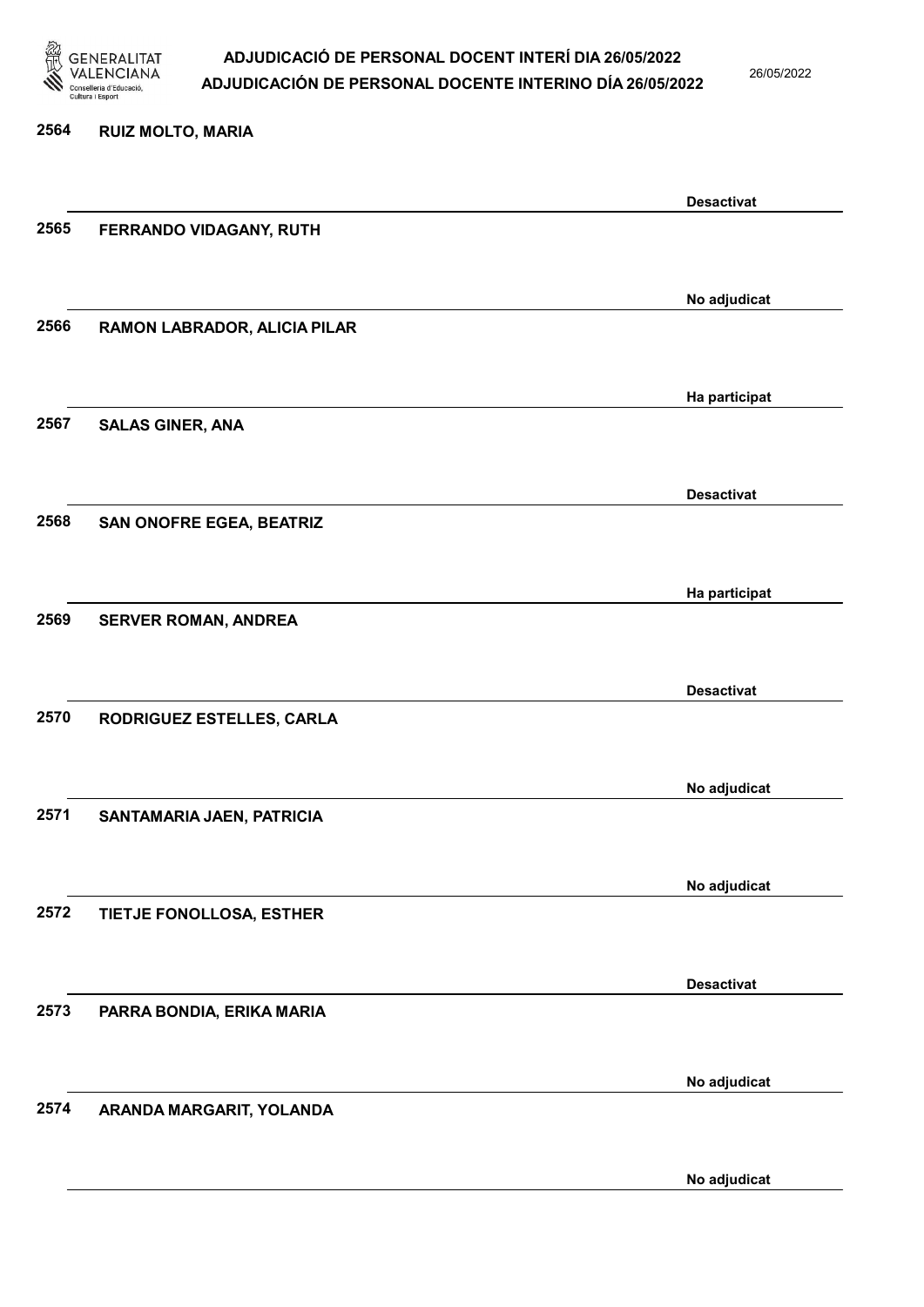

26/05/2022

#### 2575 MARTINEZ CARPIO, LAURA

|      |                                 | No adjudicat  |
|------|---------------------------------|---------------|
| 2576 | BASCUÑANA HERNANDEZ, MARIA JOSE |               |
|      |                                 |               |
|      |                                 | No adjudicat  |
| 2577 | <b>SERRANO GOMAR, VERONICA</b>  |               |
|      |                                 |               |
|      |                                 | No adjudicat  |
| 2578 | LLORET FERRER, MARIA LUISA      |               |
|      |                                 |               |
|      |                                 | No adjudicat  |
| 2579 | ASES GONZALEZ, ALBA             |               |
|      |                                 |               |
|      |                                 | No adjudicat  |
| 2580 | SENDRA BORDES, JOANA            |               |
|      |                                 |               |
|      |                                 | No adjudicat  |
| 2581 | MINGOT ARAGONÉS, ESTEFANÍA      |               |
|      |                                 |               |
| 2582 | <b>RAMON PEREZ, BORJA</b>       | No adjudicat  |
|      |                                 |               |
|      |                                 | No adjudicat  |
| 2583 | ALARCON CARRASCO, ARIANA MARIA  |               |
|      |                                 |               |
|      |                                 | No adjudicat  |
| 2584 | <b>ROIG ROIG, SARA</b>          |               |
|      |                                 |               |
|      |                                 | Ha participat |
| 2585 | <b>GINER BOIX, MARIA</b>        |               |
|      |                                 |               |
|      |                                 | No adjudicat  |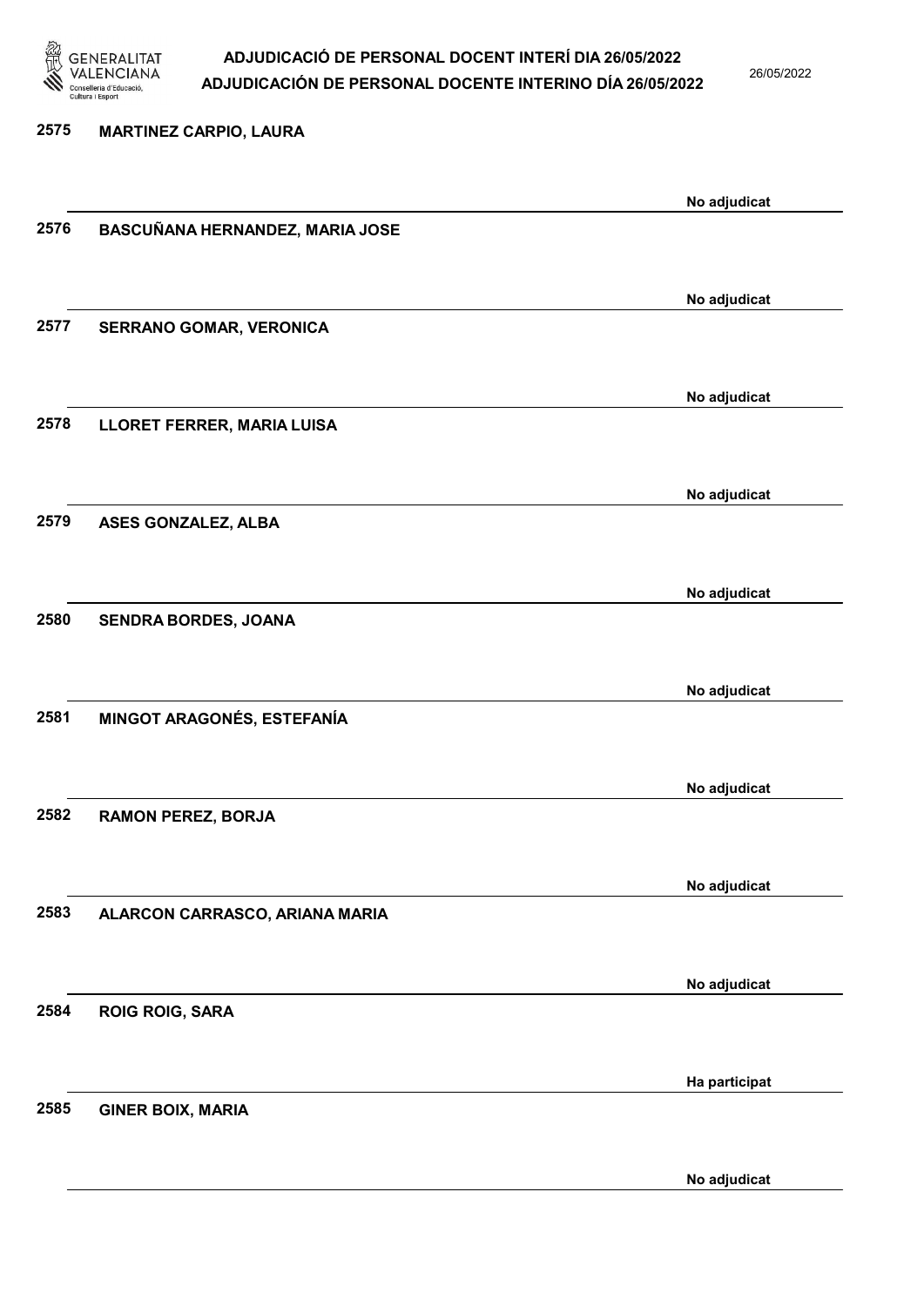

26/05/2022

Desactivat

# 2586 GONZALEZ FENOLLAR, NURIA Desactivat 2587 BAREAS TUDELA, CARLA No adjudicat 2588 ALONSO CALDERON, CRISTINA No adjudicat 2589 ARRIBAS TRUJILLO, VANESA Desactivat 2590 MARTINEZ AYALA, LAURA No adjudicat 2591 FUENTES ALFONSO, CRISTINA No adjudicat 2592 FUSTER CAMÓS, ALICIA Desactivat 2593 GALLEGO FERNANDEZ, MIRIAM No adjudicat 2594 GALVAN LERMA, GLORIA No adjudicat 2595 MALONDA LLORCA, MARIA CARMEN No adjudicat 2596 PEREZ ESCANDELL, BEGOÑA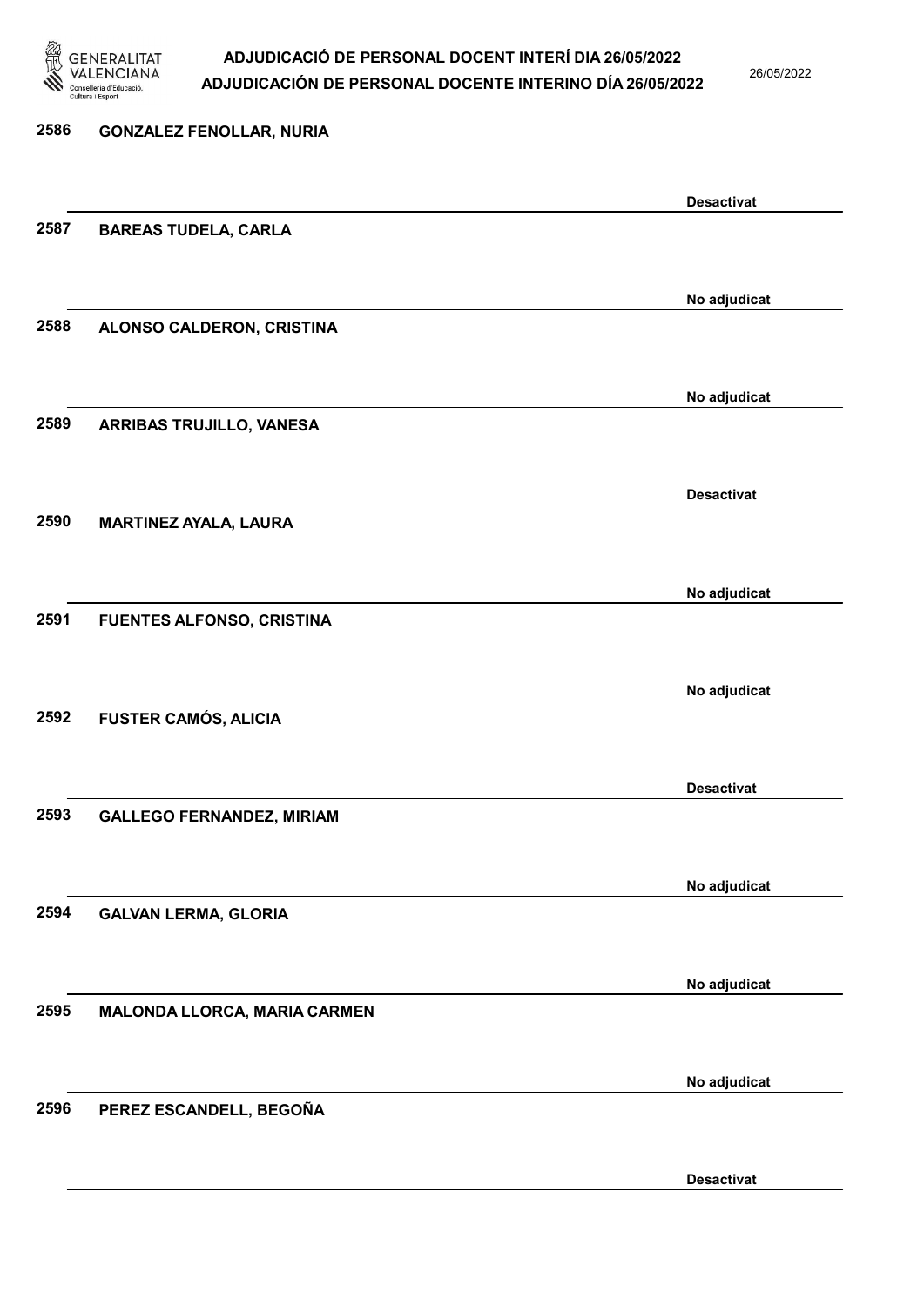

26/05/2022

Desactivat

# 2597 BLANCH NICOLAU, NEREA Desactivat 2598 DAMIA VERA, SOFIA Ha participat 2599 LORENTE REQUENA, AMPARO IRENE No adjudicat 2600 GONZALEZ CANDEL, ANA ISABEL No adjudicat 2601 ESCRIVA FERRER, MERCE No adjudicat 2602 MOLLÁ MOMPÓ, MARÍA JOSÉ No adjudicat 2603 MICO BLAZQUEZ, LOIDE No adjudicat 2604 SISCAR MENGUAL, MARIA No adjudicat 2605 MARCO CASIMIRO, IRIS Desactivat 2606 ALVAREZ HERRERA, ALBA Desactivat 2607 GINER TOMÁS, JULIO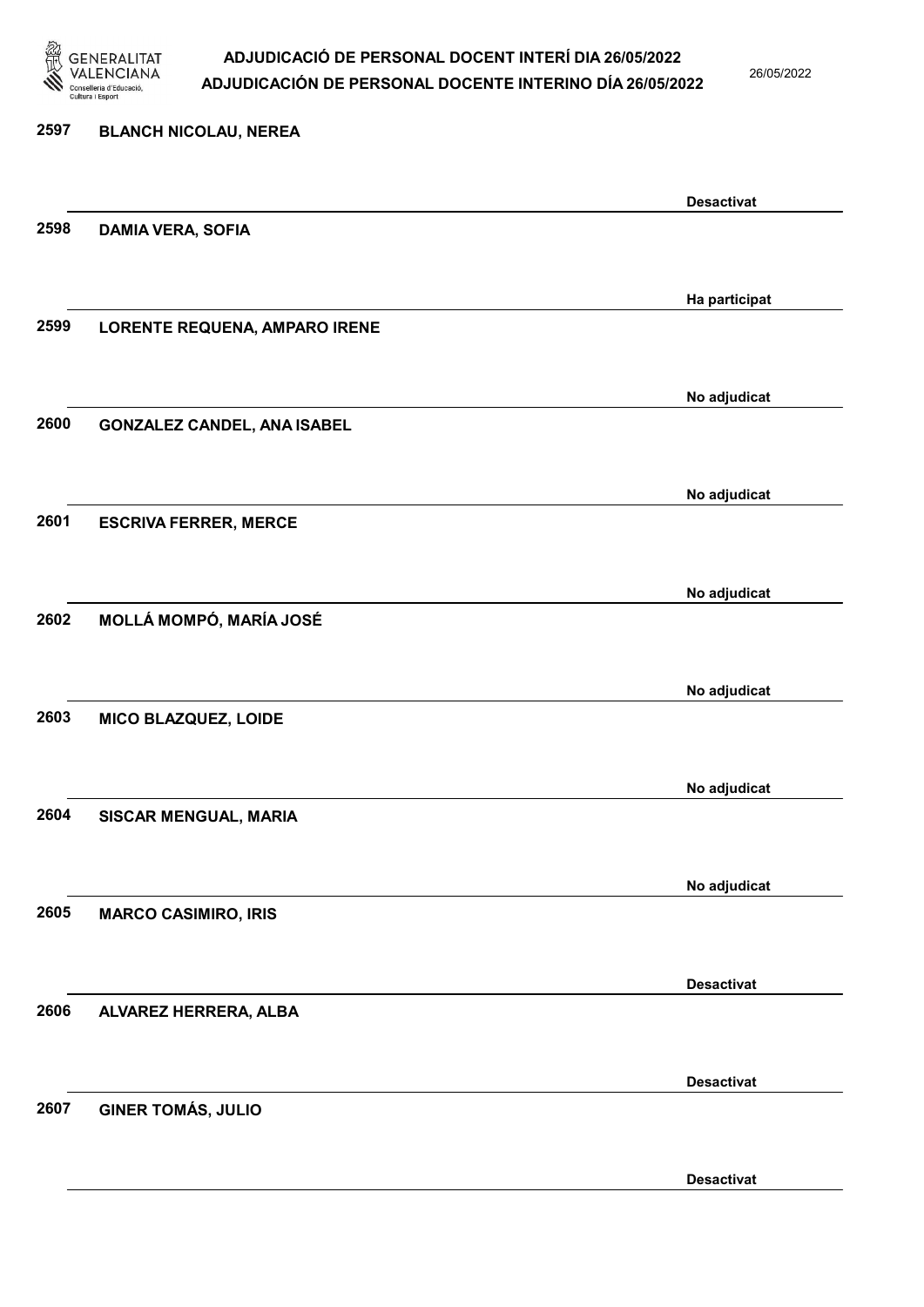

26/05/2022

#### 2608 RADOSELOVICS CABANES, LIDIA MARIA

|      |                                        | No adjudicat      |
|------|----------------------------------------|-------------------|
| 2609 | <b>SOLER MARTINEZ, MARIA</b>           |                   |
|      |                                        |                   |
|      |                                        | <b>Desactivat</b> |
| 2610 | <b>DURA GANDIA, ALBA</b>               |                   |
|      |                                        |                   |
|      |                                        |                   |
|      |                                        | No adjudicat      |
| 2611 | <b>BALAGUER CASTELLO, LIA</b>          |                   |
|      |                                        |                   |
|      |                                        | No adjudicat      |
| 2612 | <b>BORRAS CAMARASA, JOSE MANUEL</b>    |                   |
|      |                                        |                   |
|      |                                        |                   |
|      |                                        | <b>Desactivat</b> |
| 2613 | PIQUER CASAÑ, ANDREA                   |                   |
|      |                                        |                   |
|      |                                        | No adjudicat      |
| 2614 | NOVILLO PASCUAL, TANIA                 |                   |
|      |                                        |                   |
|      |                                        |                   |
|      |                                        | Ha participat     |
| 2615 | <b>GADEA LLORENS, MARÍA DEL CARMEN</b> |                   |
|      |                                        |                   |
|      |                                        | No adjudicat      |
| 2616 | <b>OLTRA GARCIA, SONIA</b>             |                   |
|      |                                        |                   |
|      |                                        | <b>Desactivat</b> |
| 2617 | PALOP BAIXAULI, ASUNCION               |                   |
|      |                                        |                   |
|      |                                        |                   |
|      |                                        | No adjudicat      |
| 2618 | <b>ANDREU FONS, MIRIAM</b>             |                   |
|      |                                        |                   |
|      |                                        | Ha participat     |
|      |                                        |                   |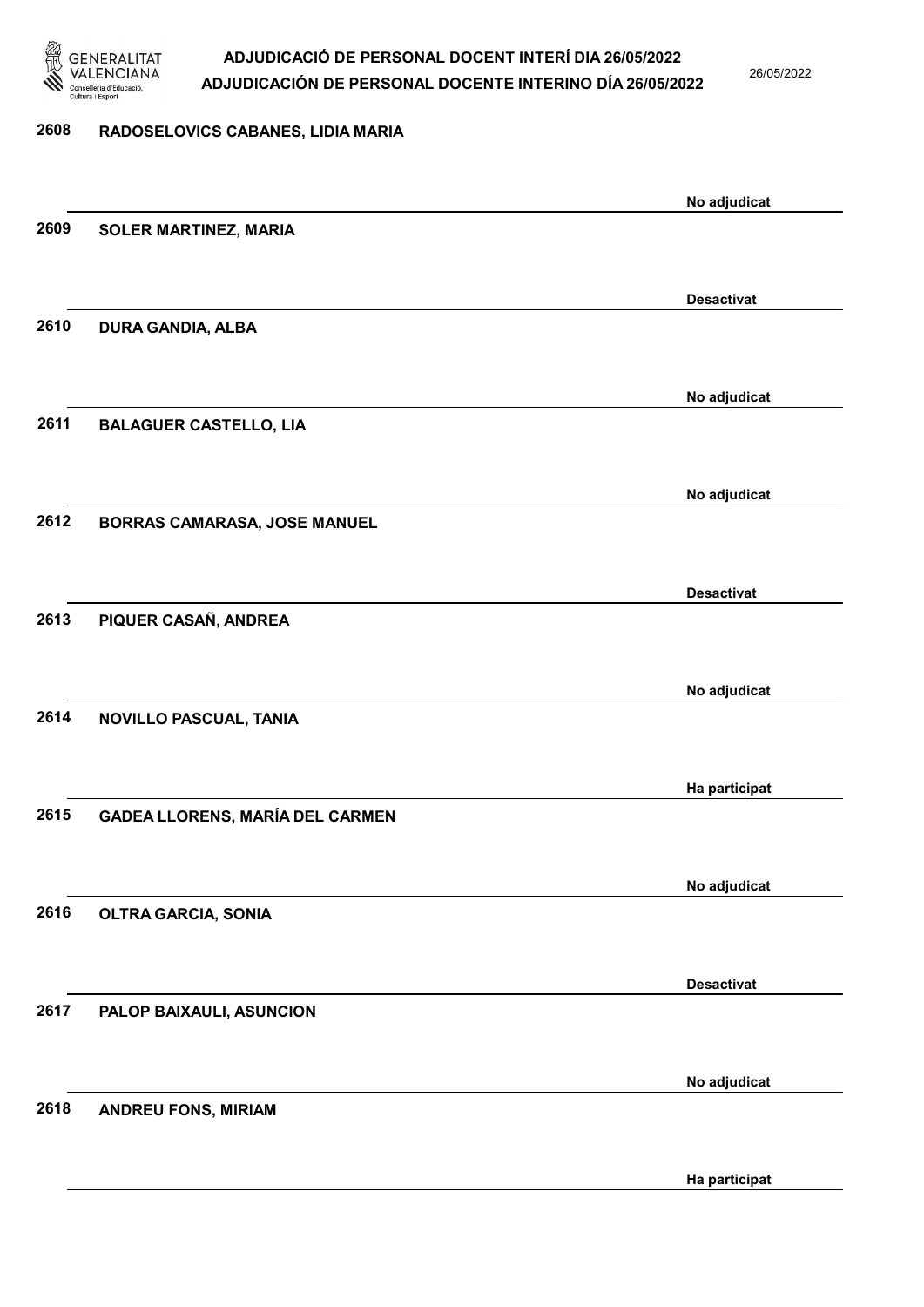

26/05/2022

Desactivat

# 2619 ORTIZ MORENO, ISAURA No adjudicat 2620 PIQUERES MANASE, ANDREA Ha participat 2621 CLEMENTE COLLADO, MARTA No adjudicat 2622 GONZALEZ CAMPOY, TANIA No adjudicat 2623 RUIZ ALBUIXECH, CATALINA Desactivat 2624 ANDRES GARCIA, MARIA Desactivat 2625 PALAZON NAVARRO, CLARA No adjudicat 2626 TERCERO RUIZ, AMANDA Desactivat 2627 GUILLEN ANTON, CLAUDIA No adjudicat 2628 GARRIDO RUANO, MARIA Desactivat 2629 ALAPONT ESPADA, MARIA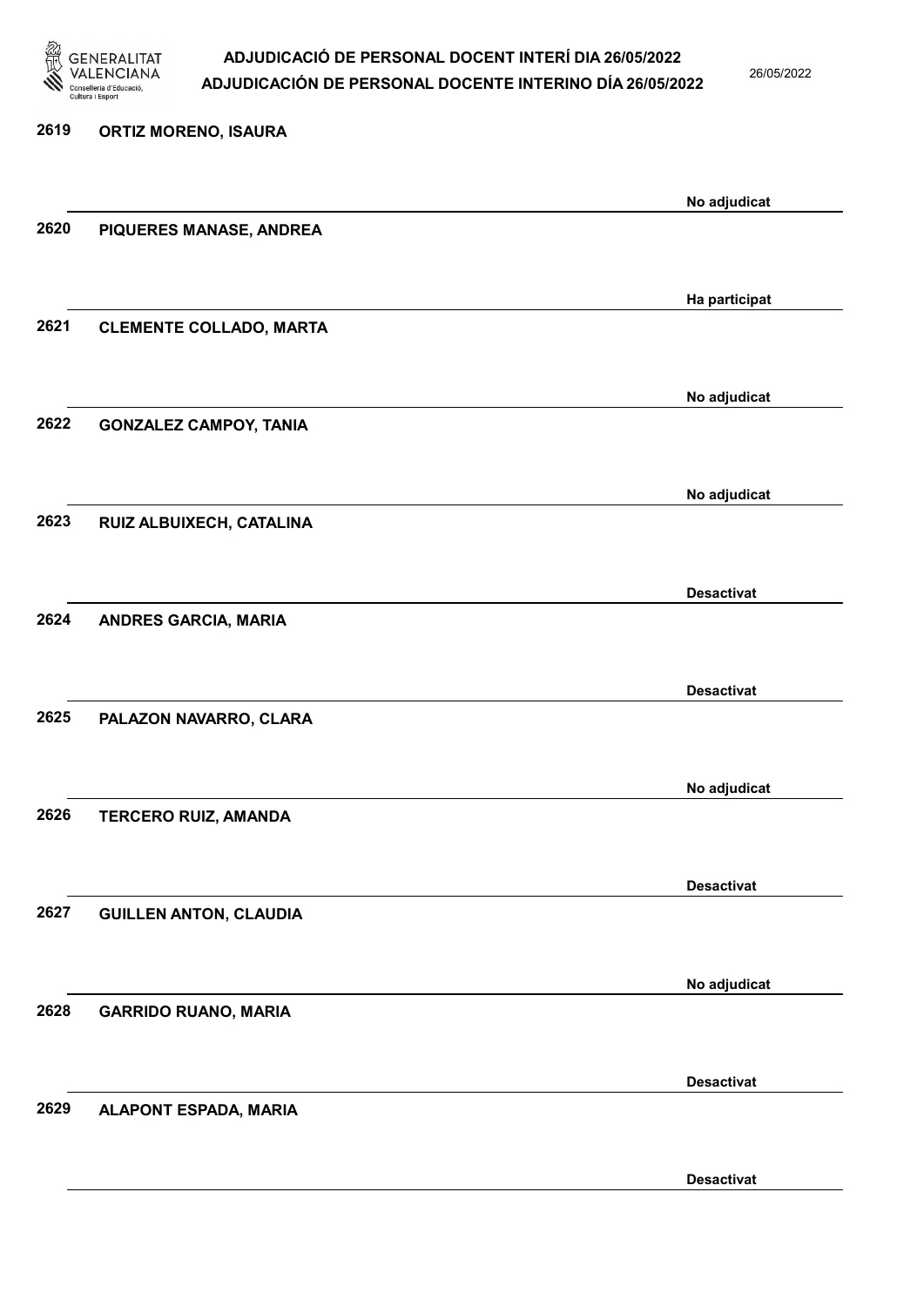

26/05/2022

| 2630 | <b>CRESPO OJEDA, GEMMA</b>           |                   |
|------|--------------------------------------|-------------------|
|      |                                      | No adjudicat      |
| 2631 | <b>SALA GINER, PURIFICACION</b>      |                   |
|      |                                      | No adjudicat      |
| 2632 | <b>BOLUMAR GARCIA, LUCIA</b>         |                   |
| 2633 |                                      | No adjudicat      |
|      | <b>MARTINEZ OLIVARES, INMACULADA</b> |                   |
| 2634 | ANTON RUIZ, MARGARITA                | No adjudicat      |
|      |                                      |                   |
| 2635 | <b>MARCHAN CABRERA, MARIA</b>        | <b>Desactivat</b> |
|      |                                      |                   |
| 2636 | <b>BELENGUER TROYA, ADRIAN</b>       | Ha participat     |
|      |                                      |                   |
| 2637 | <b>GUILLEN RUIZ, LAURA</b>           | <b>Desactivat</b> |
|      |                                      | <b>Desactivat</b> |
| 2638 | ROS MORENO, ELEAZAR                  |                   |
|      |                                      | <b>Desactivat</b> |
| 2639 | <b>ABDON TORMO, PAULA</b>            |                   |
|      |                                      | <b>Desactivat</b> |
| 2640 | MUÑOZ RODRIGUEZ, NATALIA ANGELES     |                   |
|      |                                      | <b>Desactivat</b> |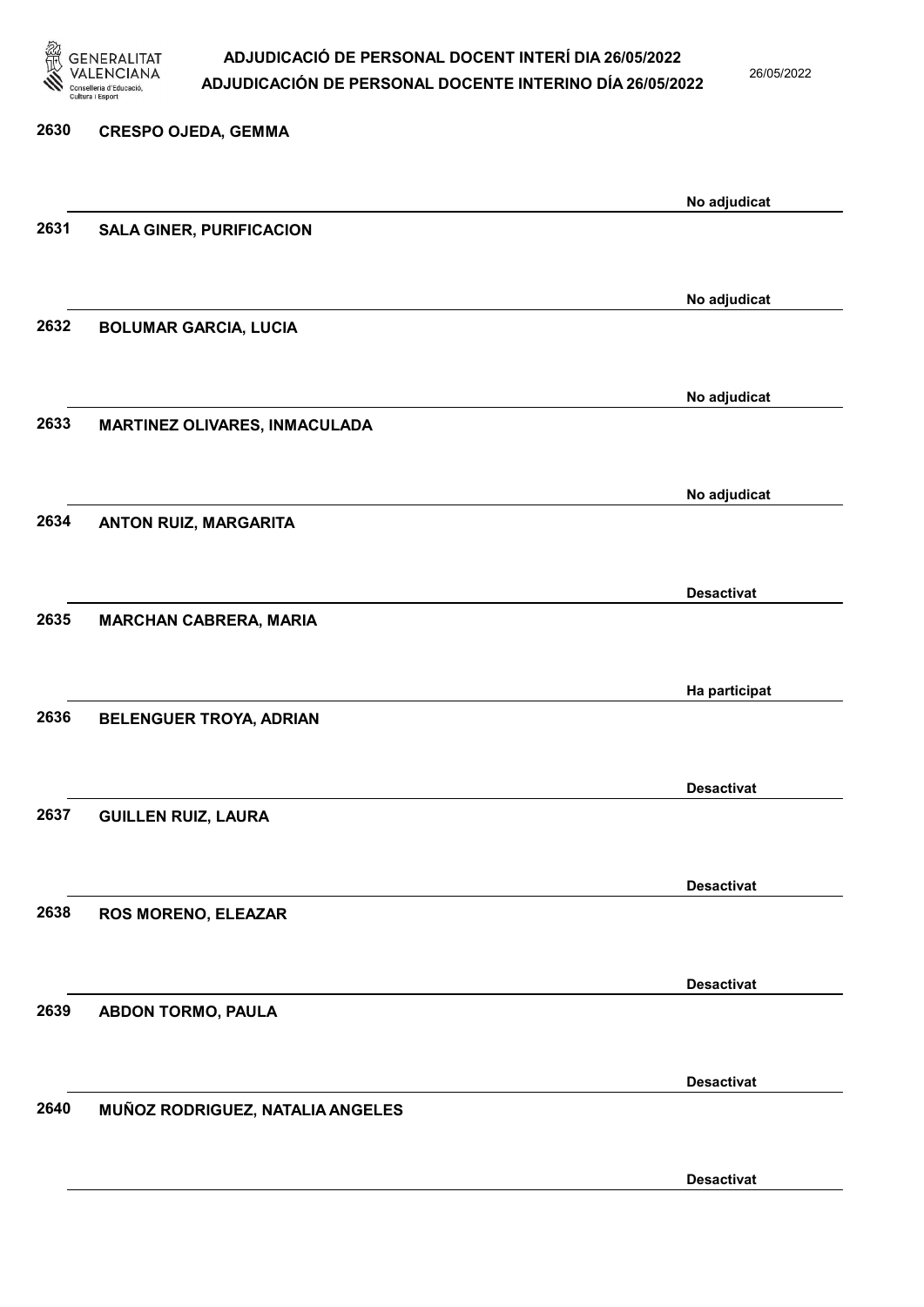

26/05/2022

| 2641 | FERNANDEZ MONERRIS, DAVID             |                   |
|------|---------------------------------------|-------------------|
|      |                                       |                   |
| 2642 | <b>GALLEGO FERRIS, SUSANA</b>         | No adjudicat      |
|      |                                       | No adjudicat      |
| 2643 | <b>MARTIN BAEZA, SUSANA</b>           |                   |
|      |                                       | <b>Desactivat</b> |
| 2644 | SAPIÑA ESPAÑA, CARMEN                 |                   |
|      |                                       | No adjudicat      |
| 2645 | <b>BAYO MARTI, MARIA</b>              |                   |
|      |                                       | <b>Desactivat</b> |
| 2646 | <b>AGUILERA SAEZ, SANDRA</b>          |                   |
|      |                                       | No adjudicat      |
| 2647 | AÑO MACHI, PATRICIA                   |                   |
|      |                                       | Ha participat     |
| 2648 | <b>CABALLERO DIAZ, NATALIA ANDREA</b> |                   |
|      |                                       | No adjudicat      |
| 2649 | <b>GOMEZ VALLES, ANDREA</b>           |                   |
|      |                                       | No adjudicat      |
| 2650 | <b>IVARS OLLER, TERESA</b>            |                   |
|      |                                       | <b>Desactivat</b> |
| 2651 | JIMENEZ DE LA DUEÑA, FATIMA           |                   |

Desactivat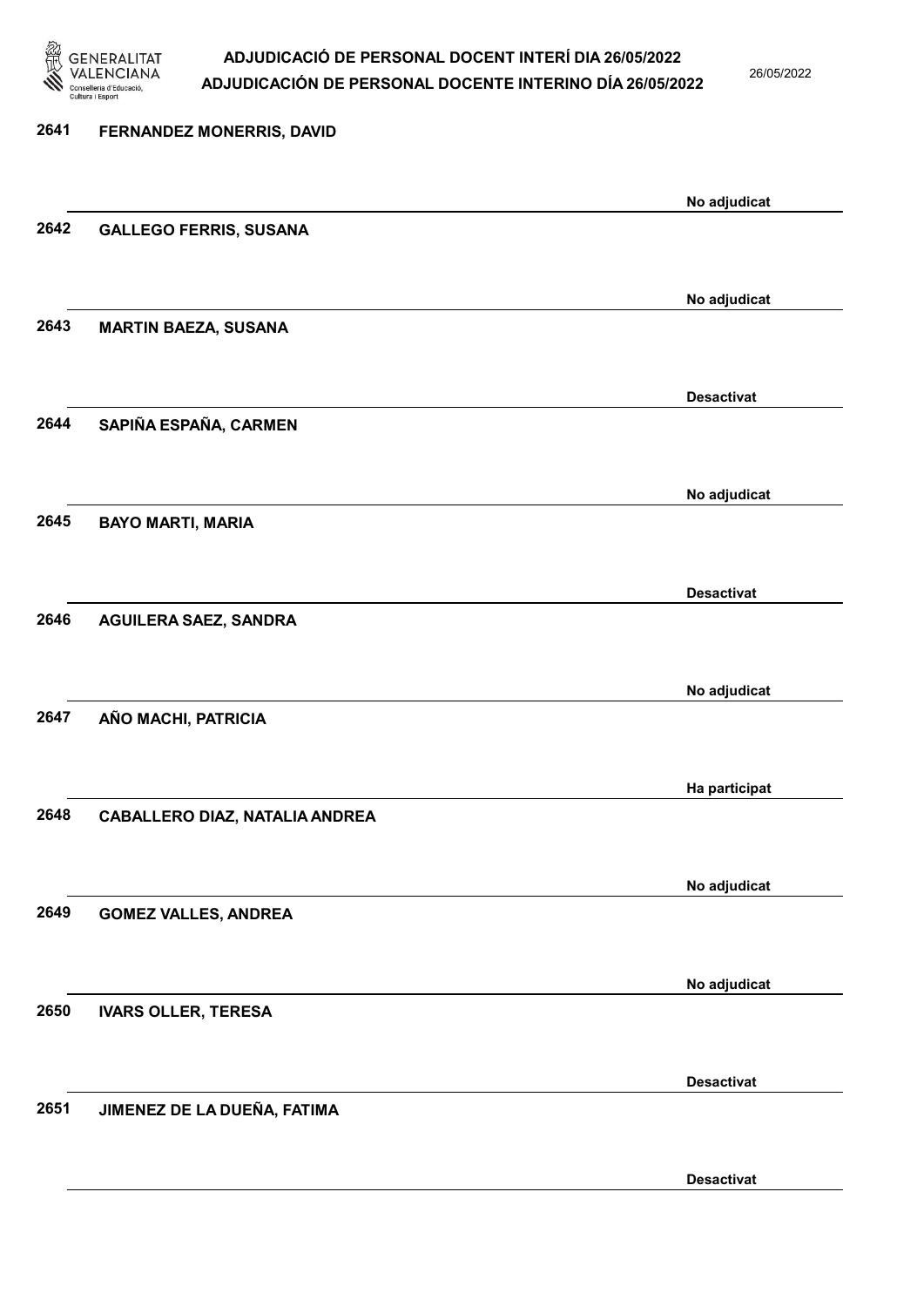

26/05/2022

Desactivat

# 2652 MOLTO RODRIGUEZ, ARACELI Ha participat 2653 PALAZON GARCIA, AITANA No adjudicat 2654 SANCHIS EGEA, SANDRA Desactivat 2655 ESTELLER EBRI, CLAUDIA Desactivat 2656 LOPEZ MARTINEZ, AIDA No adjudicat 2657 MIRA SAHUQUILLO, ANTONIO Desactivat 2658 CLIMENT BOIX, MARINA Desactivat 2659 PASCUAL FRANCES, MARIA No adjudicat 2660 DE LA CRUZ ESCRIG, MARTA Desactivat 2661 ESTREMS CLEMENTE, SENEN EMILIO Desactivat 2662 IBORRA ROMERO, ELENA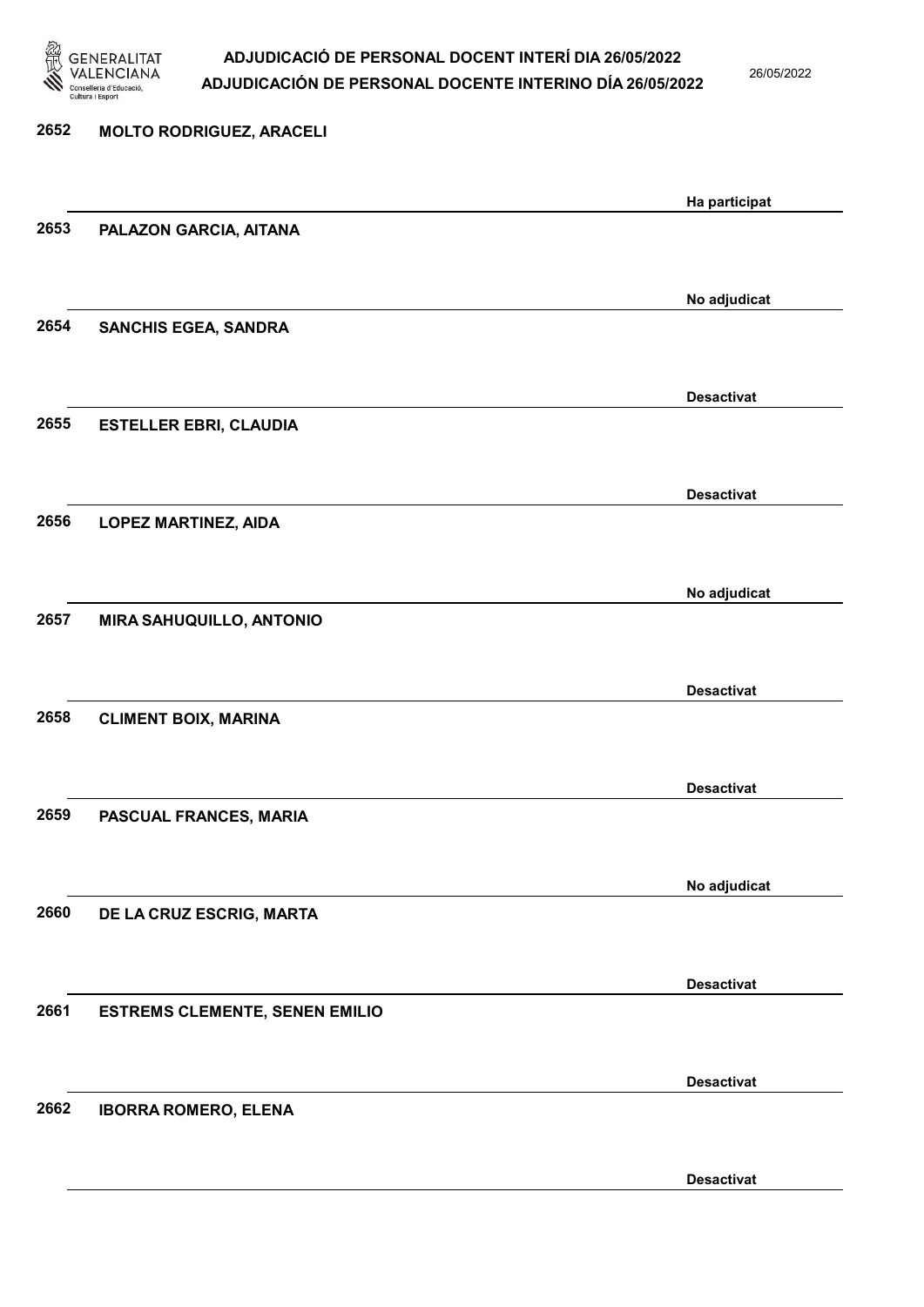

26/05/2022

No adjudicat

# 2663 VILLORA BARBA, CRISTINA No adjudicat 2664 CLIMENT CARDONA, CARLA No adjudicat 2665 POVES MONLEON, SILVIA No adjudicat 2666 TOLEDO BONIFÁS, MARTINA Desactivat 2667 FERNANDEZ PLAZA, PATRICIA No adjudicat 2668 ROMERO DEL VALLE, MARIA DEL PILAR No adjudicat 2669 DUATO CHULIA, LORENA No adjudicat 2670 HURTADO CALVO, ANNA No adjudicat 2671 VARGAS RUIZ, LAURA Desactivat 2672 BODI CORBALAN, PEDRO No adjudicat 2673 VICEDO ROMAN, MARIA INMACULADA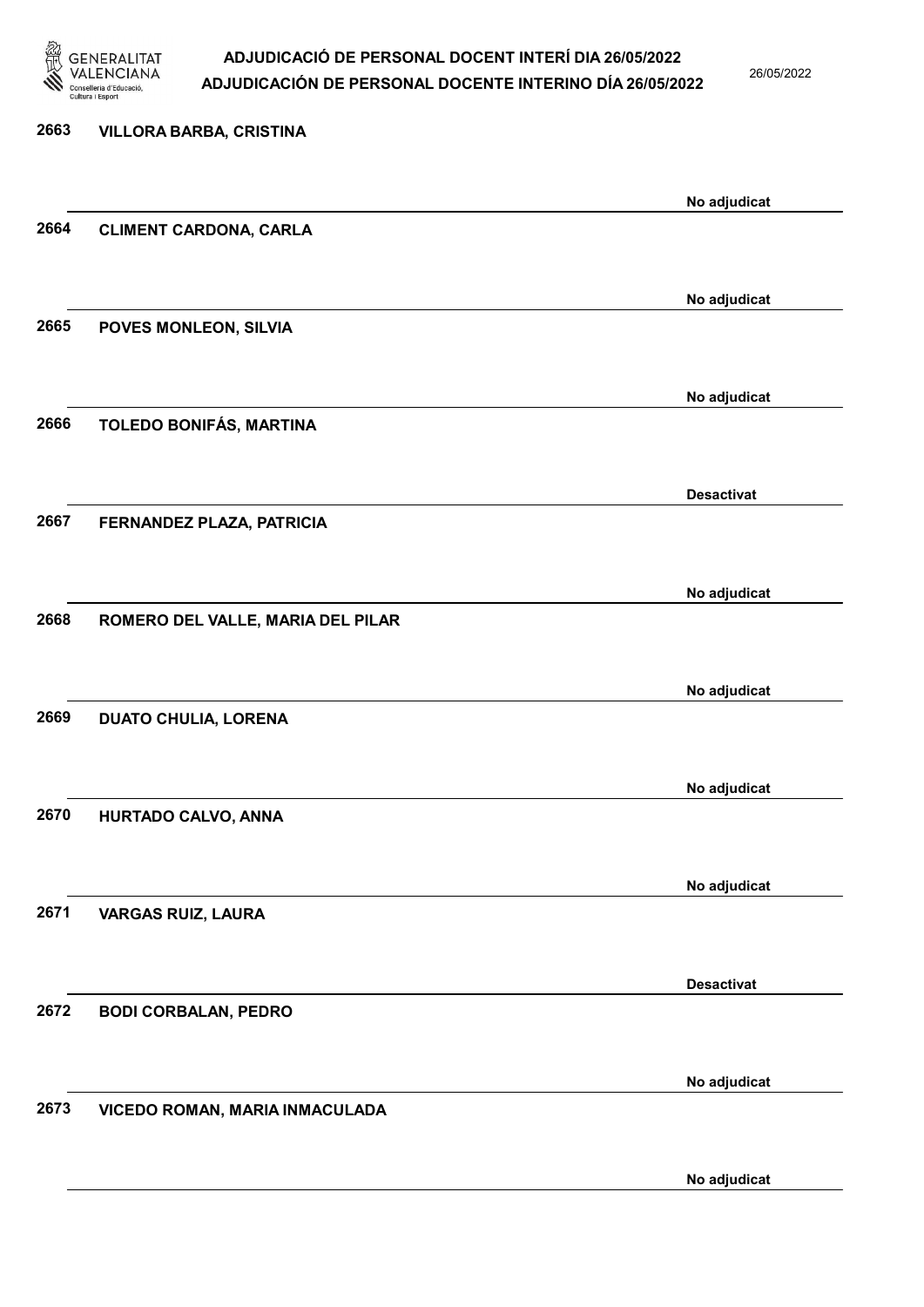

26/05/2022

No adjudicat

### 2674 CRUZ SAUS, CELIA No adjudicat 2675 VICENT CARBO, ALEJANDRA No adjudicat 2676 AROCA RODRIGO, SANDRA No adjudicat 2677 ORTEGA SARMIENTO, IRENE No adjudicat 2678 PRIETO POZO, VICTORIA Desactivat 2679 UNANUA DEAN, ANDREA Ha participat 2680 AMPUDIA PENAS, ANDREA Desactivat 2681 GOMEZ GONZALEZ, MIREIA No adjudicat 2682 APARICIO CHAFER, MARIA Ha participat 2683 FOIX REDO, ROSA MARIA Desactivat 2684 GOMEZ MORANT, ALEGRIA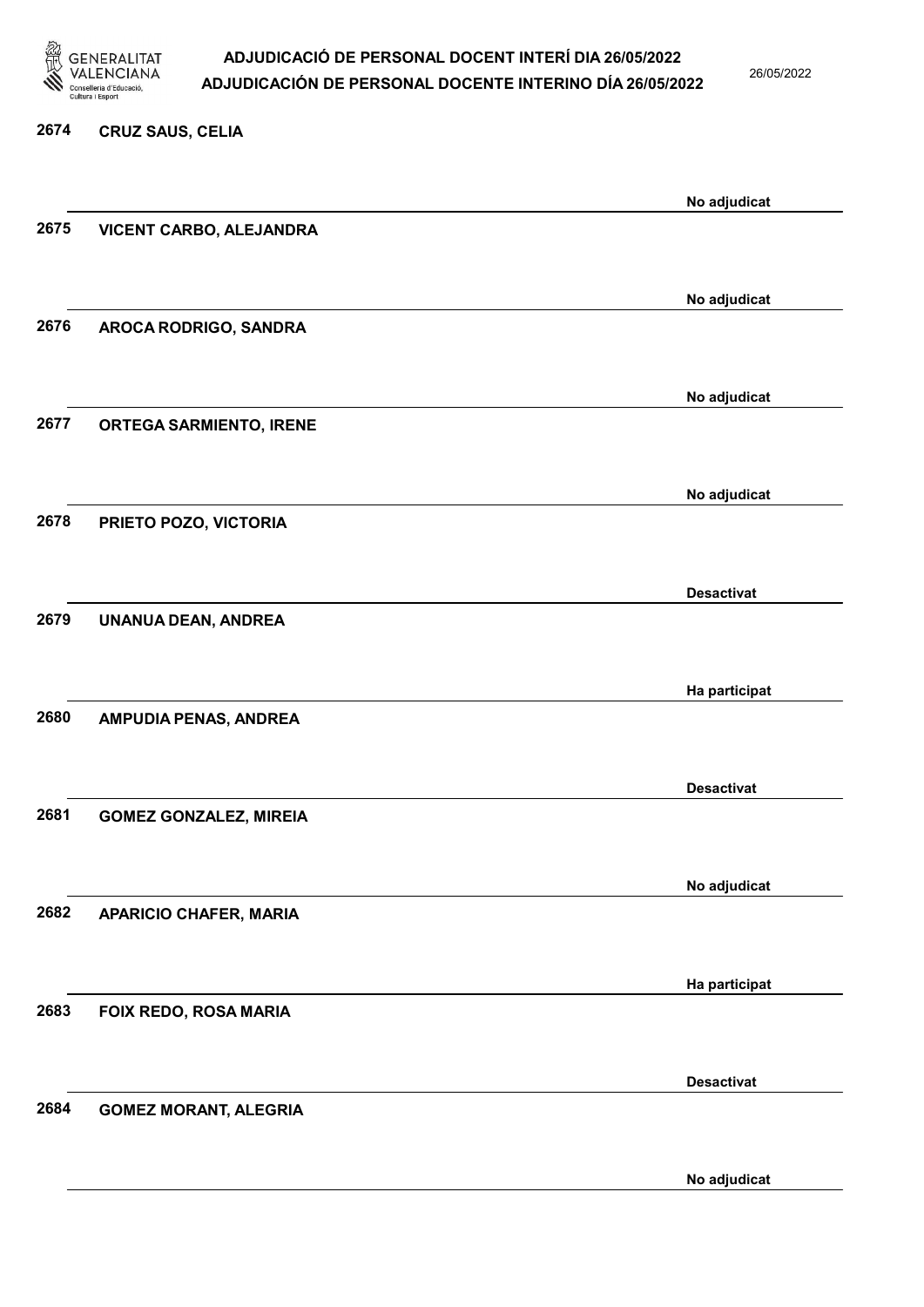

26/05/2022

Desactivat

## 2685 MARTINEZ CARRERES, AMPARO Desactivat 2686 SANSANO FERRANDEZ, NOELIA Desactivat 2687 MUÑOZ VICO, DIANA No adjudicat 2688 ARGENTE VILLANUEVA, LUCAS Desactivat 2689 JAVALOYAS ANDRES, ELOY Desactivat 2690 HERRANZ PUCHADES, MARINA No adjudicat 2691 CAMACHO VICENTE, AURORA Ha participat 2692 DONET SANCHIS, TERESA Desactivat 2693 SABBAGH SANZ, AMIRA Desactivat 2694 FERNANDEZ ANDREU, MARIA No adjudicat 2695 BURRIEL FERRER, JOSEP IBER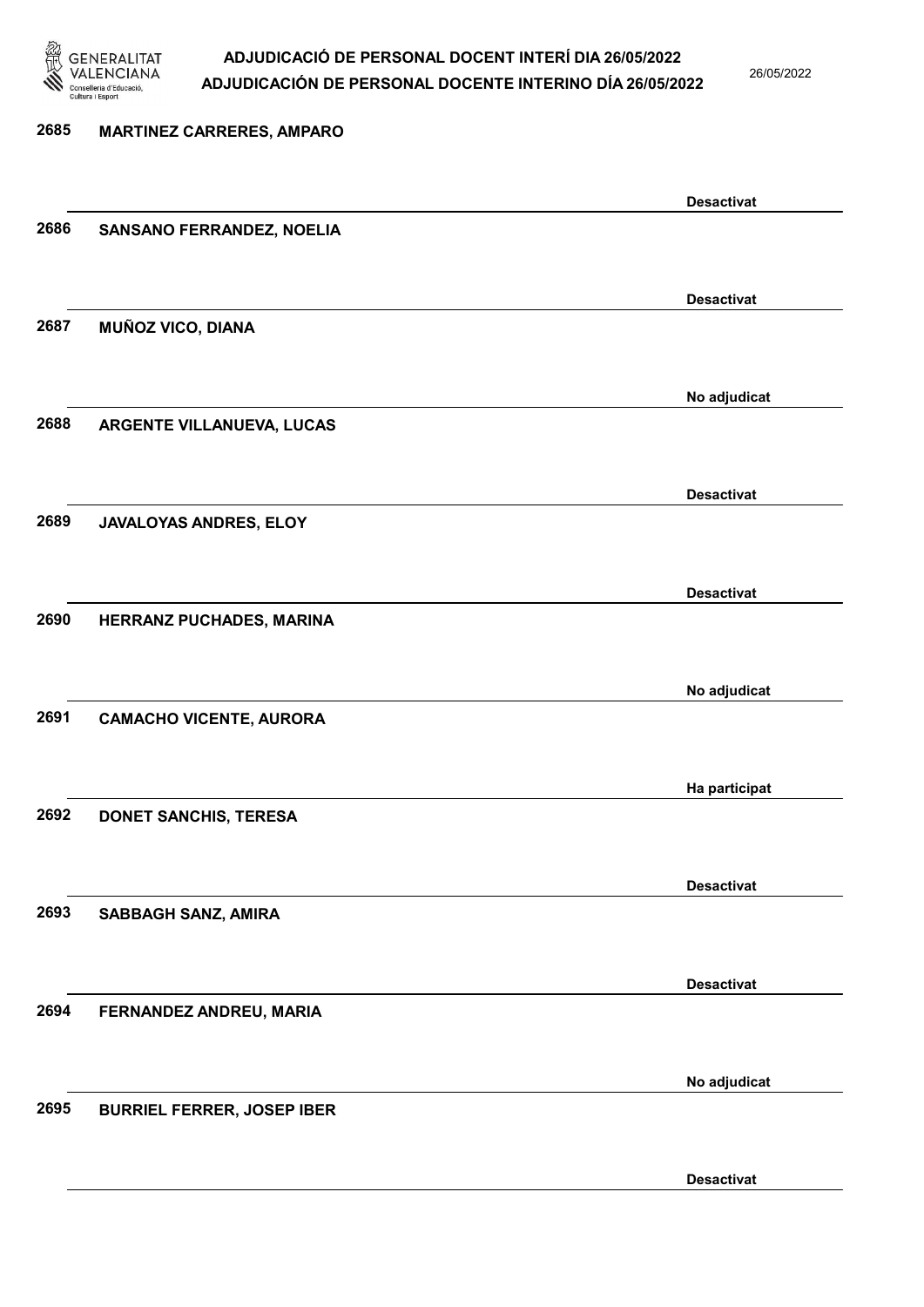

26/05/2022

No adjudicat

## 2696 SANCHO ALBUIXECH, CRISTINA Desactivat 2697 AGUERA PARREÑO, SERGIO Desactivat 2698 CANET VERCHER, JOSE Desactivat 2699 PEREZ MARTINEZ, GLORIA Desactivat 2700 PALOMAR OLCINA, AFRICA No adjudicat 2701 CORTES FERRER, XAVIER Desactivat 2702 RIOS CAROD, SARA No adjudicat 2703 DEVESA ARACIL, LAURA No adjudicat 2704 PALMERO CANTÓN, SARA MARÍA No adjudicat 2705 TRULLENQUE BONAFE, LAIA Ha participat 2706 PARREÑO VICENTE, NOELIA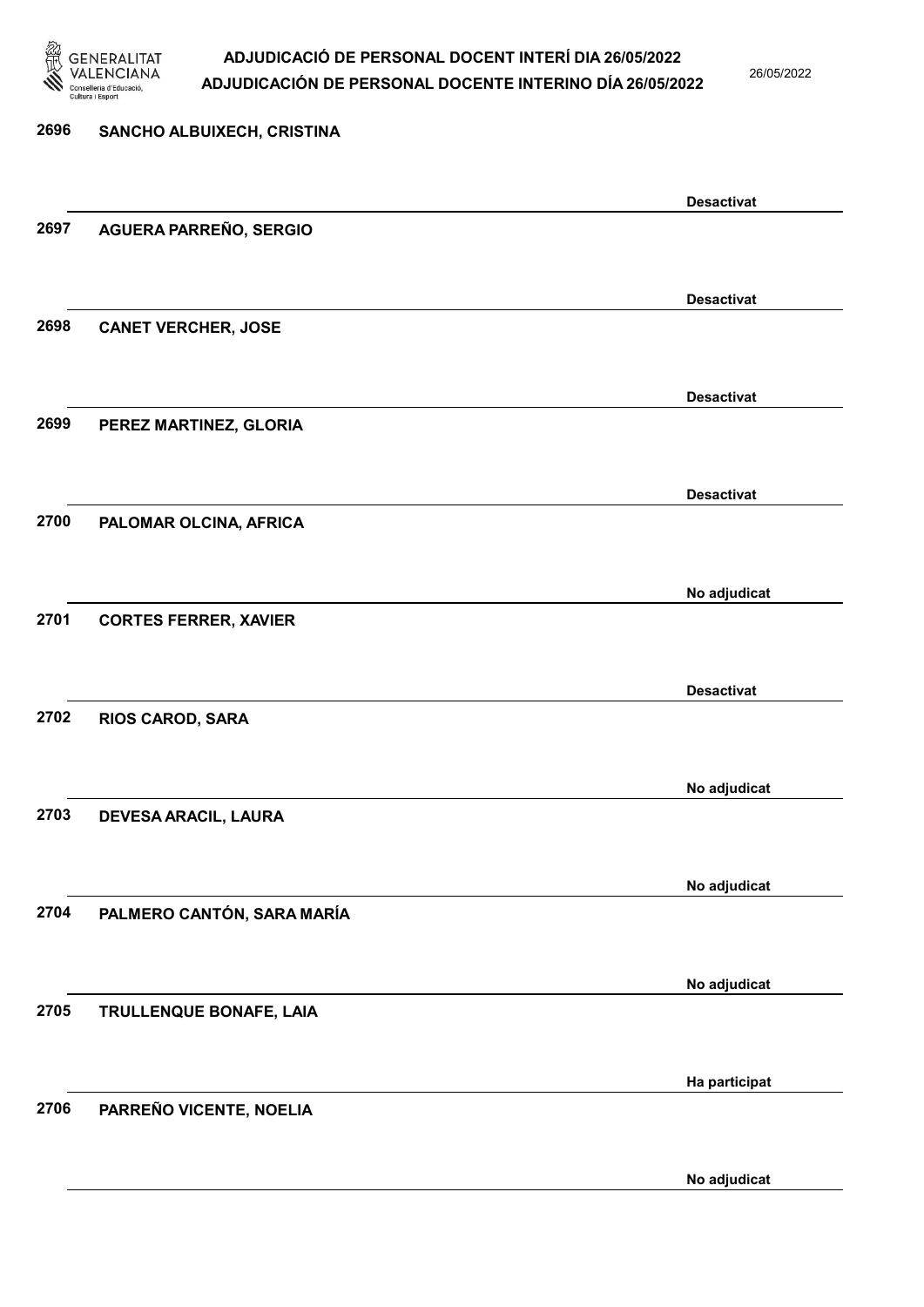

26/05/2022

#### 2707 JOVANI LLUVIA, LAURA

|      |                                | <b>Desactivat</b> |
|------|--------------------------------|-------------------|
| 2708 | <b>MIRASOL CASTELAR, MARIA</b> |                   |
|      |                                |                   |
|      |                                |                   |
|      |                                | Ha participat     |
| 2709 | <b>BARRANCO RUIZ, MARIA</b>    |                   |
|      |                                |                   |
|      |                                |                   |
|      |                                | No adjudicat      |
| 2710 | <b>GARCIA MIRALLES, SARA</b>   |                   |
|      |                                |                   |
|      |                                |                   |
|      |                                | Ha participat     |
| 2711 | <b>GRIFOL PRADES, EVA</b>      |                   |
|      |                                |                   |
|      |                                |                   |
|      |                                | Ha participat     |
| 2712 | SILVESTRE MONTES, IDOYA        |                   |
|      |                                |                   |
|      |                                |                   |
|      |                                | <b>Desactivat</b> |
| 2713 | <b>TORNERO MARRADES, ANA</b>   |                   |
|      |                                |                   |
|      |                                | <b>Desactivat</b> |
|      |                                |                   |
| 2714 | ALVARO I GAMON, NAIARA         |                   |
|      |                                |                   |
|      |                                | <b>Desactivat</b> |
|      |                                |                   |
| 2715 | <b>CUBEL SANABRIA, ANA</b>     |                   |
|      |                                |                   |
|      |                                | <b>Desactivat</b> |
| 2716 |                                |                   |
|      | SANCHEZ BALLESTER, MICAELA     |                   |
|      |                                |                   |
|      |                                | No adjudicat      |
| 2717 |                                |                   |
|      | JUAN SANCHEZ, MARIA DOLORES    |                   |
|      |                                |                   |
|      |                                | <b>Desactivat</b> |
|      |                                |                   |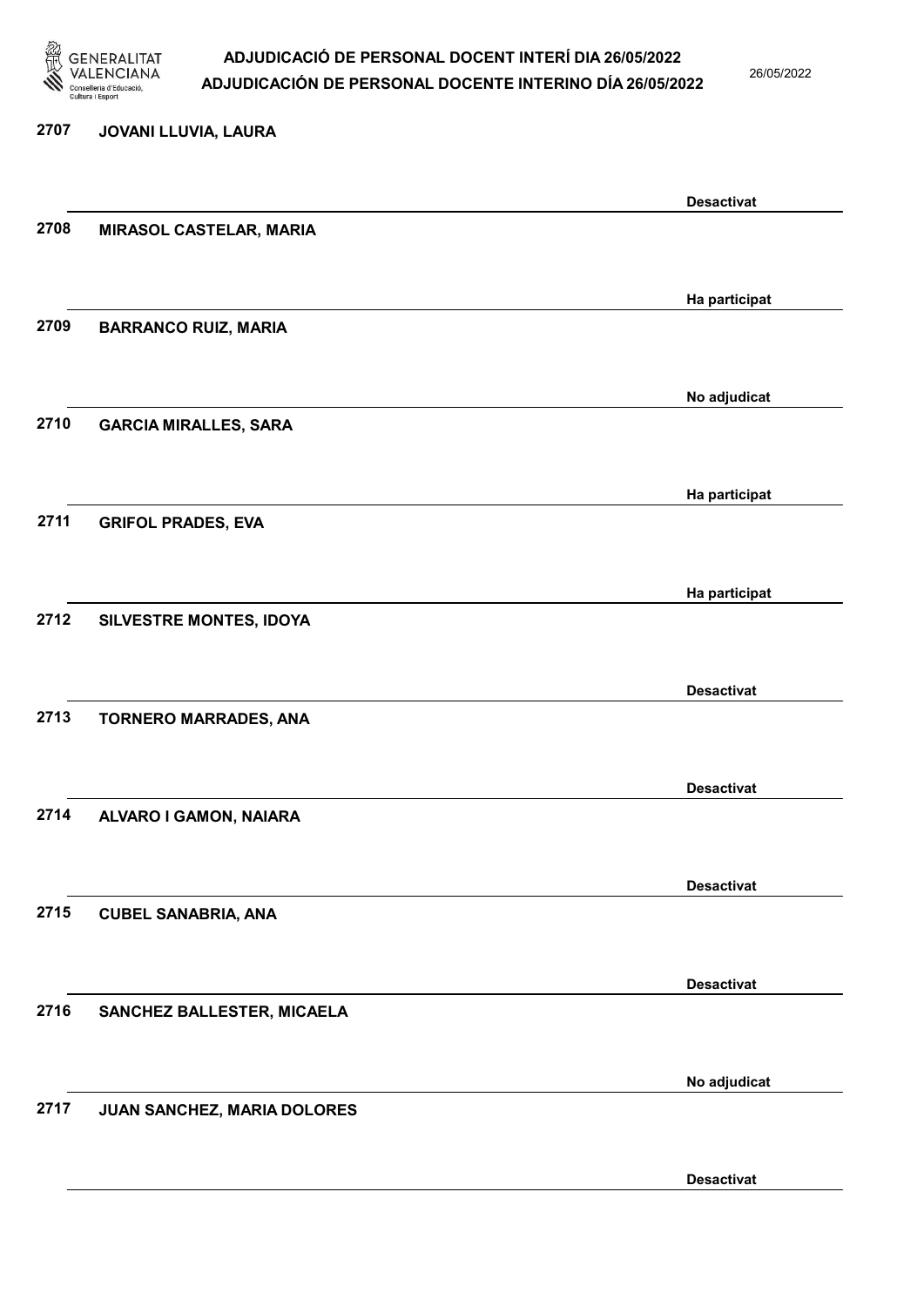

26/05/2022

#### 2718 LOPEZ GIL, LUZ MARIA

|      |                                 | <b>Desactivat</b> |
|------|---------------------------------|-------------------|
| 2719 | <b>LOZANO LOPEZ, LORENA</b>     |                   |
|      |                                 |                   |
|      |                                 | No adjudicat      |
| 2720 | <b>MARIN MACIA, MARIA JOSE</b>  |                   |
|      |                                 |                   |
|      |                                 | No adjudicat      |
| 2721 | RODRIGUEZ GUILLEN, MARIA LINA   |                   |
|      |                                 |                   |
|      |                                 | <b>Desactivat</b> |
| 2722 | VAZQUEZ GUERRERO, DAVID ANTONIO |                   |
|      |                                 |                   |
|      |                                 | <b>Desactivat</b> |
| 2723 | <b>GIL DANIEL, EVA MARIA</b>    |                   |
|      |                                 |                   |
|      |                                 | Ha participat     |
| 2724 | SOLER VAÑO, GEMA                |                   |
|      |                                 |                   |
|      |                                 | Ha participat     |
| 2725 | TORMO GOMAR, ARANZAZU           |                   |
|      |                                 |                   |
| 2726 | RUBIO GALINDO, MARTA            | <b>Desactivat</b> |
|      |                                 |                   |
|      |                                 |                   |
| 2727 | HERRERA SANCHEZ, NOEMI          | No adjudicat      |
|      |                                 |                   |
|      |                                 | <b>Desactivat</b> |
| 2728 | IÑIGUEZ AÑARES, ARACELI         |                   |
|      |                                 |                   |
|      |                                 | No adjudicat      |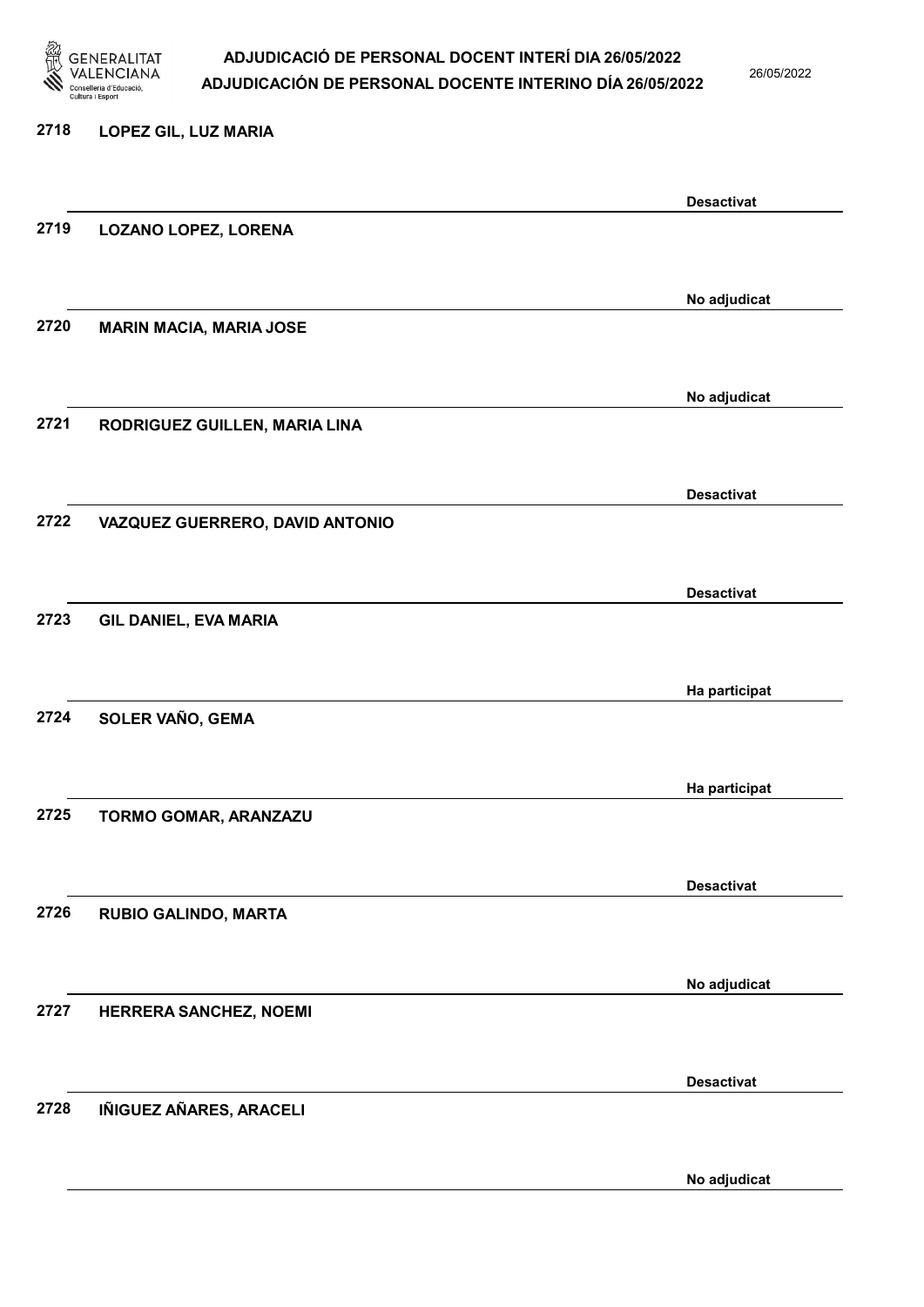

26/05/2022

### 2729 BARRON FERRANDIS, CARMEN Desactivat 2730 CLIMENT MATEOS-APARICIO, ESTHER Desactivat 2731 VILELLA CANALS, ANTONIA No adjudicat 2732 SARASOL PERALES, NEUS Desactivat 2733 BARRANCA MORENO, MARIA REMEDIOS No adjudicat 2734 GINER PALANQUES, ALBA Desactivat 2735 SALVADOR SALA, ELENA Ha participat 2736 MELITON GIMENEZ, MARIA ANGELES Desactivat 2737 IBAÑEZ RAMIREZ, GRACIA MARIA Desactivat 2738 GONZALEZ OLMEDO, VERONICA No adjudicat 2739 BARBERA ARNAU, ELIA

Desactivat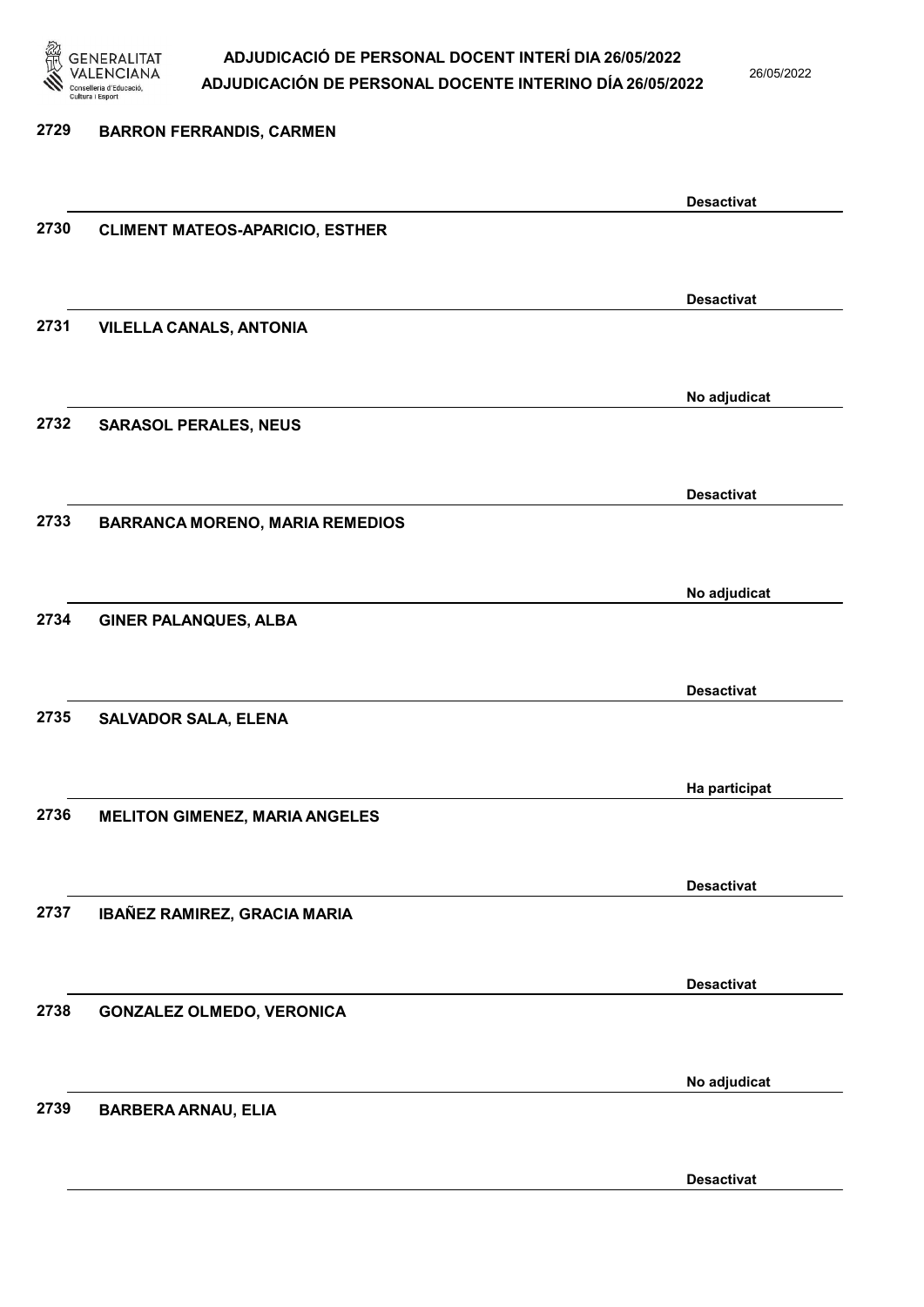

26/05/2022

Desactivat

### 2740 BOIX MARQUES, MARIA DEL CARMEN No adjudicat 2741 MOLINA SAURA, MARIA JOSE Desactivat 2742 MUÑOZ DILLEN, NIMIA INES No adjudicat 2743 ROSILLO ALAÑA, SONIA Desactivat 2744 GARCIA SANCHEZ, GEMA No adjudicat 2745 MANZANO MANZANO, VERONICA No adjudicat 2746 MARCET MOLINA, MARÍA Ha participat 2747 NAVARRO SANCHEZ, AINOHA No adjudicat 2748 BAÑULS MAÑO, GLORIA No adjudicat 2749 ARREGUI MEDINA, MARTA Desactivat 2750 RUIZ TORRES, JAVIER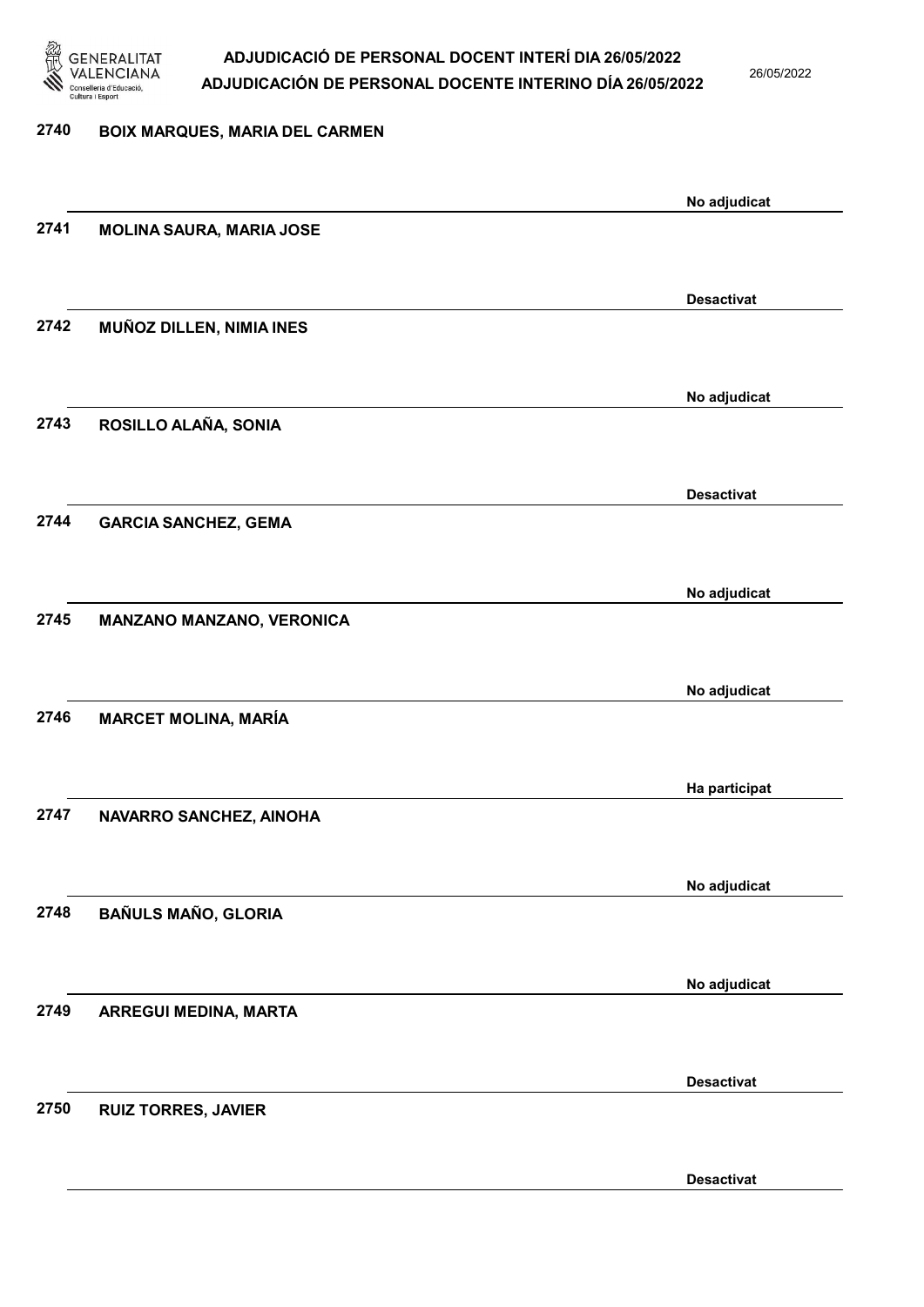

26/05/2022

Desactivat

### 2751 ALEMAÑ MORELL, ALBA No adjudicat 2752 BARBERAN SANCHEZ, MARIA LAITA No adjudicat 2753 PALMERO GARCIA, INMACULADA No adjudicat 2754 POMAR PUIG, ANA No adjudicat 2755 SERRAT VIDAL, SERGIO Desactivat 2756 BERTOMEU MORENO, MARIA DEL ROCIO Ha participat 2757 ALBEROLA CAMPOS, ROSA No adjudicat 2758 BATALLER OLTRA, SORAYA No adjudicat 2759 MUÑOZ GARCIA, CAROLINA No adjudicat 2760 PEREZ ANIORTE, SAMUEL Desactivat 2761 ALFONSO PEREZ, NOELIA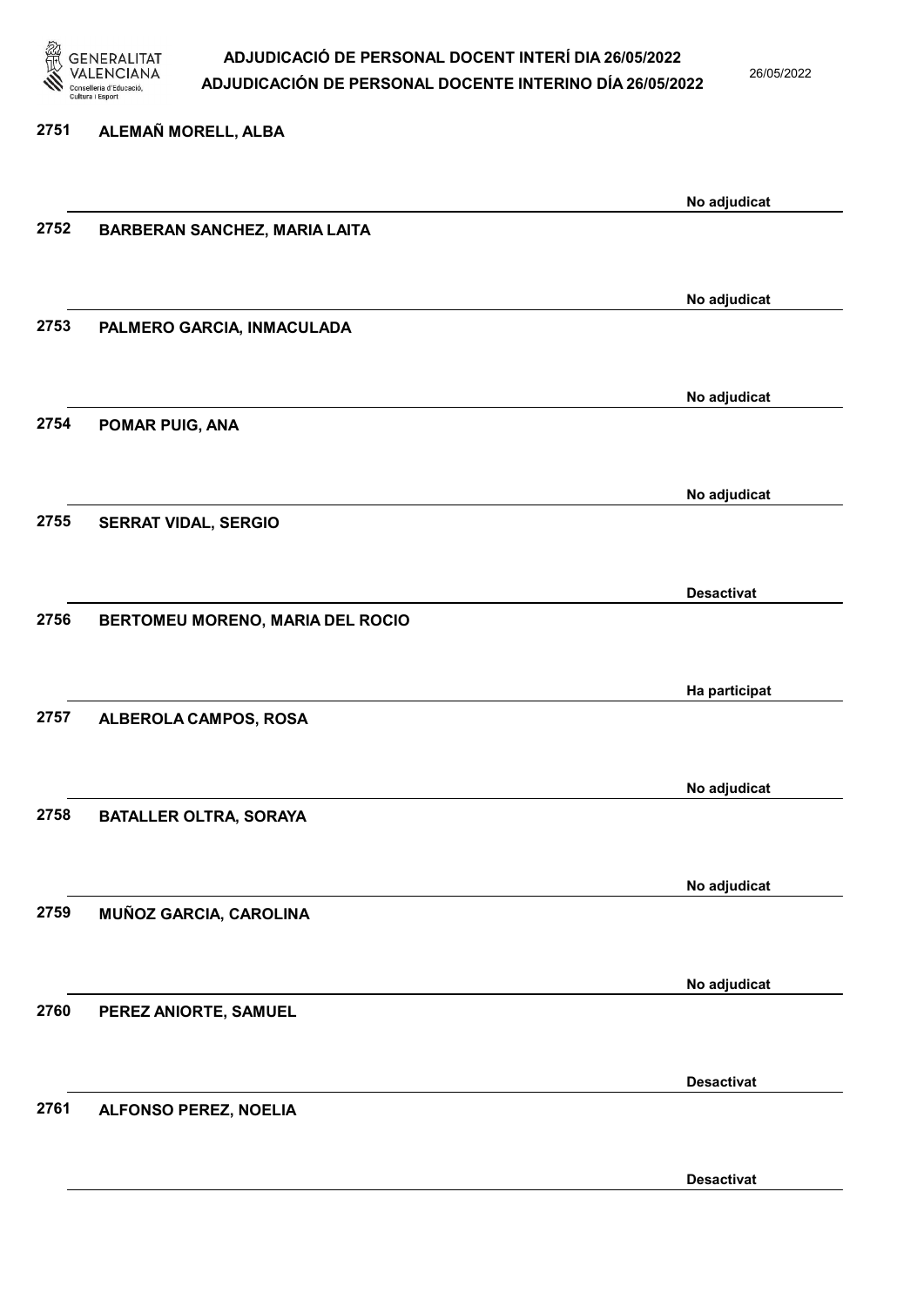

26/05/2022

Ha participat

| 2762 | RIOS ARAEZ, LORENA                |                   |
|------|-----------------------------------|-------------------|
|      |                                   | No adjudicat      |
| 2763 | ARRIAZU HERRERA, RAQUEL           |                   |
|      |                                   | No adjudicat      |
| 2764 | LOPEZ SANCHO, LAURA               |                   |
|      |                                   | No adjudicat      |
| 2765 | <b>RIERA SERRA, LAURA</b>         |                   |
|      |                                   | No adjudicat      |
| 2766 | SENTANDREU SEBASTIAN, GUILLEM     |                   |
|      |                                   | <b>Desactivat</b> |
| 2767 | <b>MAS POLOP, PRAXEDES</b>        |                   |
|      |                                   | <b>Desactivat</b> |
| 2768 | DEL REY BALLESTEROS, MARIA ISABEL |                   |
|      |                                   | Ha participat     |
| 2769 | RODRIGUEZ VILLANUEVA, CARLA       |                   |
|      |                                   | <b>Desactivat</b> |
| 2770 | MUÑOZ GABARDA, CLARA              |                   |
|      |                                   | No adjudicat      |
| 2771 | SEMPERE MURCIA, MARIA DEL MAR     |                   |
|      |                                   | No adjudicat      |
| 2772 | <b>FUENTES SERRET, ELISENDA</b>   |                   |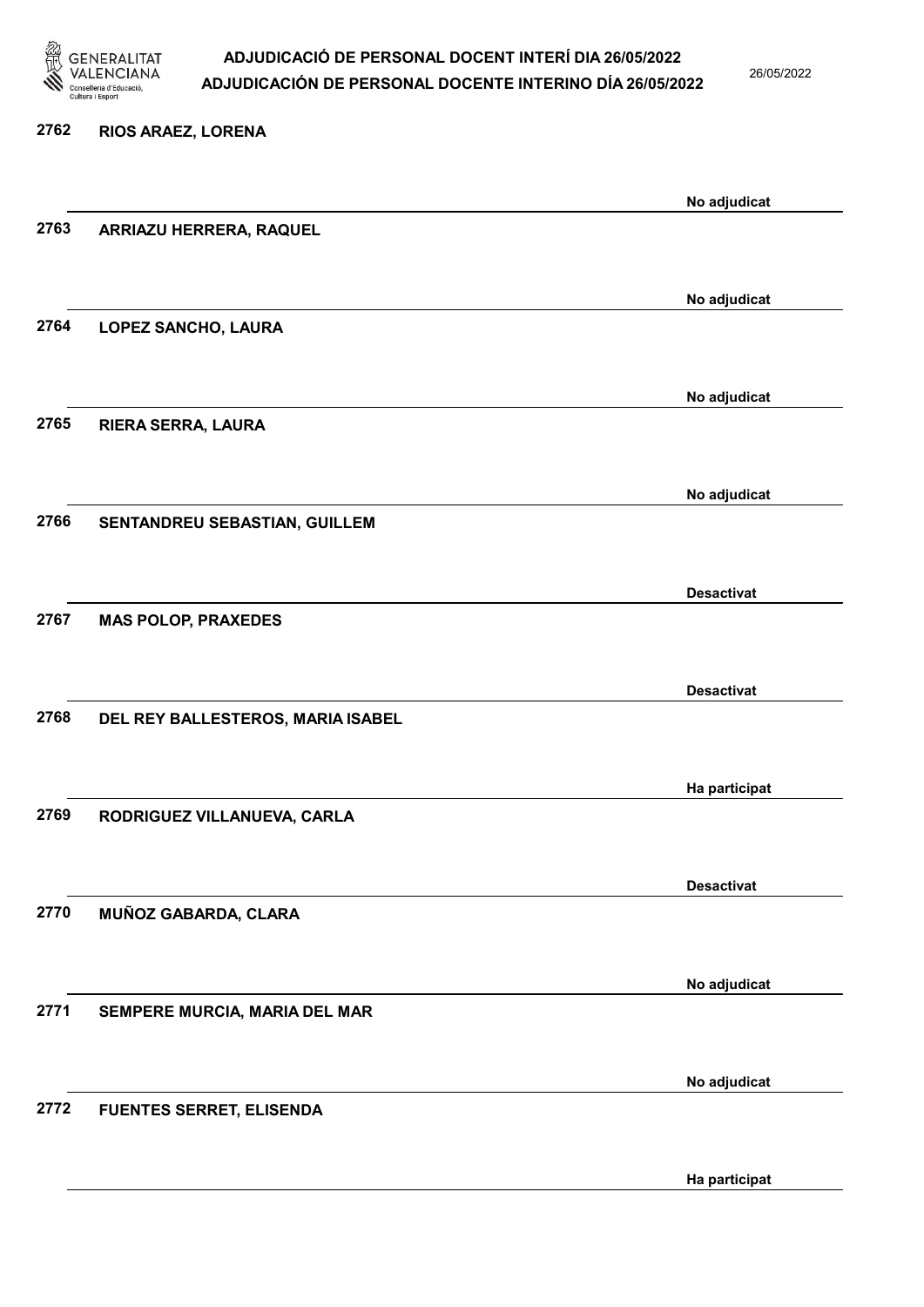

26/05/2022

| 2773 | <b>GIL FORNES, CAROLINA</b>                                           |                           |                |                   |
|------|-----------------------------------------------------------------------|---------------------------|----------------|-------------------|
|      |                                                                       |                           |                | No adjudicat      |
| 2774 | ADALID NAVARRO, SANDRA                                                |                           |                |                   |
|      |                                                                       |                           |                | <b>Desactivat</b> |
| 2775 | <b>VICENS TORRES, MARIA DOLORES</b>                                   |                           |                |                   |
|      |                                                                       |                           |                |                   |
| 2776 | PALAZON ORTIGOSA, BEGOÑA                                              |                           |                | Ha participat     |
|      |                                                                       |                           |                |                   |
| 2777 | <b>CABRELLES GALERA, GUADALUPE</b>                                    |                           |                | No adjudicat      |
|      |                                                                       |                           |                |                   |
| 2778 | GARCIA-CASARRUBIOS GALVEZ, ESMERALDA                                  |                           |                | Ha participat     |
|      |                                                                       |                           |                |                   |
| 2779 | PARDIÑAS PASTOR, PAU                                                  |                           |                | No adjudicat      |
|      |                                                                       |                           |                |                   |
| 2780 | <b>BERNA ESCOLANO, MARIA JOSE</b>                                     |                           |                | No adjudicat      |
|      |                                                                       |                           |                |                   |
|      |                                                                       |                           |                | No adjudicat      |
| 2781 | <b>GUEROLA FENOLLOSA, EDUARD</b>                                      | Petición:                 | $\overline{2}$ | Voluntaria        |
|      | ALGEMESÍ (46001205) CEIP CERVANTES<br>713200<br>123 / EDUCACIÓ FÍSICA |                           |                |                   |
|      | Horas<br>23                                                           | SUBSTITUCIÓ INDETERMINADA |                | Adjudicat         |
| 2782 | ROLDÁN CARRETÓN, JOSÉ MARÍA                                           |                           |                |                   |
|      |                                                                       |                           |                | <b>Desactivat</b> |
| 2783 | VICEDO CASTELLO, RAQUEL ASUNCION                                      |                           |                |                   |
|      |                                                                       |                           |                |                   |

Desactivat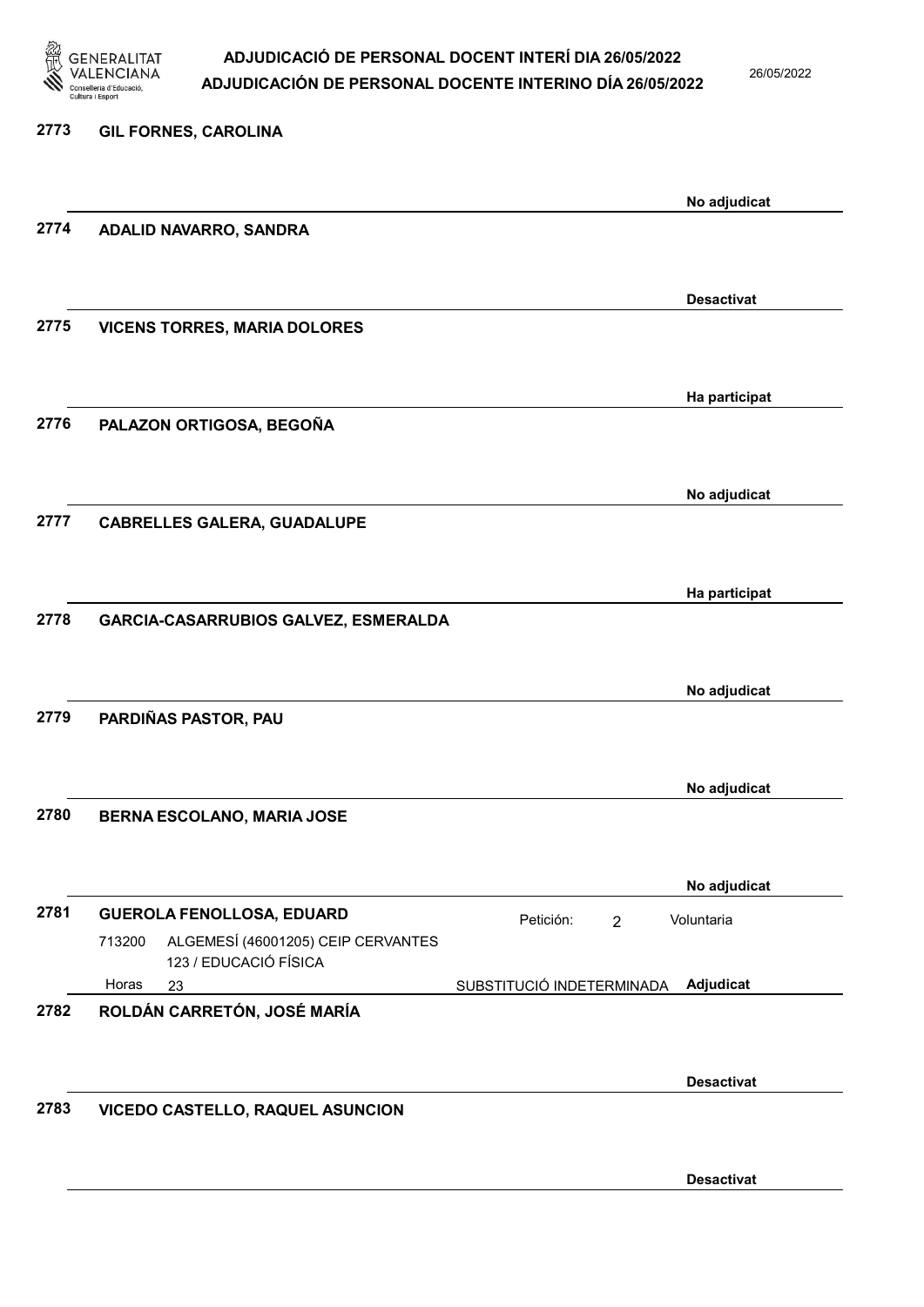

26/05/2022

No adjudicat

# 2784 ESTRUCH PUIG, LIDIA No adjudicat 2785 GONZALBEZ CASTILLO, ESTHER No adjudicat 2786 MARTINEZ CAMPILLO, ELENA No adjudicat 2787 CLERIGUES GRADOLI, JOSE Desactivat 2788 BLASCO QUEROL, PAULA No adjudicat 2789 PASTOR GARRIGA, MARIA DEL MAR No adjudicat 2790 PASCUAL FERRIZ, ANA Ha participat 2791 GOMARIZ CALDERON, LAURA No adjudicat 2792 MONFORT SEGUI, EMILIA No adjudicat 2793 SALINAS MARTINEZ, RAQUEL Desactivat 2794 DOMINGO GIRONES, EVA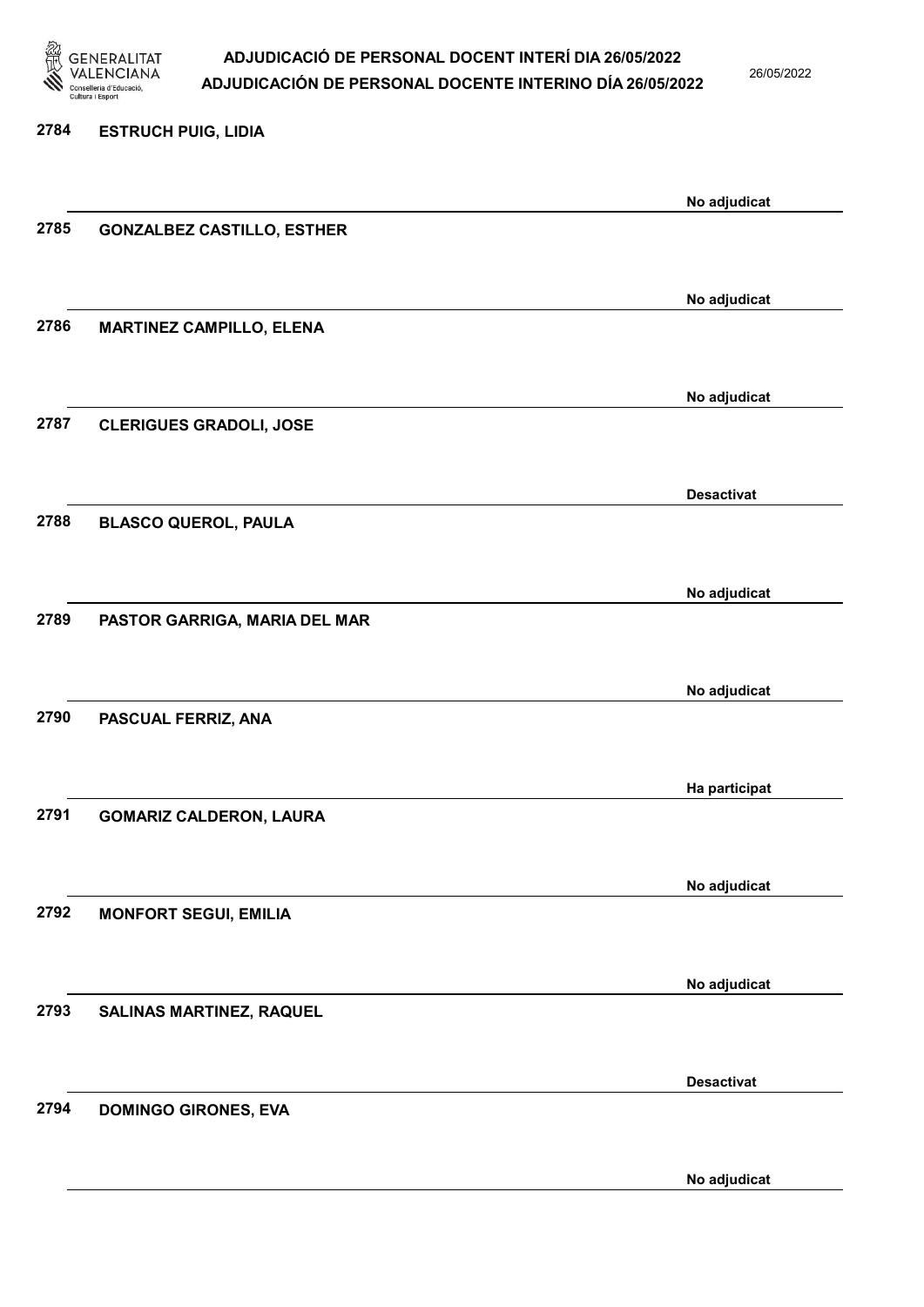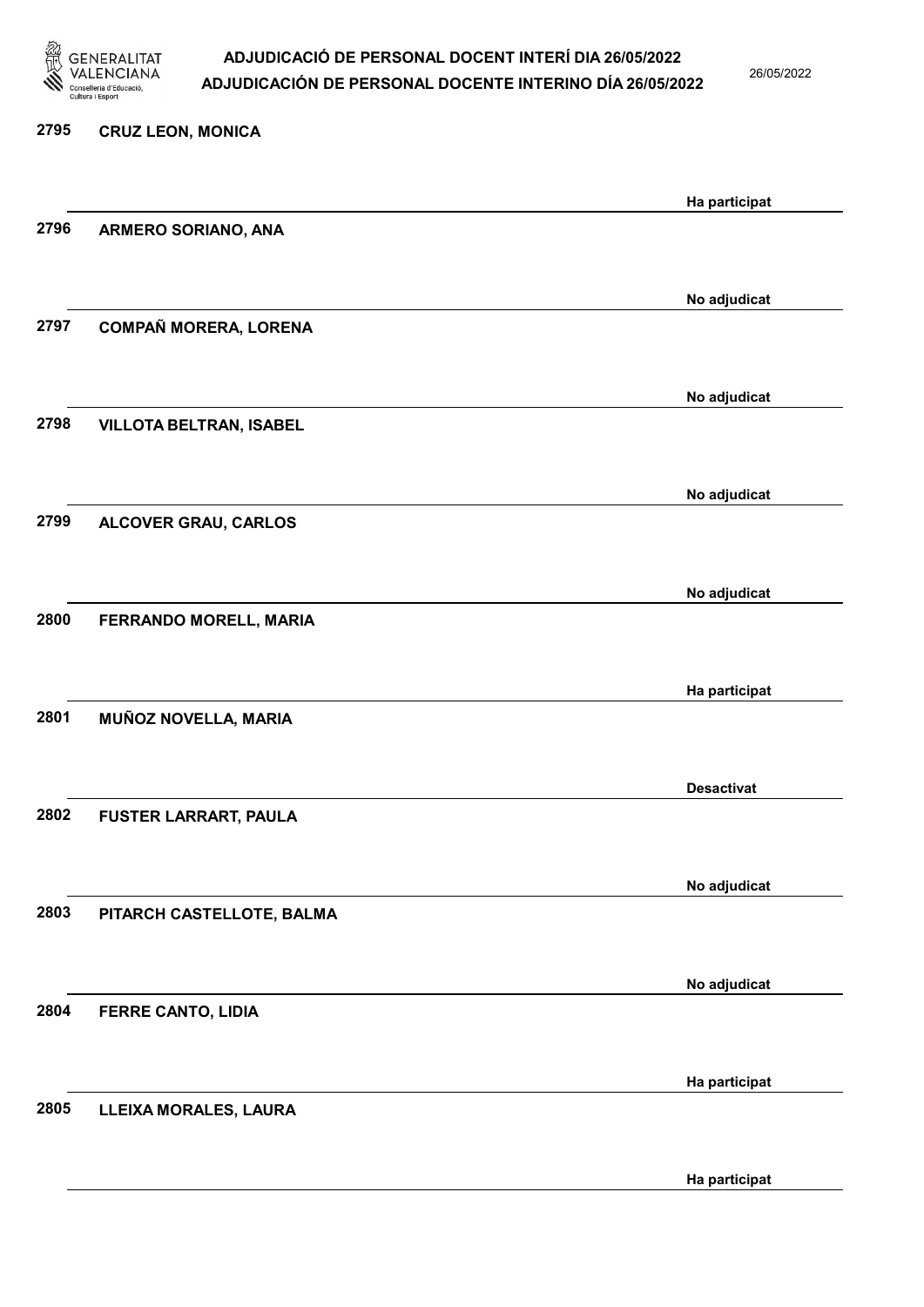

26/05/2022

#### 2806 POPA, NELA

|      |                                                                                 | <b>Desactivat</b> |
|------|---------------------------------------------------------------------------------|-------------------|
| 2807 | <b>CAJAS TABARES, PAULA ANDREA</b>                                              |                   |
|      |                                                                                 |                   |
|      |                                                                                 | Ha participat     |
| 2808 | SILLA GARRIDO, MARIA DEL CARMEN                                                 |                   |
|      |                                                                                 |                   |
|      |                                                                                 | No adjudicat      |
| 2809 | ORTEGA ORTIZ, ANA ISABEL                                                        |                   |
|      |                                                                                 |                   |
|      |                                                                                 | No adjudicat      |
| 2810 | SANCHO ALEIXOS, VERONICA                                                        |                   |
|      |                                                                                 |                   |
| 2811 |                                                                                 | No adjudicat      |
|      | <b>LOPEZ MARCOS, SONIA</b>                                                      |                   |
|      |                                                                                 |                   |
| 2812 | <b>NIETO RIBES, LAURA</b>                                                       | <b>Desactivat</b> |
|      |                                                                                 |                   |
|      |                                                                                 | No adjudicat      |
| 2813 | <b>ESCRIVA CAMPOS, ROSA</b><br>Petición:<br>15                                  | Voluntaria        |
|      | FONTANARS DELS ALFORINS (46003962) CEIP COMTE DE SALVATIERRA DE ALAVA<br>517069 |                   |
|      | 123 / EDUCACIÓ FÍSICA<br>Horas<br>SUBSTITUCIÓ INDETERMINADA<br>23               | Adjudicat         |
| 2814 | <b>BALLESTEROS MURILLO, YOLANDA</b>                                             |                   |
|      |                                                                                 |                   |
|      |                                                                                 | No adjudicat      |
| 2815 | <b>MORATALLA PASTOR, CRISTINA</b>                                               |                   |
|      |                                                                                 |                   |
|      |                                                                                 | No adjudicat      |
| 2816 | <b>VILLAPLANA SAEZ, ALOMA</b>                                                   |                   |
|      |                                                                                 |                   |
|      |                                                                                 | No adjudicat      |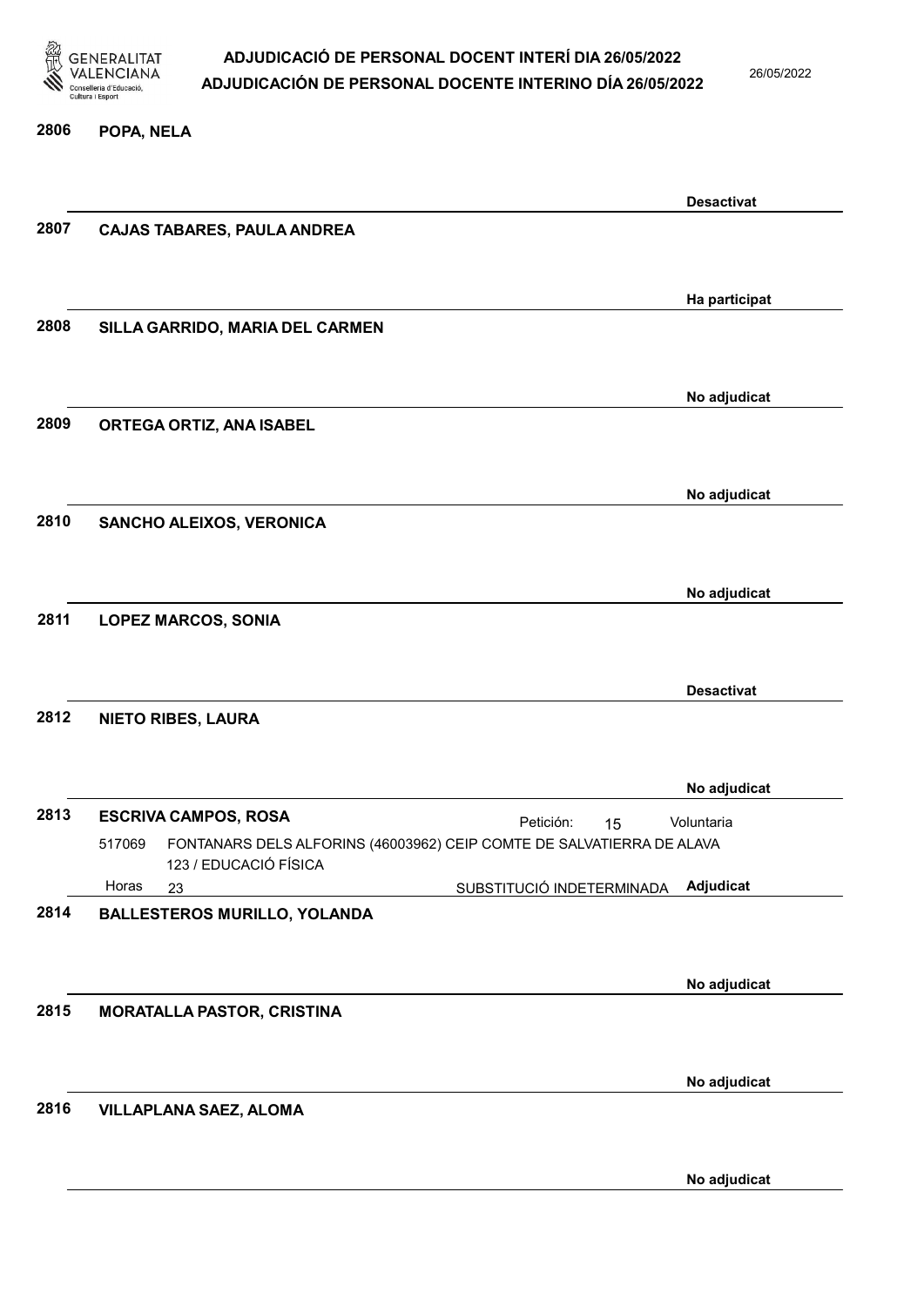

26/05/2022

### 2817 GIL SEVILLA, CLAUDIA

|      |                                    | <b>Desactivat</b> |
|------|------------------------------------|-------------------|
| 2818 | <b>GIMENEZ VIVES, TATIANA</b>      |                   |
|      |                                    |                   |
|      |                                    | <b>Desactivat</b> |
| 2819 | <b>CHALER PUIG, MARIA ESTHER</b>   |                   |
|      |                                    |                   |
|      |                                    |                   |
|      |                                    | No adjudicat      |
| 2820 | <b>TORNERO GARGALLO, EVA</b>       |                   |
|      |                                    |                   |
|      |                                    | No adjudicat      |
| 2821 | <b>BONELL NAVARRO, SUSANA</b>      |                   |
|      |                                    |                   |
|      |                                    |                   |
|      |                                    | No adjudicat      |
| 2822 | <b>CRESPO MARTINEZ, IRENE</b>      |                   |
|      |                                    |                   |
|      |                                    | No adjudicat      |
| 2823 | <b>GARCIA BOILS, ANA</b>           |                   |
|      |                                    |                   |
|      |                                    | No adjudicat      |
| 2824 | <b>MALLEN GARVI, ROSER</b>         |                   |
|      |                                    |                   |
|      |                                    |                   |
|      |                                    | <b>Desactivat</b> |
| 2825 | <b>MARTI VERGARA, ESTER KAREN</b>  |                   |
|      |                                    |                   |
|      |                                    | No adjudicat      |
| 2826 | <b>MASANET SOLER, MARIA JOSEFA</b> |                   |
|      |                                    |                   |
|      |                                    |                   |
|      |                                    | No adjudicat      |
| 2827 | <b>MATEU ROIG, MARIA</b>           |                   |
|      |                                    |                   |
|      |                                    | <b>Desactivat</b> |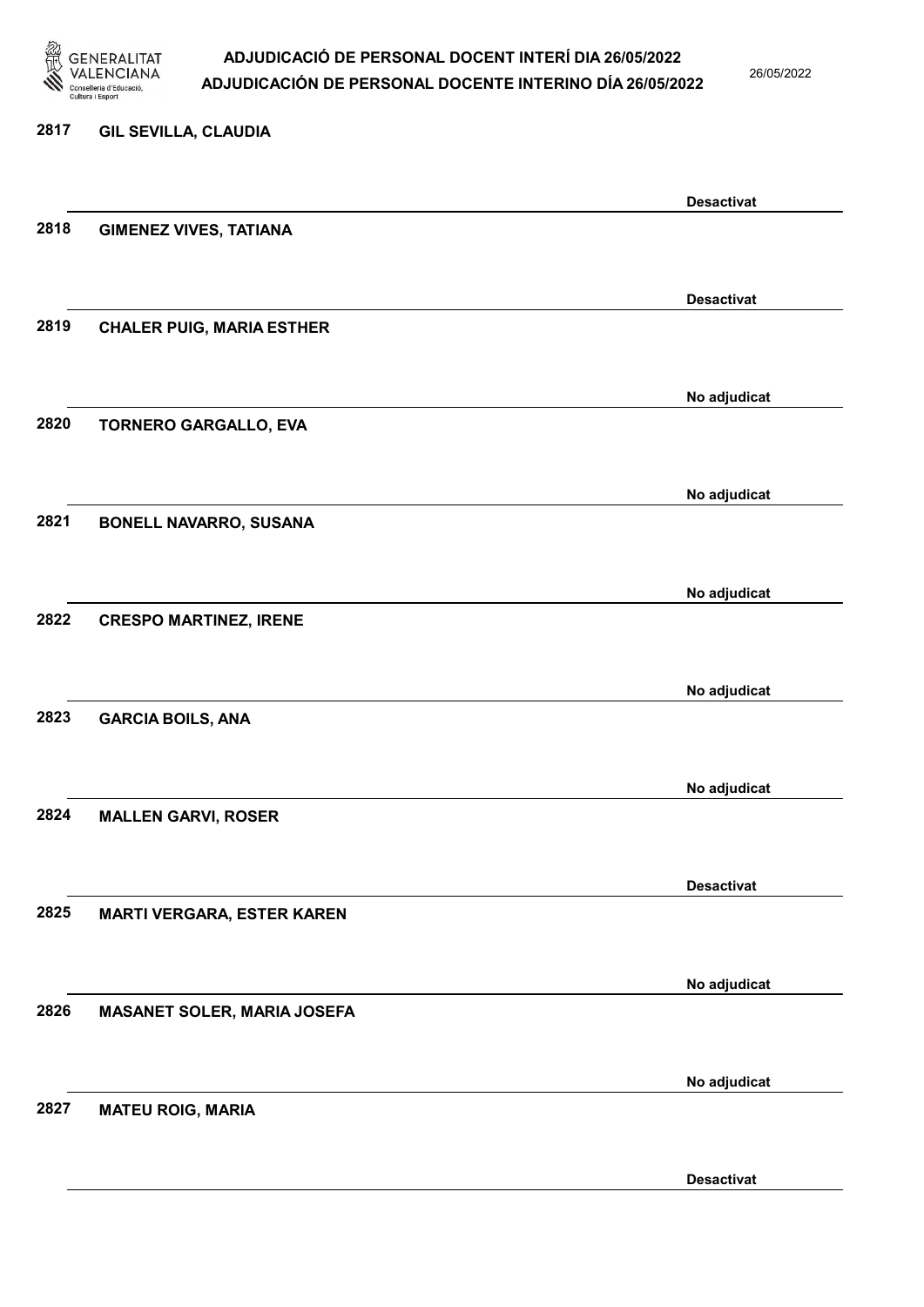

26/05/2022

Desactivat

| 2828 | NAVARRO ASURMENDI, VICTORIA   |                   |
|------|-------------------------------|-------------------|
|      |                               |                   |
| 2829 | TABOADA MARTIN, MARIA DEL MAR | No adjudicat      |
|      |                               |                   |
| 2830 | ARIAS RUTTEN, CLARA           | No adjudicat      |
|      |                               |                   |
|      |                               | Ha participat     |
| 2831 | FERRER VILAPLANA, ALBA        |                   |
|      |                               | <b>Desactivat</b> |
| 2832 | GOMEZ UREÑA, MARIA ISABEL     |                   |
|      |                               |                   |
| 2833 | SEMPERE BLASCO, ANDREA        | Ha participat     |
|      |                               |                   |
|      |                               | No adjudicat      |
| 2834 | ORTEGA VALLS, TAMARA          |                   |
|      |                               |                   |
| 2835 | <b>MARTINEZ RIBES, JULIA</b>  | Ha participat     |
|      |                               |                   |
| 2836 |                               | Ha participat     |
|      | MARTINEZ ZALVEZ, LIDIA        |                   |
|      |                               | Ha participat     |
| 2837 | TOLEDO SANCHEZ, YASMINA       |                   |
|      |                               | <b>Desactivat</b> |
| 2838 | PRADES SALVADOR, MARINA       |                   |
|      |                               |                   |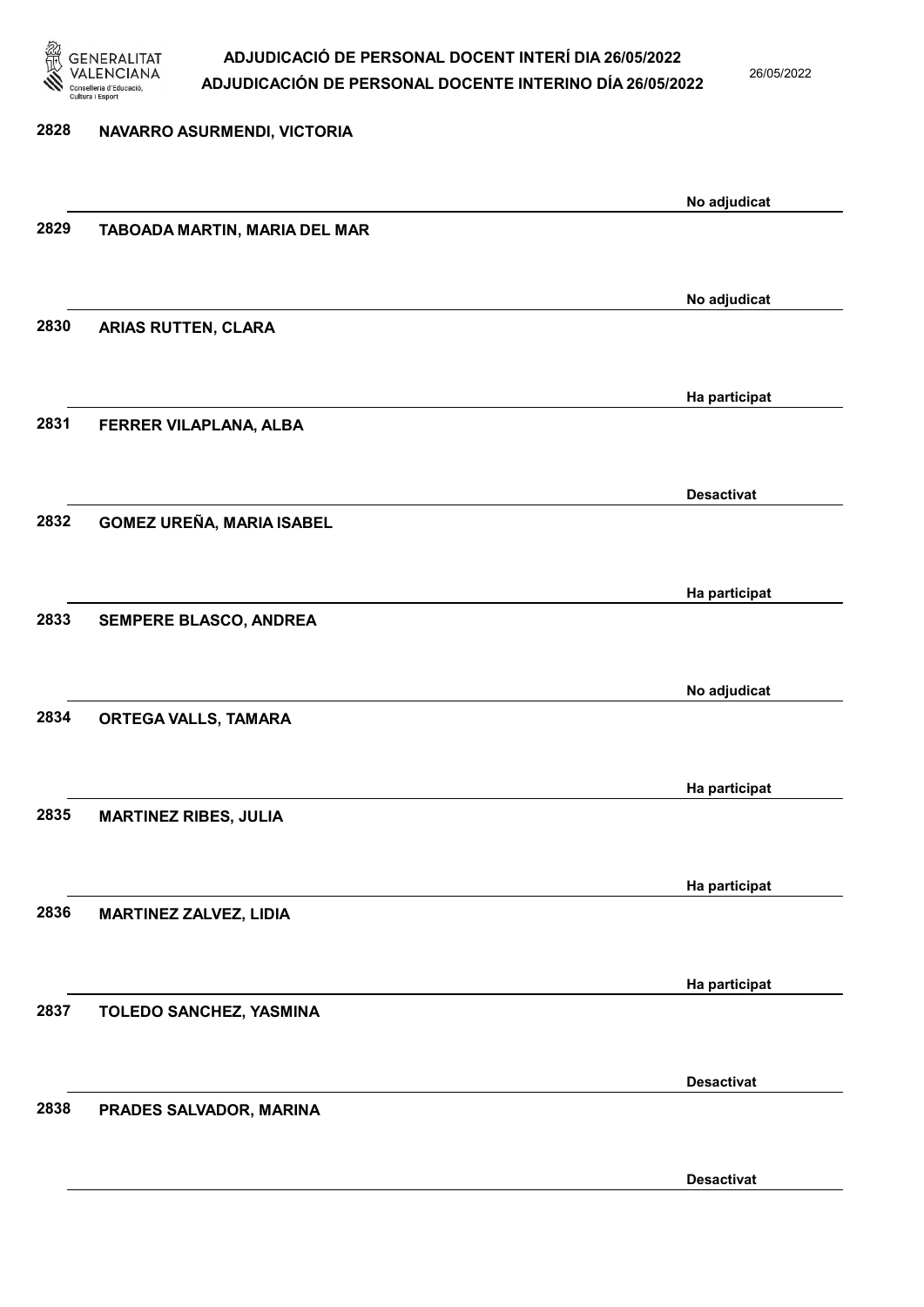

26/05/2022

| 2839 | RIOS PENALBA, MONICA            |                   |
|------|---------------------------------|-------------------|
|      |                                 | No adjudicat      |
| 2840 | <b>RONDA BENITEZ, ROCIO</b>     |                   |
|      |                                 |                   |
|      |                                 | No adjudicat      |
| 2841 | DOMENECH RIBES, TATIANA SALUD   |                   |
|      |                                 |                   |
|      |                                 | No adjudicat      |
| 2842 | <b>GOMIS CASADO, MARIA JOSE</b> |                   |
|      |                                 |                   |
| 2843 | <b>AGUILAR JIMENEZ, CLARA</b>   | No adjudicat      |
|      |                                 |                   |
|      |                                 | <b>Desactivat</b> |
| 2844 | <b>BARRACHINA SENTIS, ANA</b>   |                   |
|      |                                 |                   |
|      |                                 | No adjudicat      |
| 2845 | FERRANDIS SAN MIGUEL, MARCELA   |                   |
|      |                                 |                   |
|      |                                 | No adjudicat      |
| 2846 | ROMERO ROVIRA, MARIA DEL CARMEN |                   |
|      |                                 | <b>Desactivat</b> |
| 2847 | <b>MARIN BLANCO, LETICIA</b>    |                   |
|      |                                 |                   |
|      |                                 | <b>Desactivat</b> |
| 2848 | PEINADO ESCOBAR, ESTRELLA       |                   |
|      |                                 |                   |
|      |                                 | <b>Desactivat</b> |
| 2849 | RIBERA RIPOLL, MARIA JOSE       |                   |
|      |                                 |                   |

No adjudicat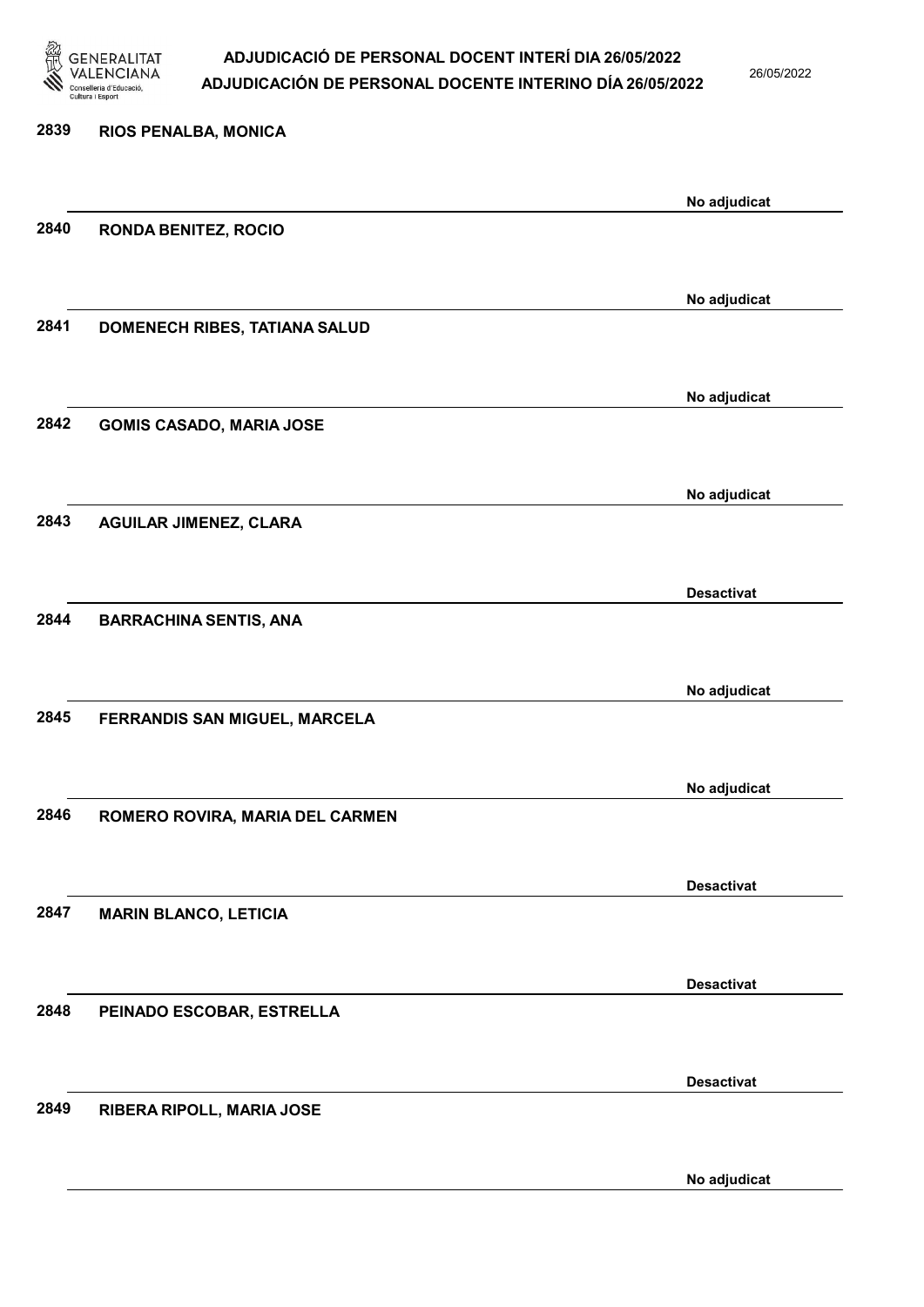

26/05/2022

| 2850 | <b>ESTEVE DE LA OSSA, MIRIAM</b> |                   |
|------|----------------------------------|-------------------|
|      |                                  | No adjudicat      |
| 2851 | FITA ALONSO, MARIA ROSARIO       |                   |
|      |                                  | Ha participat     |
| 2852 | <b>GINER SANCHIS, MARTA</b>      |                   |
|      |                                  | No adjudicat      |
| 2853 | PITARCH MARIN, VIOLETA           |                   |
|      |                                  | <b>Desactivat</b> |
| 2854 | HONRUBIA PEREZ, MARIA EUGENIA    |                   |
|      |                                  | <b>Desactivat</b> |
| 2855 | MALONDA LARRAGA, ESTRELLA        |                   |
|      |                                  | <b>Desactivat</b> |
| 2856 | AÑO MONTALVA, GEMA               |                   |
|      |                                  | Ha participat     |
| 2857 | SORIANO CABRERA, MARIA VICTORIA  |                   |
| 2858 |                                  | No adjudicat      |
|      | <b>MOLINA JAEN, MARTA</b>        |                   |
| 2859 | <b>VERA BERNAL, MIRIAM</b>       | No adjudicat      |
|      |                                  |                   |
| 2860 | <b>BOILS BENAVENT, SILVIA</b>    | No adjudicat      |
|      |                                  |                   |
|      |                                  | No adjudicat      |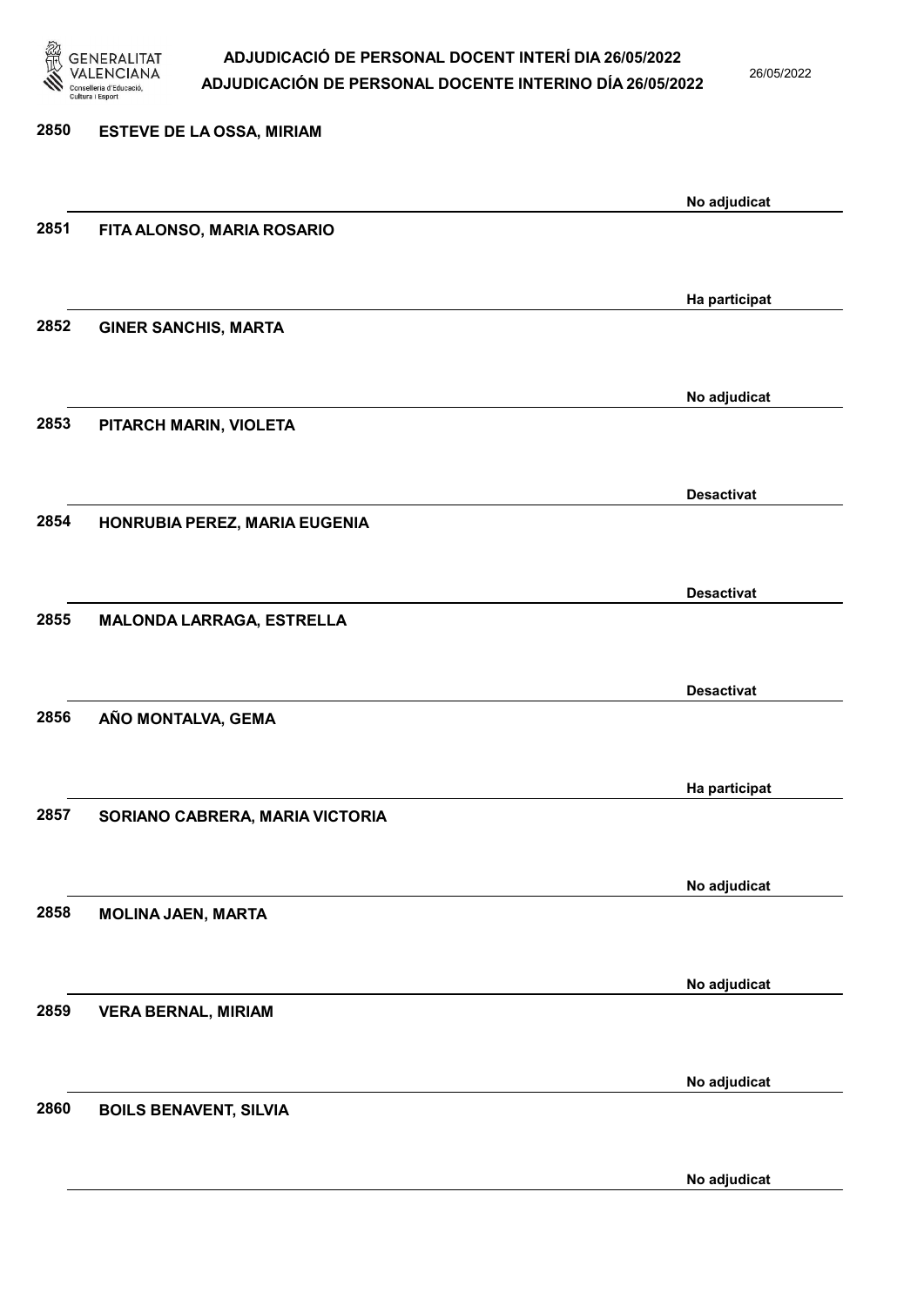| 忽    | GENERALITAT<br>Conselleria d'Educació<br>Cultura i Esport         | ADJUDICACIÓ DE PERSONAL DOCENT INTERÍ DIA 26/05/2022<br>ADJUDICACIÓN DE PERSONAL DOCENTE INTERINO DÍA 26/05/2022 | 26/05/2022        |
|------|-------------------------------------------------------------------|------------------------------------------------------------------------------------------------------------------|-------------------|
| 2861 | <b>GARCIA CLIMENT, LIDIA</b>                                      | Petición:<br>1                                                                                                   | Voluntaria        |
|      | 514815<br>ASPE (03002664) CEIP LA PALOMA<br>123 / EDUCACIÓ FÍSICA |                                                                                                                  |                   |
|      | Horas<br>23                                                       | SUBSTITUCIÓ INDETERMINADA                                                                                        | Adjudicat         |
| 2862 | PONS BALLESTER, CARLA                                             |                                                                                                                  | Ha participat     |
| 2863 | BELENGUER CUESTA, RAQUEL                                          |                                                                                                                  | Ha participat     |
| 2864 | <b>ESCRIVA BERTOMEU, SERGI</b>                                    |                                                                                                                  |                   |
| 2865 | <b>FERNANDEZ PALOP, VICENT</b>                                    |                                                                                                                  | <b>Desactivat</b> |
| 2866 | <b>MARTINEZ REAL, CAROLINA</b>                                    |                                                                                                                  | No adjudicat      |
| 2867 | <b>CORTES DOMARCO, ANA ORETO</b>                                  |                                                                                                                  | No adjudicat      |
| 2868 | <b>ENGO SARRIO, PATRICIA</b>                                      |                                                                                                                  | <b>Desactivat</b> |
| 2869 | <b>ORTIZ SAEZ, ALICIA</b>                                         |                                                                                                                  | No adjudicat      |
| 2870 | <b>VIDAL ROIG, NANCY</b>                                          |                                                                                                                  | <b>Desactivat</b> |
| 2871 | SANCHEZ GONZALEZ, ELIZABETH                                       |                                                                                                                  | No adjudicat      |
|      |                                                                   |                                                                                                                  | No adjudicat      |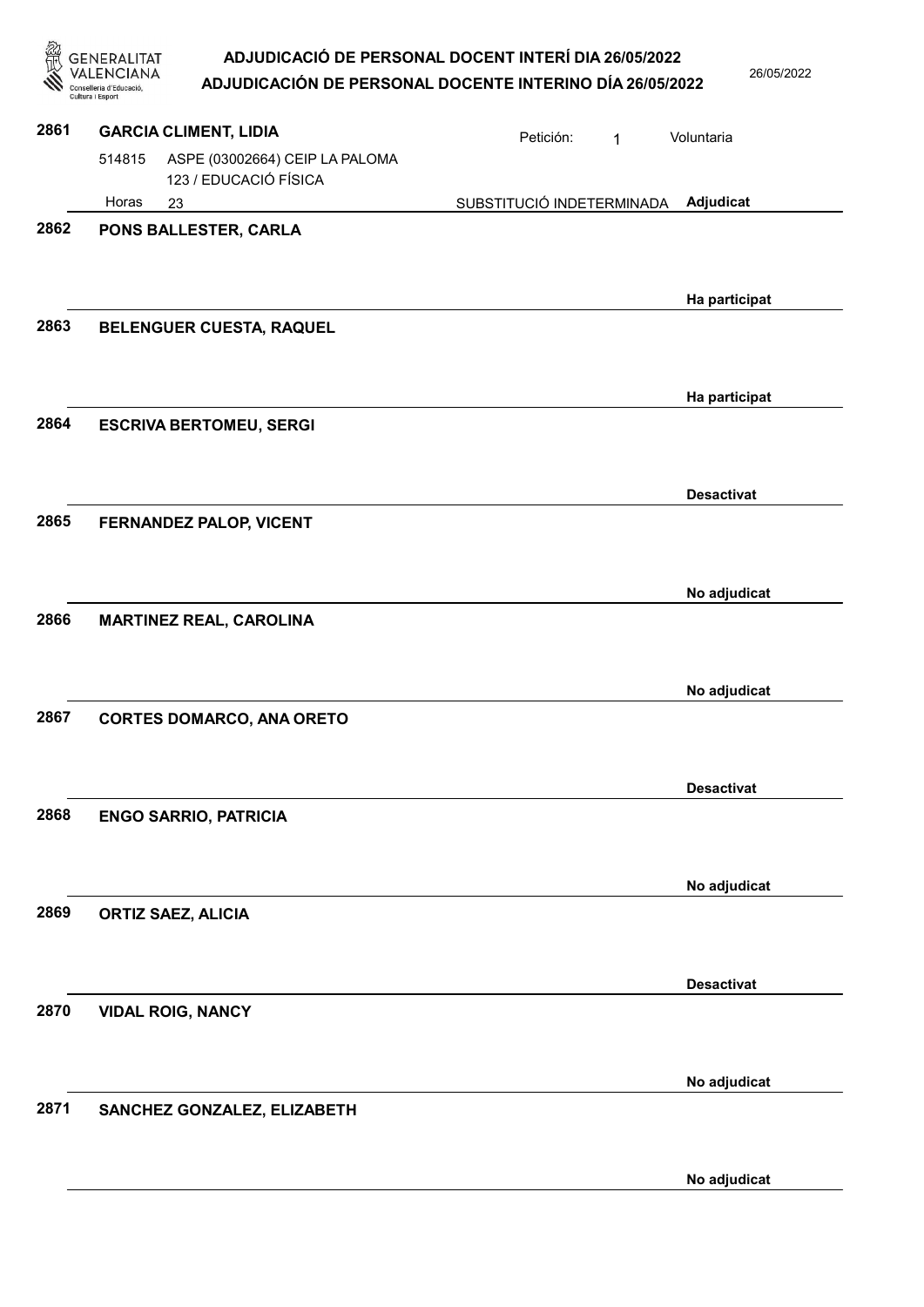

26/05/2022

# 2872 BALLESTER GRANCHA, NATIVIDAD Desactivat 2873 PRIETO BELTRAN, MARTA Desactivat 2874 GUARDIOLA SERRANO, MIREIA No adjudicat 2875 BUTRON GUTIERREZ, ALEJANDRA Desactivat 2876 FAUS GOMEZ, ALICIA Ha participat 2877 MACIA URBAN, ANDREA No adjudicat 2878 JULIO GRANERO, MARIA ALBA No adjudicat 2879 PASTOR GIL, GEMMA Ha participat 2880 PUJADES HERNANDEZ, INMACULADA Desactivat 2881 CERDA SANCHIS, MARIA MATILDE Desactivat 2882 BELLO GARCIA, JANNA

No adjudicat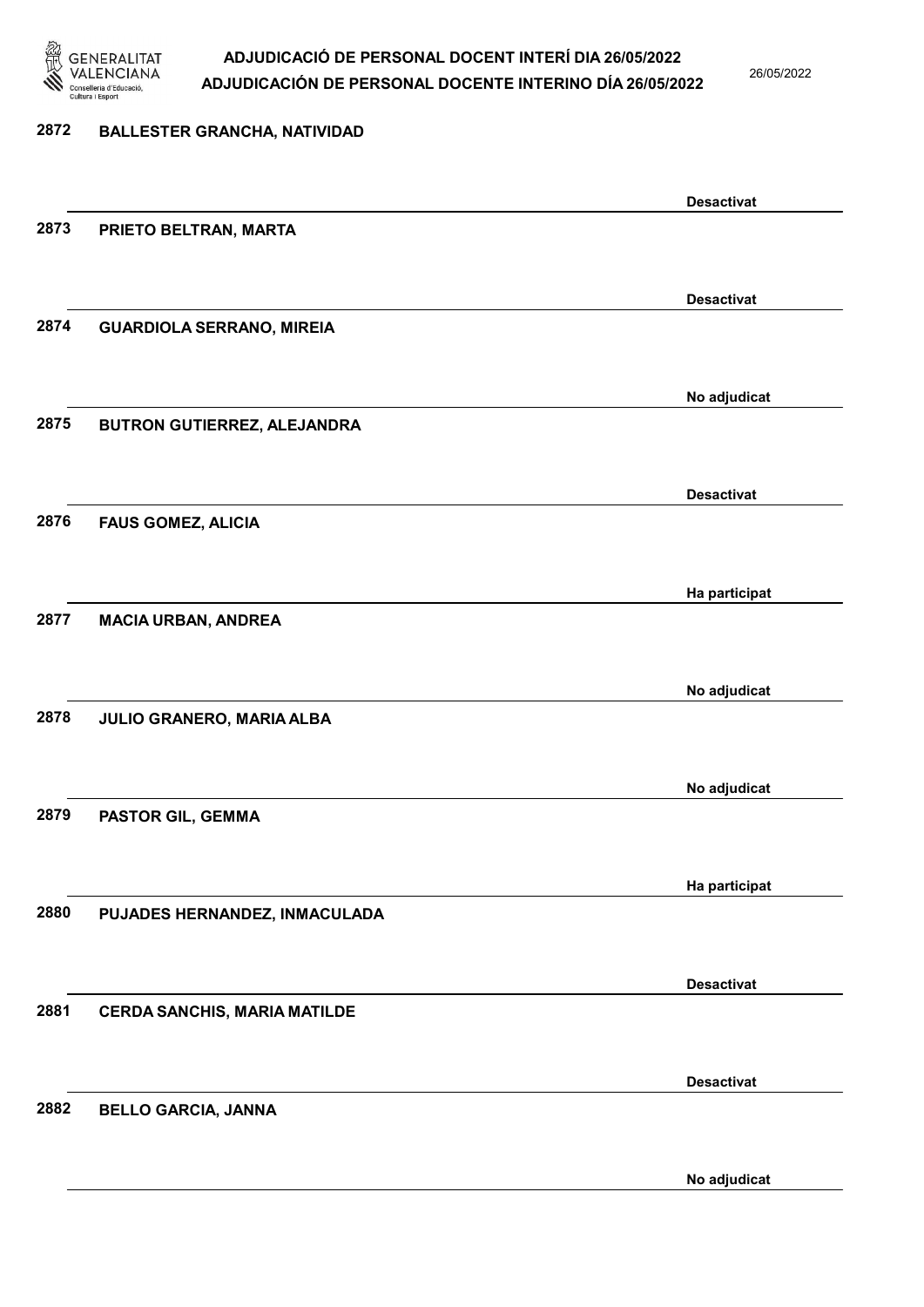

26/05/2022

#### 2883 PITARCH CARBONELL, MERITXELL

|      |                                    | <b>Desactivat</b> |
|------|------------------------------------|-------------------|
| 2884 | <b>HERRERA GORRIZ, ANA</b>         |                   |
|      |                                    |                   |
|      |                                    |                   |
|      |                                    | No adjudicat      |
| 2885 | IBAÑEZ TORTAJADA, PAULA            |                   |
|      |                                    |                   |
|      |                                    |                   |
|      |                                    | <b>Desactivat</b> |
|      |                                    |                   |
| 2886 | ZULLAR LLUECA, VERONICA            |                   |
|      |                                    |                   |
|      |                                    |                   |
|      |                                    | No adjudicat      |
| 2887 | PASTOR CIRUJEDA, NATALIA           |                   |
|      |                                    |                   |
|      |                                    |                   |
|      |                                    | Ha participat     |
| 2888 | LLAMAS GONZALEZ, ESTRELLA MARIA    |                   |
|      |                                    |                   |
|      |                                    |                   |
|      |                                    | Ha participat     |
| 2889 | <b>MERINO PALACIOS, ANA MARIA</b>  |                   |
|      |                                    |                   |
|      |                                    |                   |
|      |                                    | <b>Desactivat</b> |
| 2890 | SANJUAN DIAZ, FRANCISCO            |                   |
|      |                                    |                   |
|      |                                    |                   |
|      |                                    | <b>Desactivat</b> |
|      |                                    |                   |
| 2891 | <b>GORRIZ RODRIGUEZ, GLORIA</b>    |                   |
|      |                                    |                   |
|      |                                    |                   |
|      |                                    | <b>Desactivat</b> |
| 2892 | <b>CORTES COLOMINA, INMACULADA</b> |                   |
|      |                                    |                   |
|      |                                    |                   |
|      |                                    | Ha participat     |
| 2893 | <b>GOMEZ CASTELLS, JOSE MANUEL</b> |                   |
|      |                                    |                   |
|      |                                    |                   |
|      |                                    | <b>Desactivat</b> |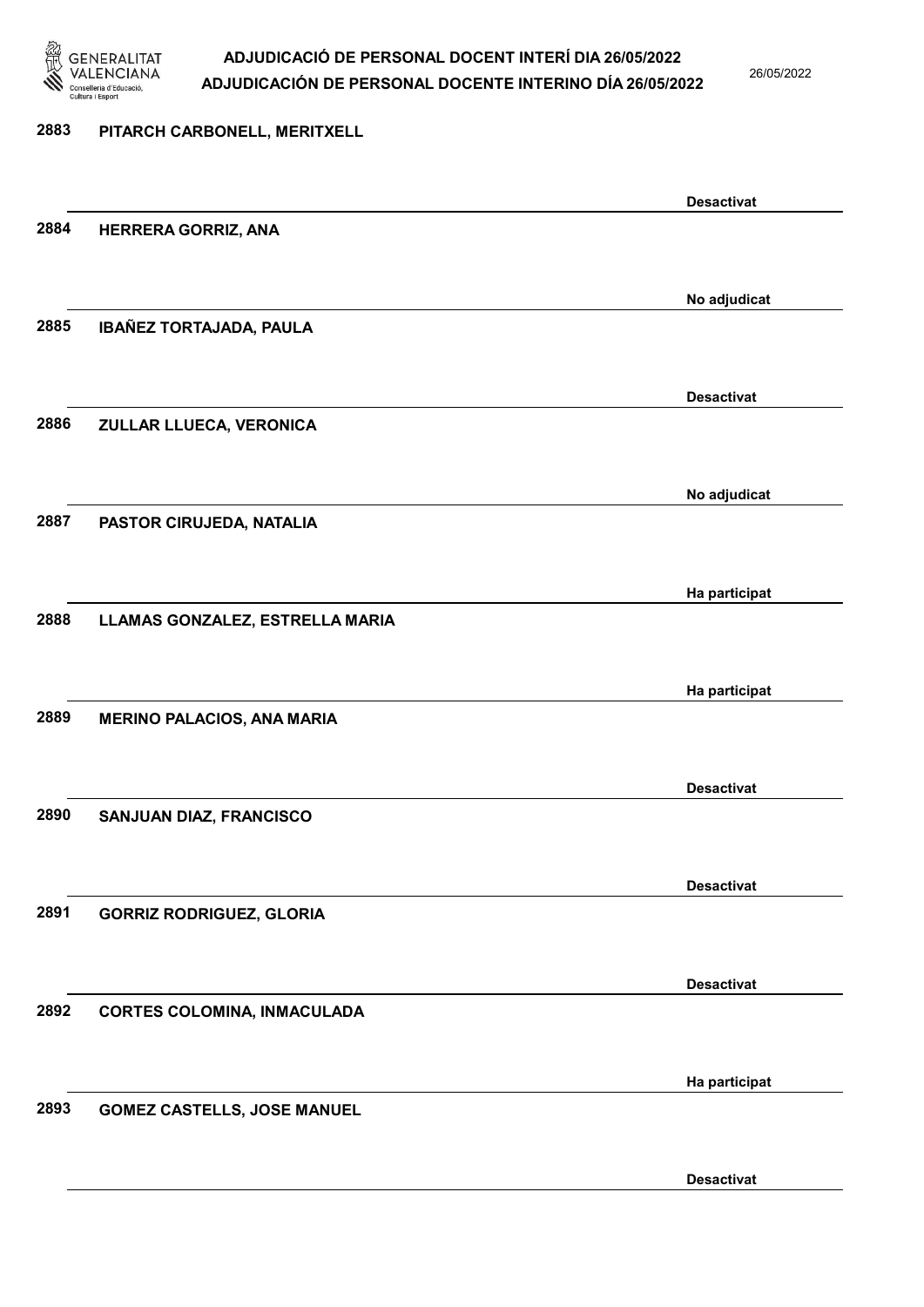

26/05/2022

#### 2894 PEREZ GARCIA, IVAN

|                          | <b>Desactivat</b>                                                                                                                                                                                                   |
|--------------------------|---------------------------------------------------------------------------------------------------------------------------------------------------------------------------------------------------------------------|
| BELLVER CASANOVA, MIREIA |                                                                                                                                                                                                                     |
|                          |                                                                                                                                                                                                                     |
|                          |                                                                                                                                                                                                                     |
|                          | Ha participat                                                                                                                                                                                                       |
|                          |                                                                                                                                                                                                                     |
|                          |                                                                                                                                                                                                                     |
|                          |                                                                                                                                                                                                                     |
|                          | Ha participat                                                                                                                                                                                                       |
|                          |                                                                                                                                                                                                                     |
|                          |                                                                                                                                                                                                                     |
|                          | No adjudicat                                                                                                                                                                                                        |
|                          |                                                                                                                                                                                                                     |
|                          |                                                                                                                                                                                                                     |
|                          |                                                                                                                                                                                                                     |
|                          | No adjudicat                                                                                                                                                                                                        |
|                          |                                                                                                                                                                                                                     |
|                          |                                                                                                                                                                                                                     |
|                          |                                                                                                                                                                                                                     |
|                          | No adjudicat                                                                                                                                                                                                        |
|                          |                                                                                                                                                                                                                     |
|                          |                                                                                                                                                                                                                     |
|                          |                                                                                                                                                                                                                     |
|                          | <b>Desactivat</b>                                                                                                                                                                                                   |
| POLO LLEDO, CLARA ISABEL |                                                                                                                                                                                                                     |
|                          |                                                                                                                                                                                                                     |
|                          |                                                                                                                                                                                                                     |
|                          | No adjudicat                                                                                                                                                                                                        |
| ARGUDO CUESTA, RAQUEL    |                                                                                                                                                                                                                     |
|                          |                                                                                                                                                                                                                     |
|                          |                                                                                                                                                                                                                     |
|                          | No adjudicat                                                                                                                                                                                                        |
|                          |                                                                                                                                                                                                                     |
|                          |                                                                                                                                                                                                                     |
|                          |                                                                                                                                                                                                                     |
|                          | Ha participat                                                                                                                                                                                                       |
|                          |                                                                                                                                                                                                                     |
|                          |                                                                                                                                                                                                                     |
|                          | No adjudicat                                                                                                                                                                                                        |
|                          | <b>CARBO SALES, CLARA</b><br>CORDOBA CAZORLA, SANDRA<br><b>MONCHO CASTELLO, LAIA</b><br>MONTEAGUDO FOMBUENA, DESAMPARADOS<br>PICO SANZ, MARIA JULIA<br><b>BORIA RUIZ, CARLOS SAUL</b><br><b>TENA TORRES, ISABEL</b> |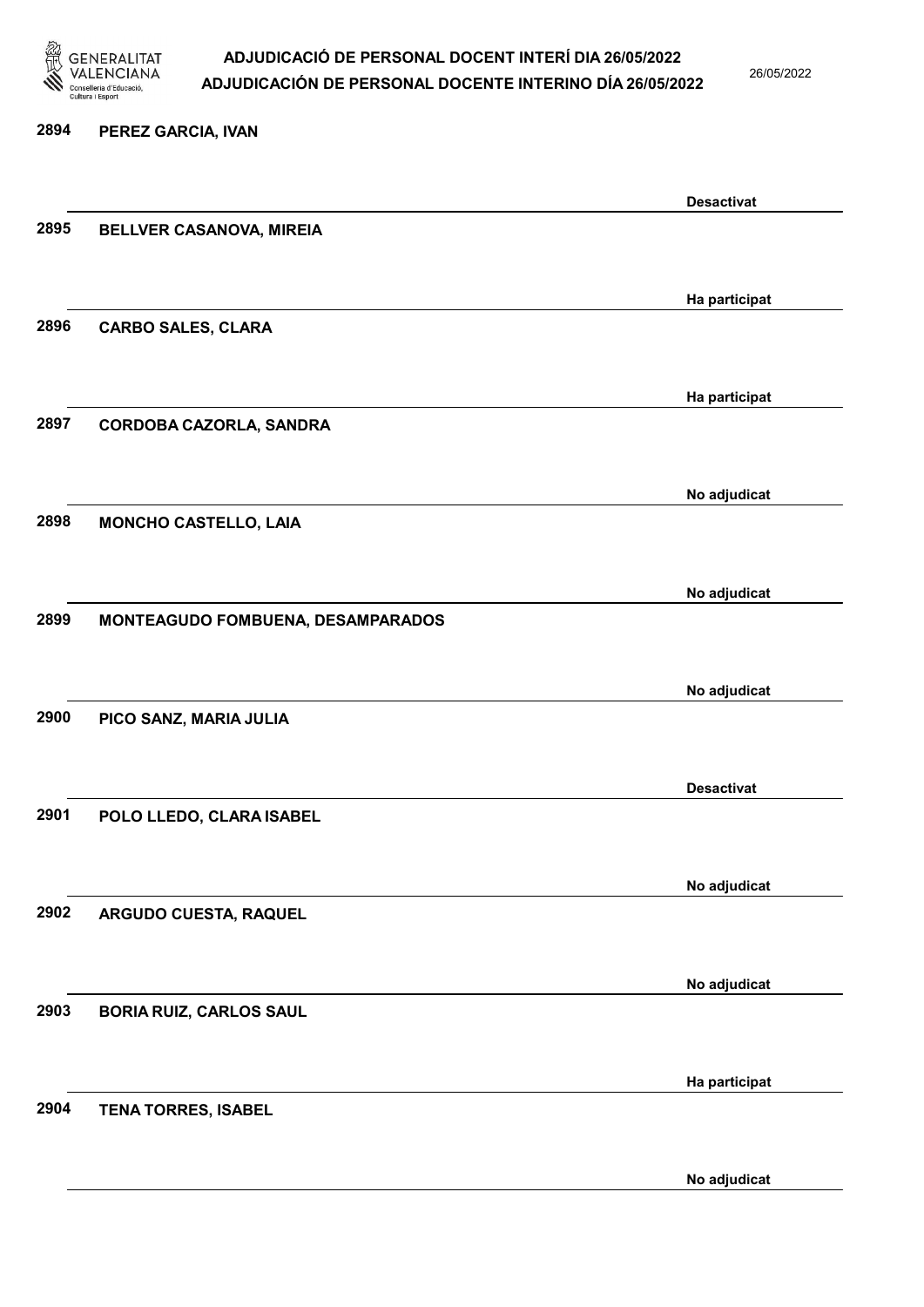

26/05/2022

| 2905 | APARISI MUÑOZ, AINARA               |                   |
|------|-------------------------------------|-------------------|
|      |                                     | No adjudicat      |
| 2906 | <b>MARTIN VILLENA, RAQUEL</b>       |                   |
|      |                                     |                   |
|      |                                     | Ha participat     |
| 2907 | GALAN BAÑULS, MARIA DEL CARMEN      |                   |
|      |                                     | <b>Desactivat</b> |
| 2908 | ROBLES FERRER, MARIA AMPARO         |                   |
|      |                                     |                   |
|      |                                     | No adjudicat      |
| 2909 | <b>MORAGUES JUAREZ, SHEILA</b>      |                   |
|      |                                     |                   |
| 2910 | ESTEBAN LOPEZ ATALAYA, MARIA ISABEL | No adjudicat      |
|      |                                     |                   |
|      |                                     | <b>Desactivat</b> |
| 2911 | ESCOLA LOZANO, SANDRA               |                   |
|      |                                     |                   |
|      |                                     | No adjudicat      |
| 2912 | <b>GOMEZ BALASTEGUI, LAURA</b>      |                   |
|      |                                     | Ha participat     |
| 2913 | <b>MARTINEZ CAMBRA, YESICA</b>      |                   |
|      |                                     |                   |
|      |                                     | No adjudicat      |
| 2914 | <b>SANCHEZ TORRES, BEATRIZ</b>      |                   |
|      |                                     |                   |
| 2915 | <b>ESTEBAN MARES, CELIA</b>         | No adjudicat      |
|      |                                     |                   |
|      |                                     |                   |

Desactivat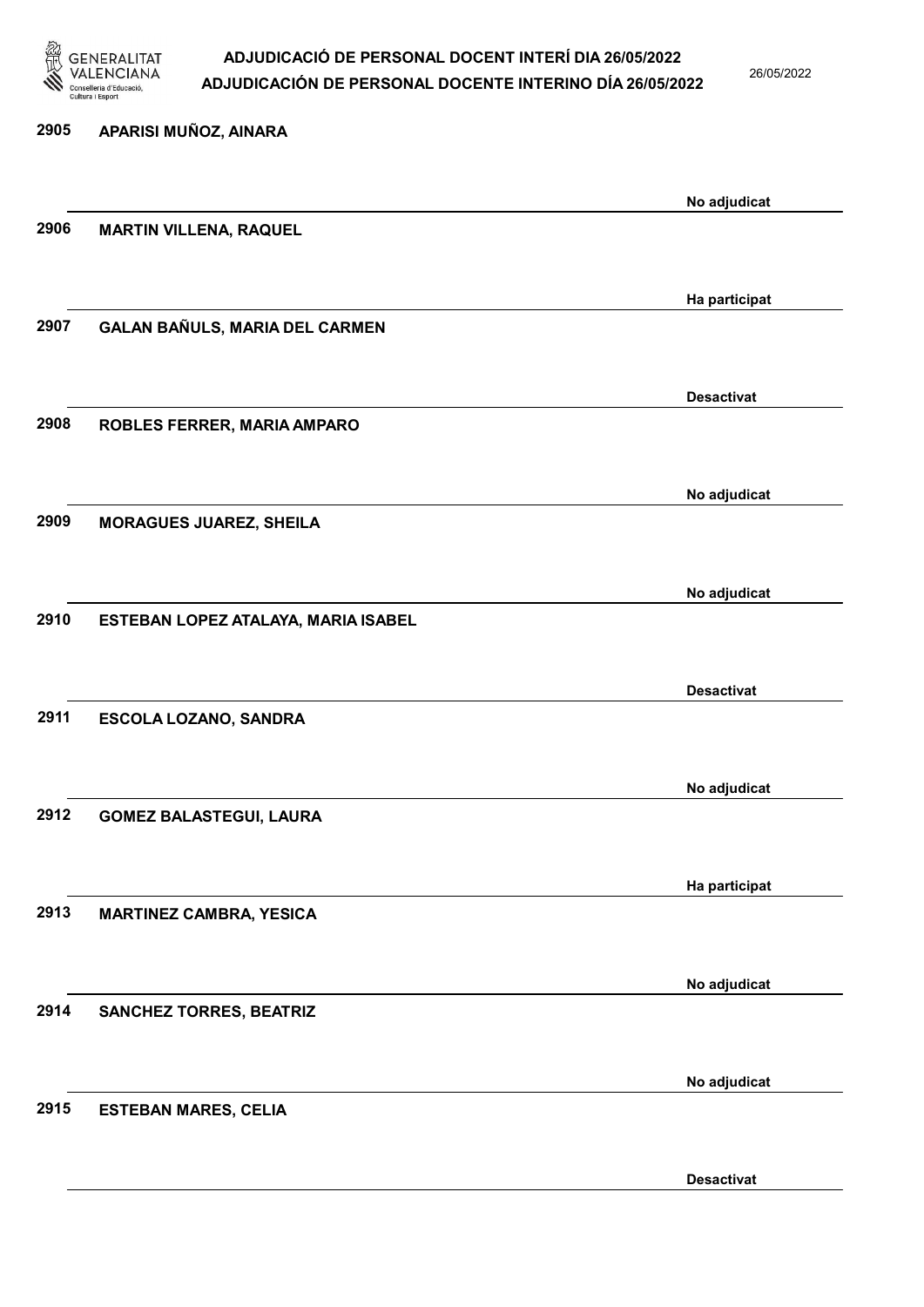

26/05/2022

| 2916 | ORTUÑO MANJON, ANA DE LAS NIEVES     |                   |
|------|--------------------------------------|-------------------|
|      |                                      |                   |
|      |                                      | No adjudicat      |
| 2917 | <b>ISIERTE CARNICER, MARIA</b>       |                   |
|      |                                      |                   |
|      |                                      | No adjudicat      |
| 2918 | BUENO PEÑARRUBIA, PAULA BELEN        |                   |
|      |                                      |                   |
|      |                                      | No adjudicat      |
| 2919 | JAEN SOTO, BEATRIZ                   |                   |
|      |                                      |                   |
|      |                                      | <b>Desactivat</b> |
| 2920 | MIRASOL MENACHO, CARMEN LUNA         |                   |
|      |                                      |                   |
|      |                                      | No adjudicat      |
| 2921 | <b>MONEDERO GARCIA, MARIA ISABEL</b> |                   |
|      |                                      |                   |
|      |                                      | <b>Desactivat</b> |
| 2922 | QUESADA ALIAGA, SILVIA               |                   |
|      |                                      |                   |
|      |                                      | No adjudicat      |
| 2923 | <b>ANTEQUERA GOMEZ, AITOR</b>        |                   |
|      |                                      |                   |
|      |                                      | Ha participat     |
| 2924 | <b>DURBA CORTINA, CONSUELO</b>       |                   |
|      |                                      |                   |
|      |                                      | <b>Desactivat</b> |
| 2925 | <b>MONLLOR FALCO, VANESA</b>         |                   |
|      |                                      |                   |
|      |                                      | No adjudicat      |
| 2926 | FRUCTUOSO HERNANDEZ, SILVIA          |                   |
|      |                                      |                   |

No adjudicat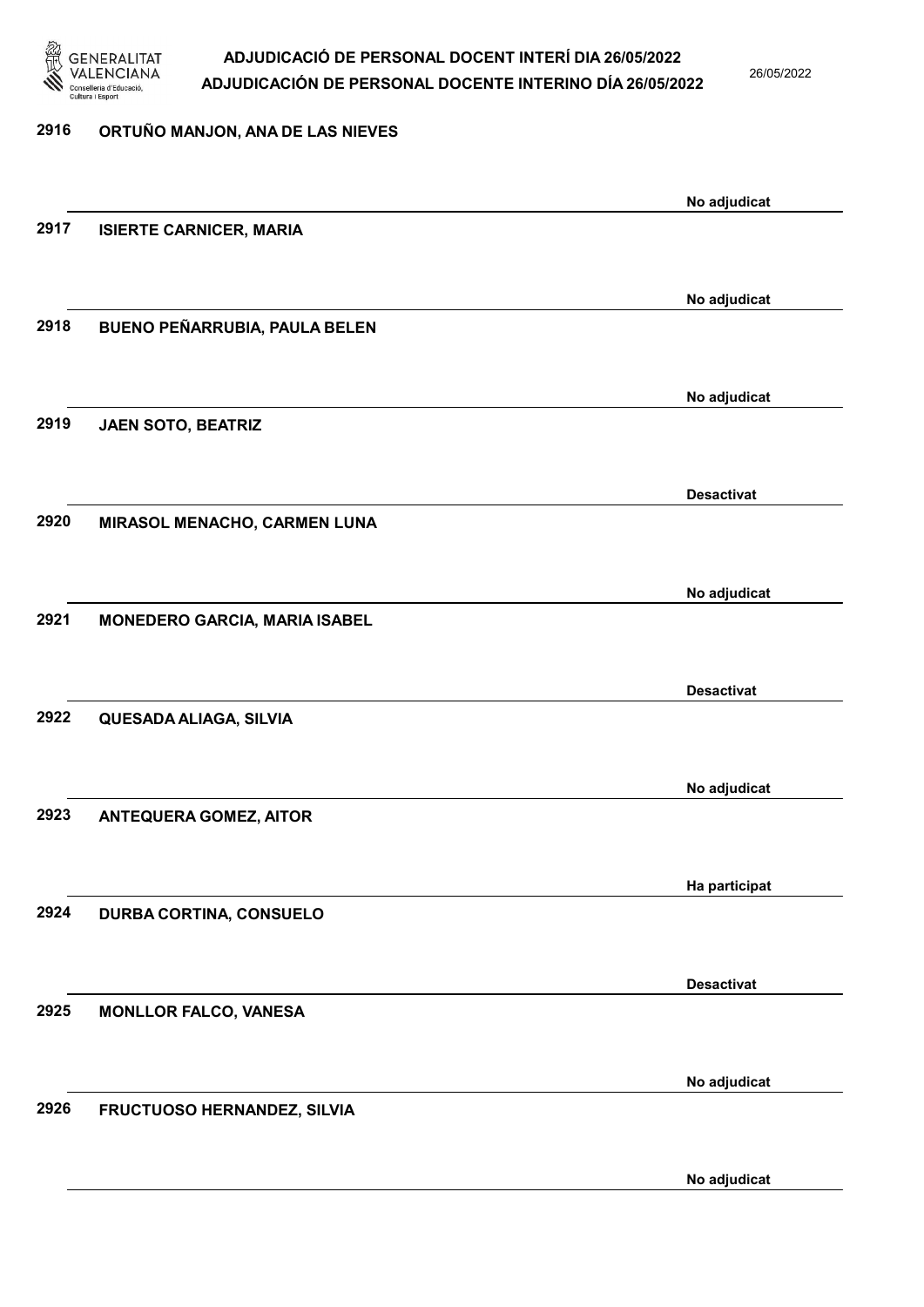

26/05/2022

2927 GIMENEZ ORQUIN, BEATRIZ Ha participat 2928 MARTINEZ ARACIL, INMACULADA No adjudicat 2929 SIGNES SOLIVERES, CARMEN Ha participat 2930 PEÑALVER MORENO, YAIZA No adjudicat 2931 MALDONADO SANCHIS, SONIA No adjudicat 2932 NAVARRO FAYOS, EMPAR No adjudicat 2933 RODRIGUEZ MOLLA, MARIA ROSA Ha participat 2934 RIBERA HILARIO, LAURA TERESA Desactivat 2935 BUENO SORIANO, YOLANDA Ha participat 2936 CALATAYUD APARICIO, CRISTINA Ha participat 2937 ANDREU CAPARROS, ANA ESTER

No adjudicat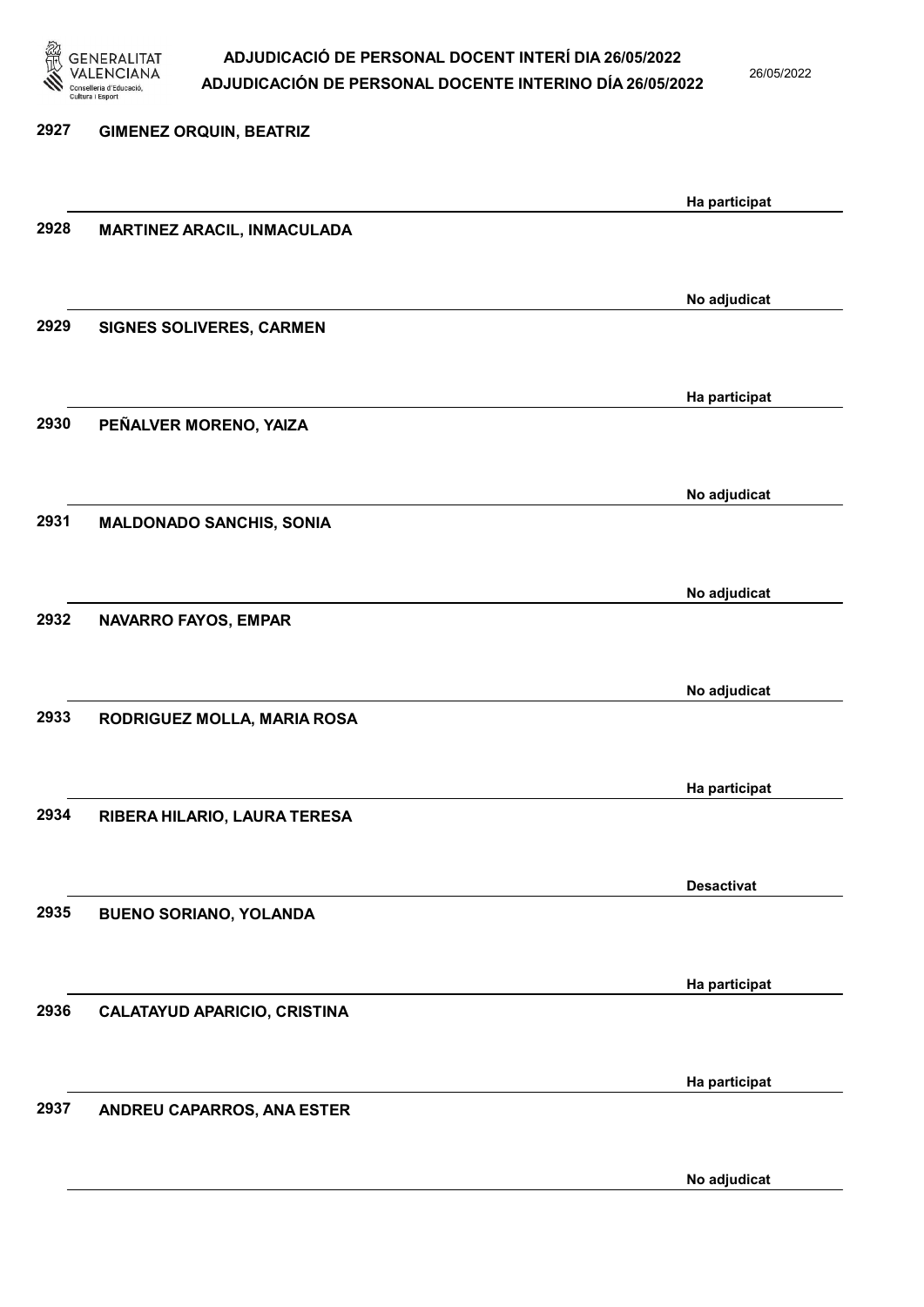

26/05/2022

## 2938 RIPOLL PÉREZ, MARÍA No adjudicat 2939 BERNABEU SORIANO, JORDI Ha participat 2940 ENE, BIANCA ALEXANDRA No adjudicat 2941 MARTINEZ VALERO, CRISTINA No adjudicat 2942 QUESADA ASENCIO, SARAI CECILIA No adjudicat 2943 LOPEZ RODRIGUEZ, LUCRECIA No adjudicat 2944 ERES ROYO, MARIA TERESA No adjudicat 2945 TOMAS SAMPER, ANDREA No adjudicat 2946 LORENTE DIAZ, LORENA Ha participat 2947 BUIL MARTI, BERTA Desactivat 2948 TIRADO FORES, ARIADNA Desactivat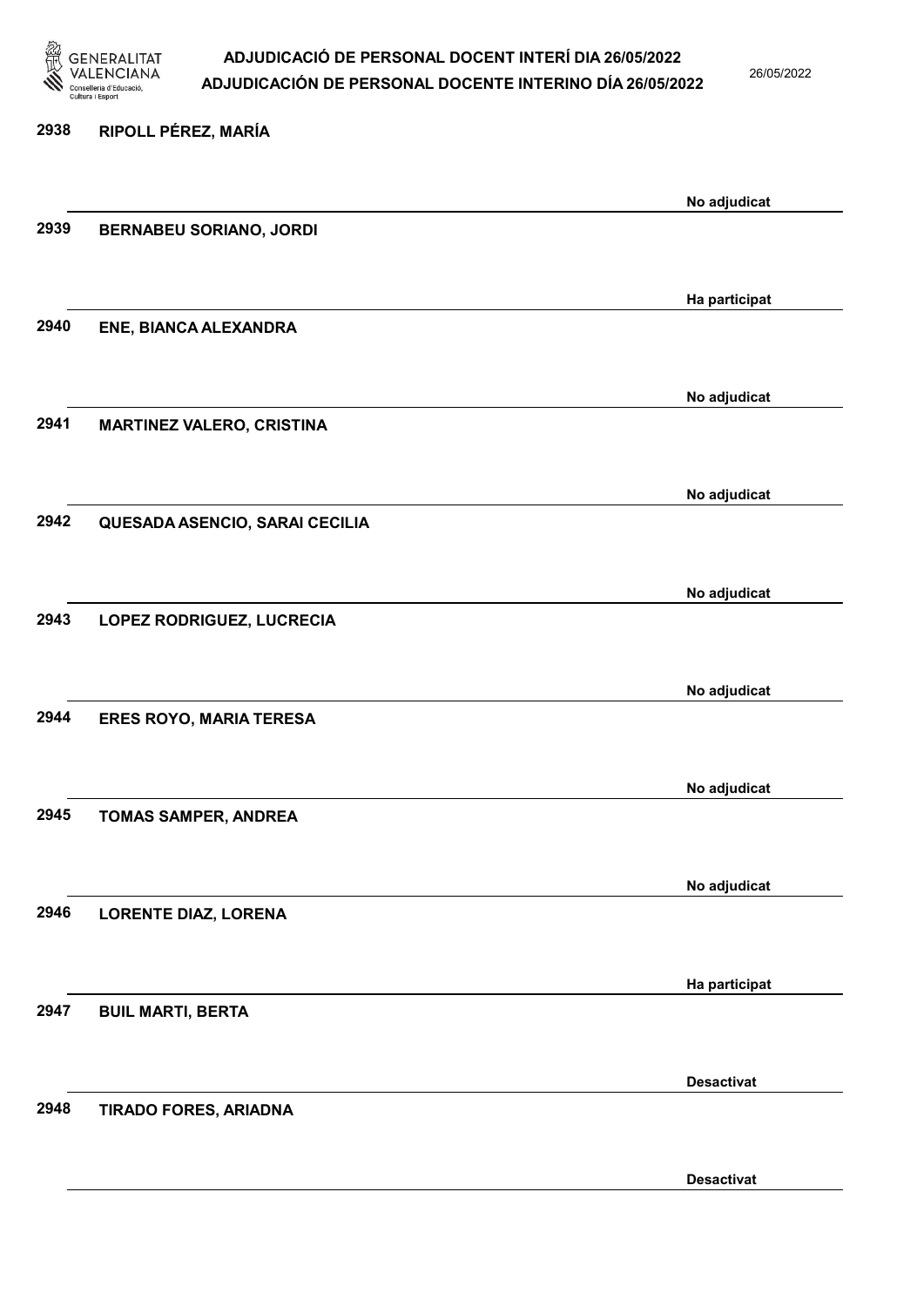

26/05/2022

No adjudicat

# 2949 RUIZ BAILEN, RAQUEL No adjudicat 2950 FRANCISCO ROBLEDO, MAR Desactivat 2951 GINER ARREDONDO, RAQUEL No adjudicat 2952 JULBE SERRANO, SILVIA No adjudicat 2953 RUBIO CAÑADAS, CLAUDIA MARIA Desactivat 2954 MARTINEZ RUIZ, NATIVIDAD PATRICIA No adjudicat 2955 RUIZ PONS, CLARA MARIA No adjudicat 2956 ALHAMA DIEZ, MARIA ANGELES Desactivat 2957 GALDON VIDAL, TANIA Desactivat 2958 MATEO REDON, DIEGO Desactivat 2959 MORENO ENGUIDANOS, DENISE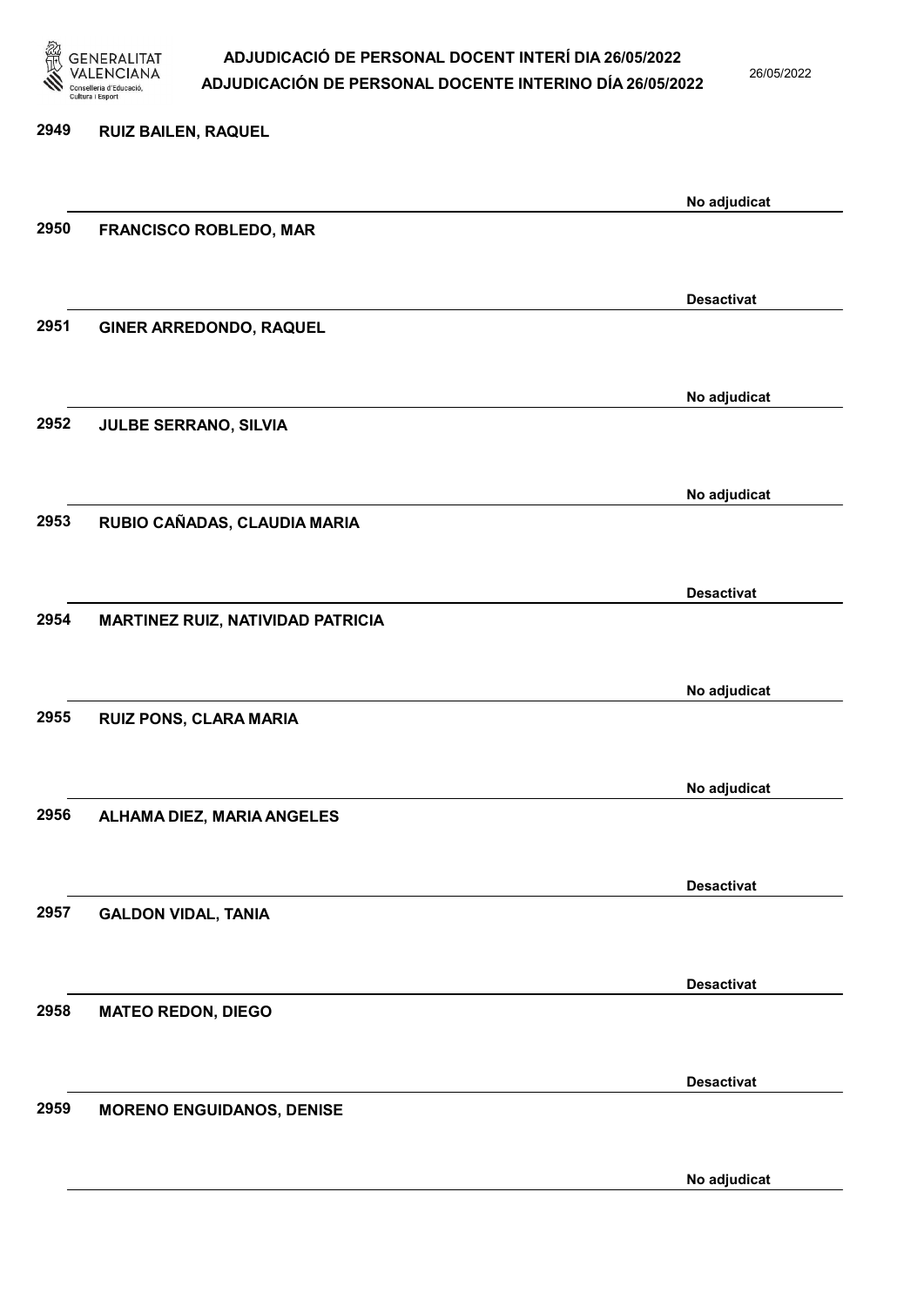

26/05/2022

No adjudicat

# 2960 BAUTISTA LOPEZ, MARIA VICTORIA No adjudicat 2961 GIL ROMERO, REMEDIO Desactivat 2962 TORMO ESPI, DAVID No adjudicat 2963 ROMERO TORRO, PABLO JOSE No adjudicat 2964 GONZALEZ GIL, SILVANA Ha participat 2965 SEMPERE BLASCO, CARLA No adjudicat 2966 SAMBLAS CARCELLER, TAMARA No adjudicat 2967 BASTAN IBAÑEZ, LLEDO No adjudicat 2968 BURGUERA BATALLER, EVA Desactivat 2969 CERDA ORDIÑANA, LUCIA Desactivat 2970 GUILLEM GUILLEM, GLORIA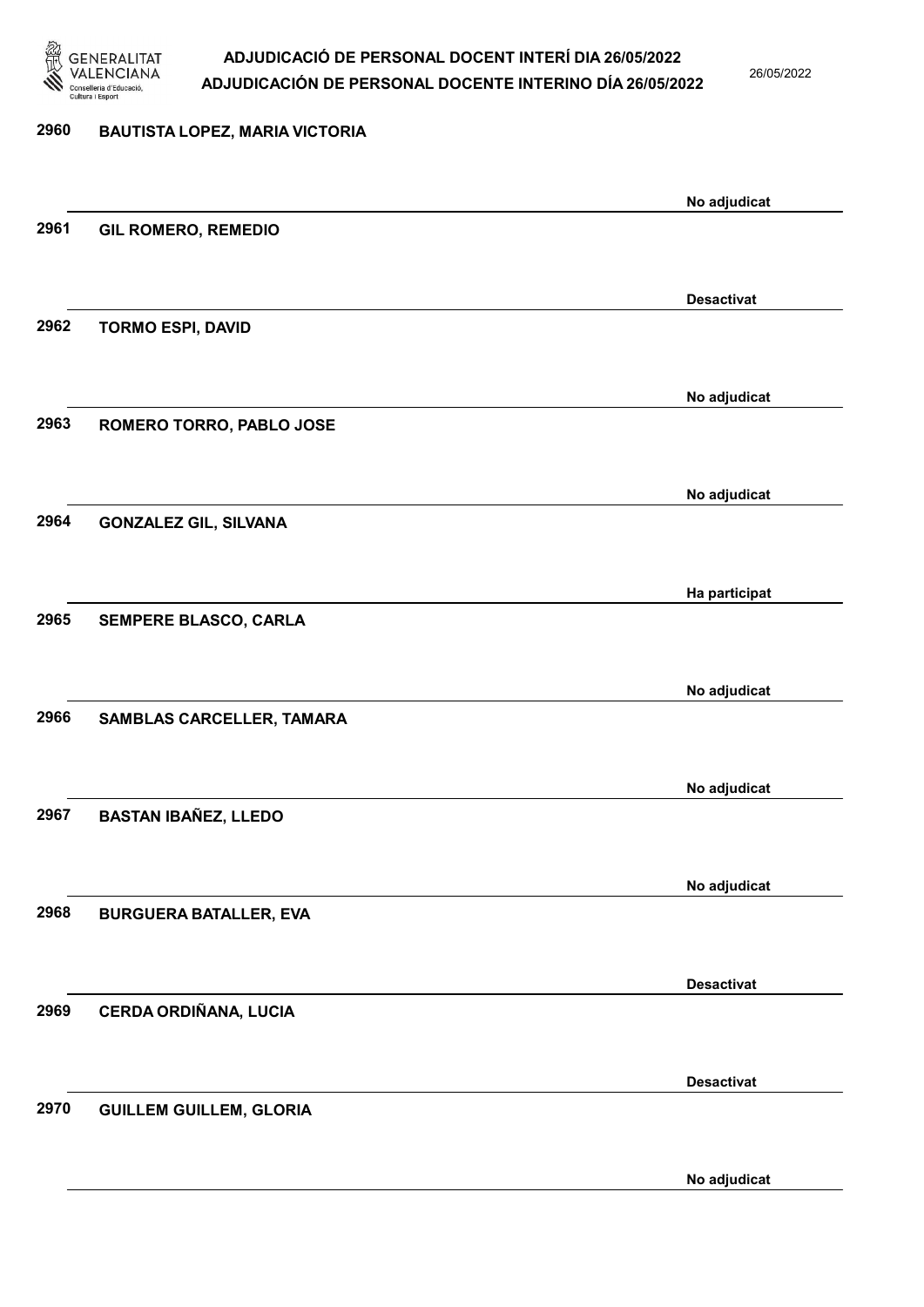

26/05/2022

Desactivat

# 2971 IBAÑEZ NAVALON, MARTA Desactivat 2972 MOLLA SERRADELL, ELISABET No adjudicat 2973 ROSA ACETA, JOSE MANUEL No adjudicat 2974 SERRA DE SOUZA ROCHA, MARIA NOELIA No adjudicat 2975 FONTANA PLA, MARIA MERCEDES Ha participat 2976 GARCIA PEREZ, CARLA No adjudicat 2977 MARTIN CARMONA, SANDRA Desactivat 2978 RAMON GASCON, ANTONIO No adjudicat 2979 SEMPERE GUARNER, JESSICA Desactivat 2980 MARTÍNEZ GONZÁLEZ, ADELAIDA No adjudicat 2981 MONTERDE GARCIA, MANUELA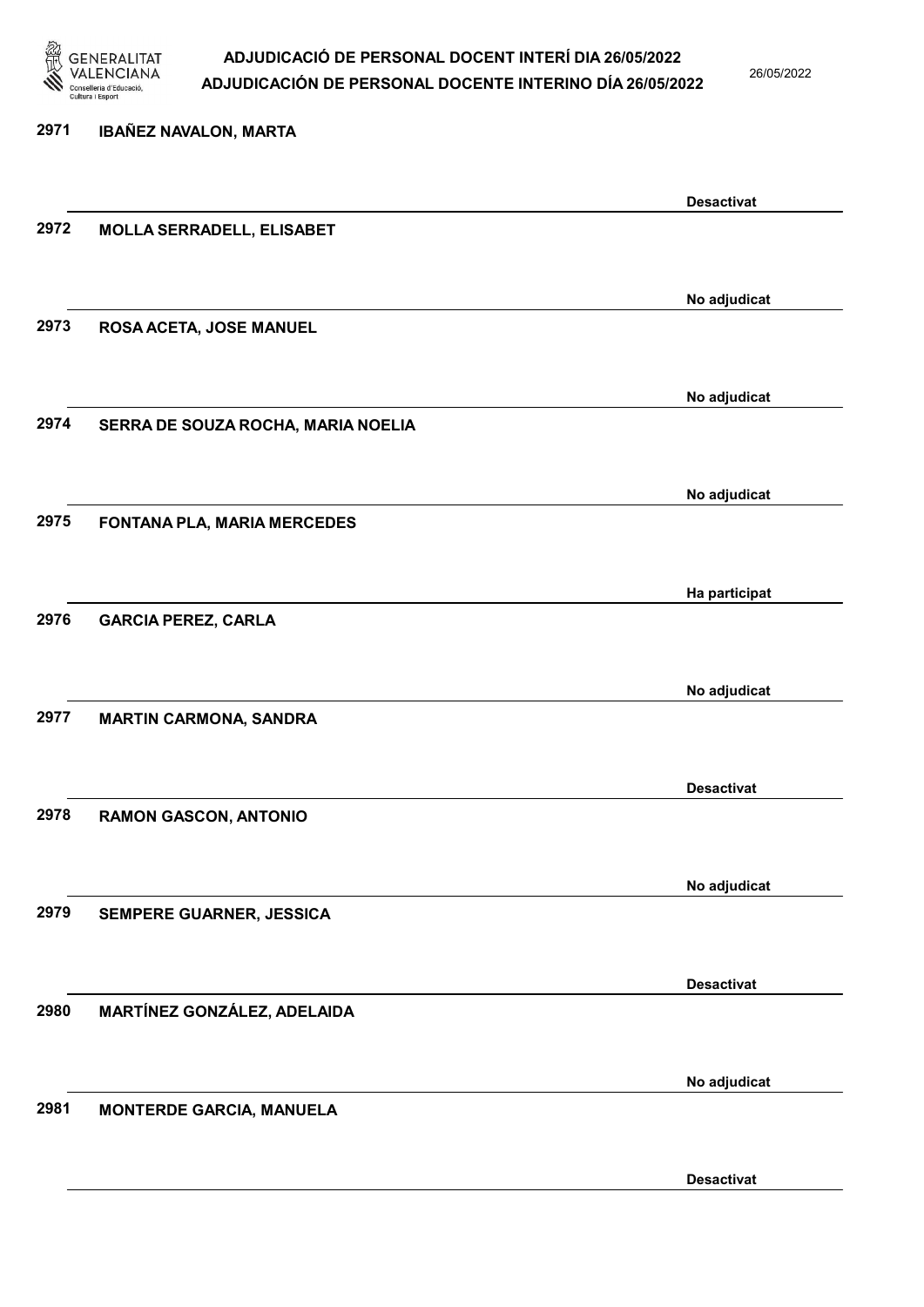

26/05/2022

No adjudicat

# 2982 CALABUIG FLORES, SANDRA Ha participat 2983 FERNANDEZ GOMEZ, LAURA Desactivat 2984 PASTOR GRIMA, MARIA Desactivat 2985 SANZ FLORDELIS, ISABEL No adjudicat 2986 SERRANO MADRID, LAURA Ha participat 2987 REQUENA GARRIDO, MONICA No adjudicat 2988 PELLICER TOMAS, NOELIA No adjudicat 2989 LLANSOL PALAZON, MARTA No adjudicat 2990 PALOMARES SANCHEZ, CRISTINA No adjudicat 2991 BENEYTO SAN JOSE, MARIA ANGELES No adjudicat 2992 CASTELLANO FERNANDEZ, VERONICA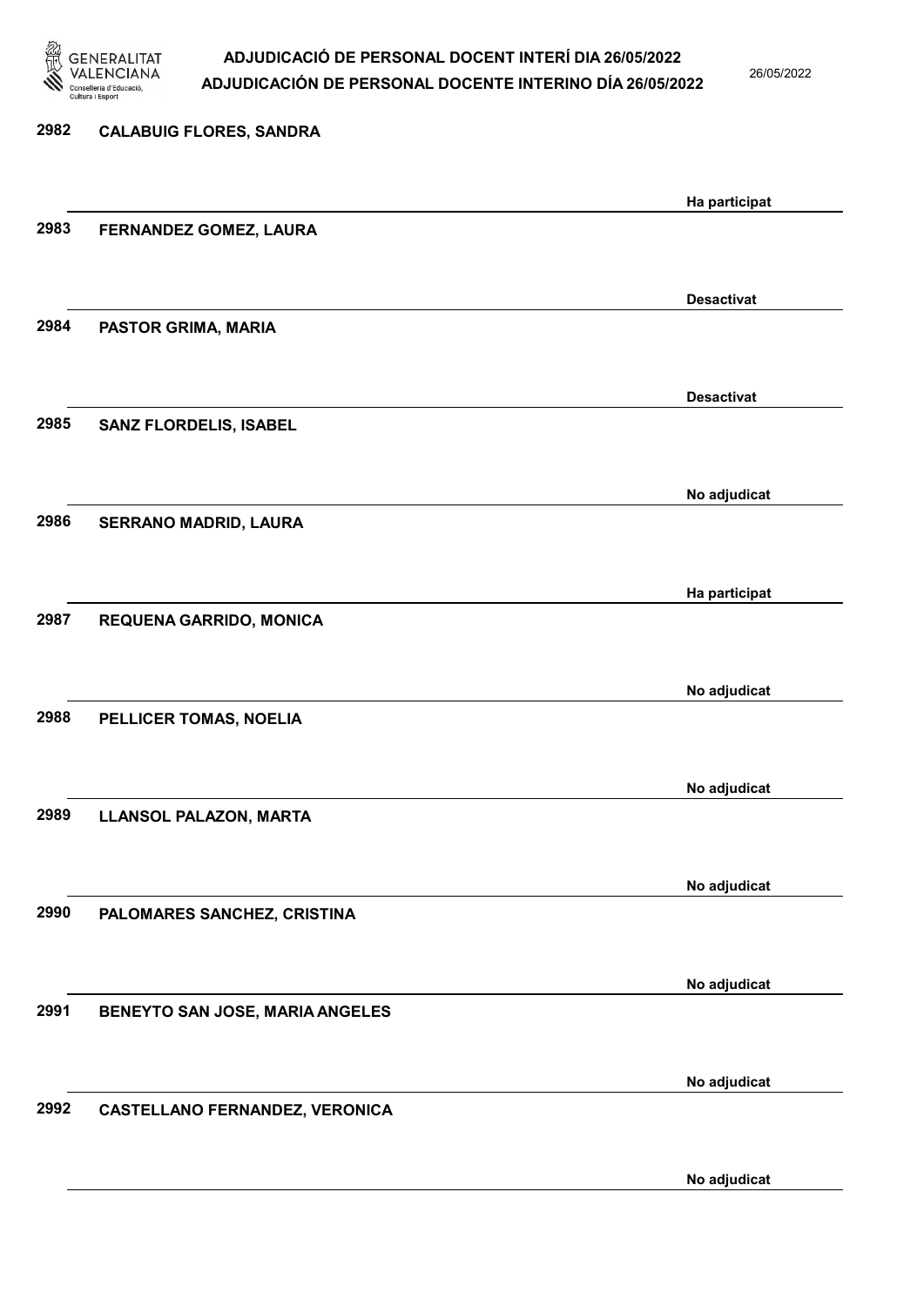

26/05/2022

#### 2993 CERVERA RUBIO, ALICIA

|      |                                     | <b>Desactivat</b> |
|------|-------------------------------------|-------------------|
| 2994 | ALDEGUER SASTRE, MARIA              |                   |
|      |                                     |                   |
|      |                                     | No adjudicat      |
| 2995 | PEREZ SANCHO, HUGO                  |                   |
|      |                                     |                   |
|      |                                     | <b>Desactivat</b> |
| 2996 | SERNA MARTINEZ, ESTEFANIA           |                   |
|      |                                     |                   |
|      |                                     | No adjudicat      |
| 2997 | <b>MOYA NEGRE, ANA</b>              |                   |
|      |                                     |                   |
|      |                                     |                   |
| 2998 | <b>MENACHO ROSADO, SONIA</b>        | <b>Desactivat</b> |
|      |                                     |                   |
|      |                                     |                   |
|      |                                     | Ha participat     |
| 2999 | PERIS SANCHIS, CRISTINA             |                   |
|      |                                     |                   |
|      |                                     | <b>Desactivat</b> |
| 3000 | <b>GALIANA GRAMAGE, JOSE RAFAEL</b> |                   |
|      |                                     |                   |
|      |                                     | <b>Desactivat</b> |
| 3001 | <b>MAS OLIVER, ARACELI</b>          |                   |
|      |                                     |                   |
|      |                                     | No adjudicat      |
| 3002 | <b>BUIGUES BISQUERT, ELISA</b>      |                   |
|      |                                     |                   |
|      |                                     | Ha participat     |
| 3003 | <b>MARTINEZ CATALA, NATALIA</b>     |                   |
|      |                                     |                   |
|      |                                     | No adjudicat      |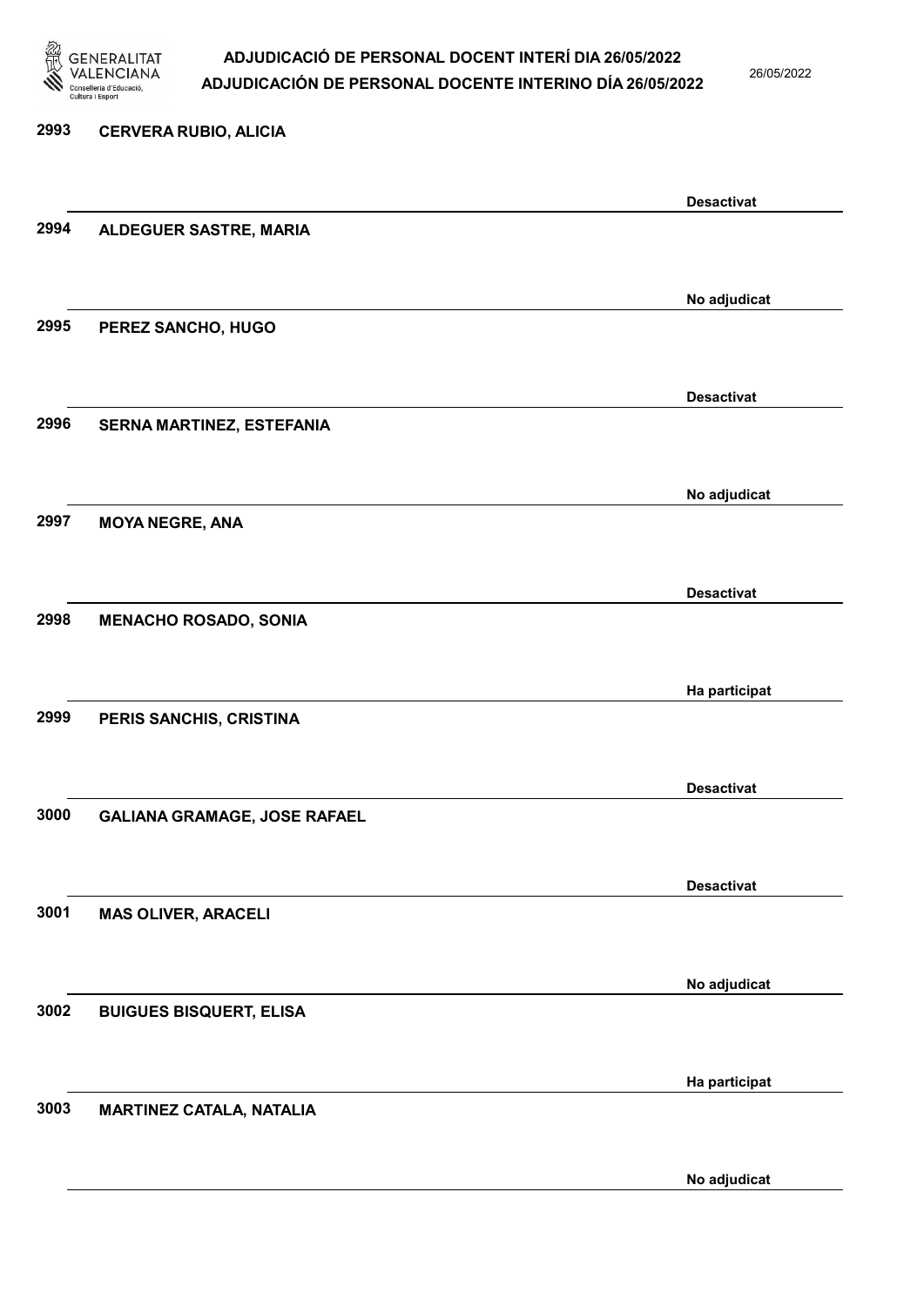

26/05/2022

# 3004 MARTINEZ ALBIACH, SHEILA Desactivat 3005 GONZALEZ SILVESTRE, CARLOS Desactivat 3006 LATORRE JUAN, LOURDES No adjudicat 3007 CASTRO NEGRO, JOSE EMILIO Desactivat 3008 GINER BERNAL, VERONICA No adjudicat 3009 MARTINEZ SAEZ, LIDIA Ha participat 3010 RUBIÑO LOPEZ DE LA NIETA, CARLOS Ha participat 3011 ARIAS ESPINOSA, MARIA No adjudicat 3012 MONTES PEREZ, MARIA Desactivat 3013 VASALO VICEDO, LARA No adjudicat 3014 MONTIEL VARELA, ALICIA

No adjudicat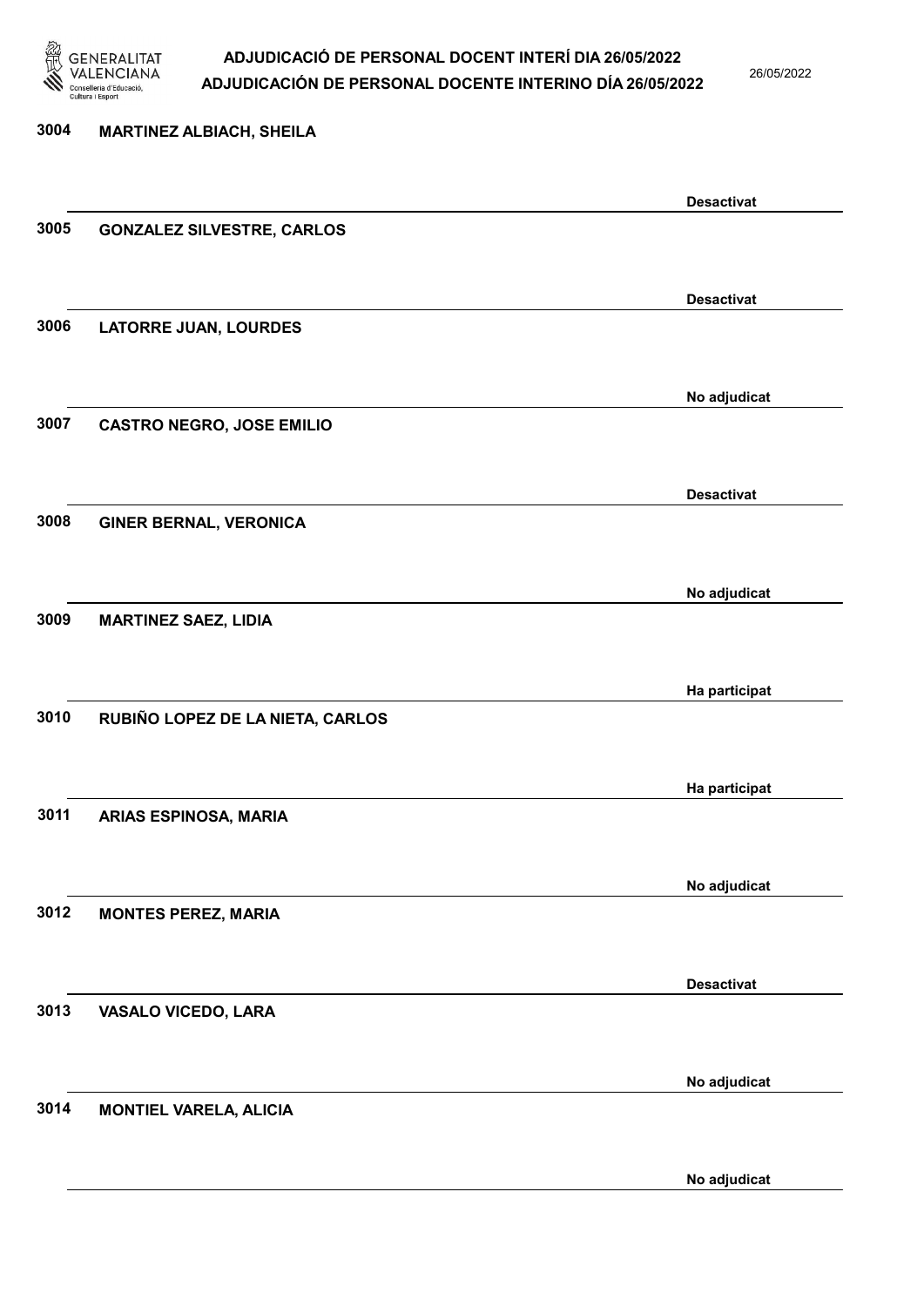

26/05/2022

No adjudicat

# 3015 RUIZ CULIAÑEZ, LOURDES Desactivat 3016 TORTOSA FRANCES, MIGUEL No adjudicat 3017 MARTIN ARRAEZ, ANA Desactivat 3018 MASCARELL BATALLER, AMPARO No adjudicat 3019 GONZALBEZ MARTIN DE SANTA OLALLA, CARMEN Ha participat 3020 BUENO GIRBES, SARA Desactivat 3021 JIMENEZ RAMOS, SILVIA No adjudicat 3022 LLORET BORONAT, MARIA Desactivat 3023 BAEZA RUZ, CARLA No adjudicat 3024 BORDES SENDRA, ANA No adjudicat 3025 SALVADOR SEGARRA, NURIA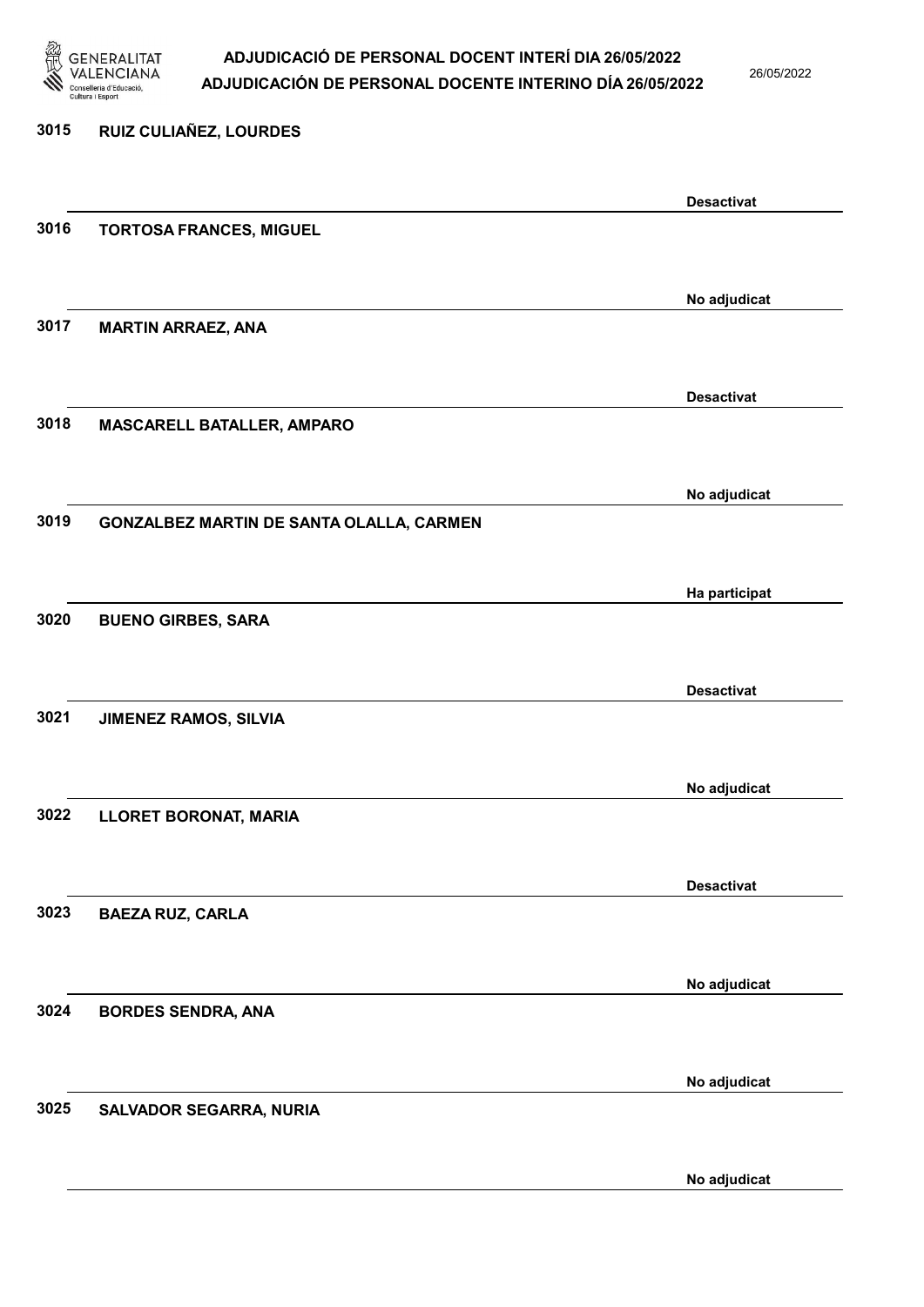

26/05/2022

#### 3026 HAMILTON LOPEZ, YIANNA FIORELL

|                                 | No adjudicat                                                                                                                                    |
|---------------------------------|-------------------------------------------------------------------------------------------------------------------------------------------------|
| BELTRAN BALLESTER, OLGA         |                                                                                                                                                 |
|                                 |                                                                                                                                                 |
|                                 | <b>Desactivat</b>                                                                                                                               |
| <b>CASAT GIL, LAURA</b>         |                                                                                                                                                 |
|                                 |                                                                                                                                                 |
|                                 | No adjudicat                                                                                                                                    |
| FERRER TORRENT, VICENTA         |                                                                                                                                                 |
|                                 |                                                                                                                                                 |
|                                 | <b>Desactivat</b>                                                                                                                               |
|                                 |                                                                                                                                                 |
|                                 |                                                                                                                                                 |
|                                 | No adjudicat                                                                                                                                    |
|                                 |                                                                                                                                                 |
|                                 | <b>Desactivat</b>                                                                                                                               |
| <b>CARTAGENA SOLIS, FABIOLA</b> |                                                                                                                                                 |
|                                 |                                                                                                                                                 |
|                                 | No adjudicat                                                                                                                                    |
| <b>MARTINEZ MELADO, NATALIA</b> |                                                                                                                                                 |
|                                 |                                                                                                                                                 |
|                                 | No adjudicat                                                                                                                                    |
|                                 |                                                                                                                                                 |
|                                 |                                                                                                                                                 |
|                                 | Ha participat                                                                                                                                   |
|                                 |                                                                                                                                                 |
|                                 |                                                                                                                                                 |
|                                 | No adjudicat                                                                                                                                    |
|                                 |                                                                                                                                                 |
|                                 | No adjudicat                                                                                                                                    |
|                                 | RODRIGUEZ PEREZ, LAURA<br>TARAZONA HERNANDEZ, MARIA LUZ<br>MILLAN MENDIOLA, MARIA<br><b>CUADRADO CORDERO, LORENA</b><br>FERRANDO ALTUR, ENRIQUE |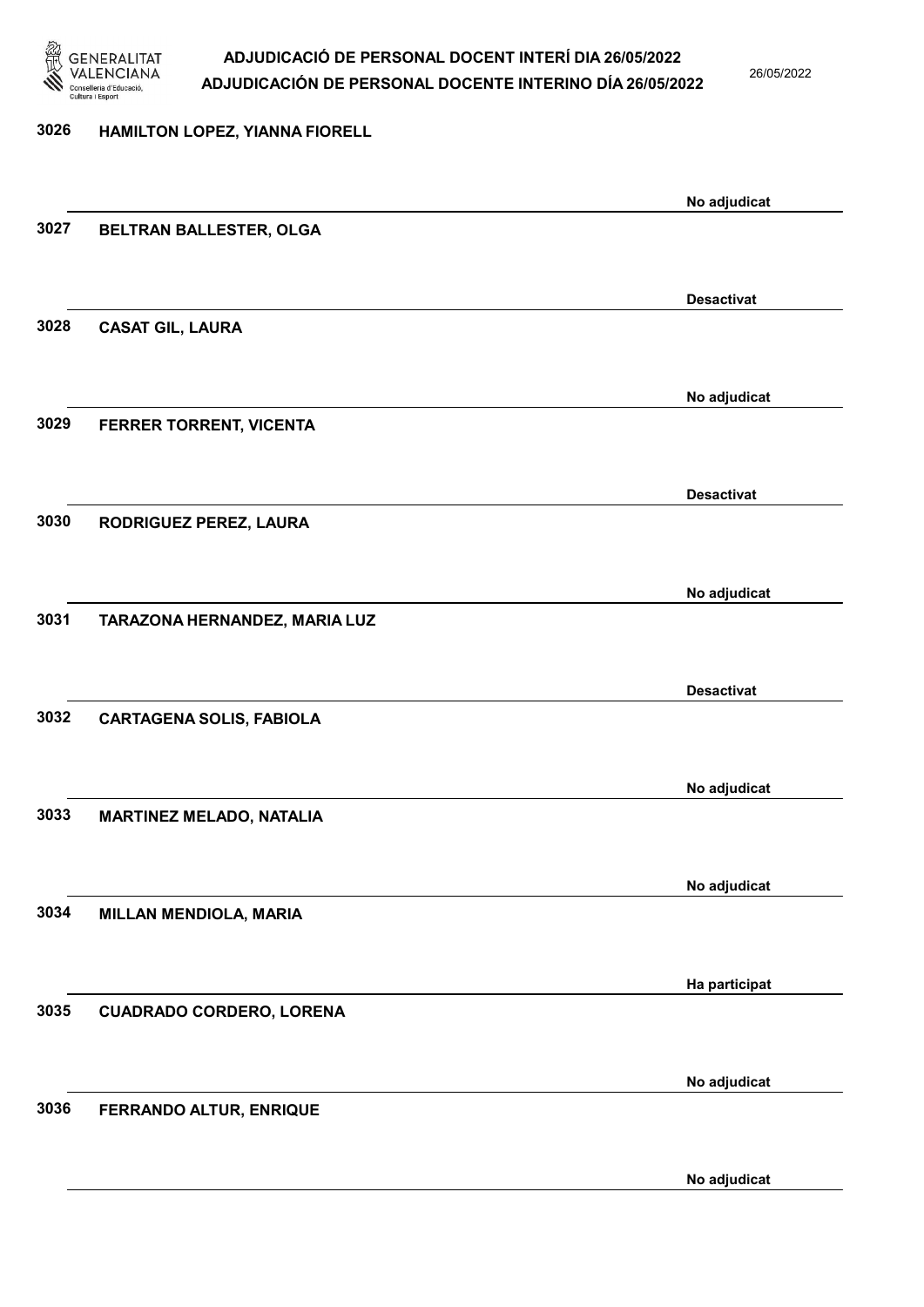

26/05/2022

#### 3037 GARCIA DEL CANTO, CLARA ISABEL

|      |                                    | No adjudicat      |
|------|------------------------------------|-------------------|
| 3038 | <b>MARCHANTE AVELLANEDA, ESTER</b> |                   |
|      |                                    |                   |
|      |                                    |                   |
|      |                                    | No adjudicat      |
| 3039 | <b>MOMPO MASCARELL, TOMAS</b>      |                   |
|      |                                    |                   |
|      |                                    | <b>Desactivat</b> |
| 3040 |                                    |                   |
|      | <b>BOSCH FERRUSES, LAURA</b>       |                   |
|      |                                    |                   |
|      |                                    | No adjudicat      |
| 3041 | IBAÑEZ NAVARRO, VERONICA           |                   |
|      |                                    |                   |
|      |                                    |                   |
|      |                                    | <b>Desactivat</b> |
| 3042 | <b>SOLER LLORCA, ANDRES</b>        |                   |
|      |                                    |                   |
|      |                                    |                   |
| 3043 |                                    | No adjudicat      |
|      | <b>MAYOR DOMENECH, LOURDES</b>     |                   |
|      |                                    |                   |
|      |                                    | Ha participat     |
| 3044 | <b>GARCIA ALBEROLA, JUAN PEDRO</b> |                   |
|      |                                    |                   |
|      |                                    |                   |
|      |                                    | <b>Desactivat</b> |
| 3045 | TARRAZONA GOMAR, MERCEDES          |                   |
|      |                                    |                   |
|      |                                    |                   |
| 3046 |                                    | Ha participat     |
|      | PENALVA FERRANDEZ, ANA             |                   |
|      |                                    |                   |
|      |                                    | No adjudicat      |
| 3047 | <b>CLIMENT MARZAL, GEMA ANA</b>    |                   |
|      |                                    |                   |
|      |                                    |                   |
|      |                                    | Ha participat     |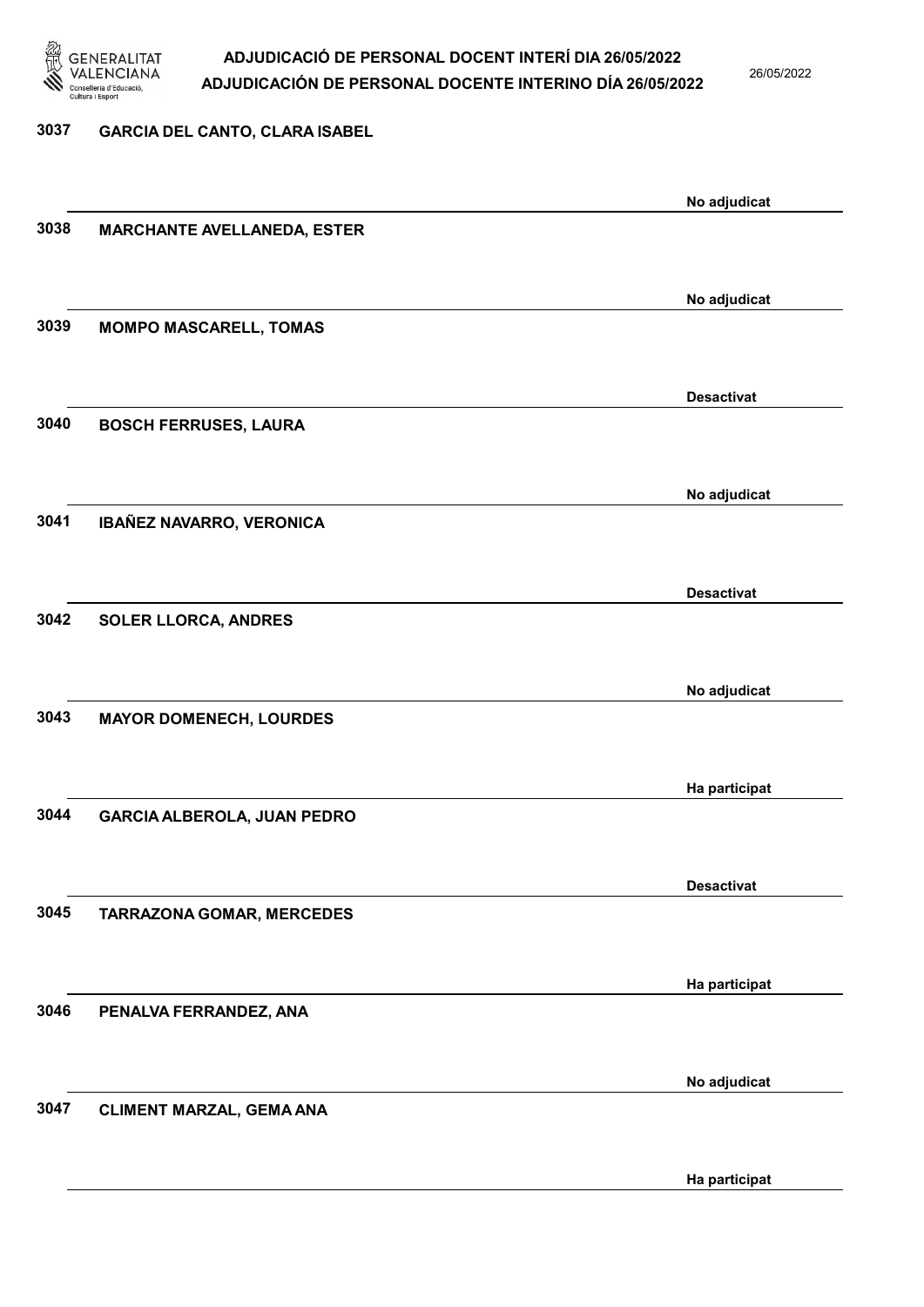

26/05/2022

No adjudicat

# 3048 FERRER ALMIRON, VANESSA No adjudicat 3049 PINA CABAÑERO, SANDRA Ha participat 3050 ARACIL BARDISA, IRENE Ha participat 3051 ARACIL MATEOS, VERÓNICA Ha participat 3052 GOZALBEZ AZNAR, SORAYA Ha participat 3053 HERNANDEZ RAMIREZ, GLORIA Desactivat 3054 HIGUERO VILLARROYA, LORENA No adjudicat 3055 OLTRA ARANDA, CELIA Desactivat 3056 GINER FACILA, ANA BELEN Ha participat 3057 GUEROLA PUNZANO, ANGELA Desactivat 3058 GUILLEM FORNER, ESTHER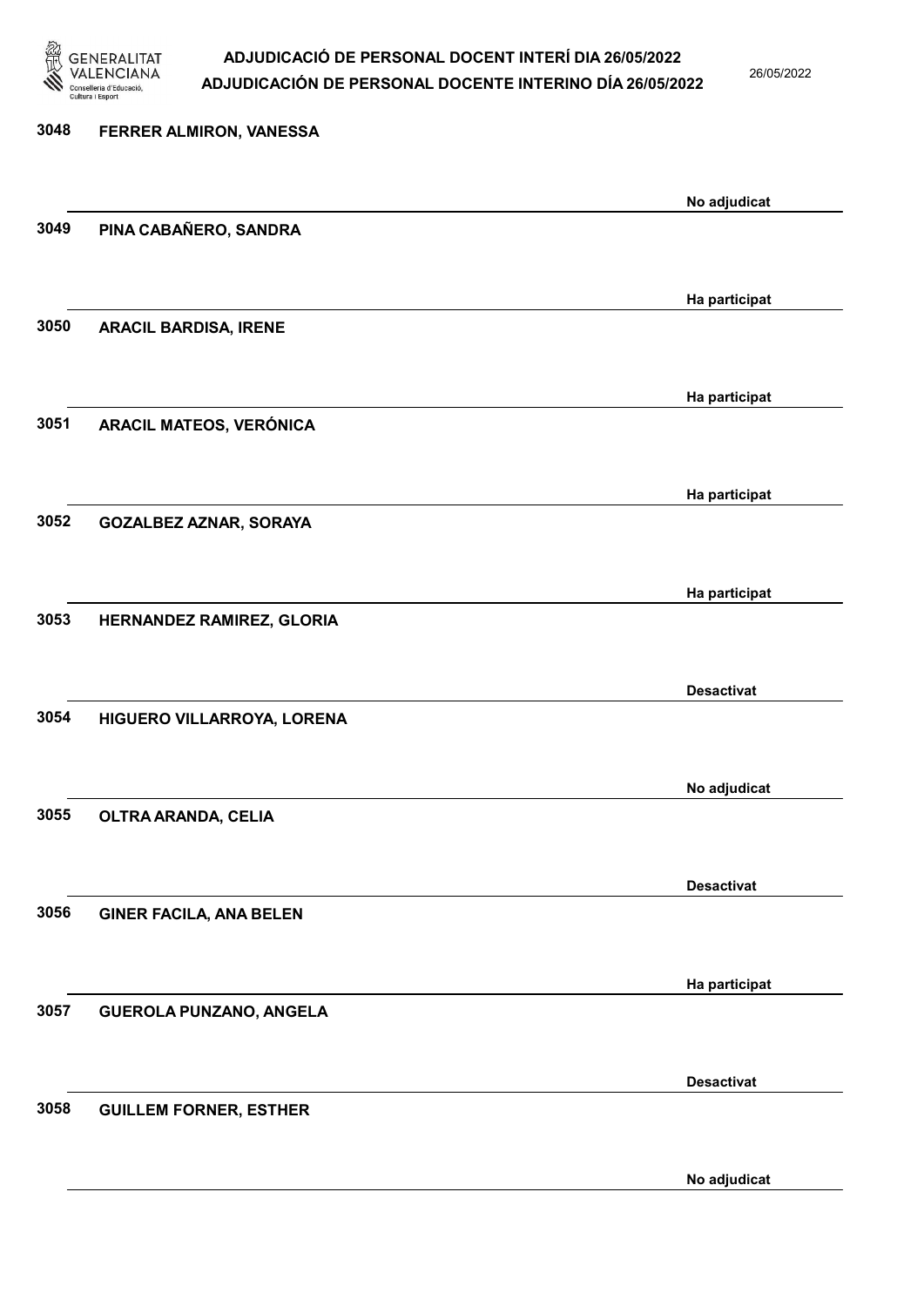

26/05/2022

Desactivat

3059 MARTINEZ MARTINEZ, NURIA Ha participat 3060 MARTÍNEZ MARTINEZ, CAROLINA No adjudicat 3061 GONZALEZ LLORCA, MIGUEL Desactivat 3062 MARTINEZ VAZQUEZ, MARIA ANGELES No adjudicat 3063 ORTS CARTAGENA, ANA No adjudicat 3064 ORTUÑO CLIMENT, DELIA Ha participat 3065 PIQUER FORMENT, MARIA Ha participat 3066 PORTA HERNANDIS, EDILIA Desactivat 3067 ESCRIVA APARISI, BEATRIZ Ha participat 3068 GONZALEZ POZO, CRISTINA Desactivat 3069 RAMOS BURGOS, NEREIDA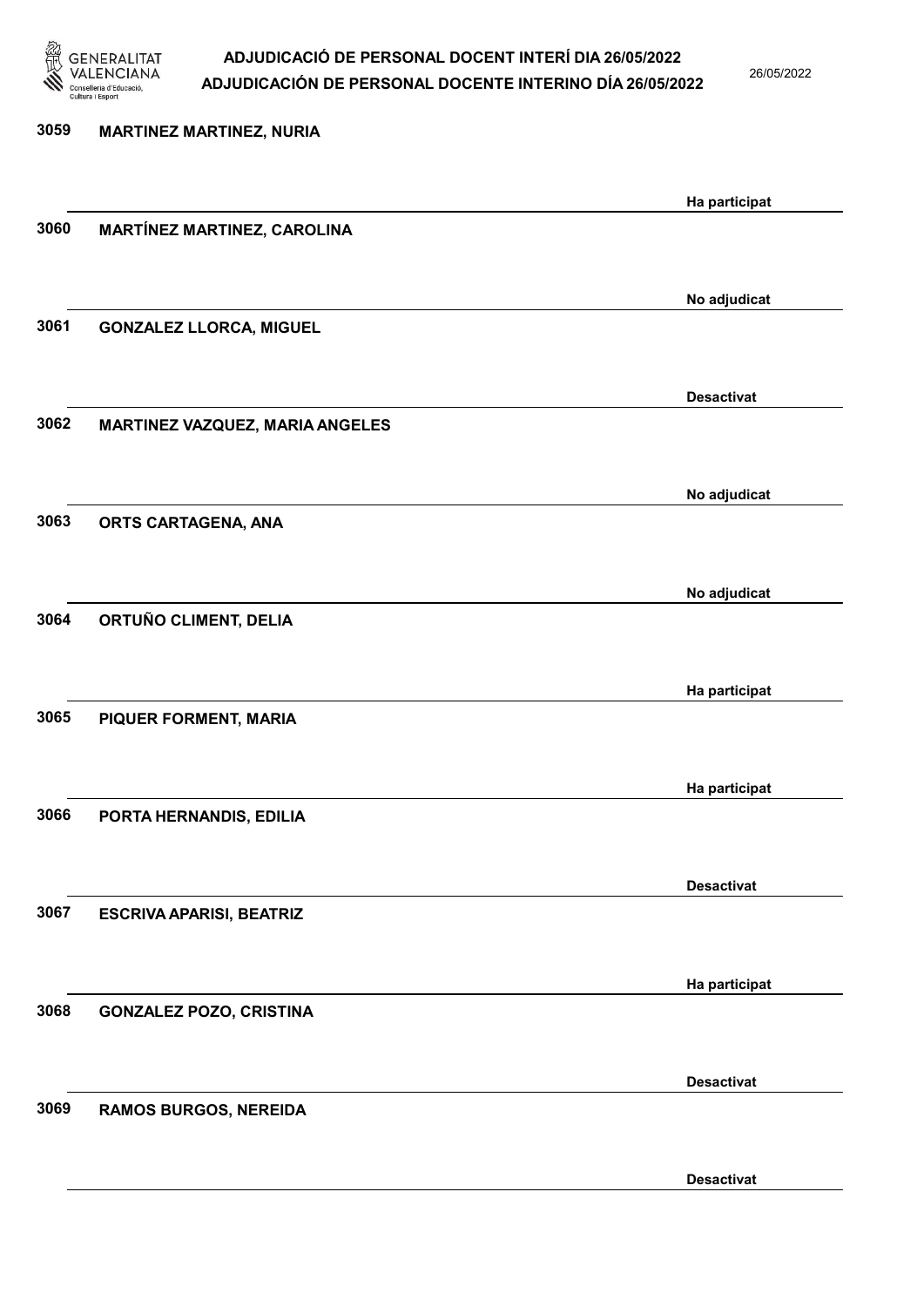

26/05/2022

| 3070 | <b>ESQUER OLTRA, SONIA</b>              |                   |
|------|-----------------------------------------|-------------------|
|      |                                         | Ha participat     |
| 3071 | <b>GINER MARTI, CLAUDIA</b>             |                   |
|      |                                         | <b>Desactivat</b> |
| 3072 | <b>CUARTIELLA LLUCH, MIRIAM</b>         |                   |
|      |                                         | No adjudicat      |
| 3073 | CHAQUET PASCUAL, MARIA TERESA DEL PILAR |                   |
|      |                                         | No adjudicat      |
| 3074 | <b>MARTIN SOLAZ, MARTA</b>              |                   |
| 3075 |                                         | <b>Desactivat</b> |
|      | <b>MONZON SANCHEZ, NURIA</b>            |                   |
| 3076 | <b>MORENO LOPEZ, MIRIAM</b>             | Ha participat     |
|      |                                         |                   |
| 3077 | <b>VALLS SOLER, LAURA</b>               | No adjudicat      |
|      |                                         |                   |
| 3078 | VIDAL CALZADA, JOSE ANTONIO             | No adjudicat      |
|      |                                         |                   |
| 3079 | ALVARO NAVARRO, TERESA                  | <b>Desactivat</b> |
|      |                                         |                   |
| 3080 | <b>GARCIA MAS, MARIA SOLEDAD</b>        | <b>Desactivat</b> |
|      |                                         | No adjudicat      |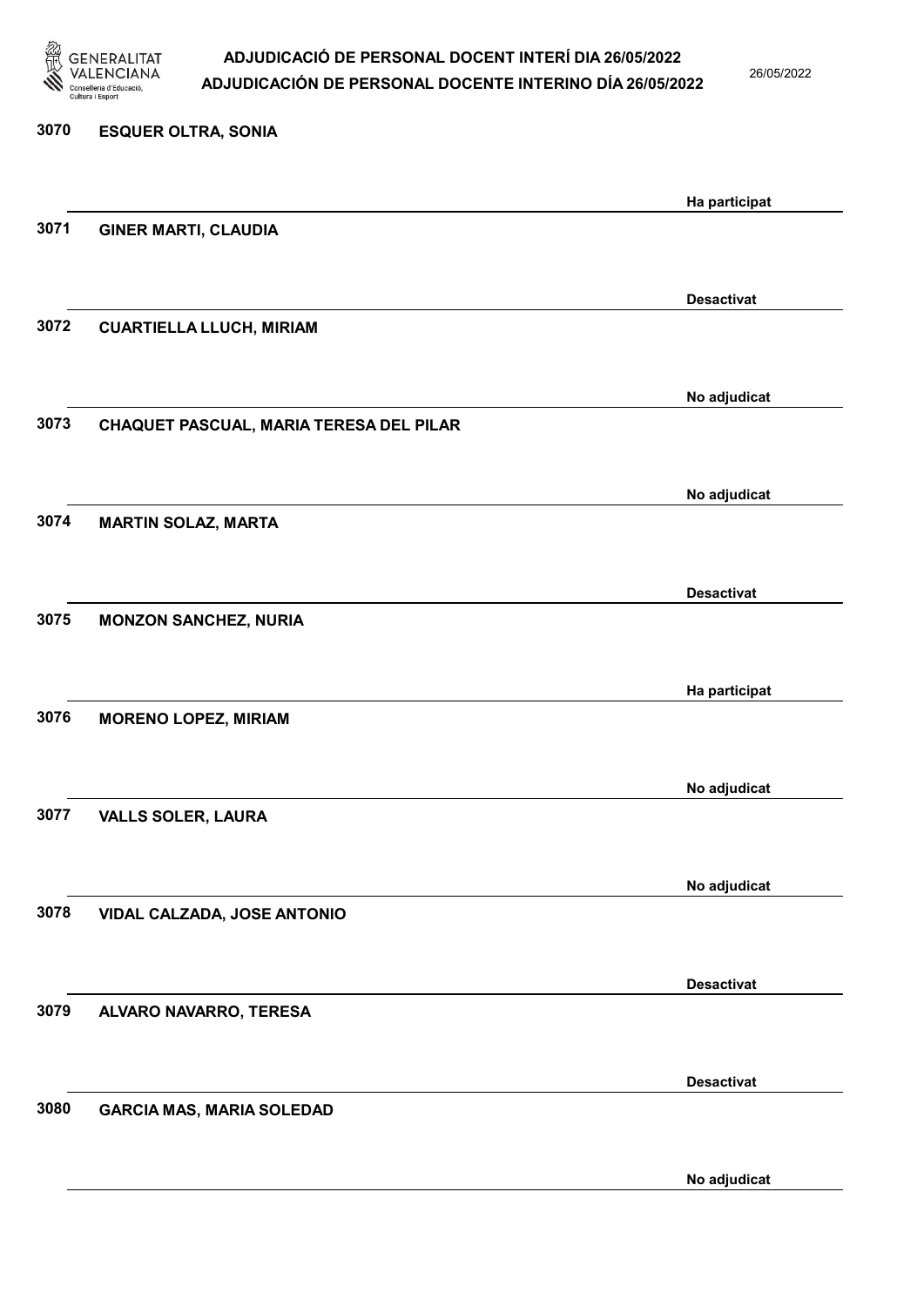

26/05/2022

Desactivat

# 3081 GARCIA SARRION, SARA No adjudicat 3082 JAREÑO MANCLUS, JOSE Desactivat 3083 ESPI RAMIREZ, DESIRE Ha participat 3084 ESCRICH CUESTA, ANA ROSA No adjudicat 3085 RENAU BERBIS, PAULA Desactivat 3086 CEBRIA SANCHIS, ELENA No adjudicat 3087 MUÑOZ BALLESTER, ALOMA Desactivat 3088 MUÑOZ GONZALEZ, CRISTINA No adjudicat 3089 MEGIAS ZAPATA, LARA No adjudicat 3090 ESTEVAN MARTINEZ, SILVIA Desactivat 3091 LOPEZ JORGE, SERGIO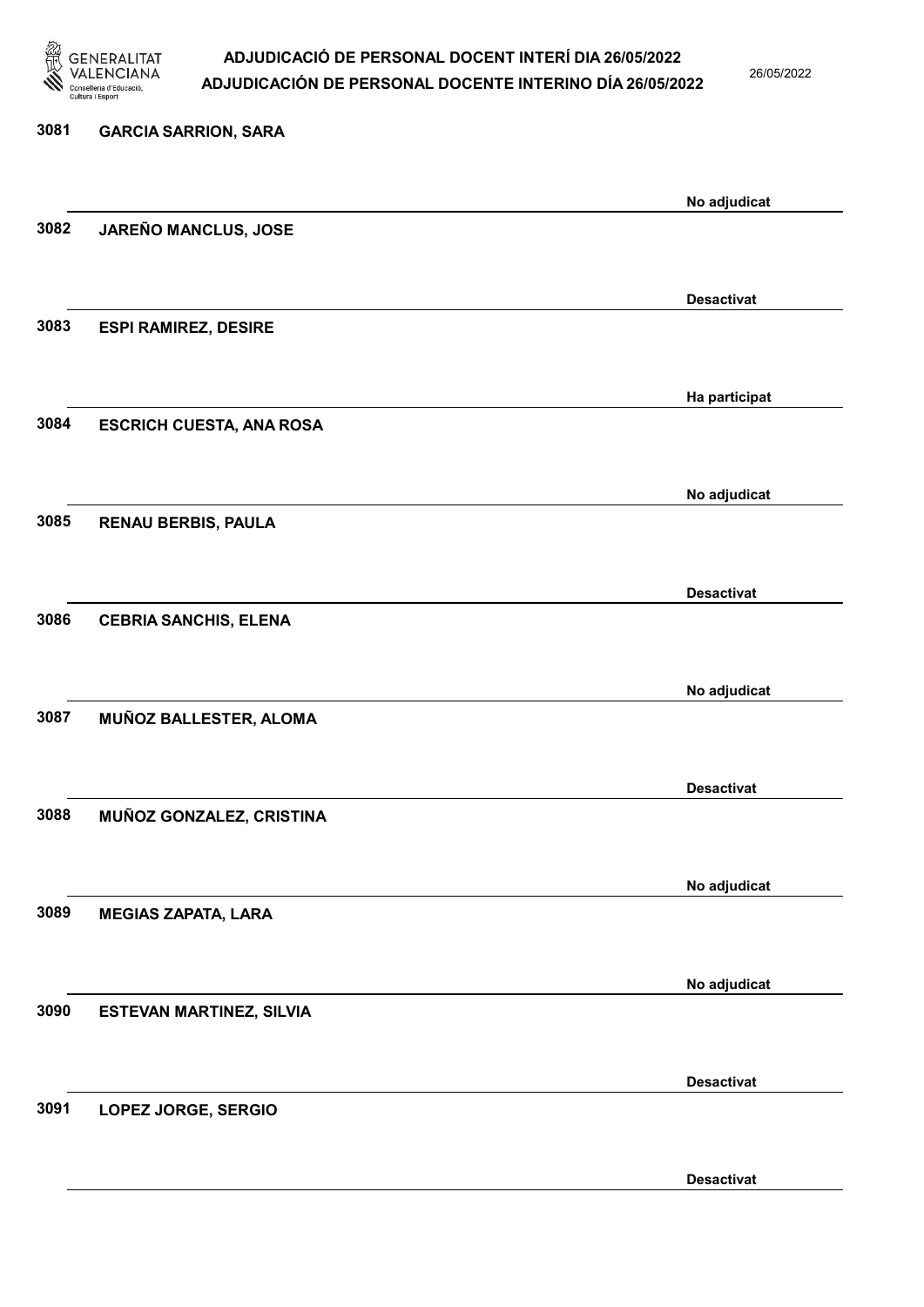

26/05/2022

3092 VICO MANUEL, BLANCA Desactivat 3093 ESCRIG ESPUIG, MARIA TERESA Ha participat 3094 CONTELLES DOMINGO, MARIA ASUNCION Ha participat 3095 SEGARRA NAVARRO, PATRICIO MANUEL No adjudicat 3096 LOPEZ GIMENEZ, JUAN CARLOS Ha participat 3097 GARCIA MASIA, NURIA No adjudicat 3098 GAVARA CLOFENT, MARIA Ha participat 3099 CAUDELI PONS, GEMMA Desactivat 3100 BENITEZ VITAR, JONATAN No adjudicat 3101 GALLEGO RANGEL, MIRIAM Desactivat 3102 GOMIS ALAVES, MARIA DEL CARMEN No adjudicat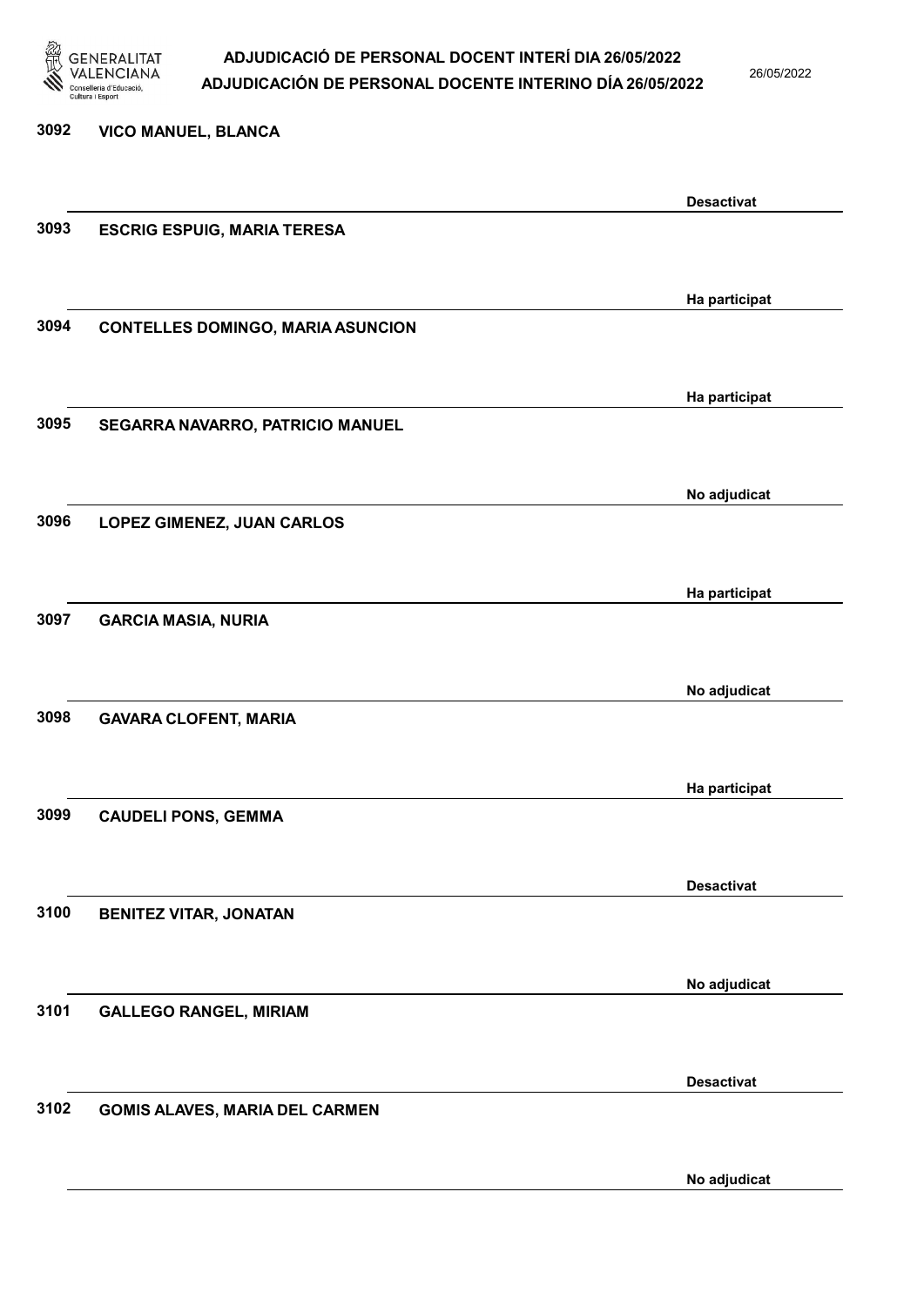

26/05/2022

Desactivat

| 3103 | QUERALT ALGARRA, ALICIA          |                   |
|------|----------------------------------|-------------------|
|      |                                  | No adjudicat      |
| 3104 | ALBEROLA GIRBES, DIEGO           |                   |
|      |                                  |                   |
|      |                                  | <b>Desactivat</b> |
| 3105 | SANTAMARIA PUGA, SILVIA          |                   |
|      |                                  |                   |
| 3106 | <b>TORRALBA PERELLO, IRENE</b>   | Ha participat     |
|      |                                  |                   |
|      |                                  | Ha participat     |
| 3107 | <b>CATALA ALBEROLA, PAULA</b>    |                   |
|      |                                  |                   |
|      |                                  | No adjudicat      |
| 3108 | <b>GOMIS VIDAL, LAURA</b>        |                   |
|      |                                  |                   |
|      |                                  | <b>Desactivat</b> |
| 3109 | <b>BARRACHINA VERDU, ALBA</b>    |                   |
|      |                                  |                   |
| 3110 | <b>BLASCO MARTINEZ, ELISABET</b> | No adjudicat      |
|      |                                  |                   |
|      |                                  | Ha participat     |
| 3111 | <b>CAZADOR COMINO, ANA LUCIA</b> |                   |
|      |                                  |                   |
|      |                                  | Ha participat     |
| 3112 | MONTALBAN MANZANO, MARIA ANGELES |                   |
|      |                                  |                   |
| 3113 | SISCAR CARRIO, EVA ROSA          | No adjudicat      |
|      |                                  |                   |
|      |                                  |                   |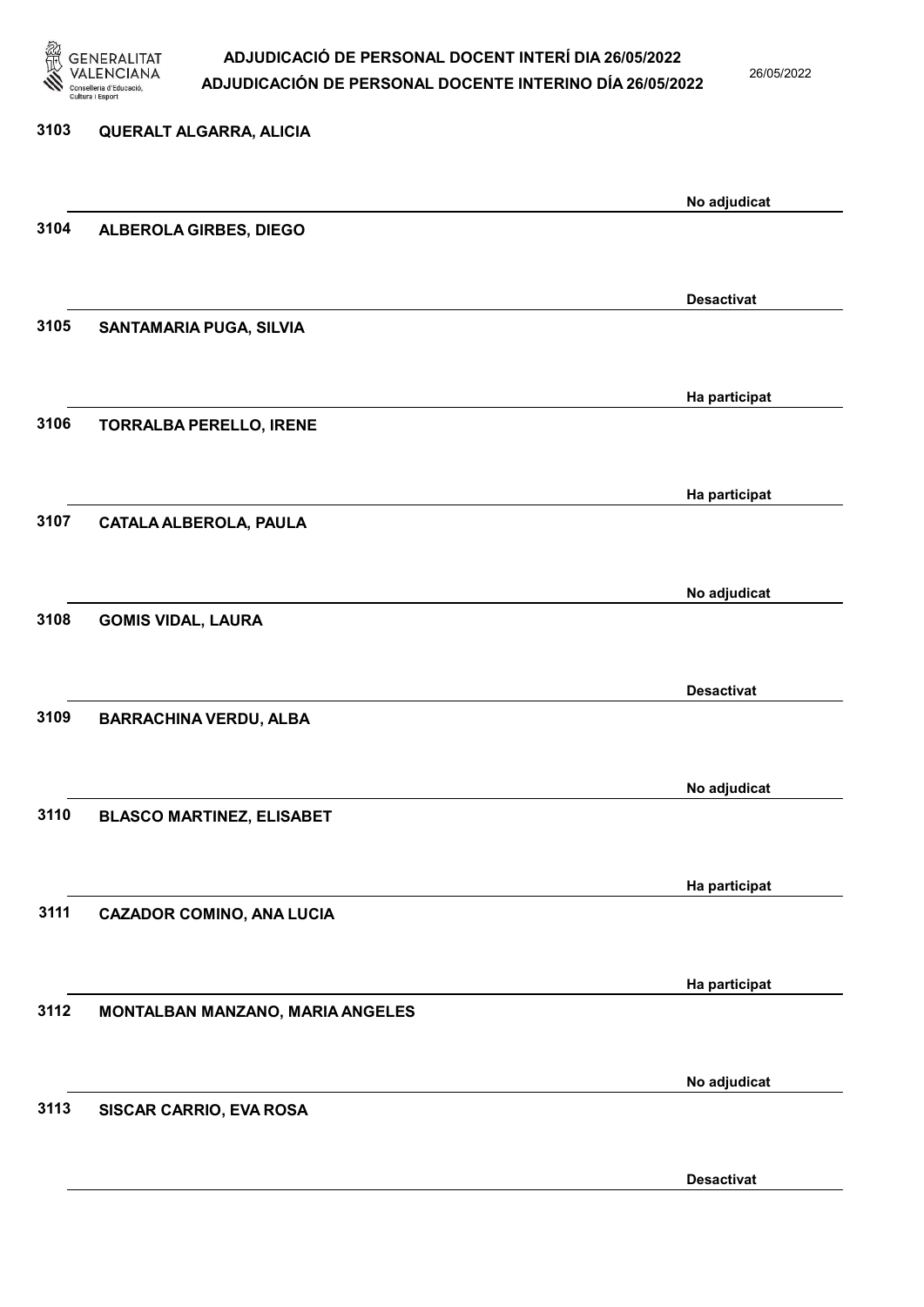

26/05/2022

### 3114 MONCHO CALAFAT, ANA MARGARITA

|      |                                 | <b>Desactivat</b> |
|------|---------------------------------|-------------------|
| 3115 | PÉREZ GARCÍA, ELENA             |                   |
|      |                                 |                   |
|      |                                 | No adjudicat      |
| 3116 | <b>MARTINEZ PIQUERAS, LUCIA</b> |                   |
|      |                                 |                   |
|      |                                 |                   |
|      |                                 | Ha participat     |
| 3117 | ROVIRA ORDIÑANA, RICARDO        |                   |
|      |                                 |                   |
|      |                                 | <b>Desactivat</b> |
| 3118 | <b>AHULLO GARCIA, ANTONIO</b>   |                   |
|      |                                 |                   |
|      |                                 | No adjudicat      |
| 3119 | MARTINEZ ALBUIXECH, LYDIA       |                   |
|      |                                 |                   |
|      |                                 |                   |
|      |                                 | No adjudicat      |
| 3120 | GALACHE HOLGADO, MARIA BEGOÑA   |                   |
|      |                                 |                   |
|      |                                 | No adjudicat      |
| 3121 | PEREZ CHULVI, ANTONIO           |                   |
|      |                                 |                   |
|      |                                 | <b>Desactivat</b> |
| 3122 | <b>CALABUIG CASTELLO, MARIA</b> |                   |
|      |                                 |                   |
|      |                                 |                   |
| 3123 | <b>MORENO SANZ, ESTHER</b>      | No adjudicat      |
|      |                                 |                   |
|      |                                 |                   |
|      |                                 | No adjudicat      |
| 3124 | <b>GIMENO NAVAL, ROCIO</b>      |                   |
|      |                                 |                   |
|      |                                 | Ha participat     |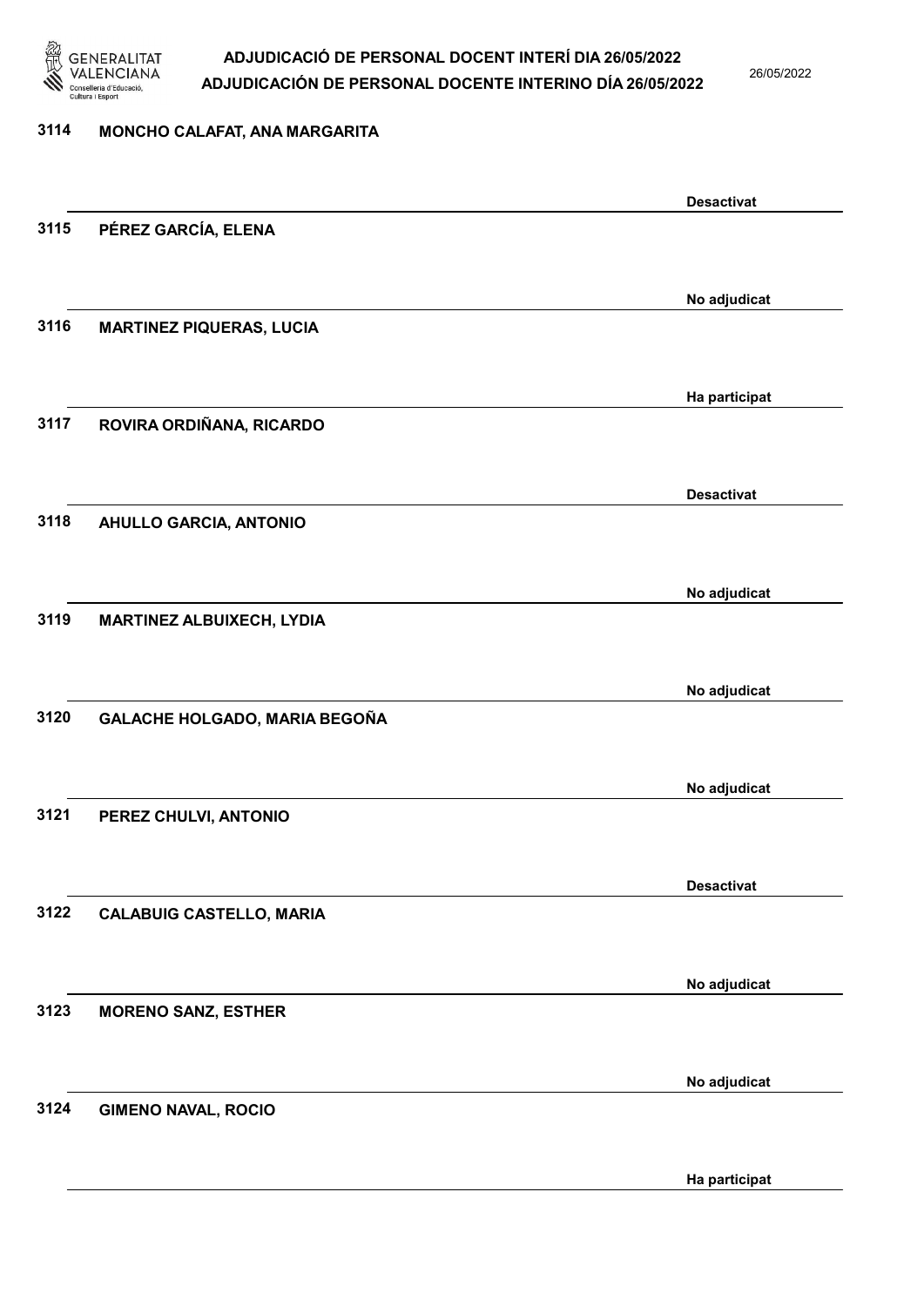

26/05/2022

No adjudicat

# 3125 CERDA BALAGUER, MARTA No adjudicat 3126 GOMEZ MARTINEZ, SILVIA No adjudicat 3127 MARTI ALMENDROS, ANA No adjudicat 3128 PEDRON MARZAL, JUAN MANUEL No adjudicat 3129 PEREZ VALIENTE, PAULA No adjudicat 3130 SANJUAN GOMAR, ADELAIDA Desactivat 3131 ADAM ROIG, ROSA ANA Desactivat 3132 LLORET ALVADO, ANGELA Ha participat 3133 PASCUAL ALFONSO, VANESA Ha participat 3134 GARCIA FERNANDEZ, RUTH No adjudicat 3135 LUCAS FERRANDEZ, MARIA DEL MILAGRO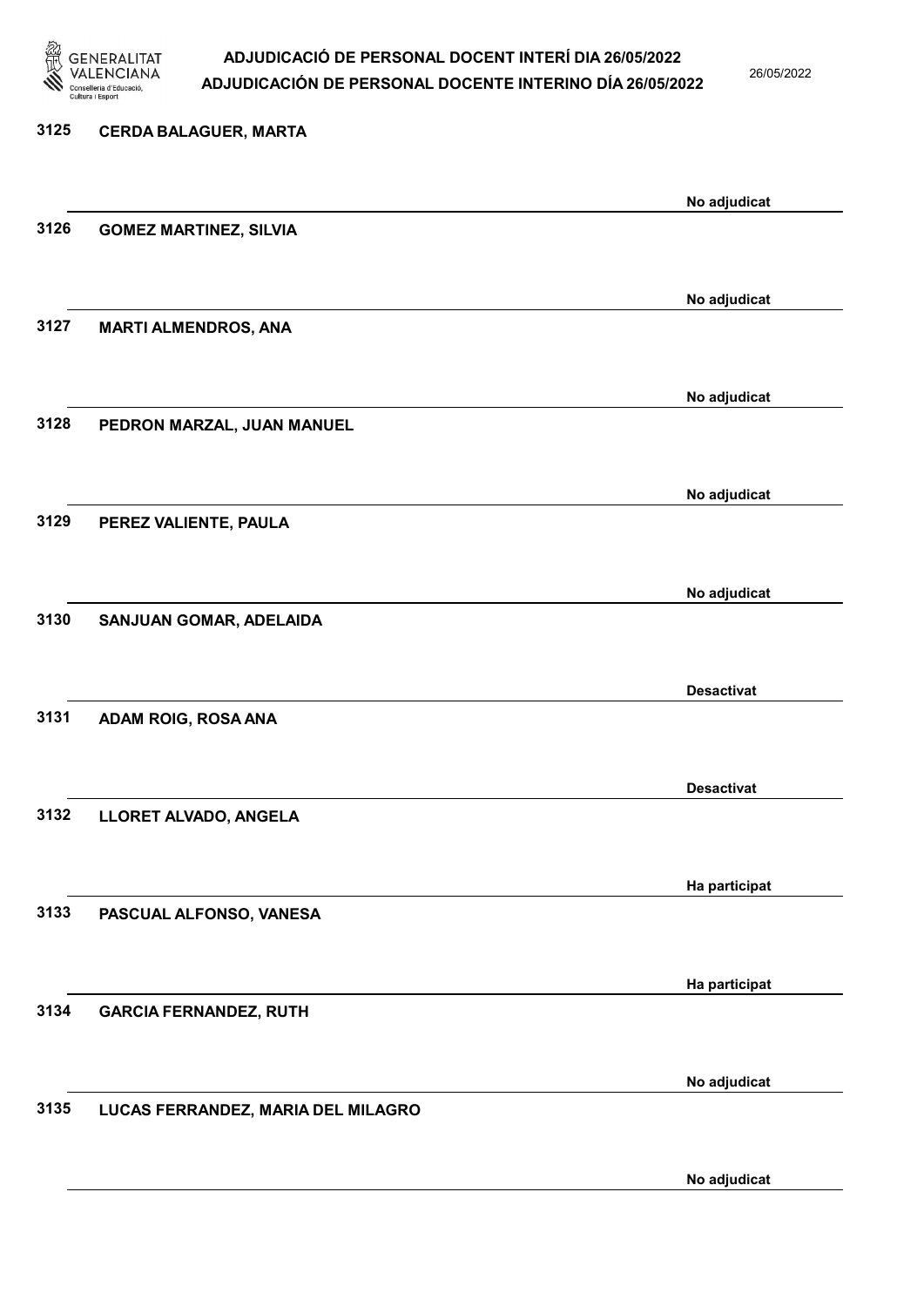

26/05/2022

No adjudicat

| 3136 | SOLANO ROBLES, VERONICA       |                   |
|------|-------------------------------|-------------------|
|      |                               | No adjudicat      |
| 3137 | <b>BANACLOY BUENO, SARA</b>   |                   |
|      |                               |                   |
| 3138 | BELTRÁN BONET, CRISTINA       | <b>Desactivat</b> |
|      |                               |                   |
|      |                               | No adjudicat      |
| 3139 | BELLVER ARANDA, MARIA TERESA  |                   |
|      |                               | Ha participat     |
| 3140 | <b>VACAS LACRUZ, ALBERTO</b>  |                   |
|      |                               |                   |
| 3141 | <b>LORENTE BERTO, CARLES</b>  | No adjudicat      |
|      |                               |                   |
|      |                               | <b>Desactivat</b> |
| 3142 | <b>MEDINA LIS, MARIA JOSE</b> |                   |
|      |                               | No adjudicat      |
| 3143 | FERNANDEZ BORREGO, MARTA      |                   |
|      |                               |                   |
| 3144 | <b>MOMPO BELLVER, AITANA</b>  | No adjudicat      |
|      |                               |                   |
|      |                               | <b>Desactivat</b> |
| 3145 | ALVENTOSA MATEU, ANA MARIA    |                   |
|      |                               | Ha participat     |
| 3146 | <b>GOITI ESPERT, CLAUDIA</b>  |                   |
|      |                               |                   |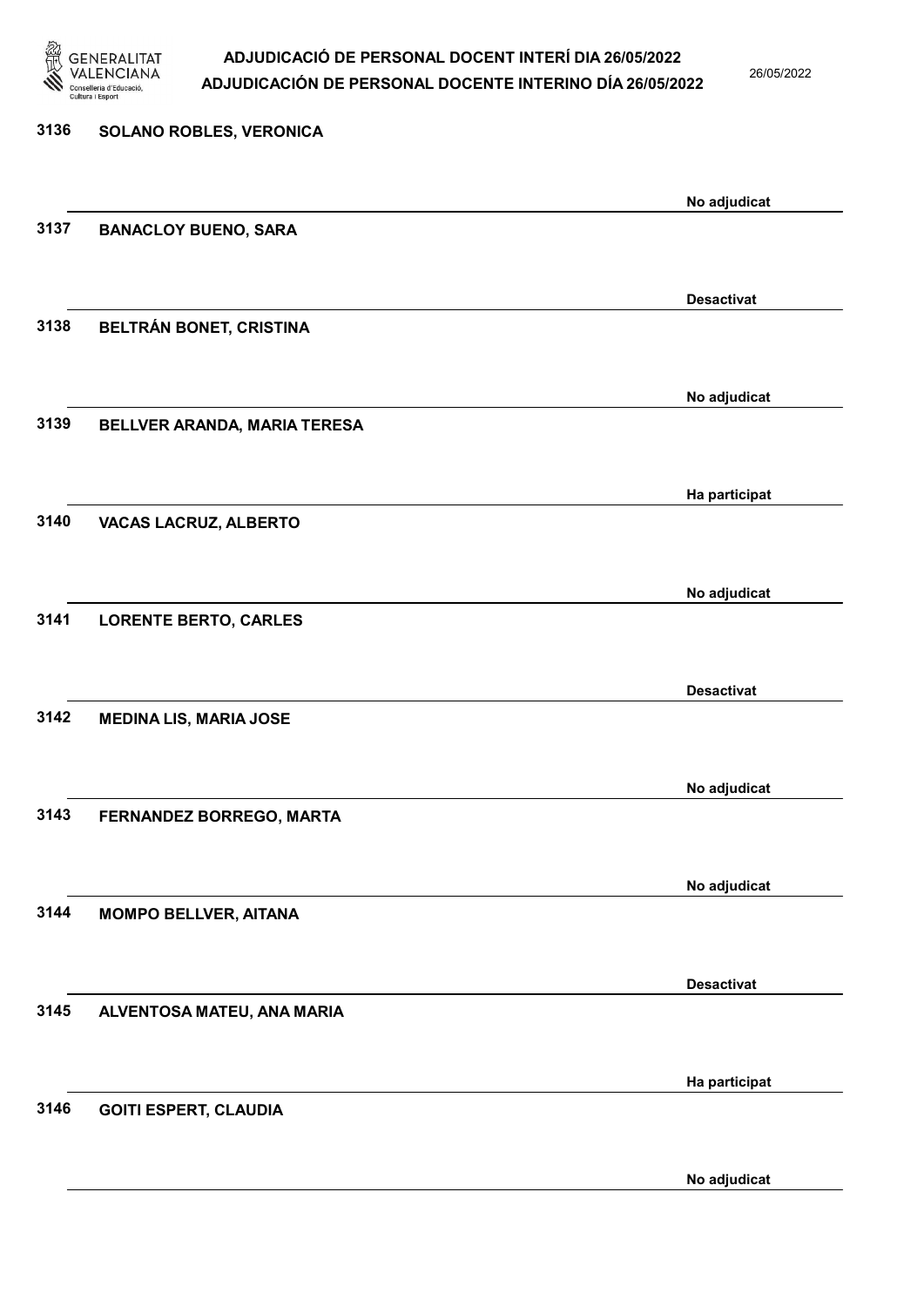

26/05/2022

Ha participat

| 3147 | <b>MONFERRER GIMENO, MARIA</b>    |                   |
|------|-----------------------------------|-------------------|
|      |                                   | Ha participat     |
| 3148 | <b>RUBIO GINER, CRISTINA</b>      |                   |
|      |                                   |                   |
|      |                                   | <b>Desactivat</b> |
| 3149 | <b>LLOP PEGUEROLES, IRIS</b>      |                   |
|      |                                   |                   |
| 3150 | RULL CLIMENT, MARIA BEGOÑA        | <b>Desactivat</b> |
|      |                                   |                   |
|      |                                   | No adjudicat      |
| 3151 | <b>VIDAL ALMIÑANA, INES</b>       |                   |
|      |                                   |                   |
|      |                                   | Ha participat     |
| 3152 | <b>RUIZ MONSALVE, MONICA</b>      |                   |
|      |                                   | No adjudicat      |
| 3153 | SANCHIS SANCHIS, MARIA DEL PILAR  |                   |
|      |                                   |                   |
|      |                                   | No adjudicat      |
| 3154 | DEVESA REVERT, JOSÉ VICENTE       |                   |
|      |                                   |                   |
| 3155 | GIMENEZ GARCIA, MARIA DEL ROSARIO | <b>Desactivat</b> |
|      |                                   |                   |
|      |                                   | No adjudicat      |
| 3156 | <b>GONZALEZ ALGARRA, KEVIN</b>    |                   |
|      |                                   |                   |
|      |                                   | <b>Desactivat</b> |
| 3157 | PEÑA FOLGUERA, NAIR NOELIA        |                   |
|      |                                   |                   |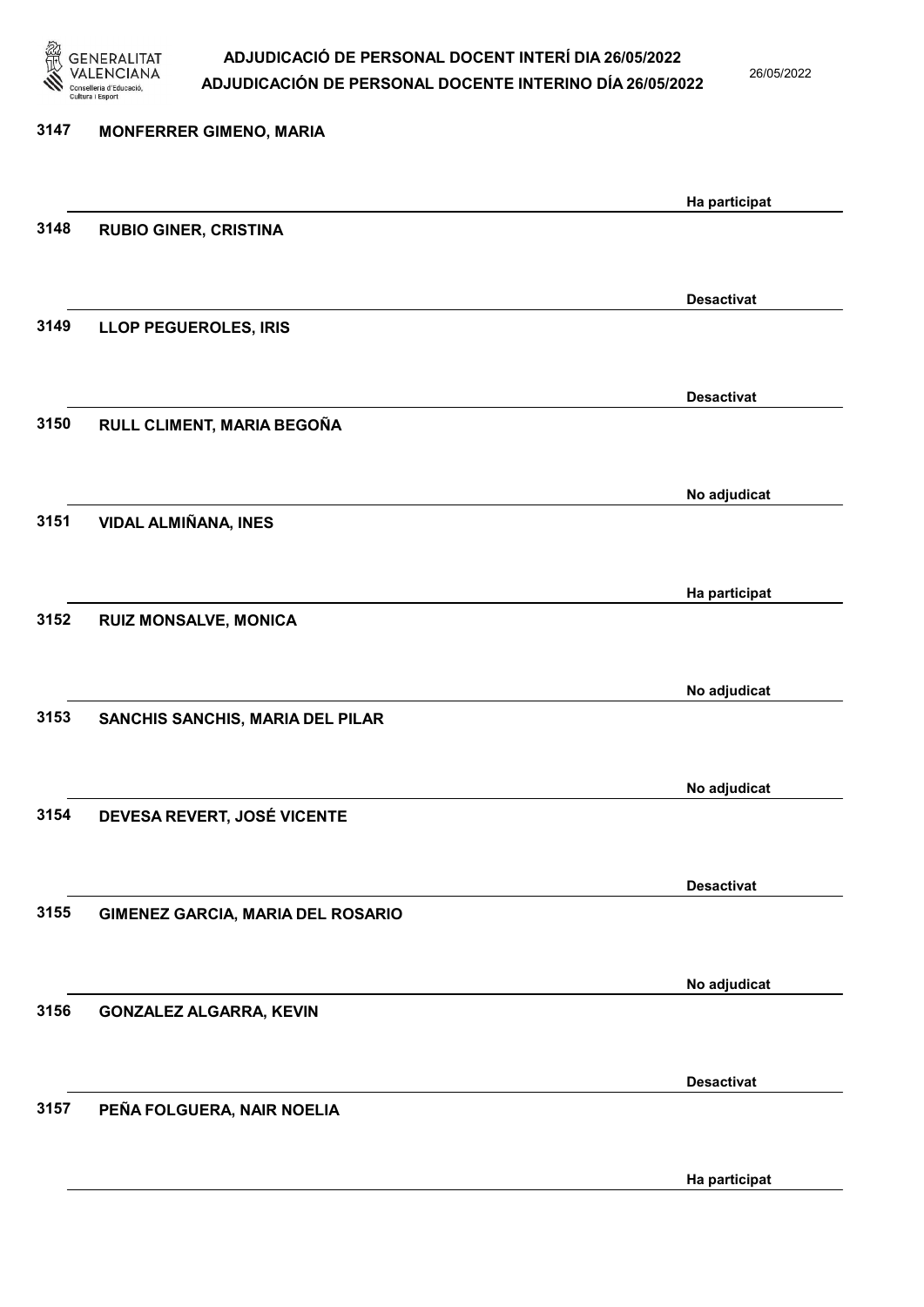

26/05/2022

## 3158 CASARRUBIO MEGÍAS, MIREIA Desactivat 3159 JUAN CALVO, CELIA Ha participat 3160 VIEL TUR, JOSE MARIA Desactivat 3161 BAILEN VIDAL, JORGE FERNANDO No adjudicat 3162 MARTINEZ MIGUEL, MACARENA No adjudicat 3163 SORIA ARGUDO, PATRICIA Desactivat 3164 SIMO BELDA, CARLES Desactivat 3165 MARTINEZ MOLLA, CRISTINA No adjudicat 3166 VIDAL VILLAR, AARON Ha participat 3167 SIFRE ALBORCH, CARLOS Desactivat 3168 MOLLA MOMPO, ENRIQUE VICENTE Desactivat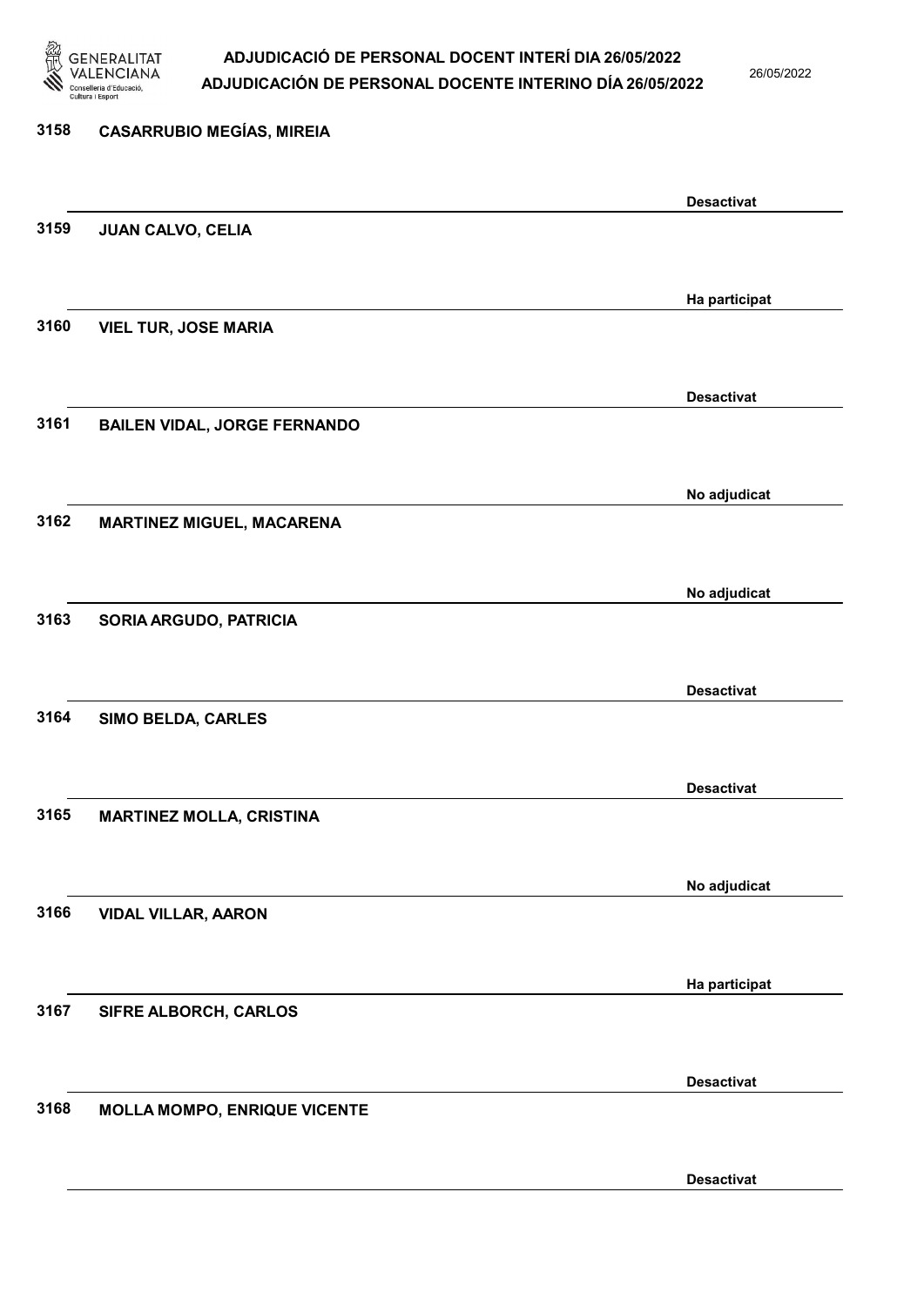

26/05/2022

#### 3169 GONZALEZ RODRIGUEZ, JOSEP ALBERT

|      |                                | No adjudicat      |
|------|--------------------------------|-------------------|
| 3170 | PASTOR SAURA, CARLA            |                   |
|      |                                |                   |
|      |                                | Ha participat     |
| 3171 | ANDRES RODRIGUEZ, ANA          |                   |
|      |                                |                   |
|      |                                | Ha participat     |
| 3172 | SOLSONA AVARIENTO, JAUME       |                   |
|      |                                |                   |
|      |                                |                   |
| 3173 |                                | <b>Desactivat</b> |
|      | GIL FERRER, MARIA CRISTINA     |                   |
|      |                                |                   |
|      |                                | No adjudicat      |
| 3174 | SISTERNES RIBELLES, BRIGIDA    |                   |
|      |                                |                   |
|      |                                | Ha participat     |
| 3175 | <b>MORTE RUIX, LORENA</b>      |                   |
|      |                                |                   |
|      |                                | No adjudicat      |
| 3176 | AGUADO MARTORELL, LAURA MARIA  |                   |
|      |                                |                   |
|      |                                | No adjudicat      |
| 3177 | <b>BENET MARTINEZ, RAQUEL</b>  |                   |
|      |                                |                   |
|      |                                | No adjudicat      |
| 3178 | <b>CLIMENT CHORQUES, ELISA</b> |                   |
|      |                                |                   |
|      |                                | <b>Desactivat</b> |
| 3179 | <b>CORREOSO PERPIÑA, IRIS</b>  |                   |
|      |                                |                   |
|      |                                |                   |
|      |                                | <b>Desactivat</b> |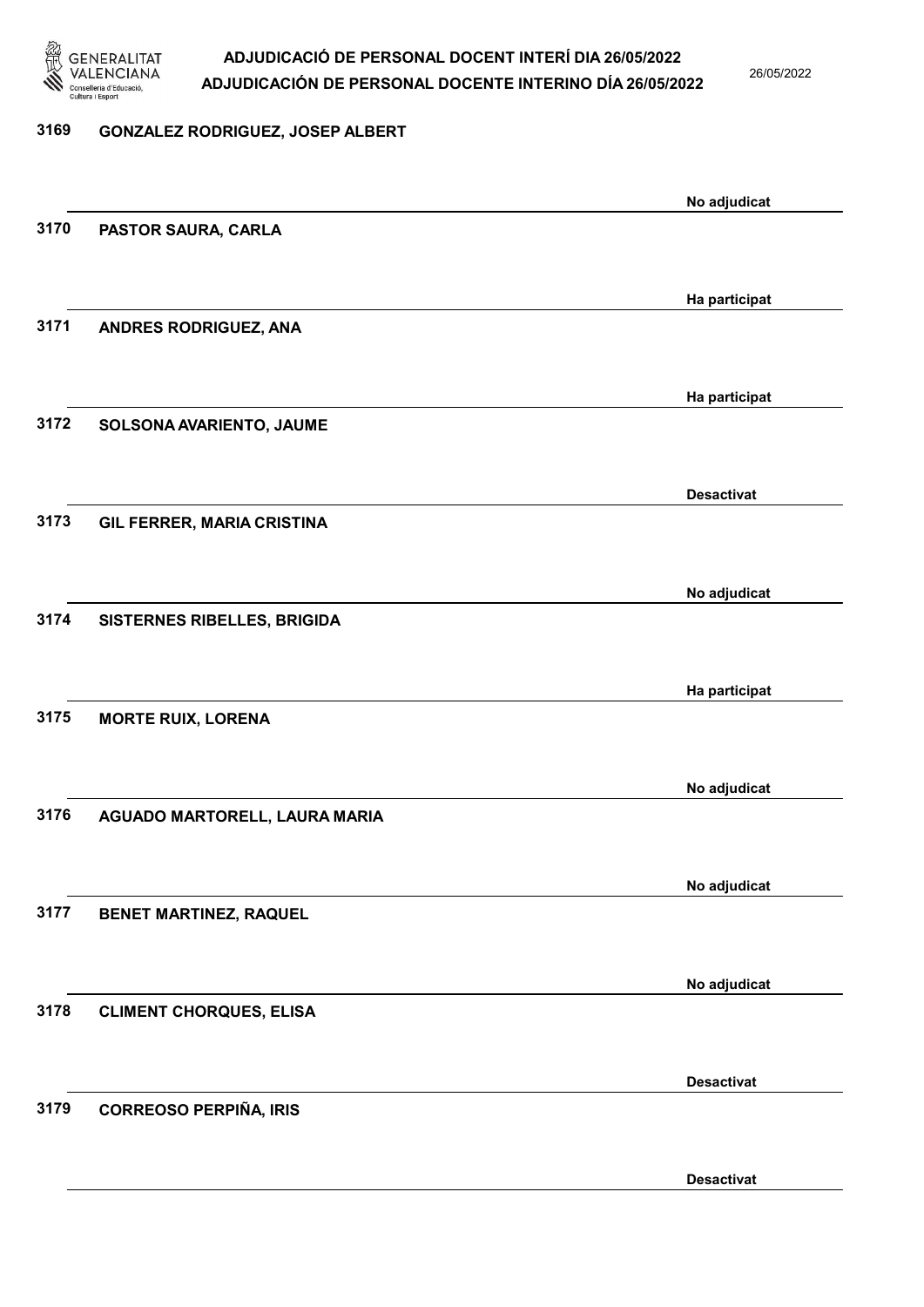

26/05/2022

No adjudicat

| 3180 | <b>GARFIA CODON, ALICIA</b>         |                   |
|------|-------------------------------------|-------------------|
|      |                                     |                   |
|      |                                     | Ha participat     |
| 3181 | <b>MONTERO ROIG, MARIA VICTORIA</b> |                   |
|      |                                     |                   |
|      |                                     | No adjudicat      |
| 3182 | MOSCARDO LLARIO, ROSANA             |                   |
|      |                                     |                   |
|      |                                     | <b>Desactivat</b> |
| 3183 | OLTRA JULIA, CARMEN                 |                   |
|      |                                     |                   |
|      |                                     | No adjudicat      |
| 3184 | PALOMARES GALIANA, MARIA TERESA     |                   |
|      |                                     |                   |
|      |                                     | Ha participat     |
| 3185 | PONS OLIVER, ETELVINA               |                   |
|      |                                     |                   |
|      |                                     | <b>Desactivat</b> |
| 3186 | PUIG MIRALLES, GEMMA                |                   |
|      |                                     |                   |
|      |                                     | <b>Desactivat</b> |
| 3187 | RAMON ALMIÑANA, SARA                |                   |
|      |                                     |                   |
|      |                                     | Ha participat     |
| 3188 | <b>TARAZONA GAMIR, EVA</b>          |                   |
|      |                                     |                   |
|      |                                     | <b>Desactivat</b> |
| 3189 | TECLES ROMERA, SARA                 |                   |
|      |                                     |                   |
|      |                                     | <b>Desactivat</b> |
| 3190 | <b>MARTINEZ CATALA, LIDIA</b>       |                   |
|      |                                     |                   |
|      |                                     |                   |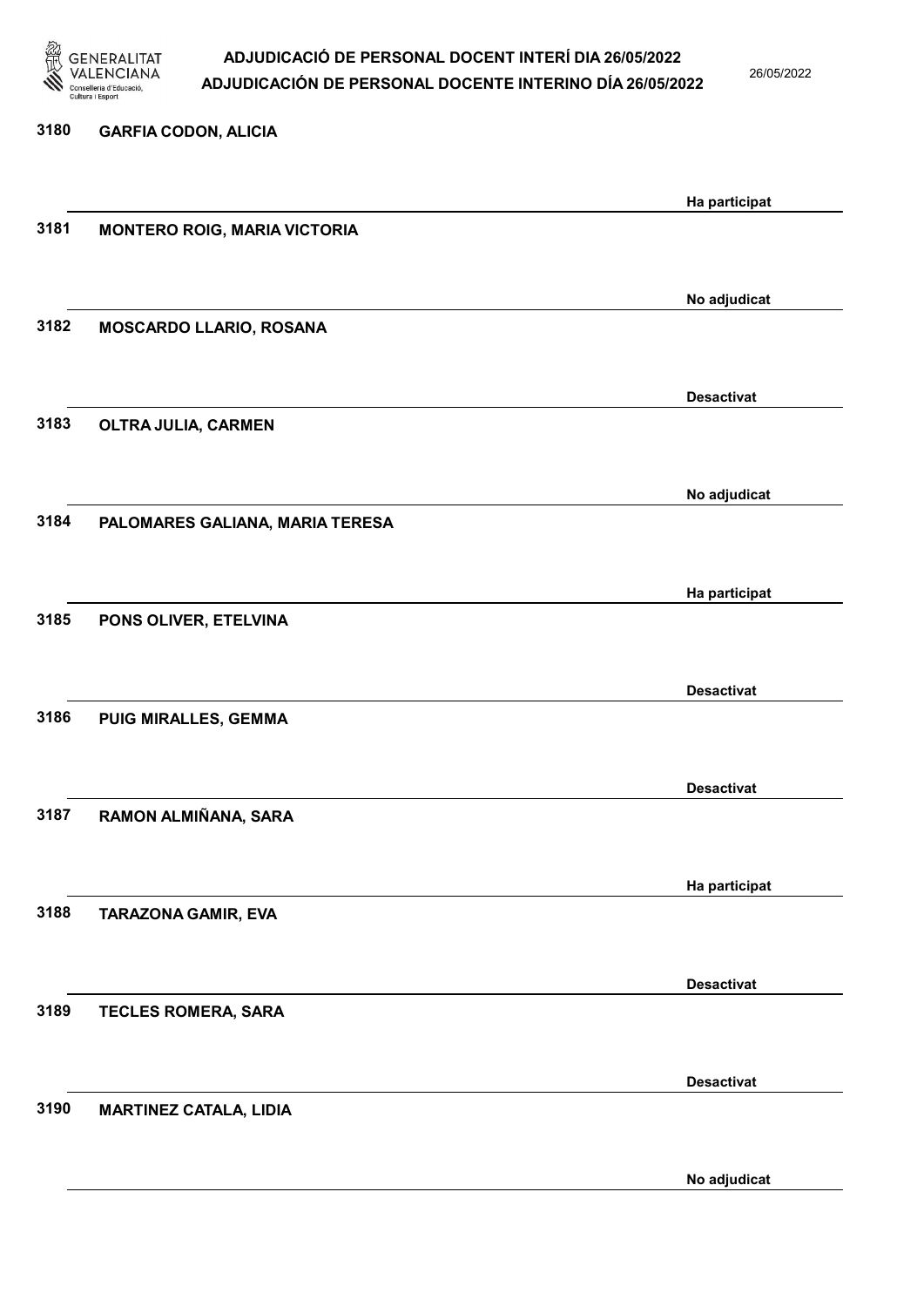

26/05/2022

### 3191 ABADIA RUIZ, ESTEBAN

|      |                                  | <b>Desactivat</b> |
|------|----------------------------------|-------------------|
| 3192 | <b>MARTINEZ GUAITA, AROA</b>     |                   |
|      |                                  |                   |
|      |                                  |                   |
|      |                                  | No adjudicat      |
| 3193 | PONS VILA, ISABEL                |                   |
|      |                                  |                   |
|      |                                  | No adjudicat      |
| 3194 | <b>BADIA TORTOSA, JUAN JOSE</b>  |                   |
|      |                                  |                   |
|      |                                  |                   |
|      |                                  | No adjudicat      |
| 3195 | <b>MARTINEZ ALIAGA, MARTA</b>    |                   |
|      |                                  |                   |
|      |                                  |                   |
|      |                                  | <b>Desactivat</b> |
| 3196 | <b>BUENO VALERO, ESTEFANIA</b>   |                   |
|      |                                  |                   |
|      |                                  | Ha participat     |
| 3197 | PINTOR CRISPIN, CARLOS           |                   |
|      |                                  |                   |
|      |                                  |                   |
|      |                                  | <b>Desactivat</b> |
| 3198 | <b>GARCIA MARTINEZ, CRISTINA</b> |                   |
|      |                                  |                   |
|      |                                  | <b>Desactivat</b> |
| 3199 | PEÑAS FERNÁNDEZ, CRISTINA        |                   |
|      |                                  |                   |
|      |                                  |                   |
|      |                                  | <b>Desactivat</b> |
| 3200 | JIMENEZ PICAZO, YOLANDA          |                   |
|      |                                  |                   |
|      |                                  |                   |
|      |                                  | Ha participat     |
| 3201 | <b>GOSALBEZ MATEO, EVA MARIA</b> |                   |
|      |                                  |                   |
|      |                                  | No adjudicat      |
|      |                                  |                   |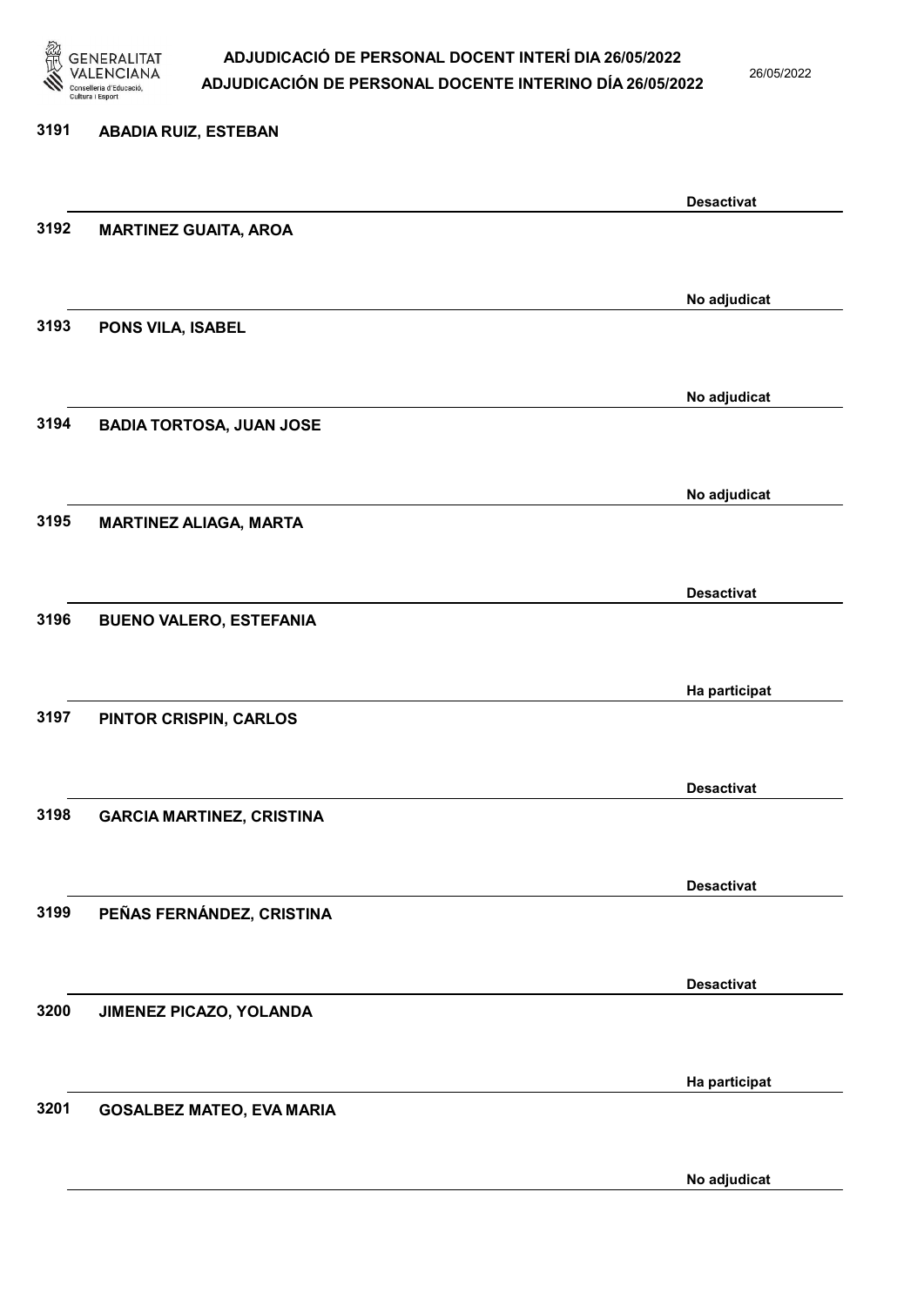

26/05/2022

Ha participat

# 3202 FAJARDO ARLANDIS, ARACELI No adjudicat 3203 GIMENEZ FERRANDEZ, VERONICA No adjudicat 3204 HERNANDEZ DELGADO, MARIA BELEN No adjudicat 3205 SILVESTRE FERRE, LIDIA Desactivat 3206 ZARAGOZA RUBIO, PAULA No adjudicat 3207 GONZALEZ GIL, MARIA Desactivat 3208 PICO DE JESUS, TAMARA LIDIA Ha participat 3209 BELTRAN BELTRAN, JAVIER Desactivat 3210 MANRESA RUIZ, PATRICIA No adjudicat 3211 CANET FAYOS, RUTH No adjudicat 3212 AGÜERA SANCHEZ, MARIA DOLORES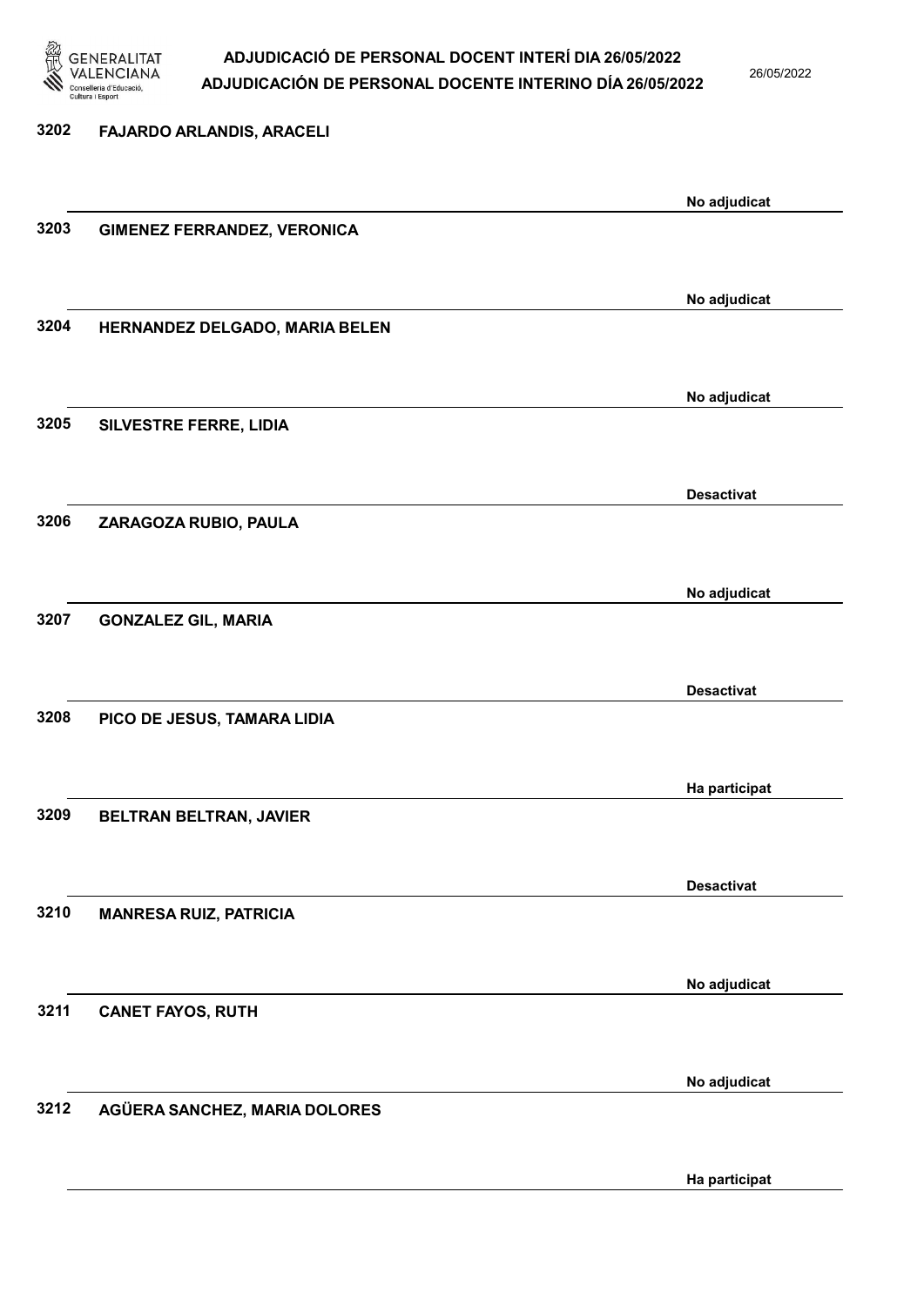

26/05/2022

Desactivat

| 3213 | <b>ESTEVE ALBARRACIN, MIRIAM</b>    |                   |
|------|-------------------------------------|-------------------|
|      |                                     | No adjudicat      |
| 3214 | LLORCA ARLANDIS, MARTA              |                   |
|      |                                     | No adjudicat      |
| 3215 | FRANCO SAMPER, JESUS CARLOS         |                   |
|      |                                     | Ha participat     |
| 3216 | RICO MALLEBRERA, EDURNE             |                   |
|      |                                     | No adjudicat      |
| 3217 | SANTAMARIA GISBERT, SERGIO          |                   |
|      |                                     | <b>Desactivat</b> |
| 3218 | CONDES ESPAÑA, EVA MARIA            |                   |
|      |                                     | No adjudicat      |
| 3219 | GONZALEZ ALEMAÑ, ALEXANDRA          |                   |
|      |                                     | No adjudicat      |
| 3220 | <b>TOMAS RICO, SARAY</b>            |                   |
|      |                                     | No adjudicat      |
| 3221 | <b>BUSTOS PASTOR, MARIA DOLORES</b> |                   |
|      |                                     | No adjudicat      |
| 3222 | <b>CANO GOMIS, LAURA</b>            |                   |
|      |                                     | <b>Desactivat</b> |
| 3223 | ALBERT ALEIXANDRE, NURIA            |                   |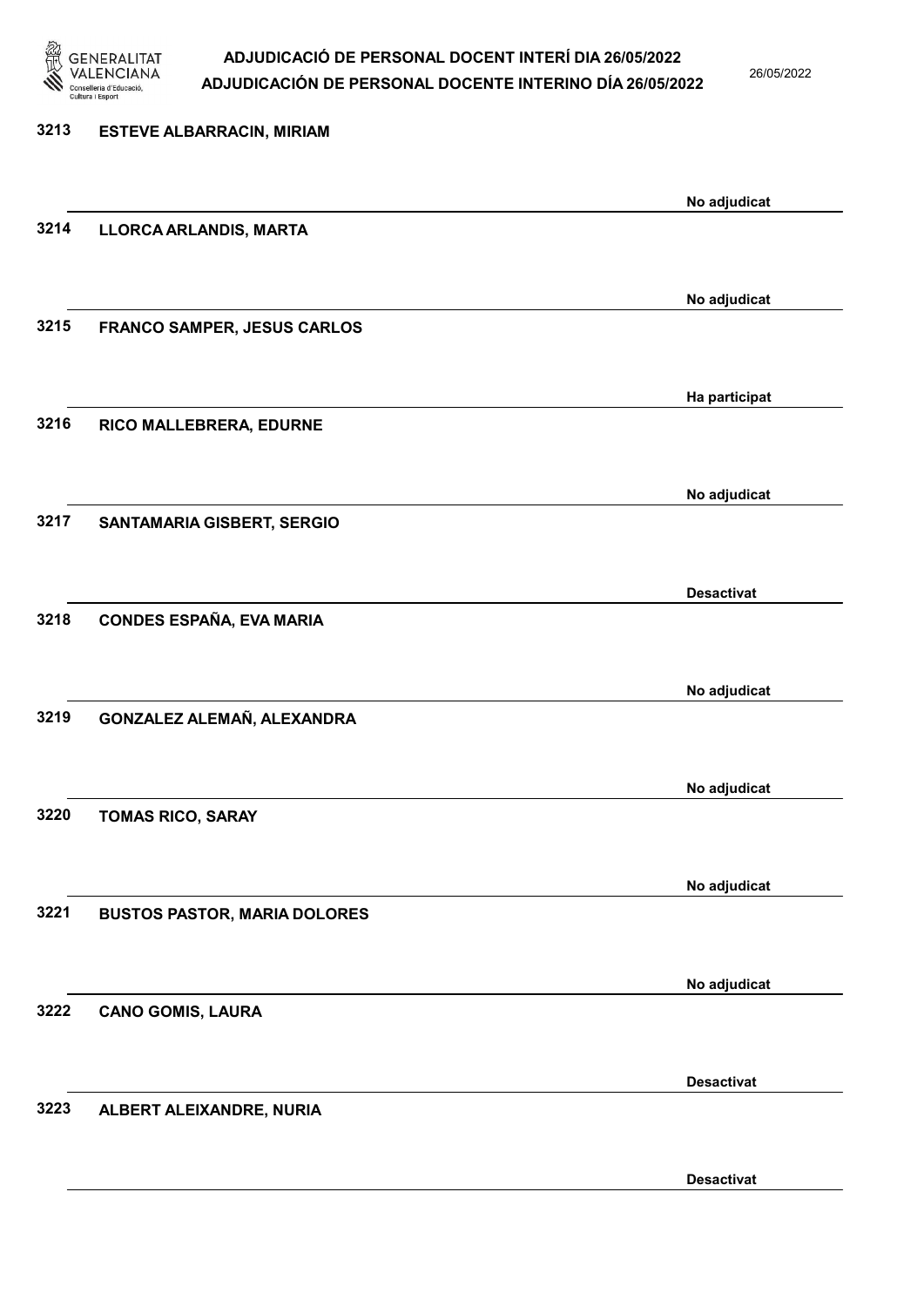

26/05/2022

# 3224 BERNARDO TORRES, DAVINIA MARIA Ha participat 3225 CASTELLO GARCIA, LAURA Desactivat 3226 GRESA PEIRO, TERESA No adjudicat 3227 RIVAS HERNANDEZ, AMAIA No adjudicat 3228 SALGADO MARTINEZ, MARIA DEL PILAR Desactivat 3229 GARCIA GRANELL, MONTSERRAT Desactivat 3230 GUARDIOLA BOTELLA, MARIA No adjudicat 3231 ESTEBAN FERRER, MARIA CARMEN No adjudicat 3232 MARTINEZ SEMPERE, RAFAEL No adjudicat 3233 SEMPERE JIMENEZ, ESTEFANIA Desactivat 3234 AGUILERA PIZARRO, RAQUEL

No adjudicat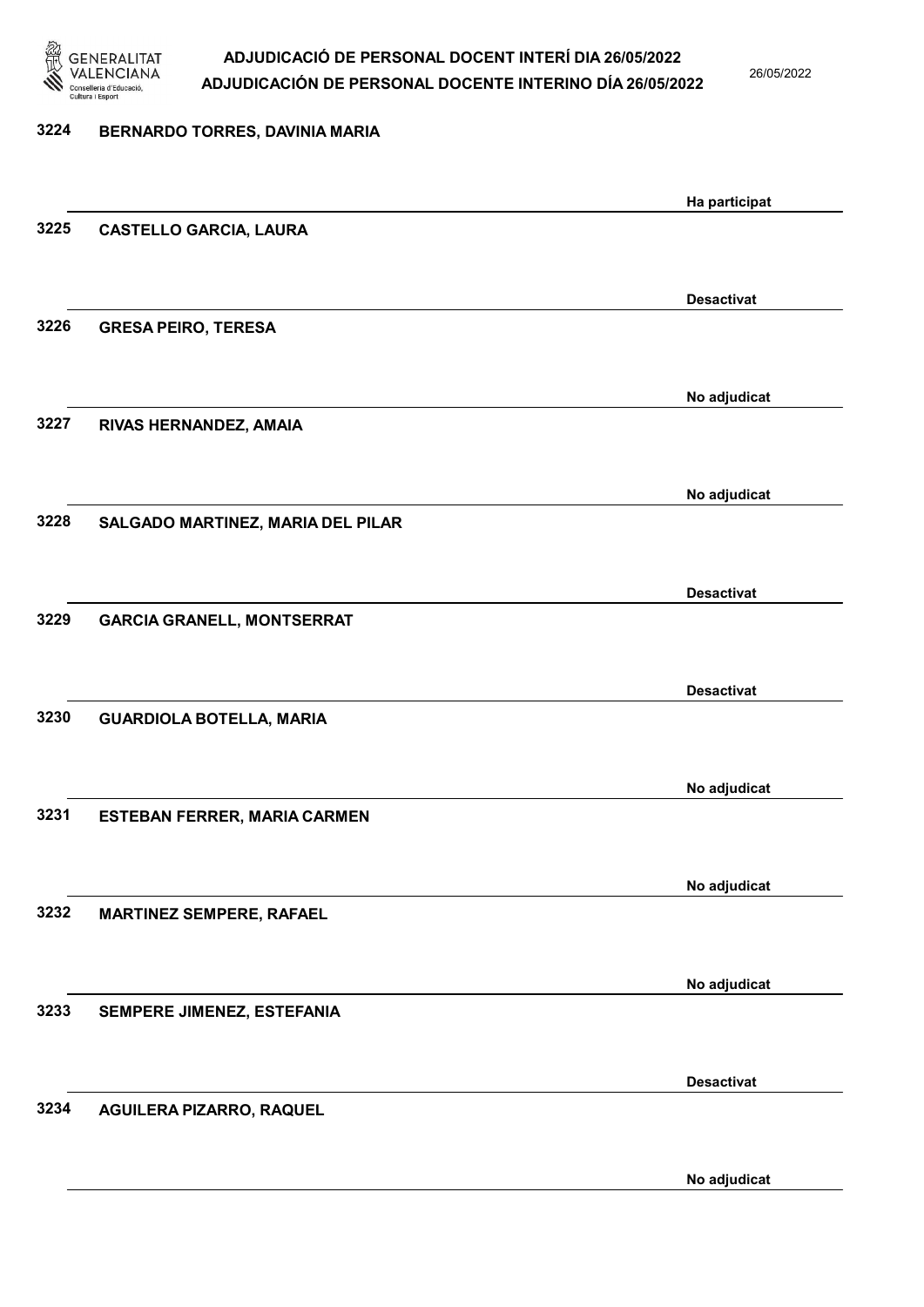

3235 PONS VILA, ELENA

# ADJUDICACIÓ DE PERSONAL DOCENT INTERÍ DIA 26/05/2022 ADJUDICACIÓN DE PERSONAL DOCENTE INTERINO DÍA 26/05/2022

26/05/2022

|      |                                    | No adjudicat      |
|------|------------------------------------|-------------------|
| 3236 | SORIANO MATEO, CAROLINA            |                   |
|      |                                    |                   |
| 3237 | AREVALO AGUADO, ANA                | No adjudicat      |
|      |                                    |                   |
|      |                                    | No adjudicat      |
| 3238 | <b>MORENO RAMOS, MARIA</b>         |                   |
|      |                                    | No adjudicat      |
| 3239 | MORENO-PALANCA TORREGROSA, PAULA   |                   |
|      |                                    |                   |
|      |                                    | No adjudicat      |
| 3240 | <b>MARTINEZ CISCAR, MARIA</b>      |                   |
|      |                                    |                   |
|      |                                    | <b>Desactivat</b> |
| 3241 | <b>MATIAS SEBASTIAN, CELIA</b>     |                   |
|      |                                    |                   |
|      |                                    | No adjudicat      |
| 3242 | ARTEAGA GUERRERO, FRANCISCO JAVIER |                   |
|      |                                    |                   |
|      |                                    | <b>Desactivat</b> |
| 3243 | ORTIZ CABALLERO, ESTEFANIA         |                   |
|      |                                    |                   |
|      |                                    | <b>Desactivat</b> |
| 3244 | <b>DONET PERALES, JUDIT</b>        |                   |
|      |                                    |                   |
|      |                                    | No adjudicat      |
| 3245 | <b>BAEZA GALLEGO, IRENE</b>        |                   |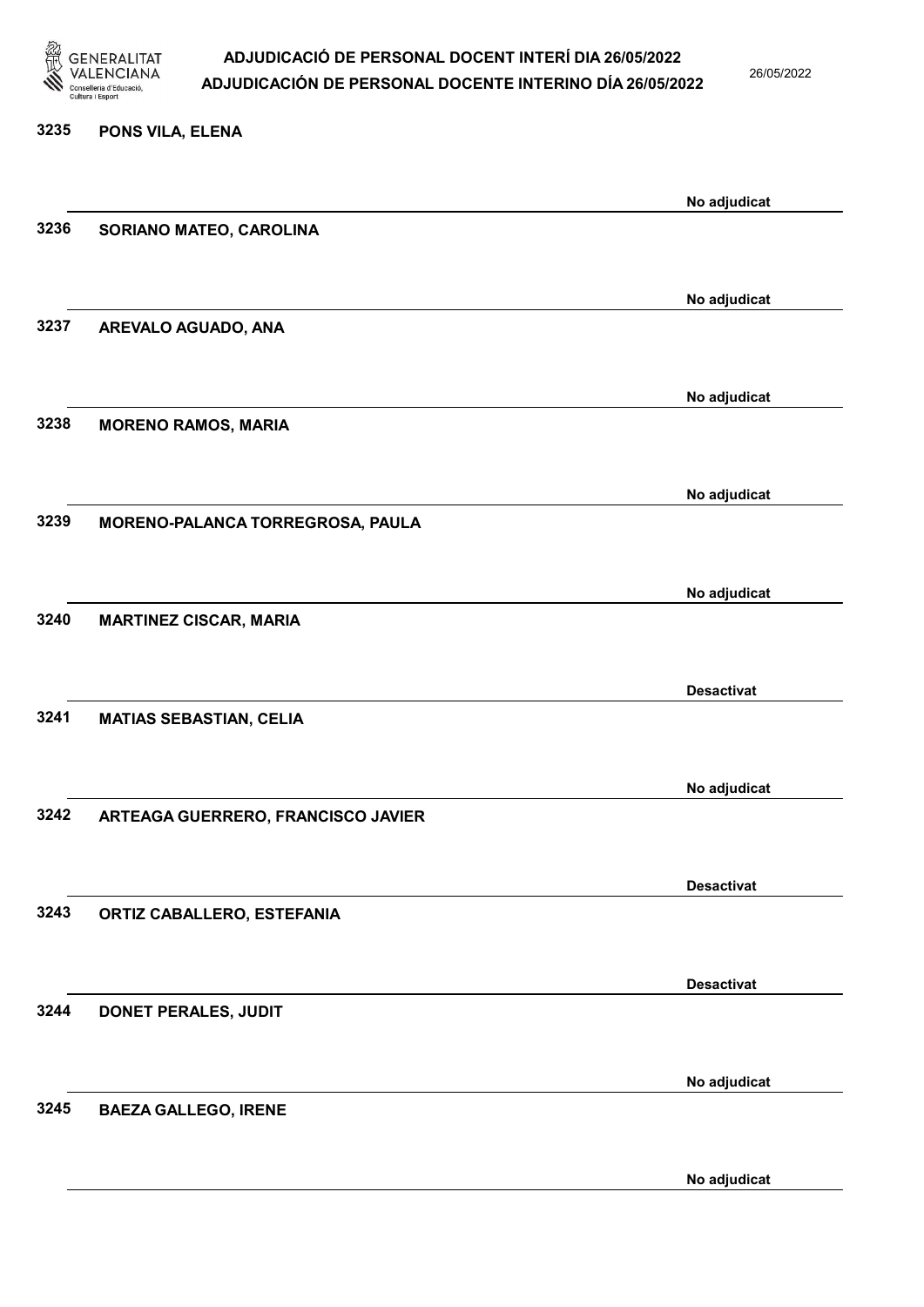

26/05/2022

Desactivat

| 3246 | PLA LORENTE, MARIA                    |                   |
|------|---------------------------------------|-------------------|
|      |                                       | No adjudicat      |
| 3247 | SORIANO CASCALES, SARAI               |                   |
|      |                                       |                   |
| 3248 | <b>ESTELLES PEREZ, MARIA PILAR</b>    | No adjudicat      |
|      |                                       |                   |
| 3249 | <b>LANDETE GONZALEZ, MARIA TERESA</b> | <b>Desactivat</b> |
|      |                                       |                   |
|      |                                       | Ha participat     |
| 3250 | BERMUDEZ ARGUISUELAS, MARIA CARMEN    |                   |
|      |                                       | No adjudicat      |
| 3251 | MUÑOZ JORDAN, LORENA MARIA            |                   |
|      |                                       |                   |
|      |                                       | No adjudicat      |
| 3252 | <b>MAS PEREZ, TERESA</b>              |                   |
|      |                                       | No adjudicat      |
| 3253 | SIMEON VALERO, CARMEN                 |                   |
|      |                                       |                   |
| 3254 | MARTINEZ SANJUAN, INMACULADA          | No adjudicat      |
|      |                                       |                   |
|      |                                       | Ha participat     |
| 3255 | <b>CALABUIG CALAFORRA, AMELIA</b>     |                   |
|      |                                       | No adjudicat      |
| 3256 | <b>CABALLERO MORENO, ANDREA</b>       |                   |
|      |                                       |                   |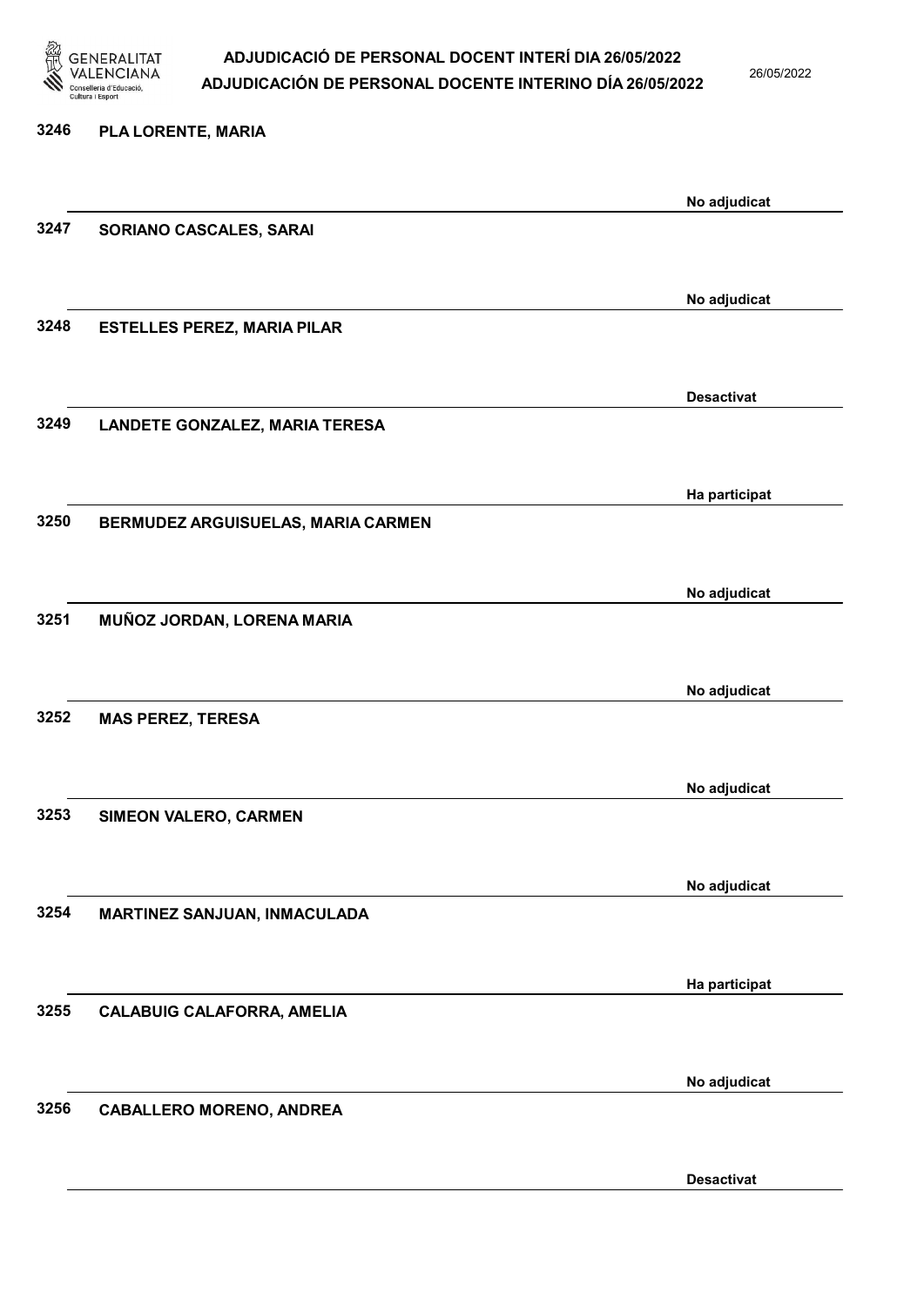

26/05/2022

Ha participat

# 3257 COLLADO GONZALEZ, MARTA Ha participat 3258 FONS BASSET, XAVIER Ha participat 3259 FORQUET CARRETERO, CARLOS No adjudicat 3260 REVERT GUEROLA, MARIA JOSE No adjudicat 3261 CARRASCO ZURIAGA, ANTONIO Desactivat 3262 CLIMENT ESPINOS, ANA No adjudicat 3263 CORTES SORIANO, JESSICA No adjudicat 3264 MARI BOSCH, MARTA Desactivat 3265 MIRA LUNA, LAURA Ha participat 3266 MOLINA MARTINEZ, RUBEN Desactivat 3267 PLA LLARIO, JOSE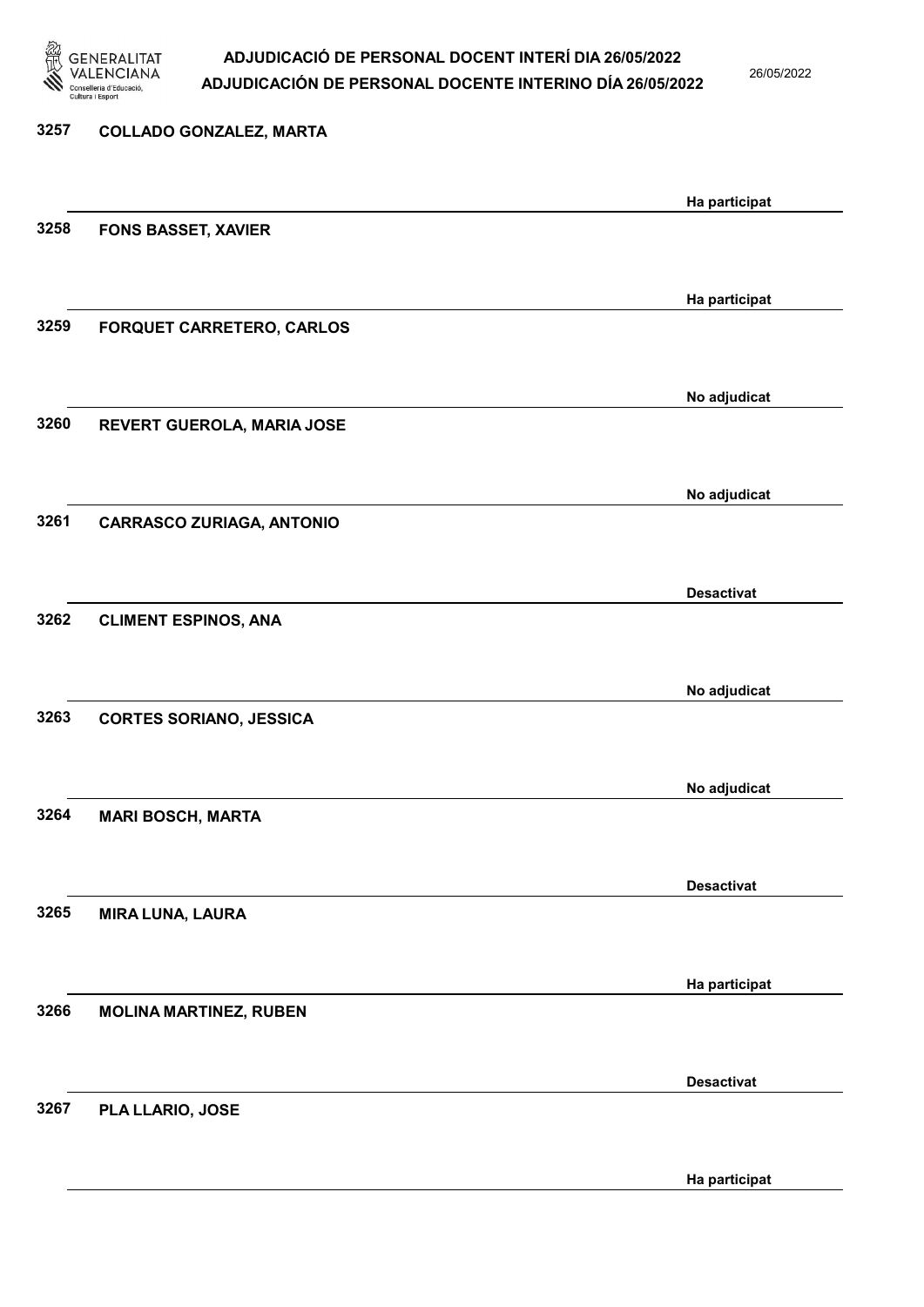

26/05/2022

# 3268 ALCANTARA MORENO, ANA ROSA No adjudicat 3269 CAMARASA BORDERA, SANDRA No adjudicat 3270 GARCIA PEREZ, FABIOLA Ha participat 3271 MELLADO CARRION, CRISTINA Desactivat 3272 MARTINEZ BRESO, ROSANNA Ha participat 3273 MARTINEZ DIAZ, MARIA DEL CARMEN No adjudicat 3274 RIBES CUCARELLA, PATRICIA Ha participat 3275 MARTINEZ GOMEZ, IVAN No adjudicat 3276 BELLVER MONTEAGUDO, TANIA No adjudicat 3277 SANCHEZ IBAÑEZ, MONICA Desactivat 3278 PORTILLA EDO, ANA

No adjudicat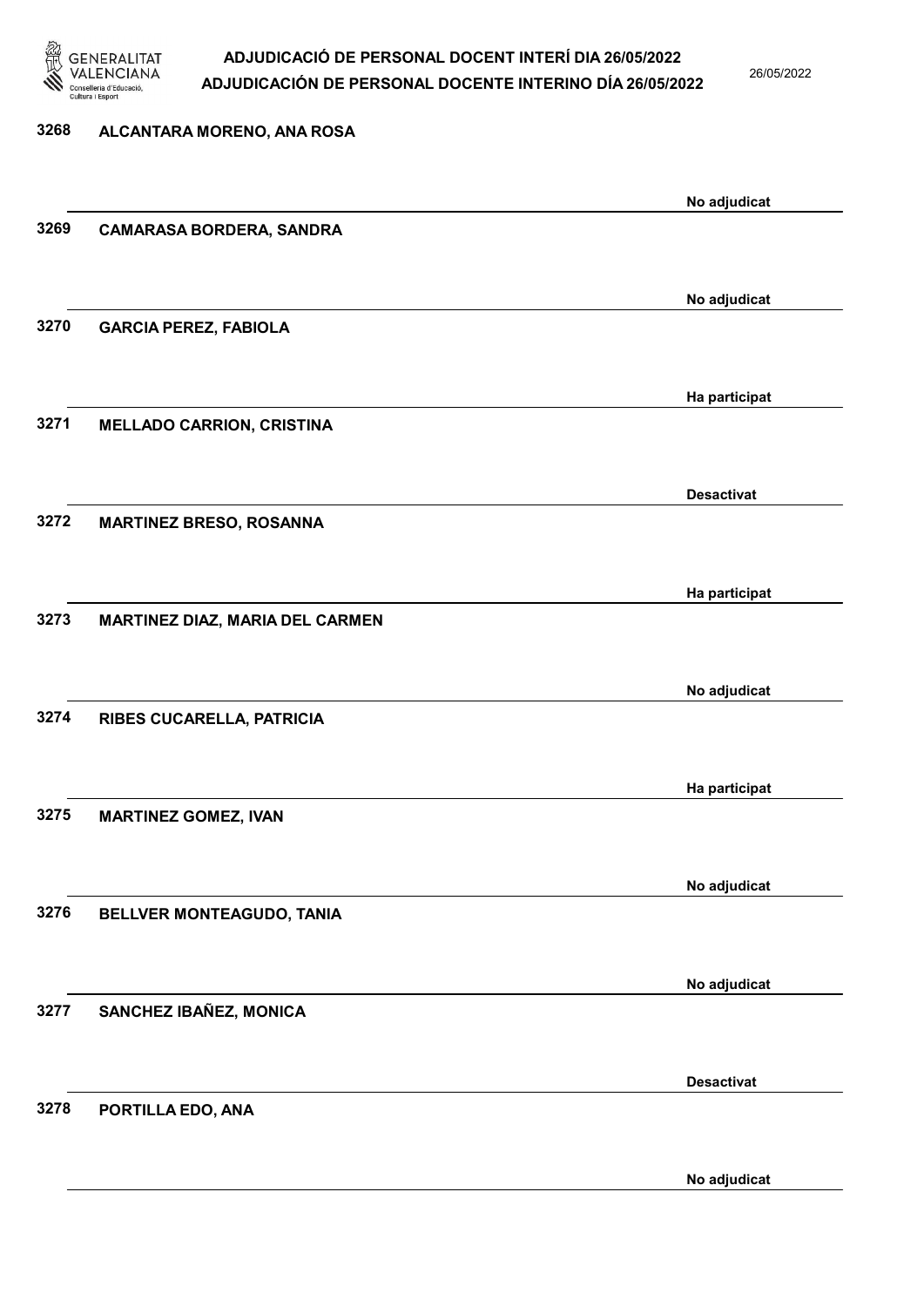

26/05/2022

No adjudicat

# 3279 SOTERAS GAY, ANA MARIA No adjudicat 3280 TOS MIÑANA, MARIA JOSE No adjudicat 3281 ROCHER FEMENIA, ASUNCION Ha participat 3282 QUESADA CORTES, ELISA Ha participat 3283 ROJO MONDRIA, CARMIÑA No adjudicat 3284 FRAGA GARCIA, LETICIA No adjudicat 3285 COSTA GALINDO, MARIA GORETTI No adjudicat 3286 GARCIA TARIN, YAIZA No adjudicat 3287 LOPEZ CUIXERES, MARIA IRENE Ha participat 3288 NAVARRO GONZALEZ, MARGARITA Desactivat 3289 TERUEL REAL, CRISTINA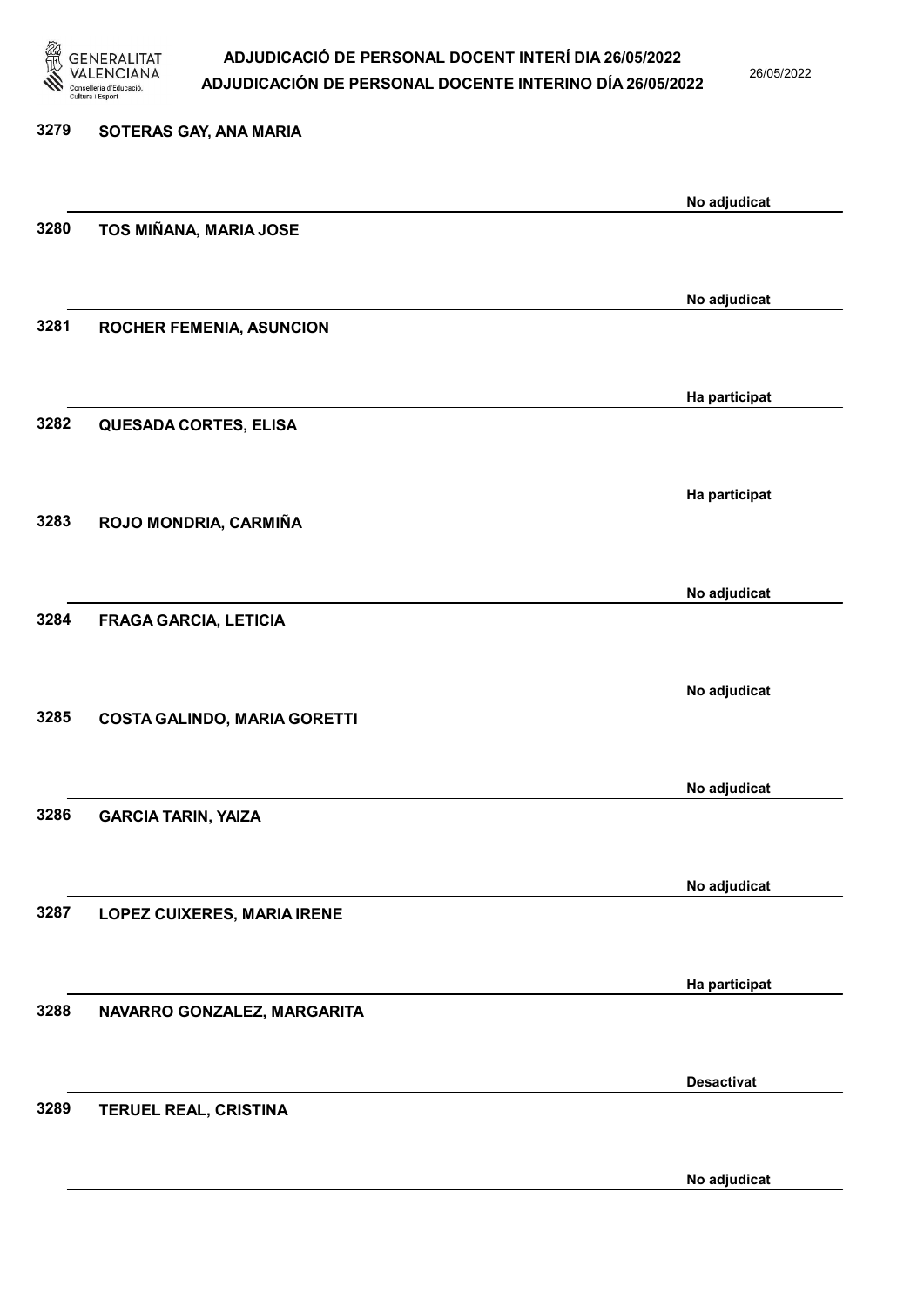

26/05/2022

Desactivat

| 3290 | <b>FERNANDEZ SANCHIS, MARIA</b> |                   |
|------|---------------------------------|-------------------|
|      |                                 | No adjudicat      |
| 3291 | <b>MARTINEZ HIDALGO, JAIME</b>  |                   |
|      |                                 | Ha participat     |
| 3292 | <b>MORATO SIGNES, DIANA</b>     |                   |
|      |                                 | Ha participat     |
| 3293 | FERRANDO ARAGON, LUZ MARIA      |                   |
|      |                                 | No adjudicat      |
| 3294 | PELLICER CORS, ZAIRA            |                   |
|      |                                 | <b>Desactivat</b> |
| 3295 | RAMON ALBARRACIN, ALENAR        |                   |
|      |                                 | Ha participat     |
| 3296 | APARICIO IRANZO, IVAN           |                   |
|      |                                 | <b>Desactivat</b> |
| 3297 | <b>GARCIA PICO, LAURA</b>       |                   |
|      |                                 | No adjudicat      |
| 3298 | MONSERRAT BORRAS, MARIA DAMARA  |                   |
|      |                                 | No adjudicat      |
| 3299 | ALPAÑES MUÑOZ, CARMEN           |                   |
|      |                                 | <b>Desactivat</b> |
| 3300 | PIERA TORRES, ELENA SARA        |                   |
|      |                                 |                   |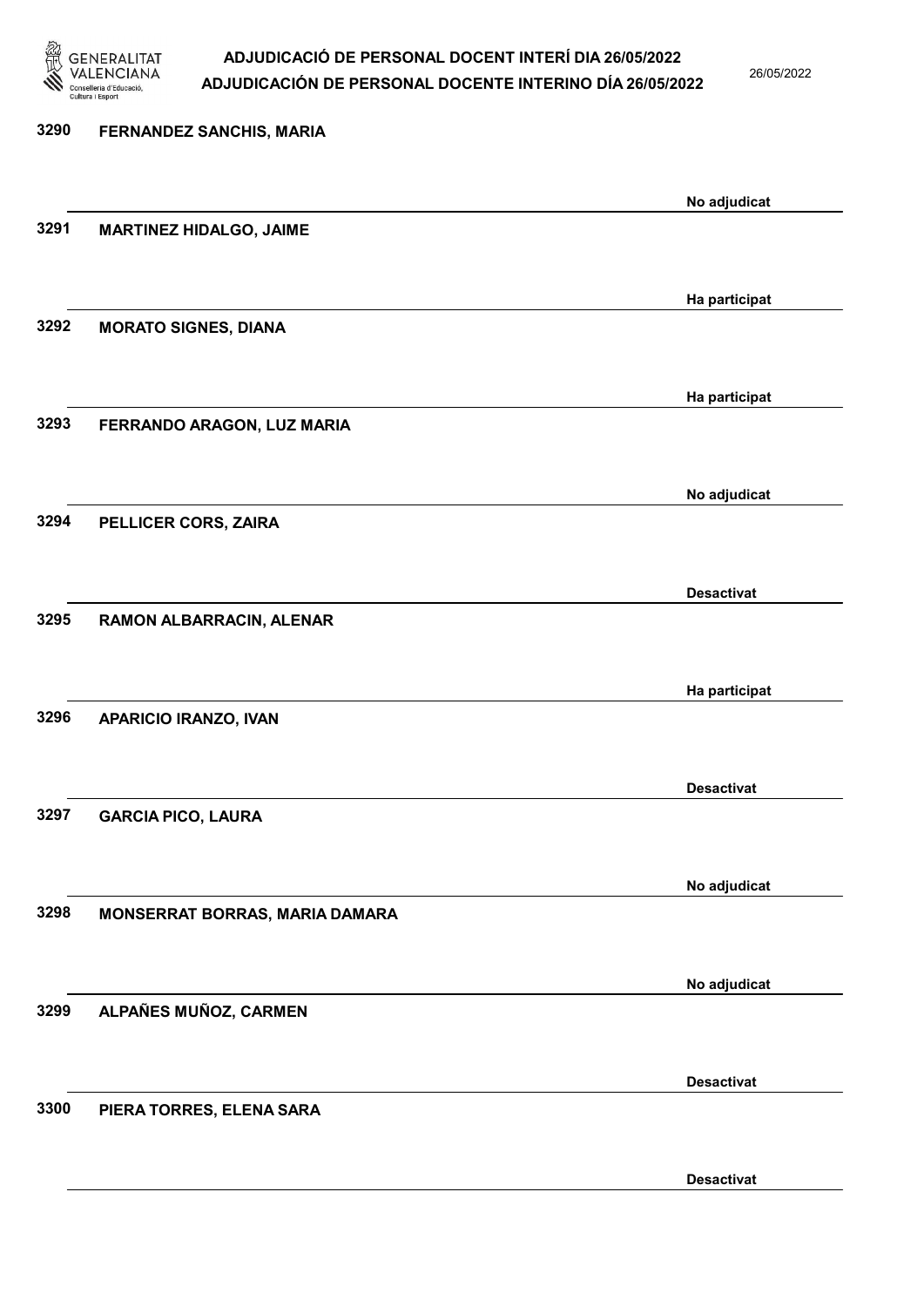

26/05/2022

| 3301 | NUEVALOS CAMACHO, MARIA LUISA       |                   |
|------|-------------------------------------|-------------------|
|      |                                     | No adjudicat      |
| 3302 | <b>BENEDICTO IZQUIERDO, RAQUEL</b>  |                   |
|      |                                     | No adjudicat      |
| 3303 | <b>BLANQUER MARTINEZ, DEBORAH</b>   |                   |
|      |                                     | No adjudicat      |
| 3304 | <b>TORRES LLORCA, LYDIA</b>         |                   |
|      |                                     | No adjudicat      |
| 3305 | <b>COZAR MARTINEZ, JONATAN</b>      |                   |
|      |                                     | No adjudicat      |
| 3306 | <b>MOSCARDO SABATER, MIGUEL</b>     |                   |
|      |                                     | <b>Desactivat</b> |
| 3307 | JUAN VIDAL, MYRIAM                  |                   |
|      |                                     | Ha participat     |
| 3308 | <b>TEROL BELEN, ESTER</b>           |                   |
| 3309 | <b>CANET TUDELA, INMACULADA</b>     | No adjudicat      |
|      |                                     |                   |
| 3310 | <b>GUILLEM GIMENO, SILVIA</b>       | <b>Desactivat</b> |
|      |                                     |                   |
| 3311 | <b>BERMUDEZ GARCIA, MARIA PILAR</b> | Ha participat     |
|      |                                     |                   |
|      |                                     | Ha participat     |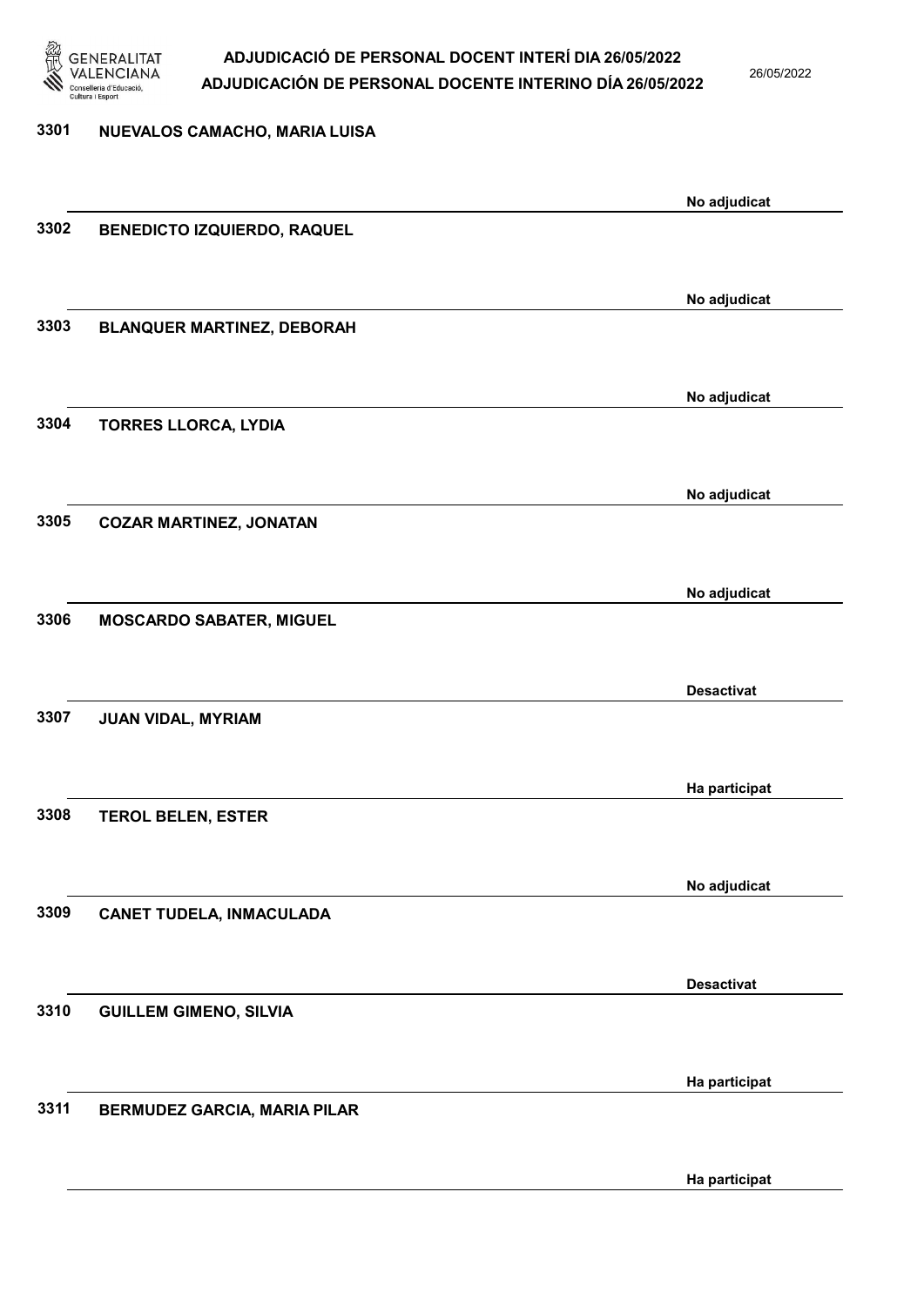

26/05/2022

# 3312 JORQUES PALACIOS, CRISTIAN No adjudicat 3313 RASO FERNANDEZ, PALOMA No adjudicat 3314 GILABERT SANTOS, ANIA No adjudicat 3315 GALERA PEREZ, JERONIMO No adjudicat 3316 GARCIA SELVA, JESICA No adjudicat 3317 AMOROS GONZALEZ, IRIS No adjudicat 3318 MARTINEZ ROBLEDO, MARIA JOSE Desactivat 3319 ESTRADA CALATAYUD, MARIA No adjudicat 3320 FERNANDEZ ESPINOSA, MIGUEL ANGEL Desactivat 3321 PELLICER CORS, HERMINIO Desactivat 3322 GARRIDO RODRIGAÑEZ, MIRIAM

Ha participat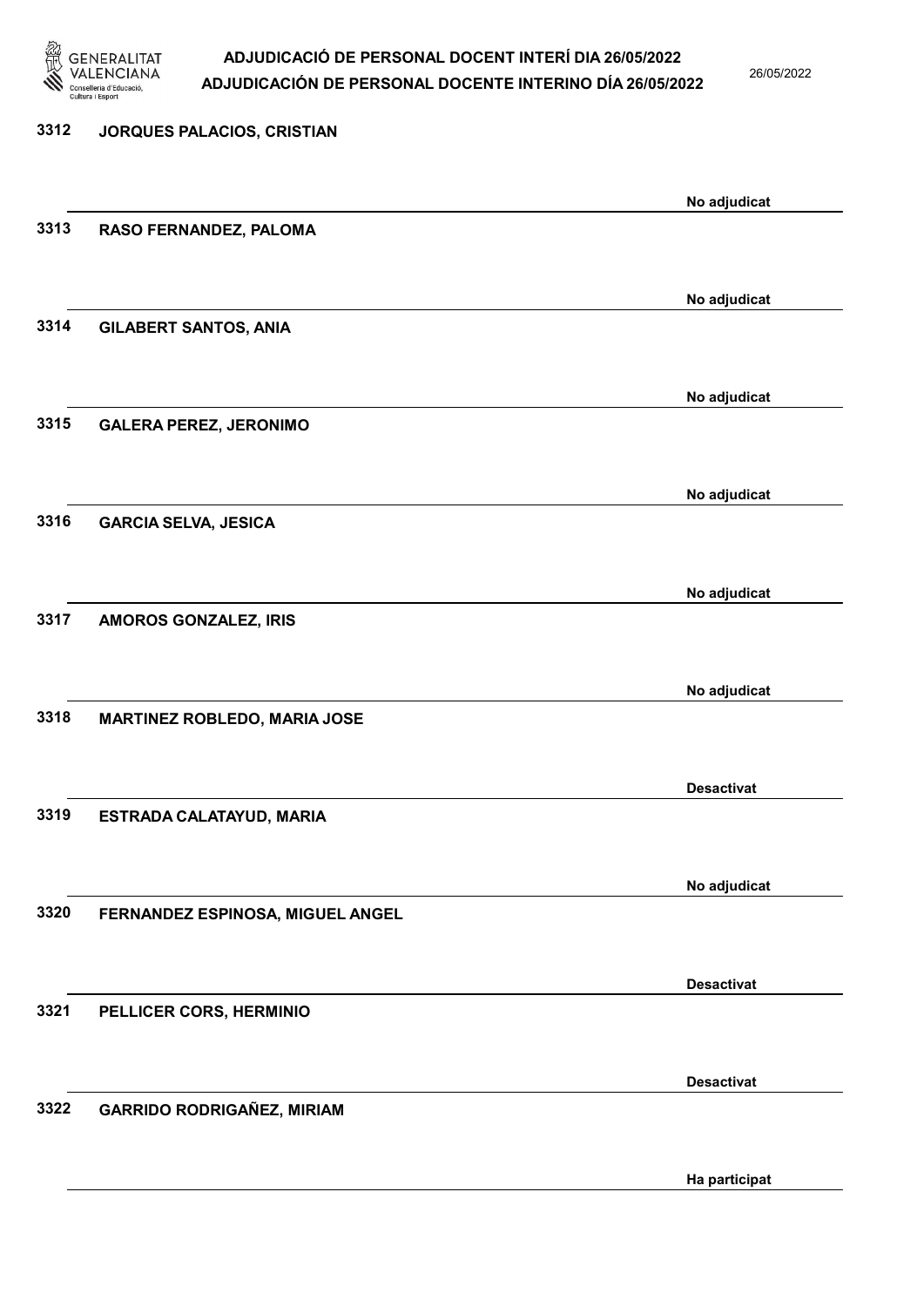

26/05/2022

| <b>SALVADOR TENA, NEREA</b>     |                   |
|---------------------------------|-------------------|
|                                 | No adjudicat      |
| <b>BOHIGUES SORIANO, ANGELA</b> |                   |
|                                 | <b>Desactivat</b> |
| <b>JIMENEZ RAMA, SILVIA</b>     |                   |
|                                 | Ha participat     |
| HERNANDEZ GIMENO, ISABEL        |                   |
|                                 | Ha participat     |
| <b>CUQUERELLA BELLA, NEREA</b>  |                   |
|                                 | <b>Desactivat</b> |
| ARLANDIS CORTES, ALEJANDRO      |                   |
|                                 | <b>Desactivat</b> |
| BLASCO VAZQUEZ, ANA MARIA       |                   |
|                                 | Ha participat     |
| PENALBA BENAVENT, MARIA ENCARNA |                   |
|                                 | No adjudicat      |
| MUÑOZ SEBASTIA, CARLA           |                   |
|                                 | No adjudicat      |
| FERRER SUÑER, JOAN PAU          |                   |
|                                 | <b>Desactivat</b> |
| LLECHES CARDONA, ANGELA         |                   |
|                                 |                   |

No adjudicat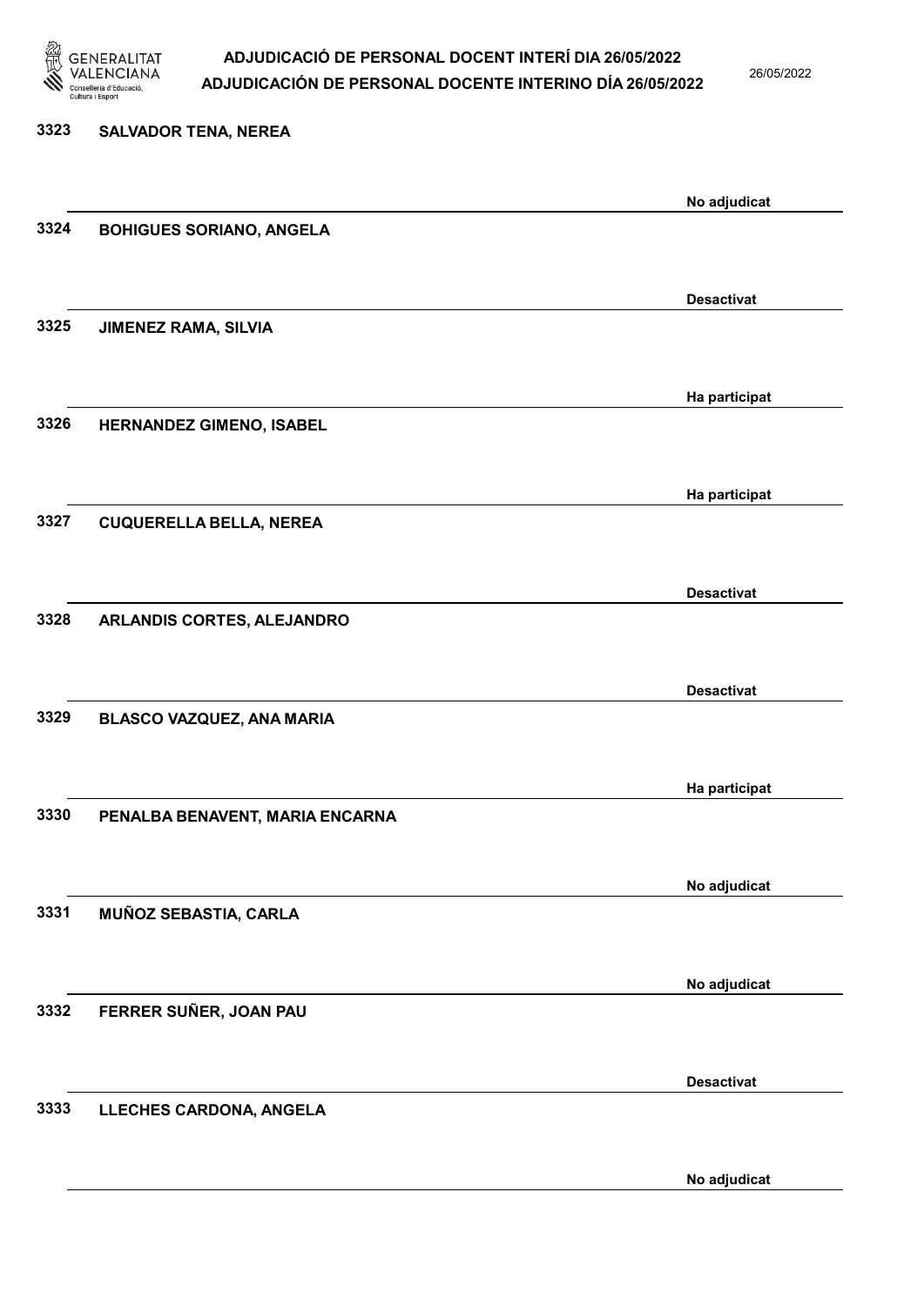

26/05/2022

# 3334 GOMEZ ALVAREZ, ALMUDENA No adjudicat 3335 MARTINEZ SANCHIS, JOSE Ha participat 3336 MONLEON CERVERA, JORDI Desactivat 3337 DOMINGO CERVERA, BEGOÑA Ha participat 3338 GAYAN PERONA, MARTA Ha participat 3339 GOMEZ LLOPIS, ESTER Desactivat 3340 HERRERO SIERRA, ANA Ha participat 3341 GARCIA TORTOSA, BEATRIZ No adjudicat 3342 ROYO VILLALBA, FERNANDO Desactivat 3343 GARCIA VICENTE, MERITXELL No adjudicat 3344 ROCAFULL SERRADOR, CRISTINA

Ha participat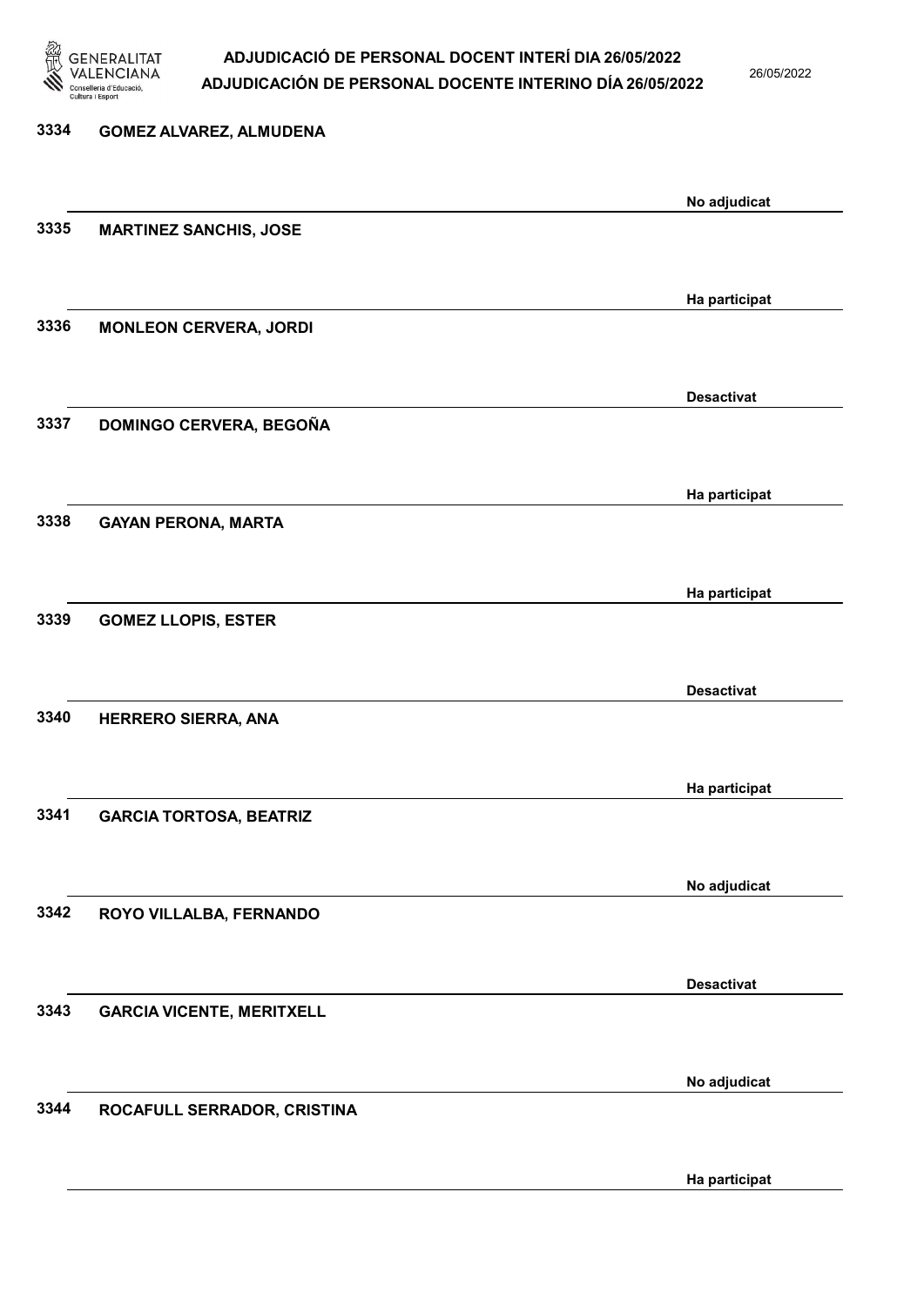

26/05/2022

Desactivat

# 3345 CABRERA LOPEZ, SANDRA No adjudicat 3346 MARTINEZ OLTRA, CRISTINA Desactivat 3347 GRAO GARCIA, MARIA No adjudicat 3348 GARCIA PINO, ALBERTO No adjudicat 3349 SALVA BERTOMEU, ANAIS Desactivat 3350 GUEROLA REVERT, YASMINA Desactivat 3351 GARCIA ALCARAZ, ELENA No adjudicat 3352 MUÑOZ CHINCHILLA, LUCIA No adjudicat 3353 MARTINEZ GARCIA, CRISTINA Ha participat 3354 MARTÍNEZ LÓPEZ, ARACELI Desactivat 3355 ANDRES CIFUENTES, ANTONIO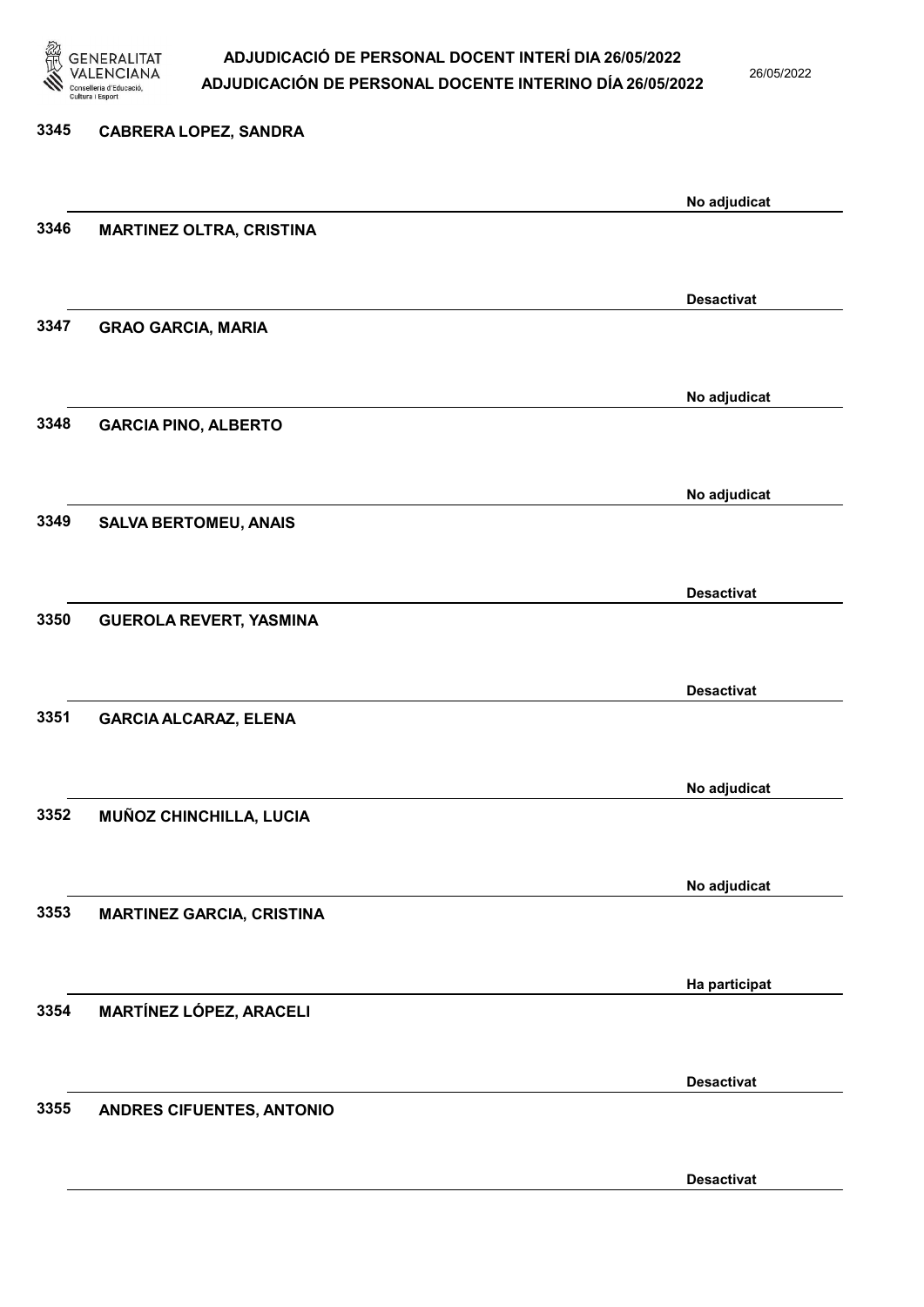

26/05/2022

| 3356 | DE HAROS TORTOSA, AZUR                                                    |                   |
|------|---------------------------------------------------------------------------|-------------------|
|      |                                                                           | No adjudicat      |
| 3357 | <b>RIPOLL MARTI, SARA</b>                                                 |                   |
|      |                                                                           | <b>Desactivat</b> |
| 3358 | <b>APARICIO SALA, LUCIA</b>                                               |                   |
| 3359 | <b>CUÑAT FERRANDO, JAUME</b>                                              | <b>Desactivat</b> |
|      |                                                                           |                   |
|      |                                                                           | <b>Desactivat</b> |
| 3360 | <b>COLLADO AÑON, SANTIAGO</b>                                             |                   |
|      |                                                                           | No adjudicat      |
| 3361 | <b>CULLA SANTAMARIA, CANDELA</b>                                          |                   |
|      |                                                                           | No adjudicat      |
| 3362 | FERRANDO SERRA, MARIA                                                     |                   |
|      |                                                                           | <b>Desactivat</b> |
| 3363 | PEDROS RIBERA, PASQUAL                                                    |                   |
|      |                                                                           | <b>Desactivat</b> |
| 3364 | <b>MATEU LUJAN, BORJA</b><br>Petición:<br>1                               | Voluntaria        |
|      | POBLA DE FARNALS (LA) (46006744) CEIP CERVANTES<br>712622<br>124 / MÚSICA |                   |
|      | Horas<br>SUBSTITUCIÓ INDETERMINADA<br>23                                  | Adjudicat         |
| 3365 | <b>MARTINEZ PIÑOL, LUCIA</b>                                              |                   |
|      |                                                                           | <b>Desactivat</b> |
| 3366 | <b>SANZ GARCIA, DAVID</b>                                                 |                   |
|      |                                                                           | <b>Desactivat</b> |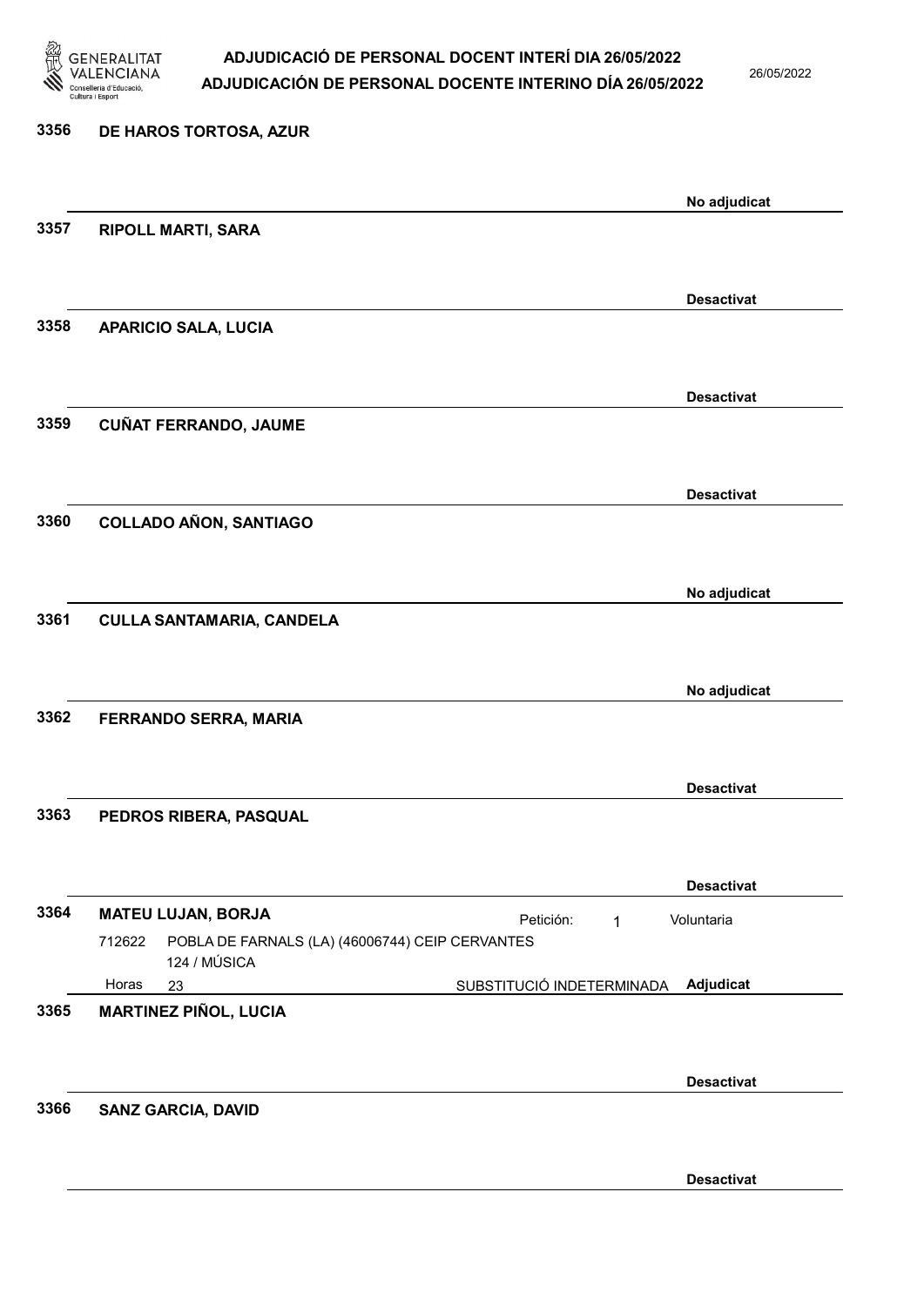

26/05/2022

Desactivat

# 3367 BURGOS GUILL, PILAR Desactivat 3368 VIDAL SOLER, CRISTINA Desactivat 3369 GARCIA CHOVER, MARIA AMPARO Desactivat 3370 ESTEVE MADRIGAL, MARIA Desactivat 3371 SANSANO APARICI, SILVIA Desactivat 3372 TOBARRA VERDU, JUAN ANTONIO Desactivat 3373 MARTINEZ PEREZ, AURORA Desactivat 3374 PLA SORRIBES, ELENA Desactivat 3375 PUIGSERVER DANTI, FRANCISCA MARIA Desactivat 3376 MORERA SENDRA, MIRIAM Desactivat 3377 CRUZ VERDU, CRISTINA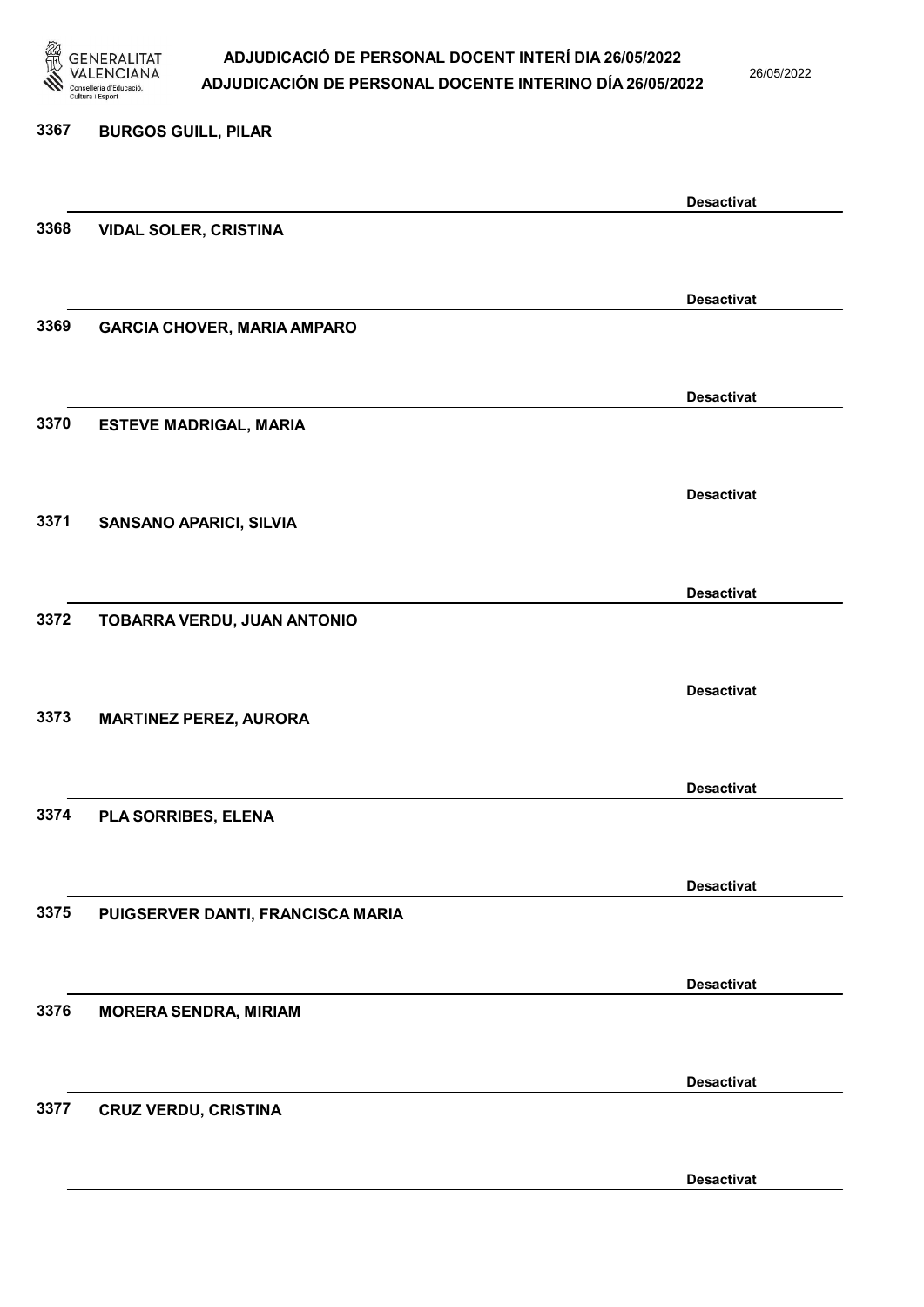

26/05/2022

# 3378 MUÑOZ NICOLAU, FRANCISCO Desactivat 3379 ARTAL GALBIS, MARIA LORETO No adjudicat 3380 NICOLAS GARCIA, AIDA Desactivat 3381 MARTIN GARCIA, JENIFER Ha participat 3382 VALLET RUIZ, JUAN Desactivat 3383 SAVALL MORERA, ANA Desactivat 3384 PEREZ-FUSTER JIMENEZ, MARIA ISABEL Desactivat 3385 MAÑAS ROMERO, MARINA Desactivat 3386 MANZANARES RODRIGUEZ, ANA MARIA Desactivat 3387 GUILL VALDES, JUAN EMILIO No adjudicat 3388 RUBIO GARCIA, VERÓNICA

Desactivat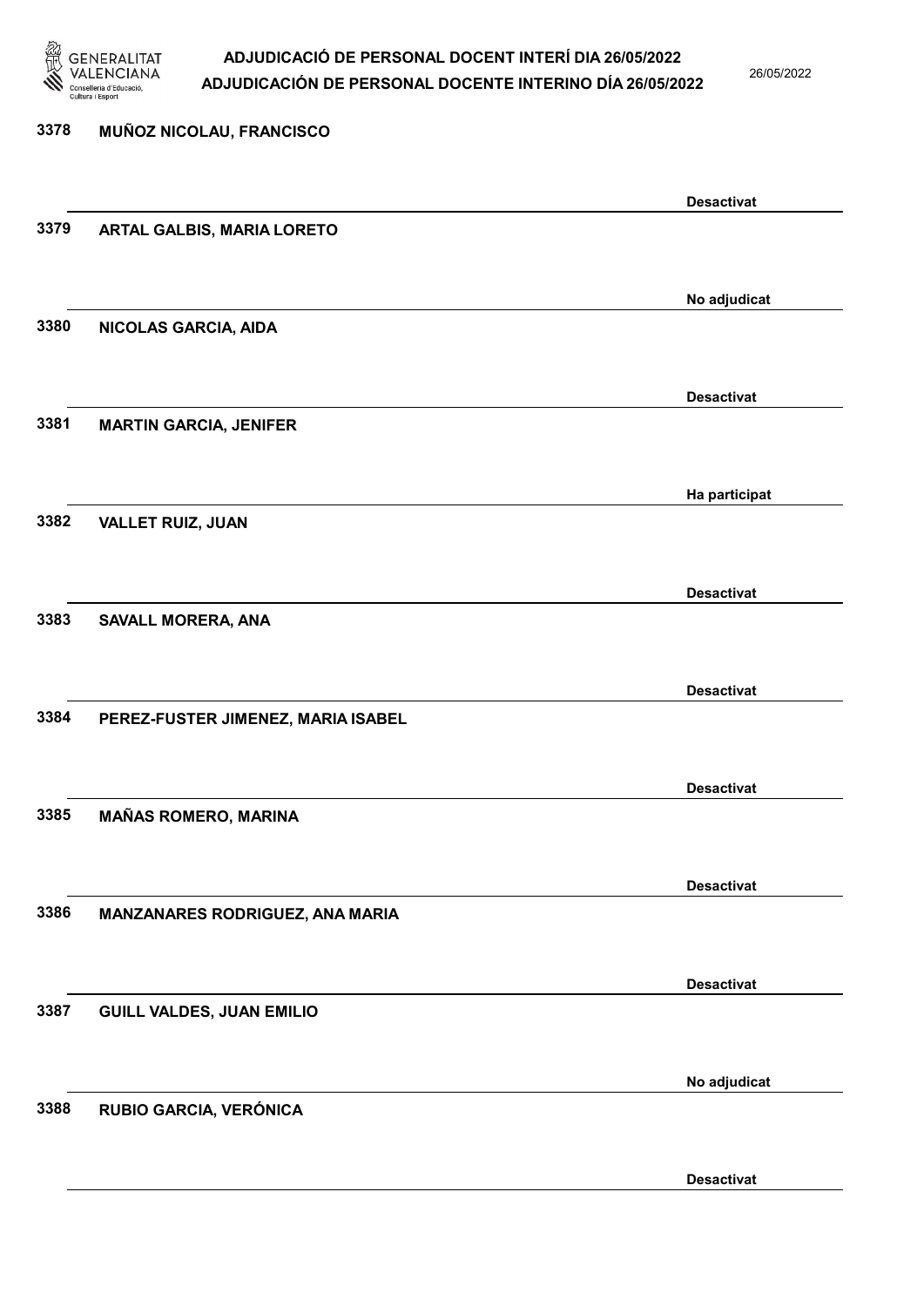

26/05/2022

### 3389 OLLER CAMPILLO, MARIA ISABEL

|      |                                  | <b>Desactivat</b> |
|------|----------------------------------|-------------------|
| 3390 | <b>ALCAYDE RUIZ, NURIA</b>       |                   |
|      |                                  |                   |
|      |                                  | <b>Desactivat</b> |
| 3391 | TALAVERA RUANO, JUAN             |                   |
|      |                                  |                   |
|      |                                  |                   |
|      |                                  | <b>Desactivat</b> |
| 3392 | TORTOSA RAMON, ROSA MARIA        |                   |
|      |                                  |                   |
|      |                                  | <b>Desactivat</b> |
| 3393 | <b>GARCIA TORTOSA, LIDIA</b>     |                   |
|      |                                  |                   |
|      |                                  | <b>Desactivat</b> |
| 3394 | RESCALVO RODA, SARAY             |                   |
|      |                                  |                   |
|      |                                  |                   |
| 3395 |                                  | <b>Desactivat</b> |
|      | LLORENS AGUILELLA, ALBERT        |                   |
|      |                                  |                   |
|      |                                  | <b>Desactivat</b> |
| 3396 | <b>VILA MONTESINOS, MARTA</b>    |                   |
|      |                                  |                   |
|      |                                  | No adjudicat      |
| 3397 | MUÑOZ DOMENECH, JOANA            |                   |
|      |                                  |                   |
|      |                                  | No adjudicat      |
| 3398 | <b>MARTINEZ CORONADO, NOELIA</b> |                   |
|      |                                  |                   |
|      |                                  |                   |
|      |                                  | Ha participat     |
| 3399 | <b>MONTESINOS MONZO, MONICA</b>  |                   |
|      |                                  |                   |
|      |                                  | <b>Desactivat</b> |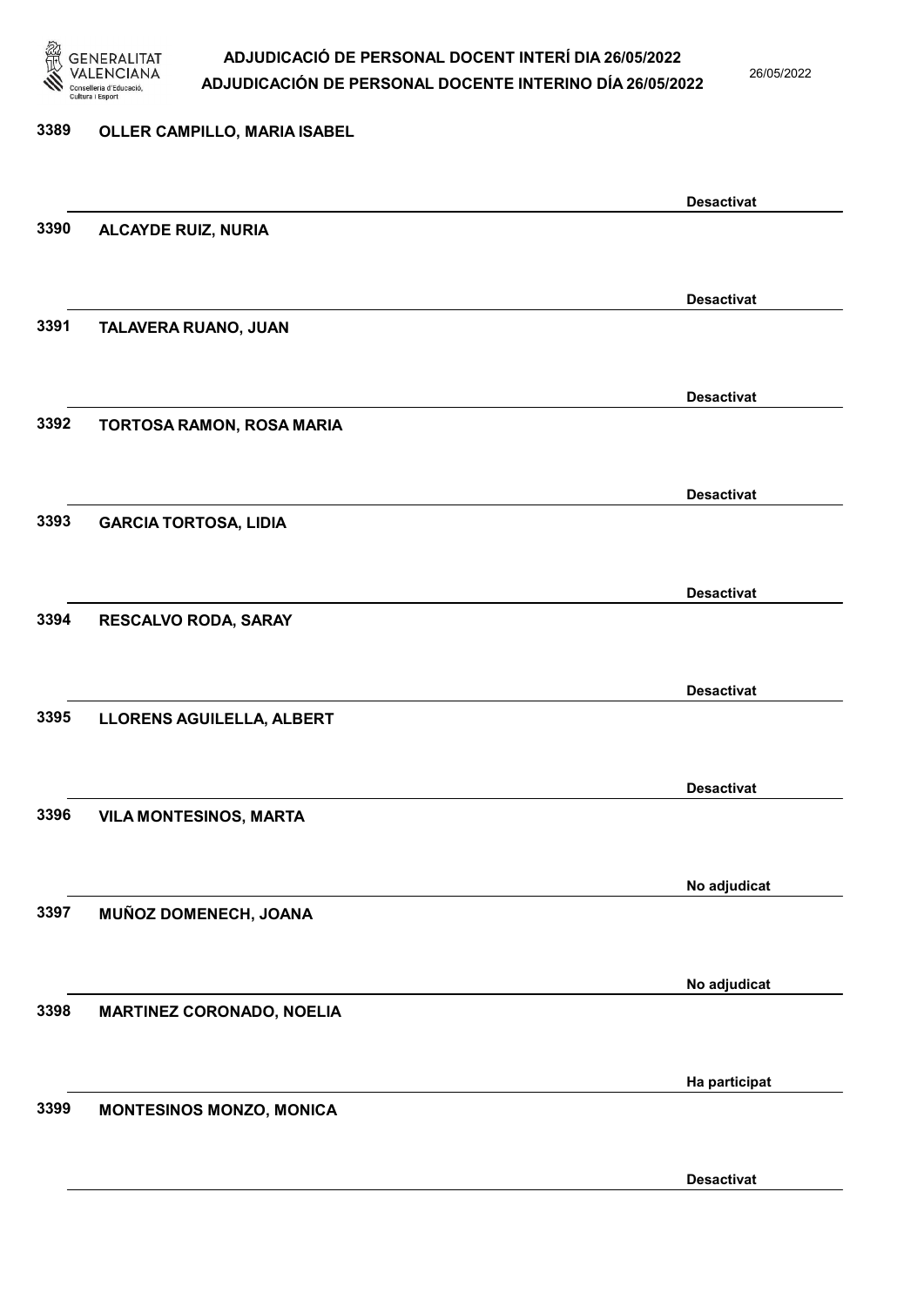

26/05/2022

### 3400 TOMAS AZNAR, ARIANA DEL CARMEN

|      |                                     | Ha participat     |
|------|-------------------------------------|-------------------|
| 3401 | SANCHO BENAVENT, MARÍA DESAMPARADOS |                   |
|      |                                     |                   |
|      |                                     | <b>Desactivat</b> |
| 3402 | YARZA APARICIO, ALEJANDRA           |                   |
|      |                                     |                   |
|      |                                     | Ha participat     |
| 3403 | MASCARELL IZABAL, EDITH             |                   |
|      |                                     |                   |
|      |                                     |                   |
| 3404 |                                     | No adjudicat      |
|      | PASCUAL SANCHEZ, VERONICA           |                   |
|      |                                     |                   |
|      |                                     | No adjudicat      |
| 3405 | <b>FASIUS BERZOSA, ELENA</b>        |                   |
|      |                                     |                   |
|      |                                     | Ha participat     |
| 3406 | <b>CABANES AMOROS, PAULA</b>        |                   |
|      |                                     |                   |
|      |                                     | Ha participat     |
| 3407 | RODRIGUEZ CAYUELAS, GEMMA           |                   |
|      |                                     |                   |
|      |                                     | No adjudicat      |
| 3408 | FERRIOL SANCHEZ, MARIA              |                   |
|      |                                     |                   |
|      |                                     | <b>Desactivat</b> |
| 3409 | CANTO RAMON, AMPARO DEL ROSARIO     |                   |
|      |                                     |                   |
|      |                                     | <b>Desactivat</b> |
| 3410 | PEREZ ZAFRA, INMACULADA             |                   |
|      |                                     |                   |
|      |                                     |                   |
|      |                                     | No adjudicat      |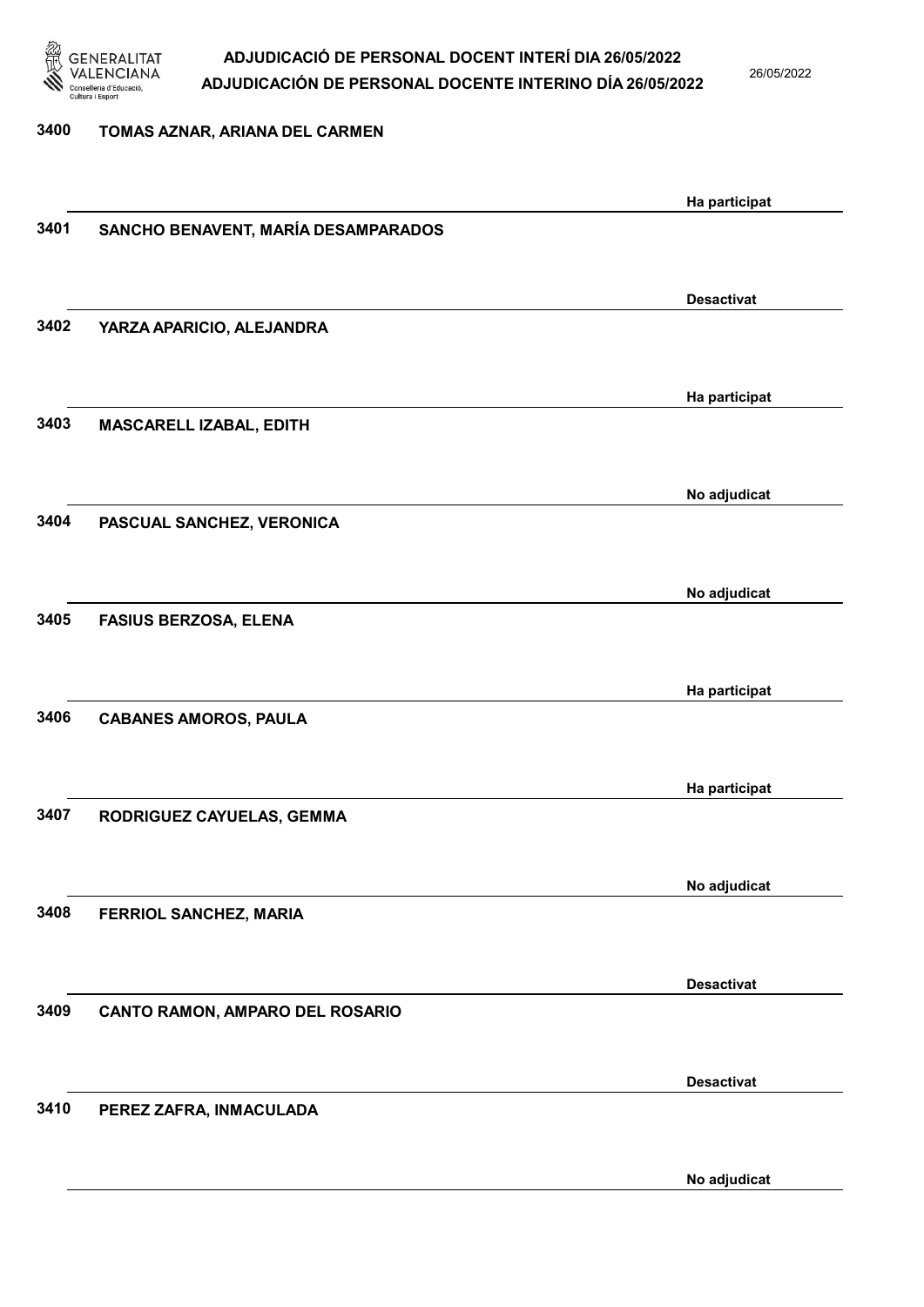

26/05/2022

| 3411 | <b>BASELGA ROURES, ANA</b>        |                   |
|------|-----------------------------------|-------------------|
|      |                                   | <b>Desactivat</b> |
| 3412 | <b>GARCIA LLOVELL, AIDA</b>       |                   |
|      |                                   |                   |
|      |                                   | No adjudicat      |
| 3413 | MUÑOZ CAMPILLO, JENNIFER          |                   |
|      |                                   | No adjudicat      |
| 3414 | CARRETERO NAVARRO, MARIA AMPARO   |                   |
|      |                                   |                   |
|      |                                   | <b>Desactivat</b> |
| 3415 | MIRALLES CERESOLA, MARIA AMPARO   |                   |
|      |                                   |                   |
| 3416 | <b>ALCACER ESCRIG, LEONOR</b>     | No adjudicat      |
|      |                                   |                   |
|      |                                   | <b>Desactivat</b> |
| 3417 | <b>RUIZ LLOPIS, ISABEL</b>        |                   |
|      |                                   |                   |
|      |                                   | <b>Desactivat</b> |
| 3418 | <b>TORRES GAYAN, RAQUEL</b>       |                   |
|      |                                   |                   |
| 3419 | HERNANDIS PALOMARES, JOANA        | No adjudicat      |
|      |                                   |                   |
|      |                                   | <b>Desactivat</b> |
| 3420 | <b>GARCIA CANDELA, PAULA</b>      |                   |
|      |                                   |                   |
|      |                                   | No adjudicat      |
| 3421 | <b>BALLESTER MEZQUITA, ALICIA</b> |                   |
|      |                                   |                   |

Ha participat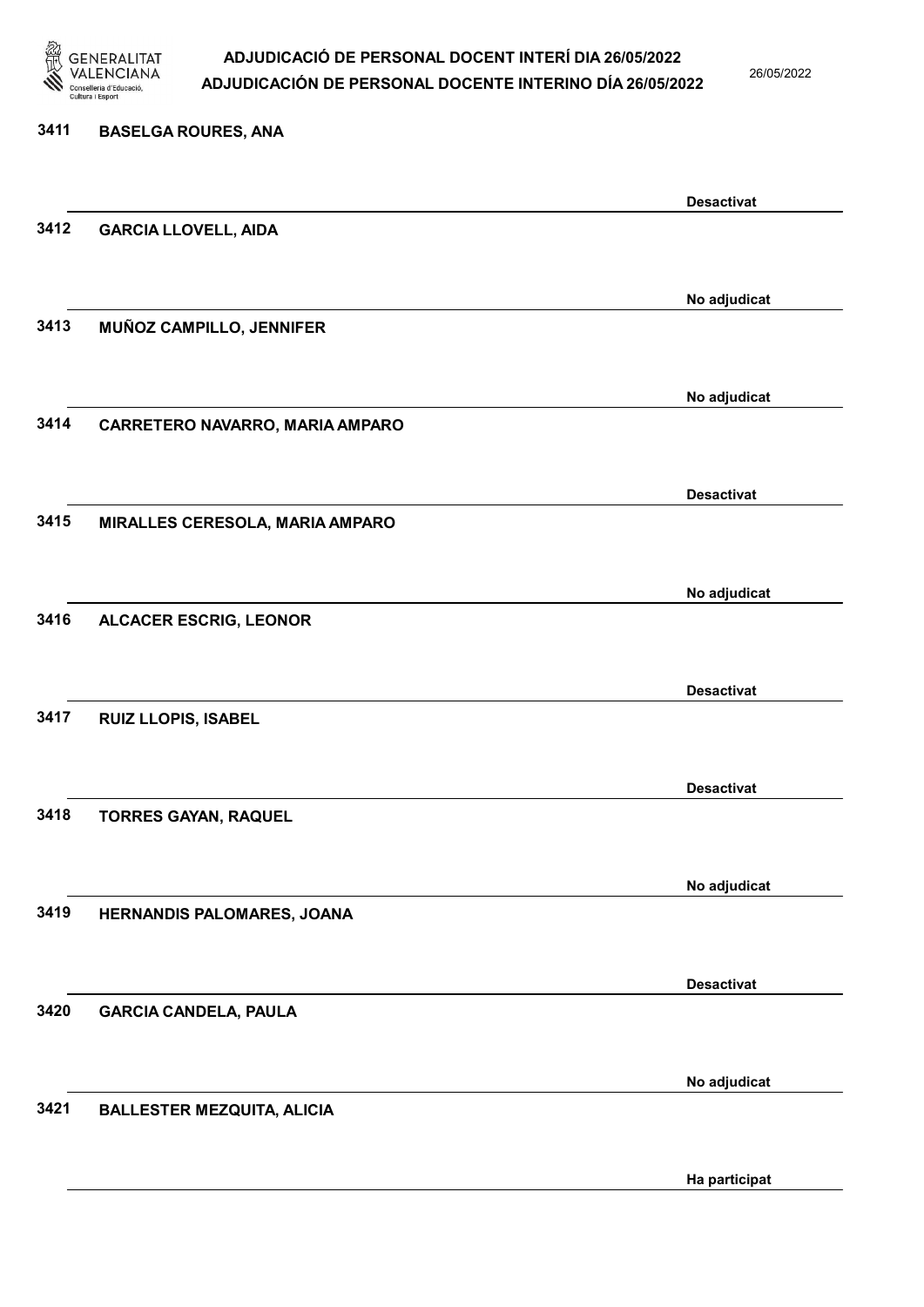

26/05/2022

Ha participat

# 3422 MOLINA GUIJARRO, MARTA Ha participat 3423 PLAZA ESPIN, AMPARO No adjudicat 3424 MOROÑO CARRION, Mª REYES No adjudicat 3425 SORIANO CASTELLÓ, MIRIAM No adjudicat 3426 RUBIO GAMIZ, MARIA No adjudicat 3427 MOYA PEREZ, SAMANTA Desactivat 3428 PARRA MARTINEZ, ESTEFANIA ISABEL Desactivat 3429 SEVILLA FUSTER, PILAR SALUD No adjudicat 3430 ESPARZA CEBRIA, Mª CARMEN No adjudicat 3431 GARCIA FERNANDEZ, BEGOÑA No adjudicat 3432 MOLINA SANJUAN, SANDRA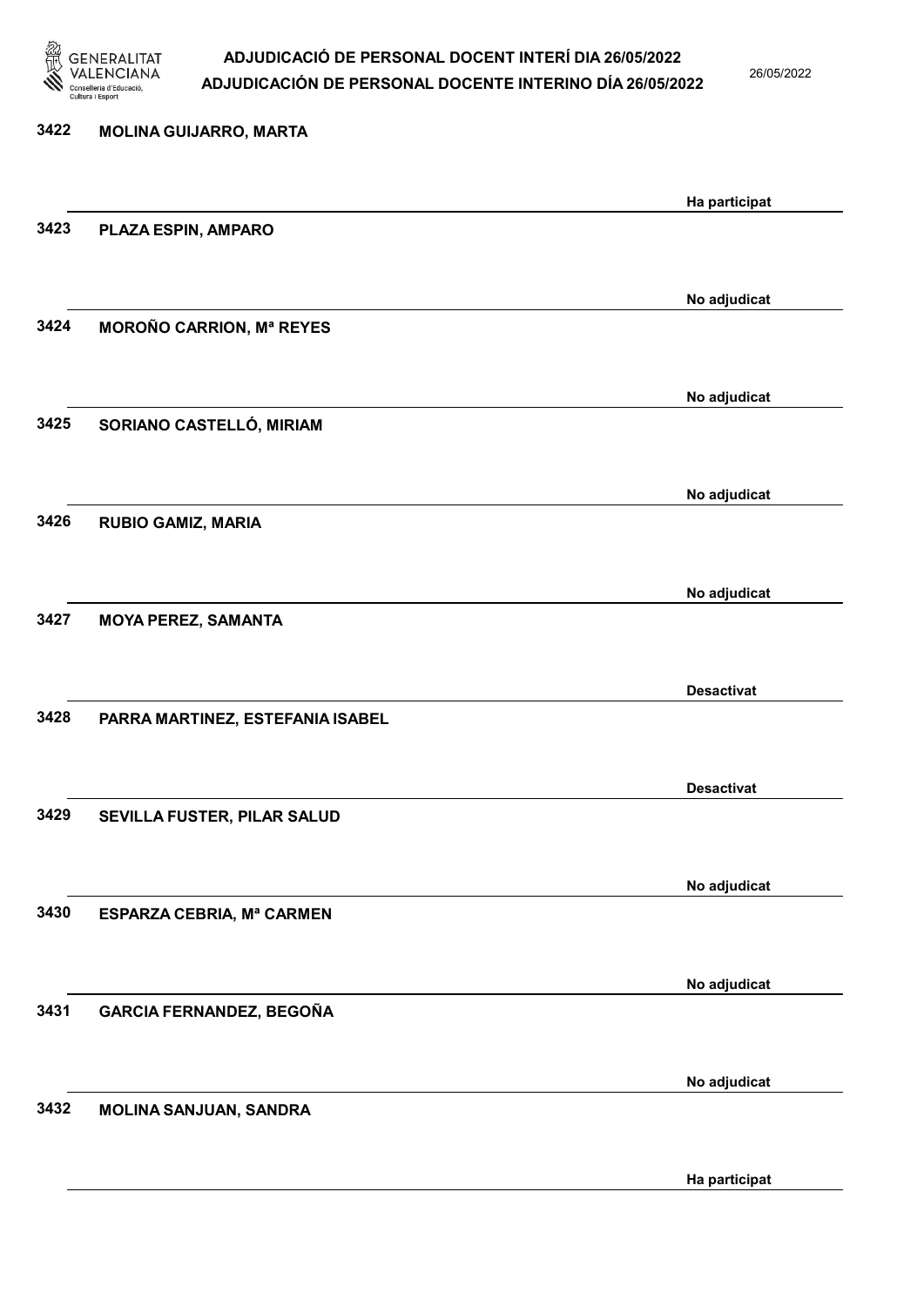

26/05/2022

Desactivat

# 3433 FERRER QUESADA, HALLET No adjudicat 3434 MONTERDE MUÑOZ, MARIA Ha participat 3435 MARTI GUIJARRO, AMALIA Ha participat 3436 GARCÍA RIQUELME, PATRICIA ELISA No adjudicat 3437 SALA GARCIA, VERONICA No adjudicat 3438 SANJUAN VILLENA, DIANA No adjudicat 3439 MARTINEZ CRESPO, MARIA Desactivat 3440 LÓPEZ VIDAL, GEMA Ha participat 3441 MORILLAS MARTINEZ, PATRICIA No adjudicat 3442 MAGRANER PLANA, MIRIAM Desactivat 3443 SERRA MARRADES, ANNA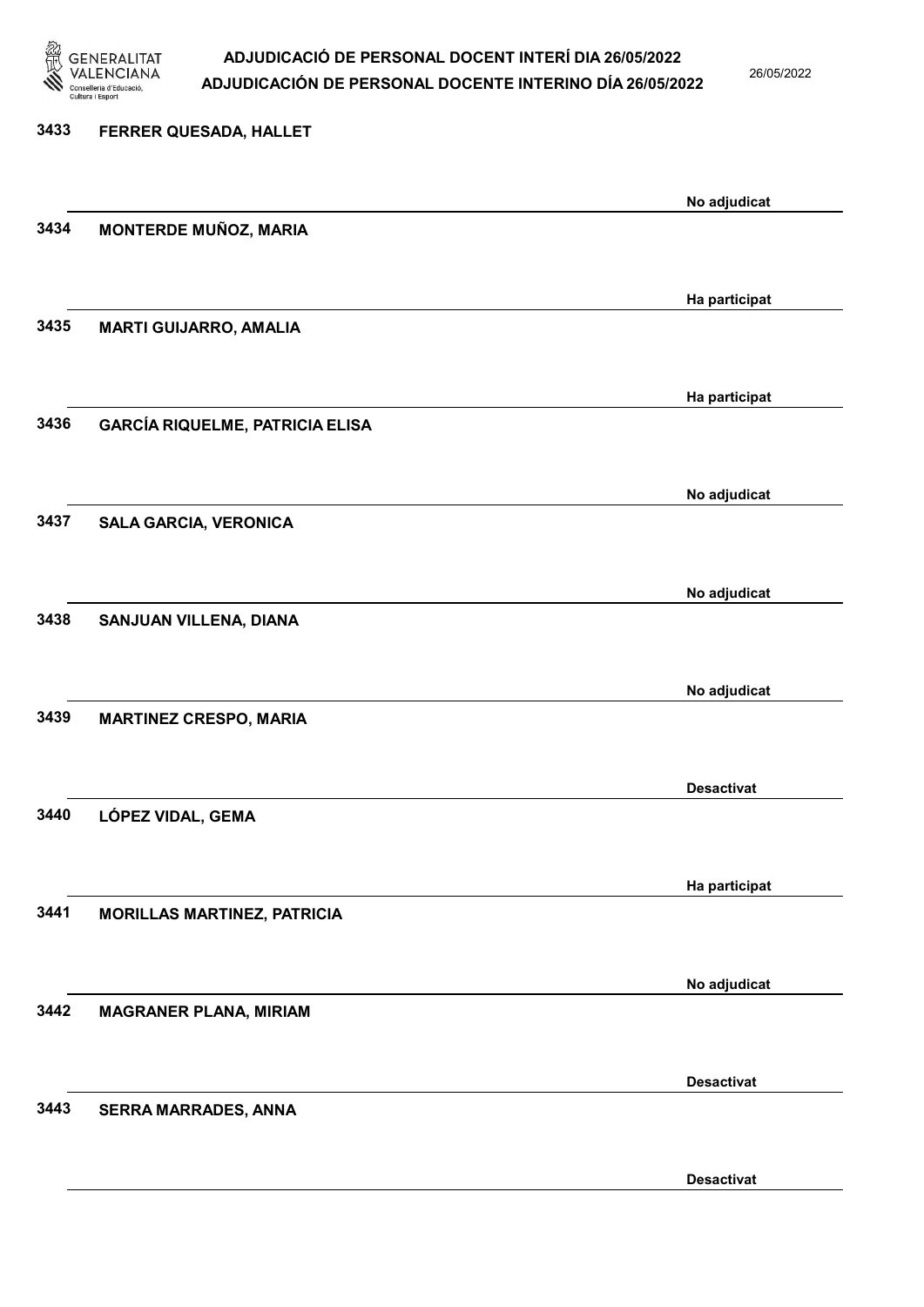

26/05/2022

# 3444 PAREJA MARTINEZ, IGNACIO Desactivat 3445 LLINARES SANCHEZ, ANDREA Ha participat 3446 BEREZO CORCOLES, SANDRA Ha participat 3447 SELLES SALVA, JESSICA Ha participat 3448 PEREZ RODES, CLARA No adjudicat 3449 BENZAL TARIN, ELENA Desactivat 3450 VIOSCA TORNERO, PABLO Desactivat 3451 ALVENTOSA CALATAYUD, ANA MARIA Desactivat 3452 VELA MAZARROTA, ROMAN Ha participat 3453 MIRALLES SANCHEZ, YOLANDA No adjudicat 3454 CATALA EIGUREN, PAULA

No adjudicat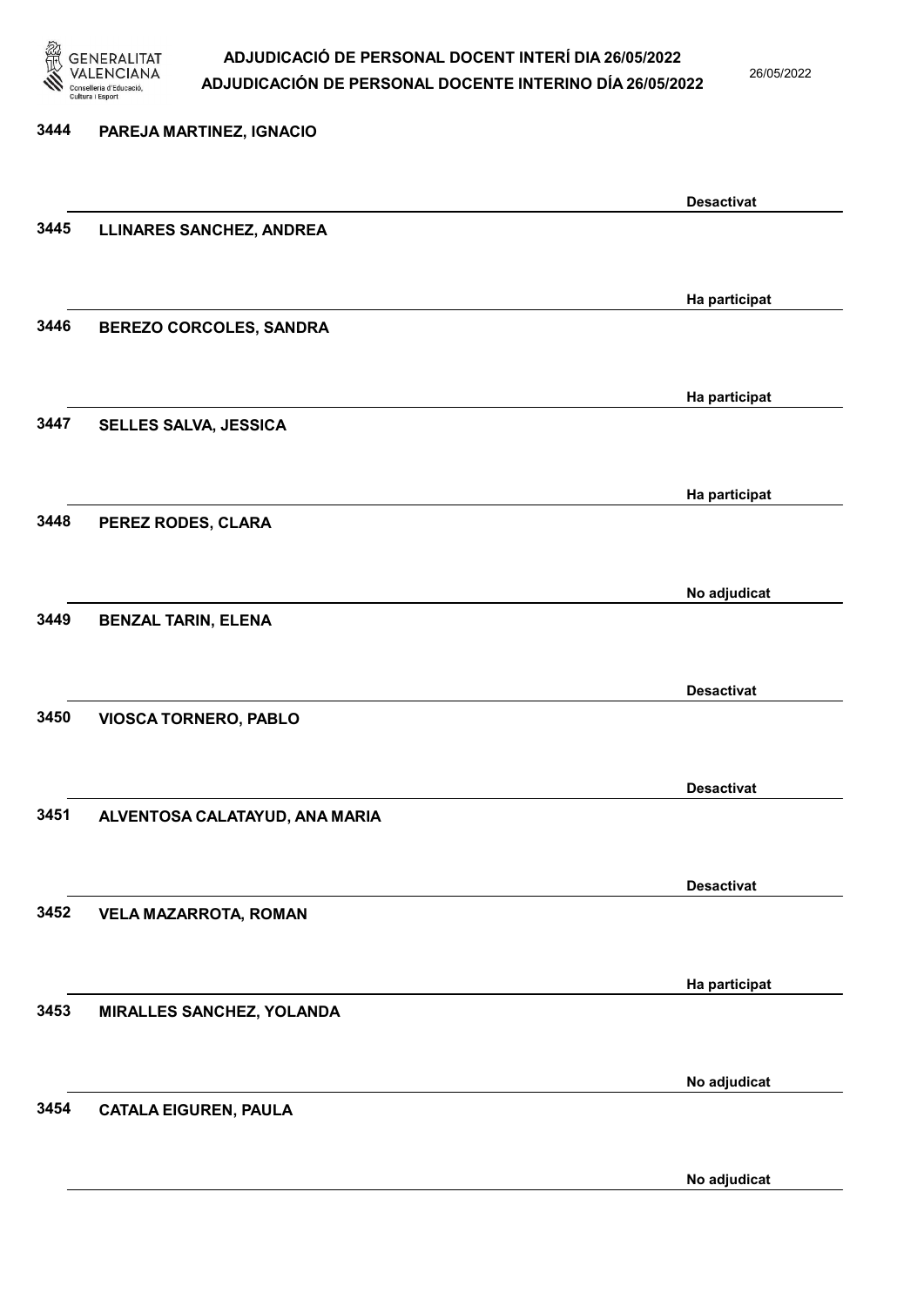

26/05/2022

Desactivat

# 3455 BALAGUER TOMAS, REMEDIOS Desactivat 3456 BOU PEREZ, SARA No adjudicat 3457 MARTINEZ MACHIN, ANA Desactivat 3458 ROIG PASCUAL, ANDREA Desactivat 3459 GONZALEZ CAÑAVATE, ELENA Desactivat 3460 ALCALA SANZ, MARIA No adjudicat 3461 RICO RICO, JUAN CARLOS Desactivat 3462 MUÑOZ VICENT, ANA Ha participat 3463 SAIZ VALVERDE, MARIA Desactivat 3464 MARTINEZ SEMPERE, RAQUEL Desactivat 3465 AMBIT MARTINEZ, LORETO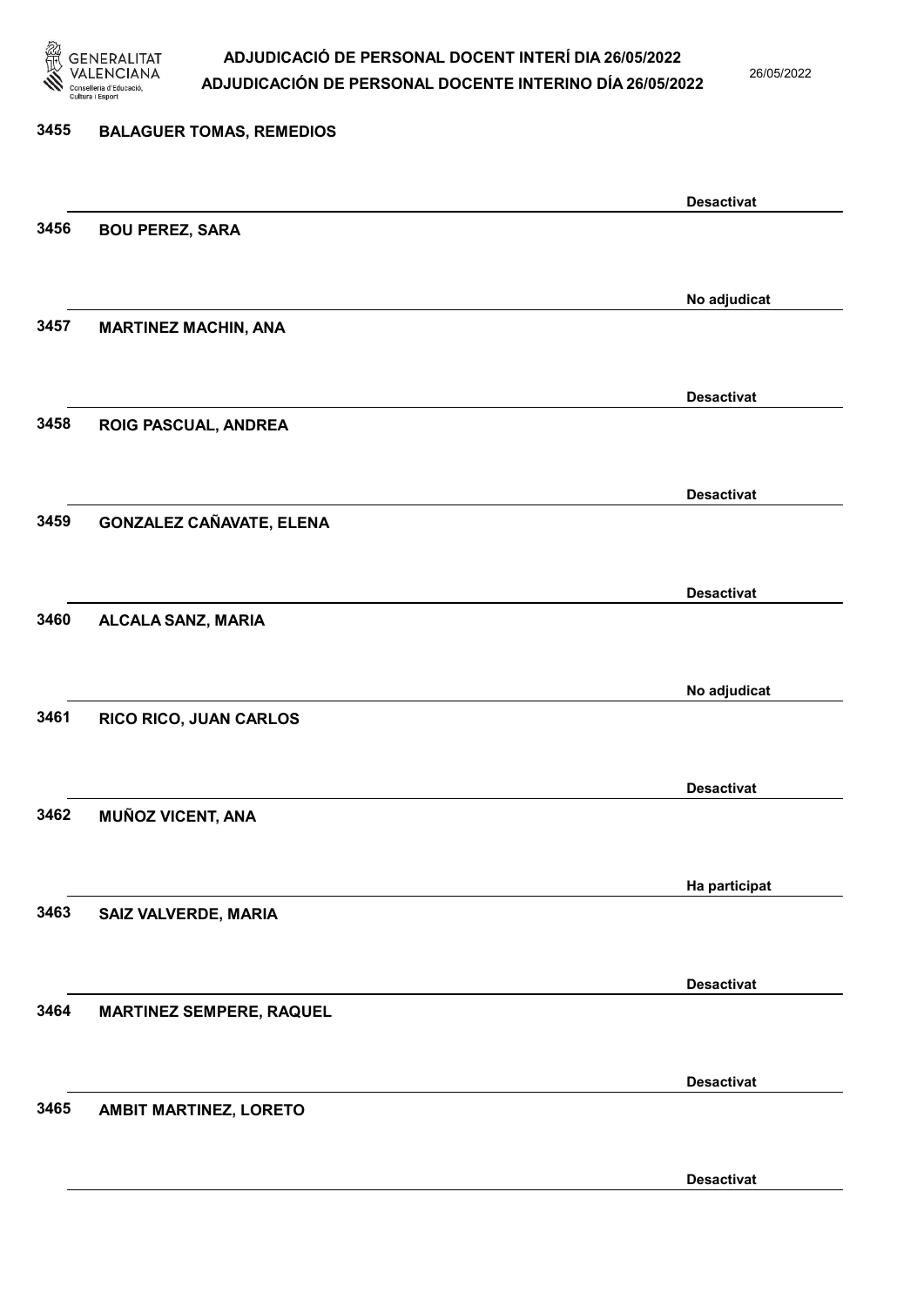

26/05/2022

### 3466 HERNANDEZ AYLLON, EUGENIA MARIA

|      |                                 | No adjudicat      |
|------|---------------------------------|-------------------|
| 3467 | MIGUEL GIMENEZ, LAURA           |                   |
|      |                                 |                   |
|      |                                 | Ha participat     |
| 3468 | <b>TORMO ALBERT, VANESA</b>     |                   |
|      |                                 |                   |
|      |                                 | Ha participat     |
| 3469 | GÓMEZ CASTELLANO, EVA           |                   |
|      |                                 |                   |
|      |                                 |                   |
| 3470 | <b>CLIMENT CALAFAT, ANGELA</b>  | <b>Desactivat</b> |
|      |                                 |                   |
|      |                                 |                   |
|      |                                 | <b>Desactivat</b> |
| 3471 | <b>MONLEON HIDALGO, JORGE</b>   |                   |
|      |                                 |                   |
|      |                                 | No adjudicat      |
| 3472 | <b>MARTINEZ BAIXAULI, JORDI</b> |                   |
|      |                                 |                   |
|      |                                 | <b>Desactivat</b> |
| 3473 | PIÑOL JIMENEZ, AINHOA           |                   |
|      |                                 |                   |
|      |                                 | Ha participat     |
| 3474 | PARRA RODENAS, ANA BELEN        |                   |
|      |                                 |                   |
|      |                                 | No adjudicat      |
| 3475 | JARRIN SANCHEZ, ANA MARIA       |                   |
|      |                                 |                   |
|      |                                 | Ha participat     |
| 3476 | <b>LLACER BADAL, ISAAC</b>      |                   |
|      |                                 |                   |
|      |                                 |                   |
|      |                                 | <b>Desactivat</b> |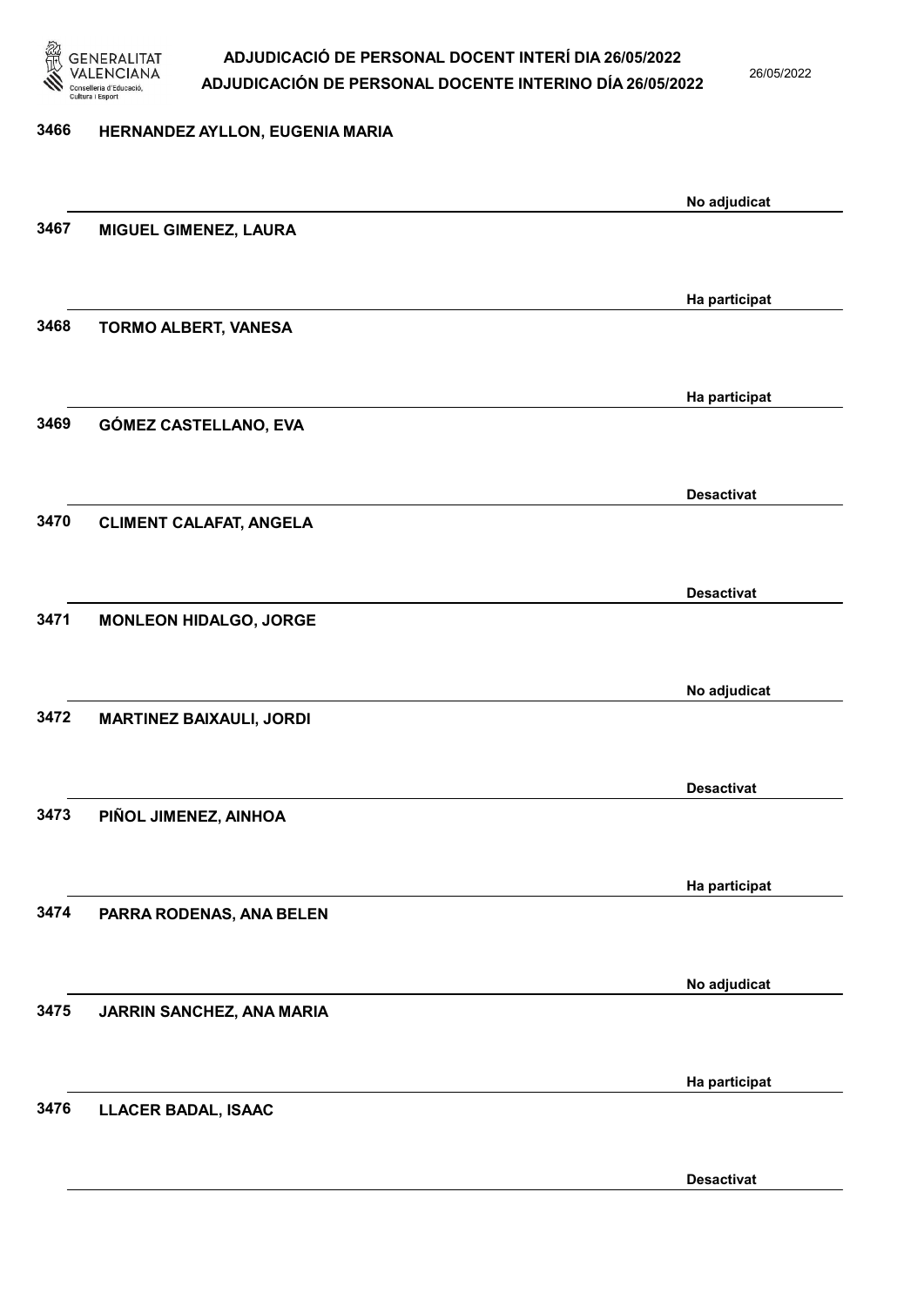

26/05/2022

Ha participat

# 3477 ASENSIO RAMON, LYDIA No adjudicat 3478 GARCIA FRANCO, CARLOS Desactivat 3479 HORTAL SOLER, ROSA MARIA No adjudicat 3480 GARCIA MIGUEL, PATRICIA No adjudicat 3481 MARTINEZ PASTOR, ELISA Ha participat 3482 LLOPIS MARTINEZ, CRISTINA Desactivat 3483 HERNANDEZ PASCUAL, VERONICA No adjudicat 3484 SANTANA GRAU, BERTA Desactivat 3485 RUBIO SEGARRA, AITOR Desactivat 3486 MORENO MENENDEZ, RAUL Desactivat 3487 ALBORCH MUÑOZ, ADAN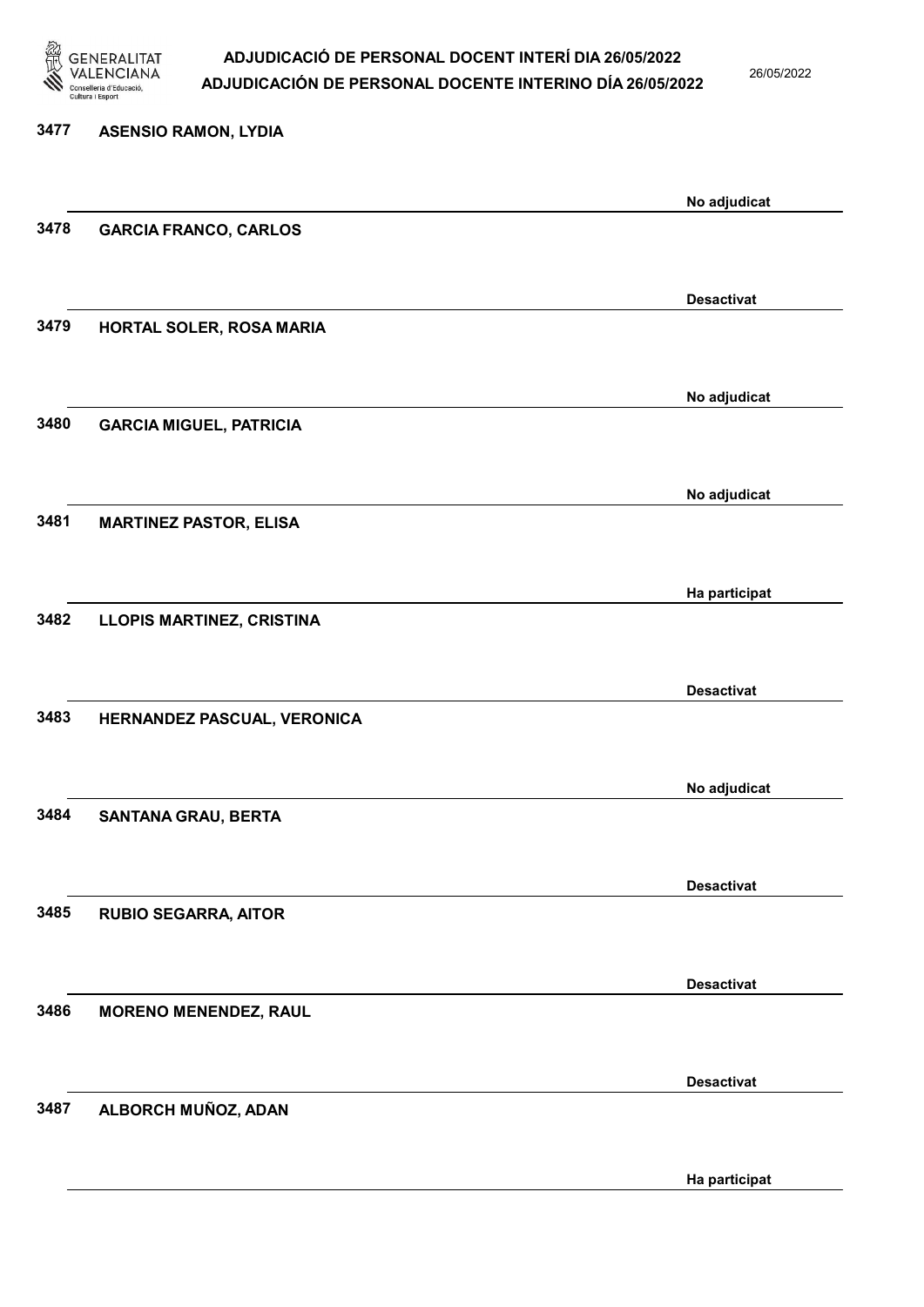

26/05/2022

#### 3488 HERNANDEZ BENEYTEZ, ALMUDENA

|      |                                 | <b>Desactivat</b> |
|------|---------------------------------|-------------------|
| 3489 | <b>GARCIA BAREA, AITOR</b>      |                   |
|      |                                 |                   |
|      |                                 | <b>Desactivat</b> |
| 3490 | AÑON RUIZ, MIRIAM               |                   |
|      |                                 |                   |
|      |                                 |                   |
|      |                                 | <b>Desactivat</b> |
| 3491 | <b>GARCIA PEREZ, PABLO</b>      |                   |
|      |                                 |                   |
|      |                                 | <b>Desactivat</b> |
| 3492 | <b>GONZALEZ SANZ, CARLOS</b>    |                   |
|      |                                 |                   |
|      |                                 |                   |
|      |                                 | No adjudicat      |
| 3493 | <b>MONDEJAR LARA, JOSE LUIS</b> |                   |
|      |                                 |                   |
|      |                                 | <b>Desactivat</b> |
| 3494 | DEL CAMPO GIL, MARIA JOSE       |                   |
|      |                                 |                   |
|      |                                 |                   |
|      |                                 | No adjudicat      |
| 3495 | ALBALAT ALBA, RAQUEL ARANZAZU   |                   |
|      |                                 |                   |
|      |                                 | <b>Desactivat</b> |
| 3496 | FERNANDEZ CORTES, BEATRIZ       |                   |
|      |                                 |                   |
|      |                                 |                   |
|      |                                 | <b>Desactivat</b> |
| 3497 | <b>SABATER VIDAL, GEMMA</b>     |                   |
|      |                                 |                   |
|      |                                 | <b>Desactivat</b> |
| 3498 | <b>ESPLA GISBERT, GEMA</b>      |                   |
|      |                                 |                   |
|      |                                 |                   |
|      |                                 | <b>Desactivat</b> |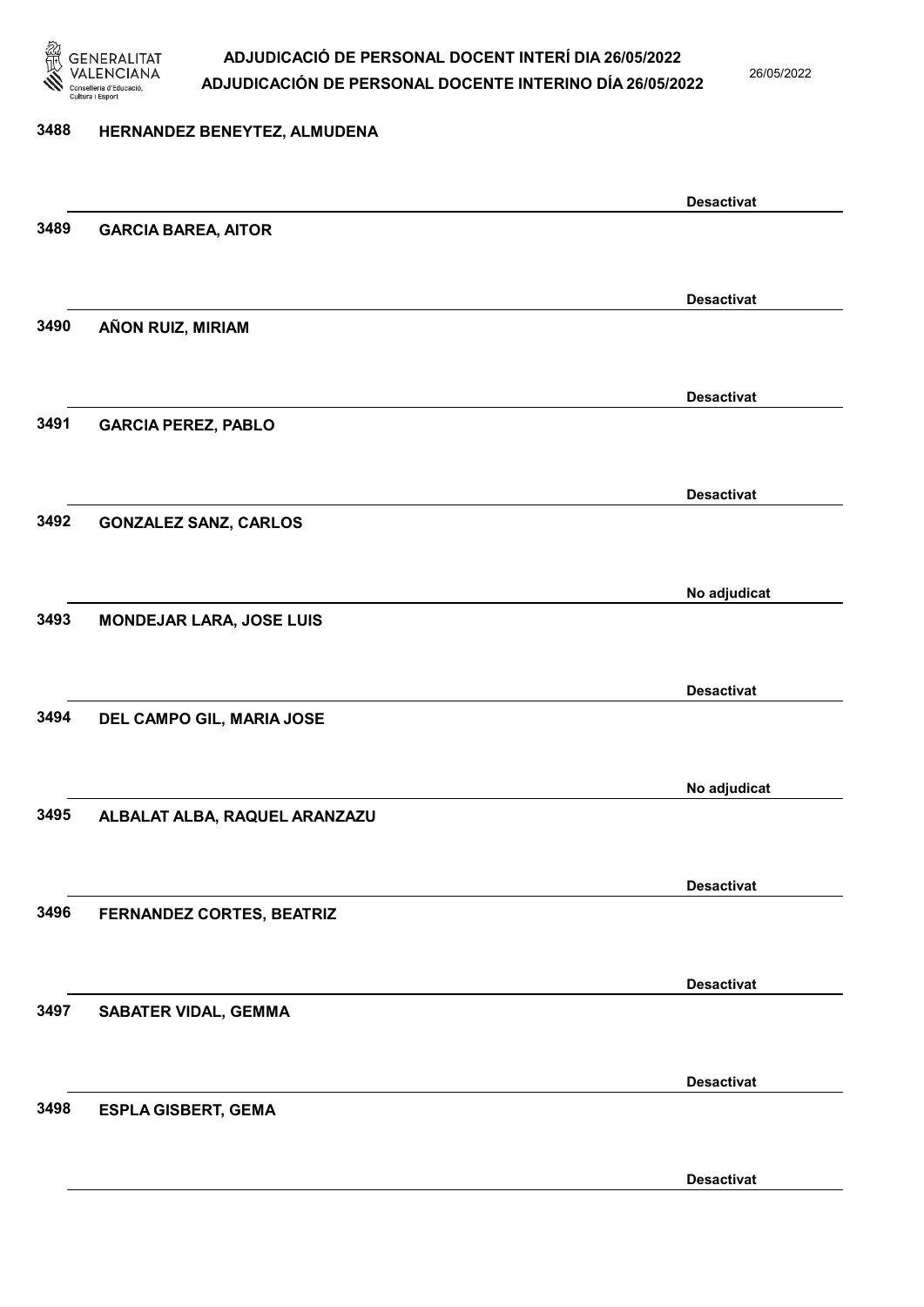

26/05/2022

#### 3499 LOPEZ BALLESTER, MARIA TERESA

|      |                                                                                       |                           | <b>Desactivat</b>    |
|------|---------------------------------------------------------------------------------------|---------------------------|----------------------|
| 3500 | <b>BORQUE PAREDES, GEMMA</b>                                                          |                           |                      |
|      |                                                                                       |                           |                      |
|      |                                                                                       |                           | Ha participat        |
| 3501 | DIAZ CANO, JOSE JOAQUIN                                                               |                           |                      |
|      |                                                                                       |                           |                      |
|      |                                                                                       |                           | Ha participat        |
| 3502 | <b>JUAN SANZ, ANNA</b>                                                                |                           |                      |
|      |                                                                                       |                           |                      |
|      |                                                                                       |                           | Ha participat        |
| 3503 | LOPEZ PASCUAL, PABLO                                                                  |                           |                      |
|      |                                                                                       |                           |                      |
|      |                                                                                       |                           |                      |
| 3504 | TORRES CHECA, MARIA JESUS                                                             |                           | No adjudicat         |
|      |                                                                                       |                           |                      |
|      |                                                                                       |                           |                      |
| 3505 |                                                                                       |                           | No adjudicat         |
|      | TALAVAN RODRIGUEZ, SANDRA                                                             |                           |                      |
|      |                                                                                       |                           |                      |
|      |                                                                                       |                           | Ha participat        |
| 3506 | <b>FAUBELL HOLGUIN, MARIA TERESA</b>                                                  | Petición:<br>1            | Adjudicación forzosa |
|      | VILAFRANCA (12002750) CEIP DON BLASCO DE ALAGÓN<br>902558<br>128 / EDUCACIÓ PRIMÀRIA. |                           |                      |
|      | Horas<br>23                                                                           | SUBSTITUCIÓ INDETERMINADA | Adjudicat            |
| 3507 | LUCAS CASTELLANOS, LUCIA                                                              |                           |                      |
|      |                                                                                       |                           |                      |
|      |                                                                                       |                           | Ha participat        |
| 3508 | FEMENIA SANCHO, MARTA                                                                 |                           |                      |
|      |                                                                                       |                           |                      |
|      |                                                                                       |                           | No adjudicat         |
| 3509 | <b>BENAVENT BELLA, MELISA</b>                                                         |                           |                      |
|      |                                                                                       |                           |                      |
|      |                                                                                       |                           |                      |
|      |                                                                                       |                           | No adjudicat         |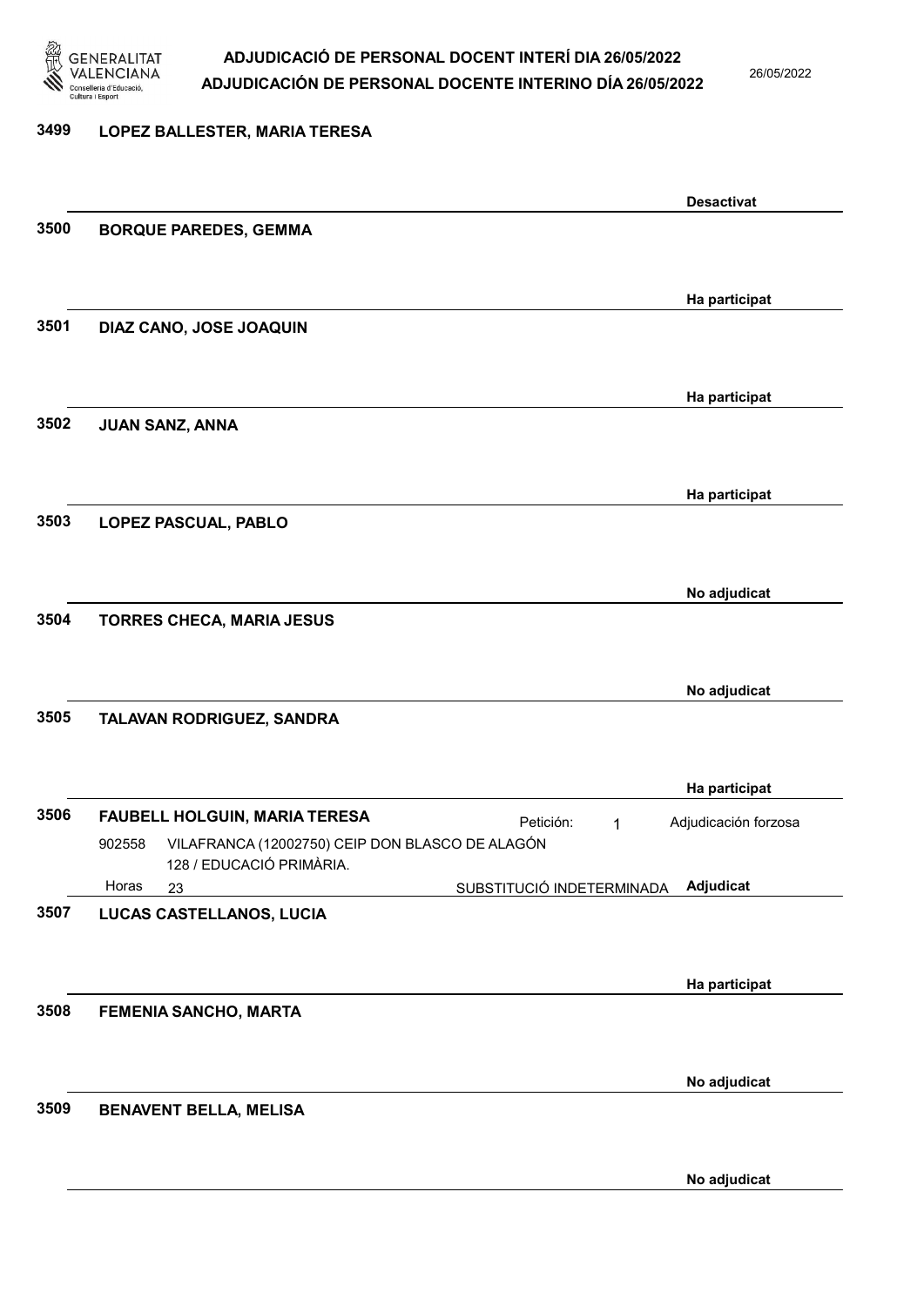

26/05/2022

| 3510 | <b>SALVADOR GARCIA, PAULA PILAR</b> |                   |
|------|-------------------------------------|-------------------|
|      |                                     | Ha participat     |
| 3511 | MINGUEZ PALAZON, CRISTINA           |                   |
|      |                                     | No adjudicat      |
| 3512 | RIPOLLES LORETO, ANA                |                   |
|      |                                     | <b>Desactivat</b> |
| 3513 | <b>TORMO FERRERO, MARIA DOLORES</b> |                   |
| 3514 |                                     | Ha participat     |
|      | OLIVER COLOMER, MARIA-ISABEL        |                   |
| 3515 | ALVAREZ ROMERO, PABLO               | <b>Desactivat</b> |
|      |                                     |                   |
| 3516 | <b>SALES CHORDA, RICARDO</b>        | <b>Desactivat</b> |
|      |                                     |                   |
| 3517 | <b>LOPEZ MOLLA, NURIA</b>           | <b>Desactivat</b> |
|      |                                     |                   |
| 3518 | SANCHEZ FERRANDO, ROSA NOEMI        | Ha participat     |
|      |                                     | <b>Desactivat</b> |
| 3519 | GALVAÑ TORRES, FRANCISCO JOSE       |                   |
|      |                                     | Ha participat     |
| 3520 | BAÑULS BAHAMONDE, JUAN ANTONIO      |                   |
|      |                                     | <b>Desactivat</b> |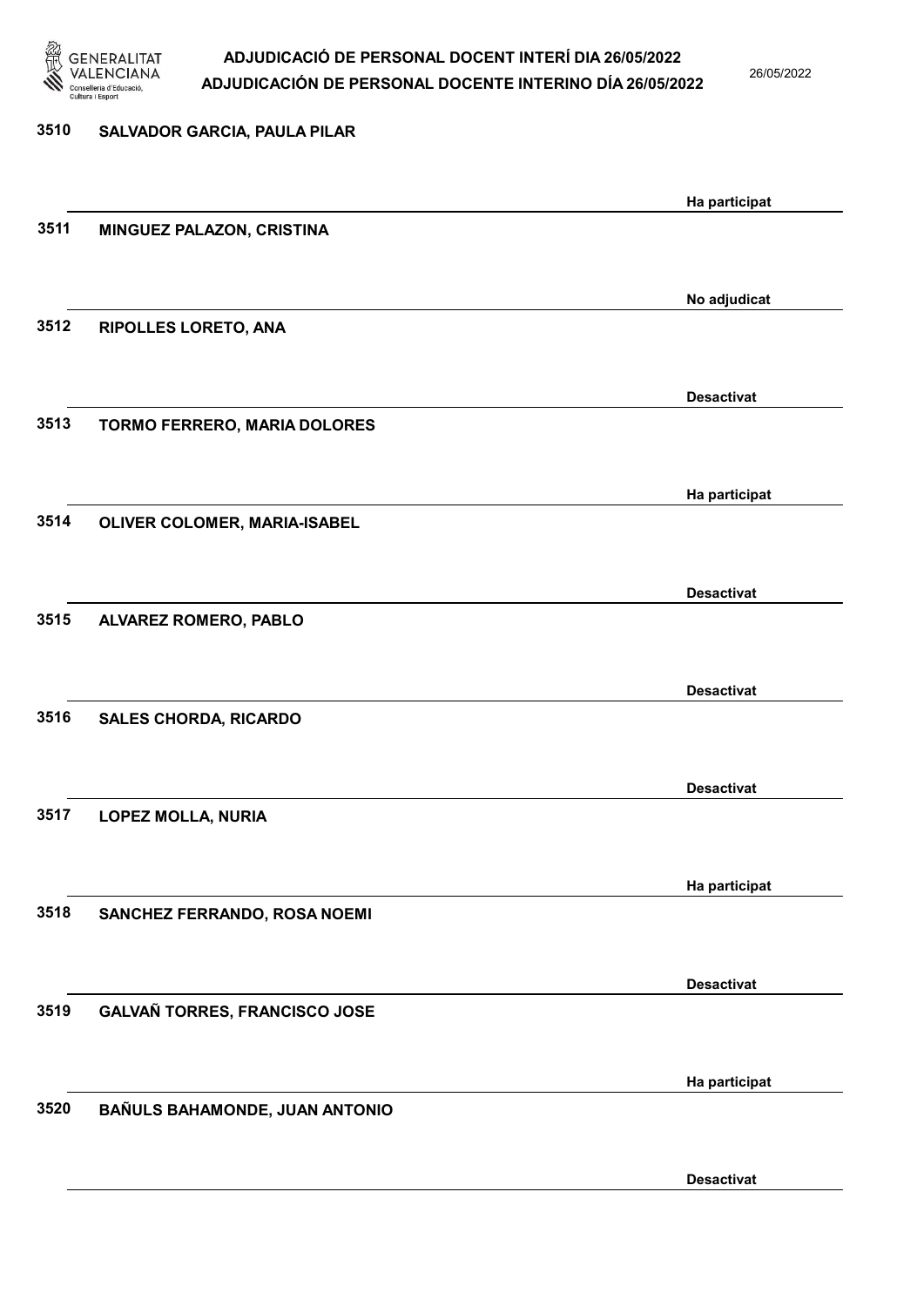

26/05/2022

| 3521 | <b>IGUAL NICASIO, ROSA MARIA</b>            |                   |
|------|---------------------------------------------|-------------------|
|      |                                             | Ha participat     |
| 3522 | <b>CORDOBA GUILLEN, MARTA</b>               |                   |
|      |                                             | <b>Desactivat</b> |
| 3523 | <b>GALDON PEREZ, RUBEN</b>                  |                   |
|      |                                             | <b>Desactivat</b> |
| 3524 | <b>CLIMENT RIPOLLES, ANA</b>                |                   |
|      |                                             | <b>Desactivat</b> |
| 3525 | <b>ROCA CORTES, LUCIA</b>                   |                   |
|      |                                             | Ha participat     |
| 3526 | <b>BLANES SAPORTA, IRENE</b>                |                   |
|      |                                             | No adjudicat      |
| 3527 | <b>IVARS FEMENIA, DAVID</b>                 |                   |
|      |                                             | No adjudicat      |
| 3528 | PARDOS BERNAD, ANA                          |                   |
|      |                                             | Ha participat     |
| 3529 | <b>FABREGAT MORILLAS, FRANCISCO ENRIQUE</b> |                   |
|      |                                             | Ha participat     |
| 3530 | ALCALA PUERTAS, MARIA CARMEN                |                   |
|      |                                             | Ha participat     |
| 3531 | NOGUERON LOPEZ, MARÍA ROCIO                 |                   |
|      |                                             |                   |
|      |                                             | Ha participat     |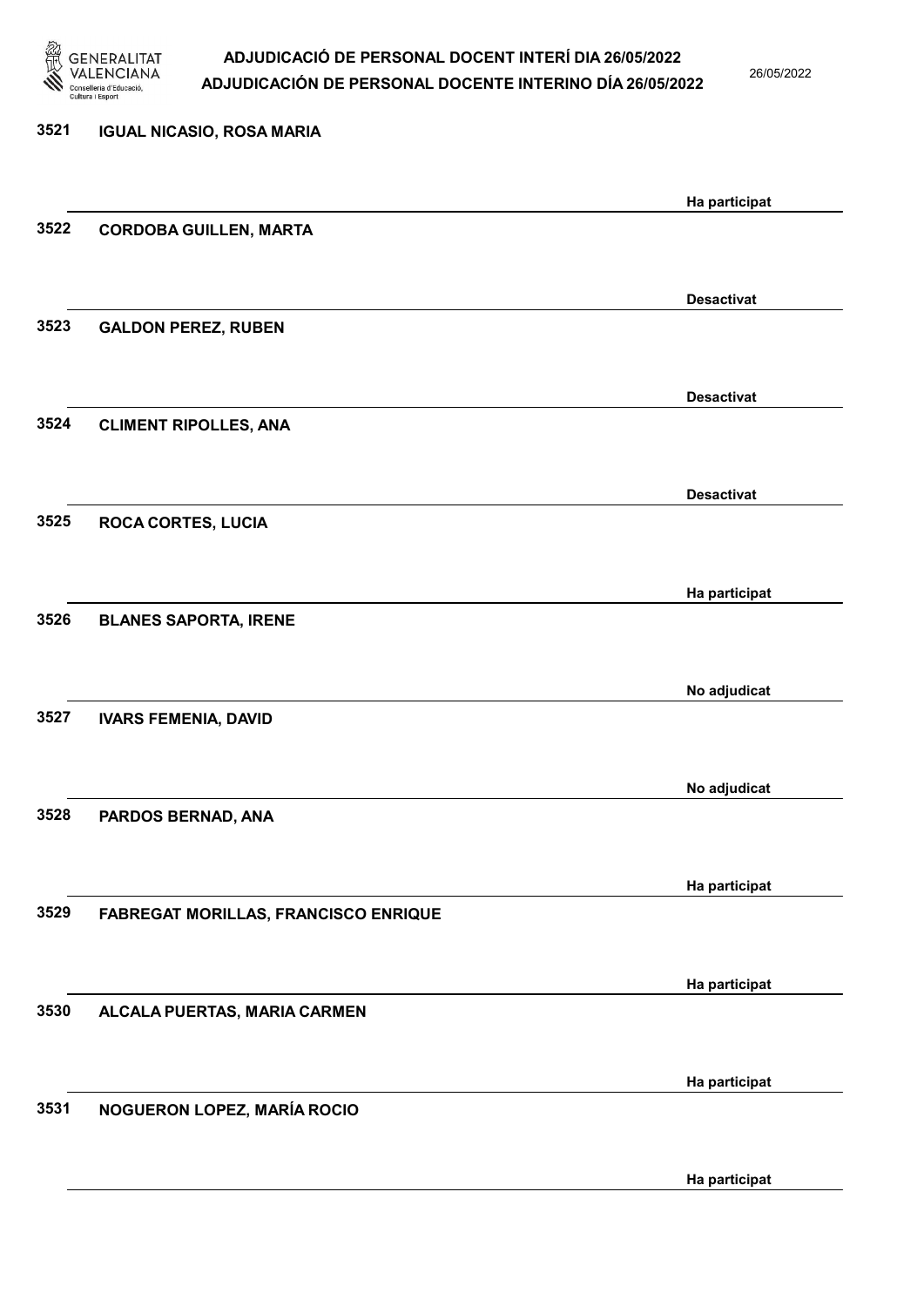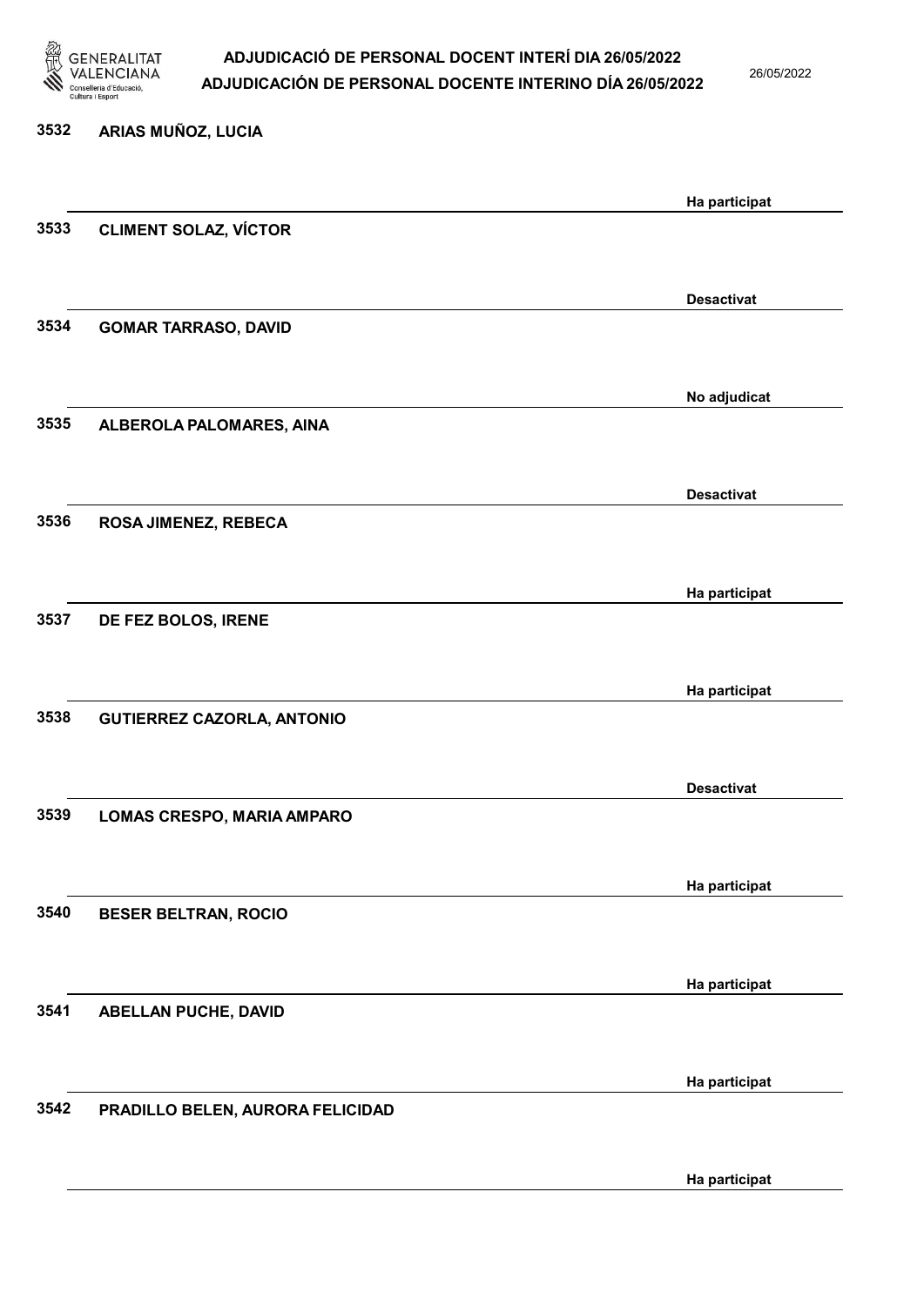

26/05/2022

Desactivat

# 3543 GARCIA MORCILLO, ANTONIA No adjudicat 3544 PEREZ TEBAR, ELENA Ha participat 3545 BLANES ARMENGOT, IRIS No adjudicat 3546 LOPEZ CRESPO, IRENE Ha participat 3547 MOLINA GARCIA, LIDIA NEREA Ha participat 3548 CARBALLIDO FERNANDEZ, NOELIA Desactivat 3549 VALIENTE MARTINEZ, JERONIMA Ha participat 3550 HERNANDEZ DUART, MARISA No adjudicat 3551 AZNAR PASTOR, JUDIT Mª Ha participat 3552 CUQUERELLA JIMENEZ, MONICA Ha participat 3553 GOMEZ NAVARRETE, JAVIER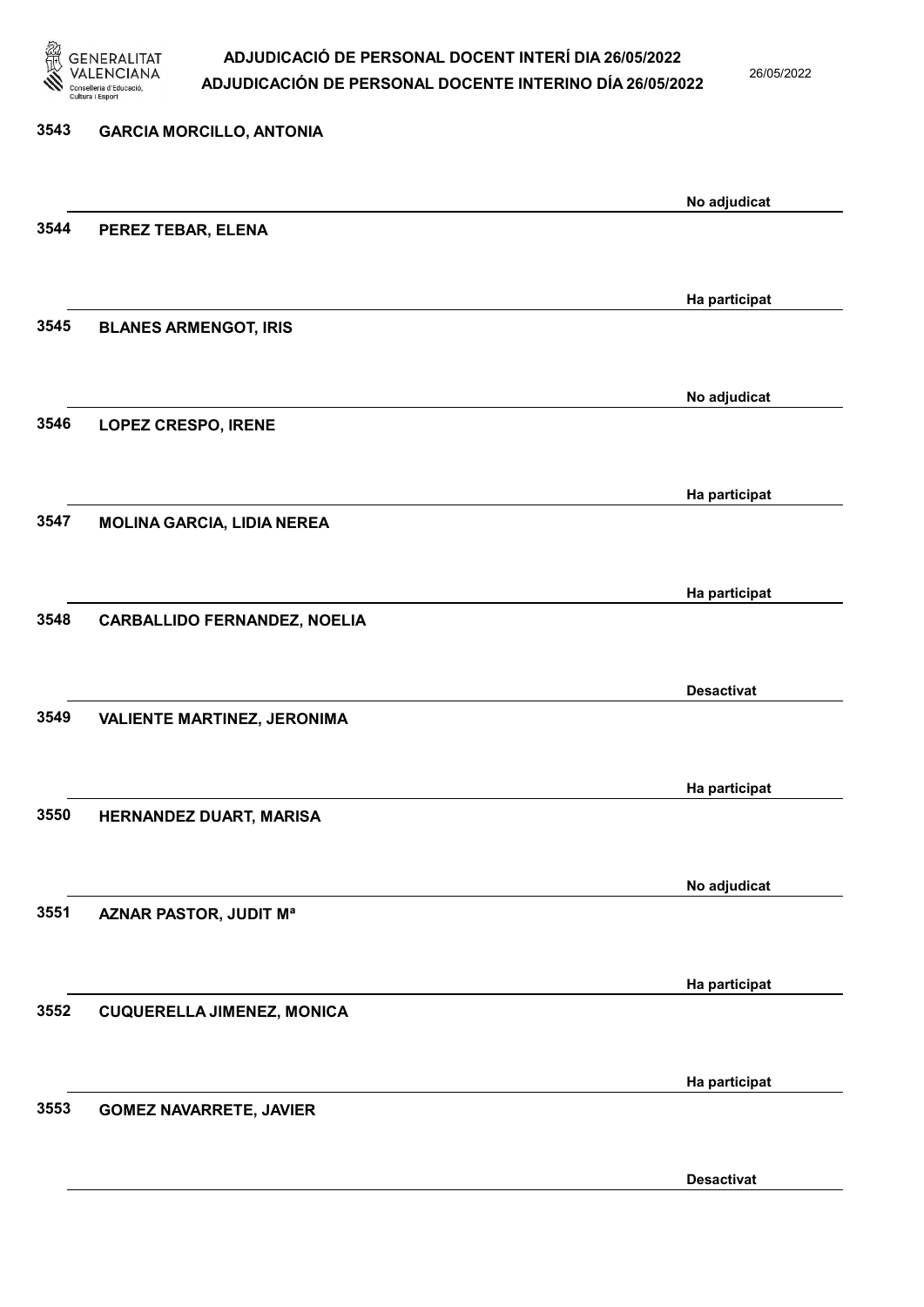

26/05/2022

Desactivat

# 3554 CABALLER BARTUAL, MARIA JOSE No adjudicat 3555 COLOMER POVEDA, CRISTINA Desactivat 3556 PONS BELMONTE, EVA Desactivat 3557 BELMONTE LOPEZ, SARA Desactivat 3558 BENLLOCH BONDIA, RAUL Desactivat 3559 PEREZ ARRIBAS, RICARDO Desactivat 3560 VERA FERNANDEZ, CECILIA No adjudicat 3561 MEDIERO MARTÍ, AIDA Desactivat 3562 TOMÁS RÓDENAS, ALICIA Desactivat 3563 QUILES LLORET, TOMAS Desactivat 3564 LOPEZ PASTOR, MARIA BELEN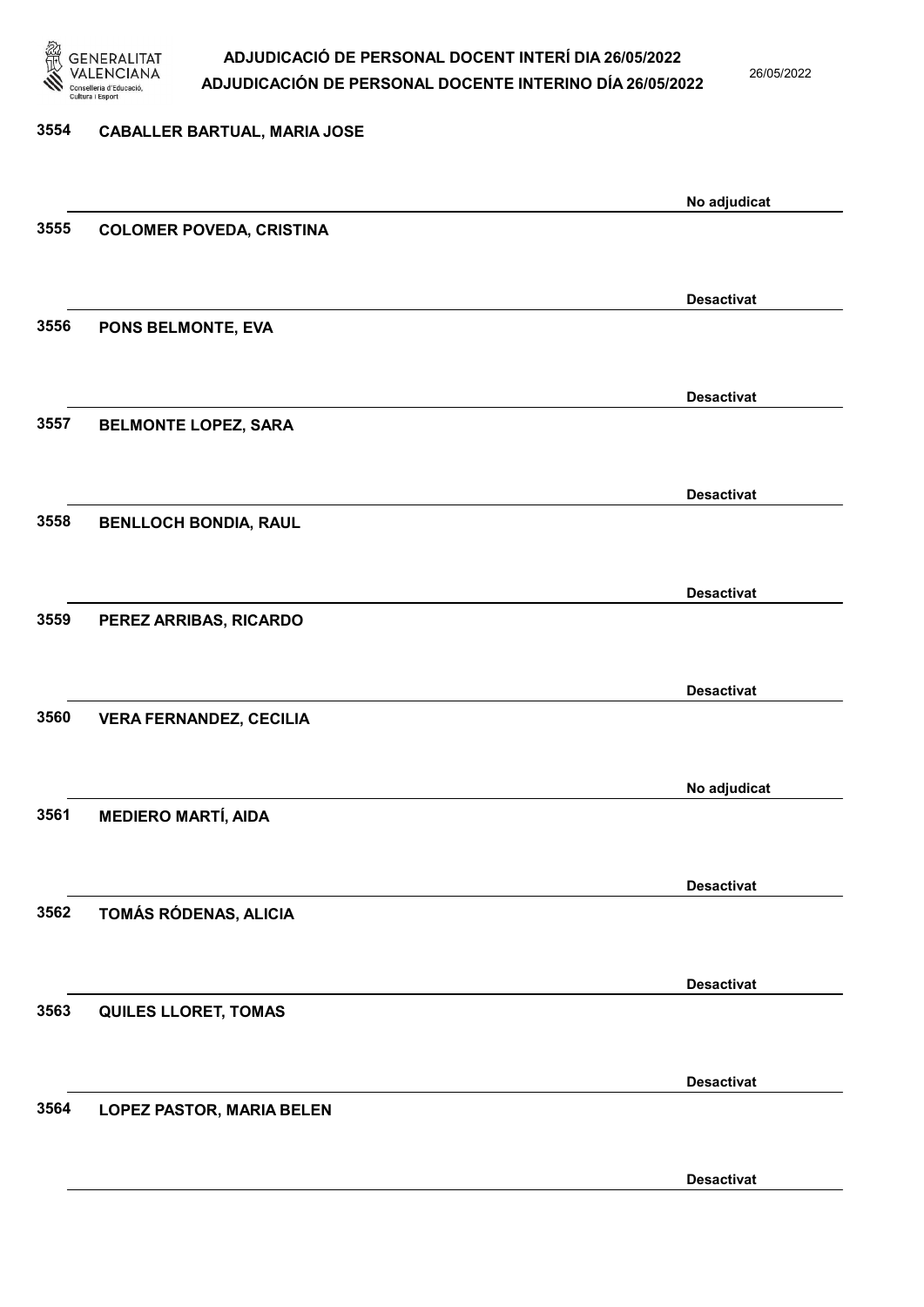

3565 MIRA MOLINA, JOSE LUIS

#### ADJUDICACIÓ DE PERSONAL DOCENT INTERÍ DIA 26/05/2022 ADJUDICACIÓN DE PERSONAL DOCENTE INTERINO DÍA 26/05/2022

26/05/2022

### Desactivat 3566 SANCHEZ SEPULCRE, ANA BELEN Desactivat 3567 CEBELLÁN HERNANDEZ, NOELIA Desactivat 3568 BORREGO NOVELLA, ESPERANZA Desactivat 3569 VALERO MACIA, ELENA No adjudicat 3570 GARCIA HERNANDEZ, Mª TERESA Petición: 1 23 SUBSTITUCIÓ DETERMINADA PILAR DE LA HORADADA (03011719) CEIP MARTÍN ARTIGOT 128 / EDUCACIÓ PRIMÀRIA. Adjudicat Adjudicación forzosa 814727 Horas 3571 MIRALLES LOZANO, IRENE Desactivat 3572 BELLA REDONDO, SANDRA Desactivat 3573 SORIANO HERNANDEZ, LAURA Desactivat 3574 ESPLUGUES UREÑA, JOSEP MANUEL Desactivat 3575 GONZALEZ ARRUFAT, CARLOS Desactivat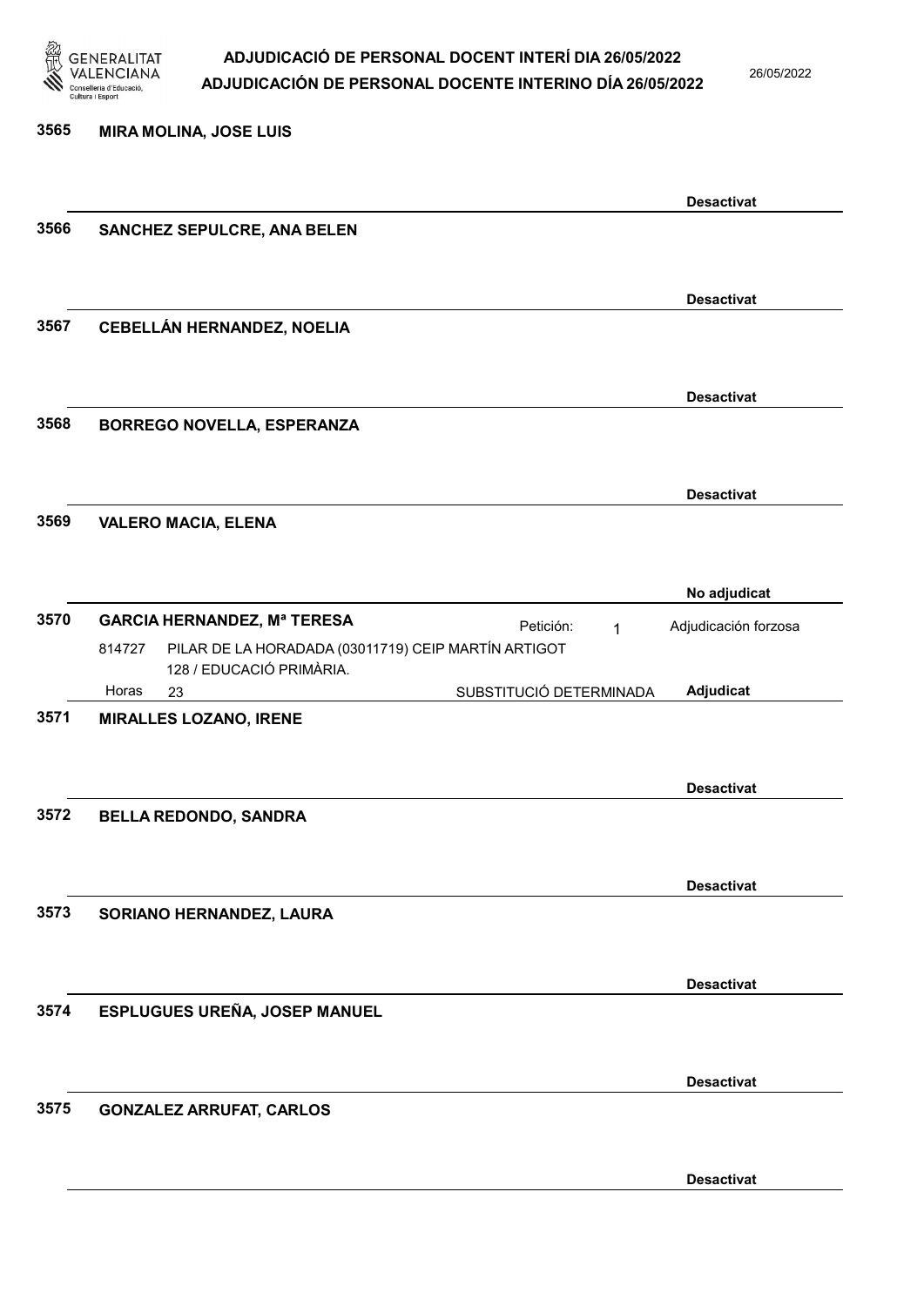

26/05/2022

# 3576 SIRVENT CARBONELL, CRISTIAN Desactivat 3577 MONCADA OROZCO, ALEJANDRA Desactivat 3578 GIL CARRERES, ESTER Desactivat 3579 BENAGES MALLOL, ALEJANDRO Desactivat 3580 CHAFER BARBA, PAULA Desactivat 3581 FERRANDIZ GONZALEZ, M. DOLORE DEL REMEDIO Desactivat 3582 GONZALVEZ JIMENEZ, ADRIAN ALBERTO Desactivat 3583 FEMENIA CRESPO, MARIA Desactivat 3584 SANCHEZ TABOADA, BEGOÑA Desactivat 3585 GALLARDO CAIROLS, ANA BLANCA Desactivat 3586 CALPE TALENS, MARIA

Desactivat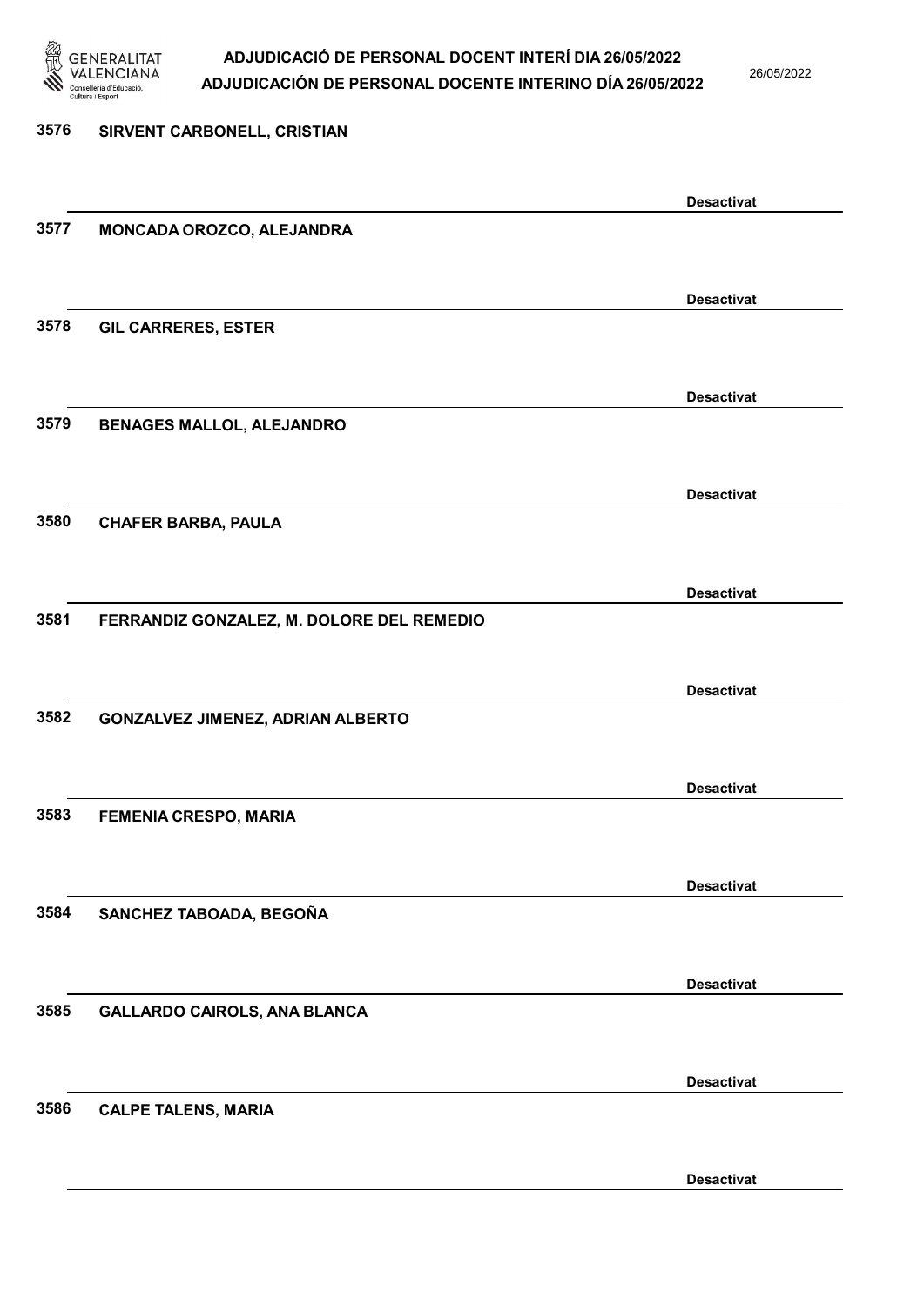

26/05/2022

## 3587 VERCHER MARTINEZ, ASTRID Desactivat 3588 VAZQUEZ SERRANO, TAMARA Desactivat 3589 HERNANDEZ TRILLO, NURIA Desactivat 3590 GARCIA VELA, MARIA Desactivat 3591 CHAFER GONZALEZ, DAVID Desactivat 3592 AGUILAR PEREZ, NÚRIA Desactivat 3593 BENIMELI NAVARRO, JOSE VICENTE Desactivat 3594 BERNA SANTOS, ROBERTO Desactivat 3595 ROVIRA BOLUMAR, DOLORES VISITACION Ha participat 3596 NAVARRO BLAZQUEZ, PATRICIA SOLEDAD Desactivat 3597 BORONAT ALBORS, BEGOÑA Ha participat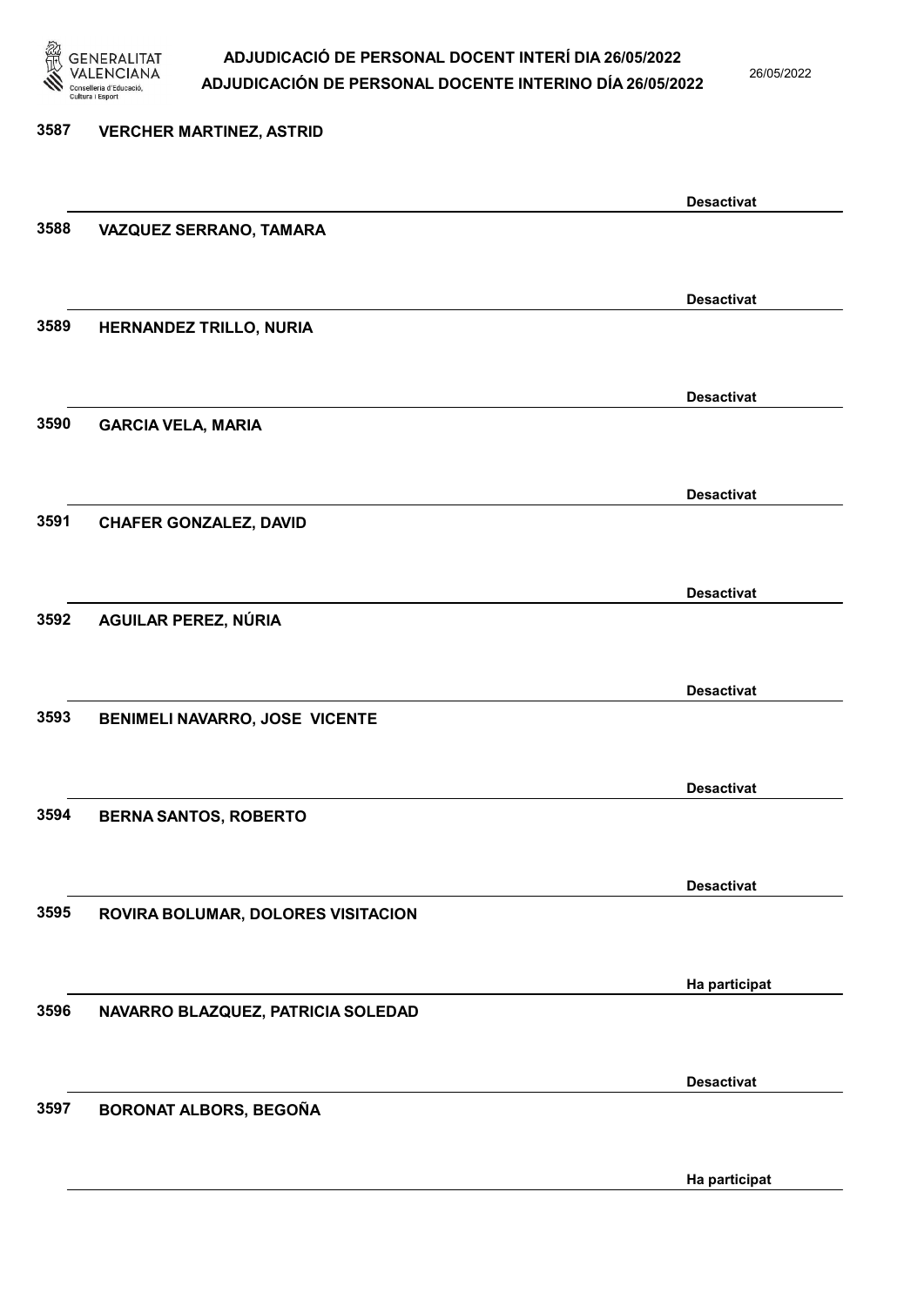

26/05/2022

Ha participat

# 3598 NAVARRETE CUTILLAS, IRENE Desactivat 3599 CORELLA GASCON, MARIA Desactivat 3600 CALABUIG ESPLUGUES, CRISTIAN Desactivat 3601 ALONSO ALBQA, VANESSA Ha participat 3602 CULIAÑEZ ROCH, ELENA Desactivat 3603 MARTINEZ PASTOR, BEGOÑA Ha participat 3604 SANCHEZ SUBIELA, CONSUELO No adjudicat 3605 FORTEA BUENO, MARIA Ha participat 3606 PICO MORENO, INMACULADA Ha participat 3607 SALVADOR ROCA, ANA Ha participat 3608 VAÑO ROCAMORA, MARIA JESUS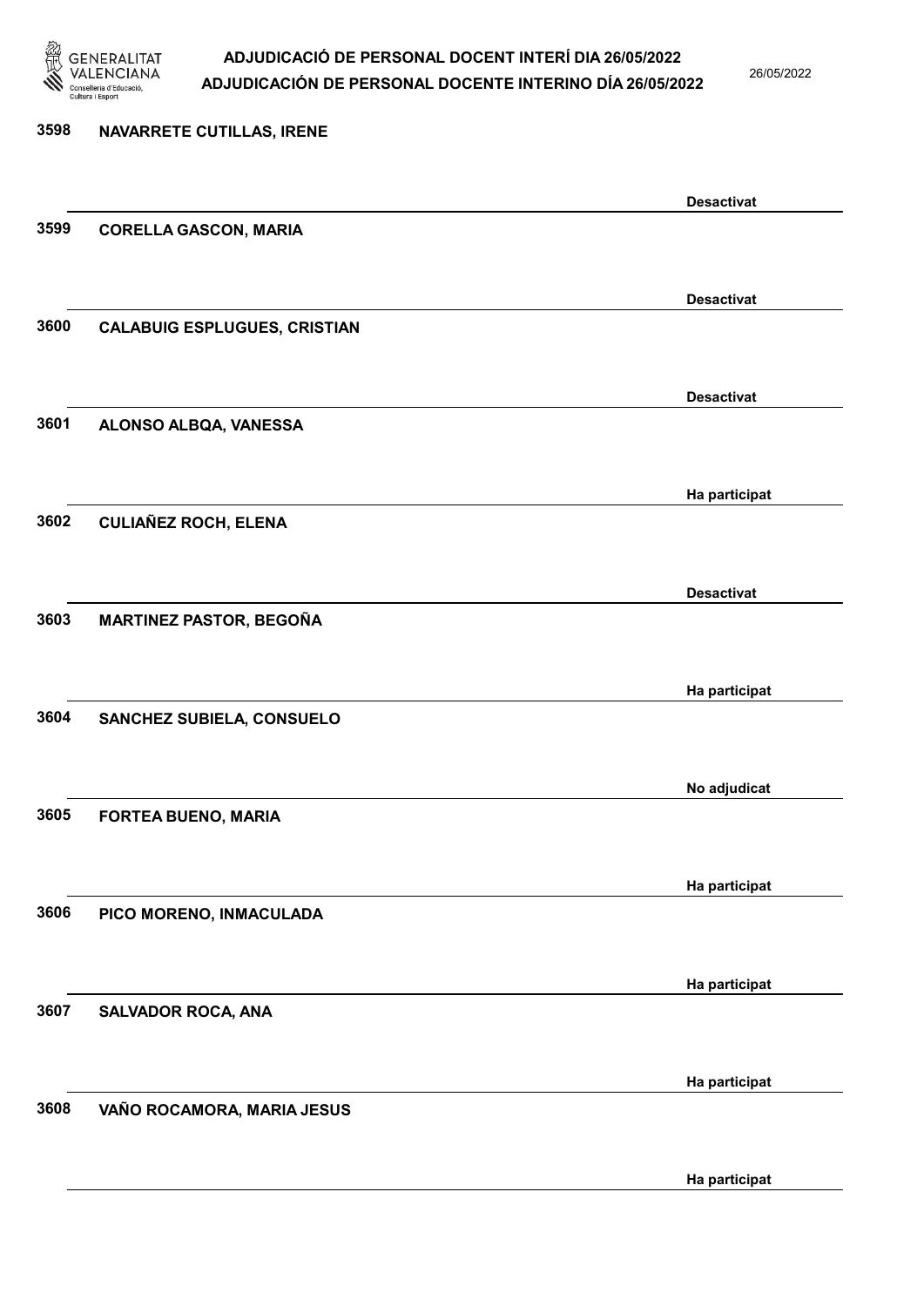

26/05/2022

Desactivat

# 3609 GARCIA BONDIA, GEMA Desactivat 3610 MONTALVO CALONGE, VERÓNICA Ha participat 3611 TARI VICENTE, ANA ISABEL Desactivat 3612 MACIA GOMEZ, NEREIDA No adjudicat 3613 RODRIGUEZ RUIZ, VANESA Ha participat 3614 MARTINEZ HUESO, ANA Ha participat 3615 CONTRERAS GOMEZ, LAURA Ha participat 3616 PEÑA GARCIA, LAURA Ha participat 3617 SANCHEZ BERMUDEZ, PEDRO JOSE Ha participat 3618 BENEITO PASCUAL, VANESSA Desactivat 3619 RUIZ VALERO, ALBA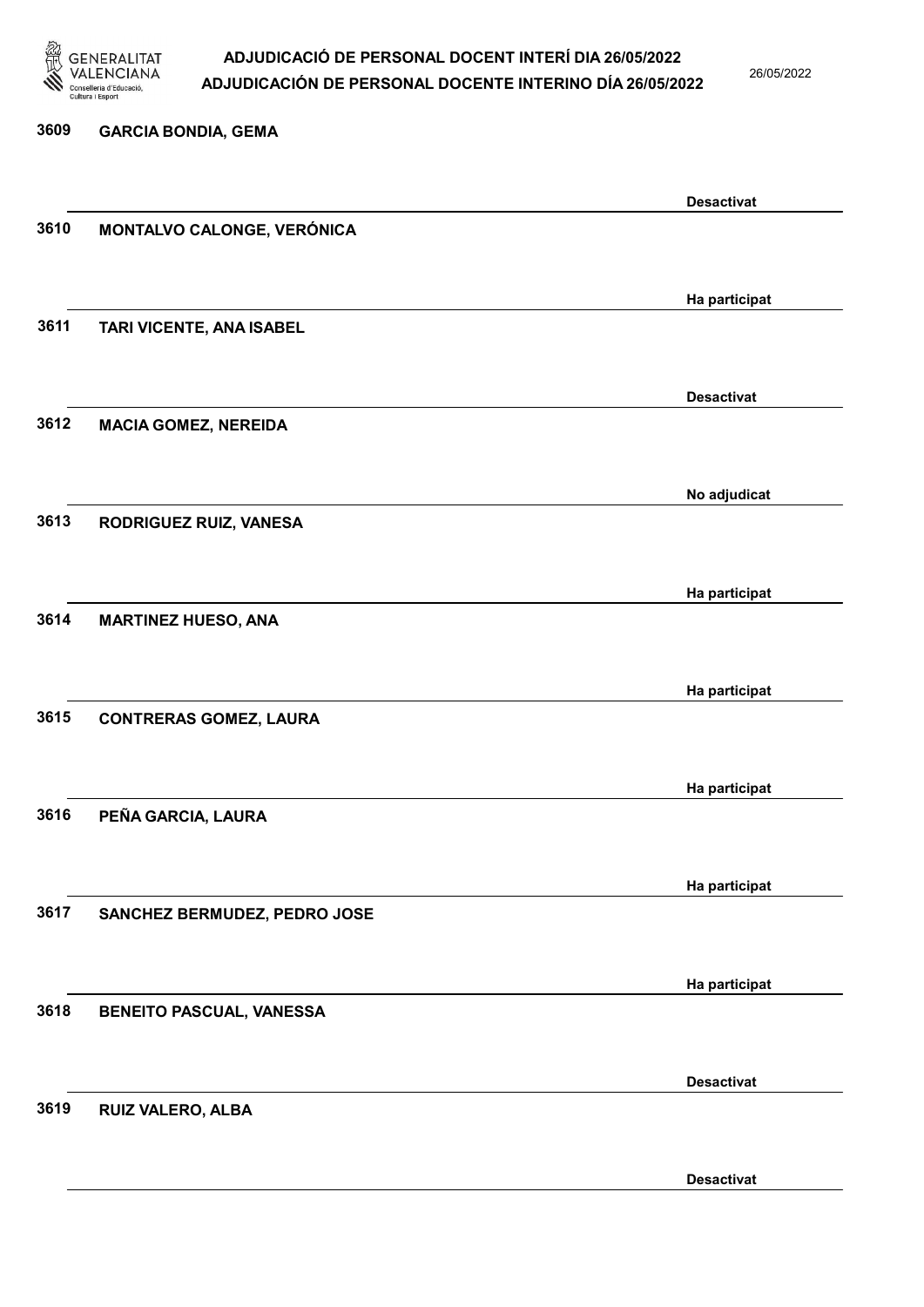

26/05/2022

| 3620 | SANCHIS MOLINA, CRISTINA             |                   |
|------|--------------------------------------|-------------------|
|      |                                      | <b>Desactivat</b> |
| 3621 | <b>MONERRI ALCAZAR, Mª JOSE</b>      |                   |
|      |                                      | No adjudicat      |
| 3622 | <b>GINER CABRERA, SEBASTIA ENRIC</b> |                   |
|      |                                      | Ha participat     |
| 3623 | <b>NAVALON PASTOR, ISABEL</b>        |                   |
| 3624 | <b>CICUENDEZ AROCAS, MARIA</b>       | <b>Desactivat</b> |
|      |                                      |                   |
| 3625 | <b>MARTIN PASTOR, LUCIA</b>          | Ha participat     |
|      |                                      |                   |
| 3626 | <b>CORS MEJIAS, JUAN CARLOS</b>      | Ha participat     |
|      |                                      |                   |
| 3627 | FENOLL GARCIA-MORENO, FRANCISCA      | No adjudicat      |
|      |                                      | No adjudicat      |
| 3628 | <b>CHULVI GUILLEM, ALICIA</b>        |                   |
|      |                                      | Ha participat     |
| 3629 | SEGURA MARTINEZ, SUSANA              |                   |
|      |                                      | <b>Desactivat</b> |
| 3630 | RODRIGUEZ PORCEL, MARIA MAGDALENA    |                   |
|      |                                      | Ha participat     |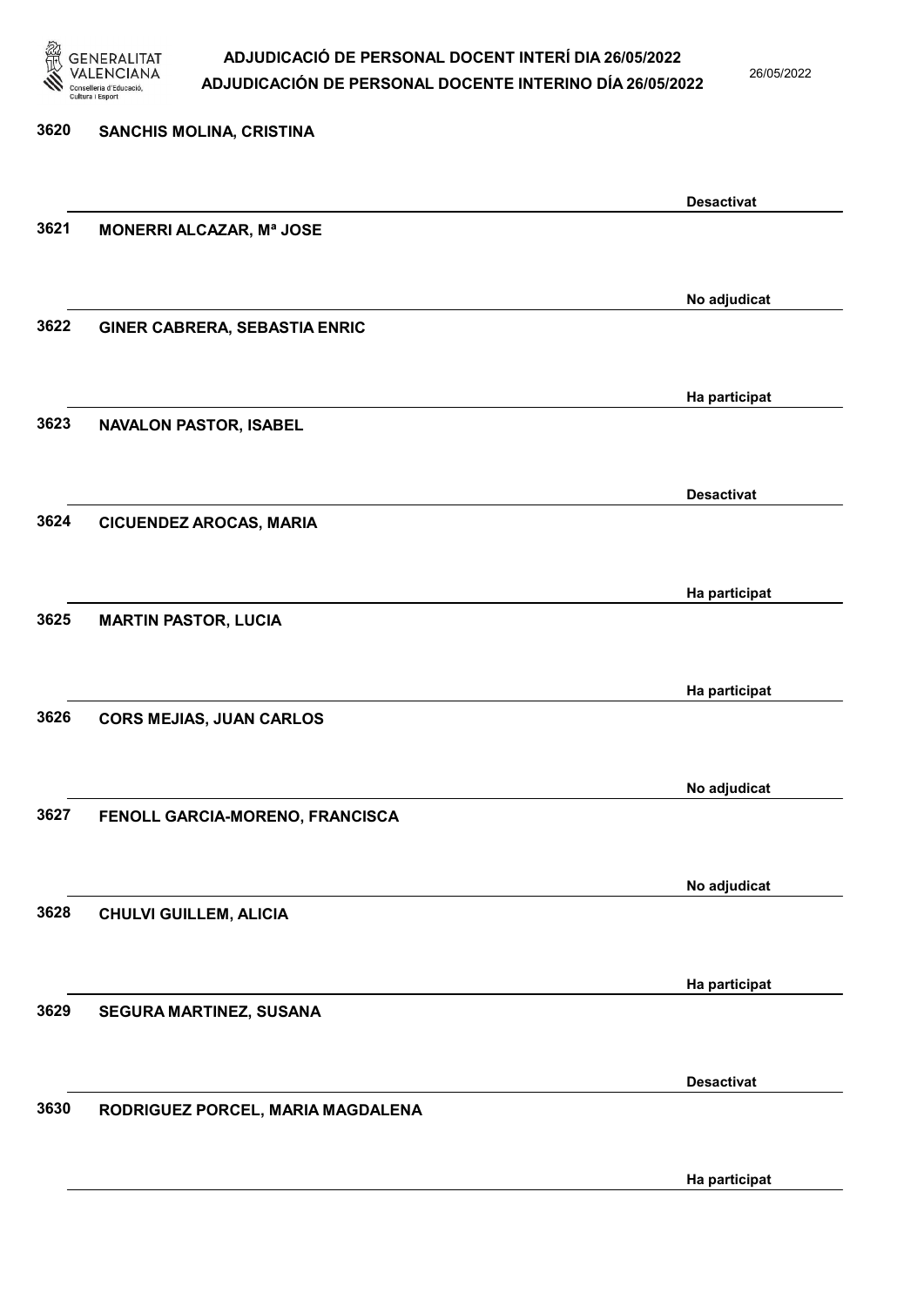

26/05/2022

# 3631 PALAO GARCIA, ROCIO Ha participat 3632 AGUILAR JAEN, IRENE Ha participat 3633 CANTÓ DURÁ, Mª JOSE Ha participat 3634 TORRES CASARES, MARIA DEL PILAR Ha participat 3635 PEREZ PONTE, MIRIAM Ha participat 3636 ADELL PERIS, MARIA NIEVES Desactivat 3637 MARTINEZ CONSTANT, MAGDALENA No adjudicat 3638 MAGAN JIMENEZ, VERÓNICA No adjudicat 3639 HERRERO ARANDA, AROA No adjudicat 3640 GARCIA GUIRAU, AIDA MARIA Ha participat 3641 CANOVAS PEREZ, NOELIA

Desactivat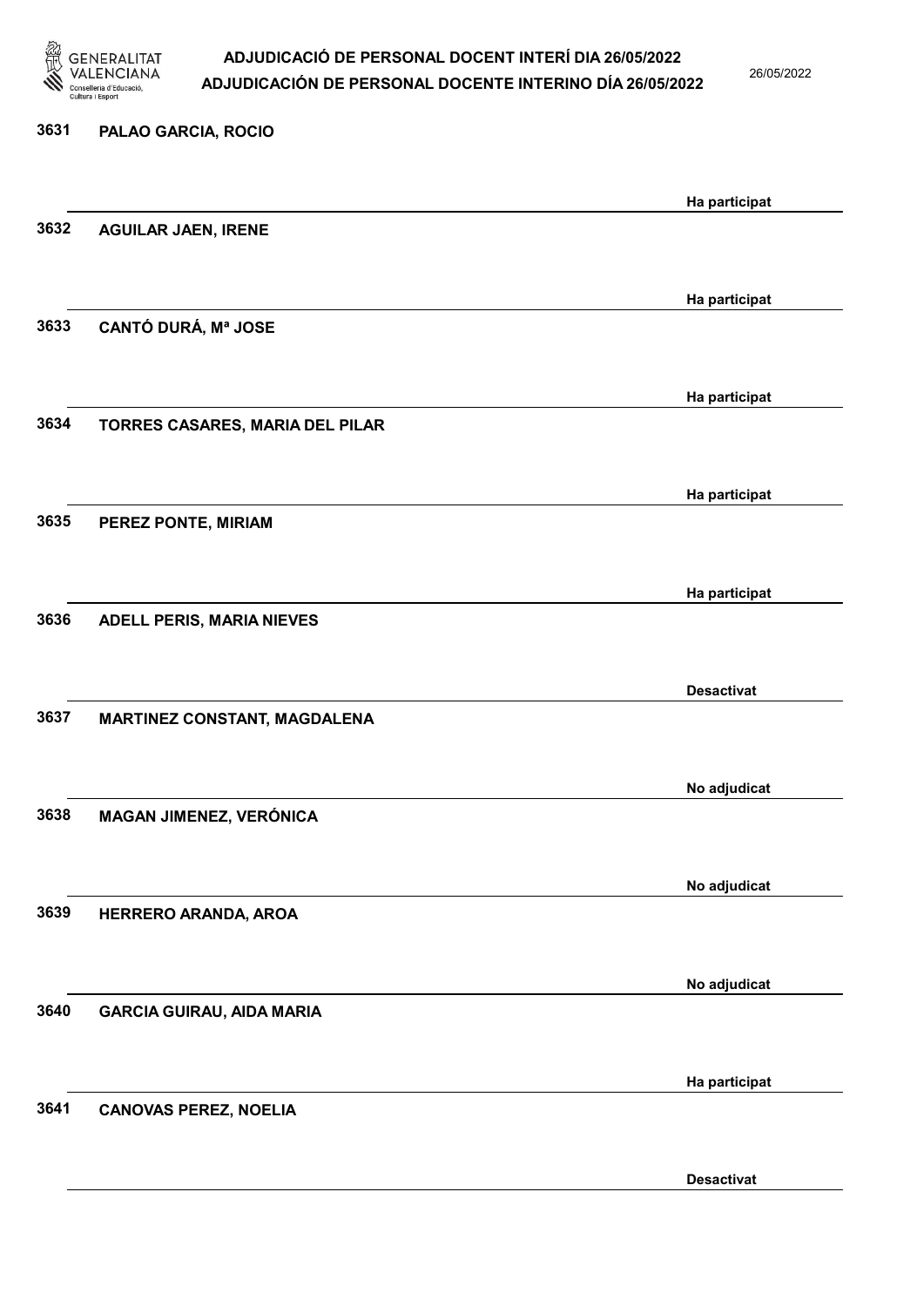

26/05/2022

Ha participat

# 3642 MATAIX RICHART, ROSARIO Desactivat 3643 BARTOLL ANDREU, MARIA LIDON Ha participat 3644 CORTES MOLINA, MARIOLA Desactivat 3645 PEDROS PONS, ELENA No adjudicat 3646 PACHECO CALATAYUD, M. ISABEL No adjudicat 3647 COVES SAEZ, Mª CRISTINA Ha participat 3648 GALERA RUBIO, ALMUDENA No adjudicat 3649 GALARZA AROCAS, ANA Ha participat 3650 LOPEZ COSTA, CRISTINA No adjudicat 3651 PORTA MILLO, ALBA Ha participat 3652 MARTÍNEZ ALONSO, Mª ROSA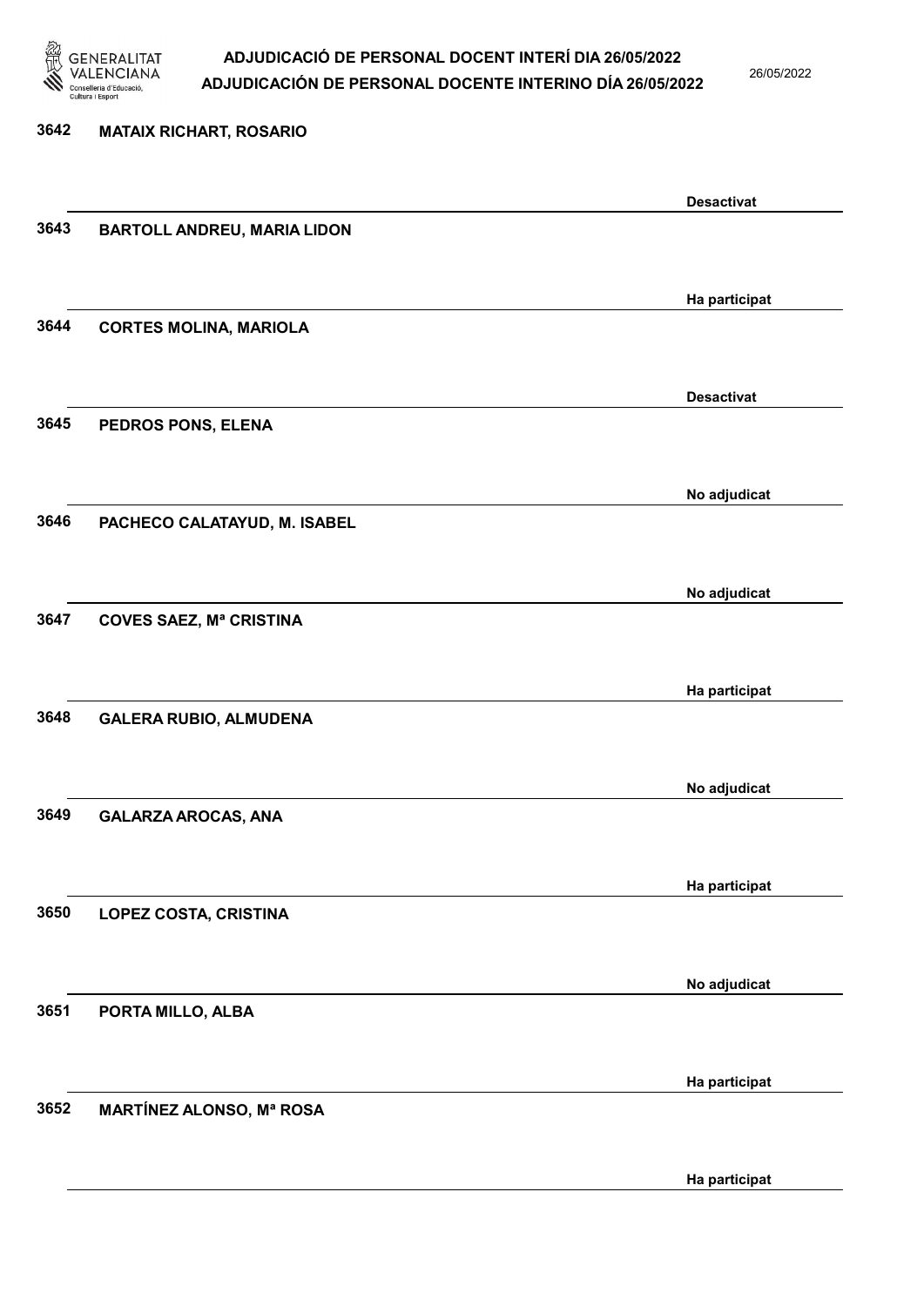

26/05/2022

| 3653 | <b>GALINDO ORTIZ, NATALIA</b>         |                   |
|------|---------------------------------------|-------------------|
|      |                                       |                   |
| 3654 | FERNANDEZ ALEMANY, BORJA              | Ha participat     |
|      |                                       |                   |
| 3655 | CASTAÑO NAVARRO, PEDRO ANTONIO        | <b>Desactivat</b> |
|      |                                       |                   |
| 3656 | <b>BALBUENA GREUS, ROSANA</b>         | Ha participat     |
|      |                                       | Ha participat     |
| 3657 | <b>IBAÑEZ GINES, MARIA</b>            |                   |
|      |                                       | No adjudicat      |
| 3658 | ALVAREZ SANJUAN, ALBA                 |                   |
|      |                                       | Ha participat     |
| 3659 | <b>CLEMENTE SACASA, ANA MARIA</b>     |                   |
|      |                                       | No adjudicat      |
| 3660 | <b>CEREZUELA MARTÍNEZ, MARIA JOSE</b> |                   |
|      |                                       | No adjudicat      |
| 3661 | SALMERON BENITEZ, MARIA INES          |                   |
|      |                                       | Ha participat     |
| 3662 | ROVIRA LILAO, CELIA                   |                   |
|      |                                       | No adjudicat      |
| 3663 | DIAZ MATAIX, YOLANDA                  |                   |
|      |                                       |                   |

No adjudicat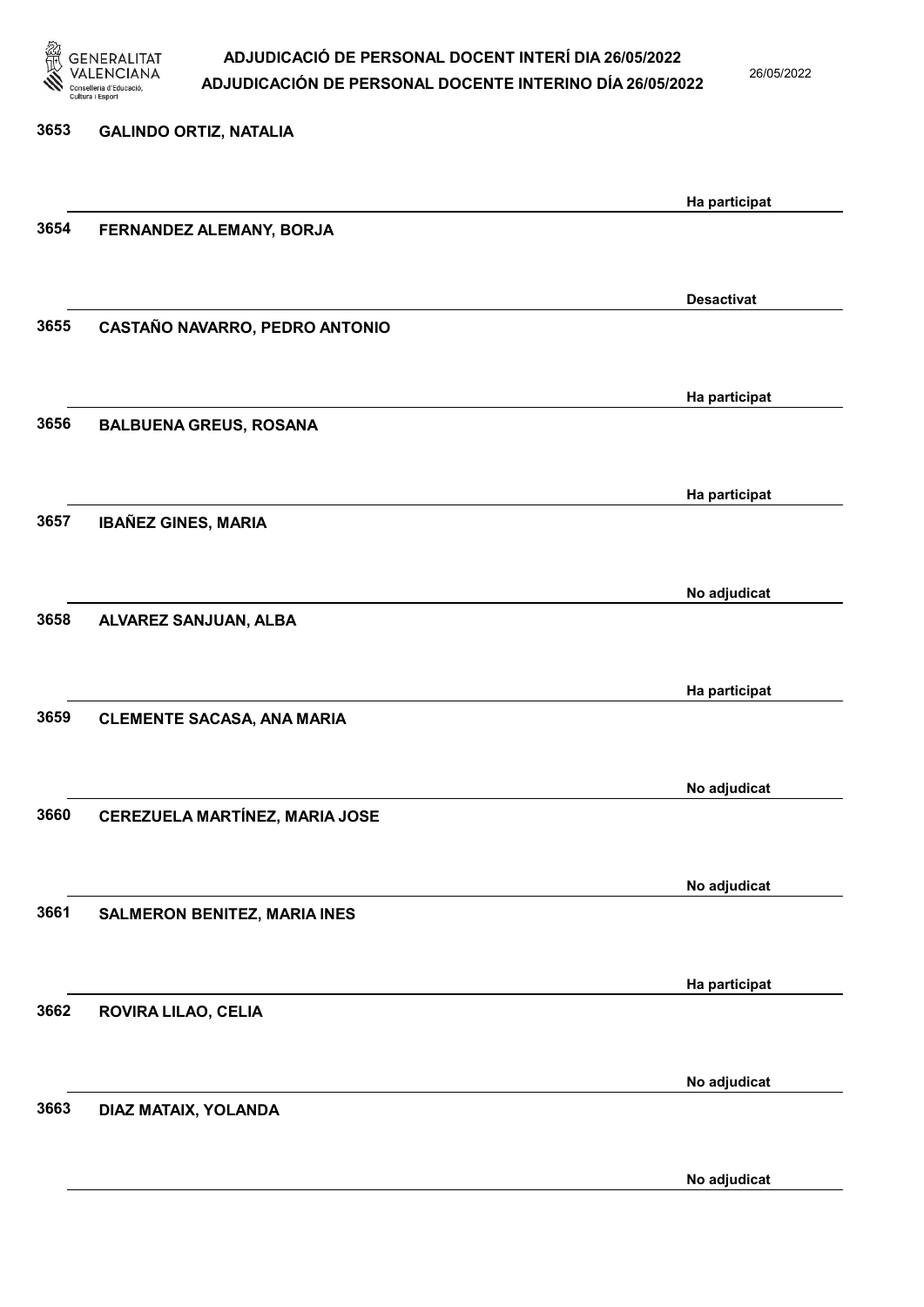

26/05/2022

| 3664 | PROSPER PARRA, NOELIA             |               |
|------|-----------------------------------|---------------|
|      |                                   | Ha participat |
| 3665 | <b>BALLESTER MEDINA, VERONICA</b> |               |
|      |                                   | Ha participat |
| 3666 | <b>GIMENEZ MURCIA, AFRICA</b>     |               |
|      |                                   | No adjudicat  |
| 3667 | <b>CARRIO FRASES, NURIA</b>       |               |
|      |                                   | Ha participat |
| 3668 | DEL ARCO VICENTE, Mª DESAMPARADOS |               |
|      |                                   | No adjudicat  |
| 3669 | <b>VARGAS LLORCA, SONIA</b>       |               |
|      |                                   | Ha participat |
| 3670 | LOPEZ LABRADOR, ELOISA            |               |
|      |                                   | No adjudicat  |
| 3671 | <b>GARCIA GARCIA, BEATRIZ</b>     |               |
|      |                                   | No adjudicat  |
| 3672 | <b>GARCÍA LUQUE, MARTA</b>        |               |
|      |                                   | Ha participat |
| 3673 | LIDUEÑA LOPEZ, NOELIA             |               |
|      |                                   | Ha participat |
| 3674 | PEREZ HERRERO, JESSICA            |               |

Ha participat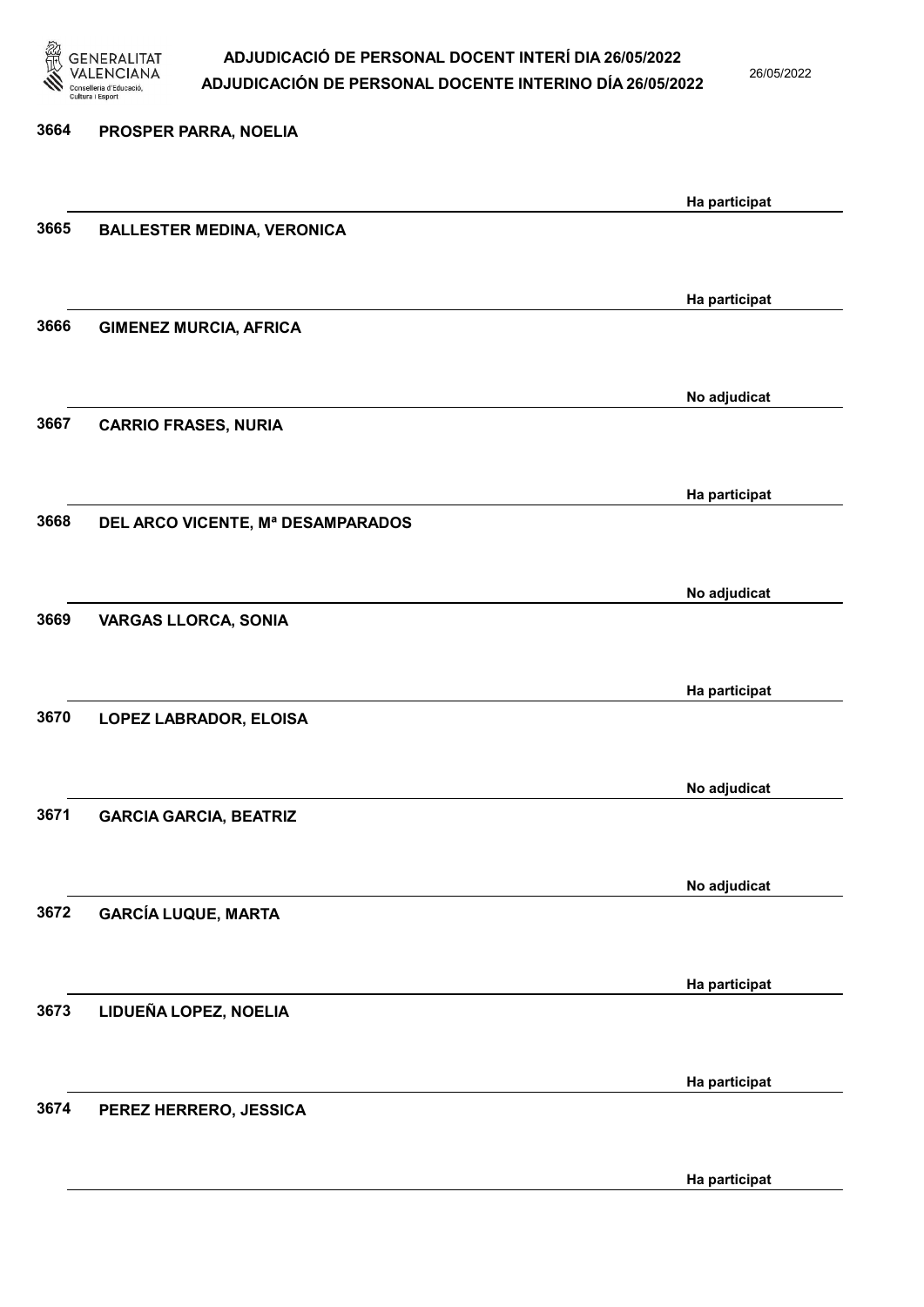

26/05/2022

| TORRES PARRA, ANA ISABEL        |                                                                                                                |
|---------------------------------|----------------------------------------------------------------------------------------------------------------|
|                                 | No adjudicat                                                                                                   |
| VARA CHIVA, ALBA                |                                                                                                                |
|                                 |                                                                                                                |
|                                 | No adjudicat                                                                                                   |
|                                 |                                                                                                                |
|                                 | Ha participat                                                                                                  |
| ALVENTOSA SUÑER, VERONICA       |                                                                                                                |
|                                 |                                                                                                                |
|                                 | <b>Desactivat</b>                                                                                              |
| SANCHEZ DIAZ, TRINIDAD          |                                                                                                                |
|                                 |                                                                                                                |
|                                 | Ha participat                                                                                                  |
|                                 |                                                                                                                |
|                                 | Ha participat                                                                                                  |
| <b>IVARS SOLAZ, MARIA PILAR</b> |                                                                                                                |
|                                 |                                                                                                                |
|                                 | No adjudicat                                                                                                   |
|                                 |                                                                                                                |
|                                 | <b>Desactivat</b>                                                                                              |
| <b>IRLES VIDAL, M. DOLORES</b>  |                                                                                                                |
|                                 |                                                                                                                |
|                                 | Ha participat                                                                                                  |
|                                 |                                                                                                                |
|                                 |                                                                                                                |
| <b>SANZ DIAZ, ELENA</b>         | Ha participat                                                                                                  |
|                                 |                                                                                                                |
|                                 | <b>GARCIA MARTINEZ, MIGUEL</b><br>QUERAL CAPDEVILA, HUMILDAD<br>SOTO BERMUDEZ, RAQUEL<br>SOLAZ SERRANO, AMPARO |

Desactivat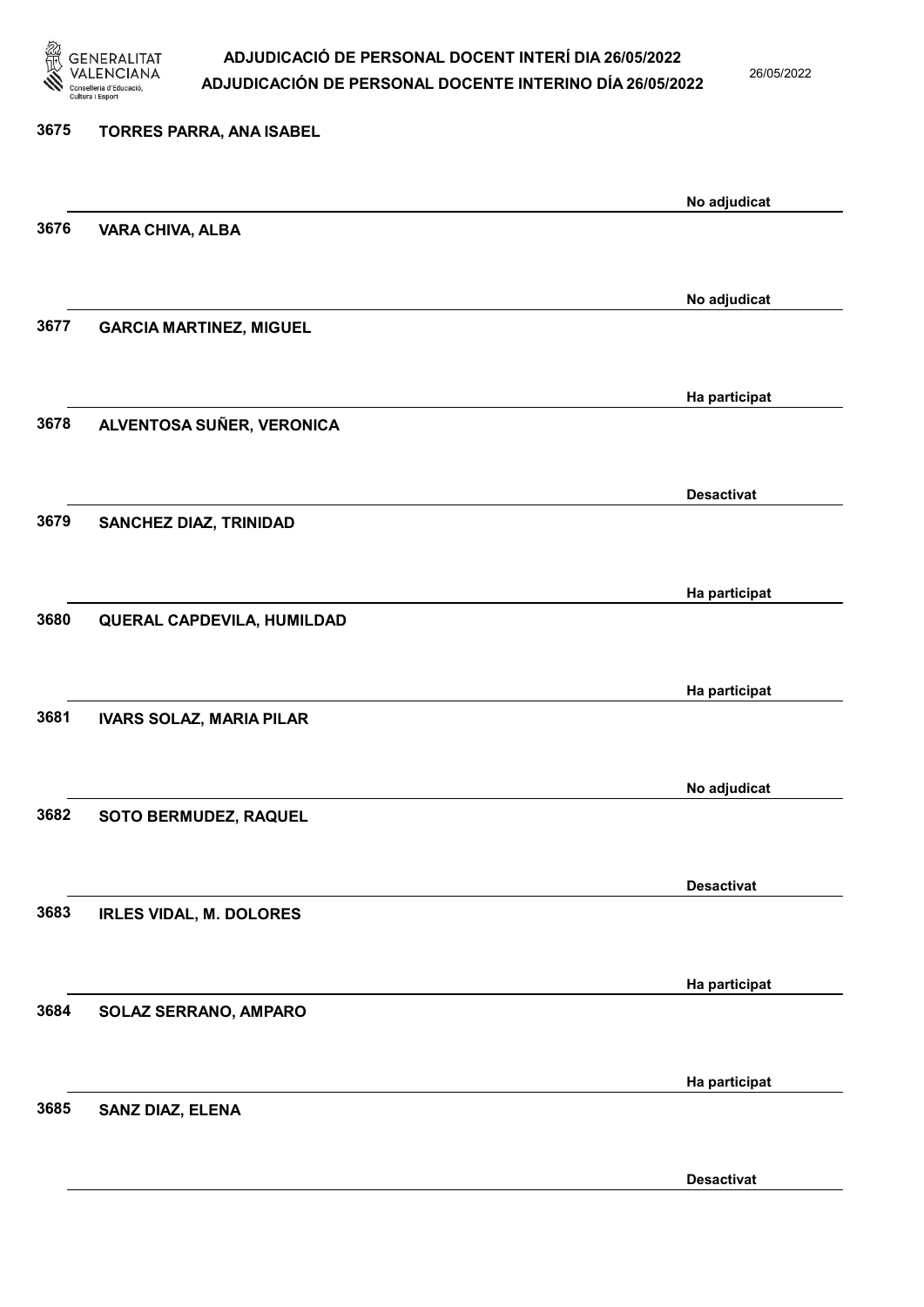

26/05/2022

#### 3686 ANDRES BESO, CONSUELO DESAMPARADOS

|      |                                      | <b>Desactivat</b> |
|------|--------------------------------------|-------------------|
| 3687 | <b>CANDELA LÓPEZ, MARIA ESTHER</b>   |                   |
|      |                                      |                   |
|      |                                      |                   |
|      |                                      | No adjudicat      |
| 3688 | ALCOY SANCHO, LIDIA MARIA            |                   |
|      |                                      |                   |
|      |                                      |                   |
|      |                                      | <b>Desactivat</b> |
| 3689 | VAÑO GOMEZ, YOLANDA                  |                   |
|      |                                      |                   |
|      |                                      |                   |
|      |                                      | No adjudicat      |
| 3690 | RODRIGUEZ BARBERAN, MARIA TERESA     |                   |
|      |                                      |                   |
|      |                                      | Ha participat     |
| 3691 | ZAFRA MEDRANO, ROCIO                 |                   |
|      |                                      |                   |
|      |                                      |                   |
|      |                                      | No adjudicat      |
| 3692 | <b>BENEDICTO ROIG, ESTEFANIA</b>     |                   |
|      |                                      |                   |
|      |                                      |                   |
|      |                                      | Ha participat     |
| 3693 | <b>MARTINEZ MARTINEZ, MILAGROS</b>   |                   |
|      |                                      |                   |
|      |                                      | Ha participat     |
| 3694 | <b>MORELL RONDA, ALMUDENA</b>        |                   |
|      |                                      |                   |
|      |                                      |                   |
|      |                                      | No adjudicat      |
| 3695 | ARNAL CABANES, Mª ANGELES            |                   |
|      |                                      |                   |
|      |                                      |                   |
|      |                                      | No adjudicat      |
| 3696 | <b>VIDAL CARNICER, CESAR VICENTE</b> |                   |
|      |                                      |                   |
|      |                                      |                   |
|      |                                      | Ha participat     |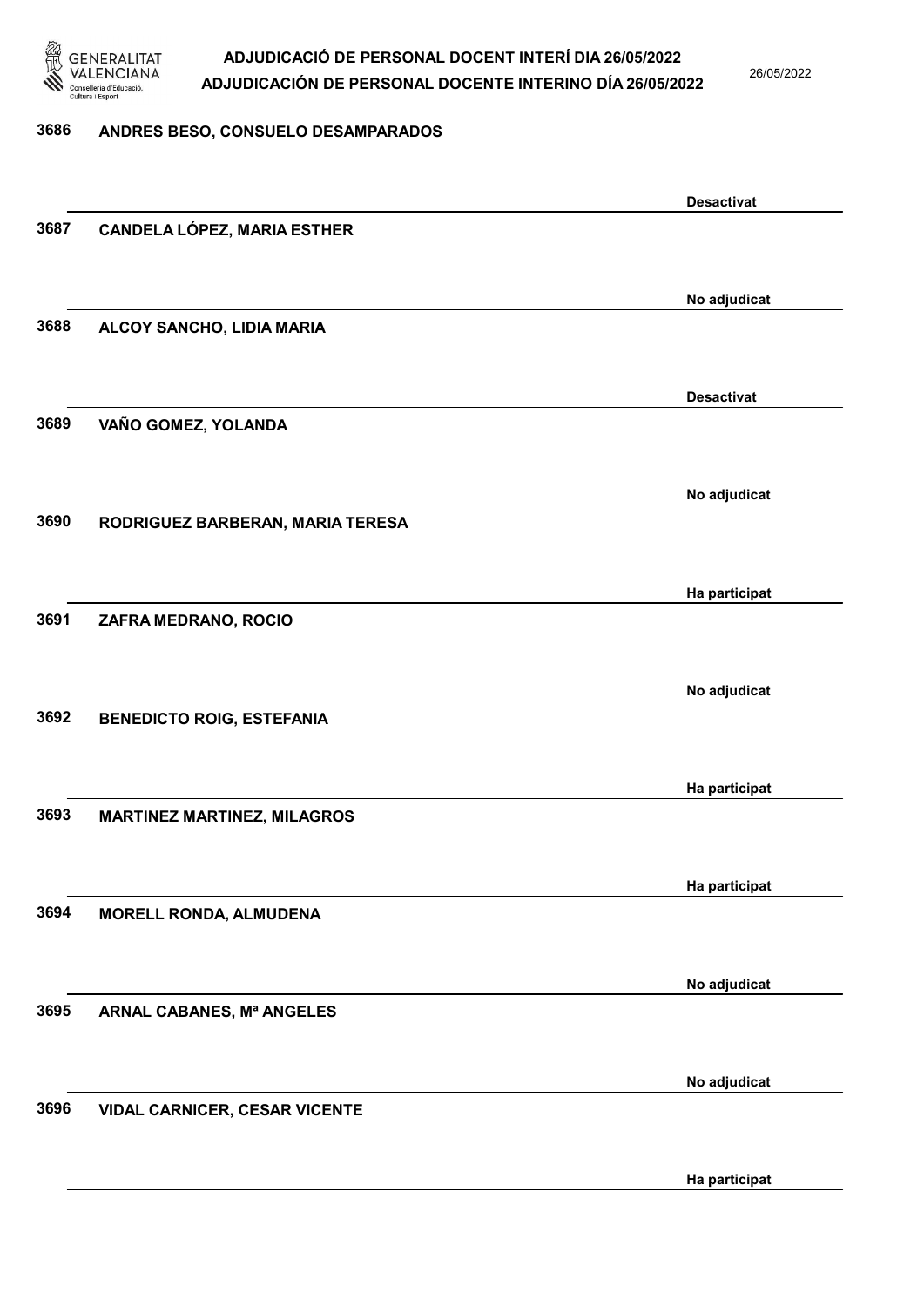

26/05/2022

No adjudicat

# 3697 ALBELDA DURA, MARIA TERESA No adjudicat 3698 SORIANO HIDALGO, SONIA Ha participat 3699 ESPASA PONS, ANA Ha participat 3700 SALA GOMEZ, LOURDES Ha participat 3701 ROMERO OLIVER, MERCEDES No adjudicat 3702 FUENTENEBRO CRESPO, TERESA No adjudicat 3703 TOLEDO MOYA, PILAR Ha participat 3704 GOMEZ BELTRAN, PAULA Desactivat 3705 GONZALEZ AMER, MARIA JOSE Ha participat 3706 LLORET PEREZ, ELENA Desactivat 3707 LÓPEZ BAU, MARÍA PILAR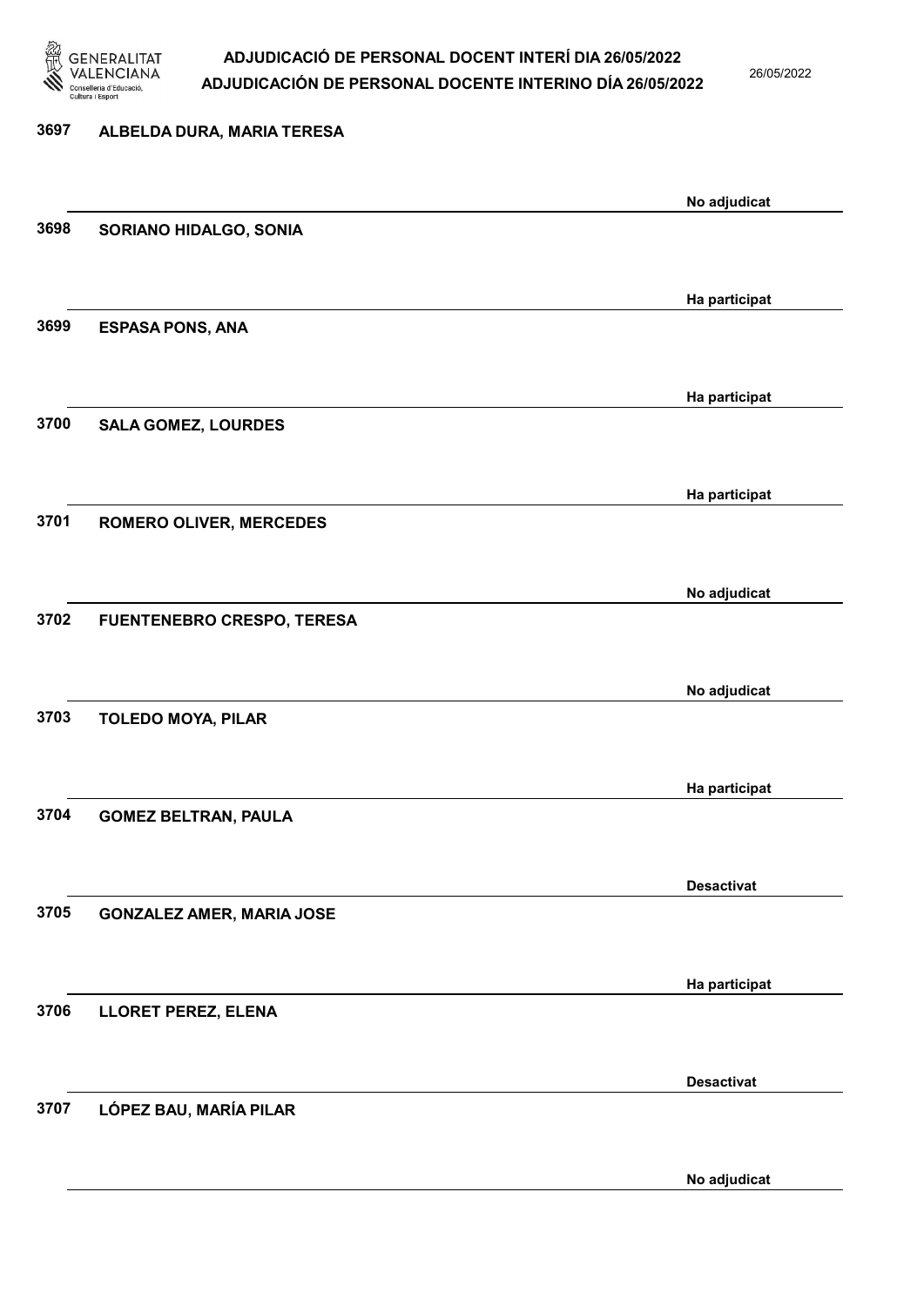

26/05/2022

| 3708 | TIERRASECA ROSA, Mª JOSE               |               |
|------|----------------------------------------|---------------|
|      |                                        | No adjudicat  |
| 3709 | LLORENS ESQUERDO, Mª ANGELES           |               |
|      |                                        | No adjudicat  |
| 3710 | <b>GARIJO REQUENA, MIRIAM</b>          |               |
|      |                                        | Ha participat |
| 3711 | PEREZ CERVERO, PATRICIA                |               |
|      |                                        | Ha participat |
| 3712 | <b>GUILLOT NICASIO, MARIA CONSUELO</b> |               |
|      |                                        | Ha participat |
| 3713 | RUBIO FREIXANET, VERONICA              |               |
|      |                                        | Ha participat |
| 3714 | <b>TAMARIT LLORET, DEBORAH</b>         |               |
|      |                                        | Ha participat |
| 3715 | <b>TRAPERO CARRASCO, NELY</b>          |               |
|      |                                        | No adjudicat  |
| 3716 | NEBOT VILLALBA, AMELIA                 |               |
|      |                                        | No adjudicat  |
| 3717 | <b>GONZÁLEZ TEJEDO, JUDITH</b>         |               |
|      |                                        | Ha participat |
| 3718 | FERRANDO BLASCO, MARTA                 |               |

Desactivat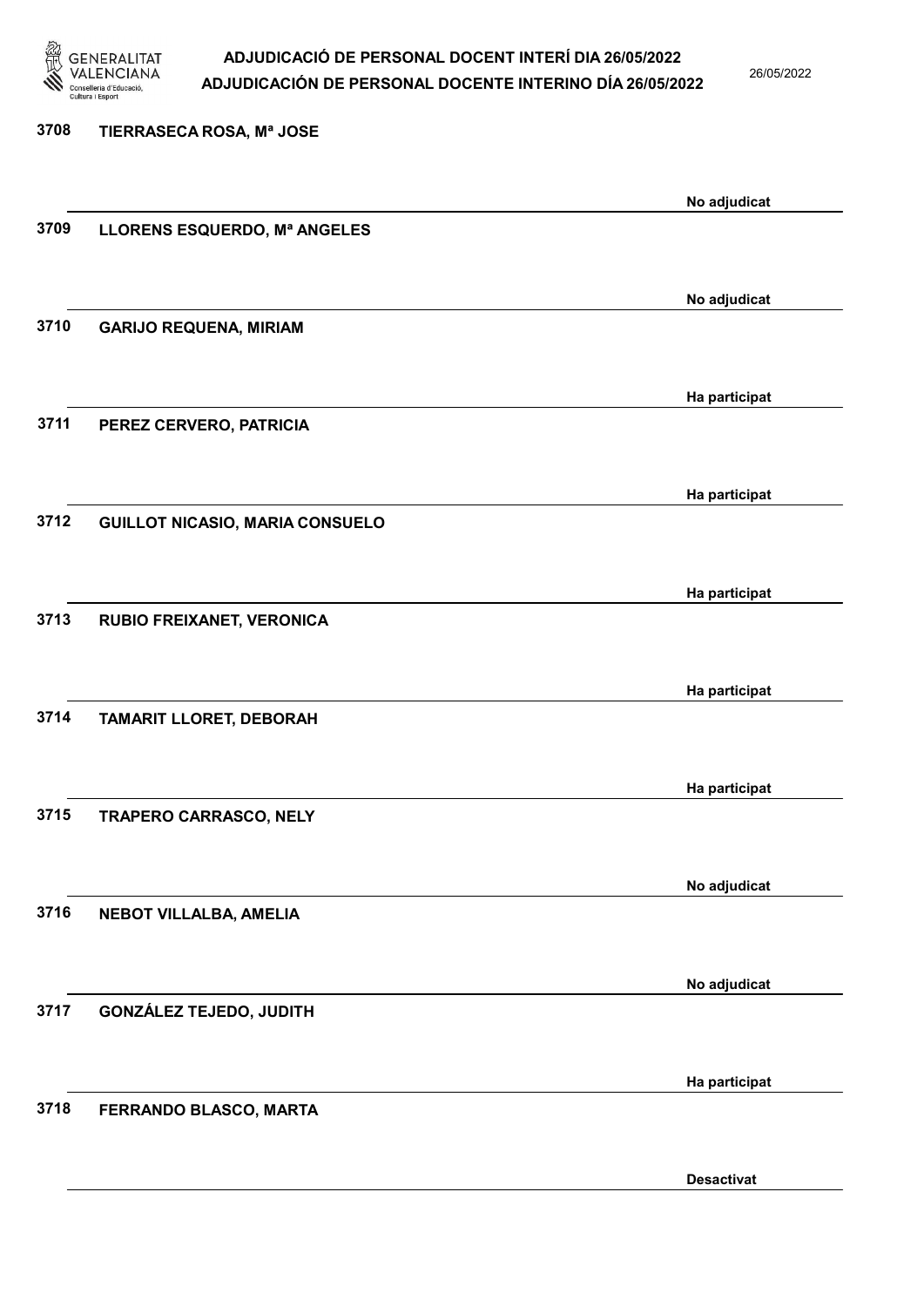

26/05/2022

# 3719 VALERO BRAVO, Mª NIEVES Desactivat 3720 VALLS ROSELLO, Mª SOLEDAD No adjudicat 3721 MARTINEZ FALCO, AMELIA No adjudicat 3722 CAMPOS PEREZ, DESIREE No adjudicat 3723 MARCO ARMERO, EVA MARIA Ha participat 3724 MORALES CARMONA, LAURA No adjudicat 3725 SERNA PEREZ, Mª ANGELES Desactivat 3726 ALBERO ALBERT, NOEMI Ha participat 3727 PASTOR NACHER, JUANA Ha participat 3728 RIBES GREGORI, ASUNCION No adjudicat 3729 GONZALEZ DESCALS, MARIA PILAR

Ha participat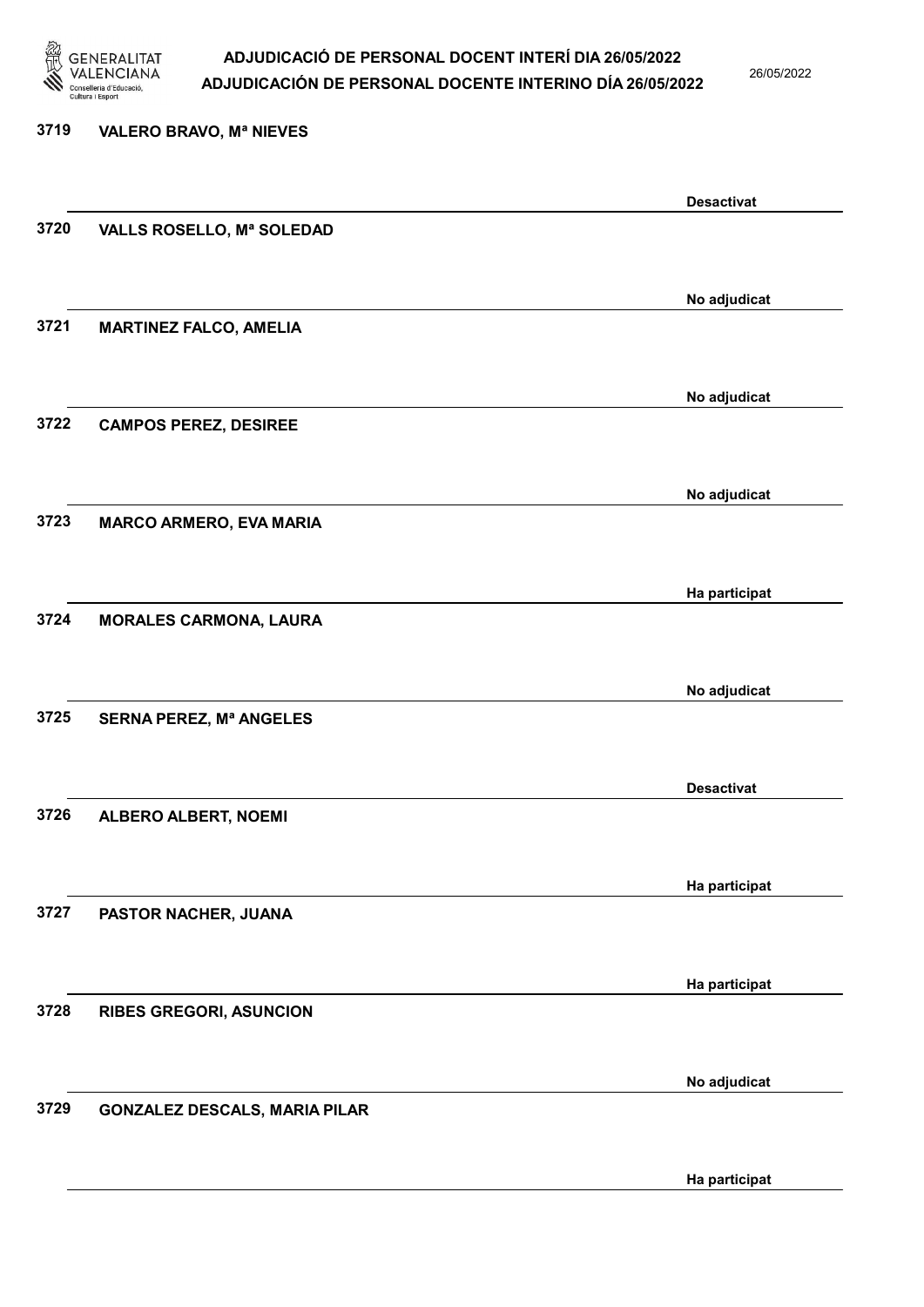

26/05/2022

Ha participat

# 3730 PUIG SALAVERT, RAQUEL Ha participat 3731 SAEZ NAVARRO, ALMUDENA Desactivat 3732 MÁRQUEZ GARCÉS, PATRICIA Ha participat 3733 MILLÁN LENGUA, SARA Ha participat 3734 CALATAYUD ASENSI, BARBARA Ha participat 3735 TORREGROSA ROVIRA, BARBARA No adjudicat 3736 CAROT CAROT, PATRICIA Ha participat 3737 GONZALEZ MORENO, ALBERTO Desactivat 3738 UBEDA BELMONTE, ANA ISABEL Desactivat 3739 ARMADA TORREGROSA, ELENA Ha participat 3740 POVEDA TRISTAN, SONIA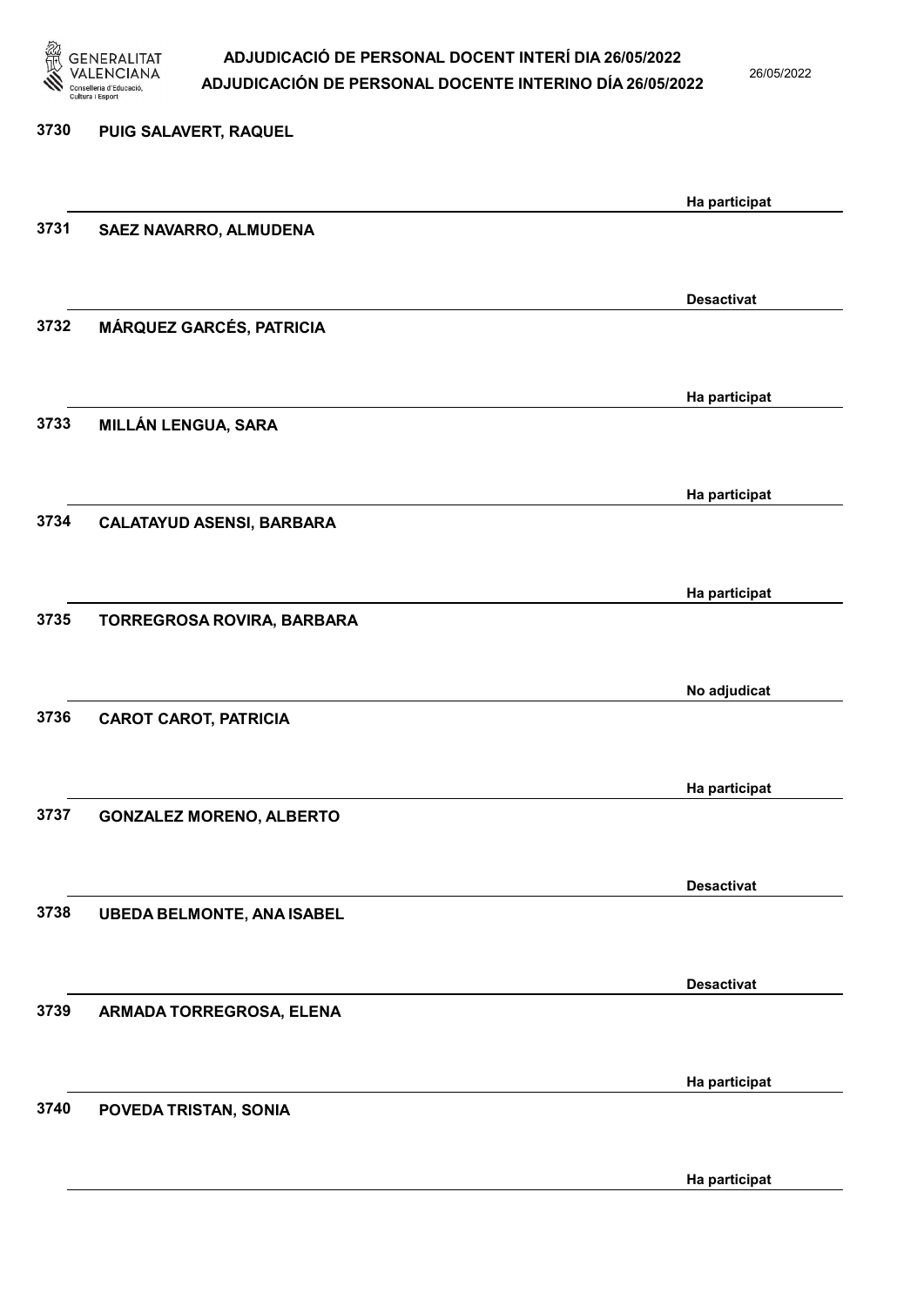

26/05/2022

Ha participat

| 3741 | PEREZ RAMIRO, MARIA RITA         |                   |
|------|----------------------------------|-------------------|
|      |                                  |                   |
| 3742 | <b>CASTELLO MARTINEZ, MIRIAM</b> | No adjudicat      |
|      |                                  |                   |
| 3743 | SAIZ DONET, INGRID ELENA         | Ha participat     |
|      |                                  |                   |
| 3744 | DONATE JIMENEZ, RAQUEL           | Ha participat     |
|      |                                  |                   |
|      |                                  | Ha participat     |
| 3745 | BLASCO MORA, MARIA DEL CARMEN    |                   |
|      |                                  | <b>Desactivat</b> |
| 3746 | <b>MORENO MORA, MARIA AMPARO</b> |                   |
|      |                                  | <b>Desactivat</b> |
| 3747 | <b>MONTOLIO NEBOT, SARA</b>      |                   |
|      |                                  |                   |
| 3748 | <b>GIL TRÓ, ROSANA</b>           | Ha participat     |
|      |                                  |                   |
| 3749 | TORREGROSA BEVIA, MARIA GEMMA    | No adjudicat      |
|      |                                  |                   |
| 3750 | <b>ROCA DURA, ESTHER</b>         | <b>Desactivat</b> |
|      |                                  |                   |
|      |                                  | No adjudicat      |
| 3751 | GALVAÑ TORTOSA, LAURA            |                   |
|      |                                  |                   |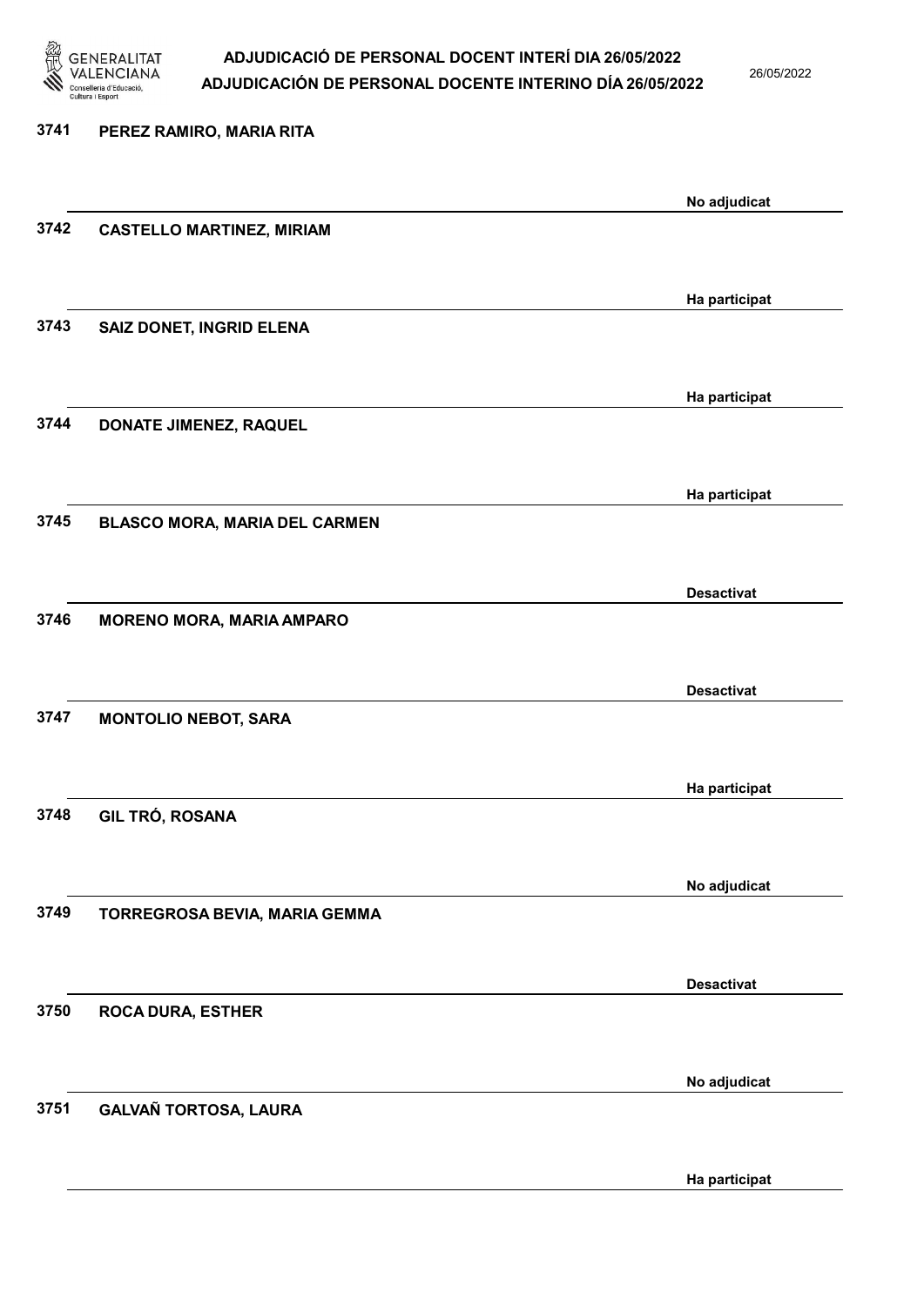

26/05/2022

# 3752 BELLES BELLES, BEGOÑA Desactivat 3753 CAMP FORMENT, LUCIA No adjudicat 3754 MOLINA PASCUAL, OLGA No adjudicat 3755 CANO RODRIGUEZ, SCHEREZADE Ha participat 3756 MONTOSA ALONSO, CRISTINA Ha participat 3757 CARRASCO BRAVO, SHEILA Ha participat 3758 NAVARRO FERNANDEZ, SILVIA Ha participat 3759 SOLER PLA, REMEDIOS DEL CARMEN No adjudicat 3760 NARBONA BOLINCHES, NOELIA Ha participat 3761 RAMIREZ BERTOLIN, DELIA Ha participat 3762 MARTINEZ MOMPO, MARIA ANGELES

No adjudicat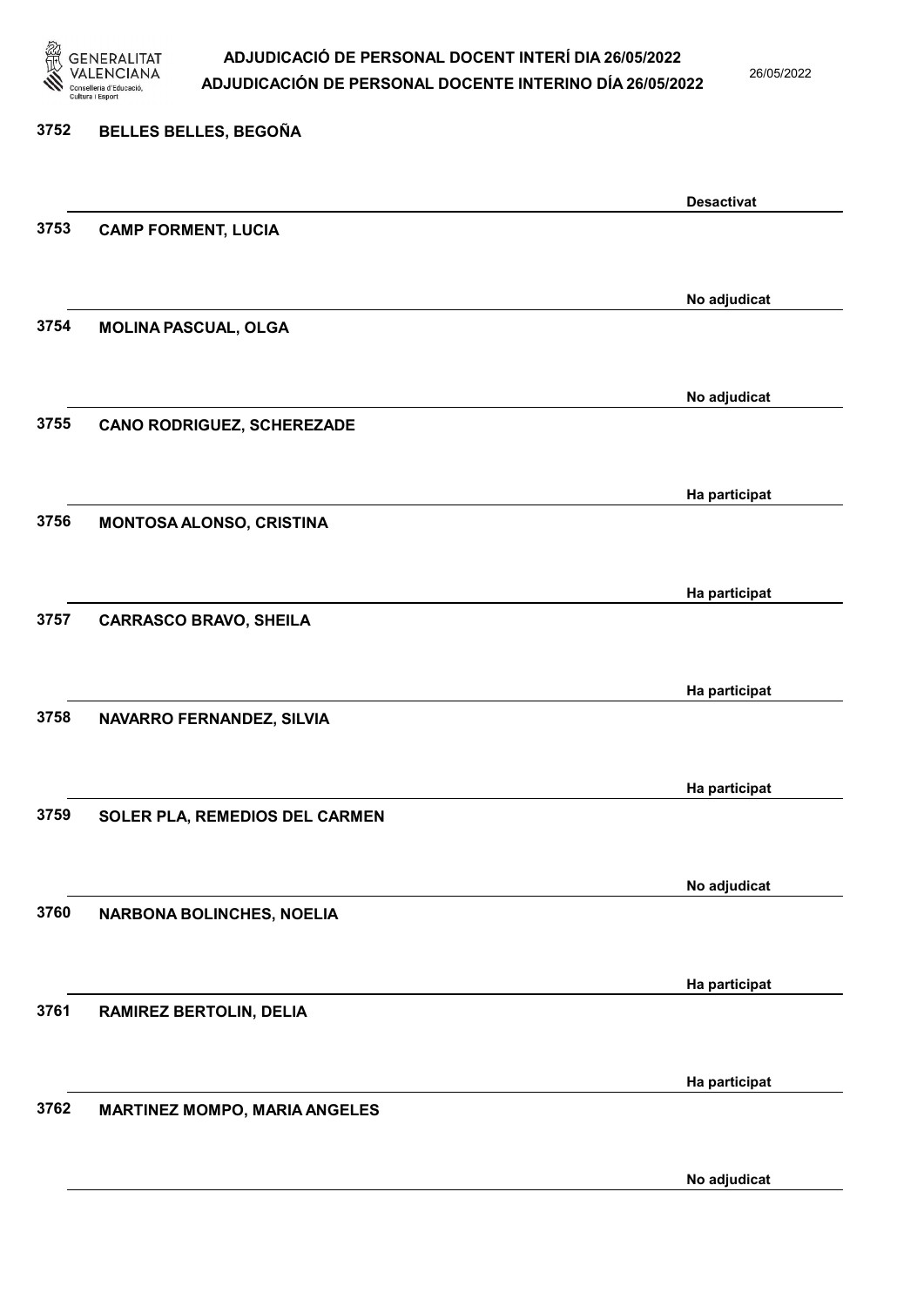

26/05/2022

Desactivat

| 3763 | <b>VALLEJO GARCIA, EVA PATRICIA</b> |               |
|------|-------------------------------------|---------------|
|      |                                     | Ha participat |
| 3764 | <b>ORTIZ PASTOR, VERONICA</b>       |               |
|      |                                     |               |
| 3765 | LINUESA BERMUDEZ, MARIA ISABEL      | No adjudicat  |
|      |                                     |               |
|      |                                     | Ha participat |
| 3766 | <b>GUTIERREZ GARCIA, JORGE</b>      |               |
|      |                                     |               |
|      |                                     | Ha participat |
| 3767 | <b>BASELGA LAZARO, MARTA</b>        |               |
|      |                                     |               |
| 3768 |                                     | No adjudicat  |
|      | <b>CUCARELLA MARTINEZ, OSCAR</b>    |               |
|      |                                     | Ha participat |
| 3769 | <b>MOLINER ALEGRE, MARIA</b>        |               |
|      |                                     |               |
|      |                                     | Ha participat |
| 3770 | IBORRA CLIMENT, MARIA ARANZAZU      |               |
|      |                                     |               |
|      |                                     | No adjudicat  |
| 3771 | RAGA MAYQUEZ, CRISTINA              |               |
|      |                                     |               |
| 3772 | SANTOJA ANGEL, JOSEFA               | Ha participat |
|      |                                     |               |
|      |                                     | No adjudicat  |
| 3773 | <b>BALLESTA ORTUÑO, DOMINGO</b>     |               |
|      |                                     |               |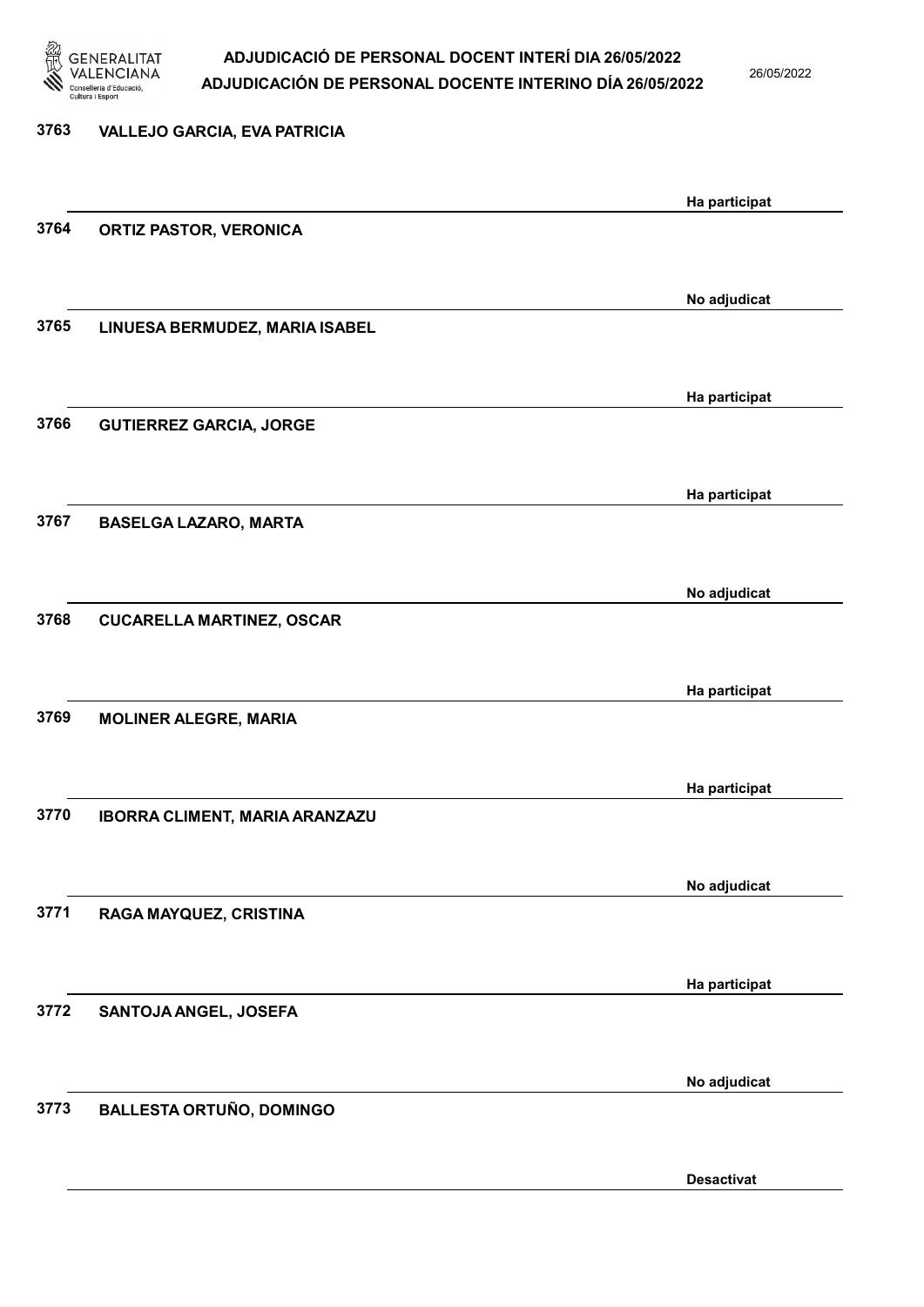

26/05/2022

| 3774 | PRIETO REY, MARIA DOLORES         |                   |
|------|-----------------------------------|-------------------|
|      |                                   | Ha participat     |
| 3775 | SANTOLARIA DAS, DOLORES OLGA      |                   |
|      |                                   | No adjudicat      |
| 3776 | REYNOSO RUIZ, LAURA MARTINA       |                   |
|      |                                   | Ha participat     |
| 3777 | <b>CORDERO MARTINEZ, SONIA</b>    |                   |
|      |                                   | Ha participat     |
| 3778 | SANCHIS SANZ, JUANA GEMMA         |                   |
|      |                                   | No adjudicat      |
| 3779 | TORREJON REQUENA, Mª ISABEL       |                   |
|      |                                   | Ha participat     |
| 3780 | <b>ESCRIVA BATALLER, FERNANDO</b> |                   |
|      |                                   | No adjudicat      |
| 3781 | <b>MARES ESPARZA, RUBEN</b>       |                   |
|      |                                   | <b>Desactivat</b> |
| 3782 | <b>CAÑADAS PASTOR, BLANCA</b>     |                   |
|      |                                   | No adjudicat      |
| 3783 | <b>MOLL RICHART, MARTA</b>        |                   |
|      |                                   | Ha participat     |
| 3784 | <b>VALLS MARTINEZ, BEATRIZ</b>    |                   |
|      |                                   |                   |

Ha participat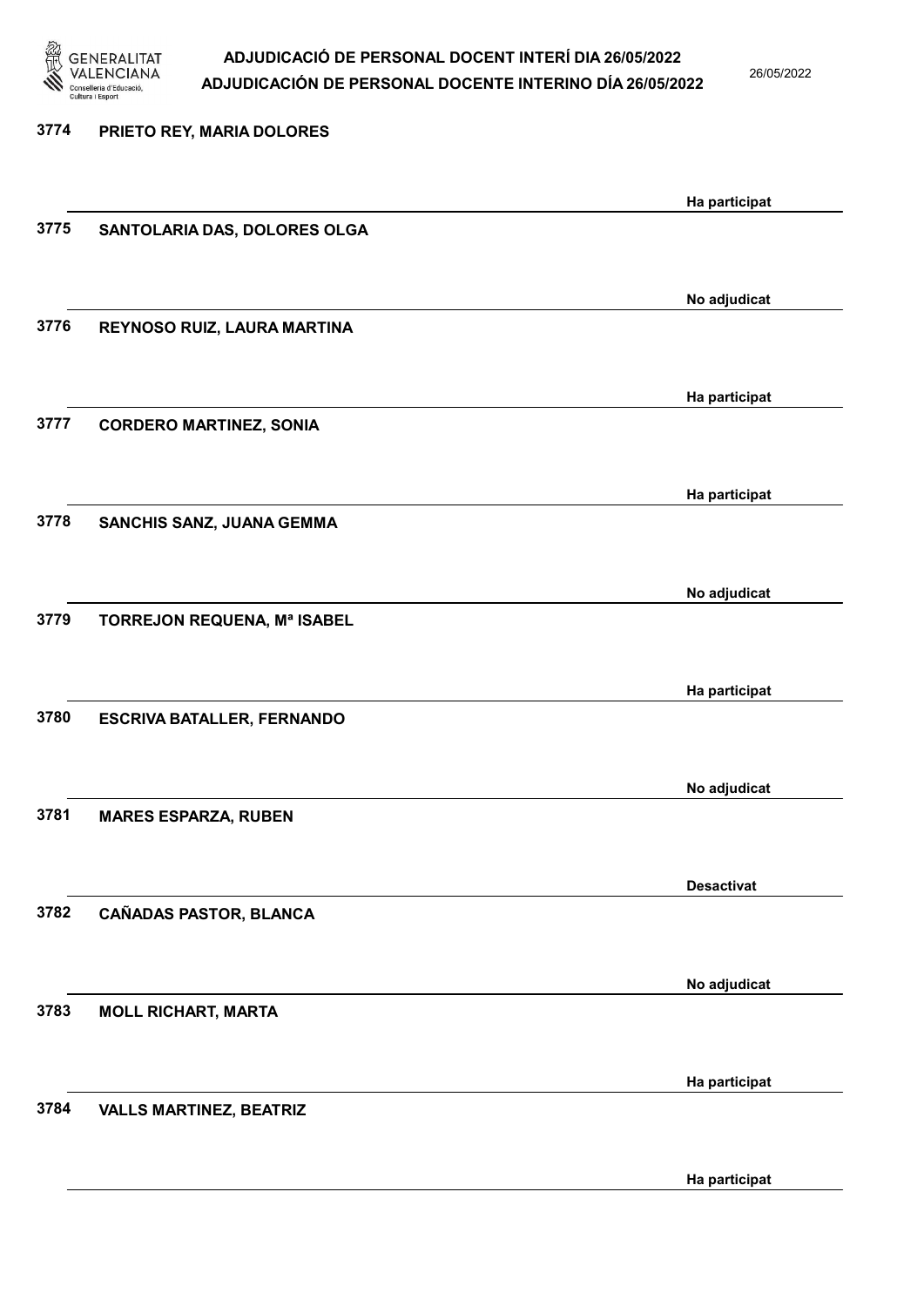

26/05/2022

#### 3785 SANTAMATILDE ANDREU, Mª TERESA

|      |                                        | Ha participat     |
|------|----------------------------------------|-------------------|
| 3786 | ROCA QUEROL, MARIA TERESA              |                   |
|      |                                        |                   |
|      |                                        | <b>Desactivat</b> |
| 3787 | PASCUAL GARCIA, CLARA                  |                   |
|      |                                        |                   |
|      |                                        |                   |
| 3788 | <b>ARACIL CERVERA, ANGELA</b>          | Ha participat     |
|      |                                        |                   |
|      |                                        |                   |
|      |                                        | No adjudicat      |
| 3789 | <b>MIRO JIMENEZ, JUDIT</b>             |                   |
|      |                                        |                   |
|      |                                        | No adjudicat      |
| 3790 | <b>SEGARRA CARRILLO, LUIS</b>          |                   |
|      |                                        |                   |
|      |                                        | Ha participat     |
| 3791 | <b>BADIA TALENS, ANA MARIA</b>         |                   |
|      |                                        |                   |
|      |                                        | <b>Desactivat</b> |
| 3792 | HURTADO LÓPEZ, JOSÉ ANTONIO            |                   |
|      |                                        |                   |
|      |                                        | No adjudicat      |
| 3793 | <b>GAVARA TORTES, ANA</b>              |                   |
|      |                                        |                   |
|      |                                        |                   |
|      |                                        | No adjudicat      |
| 3794 | <b>GARCIA GASCON, FERNANDO ANTONIO</b> |                   |
|      |                                        |                   |
|      |                                        | Ha participat     |
| 3795 | CHAFER CASTELLO, MARIA ISABEL          |                   |
|      |                                        |                   |
|      |                                        | No adjudicat      |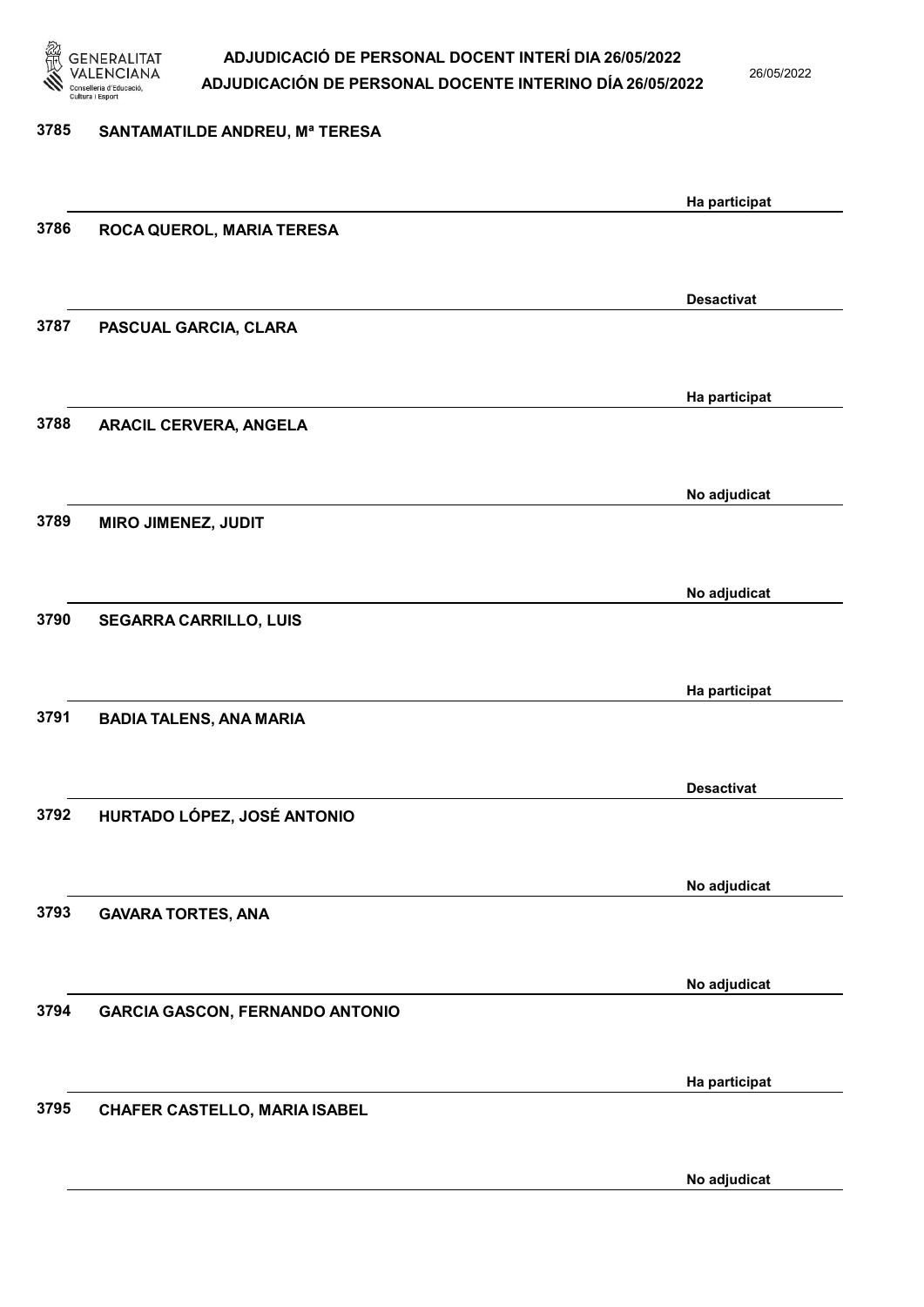

26/05/2022

## 3796 VIDAL VIDAL, ALICIA Ha participat 3797 AMBROS LLONCH, MARIA ANGELES Ha participat 3798 GIMENEZ CABRERA, CELIA Ha participat 3799 LLORET PEREZ, MARIA JOSE Ha participat 3800 TUDELA ATIENZA, ALICIA Ha participat 3801 LLEONART SALES, ARACELI Desactivat 3802 POZO CAMBRA, MARTA Desactivat 3803 REMOLAR NAVARRO, SUSANA Desactivat 3804 RUIZ BOYERO, JAVIER Ha participat 3805 SOLA RECHE, JAVIER Ha participat 3806 TORTOSA VIDAL, ANTONIO

No adjudicat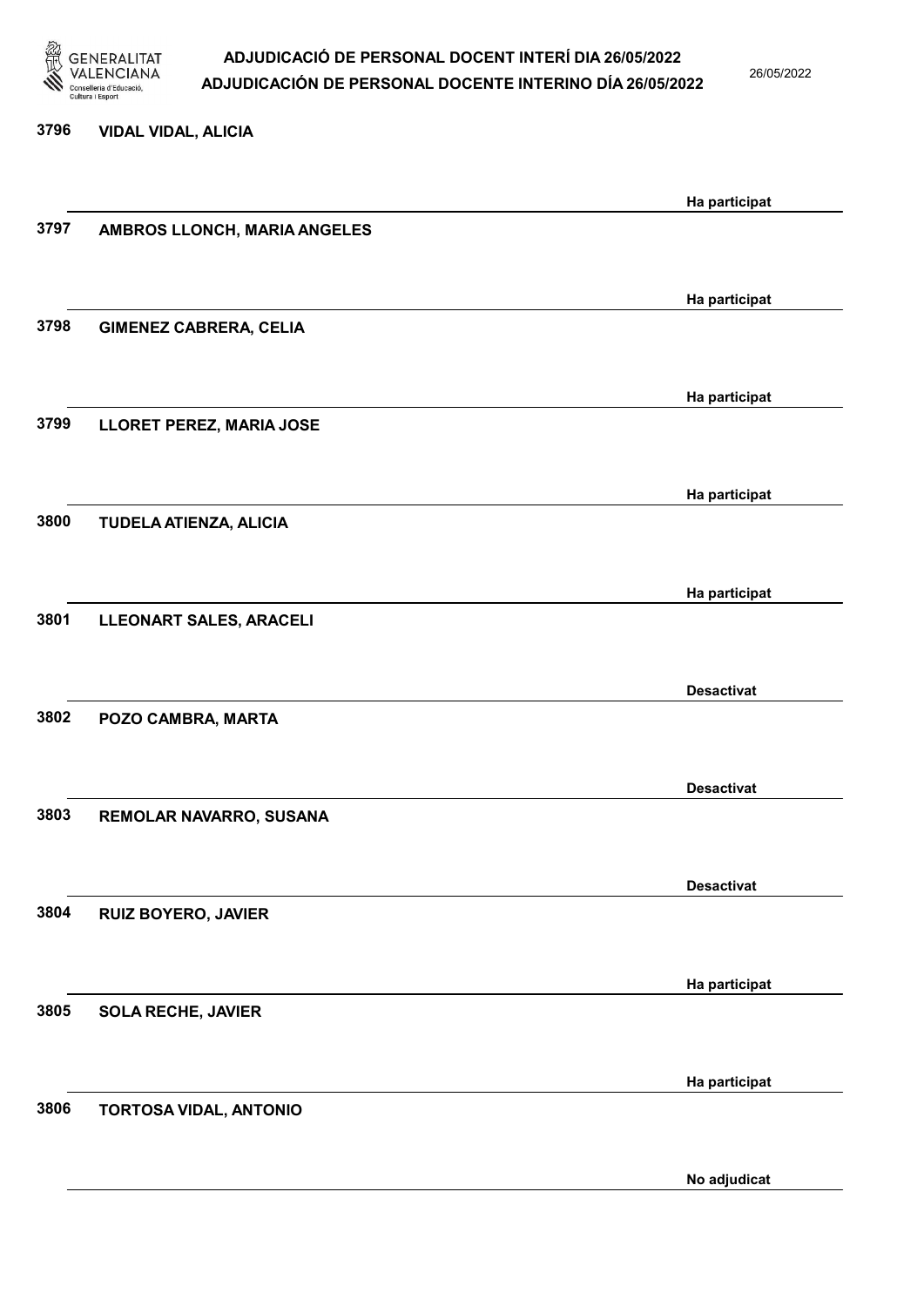

26/05/2022

| 3807 | ALEMANY ALMUNIA, JOSE VICENTE       |                   |
|------|-------------------------------------|-------------------|
|      |                                     | Ha participat     |
| 3808 | PARRA CAMACHO, DAVID                |                   |
|      |                                     | <b>Desactivat</b> |
| 3809 | SOLDEVILA MATEU, CARME              |                   |
|      |                                     | Ha participat     |
| 3810 | VALLS JOSA, ANTONIO JOSE            |                   |
|      |                                     | No adjudicat      |
| 3811 | <b>BARRIGA SANCHEZ, JOSE LUIS</b>   |                   |
|      |                                     | Ha participat     |
| 3812 | NAVARRO BALLESTER, FRANCISCO JAVIER |                   |
|      |                                     | Ha participat     |
| 3813 | SÁNCHEZ LLUPART, VIRGINIO           |                   |
|      |                                     | Ha participat     |
| 3814 | <b>MOLINER SEGURA, MAXIMO</b>       |                   |
|      |                                     | Ha participat     |
| 3815 | MAQUEDA NOVEJARQUE, ANA ISABEL      |                   |
|      |                                     | Ha participat     |
| 3816 | <b>SANCHEZ PERIS, ELIAS JOSE</b>    |                   |
| 3817 |                                     | Ha participat     |
|      | EDO UBIEDO, JULIA                   |                   |

Ha participat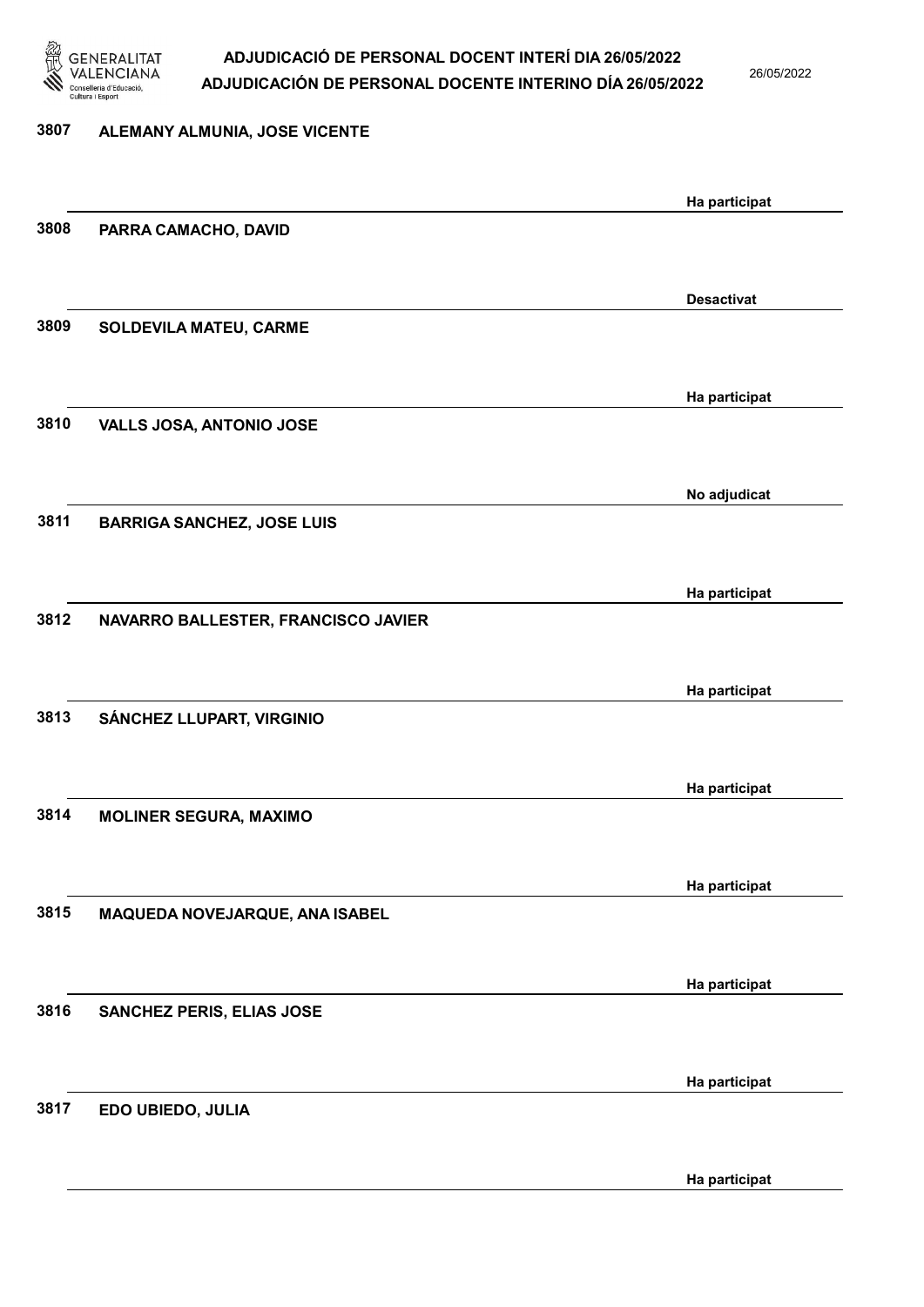

26/05/2022

| 3818 | <b>GEA SORIANO, MARIA AMPARO</b>     |                   |
|------|--------------------------------------|-------------------|
|      |                                      | Ha participat     |
| 3819 | LLINARES CLIMENT, Mª. AMPARO         |                   |
|      |                                      | Ha participat     |
| 3820 | <b>MARCO BALAGUER, MARIA DOLORES</b> |                   |
|      |                                      | Ha participat     |
| 3821 | <b>CASTELLO CAÑADAS, MAIDA</b>       |                   |
|      |                                      | Ha participat     |
| 3822 | <b>ESTEVE SOLER, MARIA JOSE</b>      |                   |
|      |                                      | <b>Desactivat</b> |
| 3823 | <b>OLTRA BENAVENT, ESTER</b>         |                   |
| 3824 |                                      | No adjudicat      |
|      | PI PLA, VICENT                       |                   |
| 3825 | ALFONSO PAYA, Mª DEL CARMEN          | Ha participat     |
|      |                                      |                   |
| 3826 | <b>AZNAR GUILLEN, EVA MARIA</b>      | Ha participat     |
|      |                                      |                   |
| 3827 | SOTO PAREJA, MARIA DE LA LUZ         | <b>Desactivat</b> |
|      |                                      |                   |
| 3828 | <b>VERDU MARTINEZ, ELENA</b>         | Ha participat     |
|      |                                      |                   |
|      |                                      | Ha participat     |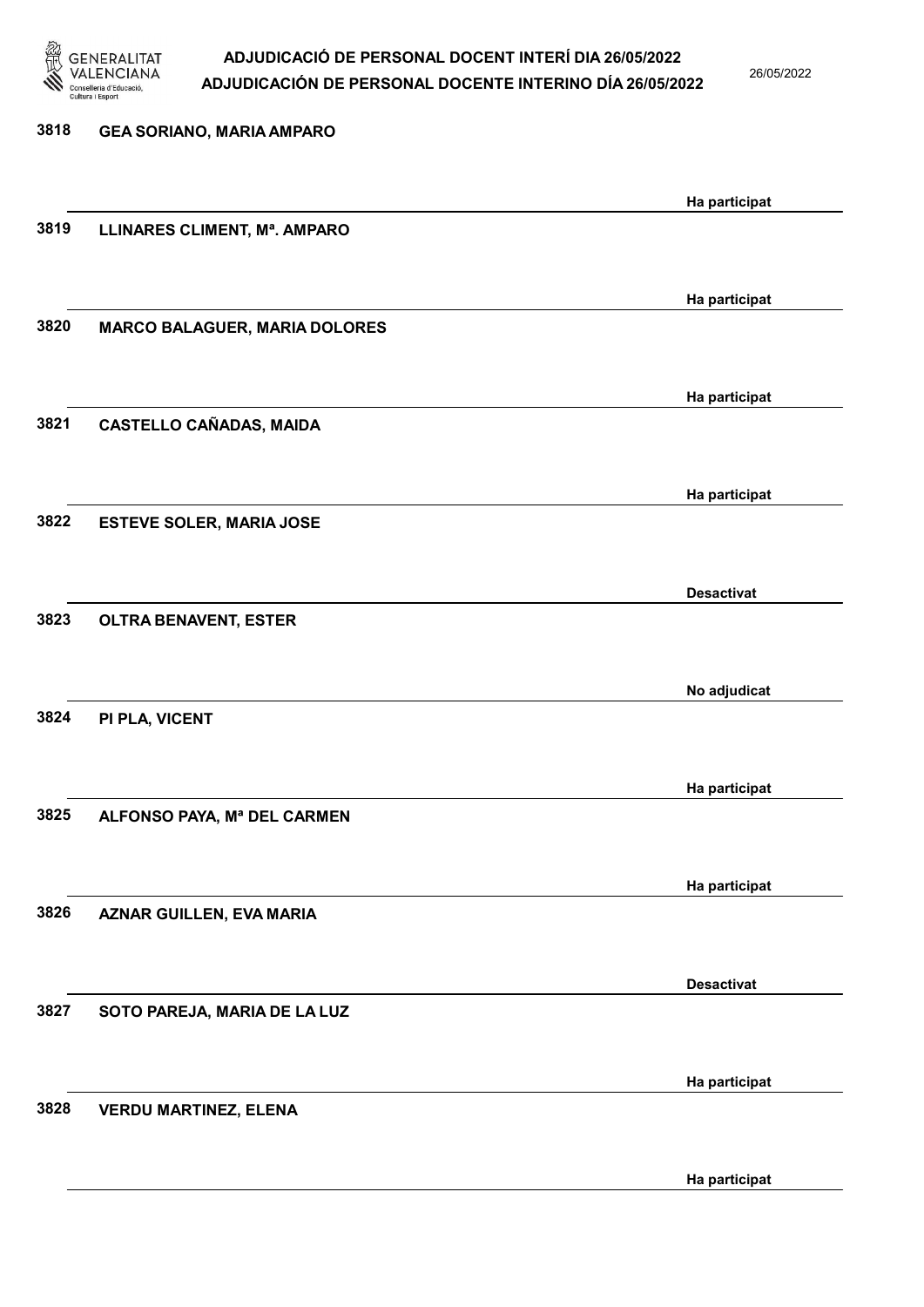

26/05/2022

#### 3829 GUILLAMÓN ANDRÉS, MARÍA VICENTA

|      |                                   | No adjudicat      |
|------|-----------------------------------|-------------------|
| 3830 | <b>CASTELLO RIZO, CONCEPCION</b>  |                   |
|      |                                   |                   |
|      |                                   | Ha participat     |
| 3831 | <b>ESCAMILLA PRIETO, NEUS</b>     |                   |
|      |                                   |                   |
|      |                                   |                   |
| 3832 | <b>BELDA CANUT, SANDRA</b>        | No adjudicat      |
|      |                                   |                   |
|      |                                   |                   |
|      |                                   | No adjudicat      |
| 3833 | <b>ARNANDIS ESTARLICH, ELVIRA</b> |                   |
|      |                                   |                   |
|      |                                   | <b>Desactivat</b> |
| 3834 | ANDREU PAVIA, FRANCISCA           |                   |
|      |                                   |                   |
|      |                                   | <b>Desactivat</b> |
| 3835 | <b>GARRIDO FEMENIA, ALMUDENA</b>  |                   |
|      |                                   |                   |
|      |                                   | <b>Desactivat</b> |
| 3836 | <b>LACOSTA BUENO, PATRICIA</b>    |                   |
|      |                                   |                   |
|      |                                   | <b>Desactivat</b> |
| 3837 | ORTOLA SALOM, JOANA               |                   |
|      |                                   |                   |
|      |                                   | <b>Desactivat</b> |
| 3838 | BERTÓ GUIJARRO, INMACULADA        |                   |
|      |                                   |                   |
|      |                                   | <b>Desactivat</b> |
| 3839 | <b>TALENS ORTI, ELENA</b>         |                   |
|      |                                   |                   |
|      |                                   |                   |
|      |                                   | <b>Desactivat</b> |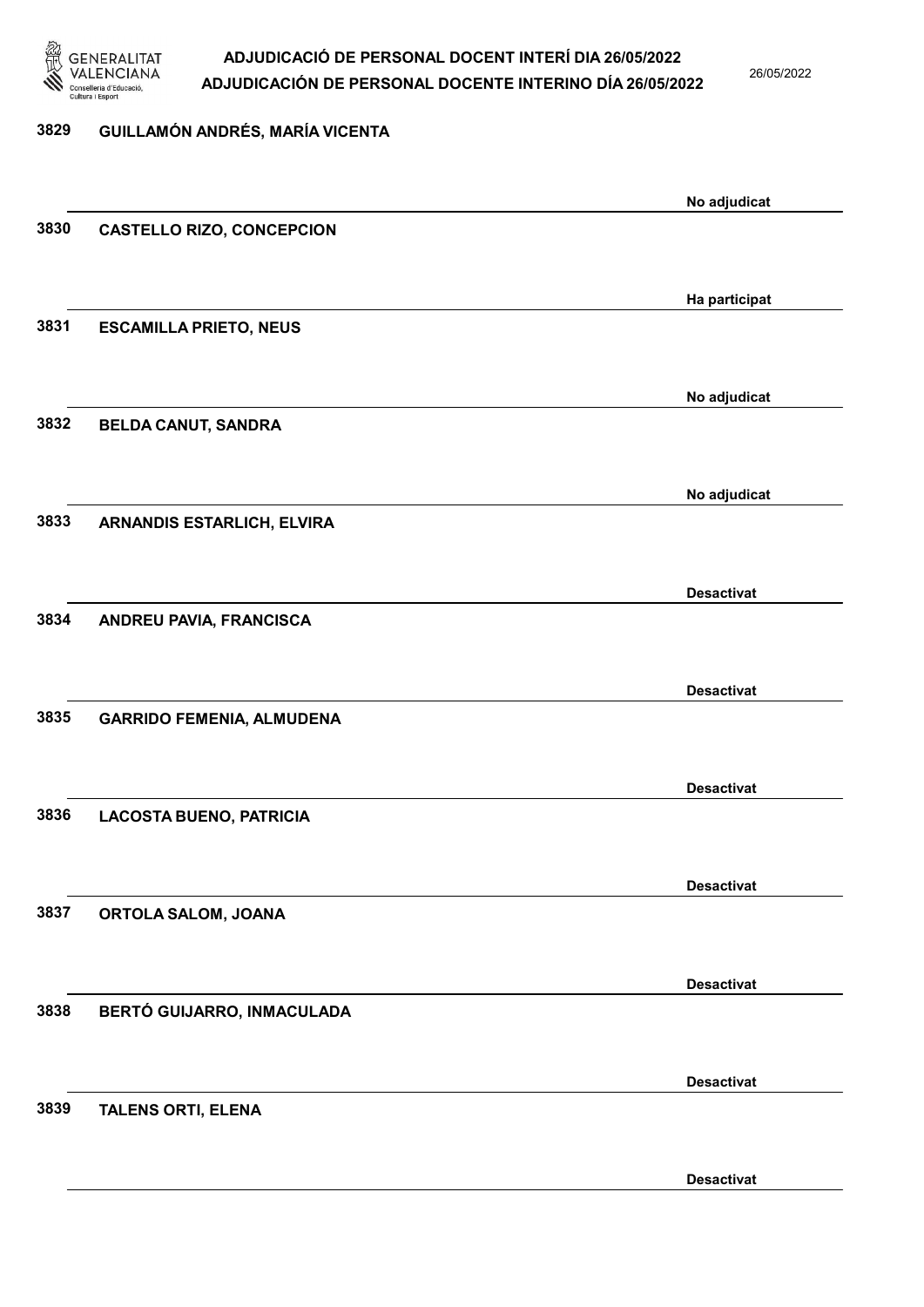

26/05/2022

## 3840 MORENO ILLAN, PEDRO ANTONIO Desactivat 3841 OSUNA LOPEZ, ROSA MARIA Desactivat 3842 GALBIS PLA, JOSEFA Desactivat 3843 GARCIA MIRALLES, MARIA PILAR Ha participat 3844 ORTS BENIMELI, ARANTXA Desactivat 3845 CLIMENT TORMO, JOSE Desactivat 3846 LLOPIS IVORRA, PAULA Desactivat 3847 MARIN GARCIA, JOSE MARIA Desactivat 3848 MIRAPEIX SANMARTIN, INMACULADA Desactivat 3849 PARDO BALDOVI, MARIA ISABEL Desactivat 3850 SANCHEZ ANDRES, JOSE IGNACIO Desactivat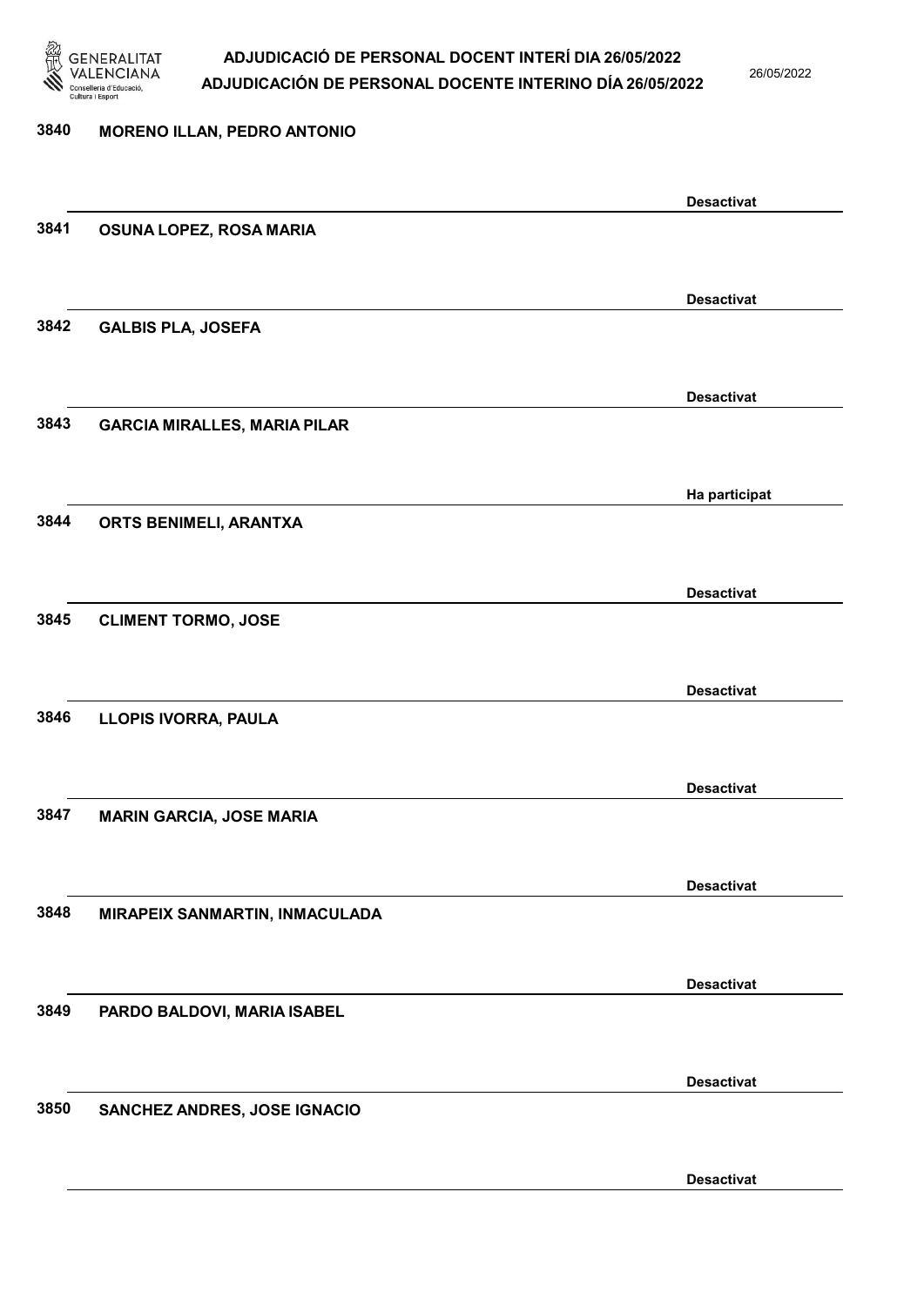

26/05/2022

#### 3851 BERMUDEZ BOLOS, JAIME MIGUEL

|      |                                 | <b>Desactivat</b> |
|------|---------------------------------|-------------------|
| 3852 | <b>CIFRES PORTA, FERRAN</b>     |                   |
|      |                                 |                   |
|      |                                 | <b>Desactivat</b> |
| 3853 | JUNQUERA PASTOR, MARIA JOSE     |                   |
|      |                                 |                   |
|      |                                 |                   |
|      |                                 | <b>Desactivat</b> |
| 3854 | <b>TORRES CHANZA, SORAIA</b>    |                   |
|      |                                 |                   |
|      |                                 | <b>Desactivat</b> |
| 3855 | <b>VERDU LORENTE, LAURA</b>     |                   |
|      |                                 |                   |
|      |                                 | <b>Desactivat</b> |
| 3856 | <b>MIRA ESPINOSA, PEDRO</b>     |                   |
|      |                                 |                   |
|      |                                 |                   |
| 3857 |                                 | <b>Desactivat</b> |
|      | TORTOSA PALOP, FERNANDO         |                   |
|      |                                 |                   |
|      |                                 | <b>Desactivat</b> |
| 3858 | DOMENECH LLINARES, JOSE RAMON   |                   |
|      |                                 |                   |
|      |                                 | <b>Desactivat</b> |
| 3859 | DOMINGUEZ SOLER, MARIA CRISTINA |                   |
|      |                                 |                   |
|      |                                 | <b>Desactivat</b> |
| 3860 | <b>MIR PARDO, MARIA</b>         |                   |
|      |                                 |                   |
|      |                                 |                   |
|      |                                 | <b>Desactivat</b> |
| 3861 | <b>VALIENTE PUCHAL, DANIEL</b>  |                   |
|      |                                 |                   |
|      |                                 | <b>Desactivat</b> |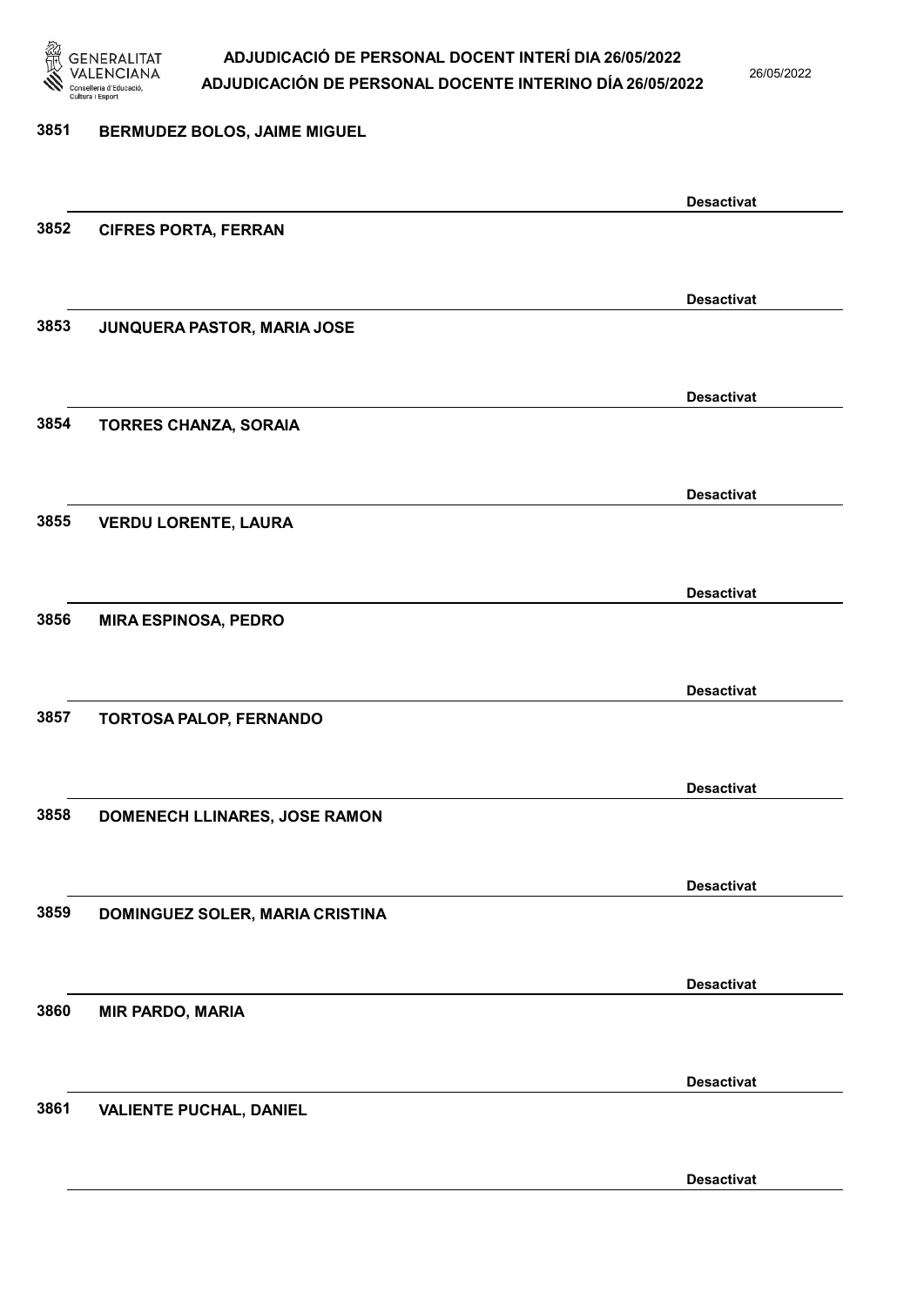

26/05/2022

Desactivat

# 3862 FLORS ROGLA, JOSE JAVIER Desactivat 3863 MIRA CANDELA, TOMAS Desactivat 3864 CALAS SABATER, HELGA Desactivat 3865 ESBRI VILAR, MARC Desactivat 3866 FRANCES GARCIA, MOISES Desactivat 3867 BERNABEU SENDRA, CARLOS Desactivat 3868 CANET BERNAT, JOSE Desactivat 3869 CHIVA PORCAR, LAURA Desactivat 3870 DONET GASCO, ALEXANDRA Desactivat 3871 NAVARRO MESTRE, JOSEFA ISABEL Desactivat 3872 PEÑA GONZALEZ, MARIA RAQUEL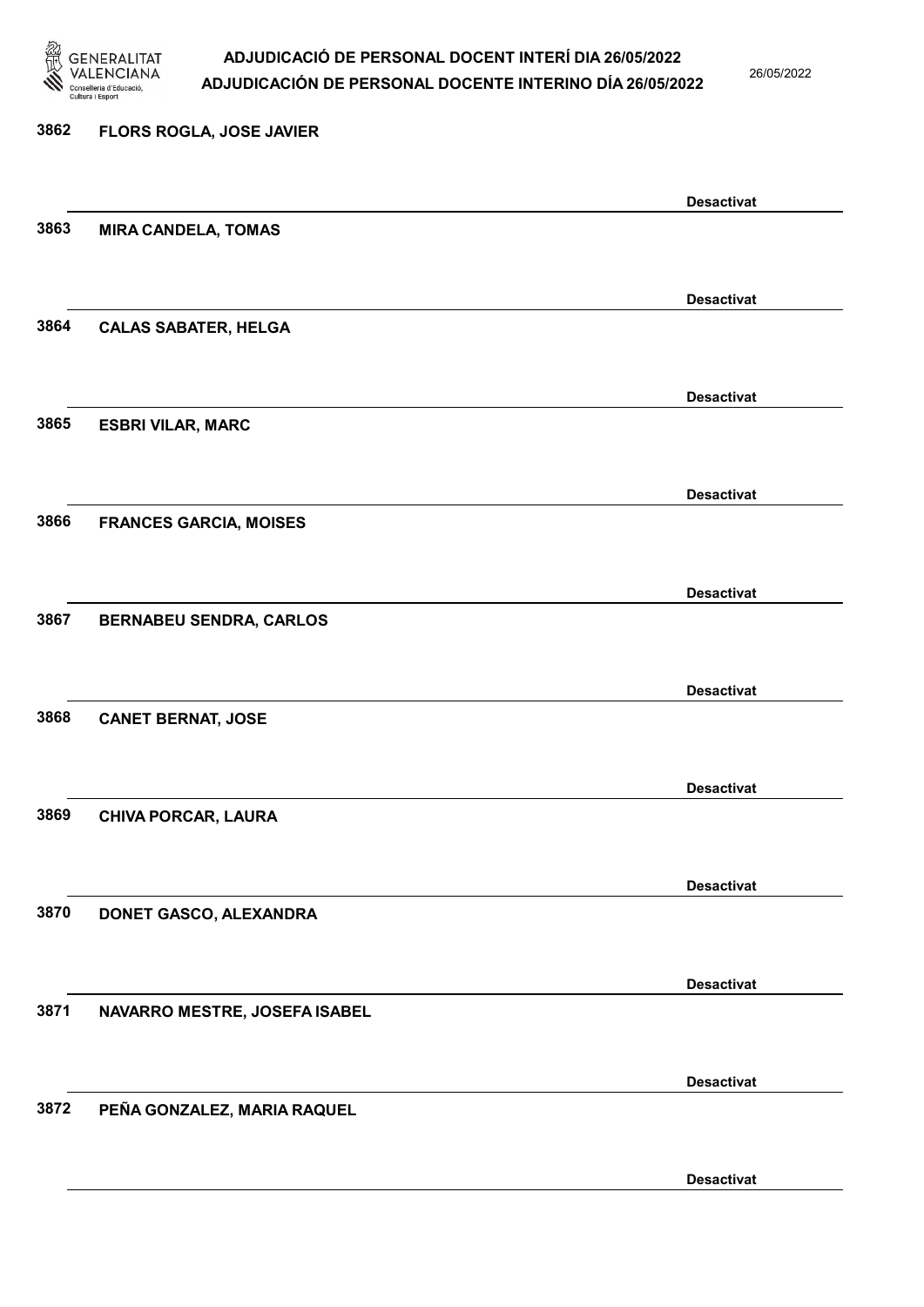

26/05/2022

| 3873 | POMBO CEBADERO, MIRYAM         |                   |
|------|--------------------------------|-------------------|
|      |                                | Ha participat     |
| 3874 | ROIG GARCIA, ESTEFANIA         |                   |
|      |                                | <b>Desactivat</b> |
| 3875 | <b>CIFUENTES ESBRI, RAUL</b>   |                   |
|      |                                | Ha participat     |
| 3876 | SABATER DEL PINO, MONICA       |                   |
|      |                                | <b>Desactivat</b> |
| 3877 | <b>CARDO MADRONA, DIANA</b>    |                   |
|      |                                | <b>Desactivat</b> |
| 3878 | <b>SAEZ CLEMENTE, REBECA</b>   |                   |
|      |                                | <b>Desactivat</b> |
| 3879 | ALIAGA FERRANDIS, MARIA AMPARO |                   |
|      |                                | <b>Desactivat</b> |
| 3880 | <b>BORJA GIMENEZ, PAULA</b>    |                   |
|      |                                | <b>Desactivat</b> |
| 3881 | <b>GARCIA GARCIA, ELENA</b>    |                   |
|      |                                | Ha participat     |
| 3882 | CARRIO ROLDAN, CARLA CONSUELO  |                   |
|      |                                | <b>Desactivat</b> |
| 3883 | PEREZ BENLLOCH, BEATRIZ PILAR  |                   |
|      |                                | <b>Desactivat</b> |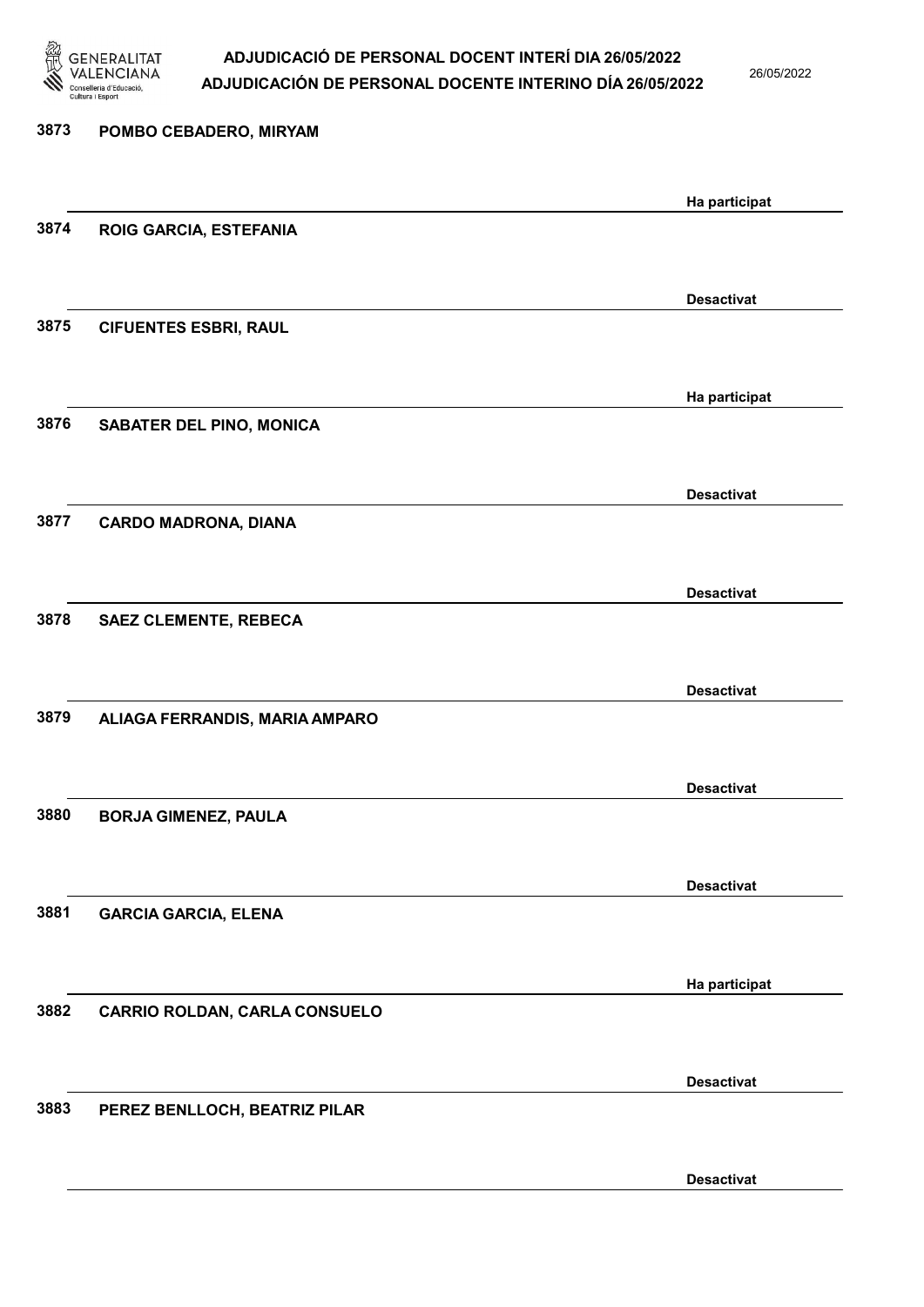

26/05/2022

Desactivat

# 3884 SAN MILLAN SANCHEZ, JAVIER Desactivat 3885 CONTRERAS CARO, VICENT ALEXIS Desactivat 3886 INOUE FERRANDO, DANIEL Desactivat 3887 CABALLERO PELLITERO, CRISTINA Desactivat 3888 LLACER TRULL, PAULA Desactivat 3889 PEIRO CAMARENA, MARIA Desactivat 3890 CAMACHO HUERTA, RAQUEL Desactivat 3891 CHIRIVELLA TORRES, JOAN Desactivat 3892 SOLER LLORENS, TANIA Desactivat 3893 CUBEROS LOPEZ, ANDREA Desactivat 3894 MARCO PACHECO, MARIA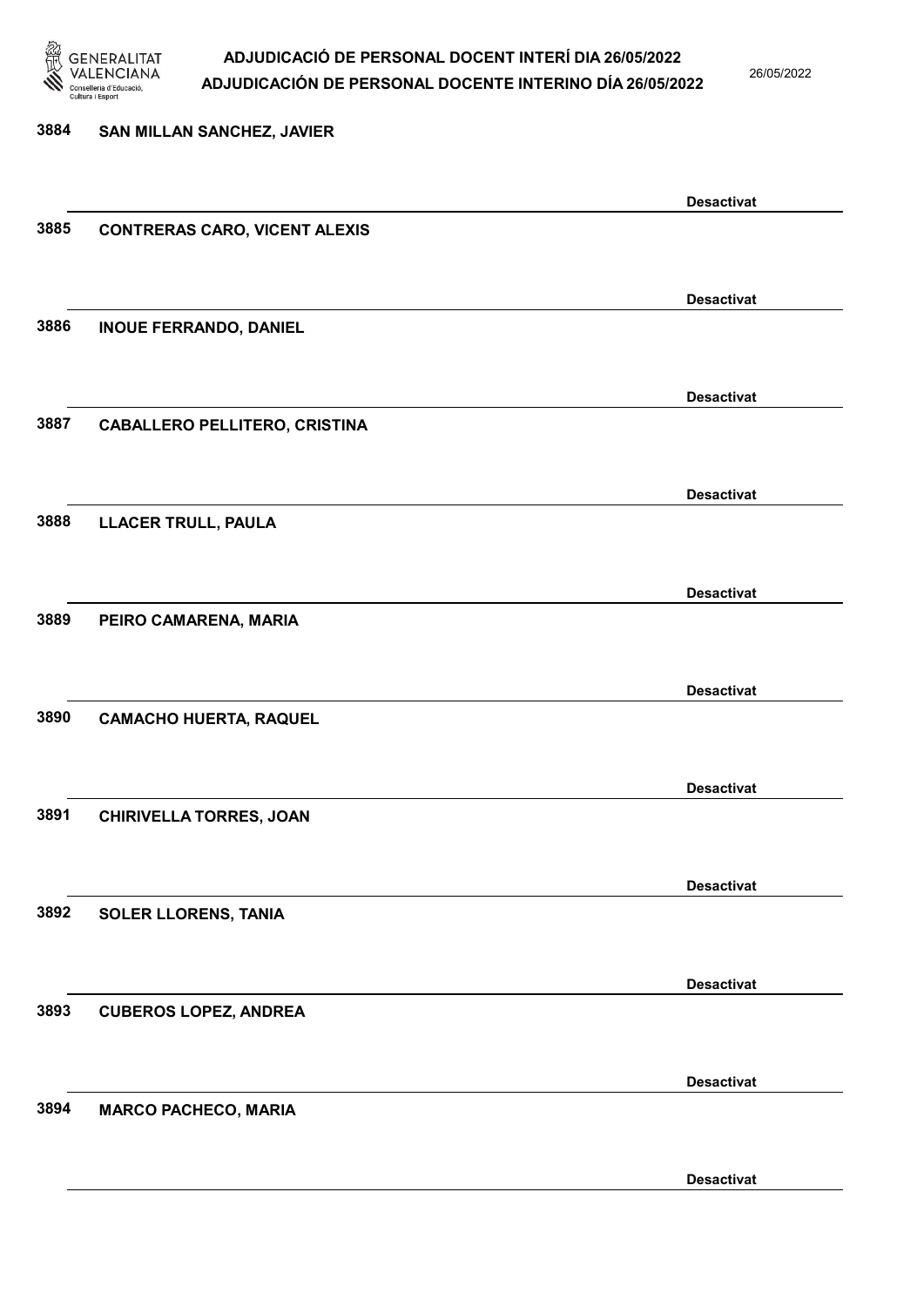

26/05/2022

Desactivat

# 3895 SAEZ CLARAMUNT, RAQUEL Desactivat 3896 CANO LEAL, SARA Desactivat 3897 MARIN ORTEGA, JAIME Desactivat 3898 LOPES BRIONES GARCIA, SOFIA Desactivat 3899 GUIRAO HERNANDEZ, ANA ISABEL Desactivat 3900 PARRA FERRANDO, CARLOS Desactivat 3901 GOMEZ JUAREZ, ELENA Desactivat 3902 GRANERO ANDANI, MIGUEL ANGEL Desactivat 3903 ALACID BRAVO, JUANA Desactivat 3904 ESCRIVA SEBASTIA, CRISTINA Desactivat 3905 FERRER SENA, ANDREA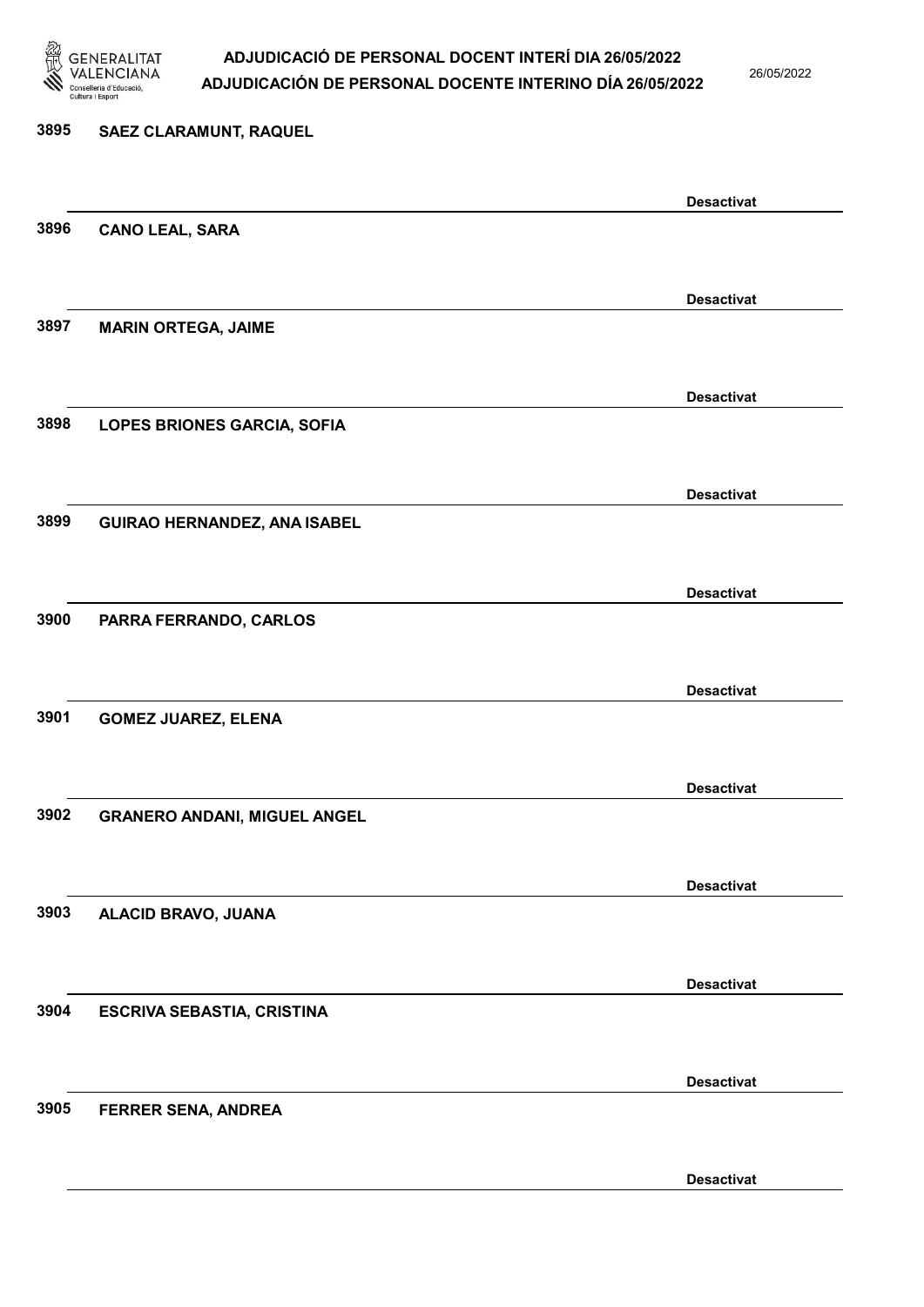

26/05/2022

3906 FRANCO GRANERO, IGNACIO

|      |                                                     |                           |   | <b>Desactivat</b> |  |
|------|-----------------------------------------------------|---------------------------|---|-------------------|--|
| 3907 | HERRERA CALVET, CARMEN                              |                           |   |                   |  |
|      |                                                     |                           |   |                   |  |
|      |                                                     |                           |   |                   |  |
|      |                                                     |                           |   | <b>Desactivat</b> |  |
| 3908 | <b>VAQUERA SILLA, MANUEL</b>                        | Petición:                 | 1 | Voluntaria        |  |
|      | VALÈNCIA (46012771) CEIP RODRÍGUEZ FORNOS<br>891849 |                           |   |                   |  |
|      | 121 / LLENGUA ESTRANGERA: ANGLÉS<br>Horas<br>23     | SUBSTITUCIÓ INDETERMINADA |   | Adjudicat         |  |
| 3909 | <b>BLANES SUAREZ, JENNIFER</b>                      |                           |   |                   |  |
|      |                                                     |                           |   |                   |  |
|      |                                                     |                           |   |                   |  |
|      |                                                     |                           |   | <b>Desactivat</b> |  |
| 3910 | <b>MELIA MARTINEZ, NURIA</b>                        |                           |   |                   |  |
|      |                                                     |                           |   |                   |  |
|      |                                                     |                           |   |                   |  |
|      |                                                     |                           |   | <b>Desactivat</b> |  |
| 3911 | ESPAÑA GALERA, JENNIFER                             |                           |   |                   |  |
|      |                                                     |                           |   |                   |  |
|      |                                                     |                           |   | <b>Desactivat</b> |  |
| 3912 |                                                     |                           |   |                   |  |
|      | OLTRA VERCHER, NOELIA                               |                           |   |                   |  |
|      |                                                     |                           |   |                   |  |
|      |                                                     |                           |   | <b>Desactivat</b> |  |
| 3913 | <b>LORES FERRER, MARC</b>                           |                           |   |                   |  |
|      |                                                     |                           |   |                   |  |
|      |                                                     |                           |   |                   |  |
|      |                                                     |                           |   | <b>Desactivat</b> |  |
| 3914 | PERPIÑA ARCAS, ERIKA                                |                           |   |                   |  |
|      |                                                     |                           |   |                   |  |
|      |                                                     |                           |   | <b>Desactivat</b> |  |
| 3915 |                                                     |                           |   |                   |  |
|      | <b>ROIG ABELLA, NEUS</b>                            |                           |   |                   |  |
|      |                                                     |                           |   |                   |  |
|      |                                                     |                           |   | <b>Desactivat</b> |  |
| 3916 | HORTELANO MONTEJANO, ANA                            |                           |   |                   |  |
|      |                                                     |                           |   |                   |  |
|      |                                                     |                           |   |                   |  |
|      |                                                     |                           |   | <b>Desactivat</b> |  |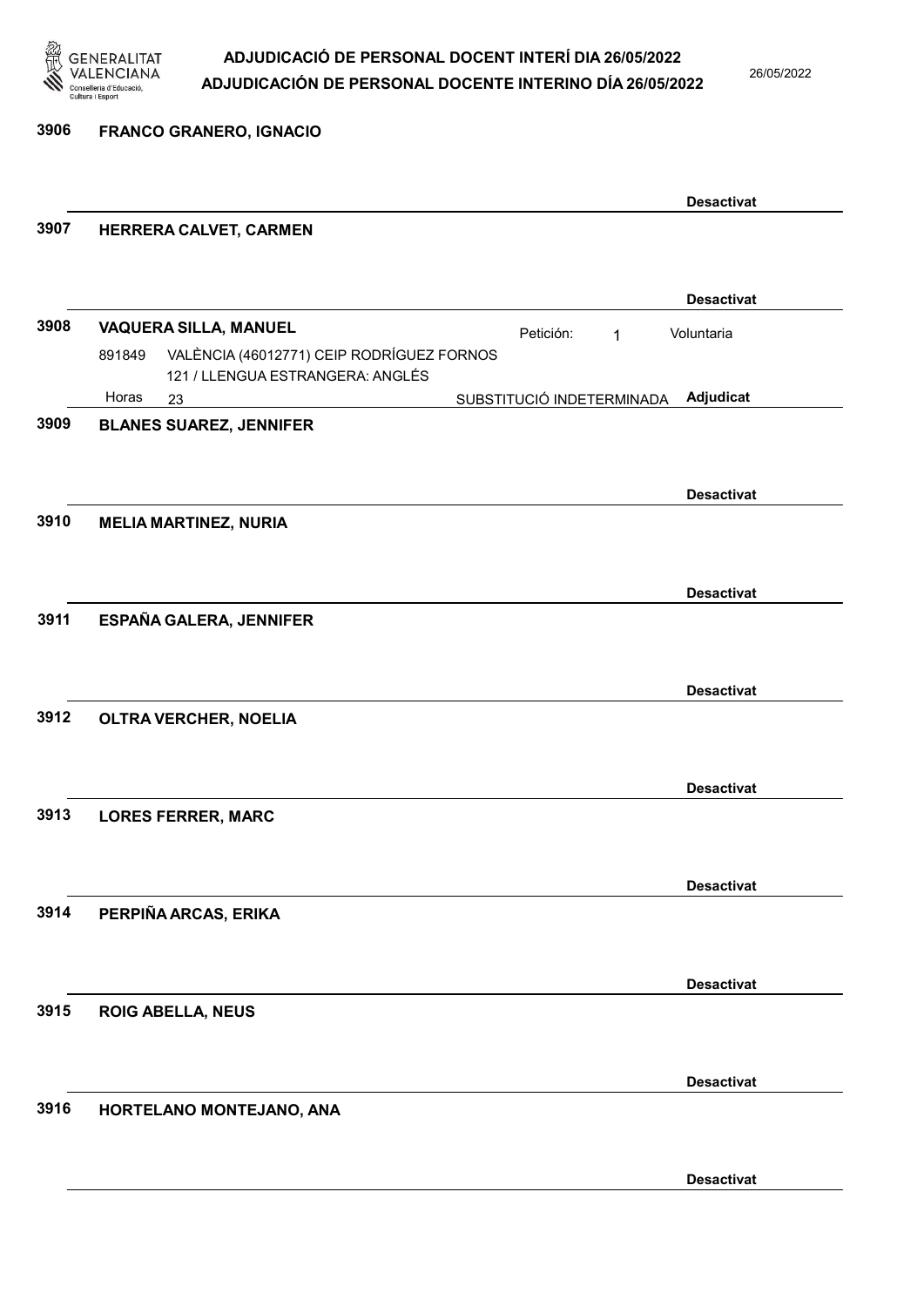

26/05/2022

### 3917 SAFONT BARREDA, MARIA Desactivat 3918 YAGUES GUILABERT, IRENE Desactivat 3919 ORTEGA SEGARRA, JUAN Desactivat 3920 PEREZ BATALLER, MARIA Desactivat 3921 MOLINERO TORRECILLAS, MARIA ISABEL Desactivat 3922 FERRER REQUENA, JOSEFA 18 SUBSTITUCIÓ INDETERMINADA ASPE (03002652) CEIP DOCTOR CALATAYUD 218 / ORIENTACIÓ EDUCATIVA Adjudicat Voluntaria 902502 Horas 3923 VERDEGUER TRAVER, SONIA Desactivat 3924 CASELLES ALBANELL, ARNAU Desactivat 3925 CLARAMUNT CARCEL, ESTER Desactivat 3926 PEREZ ESCRIVA, JORGE Desactivat 3927 ARIAS VIDAL, VICTOR

Desactivat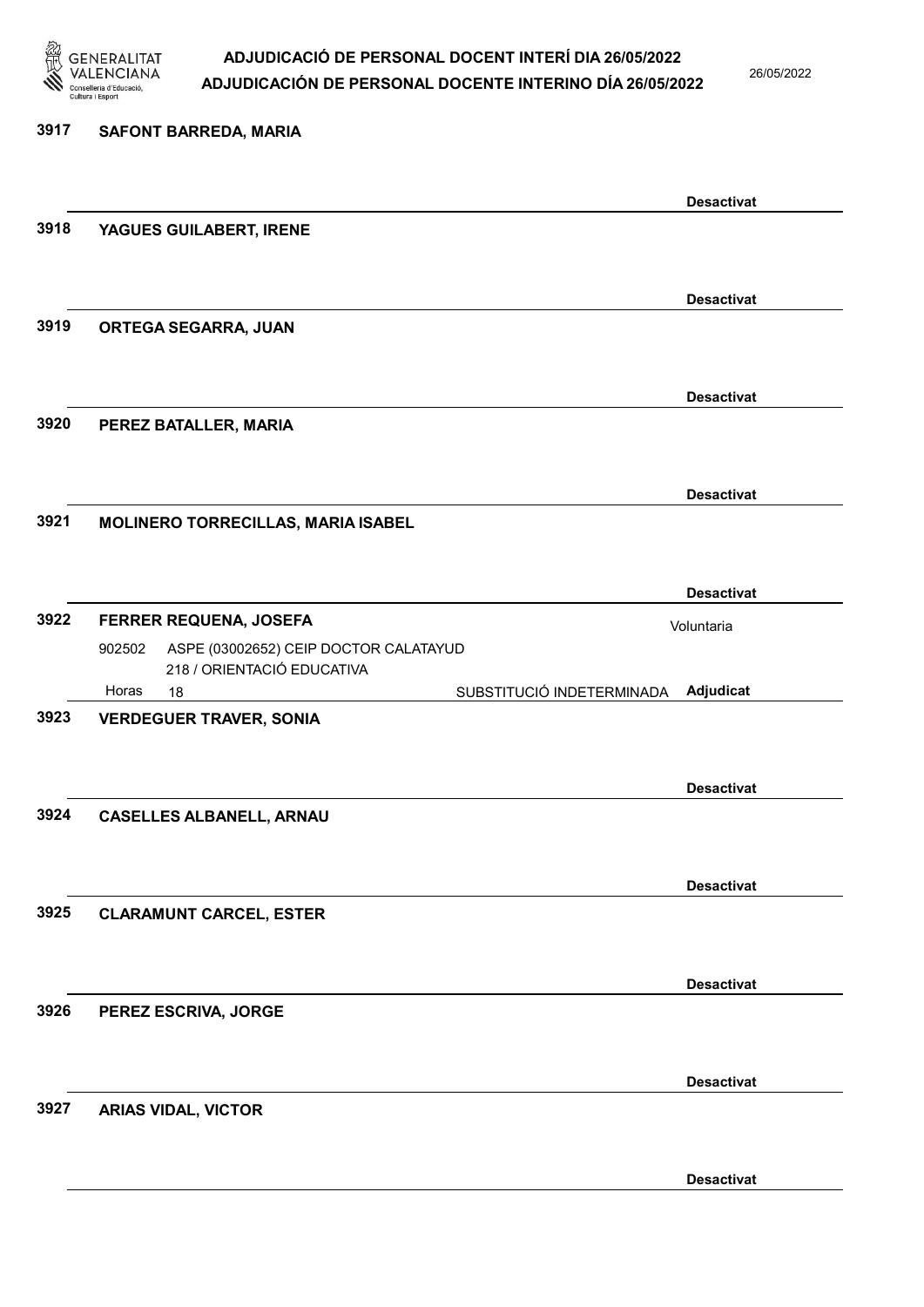

3928 CANTO PAYA, SANDRA

#### ADJUDICACIÓ DE PERSONAL DOCENT INTERÍ DIA 26/05/2022 ADJUDICACIÓN DE PERSONAL DOCENTE INTERINO DÍA 26/05/2022

26/05/2022

|      |                                                                             | <b>Desactivat</b>                      |
|------|-----------------------------------------------------------------------------|----------------------------------------|
| 3929 | ZARAGOZA LAFUENTE, DANIEL                                                   |                                        |
|      |                                                                             | <b>Desactivat</b>                      |
| 3930 | <b>VALLES MOYA, PAULA</b>                                                   |                                        |
|      |                                                                             | <b>Desactivat</b>                      |
| 3931 | <b>GALIANA GALBIS, NICOLAS</b>                                              | Adjudicación forzosa<br>Petición:<br>1 |
|      | ELX (03011860) CEIP FRANCESC CANTÓ<br>894279<br>127 / PEDAGOGIA TERAPÈUTICA |                                        |
|      | Horas<br>23                                                                 | Adjudicat<br>SUBSTITUCIÓ INDETERMINADA |
| 3932 | SORIANO MARTINEZ, MARTA                                                     |                                        |
|      |                                                                             |                                        |
| 3933 | <b>REIG BAS, LUCIA</b>                                                      | <b>Desactivat</b>                      |
|      |                                                                             |                                        |
|      |                                                                             | <b>Desactivat</b>                      |
| 3934 | SANCHEZ ADAN, MARIA ISABEL                                                  |                                        |
|      |                                                                             |                                        |
|      |                                                                             | <b>Desactivat</b>                      |
| 3935 | <b>VICENTE RUVIRA, MARIA</b>                                                |                                        |
|      |                                                                             | <b>Desactivat</b>                      |
| 3936 | <b>COMPANY BOU, JUDIT</b>                                                   |                                        |
|      |                                                                             |                                        |
|      |                                                                             | <b>Desactivat</b>                      |
| 3937 | <b>GARCIA ASPAS, MARIA EMMA</b>                                             |                                        |
|      |                                                                             |                                        |
|      |                                                                             | No ha participat                       |
| 3938 | TEJERO CASTELLO, GERMAN                                                     |                                        |
|      |                                                                             |                                        |
|      |                                                                             | <b>Desactivat</b>                      |